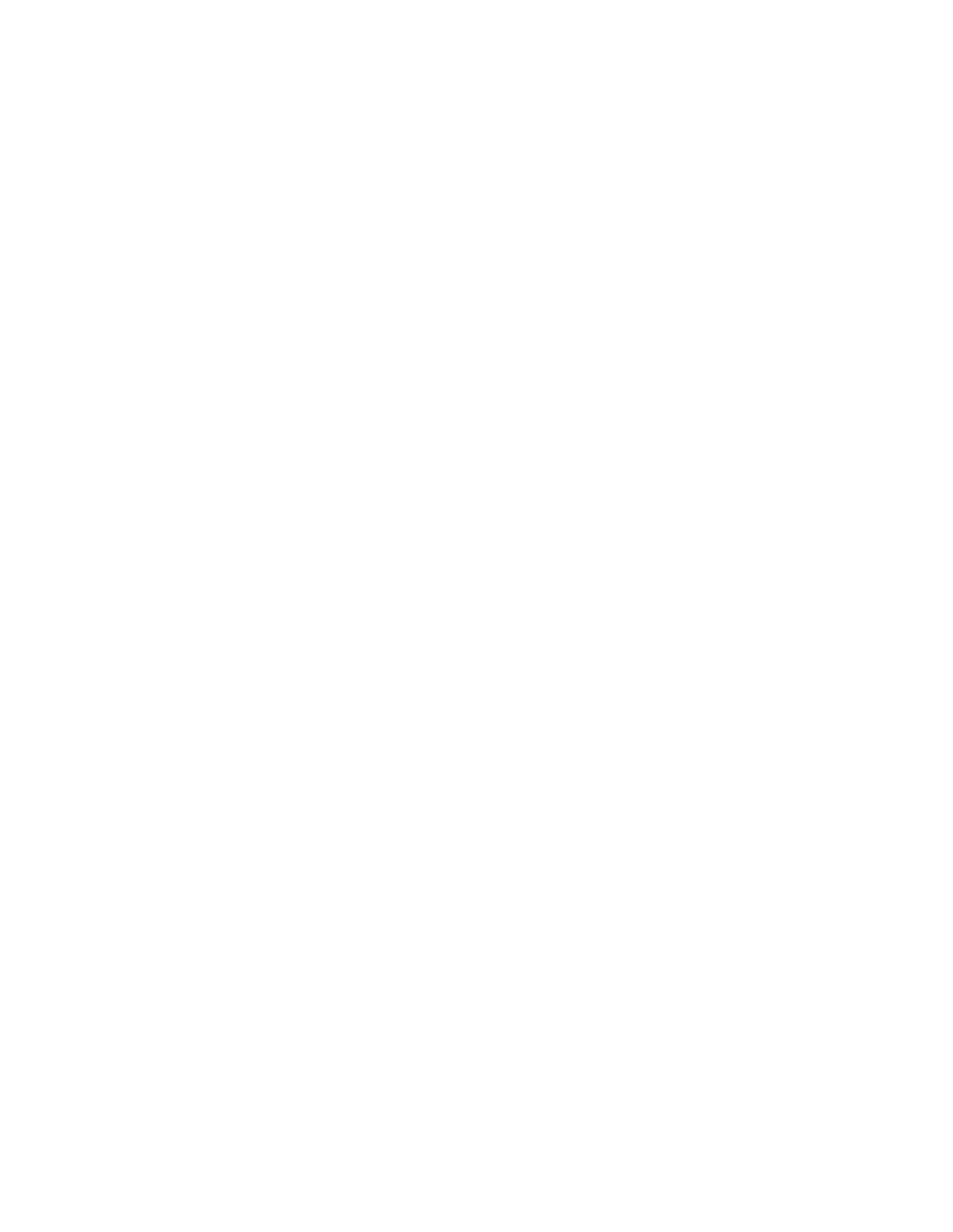Gregory Roche Jennifer Antilla Erin Hasselberg Sylvia Ness



**© John Snow, Inc.** 

Support for this work was provided by the Program for Appropriate Technology in Health (PATH). PATH and John Snow, Inc. (JSI) shall have the right to duplicate, use, or disclose the data to the extent provided in the subgrant agreement. This restriction does not limit PATH's right to use information contained in these data if it is obtained from another source without restriction.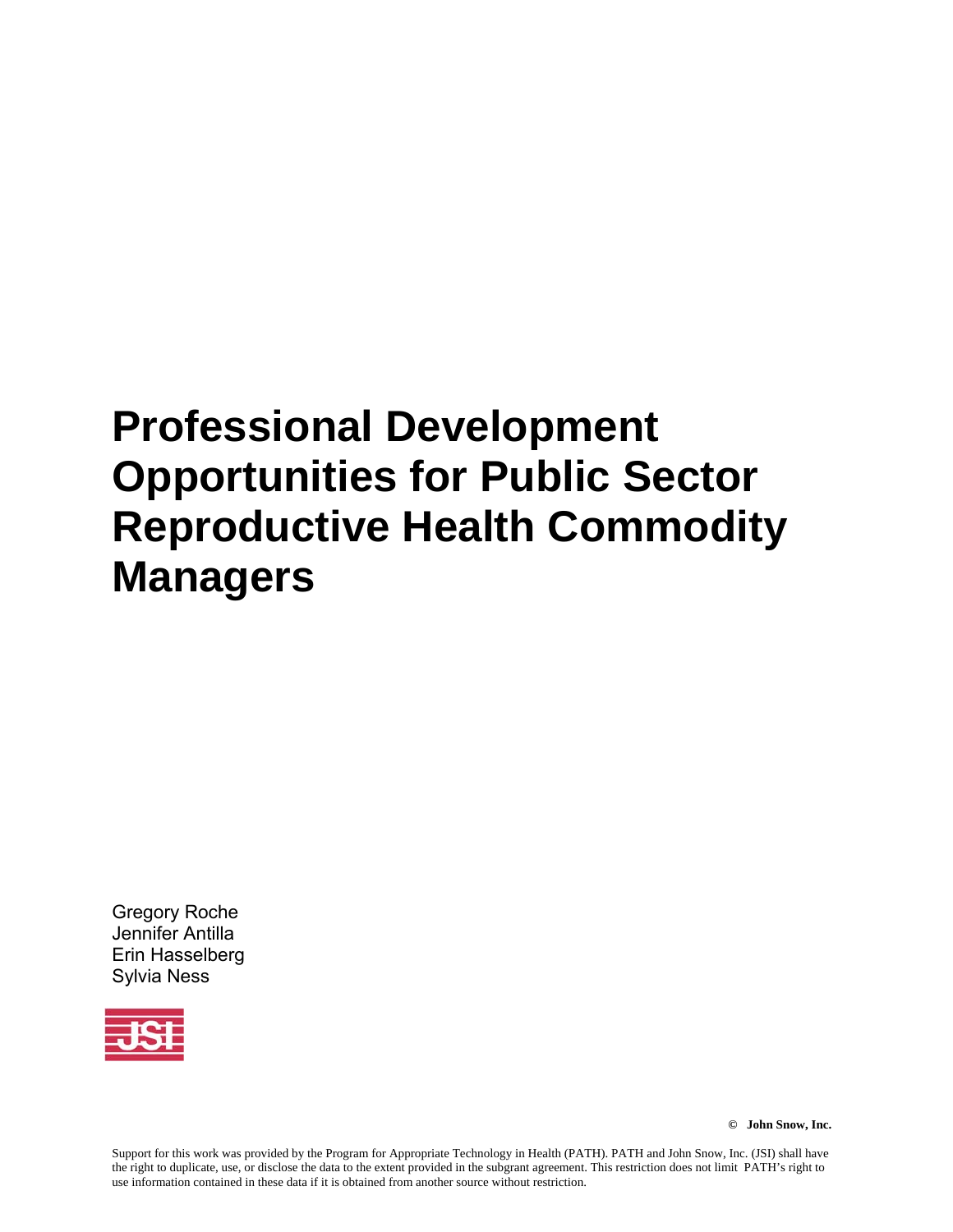John Snow, Inc. (JSI) is a U.S.-based health care consulting firm committed to improving the health of individuals and communities worldwide. Our multidisciplinary staff works in partnership with hostcountry experts, organizations, and governments to make quality, accessible health care a reality for children, women, and men around the world. JSI's headquarters are in Boston, Massachusetts, with U.S. offices in Washington, D.C.; Atlanta, Georgia; Burlington, Vermont; Concord, New Hampshire; Denver, Colorado; Providence, Rhode Island; and San Francisco, California. JSI also maintains offices in more than 40 countries throughout the developing world.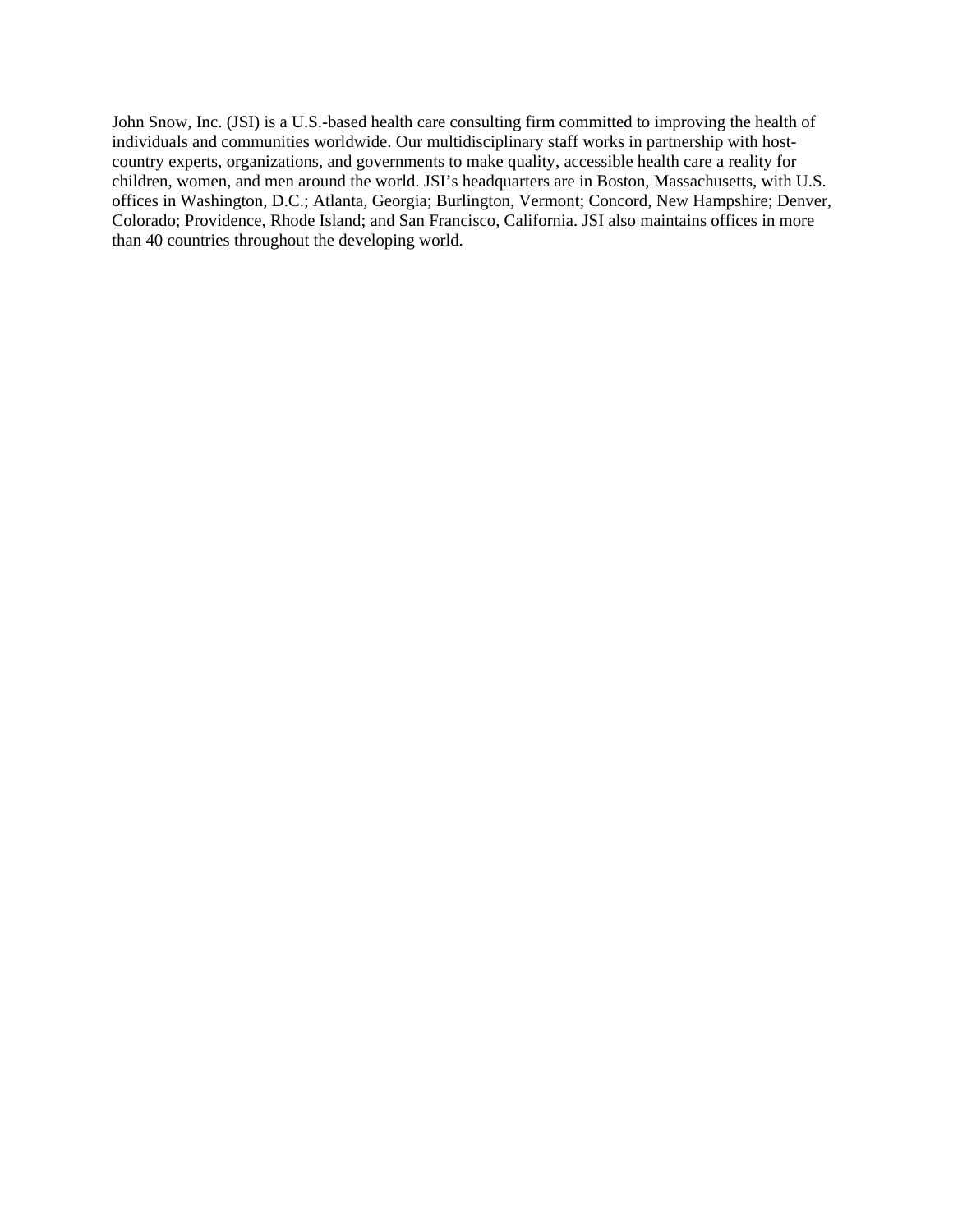# <span id="page-4-0"></span>**Contents**

| 1.9 Results of the Logistician Survey: Expressed Needs of Public Sector Logisticians28 |  |
|----------------------------------------------------------------------------------------|--|
|                                                                                        |  |
|                                                                                        |  |
|                                                                                        |  |
|                                                                                        |  |
|                                                                                        |  |
|                                                                                        |  |
|                                                                                        |  |
|                                                                                        |  |
|                                                                                        |  |
|                                                                                        |  |
|                                                                                        |  |
|                                                                                        |  |
|                                                                                        |  |
|                                                                                        |  |
|                                                                                        |  |
|                                                                                        |  |
|                                                                                        |  |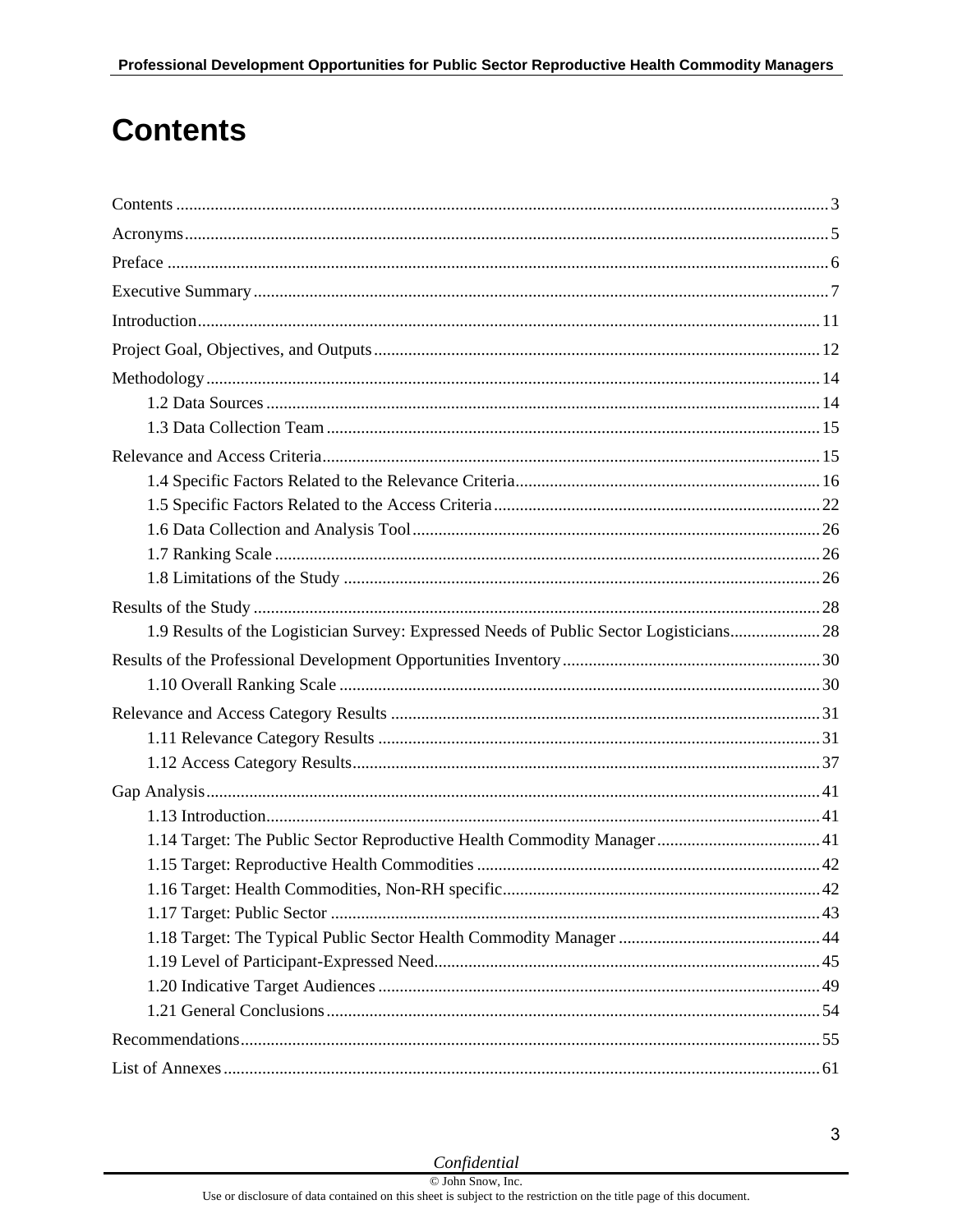| Annex 1: Professional development opportunities for public sector reproductive health commodity      |  |
|------------------------------------------------------------------------------------------------------|--|
|                                                                                                      |  |
|                                                                                                      |  |
|                                                                                                      |  |
|                                                                                                      |  |
| Annex 6: Courses targeting a specific sector, by language of instruction and alphabetically by       |  |
|                                                                                                      |  |
|                                                                                                      |  |
|                                                                                                      |  |
|                                                                                                      |  |
|                                                                                                      |  |
|                                                                                                      |  |
| Annex 13: Courses offering a certificate or certification, by language of instruction  116           |  |
|                                                                                                      |  |
| Annex 15: Courses targeting public sector logistics practitioners with and without prerequisites 120 |  |
|                                                                                                      |  |
|                                                                                                      |  |
|                                                                                                      |  |
|                                                                                                      |  |
|                                                                                                      |  |

# **Tables**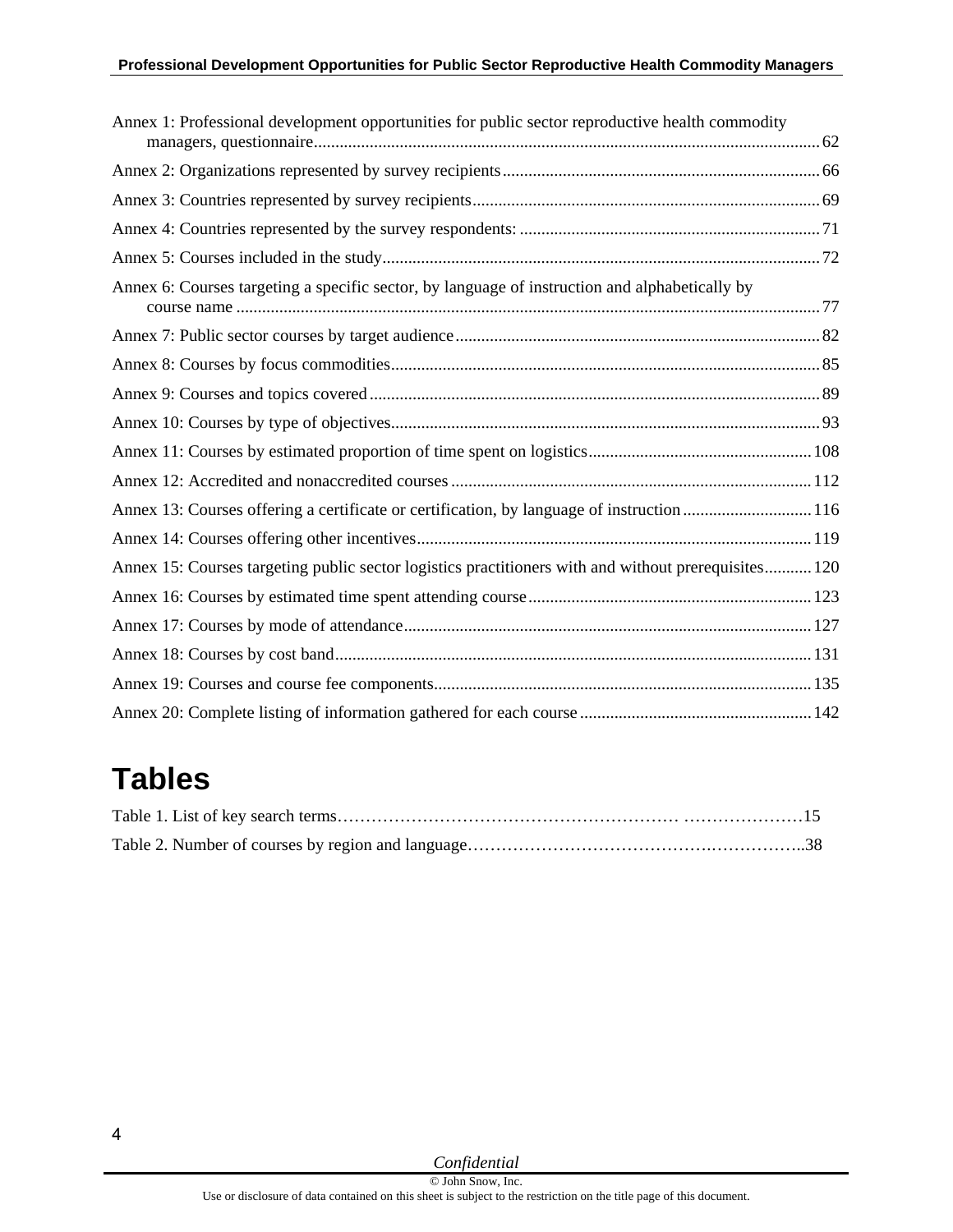# **Acronyms**

<span id="page-6-0"></span>

| <b>ACT</b>   | artemisinin-based combination therapy                   |
|--------------|---------------------------------------------------------|
| <b>AIDS</b>  | acquired immune deficiency syndrome                     |
| <b>AMREF</b> | African Medical and Research Foundation                 |
| ARV          | anti retroviral                                         |
| <b>CSCMP</b> | <b>Council of Supply Chain Management Professionals</b> |
| <b>ESAMI</b> | Eastern and Southern Africa Management Institute        |
| FP           | family planning                                         |
| FP/RH        | family planning/reproductive health                     |
| <b>HIV</b>   | human immunodeficiency virus                            |
| <b>HLA</b>   | Humanitarian Logistics Association                      |
| <b>HMIS</b>  | health management information system                    |
| <b>IAPHL</b> | International Association of Public Health Logisticians |
| <b>JSI</b>   | John Snow, Incorporated                                 |
| <b>LMIS</b>  | logistics management information system                 |
| <b>MIS</b>   | management information system                           |
| NGO          | nongovernmental organization                            |
| ОI           | opportunistic infection                                 |
| <b>PH</b>    | public health                                           |
| <b>PHSCM</b> | public health sector commodity manager                  |
| <b>PMIS</b>  | procurement management information system               |
| RH.          | reproductive health                                     |
| <b>RHSC</b>  | Reproductive Health Supplies Coalition                  |
| <b>SCMS</b>  | Supply Chain Management System                          |
| TB           | tuberculosis                                            |
| UK.          | United Kingdom                                          |
| <b>UNDP</b>  | United Nations Development Program                      |
| <b>UNFPA</b> | United Nations Fund for Population Activities           |
| VoIP         | Voice over Internet Protocol                            |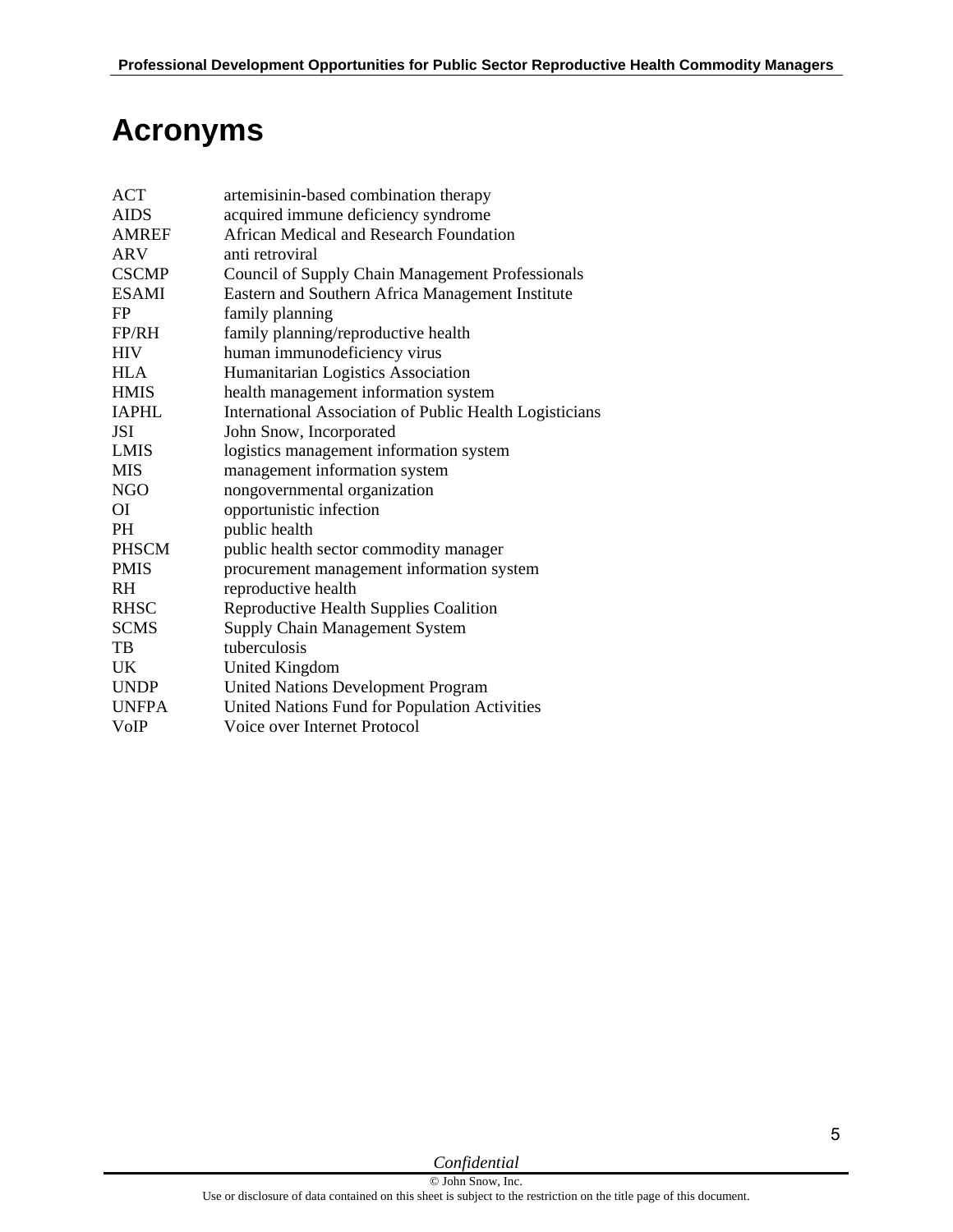## <span id="page-7-0"></span>**Preface**

#### **lo·gis·ti·cian**: *noun*

a specialist in [logistics](http://www.merriam-webster.com/dictionary/logistics)

**lo·gis·tics**: *noun plural but singular or plural in construction* 

**1:** the aspect of military science dealing with the procurement, maintenance, and transportation of military matériel, facilities, and personnel **2:** the handling of the details of an operation

From Merriam-Webster Online, http://www.merriam-webster.com

There is no universal agreement on the use of the term *logistician*. For this study, the term *logistician* refers to any category of person who has responsibility for managing commodities or who has a role in the implementation of a commodity supply chain. In this context, the terms *logistician*, *supply chain manager*, and *commodity manager* can be used interchangeably.

Further, while the target audience of this study is the Public Sector Reproductive Health Commodity Manager, the discussion at times includes any health commodities, for reasons that are explained in this report.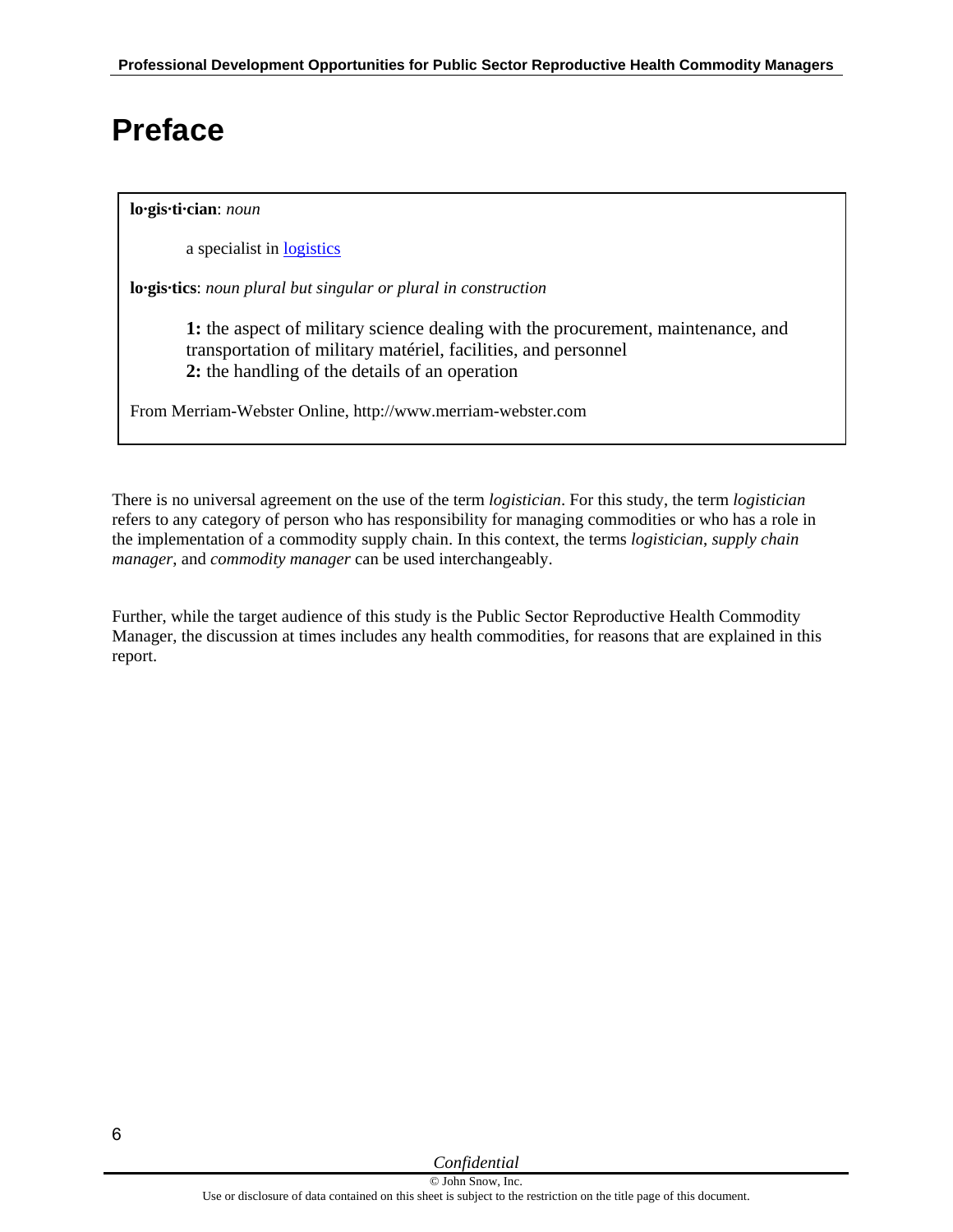# <span id="page-8-0"></span>**Executive Summary**

## **Purpose**

The critical role of logistics and supply chain management in ensuring commodity availability has received increasing recognition in recent years. However, while professionals in other fields require prequalification and advanced degrees, when applied in the context of public sector commodity managers, these qualifications are more than likely based on a person's medical or pharmaceutical knowledge, and not on knowledge of logistics and commodity management.

In the developing world, logisticians (commodity or logistics system managers) charged with implementing, maintaining, or improving commodity management systems typically attain their jobs by rising through the ranks, even when they are minimally qualified or minimally trained. The time is right to professionalize the public health logistician position. One way of doing this is to promote or create professional development opportunities that, perhaps, lead to professional certification. Similar certifications exist in commercial and humanitarian relief logistics, and it is time to do the same for the public sector health logistician and, in this case particularly, for reproductive health (RH)/public health (PH) commodity and supply chain managers.

The inability to raise the profile and professional level of the commodity manager is compounded by the scarcity of professional development opportunities accessible to public health logistics personnel in developing countries. The overall result is that public health logisticians/supply chain managers in the developing world cannot attain the level of knowledge and skills they need to improve their own abilities, and the professionalization that has become recognized as a requirement in the first-world commercial/private sector is absent from the public sector. Therefore, public sector supply chains are unable to achieve the level of effectiveness and efficiency that would enable them to provide greater rates of commodity availability and cost efficiencies and savings.

The present study provides an inventory of existing professional development opportunities focused on learning objectives and skills development specific to the context of health commodity managers working in the public and NGO sectors in developing countries, where issues such as limited resources, target populations, and lack of a profit motive create an environment different from the one that exists in the private sector. The inventory examines courses or programs that focus on the development of practical skills that are directly relevant to public sector commodity management and that have the potential to result in more professional management of public sector supply chains and in improved product availability.

## **Data Sources**

To create an inventory of professional opportunities available to public health logisticians and conduct the gap analysis, the team collected data on two key components: (1) professional development needs among public health logisticians and (2) courses that are available to enable logisticians to address their professional development needs. Each of the courses was then examined in the context of a number of factors that relate to how relevant the courses are to the target audiences and that define potential barriers that would prevent a member of the target audience from attending the course.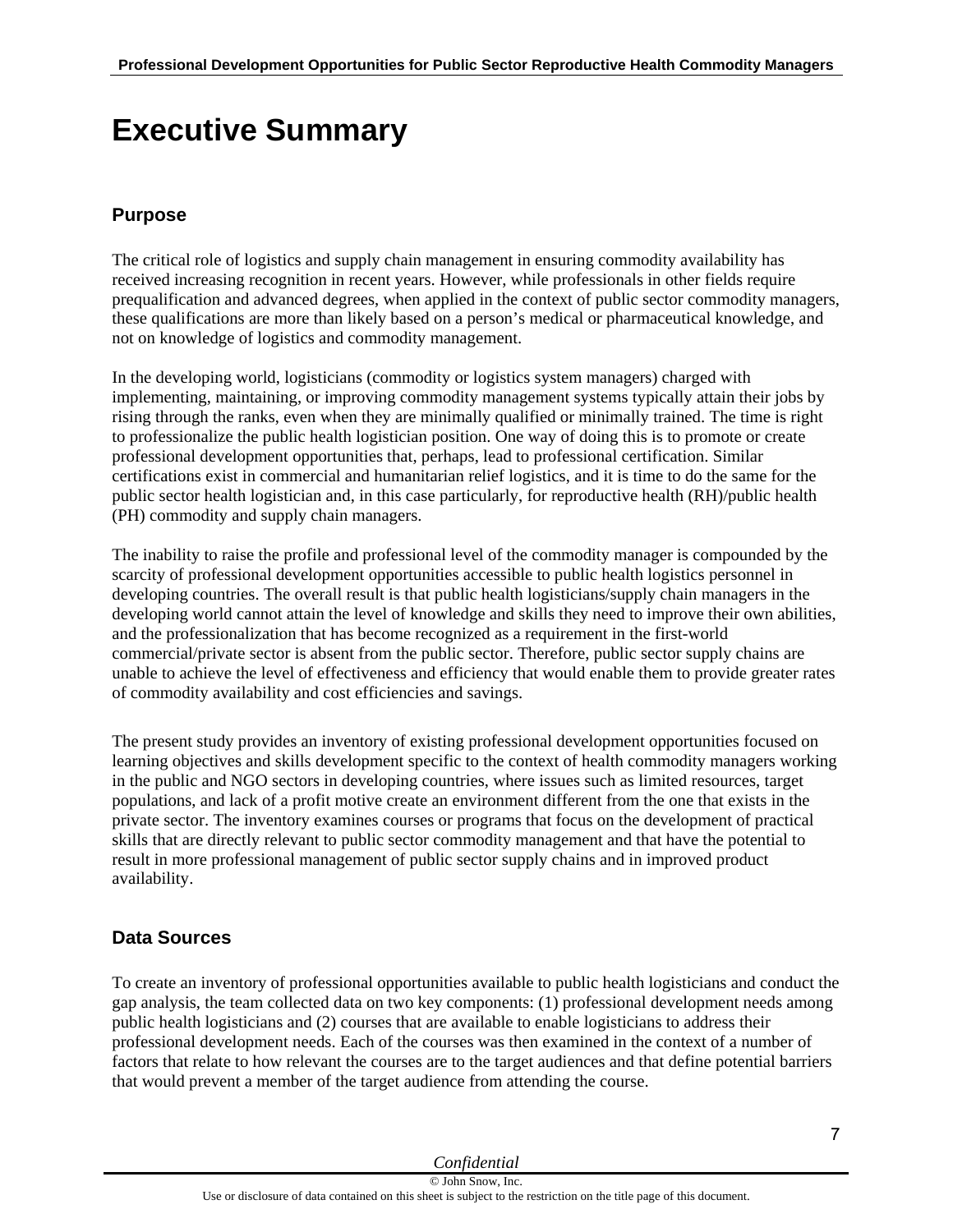### **Principal Findings**

Opportunities for professional development available to public health sector commodity managers, including those working with reproductive health commodities, are extremely limited. The study identified 94 courses that focus on logistics and commodity managers. Of these, many are universitybased, and many of those are located in the United States. In addition, there are a number of factors, including cost, time required, language, and course prerequisites, that would prevent a potential participant from accessing the existing courses.

Research revealed the following:

- None of the 94 courses this study identified is dedicated to the management of reproductive health sector commodities.
- Only 10 courses this study identified mention reproductive health commodities among the focus commodities of the course.

When looking at a prototypical course candidate, as defined through composite profiles of survey respondents:

- Only six of 94 courses this study identified respond to the needs of a typical potential course participant who desires a one- to two-week course.
- Only three of 94 courses this study identified respond to the needs of a typical potential course participant who desires a course that is available online.

A concerted effort is needed to improve the number and type of professional development opportunities that are available and to find ways to increase access to existing opportunities.

### **Recommendations**

The recommendations detailed in the report are presented in the context of a wide range of potential actions that could be implemented based on the findings of the present study and in the context of the project output: *"Gap analysis and resulting recommendations for actions that can be taken to improve access to professional development opportunities for public sector supply chain managers, including those identified by public health logistics professionals themselves."*

The recommendations are grouped into four main themes:

- increase access to existing courses;
- contribute to increased relevance and access;
- increase the availability of professional development opportunities; and
- professionalize public sector RH and health commodity management.

Implementation of these recommendations will require a concerted and coordinated effort among various partners and can and should be adopted by any interested member of the RH community, including RHSC, IAPHL, JSI and others. Suggestions for specific partners best suited to implement individual recommendations are provided in the full report.

#### **Recommendation: Increase access to existing courses.**

8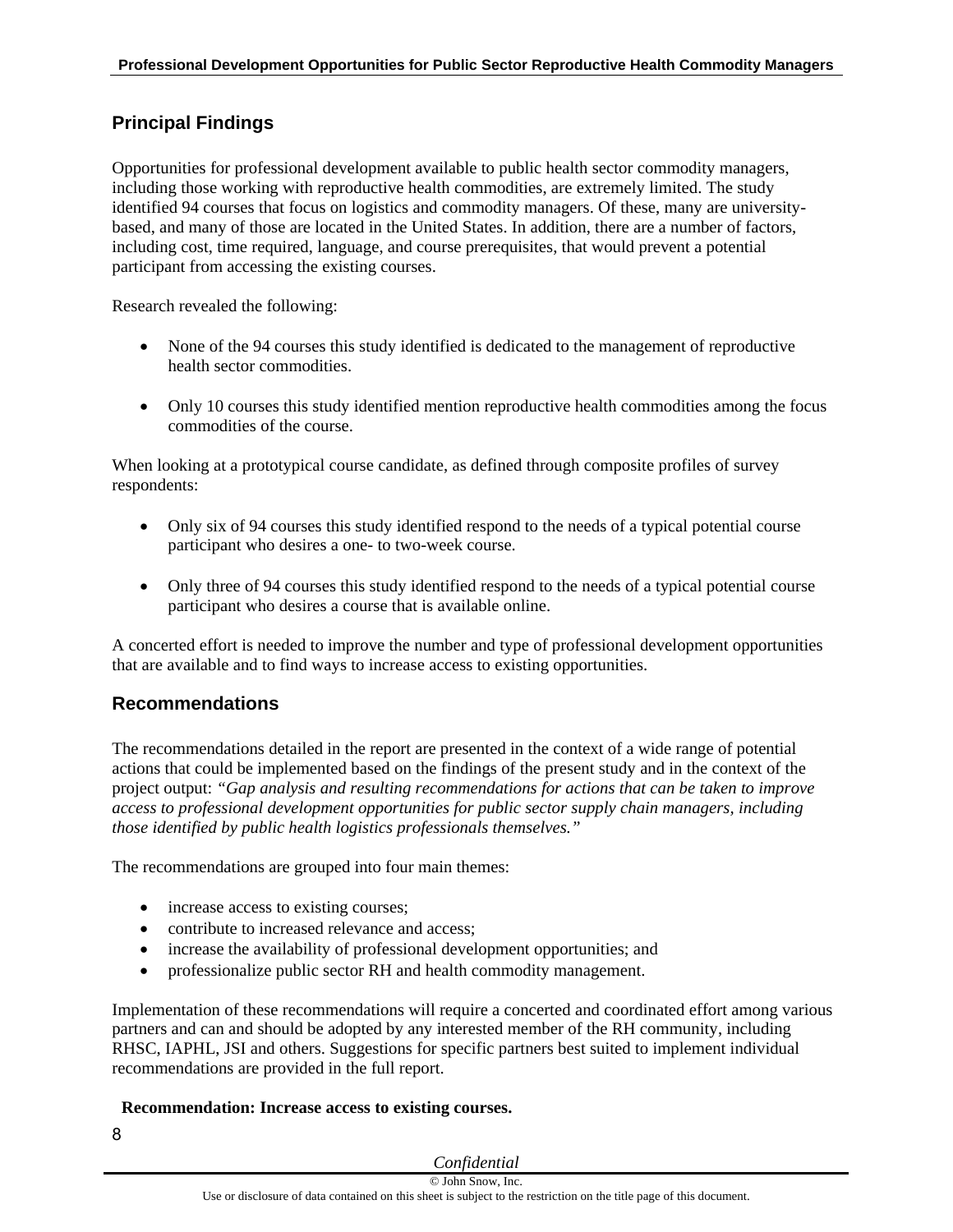1. Develop and implement a means for disseminating the information on courses that were identified through this study.

2. Continue to research the availability of existing courses and continually update the existing database information.

3. Develop and disseminate a "one stop shop" where public sector health logisticians can access information about current/existing courses, other technical resources, and/or information exchange among colleagues.

4. Identify (or create) sponsorships, subsidies, or other means for public sector health logisticians to attend existing courses.

#### **Recommendation: Contribute to increased relevance and access.**

5. Conduct additional research into existing courses and the needs of potential participants to verify the relationship among course purpose/objectives, the development of practical skills, and perceived need.

6. Conduct additional research to provide a quality check of courses that respond to typical participant profiles.

7. Identify or develop additional courses to address existing gaps in technical training topics.

8. Research, identify, and disseminate information on opportunities for supply chain knowledge and capacity building *other than those based on a formal course*.

#### **Recommendation: Increase the availability of professional development opportunities.**

9 Actively promote and contribute to "virtual learning centers" to reinforce their role as an information exchange with an emphasis on expanding or supplementing the content to formalize a focus on building the technical knowledge and skills of public sector supply chain professionals.

10. Develop, produce, publish, and promote additional online or other distance-learning opportunities in all areas of health commodity management; in English, French, and Spanish; and with a particular emphasis on gaps identified through this study.

11. Establish and maintain a "logistics help desk" or other system for providing ongoing distance technical assistance.

#### **Recommendation: Professionalize public sector RH and health commodity management**

12. Develop and implement a means of formally recognizing and disseminating demonstrated achievements in the management of public sector reproductive health commodities.

13. Identify and standardize one or more sets of core logistics competencies, by job title or a combination of logistics function and level in the system, that would serve as "minimum job skills" and/or suggested job description elements required of logistics professionals. Continue to identify gaps in professional development opportunities and explore ways to provide targeted/specific knowledge and skills development to address these gaps.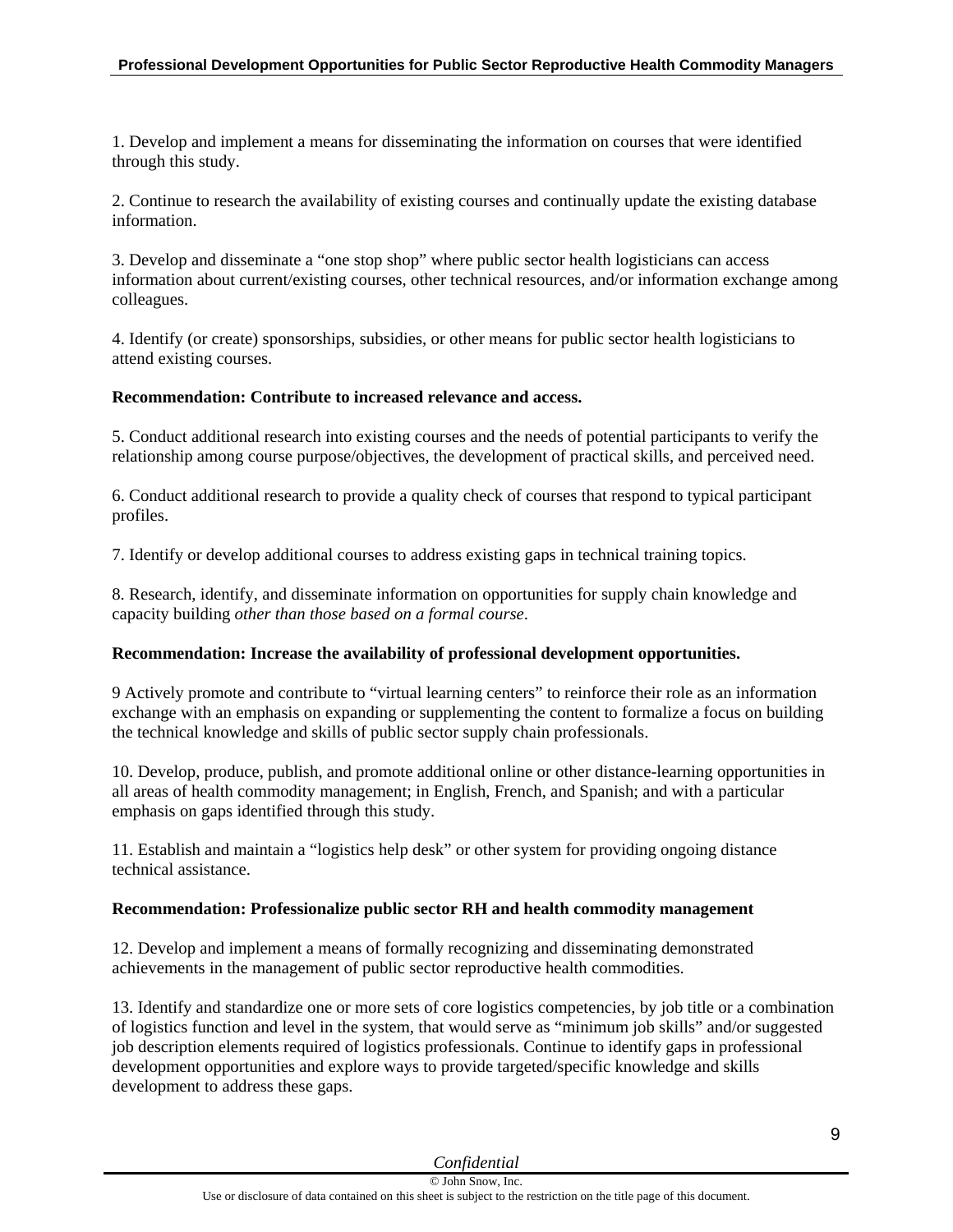14. Develop a formal/accredited certification for public sector health logistics professionals.

Note: Because the analysis is based on a fixed set of courses, a cut-off date was applied after which no new courses would be added to the list, so the analysis could be done. Nevertheless, additional courses were identified through various means even after the cut-off date. While those courses are not included in the analysis in this report, they were added later to the data-gathering tool and will be available to anyone accessing this information in the future.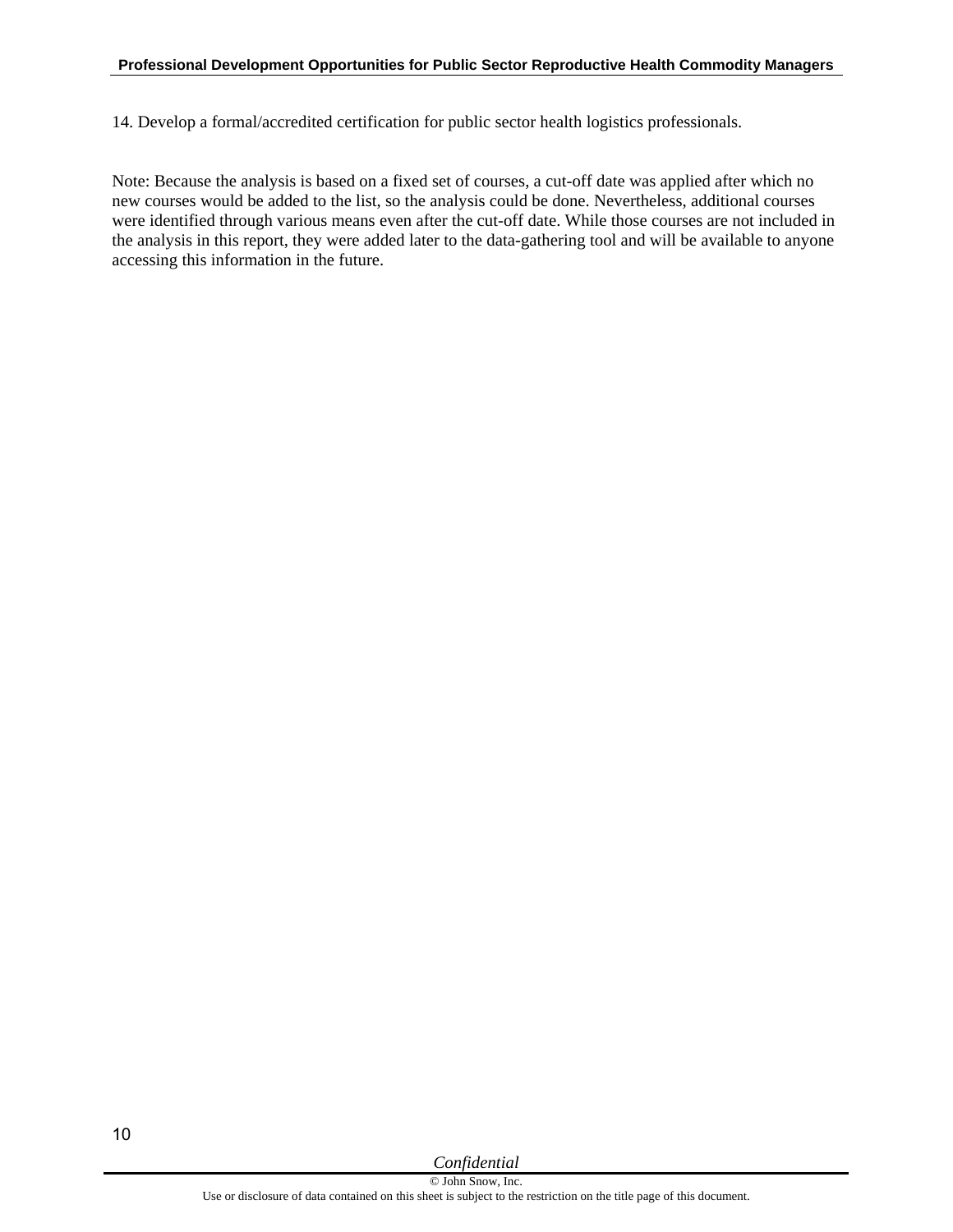# <span id="page-12-0"></span>**Introduction**

The critical role of logistics and supply chain management in ensuring commodity availability has received increasing recognition in recent years. In the private sector, logistics has moved from the back room to the boardroom. In the public sector, and particularly in developing-country reproductive health programs, there is increasing awareness of the importance of logistics and the need to focus on logistics to achieve program goals and assure client service. However, while professionals in other fields require prequalification and advanced degrees (that is, the chief of a health services division must be a licensed physician, the storeroom manager must be a pharmacist), when applied in the context of public sector commodity managers, these qualifications are more than likely based on a person's medical or pharmaceutical knowledge, and not on a knowledge of logistics and commodity management..

In the developing world, logisticians such as commodity managers or logistics system managers charged with implementing, maintaining, or improving commodity management systems often attain their jobs by rising through the ranks or having commodity management responsibilities as part of a health program management position, even when they are minimally qualified or minimally trained in commodity management. Once in their jobs, logisticians may have the opportunity to develop their professional skills in logistics through participation in a short course or other professional development opportunity, but they more likely are left to figure things out on their own. As the environment over the last 20 years has improved and has brought increased attention to logistics and supply chain management, professional development opportunities have increased, yet logisticians may or may not be able to access these opportunities. The time is right to professionalize the position of public health logistician. One way of doing this is to promote or create professional development opportunities that lead to professional certification. Similar certifications exist in commercial and humanitarian relief logistics, and it is time to do the same for the public sector health logistician and, in this case particularly, for RH/PH commodity and supply chain managers.

The inability to raise the profile and professional level of the commodity manager is compounded by the scarcity of professional development opportunities accessible to public health logistics personnel in developing countries. Courses that are available may not focus on a person's specific area of need, or existing courses that might be appropriate may not be well known, either because people are unaware such courses exist, or because the purpose or content of the course is misunderstood. Courses may require specific degrees or other prerequisites that may disqualify some commodity managers from participating. The length of attendance or cost of the course may be prohibitive. The overall result is that public health logisticians/supply chain managers in the developing world cannot gain the level of knowledge and skills they need to improve their own abilities, and the professionalization that has become recognized as a requirement in the first-world commercial/private sector is absent from the public sector. Therefore, public sector supply chains are unable to achieve the level of effectiveness and efficiency that would enable them to provide greater rates of commodity availability and cost efficiencies and savings.

The present study provides an inventory of existing professional development opportunities focused on learning objectives and skills development specific to the context of health commodity managers working in the public and NGO sectors in developing countries, where issues such as limited resources, target populations, and lack of a profit motive create an environment different from the one that exists in the private sector. The inventory examines courses or programs that focus on the development of practical skills that are directly relevant to public sector commodity management and that have the potential to result in more professional management of public sector supply chains and in improved product availability.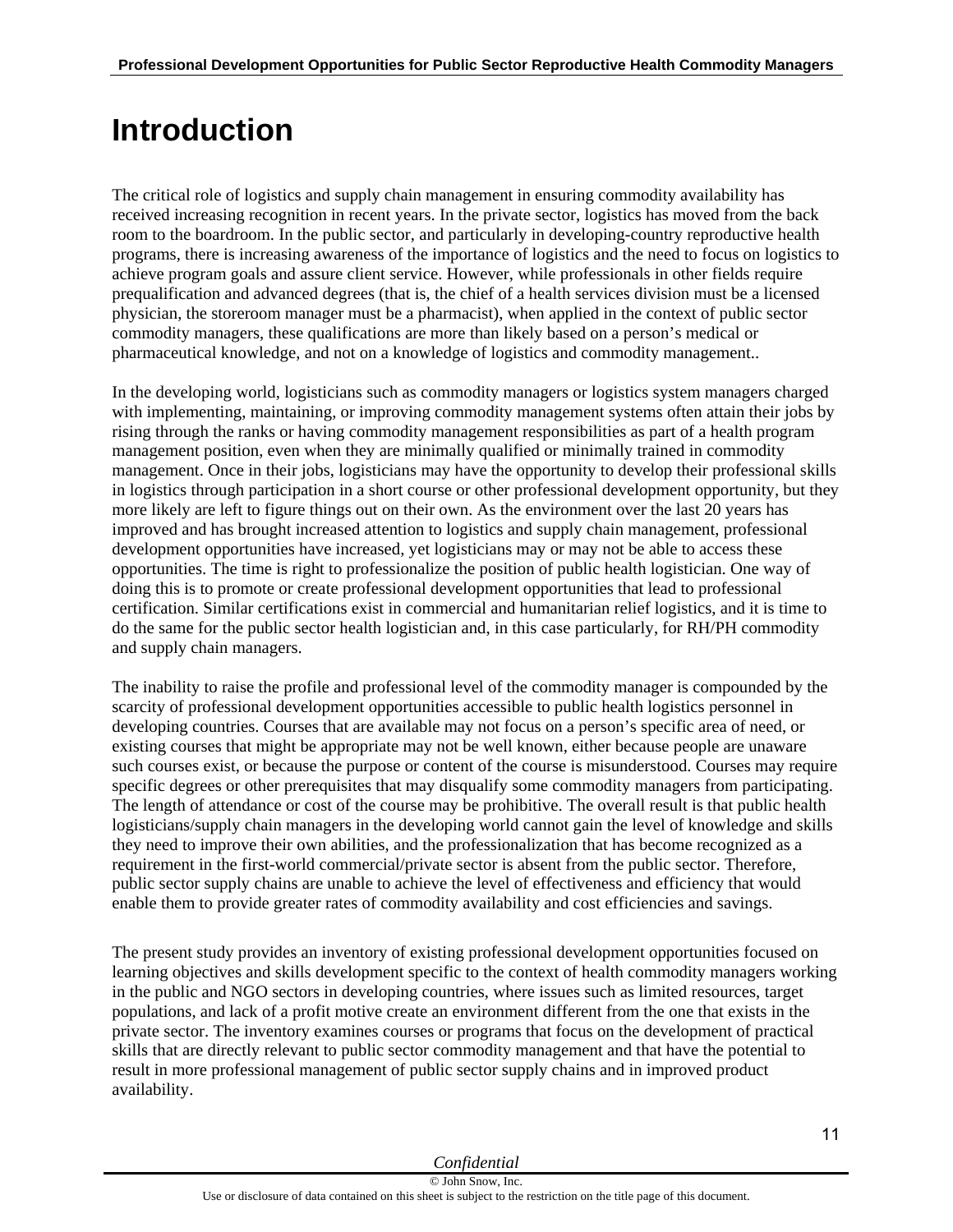# <span id="page-13-0"></span>**Project Goal, Objectives, and Outputs**

## **Project Goal**

This project provides a study of the current availability of English-, French-, and Spanish-language professional development opportunities for public sector supply chain managers in developing countries, and attempts to identify those opportunities that are most appropriate for and relatively more accessible to such supply chain professionals.

The project also identifies gaps in the current range of offerings and suggests ways to overcome these gaps, thereby contributing to greater access to professional development opportunities; the desired outcome is increased recognition of the professional status of public health sector logisticians, which contributes to increased product availability in programs managed by professional logisticians.

## **Project Objectives**

The project accomplished the following objectives:

- Research, analyze, and report accredited and nonaccredited programs/opportunities for health commodity supply chain managers in developing countries, focused on or relevant to the public sector, and identify gaps in technical topic/skills areas covered among currently available options, including:
	- classroom based courses and workshops;
	- self-directed distance learning programs (paper-based, online);
	- degree programs and executive short courses (university and other); and
	- professional associations and groups exchange programs, study tours.
- Survey public health and NGO sector logisticians to determine areas of greatest felt need, crosscompare with current offerings, and identify concomitant gaps.
- Produce a list of recommendations for the Reproductive Health Supplies Coalition (RHSC) partners and/or the RHSC Secretariat based on the findings of the study, including possible strategies for expanding the availability of professional development opportunities and strategies for improving access to existing opportunities.

## **Project Outputs**

The proposal identified a number of project outputs that appear in this report and include the following:

- Inventory of existing professional development opportunities for public sector supply chain professionals that the RHSC could report on its webpage (that is, material would be presented in a format that could be uploaded easily )
- Objective ranking of programs based on an analysis of:
	- relevance to developing-country public sector supply chain management needs (specific topics versus general/survey courses; breadth and depth of courses offered)
	- cost of attendance (monetary and time commitment)
	- other barriers that would limit access to existing courses

#### *Confidential*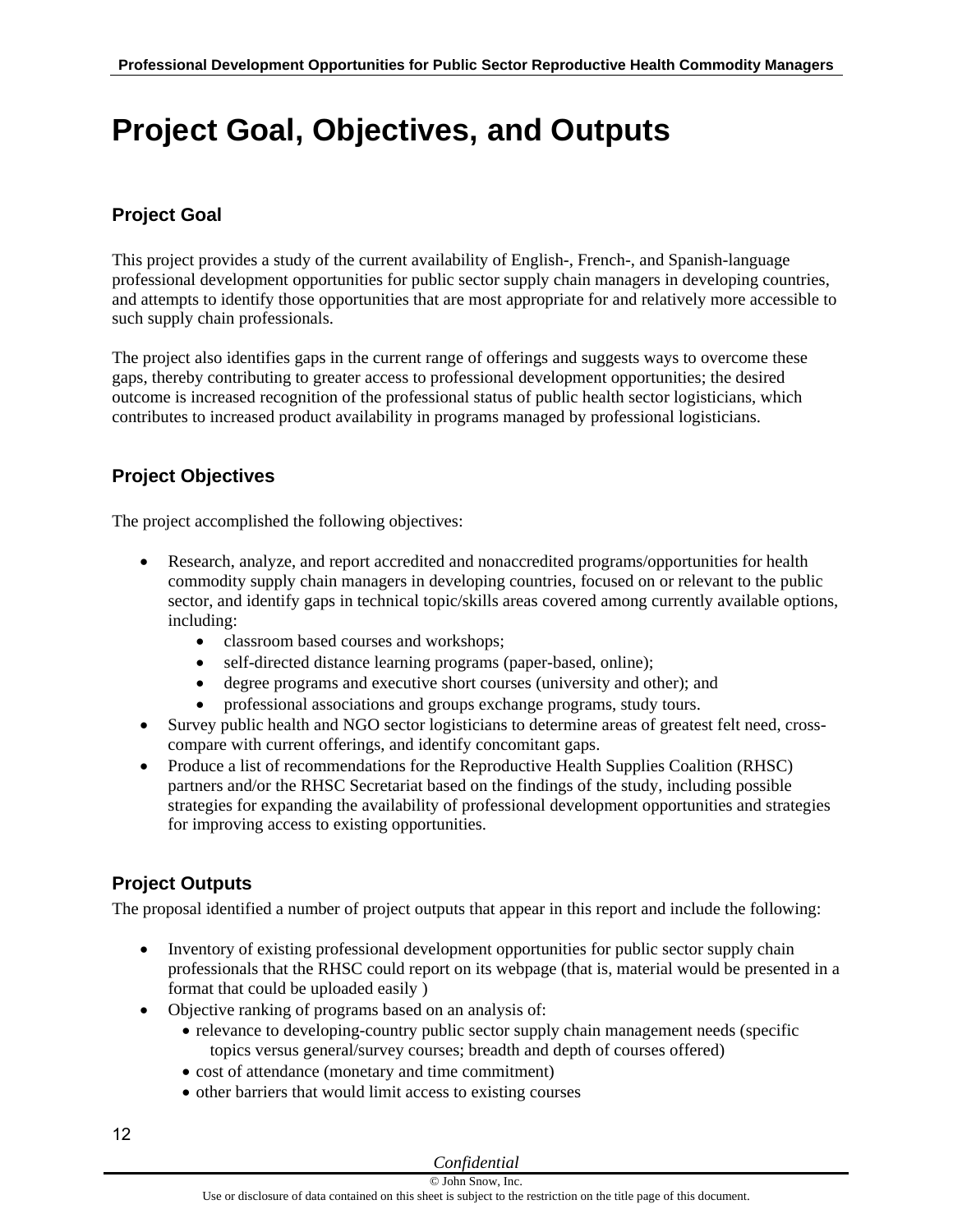- relevance of courses to perceived needs expressed by potential course participants/public health sector logisticians
- Gap analysis and resulting recommendations for actions that can be taken to improve access to professional development opportunities for public sector supply chain managers, including those identified by public health logistics professionals themselves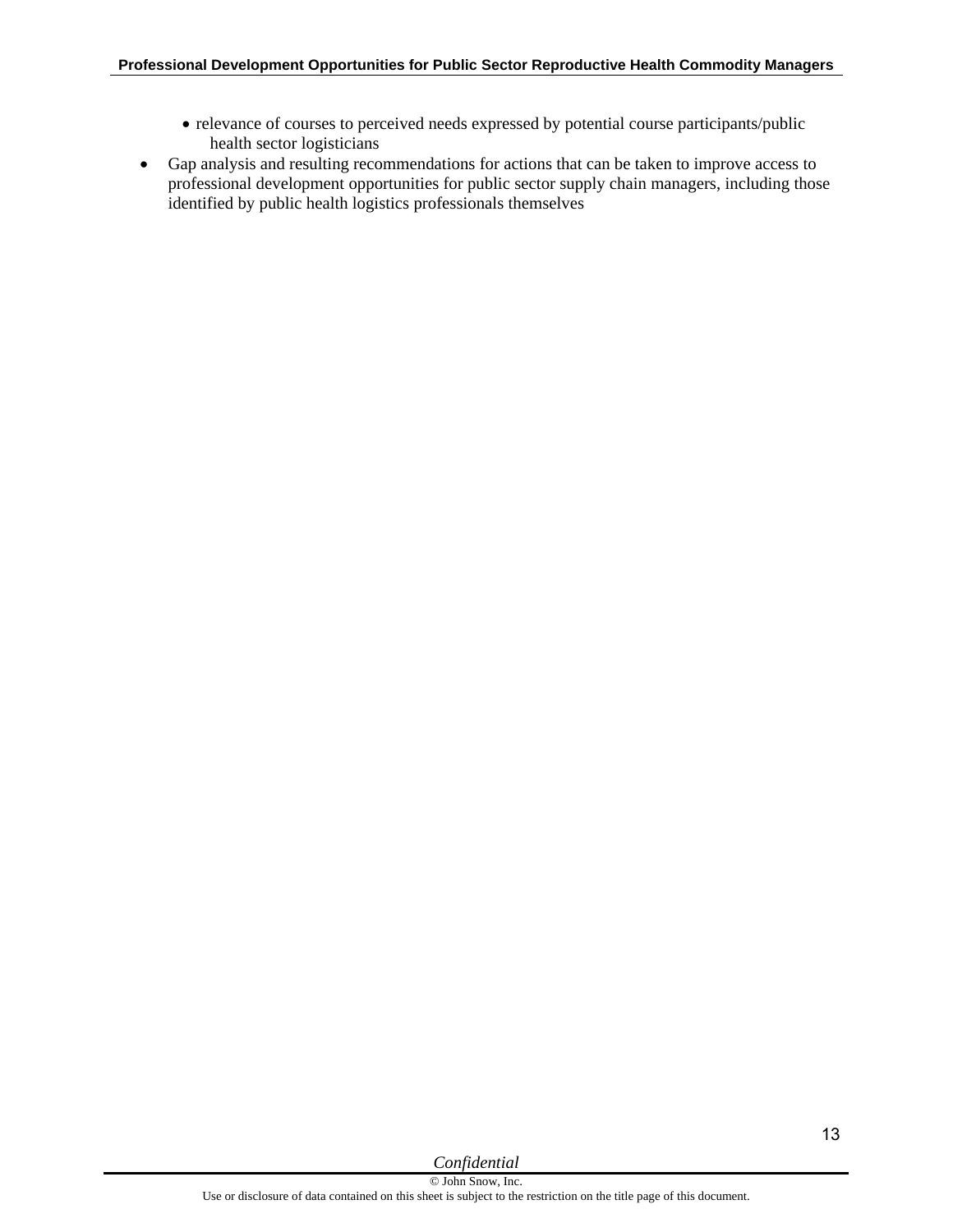# <span id="page-15-0"></span>**Methodology**

## <span id="page-15-1"></span>**1.2 Data Sources**

To create an inventory of professional opportunities available to public health logisticians and conduct the gap analysis, the team collected data on two key components: (1) professional development needs among public health logisticians and (2) available courses that enable logisticians to address their professional development needs. Each course was then examined in the context of a number of factors that relate to how relevant the courses are to the target audiences and that define potential barriers that would prevent members of the target audience from attending the course.

#### Professional Logistician Training Requirements

The purpose of collecting data from professional logisticians was to identify a) logistics skills and knowledge that they are seeking to develop, and b) existing or perceived barriers to accessing existing professional development opportunities.

An online survey questionnaire consisting of 15 questions was developed and distributed in February 2009 to 244 public health logisticians in 50 countries (38 English, six French, two French/English, and five Spanish) and representing some 90 organizations. Annex 1 contains the survey questionnaire, and the list of organizations represented by survey recipients is shown in Annex 2.

The survey was distributed in English only and was transmitted to the target audiences through Englishlanguage medium avenues otherwise accessible to and used by native speakers of languages other than English. The team identified survey respondents through membership of the International Association of Public Health Logisticians (IAPHL) and available participant lists from past training activities offered by United Nations Fund for Population Activities (UNFPA), USAID | DELIVER PROJECT, and Supply Chain Management System (SCMS), three sources of logistics professional rosters to which the training team had access.

Respondents were encouraged to respond online, although electronic Microsoft® Word copies of the survey were also accepted. Courses named by respondents that had not been identified previously were added to the list of courses for potential inclusion in the master list of trainings. The survey was open from March 24 to April 20, 2009.

#### Professional Development Opportunities

To identify professional development opportunities for public health logisticians, the team used an approach mimicking the process public health logisticians must go through to find a course or training opportunity in public health logistics. The team conducted an Internet search using Google and several combinations of key terms in English, French and Spanish to locate potential course offerings. Table 1 includes a sampling of those terms.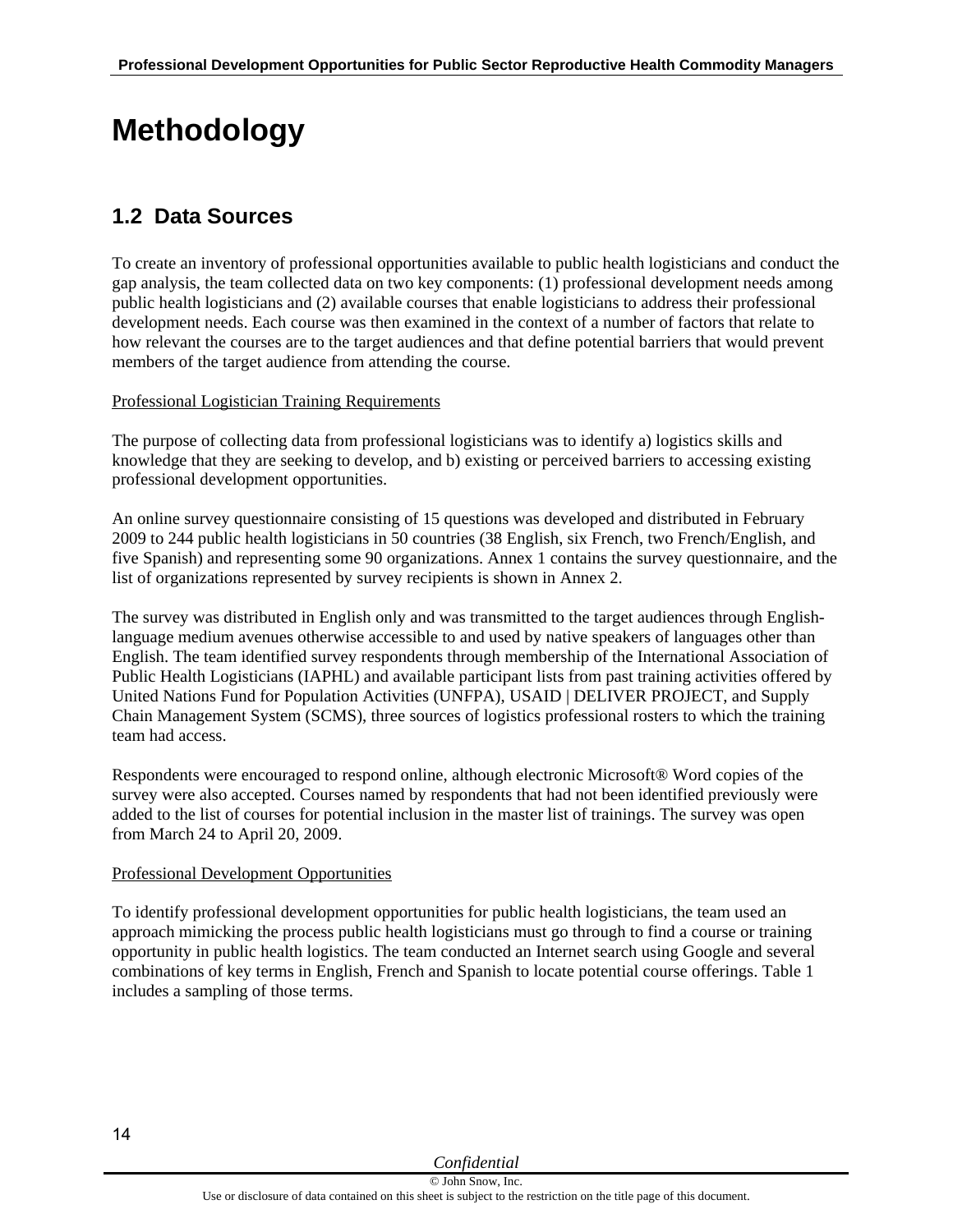| <b>English</b>       | <b>Spanish</b>       | <b>French</b>            |
|----------------------|----------------------|--------------------------|
| Supply chain         | Cadena de suministro | Chaîne                   |
|                      |                      | d'approvisionnement      |
| Logistics            | Logística            | Logistique               |
| Course               | Curso                | Cours                    |
| Training             | Entrenamiento        | Formation                |
| <b>Class</b>         | Clase                | Classe                   |
| Public health        | La salud pública     | Santé publique           |
| Reproductive health  | Salud reproductiva   | Santé de la reproduction |
| Commodities          | Insumos              | Produits pharmaceutique  |
| <b>Supplies</b>      | Suministros          | Fournitures              |
| Commodity management | Gestión de insumos   | Gestion des produits     |
|                      |                      | pharmaceutiques          |

Websites of organizations involved in public health logistics were also searched for references to training opportunities. In addition to Internet searches, the team compiled its knowledge of organizations offering courses based on electronic announcements circulated by colleagues and notices posted to groups such as the Council of Supply Chain Management Professionals (CSCMP) and the International Association of Public Health Logisticians (IAPHL). Once a potential training organization or source was identified, it was added to a list of all potential agencies, universities, and organizations offering training courses in public health logistics.

## <span id="page-16-0"></span>**1.3 Data Collection Team**

A core team of three advisors knowledgeable in the areas of logistics, performance improvement, and organizational strengthening collected and recorded data in the data collection tool. All three of the researchers identified and catalogued English-language courses while one of the three also focused on French-language courses and another on Spanish-language courses. A senior advisor knowledgeable in the three subject areas and a monitoring and evaluation advisor who developed the data collection tool and advised on data entry also reviewed the data. All five team members participated in analyzing the data and reporting the results.

It should be noted that the team met regularly before, during, and after the data collection and analysis processes to ensure consistency in the way the data were recorded, reported, and analyzed. Nevertheless, some personal bias may have been introduced, though the team did collaborate consistently to minimize any impact this may have had on the results.

The team encountered a few challenges through its review of hundreds of websites. A plethora of more private-sector-oriented supply chain courses exists at universities, and it was decided to list only a sampling from each region of the world since they are not entirely applicable to a public health audience. In addition, to document each one of these courses would take more time than the team had available. Other challenges included not being able to gather all required details from website pages or not being able to contact an appropriate person to find that additional information. Specific challenges related to individual course criteria are noted later in this report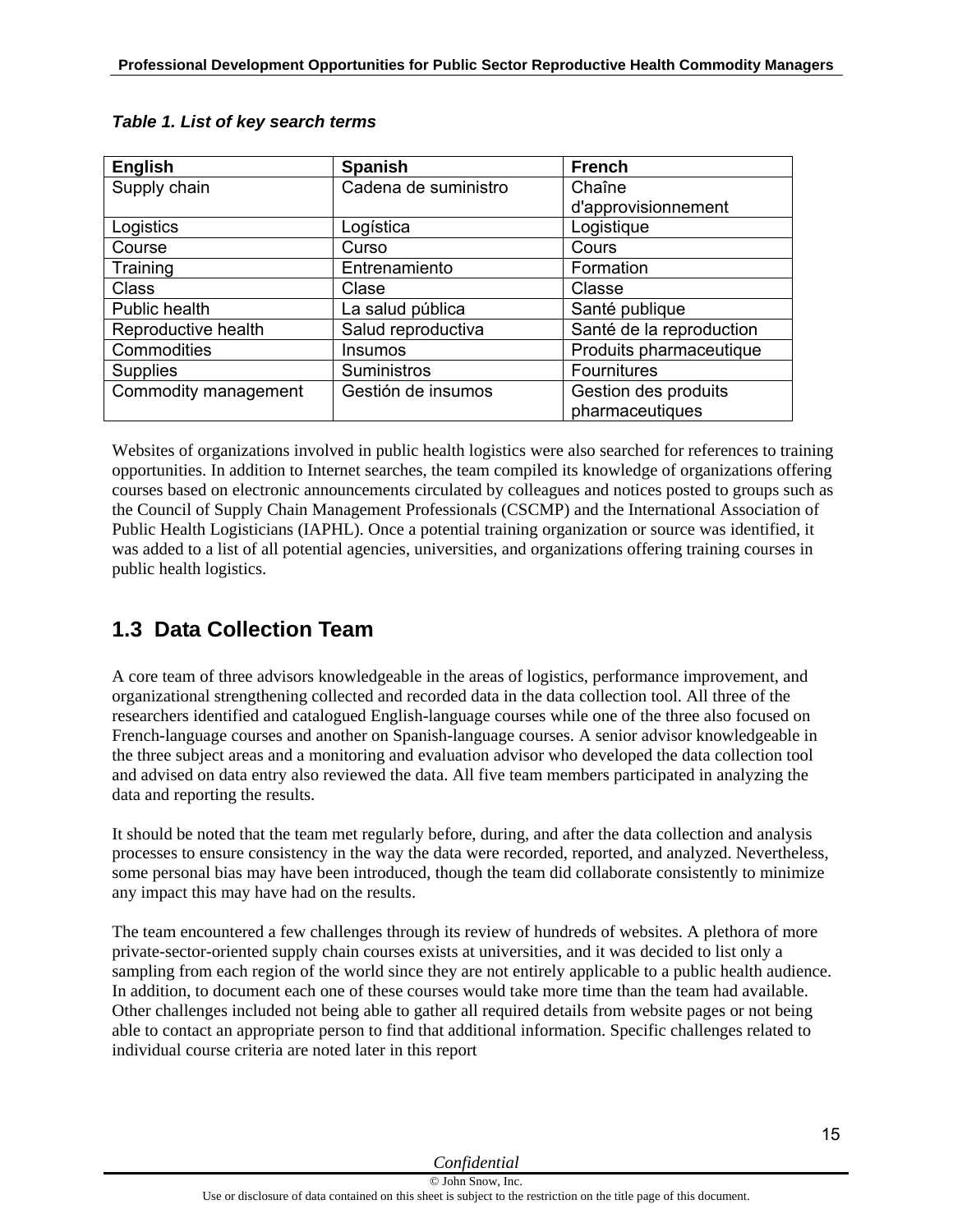# **Relevance and Access Criteria**

When trying to determine a potential professional development opportunity, one might consider dozens of criteria that an individual before making a decision or selecting a course to study. For example, a national RH program manager may know that, based on her country's procurement cycle, her absence at a certain time during the year would not be possible. Therefore, she would look for a course that is being conducted during her country's procurement "downtime." The same would be true for every individual participant and based on any number of personal factors.

It would be impossible therefore to imagine every possible scenario and to identify every possible factor that might come into play as participants search for a course. In this context, the study focused on a more limited, fixed set of criteria that the team believes would be among the more universal factors (that is, applicable to everyone) or first-cut considerations in a person's ultimate decision and/or a person's ability to attend a course. The set of criteria examined falls into two main categories: relevance and access, each of which is defined for this study as follows.

**Relevance:** Relevance primarily deals with issues related to how well the course content corresponds to the participant's job duties and responsibilities and to what degree the course provides a skill-building environment. While the factors themselves are defined by the course, the importance of each factor depends on the individual participants when deciding whether the course is appropriate for their needs. Aspects of relevance examined through this study include:

- target sector
- target audience/population
- focus commodities
- topics covered
- specified course objectives
- estimated proportion of course spent on logistics topics
- accreditation
- degree/certificate awarded
- other incentives

**Access:** Access focuses on a set of elements related to course participation that might prevent or disqualify someone from being able to attend a course that the person otherwise may have found to be relevant. Factors affecting access include:

- location of the course
- language of instruction
- course prerequisites
- time required to attend or complete the course
- mode of attendance
- quoted course fee

## <span id="page-17-1"></span>**1.4 Specific Factors Related to the Relevance Criteria**

<span id="page-17-0"></span>Relevance generally refers to how well the course responds to the needs of the participant, but also includes additional elements participants may take into account when deciding on a course to attend. Essentially, relevance summarizes the factors the participants will take into account when determining the

| Confidential |  |
|--------------|--|
|              |  |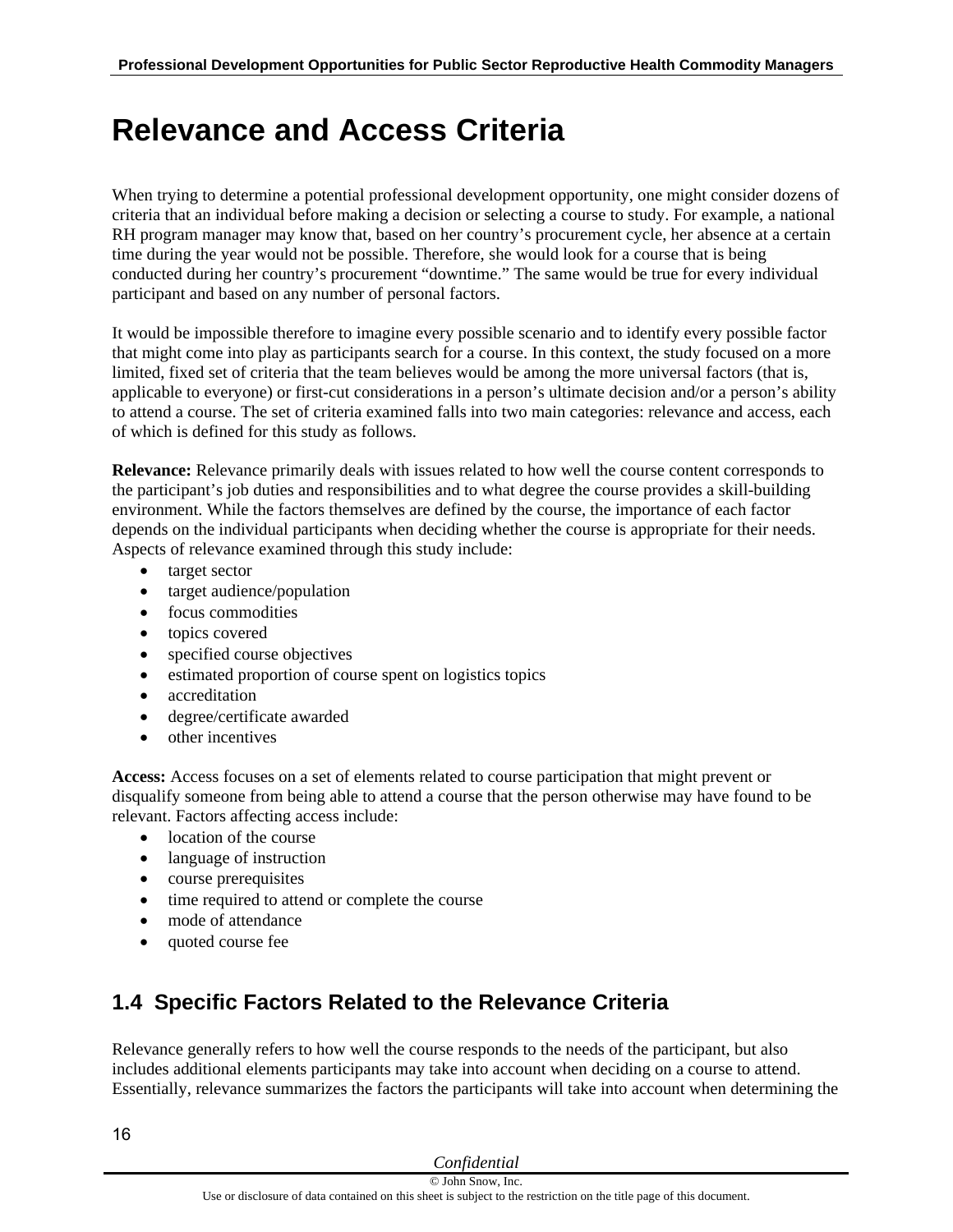"value" they see in the course and the overall perception that participation in the course will be of benefit, both professionally and personally.

Individuals' consideration of each of the relevance criteria is based on their perceived needs, so it is quite subjective in nature. Further, when considering a set of factors, different individuals will assign different levels of importance to each of the various factors. For example, an individual might consider an accredited course to be inherently more valuable than a nonaccredited course, even though the actual content of the course may be less technical and, ultimately, less beneficial to the learner. A different participant may deem a course that focuses only on building knowledge, and not practical skills, to be less desirable than a skills-based course, even though the knowledge-based course provides certification.

In this context, the project team has not attempted to say which courses are the best related to any of the relevance criteria. Rather, the team has only defined a set of factors that participants would need to consider, and then demonstrate how each of the factors may respond to different perceived learner needs. It will be up to individual participants to decide which of the relevance factors they judge to be more important, balance the different factors as they relate to course choices, and then select which course, if any, to attend.

### **Relevance Factor 1: Target Sector**

Target sector examines to what extent the course is geared toward and would provide benefits to the management of public sector commodities. Target sector considerations range from direct emphasis on true public health sector logistics systems (developing country, public sector, for example, directly managed by Ministry of Health) to those geared directly toward the private sector, with some degree of variation in between.

To identify those courses most relevant to professionals managing public sector health commodities, courses were classified into one of four sectors:

**Private**: commercial, for-profit

**Public**: government, not for profit

**NGO**: not for profit, issues-based

**Other**: any sector not related to the other three categories

The research team considered that courses targeting the public sector were likely to be more relevant to the target audience of this study—public health sector logisticians. Courses designed for public health sector logistics are more likely to take into account and address the needs, levels of resources, and other factors that might be different in a public sector system when compared to the needs of the other sectors, particularly the private sector.

While the specific needs of each of the sectors may be somewhat different, many logistics principles can be applied in either strict public or private sectors. Thus, a course geared toward a private sector operation might still have some relevance to public sector logistics operations. The caveat is that the course participant would have to apply or adapt such principles to the specific public sector environment. For this reason, courses geared specifically toward the public sector would be judged to be more relevant to public health sector logisticians, though content from other target sector courses would still be relevant.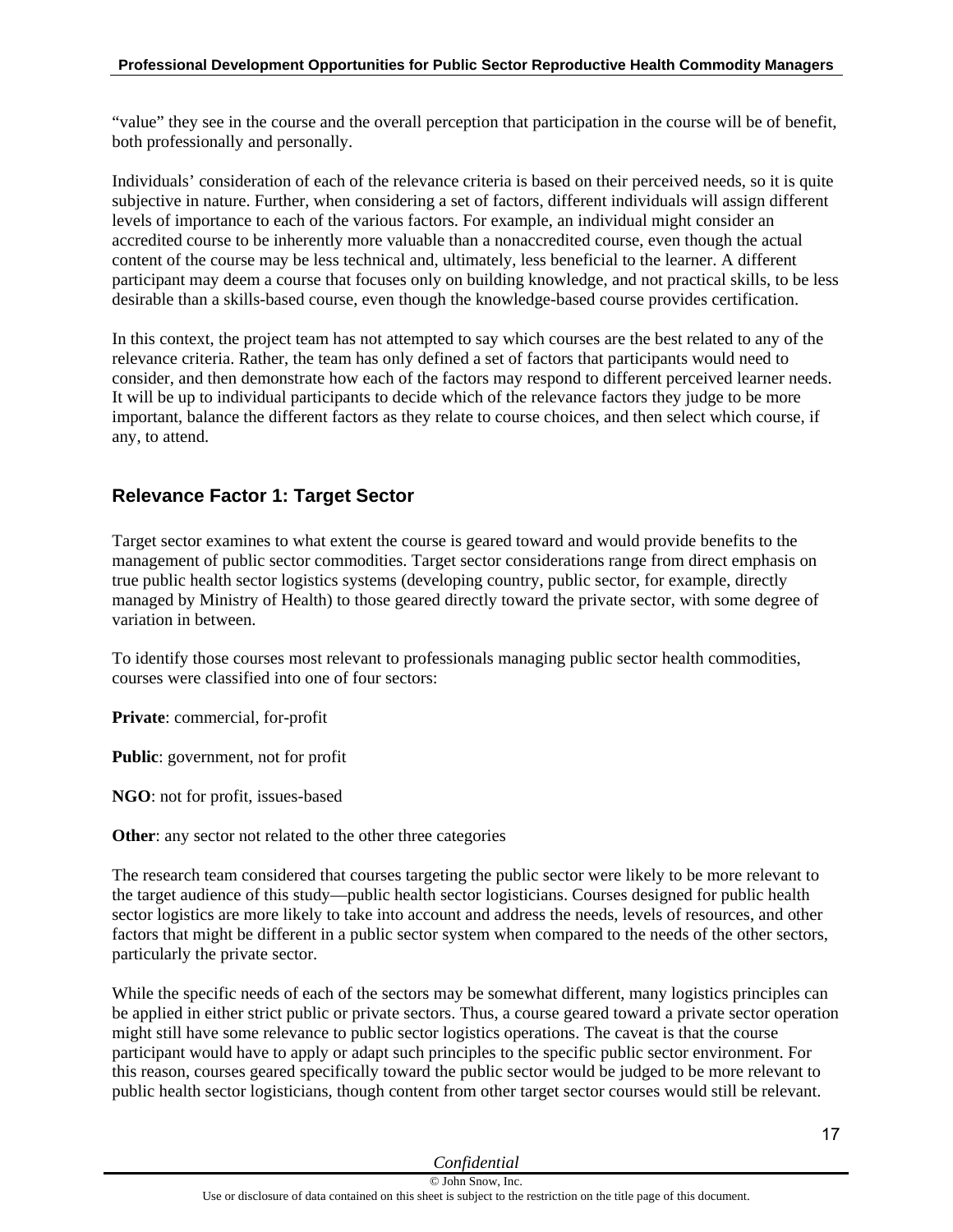### **Relevance Factor 2: Target Audience/Population**

The Target Audience/Population factor is a subset of the Target Sector factor. Therefore, once a general sector was selected (public, private, NGO, or other), a specific target audience was identified. The target audience/population is directly tied to the job responsibilities of the participant. Thus, courses are not automatically more or less relevant based strictly on the target audience, but rather taking into account the tasks and responsibilities of the participants.

The research team identified five categories of Target Audience/Population:

**Practitioner**: Someone who is directly tasked with a logistics activity or activities, including one who, for example, schedules commodity distribution, processes commodity orders, enters/analyzes logistics data, and/or conducts a quantification exercise.

**Facility Manager**: Someone who oversees the overall logistics functions at, for example, a health facility, district, or central-level warehouse. The facility manager may also supervise other staff and oversee their logistics activities at the facility, but would not actually perform day-to-day logistics functions.

**Program Manager**: Someone who is responsible for the overall logistics functions of a health program. This person may not physically perform logistics activities, but supervises the implementation of logistics activities by others and is responsible for the program's overall supply chain operations and, typically, at a level higher than that of Facility Manager.

**Technical Assistance Provider**: Someone who is providing short- or medium-term interventions related to logistics and is not involved in the activities on a long-term basis.

**Other**: If a target audience could not be identified or did not fit into one of the above categories, it is classified as "other." Other possible categories may have included business or related health field students, general interest, etc.

In the following analysis, a course geared toward program managers, for example, would be most relevant for program managers who were attending the course and perhaps less relevant for facility-level pharmacists; the topics and types of skills developed through the course would likely more readily benefit the program manager. Similarly, a course focusing on automated logistics management information system (LMIS) probably would do more to develop the job skills of an LMIS manager than those of a facility manager.

#### **Relevance Factor 3: Focus Commodities**

To be included in the study, a course had to fall within one of following categories:

**Health Products, RH Commodity Specific:** The course content targets RH commodities only (contraceptives, RH supplies, etc.).

**Health Products, including RH**: The course content targets health commodities, including RH products (for example, could include HIV test kits and ARVs, malaria, TB, and RH products).

| Confidential                                                                                                        |  |
|---------------------------------------------------------------------------------------------------------------------|--|
| © John Snow, Inc.                                                                                                   |  |
| Use or disclosure of data contained on this sheet is subject to the restriction on the title page of this document. |  |

#### 18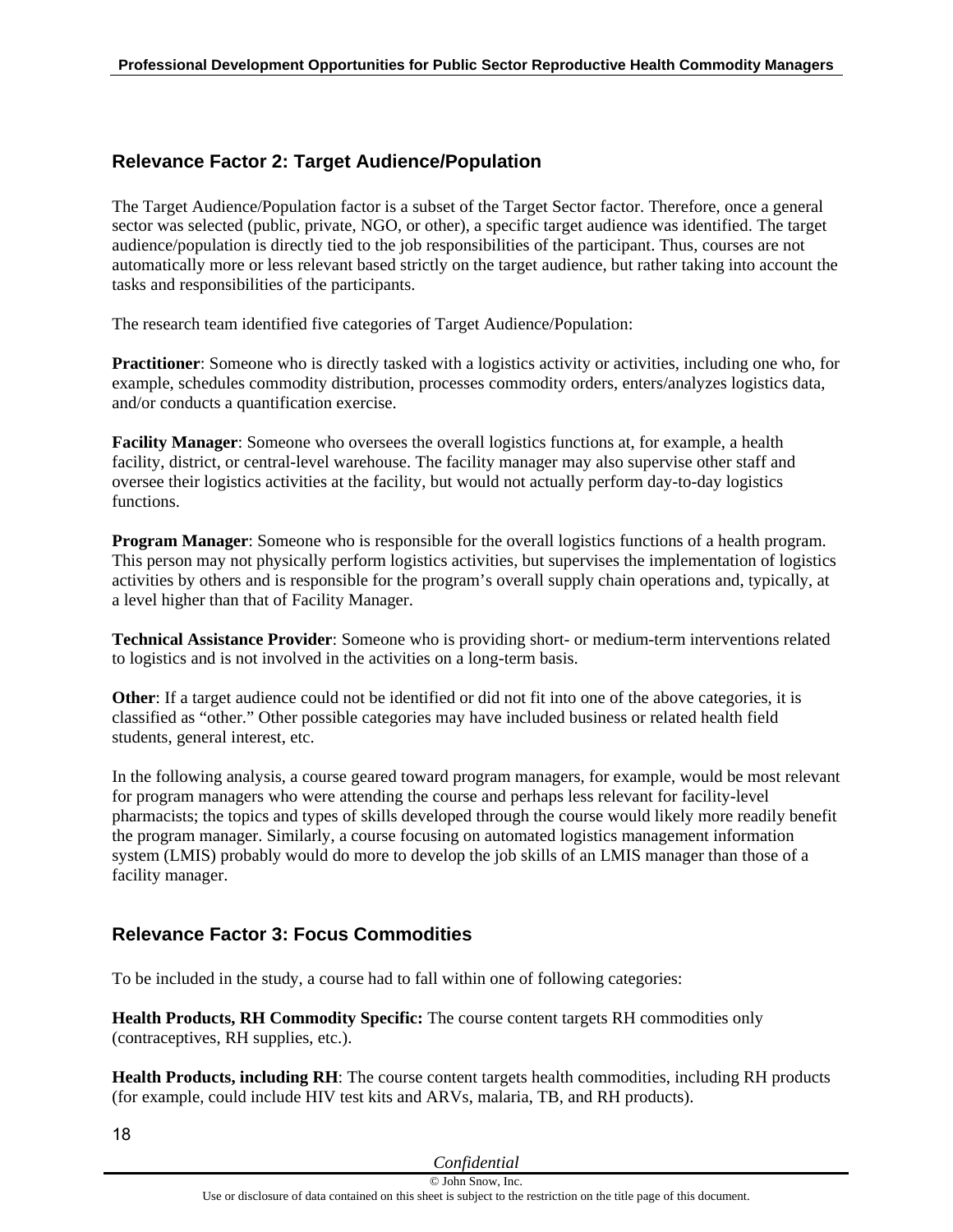**Health Products, Non-RH-Specific:** The course content targets health commodities but does not reference RH commodities (e.g., HIV test kits and ARVs; TB medicines; malaria rapid test kits).

**Nonhealth Products, Logistics in General: Any/other:** The course content can be applied to any or all types of commodities.

**Nonhealth Products, Logistics in General: Not Indicated:** The course content is not specified in terms of which product types are targeted; the assumption is that these courses can be applied to any or all types of commodities.

Not included in the study, therefore, would be courses that focus specifically on a nonhealth product, such as beverages, automobiles, or computers. With a focus on a specific nonhealth commodity, less can be assumed to be directly applicable to the management of health commodities specifically.

As with many of the other factors related to relevance, focus commodity relevance for participants would be directly dependent on the types of commodities managed by the course participants. Someone whose job is to manage HIV test kits would benefit most directly from a course that focuses specifically on the management of those HIV-related products. A person who manages HIV test kits, however, might also gain some benefit from attending a course that covers pharmaceuticals generally, although some principles might apply only to pharmaceuticals and not specifically to HIV test kits, or some might apply to HIV test kits but might not be covered in a pharmaceuticals-oriented course. It would be up to course participants to determine which principles do and do not apply to the specific commodities they are managing.

### **Relevance Factor 4: Topics Covered**

Most logistics courses focus on one or more topic areas. The team compiled a list of key logistics technical topics for their reference in classifying courses:

- Quantification (including Forecasting)
- Procurement or Supply Planning
- Warehouse Management
- Transportation and Distribution
- Logistics Management Information Systems
- Commodity Security (a set of topics related to assuring availability of commodities, of which commodity management is an element)
- Monitoring and Evaluation of Logistics Systems
- Inventory Management (including storage, dispensing, assessing stock status, etc.)
- Inventory Control Systems

For this study, courses were classified based on the extent to which they covered technical logistics topics. Three classifications defined for the study include:

**One logistics function in great detail:** Courses in this category look at a single function (for example, procurement, warehousing, and transportation), and then examine that function in great detail. Thus, for example, one might spend three weeks looking at various elements of procurement and learn in detail how each of these elements is implemented during the procurement process. Courses focusing on one logistics topic in great detail would be most relevant for a person whose specialty or main job responsibility is that function. At the same time, someone who is responsible for various aspects of supply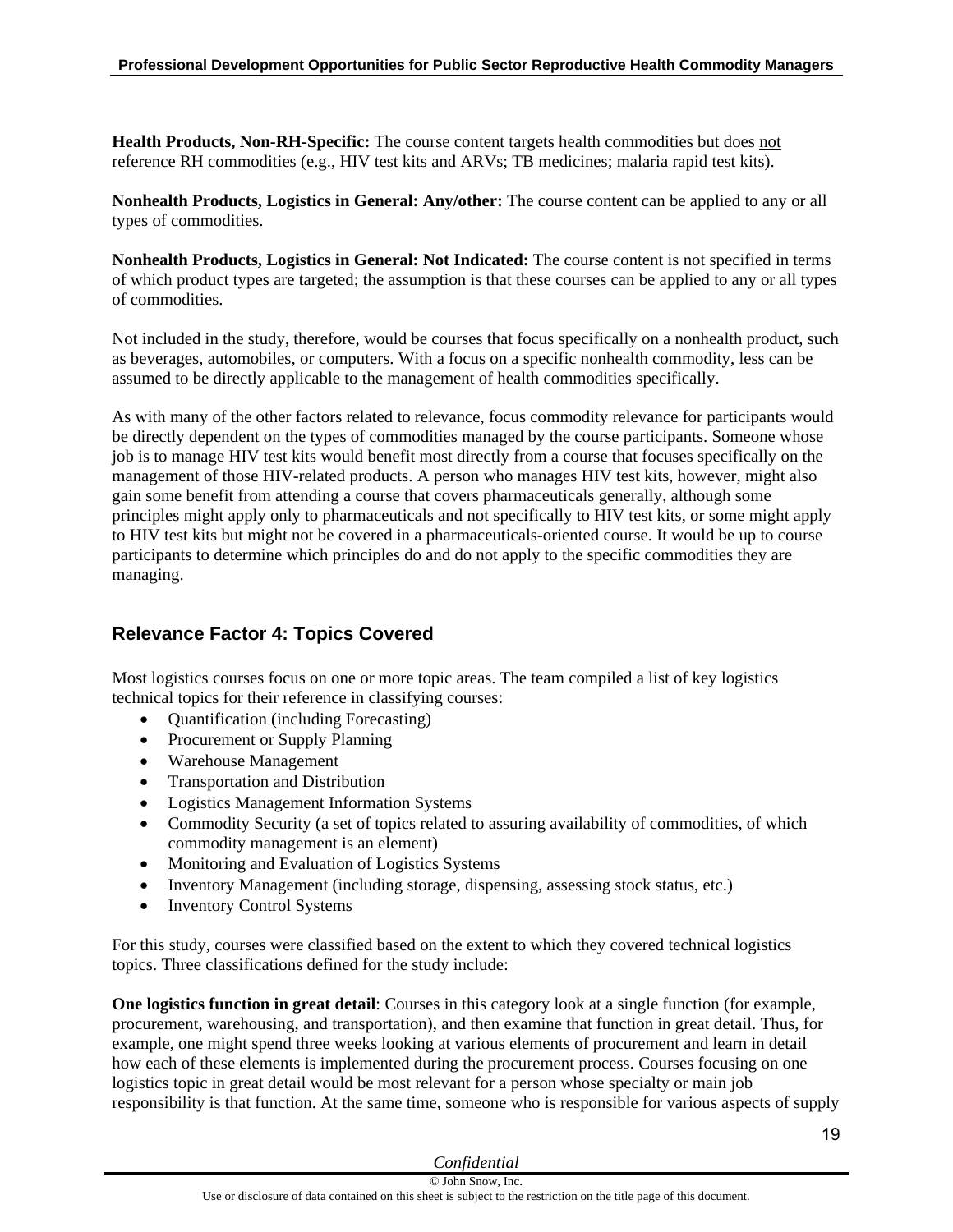chain management, including procurement, could consider the course to be very relevant, that is, the course covers a topic of interest, even though that single course does not cover all of the areas for which the person has responsibility.

**Variety or range of logistics topics that are covered in some detail**: Courses in this category focus 100 percent on logistics but, within that area, look at a broader range of topics, and very likely go into relatively less detail than would a specialty course devoted to any one of those topics. During a one-week course of this type, for instance, one might spend one day each on procurement, transportation/distribution, quality assurance, and storage, with another day looking at how all of these elements are interrelated and how they function within an overall logistics system. This type of course would be most relevant for participants who work within a broader range of logistics functions or who are interested in a logistics entry point, and who thus may need less depth or detail to carry out their responsibilities. For the course to be highly relevant to them, each topic required to meet their individual needs would need to be included in the range of topics offered by the course and covered in enough detail to meet that participant's needs.

**General or service courses in which some logistics is included**: Courses in this category would be those courses that are organized around a subject other than technical logistics, such as service provision or health systems, but that include some elements of logistics as a part of that larger overall topic. For the target audience of this study, a course of this type would be the least relevant, since the amount of time devoted to developing logistics skills would be relatively much less than in either of the other two categories defined for this relevance factor. For someone whose job responsibilities are exclusively in logistics, a general services course would be less relevant, since much of the course content will have little if anything to do with actual logistics.

## **Relevance Factor 5: Specified Course Objectives**

The specified objectives for any course should define for potential participants the specific content of the course and should indicate to some extent how the material will be taught and what participants will walk away from the course knowing and being able to do. For instance, the course objectives should make clear whether participants will be able to do something (for example, prepare an annual procurement plan) or simply know something (for example, describe an annual procurement plan). When researching a course they might attend, potential participants should first examine the course objectives to determine to what extent the course will be relevant to their learning needs, particularly in relation to skills development rather than knowledge development.

The objectives covered by a course do not automatically make it more or less relevant, except in relation to the needs of potential course participants. Knowing the specific objectives of the course will help individual participants to determine how relevant that course would be for them. An exact match between the objectives of the course and the learning needs of participants constitutes the degree of relevance of that course for particular participants. A course that addresses 100 percent of the participant's individual needs would be most relevant to that participant, compared to a course that addresses only 50 percent of that participant's needs.

## **Relevance Factor 6: Estimated Proportion of Course Spent on Logistics Topics**

Another element of concern to potential participants is the portion of the course that is focused on logistics. For the person who works in a specific area of logistics, the procurement specialist, for instance,

| Confidential                                                                                                        |  |
|---------------------------------------------------------------------------------------------------------------------|--|
| © John Snow, Inc.                                                                                                   |  |
| Use or disclosure of data contained on this sheet is subject to the restriction on the title page of this document. |  |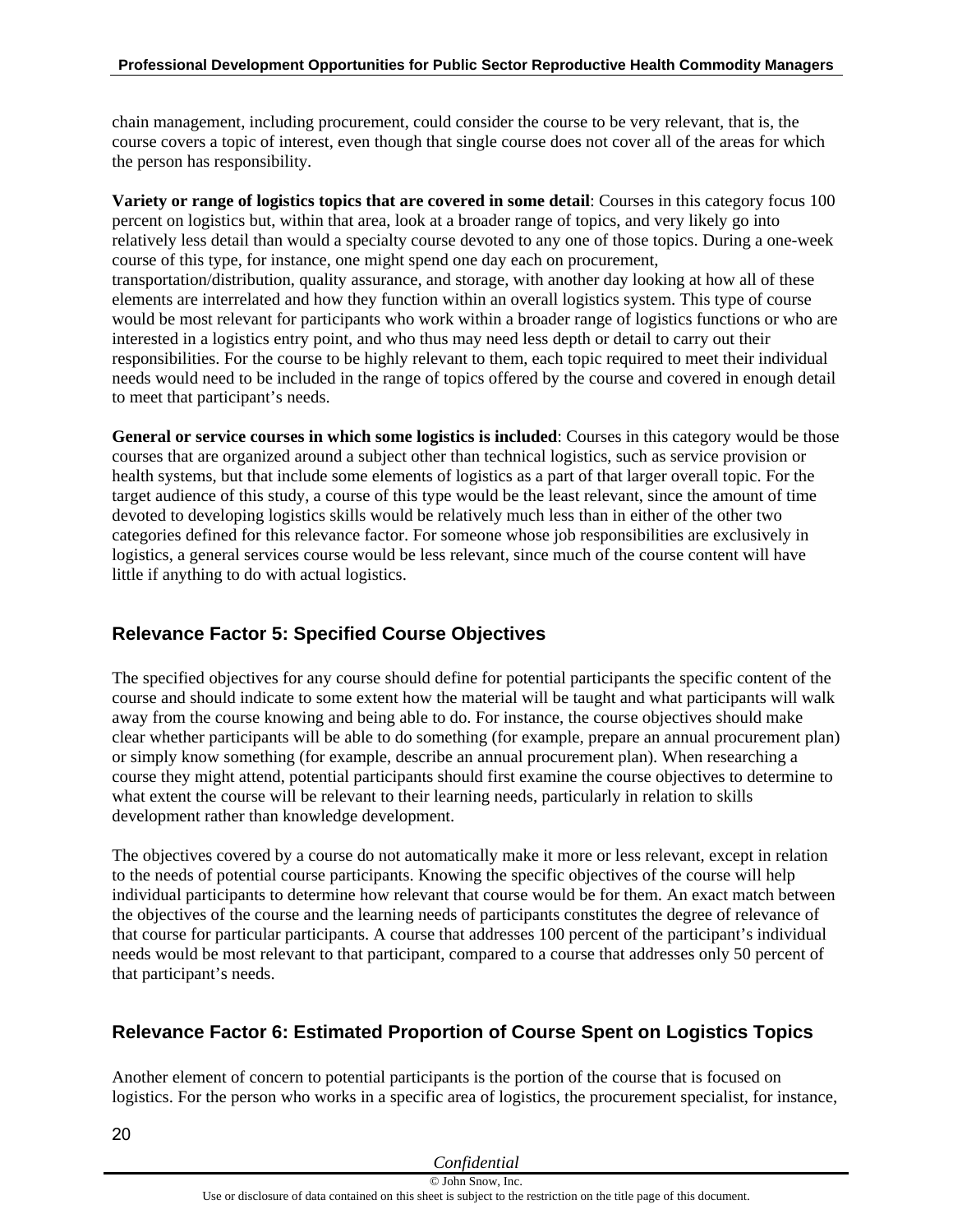a course that focuses 100 percent on procurement and closely related issues would be of most relevance. One might also expect that single-topic courses would typically approach 100 percent focus on the technical topic.

Of greater concern would be general courses or courses that cover a number of topics. For these, a course whose content is 100 percent logistics would be more relevant (of more direct benefit) than would a course that covers 50 percent service provision, 25 percent policy, and 25 percent actual logistics functions. The logistician may be able to draw linkages among the service provision, policy, and logistics elements, but in terms of direct impact on one's work, the greater the proportion of logistics content, the more directly relevant the course would be. Of course, there may be some who have responsibilities in several areas including logistics. Depending on the job responsibilities of the person attending the course, one might be able to get just the right mix of service provision, policy, and logistics needed to apply in that person's context.

Based on the target audience for this study, relevance of a course is correlated with the estimated proportion of the course spent on technical logistics topics, with the estimation being determined by comparing the number of technical logistics topics with any other topics covered in the course. Four relative categories are defined as follows:

**More than 75 percent**: Courses in which more than 75 percent of the content focuses specifically on technical logistics topics would be considered most relevant.

**51 percent–75 percent**: Courses in which 51 percent to 75 percent of the course focuses specifically on technical logistics topics would be considered somewhat less relevant.

**26 percent–50 percent**: Courses in which 26 percent to 50 percent of the course focuses specifically on technical logistics topics would be considered even less relevant.

**Less than 25 percent**: Courses in which less than 25 percent of the course focuses specifically on technical logistics topics would be considered least relevant.

Determining relevance from most to least is subjective, as are the percentages designated by the study team. The use of the categories, however, does enable some objective comparison by potential course participant. The final determination of true relevance will rest with the potential participants based on how the specific course content corresponds with the specific mix of which logistics knowledge and skills they to develop to meet the job responsibilities.

### **Relevance Factor 7: Accreditation**

An accredited course or institution is one that is certified to meet a minimum set of established standards and should imply a high level of quality associated with the specific course or, generally, the offerings of that institution. While course accreditation does not make a course more or less relevant in terms of content, it could be a factor in making a course more or less attractive to attend. For example, potential participants may be more likely to attend an accredited course because of the implied quality and prestige that accreditation confers. Equally, an organization funding participation in a course may be more likely to provide funding for the same reasons, especially if the organization is required to justify spending on such activities.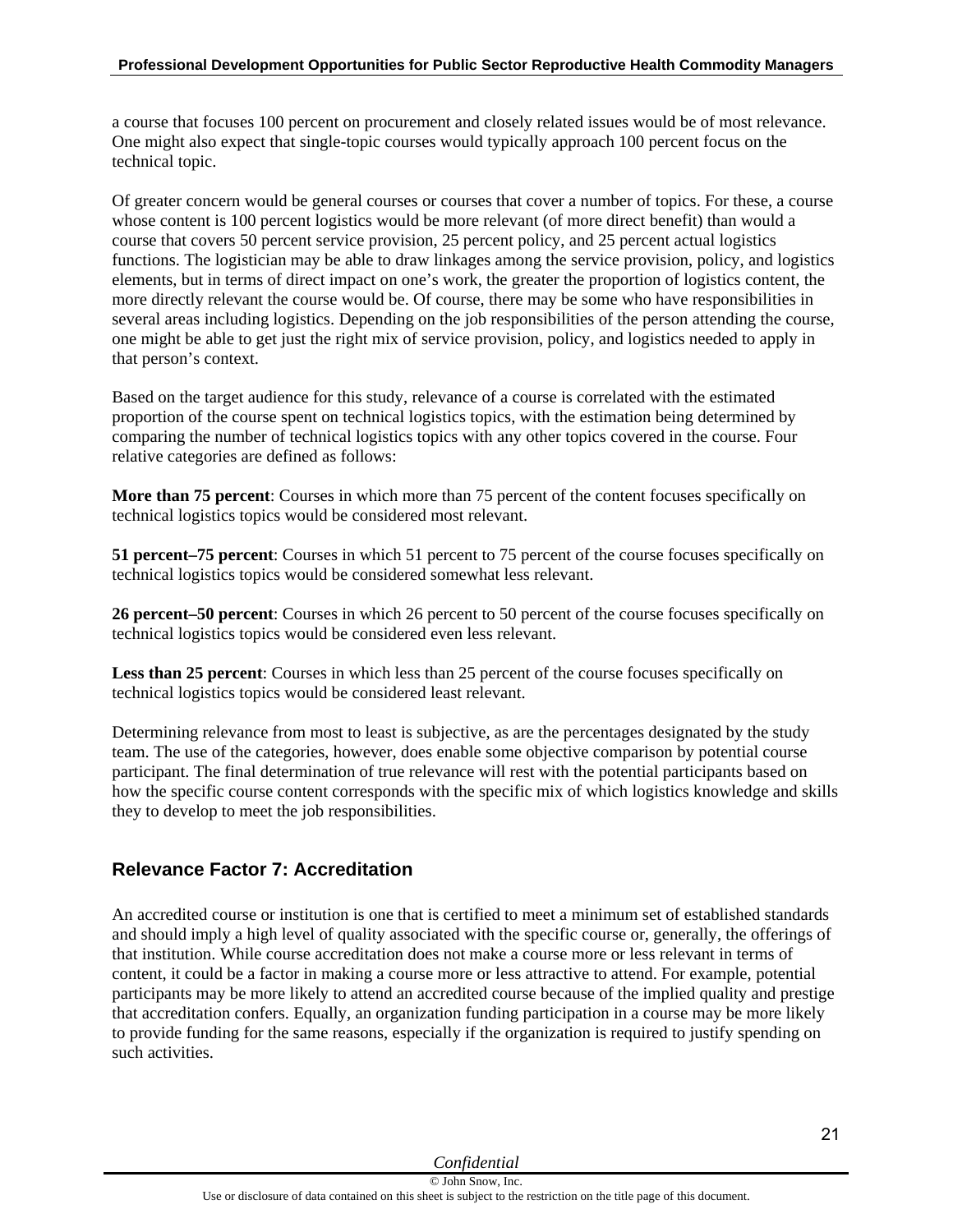### **Relevance Factor 8: Degree/Certificate Awarded**

As with accreditation, the fact that a degree or certificate is awarded does not necessarily make a course more or less relevant to the content of the course, to the learner, or to the potential positive impact on a person's job performance. A degree or certificate may, however, increase its desirability for participants and organizations funding participation in those courses that offer degrees or certification.

A course could be perceived as more relevant to the participant (or funding organization) if it offers a degree, diploma, certificate, or certification. A degree or diploma is likely to convey more prestige than a certificate, and the specific type of certificate would come into play as well. The participant may receive a certificate of competency, or one simply acknowledging participation in or attendance at a course. To participants who do value a degree or certificate, a course offering none of these would be less relevant.

### **Relevance Factor 9: Other Incentives**

Other incentives would include any other potential incentives that may be associated with a particular course but not already included among the other relevance factors. Such other factors would be limited to incentives specifically mentioned in the course information, such as professional memberships, increased ability to respond to technical challenges, and ongoing access to other professionals.

## <span id="page-23-0"></span>**1.5 Specific Factors Related to the Access Criteria**

Access refers to the ability to obtain, make use of, or take advantage of a particular resource, such as training in logistics management. In the context of professional development in logistics management, several factors influence a professional's ability to obtain and take advantage of existing professional development opportunities. Examples of such factors include knowledge that the course exists, availability of an appropriate course, prerequisites, the cost of attending a course, the amount of time away from the workplace that participation in a course might require, and, for online courses particularly, the presence of a reliable Internet connection.

Taken individually, some of these factors may not be significant barriers; yet, in combination with other factors, they may become larger obstacles to attending a course. For instance, being able to spend two or three weeks away from the workplace to attend a course may require negotiation with a logistician's supervisor, and in combination with raising the funds to cover course fees, accessing the course becomes more challenging. Access can be based on similar analyses, such as the cost-to-time ratio, to identify any opportunities that would still provide substantial benefits to the course participant.

## **Access Factor 1: Location of the Course**

Location of courses will likely be of high relevance to potential participants. The location of a course has cost, travel, language, and time implications. For example, participants traveling from lower-income developing countries may not be able to afford a year-long course in Europe or the United States, or they may not be able to obtain the necessary visa. Participants who speak Portuguese, as another example, may only want to look for courses in Portugal, Brazil, or Mozambique (to name a few). In this study, the team merely identifies the location or locations at which the course is offered (with "online" courses being considered a home-based location). It would be up to individual participants to identify which locations

22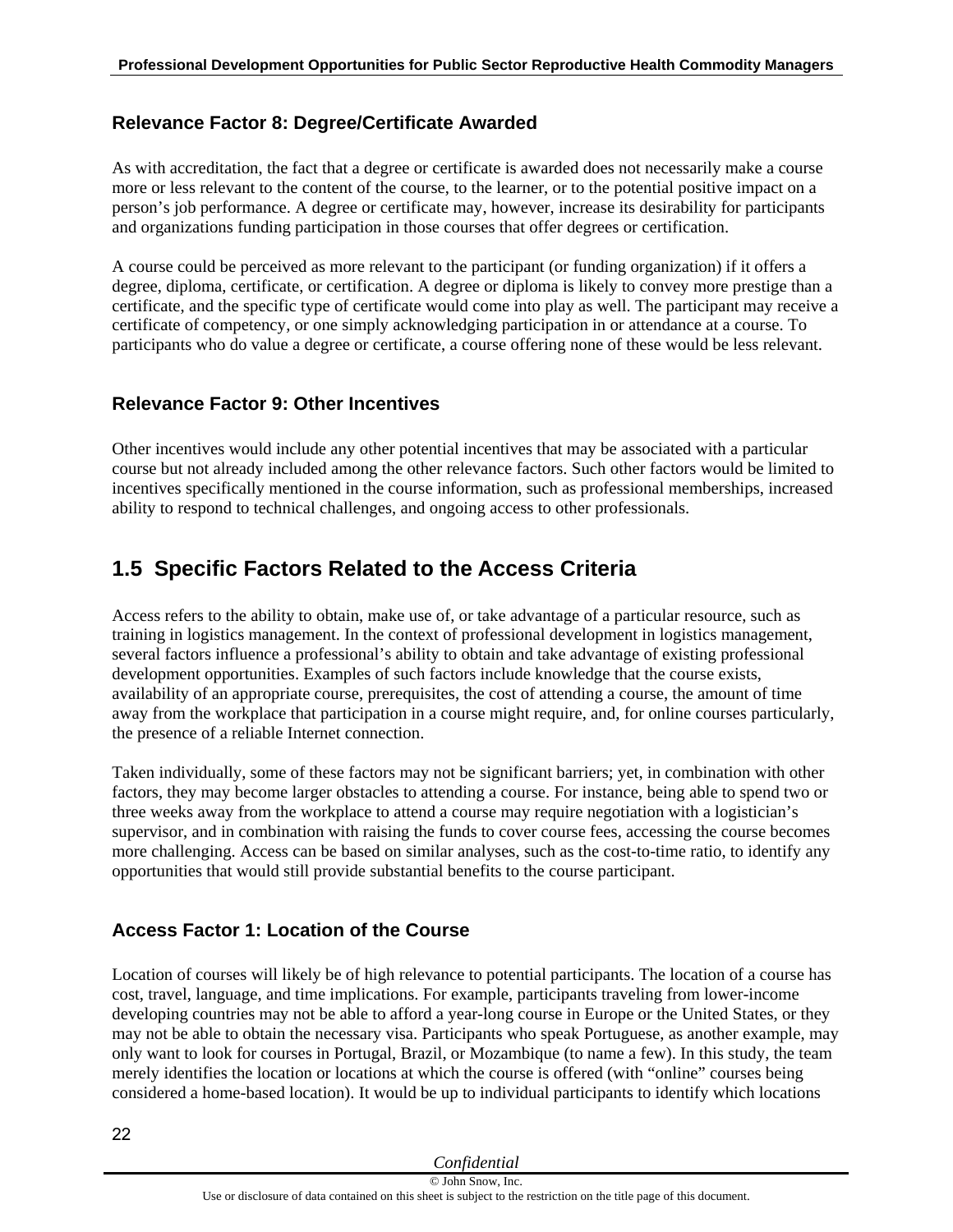would or would not be a barrier to attending the course, depending on variables such as visa requirements, travel costs, and travel policies of the home country/organization.

#### **Access Factor 2: Language of Instruction**

Recognizing the fact that all potential participants from the among the target audience are not all English speakers, and that (notwithstanding Asia) English, French, and Spanish cover much of the target group's geographical area, the research attempted to go beyond English-language courses and include French- and Spanish-language course options as well.

Generally, the more languages in which a course is offered, the more accessible it would be in terms of total potential audience. In practical terms, however, accessibility is directly based on the individual participants and which language or languages they speak. Even if a course is "widely accessible" because it is offered in English, French, and Spanish (or other languages as well), participants can attend only if they speak the language of instruction. Of course, any participants would be free to use an interpreter, although course materials probably would still be unavailable in their native language, and additional costs would be involved.

#### **Access Factor 3: Course Prerequisites**

Training institutions may use prerequisites to ensure that all course participants are sufficiently proficient in the basic concepts or otherwise have the knowledge and skills needed to complete a higher or more focused course of study. Prerequisites can take the form of attendance at, completion of, or graduation from a specified course, program, or type of school, which typically is demonstrated by presenting a certificate, diploma, or degree; taking an assessment examination or exercise; or providing documents and materials detailing the content of courses or programs a logistician has taken.

In practice, then, any prerequisite can be an impediment to participation in a course. Those courses that are open to any and all potential participants are thus more accessible to anyone with an interest in the course topic. Courses that have one or more prerequisites would be less accessible than would courses that have fewer or no prerequisites, and the more prerequisites a course has, the less accessible it becomes. The accessibility of the prerequisite itself would further influence how great a barrier a particular prerequisite is to attending a specific course.

### **Access Factor 4: Time Required to Attend or Complete the Course**

Attending and completing courses of study requires a certain amount of time working through the course material, usually in a classroom and with a teacher, tutor, or mentor. For working public health professionals, time spent completing course requirements means time spent away from the workplace that a supervisor must approve, and that and may or may not require the use of annual or unpaid leave. Thus, a course requiring a shorter time commitment would be more accessible than one demanding a greater time commitment. An example of a low-time-commitment course would be a single session, 40-contact-hour (one-week) course, whereas a high-time-commitment course could be a 720-contact-hour (~ six-month) course with multiple sessions held at various times during the year. Thus, researchers recorded the total number of contact hours and the number of trips required for each course.

To facilitate the eventual ordering of courses by time to attend or complete the course, the research team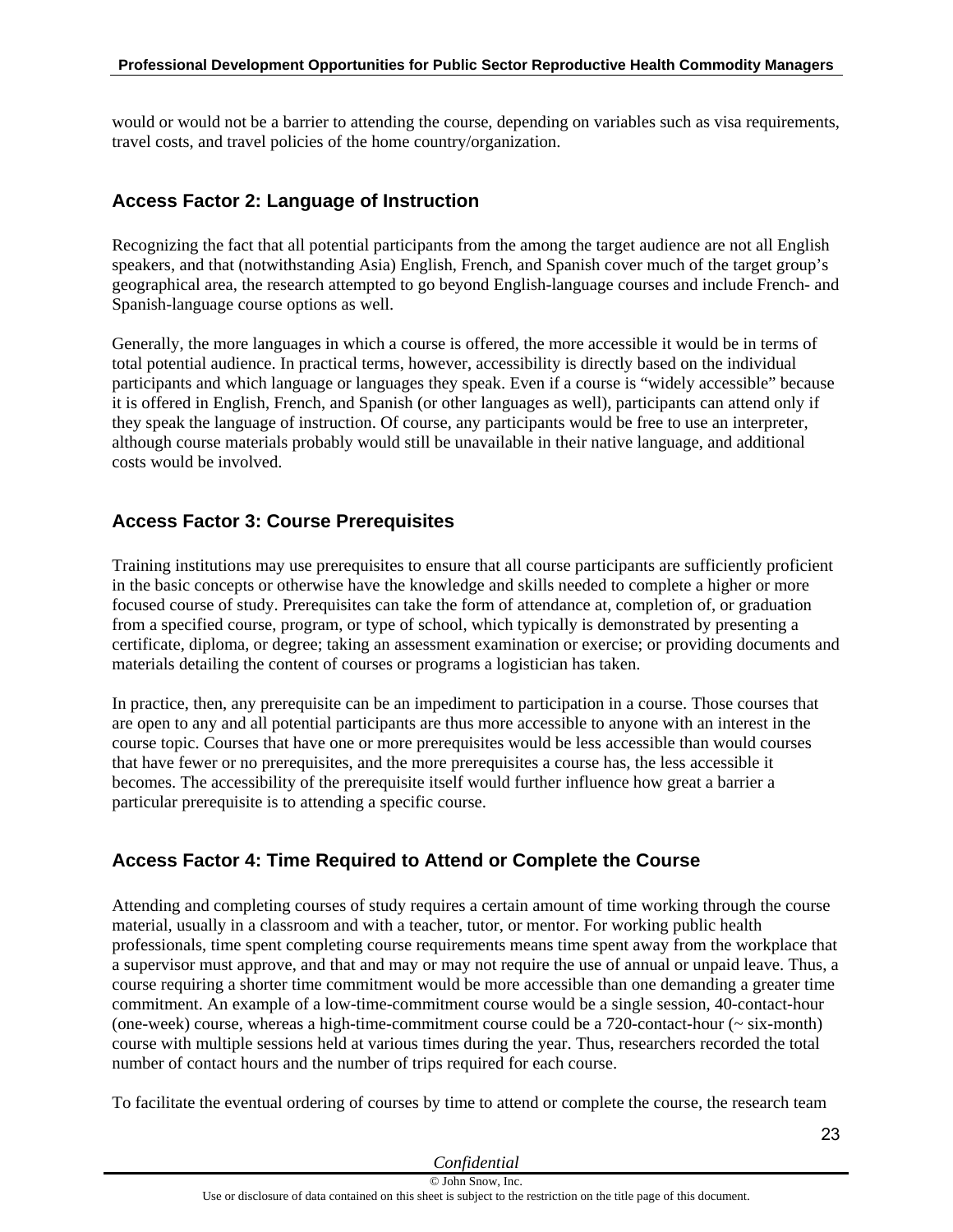grouped courses into the following categories, with some categories reflecting rounding:

- one–three days: the course requires from one to three days to complete
- one week: the course requires four to seven days to complete
- two weeks: the course requires eight to 14 days to complete
- $\bullet$  three weeks: the course requires 15 to 21 days to complete
- one month to one year: the course requires 22 days to 1 year to complete
- more than one year: the course requires more than one year to complete

In addition to spending time in the classroom, a laboratory, or with a tutor, course participants must travel to the university or course venue. This aspect of time commitment depends on a public health logistician's location and the location of the course under consideration. Given the scattered distribution of courses and public health logisticians, travel time was not included in estimates of total time commitment.

#### **Access Factor 5: Mode of Attendance**

Mode of attendance refers to what type of presence is required to attend the course. In the past, this would have been limited to physical presence, in which the participant goes to the site where the course is being conducted, or perhaps a correspondence course managed through the mail system. Nowadays, however, advances in technology and the expansion of its reach worldwide have transformed the meaning of attendance. Today, courses may be held in a classroom, self-guided from a distance (either online or via another medium), or use a combination of in-person and self-guided distance-learning sessions.

The study team recognizes that participants today have a variety of options and, as a result, courses included in this research encompass four categories of mode of attendance: in-person, online, other selfguided, and combination, each of which has its own barriers.

**In-person**: The extent to which an in-person course presents a barrier to access depends in part on the location of the participant and the location of the course. An in-person course offered in or near the participant's home country would be more accessible than would a course farther away. The greater the distance from the participant's home country, the greater the influence of other factors on course accessibility, such as time required and transportation costs.

**Online**: While an online course eliminates the need to travel to the country where the course is being offered, it does require adequate online access, a potential issue in some countries. If Internet access does not exist in the country or at the person's work site, or the person does not have access to a computer, then the course is not accessible. If computer or Internet access does exist but is slow or unreliable, then the course may not be accessible.

**Other self-guided**: Distance learning can also take place using written correspondence, CD-ROM, and/or tele- or videoconferencing. Any correspondence course would require access to a reliable mail system or would rely on services such as DHL or FedEx, in which case cost may come into play. Tele- or videoconferencing also requires a basic level of telephone service or connectivity and may introduce additional costs as well.

**Combination**: A course that combines elements of an in-person course and a distance-learning course also combines the strengths and weaknesses of each type of attendance. For instance, a course consisting of some online sessions and some in-person sessions at a venue far from the participants' home country,

| Confidential                                                                                                        |  |
|---------------------------------------------------------------------------------------------------------------------|--|
| © John Snow, Inc.                                                                                                   |  |
| Use or disclosure of data contained on this sheet is subject to the restriction on the title page of this document. |  |

24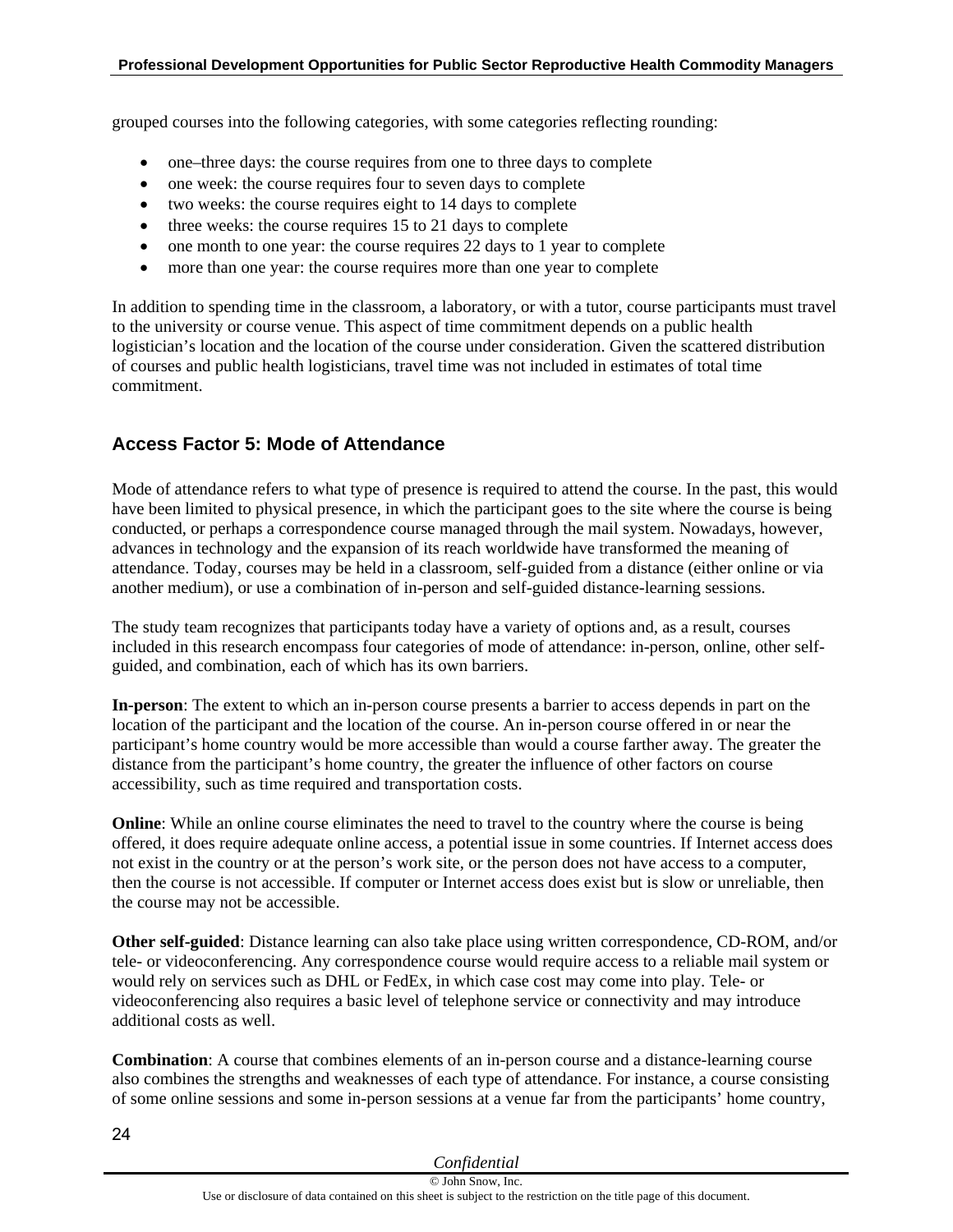and where the Internet connection is of poor quality, limited, or expensive to access, becomes less accessible. Similarly, if the Internet is easy to access and reliable, yet traveling to the venue is difficult to achieve, accessibility to the course decreases significantly. Thus, to be easily accessible, a combination course must be accessible to participants in terms of all three factors: cost, travel time, and Internet connectivity/reliability.

In addition to the access issues related to the various types of courses, each of these options has the potential to influence participants' access to a particular course in a less tangible way. Participants may view in-person courses as more valuable in terms of content mastery than are self-guided or other distance courses. Participants may also value the in-person course more highly because they prefer to learn in a group situation or through direct contact with the instructor.

## **Access Factor 6: Quoted Course Fee**

The cost of attending the course is perhaps one of the first considerations potential participants will take into account. When seeking a course to attend, the eye is most likely drawn first to what it would cost to attend the course. In some cases, participants might know the total budget available to attend a training course, in which case they would look for a course that fits within that budget, most likely starting with the least expensive option. Another option would be to find a course and then mobilize the funds needed to attend it; in this case, less expensive is probably viewed as more likely to be funded. Thus, for the purposes of this study, cost and accessibility are inversely proportional: a more expensive course is de facto less accessible.

The research identifies the base fee as given by the course provider, the base fee being the minimum upfront amount paid to the course provider. Because the fee will vary based on the course provider, a description of the specific costs covered by the quoted fee is included. The various cost elements that would have to be considered include:

- transportation costs to and from the training venue (for example, round-trip airfare)
- lodging/meals en route to the training venue
- lodging at the training venue
- meals and incidental expenses
- textbooks and other course-related materials
- general stationery supplies
- access to computer/Internet
- any other miscellaneous costs

As with the time required to take or complete the course, course fees ranges are used to facilitate general classification of courses by course fee as follows:

- no cost
- $\bullet$  less than \$1,000
- $\bullet$  \$1,000–\$2,500
- $\bullet$  \$2,501–\$5,000
- more than \$5,000
- no cost stated

Additional variables would include things such as the sponsoring agency's per diem policies, the home location of the participant, and current flight schedules. Because the study could not possibly quantify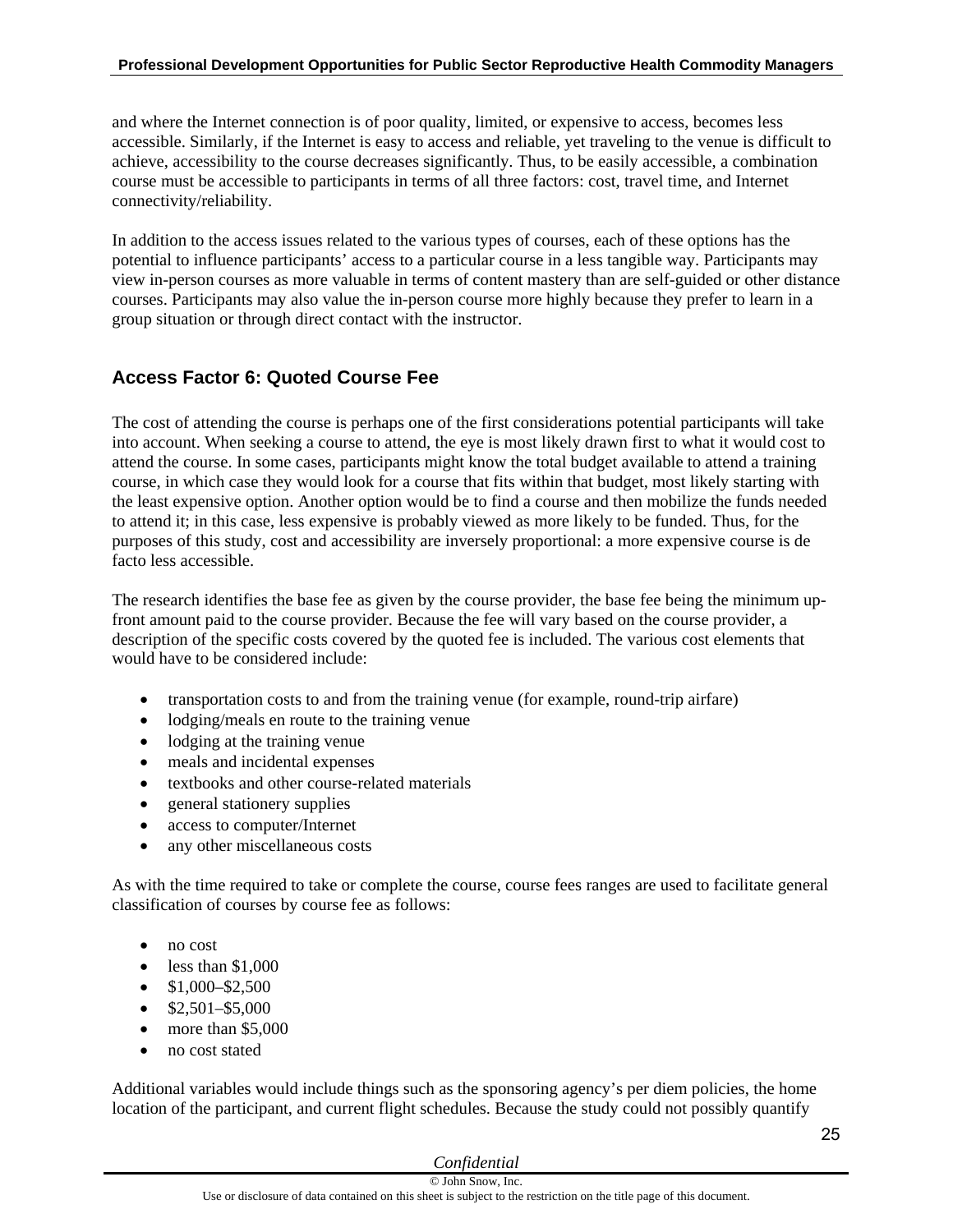each of these variables, the base fee with description is shown as a starting point; determining and quantifying other cost elements would be left up to potential participants.

## <span id="page-27-0"></span>**1.6 Data Collection and Analysis Tool**

To catalogue all of the information collected about each of the courses researched during this exercise, the research team's monitoring and evaluation advisor created an electronic Excel-based data collection tool to store all of the information in one central repository. This spreadsheet includes all of the variables the team identified as relevant for ranking and categorizing the courses to identify any gaps in the current range of offerings. As mentioned earlier, courses are categorized according to their accessibility and relevance, using a series of factors in each category.

The reasoning behind the spreadsheet was to create a single repository necessary for analyzing the information about the courses. The spreadsheet could be used for sorting the courses according to the criteria used for ranking and to create a scoring system for the ranking itself. However, as the tool was developed, it became clear that the spreadsheet itself would be an extremely valuable tool to share publicly so users could sort the courses according to their own priority criteria and filter out those that did not meet their individual needs (whether by course topic, location, cost, etc.).

This spreadsheet will be provided to the RHSC as an additional deliverable and can be made available online for individual use. The spreadsheet is distributed with the electronic version of this report as an electronic annex.

## <span id="page-27-1"></span>**1.7 Ranking Scale**

The study proposed the objective ranking of programs based on an analysis of the various relevance and barriers to access elements. Numerical rankings would be assigned to each of the criteria with an overall score produced for each of the course offerings studied. This would be done to provide potential participants with a rapid means of identifying those courses that would be of more interest based on their professional needs and personal criteria.

Note: While the original intent was to produce numerical rankings of courses, this ultimately proved to be unfeasible, for reasons noted in the results section of this report.

## <span id="page-27-2"></span>**1.8 Limitations of the Study**

26

It would be impossible to identify, catalogue, and research every existing course/program of study. For instance, there are dozens of universities in the United States alone that offer management courses/degrees and that may include logistics to a greater or lesser extent. Because of this, the study attempted to identify, with limited success, one or two courses per region as a sample representation of what was available in each region. In this context, the examples in the study are representative of typical offerings and not an exhaustive inventory. In fact, as is discussed later, the barriers to attendance for the sample courses probably would be applicable for any similar commercial or university-based course or program.

In addition, it was much easier to identify university courses based in the United States, so English-

| Confidential                                                                                                        |  |
|---------------------------------------------------------------------------------------------------------------------|--|
| © John Snow, Inc.                                                                                                   |  |
| Use or disclosure of data contained on this sheet is subject to the restriction on the title page of this document. |  |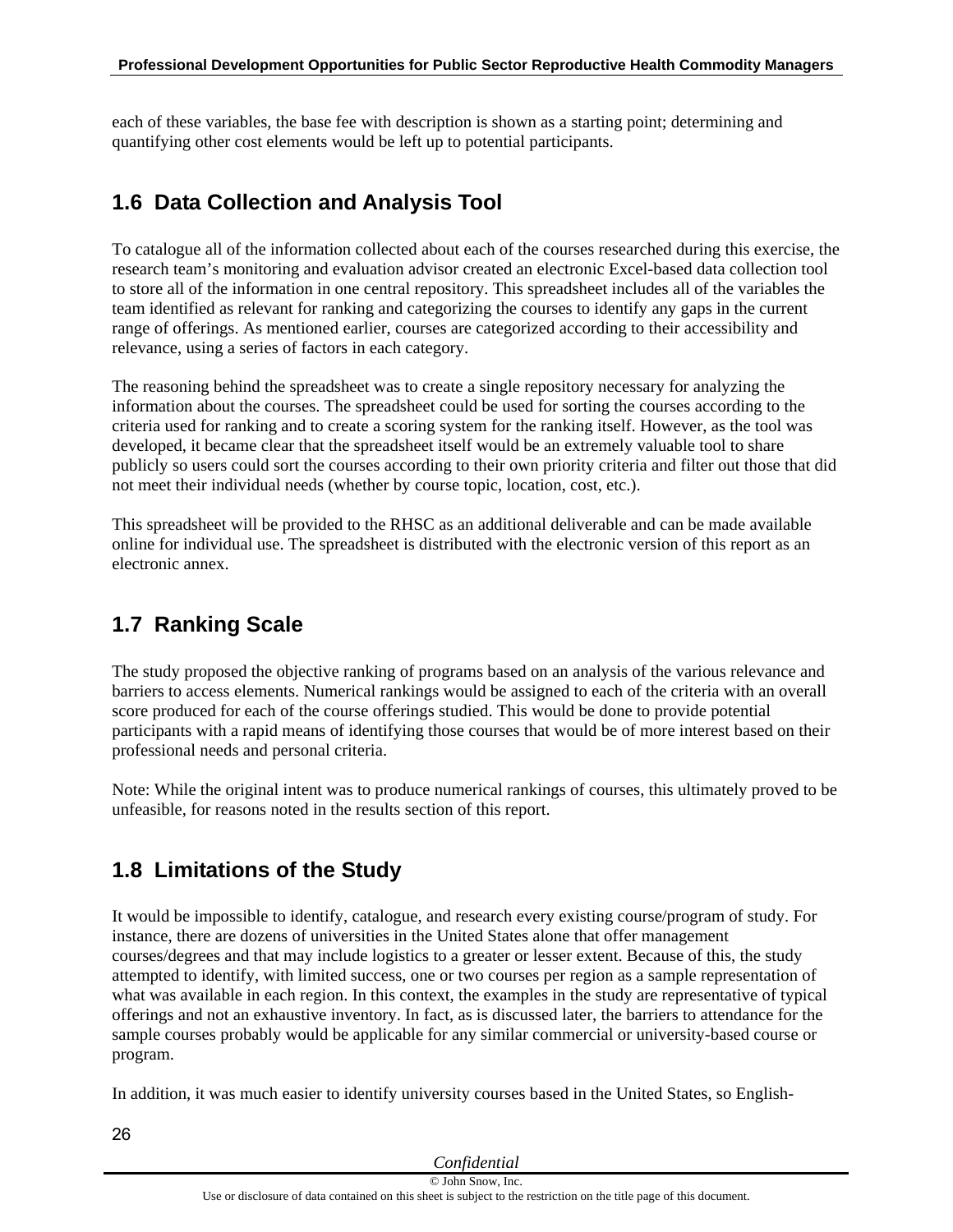language courses may seem to be overly favored. Nevertheless, the analyses that follow are based on each of the relevance and access factors, with each being considered as "primary"; at such times, language is treated as a secondary factor. And as also emphasized below, a participant's final decision to attend the course will be based on a combination of factors, not on language alone.

Because the analysis is based on a fixed set of courses, a cut-off date was applied after which no new courses would be added to the list, so the analysis could be completed. Nevertheless, additional courses were identified through various means even after the cut-off date. While those courses are not included in the analysis in this report, they were added later to the data-gathering tool and will be available to anyone accessing this information.

In addition, new courses will appear, because they were not identified during this study or they did not exist before this study. Equally, a course that was identified during the study may be discontinued or may be modified in the future for new target audiences, new products, or the like. Because of these and other factors, the list of courses on which this study is based should be viewed as a snapshot of an everchanging environment.

Because this study is based solely on a desk review of published documentation related to the courses, readers should draw no conclusions or inferences in terms of the quality or exact content of each course. Citing a course in this study is in no way an endorsement of that course.

Related to the survey of current logisticians, to allow for any desired level of anonymity, survey respondents were not required to provide a full personal profile. Thus, the analysis that follows is based solely on the information provided.

To some extent, categorization of the courses is somewhat subjective: some of the terminology is open to interpretation, and some of the information gathered leads to inferences, based on either the type of information that was provided or the way in which the information is presented. Still, it is hoped that the analyses and results of the study do represent a fair determination based on the information that was available to the research team.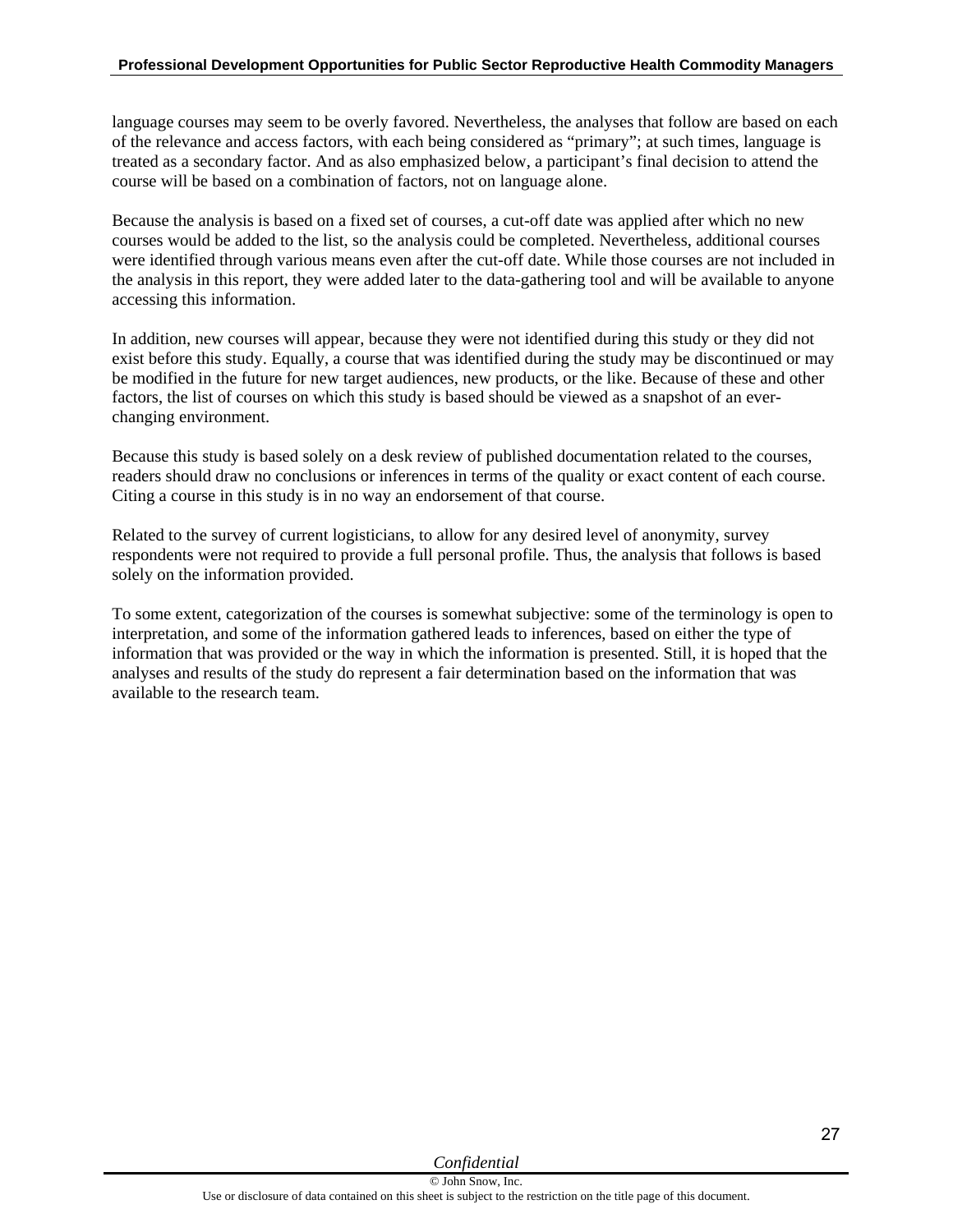# <span id="page-29-0"></span>**Results of the Study**

## <span id="page-29-1"></span>**1.9 Results of the Logistician Survey: Expressed Needs of Public Sector Logisticians**

Thirty-one logisticians from 19 countries responded to the questionnaire on Professional Development Opportunities for Public Sector RH Commodity Managers; this represents a response rate of 12 percent (31 people). Of these there were:

- 22 respondents (71 percent) representing 13 different English-speaking countries
- six respondents (19 percent) representing 4 different French-speaking countries
- two respondents (6 percent) representing a Spanish-speaking country
- $\bullet$  one respondent (3 percent) representing a trilingual country

The full listing of countries represented by the survey respondents is included in Annex 4.

While it would have been preferable to have a higher survey response rate than the 31 of 244 who received the survey (12.7 percent), the responses do provide at least some basis for analysis.

#### *Respondent Profile*

The majority of respondents work at the central level in the public or NGO sector. Almost two-thirds of them are practitioners involved in integrated or vertical supply chains and managing contraceptives, RH supplies, essential drugs, or HIV/AIDS and OI commodities. The training 81 percent of respondents received covered general logistics concepts, with eight of these respondents attending more focused training courses on commodity security, quantification, procurement planning, and warehousing. Those who had received training indicated that their trainings met their professional needs well (36 percent) or very well (56 percent).

#### *Logistics Competencies*

In terms of specific logistics skills in which respondents believe they need to gain competency, the three most frequently cited areas were logistics management information systems (48 percent), procurement (45 percent), and general logistics (35 percent). Other areas mentioned were consultancy skills, warehousing/storage, forecasting, project management, monitoring and evaluation, distribution, strategic sourcing, and demand management. Procurement (26 percent) and monitoring and evaluation (22 percent) were the two primary areas in which respondents saw the need for refresher training.

#### *Course Preferences*

The majority of respondents strongly prefer attending a one- to two-week course in person (67 percent); a month-long course in person (63 percent); or a combined, self–guided, distance-learning program with periodic in-person sessions (62 percent). Half of the respondents indicated that a general course on logistics is more useful for them than a course focusing on one or two specific logistics topics.

English was the first choice preferred language of instruction for 77 percent of respondents, followed by 17 percent who preferred French, and 7 percent whose first choice language was Spanish. This almost exactly reflects the language groups noted above and confirms that participants prefer to take a course in

| Confidential                                                                                                        |  |
|---------------------------------------------------------------------------------------------------------------------|--|
| © John Snow, Inc.                                                                                                   |  |
| Use or disclosure of data contained on this sheet is subject to the restriction on the title page of this document. |  |

28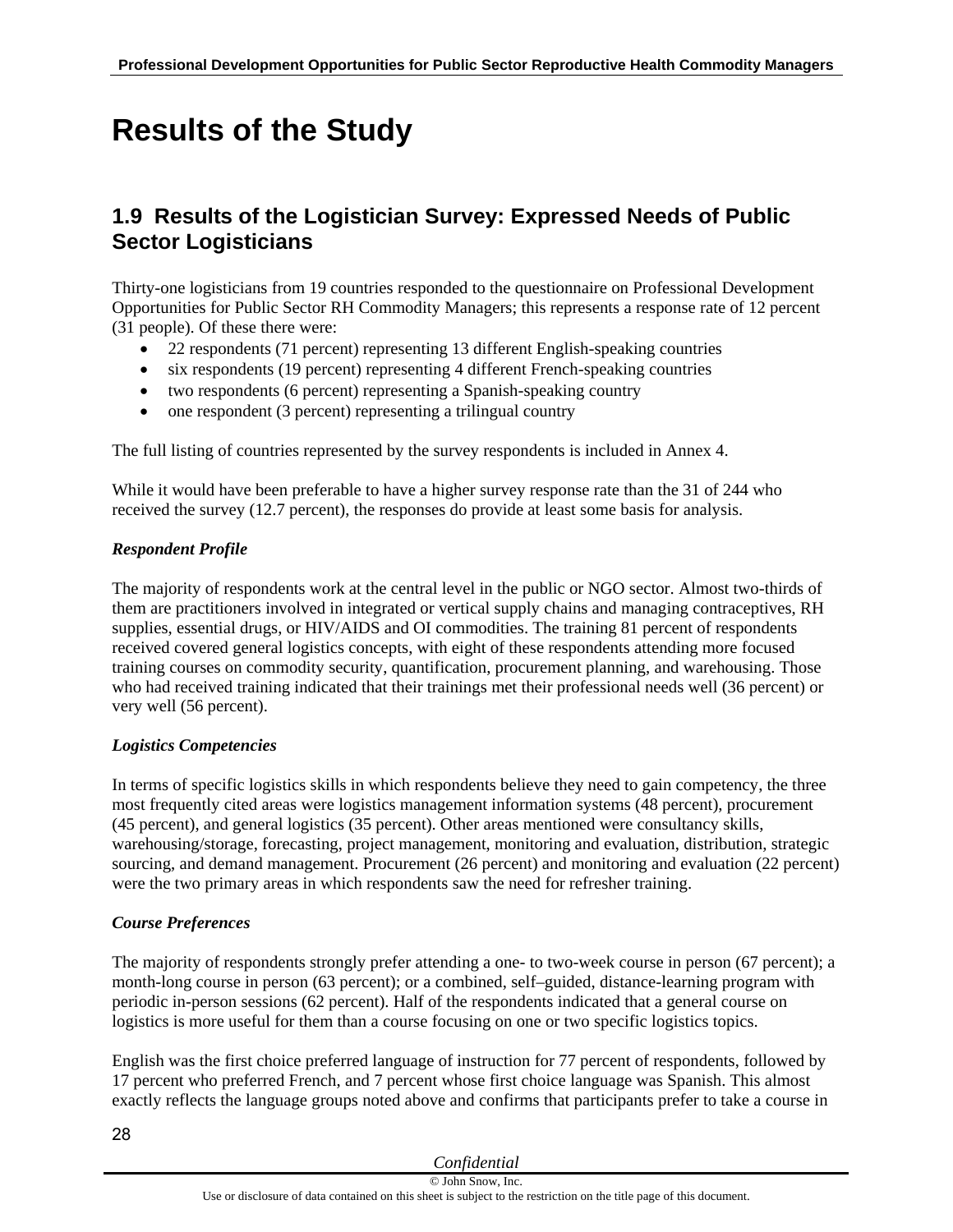their native language.

#### *Barriers to Attendance*

Awareness of training opportunities in their preferred language did not present a problem for respondents. Forty-five percent of them agreed or strongly agreed that they knew of several courses that would provide them with training in areas specifically related to their logistics responsibilities and were offered in their language.

Distance did not appear to be a significant barrier to those who responded to the questionnaire. Threequarters were willing to consider courses outside of their countries, and 86 percent could spend as many as two to three days traveling to attend a course. Forty percent indicated that they would be able to leave their workplace for 15 days or longer to attend training courses.

For 58 percent of survey respondents, an Internet-based course would be very possible given their easy access to a good Internet connection. It is interesting to note that while an email-based survey would create some bias toward Internet accessibility, it is curious that this number is not higher, for the same reason.

Some organizational support for continued professional development exists. While 37 percent neither agreed nor disagreed that they received encouragement from their supervisor to attend workshops or courses to improve their professional capacity, 39 percent agreed that their employer provides good opportunities and benefits to those who have demonstrated a certain level of competency in logistics.

A greater challenge for the respondents was covering the costs associated with training course participation. More than 70 percent agreed or strongly agreed that paying tuition or fees was difficult, and 67 percent agreed or strongly agreed that travel and per diem costs were prohibitive to their attending a training course. Perhaps more important, 67 percent did not know whom they could contact to sponsor their participation.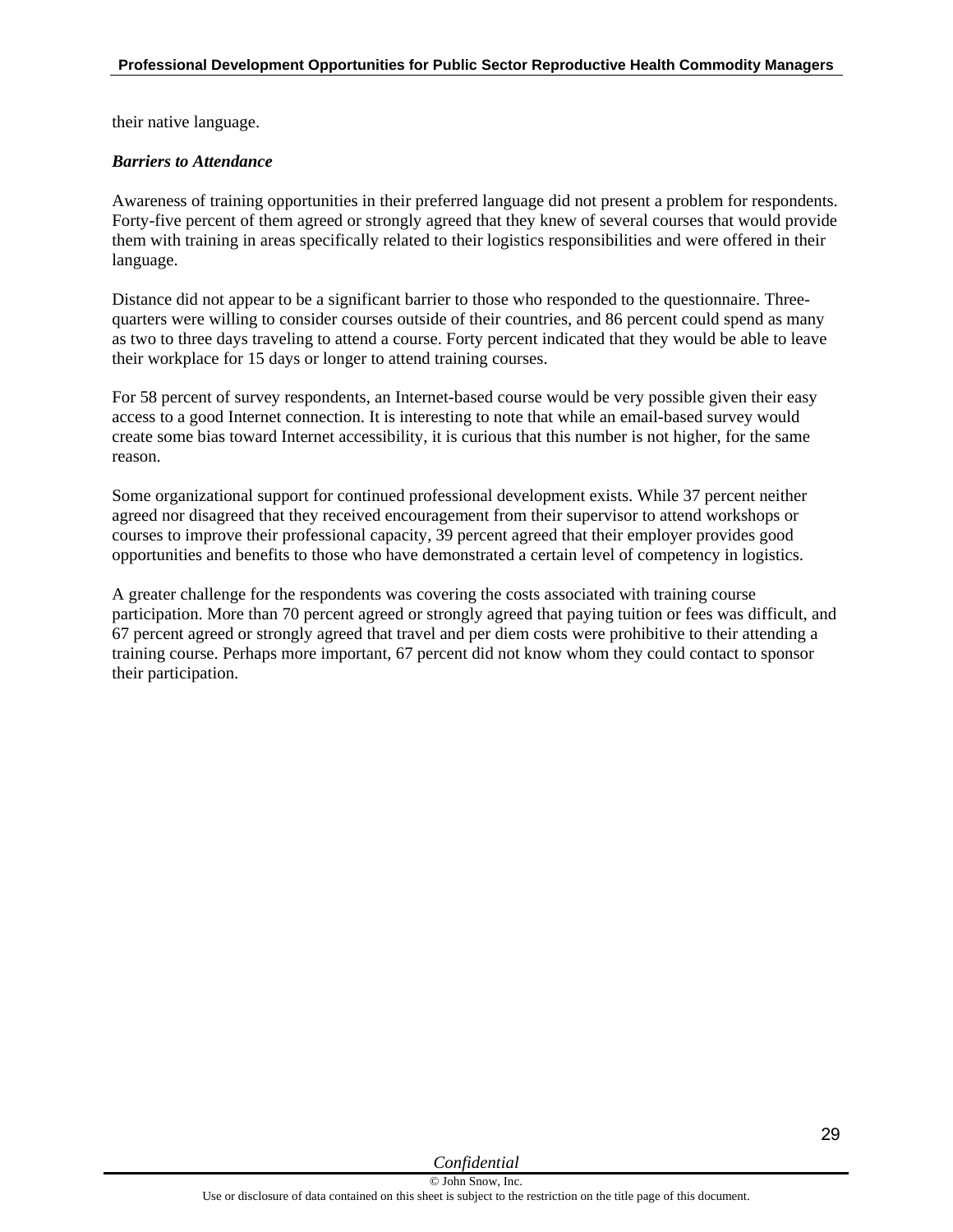# <span id="page-31-0"></span>**Results of the Professional Development Opportunities Inventory**

## <span id="page-31-1"></span>**1.10 Overall Ranking Scale**

As mentioned earlier, the research team abandoned production of an objective overall ranking scale for a variety of practical reasons related to what an overall score would reflect and how the scale might be used as originally envisioned. In theory, the scale would produce an overall ranking of the courses studied from "high" to "low" and would allow potential participants to quickly identify a short list of courses for consideration.

The presentation of scores might look as follows:

| Relevance Factors (10 = high relevance; $0 =$ low relevance or not applicable) |                  |                    |                      |                                |                             |                                                       |            |                        |                     |
|--------------------------------------------------------------------------------|------------------|--------------------|----------------------|--------------------------------|-----------------------------|-------------------------------------------------------|------------|------------------------|---------------------|
| Course                                                                         | Target<br>Sector | Target<br>Audience | Focus<br>Commodities | Specified<br><b>Objectives</b> | No. of<br>Topics<br>Covered | $%$ of<br>Course<br>on.<br>Logistics<br><b>Topics</b> | Accredited | Degree/<br>Certificate | Other<br>Incentives |
| Course 1                                                                       | 9                |                    | 10                   |                                |                             |                                                       |            |                        |                     |
| Course 2                                                                       | 10               | 10                 |                      | 10                             |                             |                                                       | 10         | 10                     |                     |
| Course 3                                                                       |                  |                    |                      |                                | 10                          | 10                                                    | 10         | 10                     | 10                  |

| Access Factors (10 = highly accessible; $0 = not accessible$ ) |               |                           |                       |                         |                         |
|----------------------------------------------------------------|---------------|---------------------------|-----------------------|-------------------------|-------------------------|
| Course                                                         | Prerequisites | Total<br>Time<br>Required | Mode of<br>Attendance | Quoted<br>Course<br>Fee | Language<br>Instruction |
| Course 1                                                       |               |                           |                       |                         |                         |
| Course 2                                                       |               |                           |                       |                         | 10                      |
| Course 3                                                       |               |                           |                       |                         |                         |

| Course   | Relevance | <b>Barriers</b> | Overall Score |
|----------|-----------|-----------------|---------------|
| Course 1 | 58        | 26              |               |
| Course 2 | 58        | 26              | 34            |
| Course 3 | 58        |                 | 54            |

In practice, however, the envisioned "overall score" was judged to be relatively meaningless: all of the total scores shown in the example above are the same, yet they are the result of wide variations in the individual criteria. From an "objective numerical score" standpoint, therefore, the total score provides little if any useful information to potential participants.

In fact, given that each individual participant will have his or her own preferences and sets of priority factors, the "overall score" for the course for any given participant would be based on that individual's own assessment of how relevant the course is and how accessible it is *to the individual*. For instance, it may or may not be important to the participant whether the course is accredited or the topic is highly relevant and would provide significant benefit in the workplace. It may or may not be important to the participant whether the course focuses completely on one's specialty area if the content that does focus on the specialty area is exactly what the person needs. In the end, participants would rate each of the criteria for themselves and judge to what extent the course fulfills their own needs (relevance) and which course-

| Confidential                                                                                                        |
|---------------------------------------------------------------------------------------------------------------------|
| © John Snow, Inc.                                                                                                   |
| Use or disclosure of data contained on this sheet is subject to the restriction on the title page of this document. |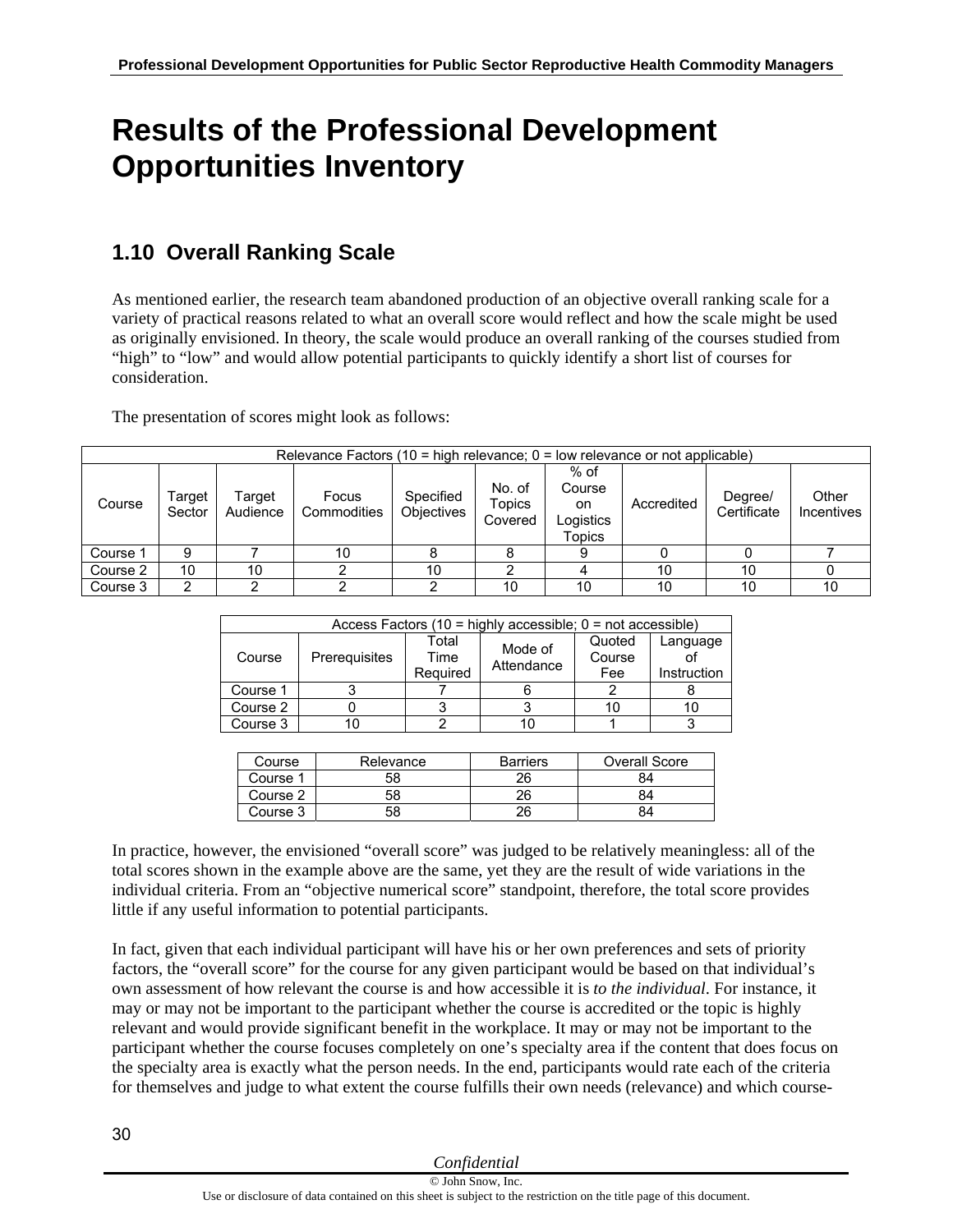related factors would prevent them from attending (barriers). Additional relevant comments are included with the discussions of the specific relevance and access criteria below.

### **Courses Identified and Included in the Analysis**

Ninety-four courses were identified through the study and were used to produce the analyses below. Abbreviated listings of the 94 courses, showing only course title, institution, location, and language, are shown in Annex 5. Complete listings for each course showing all information gathered by course are shown in Annex 20.

## <span id="page-32-0"></span>**Relevance and Access Category Results**

In the sections that follow, the relevance and access category results are summarized and discussed at the macro level, looking primarily at the individual factors in isolation. More detailed analyses taking multiple factors into consideration are presented in the Gap Analysis.

## <span id="page-32-1"></span>**1.11 Relevance Category Results**

### **Relevance Factor 1 Results: Target Sector**

Of the 94 courses included in this study:

- 55 courses (59 percent) target the public sector
- four courses (4 percent) focus on the NGO sector
- 32 courses (34 percent) deal primarily with the private sector
- three courses (3 percent) do not target any of these sectors specifically

While the two latter categories of courses may be very relevant and have fewer barriers to access than do public sector logistics management courses, prospective participants will need to process the information provided by these courses and apply it independently to their public sector context.

The complete list of courses by target sector is shown in Annex 6.

Of interest, the 55 courses that target public sector are presented by a total of only 18 organizations, with a range from one course per organization (11 different organizations or institutions) to 11 courses (Crown Agents) per organization. The number of courses taught by organization, organized from highest number of courses taught to lowest, follows:

- Crown Agents (11 courses)
- Institut Bioforce Développement (9 courses)
- La Asociación Benéfica PRISMA-Perú (8 courses)
- $\bullet$  i+solutions (8 courses)
- UNDP (4 courses)
- Eastern and Southern Africa Management Institute (ESAMI) (2 courses)
- ARV Access for Africa/Fuel/i+solutions (2 courses)
- AMREF (1 course)

#### *Confidential*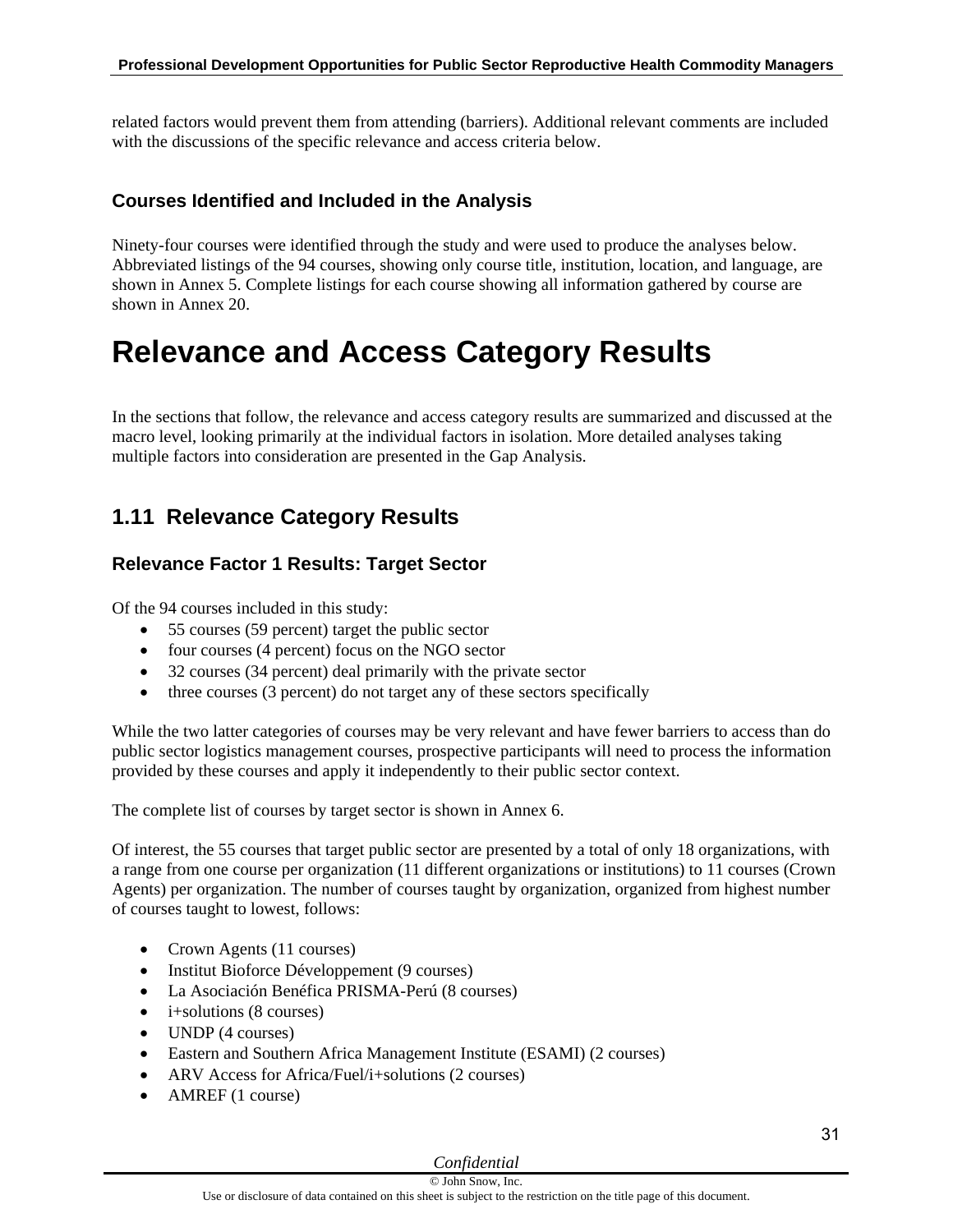- Council of Supply Chain Management Professionals (1 course)
- Grupo Terra Farma (1 course)
- SEAS, Centro de Formación Abierta (1 course)
- Tecnologico de Monterrey (1 course)
- Universidad Austral, IAE Business School (1 course)
- Universidad Tecnológica de Chile (INACAP) (1 course)
- University of Lieges- Belgium (1 course)
- USAID | DELIVER PROJECT (1 course)
- USAID Bureau of Global Health/Global Health e-learning Center (1 course)
- www.directivoglobal.com Grupo Arrima (Spain) (1 course)

Additionally, of the 55 courses that target the public sector, 29 are presented in English, 14 in Spanish, and 12 in French.

### **Relevance Factor 2 Results: Target Audience/Population**

As with other professional fields, public health logistics management includes professionals with various and specific logistics management responsibilities, such as program management, facility management, or hands-on activities. Courses that provide skills and knowledge specific to one of four target audiences were identified as being appropriate for that category of participant.

Of the 55 courses targeting public sector:

- 32 courses target the practitioner
- one course targets the facility manager
- 16 courses target the program manager
- one course targets the technical assistance provider
- five courses do not specify a target audience ("open enrollment")

The complete listing of public sector courses by target audience is shown in Annex 7.

### **Relevance Factor 3 Results: Focus Commodities**

Based on the five categories used for the study, the 94 courses examined showed that:

- none of the courses focuses on RH Commodities only
- 10 courses (11 percent) focus on health products, including RH
- 17 courses (17 percent) focus on health products that are non-RH specific
- 56 courses (60 percent) cover any or all commodities
- 11 courses (12% percent) of the courses did not indicate which commodities were or were not covered

The full list of courses by focus commodity is provided in Annex 8.

In theory, the fact that a course does not indicate the commodities covered should mean that the course covers logistics principles that could be applied to any commodity group; otherwise, the course description should have listed a specific commodity category. The challenge would be in cases where participants' specific target commodity group is not mentioned explicitly in the course descriptions. In

|  | Confidential |
|--|--------------|
|  |              |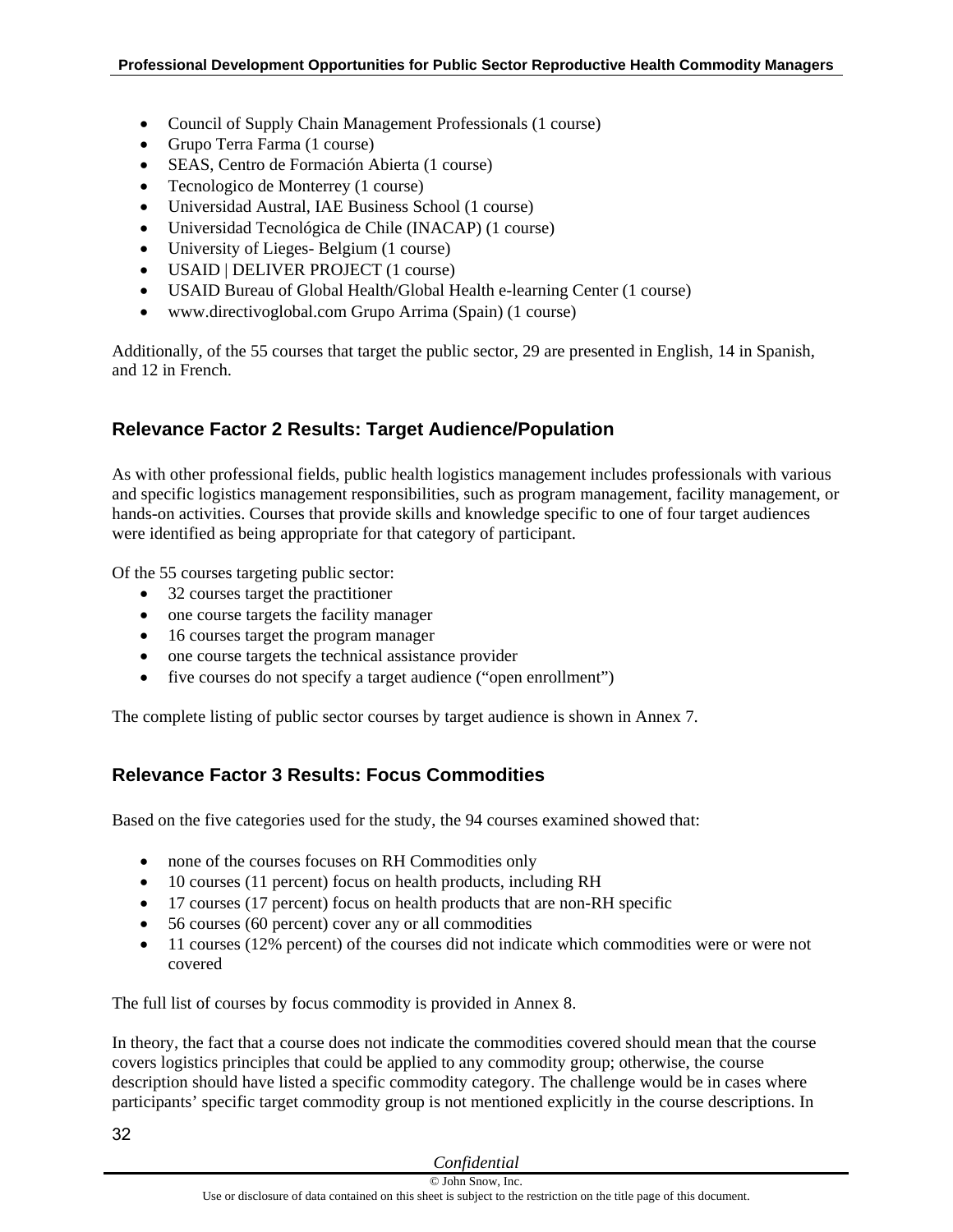such cases, it would be up to participants to recognize which commodity management practices apply directly to the products they manage, which apply indirectly, and which may not apply at all.

### **Relevance Factor 4 Results: Topics Covered**

Of the courses identified through this study:

- 36 (38 percent) cover one logistics topic in great detail.
- 52 (55 percent) cover a range of logistics topics in some detail.
- six (6 percent) are considered to be general/service courses with some logistics content.

The complete set of courses and topics covered is shown in Annex 9.

Regardless of the specific category into which each of the courses would fall, the following general observations can be made:

- Courses that cover a range of topics may cover anything from the complete supply chain to some subset of that supply chain. Complete courses would cover all topics, from product selection through delivery to the client, whereas partial supply chain coverage may focus on product selection through distribution, from procurement to delivery, or just the storage and distribution aspects.
- Some courses take a very general view of supply chain activities that would be most appropriate only for "high level" logisticians: those who have national-level responsibility (one course specifically mentions "global supply chain"); other courses are more directly applicable to managing in-country supply chains.
- Some of the "general view" courses are geared specifically to a limited category of products, HIV/AIDS products, or ACTs, for example.
- While one might assume that logistics management information systems are a part of any supply chain, few courses specifically mention that element as a part of the course content (though, of course, it could be subsumed under one or more other topics that are mentioned, yet could not be identified through the course information available).
- Courses that cover a range of topics may also supplement the technical logistics topics with other nonlogistics topics. In this sense, the course may provide more of a systems approach than look at the logistics system in isolation, or it may combine nonlogistics topics with other topics of interest to a particular target group. While this does have certain advantages, the benefits would also depend on the extent to which participants can or might influence the overall system based on what their exact job and set of responsibilities include. Nonlogistics topics that may be combined with the logistics topics include such topics as:
	- o organizational management
	- o drugs policy and regulations
	- o rational use
	- o financing
	- o outsourcing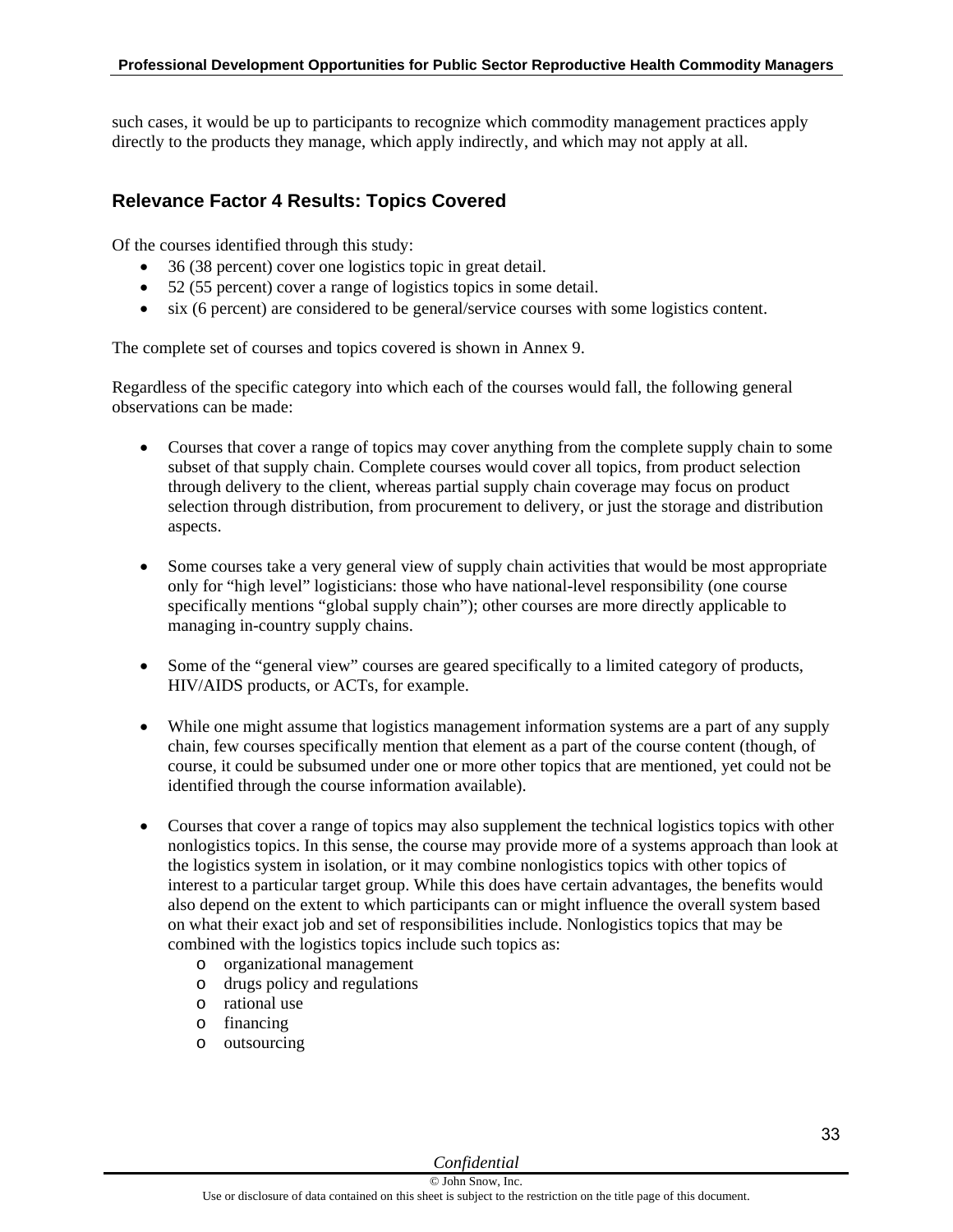## **Relevance Factor 5 Results: Specified Course Objectives**

As with the topics discussion above, it would be impossible to rank the courses based on the objectives to be covered during the course. Each course not only has different specific objectives, but the way the objectives are phrased makes cross-comparison unfeasible. However, courses can be grouped based on the type of objectives they define, and the type of objectives can give potential participants at least some indication of the content of the course as well as how closely the course content may match their needs.

Based on the type of information found during the study, courses were divided into five categories:

- **Skills-focused:** At least some of the course objectives use action verbs to indicate specific logistics skills that learners will gain through participation in the course—"what the participant will be able to do at the end of the course." This implies that participants, for example, will be able to correctly forecast product requirements, schedule transportation resources, and maximize storage utilization.
- **Skills implied:** The objectives are not written in terms of skills, but use terminology such as "skills development," "basic skills," or other that would demonstrate that the course goes beyond knowledge alone.
- **Knowledge-focused:** The objectives are phrased in terms of the logistics topics that participants will "know" or "understand" through participating in the course. One would hope that skills are developed, even if they are not explicitly stated in the objectives, but it is entirely possible to have a course based on knowledge. Unless the objectives gave clear indication of a focus on skills, the researchers could not be assumed this.
- **Unable to determine:** The objectives could not be classified into one of the categories above because of how they were phrased in the literature. Specific instances of this are explained below.
- Not indicated: No course objectives were provided.

Based on the category descriptions noted, course objectives were determined to fit as follows:

- 59 courses (63 percent) are skills-focused
- 9 courses (10 percent) are skills-implied
- 10 courses (11 percent) are knowledge-focused
- five courses (5 percent) are unable to determine
- 11 courses (12 percent) have objectives not indicated

From among the five courses classified as unable to determine, the inability to determine was based on the following factors:

- The objectives reflect what the course will do, not what the participants will be able to do (four instances).
- The objectives do not mention logistics (1 instance).

The lists of courses by type of objective are presented in Annex 10.

Qualitatively, one would expect that the courses described as using skills-focused objectives would give the participants the best indicator of what will be accomplished through the course, although any objective could be open to some interpretation. For example, one objective mentions "proper handling of

cargoes." This could mean air, sea, or land freight, not all of which may be applicable to a particular

34

| Confidential |  |
|--------------|--|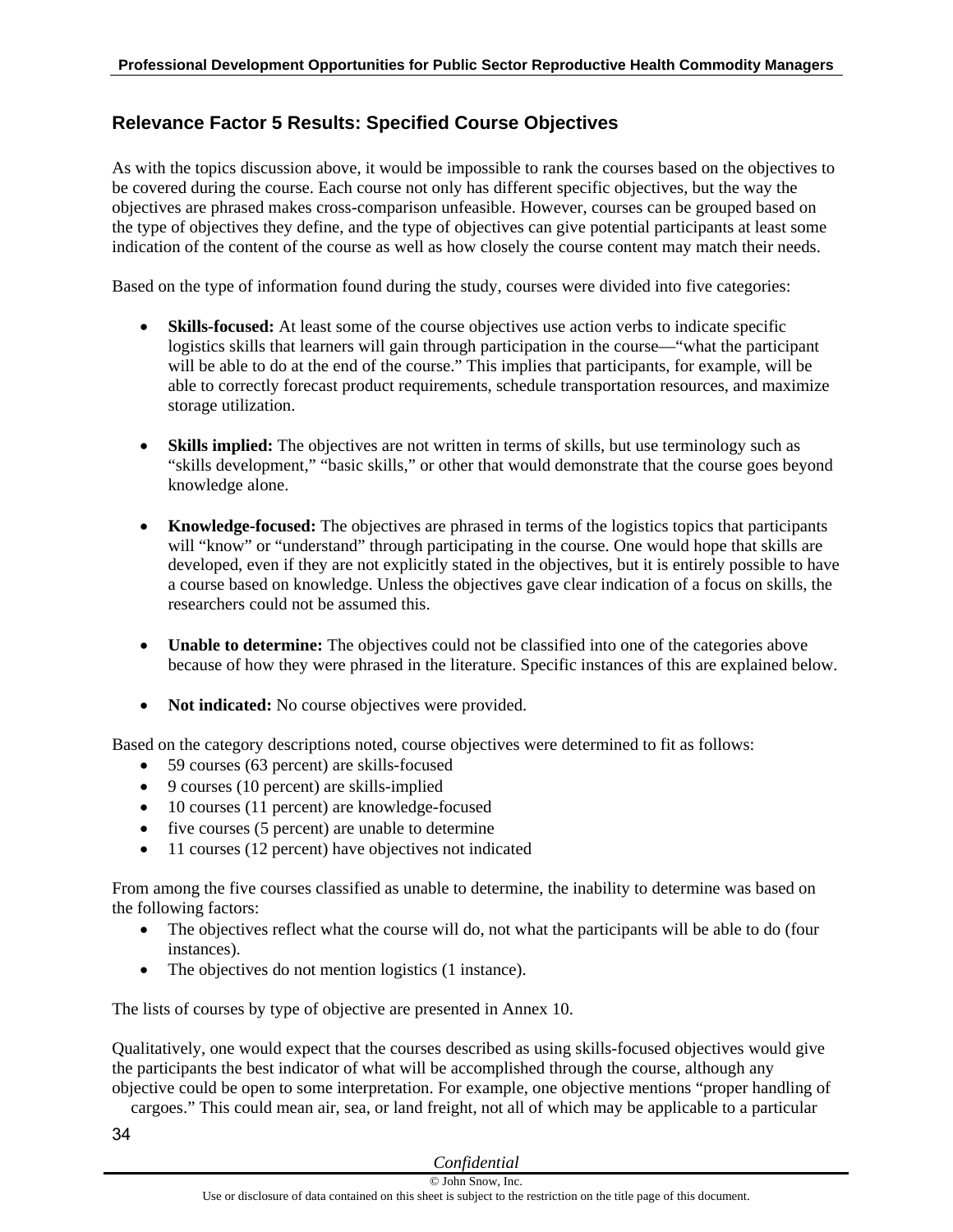participant. Some objectives mention "key areas," which also would be open to some interpretation. Equally, what is learned in a course whose objective states "basic" skills may simply repeat what participants already know or may have a limited view of what "basic" implies.

Each of the other levels of classification would move further and further from giving participants a clear idea of what they will be able to do as a result of the course. In a course whose objective is to have the participant "demonstrate knowledge," such knowledge could be demonstrated by reciting a dictionary definition or by doing an action; participants probably would value the latter more than the former. Obviously, participants would have a difficult time evaluating a course for attendance if that course does not advertise its objectives. In this case, th potential participants would have to conduct additional research before deciding to attend the course.

## **Relevance Factor 6 Results: Estimated Proportion of Course Spent on Logistics Topics**

The type of information available during the study did not permit the researchers to determine this relevance factor precisely. In theory, the team would have had a course schedule and the ability to link course sessions to specific topics. Absent this information, the team still attempted to provide an estimate, based on the number of logistics topics that were covered during the course and the total number of topics covered. While this is only a rough estimate based on the information available during the study, it does provide an additional indicator of the extent to which the course might be relevant to potential participants.

Of the 94 courses that comprise this study, the estimated amount of time spent on technical logistics topics breaks down as follows:

- 83 courses (88 percent) between 76 percent and 100 percent
- three courses (3 percent) between 51 percent and 75 percent
- two courses (2 percent) between 26 percent and 50 percent
- $\bullet$  six courses (6 percent) less than 25 percent

The full listing of courses of courses categorized by estimated proportion of time spent on logistics is included in Annex 11.

Based on the proportion of course time spent on logistics topics, it is clear that the vast majority spend most, if not all, of the time focusing on the technical area. From among the courses that focus less than 75 percent on technical logistics, a sampling of other topics covered includes:

- organizational management
- strategic planning
- working with multicultural teams
- maintaining laboratory equipment
- sanitation
- English
- budgetary control systems
- operations management

While it would be ideal if the nonlogistics technical topics were presented in the context of logistics, such an assumption cannot be made based on the information available to the researchers. We must assume, therefore, that the topics are presented as nonlogistics topics, and in any case, they are clearly not technical logistics topics.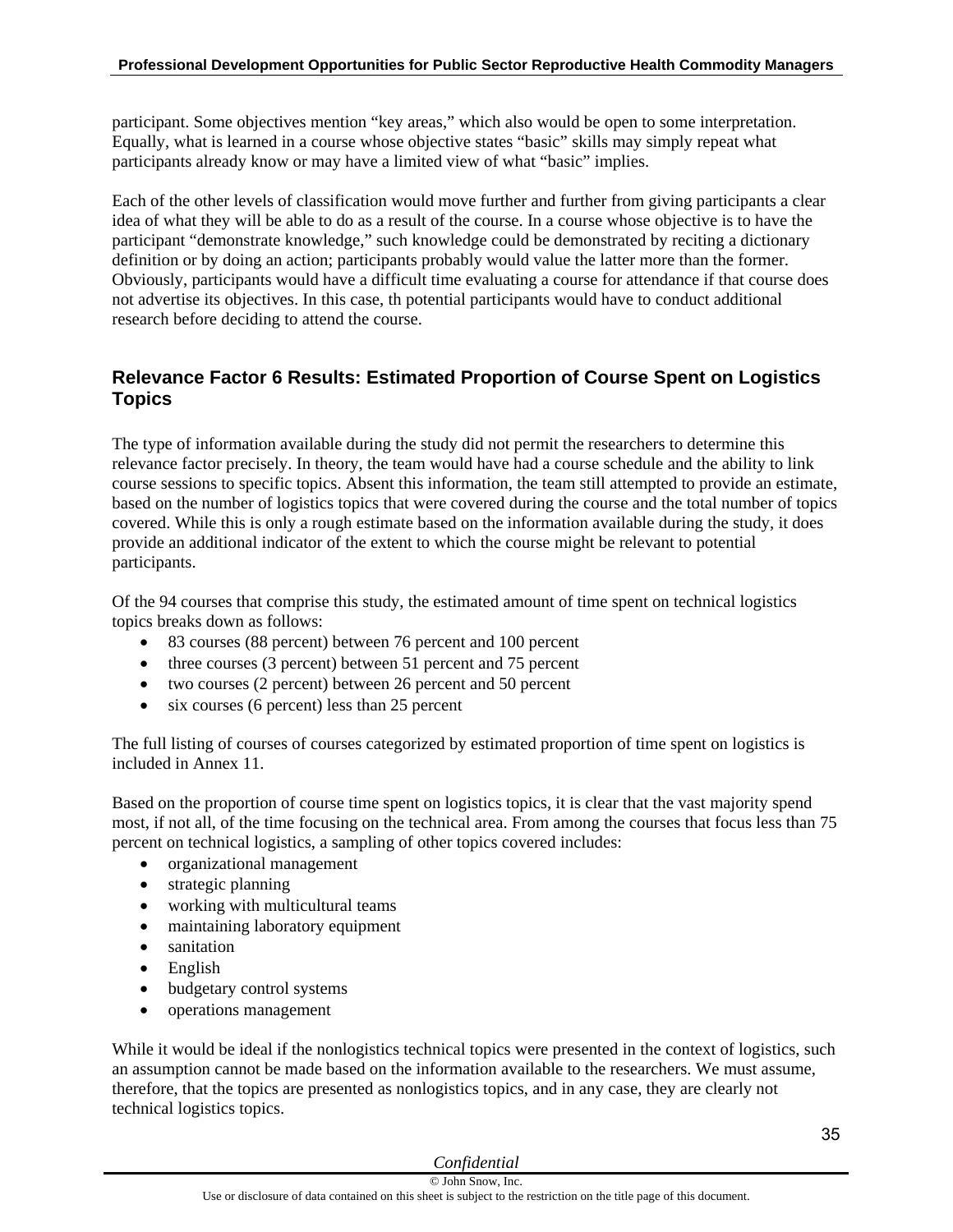## **Relevance Factor 7 Results: Accreditation**

Accredited courses generally indicate to potential participants that their content meets established, minimum standards. Thus, completing an accredited course or program denotes that participants have reached a certain level of competency. As a result, prospective participants may give greater value to accredited courses that meet their identified needs than similar, nonaccredited courses.

Of the 94 courses identified through the study, 50 are accredited and 44 are not.

The lists of accredited and nonaccredited courses are shown in Annex 12.

As might be expected, accredited courses tend to be university-based and more expensive than those offered by private companies or institutions: 74 percent of all accredited courses included in the study are university-based.

## **Relevance Factor 8 Results: Degree/Certificate Awarded**

Each course examined was categorized as awarding a degree/diploma, certification, certificate, or nothing. In instances where a course did not indicate whether it provided some type of degree or certificate, these courses were categorized as "no." If a degree, diploma, certification, or certificate is awarded, the type of degree, diploma, certification, or certificate is identified.

The complete list of courses that offer a certificate or certification is shown in Annex 13.

Of the courses included in this study:

- 65 courses (69 percent) award certificates of some kind;
- 15 courses (16 percent) confer degrees or diplomas;
- two courses (2 percent) offer professional certification upon completion of the course; and
- 12 courses (13 percent) do not offer any type of degree or certificate.

Twenty-six percent of certificate courses and 6 percent of degree or diploma courses are aimed at practitioners.

## **Relevance Factor 9 Results: Other Incentives**

Only 16 courses (17 percent) from among those identified in the study provide any incentive beyond a certificate or degree.

The majority of courses providing incentives focused on one of three kinds:

- free membership to a professional group
- academic credits
- the possibility of receiving a scholarship or internship

Several of the courses that offer incentives are provided by the same institution. For instance, the six courses in English that offer incentives are all organized by Crown Agents, Ltd., and the incentive for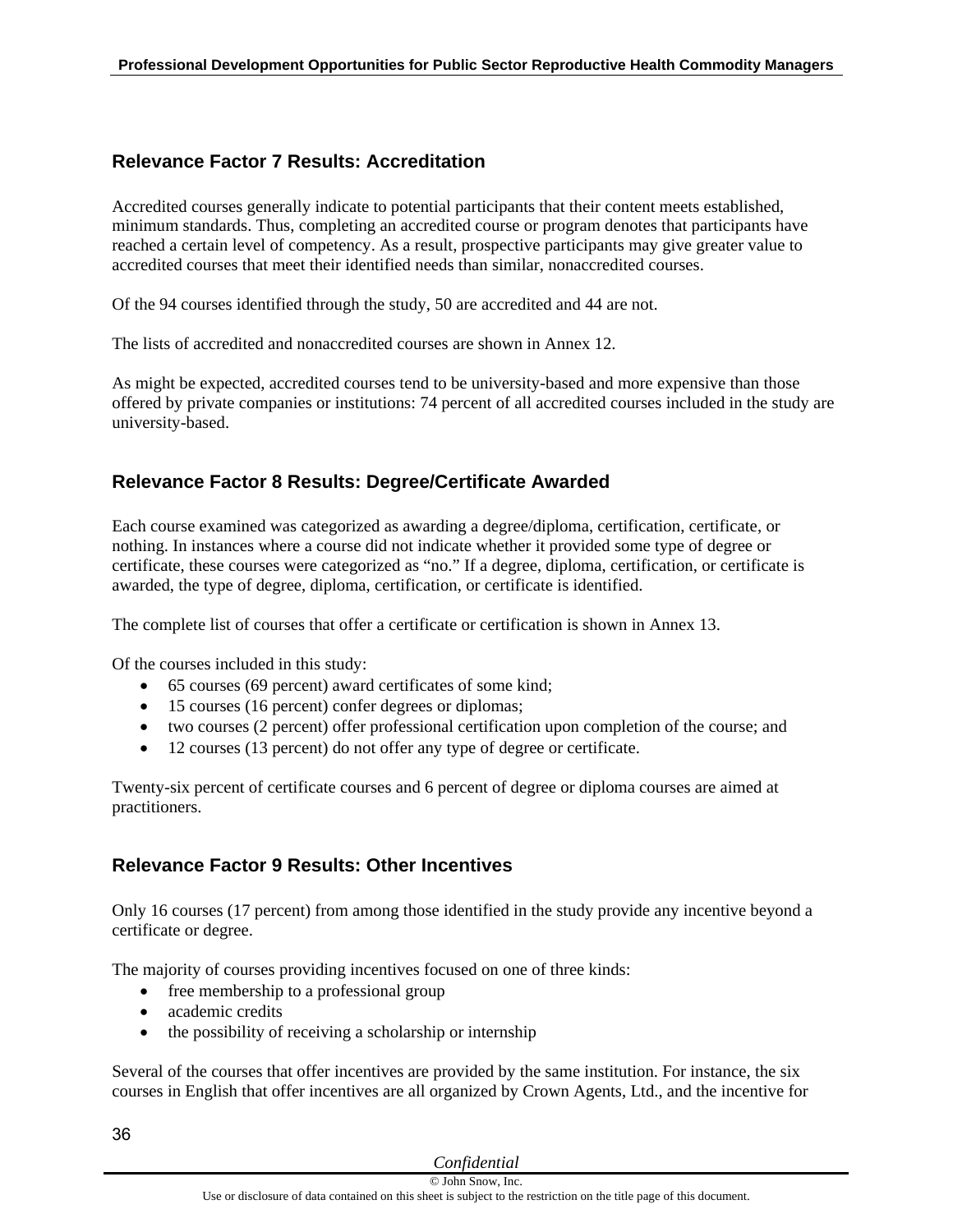these six courses is the same: a one-year membership with Chartered Institute of Purchasing and Supply.

In addition to degrees, diplomas, and certificates, or other tangible incentives, participants may view the professional development opportunity of the training itself as an incentive, or they may look to receive other benefits from completing a course.

The list of courses offering other incentives is shown in Annex 14.

## **1.12 Access Category Results**

## **Access Factors 1 and 2 Results: Location and Language**

[Note: Because the location where the course is offered and the language in which the course is taught are closely linked, the two access factors are combined here for analysis. Nevertheless, there are instances where a course is taught in a language other than the language of the country in which it is taught. Total numbers of courses may exceed 94 as some courses are offered in more than one location or more than one language.]

From among the 94 courses identified in the study:

- 31 are held in Europe;
- 23 are held in the United States and Canada;
- 22 are held in Africa:
- nine are held in South/Central America:
- five are held in the Middle East:
- five are held in Asia: and
- 16 are based on online access.

For language of instruction, of the 94 courses identified:

- 67 courses are taught in English;
- 13 courses are taught in French; and
- 15 courses are taught in Spanish.

Table 2 summarizes courses by region, disaggregated by language of instruction.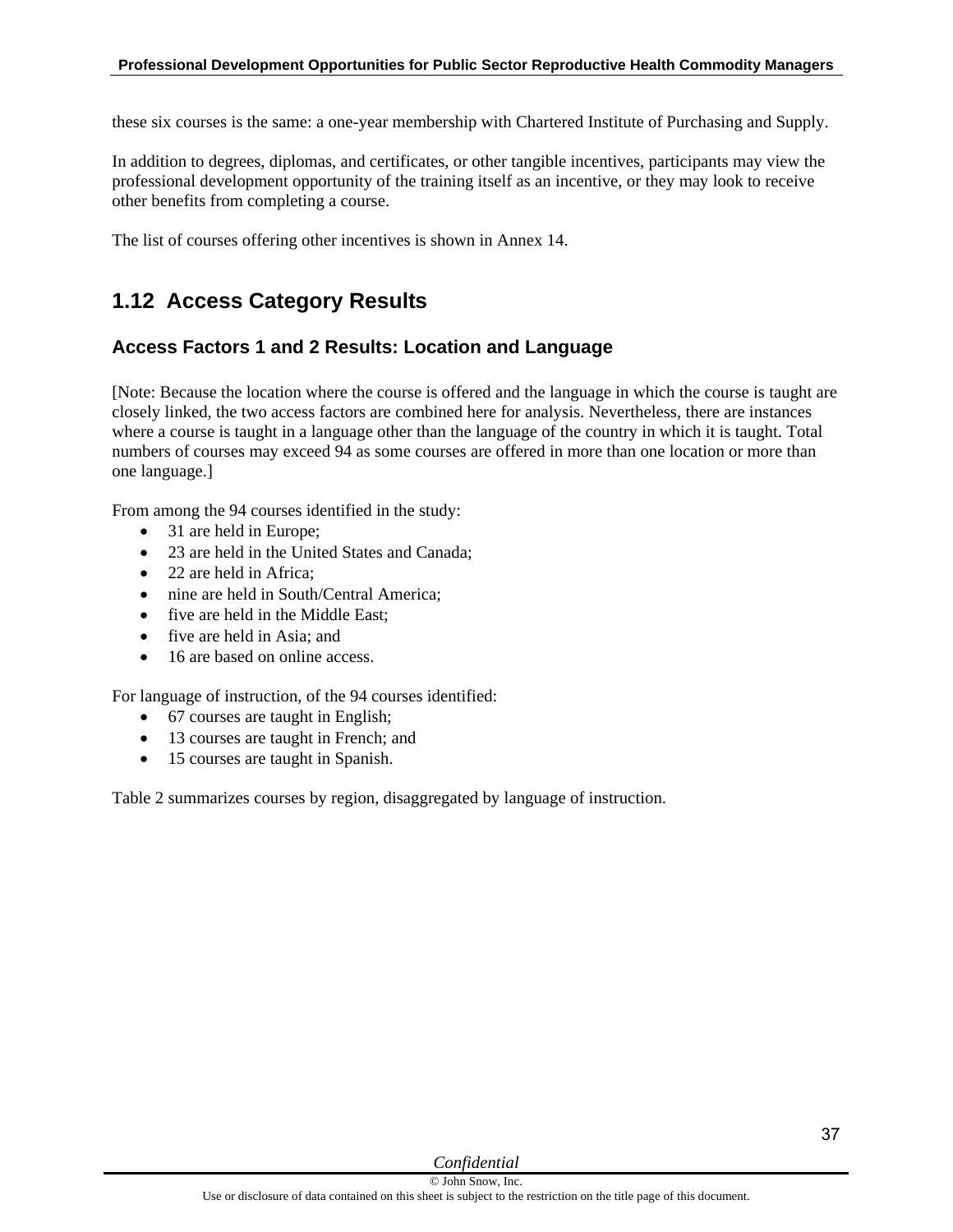| <b>Region/Language</b>    | <b>Number of</b><br><b>Courses</b> |
|---------------------------|------------------------------------|
| Africa                    | 22                                 |
| English                   | 20                                 |
| French                    | 2                                  |
| Asia                      | 5                                  |
| English                   | 5                                  |
| Latin America & Caribbean | 9                                  |
| Spanish                   | 9                                  |
| <b>Middle East</b>        | 5                                  |
| English                   | 5                                  |
| Europe                    | 31                                 |
| English                   | 22                                 |
| French                    | 10                                 |
| United States & Canada    | 23                                 |
| English                   | 23                                 |
| French                    | 0                                  |
| n/a (online only)         | 16                                 |
| English                   | 9                                  |
| French                    |                                    |
| Spanish                   | 6                                  |

## *Table 2: Number of courses by region and language*

Specific information on course location and language of instruction by course is shown in Annex 5 and Annex 20.

For the target audience of this study, commodity managers in the developing world, relatively few courses could be considered to be available "locally." This would result in increased travel and cost factors in order to attend these courses. More detailed information related to the specific courses held in the developing world will be presented below.

## **Access Factor 3 Results: Course Prerequisites**

Thirty-six of the courses (38 percent) included in this study have some kind of prerequisite that candidates must meet to enroll. The prerequisites imposed by these 36 courses can be grouped into four types:

- **administrative prerequisites** (that is, visa or application payment): 3 courses
- **proof of completion of basic degree** (that is, diploma or degree): 22 courses
- **completion of another course or module** (that is, basic logistics course, Excel): 6 courses
- **technical specifications needed to complete online sessions successfully**: 5 courses

Any prerequisite would present an additional potential barrier to course attendance.

The remaining 58 courses (62 percent) do not have prerequisites, so they are relatively more accessible. From among the 58 courses with no prerequisites, 41 focus on the public sector. Of these 41, 24 are designed for logistics practitioners, with almost half providing information on a variety of logistics topics and the other half focusing on a particular logistics function.

| Confidential |  |
|--------------|--|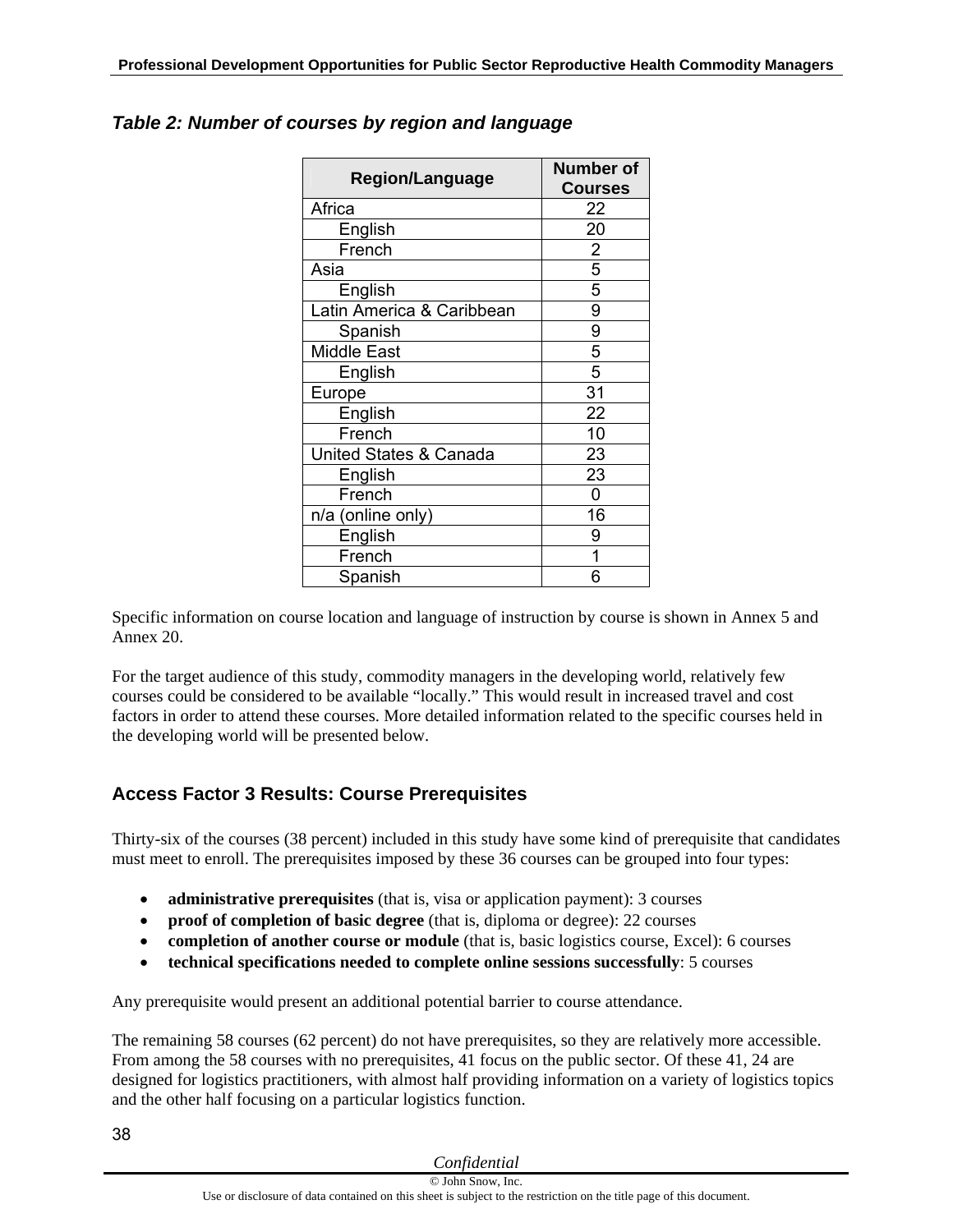The full list of courses with and without prerequisites targeting public sector logistics practitioners is shown in Annex 15.

## **Access Factor 4 Results: Time Required to Attend/Complete the Course**

Time commitment is usually one of the greatest barriers to accessing a course due to competing priorities at work, home, and/or school.

Of the 94 courses identified:

- $\bullet$  13 require 1–3 days;
- 28 require 1 week;
- 16 require 2 weeks;
- 14 require 3 weeks;
- 17 require 1 month to 1 year; and
- six require more than 1 year.

The full list of courses by estimated time spent attending is shown in Annex 16.

Of the 57 courses with a duration of two weeks or less of course time:

- 48 (84 percent) require only one trip;
- eight are available online or on CD-ROM; and
- one requires multiple trips to the course site.

Overall, only 23 of the 94 courses require attendance of one month or more, making 71 of the courses relatively more accessible.

## **Access Factor 5 Results: Mode of Attendance**

Of the 94 courses in the study:

- 62 (66 percent) require only one trip;
- 13 (14 percent) require multiple trips;
- three are self-guided and require no trips but do require Internet access; and
- four are "combination" and require Internet or Internet and trips.

Of course, mode of attendance can have a compounding effect: participants who cannot make one or more trips may still not have access to the online courses if Internet connectivity is a problem in their country.

The complete list of courses by mode of attendance is shown in Annex 17.

## **Access Factor 6 Results: Quoted Course Fee**

Course fees identified through this study range from a low of free (some online or CD-based courses) to a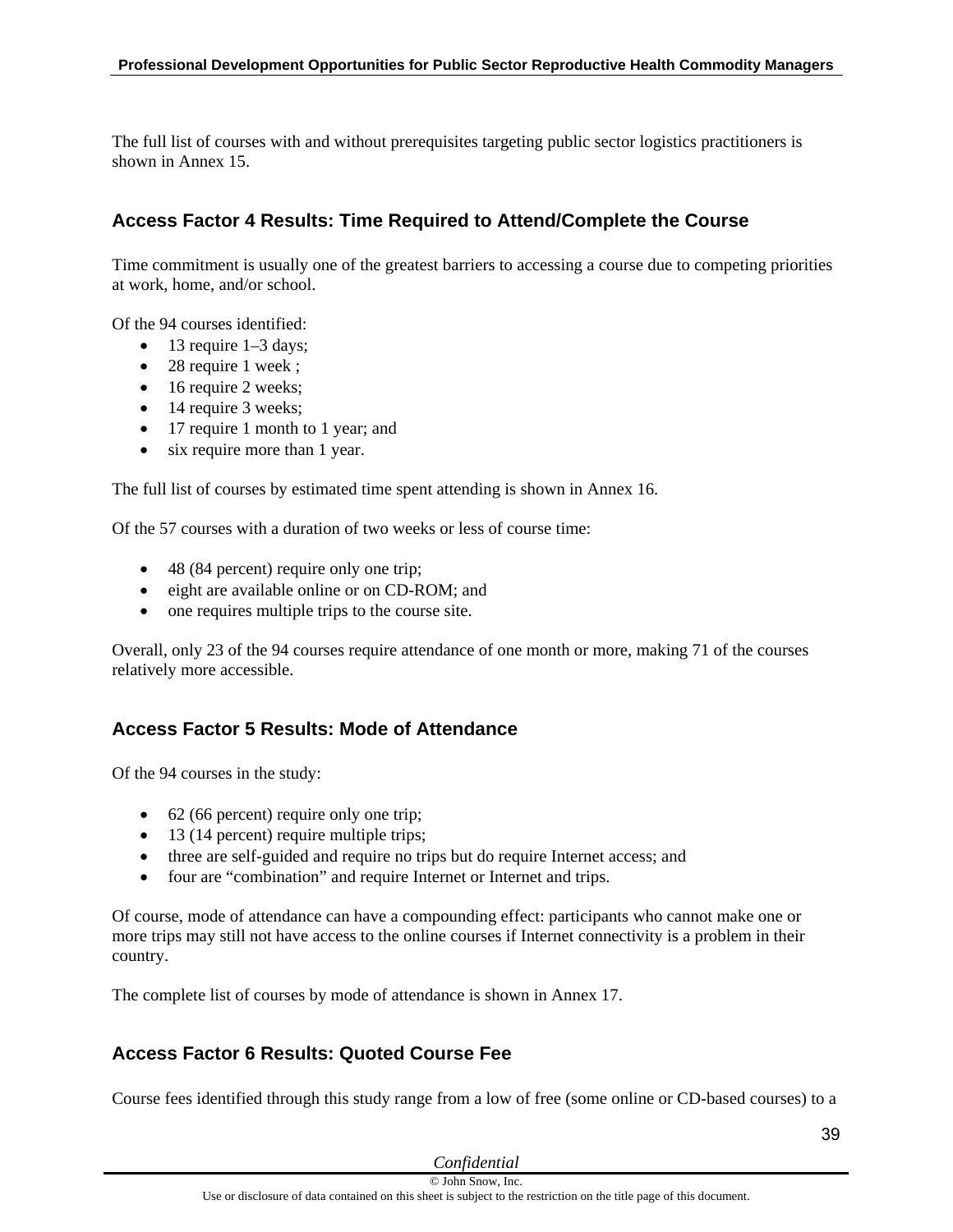high of \$48,000 (for a master's degree in logistics).

In an effort to compare courses more easily, the team established cost bands to group the courses by level of affordability with the following classifications: no cost, less than \$1,000, \$1,000–\$2,500, \$2,501– \$5,000, and \$5,000 or above. Using these classifications, the 94 courses break down as follows:

| <b>Quoted Course Fee</b> | <b>Number of courses</b> | <b>Percentage of courses</b> |
|--------------------------|--------------------------|------------------------------|
| No cost                  |                          | 3%                           |
| Less than \$1000         |                          | 22%                          |
| \$1,000-\$2,500          | 19                       | 20%                          |
| $$2,501 - $5,000$        | 20                       | 21%                          |
| $$5,001+$                | 26                       | 27%                          |
| No cost stated           |                          | 5%                           |

The three no-cost courses are online (two in English, one in Spanish), so participants would only have to factor in any relevant Internet access fees. Still, these courses, while limited in the types of material they can present, would be the most affordable.

The full listing of courses by cost band is shown in Annex 18.

Many of the quoted course fees, particularly for those having the lowest quoted fees, do not include items such as lodging or meals, and no course fees include transportation. Most quoted course fees do include materials and meals/tea break, however.

As an indication, the costs covered by course fees include the following:

| Costs covered by quoted course fees                  | <b>Number of</b> | Percentage |
|------------------------------------------------------|------------------|------------|
|                                                      | courses          | of courses |
| No fee (all online/distance learning)                |                  | 3%         |
| Course fee only                                      | 28               | 30%        |
| Course fee and materials only                        | 11               | 12%        |
| Course fee, materials, and 1 or more meals/tea break | 31               | 33%        |
| Course fee, materials, meals/tea breaks, and lodging | 13               | 14%        |
| No cost stated                                       | 8                | 9%         |

From the participants' perspective, a course that covers more of the total costs required to attend (not including transportation) may be more accessible and may facilitate the planning process given that fewer additional costs would have to be estimated and factored into the total cost of attendance.

The complete list of courses and course fee components is shown in Annex 19.

Additionally, several of the courses offer some form of financial assistance. Financial assistance information by course is listed in the full course descriptions in Annex 20.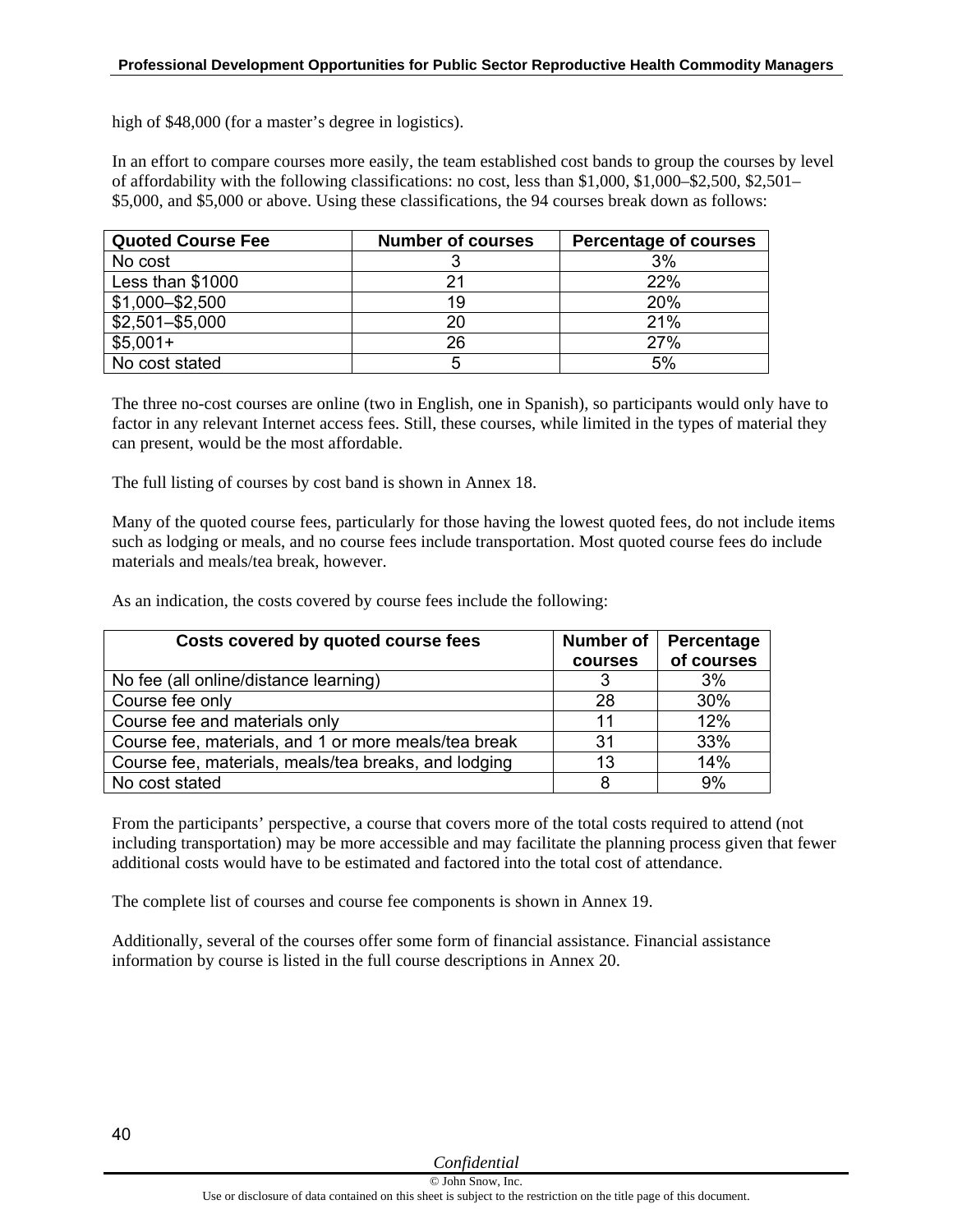# **Gap Analysis**

# **1.13 Introduction**

When looking at individual relevance and access fees in isolation, one can only gain a partial view of the types of professional development opportunities that are available to and accessible by the target group. While there may be a number of relatively inexpensive courses available, final accessibility may depend on the location of the course. Having many courses available nearby would not be an advantage if the courses did not cover topics of interest or need to participants.

For this reason the gap analyses presented below focus on various combinations of factors that, when taken together, provide a more realistic view of what opportunities are actually available, accessible, and of interest to the target audience.

Based on the findings documented in this report, a number of gaps and shortcomings appear that reflect a lack of professional development opportunities for public sector reproductive health commodity managers. These gaps and shortcomings are presented in two different yet related contexts. First, the courses identified are examined in the context of the specific target audience of this study, that is, public health sector reproductive health commodity managers. Second, the courses are looked at in the context of a "typical profile" reflecting a number of the relevance and access factors survey respondents identified as important in this study.

## **1.14 Target: The Public Sector Reproductive Health Commodity Manager**

Although the study did identify courses that focus on the public sector, courses that cover reproductive health products, and courses that are geared toward commodity managers, it did not identify any courses that focused on public sector reproductive health commodity managers as the exclusive target audience. In this respect, public sector reproductive health commodity managers appear not to have the option of attending a course that is specifically geared to their needs alone. Any such person wanting to attend a course would have to make some level of trade-off or compromise.

While this may be an immediate disadvantage, viewed in the larger context, few courses identified overall focused on a specific category of products, HIV/AIDS and ACTs being the exceptions (and even in these cases there were only a few courses devoted to these products). In this regard, at least public sector RH commodity managers are at no greater disadvantage than their colleagues working with TB, vaccines, or any other program-specific products.

In addition, taking into account the relatively small number of public sector RH commodity managers compared to the total audience of health commodity managers, and certainly compared to the vast number of overall commodity managers, could a more limited target audience support such a course or courses and make offering it worthwhile, at least on a commercial basis?

Given the fact that no identified courses were designed specifically for the target audience of the study, the next step would be to identify any courses that are geared in any way for one or more of the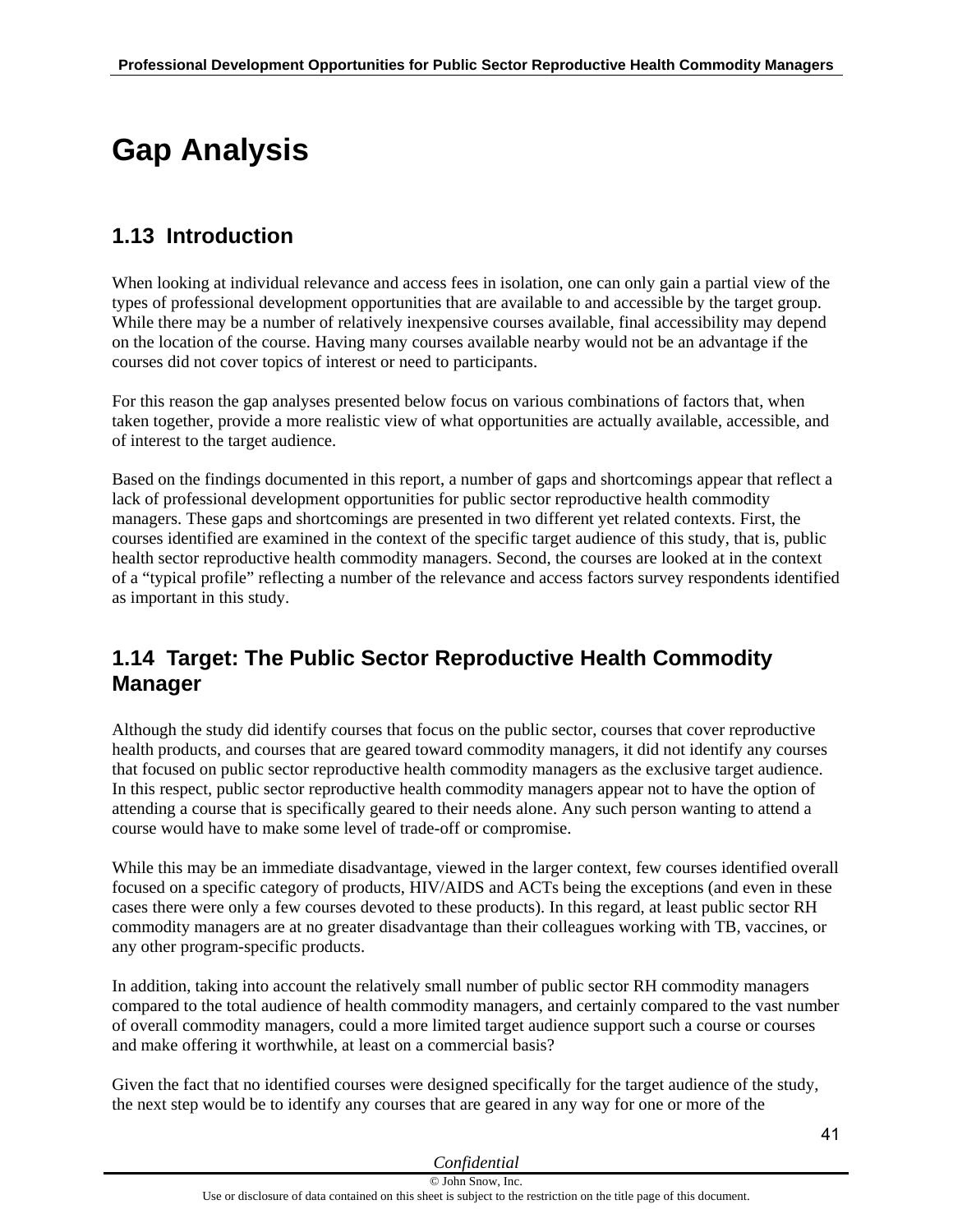characteristics that define the target audience of the study. These would include courses that incorporate:

- reproductive health commodities as a part of the course (though not the exclusive target)
- health commodities (though not necessarily reproductive health)
- public sector (targeting any set of commodities managed in the public sector)

# **1.15 Target: Reproductive Health Commodities**

As was the case for RH commodity managers as the target audience of the course, none of the 94 courses identified is geared specifically toward reproductive health commodities.

There are, however, 10 courses that specifically mention reproductive health commodities or "family planning" products among their focus commodities. While "family planning" does not cover the entire range of what is now considered "reproductive health" commodities, it is at least a subset of RH commodities generally. While none of these courses focuses entirely on RH, and some may include other health commodity sets, they do at least include some references to RH in their course descriptions.

The full list of courses that include mention of RH commodities is included in Annex 8.

The advantage of having the products mentioned within the course description is that it assures that issues specific to reproductive health commodities are addressed during the course. That said, it remains uncertain to what extent those specific issues are addressed or the relative treatment of the RH commodities compared to the other product categories mentioned in the course descriptions. Still, some focus on RH issues is better than none, and in fact there are enough similarities between the management of RH and other products that it may well make sense to group the products in this way.

For the 10 courses that specifically mention RH commodities in the course description, the following factors have a positive impact on relevance and accessibility:

- All of the courses are geared toward the public sector.
- All of the courses are focused 76 percent–100 percent on logistics.
- Five of the courses target commodity managers (practitioners), while three target program managers and two are open to all.
- In terms of course topics the 10 courses cover:
	- o Commodity Security (1 course);
	- o Quantification and Procurement Planning (2 courses);
	- o Warehousing and Storage (2 courses); and
	- o Overview/Logistics Basics (5 courses).
- One online course and the CD-ROM logistics course are currently free, and five of the remaining eight cost less than \$1,000.
- Eight of the courses require two weeks' or less attendance.

Factors that may limit access include:

- there are no French-language courses among the 10;
- the in-person English and Spanish courses are based in Tanzania and Peru, respectively; and
- Six of the 10 courses have prerequisites.

# **1.16 Target: Health Commodities, Non-RH specific**

42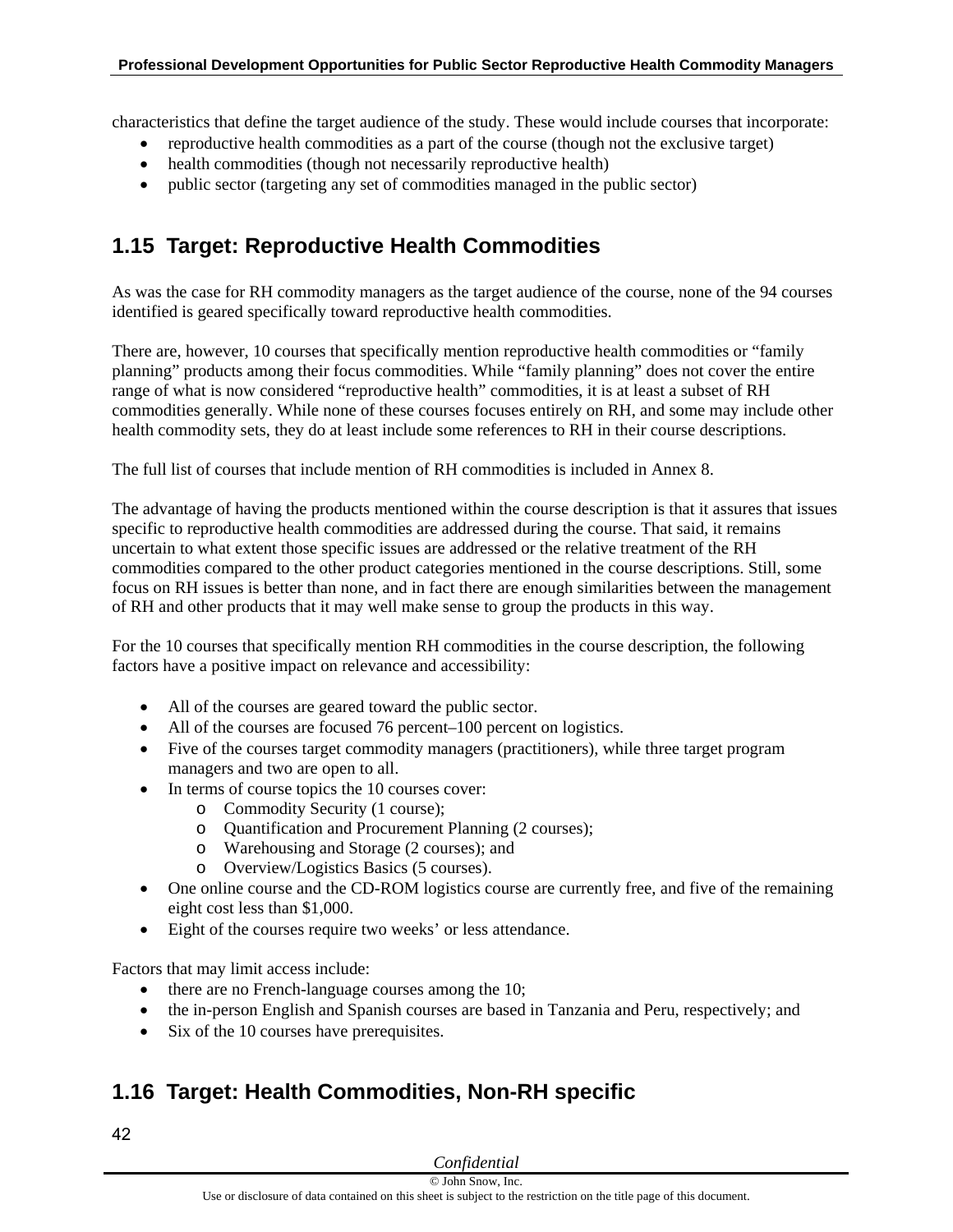Moving up a level, the next type of course that might be of interest is one that does not target FP/RH specifically, but that does focus on health commodities generally; the study identified 17 such courses.

As stated earlier, this additional move away from the specific target commodities would require individual participants to correctly apply to their own subcategory of products the principles being taught in the context of health products generally. In addition, participants would have to learn in other ways any of the specific requirements of FP/RH products that are required to manage those exact products. (Examples of such requirements include conversion factors for demographic forecasting, product packing sizes, and sole source providers of some products.)

Nevertheless, learning logistics in the context of health products would be better than doing so without that context. Many of the issues related to the management of FP/RH products, such as data and storage requirements and distribution, probably are very similar for many health products, including FP/RH. In this sense, participants should be able to correctly apply a majority of what is covered in the course to their product category.

From among the 17 courses that have a health focus, though not mentioning FP:

- Sixteen target the public sector.
- Fourteen focus 76 percent–100 percent on logistics.
- Seven target commodity managers (practitioners), and seven target program managers.
- There is some variety in terms of course content:
	- o health commodity sets include laboratory supplies, medical equipment, ACTs, HIV/AIDS commodities, and commodities requiring cold chain, and
	- o logistics functions include Logistics Basics, Warehousing and Storage, Procurement and Quantification, Cold Chain, and Laboratory logistics.
- Ten are offered in English, four in French, and three in Spanish (one of which is online).
- Nine are only one to two weeks in duration.
- Only three have prerequisites.
- Three cost less than \$1,000, and five are less than \$5,000.
- Scholarships are available for three courses..

Factors limiting access include:

- 16 of the courses require in-person attendance (Europe, 11; Africa,5; Peru,2), and
- courses offering scholarships are all taught in Spanish

# **1.17 Target: Public Sector**

Because of the relatively limited number of courses with an RH element or with a health focus generally, public sector reproductive health commodity managers might instead begin their search by looking for course opportunities that are focused on the public sector, since public sector issues are sometimes different from those in the private sector. Once potential participants have identified the public sector course options, they can examine those courses for other characteristics that might make them more relevant or more accessible. The following scenario uses public sector as the first-cut criterion and is independent of the discussions above.

The study identified 33 courses geared toward public sector practitioners or facility managers. On the surface this is much more encouraging than the fewer courses that were identified by looking first at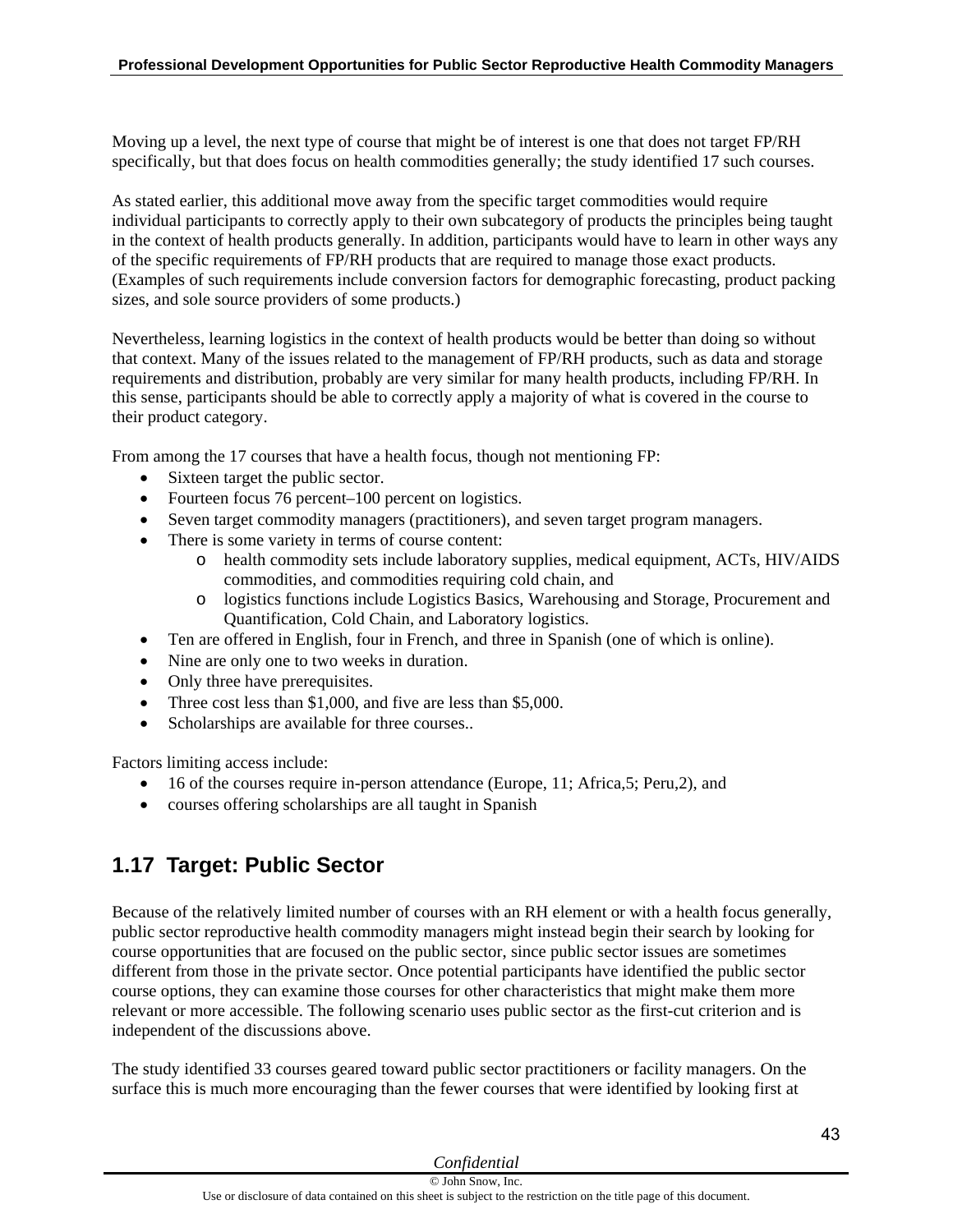commodity types. In addition, several of the relevance criteria point to relevance, and several of the access criteria would not seem to present barriers. For instance:

- Fourteen are presented in English, 10 in French, and nine in Spanish.
- The English-language courses are dispersed around the world, including Africa and Europe.
- Six of the 15 Spanish-language courses are available online.
- Thirteen focus on health commodities. and 11 are applicable to any products.
- Thirty focus 76 percent–100 percent on logistics.
- Twenty-seven are less than 1 month in duration.
- Twenty-four do not have prerequisites.

However, these courses do present challenges, such as:

- Only 15 cover a range of topics, 15 focus on one logistics function, and two are general service courses.
- From among the 15 single-function courses, there are:
	- o six English-language courses that focus on procurement and one that focuses on warehousing;
	- o three Spanish-language courses, including two on warehousing and one on cold chain; and
	- o five French-language courses; two on procurement (one with a prerequisite); and one each on transport, storage, and distribution.

Thus, while public sector target courses may appear to be more available when looking at the number of courses, only about half of them respond to the general audience, and the remaining courses are very limited in the range of topics they offer.

## **1.18 Target: The Typical Public Sector Health Commodity Manager**

[Note: While about two-thirds of survey participants indicated that they work in health commodity supply chains, this factor was not used as a disqualifying factor for the analyses below; it has already been shown that the number of health commodity-specific courses is severely limited. If this factor were included here again, it would only emphasize that point further.]

The input of those who participated in the logisticians survey provides a snapshot view of what the perceived needs are in terms of logistics skills development as well as what some of the limiting factors would be when identifying a course to attend. When looking at these various needs and limiting factors, a comparison can be made between the courses that have been identified through this study to determine to what extent they meet those needs and in which cases the limiting factors would actually prevent someone from participating. This represents the second type of gap analysis resulting from this study.

As noted above, the results of the survey showed that in terms of course relevance:

- 50 percent prefer a general logistics course to one that focuses on only 1 or 2 topics;
- 48 percent feel a need to increase their skills in logistics management information systems;
- 45 percent judge skill building in procurement to be important; and
- procurement and monitoring and evaluation were identified as areas where refresher training would be useful.

Instances where access would not be a barrier include: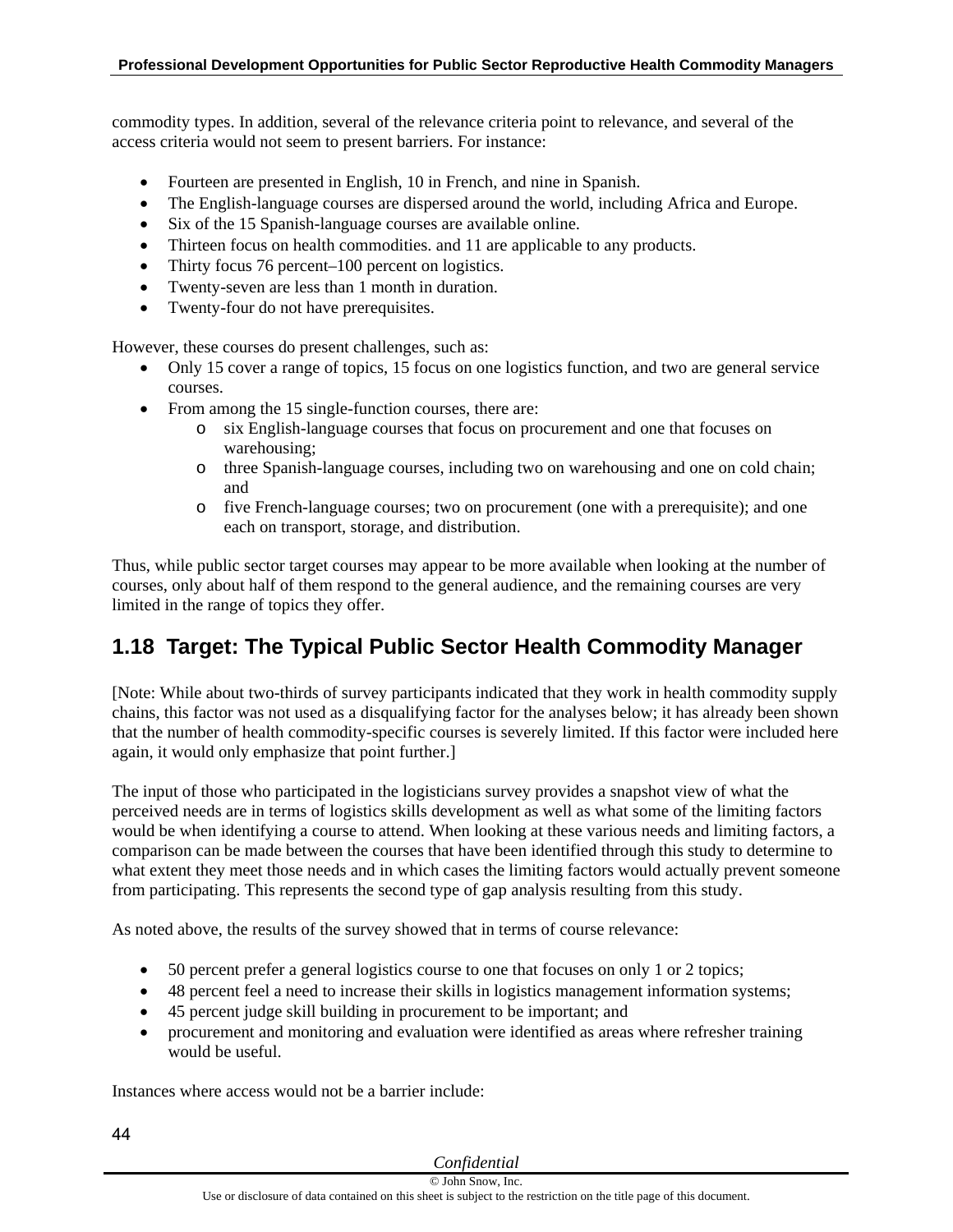- 67 percent could attend a course of one to two weeks' duration;
- 63 percent could attend a course of one month's duration; and
- 58 percent have adequate Internet access for online courses.

Factors that would limit access to the courses include:

- tuition would be a problem for 70 percent of the respondents, and
- travel and per diem costs would be a problem for 67 percent of respondents.

# **1.19 Level of Participant-Expressed Need**

*Fifty percent of survey respondents prefer a general logistics course to one that focuses on only one or two topics.* 

The desire for a general course may be linked to a number of possible factors, among which may be that survey respondents:

- hold positions that involve multiple elements of supply chain management;
- want to develop basic skills in multiple areas of supply chain management; or
- want to understand supply chain management issues outside their area of expertise.

As mentioned earlier, more than half of the courses identified (52 of 94, or 55 percent) would be considered general logistics courses; of those, 50 percent of the general courses target the public sector, but only 13 have fees of less than \$1,000.

In addition to the earlier observations, from among the general logistics courses, participants would have to take into account the following relevance factors:

- 37 courses are taught in English, nine in Spanish, four in French, and one in both English and French;
- only seven of the courses are available online only: three in English and four in Spanish;
- 42 of the courses (82 percent) are not commodity-specific, while seven are geared toward health commodities and two focus specifically on HIV/AIDS products; and
- 46 of the courses (90 percent) focus 76 percent–100 percent on logistics.

Access factors that will have to be considered:

- 30 of the courses are available without prerequisites; 21 of them have prerequisites, and
- 34 of the courses are one month or less in duration.

Based on the survey respondents' preference for general logistics courses, there would be at least a number of options to consider.

*Forty-eight percent of survey respondents feel a need to increase their skills in logistics management information systems (LMIS).* 

LMIS is a key supply chain management component: it is through the information system that data are available for decision making at all levels, from reordering at the facility level to procurement activities at the national level. That so many survey respondents indicated this topic as a high priority may be based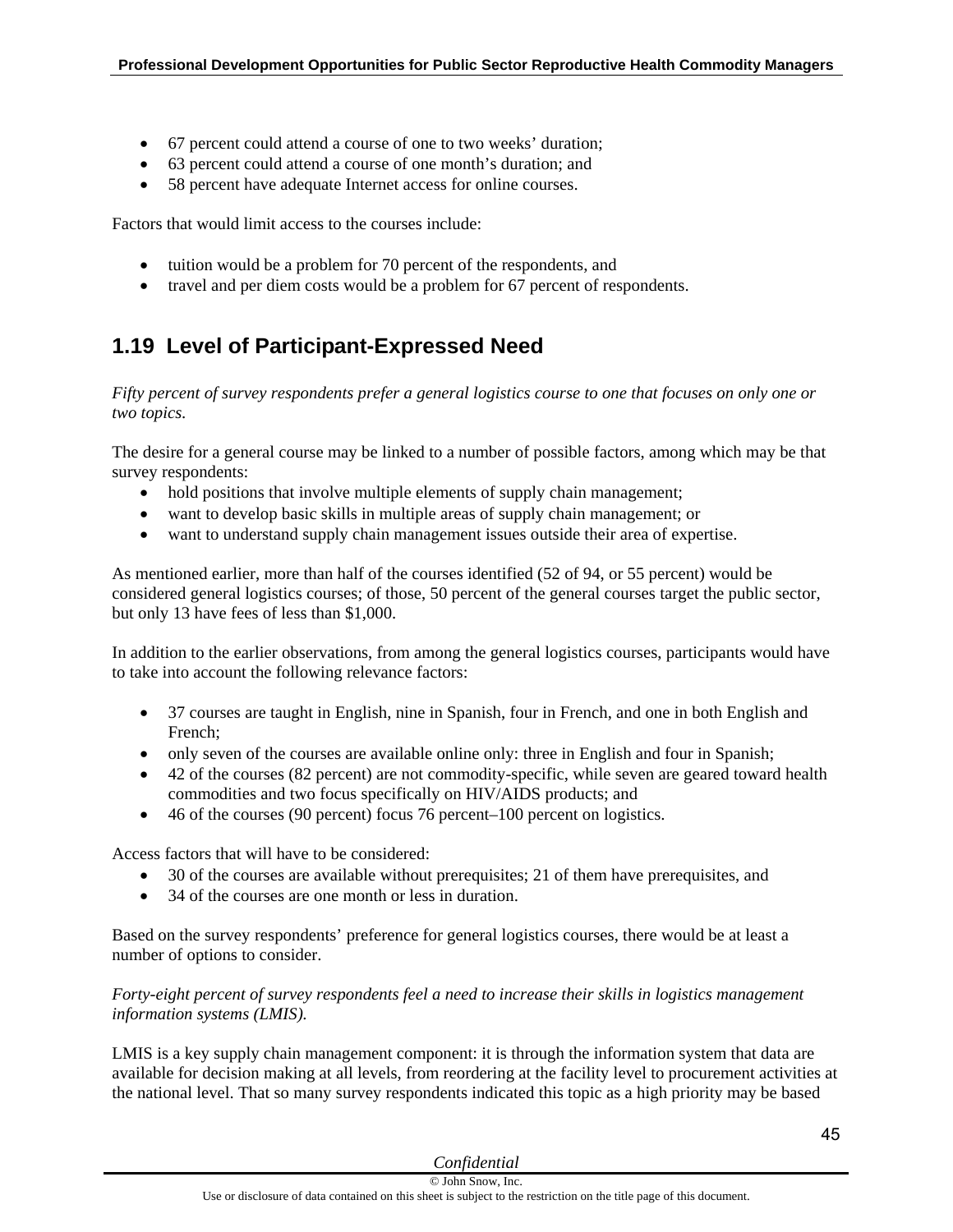on their recognition of this fact.

Although LMIS can be thought of as a single topic, practice skills development in LMIS could include one or more of a range of specific areas, including:

- determining which data items are required to manage the target commodities;
- establishing a paper-based LMIS and procedures for data collection;
- establishing a reporting system to communicate data to higher-level decision makers;
- establishing a feedback reporting system to promote logistics system improvements;
- linking a paper-based LMIS to a computer-based LMIS or other information system; or
- assessing and revising an existing LMIS.

In addition, one would have to consider at what level the LMIS learning would be applied. While LMIS typically refers to a national system covering the central level down to the health facility, participant only might want to implement an information system to improve the management of their own facility.

Whatever the specific needs of the survey respondents, no courses were identified through this study that focus specifically on LMIS. On the other hand, a few courses do include specific mention of LMIS as one component of their general logistics course, which would also fit with the respondents' desire for a general course.

Of the 94 courses reviewed for this study, only 12 specifically mention information systems as a component of the course. Among these 12:

- seven specified logistics management or supply chain management information systems;
- two mentioned drugs management information systems; and
- three mentioned procurement management information systems (PMISs).

While any of the last two sets might include LMIS, drugs management could focus equally on client or disease data, while PMIS may only focus on data management at the procurement level. Additionally, while a course may discuss using data in the context of the course topic (for example, for forecasting), that is quite different from providing instruction on the design and implementation of a LMIS.

#### *Forty-five percent of survey respondents judge skills building in procurement to be important.*

As mentioned earlier, procurement is the one area that is well represented among the courses identified through the study. Of the 37 courses that focus on a single topic, 17 of them (46 percent) focus on procurement. Of these courses, one focuses on UN procurement practices, one on South African law, and one on the monitoring and evaluation of procurement processes, and each of these may be too specific for a general audience.

Of the remaining 17 procurement courses:

- all target the public sector;
- all are relevant to all product categories;
- all focus 76 percent–100 percent on logistics;
- 16 are presented in English, one in French;
- eight target the program manager, six target the practitioner'
- none of the courses has a prerequisite; and
- all courses are three weeks or less in duration.

On the other hand:

- only one of the courses is accredited;
- 46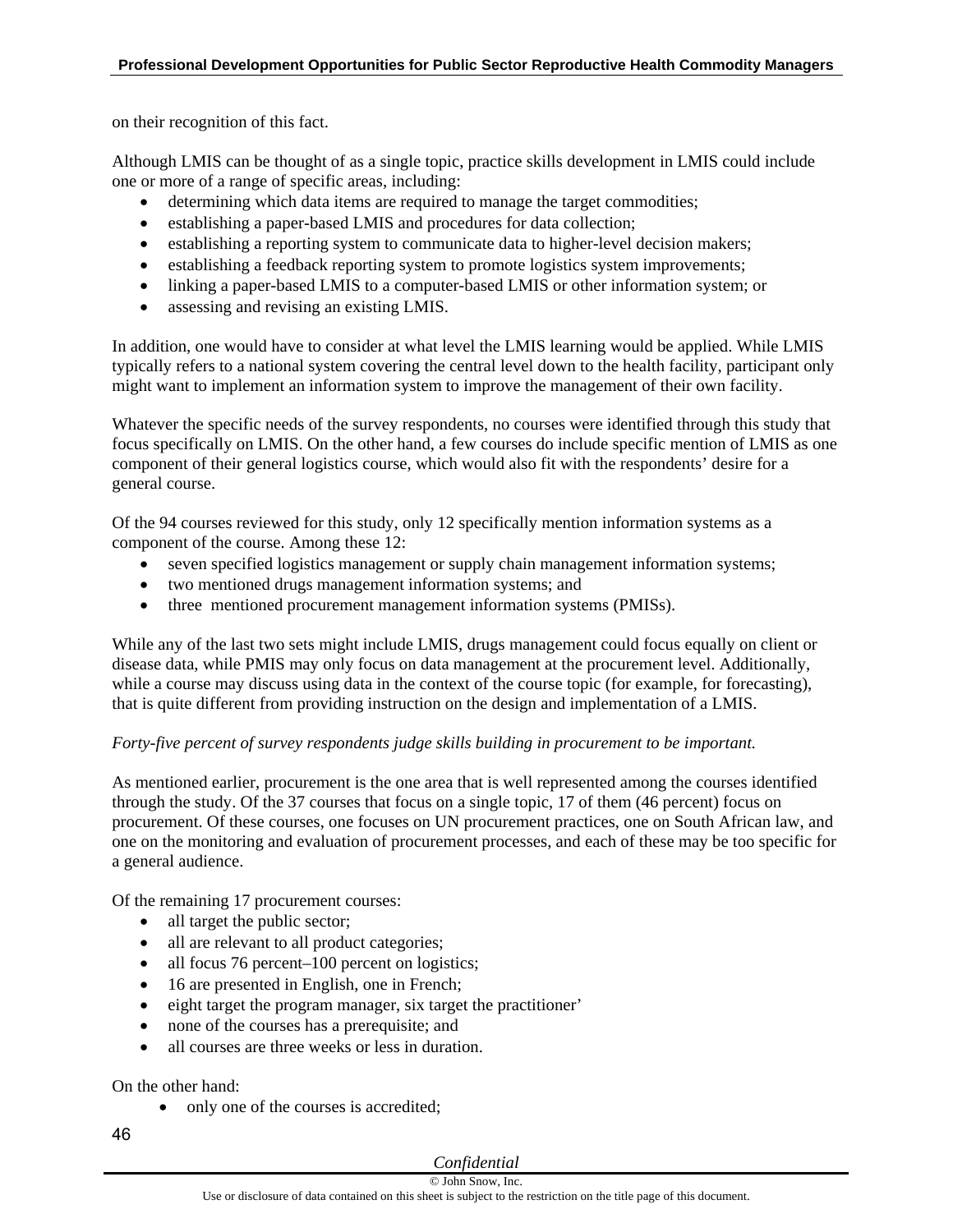- all courses require in-person attendance;
- only three of the courses are less than the \$1,000 quoted course fee; and
- seven of the English-language courses are in the UK.

Thus, those participants seeking a course in procurement would have a relatively easier time identifying a course to attend than would those seeking courses in other technical topics, although there are significant barriers that might prevent someone from attending the course.

#### *Survey participants identified monitoring and evaluation as another area of interest.*

Aside from the course on monitoring and evaluation of procurement mentioned earlier, no courses specifically focus on the monitoring and evaluation of logistics, although some do mention monitoring and evaluation as elements of a larger, more comprehensive course. As with LMIS, participants would have to attend a more comprehensive course to get information about monitoring and evaluation.

#### *Sixty-seven percent of survey respondents could attend a course of one to two weeks' duration.*

This is perhaps the criterion for which participant desires can be accommodated best. As noted earlier, 57 of the 94 courses identified (60 percent) are of two weeks' duration or less, so that in terms of this criterion alone, there is some level of choice. However, it is doubtful that participants would attend a course simply because it fits the time they are available. More important would be factors such as course content, location, and cost.

From among these factors, for the 57 courses of two weeks' duration or less:

- 24 cover a variety of logistics topics;
- four are general services courses (likely to be of less interest to the logistician);
- 29 focus on one topic in great detail, including:
	- o 12 on procurement
	- o 7 on warehousing/storage
	- o 5 on transportation/distribution
	- o 5 on other specific topics;
- 11 are based in the United States (taught in English);
- 14 are based in Africa, with 7 in South Africa specifically (12 in English, 2 in French);
- eight are based in France (taught in French); and
- seven are based in South America (taught in Spanish).

Elements that would have a negative effect on the participants' ability to access the course include:

- seven of the courses are presented online; 48 require in-person attendance;
- 17 of the courses carry prerequisites; and
- 35 of the courses list fees of \$1,000 or more (plus 1 course with fee not available).

Thus, while the number of courses that fit into the one- to two-week time frame that participants prefer is relatively large, actual ability to attend would be affected by a number of important factors.

#### *Sixty-three percent of survey respondents could attend a course of one month's duration.*

In addition to the courses that take two weeks or less noted above, this group would also have as an option those courses identified that are three weeks to one month's duration. Sixteen such courses were identified through the study. As with the two weeks or less courses, time is not the only element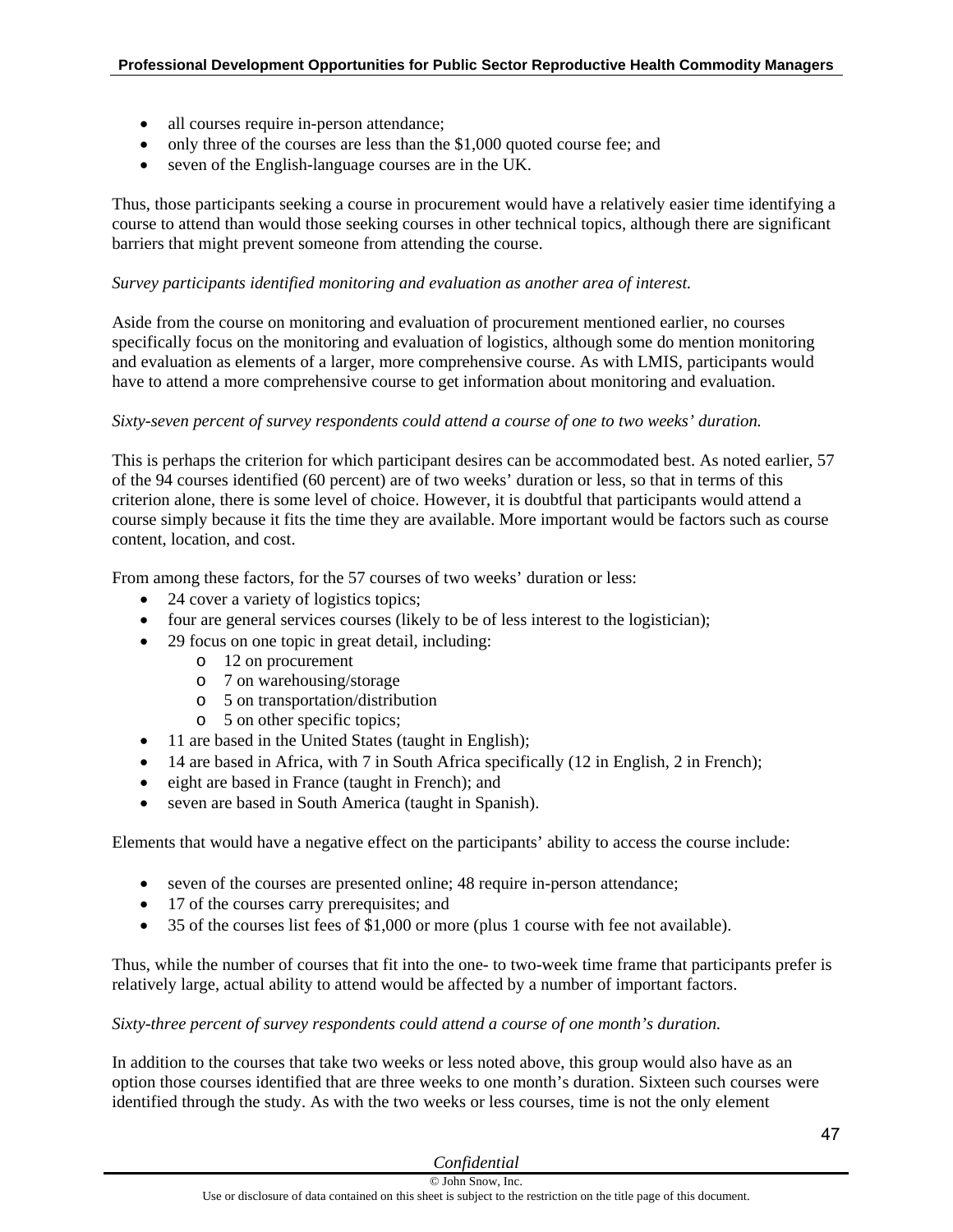#### **Professional Development Opportunities for Public Sector Reproductive Health Commodity Managers**

participants would consider; similar factors would be taken into account as well. Thus:

- 10 courses cover a variety of logistics topics;
- six courses focus on one topic in great detail, including:
	- o five focusing on procurement
	- o one focusing on warehousing/storage;
- six of the courses are based in the United Kingdom (taught in English);
- three of the courses are based in South Africa (taught in English); and
- five of the courses are based in the Netherlands (three taught in English, two in French).

Elements that would affect participants' ability to access the course include:

- none of the courses are presented entirely online; all require in-person attendance, and
- only one of the courses lists fees of less than \$1,000.

While some participants may be able to attend a course of up to a month in duration, the limiting factors appear to make the few options that are available more difficult to access.

#### *Fifty-eight percent of survey respondents have adequate Internet access for online courses.*

Based on this factor alone, a majority of the survey respondents theoretically would be able to access the 12 courses that are presented entirely online. However, as with the other factors, online access alone will not enable participants to take the course their needs and resources would have to fall within the following limits:

- seven of the courses cover a variety of topics, while five focus on one topic (with warehousing/storage accounting for 3 of these);
- five courses are quoted at more than \$2,500; 3 at less than \$1,000 (with two courses requiring no fee);
- 10 of the courses carry prerequisites; and
- seven of the courses require a time commitment of two weeks or less; the other five require a month to a year.

If participants could combine online participation with in-person attendance, then four more "combination" courses would be an option. From among these four:

- all cover a variety of logistics topics;
- two are based in the United States, one in Belgium, and one in Chile;
- $\bullet$  three are quoted with a fee of more than \$5,000;
- three require a time commitment of more than one month; and
- three carry prerequisites.

Clearly, the combination courses are relatively less accessible to participants than are the online-only courses, not leaving out the expense of transportation to the course location.

*Travel and per diem costs would be a problem for 67 percent of respondents and tuition would be a problem for 70 percent of the respondents.* 

It is not surprising that the majority of respondents indicated that cost plays an important role in their ability to attend a course, and this includes both tuition and travel costs.

|  | Confidential |
|--|--------------|
|  |              |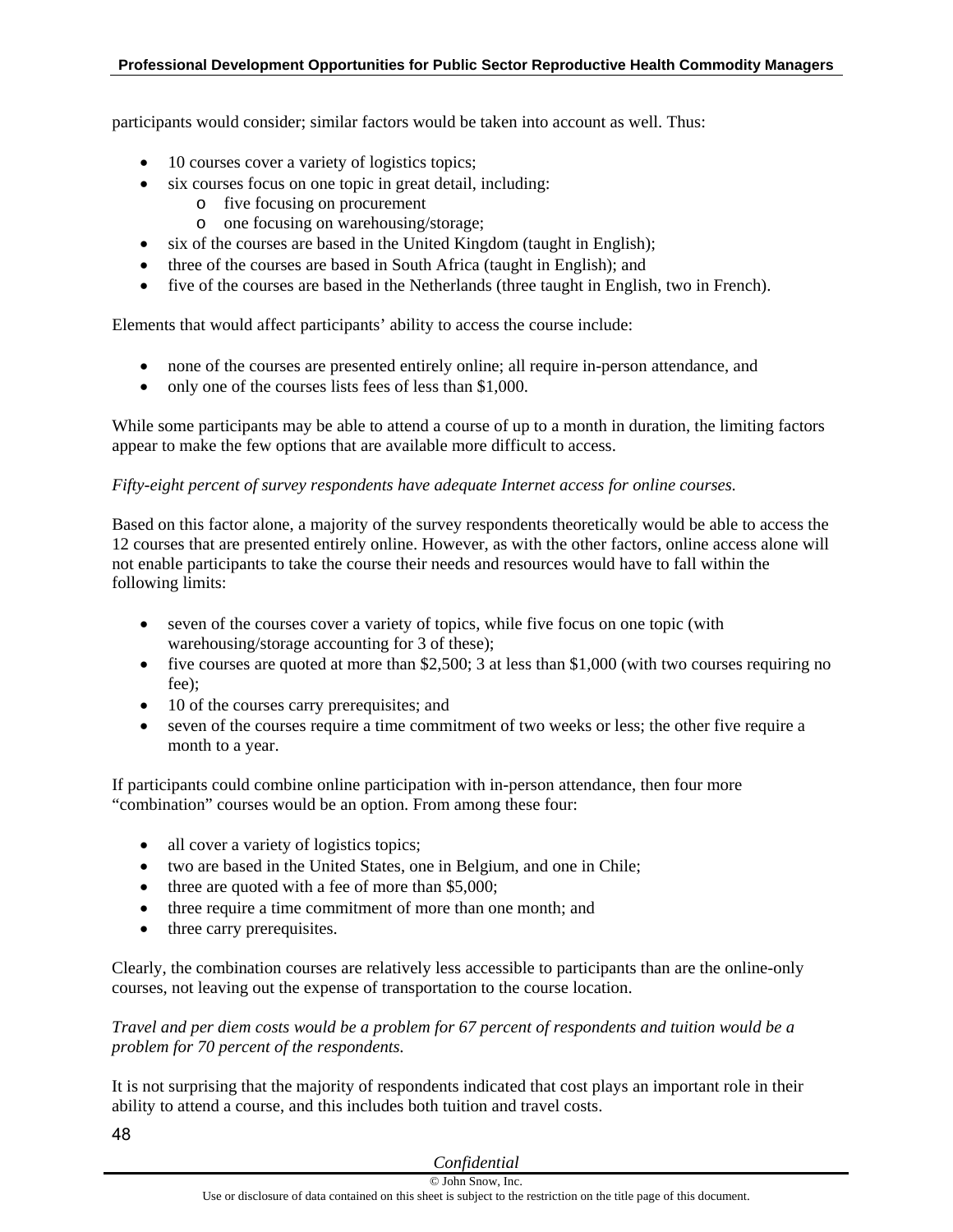Costs associated with the course location would depend, of course, on a number of factors mentioned earlier, including the country where the logistician is based, the country where the course is offered, and the sponsoring agency's policy on per diem payments and class of travel regulations, among others.

While dollar amounts for travel costs cannot be attached for each specific course, it goes without saying that any travel/per diem costs would be in addition to any tuition costs. However, because the target audience for this study is "developing world logisticians," it is worth pointing out that, for courses requiring in-person attendance (either for the entire course or as part of a combination course):

- 21 are based in Africa:
- eight are based in South or Central America; and
- five are conducted in multiple locations, including one that can be arranged at any location.

An additional note of interest is that several of the less-than-\$1,000 courses offer some form of financial assistance, through scholarships or some form of discount. (Georgia Tech also offers discounts, though qualification is limited and the quoted course fees range from more than \$1,000 to \$5,000. MIT-Zaragoza also has scholarships available, though its course has a quoted fee of more than \$5,000.)

Courses with a quoted course fee of less than \$1,000 offer the following types of financial assistance:

- one offers a scholarships;
- one offers a corporate discount;
- one offers a group discount; and
- four offer various means to achieve a reduction in course fees (though all are Spanish-language courses).

## **1.20 Indicative Target Audiences**

Having looked in isolation at some of the individual factors survey participants expressed as being important to them, another way of highlighting the opportunities available is to look at how many courses are available to a single "aggregated" target audience member, with the elements to be aggregated taken from some of the survey respondents' "majority" characteristics. Recognizing that the aggregation is developed from information from only 31 respondents, we nevertheless consider the number of courses that respond to *all* of the factors listed below.

## **Target: The Aggregate Public Sector Health Commodity Manager**

#### Public Sector Health Commodity Manager #1

The typical public sector health commodity manager (practitioner) among our respondents would like to attend a course that:

- targets the public/NGO sector;
- is taught in English;
- covers a variety/range of logistics topics;
- includes LMIS or procurement; and
- is one to two weeks in length.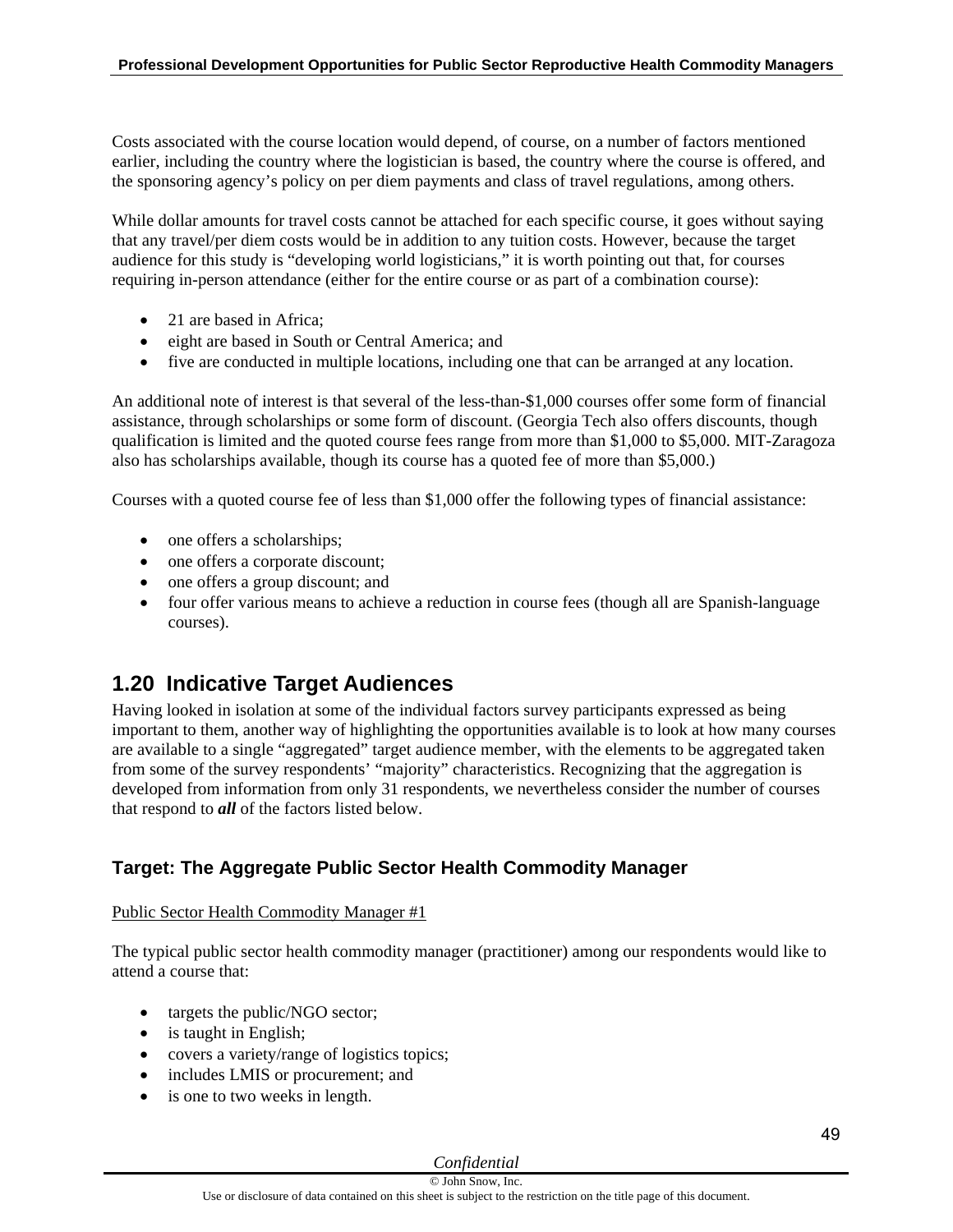Of the 94 courses identified, six respond to the typical requirements of a course participant as defined by the majority preferences of the survey respondents and, thus, would be of interest to this "average" potential course participant. The six courses are:

| <b>Course Title</b>                       | <b>Name of Institution</b>             |
|-------------------------------------------|----------------------------------------|
| <b>CSCMP On-site Education</b>            | Council of Supply Chain Management     |
|                                           | Professionals                          |
| Logistics and Incoterms                   | <b>UNDP</b>                            |
| Logistics Management of Drugs and Medical | <b>AMREF</b>                           |
| Commodities                               |                                        |
| Overview of Supply Chain Management       | Eastern and Southern Africa Management |
|                                           | Institute (ESAMI)                      |
| Stores and Inventory Management           | Crown Agents                           |
| The Supply Chain Management of HIV/AIDS   | ARV Access for Africa/i+solutions      |
| medicines and the related supplies.       |                                        |

Of note:

- One of the courses is offered at multiple sites, though the documentation shows it is typically in Europe, the United States, or Asia.
- One of the courses can be organized in the home country of the learner, though this assumes enough local participants or the option to combine with participants from other countries.
- Four of the courses are offered in Africa.
- All courses focus 76 percent–100 percent on technical logistics.
- None of the courses has prerequisites.

For these six courses, individual participants would have to base their final decision in part on the following additional factors:

- only 1 course has a fee of less than \$1,000, and
- several of the courses have a specific target logistics function or commodity group.

#### Public Sector Health Commodity Manager #2

Because 58 percent of the survey respondents also indicated that Internet access would not present a serious barrier to participating in an online course, we also look at another subset, this time expanding to practitioner and open enrollment:

This potential participant would desire a course that:

- targets the public/NGO sector;
- is taught in English;
- covers general logistics; and
- includes LMIS or procurement.

This set acknowledging access to Internet continues with:

- is available online, and
- is of any length.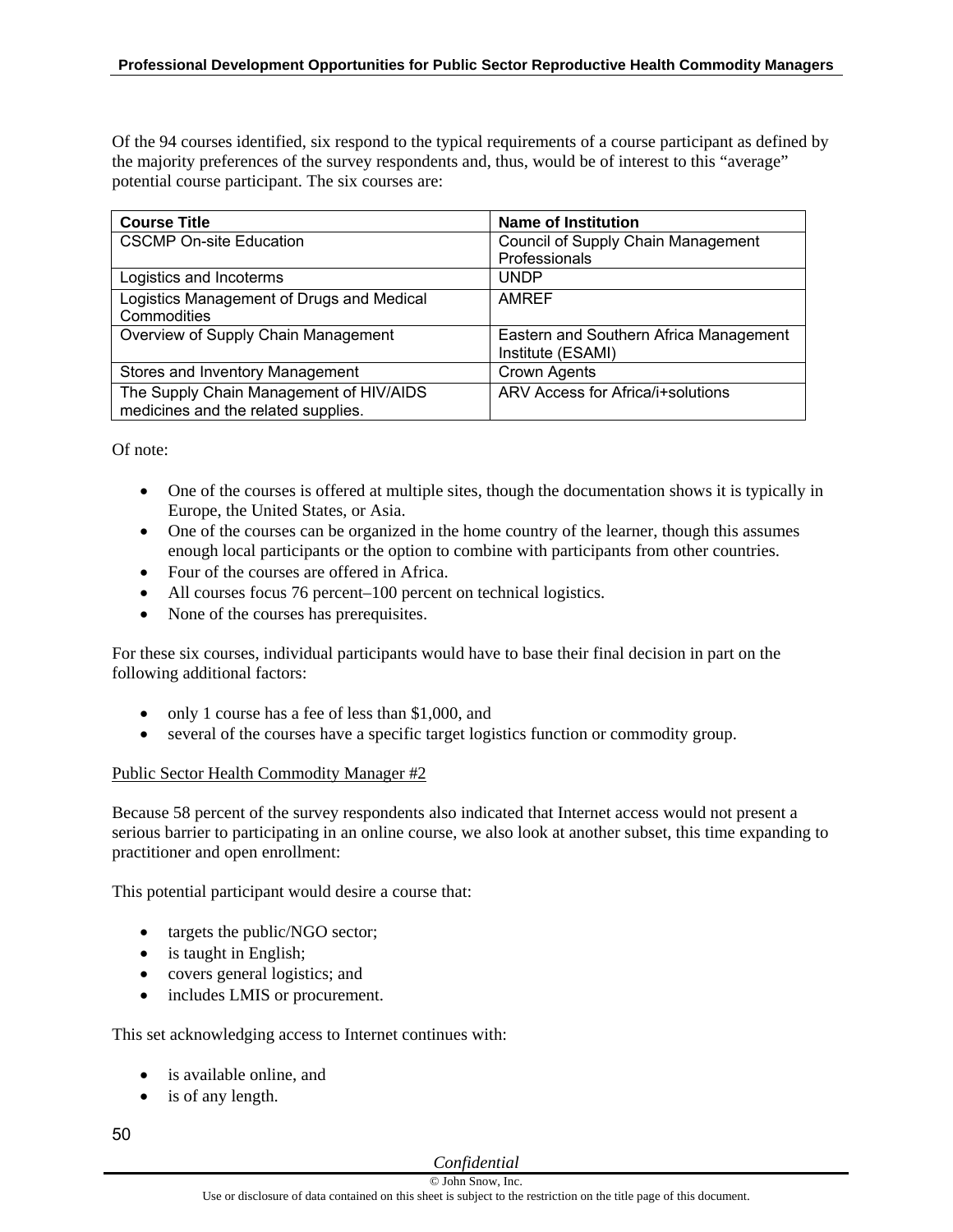Three of the 94 courses respond to the typical requirements of a course participant as defined by the majority preferences of survey respondents and taking into account Internet access. The three courses are:

| <b>Course Title</b>                        | <b>Name of Institution</b>             |
|--------------------------------------------|----------------------------------------|
| Certification in Humanitarian Logistics    | Fritz Institute/Chartered Institute of |
|                                            | Logistics and Transport UK             |
| Lessons in Logistics Management for Health | USAID   DELIVER PROJECT                |
| Commodities                                |                                        |
| Logistics for Health Commodities           | USAID Bureau of Global Health/Global   |
|                                            | Health e-learning Center               |

It is interesting to note that aside from the online component, the Certification in Humanitarian Logistics course has very little in common with the other two, which are relatively similar. Thus, participants would have to base their final decision on factors such as those noted in the comparison table below:

| <b>Certification in Humanitarian Logistics</b>                          | <b>Lessons in Logistics Management for Health</b><br><b>Commodities</b><br>and<br><b>Logistics for Health Commodities</b> |  |
|-------------------------------------------------------------------------|---------------------------------------------------------------------------------------------------------------------------|--|
| Is geared toward the practitioner                                       | Does not target a specific audience<br>$\bullet$                                                                          |  |
| Includes access to an online coach                                      | Involves the individual working alone<br>$\bullet$                                                                        |  |
| Focuses on logistics in the context of<br>$\bullet$<br>humanitarian aid | Is applicable to any/all commodities but<br>uses examples from health                                                     |  |
| Is accredited<br>$\bullet$                                              | Is not accredited<br>$\bullet$                                                                                            |  |
| Awards certification                                                    | Awards a certificate<br>$\bullet$                                                                                         |  |
| Requires a time commitment of 1 month to<br>$\bullet$<br>1 year         | Can be completed in $1 - 3$ days<br>$\bullet$                                                                             |  |
| Has a quoted course fee of between<br>\$1,000 and \$2,500               | Has no fee                                                                                                                |  |

The courses are different enough that participants would have to examine them carefully and weigh the various costs and benefits associated with each one. Because the format of the certification course involves work with a coach, it is likely to include a wider variety of skills development, whereas the other two courses are based only on the participants' interacting with the computer, and would thus have less ability to do so.

## **Target: The Central-Level Public Sector Reproductive Health Program Manager**

Principles of supply chain management are not only critically important to those individuals who manage the commodities; they are equally important to those individuals managing the programs at a higher level. Having commodity management skills and knowledge can enable program managers to monitor and manage their programs better, and respond to supply chain challenges. Of the 31 survey respondents, six identified themselves as program managers of central-level (83.3 percent), vertical (66.7 percent), or public sector (66.7 percent) health programs who focus on contraceptives (100 percent) and RH supplies (66.7 percent).

Based on the survey responses, a typical public sector, central-level program manager would like to attend a course that:

• targets the central level public sector;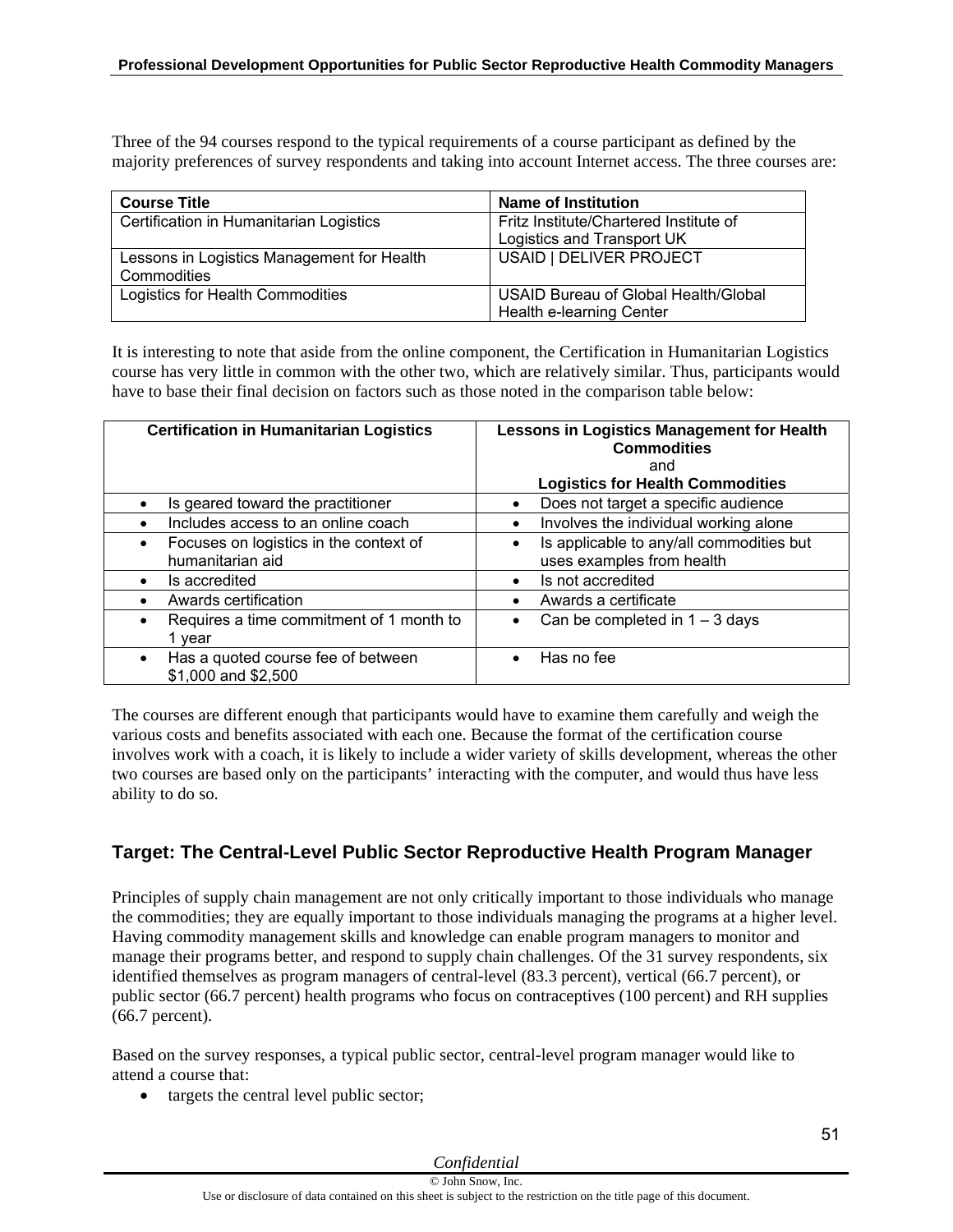- is taught in English;
- covers a variety/range of logistics topics;
- includes LMIS or procurement; and
- is one to two weeks in length or is offered online with periodic in-person sessions.

Of note, this profile closely matches the aggregate public health sector commodity managers #1 and #2 above, and this is not surprising with the addition of the central-level factor.

- Of the 94 courses identified through the study, 18 specifically target program managers as the target audience.
- Of the 18 courses geared toward program managers, 16 target the public sector.
- Of these 16 courses, 12 are offered in English.
- Of these 12 courses, five cover a variety of logistics topics.
- Of these five courses, three include LMIS, procurement, or both as course topics.
- Of these three courses, all are three weeks in duration and none is offered online.

Thus, we would have to ignore the time/online element to identify courses that otherwise would be of interest to program managers. These are:

| <b>Course Title</b>                                                                                 | Name of<br><b>Institution</b> |
|-----------------------------------------------------------------------------------------------------|-------------------------------|
| Supply Chain Management of HIV/AIDS Medicines and<br>Supplies/ARV Procurement and Supply Management | i+solutions                   |
| Procurement and Supply Management of Artemesinin<br><b>Based Combination Therapies (ACTs)</b>       | i+solutions                   |
| Managing Drug Supply in Low and Middle Income<br>Countries                                          | i+solutions                   |

In terms of relevance, the three courses target health commodities and/or pharmaceutical products, including HIV/AIDS, ACTs for malaria, TB, and neglected tropical diseases, but none of these courses specifically targets reproductive health supplies.

In terms of access to the courses:

- all of these courses are based in the Netherlands, and
- all cost more than \$5,000.

## **Target: The French-Speaking Commodity Manager**

The study identified 13 courses that are offered in French, including one in English and in French. The characteristics of these courses include the following positive attributes:

- All 13 courses target the public or NGO sector.
- Eleven courses target the practitioner.
- Six courses target one logistics function, five cover a variety of functions, and two are general services courses.
- Ten courses focus 76percent–100 percent of the course time on the technical subject.
- Five courses offer a certificate or certification.
- Ten courses have no prerequisites.
- 52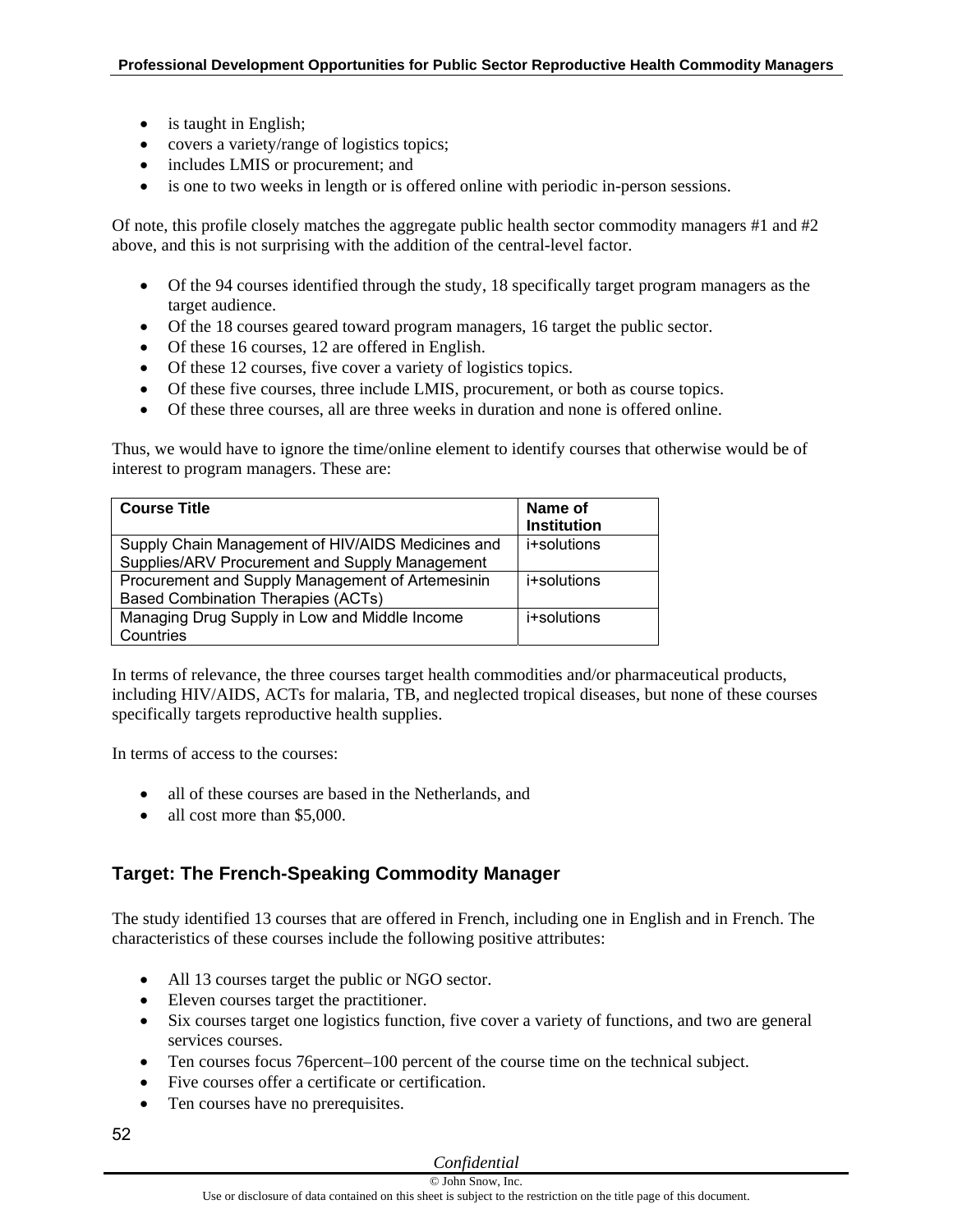- Eight courses require one week or less in attendance.
- Six courses are offered at less than \$1,000.

In the context of the public health commodity managers from the scenarios above, the factors just noted indicate that the French-speaking subset has at least some variety in courses that are relevant and relatively accessible. Other factors and details related to this set of courses, however, reveal the following limitations:

- Twelve of the courses require in-person attendance, and the one online course also has a telephone component.
- Only two of the courses are offered outside of Europe.
- Seven courses have fees greater than \$1,000.
- Eight courses do not specify a focus commodity group.
- Eight courses do not specify course objectives.

The first three factors present the greatest burdens to the participants in terms of limiting access to existing courses. The last two factors would present challenges to participants in terms of identifying which if any of the courses respond to their actual needs.

Additionally, all of the eight courses that focus primarily on logistics (76 percent–100 percent logistics focus) and do not have prerequisites, target a relatively specific group, in terms of logistics function, commodity group (ACT or HIV/AIDS), or context (humanitarian logistics).

French-speaking participants in fact appear to have a very limited choice of professional development opportunities.

## **Target: The Spanish-Speaking Commodity Manager**

The study identified 15 courses that are offered in Spanish. The characteristics of these courses include the following positive attributes:

- 14 target the public sector;
- eight target the practitioner;
- five target one logistics function, nine cover a variety of functions, and one is a general services course;
- nine mention a focus on health commodities, with six of these specifically mentioning RH commodities;
- 12 focus 76 percent–100 percent of the course time on the technical subject;
- 11 offer a certificate or certification;
- all of the in-person courses are offered in Central or South America;
- nine require two weeks or less in attendance;
- 10 are offered at less than \$1,000, including one at no cost; and
- six are offered online.

In the context of the public health commodity managers from the scenarios above, the factors just noted indicate that, as with its French-speaking counterpart, the Spanish-speaking subset has variety of choice in courses that are relevant and relatively accessible, and to a slightly greater extent than the French-speaker, in terms of the location of the courses relative to the likely location of the target population. Despite this,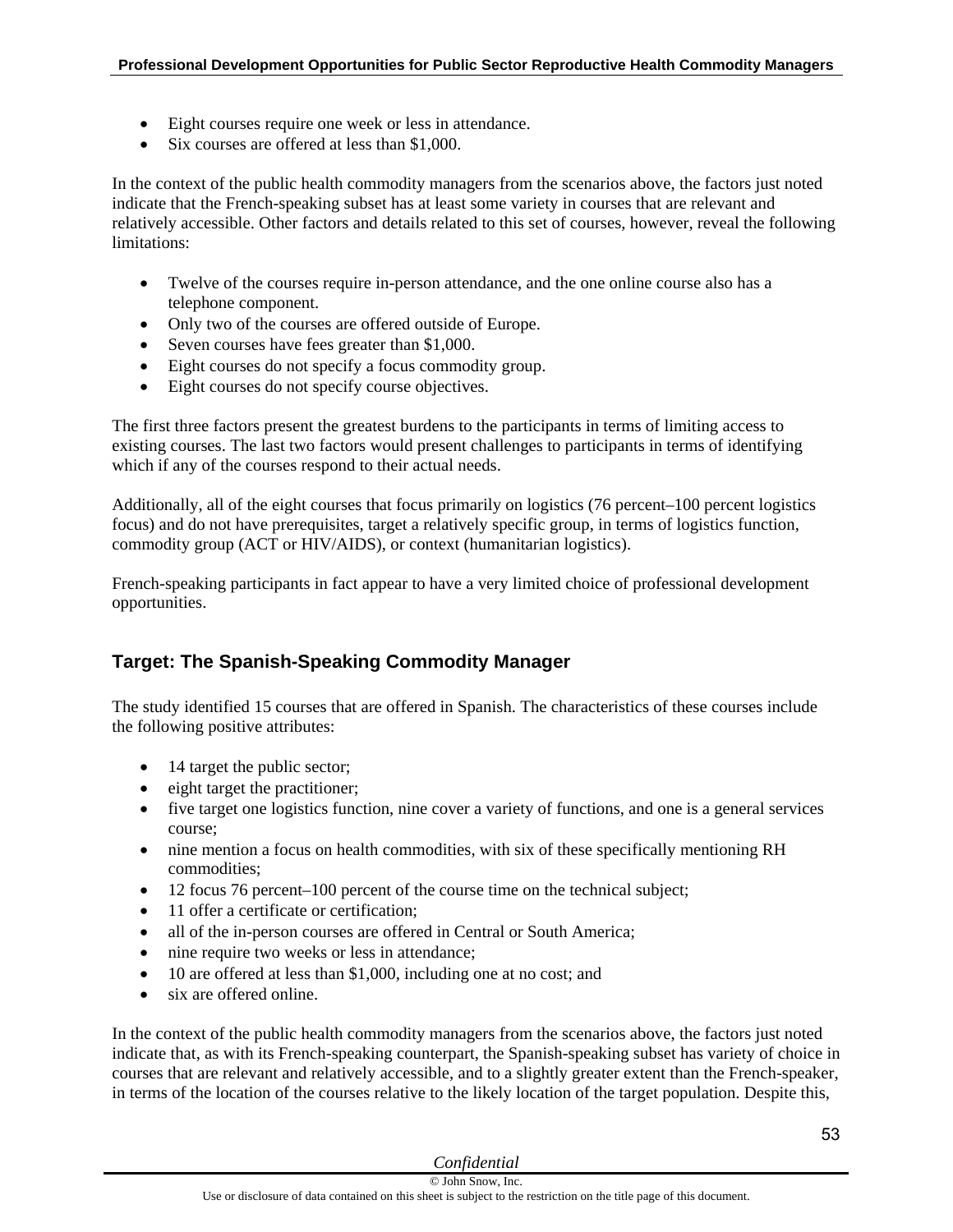there are still some barriers for the Spanish-speaker:

- 10 of the 15 courses have prerequisites (although some are administrative), and
- four of the online courses require one month to one year to complete, and three have nonadministrative prerequisites

Spanish-speaking participants have fewer apparent barriers than do French speakers, so they would have a relatively easier time finding a course that is both relevant to their needs and accessible. There is more choice as well for Spanish speakers in terms of the number of courses that cover a range of topics, while the courses that cover a specific logistics function are more limited for them than they are for French speakers.

# **1.21 General Conclusions**

It has been observed that there are no courses specifically designed for the target audience of this study: public sector reproductive health commodity managers. In addition, only a limited number of courses specifically mentions contraceptives as one of its target commodities. It has also been shown that few courses focus on health commodities. A majority of the courses identified through the study are geared toward the management of any commodities. While these courses would still be of benefit to the target audience, it is only with the caveat that health- or RH-specific commodity managers would then have to supplement what they learn during the course, or otherwise gain access to any health- or RH-commodity information.

It has also been observed that, even when taking into account the courses that do exist, a number of barriers might prevent a member of the target audience from participating in such courses. These barriers include:

- course fees which, even at less than \$1,000, may be out of reach to the typical member of the target audience;
- relatively inexpensive courses that are largely limited to speakers of Spanish;
- the need to travel to the location where the course is being offered; and
- course prerequisites that disqualify some from attending a course.

Clearly, if public sector health commodity managers, and RH commodity managers in particular, are to improve their commodity management abilities, then important steps must be taken to provide access to existing professional development opportunities, to come up with new and different opportunities, or some combination of the two. In any case, a continued lack of professional development opportunities will hinder improved commodity management and commodity availability and may, in fact, cause recent gains to be lost.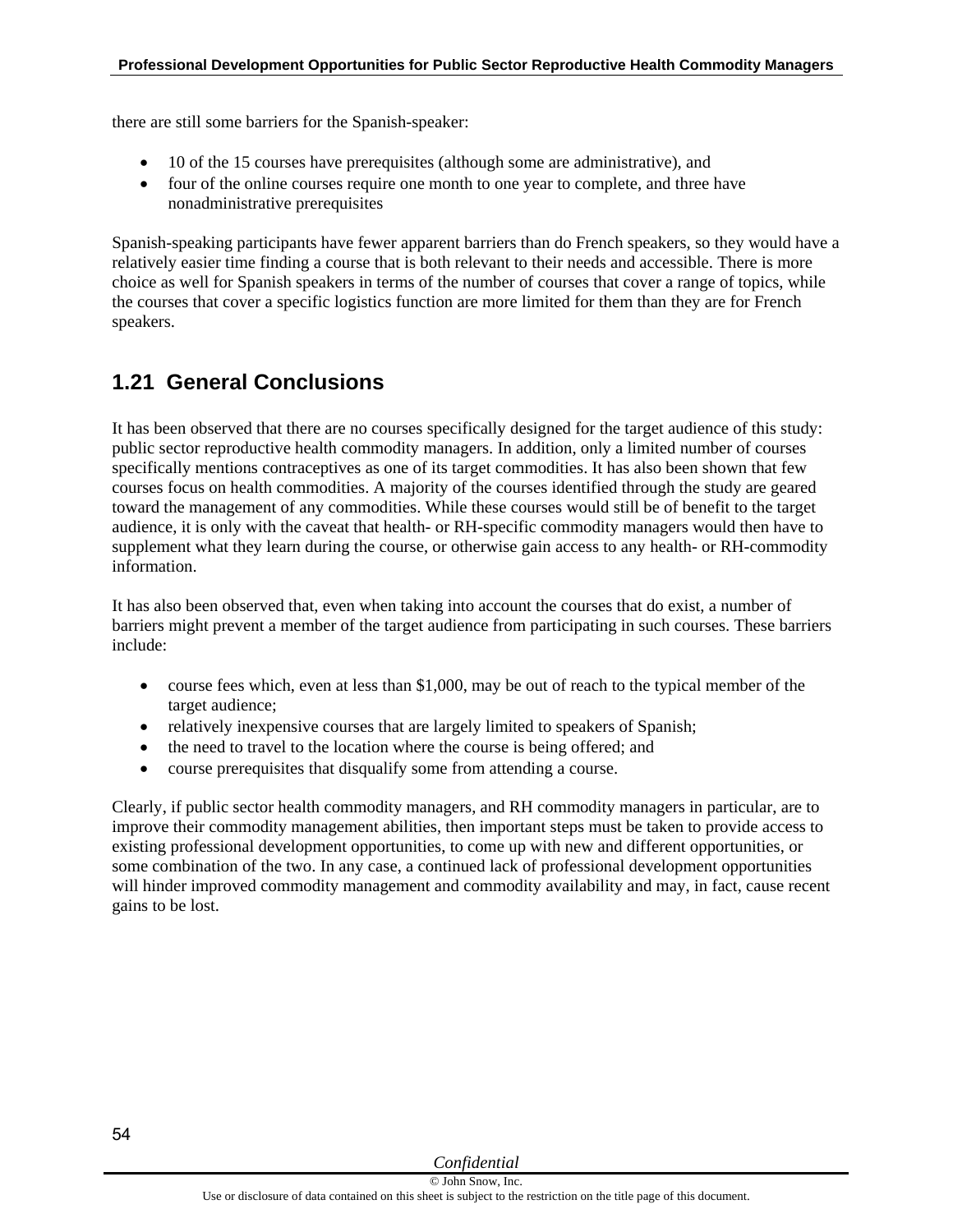# **Recommendations**

The recommendations are presented in the context of a wide range of potential actions that could be implemented based on the findings of the present study and to support the project output: *"Gap analysis and resulting recommendations for actions that can be taken to improve access to professional development opportunities for public sector supply chain managers, including those identified by public health logistics professionals themselves."* As such, the recommendations are largely based directly on the results of the survey, though some are based on inferences and observations the research team made during the course of the study or that seek to make general contributions to the professional development of public sector commodity managers.

The recommendations are grouped into four main themes:

- increase access to existing courses;
- contribute to increased relevance and access;
- increase the availability of professional development opportunities; and
- professionalize public sector RH and health commodity management.

#### **Increase access to existing courses.**

#### **1. Develop and implement a means for disseminating the information on courses that were identified through this study.**

The database that was developed through this study can serve as the starting point for a comprehensive information clearinghouse on professional development opportunities and should be made available to a variety of audiences, including:

- public sector health RH commodity managers
- public sector health commodity managers
- organizations that employ public sector health commodity managers (RH and others)
- organizations that might sponsor course participation for a public sector health commodity manager

In particular, the existence of the online courses should be widely disseminated, for example, through IAPHL, the RH Supplies Coalition, project websites, and other relevant online locations.

JSI has several networks through which it will disseminate these results, and it is recommended that RHSC and others would do so as well.

#### **2. Continue to research the availability of existing courses and continually update the existing database information.**

As mentioned here, there are more existing courses/programs than could be identified and documented during implementation of this project, and additional courses had even been identified after the cut-off date of the research period. It is certain that other courses, programs, or similar opportunities exist that may be relevant (and possibly more accessible) to the target audience of this study.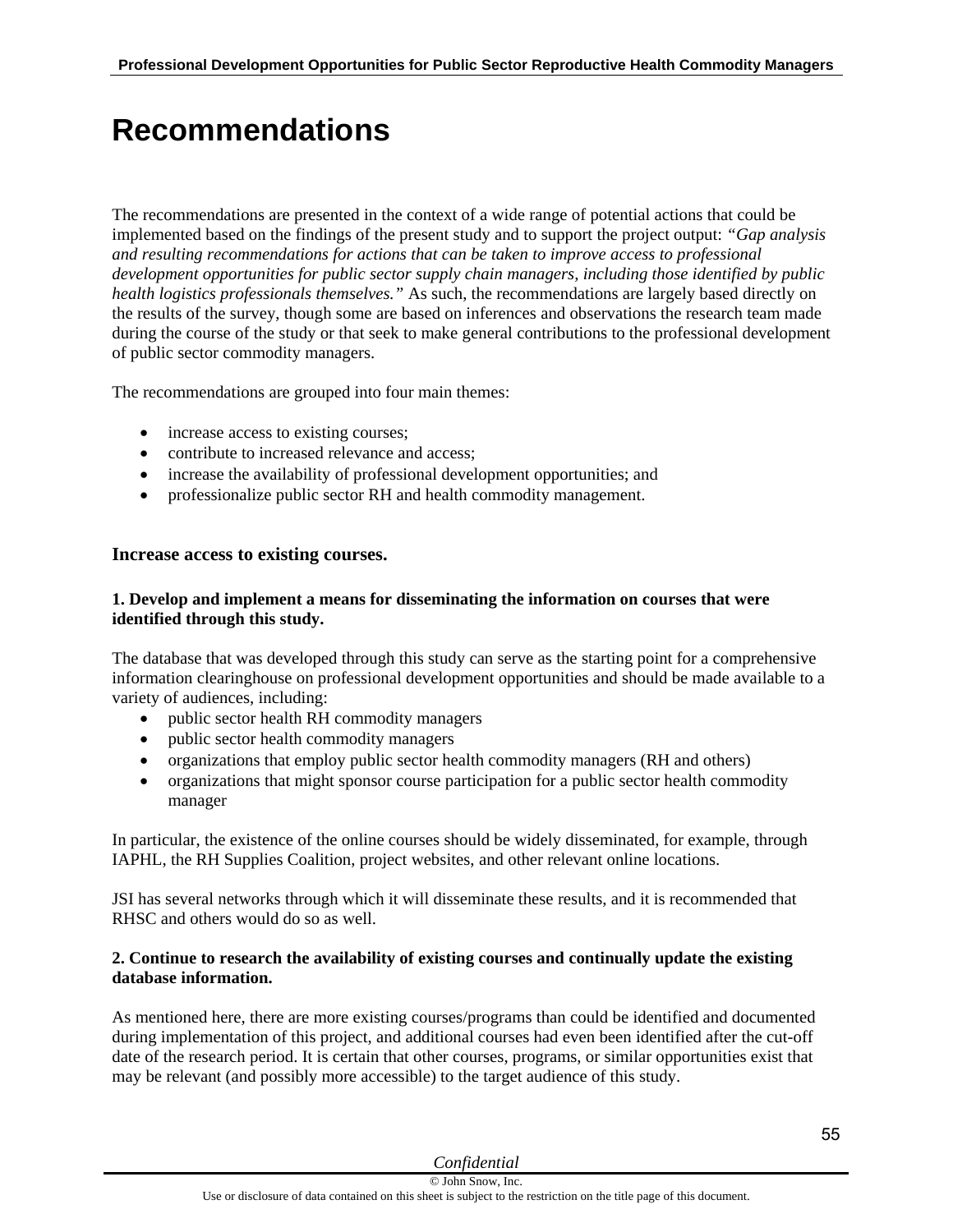The Professional Development of Supply Chain Managers work stream of the RHSC's System Strengthening Working Group should identify a means to ensure that this research can be expanded and updated routinely.

Further extensions of this activity would include conducting regular assessments of the current needs of public health logisticians and eventually making the system "live" so those implementing and using it could interact with the database, for example, users could document a course or other offering of which they are aware but which is not included in the database, or they could provide reviews of courses they have attended.

## **3. Develop and disseminate a "one stop shop" where public sector health logisticians can access information about current/existing courses, other technical resources, and/or information exchange among colleagues.**

In addition to the actual courses identified through this study, anecdotal evidence shows that a variety of resources exist (online and through other means) that would be of value and benefit to public sector health logisticians. The problem arises in trying to identify and locate such resources through a number of sources (course websites, project websites, etc.).

While this recommendation could be accomplished through reinforced and ongoing support of IAPHL, other means should not be excluded, for example, something as simple as a Facebook page or other means that is relatively accessible to the target audience.

This recommendation could be implemented by any interested partner or through a specific activity/project specifically funded for and geared toward this purpose.

## **4. Identify (or create) sponsorships, subsidies, or other means for public sector health logisticians to attend existing courses.**

Despite the relative lack of professional development opportunities, such courses do exist, yet they are out of reach of the target sector, due in part to costs. If some level of sponsorship, subsidy, or the like could be identified and implemented, then existing courses might be more accessible to the target audience.

This recommendation should be viewed as a direct investment in the development of local, in-country resources and thus implemented by any partner that currently provides short-term assistance but wishes to promote and move toward local ownership and responsibility.

## **Contribute to increased relevance and access.**

### **5. Conduct additional research into existing courses and the needs of potential participants to verify the relationship among course purpose/objectives, the development of practical skills, and perceived need.**

As mentioned, the way in which the various institutions advertise their courses is not completely consistent; such variety can make it difficult for potential participants to identify the course or courses that would provide the most benefit or respond most closely to their needs. Additional research into the existing (identified) courses could help to better define and uniformly report the course objectives so participants could better gauge the level of appropriateness for attendance, and thus lead to a better ability to gauge the relevance of the course to their needs. Furthermore, potential participants should be polled

| Confidential                                                                                                        |  |
|---------------------------------------------------------------------------------------------------------------------|--|
| © John Snow, Inc.                                                                                                   |  |
| Use or disclosure of data contained on this sheet is subject to the restriction on the title page of this document. |  |

56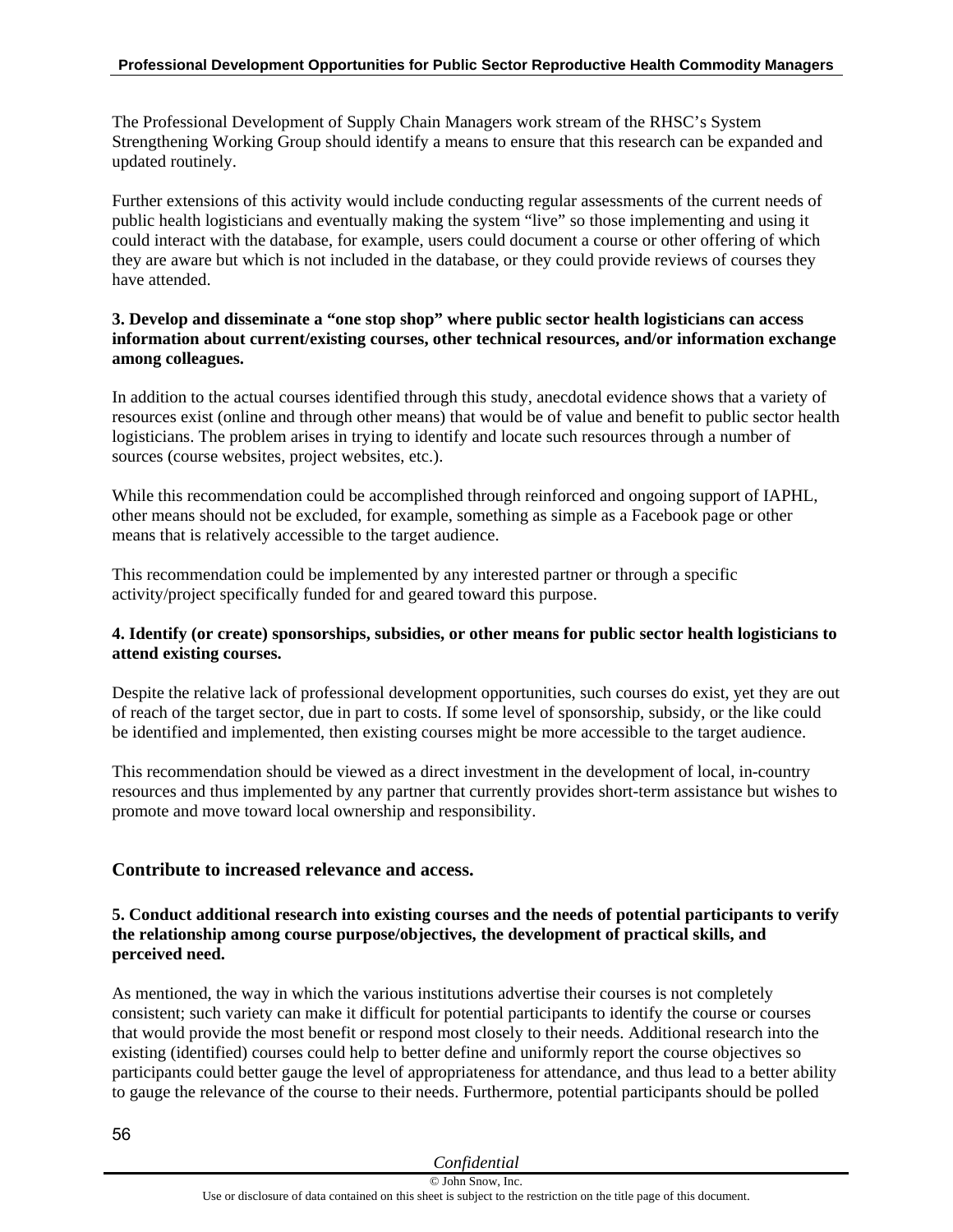from time to time to understand their ongoing and evolving needs and to update course information over time.

This recommendation could be implemented by any interested partner or through a specific activity/project specifically funded for and geared toward this purpose.

## **6. Conduct additional research to provide a quality check of courses that respond to typical participant profiles.**

While this study did identify and assess courses based on the various relevance and access factors and in the context of the expressed needs of potential participants, the assessment could be based only on the available written documentation. No attempt could be made to assess the level of quality and actual relevance each course achieves. Courses should be assessed through in-person attendance by a supply chain professional to provide some level of subjective assessment of quality and relevance.

This recommendation could be implemented by any interested partner or through a specific activity/project specifically funded for and geared toward this purpose.

## **7. Identify or develop additional courses to address existing gaps in technical training topics.**

As shown here, specialty courses covering some content areas such as procurement are relatively more available than are courses for other topics, some of which seem to be underrepresented and others not represented at all. A prime example is the apparent lack of courses that focus on logistics management information systems, which was also one of the survey respondents' interest areas. The identification or development of additional courses would make available professional development opportunities that cover a greater range of logistics areas/functions and gear them specifically to the public sector target audience. Content areas would also be informed by the competency areas identified in association with recommendation 13 and through the periodic survey of potential participants as mentioned in recommendation 5.

This recommendation could be implemented by any interested partner or through a specific activity/project specifically funded for and geared toward this purpose.

## **8. Research, identify, and disseminate information on opportunities for supply chain knowledge and capacity building** *other than those based on a formal course***.**

The present study focused on formal courses and program of study. Because time, distance, and cost all come into play when identifying a formal training course to attend, and because these factors may tend to limit participants' ability to attend or access a course, other existing means and opportunities for building supply chain knowledge and capacity should be identified and disseminated. Non-course-based opportunities may include existing written documentation that can be disseminated more widely, webinars or other formats that are available online, or through other means altogether. This recommendation would also tie in with Recommendation 8 and could be implemented by the same partner.

This recommendation could be implemented by any interested partner or through a specific activity/project specifically funded for and geared toward this purpose.

## **Increase the availability of professional development opportunities.**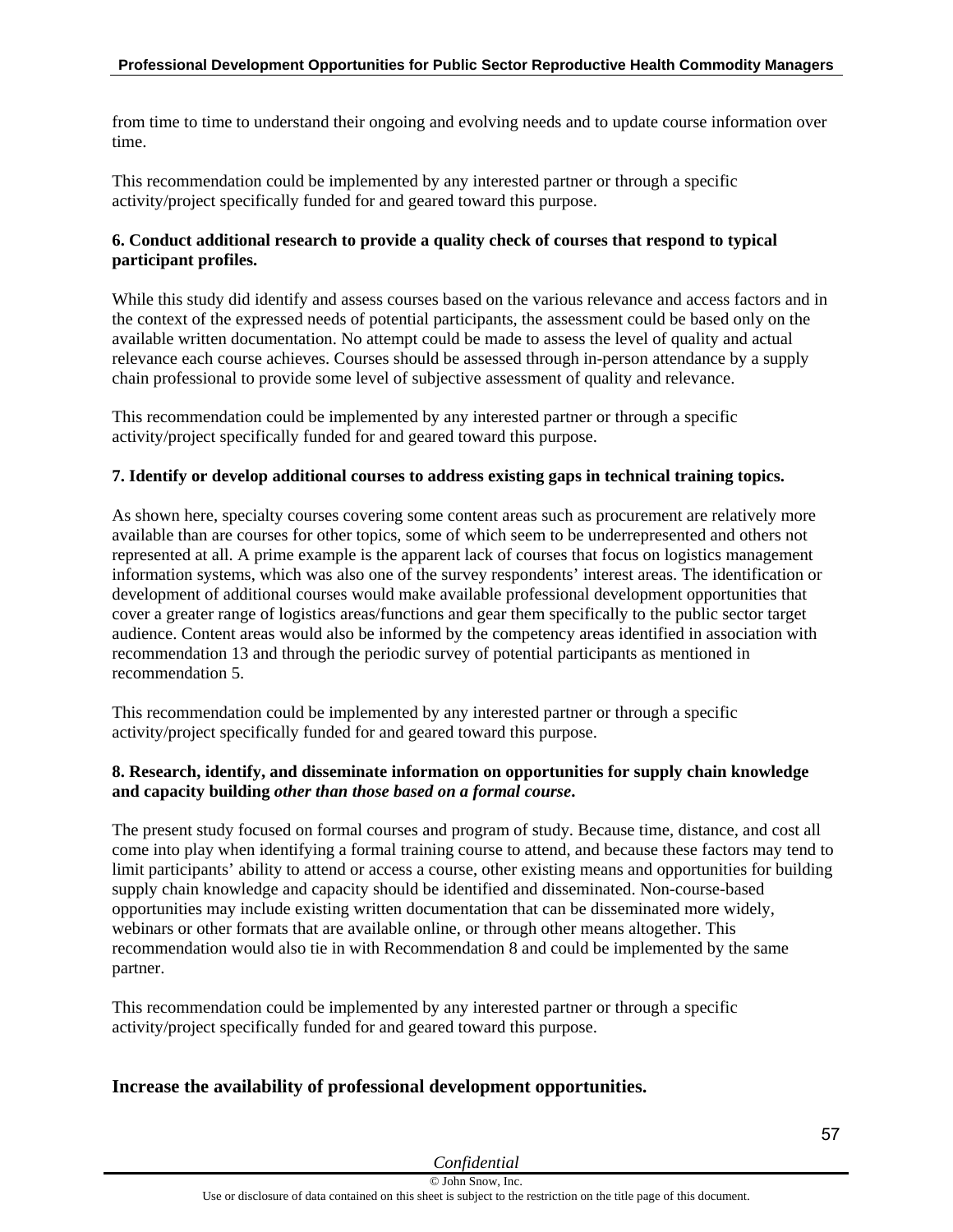## **9 Actively promote and contribute to "virtual learning centers" to reinforce their role as an information exchange with an emphasis on expanding or supplementing the content to formalize a focus on building the technical knowledge and skills of public sector supply chain professionals.**

IAPHL, HLA, and others can provide for a means through which information is exchanged among public sector supply chain professionals to contribute, for instance, to their overall knowledge or provide solutions to existing problems.

Using IAPHL as a working example, a topic is designated as "topic of the month," and members are encouraged to contribute their thoughts based on their experience. However, the responses are moderated loosely if at all, so no definitive answers or guidance is necessarily provided. The reader is thus left to determine which responses might or might not be technically sound. A more formal approach would have the discussions moderated consistently by a supply chain professional who would guide the discussion as a formal learning opportunity.

This recommendation should be implemented by partners within the entire RH/health community, although it is also recommended that IAPHL leadership focus on this role for the association.

## **10. Develop, produce, publish, and promote additional online or other distance-learning opportunities in all areas of health commodity management; in English, French, and Spanish; and with a particular emphasis on gaps identified through this study.**

Many survey respondents indicated that Internet access would not pose a significant barrier to their participating in online training opportunities, so it would be beneficial to create more such opportunities, including Internet-based, CD-based, or some combination of the two. This could be achieved by transforming existing in-person content to an online format and/or creating new content for online use.

A component of this activity would be to conduct some research on existing online courses to identify their successes as well as factors that have had a negative impact on use of/participation in such courses, so new or additional courses can be designed with a view to avoiding or overcoming the negative impact factors.

This recommendation should be adopted and implemented by any or all of the following:

- Reproductive Health Supplies Coalition;
- partners who provide RH or other health commodities and want to help ensure that they are managed correctly;
- partners who provide technical assistance for commodity management and who want to expand the range of assistance they can provide; and
- partners who provide technical assistance for systems strengthening or organizational development and who want to expand the range of assistance that they can provide.

## **11. Establish and maintain a "logistics help desk" or other system for providing ongoing distance technical assistance.**

In addition to the more passive types of resources suggested above, a further step would be to create and support a position (or part of a position) such as "logistics help desk" to provide proactive, ongoing support directly to the target audience, perhaps through email exchange, moderated website forum/chat, or even through VoIP (Skype).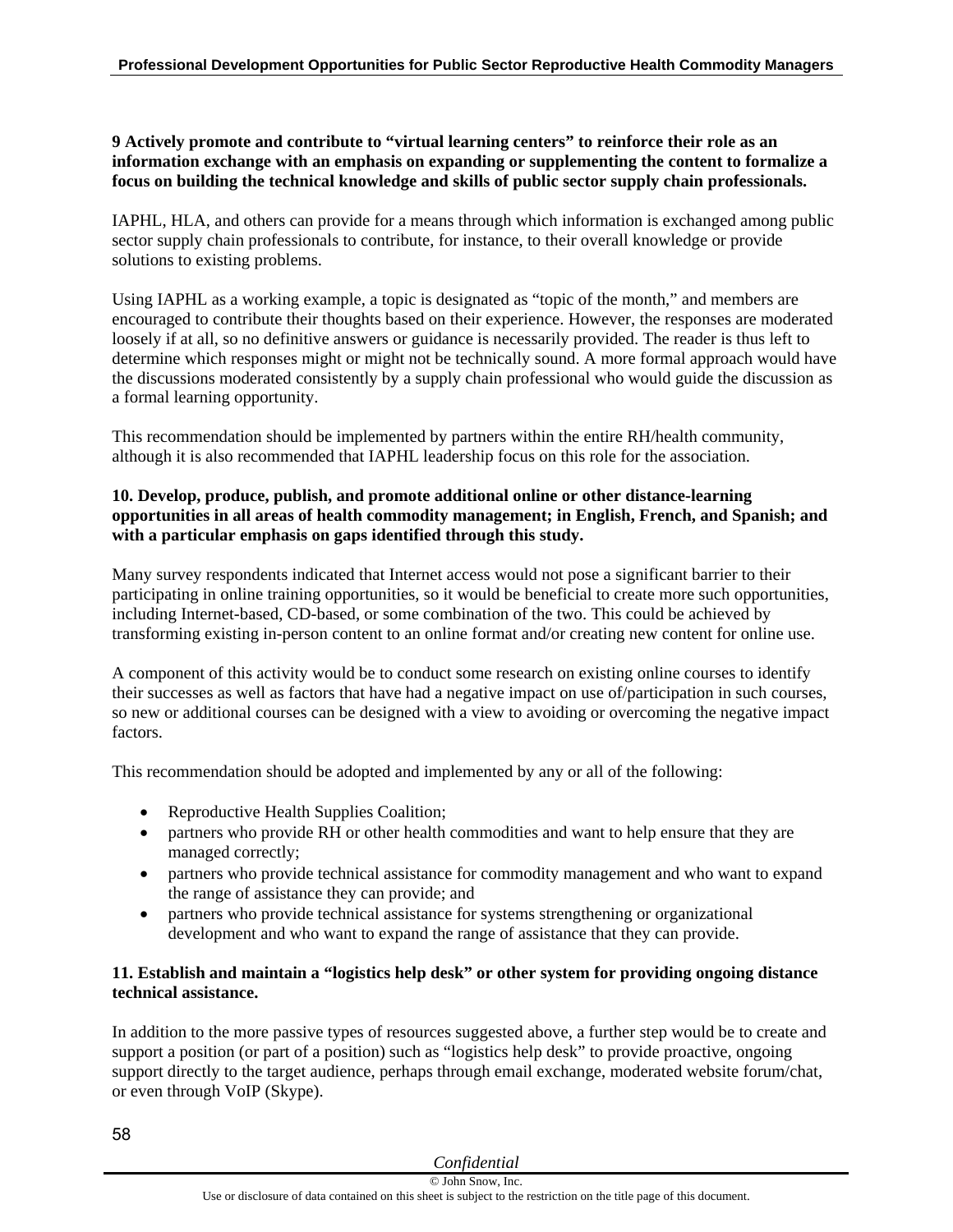Such a system could be based within IAPHL or other venue and, with a dedicated moderator, would expand on the now-informal (and minimally controlled) question-and-answer format of current IAPHL discussion threads.

## **Professionalize public sector RH and health commodity management.**

## **12. Develop and implement a means of formally recognizing and disseminating demonstrated achievements in the management of public sector reproductive health commodities.**

Upgrade the IAPHL "Supply Chain Management Professional of the Month" to serve as a formal recognition of specific technical contributions to highlight achievements and advance the profession of supply chain management in public sector health, while at the same time providing a learning opportunity for the community of commodity managers at large. Another option for recognition could be designating or accrediting people as, for example, "supply chain champions" based on one or more of the following factors: years of supply chain experience, degrees held, trainings attended, or specific accomplishments. A precursor to this activity would be to define specific performance criteria and/or areas to target for recognition, and to define a sanctioning body charged with vetting and naming the "person of the month."

IAPHL is already in a position to begin undertaking such an activity, and it is recommended that IAPHL expand its role in this regard. In addition, the RHSC or the RHSC Secretariat might serve as the sanctioning body.

#### **13. Identify and standardize one or more sets of core logistics competencies, by job title or a combination of logistics function and level in the system, that would serve as "minimum job skills" and/or suggested job description elements required of logistics professionals. Continue to identify gaps in professional development opportunities and explore ways to provide targeted/specific knowledge and skills development to address these gaps.**

This recommendation expands on the preceding recommendations and highlights the need to identify specific knowledge and skills areas that public sector health logisticians require, and that could then feed into one or more of the activities recommended above, in addition to serving as an independent resource document on recommended/required logistics skills and knowledge.

Implementation could take place through IAPHL or other means, such as the RHSC Systems Strengthening Working Group work stream. Acknowledging that this recommendation may be difficult to implement because it will be an arduous and painstaking task to facilitate consensus on this level of detail, we believe this is an essential activity that underpins the whole notion of professional development.

## **14. Develop a formal/accredited certification for public sector health logistics professionals.**

Certification would need to combine at least two elements: identification of the set of core competencies needed by a logistician of any capacity (referenced in recommendation 12) and identification of the course or courses that are acknowledged to provide skills building in the competency areas. Additional consideration could be given to years of job experience or demonstrated competency.

Any certification or sanction would need to be accorded or otherwise approved by a neutral party and managed through an objective process. As is the case with recommendation 12, implementing this recommendation will be a challenge as well. There may be many organizations that will want their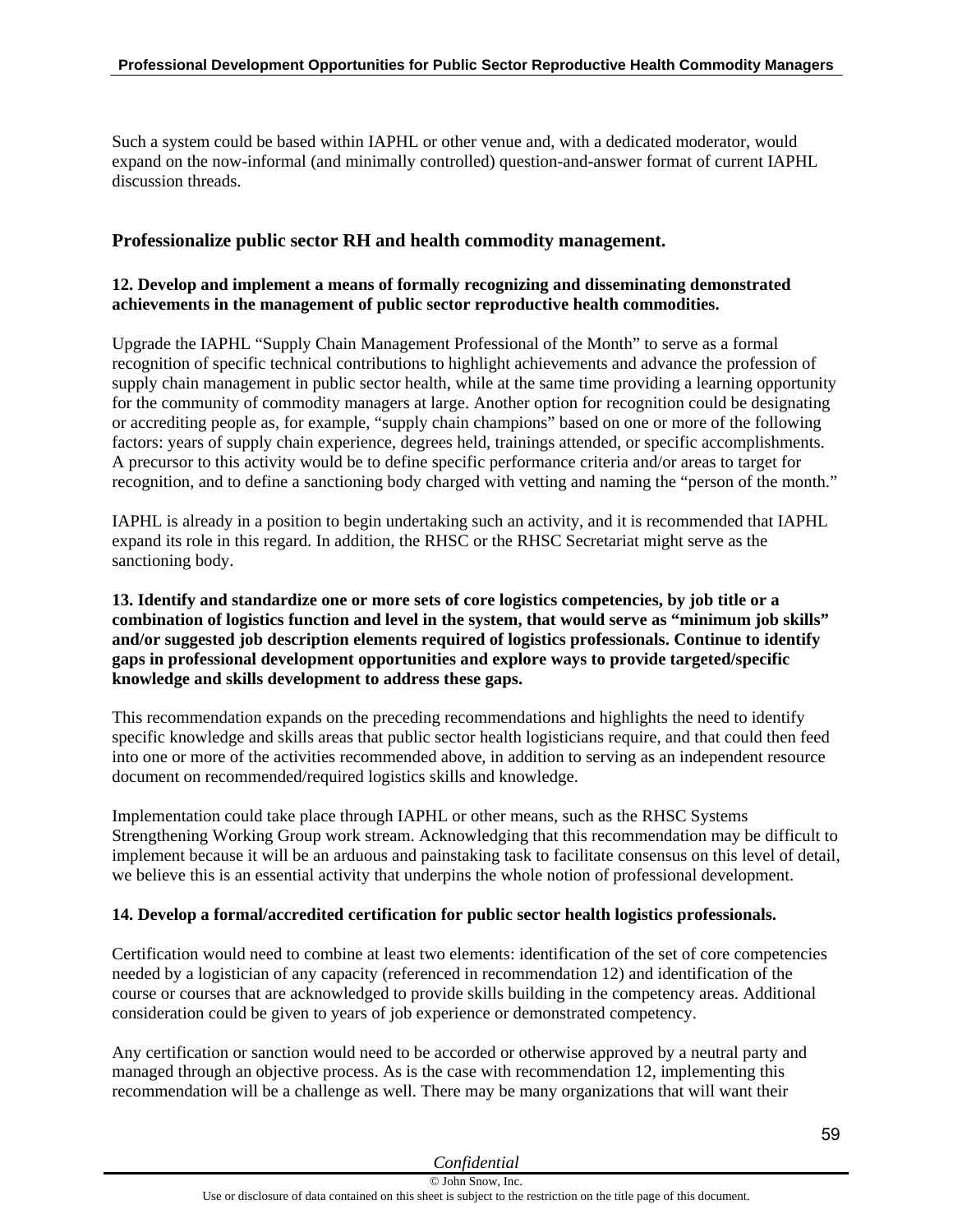courses "accredited," so there would need to be some level of independent and neutral quality control process, looking at course conception (course objectives, etc.) through course implementation, even including evaluation/assessment of previous course participants.

IAPHL or RHSC could serve as the certifying board, and RHSC could manage the certification process.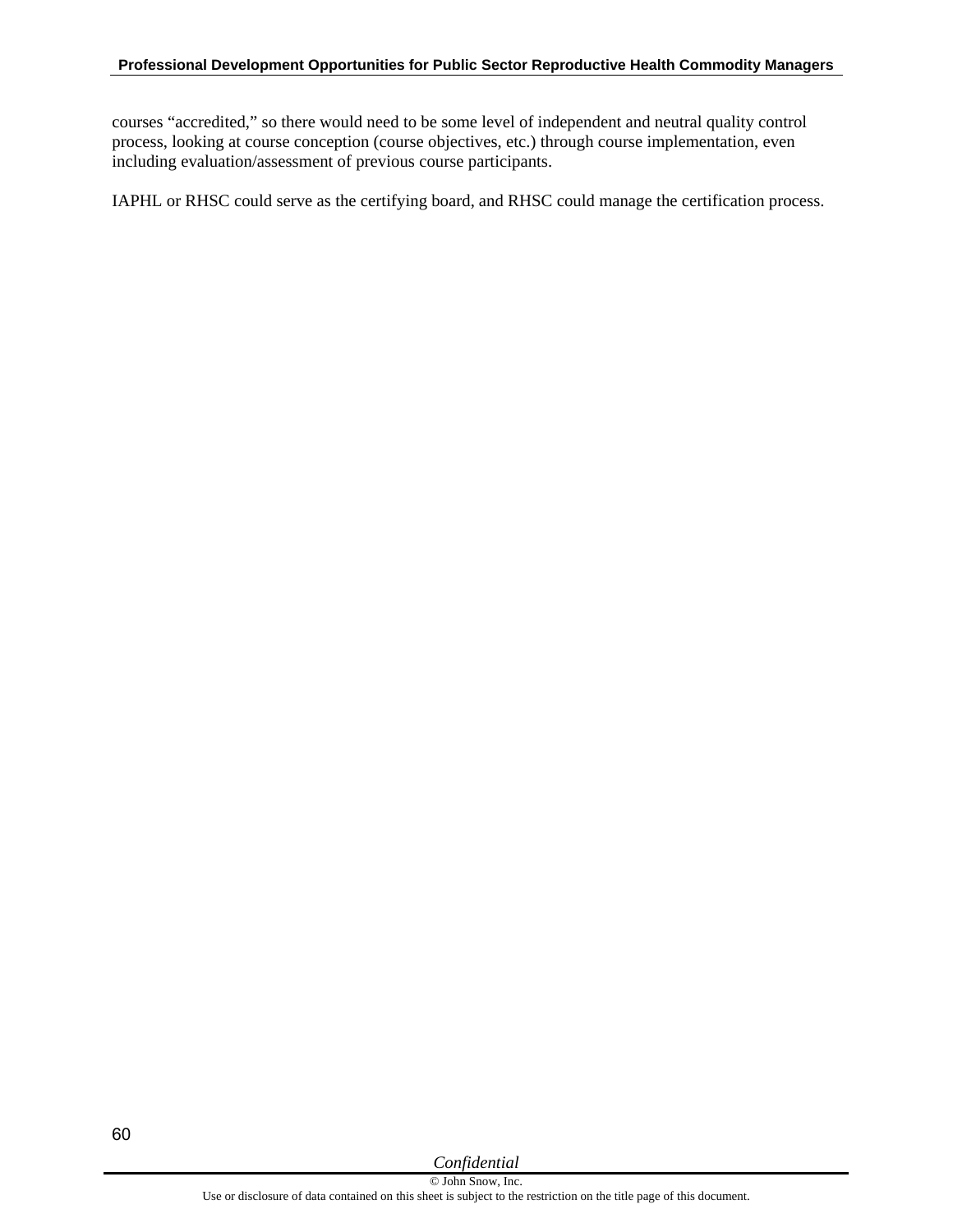# **List of Annexes**

Annex 1: Professional development opportunities for public sector reproductive health commodity managers questionnaire

- Annex 2: Organizations represented by survey recipients
- Annex 3: Countries represented by survey recipients
- Annex 4: Countries represented by survey respondents
- Annex 5: Courses Included in the study

Annex 6: Courses targeting a specific sector, by language of instruction and alphabetically by course name

- Annex 7: Courses geared towards a specific target audience
- Annex 8: Courses by focus commodities
- Annex 9: Courses and topics covered
- Annex 10: Courses by type of objectives
- Annex 11: Courses by estimated proportion of time spent on logistics
- Annex 12: Accredited and nonaccredited courses
- Annex 13: Courses offering a certificate or certification, by language of instruction
- Annex 14: Courses offering other incentives
- Annex 15: Courses targeting public sector logistics practitioners with and without prerequisites
- Annex 16: Courses by estimated time spent attending course
- Annex 17: Courses by mode of attendance
- Annex 18: Courses by cost band
- Annex 19: Courses and course fee components
- Annex 20: Complete listing of information gathered for each course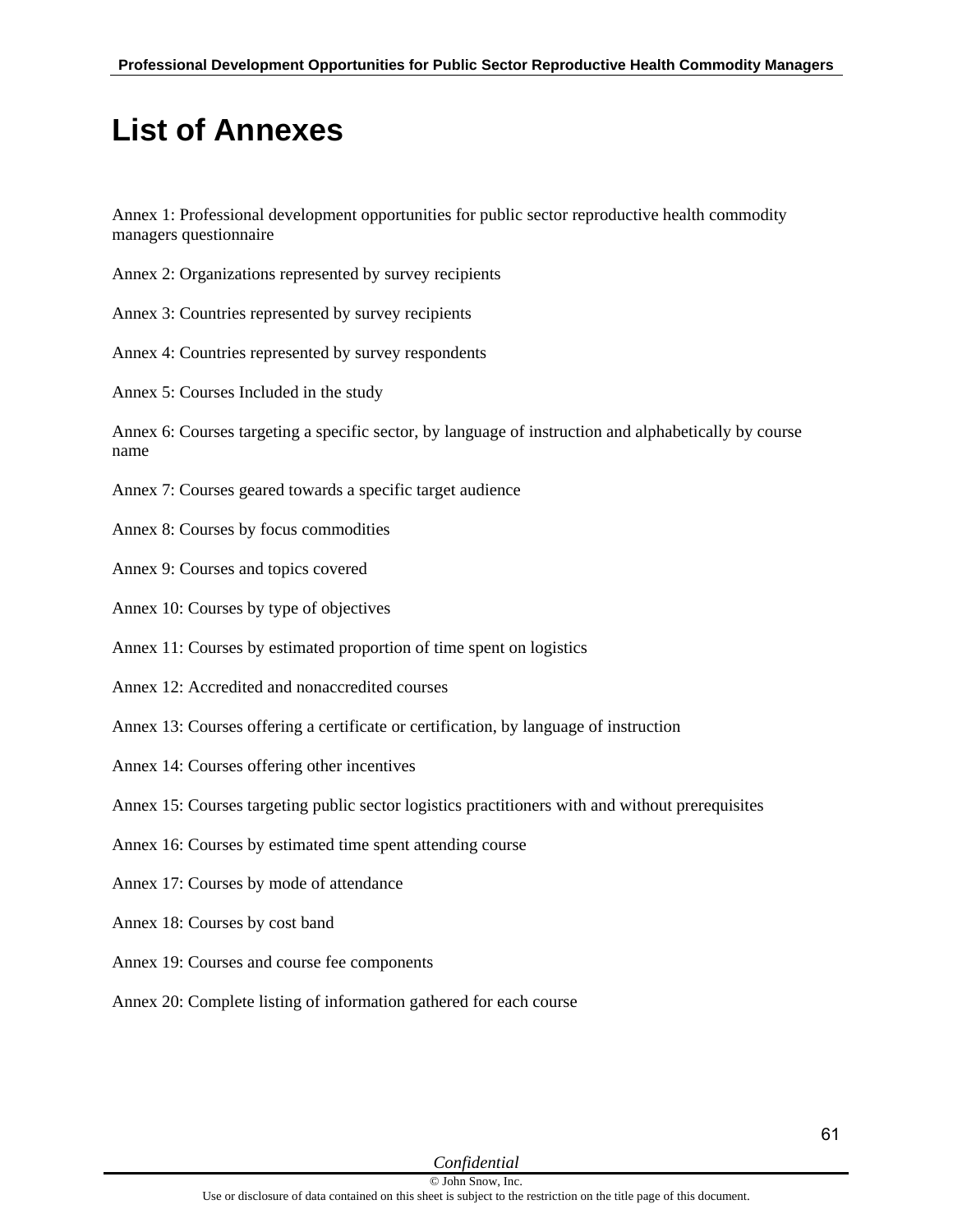# **Annex 1: Professional development opportunities for public sector reproductive health commodity managers, questionnaire**

- 1. What is your country of residence?
- 2. What sector do you work in?

 Private Public Non-governmental organization **Other** 

- 3. What is the administrative level at which you work?
	- International Central Regional/Provincial **District Other**
- 4. What category best describes your current position?
	- Facility Manager Program Manager **Practitioner** Other: please explain:
- 5. In which type of logistics system(s) do you work?
	- Vertical Integrated None of the above Other: please explain
- 6. What commodities do you manage?

**Contraceptives** Reproductive health supplies Essential drugs HIV/AIDS and OIs TB Malaria-related commodities Laboratory commodities Other: please explain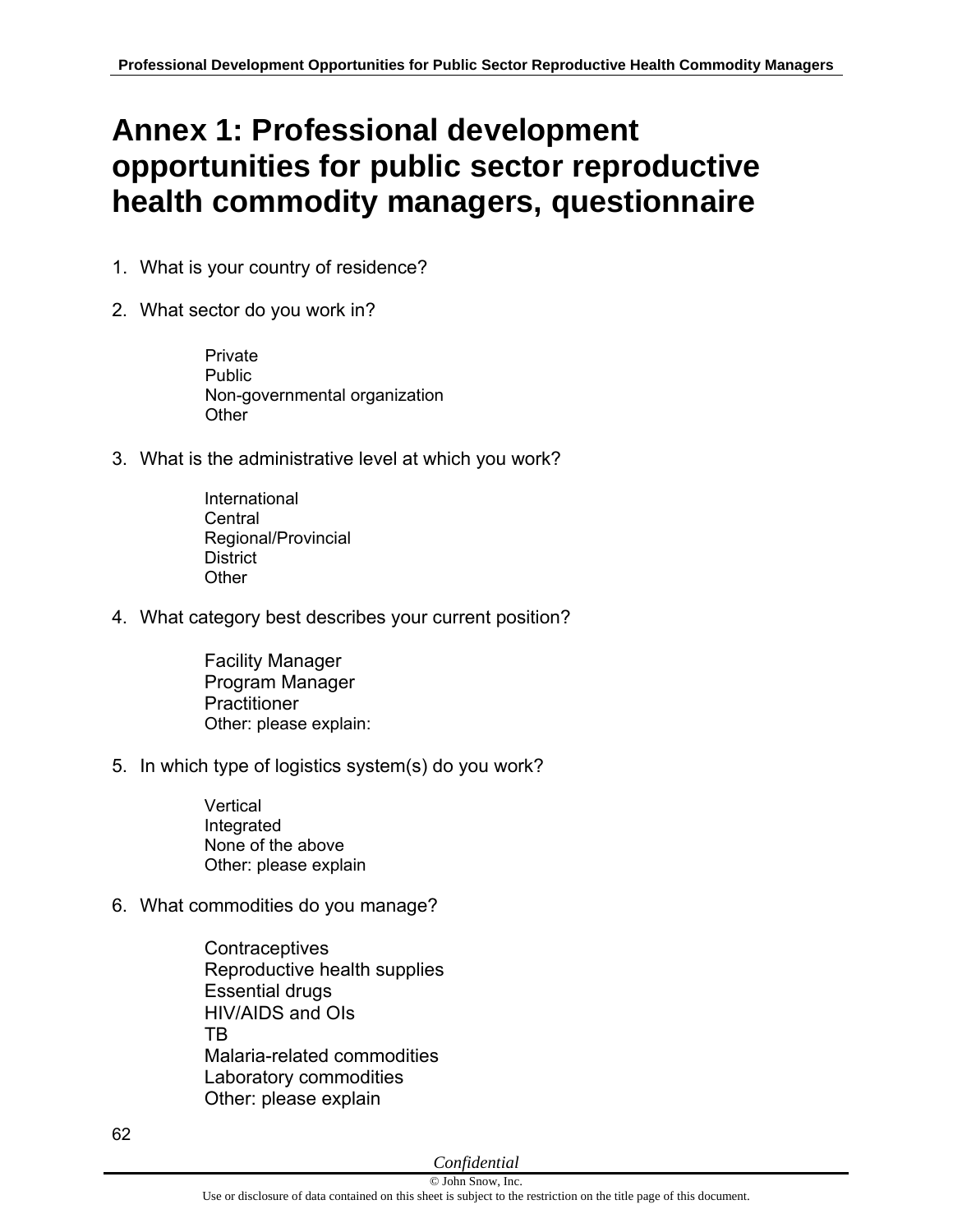7. Have you received any training in public health supply chain management?

 Yes No

If yes, please provide the name of the training course, who conducted the training, and its location. :

8. How well did the training course you attended meet your professional needs?

Very well **Well Neutral** Not well Not very well

- 9. What are the most critical logistics and professional skills and knowledge you believe you need to gain (i.e., general, procurement, logistics information management systems, warehousing, consultant, etc)?
	- LMIS Procurement **General Consultant**  Warehousing/storage forecasting Project management M&E distribution strategic sourcing Demand management
- 10. Are there any areas in which you require refresher training?
	- Procurement M&E Forecasting **General**  LMIS Design Warehousing Lab Cold Chain **Governance**  Contract Management CS

*Confidential* 

63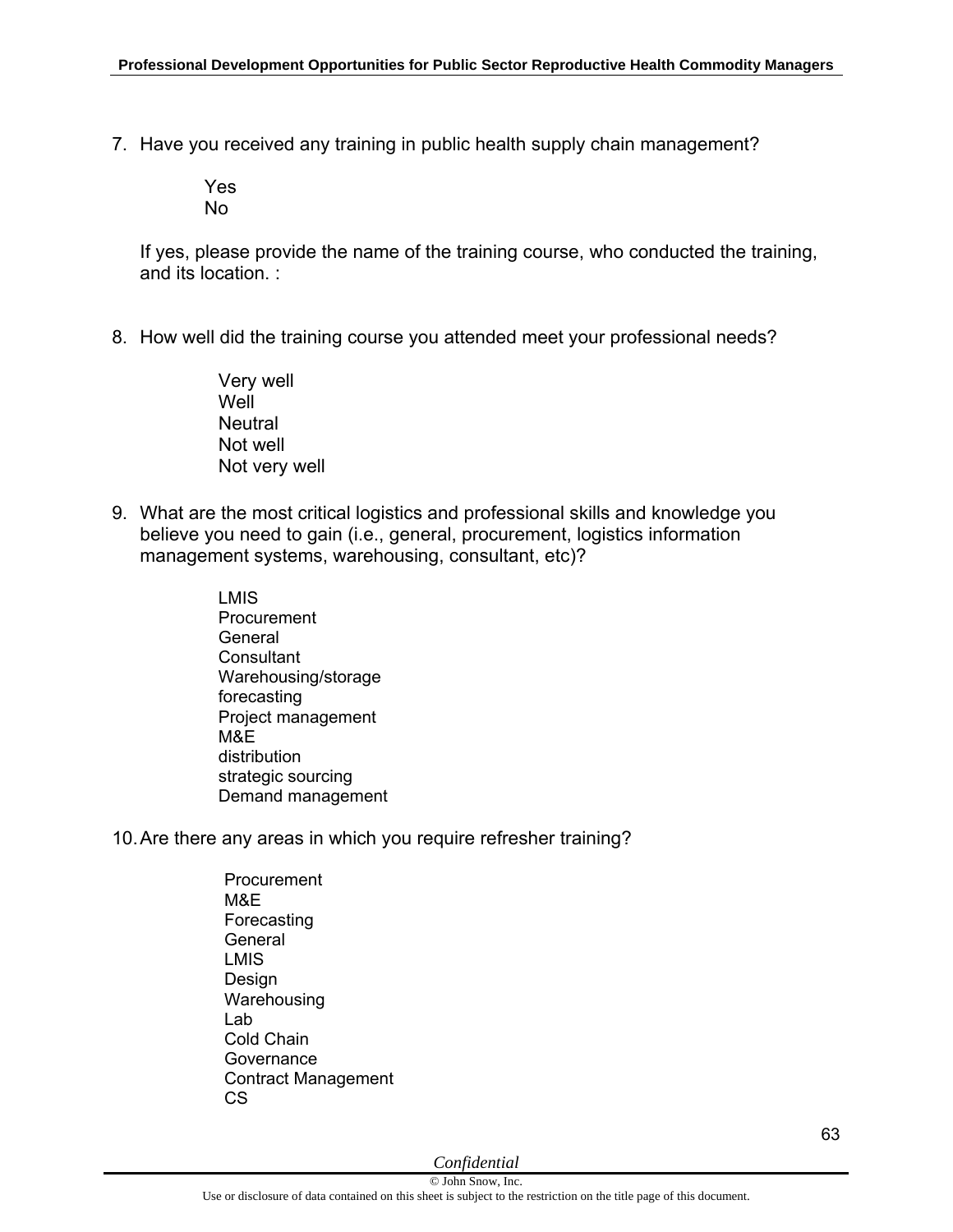## Demand management

11. What type and length of course attendance do you prefer?

**Strongly** Strongly <sub>Prefer</sub> No<br>prefer prefere preference In person, one to two week course In person, month long course In person, six month program In person, year long program Self guided, distance learning program Combined self guided, distance learning program with periodic in person sessions

12. In what language do you prefer training sessions be conducted?

|           | First Choice Second | Choice | Third Choice Fourth | Choice |
|-----------|---------------------|--------|---------------------|--------|
| English   |                     |        |                     |        |
| Spanish   |                     |        |                     |        |
| المتمددات |                     |        |                     |        |

13. Please use the scale below to indicate how strongly you agree or disagree with the following statements:

| lee<br>Strongly<br>bisag | Jisagree | Neutra | Agree | Strongly<br>Agree |
|--------------------------|----------|--------|-------|-------------------|
|                          |          |        |       |                   |

I know of several courses that will train me in areas specifically related to my logistics responsibilities

I have a difficult time paying tuition/fees

Courses on the logistics topics that interest me are not offered in my language.

I never consider courses that are located outside of my country

Travel and per diem costs too much to allow me to attend most courses

My supervisor encourages me to attend courses and workshops that will improve my skills.

English Spanish French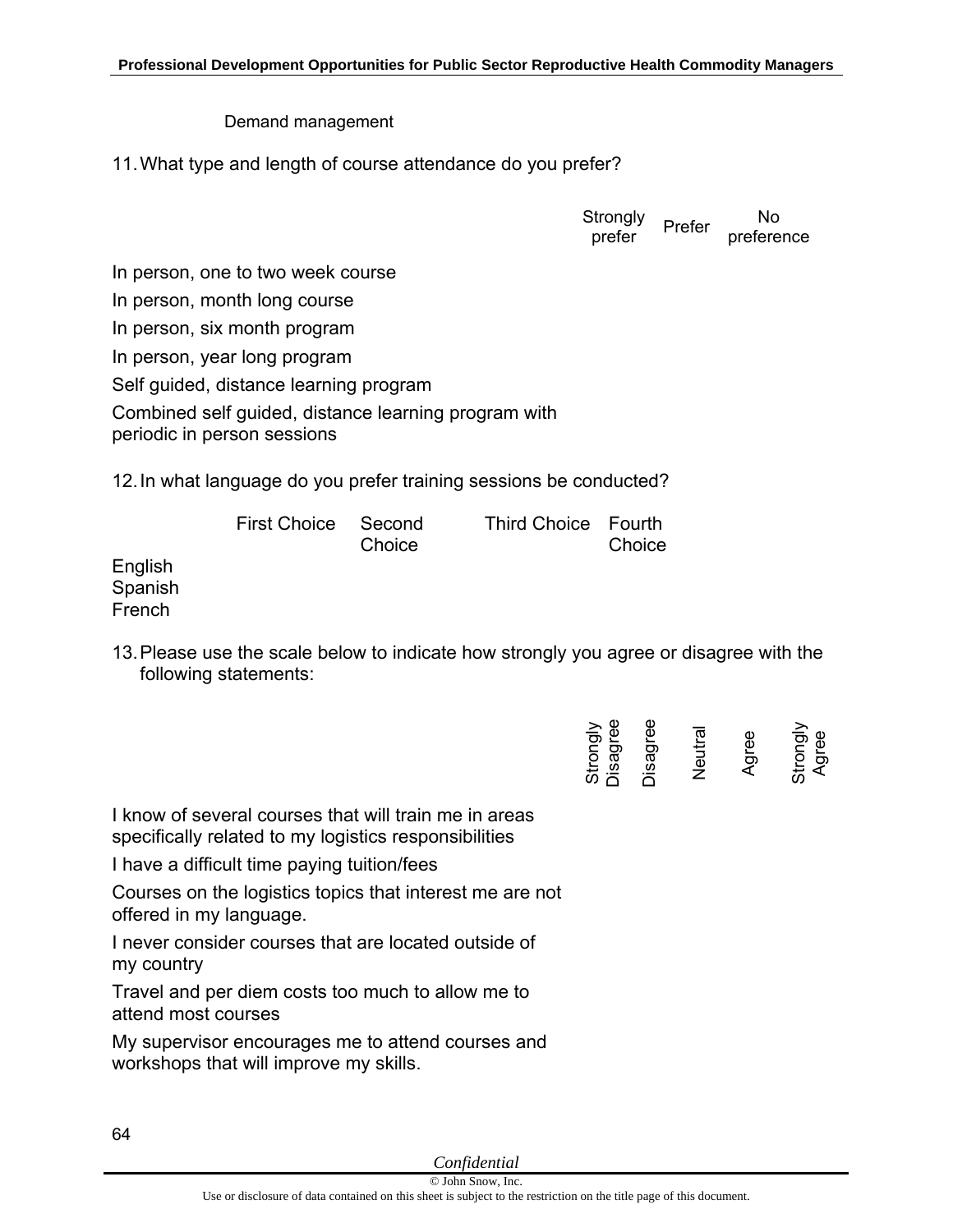| Jisagree<br>Strongly | <b>Disagree</b> | Neutra | ee<br>σ. | Strongly<br>Agree |
|----------------------|-----------------|--------|----------|-------------------|
|                      |                 |        |          |                   |

I know who to contact if I need a sponsor to cover all of my training-related costs.

I can travel for two or three days to attend a course.

My employer provides good opportunities and benefits for those who have a degree or certificate in logistics.

A general course that goes into some detail about logistics topics is more useful to me than one that focuses on one or two logistics topics.

14. I would be able to leave my workplace to attend a course lasting:

 2-3 days 4-7 days 8-14 days 15 days or longer

15. An Internet-based course would be:

 Very possible (easy access and good Internet connection) Possible but difficult (limited access to computer and/or good Internet connection) Difficult (no access to computer) Difficult (no or unreliable access to Internet)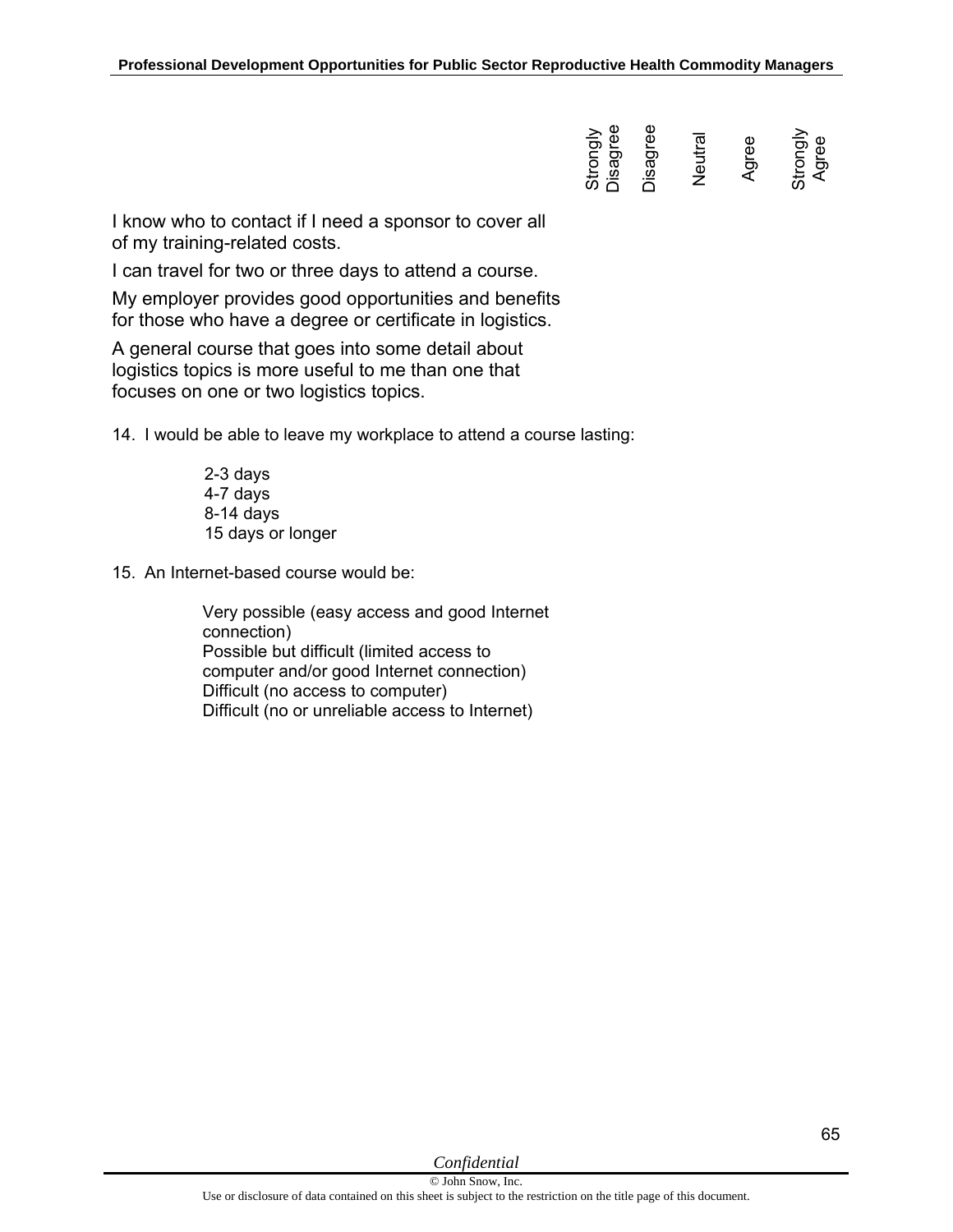# **Annex 2: Organizations represented by survey recipients**

- 1. Adcem Pharmaceuticals Limited
- 2. AIBEF
- 3. APIN/HARVARD PEPFAR
- 4. Asociacion Benefica PRISMA
- 5. AWARE
- 6. Axios Foundation- Nigeria & Uganda
- 7. Bioforce
- 8. Bugando University College of Health Sciences
- 9. CDC-Thailand
- 10. Central Medical Stores- Ghana, Malawi & Nigeria
- 11. Centre Africain D'Etudes Supérieures Gestion (CESAG)
- 12. Christian Health Association of Malawi
- 13. College of Medicine- Malawi
- 14. Country Support Team for LAC/UNFPA
- 15. Crown Agents- India, Namibia, UK & Zimbabwe
- 16. Crown Agents/EPW MoHFW- India
- 17. CRS/AIDS Relief Project
- 18. CU-ICAP
- 19. Department of Health Services- Nepal
- 20. Dept of Public Health, Federal Ministry of Health- Abuja, **Nigeria**
- 21. Division of Malaria Control, Ministry of Health- Kenya
- 22. DOD HIV Program-Nigeria
- 23. Egypt-MOHP
- 24. EU PRIME
- 25. Family Health Bureau, Ministry of Health- Sri Lanka
- 26. Federal Ministry of Health- Nigeria
- 27. GFATM Indonesia Malaria Component
- 28. Ghana Health Service
- 29. Health & Human Services Secretariat, FCT Administration-Nigeria
- 30. Hospitals- Nepal & Botswana
- 31. Hygeia Foundation
- 32. ICRC
- 33. IDA Solutions- Netherlands
- 34. Inter-Religious Council of Uganda
- 35. INTRA HEALTH
- 36. Joint Medical Store- Uganda
- 37. JSI SCMS
- 38. JSI / MMIS
- 39. JSI- Georgia
- 40. JSI Global Fund- Kenya
- 41. JSI Research and Training Institute, Inc.
	- 42. JSI/Gestion y Calidad en Salud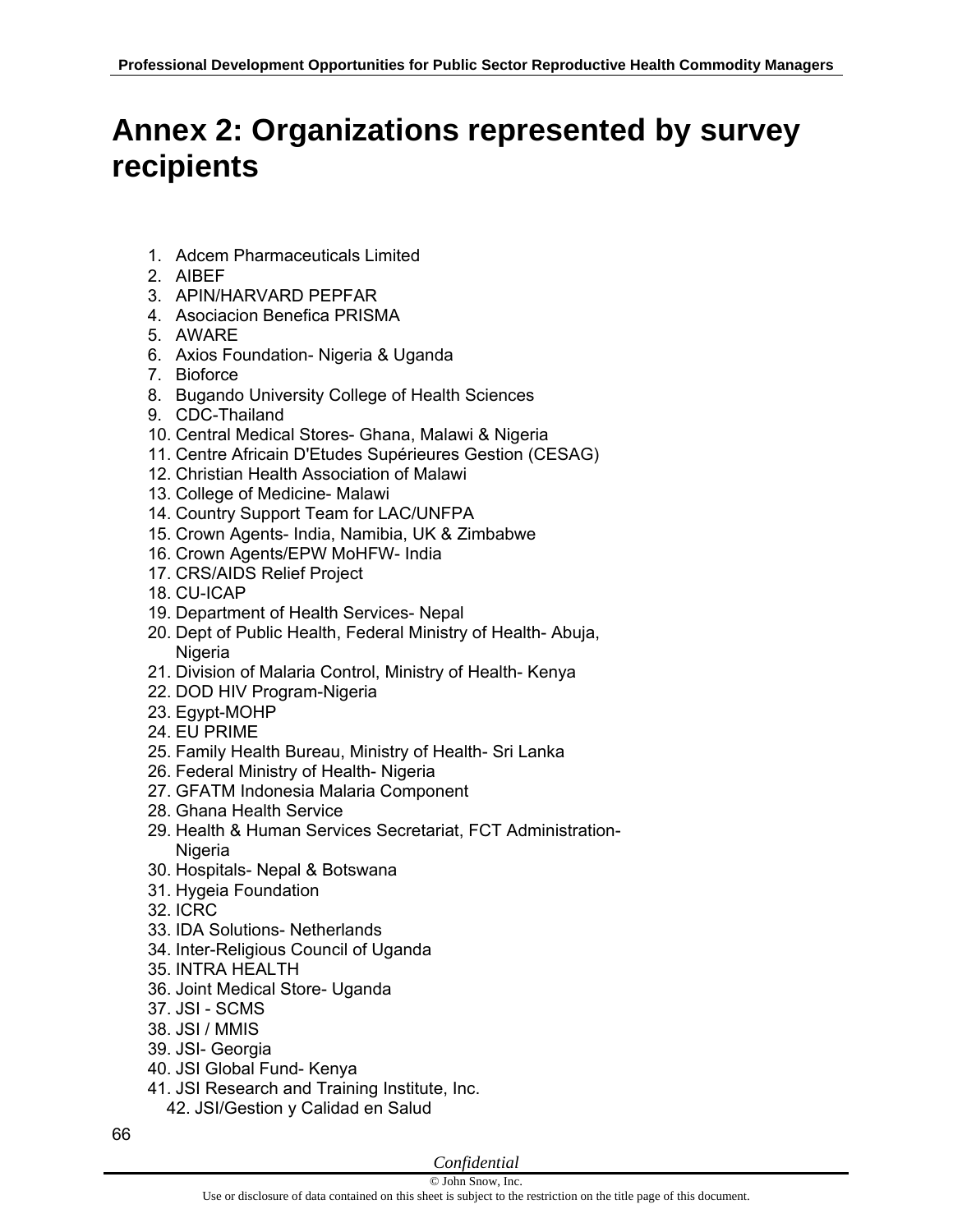- 43. JSI/NUMAT
- 44. Kuje General Hospital, Kuje
- 45. KUMI-HBCT Program
- 46. Lagos State University Teaching Hospital-Nigeria
- 47. Lagos University Teaching Hospital- Nigeria\*
- 48. Malawi Adventist University, Malamulo College of Health **Sciences**
- 49. Ministry of Health- Barbados, Ghana, Guyana, Kenya, Malta, Malawi, Nicaragua, Uganda & Zimbabwe
- 50. Ministry of Health & Child Welfare- Zimbabwe
- 51. Ministry of Health and Social Welfare- Tanzania
- 52. MSH- Kenya & Vietnam
- 53. Mushonga Logistics Consultants- South Africa
- 54. National Centre for AIDS and STD Control- Nepal
- 55. National AIDS Control Program- Ghana
- 56. National AIDS/STIs Control Program- Kenya
- 57. National Dept of Health- South Africa
- 58. National Medical Stores- Uganda
- 59. National Tuberculosis and Leprosy Control Programme-Nigeria
- 60. NATPHARM- Zimbabwe
- 61. National Program for Family Planning & Primary Health Care, MOH- Islamabad, Pakistan
- 62. NUPCO
- 63. PATH
- 64. Pathfinder International- Ethiopia
- 65. PFIZER- Nigeria
- 66. Pharmaciens Sans Frontières Comite International (PSFCI)
- 67. Pharmaceutical Healthcare Distributors (PHD)- South Africa
- 68. Population Services International (PSI)- Ethiopia
- 69. Prime Minister's Program for Prevention & Control of Hepatitis- Pakistan
- 70. PRINCESS MARINA HOSPITAL
- 71. Project AXxes, IMA World Health Eglise du Christ au Congo
- 72. Provincial Health Office- Philippines
- 73. SCMS- Botswana, Guyana, Haiti, Mozambique, Namibia, Nigeria, Rwanda, Uganda & Zimbabwe
- 74. SCMS (IDA Solutions)
- 75. SCMS Mozambique
- 76. Social Marketing Company- Bangladesh
- 77. Society for Education in Contraception and Sexuality (SECS)- Romania
- 78. STD/AIDS Control program Ministry of Health- Uganda
- 79. STOP AI / DAI
- 80. TACMIL Health Project/ Abt Associates Inc; USAID- Pakistan
- 81. Tanzania Network of Community Health Funds
- 82. TUC/IEIP
- 83. UNFPA- various countries
- 84. UNICEF
- 85. University of Malawi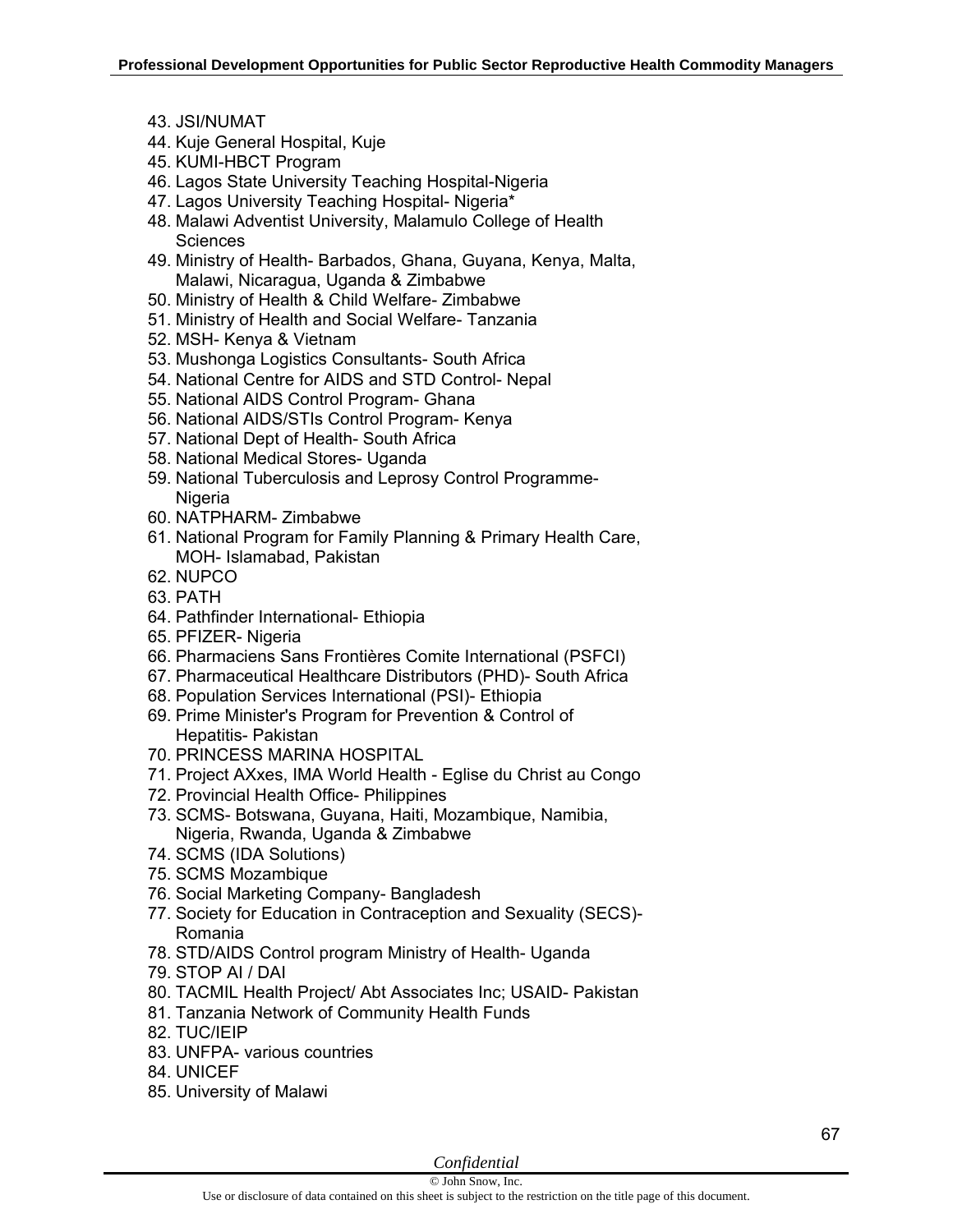86. USAID- Dominican Republic 87. USAID/JICA 88. USAID|DELIVER PROJECT 89. World Health Organization 90. World Vision- Somalia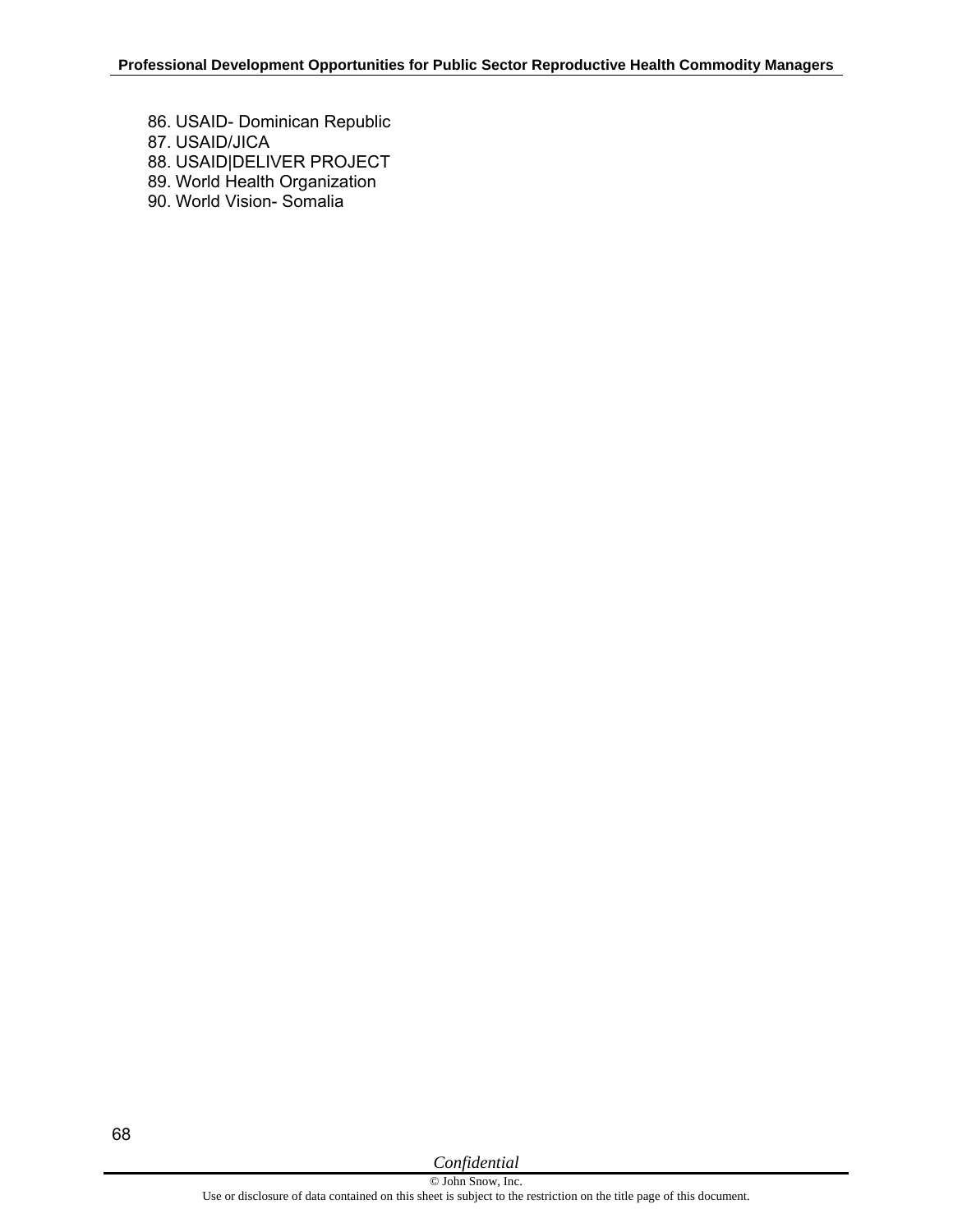# **Annex 3: Countries represented by survey recipients**

- 1. Bangladesh
- 2. Barbados
- 3. Benin
- 4. Bolivia
- 5. Botswana
- 6. Burkina Faso
- 7. Cote d'Ivoire
- 8. Democratic Republic of the Congo
- 9. Dominican Republic
- 10. Egypt
- 11. Ethiopia
- 12. Georgia
- 13. Ghana
- 14. Guinea
- 15. Guyana
- 16. Haiti
- 17. India
- 18. Indonesia
- 19. Iraq
- 20. Kenya
- 21. Malawi
- 22. Malta
- 23. Mexico
- 24. Mozambique
- 25. Namibia
- 26. Nepal
- 27. Netherlands
- 28. Nicaragua
- 29. Nigeria
- 30. Norway
- 31. Pakistan
- 32. Peru
- 33. Philippines
- 34. Romania
- 35. Rwanda
- 36. Saudi Arabia
- 37. Senegal
- 38. South Africa
- 39. Sri Lanka
- 40. Switzerland
- 41. Tajikistan
- 42. Tanzania
- 43. Thailand
- 44. Uganda

## *Confidential*

69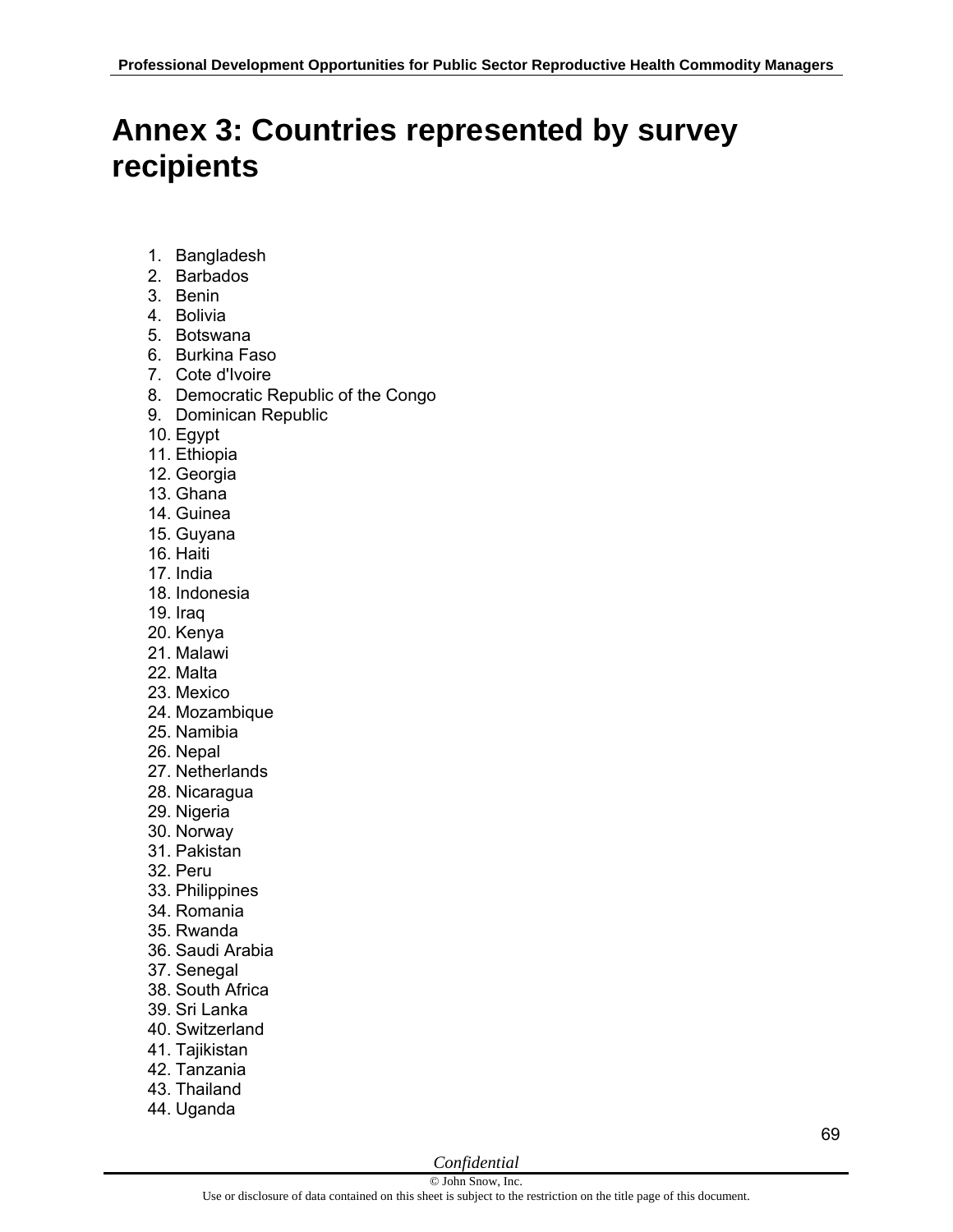- 45. Ukraine
- 46. United Kingdom of Great Britain and Northern Ireland
- 47. United Republic of Tanzania
- 48. United States of America
- 49. Uzbekistan
- 50. Viet Nam
- 51. Zimbabwe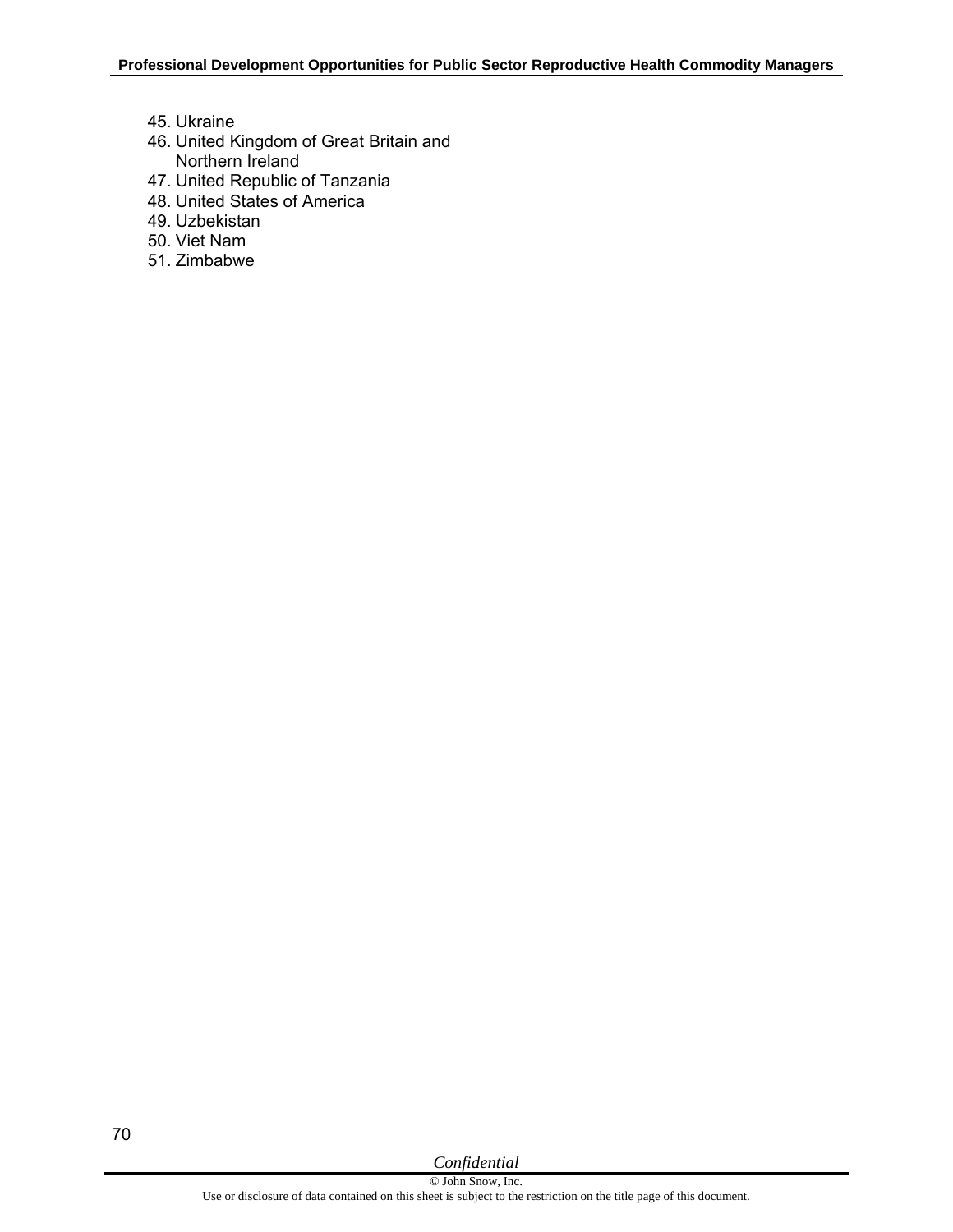## **Annex 4: Countries represented by the survey respondents:**

- 1. Bangladesh
- 2. Benin
- 3. Botswana
- 4. Democratic Republic of the Congo
- 5. Ethiopia
- 6. Ghana
- 7. Guinea
- 8. Guyana
- 9. Malawi
- 10. Nepal
- 11. Nigeria
- 12. Pakistan
- 13. Peru
- 14. Senegal
- 15. Switzerland
- 16. Tanzania
- 17. Uganda
- 18. Ukraine
- 19. Zimbabwe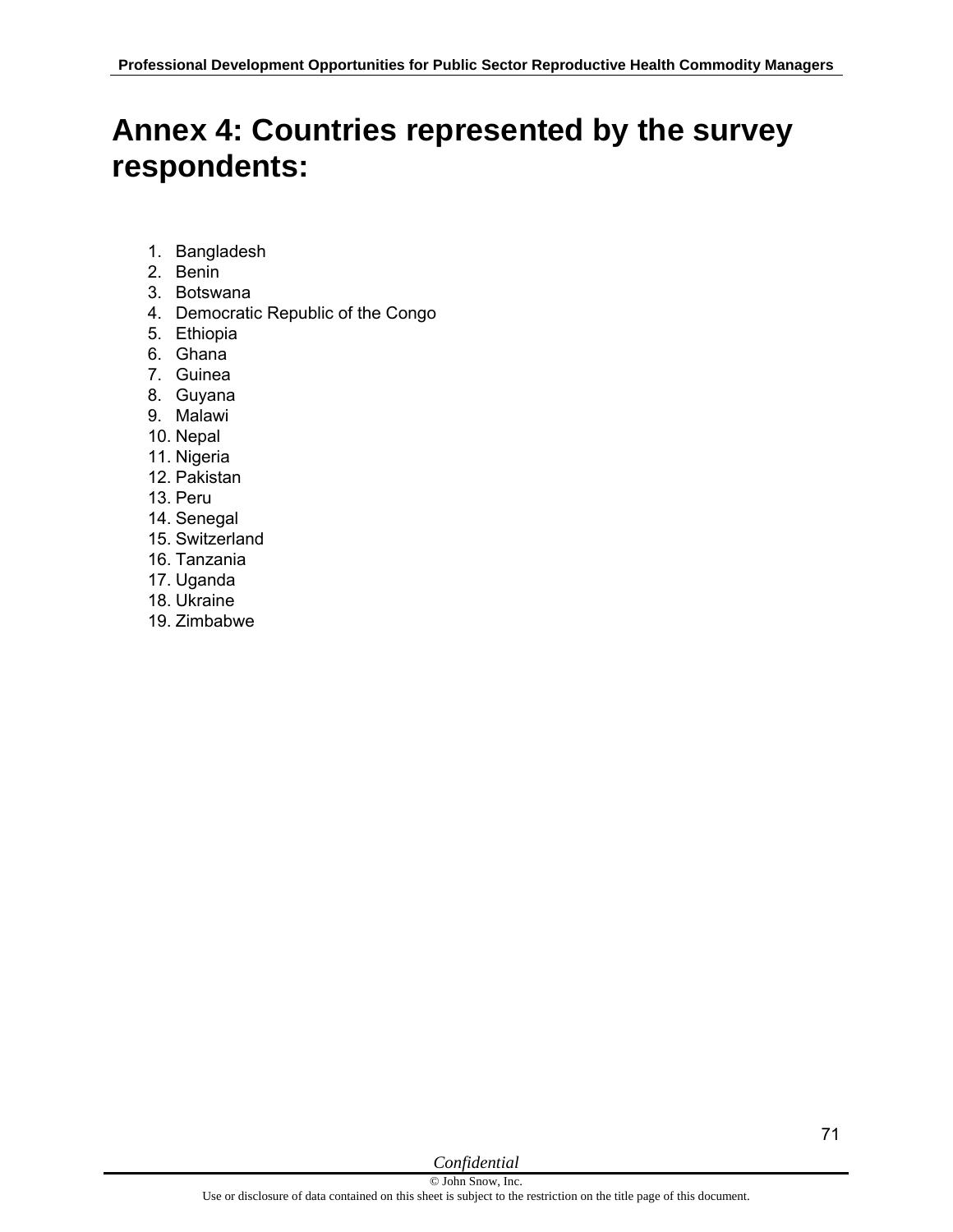# **Annex 5: Courses included in the study**

The 94 courses that were identified through the study and which served as the basis for the analyses are shown here. The courses are listed in alphabetical order along with the institution, location and language of instruction. The full listings of information collected for each course is detailed in Annex 20.

| <b>Course Title</b>              | <b>Institution</b>                         | Location                 | Language |
|----------------------------------|--------------------------------------------|--------------------------|----------|
| Achats                           | Institut Bioforce Développement            | France                   | French   |
| Advanced Programme in            | University of Pretoria, South              | Pretoria, South          | English  |
| Supply Chain Management          | Africa                                     | Africa                   |          |
| Approvisionnement                | Institut Bioforce Développement            | France                   | French   |
| Bachelor of Science in Supply    | University of Maryland-College             | College Park,            | English  |
| Chain Management                 | Park; Robert H Smith School of             | Maryland, USA            |          |
|                                  | Business; Dept of Logistics,               |                          |          |
|                                  | Business, and Public Policy                |                          |          |
| Buenas Prácticas de              | Grupo Terra Farma                          | La Paz, Bolivia          | Spanish  |
| almacenamiento y                 |                                            |                          |          |
| distributición importancia de la |                                            |                          |          |
| cadena de suministro             |                                            |                          |          |
| Certificate in Procurement for   | <b>Crown Agents</b>                        | UK                       | English  |
| <b>Senior Executives</b>         |                                            |                          |          |
| Certificate in Supply Chain      | <b>Crown Agents</b>                        | $\overline{\mathsf{UK}}$ | English  |
| Management                       |                                            |                          |          |
| Certification in Humanitarian    | Fritz Institute/Chartered Institute        | online and               | English, |
| Logistics                        | of Logistics and Transport UK              | telephone                | French   |
| Certification in Humanitarian    | <b>Fritz Institute/Chartered Institute</b> | online and               | English  |
| Supply Chain Management          | of Logistics and Transport UK              | telephone                |          |
| <b>Contract and Suppliers</b>    | <b>UNDP</b>                                | Bangkok, Vienna,         | English  |
| <b>Relations Management</b>      |                                            | Dubai, New York,         |          |
|                                  |                                            | Copenhagen               |          |
|                                  |                                            | (recurring)              |          |
| <b>Contract Management</b>       | University of Pretoria, South              | Pretoria, South          | English  |
|                                  | Africa                                     | Africa                   |          |
| <b>CSCMP On-site Education</b>   | <b>Council of Supply Chain</b>             | Any location; at         | English  |
|                                  | <b>Management Professionals</b>            | worksite                 |          |
| Curso Gratis Online de           | www.directivoglobal.com Grupo              | online                   | Spanish  |
| Logistica y Distribución         | Arrima (Spain)                             |                          |          |
| Curso Taller: Certificación en   | La Asociación Benéfica PRISMA-             | Lima, Peru               | Spanish  |
| Buenas Prácticas de              | Perú                                       |                          |          |
| Almacenamiento                   |                                            |                          |          |
| Diplomado Gestión de la          | La Asociación Benéfica PRISMA-             | online                   | Spanish  |
| Cadena de Suministro de          | Perú                                       |                          |          |
| <b>Medicamentos Esenciales</b>   |                                            |                          |          |
| Diplomado Técnico Nivel          | Universidad Tecnológica de                 | Santiago, Chile          | Spanish  |
| Superior Logistica               | Chile (INACAP)                             |                          |          |
| Disponibilidad Asegurada de      | La Asociación Benéfica PRISMA-             | Lima, Peru               | Spanish  |
| Insumos: Principios y Practica   | Perú                                       |                          |          |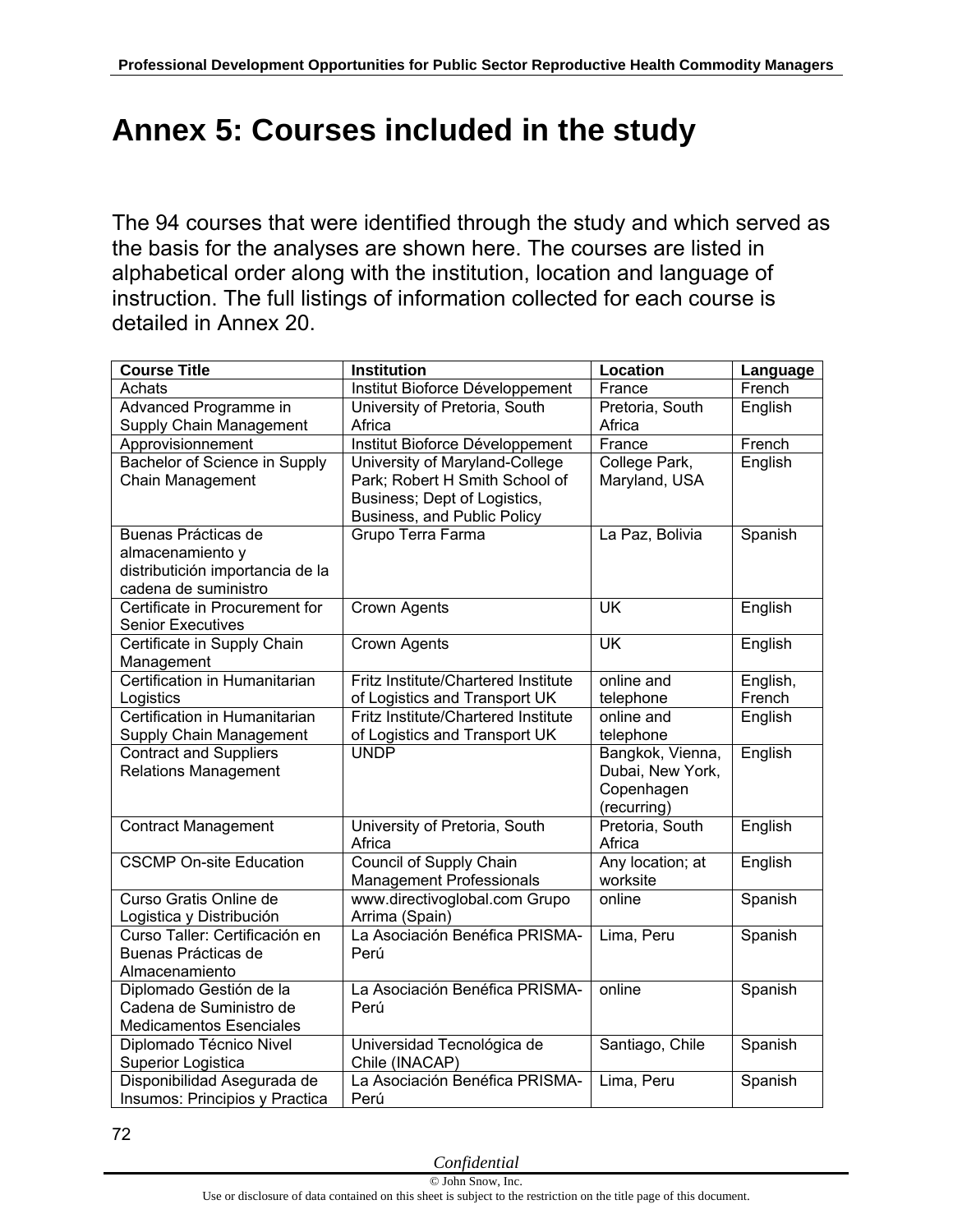| <b>Course Title</b>                                                                                              | <b>Institution</b>                                  | Location                                                          | Language |
|------------------------------------------------------------------------------------------------------------------|-----------------------------------------------------|-------------------------------------------------------------------|----------|
| Distribution                                                                                                     | Institut Bioforce Développement                     | France                                                            | French   |
| E-Procurement: Strategies for                                                                                    | Crown Agents                                        | <b>UK</b>                                                         | English  |
| <b>Success</b>                                                                                                   |                                                     |                                                                   |          |
| <b>Effective Procurement Skills</b>                                                                              | Crown Agents                                        | Nigeria                                                           | English  |
| Estimación y Programación de<br>las Necesidades de Insumos                                                       | La Asociación Benéfica PRISMA-<br>Perú              | Lima, Peru                                                        | Spanish  |
| <b>Executive Seminar:</b><br>Pharmaceutical Supply Chain<br>Management                                           | i+solutions                                         | Netherlands                                                       | English  |
| Exercice d'application du<br>module d'Approvisionnement                                                          | Institut Bioforce Développement                     | France                                                            | French   |
| FinListics®: The Financial<br>Supply Chain Management<br><b>Connection Workshop</b>                              | Georgia Tech, Supply Chain &<br>Logistics Institute | Georgia, USA                                                      | English  |
| <b>Fundamentals of Procurement</b>                                                                               | <b>UNDP</b>                                         | Bangkok, Vienna,<br>Dubai, New York,<br>Copenhagen<br>(recurring) | English  |
| Gerencia de la Cadena<br>Logística                                                                               | La Asociación Benéfica PRISMA-<br>Perú              | Lima, Peru                                                        | Spanish  |
| Gestion des Achats et des<br><b>Stocks des Combinaisons</b><br>Thérapeutiques à base<br>d'Artémisinine           | i+solutions                                         | Netherlands                                                       | French   |
| Gestión en Almacén y Buenas<br>Prácticas de Almacenamiento                                                       | La Asociación Benéfica PRISMA-<br>Perú              | online                                                            | Spanish  |
| Gestión y Planificación en la<br>cadena de suministros -<br>Supply Chain                                         | Universidad Austral, IAE<br><b>Business School</b>  | Buenos Aires,<br>Argentina                                        | Spanish  |
| <b>Global Supply Chain Strategy</b>                                                                              | Georgia Tech, Supply Chain &<br>Logistics Institute | Georgia, USA                                                      | English  |
| Hands-on Supply Chain<br>Management                                                                              | University of Pretoria, South<br>Africa             | Pretoria, South<br>Africa                                         | English  |
| Humanitarian Logistics                                                                                           | Global Fields Institute, Kenya                      | Kenya                                                             | English  |
| Hygiène, Assainissement &<br>Gestion des Déchets en Milieu<br>de Soins                                           | Institut Bioforce Développement                     | Burkina Faso,<br>France                                           | French   |
| La gestion optimale de<br>l'approvisionnement des<br>programmes de VIH/SIDA<br>dans les pays en<br>développement | i+solutions                                         | Netherlands                                                       | French   |
| Lessons in Logistics<br>Management for Health<br>Commodities                                                     | USAID   DELIVER PROJECT                             | online or CD-<br><b>ROM</b>                                       | English  |
| Licenciado en Logistica<br>Internacional en Monterrey                                                            | Tecnológico de Monterrey                            | Mexico                                                            | Spanish  |
| Logística para Suministros de<br>Salud                                                                           | La Asociación Benéfica PRISMA-<br>Perú              | online                                                            | Spanish  |
| Logisticien de la Solidarité<br>Internationale                                                                   | Institut Bioforce Développement                     | France                                                            | French   |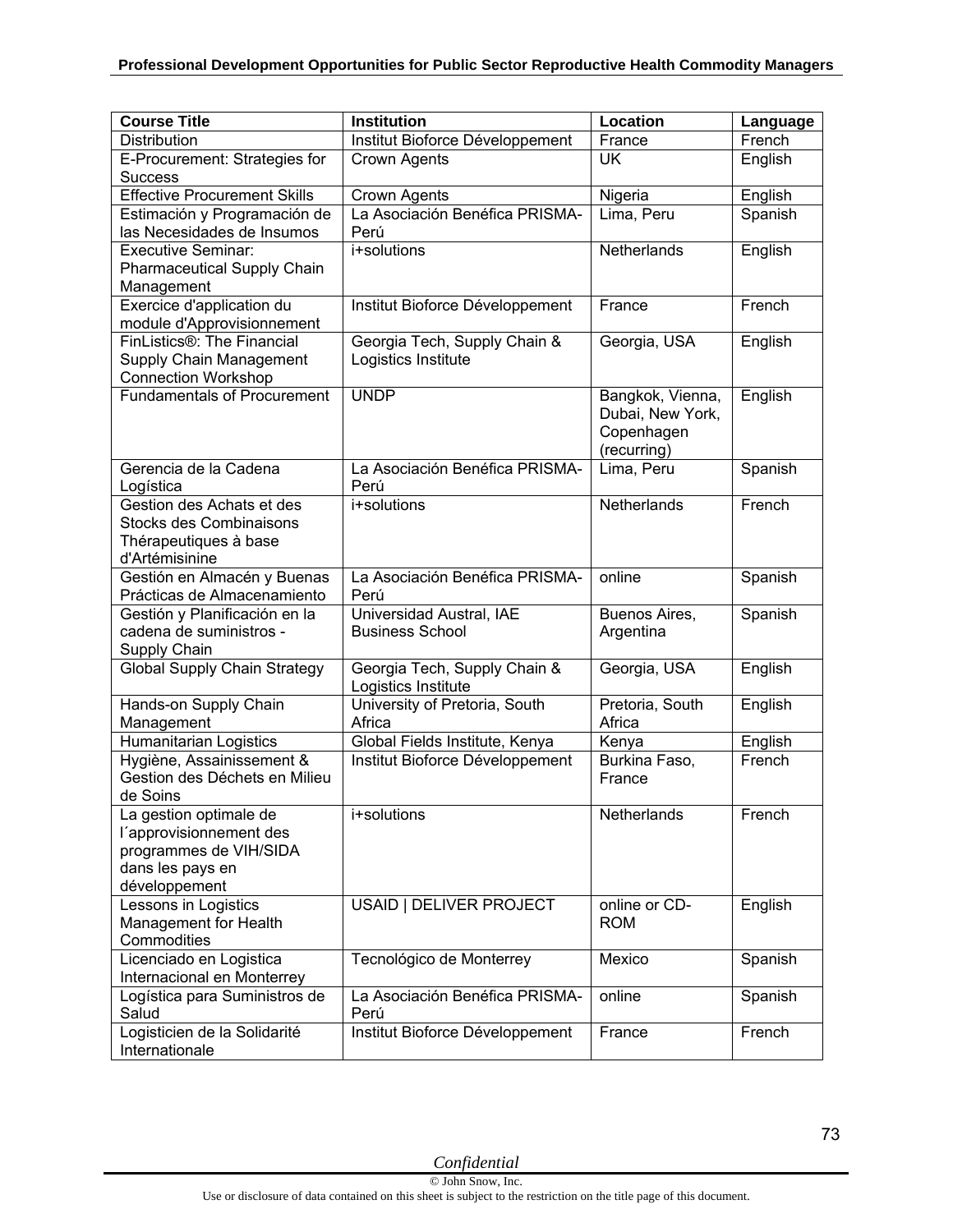| <b>Course Title</b>                                                                        | <b>Institution</b>                                                                                                              | Location                                                          | Language |
|--------------------------------------------------------------------------------------------|---------------------------------------------------------------------------------------------------------------------------------|-------------------------------------------------------------------|----------|
| Logistics and Incoterms                                                                    | <b>UNDP</b>                                                                                                                     | Bangkok, Vienna,<br>Dubai, New York,<br>Copenhagen<br>(recurring) | English  |
| Logistics for Health<br>Commodities                                                        | <b>USAID Bureau of Global</b><br>Health/Global Health e-learning<br>Center                                                      | online                                                            | English  |
| Logistics for Non-Logisticians                                                             | University of Pretoria, South<br>Africa                                                                                         | Pretoria, South<br>Africa                                         | English  |
| Logistics Management of<br>Drugs and Medical<br>Commodities                                | <b>AMREF</b>                                                                                                                    | Kenya                                                             | English  |
| Logistics Performance, Cost &<br><b>Value Measures</b>                                     | Georgia Tech, Supply Chain &<br>Logistics Institute                                                                             | Georgia, USA                                                      | English  |
| <b>Logistics Short Course</b>                                                              | Georgia Tech, Supply Chain &<br>Logistics Institute                                                                             | Georgia, USA                                                      | English  |
| M.S. in Logistics and Supply<br>Chain Management                                           | Wright State University, Raj Soin<br><b>College of Business</b>                                                                 | Ohio, USA                                                         | English  |
| Maintenance des Equipements<br>Biomédicaux                                                 | Institut Bioforce Développement                                                                                                 | Burkina Faso,<br>France                                           | French   |
| Managing Drug Supply in Low<br>and Middle Income Countries                                 | i+solutions                                                                                                                     | Netherlands                                                       | English  |
| Manejo e Implementación de<br>la Cadena de Frío en el<br>Suministro de Medicamentos        | La Asociación Benéfica PRISMA-<br>Perú                                                                                          | online                                                            | Spanish  |
| Master of Advanced Studies in<br>Humanitarian Logistics &<br>Management                    | University of Lugano (USI)-<br>Switzerland                                                                                      | Lugano,<br>Switzerland                                            | English  |
| Master of Engineering in<br>International Logistics &<br>Supply Chain Management<br>(ZLOG) | Massachusetts Institute of<br>Technology- Zaragoza<br>University, Spain                                                         | Zaragoza, Spain                                                   | English  |
| Master of Engineering in<br>Logistics                                                      | Massachusetts Institute of<br>Technology                                                                                        | Cambridge,<br>Massachusetts<br><b>USA</b>                         | English  |
| Master Programme in Supply<br>Chain Management                                             | University of Pretoria, South<br>Africa                                                                                         | Pretoria, South<br>Africa                                         | English  |
| <b>MBA Elective courses in</b><br>Supply Chain Management                                  | University of Maryland-College<br>Park; Robert H Smith School of<br>Business; Dept of Logistics,<br>Business, and Public Policy | College Park,<br>Maryland, USA                                    | English  |
| Monitoring and Evaluation of<br><b>Procurement and Supply</b><br>Management                | i+solutions                                                                                                                     | Netherlands                                                       | English  |
| Monitoring and Evaluation of<br><b>Procurement Performance</b>                             | Crown Agents                                                                                                                    | <b>UK</b>                                                         | English  |
| Overview of Supply Chain<br>Management                                                     | Eastern and Southern Africa<br>Management Institute (ESAMI)                                                                     | Tanzania                                                          | English  |
| Ph.D. in Logistics and<br>Transportation                                                   | University of Maryland-College<br>Park; Robert H Smith School of<br>Business; Dept of Logistics,<br>Business, and Public Policy | College Park,<br>Maryland, USA                                    | English  |
| Postgrado enLogística                                                                      | SEAS, Centro de Formación<br>Abierta                                                                                            | online                                                            | Spanish  |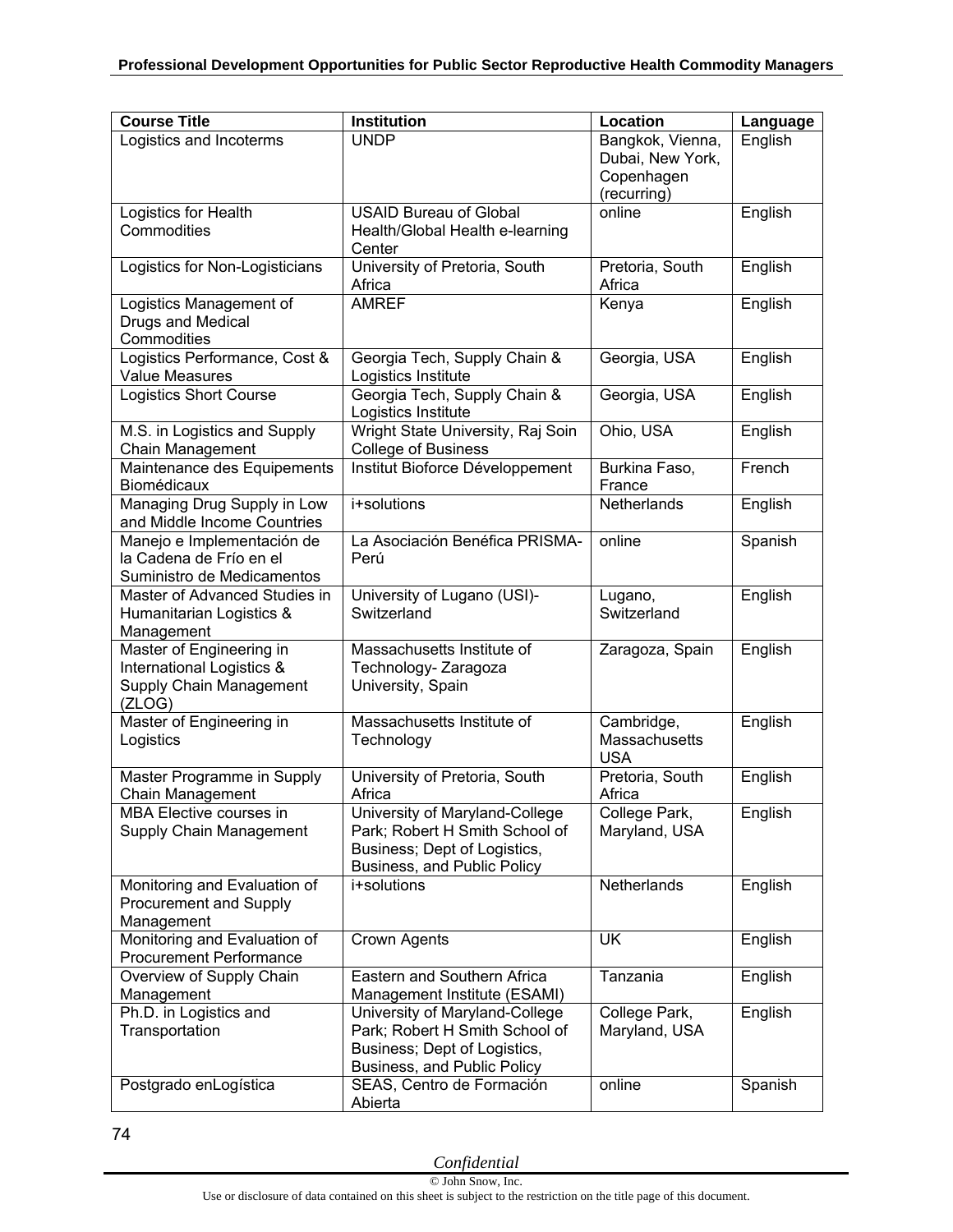| <b>Course Title</b>                     | <b>Institution</b>                      | Location                  | Language |
|-----------------------------------------|-----------------------------------------|---------------------------|----------|
| <b>Procurement and Materials</b>        | University of Pretoria, South           | Pretoria, South           | English  |
| Management                              | Africa                                  | Africa                    |          |
| Procurement and                         | i+solutions                             | Netherlands               | English  |
| <b>Quantification of Medicines</b>      |                                         |                           |          |
| and Medical Supplies                    |                                         |                           |          |
| Procurement and Supply                  | i+solutions                             | Netherlands               | English  |
| Management of Artemesinin               |                                         |                           |          |
| <b>Based Combination Therapies</b>      |                                         |                           |          |
| (ACTs)                                  |                                         |                           |          |
| Procurement of Works and                | <b>Crown Agents</b>                     | <b>UK</b>                 | English  |
| Dispute Management                      |                                         |                           |          |
| <b>Procurement Strategy</b>             | <b>UNDP</b>                             | Bangkok, Vienna,          | English  |
| Development                             |                                         | Dubai, New York,          |          |
|                                         |                                         | Copenhagen                |          |
|                                         |                                         | (recurring)               |          |
| Professional Diploma in                 | Global Fields Institute, Kenya          | Kenya                     | English  |
| Logistics Management                    |                                         |                           |          |
| Programme in Supply Chain               | University of Pretoria, South<br>Africa | Pretoria, South<br>Africa | English  |
| Management<br><b>Quantification and</b> | Eastern and Southern Africa             | Tanzania                  | English  |
| <b>Procurement Planning</b>             | Management Institute (ESAMI)            |                           |          |
| Risk Management in                      | Crown Agents                            | <b>UK</b>                 | English  |
| Procurement                             |                                         |                           |          |
| Salud y Sociedad V                      | Universidad Privada Antenor             | Peru                      | Spanish  |
|                                         | Orrego Facultad de Medicina             |                           |          |
| Service Management                      | University of Pretoria, South           | Pretoria, South           | English  |
| <b>Operations and Strategy</b>          | Africa                                  | Africa                    |          |
| <b>Stock</b>                            | Institut Bioforce Développement         | France                    | French   |
| Stores and Inventory                    | Crown Agents                            | Zambia                    | English  |
| Management                              |                                         |                           |          |
| <b>Strategic Procurement in</b>         | Crown Agents                            | Kenya                     | English  |
| Practice                                |                                         |                           |          |
| Successful Tender Design                | Crown Agents                            | <b>UK</b>                 | English  |
| Successful Tender Design and            | Crown Agents                            | <b>UK</b>                 | English  |
| <b>Contract Management</b>              |                                         |                           |          |
| Supply Chain & Logistics                | Georgia Tech, Supply Chain &            | Georgia, USA              | English  |
| Certificate                             | Logistics Institute                     |                           |          |
| Supply Chain & Logistics                | Georgia Tech, Supply Chain &            | online                    | English  |
| Certificate                             | Logistics Institute                     |                           |          |
| Supply Chain & Logistics                | Georgia Tech, Supply Chain &            | Georgia, USA              | English  |
| Certificate                             | Logistics Institute                     | and online                |          |
| <b>Supply Chain Analytics</b>           | Georgia Tech, Supply Chain &            | Georgia, USA              | English  |
|                                         | Logistics Institute                     |                           |          |
| Supply Chain Management                 | University of Lieges- Belgium           | Lieges, Belgium           | French   |
| Supply Chain Management of              | i+solutions                             | Netherlands               | English  |
| <b>HIV/AIDS Medicines and</b>           |                                         |                           |          |
| Supplies/ARV Procurement                |                                         |                           |          |
| and Supply Management                   |                                         |                           |          |
| The Supply Chain                        | ARV Access for                          | South Africa              | English  |
| Management of HIV/AIDS                  | Africa/i+solutions                      |                           |          |
| medicines and the related               |                                         |                           |          |
| supplies.                               |                                         |                           |          |
| Transports                              | Institut Bioforce Développement         | France                    | French   |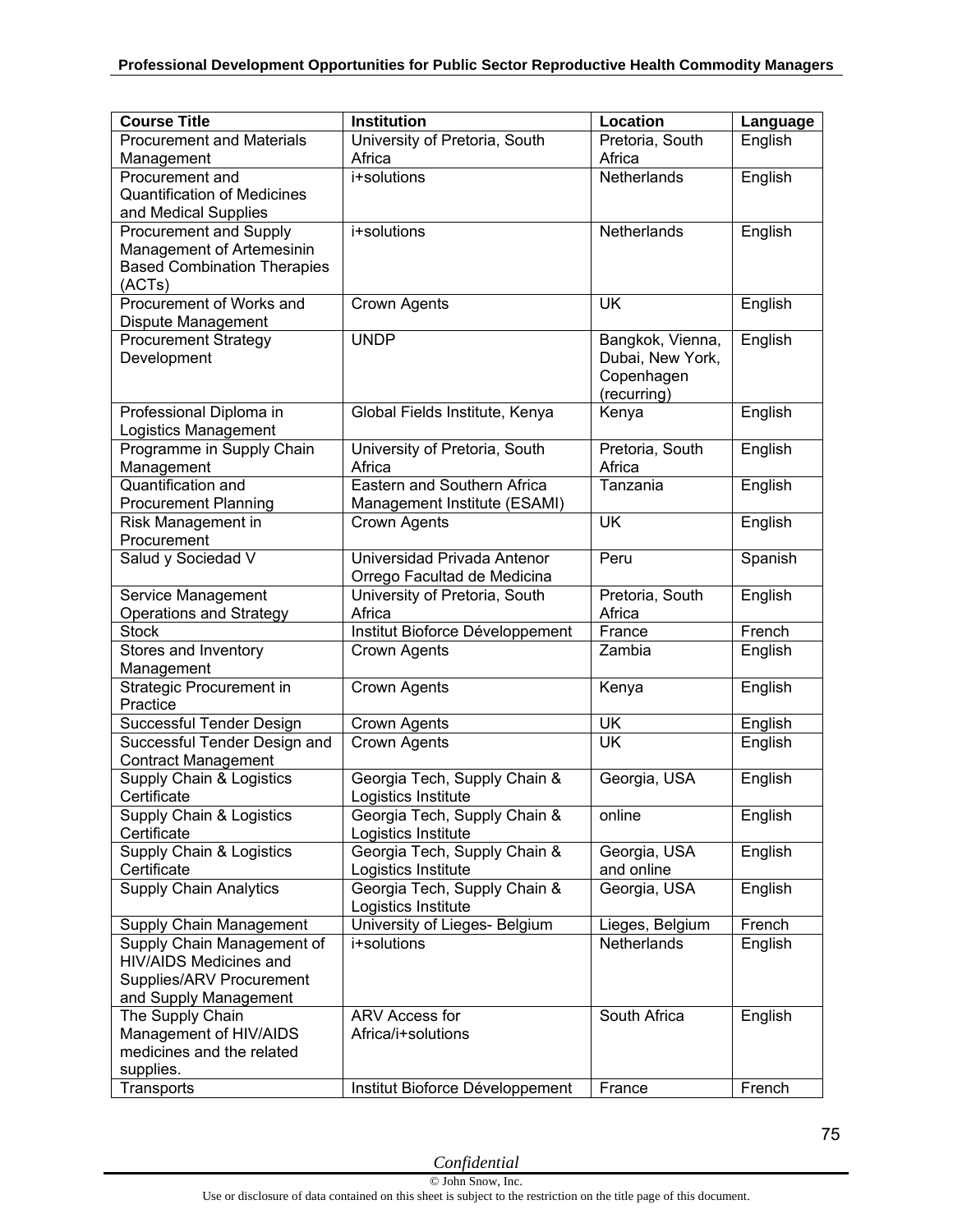| <b>Course Title</b>               | <b>Institution</b>            | Location        | Language |
|-----------------------------------|-------------------------------|-----------------|----------|
| <b>Warehouse Operations</b>       | ARV Access for                | South Africa    | English  |
| Management                        | Africa/Fuel/i+solutions       |                 |          |
| Warehouse/Distribution Center     | Georgia Tech, Supply Chain &  | Georgia, USA    | English  |
| Layout                            | Logistics Institute           |                 |          |
| <b>Warehousing Management</b>     | University of Pretoria, South | Pretoria, South | English  |
| Skills                            | Africa                        | Africa          |          |
| <b>Warehousing Short Course</b>   | Georgia Tech, Supply Chain &  | Georgia, USA    | English  |
|                                   | Logistics Institute           |                 |          |
| <b>World Class Inventory</b>      | Georgia Tech, Supply Chain &  | Georgia, USA    | English  |
| Planning and Management           | Logistics Institute           |                 |          |
| <b>World Class Inventory</b>      | Georgia Tech, Supply Chain &  | online          | English  |
| Planning and Management           | Logistics Institute           |                 |          |
| World Class Logistics and         | Georgia Tech, Supply Chain &  | Georgia, USA    | English  |
| Supply Chain Strategy             | Logistics Institute           |                 |          |
| World Class Logistics and         | Georgia Tech, Supply Chain &  | online          | English  |
| Supply Chain Strategy             | Logistics Institute           |                 |          |
| <b>World Class Transportation</b> | Georgia Tech, Supply Chain &  | Georgia, USA    | English  |
| and Distribution                  | Logistics Institute           |                 |          |
| <b>World Class Transportation</b> | Georgia Tech, Supply Chain &  | online          | English  |
| and Distribution                  | Logistics Institute           |                 |          |
| World Class Warehousing and       | Georgia Tech, Supply Chain &  | Georgia, USA    | English  |
| <b>Material Handling</b>          | Logistics Institute           |                 |          |
| World Class Warehousing and       | Georgia Tech, Supply Chain &  | online          | English  |
| <b>Material Handling</b>          | Logistics Institute           |                 |          |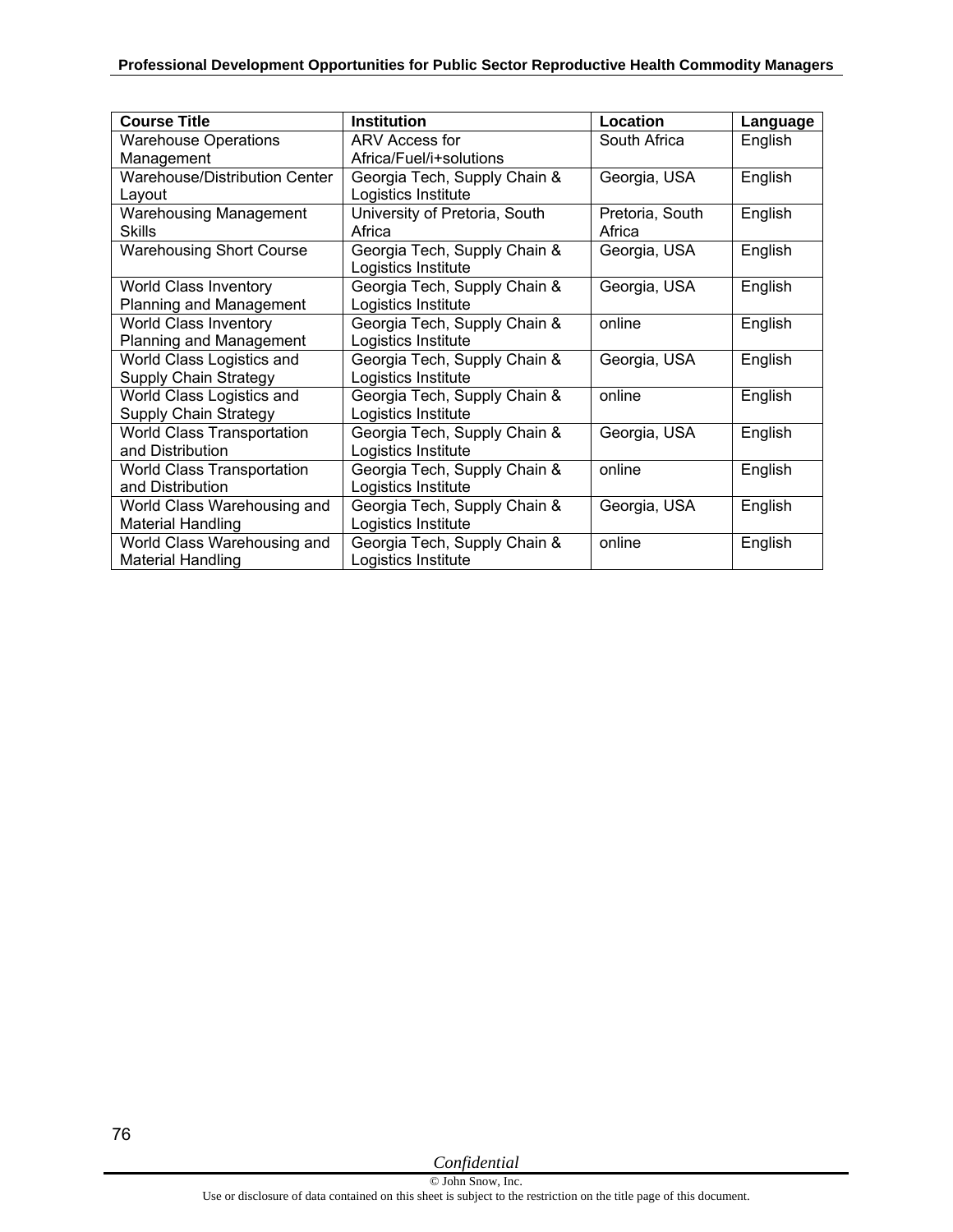## **Annex 6: Courses targeting a specific sector, by language of instruction and alphabetically by course name**

## **Courses targeting the public sector**

## **Courses taught in English**

| <b>Course Title</b>                                                                       | <b>Name of Institution</b>                                       |
|-------------------------------------------------------------------------------------------|------------------------------------------------------------------|
| Certificate in Procurement for Senior<br>Executives                                       | Crown Agents                                                     |
| Certificate in Supply Chain Management                                                    | Crown Agents                                                     |
| <b>Contract and Suppliers Relations Management</b>                                        | <b>UNDP</b>                                                      |
| <b>CSCMP On-site Education</b>                                                            | Council of Supply Chain Management<br>Professionals              |
| E-Procurement: Strategies for Success                                                     | Crown Agents                                                     |
| <b>Effective Procurement Skills</b>                                                       | Crown Agents                                                     |
| <b>Executive Seminar: Pharmaceutical Supply</b><br><b>Chain Management</b>                | i+solutions                                                      |
| <b>Fundamentals of Procurement</b>                                                        | <b>UNDP</b>                                                      |
| Lessons in Logistics Management for Health<br>Commodities                                 | USAID   DELIVER PROJECT                                          |
| Logistics and Incoterms                                                                   | <b>UNDP</b>                                                      |
| Logistics for Health Commodities                                                          | USAID Bureau of Global Health/Global Health<br>e-learning Center |
| Logistics Management of Drugs and Medical<br>Commodities                                  | <b>AMREF</b>                                                     |
| Managing Drug Supply in Low and Middle<br><b>Income Countries</b>                         | i+solutions                                                      |
| Monitoring and Evaluation of Procurement and<br><b>Supply Management</b>                  | i+solutions                                                      |
| Monitoring and Evaluation of Procurement<br>Performance                                   | <b>Crown Agents</b>                                              |
| Overview of Supply Chain Management                                                       | Eastern and Southern Africa Management<br>Institute (ESAMI)      |
| Procurement and Quantification of Medicines<br>and Medical Supplies                       | i+solutions                                                      |
| Procurement and Supply Management of<br>Artemesinin Based Combination Therapies<br>(ACTs) | i+solutions                                                      |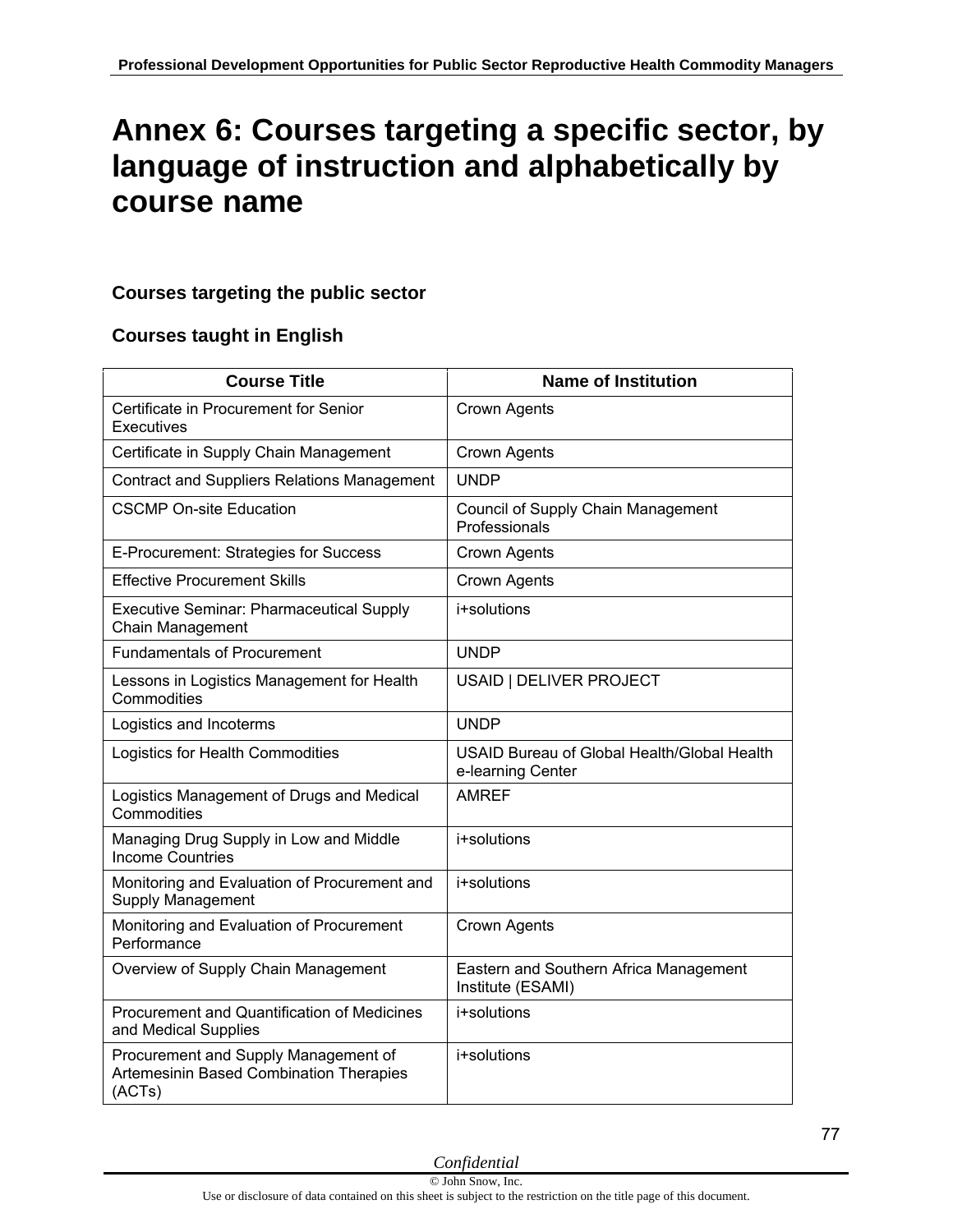| <b>Course Title</b>                                                                                    | <b>Name of Institution</b>                                  |
|--------------------------------------------------------------------------------------------------------|-------------------------------------------------------------|
| Procurement of Works and Dispute<br>Management                                                         | Crown Agents                                                |
| <b>Procurement Strategy Development</b>                                                                | <b>UNDP</b>                                                 |
| Quantification and Procurement Planning                                                                | Eastern and Southern Africa Management<br>Institute (ESAMI) |
| Risk Management in Procurement                                                                         | Crown Agents                                                |
| Stores and Inventory Management                                                                        | Crown Agents                                                |
| Strategic Procurement in Practice                                                                      | Crown Agents                                                |
| Successful Tender Design                                                                               | Crown Agents                                                |
| Successful Tender Design and Contract<br>Management                                                    | Crown Agents                                                |
| Supply Chain Management of HIV/AIDS<br>Medicines and Supplies/ARV Procurement and<br>Supply Management | i+solutions                                                 |
| The Supply Chain Management of HIV/AIDS<br>medicines and the related supplies.                         | ARV Access for Africa/i+solutions                           |
| <b>Warehouse Operations Management</b>                                                                 | ARV Access for Africa/Fuel/i+solutions                      |

### **Courses taught in Spanish:**

| <b>Course Title</b>                        | <b>Name of Institution</b>                   |
|--------------------------------------------|----------------------------------------------|
| Buenas Prácticas de almacenamiento y       | Grupo Terra Farma                            |
| distributición importancia de la cadena de |                                              |
| suministro                                 |                                              |
| Curso Gratis Online de Logistica y         | www.directivoglobal.com Grupo Arrima (Spain) |
| Distribución                               |                                              |
| Curso Taller: Certificación en Buenas      | La Asociación Benéfica PRISMA- Perú          |
| Prácticas de Almacenamiento                |                                              |
| Diplomado Gestión de la Cadena de          | La Asociación Benéfica PRISMA- Perú          |
| Suministro de Medicamentos Esenciales      |                                              |
| Diplomado Técnico Nivel Superior Logistica | Universidad Tecnológica de Chile (INACAP)    |
| Disponibilidad Asegurada de Insumos:       | La Asociación Benéfica PRISMA- Perú          |
| Principios y Practica                      |                                              |
| Estimación y Programación de las           | La Asociación Benéfica PRISMA- Perú          |
| Necesidades de Insumos                     |                                              |
| Gerencia de la Cadena Logística            | La Asociación Benéfica PRISMA- Perú          |
| Gestión en Almacén y Buenas Prácticas de   | La Asociación Benéfica PRISMA- Perú          |
| Almacenamiento                             |                                              |
| Gestión y Planificación en la cadena de    | Universidad Austral, IAE Business School     |
| suministros - Supply Chain                 |                                              |
| Licenciado en Logistica Internacional en   | Tecnológico de Monterrey                     |
| Monterrey                                  |                                              |
| Logística para Suministros de Salud        | La Asociación Benéfica PRISMA- Perú          |
| Manejo e Implementación de la Cadena de    | La Asociación Benéfica PRISMA- Perú          |
| Frío en el Suministro de Medicamentos      |                                              |
| Postgrado en Logística                     | SEAS, Centro de Formación Abierta            |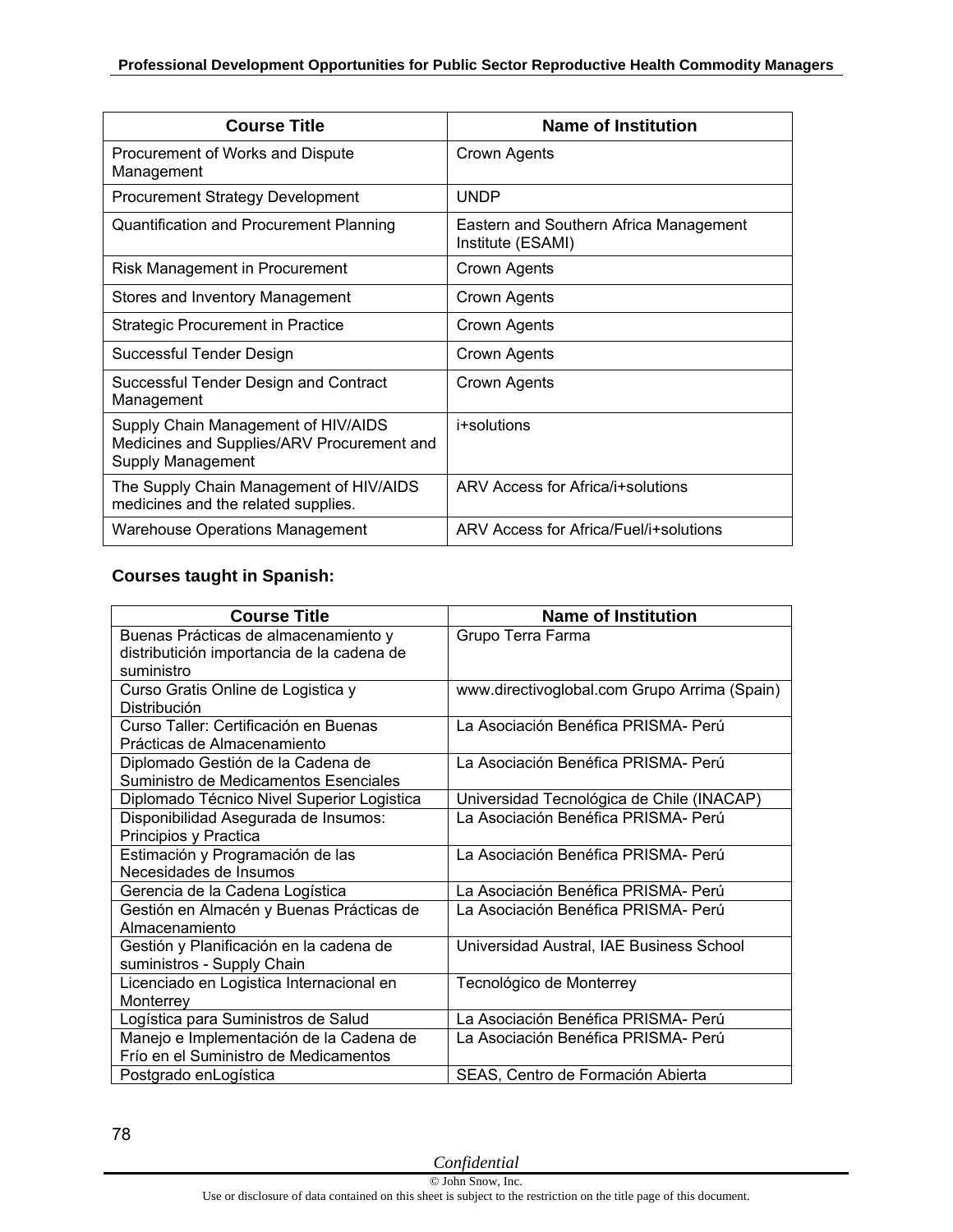### **Courses taught in French:**

| Course Title                                | <b>Name of Institution</b>      |
|---------------------------------------------|---------------------------------|
| Achats                                      | Institut Bioforce Développement |
| Approvisionnement                           | Institut Bioforce Développement |
| <b>Distribution</b>                         | Institut Bioforce Développement |
| Exercice d'application du module            | Institut Bioforce Développement |
| d'Approvisionnement                         |                                 |
| Gestion des Achats et des Stocks des        | i+solutions                     |
| Combinaisons Thérapeutiques à base          |                                 |
| d'Artémisinine                              |                                 |
| Hygiène, Assainissement & Gestion des       | Institut Bioforce Développement |
| Déchets en Milieu de Soins                  |                                 |
| La gestion optimale de l'approvisionnement  | i+solutions                     |
| des programmes de VIH/SIDA dans les pays    |                                 |
| en développement                            |                                 |
| Logisticien de la Solidarité Internationale | Institut Bioforce Développement |
| Maintenance des EquipementsBiomédicaux      | Institut Bioforce Développement |
| <b>Stock</b>                                | Institut Bioforce Développement |
| Supply Chain Management                     | University of Lieges- Belgium   |
| Transports                                  | Institut Bioforce Développement |

### **Courses targeting the NGO Sector**

### **Courses taught in English**

| <b>Course Title</b>                        | <b>Name of Institution</b>                       |
|--------------------------------------------|--------------------------------------------------|
| Certification in Humanitarian Supply Chain | Fritz Institute/Chartered Institute of Logistics |
| Management                                 | and Transport UK                                 |
| Humanitarian Logistics                     | Global Fields Institute, Kenya                   |
| Professional Diploma in Logistics          |                                                  |
| Management                                 | Global Fields Institute, Kenya                   |

#### **Course taught in English and in French**

| <b>Course Title</b>                     | Name of Institution                              |
|-----------------------------------------|--------------------------------------------------|
|                                         | Fritz Institute/Chartered Institute of Logistics |
| Certification in Humanitarian Logistics | and Transport UK                                 |

#### **Courses targeting the Private Sector**

Note: All courses targeting the private sector identified during the study are taught in English.

| <b>Course Title</b>                     | <b>Name of Institution</b>                    |
|-----------------------------------------|-----------------------------------------------|
| Advanced Programme in Supply Chain      |                                               |
| Management                              | University of Pretoria, South Africa          |
|                                         | University of Maryland-College Park; Robert H |
| Bachelor of Science in Supply Chain     | Smith School of Business; Dept of Logistics,  |
| Management                              | Business, and Public Policy                   |
| <b>Contract Management</b>              | University of Pretoria, South Africa          |
| FinListics®: The Financial Supply Chain | Georgia Tech, Supply Chain & Logistics        |
| <b>Management Connection Workshop</b>   | Institute                                     |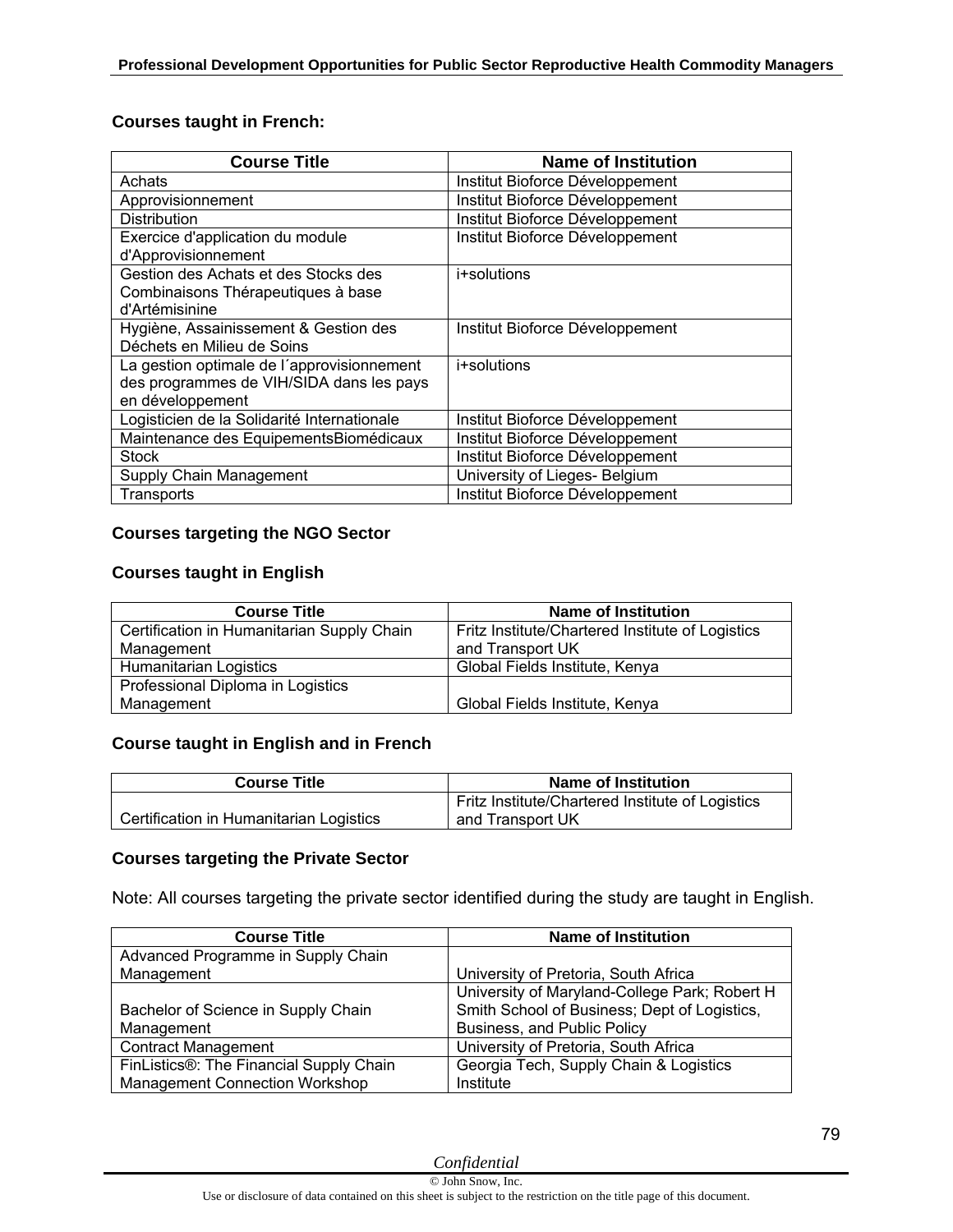| <b>Course Title</b><br><b>Name of Institution</b><br>Georgia Tech, Supply Chain & Logistics<br>Institute<br>Global Supply Chain Strategy<br>Hands-on Supply Chain Management<br>University of Pretoria, South Africa<br>Logistics for Non-Logisticians<br>University of Pretoria, South Africa<br>Logistics Performance, Cost & Value<br>Georgia Tech, Supply Chain & Logistics<br>Measures<br>Institute<br>Georgia Tech, Supply Chain & Logistics<br>Institute<br><b>Logistics Short Course</b><br>Wright State University, Raj Soin College of<br>M.S. in Logistics and Supply Chain<br>Management<br><b>Business</b><br>Master of Engineering in Logistics<br>Massachusetts Institute of Technology<br>Master Programme in Supply Chain<br>Management<br>University of Pretoria, South Africa<br>University of Maryland-College Park; Robert H<br>Smith School of Business; Dept of Logistics,<br>MBA Elective courses in Supply Chain<br>Business, and Public Policy<br>Management<br>University of Maryland-College Park; Robert H<br>Smith School of Business; Dept of Logistics,<br>Business, and Public Policy<br>Ph.D. in Logistics and Transportation<br>Procurement and Materials Management<br>University of Pretoria, South Africa<br>University of Pretoria, South Africa<br>Programme in Supply Chain Management<br>Service Management Operations and<br>Strategy<br>University of Pretoria, South Africa<br>Georgia Tech, Supply Chain & Logistics<br>Institute<br>Supply Chain & Logistics Certificate<br>Georgia Tech, Supply Chain & Logistics<br>Institute<br>Supply Chain & Logistics Certificate<br>Georgia Tech, Supply Chain & Logistics<br>Institute<br>Supply Chain & Logistics Certificate |
|-----------------------------------------------------------------------------------------------------------------------------------------------------------------------------------------------------------------------------------------------------------------------------------------------------------------------------------------------------------------------------------------------------------------------------------------------------------------------------------------------------------------------------------------------------------------------------------------------------------------------------------------------------------------------------------------------------------------------------------------------------------------------------------------------------------------------------------------------------------------------------------------------------------------------------------------------------------------------------------------------------------------------------------------------------------------------------------------------------------------------------------------------------------------------------------------------------------------------------------------------------------------------------------------------------------------------------------------------------------------------------------------------------------------------------------------------------------------------------------------------------------------------------------------------------------------------------------------------------------------------------------------------------------------------------------------------------------------------|
|                                                                                                                                                                                                                                                                                                                                                                                                                                                                                                                                                                                                                                                                                                                                                                                                                                                                                                                                                                                                                                                                                                                                                                                                                                                                                                                                                                                                                                                                                                                                                                                                                                                                                                                       |
|                                                                                                                                                                                                                                                                                                                                                                                                                                                                                                                                                                                                                                                                                                                                                                                                                                                                                                                                                                                                                                                                                                                                                                                                                                                                                                                                                                                                                                                                                                                                                                                                                                                                                                                       |
|                                                                                                                                                                                                                                                                                                                                                                                                                                                                                                                                                                                                                                                                                                                                                                                                                                                                                                                                                                                                                                                                                                                                                                                                                                                                                                                                                                                                                                                                                                                                                                                                                                                                                                                       |
|                                                                                                                                                                                                                                                                                                                                                                                                                                                                                                                                                                                                                                                                                                                                                                                                                                                                                                                                                                                                                                                                                                                                                                                                                                                                                                                                                                                                                                                                                                                                                                                                                                                                                                                       |
|                                                                                                                                                                                                                                                                                                                                                                                                                                                                                                                                                                                                                                                                                                                                                                                                                                                                                                                                                                                                                                                                                                                                                                                                                                                                                                                                                                                                                                                                                                                                                                                                                                                                                                                       |
|                                                                                                                                                                                                                                                                                                                                                                                                                                                                                                                                                                                                                                                                                                                                                                                                                                                                                                                                                                                                                                                                                                                                                                                                                                                                                                                                                                                                                                                                                                                                                                                                                                                                                                                       |
|                                                                                                                                                                                                                                                                                                                                                                                                                                                                                                                                                                                                                                                                                                                                                                                                                                                                                                                                                                                                                                                                                                                                                                                                                                                                                                                                                                                                                                                                                                                                                                                                                                                                                                                       |
|                                                                                                                                                                                                                                                                                                                                                                                                                                                                                                                                                                                                                                                                                                                                                                                                                                                                                                                                                                                                                                                                                                                                                                                                                                                                                                                                                                                                                                                                                                                                                                                                                                                                                                                       |
|                                                                                                                                                                                                                                                                                                                                                                                                                                                                                                                                                                                                                                                                                                                                                                                                                                                                                                                                                                                                                                                                                                                                                                                                                                                                                                                                                                                                                                                                                                                                                                                                                                                                                                                       |
|                                                                                                                                                                                                                                                                                                                                                                                                                                                                                                                                                                                                                                                                                                                                                                                                                                                                                                                                                                                                                                                                                                                                                                                                                                                                                                                                                                                                                                                                                                                                                                                                                                                                                                                       |
|                                                                                                                                                                                                                                                                                                                                                                                                                                                                                                                                                                                                                                                                                                                                                                                                                                                                                                                                                                                                                                                                                                                                                                                                                                                                                                                                                                                                                                                                                                                                                                                                                                                                                                                       |
|                                                                                                                                                                                                                                                                                                                                                                                                                                                                                                                                                                                                                                                                                                                                                                                                                                                                                                                                                                                                                                                                                                                                                                                                                                                                                                                                                                                                                                                                                                                                                                                                                                                                                                                       |
|                                                                                                                                                                                                                                                                                                                                                                                                                                                                                                                                                                                                                                                                                                                                                                                                                                                                                                                                                                                                                                                                                                                                                                                                                                                                                                                                                                                                                                                                                                                                                                                                                                                                                                                       |
|                                                                                                                                                                                                                                                                                                                                                                                                                                                                                                                                                                                                                                                                                                                                                                                                                                                                                                                                                                                                                                                                                                                                                                                                                                                                                                                                                                                                                                                                                                                                                                                                                                                                                                                       |
|                                                                                                                                                                                                                                                                                                                                                                                                                                                                                                                                                                                                                                                                                                                                                                                                                                                                                                                                                                                                                                                                                                                                                                                                                                                                                                                                                                                                                                                                                                                                                                                                                                                                                                                       |
|                                                                                                                                                                                                                                                                                                                                                                                                                                                                                                                                                                                                                                                                                                                                                                                                                                                                                                                                                                                                                                                                                                                                                                                                                                                                                                                                                                                                                                                                                                                                                                                                                                                                                                                       |
|                                                                                                                                                                                                                                                                                                                                                                                                                                                                                                                                                                                                                                                                                                                                                                                                                                                                                                                                                                                                                                                                                                                                                                                                                                                                                                                                                                                                                                                                                                                                                                                                                                                                                                                       |
|                                                                                                                                                                                                                                                                                                                                                                                                                                                                                                                                                                                                                                                                                                                                                                                                                                                                                                                                                                                                                                                                                                                                                                                                                                                                                                                                                                                                                                                                                                                                                                                                                                                                                                                       |
|                                                                                                                                                                                                                                                                                                                                                                                                                                                                                                                                                                                                                                                                                                                                                                                                                                                                                                                                                                                                                                                                                                                                                                                                                                                                                                                                                                                                                                                                                                                                                                                                                                                                                                                       |
|                                                                                                                                                                                                                                                                                                                                                                                                                                                                                                                                                                                                                                                                                                                                                                                                                                                                                                                                                                                                                                                                                                                                                                                                                                                                                                                                                                                                                                                                                                                                                                                                                                                                                                                       |
|                                                                                                                                                                                                                                                                                                                                                                                                                                                                                                                                                                                                                                                                                                                                                                                                                                                                                                                                                                                                                                                                                                                                                                                                                                                                                                                                                                                                                                                                                                                                                                                                                                                                                                                       |
|                                                                                                                                                                                                                                                                                                                                                                                                                                                                                                                                                                                                                                                                                                                                                                                                                                                                                                                                                                                                                                                                                                                                                                                                                                                                                                                                                                                                                                                                                                                                                                                                                                                                                                                       |
|                                                                                                                                                                                                                                                                                                                                                                                                                                                                                                                                                                                                                                                                                                                                                                                                                                                                                                                                                                                                                                                                                                                                                                                                                                                                                                                                                                                                                                                                                                                                                                                                                                                                                                                       |
|                                                                                                                                                                                                                                                                                                                                                                                                                                                                                                                                                                                                                                                                                                                                                                                                                                                                                                                                                                                                                                                                                                                                                                                                                                                                                                                                                                                                                                                                                                                                                                                                                                                                                                                       |
|                                                                                                                                                                                                                                                                                                                                                                                                                                                                                                                                                                                                                                                                                                                                                                                                                                                                                                                                                                                                                                                                                                                                                                                                                                                                                                                                                                                                                                                                                                                                                                                                                                                                                                                       |
|                                                                                                                                                                                                                                                                                                                                                                                                                                                                                                                                                                                                                                                                                                                                                                                                                                                                                                                                                                                                                                                                                                                                                                                                                                                                                                                                                                                                                                                                                                                                                                                                                                                                                                                       |
|                                                                                                                                                                                                                                                                                                                                                                                                                                                                                                                                                                                                                                                                                                                                                                                                                                                                                                                                                                                                                                                                                                                                                                                                                                                                                                                                                                                                                                                                                                                                                                                                                                                                                                                       |
|                                                                                                                                                                                                                                                                                                                                                                                                                                                                                                                                                                                                                                                                                                                                                                                                                                                                                                                                                                                                                                                                                                                                                                                                                                                                                                                                                                                                                                                                                                                                                                                                                                                                                                                       |
|                                                                                                                                                                                                                                                                                                                                                                                                                                                                                                                                                                                                                                                                                                                                                                                                                                                                                                                                                                                                                                                                                                                                                                                                                                                                                                                                                                                                                                                                                                                                                                                                                                                                                                                       |
| Georgia Tech, Supply Chain & Logistics                                                                                                                                                                                                                                                                                                                                                                                                                                                                                                                                                                                                                                                                                                                                                                                                                                                                                                                                                                                                                                                                                                                                                                                                                                                                                                                                                                                                                                                                                                                                                                                                                                                                                |
| Institute<br><b>Supply Chain Analytics</b>                                                                                                                                                                                                                                                                                                                                                                                                                                                                                                                                                                                                                                                                                                                                                                                                                                                                                                                                                                                                                                                                                                                                                                                                                                                                                                                                                                                                                                                                                                                                                                                                                                                                            |
| Georgia Tech, Supply Chain & Logistics                                                                                                                                                                                                                                                                                                                                                                                                                                                                                                                                                                                                                                                                                                                                                                                                                                                                                                                                                                                                                                                                                                                                                                                                                                                                                                                                                                                                                                                                                                                                                                                                                                                                                |
| Institute<br>Warehouse/Distribution Center Layout                                                                                                                                                                                                                                                                                                                                                                                                                                                                                                                                                                                                                                                                                                                                                                                                                                                                                                                                                                                                                                                                                                                                                                                                                                                                                                                                                                                                                                                                                                                                                                                                                                                                     |
| <b>Warehousing Management Skills</b><br>University of Pretoria, South Africa                                                                                                                                                                                                                                                                                                                                                                                                                                                                                                                                                                                                                                                                                                                                                                                                                                                                                                                                                                                                                                                                                                                                                                                                                                                                                                                                                                                                                                                                                                                                                                                                                                          |
| Georgia Tech, Supply Chain & Logistics                                                                                                                                                                                                                                                                                                                                                                                                                                                                                                                                                                                                                                                                                                                                                                                                                                                                                                                                                                                                                                                                                                                                                                                                                                                                                                                                                                                                                                                                                                                                                                                                                                                                                |
| Institute<br><b>Warehousing Short Course</b>                                                                                                                                                                                                                                                                                                                                                                                                                                                                                                                                                                                                                                                                                                                                                                                                                                                                                                                                                                                                                                                                                                                                                                                                                                                                                                                                                                                                                                                                                                                                                                                                                                                                          |
| World Class Inventory Planning and<br>Georgia Tech, Supply Chain & Logistics                                                                                                                                                                                                                                                                                                                                                                                                                                                                                                                                                                                                                                                                                                                                                                                                                                                                                                                                                                                                                                                                                                                                                                                                                                                                                                                                                                                                                                                                                                                                                                                                                                          |
| Management<br>Institute                                                                                                                                                                                                                                                                                                                                                                                                                                                                                                                                                                                                                                                                                                                                                                                                                                                                                                                                                                                                                                                                                                                                                                                                                                                                                                                                                                                                                                                                                                                                                                                                                                                                                               |
| Georgia Tech, Supply Chain & Logistics<br>World Class Inventory Planning and                                                                                                                                                                                                                                                                                                                                                                                                                                                                                                                                                                                                                                                                                                                                                                                                                                                                                                                                                                                                                                                                                                                                                                                                                                                                                                                                                                                                                                                                                                                                                                                                                                          |
| Institute<br>Management                                                                                                                                                                                                                                                                                                                                                                                                                                                                                                                                                                                                                                                                                                                                                                                                                                                                                                                                                                                                                                                                                                                                                                                                                                                                                                                                                                                                                                                                                                                                                                                                                                                                                               |
| World Class Logistics and Supply Chain<br>Georgia Tech, Supply Chain & Logistics                                                                                                                                                                                                                                                                                                                                                                                                                                                                                                                                                                                                                                                                                                                                                                                                                                                                                                                                                                                                                                                                                                                                                                                                                                                                                                                                                                                                                                                                                                                                                                                                                                      |
| Strategy<br>Institute                                                                                                                                                                                                                                                                                                                                                                                                                                                                                                                                                                                                                                                                                                                                                                                                                                                                                                                                                                                                                                                                                                                                                                                                                                                                                                                                                                                                                                                                                                                                                                                                                                                                                                 |
| World Class Logistics and Supply Chain<br>Georgia Tech, Supply Chain & Logistics                                                                                                                                                                                                                                                                                                                                                                                                                                                                                                                                                                                                                                                                                                                                                                                                                                                                                                                                                                                                                                                                                                                                                                                                                                                                                                                                                                                                                                                                                                                                                                                                                                      |
| Institute<br>Strategy                                                                                                                                                                                                                                                                                                                                                                                                                                                                                                                                                                                                                                                                                                                                                                                                                                                                                                                                                                                                                                                                                                                                                                                                                                                                                                                                                                                                                                                                                                                                                                                                                                                                                                 |
| Georgia Tech, Supply Chain & Logistics                                                                                                                                                                                                                                                                                                                                                                                                                                                                                                                                                                                                                                                                                                                                                                                                                                                                                                                                                                                                                                                                                                                                                                                                                                                                                                                                                                                                                                                                                                                                                                                                                                                                                |
| World Class Transportation and Distribution<br>Institute                                                                                                                                                                                                                                                                                                                                                                                                                                                                                                                                                                                                                                                                                                                                                                                                                                                                                                                                                                                                                                                                                                                                                                                                                                                                                                                                                                                                                                                                                                                                                                                                                                                              |
| Georgia Tech, Supply Chain & Logistics<br>Institute                                                                                                                                                                                                                                                                                                                                                                                                                                                                                                                                                                                                                                                                                                                                                                                                                                                                                                                                                                                                                                                                                                                                                                                                                                                                                                                                                                                                                                                                                                                                                                                                                                                                   |
| World Class Transportation and Distribution<br>World Class Warehousing and Material<br>Georgia Tech, Supply Chain & Logistics                                                                                                                                                                                                                                                                                                                                                                                                                                                                                                                                                                                                                                                                                                                                                                                                                                                                                                                                                                                                                                                                                                                                                                                                                                                                                                                                                                                                                                                                                                                                                                                         |
| Handling<br>Institute                                                                                                                                                                                                                                                                                                                                                                                                                                                                                                                                                                                                                                                                                                                                                                                                                                                                                                                                                                                                                                                                                                                                                                                                                                                                                                                                                                                                                                                                                                                                                                                                                                                                                                 |
| World Class Warehousing and Material<br>Georgia Tech, Supply Chain & Logistics                                                                                                                                                                                                                                                                                                                                                                                                                                                                                                                                                                                                                                                                                                                                                                                                                                                                                                                                                                                                                                                                                                                                                                                                                                                                                                                                                                                                                                                                                                                                                                                                                                        |
| Handling<br>Institute                                                                                                                                                                                                                                                                                                                                                                                                                                                                                                                                                                                                                                                                                                                                                                                                                                                                                                                                                                                                                                                                                                                                                                                                                                                                                                                                                                                                                                                                                                                                                                                                                                                                                                 |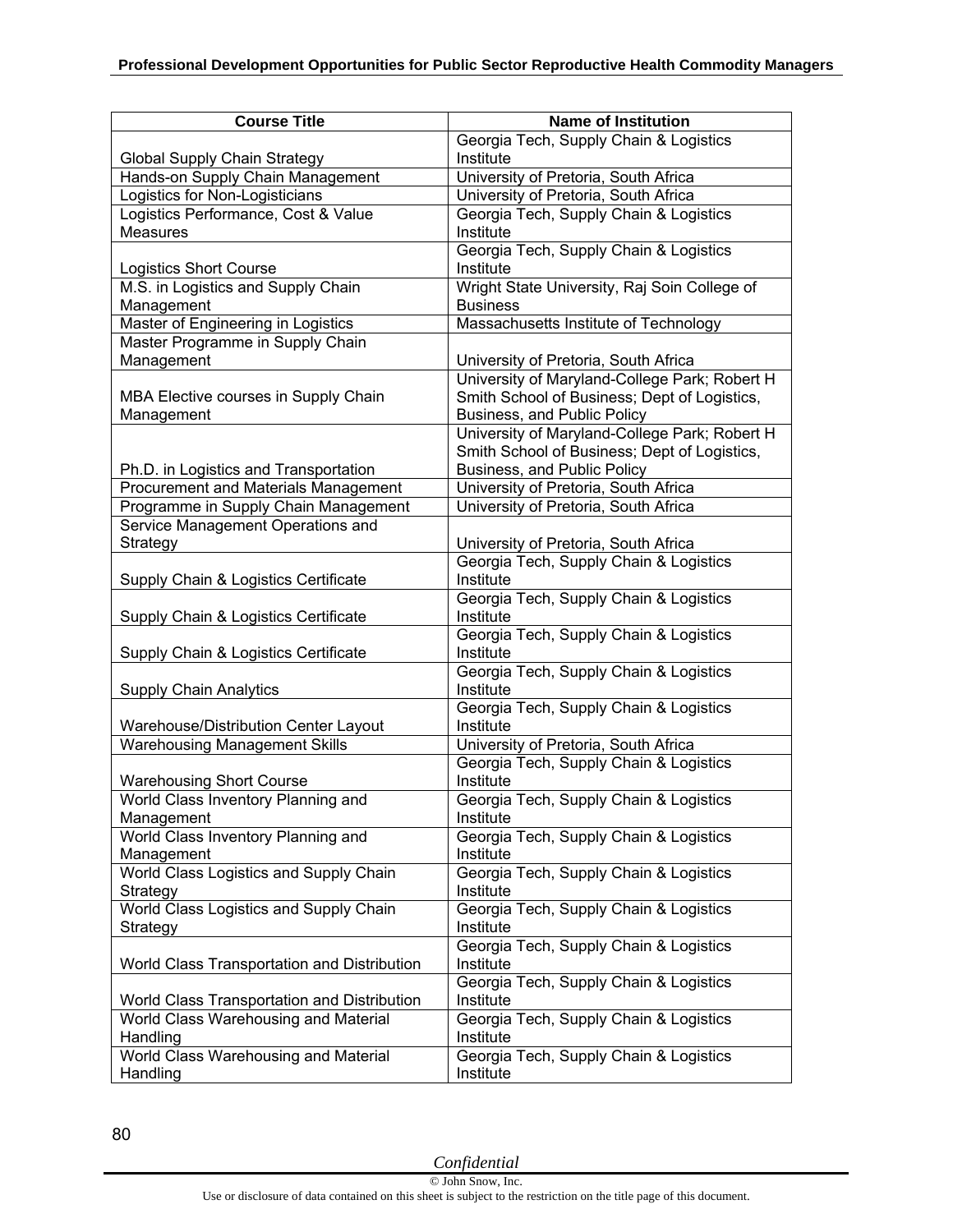## **Courses with no specific Target Sector (Open Enrollment)**

#### **Courses taught in English**

| <b>Course Title</b>                        | <b>Name of Institution</b>              |
|--------------------------------------------|-----------------------------------------|
| Master of Advanced Studies in Humanitarian |                                         |
| Logistics & Management                     | University of Lugano (USI)- Switzerland |
| Master of Engineering in International     |                                         |
| Logistics & Supply Chain Management        | Massachusetts Institute of Technology-  |
| (ZLOG)                                     | Zaragoza University, Spain              |

### **Course taught in Spanish**

| <b>Course Title</b> | Name of Institution                         |
|---------------------|---------------------------------------------|
|                     | Universidad Privada Antenor Orrego Facultad |
| Salud y Sociedad V  | de Medicina                                 |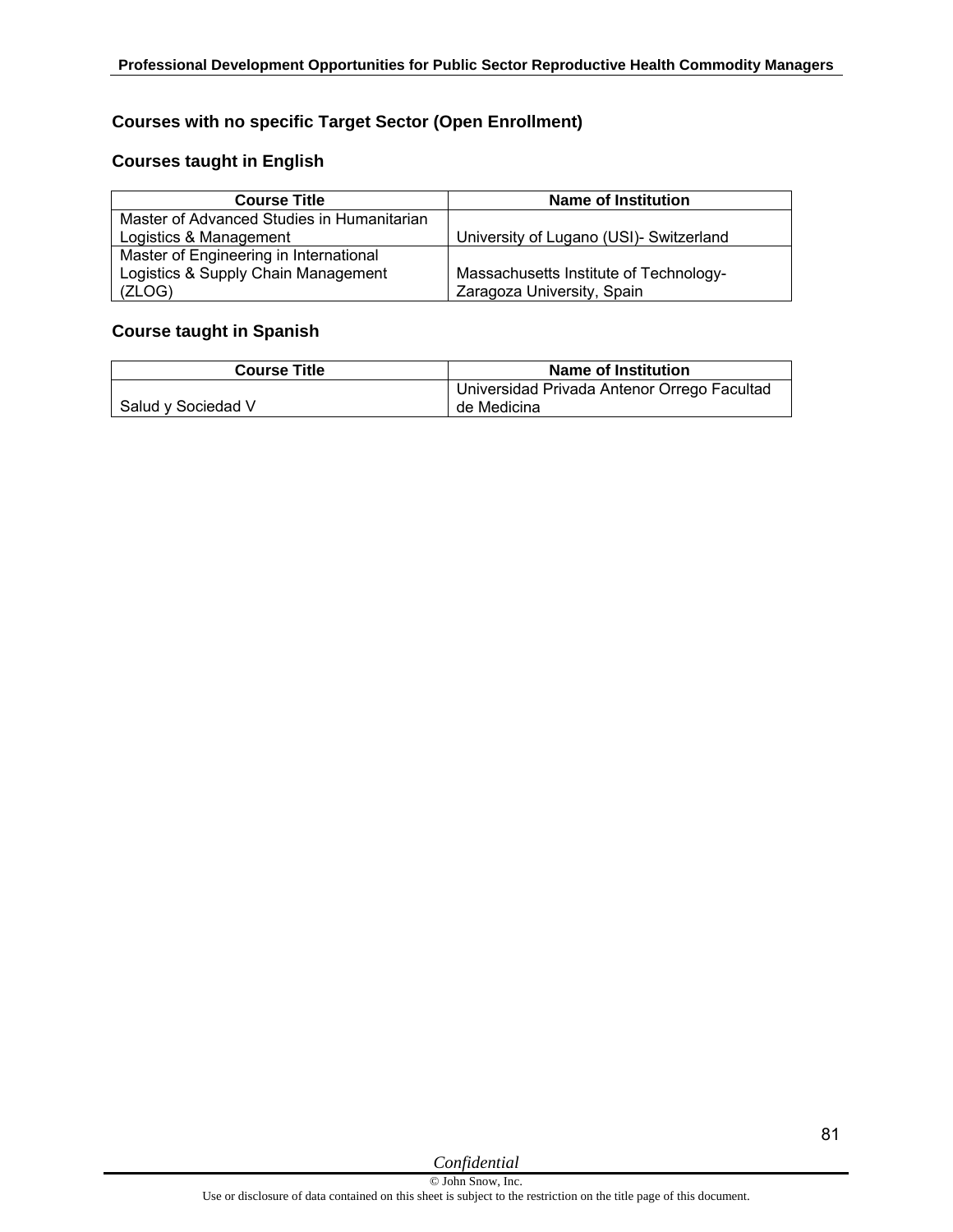## **Annex 7: Public sector courses by target audience**

#### Courses targeting the **Practitioner**:

| <b>Course</b>                                                                     | <b>Institution</b>                                  |
|-----------------------------------------------------------------------------------|-----------------------------------------------------|
| Achats                                                                            | Institut Bioforce Développement                     |
| Approvisionnement                                                                 | Institut Bioforce Développement                     |
| Buenas Prácticas de almacenamiento y distributición                               | Grupo Terra Farma                                   |
| importancia de la cadena de suministro                                            |                                                     |
| Certificate in Supply Chain Management                                            | <b>Crown Agents</b>                                 |
| <b>Contract and Suppliers Relations Management</b>                                | <b>UNDP</b>                                         |
| <b>CSCMP On-site Education</b>                                                    | Council of Supply Chain Management<br>Professionals |
| Curso Gratis Online de Logistica y Distribución                                   | www.directivoglobal.com Grupo Arrima<br>(Spain)     |
| Curso Taller: Certificación en Buenas Prácticas de<br>Almacenamiento              | La Asociación Benéfica PRISMA- Perú                 |
| Diplomado Gestión de la Cadena de Suministro de<br><b>Medicamentos Esenciales</b> | La Asociación Benéfica PRISMA- Perú                 |
| Distribution                                                                      | Institut Bioforce Développement                     |
| E-Procurement: Strategies for Success                                             | Crown Agents                                        |
| <b>Effective Procurement Skills</b>                                               | <b>Crown Agents</b>                                 |
| Exercice d'application du module d'Approvisionnement                              | Institut Bioforce Développement                     |
| Gerencia de la Cadena Logística                                                   | La Asociación Benéfica PRISMA- Perú                 |
| Gestión en Almacén y Buenas Prácticas de<br>Almacenamiento                        | La Asociación Benéfica PRISMA- Perú                 |
| Hygiène, Assainissement & Gestion des Déchets en<br>Milieu de Soins               | Institut Bioforce Développement                     |
| Logística para Suministros de Salud                                               | La Asociación Benéfica PRISMA- Perú                 |
| Logisticien de la Solidarité Internationale                                       | Institut Bioforce Développement                     |
| Logistics and Incoterms                                                           | <b>UNDP</b>                                         |
| Logistics Management of Drugs and Medical<br>Commodities                          | <b>AMREF</b>                                        |
| Maintenance des Equipements Biomédicaux                                           | Institut Bioforce Développement                     |
| Overview of Supply Chain Management                                               | Eastern and Southern Africa                         |
|                                                                                   | Management Institute (ESAMI)                        |
| Postgrado enLogística                                                             | SEAS, Centro de Formación Abierta                   |
| <b>Procurement Strategy Development</b>                                           | <b>UNDP</b>                                         |
| Risk Management in Procurement                                                    | <b>Crown Agents</b>                                 |
| <b>Stock</b>                                                                      | Institut Bioforce Développement                     |
| Stores and Inventory Management                                                   | <b>Crown Agents</b>                                 |
| Successful Tender Design                                                          | <b>Crown Agents</b>                                 |
| Supply Chain Management                                                           | University of Lieges- Belgium                       |
| The Supply Chain Management of HIV/AIDS medicines<br>and the related supplies.    | <b>ARV Access for Africa/i+solutions</b>            |
| Transports                                                                        | Institut Bioforce Développement                     |
| <b>Warehouse Operations Management</b>                                            | ARV Access for Africa/Fuel/i+solutions              |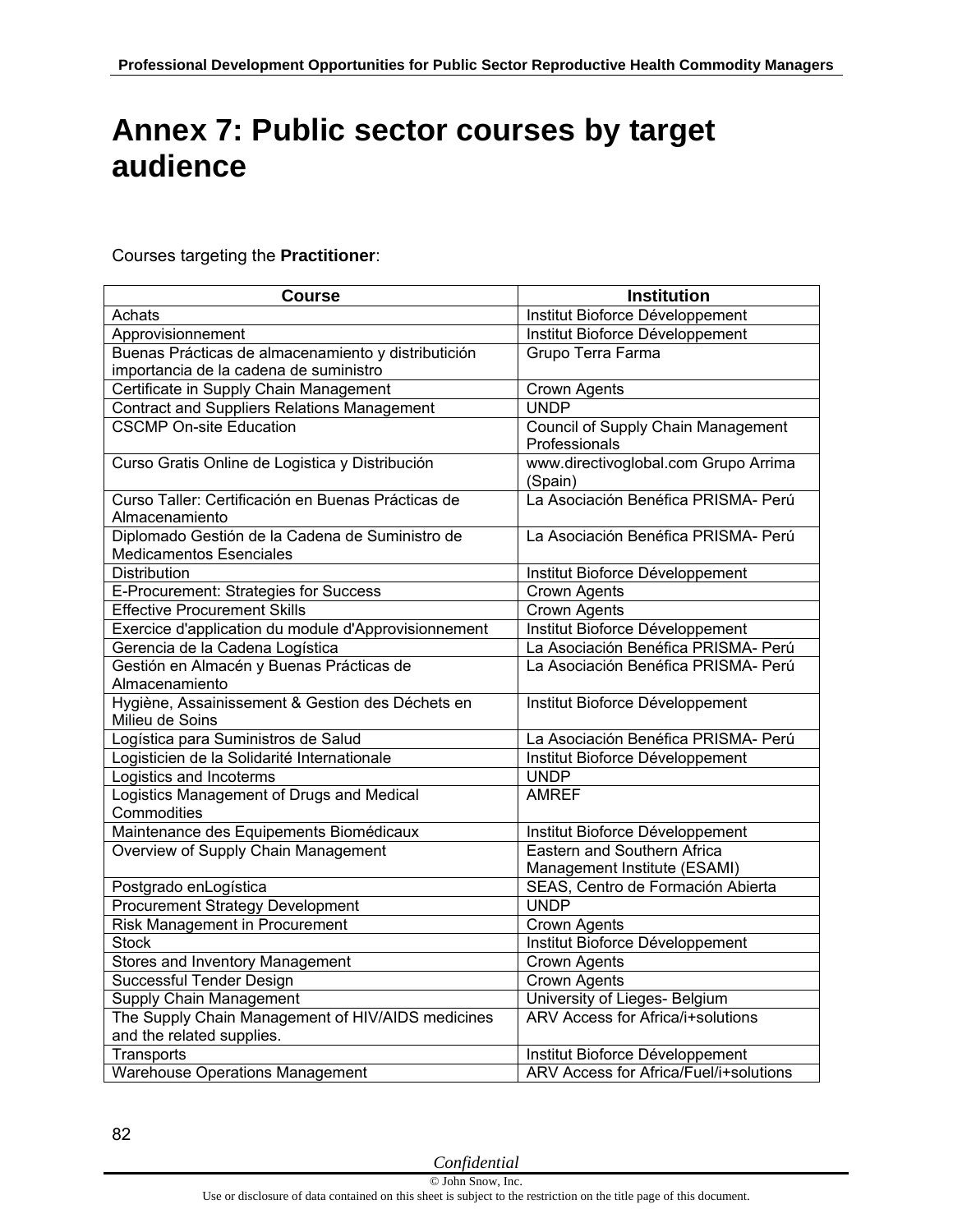## Courses targeting the **Facility Manager**:

| Course                                             | Institution                                      |
|----------------------------------------------------|--------------------------------------------------|
| Manejo e Implementación de la Cadena de Frío en el | <sup>1</sup> La Asociación Benéfica PRISMA- Perú |
| Suministro de Medicamentos                         |                                                  |

Courses targeting the **Program Manager**:

| <b>Course</b>                                                                                              | <b>Institution</b>                                          |
|------------------------------------------------------------------------------------------------------------|-------------------------------------------------------------|
| Certificate in Procurement for Senior Executives                                                           | Crown Agents                                                |
| Disponibilidad Asegurada de Insumos: Principios y                                                          | La Asociación Benéfica PRISMA- Perú                         |
| Practica                                                                                                   |                                                             |
| Estimación y Programación de las Necesidades de<br>Insumos                                                 | La Asociación Benéfica PRISMA- Perú                         |
| Executive Seminar: Pharmaceutical Supply Chain<br>Management                                               | i+solutions                                                 |
| <b>Fundamentals of Procurement</b>                                                                         | <b>UNDP</b>                                                 |
| Gestion des Achats et des Stocks des Combinaisons<br>Thérapeutiques à base d'Artémisinine                  | i+solutions                                                 |
| La gestion optimale de l'approvisionnement des<br>programmes de VIH/SIDA dans les pays en<br>développement | i+solutions                                                 |
| Managing Drug Supply in Low and Middle Income<br>Countries                                                 | i+solutions                                                 |
| Monitoring and Evaluation of Procurement Performance                                                       | Crown Agents                                                |
| Procurement and Quantification of Medicines and<br><b>Medical Supplies</b>                                 | i+solutions                                                 |
| Procurement and Supply Management of Artemesinin<br><b>Based Combination Therapies (ACTs)</b>              | i+solutions                                                 |
| Procurement of Works and Dispute Management                                                                | Crown Agents                                                |
| Quantification and Procurement Planning                                                                    | Eastern and Southern Africa<br>Management Institute (ESAMI) |
| <b>Strategic Procurement in Practice</b>                                                                   | Crown Agents                                                |
| Successful Tender Design and Contract Management                                                           | Crown Agents                                                |
| Supply Chain Management of HIV/AIDS Medicines and<br>Supplies/ARV Procurement and Supply Management        | i+solutions                                                 |

### Courses targeting the **Technical Assistance Provider**:

| Course                                              | <b>Institution</b> |
|-----------------------------------------------------|--------------------|
| Monitoring and Evaluation of Procurement and Supply | i+solutions        |
| Management                                          |                    |

### Courses with **Open Enrollment** (no specific target audience):

| Course                                                | Institution                                  |
|-------------------------------------------------------|----------------------------------------------|
| Diplomado Técnico Nivel Superior Logistica            | Universidad Tecnológica de Chile<br>(INACAP) |
| Gestión y Planificación en la cadena de suministros - | Universidad Austral, IAE Business            |
| Supply Chain                                          | School                                       |
| Lessons in Logistics Management for Health            | USAID   DELIVER PROJECT                      |
| Commodities                                           |                                              |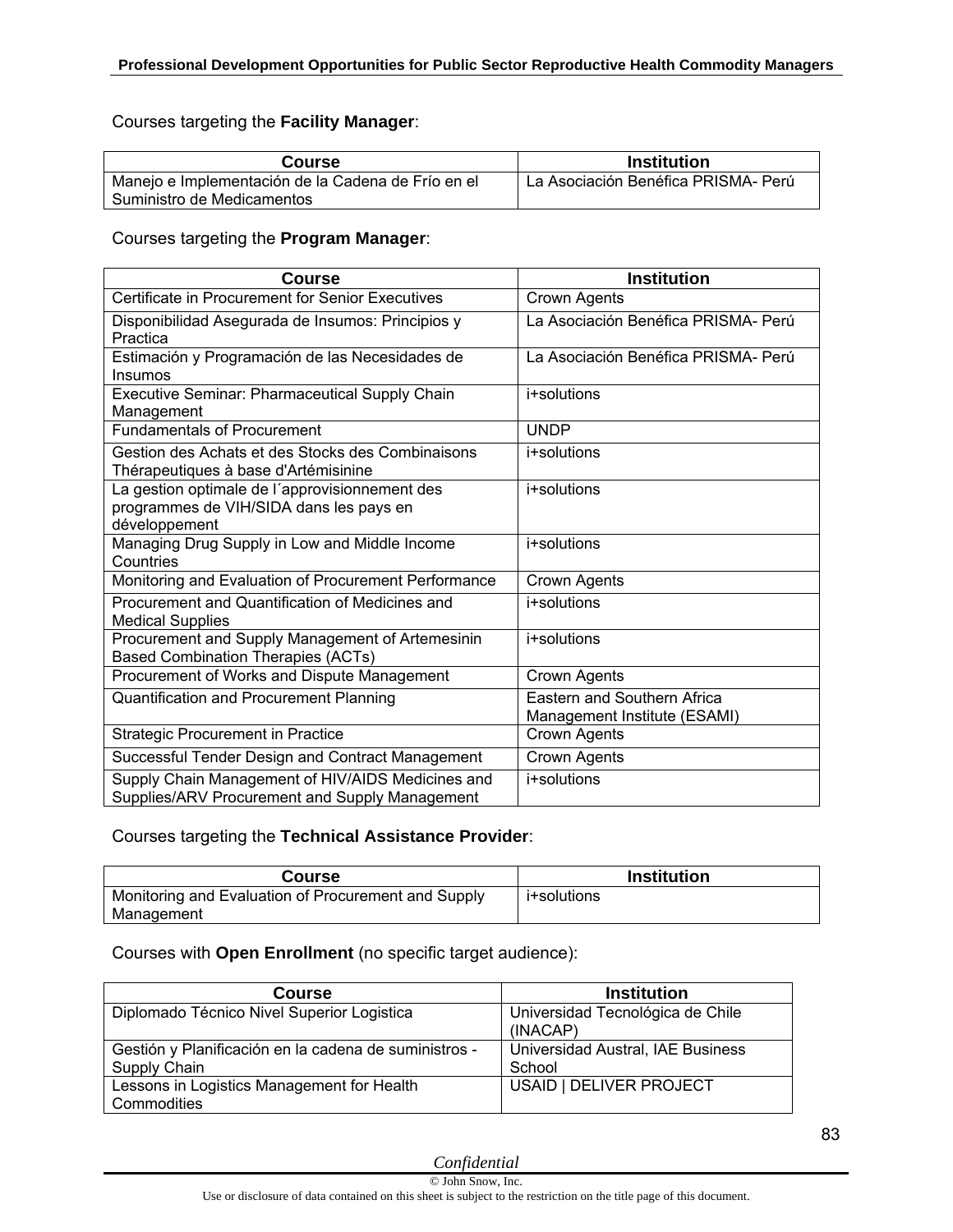#### **Professional Development Opportunities for Public Sector Reproductive Health Commodity Managers**

| Licenciado en Logistica Internacional en Monterrey | Tecnológico de Monterrey             |
|----------------------------------------------------|--------------------------------------|
| Logistics for Health Commodities                   | USAID Bureau of Global Health/Global |
|                                                    | Health e-learning Center             |

*Confidential*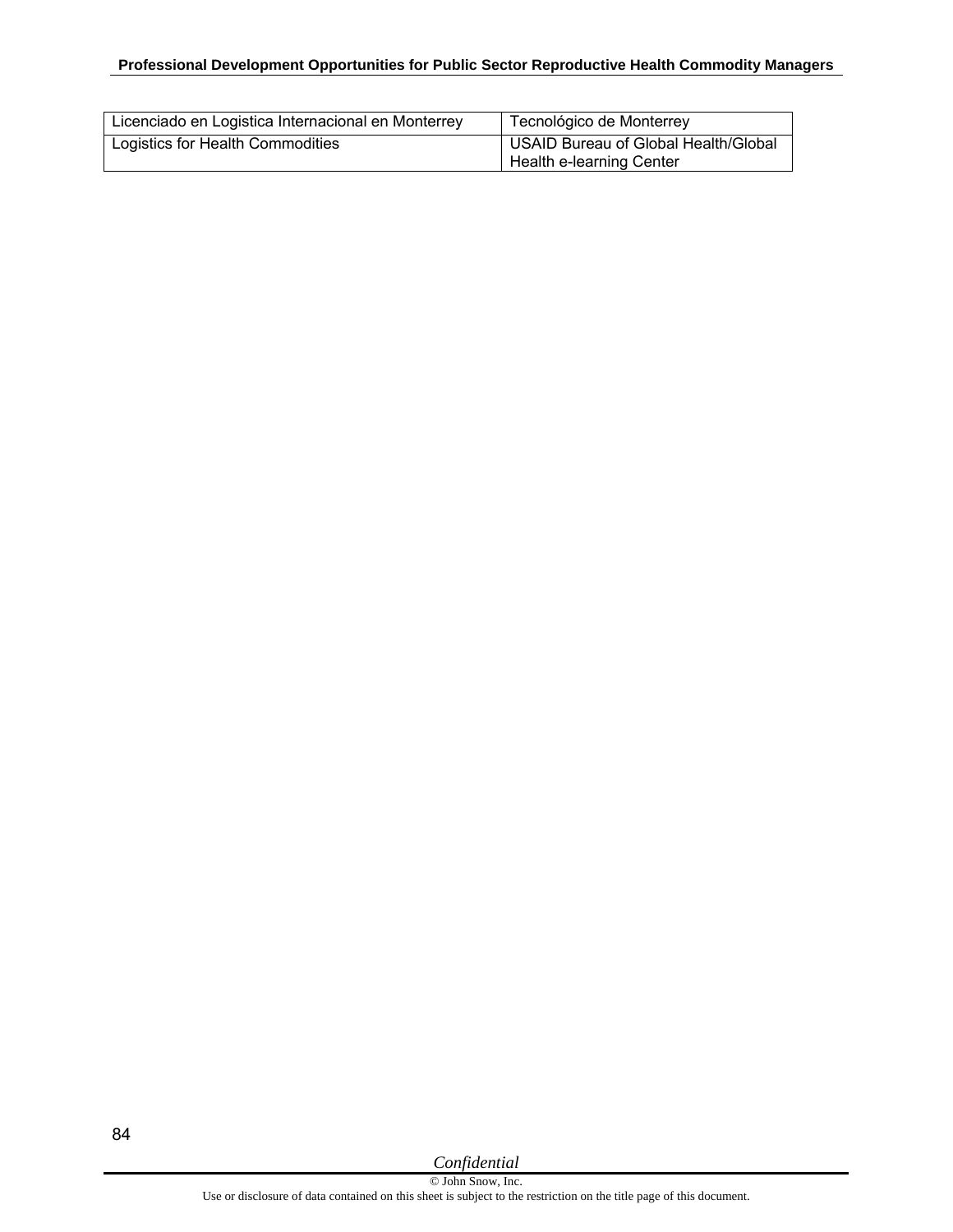# **Annex 8: Courses by focus commodities**

## **Health Commodities, including RH**

| <b>Course Title</b>                                                               | Name of Institution                                               |
|-----------------------------------------------------------------------------------|-------------------------------------------------------------------|
| Diplomado Gestión de la Cadena de Suministro de<br><b>Medicamentos Esenciales</b> | La Asociación Benéfica PRISMA- Peru                               |
| Disponibilidad Asegurada de Insumos: Principios y<br>Practica                     | La Asociación Benéfica PRISMA-Peru                                |
| Estimación y Programación de las Necesidades de<br>Insumos                        | La Asociación Benéfica PRISMA- Peru                               |
| Gerencia de la Cadena Logística                                                   | La Asociación Benéfica PRISMA- Peru                               |
| Gestión en Almacén y Buenas Prácticas de<br>Almacenamiento                        | La Asociación Benéfica PRISMA- Peru                               |
| Lessons in Logistics Management for Health<br>Commodities                         | USAID   DELIVER PROJECT                                           |
| Logística para Suministros de Salud                                               | La Asociación Benéfica PRISMA- Peru                               |
| Logistics for Health Commodities                                                  | USAID Bureau of Global Health/Global Health e-<br>learning Center |
| Overview of Supply Chain Management                                               | Eastern and Southern Africa Management<br>Institute (ESAMI)       |
| Quantification and Procurement Planning                                           | Eastern and Southern Africa Management<br>Institute (ESAMI)       |

### **Health, non-RH specific**

| <b>Course Title</b>                                                                                        | Name of Institution                 |
|------------------------------------------------------------------------------------------------------------|-------------------------------------|
| Certificate in Supply Chain Management                                                                     | Crown Agents                        |
| Curso Taller: Certificación en Buenas Prácticas de<br>Almacenamiento                                       | La Asociación Benéfica PRISMA- Peru |
| Executive Seminar: Pharmaceutical Supply Chain<br>Management                                               | i+solutions                         |
| Gestion des Achats et des Stocks des<br>Combinaisons Thérapeutiques à base<br>d'Artémisinine               | i+solutions                         |
| Hygiène, Assainissement & Gestion des Déchets<br>en Milieu de Soins                                        | Institut Bioforce Développement     |
| La gestion optimale de l'approvisionnement des<br>programmes de VIH/SIDA dans les pays en<br>développement | i+solutions                         |
| Logistics Management of Drugs and Medical<br>Commodities                                                   | <b>AMREF</b>                        |
| Maintenance des Equipements Biomedicaux                                                                    | Institut Bioforce Développement     |
| Managing Drug Supply in Low and Middle Income<br>Countries                                                 | i+solutions                         |
| Manejo e Implementación de la Cadena de Frío en<br>el Suministro de Medicamentos                           | La Asociación Benéfica PRISMA- Peru |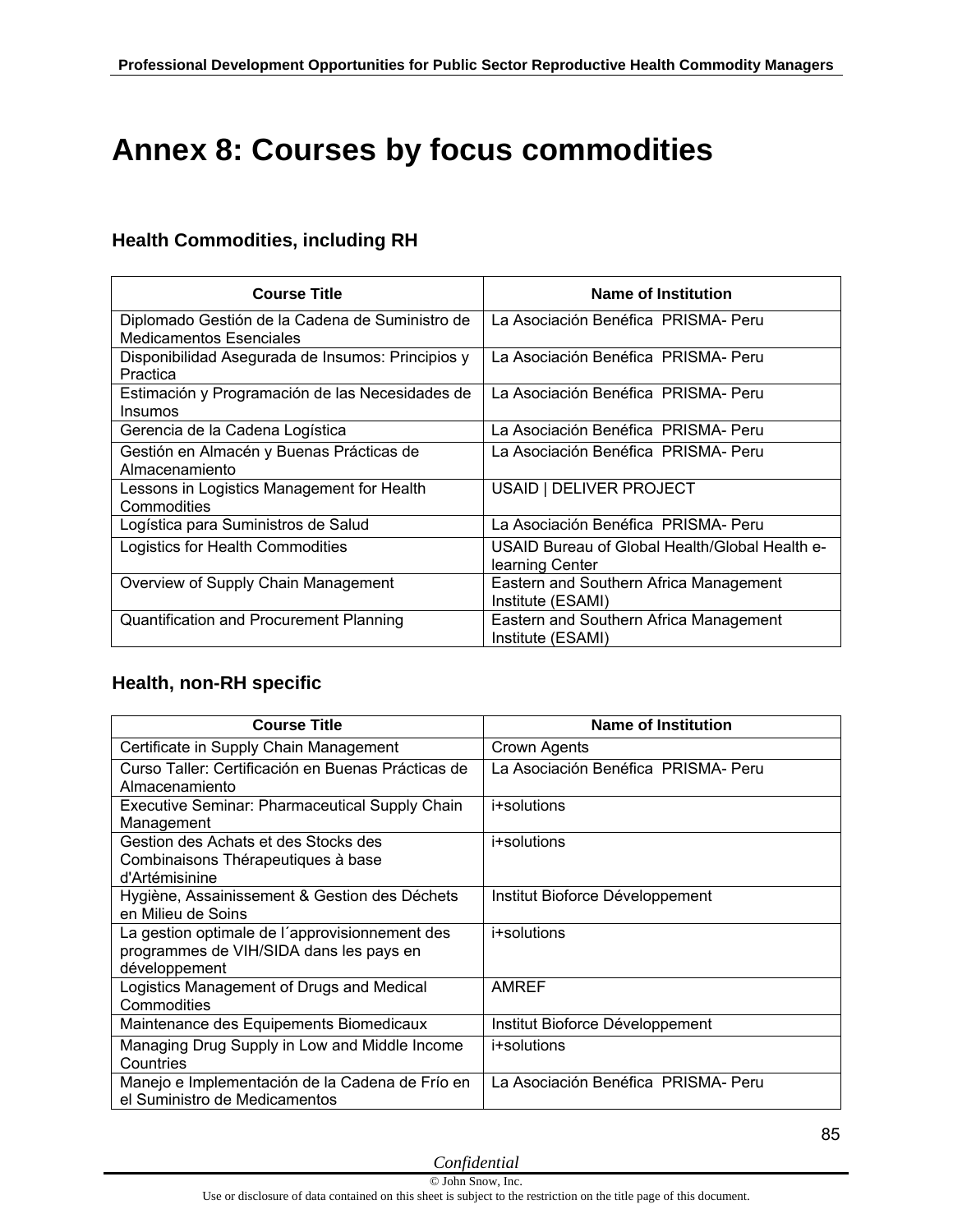### **Professional Development Opportunities for Public Sector Reproductive Health Commodity Managers**

| Monitoring and Evaluation of Procurement and<br>Supply Management                                      | i+solutions                                                |
|--------------------------------------------------------------------------------------------------------|------------------------------------------------------------|
| Procurement and Quantification of Medicines and<br><b>Medical Supplies</b>                             | i+solutions                                                |
| Procurement and Supply Management of<br>Artemesinin Based Combination Therapies (ACTs)                 | i+solutions                                                |
| Salud y Sociedad V                                                                                     | Universidad Privada Antenor Orrego Facultad de<br>Medicina |
| Supply Chain Management of HIV/AIDS Medicines<br>and Supplies/ARV Procurement and Supply<br>Management | i+solutions                                                |
| The Supply Chain Management of HIV/AIDS<br>medicines and the related supplies.                         | ARV Access for Africa/i+solutions                          |
| <b>Warehouse Operations Management</b>                                                                 | ARV Access for Africa/Fuel/i+solutions                     |

## **Any/other**

| <b>Course Title</b>                                | <b>Name of Institution</b>                           |
|----------------------------------------------------|------------------------------------------------------|
| Advanced Programme in Supply Chain                 |                                                      |
| Management                                         | University of Pretoria, South Africa                 |
|                                                    | University of Maryland-College Park; Robert H        |
|                                                    | Smith School of Business; Dept of Logistics,         |
| Bachelor of Science in Supply Chain Management     | Business, and Public Policy                          |
| Certificate in Procurement for Senior Executives   | <b>Crown Agents</b>                                  |
|                                                    | Fritz Institute/Chartered Institute of Logistics and |
| Certification in Humanitarian Logistics            | <b>Transport UK</b>                                  |
| Certification in Humanitarian Supply Chain         | Fritz Institute/Chartered Institute of Logistics and |
| Management                                         | <b>Transport UK</b>                                  |
| <b>Contract and Suppliers Relations Management</b> | <b>UNDP</b>                                          |
| <b>Contract Management</b>                         | University of Pretoria, South Africa                 |
|                                                    | Council of Supply Chain Management                   |
| <b>CSCMP On-site Education</b>                     | Professionals                                        |
| Curso Gratis Online de Logistica y Distribucion    | www.directivoglobal.com Grupo Arrima (Spain)         |
| Diplomado Tecnico Nivel Superior Logistica         | Universidad Tecnologica de Chile (INACAP)            |
| <b>Effective Procurement Skills</b>                | Crown Agents                                         |
| E-Procurement: Strategies for Success              | Crown Agents                                         |
| FinListics®: The Financial Supply Chain            |                                                      |
| <b>Management Connection Workshop</b>              | Georgia Tech, Supply Chain & Logistics Institute     |
| <b>Fundamentals of Procurement</b>                 | <b>UNDP</b>                                          |
| Gestión y Planificación en la cadena de            |                                                      |
| suministros - Supply Chain                         | Universidad Austral, IAE Business School             |
| <b>Global Supply Chain Strategy</b>                | Georgia Tech, Supply Chain & Logistics Institute     |
| Hands-on Supply Chain Management                   | University of Pretoria, South Africa                 |
| Licenciado en Logistica Internacional en Monterrey | Tecnologico de Monterrey                             |
| Logistics and Incoterms                            | <b>UNDP</b>                                          |
| Logistics for Non-Logisticians                     | University of Pretoria, South Africa                 |
| Logistics Performance, Cost & Value Measures       | Georgia Tech, Supply Chain & Logistics Institute     |
| <b>Logistics Short Course</b>                      | Georgia Tech, Supply Chain & Logistics Institute     |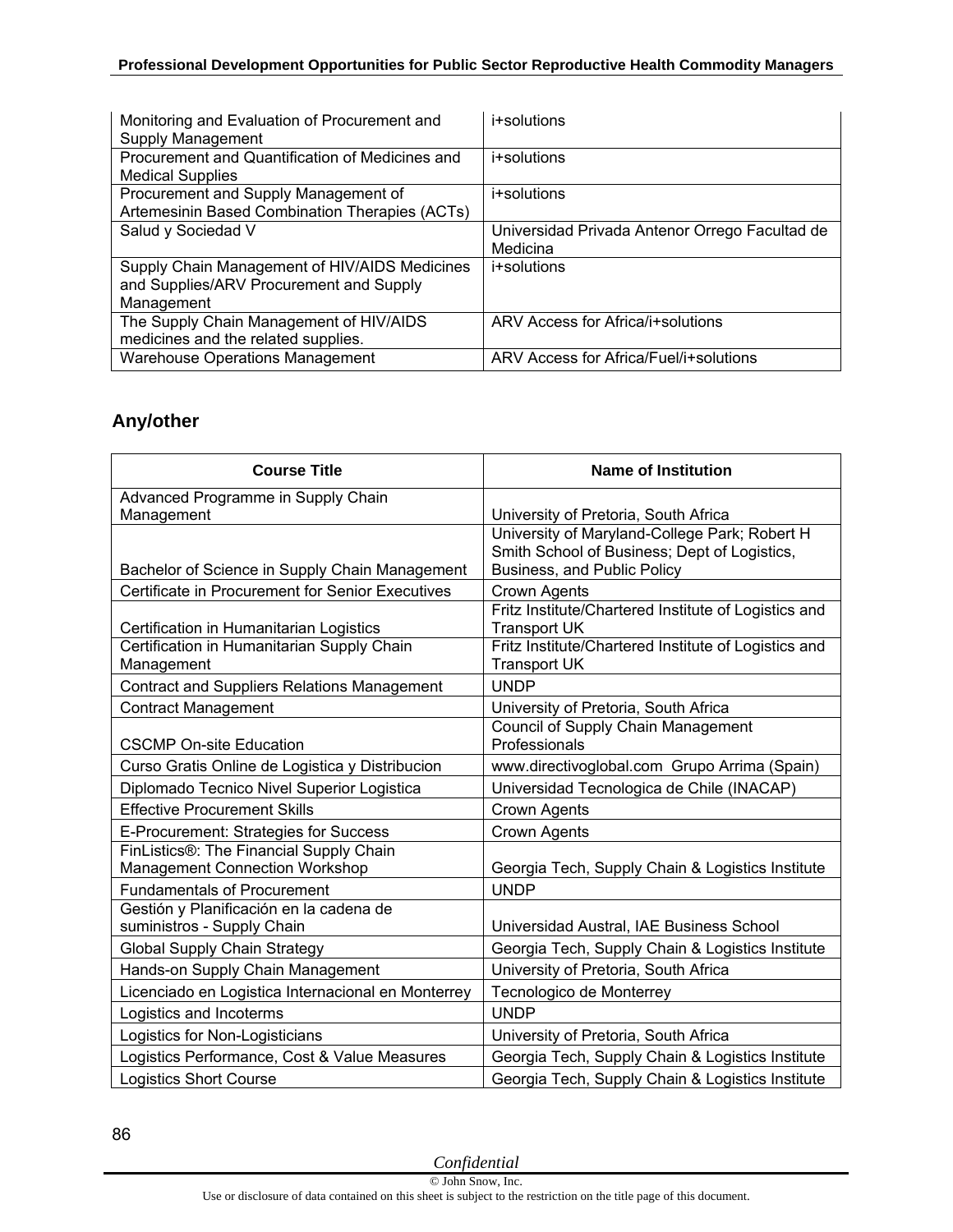| M.S. in Logistics and Supply Chain Management      | Wright State University, Raj Soin College of<br><b>Business</b>                               |
|----------------------------------------------------|-----------------------------------------------------------------------------------------------|
| Master of Advanced Studies in Humanitarian         |                                                                                               |
| Logistics & Management                             | University of Lugano (USI)- Switzerland                                                       |
| Master of Engineering in International Logistics & | Massachusetts Institute of Technology- Zaragoza                                               |
| Supply Chain Management (ZLOG)                     | University, Spain                                                                             |
| Master of Engineering in Logistics                 | Massachusetts Institute of Technology                                                         |
| Master Programme in Supply Chain Management        | University of Pretoria, South Africa                                                          |
| MBA Elective courses in Supply Chain               | University of Maryland-College Park; Robert H<br>Smith School of Business; Dept of Logistics, |
| Management                                         | <b>Business, and Public Policy</b>                                                            |
| Monitoring and Evaluation of Procurement           |                                                                                               |
| Performance                                        | Crown Agents                                                                                  |
|                                                    | University of Maryland-College Park; Robert H                                                 |
| Ph.D. in Logistics and Transportation              | Smith School of Business; Dept of Logistics,<br>Business, and Public Policy                   |
| Postgrado en Logistica                             | SEAS, Centro de Formación Abierta                                                             |
| Procurement and Materials Management               | University of Pretoria, South Africa                                                          |
| Procurement of Works and Dispute Management        | Crown Agents                                                                                  |
| <b>Procurement Strategy Development</b>            | <b>UNDP</b>                                                                                   |
| Programme in Supply Chain Management               | University of Pretoria, South Africa                                                          |
| Risk Management in Procurement                     | Crown Agents                                                                                  |
| Service Management Operations and Strategy         | University of Pretoria, South Africa                                                          |
| Stores and Inventory Management                    | Crown Agents                                                                                  |
| <b>Strategic Procurement in Practice</b>           | Crown Agents                                                                                  |
| Successful Tender Design                           | Crown Agents                                                                                  |
| Successful Tender Design and Contract              |                                                                                               |
| Management                                         | Crown Agents                                                                                  |
| Supply Chain & Logistics Certificate               | Georgia Tech, Supply Chain & Logistics Institute                                              |
| Supply Chain & Logistics Certificate               | Georgia Tech, Supply Chain & Logistics Institute                                              |
| Supply Chain & Logistics Certificate               | Georgia Tech, Supply Chain & Logistics Institute                                              |
| <b>Supply Chain Analytics</b>                      | Georgia Tech, Supply Chain & Logistics Institute                                              |
| Warehouse/Distribution Center Layout               | Georgia Tech, Supply Chain & Logistics Institute                                              |
| <b>Warehousing Management Skills</b>               | University of Pretoria, South Africa                                                          |
| <b>Warehousing Short Course</b>                    | Georgia Tech, Supply Chain & Logistics Institute                                              |
| World Class Inventory Planning and Management      | Georgia Tech, Supply Chain & Logistics Institute                                              |
| World Class Inventory Planning and Management      | Georgia Tech, Supply Chain & Logistics Institute                                              |
| World Class Logistics and Supply Chain Strategy    | Georgia Tech, Supply Chain & Logistics Institute                                              |
| World Class Logistics and Supply Chain Strategy    | Georgia Tech, Supply Chain & Logistics Institute                                              |
| World Class Transportation and Distribution        | Georgia Tech, Supply Chain & Logistics Institute                                              |
| World Class Transportation and Distribution        | Georgia Tech, Supply Chain & Logistics Institute                                              |
| World Class Warehousing and Material Handling      | Georgia Tech, Supply Chain & Logistics Institute                                              |
| World Class Warehousing and Material Handling      | Georgia Tech, Supply Chain & Logistics Institute                                              |

## **Courses with focus commodities not indicated:**

| Course Title | Name of Institution             |
|--------------|---------------------------------|
| Achats       | Institut Bioforce Développement |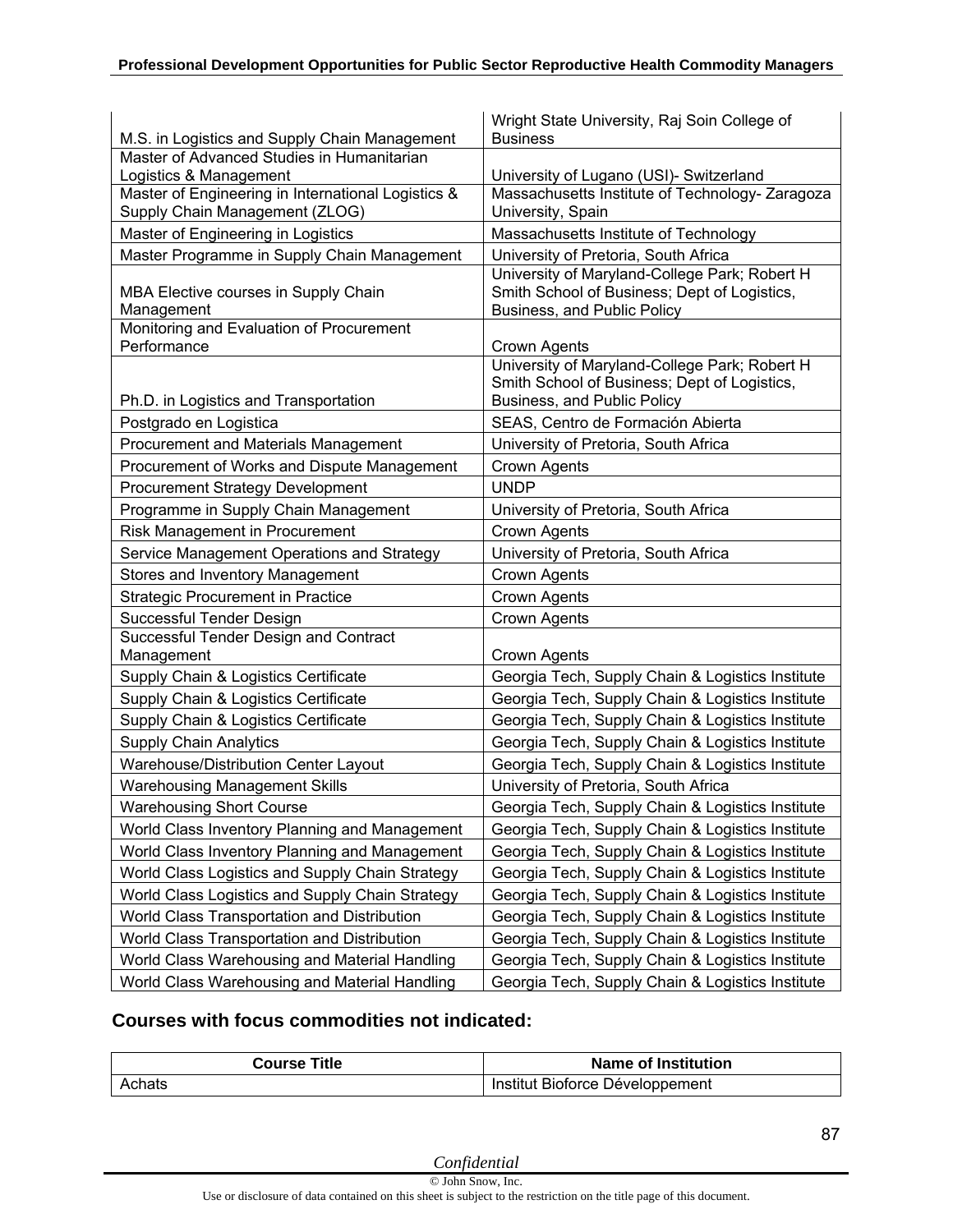### **Professional Development Opportunities for Public Sector Reproductive Health Commodity Managers**

| Approvisionnement                            | Institut Bioforce Développement |
|----------------------------------------------|---------------------------------|
| Buenas Prácticas de almacenamiento y         | Grupo Terra Farma               |
| distributición importancia de la cadena de   |                                 |
| suministro                                   |                                 |
| <b>Distribution</b>                          | Institut Bioforce Développement |
| Exercice d'application du module             | Institut Bioforce Développement |
| d'Approvisionnement                          |                                 |
| Humanitarian Logistics                       | Global Fields Institute, Kenya  |
| Logisticien de la Solidarité Internationale  | Institut Bioforce Développement |
| Professional Diploma in Logistics Management | Global Fields Institute, Kenya  |
| <b>Stock</b>                                 | Institut Bioforce Développement |
| Supply Chain Management                      | University of Lieges- Belgium   |
| Transports                                   | Institut Bioforce Développement |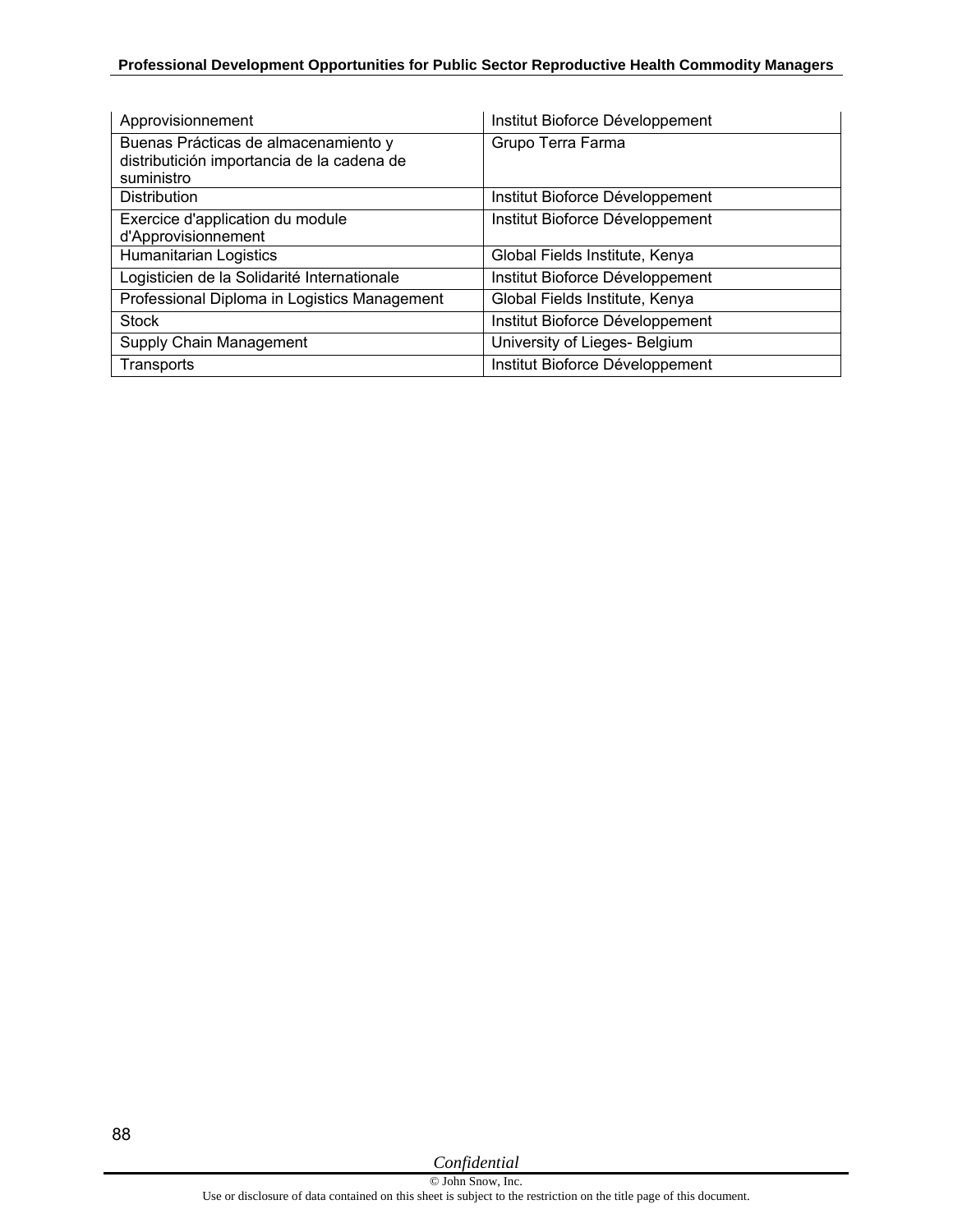## **Annex 9: Courses and topics covered**

## **One logistics function in great detail**

| <b>Course Title</b>                                                              | <b>Name of Institution</b>                                  |
|----------------------------------------------------------------------------------|-------------------------------------------------------------|
| Achats                                                                           | Institut Bioforce Développement                             |
| Certificate in Procurement for Senior<br><b>Executives</b>                       | Crown Agents                                                |
| <b>Contract and Suppliers Relations Management</b>                               | <b>UNDP</b>                                                 |
| <b>Contract Management</b>                                                       | University of Pretoria, South Africa                        |
| Curso Taller: Certificación en Buenas Prácticas<br>de Almacenamiento             | La Asociación Benéfica PRISMA- Peru                         |
| Disponibilidad Asegurada de Insumos:<br>Principios y Practica                    | La Asociación Benéfica PRISMA- Peru                         |
| Distribution                                                                     | Institut Bioforce Développement                             |
| E-Procurement: Strategies for Success                                            | Crown Agents                                                |
| <b>Effective Procurement Skills</b>                                              | Crown Agents                                                |
| Estimación y Programación de las<br>Necesidades de Insumos                       | La Asociación Benéfica PRISMA- Peru                         |
| Exercice d'application du module<br>d'Approvisionnement                          | Institut Bioforce Développement                             |
| <b>Fundamentals of Procurement</b>                                               | <b>UNDP</b>                                                 |
| Gestión en Almacén y Buenas Prácticas de<br>Almacenamiento                       | La Asociación Benéfica PRISMA- Peru                         |
| Manejo e Implementación de la Cadena de<br>Frío en el Suministro de Medicamentos | La Asociación Benéfica PRISMA- Peru                         |
| Monitoring and Evaluation of Procurement and<br>Supply Management                | i+solutions                                                 |
| Monitoring and Evaluation of Procurement<br>Performance                          | Crown Agents                                                |
| Procurement and Quantification of Medicines<br>and Medical Supplies              | i+solutions                                                 |
| Procurement of Works and Dispute<br>Management                                   | Crown Agents                                                |
| <b>Procurement Strategy Development</b>                                          | <b>UNDP</b>                                                 |
| Quantification and Procurement Planning                                          | Eastern and Southern Africa Management Institute<br>(ESAMI) |
| Risk Management in Procurement                                                   | Crown Agents                                                |
| <b>Stock</b>                                                                     | Institut Bioforce Développement                             |
| <b>Strategic Procurement in Practice</b>                                         | Crown Agents                                                |
| Successful Tender Design                                                         | Crown Agents                                                |
| Successful Tender Design and Contract<br>Management                              | Crown Agents                                                |
| Transports                                                                       | Institut Bioforce Développement                             |
| <b>Warehouse Operations Management</b>                                           | ARV Access for Africa/Fuel/i+solutions                      |
| Warehouse/Distribution Center Layout                                             | Georgia Tech, Supply Chain & Logistics Institute            |
| <b>Warehousing Management Skills</b>                                             | University of Pretoria, South Africa                        |
| <b>Warehousing Short Course</b>                                                  | Georgia Tech, Supply Chain & Logistics Institute            |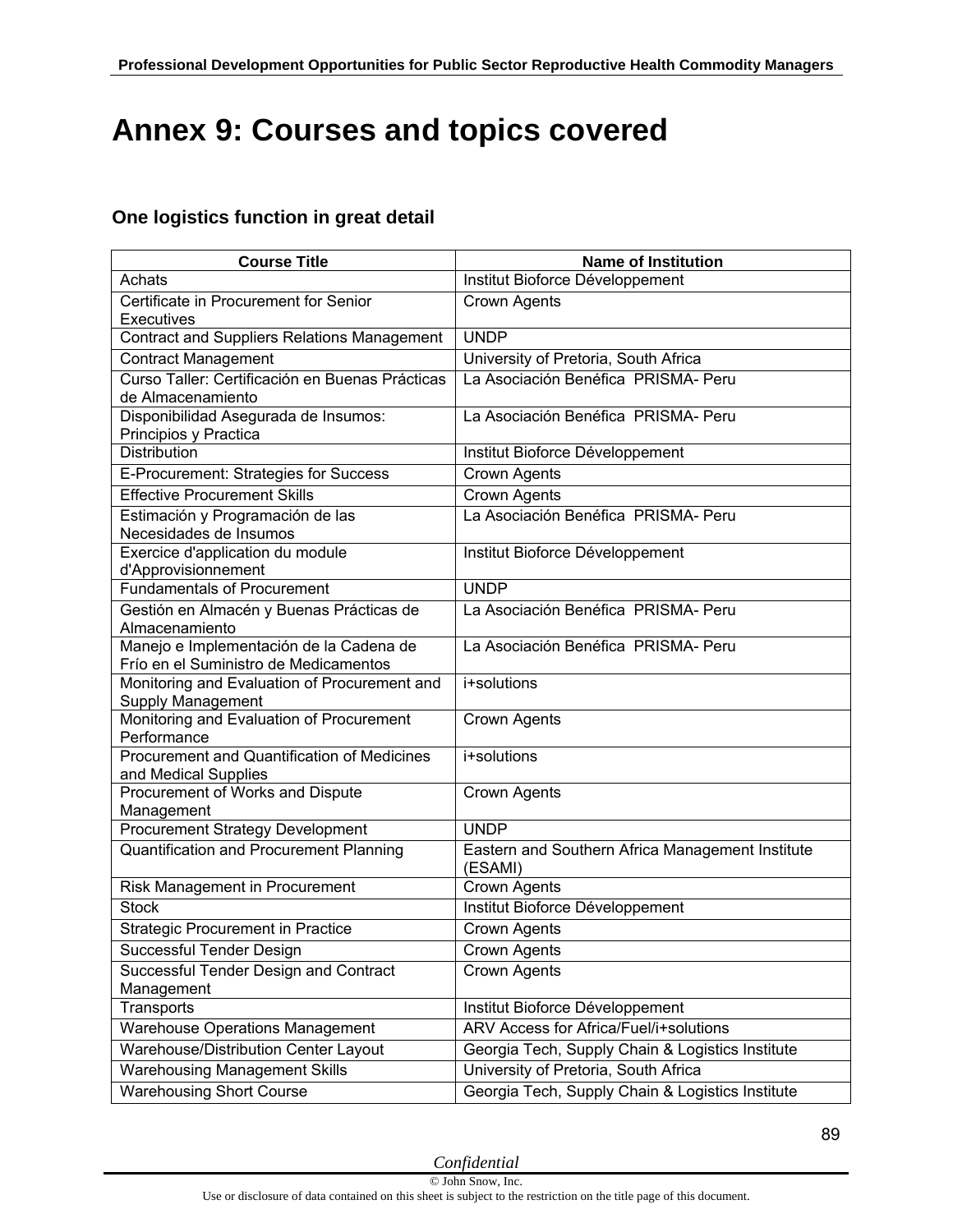#### **Professional Development Opportunities for Public Sector Reproductive Health Commodity Managers**

| World Class Inventory Planning and          | Georgia Tech, Supply Chain & Logistics Institute |
|---------------------------------------------|--------------------------------------------------|
| Management                                  |                                                  |
| World Class Inventory Planning and          | Georgia Tech, Supply Chain & Logistics Institute |
| Management                                  |                                                  |
| World Class Transportation and Distribution | Georgia Tech, Supply Chain & Logistics Institute |
| World Class Transportation and Distribution | Georgia Tech, Supply Chain & Logistics Institute |
| World Class Warehousing and Material        | Georgia Tech, Supply Chain & Logistics Institute |
| Handling                                    |                                                  |
| World Class Warehousing and Material        | Georgia Tech, Supply Chain & Logistics Institute |
| Handling                                    |                                                  |

## **Range of logistics topics in some detail**

| <b>Course Title</b>                                                 | <b>Name of Institution</b>                           |
|---------------------------------------------------------------------|------------------------------------------------------|
| Advanced Programme in Supply Chain                                  | University of Pretoria, South Africa                 |
| Management                                                          |                                                      |
| Approvisionnement                                                   | Institut Bioforce Développement                      |
| Bachelor of Science in Supply Chain                                 | University of Maryland-College Park; Robert H Smith  |
| Management                                                          | School of Business; Dept of Logistics, Business, and |
| Buenas Prácticas de almacenamiento y                                | <b>Public Policy</b><br>Grupo Terra Farma            |
| distributición importancia de la cadena de                          |                                                      |
| suministro                                                          |                                                      |
| Certificate in Supply Chain Management                              | <b>Crown Agents</b>                                  |
| Certification in Humanitarian Logistics                             | Fritz Institute/Chartered Institute of Logistics and |
|                                                                     | <b>Transport UK</b>                                  |
| Certification in Humanitarian Supply Chain                          | Fritz Institute/Chartered Institute of Logistics and |
| Management                                                          | <b>Transport UK</b>                                  |
| <b>CSCMP On-site Education</b>                                      | Council of Supply Chain Management Professionals     |
| Curso Gratis Online de Logistica y Distribucion                     | www.directivoglobal.com Grupo Arrima (Spain)         |
| Diplomado Gestión de la Cadena de Suministro                        | La Asociación Benéfica PRISMA- Peru                  |
| de Medicamentos Esenciales                                          |                                                      |
| Diplomado Tecnico Nivel Superior Logistica                          | Universidad Tecnologica de Chile (INACAP)            |
| <b>Executive Seminar: Pharmaceutical Supply</b><br>Chain Management | i+solutions                                          |
| FinListics®: The Financial Supply Chain                             | Georgia Tech, Supply Chain & Logistics Institute     |
| Management Connection Workshop                                      |                                                      |
| Gerencia de la Cadena Logística                                     | La Asociación Benéfica PRISMA- Peru                  |
| Gestion des Achats et des Stocks des                                | i+solutions                                          |
| Combinaisons Thérapeutiques à base                                  |                                                      |
| d'Artémisinine                                                      |                                                      |
| Gestión y Planificación en la cadena de                             | Universidad Austral, IAE Business School             |
| suministros - Supply Chain                                          |                                                      |
| <b>Global Supply Chain Strategy</b>                                 | Georgia Tech, Supply Chain & Logistics Institute     |
| Hands-on Supply Chain Management                                    | University of Pretoria, South Africa                 |
| <b>Humanitarian Logistics</b>                                       | Global Fields Institute, Kenya                       |
| La gestion optimale de l'approvisionnement des                      | i+solutions                                          |
| programmes de VIH/SIDA dans les pays en<br>développement            |                                                      |
| Lessons in Logistics Management for Health                          | USAID   DELIVER PROJECT                              |
| Commodities                                                         |                                                      |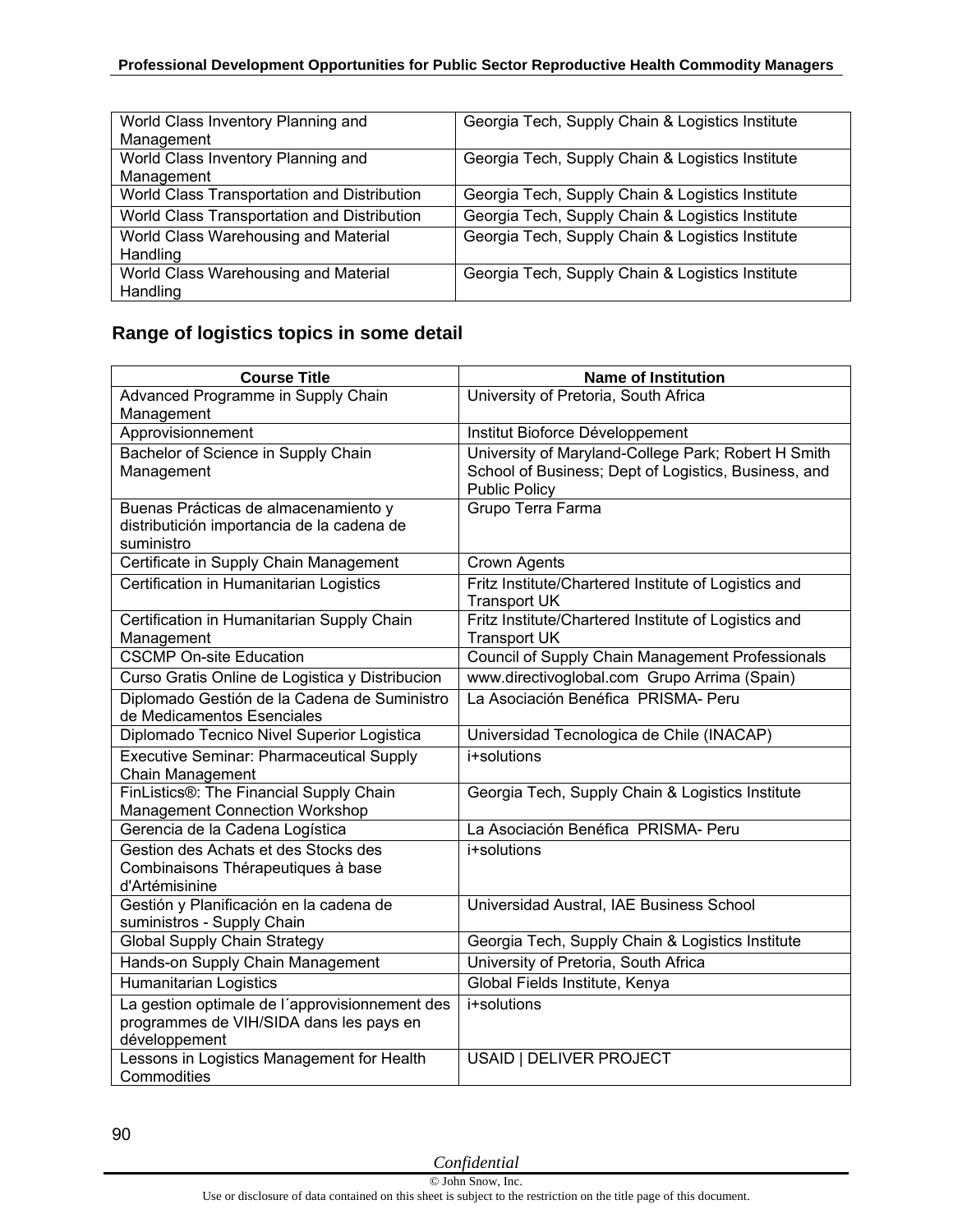| Licenciado en Logistica Internacional en                                                                                | Tecnologico de Monterrey                                                                                    |
|-------------------------------------------------------------------------------------------------------------------------|-------------------------------------------------------------------------------------------------------------|
| Monterrey                                                                                                               |                                                                                                             |
| Logística para Suministros de Salud                                                                                     | La Asociación Benéfica PRISMA- Peru                                                                         |
| Logistics and Incoterms                                                                                                 | <b>UNDP</b>                                                                                                 |
| Logistics for Health Commodities                                                                                        | USAID Bureau of Global Health/Global Health e-<br>learning Center                                           |
| Logistics for Non-Logisticians                                                                                          | University of Pretoria, South Africa                                                                        |
| Logistics Management of Drugs and Medical<br>Commodities                                                                | <b>AMREF</b>                                                                                                |
| Logistics Performance, Cost & Value Measures                                                                            | Georgia Tech, Supply Chain & Logistics Institute                                                            |
| <b>Logistics Short Course</b>                                                                                           | Georgia Tech, Supply Chain & Logistics Institute                                                            |
| M.S. in Logistics and Supply Chain<br>Management                                                                        | Wright State University, Raj Soin College of Business                                                       |
| Managing Drug Supply in Low and Middle<br><b>Income Countries</b>                                                       | i+solutions                                                                                                 |
| Master of Engineering in International Logistics<br>& Supply Chain Management (ZLOG)                                    | Massachusetts Institute of Technology- Zaragoza<br>University, Spain                                        |
| Master of Engineering in Logistics                                                                                      | Massachusetts Institute of Technology                                                                       |
| Master Programme in Supply Chain<br>Management                                                                          | University of Pretoria, South Africa                                                                        |
| MBA Elective courses in Supply Chain                                                                                    | University of Maryland-College Park; Robert H Smith                                                         |
| Management                                                                                                              | School of Business; Dept of Logistics, Business, and<br><b>Public Policy</b>                                |
| Overview of Supply Chain Management                                                                                     | Eastern and Southern Africa Management Institute<br>(ESAMI)                                                 |
| Ph.D. in Logistics and Transportation                                                                                   | University of Maryland-College Park; Robert H Smith<br>School of Business; Dept of Logistics, Business, and |
|                                                                                                                         |                                                                                                             |
| Postgrado en Logistica                                                                                                  | <b>Public Policy</b><br>SEAS, Centro de Formación Abierta                                                   |
|                                                                                                                         | University of Pretoria, South Africa                                                                        |
| Procurement and Materials Management<br>Procurement and Supply Management of<br>Artemesinin Based Combination Therapies | i+solutions                                                                                                 |
| (ACTs)<br>Professional Diploma in Logistics Management                                                                  | Global Fields Institute, Kenya                                                                              |
| Programme in Supply Chain Management                                                                                    | University of Pretoria, South Africa                                                                        |
| Stores and Inventory Management                                                                                         | Crown Agents                                                                                                |
| Supply Chain & Logistics Certificate                                                                                    |                                                                                                             |
| Supply Chain & Logistics Certificate                                                                                    | Georgia Tech, Supply Chain & Logistics Institute<br>Georgia Tech, Supply Chain & Logistics Institute        |
|                                                                                                                         | Georgia Tech, Supply Chain & Logistics Institute                                                            |
| Supply Chain & Logistics Certificate<br><b>Supply Chain Analytics</b>                                                   | Georgia Tech, Supply Chain & Logistics Institute                                                            |
|                                                                                                                         | University of Lieges- Belgium                                                                               |
| Supply Chain Management                                                                                                 | i+solutions                                                                                                 |
| Supply Chain Management of HIV/AIDS<br>Medicines and Supplies/ARV Procurement and<br>Supply Management                  |                                                                                                             |
| The Supply Chain Management of HIV/AIDS                                                                                 | ARV Access for Africa/i+solutions                                                                           |
| medicines and the related supplies.                                                                                     |                                                                                                             |
| World Class Logistics and Supply Chain                                                                                  | Georgia Tech, Supply Chain & Logistics Institute                                                            |
| Strategy<br>World Class Logistics and Supply Chain                                                                      | Georgia Tech, Supply Chain & Logistics Institute                                                            |

## **General/service courses with some logistics**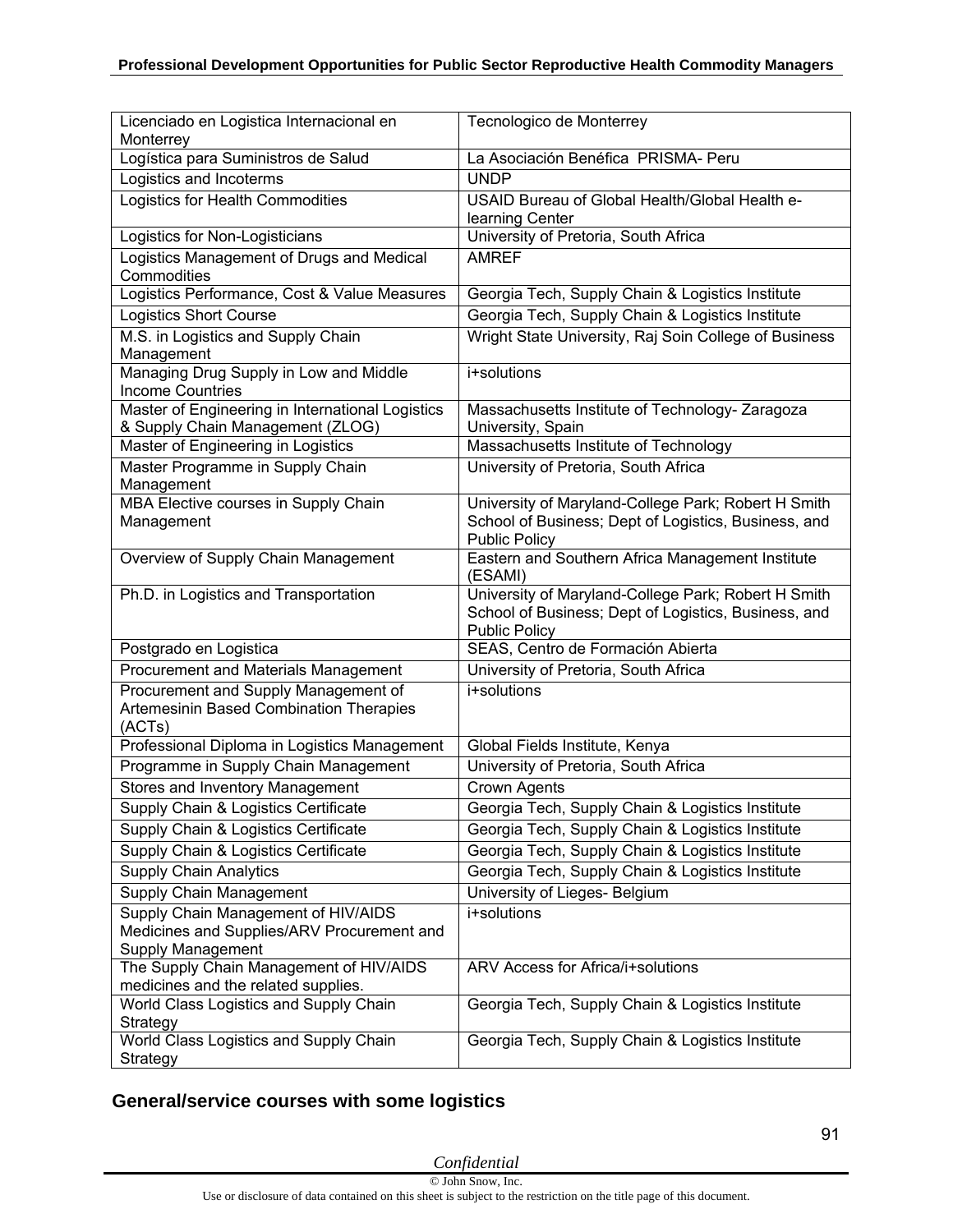| <b>Course Title</b>                         | Name of Institution                            |
|---------------------------------------------|------------------------------------------------|
| Hygiène, Assainissement & Gestion des       | Institut Bioforce Développement                |
| Déchets en Milieu de Soins                  |                                                |
| Logisticien de la Solidarité Internationale | Institut Bioforce Développement                |
| Maintenance des Equipements Biomedicaux     | Institut Bioforce Développement                |
| Master of Advanced Studies in Humanitarian  | University of Lugano (USI)- Switzerland        |
| Logistics & Management                      |                                                |
| Salud y Sociedad V                          | Universidad Privada Antenor Orrego Facultad de |
|                                             | Medicina                                       |
| Service Management Operations and Strategy  | University of Pretoria, South Africa           |

92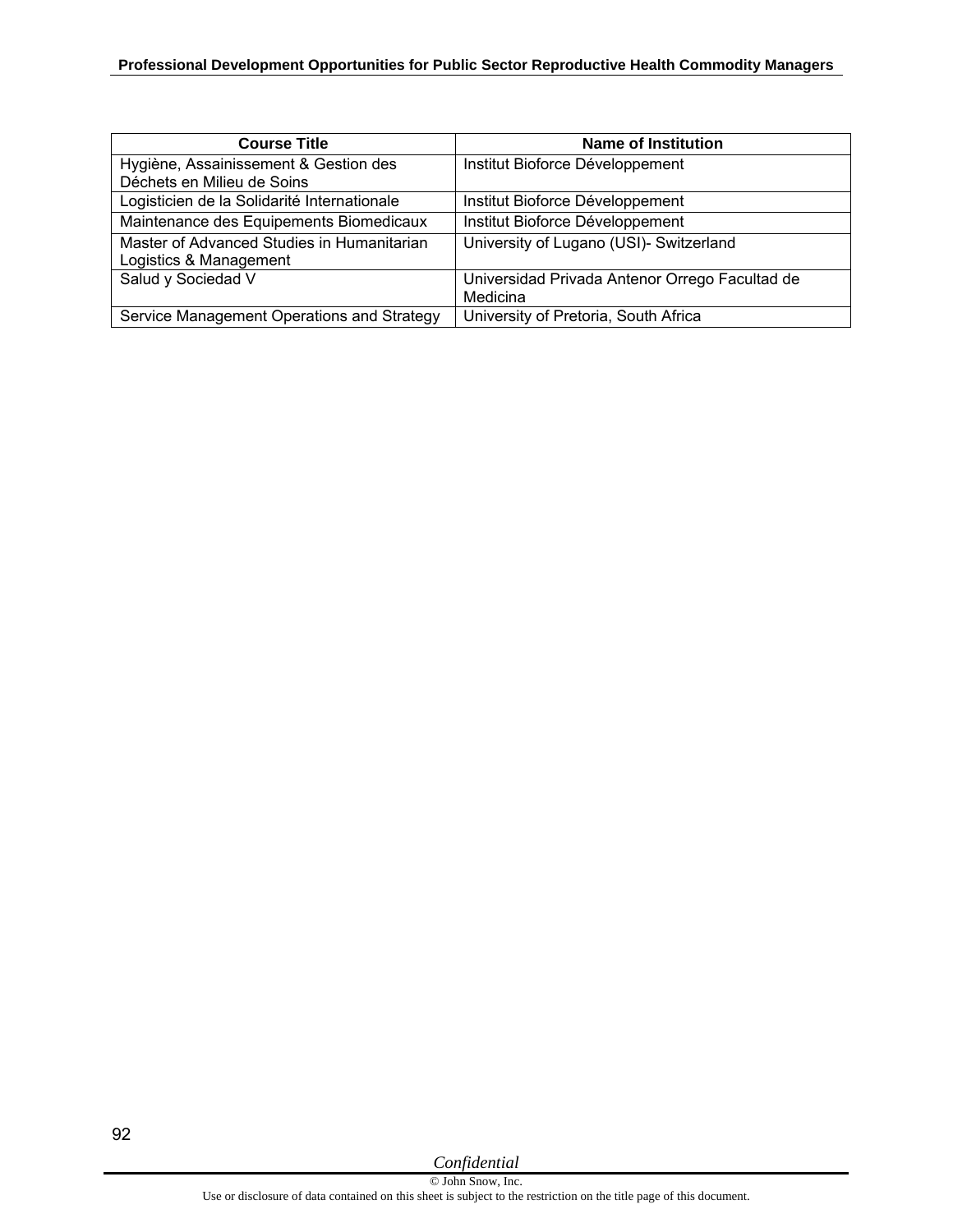# **Annex 10: Courses by type of objectives**

## **Courses with skills-focused objectives**

| <b>Course</b>                                                  | <b>Institution</b>                                                         | <b>Skills-focused Course Objectives</b>                                                                                                                                                                                                                                                                                                                                                                                                                                                                                                                                                                                                    |
|----------------------------------------------------------------|----------------------------------------------------------------------------|--------------------------------------------------------------------------------------------------------------------------------------------------------------------------------------------------------------------------------------------------------------------------------------------------------------------------------------------------------------------------------------------------------------------------------------------------------------------------------------------------------------------------------------------------------------------------------------------------------------------------------------------|
| Certificate in<br>Procurement for<br><b>Senior Executives</b>  | Crown Agents                                                               | Acquire and apply relevant procurement skills; contribute<br>significantly to the strategic success of your organisation by<br>creating optimal procurement strategies; implement risk<br>management processes in procurement and create<br>strategies for minimising corruption and enhancing integrity;<br>create and use toolkits for monitoring the performance of<br>your procurement function; enhance your computer skills<br>through dedicated sessions provided free of charge                                                                                                                                                    |
| Certificate in<br>Supply Chain<br>Management                   | <b>Crown Agents</b>                                                        | Understand the supply chain and its component parts,<br>including how these components work and interact; and how<br>they impact upon health outcome; improve performance<br>along various aspects of the health supply chain in order to<br>gain efficiency and effectiveness of health service delivery in<br>your organisation/country; analyse risks within the health<br>supply chain and develop appropriate strategies to manage<br>or mitigate these risks; develop motivated, professional<br>supply chain staff; implement appropriate supply chain<br>monitoring systems to ensure goals are achieved and<br>failures prevented |
| Certification in<br>Humanitarian<br>Logistics                  | Fritz<br>Institute/Chartered<br>Institute of Logistics<br>and Transport UK | Provide the competences necessary for a typical operational<br>humanitarian aid field worker to effectively and efficiently<br>provide emergency disaster relief through Analysing the<br>current operational processes for a given scenario,<br>Exploring the options for improvements, Defining the<br>preferred solution, Showing how the solution should be<br>implemented                                                                                                                                                                                                                                                             |
| Certification in<br>Humanitarian<br>Supply Chain<br>Management | Fritz<br>Institute/Chartered<br>Institute of Logistics<br>and Transport UK | Demonstrate competence in a variety of skills falling under<br>the two<br>broad headings: Supply Chain Planning, Supply Chain<br>Operation and Co-ordination                                                                                                                                                                                                                                                                                                                                                                                                                                                                               |
| Contract and<br><b>Suppliers</b><br>Relations<br>Management    | <b>UNDP</b>                                                                | Describe the main types of contractual relationships that<br>might be formed with suppliers and the appropriate use of<br>each; Understand the importance of procurement ethics and<br>how to act in an ethical manner; Develop successful<br>commercial relationships with prospective suppliers; Identify<br>key stakeholders in a procurement exercise and be able to<br>develop effective relationships with them; Develop effective<br>performance and quality monitoring and evaluation methods                                                                                                                                      |
| Contract<br>Management                                         | University of Pretoria,<br>South Africa                                    | Equip managers, controllers and officers with the necessary<br>practical skills to manage and administer contracts for goods<br>and services. By the end of the course participants should<br>be able to: understand the basic law of contract in South<br>Africa; understand contract management terminology; plan<br>and organise contracts for goods and services; define the<br>scope of work, process, agreement and management<br>philosophy; direct and control the contract administration;<br>negotiate contracts and terms; evaluate, negotiate and<br>enforce service level agreements; renegotiate and terminate<br>contracts. |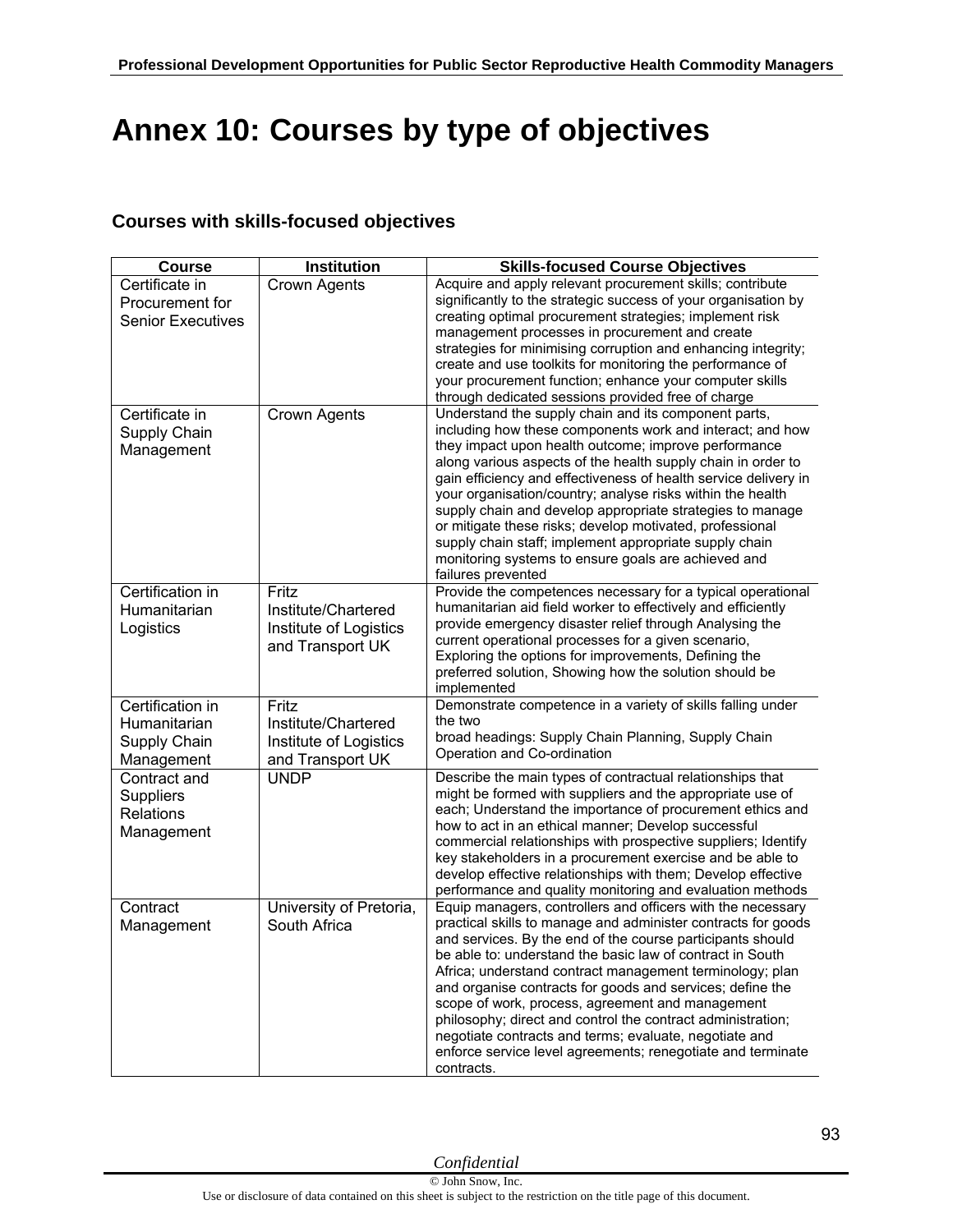| <b>Course</b>                                                                                             | <b>Institution</b>                                     | <b>Skills-focused Course Objectives</b>                                                                                                                                                                                                                                                                                                                                                                                                                                                                                             |
|-----------------------------------------------------------------------------------------------------------|--------------------------------------------------------|-------------------------------------------------------------------------------------------------------------------------------------------------------------------------------------------------------------------------------------------------------------------------------------------------------------------------------------------------------------------------------------------------------------------------------------------------------------------------------------------------------------------------------------|
| <b>Curso Gratis</b><br>Online de<br>Logistica y<br>Distribucion                                           | www.directivoglobal.c<br>om Grupo Arrima<br>(Spain)    | Learn to manage the supply chain, know the distribution<br>system and the proper handling of cargoes.<br>Identify key aspects of logistics, planning and controlling the<br>transport of goods and select the most appropriate transport<br>modes and to study possible routes of distribution.                                                                                                                                                                                                                                     |
| Curso Taller:<br>Certificación en<br><b>Buenas Prácticas</b><br>de<br>Almacenamiento                      | La Asociación<br>Benéfica PRISMA-<br>Peru              | Conocer cada una de las etapas del proceso de<br>implementación en BPA de un almacén especializado de<br>medicamentos; Identificar cada uno de los procedimientos y<br>sus respectivas actividades; Conocer las pautas técnicas<br>para la elaboración de un manual de procedimientos;<br>Identificar posibles problemas comunes relativos a la<br>obtención de la acreditación.                                                                                                                                                    |
| Diplomado<br><b>Tecnico Nivel</b><br>Superior Logistica                                                   | Universidad<br>Tecnologica de Chile<br>(INACAP)        | Apply the techniques of management in warehouses,<br>logistics and supply in different areas of the supply chain.                                                                                                                                                                                                                                                                                                                                                                                                                   |
| E-Procurement:<br>Strategies for<br><b>Success</b>                                                        | Crown Agents                                           | Create real procurement modernisation strategies that deal<br>with problem areas and improve procurement performance;<br>understand the ICT and e-terminology; create an optimal<br>PMIS and e-strategy for your procurement operation<br>considering all relevant factors/stakeholders; tender for and<br>contract manage the purchase of a PMIS and e-<br>procurement system successfully; implement and operate<br>your PMIS and e-procurement system; ensure sustainability<br>and success of your PMIS e-procurement operation |
| Effective<br><b>Procurement Skills</b>                                                                    | <b>Crown Agents</b>                                    | Identify appropriate sourcing strategies; apply relevant<br>procurement skills and techniques; contribute significantly to<br>the success of your organisation by effectively managing<br>your contracts and suppliers; reduce risk in your supply<br>chain and by using appraised suppliers; Understand how<br>corruption can negatively effect your procurement processes<br>and objectives; create and maintain effective supplier and<br>customer relationships                                                                 |
| Estimación y<br>Programación de<br>las Necesidades<br>de Insumos                                          | La Asociación<br>Benéfica PRISMA-<br>Peru              | Increase participants' knowledge and skills in using a data<br>driven process to improve accuracy of forecasts, estimate<br>funding requirements and identify funding sources to meet<br>mid to long term needs, develop a procurement plan,<br>understand the utility of software packages in quantification<br>and procurement planning processes, and evaluate and<br>respond to environmental or policy constraints to forecasting<br>and procurement planning                                                                  |
| Executive<br>Seminar:<br>Pharmaceutical<br>Supply Chain<br>Management                                     | i+solutions                                            | Enlarge knowledge on supply chain issues; understand how<br>policy and management decisions influence the<br>performance of the supply chain; are able to suggest policy<br>and management changes to ensure better performance, on<br>the basis of the current status of their supply chain; are able<br>to set indicators, monitor and evaluate the management<br>performance at difference levels of the supply chain; have<br>become stronger advocates for a good functioning<br>pharmaceutical supply chain                   |
| FinListics <sup>®</sup> : The<br><b>Financial Supply</b><br>Chain<br>Management<br>Connection<br>Workshop | Georgia Tech, Supply<br>Chain & Logistics<br>Institute | Better articulate and measure the financial benefits of your<br>solutions, Show the value of solutions that: Increase sale<br>through faster speed to market, Reduce cash-cycle times,<br>Better balance transportation and inventory carrying costs,<br>Optimize network design, Leverage logistics outsourcing,<br>Establish third-party inventory ownership                                                                                                                                                                      |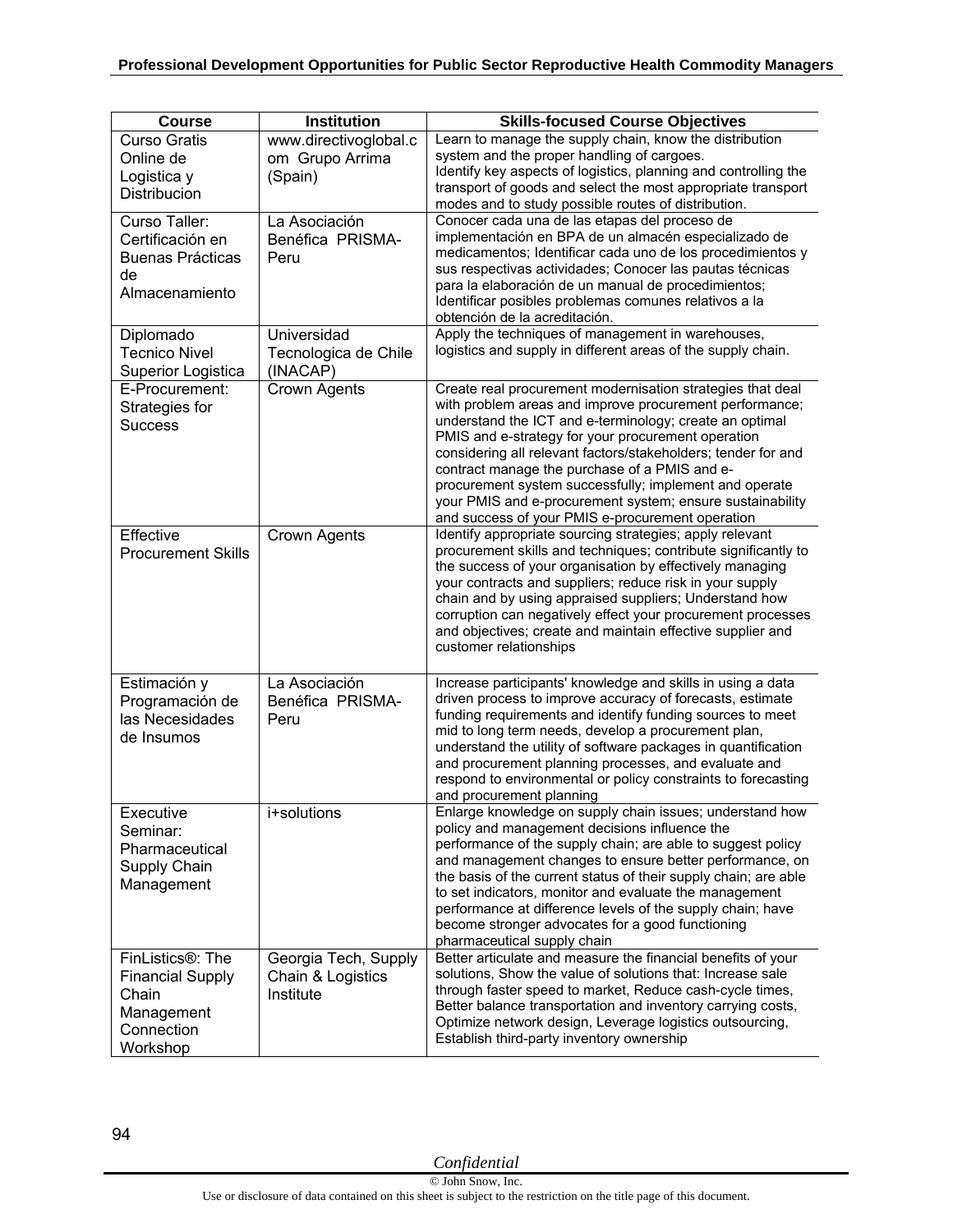| <b>Course</b>                                                                                            | Institution                                            | <b>Skills-focused Course Objectives</b>                                                                                                                                                                                                                                                                                                                                                                                                                                                                                                                                                                                                                                                                                                                                                                                                    |
|----------------------------------------------------------------------------------------------------------|--------------------------------------------------------|--------------------------------------------------------------------------------------------------------------------------------------------------------------------------------------------------------------------------------------------------------------------------------------------------------------------------------------------------------------------------------------------------------------------------------------------------------------------------------------------------------------------------------------------------------------------------------------------------------------------------------------------------------------------------------------------------------------------------------------------------------------------------------------------------------------------------------------------|
| Fundamentals of<br>Procurement                                                                           | <b>UNDP</b>                                            | Describe the principles of effective procurement, the UN<br>procurement process and the role of procurement<br>strategies; Understand the activities associated with<br>effective procurement projects; Know how to do<br>procurement planning and stakeholder management; Know<br>how to write effective terms of reference and specifications;<br>Be able to choose appropriate procurement method (RFQ,<br>ITB, RFP), select advertisement and type of competition;<br>Understand dos and don'ts when drafting bidding<br>documents; Know how to invite and evaluate bids; Know<br>how to practice ethics and integrity in procurement;<br>Understand what rules and procedures apply to UN<br>procurement; Appreciate the relevance of these rules, with<br>particular reference to the procurement process, and why<br>they are there |
| Gerencia de la<br>Cadena Logística                                                                       | La Asociación<br>Benéfica PRISMA-<br>Peru              | Assess stock status, improve storage and warehousing<br>conditions, and serve as an advocate for logistics and<br>implement change in their own systems.                                                                                                                                                                                                                                                                                                                                                                                                                                                                                                                                                                                                                                                                                   |
| Gestion des<br>Achats et des<br>Stocks des<br>Combinaisons<br>Thérapeutiques à<br>base<br>d'Artémisinine | i+solutions                                            | Positively contribute to the preparation of country<br>procurement and supply management plans; Select,<br>forecast, quantify and procure ACTs to efficiently meet the<br>assessed needs; Contribute to the planning and<br>implementation of suitable ACTs inventory management and<br>distribution models suitable to their own settings; Monitor<br>and evaluate performance of their ACTs supply chain<br>management function.                                                                                                                                                                                                                                                                                                                                                                                                         |
| Gestión en<br>Almacén y Buenas<br>Prácticas de<br>Almacenamiento                                         | La Asociación<br>Benéfica PRISMA-<br>Peru              | Enumerar las pautas para el almacenamiento adecuado de<br>productos de salud.; Resolver determinados problemas<br>relacionados con los productos, hallados comúnmente en<br>almacenes o clínicas.; Identificar condiciones especiales de<br>almacenamiento para algunos productos específicos.;<br>Conocer la buena inspección visual de un almacén de<br>acuerdo con las pautas y los principios de almacenamiento<br>adecuado; Identificar, a través de la inspección visual,<br>problemas comunes relativos a la calidad; Calcular<br>correctamente el espacio de almacenamiento necesario.                                                                                                                                                                                                                                             |
| <b>Global Supply</b><br>Chain Strategy                                                                   | Georgia Tech, Supply<br>Chain & Logistics<br>Institute | Understand the supply chain environment and develop a<br>direction and plan that will create competitive and financial<br>advantage through better supply chain management, Plan<br>and execute a strategy to achieve supply chain efficiency,<br>effectiveness, and environmental and green objectives,<br>Create, implement, and leverage the capabilities of supply<br>chain information technologies, Leverage global resources<br>to minimize supply chain costs and maximize customer<br>service, as well as achieve agility and flexibility, and Manage<br>supply chains in a world of economic, energy, human<br>resources, and consumer market uncertainties                                                                                                                                                                      |
| Hands-on Supply<br>Chain<br>Management                                                                   | University of Pretoria,<br>South Africa                | Decide on a overall business and supply chain strategy,<br>implement it, manage the risks and counter competition,<br>Solve typical business problems and overcome common<br>organisational difficulties such as information overload, time<br>constraints and the complexities of team dynamics, Match<br>supply to demand, and balance their whole supply chain to<br>optimally achieve objectives, Deal with marketing,<br>production, supply and finance - all at the same time,<br>Analyse management information (forecasts, sales reports,<br>financial statements), interpret it and act accordingly, Deal<br>with suppliers and customers who all have a mind of their<br>own and create sustainable profit and grow market share.                                                                                                |

95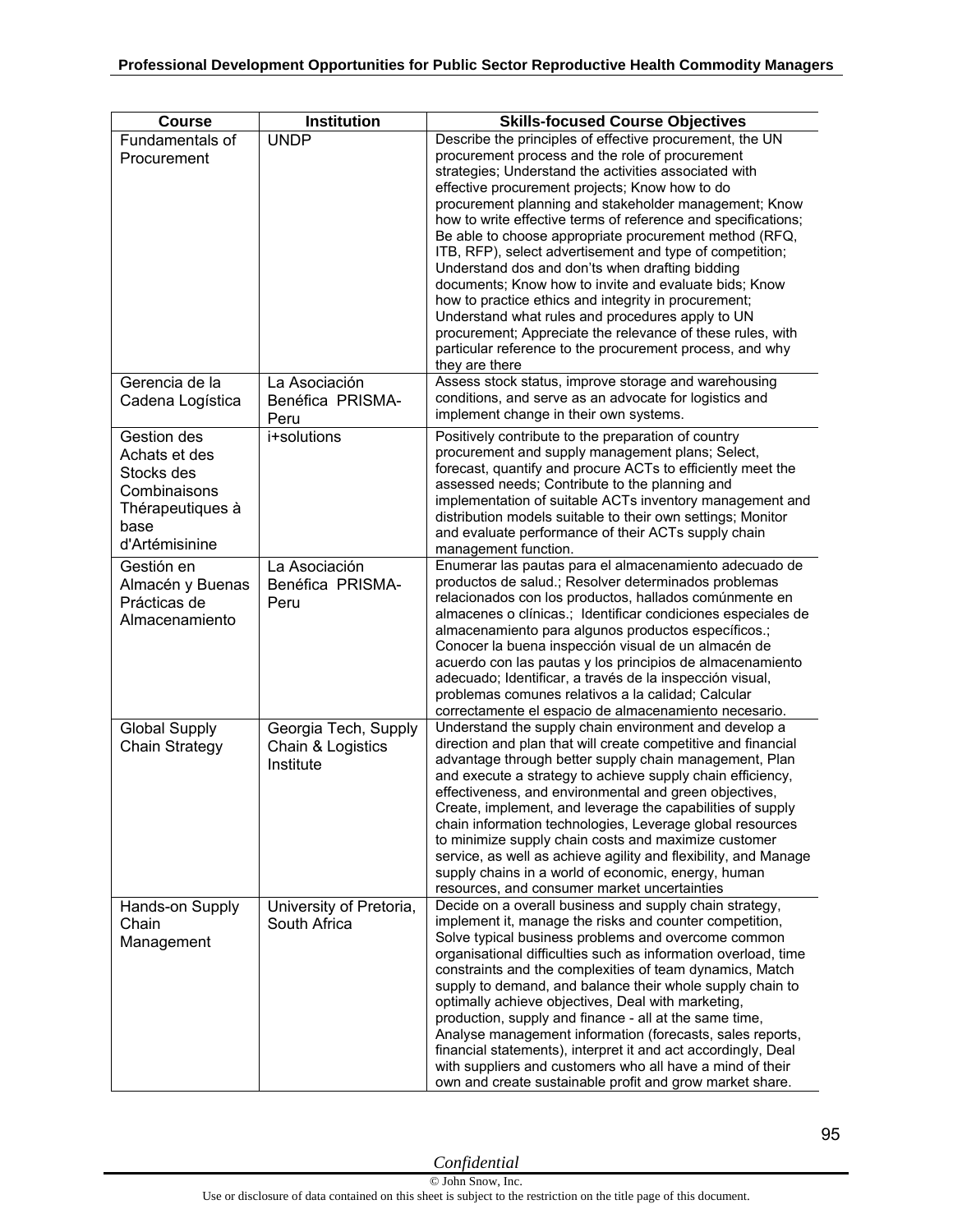| <b>Course</b>                                                      | Institution                                            | <b>Skills-focused Course Objectives</b>                                                                                                                                                                                                                                                                                                                                                                                                                                                                                                                                                                                                                                                                                                                                                                                                                                                                                  |
|--------------------------------------------------------------------|--------------------------------------------------------|--------------------------------------------------------------------------------------------------------------------------------------------------------------------------------------------------------------------------------------------------------------------------------------------------------------------------------------------------------------------------------------------------------------------------------------------------------------------------------------------------------------------------------------------------------------------------------------------------------------------------------------------------------------------------------------------------------------------------------------------------------------------------------------------------------------------------------------------------------------------------------------------------------------------------|
| Lessons in<br>Logistics<br>Management for<br>Health<br>Commodities | USAID   DELIVER<br><b>PROJECT</b>                      | Understand basic logistics principles, assess stock status,<br>describe logistics system options, and manage information                                                                                                                                                                                                                                                                                                                                                                                                                                                                                                                                                                                                                                                                                                                                                                                                 |
| Licenciado en<br>Logistica<br>Internacional en<br>Monterrey        | Tecnologico de<br>Monterrey                            | Design systems of logistics and distribution. Manage areas<br>of material handling. Analyze costs and set prices. Develop<br>suppliers to integrate the supply chain. Manage and<br>optimize distribution center inventories. Coordinate the<br>physical movement of goods between different countries.<br>Optimize logistics operations through the efficient use of<br>information technologies. Develop and monitor program<br>performance and customer service.                                                                                                                                                                                                                                                                                                                                                                                                                                                      |
| Logística para<br>Suministros de<br>Salud                          | La Asociación<br>Benéfica PRISMA-<br>Peru              | Describe the purpose of a logistics system; identify the<br>components of a logistics system, to describe an LMIS,<br>identify the necessary data to complete a quantification,<br>identify roles and responsibilities of those involved in the<br>logistics system                                                                                                                                                                                                                                                                                                                                                                                                                                                                                                                                                                                                                                                      |
| Logisticien de la<br>Solidarité<br>Internationale                  | <b>Institut Bioforce</b><br>Développement              | Planifier, mettre en place, maintenir les équipements<br>techniques et en fixer les conditions d'emploi ; Appréhender<br>et conduire des programmes spécifiques' Planifier et<br>conduire la chaîne d'approvisionnement ; Assurer<br>l'encadrement, la formation et le suivi des équipes<br>nationales dans son domaine d'activités ; Analyser les<br>contextes dans lesquels sont menées les actions de<br>solidarité internationale ; Participer à la gestion financière<br>dans son domaine d'activité ; Coordonner et planifier les<br>actions liées à son domaine d'intervention en lien avec le<br>plan d'action du programme ; Communiquer et<br>créer/entretenir des relations de confiance dans un contexte<br>de diversité/interculturalité avec son équipe/les<br>partenaires/les populations concernées ; Participer à<br>l'élaboration et au suivi des mesures liées aux différents<br>aspects sécuritaires |
| Logistics and<br>Incoterms                                         | <b>UNDP</b>                                            | Describe the principles of logistics and determine the<br>appropriate logistical arrangements for a range of<br>requirements; Understand the need for insurance and the<br>types of coverage available; Understand the pros and cons<br>of different Incoterms and the appropriate use of Incoterms;<br>Know about loss prevention, means and actions to put in<br>place to minimize or prevent loss; Know about customs<br>procedures and documentation and the most common<br>documents required for export/import; Be able to decide on<br>methods of shipment depending on various factors;<br>Understand the functions of the Air Waybill (AWB) and Bill of<br>Lading (B/L)                                                                                                                                                                                                                                         |
| Logistics<br>Performance, Cost<br>& Value Measures                 | Georgia Tech, Supply<br>Chain & Logistics<br>Institute | Learn how to improve your logistics performance to increase<br>your bottom line through: Learning the characteristics of<br>effective performance measurement systems, Defining<br>metrics, Setting effective targets, Setting up a logistics<br>performance measurement program, Defining data<br>requirements for performance measurement, Implementing<br>logistics performance measures, Benchmarking logistics<br>performance measures, Developing balanced and<br>comprehensive logistics performance measures, Using<br>logistics performance measures for project justification, and<br>Measuring the financial, productivity, quality, and cycle time<br>performance                                                                                                                                                                                                                                            |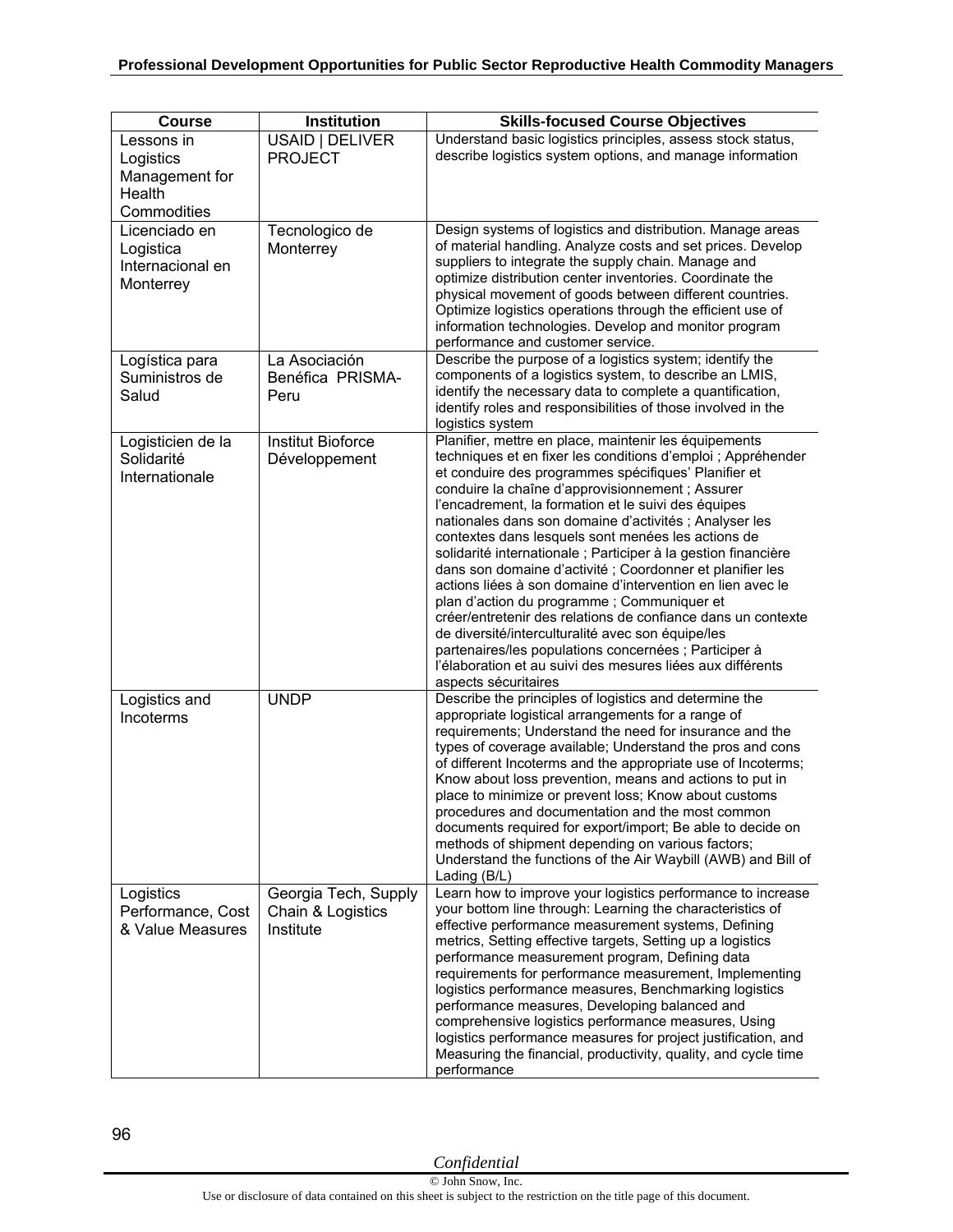| <b>Course</b>                                                                    | Institution                                                                                                                              | <b>Skills-focused Course Objectives</b>                                                                                                                                                                                                                                                                                                                                                                                                                                                                                                                                                                                                                                                                                             |
|----------------------------------------------------------------------------------|------------------------------------------------------------------------------------------------------------------------------------------|-------------------------------------------------------------------------------------------------------------------------------------------------------------------------------------------------------------------------------------------------------------------------------------------------------------------------------------------------------------------------------------------------------------------------------------------------------------------------------------------------------------------------------------------------------------------------------------------------------------------------------------------------------------------------------------------------------------------------------------|
| <b>Logistics Short</b><br>Course                                                 | Georgia Tech, Supply<br>Chain & Logistics<br>Institute                                                                                   | Learn Innovative solutions to improve logistics performance<br>and transform complex supply chains through: Measuring<br>logistics costs and service performance, Optimizing the<br>number of distribution centers in a transportation network<br>and site selection process, Defining a process and<br>methodology for deciding whether to outsource logistics<br>services and how to select and manage third-party logistics<br>service providers, and Learning the role of new information<br>technology applications in the warehouse                                                                                                                                                                                           |
| <b>MBA Elective</b><br>courses in Supply<br>Chain<br>Management                  | University of<br>Maryland-College<br>Park; Robert H Smith<br>School of Business;<br>Dept of Logistics,<br>Business, and Public<br>Policy | Build a personalized portfolio of management knowledge<br>and skills. In addition to acquiring expertise in one or more<br>functional areas of business, you'll further develop your<br>ability to analyze, synthesize, and communicate. Elective<br>course content is both timeless-exploring theories that are<br>the foundation for modern business practice-and timely-<br>incorporating the "best practices" emerging from today's<br>technology-powered global markets; the curriculum also<br>provides students with a hands-on exposure to information<br>technology tools essential to modern supply chain<br>management.                                                                                                  |
| Monitoring and<br>Evaluation of<br>Procurement and<br>Supply<br>Management       | i+solutions                                                                                                                              | Discuss the major issues surrounding M&E of PSM systems<br>such as accountability, continuous improvement, sharing of<br>"lessons learnt" and "best practices", avoiding duplication<br>through encouraging single M&E systems at country and<br>regional levels; To provide practical tools to decision makers<br>and staff working in public health programmes to ensure<br>accountability, transparency and to improve their<br>performance; To encourage the exchange of views and<br>experiences between senior officers and decision makers;<br>To develop M&E indicators for procurement and supply<br>management. To write the outline of a plan for M&E of a<br>PSM system for the participant's organization.             |
| Monitoring and<br>Evaluation of<br>Procurement<br>Performance                    | Crown Agents                                                                                                                             | Understand how M+E fits into a wider control framework and<br>the full benefits it brings; identify the key areas of<br>procurement where M+E is most effective; use a range of<br>tools and techniques to monitor any part of the procurement<br>process; develop appropriate corruption prevention<br>strategies and management controls; use audit and<br>observation skills to identify weaknesses and malpractice in<br>the procurement function                                                                                                                                                                                                                                                                               |
| Overview of<br>Supply Chain<br>Management                                        | Eastern and<br>Southern Africa<br>Management Institute<br>(ESAMI)                                                                        | Assess stock status, improve storage and warehousing<br>conditions, and serve as an advocate for logistics and<br>implement change in their own systems.                                                                                                                                                                                                                                                                                                                                                                                                                                                                                                                                                                            |
| Procurement and<br>Quantification of<br>Medicines and<br><b>Medical Supplies</b> | i+solutions                                                                                                                              | Demonstrate knowledge of procurement cycle and<br>procurement methods, and suggest ways in which they can<br>improve effectiveness and quality of procurement processes<br>in their settings including management of medicines and<br>medical supplies donated from different stakeholders;<br>Demonstrate knowledge of the quantification process and<br>conduct quantification using both the consumption and<br>morbidity based quantification methods; Recognize the<br>characteristics of good procurement and quantification<br>systems; Establish and maintain an efficient quantification<br>and procurement plan suitable for their work settings;<br>Monitor and evaluate the quantification and procurement<br>processes |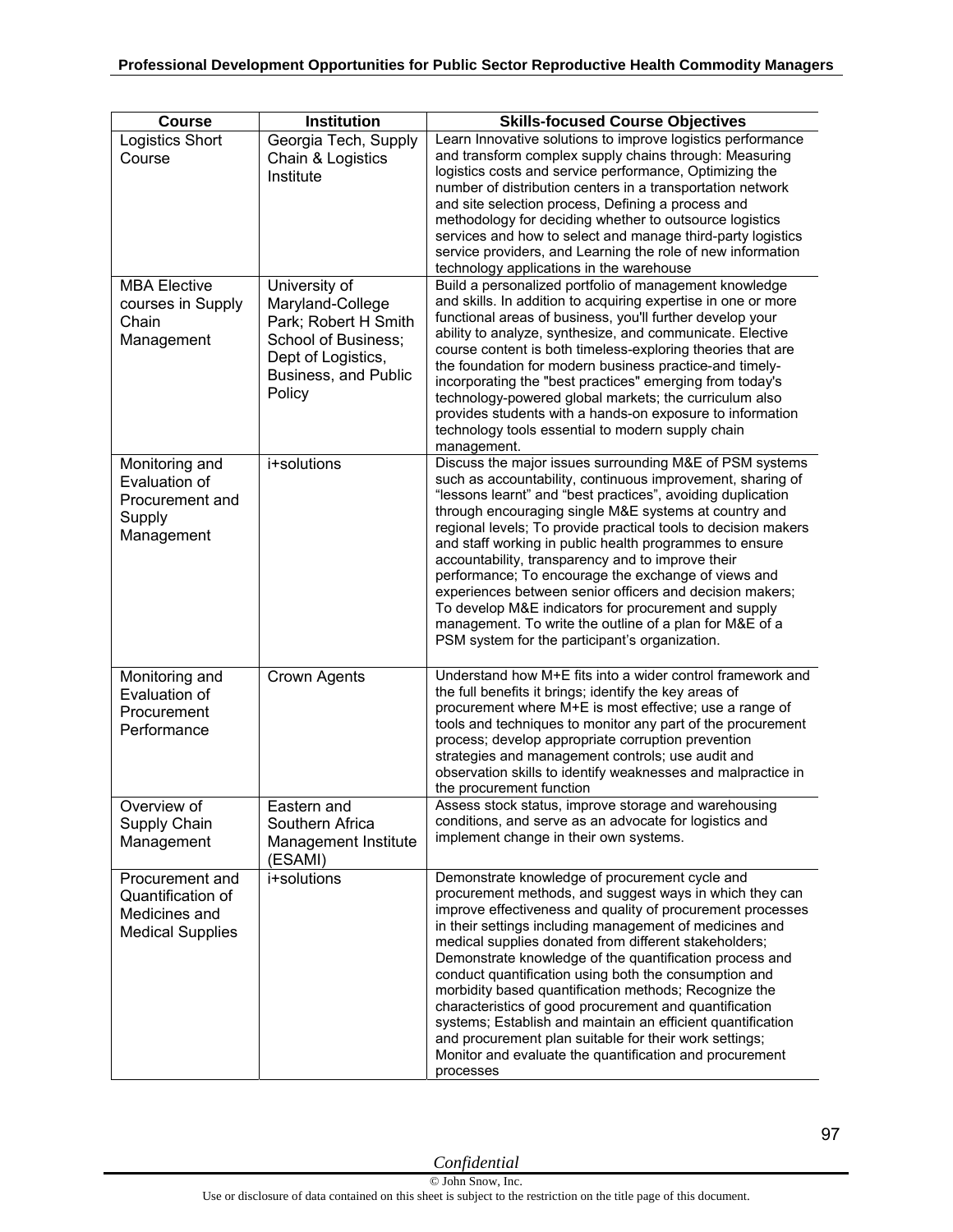| <b>Course</b>                                                                                             | <b>Institution</b>                                                | <b>Skills-focused Course Objectives</b>                                                                                                                                                                                                                                                                                                                                                                                                                                                                                                                                                                                                                                                                  |
|-----------------------------------------------------------------------------------------------------------|-------------------------------------------------------------------|----------------------------------------------------------------------------------------------------------------------------------------------------------------------------------------------------------------------------------------------------------------------------------------------------------------------------------------------------------------------------------------------------------------------------------------------------------------------------------------------------------------------------------------------------------------------------------------------------------------------------------------------------------------------------------------------------------|
| Procurement and<br>Supply<br>Management of<br><b>Artemesinin Based</b><br>Combination<br>Therapies (ACTs) | i+solutions                                                       | Positively contribute to the preparation of country<br>procurement and supply management plans; Select,<br>forecast, quantify and procure ACTs to efficiently meet the<br>assessed needs; Contribute to the planning and<br>implementation of suitable ACTs inventory management and<br>distribution models suitable to their own settings; Monitor<br>and evaluate performance of their ACTs supply chain<br>management function.                                                                                                                                                                                                                                                                       |
| Procurement of<br>Works and<br><b>Dispute</b><br>Management                                               | <b>Crown Agents</b>                                               | Liaise effectively with all necessary stakeholders; prepare<br>robust works tender documentation; implement a<br>transparent works tendering process; evaluate works<br>tenders to pre-determined criteria; manage all aspects of a<br>works contract effectively; identify risks, deal with<br>contractual claims and resolve disputes                                                                                                                                                                                                                                                                                                                                                                  |
| Procurement<br>Strategy<br>Development                                                                    | <b>UNDP</b>                                                       | Describe the issues that need to be considered when<br>developing a corporate/organizational procurement strategy<br>for a business unit; Articulate the objectives of a<br>procurement activity for a Ministry or Business Unit of an<br>international development organization; Conduct<br>procurement spend analysis, supply risk assessments,<br>demand and supply market analysis; Model and implement<br>strategies for significant procurement; Align systems,<br>capacities and administrative processes to the procurement<br>portfolio and strategy; Structure strategies for routine,<br>leverage, critical and strategic procurement portfolio;<br>Measure performance, outcomes and results |
| Quantification and<br>Procurement<br>Planning                                                             | Eastern and<br>Southern Africa<br>Management Institute<br>(ESAMI) | Increase participants' knowledge and skills in using a data<br>driven process to improve accuracy of forecasts, estimate<br>funding requirements and identify funding sources to meet<br>mid to long term needs, develop a procurement plan,<br>understand the utility of software packages in quantification<br>and procurement planning processes, and evaluate and<br>respond to environmental or policy constraints to forecasting<br>and procurement planning                                                                                                                                                                                                                                       |
| <b>Risk Management</b><br>in Procurement                                                                  | Crown Agents                                                      | enhance the effectiveness of your organization; assess<br>weaknesses in the procurement cycle; develop appropriate<br>risk and corruption prevention strategies; understand the<br>importance of planning and working with wider stakeholders<br>to obtain optimal results; utilise tools to prevent financial<br>risks; understand the importance of motivated, professional<br>staff and monitoring systems in preventing risk; share<br>experiences and ideas with participants from other countries<br>and Crown Agents staff                                                                                                                                                                        |
| Salud y Sociedad<br>V                                                                                     | Universidad Privada<br>Antenor Orrego<br>Facultad de Medicina     | Have a vision of the administrative process and basic<br>criteria for making better decisions in a health institution.<br>Participate in the process of making management decisions<br>(cost-benefit-risk) from a leading institution in health<br>services. Describe and develop a strategic planning<br>process. Propose an operational plan. Analyze the<br>operations, timing and flow of an operational process.<br>Describe the cost structure and pricing in health. Analyze<br>and critique the health of a company through its<br>organization. Describe the system of administration of<br>human resources. Develop the marketing plan for a health<br>company.                                |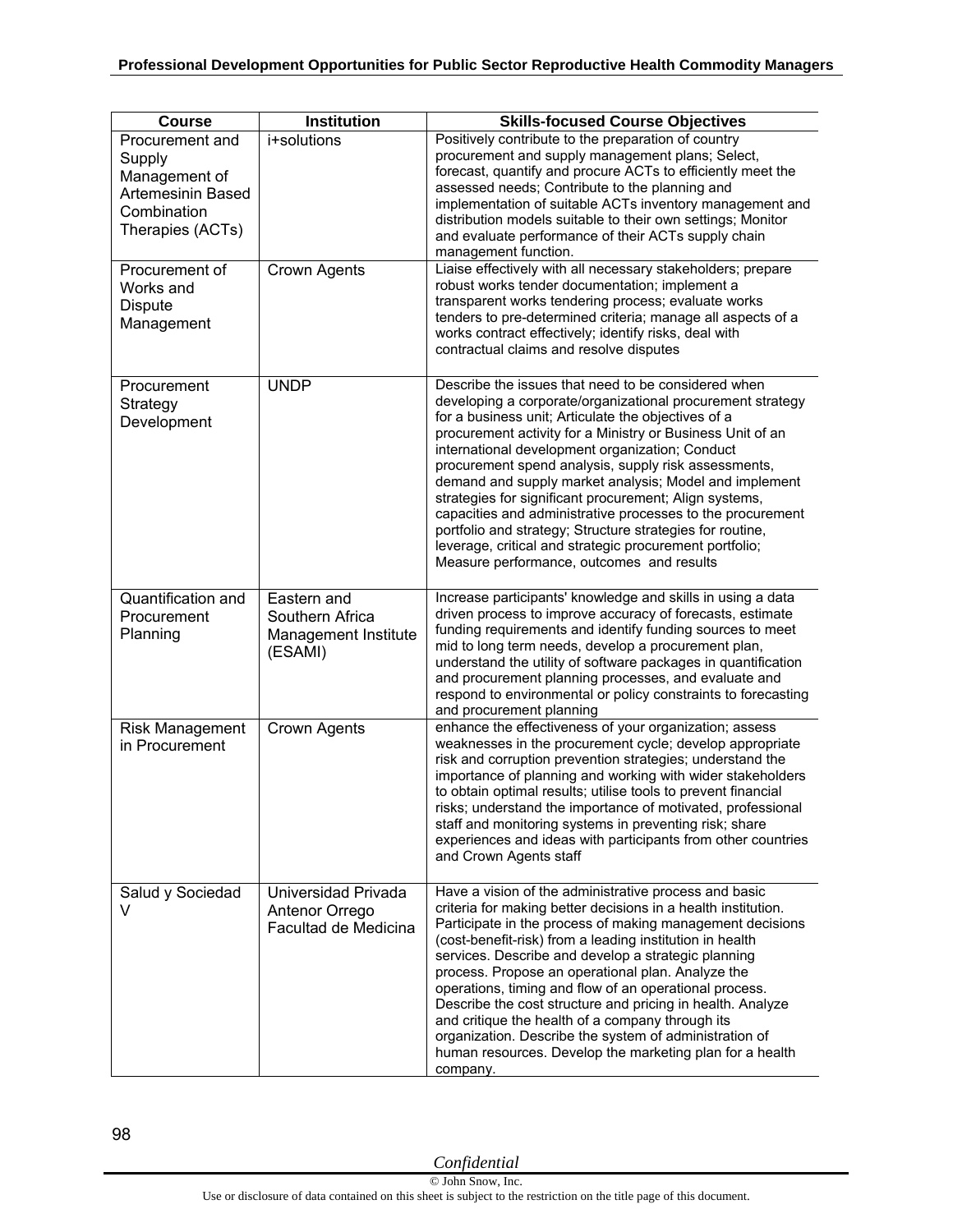| <b>Course</b>                                                    | Institution                                            | <b>Skills-focused Course Objectives</b>                                                                                                                                                                                                                                                                                                                                                                                                                                                                                                                                                                                                                                                                                                                       |
|------------------------------------------------------------------|--------------------------------------------------------|---------------------------------------------------------------------------------------------------------------------------------------------------------------------------------------------------------------------------------------------------------------------------------------------------------------------------------------------------------------------------------------------------------------------------------------------------------------------------------------------------------------------------------------------------------------------------------------------------------------------------------------------------------------------------------------------------------------------------------------------------------------|
| Service<br>Management<br>Operations and<br>Strategy              | University of Pretoria,<br>South Africa                | Equip service industry employees with the necessary<br>practical skills to manage service operations so that they will<br>be able to: Classify a service using the service process<br>matrix, Formulate a strategic service vision, Prepare a<br>blueprint for a service operation, Understand the role of<br>technology in the service encounter, Use the service quality<br>gap model to diagnose quality problems, Use the service<br>encounted triad to describe a firm's delivery process, Use<br>operations sequence analysis to determine the relative<br>locations of departments in the process layout that<br>minimises total-flow distance, Forecast demand for services,<br>Manage waiting lines, and Understand service supply<br>relationships. |
| Stores and<br>Inventory<br>Management                            | Crown Agents                                           | Assess supply chains and the contribution made by<br>warehouse excellence to their organization; analyse<br>financial aspects of warehousing and the ability to derive<br>substantial savings; plan, design and manage the operation<br>of a warehouse; acquire tools and techniques to manage<br>stores with increased efficiency and cost effectiveness; visit<br>modern stores using Integrated Inventory Management<br>techniques                                                                                                                                                                                                                                                                                                                         |
| Strategic<br>Procurement in<br>Practice                          | Crown Agents                                           | Understand what constitutes a robust procurement strategy;<br>Identify and develop appropriate procurement strategies;<br>Assess the strategic importance of supply sources; Identify<br>procurement related risks and develop strategies to reduce<br>the impact; Utilise practical tools and techniques to<br>implement and monitor agreed strategies                                                                                                                                                                                                                                                                                                                                                                                                       |
| Successful Tender<br>Design                                      | Crown Agents                                           | Prepare specifications and terms of reference; construct<br>comprehensive evaluation criteria and tender<br>documentation; implement a transparent tendering process;<br>evaluate tenders to pre-determined criteria; identify and<br>eliminate specific risks that may jeopardise contractual<br>success                                                                                                                                                                                                                                                                                                                                                                                                                                                     |
| <b>Successful Tender</b><br>Design and<br>Contract<br>Management | Crown Agents                                           | Prepare specifications/terms of reference; construct<br>comprehensive evaluation criteria and tender<br>documentation; implement a transparent tendering process;<br>evaluate tenders to pre-determined criteria; manage all<br>aspects of a contract after its award; identify and eliminate<br>specific risks that may jeopardise contractual success                                                                                                                                                                                                                                                                                                                                                                                                       |
| Supply Chain &<br>Logistics<br>Certificate                       | Georgia Tech, Supply<br>Chain & Logistics<br>Institute | Develop performance measures for your department and<br>company, Reduction of costs by better allocating and<br>managing your spending, Optimization, streamlining, and<br>consolidation of your distribution network, Reduction of<br>inventory to lessen carrying costs, Incorporation of new<br>technologies to better manage your supply chain,<br>Improvement of your customer service                                                                                                                                                                                                                                                                                                                                                                   |
| Supply Chain &<br>Logistics<br>Certificate                       | Georgia Tech, Supply<br>Chain & Logistics<br>Institute | Develop performance measures for your department and<br>company, Reduction of costs by better allocating and<br>managing your spending, Optimization, streamlining, and<br>consolidation of your distribution network, Reduction of<br>inventory to lessen carrying costs, Incorporation of new<br>technologies to better manage your supply chain,<br>Improvement of your customer service                                                                                                                                                                                                                                                                                                                                                                   |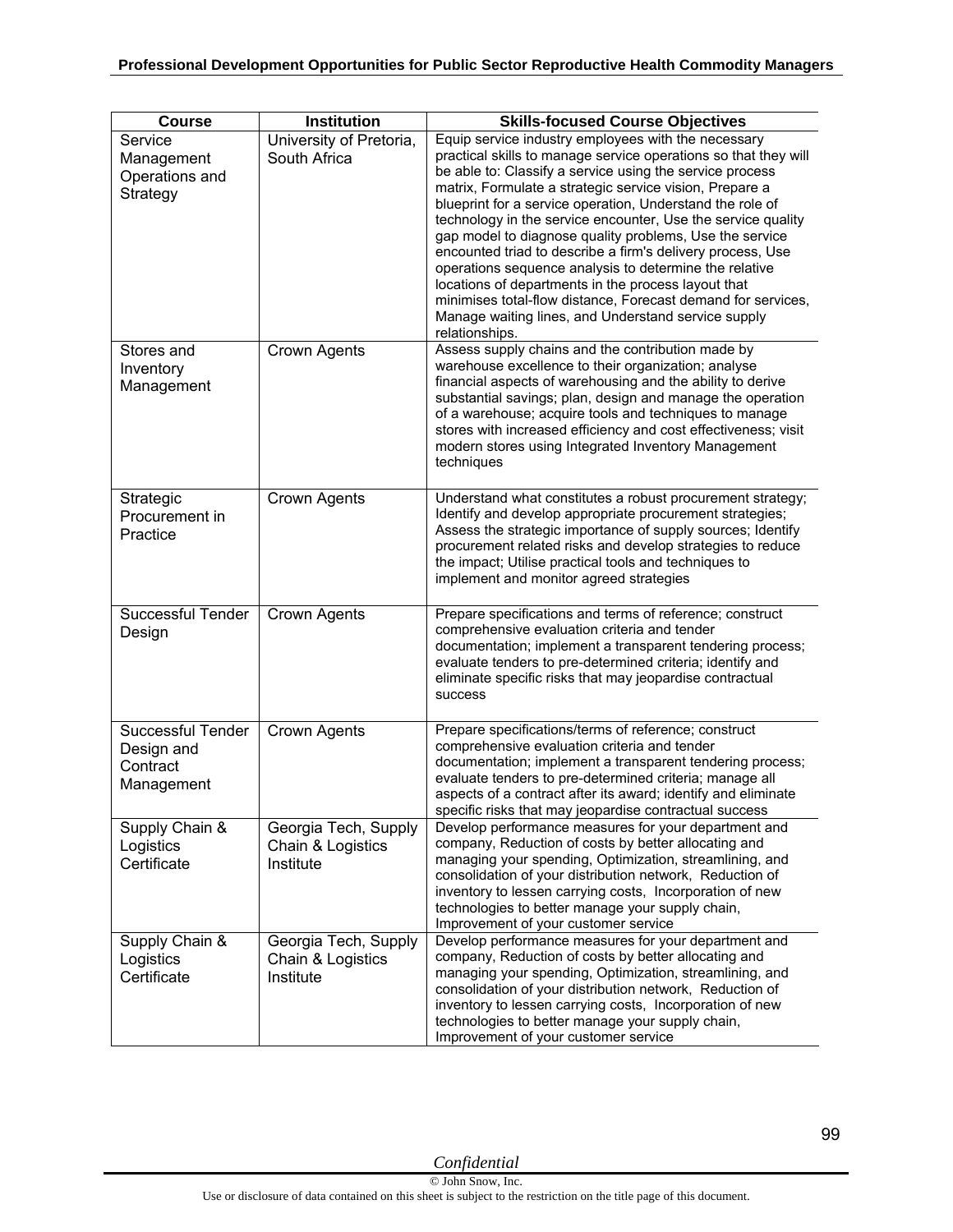| <b>Course</b>                                                                                                         | <b>Institution</b>                                     | <b>Skills-focused Course Objectives</b>                                                                                                                                                                                                                                                                                                                                                                                                                                                                                                                                                                                                                                                                                                                                                                                                                    |
|-----------------------------------------------------------------------------------------------------------------------|--------------------------------------------------------|------------------------------------------------------------------------------------------------------------------------------------------------------------------------------------------------------------------------------------------------------------------------------------------------------------------------------------------------------------------------------------------------------------------------------------------------------------------------------------------------------------------------------------------------------------------------------------------------------------------------------------------------------------------------------------------------------------------------------------------------------------------------------------------------------------------------------------------------------------|
| Supply Chain &<br>Logistics<br>Certificate                                                                            | Georgia Tech, Supply<br>Chain & Logistics<br>Institute | Develop performance measures for your department and<br>company, Reduction of costs by better allocating and<br>managing your spending, Optimization, streamlining, and<br>consolidation of your distribution network, Reduction of<br>inventory to lessen carrying costs. Incorporation of new<br>technologies to better manage your supply chain,<br>Improvement of your customer service                                                                                                                                                                                                                                                                                                                                                                                                                                                                |
| Supply Chain<br>Analytics                                                                                             | Georgia Tech, Supply<br>Chain & Logistics<br>Institute | Learn to use lean supply chain concepts as a framework for<br>supply chain analytics, Identify issues with measuring<br>inventory, Discover ways to determine if you have a<br>reasonable amount of inventory, Explore ways to improve<br>inventory performance, Determine ways to control "last mile"<br>costs, Learn to better align and synchronize transportation,<br>Improve the management and reduction of supply chain<br>variability and risk, Learn to design and coordinate supply<br>chains                                                                                                                                                                                                                                                                                                                                                    |
| Supply Chain<br>Management of<br>HIV/AIDS<br>Medicines and<br>Supplies/ARV<br>Procurement and<br>Supply<br>Management | i+solutions                                            | Demonstrate knowledge of HIV/AIDS medicines and medial<br>supplies quantification and procurement processes, and<br>suggest ways in which they can maintain and/or improve<br>quality and effectiveness of the two processes; Demonstrate<br>knowledge of the quantification process and conduct<br>quantification using both the consumption and morbidity<br>based quantification methods; • Be familiar with the different<br>financing mechanisms for HIV/AIDS medicines and medical<br>supplies and suggest practical tools for decision making in<br>order to improve supply chain performance; Establish and<br>maintain an efficient HIV/AIDS medicines and medical<br>supplies procurement and supply management plans<br>suitable for their work settings; Monitor and evaluate the<br>supply chain for HIV/AIDS medicines and medical supplies. |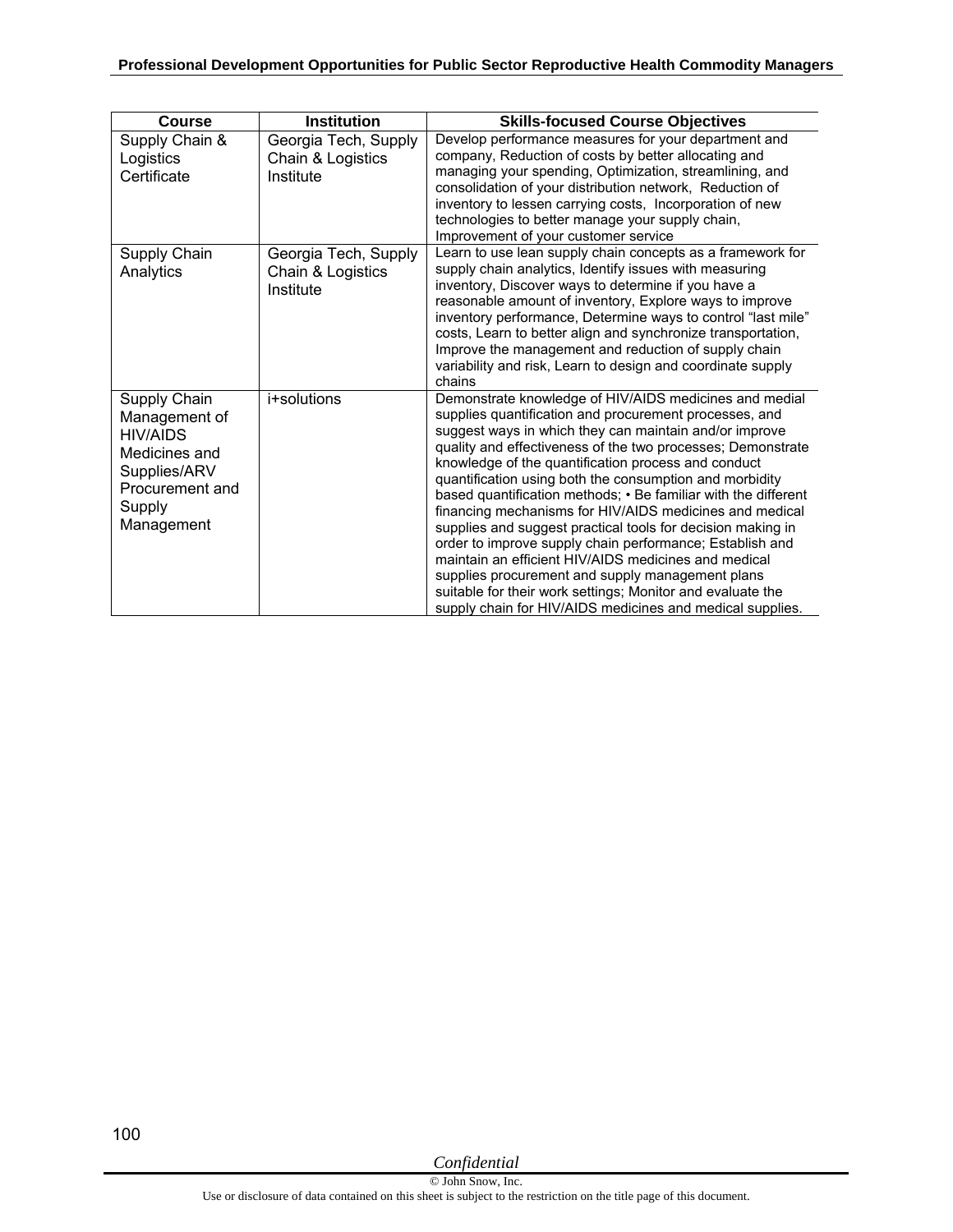| <b>Course</b>                                                                                  | Institution                          | <b>Skills-focused Course Objectives</b>                                                                                                                                                                                                                                                                                                                                                                                                                                                                                                                                                                                                                                                                                                                                                                                                                                                                                                                                                                                                                                                                                                                                                                                                                                                                                                                                                                                                                                                                                                                                                                                                                                                                                                                                                                                                                                                                                                                                                                                                                                                                                                                                                                                                                                                                                                                                                                                                                                                                                                                                                                                                                                                                                                                                                                                                                                                                                                                    |
|------------------------------------------------------------------------------------------------|--------------------------------------|------------------------------------------------------------------------------------------------------------------------------------------------------------------------------------------------------------------------------------------------------------------------------------------------------------------------------------------------------------------------------------------------------------------------------------------------------------------------------------------------------------------------------------------------------------------------------------------------------------------------------------------------------------------------------------------------------------------------------------------------------------------------------------------------------------------------------------------------------------------------------------------------------------------------------------------------------------------------------------------------------------------------------------------------------------------------------------------------------------------------------------------------------------------------------------------------------------------------------------------------------------------------------------------------------------------------------------------------------------------------------------------------------------------------------------------------------------------------------------------------------------------------------------------------------------------------------------------------------------------------------------------------------------------------------------------------------------------------------------------------------------------------------------------------------------------------------------------------------------------------------------------------------------------------------------------------------------------------------------------------------------------------------------------------------------------------------------------------------------------------------------------------------------------------------------------------------------------------------------------------------------------------------------------------------------------------------------------------------------------------------------------------------------------------------------------------------------------------------------------------------------------------------------------------------------------------------------------------------------------------------------------------------------------------------------------------------------------------------------------------------------------------------------------------------------------------------------------------------------------------------------------------------------------------------------------------------------|
| The Supply Chain<br>Management of<br><b>HIV/AIDS</b><br>medicines and the<br>related supplies. | ARV Access for<br>Africa/i+solutions | Understand the Principles of Pharmacy, Anti Retroviral<br>Therapy and the HIV/AIDS, have a better understanding of<br>current global financing mechanisms and incorporated<br>challenges, and possibilities to come-up with a better<br>coordination, be able to list current issues in the selection of<br>medicines, mention appropriate criteria for effective<br>medicines selection. Issues of generic medicines and<br>recommended ARVs regimens will be pondered, have<br>discussed Budgeting, the respective components, involved<br>steps, Processes and the Budget Analysis, be able to<br>discuss the role of Procurement in the Supply Chain<br>Management, respective Infrastructures, Resources<br>Required and impacting challenges within the context of the<br>HIV/AIDS, the principles of patents and the TRIPS will be<br>underscored by participants, also, they will be able to<br>understand and e able to analyze the impacts of patents on<br>medicines prices and their impacts to the prices of drugs, be<br>able to appreciate the importance of Accurate Diagnosis of<br>HIV, and be able to describe the importance of Tracking<br>patients on treatment and describe the Diagnostic and<br>Monitoring tools that are required to sustain good ARV<br>programs, understand the General principles of morbidity<br>and consumption methods, and be able to explain their<br>applications in the context of the HIV/AIDS. Also, difficulties<br>in obtaining morbidity and consumptions data will be<br>explained, be able to describe the aims of the Quality<br>Assurance and Quality Control Roles in the Procurement<br>and Supply Chain Management System, be able to Describe<br>the roles of Medicines Regulatory Authorities, and Other<br>International organizations, be able to describe the aims of<br>the Quality Assurance and Quality Control Roles in the<br>Procurement and Supply Chain Management System. Also,<br>they will be able to Describe the roles of Medicines<br>Regulatory Authorities, and Other International<br>organizations, be able to discuss procedures that should be<br>used while receiving ARV, will understand the integrated<br>planning between Stores and Distributions, be familiar with<br>practical strategies on how to improve stores and inventory<br>management for the sake of reducing wastages, be able to<br>describe types of poor drug use and influencing factors, and<br>describe components of a successful ART program, be able<br>to describe the features incorporated with good work force<br>and Strategies of how to attain this workforce, be able to<br>estimate the Human Capacity requirements for effective<br>delivery of ARVs, be able to describe and discuss strategies<br>on how to solve and assess distribution options, be able to<br>identify people who need access to what information, and<br>discuss strategies for information exchange. |
| Warehouse/Distrib                                                                              | Georgia Tech, Supply                 | Improve throughput with systematic layout planning, Reduce                                                                                                                                                                                                                                                                                                                                                                                                                                                                                                                                                                                                                                                                                                                                                                                                                                                                                                                                                                                                                                                                                                                                                                                                                                                                                                                                                                                                                                                                                                                                                                                                                                                                                                                                                                                                                                                                                                                                                                                                                                                                                                                                                                                                                                                                                                                                                                                                                                                                                                                                                                                                                                                                                                                                                                                                                                                                                                 |
| ution Center<br>Layout                                                                         | Chain & Logistics<br>Institute       | handling costs in storage and order picking, Group materials<br>for efficient handling and storage, Plan for expansions and<br>new facilities, Improve the performance of warehouse and<br>distribution facilities, Increase layout planning productivity<br>and effectiveness, Offer practical approaches to storage,<br>order picking,<br>packing, material movement, and physical control, and                                                                                                                                                                                                                                                                                                                                                                                                                                                                                                                                                                                                                                                                                                                                                                                                                                                                                                                                                                                                                                                                                                                                                                                                                                                                                                                                                                                                                                                                                                                                                                                                                                                                                                                                                                                                                                                                                                                                                                                                                                                                                                                                                                                                                                                                                                                                                                                                                                                                                                                                                          |
|                                                                                                |                                      | Streamline material flow in warehouses/distribution centers                                                                                                                                                                                                                                                                                                                                                                                                                                                                                                                                                                                                                                                                                                                                                                                                                                                                                                                                                                                                                                                                                                                                                                                                                                                                                                                                                                                                                                                                                                                                                                                                                                                                                                                                                                                                                                                                                                                                                                                                                                                                                                                                                                                                                                                                                                                                                                                                                                                                                                                                                                                                                                                                                                                                                                                                                                                                                                |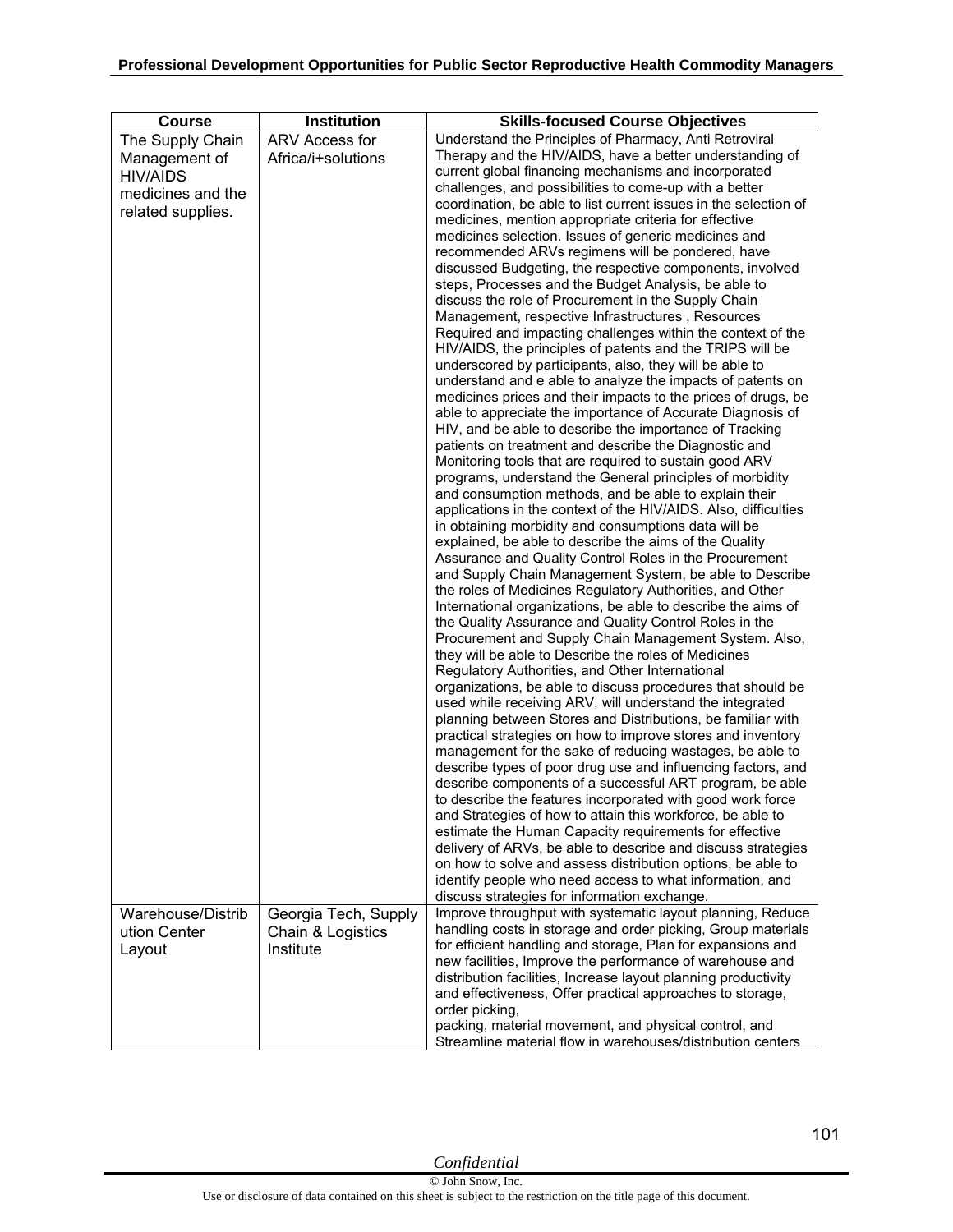| <b>Course</b>                                                     | Institution                                            | <b>Skills-focused Course Objectives</b>                                                                                                                                                                                                                                                                                                                                                                                                                                                                                                                           |
|-------------------------------------------------------------------|--------------------------------------------------------|-------------------------------------------------------------------------------------------------------------------------------------------------------------------------------------------------------------------------------------------------------------------------------------------------------------------------------------------------------------------------------------------------------------------------------------------------------------------------------------------------------------------------------------------------------------------|
| Warehousing<br>Management<br><b>Skills</b>                        | University of Pretoria,<br>South Africa                | Understand the role of warehousing in the supply chain,<br>Apply warehousing management principles, Apply<br>warehousing layout and design principles, Calculate space<br>requirements, Manage warehouse operations and Identify<br>areas for quality improvement.                                                                                                                                                                                                                                                                                                |
| Warehousing<br><b>Short Course</b>                                | Georgia Tech, Supply<br>Chain & Logistics<br>Institute | Improve the management and operations of your warehouse<br>through: Learning about paperless warehousing, slotting,<br>and cross docking, Exploring order picking, pallet storage<br>and retrieval, and receiving and supply, Examining bar<br>coding, benchmarking, radio frequency, and case picking,<br>Improving your work measurement, third-party warehousing,<br>and returns, Designing a better warehouse layout and<br>Exploring vehicle alternatives, sorting systems, and<br>international distribution                                                |
| <b>World Class</b><br><b>Inventory Planning</b><br>and Management | Georgia Tech, Supply<br>Chain & Logistics<br>Institute | Learn to reduce inventory levels, increase fill rates, and<br>maximize the financial performance levels of your inventory<br>through: Analyzing inventory data to reduce inventory<br>carrying costs, Determining how to measure and improve<br>inventory performance, Reducing, measuring, and<br>managing demand variability, Evaluating how to measure<br>and reduce purchase order costs, and Determining how to<br>optimize safety stock and service levels                                                                                                  |
| <b>World Class</b><br>Logistics and<br>Supply Chain<br>Strategy   | Georgia Tech, Supply<br>Chain & Logistics<br>Institute | Develop a comprehensive strategy to reduce costs and<br>improve customer service through: Evaluating how logistics<br>should fit into corporate and supply chain organizations,<br>Determining how to mine logistics data to achieve supply<br>chain breakthroughs, Measuring and benchmarking logistics<br>and supply chain performance, Optimizing your customer<br>service logistics, Reducing your inventory and improving<br>service at the same time, and exploring how to reduce cost<br>and improve quality, cycle time, and accuracy at the same<br>time |
| <b>World Class</b><br>Logistics and<br>Supply Chain<br>Strategy   | Georgia Tech, Supply<br>Chain & Logistics<br>Institute | Develop a comprehensive strategy to reduce costs and<br>improve customer service through: Evaluating how logistics<br>should fit into corporate and supply chain organizations,<br>Determining how to mine logistics data to achieve supply<br>chain breakthroughs, Measuring and benchmarking logistics<br>and supply chain performance, Optimizing your customer<br>service logistics, Reducing your inventory and improving<br>service at the same time, and exploring how to reduce cost<br>and improve quality, cycle time, and accuracy at the same<br>time |
| <b>World Class</b><br>Transportation and<br><b>Distribution</b>   | Georgia Tech, Supply<br>Chain & Logistics<br>Institute | Improve service and reduce total cost with a better<br>transportation plan through: Examining how to profile and<br>interpret shipment activity, Selecting the right number of<br>distribution levels, Determining how to optimize routes and<br>schedules, Evaluating how to select the right port, the<br>appropriate incoterm and learning how to navigate customs,<br>and learning to better manage total transportation spending                                                                                                                             |
| <b>World Class</b><br>Transportation and<br>Distribution          | Georgia Tech, Supply<br>Chain & Logistics<br>Institute | Improve service and reduce total cost with a better<br>transportation plan through: Examining how to profile and<br>interpret shipment activity, Selecting the right number of<br>distribution levels, Determining how to optimize routes and<br>schedules, Evaluating how to select the right port, the<br>appropriate incoterm and learning how to navigate customs,<br>and learning to better manage total transportation spending                                                                                                                             |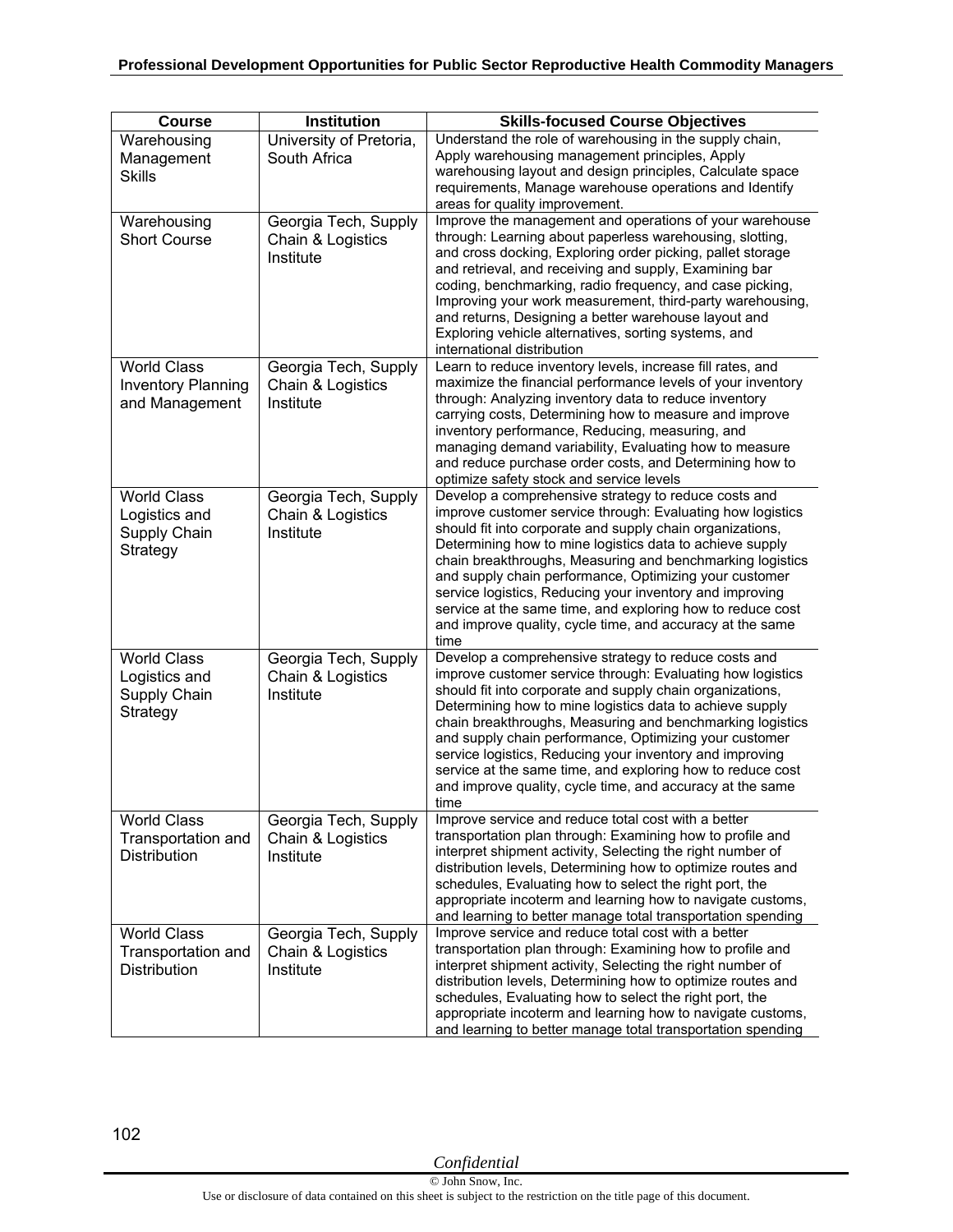| <b>Course</b>                                                     | <b>Institution</b>                                     | <b>Skills-focused Course Objectives</b>                                                                                                                                                                                                                                                                                                                                                                                                                                       |
|-------------------------------------------------------------------|--------------------------------------------------------|-------------------------------------------------------------------------------------------------------------------------------------------------------------------------------------------------------------------------------------------------------------------------------------------------------------------------------------------------------------------------------------------------------------------------------------------------------------------------------|
| <b>World Class</b><br>Warehousing and<br><b>Material Handling</b> | Georgia Tech, Supply<br>Chain & Logistics<br>Institute | Develop a warehouse master plan to support your logistics<br>strategy through: Designing warehouses to maximize your<br>supply chain efficiency, Evaluating how to measure and<br>benchmark warehouse performance, Designing and<br>implementing cross-docking, Examining how to select the<br>optimal storage mode, Determining how to optimize item<br>slotting, batch picking, and pick sequencing, and learning<br>how to choose the optimal paperless technology and WMS |
| <b>World Class</b><br>Warehousing and<br><b>Material Handling</b> | Georgia Tech, Supply<br>Chain & Logistics<br>Institute | Develop a warehouse master plan to support your logistics<br>strategy through: Designing warehouses to maximize your<br>supply chain efficiency, Evaluating how to measure and<br>benchmark warehouse performance, Designing and<br>implementing cross-docking, Examining how to select the<br>optimal storage mode, Determining how to optimize item<br>slotting, batch picking, and pick sequencing, and learning<br>how to choose the optimal paperless technology and WMS |

## **Courses with skills-implied objectives**

| <b>Course</b>                                                                  | <b>Institution</b>                                                                                                                       | <b>Skills-implied Course Objectives</b>                                                                                                                                                                                                                                                                                                                                                                                                                                                                                                             |
|--------------------------------------------------------------------------------|------------------------------------------------------------------------------------------------------------------------------------------|-----------------------------------------------------------------------------------------------------------------------------------------------------------------------------------------------------------------------------------------------------------------------------------------------------------------------------------------------------------------------------------------------------------------------------------------------------------------------------------------------------------------------------------------------------|
| Advanced<br>Programme in<br>Supply Chain<br>Management                         | University of Pretoria,<br>South Africa                                                                                                  | Equip middle management with the knowledge and<br>skills required to fulfill their functional role in the<br>supply chain. This includes the disciplines of Logistics<br>Information Systems, Enterprise Resource Planning,<br>Purchasing Management, Human Resource<br>Management and Production Logistics.                                                                                                                                                                                                                                        |
| Bachelor of<br>Science in Supply<br>Chain<br>Management                        | University of<br>Maryland-College<br>Park; Robert H Smith<br>School of Business;<br>Dept of Logistics,<br>Business, and Public<br>Policy | Produce outstanding professionals in the field of<br>logistics, transportation and supply chain<br>management.                                                                                                                                                                                                                                                                                                                                                                                                                                      |
| Gestión y<br>Planificación en la<br>cadena de<br>suministros -<br>Supply Chain | Universidad Austral,<br><b>IAE Business School</b>                                                                                       | Elaborate on the competitive importance of alignment<br>and coordination in the business value chain, focused<br>on managing supply and distribution logistics, as well<br>as the level of inter-organizational cooperation and<br>quality of supply management as a strategic value<br>proposition of the business. Will discuss the tools and<br>models that are used for the current supply chain<br>management at local and global levels, identifying key<br>areas of management to achieve greater alignment of<br>objectives and efficiency. |
| Logistics<br>Management of<br>Drugs and Medical<br>Commodities                 | <b>AMREF</b>                                                                                                                             | Provide participants with the competencies they need<br>to maintain an efficient and effective patient/client<br>focused drug and health commodity supply system.                                                                                                                                                                                                                                                                                                                                                                                   |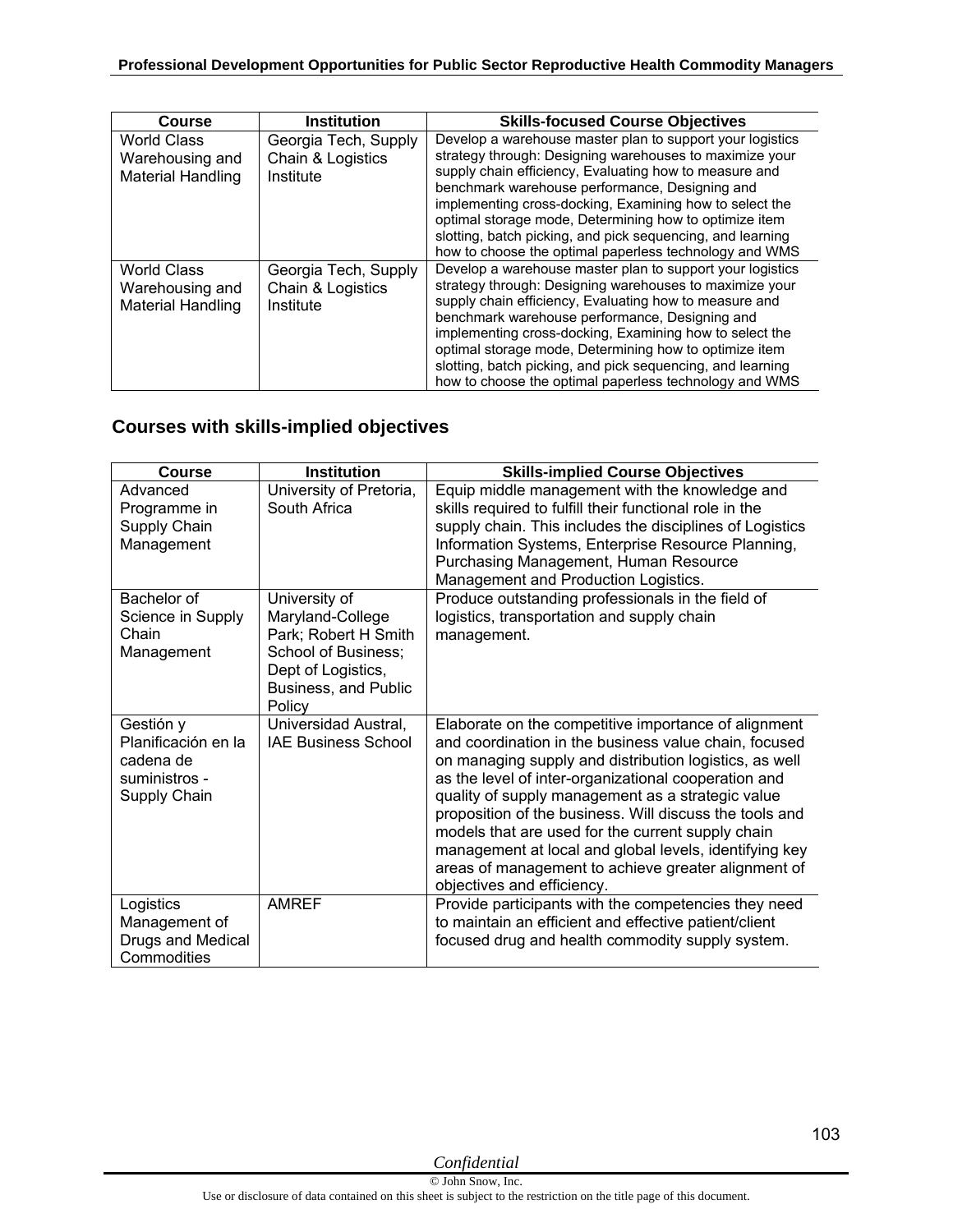| <b>Course</b>                                        | <b>Institution</b>                                 | <b>Skills-implied Course Objectives</b>                                                                                                                                                                                                                                                                                                                                                                                                                                                                               |
|------------------------------------------------------|----------------------------------------------------|-----------------------------------------------------------------------------------------------------------------------------------------------------------------------------------------------------------------------------------------------------------------------------------------------------------------------------------------------------------------------------------------------------------------------------------------------------------------------------------------------------------------------|
| Master of<br>Engineering in<br>Logistics             | <b>Massachusetts</b><br>Institute of<br>Technology | Produce professionals that are experts at both<br>engineering the supply chain and managing the<br>people and processes surrounding it through<br>enhancement of quantitative skills and analytic tools in<br>logistics analysis and decision making, the role of<br>Information Technology in logistics and supply chain<br>management, the global dimensions and opportunities<br>of world-wide logistics<br>operations, and the strategic roles of logistics and<br>supply chain management in corporate planning. |
| Master<br>Programme in<br>Supply Chain<br>Management | University of Pretoria,<br>South Africa            | Equip top-level managers with the skills to participate<br>in the strategic management of the supply chain a<br>multi disciplinary team. The course is aimed at<br>providing highly skilled managers with conceptual and<br>strategic skills in a field where critical shortages exist<br>at this level.                                                                                                                                                                                                              |
| Procurement and<br><b>Materials</b><br>Management    | University of Pretoria,<br>South Africa            | Equip delegates in logistics-related disciplines with a<br>sound knowledge base and skills for procurement and<br>materials management.                                                                                                                                                                                                                                                                                                                                                                               |
| Programme in<br>Supply Chain<br>Management           | University of Pretoria,<br>South Africa            | Equip delegates with a sound fundamental knowledge<br>base and the basic skills of supply chain<br>management. Participants apply fundamental<br>principles, terminology and methods in solving well-<br>defined problems. The course is aimed at equipping<br>first-line managers with the knowledge and skills<br>required to fulfill their management role in the supply<br>chain. This includes the disciplines of Warehousing,<br>Transport, Inventory, Materials Management and<br>Purchasing.                  |
| Supply Chain<br>Management                           | University of Lieges-<br>Belgium                   | Appréhender la démarche de la chaine<br>d'approvisionnement à partir d'un exercice<br>d'intégration, qui, à travers les différents chapitres, les<br>mettra en situation de gérer des problèmes logistiques<br>réalistes tels qu'ils seront peut-être amenés à les vivre<br>dans leur vie professionnelle.                                                                                                                                                                                                            |

## **Courses with knowledge-focused objectives**

| <b>Course</b>                                                                                                | <b>Institution</b>                                     | <b>Knowledge-focused Course Objectives</b>                                                                                                                                                                                                                                                                          |
|--------------------------------------------------------------------------------------------------------------|--------------------------------------------------------|---------------------------------------------------------------------------------------------------------------------------------------------------------------------------------------------------------------------------------------------------------------------------------------------------------------------|
| Buenas Prácticas<br>de<br>almacenamiento y<br>distributición<br>importancia de la<br>cadena de<br>suministro | Grupo Terra Farma                                      | Sensibilizar del personal de cualquier área hacia la<br>importancia de las Buenas Prácticas de Almacenamiento y<br>Distribución.<br>Conocer sobre el panorama regulatorio y estándares que al<br>día de hoy se aplican en las áreas de almacenes y<br>distribución para poder asegurar su rastreabilidad y calidad. |
| <b>CSCMP On-site</b><br>Education                                                                            | Council of Supply<br>Chain Management<br>Professionals | Understand Change Management; Fundamentals of Supply<br>Chain Management; Global Supply Chain Management;<br>SCM Collaboration; Relationship Management; Strategic<br>Issues. Catered to your organizations needs using<br>established on-Site workshops.                                                           |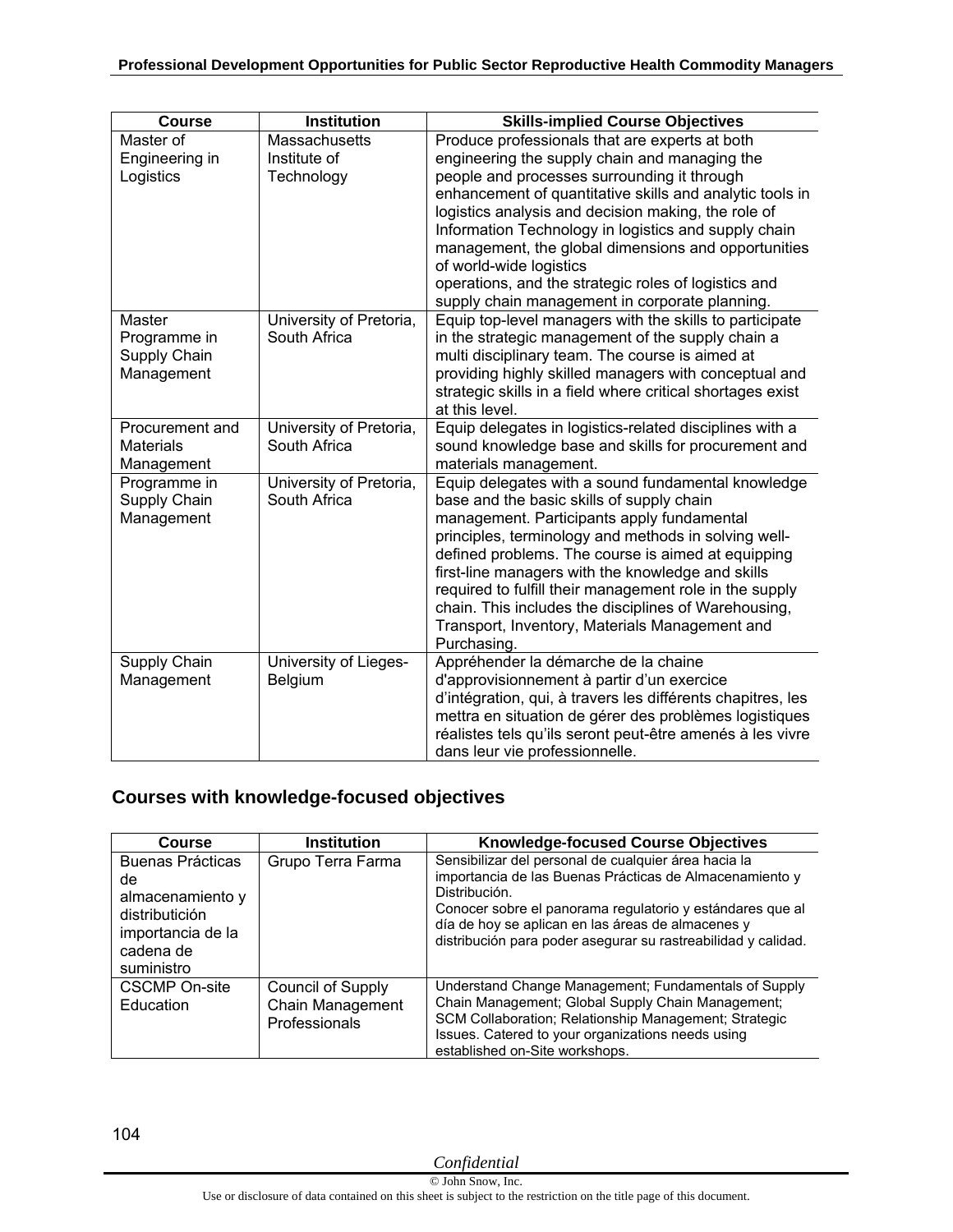| <b>Course</b>                                                                                 | <b>Institution</b>                                                                                                                              | <b>Knowledge-focused Course Objectives</b>                                                                                                                                                                                                                                                                                                                                                                                                                                                                                                                                                                                                                                                                                              |
|-----------------------------------------------------------------------------------------------|-------------------------------------------------------------------------------------------------------------------------------------------------|-----------------------------------------------------------------------------------------------------------------------------------------------------------------------------------------------------------------------------------------------------------------------------------------------------------------------------------------------------------------------------------------------------------------------------------------------------------------------------------------------------------------------------------------------------------------------------------------------------------------------------------------------------------------------------------------------------------------------------------------|
| Diplomado<br>Gestión de la<br>Cadena de<br>Suministro de<br><b>Medicamentos</b><br>Esenciales | La Asociación<br>Benéfica PRISMA-<br>Peru                                                                                                       | Desarrollar y fortalecer un conjunto de conceptos y<br>habilidades que apoyan el diseño e implementación de una<br>cadena de suministro de medicamentos.                                                                                                                                                                                                                                                                                                                                                                                                                                                                                                                                                                                |
| Disponibilidad<br>Asegurada de<br>Insumos:<br>Principios y<br>Practica                        | La Asociación<br>Benéfica PRISMA-<br>Peru                                                                                                       | Understand how strengthening policy-level commitment,<br>financial resources, and local capacity can help ensure an<br>environment that enables and sustains a supply system and<br>meets client demand                                                                                                                                                                                                                                                                                                                                                                                                                                                                                                                                 |
| Logistics for<br>Health<br>Commodities                                                        | <b>USAID Bureau of</b><br>Global Health/Global<br>Health e-learning<br>Center                                                                   | Answer the following questions correctly: What is the<br>purpose of a logistics system?, How does logistics support<br>contraceptive and commodity security?, What are the<br>functional components of a logistics system?, What is an<br>LMIS and why is it important in logistics?, What data are<br>needed to forecast health commodity requirements?, How<br>do procurement planning and pipeline monitoring support<br>commodity security?, What is USAID's Central<br>Contraceptive Procurement System?, How do factors such<br>as health sector reform, characteristics of commodities, and<br>infrastructure affect the design of logistics systems?, How<br>can program managers and advisors support the logistics<br>system? |
| Logistics for Non-<br>Logisticians                                                            | University of Pretoria,<br>South Africa                                                                                                         | Learn principles of logistics and how to understand logistics<br>terms and their basic application                                                                                                                                                                                                                                                                                                                                                                                                                                                                                                                                                                                                                                      |
| Manejo e<br>Implementación<br>de la Cadena de<br>Frío en el<br>Suministro de<br>Medicamentos  | La Asociación<br>Benéfica PRISMA-<br>Peru                                                                                                       | Desarrollar y fortalecer un conjunto de conceptos y<br>habilidades que apoyen el diseño, implementación y gestión<br>de una cadena de frío en el suministro de medicamentos.                                                                                                                                                                                                                                                                                                                                                                                                                                                                                                                                                            |
| Ph.D. in Logistics<br>and Transportation                                                      | University of<br>Maryland-College<br>Park; Robert H Smith<br><b>School of Business:</b><br>Dept of Logistics,<br>Business, and Public<br>Policy | Produce outstanding scholars in the fields of logistics,<br>transportation, and supply chain management. Graduates of<br>the program are well qualified to take academic positions in<br>colleges and universities in the United States and abroad.<br>Students in the PhD program achieve excellence through:<br>(1) extensive preparation in the major, a related minor, and<br>associated research tools (primarily statistics or operations<br>research); (2) joint research with faculty; (3) independent<br>research culminating in a doctoral dissertation; and (4) the<br>teaching of courses for undergraduate majors in logistics,<br>transportation, and supply chain management.                                            |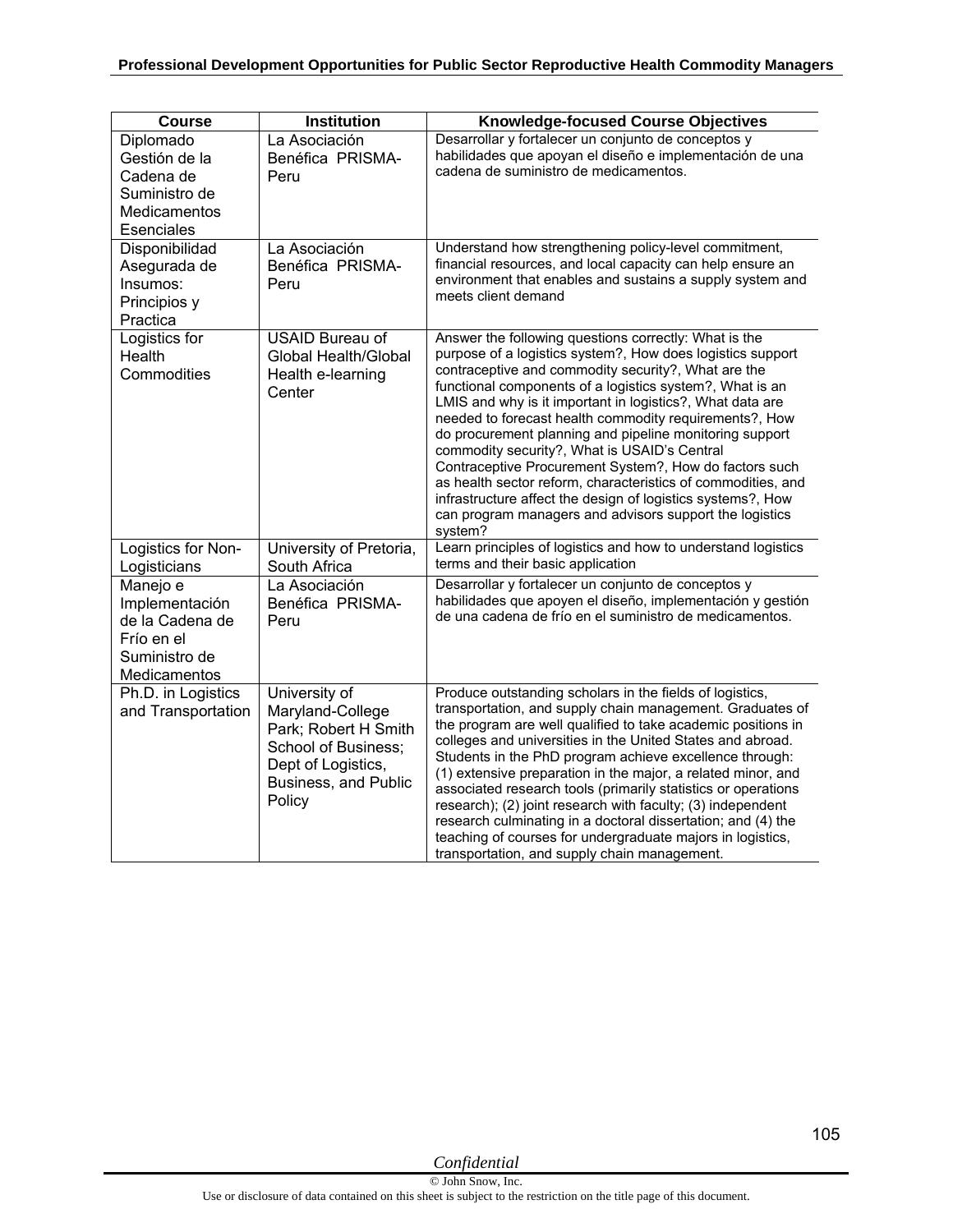| <b>Course</b>                                                     | <b>Institution</b>                                     | <b>Knowledge-focused Course Objectives</b>                                                                                                                                                                                                                                                                                                                                                                                                                                                                                                                                                                                                                                                                                                                                                                                                                           |
|-------------------------------------------------------------------|--------------------------------------------------------|----------------------------------------------------------------------------------------------------------------------------------------------------------------------------------------------------------------------------------------------------------------------------------------------------------------------------------------------------------------------------------------------------------------------------------------------------------------------------------------------------------------------------------------------------------------------------------------------------------------------------------------------------------------------------------------------------------------------------------------------------------------------------------------------------------------------------------------------------------------------|
| Postgrado en<br>Logistica                                         | SEAS, Centro de<br>Formación Abierta                   | Know the different definitions and concepts of logistics, as<br>well as the different areas covered by the logistics<br>management of an organization.<br>- Understand what is the value chain of an organization.<br>- Know the main costs that are incurred in managing a<br>supply chain.<br>- Know how the logistical management of humanitarian aid<br>and what the main issues to be considered.<br>- be aware of the importance of effective management of<br>human resources to optimize the logistics management of<br>the organization.<br>- Know the major activities and guidelines that govern the<br>tasks in the logistics of humanitarian aid.<br>- Know the importance and implications of traceability in<br>managing the supply chain.<br>- Have the tools to analyze the implementation of a<br>traceability system and Know the applicable law. |
| <b>World Class</b><br><b>Inventory Planning</b><br>and Management | Georgia Tech, Supply<br>Chain & Logistics<br>Institute | The role of inventory management in logistics and business,<br>Inventory management facts and fundamentals, Inventory<br>activity profiling and data mining, Inventory performance,<br>cost, and value measures, Forecasting tips, tricks,<br>techniques, and technology, Lot size optimization, Safety<br>stock optimization and fill rate planning, Inventory control<br>policies, Inventory deployment                                                                                                                                                                                                                                                                                                                                                                                                                                                            |

### **Courses unable to determine skills or knowledge**

| Course                                                                                                                     | <b>Institution</b> | Unable to Determine Skills or Knowledge<br><b>Course Objectives</b>                                                                                                                                                                                                                                                                                                                                                |
|----------------------------------------------------------------------------------------------------------------------------|--------------------|--------------------------------------------------------------------------------------------------------------------------------------------------------------------------------------------------------------------------------------------------------------------------------------------------------------------------------------------------------------------------------------------------------------------|
| La gestion<br>optimale de<br>l'approvisionneme<br>nt des<br>programmes de<br>VIH/SIDA dans les<br>pays en<br>développement | i+solutions        | Expose participants to modern management techniques of<br>medicines and medical supplies' supply systems and<br>demonstrate how they can be applied to participants own<br>work settings; To provide practical tools to decision makers<br>in essential drugs programs to improve their level of<br>performance; To encourage the exchange of views and<br>experiences between senior officers and decision makers |
| Managing Drug<br>Supply in Low and<br>Middle Income<br>Countries                                                           | i+solutions        | Expose participants to modern management techniques of<br>medicines and medical supplies' supply systems and<br>demonstrate how they can be applied to participants own<br>work settings; To provide practical tools to decision makers<br>in essential drugs programs to improve their level of<br>performance; To encourage the exchange of views and<br>experiences between senior officers and decision makers |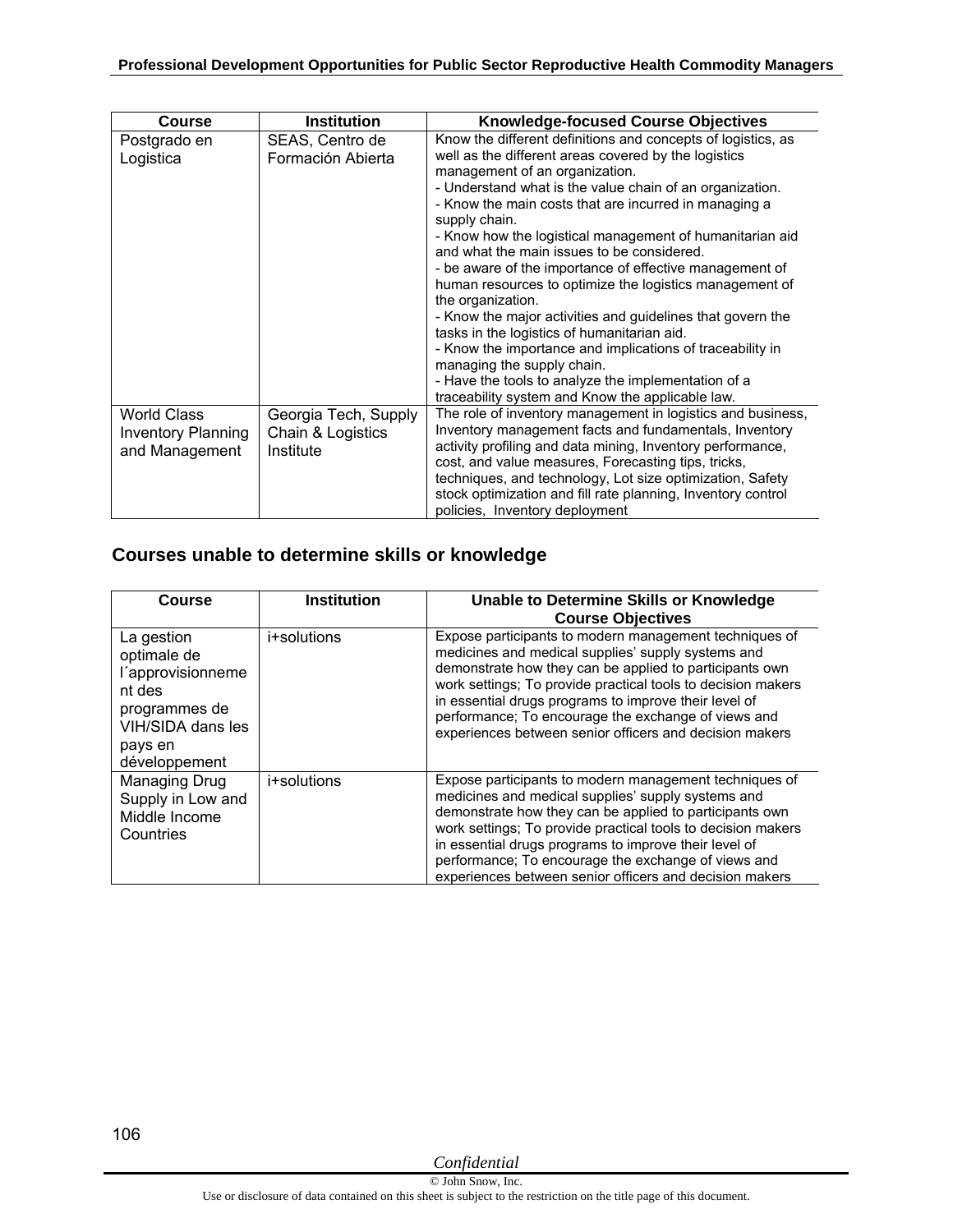| <b>Course</b>                                                                                       | <b>Institution</b>                                                                   | Unable to Determine Skills or Knowledge<br><b>Course Objectives</b>                                                                                                                                                                                                                                                                                                                                                                                                                                                                                                                                                                                                                                                                                                                                                                                                             |
|-----------------------------------------------------------------------------------------------------|--------------------------------------------------------------------------------------|---------------------------------------------------------------------------------------------------------------------------------------------------------------------------------------------------------------------------------------------------------------------------------------------------------------------------------------------------------------------------------------------------------------------------------------------------------------------------------------------------------------------------------------------------------------------------------------------------------------------------------------------------------------------------------------------------------------------------------------------------------------------------------------------------------------------------------------------------------------------------------|
| Master of<br><b>Advanced Studies</b><br>in Humanitarian<br>Logistics &<br>Management                | University of Lugano<br>(USI)- Switzerland                                           | Provide the methodological, qualitative, quantitative,<br>analytical tools essential for understanding and addressing<br>the complex logistics and managerial challenges in<br>humanitarian relief operations, To provide the conceptual<br>and methodological foundations required to successfully<br>align strategic, organizational, supply chain and project<br>challenges faced by the humanitarian world. To prepare<br>humanitarian professionals to play a key role in their<br>organizations' strategic management, bringing relationships<br>with multiple stakeholders to the center of management<br>policy, To train professionals to contribute to their<br>organizations' managerial policies, understanding the<br>organizational and strategic drivers and their implications for<br>emergency planning, and humanitarian relief operations and<br>management. |
| Warehouse<br>Operations<br>Management                                                               | ARV Access for<br>Africa/Fuel/i+solution<br>s                                        | Provide warehouse managers with skills in warehouse<br>planning and management, and to teach how to apply those<br>skills in their own country; Provide practical tools to<br>managers to improve their level of performance; The<br>interchange of skills and experience amongst course<br>members is essential for training activities and learning.                                                                                                                                                                                                                                                                                                                                                                                                                                                                                                                          |
| Master of<br>Engineering in<br>International<br>Logistics & Supply<br>Chain<br>Management<br>(ZLOG) | <b>Massachusetts</b><br>Institute of<br>Technology-<br>Zaragoza University,<br>Spain | Set a global view with strong involvement with the industries<br>and international aid organizations- international students,<br>faculty, and<br>experiences. Develop problem-solving skills - combine<br>theory and<br>practice. Develop leadership and communication skills -<br>individual<br>and team.                                                                                                                                                                                                                                                                                                                                                                                                                                                                                                                                                                      |

## **Courses with objectives not indicated**

| <b>Course Title</b>                   | <b>Name of Institution</b>        |
|---------------------------------------|-----------------------------------|
| Achats                                | Institut Bioforce Développement   |
| Approvisionnement                     | Institut Bioforce Développement   |
| <b>Distribution</b>                   | Institut Bioforce Développement   |
| Exercice d'application du module      |                                   |
| d'Approvisionnement                   | Institut Bioforce Développement   |
| <b>Humanitarian Logistics</b>         | Global Fields Institute, Kenya    |
| Hygiène, Assainissement & Gestion des |                                   |
| Déchets en Milieu de Soins            | Institut Bioforce Développement   |
| M.S. in Logistics and Supply Chain    | Wright State University, Raj Soin |
| Management                            | <b>College of Business</b>        |
| Maintenance des Equipements           |                                   |
| <b>Biomedicaux</b>                    | Institut Bioforce Développement   |
| Professional Diploma in Logistics     |                                   |
| Management                            | Global Fields Institute, Kenya    |
| <b>Stock</b>                          | Institut Bioforce Développement   |
| Transports                            | Institut Bioforce Développement   |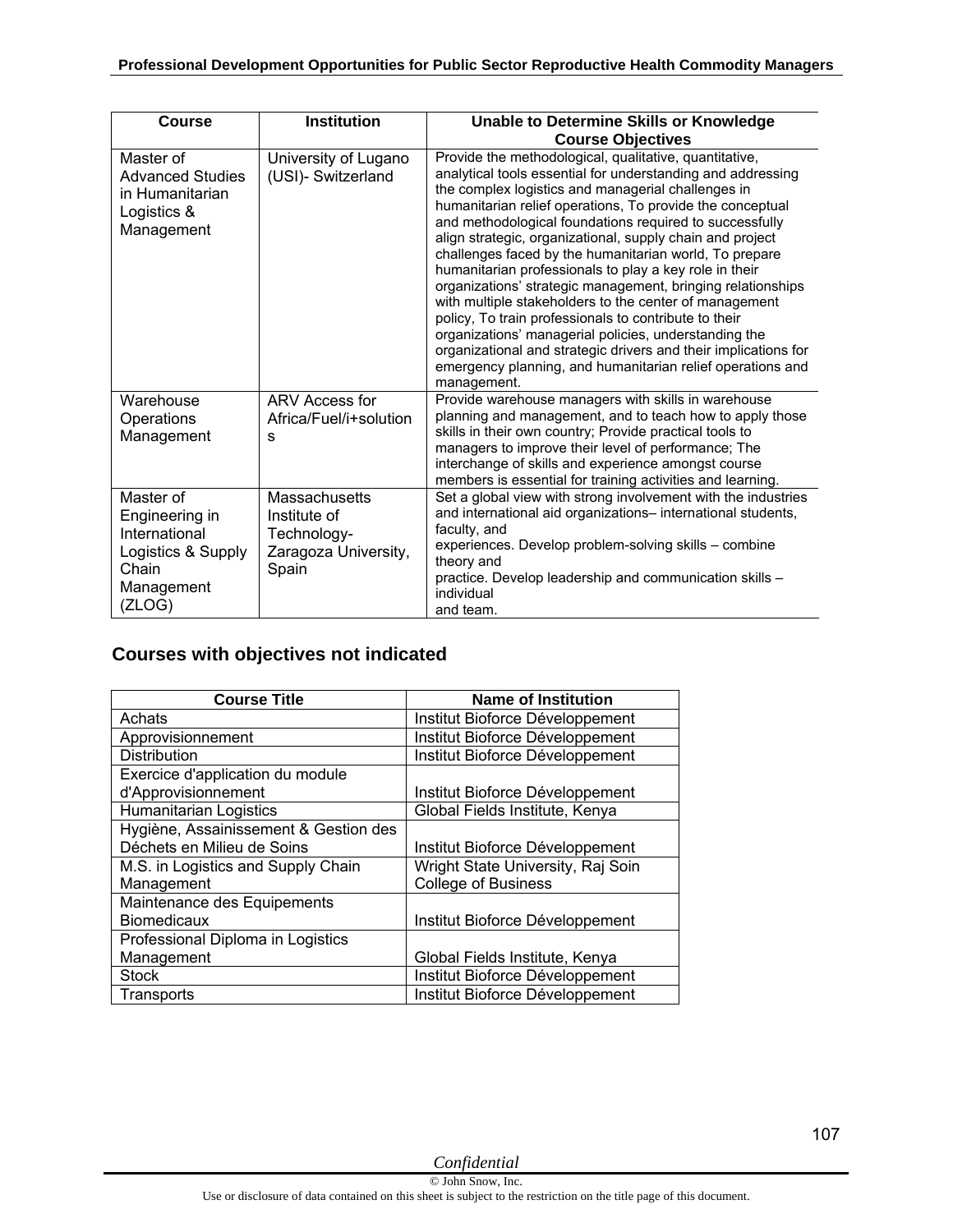# **Annex 11: Courses by estimated proportion of time spent on logistics**

### **Majority of Course Time Spent on Logistics (between 76% and 100%)**

| <b>Course</b>                                                                     | <b>Name of Institution</b>                                       |
|-----------------------------------------------------------------------------------|------------------------------------------------------------------|
| Achats                                                                            | Institut Bioforce Développement                                  |
| Advanced Programme in Supply Chain                                                | University of Pretoria, South Africa                             |
| Management                                                                        |                                                                  |
| Approvisionnement                                                                 | Institut Bioforce Développement                                  |
| Bachelor of Science in Supply Chain                                               | University of Maryland-College Park; Robert H                    |
| Management                                                                        | Smith School of Business; Dept of Logistics,                     |
|                                                                                   | Business, and Public Policy                                      |
| Buenas Prácticas de almacenamiento y                                              | Grupo Terra Farma                                                |
| distributición importancia de la cadena de                                        |                                                                  |
| suministro<br>Certificate in Procurement for Senior                               |                                                                  |
|                                                                                   | <b>Crown Agents</b>                                              |
| Executives                                                                        |                                                                  |
| Certificate in Supply Chain Management<br>Certification in Humanitarian Logistics | Crown Agents<br>Fritz Institute/Chartered Institute of Logistics |
|                                                                                   | and Transport UK                                                 |
| Certification in Humanitarian Supply Chain                                        | Fritz Institute/Chartered Institute of Logistics                 |
| Management                                                                        | and Transport UK                                                 |
| <b>Contract and Suppliers Relations</b>                                           | <b>UNDP</b>                                                      |
| Management                                                                        |                                                                  |
| <b>Contract Management</b>                                                        | University of Pretoria, South Africa                             |
| <b>CSCMP On-site Education</b>                                                    | <b>Council of Supply Chain Management</b>                        |
|                                                                                   | Professionals                                                    |
| Curso Gratis Online de Logistica y                                                | www.directivoglobal.com Grupo Arrima                             |
| Distribucion                                                                      | (Spain)                                                          |
| Curso Taller: Certificación en Buenas                                             | La Asociación Benéfica PRISMA- Peru                              |
| Prácticas de Almacenamiento                                                       |                                                                  |
| Diplomado Gestión de la Cadena de                                                 | La Asociación Benéfica PRISMA- Peru                              |
| Suministro de Medicamentos Esenciales                                             |                                                                  |
| Disponibilidad Asegurada de Insumos:                                              | La Asociación Benéfica PRISMA- Peru                              |
| Principios y Practica                                                             |                                                                  |
| Distribution                                                                      | Institut Bioforce Développement                                  |
| E-Procurement: Strategies for Success                                             | Crown Agents                                                     |
| <b>Effective Procurement Skills</b>                                               | Crown Agents                                                     |
| Estimación y Programación de las                                                  | La Asociación Benéfica PRISMA- Peru                              |
| Necesidades de Insumos<br><b>Executive Seminar: Pharmaceutical Supply</b>         |                                                                  |
| <b>Chain Management</b>                                                           | i+solutions                                                      |
| Exercice d'application du module                                                  | Institut Bioforce Développement                                  |
| d'Approvisionnement                                                               |                                                                  |
| <b>Fundamentals of Procurement</b>                                                | <b>UNDP</b>                                                      |
| Gerencia de la Cadena Logística                                                   | La Asociación Benéfica PRISMA- Peru                              |
| Gestion des Achats et des Stocks des                                              | i+solutions                                                      |
| Combinaisons Thérapeutiques à base                                                |                                                                  |
| d'Artémisinine                                                                    |                                                                  |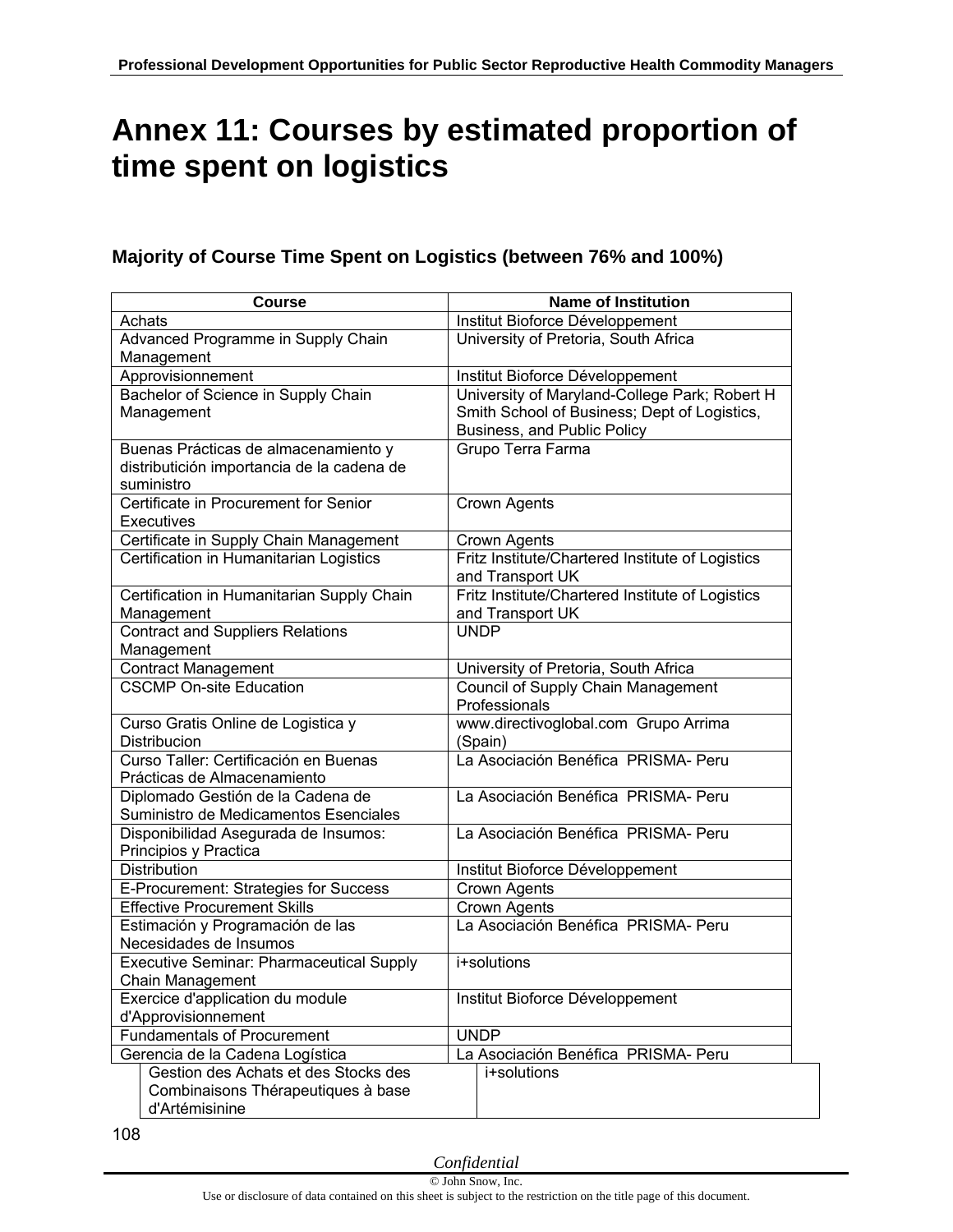| Gestión en Almacén y Buenas Prácticas de<br>Almacenamiento                       | La Asociación Benéfica PRISMA- Peru                              |
|----------------------------------------------------------------------------------|------------------------------------------------------------------|
| Gestión y Planificación en la cadena de<br>suministros - Supply Chain            | Universidad Austral, IAE Business School                         |
| <b>Global Supply Chain Strategy</b>                                              | Georgia Tech, Supply Chain & Logistics<br>Institute              |
| Humanitarian Logistics                                                           | Global Fields Institute, Kenya                                   |
| La gestion optimale de l'approvisionnement                                       | i+solutions                                                      |
| des programmes de VIH/SIDA dans les pays<br>en développement                     |                                                                  |
| Lessons in Logistics Management for Health                                       | USAID   DELIVER PROJECT                                          |
| Commodities                                                                      |                                                                  |
| Logística para Suministros de Salud                                              | La Asociación Benéfica PRISMA- Peru                              |
| Logistics and Incoterms                                                          | <b>UNDP</b>                                                      |
| Logistics for Health Commodities                                                 | USAID Bureau of Global Health/Global Health<br>e-learning Center |
| Logistics for Non-Logisticians                                                   | University of Pretoria, South Africa                             |
| Logistics Management of Drugs and Medical                                        | <b>AMREF</b>                                                     |
| Commodities                                                                      |                                                                  |
| Logistics Performance, Cost & Value<br><b>Measures</b>                           | Georgia Tech, Supply Chain & Logistics<br>Institute              |
| <b>Logistics Short Course</b>                                                    | Georgia Tech, Supply Chain & Logistics<br>Institute              |
| M.S. in Logistics and Supply Chain<br>Management                                 | Wright State University, Raj Soin College of<br><b>Business</b>  |
| Managing Drug Supply in Low and Middle<br><b>Income Countries</b>                | i+solutions                                                      |
| Manejo e Implementación de la Cadena de<br>Frío en el Suministro de Medicamentos | La Asociación Benéfica PRISMA- Peru                              |
| Master of Engineering in International                                           | Massachusetts Institute of Technology-                           |
| Logistics & Supply Chain Management<br>(ZLOG)                                    | Zaragoza University, Spain                                       |
| Master Programme in Supply Chain<br>Management                                   | University of Pretoria, South Africa                             |
| MBA Elective courses in Supply Chain                                             | University of Maryland-College Park; Robert H                    |
| Management                                                                       | Smith School of Business; Dept of Logistics,                     |
|                                                                                  | Business, and Public Policy                                      |
| Monitoring and Evaluation of Procurement<br>and Supply Management                | i+solutions                                                      |
| Monitoring and Evaluation of Procurement<br>Performance                          | Crown Agents                                                     |
| Overview of Supply Chain Management                                              | Eastern and Southern Africa Management<br>Institute (ESAMI)      |
| Ph.D. in Logistics and Transportation                                            | University of Maryland-College Park; Robert H                    |
|                                                                                  | Smith School of Business; Dept of Logistics,                     |
|                                                                                  | Business, and Public Policy                                      |
| Postgrado en Logistica                                                           | SEAS, Centro de Formación Abierta                                |
| <b>Procurement and Materials Management</b>                                      | University of Pretoria, South Africa                             |
| Procurement and Quantification of Medicines<br>and Medical Supplies              | i+solutions                                                      |
| Procurement and Supply Management of                                             | i+solutions                                                      |
| Artemesinin Based Combination Therapies<br>(ACTs)                                |                                                                  |
| Procurement of Works and Dispute                                                 | <b>Crown Agents</b>                                              |
| Management                                                                       |                                                                  |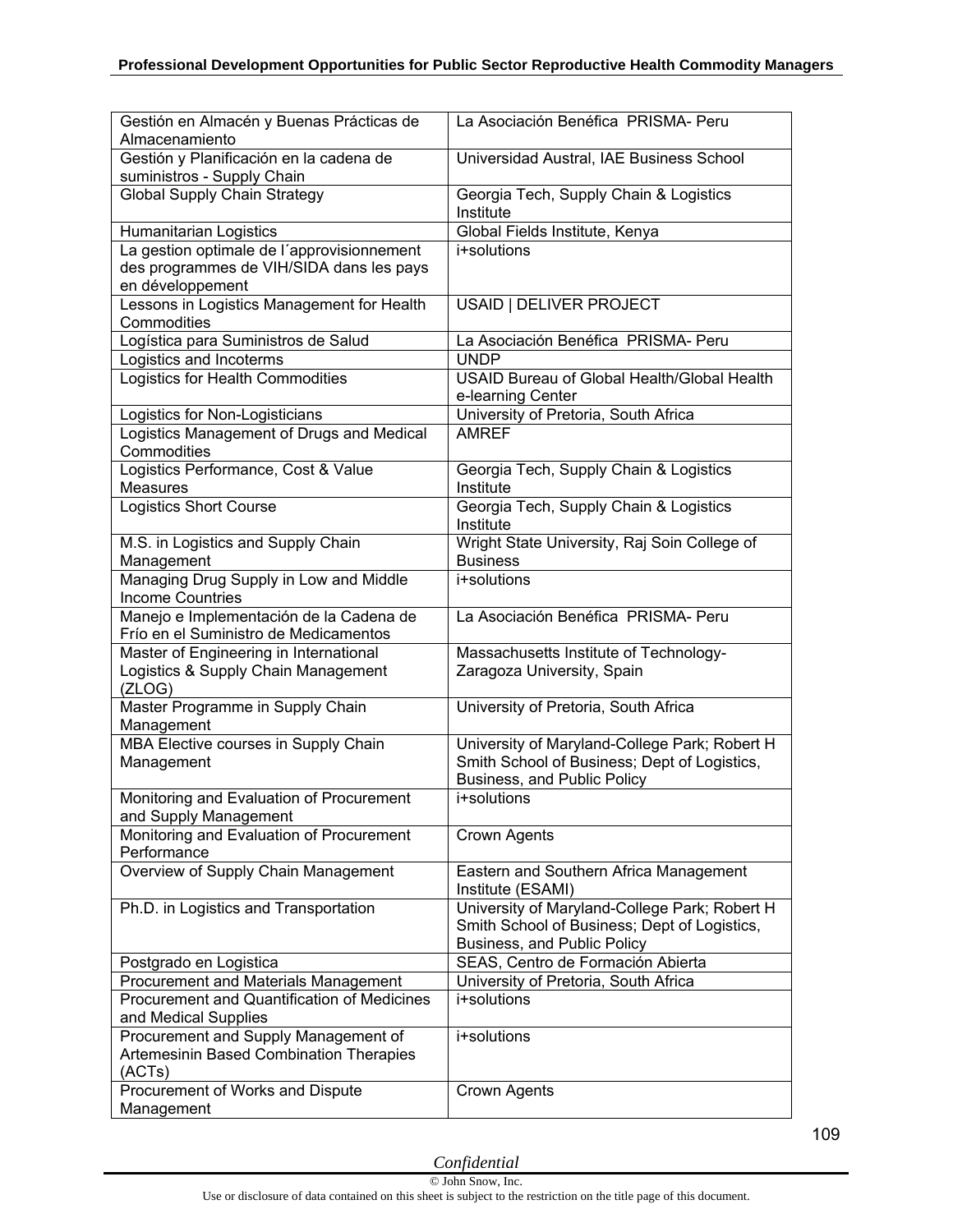| <b>Procurement Strategy Development</b>                                        | <b>UNDP</b>                                                 |
|--------------------------------------------------------------------------------|-------------------------------------------------------------|
| Professional Diploma in Logistics                                              | Global Fields Institute, Kenya                              |
| Management                                                                     |                                                             |
| Programme in Supply Chain Management                                           | University of Pretoria, South Africa                        |
| Quantification and Procurement Planning                                        | Eastern and Southern Africa Management<br>Institute (ESAMI) |
| Risk Management in Procurement                                                 | Crown Agents                                                |
| <b>Stock</b>                                                                   | Institut Bioforce Développement                             |
|                                                                                | Crown Agents                                                |
| Stores and Inventory Management                                                | <b>Crown Agents</b>                                         |
| <b>Strategic Procurement in Practice</b><br>Successful Tender Design           | <b>Crown Agents</b>                                         |
|                                                                                |                                                             |
| Successful Tender Design and Contract                                          | Crown Agents                                                |
| Management                                                                     |                                                             |
| Supply Chain & Logistics Certificate                                           | Georgia Tech, Supply Chain & Logistics<br>Institute         |
| Supply Chain & Logistics Certificate                                           | Georgia Tech, Supply Chain & Logistics<br>Institute         |
| Supply Chain & Logistics Certificate                                           | Georgia Tech, Supply Chain & Logistics<br>Institute         |
| <b>Supply Chain Analytics</b>                                                  | Georgia Tech, Supply Chain & Logistics<br>Institute         |
| Supply Chain Management                                                        | University of Lieges- Belgium                               |
| Supply Chain Management of HIV/AIDS                                            | i+solutions                                                 |
| Medicines and Supplies/ARV Procurement                                         |                                                             |
| and Supply Management                                                          |                                                             |
|                                                                                |                                                             |
|                                                                                | ARV Access for Africa/i+solutions                           |
| The Supply Chain Management of HIV/AIDS<br>medicines and the related supplies. |                                                             |
| Transports                                                                     | Institut Bioforce Développement                             |
|                                                                                | ARV Access for Africa/Fuel/i+solutions                      |
| <b>Warehouse Operations Management</b><br>Warehouse/Distribution Center Layout | Georgia Tech, Supply Chain & Logistics                      |
|                                                                                | Institute                                                   |
| <b>Warehousing Management Skills</b>                                           | University of Pretoria, South Africa                        |
| <b>Warehousing Short Course</b>                                                | Georgia Tech, Supply Chain & Logistics<br>Institute         |
| World Class Inventory Planning and<br>Management                               | Georgia Tech, Supply Chain & Logistics<br>Institute         |
| World Class Inventory Planning and                                             | Georgia Tech, Supply Chain & Logistics                      |
| Management                                                                     | Institute                                                   |
| World Class Logistics and Supply Chain<br>Strategy                             | Georgia Tech, Supply Chain & Logistics<br>Institute         |
| World Class Logistics and Supply Chain                                         | Georgia Tech, Supply Chain & Logistics                      |
| Strategy                                                                       | Institute                                                   |
| World Class Transportation and Distribution                                    | Georgia Tech, Supply Chain & Logistics<br>Institute         |
| World Class Transportation and Distribution                                    | Georgia Tech, Supply Chain & Logistics<br>Institute         |
| World Class Warehousing and Material                                           | Georgia Tech, Supply Chain & Logistics                      |
| Handling                                                                       | Institute                                                   |
| World Class Warehousing and Material<br>Handling                               | Georgia Tech, Supply Chain & Logistics<br>Institute         |

### **Much of Course Time Spent on Logistics (between 51% and 75%)**

| Course | Name of Institution |
|--------|---------------------|
|        |                     |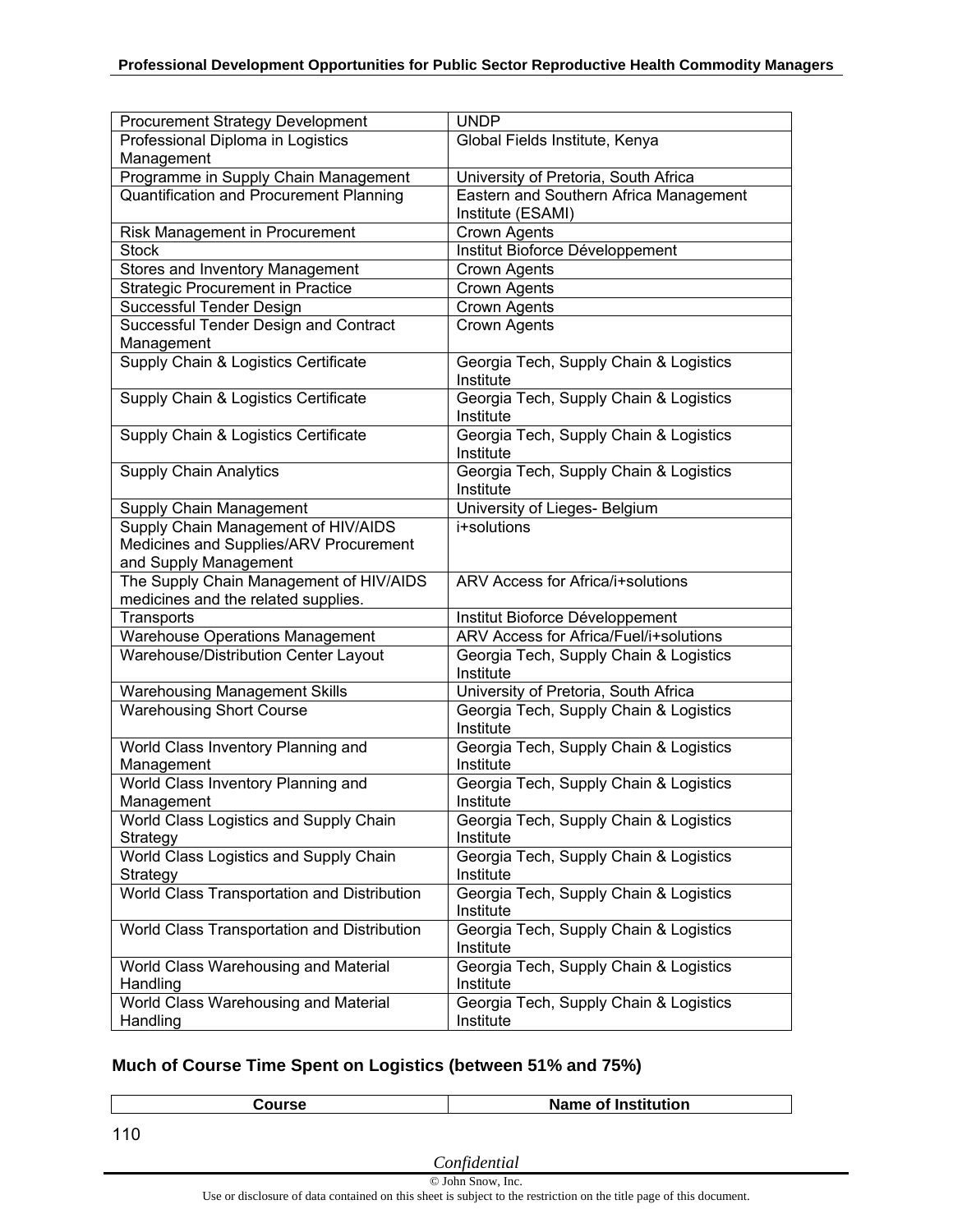| Hands-on Supply Chain Management         | University of Pretoria, South Africa  |
|------------------------------------------|---------------------------------------|
| Licenciado en Logistica Internacional en |                                       |
| Monterrev                                | Tecnologico de Monterrey              |
| Master of Engineering in Logistics       | Massachusetts Institute of Technology |

### **Some of Course Time Spent on Logistics (between 26% and 50%)**

| <b>Course</b>                              | Name of Institution                       |
|--------------------------------------------|-------------------------------------------|
| Diplomado Tecnico Nivel Superior Logistica | Universidad Tecnologica de Chile (INACAP) |
| FinListics®: The Financial Supply Chain    | Georgia Tech, Supply Chain & Logistics    |
| <b>Management Connection Workshop</b>      | Institute                                 |

#### **Small Percentage of Course Time Spent on Logistics (less than 25%)**

| Course                                      | <b>Name of Institution</b>                  |
|---------------------------------------------|---------------------------------------------|
| Hygiène, Assainissement & Gestion des       |                                             |
| Déchets en Milieu de Soins                  | Institut Bioforce Développement             |
| Logisticien de la Solidarité Internationale | Institut Bioforce Développement             |
| Maintenance des Equipements Biomédicaux     | Institut Bioforce Développement             |
| Master of Advanced Studies in Humanitarian  |                                             |
| Logistics & Management                      | University of Lugano (USI)- Switzerland     |
|                                             | Universidad Privada Antenor Orrego Facultad |
| Salud y Sociedad V                          | de Medicina                                 |
| Service Management Operations and           |                                             |
| Strategy                                    | University of Pretoria, South Africa        |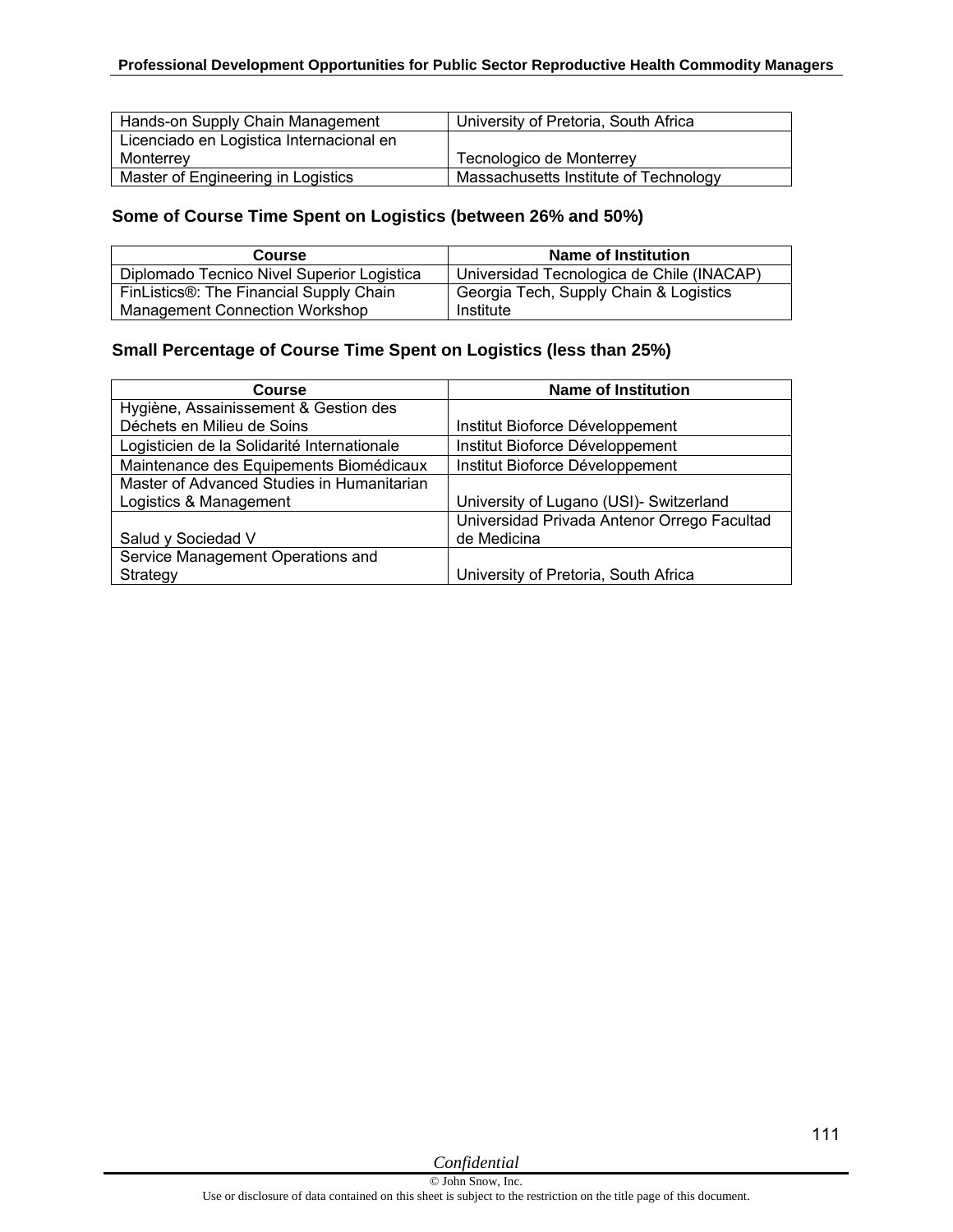# **Annex 12: Accredited and nonaccredited courses**

#### **List of accredited courses**

| <b>Course Title</b>                              | <b>Name of Institution</b>                          |
|--------------------------------------------------|-----------------------------------------------------|
| Advanced Programme in Supply Chain               | University of Pretoria, South Africa                |
| Management                                       |                                                     |
| Bachelor of Science in Supply Chain              | University of Maryland-College Park; Robert H       |
| Management                                       | Smith School of Business; Dept of Logistics,        |
|                                                  | Business, and Public Policy                         |
| Certificate in Procurement for Senior            | <b>Crown Agents</b>                                 |
| Executives                                       |                                                     |
| Certificate in Supply Chain Management           | <b>Crown Agents</b>                                 |
| Certification in Humanitarian Logistics          | Fritz Institute/Chartered Institute of Logistics    |
|                                                  | and Transport UK                                    |
| Certification in Humanitarian Supply Chain       | Fritz Institute/Chartered Institute of Logistics    |
| Management                                       | and Transport UK                                    |
| Contract Management                              | University of Pretoria, South Africa                |
| Curso Taller: Certificación en Buenas Prácticas  | La Asociación Benéfica PRISMA- Peru                 |
| de Almacenamiento                                |                                                     |
| Diplomado Gestión de la Cadena de                | La Asociación Benéfica PRISMA- Peru                 |
| Suministro de Medicamentos Esenciales            |                                                     |
| Diplomado Tecnico Nivel Superior Logistica       | Universidad Tecnologica de Chile (INACAP)           |
| FinListics®: The Financial Supply Chain          | Georgia Tech, Supply Chain & Logistics              |
| <b>Management Connection Workshop</b>            | Institute                                           |
| Gestión en Almacén y Buenas Prácticas de         | La Asociación Benéfica PRISMA- Peru                 |
| Almacenamiento                                   |                                                     |
| Gestión y Planificación en la cadena de          | Universidad Austral, IAE Business School            |
| suministros - Supply Chain                       |                                                     |
| <b>Global Supply Chain Strategy</b>              | Georgia Tech, Supply Chain & Logistics              |
|                                                  | Institute                                           |
| Hands-on Supply Chain Management                 | University of Pretoria, South Africa                |
| Licenciado en Logistica Internacional en         | Tecnologico de Monterrey                            |
| Monterrey                                        |                                                     |
| Logística para Suministros de Salud              | La Asociación Benéfica PRISMA- Peru                 |
| Logisticien de la Solidarité Internationale      | Institut Bioforce Développement                     |
| Logistics for Non-Logisticians                   | University of Pretoria, South Africa                |
| Logistics Performance, Cost & Value Measures     | Georgia Tech, Supply Chain & Logistics<br>Institute |
| <b>Logistics Short Course</b>                    | Georgia Tech, Supply Chain & Logistics              |
|                                                  | Institute                                           |
| M.S. in Logistics and Supply Chain               | Wright State University, Raj Soin College of        |
| Management                                       | <b>Business</b>                                     |
| Manejo e Implementación de la Cadena de          | La Asociación Benéfica PRISMA- Peru                 |
| Frío en el Suministro de Medicamentos            |                                                     |
| Master of Engineering in International Logistics | Massachusetts Institute of Technology-              |
| & Supply Chain Management (ZLOG)                 | Zaragoza University, Spain                          |
| Master of Engineering in Logistics               | Massachusetts Institute of Technology               |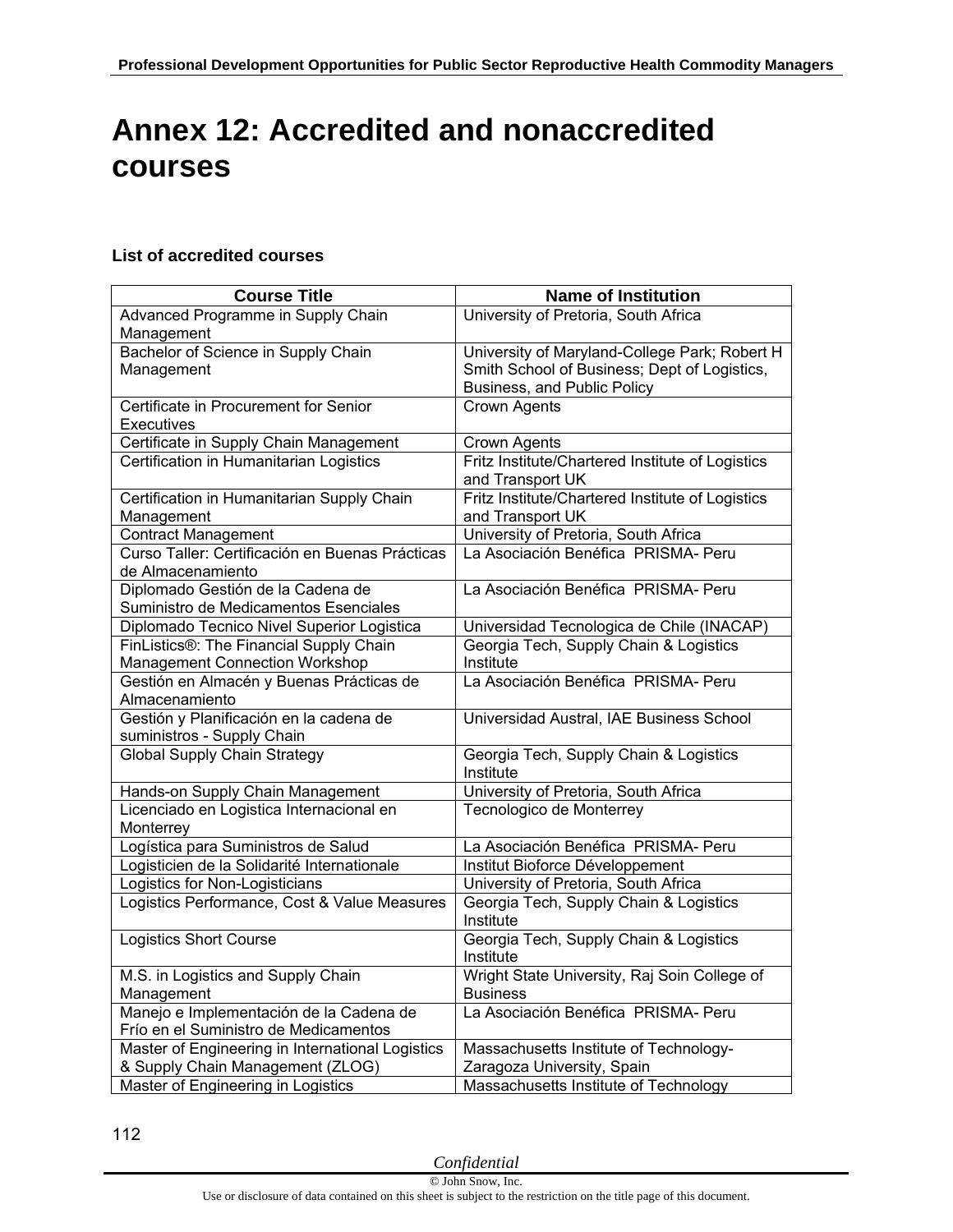| Master Programme in Supply Chain<br>Management                                 | University of Pretoria, South Africa                                                                                         |
|--------------------------------------------------------------------------------|------------------------------------------------------------------------------------------------------------------------------|
| MBA Elective courses in Supply Chain<br>Management                             | University of Maryland-College Park; Robert H<br>Smith School of Business; Dept of Logistics,<br>Business, and Public Policy |
| Ph.D. in Logistics and Transportation                                          | University of Maryland-College Park; Robert H<br>Smith School of Business; Dept of Logistics,<br>Business, and Public Policy |
| Postgrado en Logistica                                                         | SEAS, Centro de Formación Abierta                                                                                            |
| Procurement and Materials Management                                           | University of Pretoria, South Africa                                                                                         |
| Programme in Supply Chain Management                                           | University of Pretoria, South Africa                                                                                         |
| Salud y Sociedad V                                                             | Universidad Privada Antenor Orrego Facultad<br>de Medicina                                                                   |
| Service Management Operations and Strategy                                     | University of Pretoria, South Africa                                                                                         |
| Supply Chain & Logistics Certificate                                           | Georgia Tech, Supply Chain & Logistics<br>Institute                                                                          |
| Supply Chain & Logistics Certificate                                           | Georgia Tech, Supply Chain & Logistics<br>Institute                                                                          |
| Supply Chain & Logistics Certificate                                           | Georgia Tech, Supply Chain & Logistics<br>Institute                                                                          |
| <b>Supply Chain Analytics</b>                                                  | Georgia Tech, Supply Chain & Logistics<br>Institute                                                                          |
| Supply Chain Management                                                        | University of Lieges- Belgium                                                                                                |
| The Supply Chain Management of HIV/AIDS<br>medicines and the related supplies. | <b>ARV Access for Africa/i+solutions</b>                                                                                     |
| Warehouse/Distribution Center Layout                                           | Georgia Tech, Supply Chain & Logistics<br>Institute                                                                          |
| <b>Warehousing Management Skills</b>                                           | University of Pretoria, South Africa                                                                                         |
| <b>Warehousing Short Course</b>                                                | Georgia Tech, Supply Chain & Logistics<br>Institute                                                                          |
| World Class Inventory Planning and<br>Management                               | Georgia Tech, Supply Chain & Logistics<br>Institute                                                                          |
| World Class Inventory Planning and<br>Management                               | Georgia Tech, Supply Chain & Logistics<br>Institute                                                                          |
| World Class Logistics and Supply Chain<br>Strategy                             | Georgia Tech, Supply Chain & Logistics<br>Institute                                                                          |
| World Class Logistics and Supply Chain<br>Strategy                             | Georgia Tech, Supply Chain & Logistics<br>Institute                                                                          |
| World Class Transportation and Distribution                                    | Georgia Tech, Supply Chain & Logistics<br>Institute                                                                          |
| World Class Transportation and Distribution                                    | Georgia Tech, Supply Chain & Logistics<br>Institute                                                                          |
| World Class Warehousing and Material<br>Handling                               | Georgia Tech, Supply Chain & Logistics<br>Institute                                                                          |
| World Class Warehousing and Material<br>Handling                               | Georgia Tech, Supply Chain & Logistics<br>Institute                                                                          |

#### **List of non-accredited courses**

| <b>Course Title</b> | <b>Name of Institution</b>      |
|---------------------|---------------------------------|
| Achats              | Institut Bioforce Développement |
| Approvisionnement   | Institut Bioforce Développement |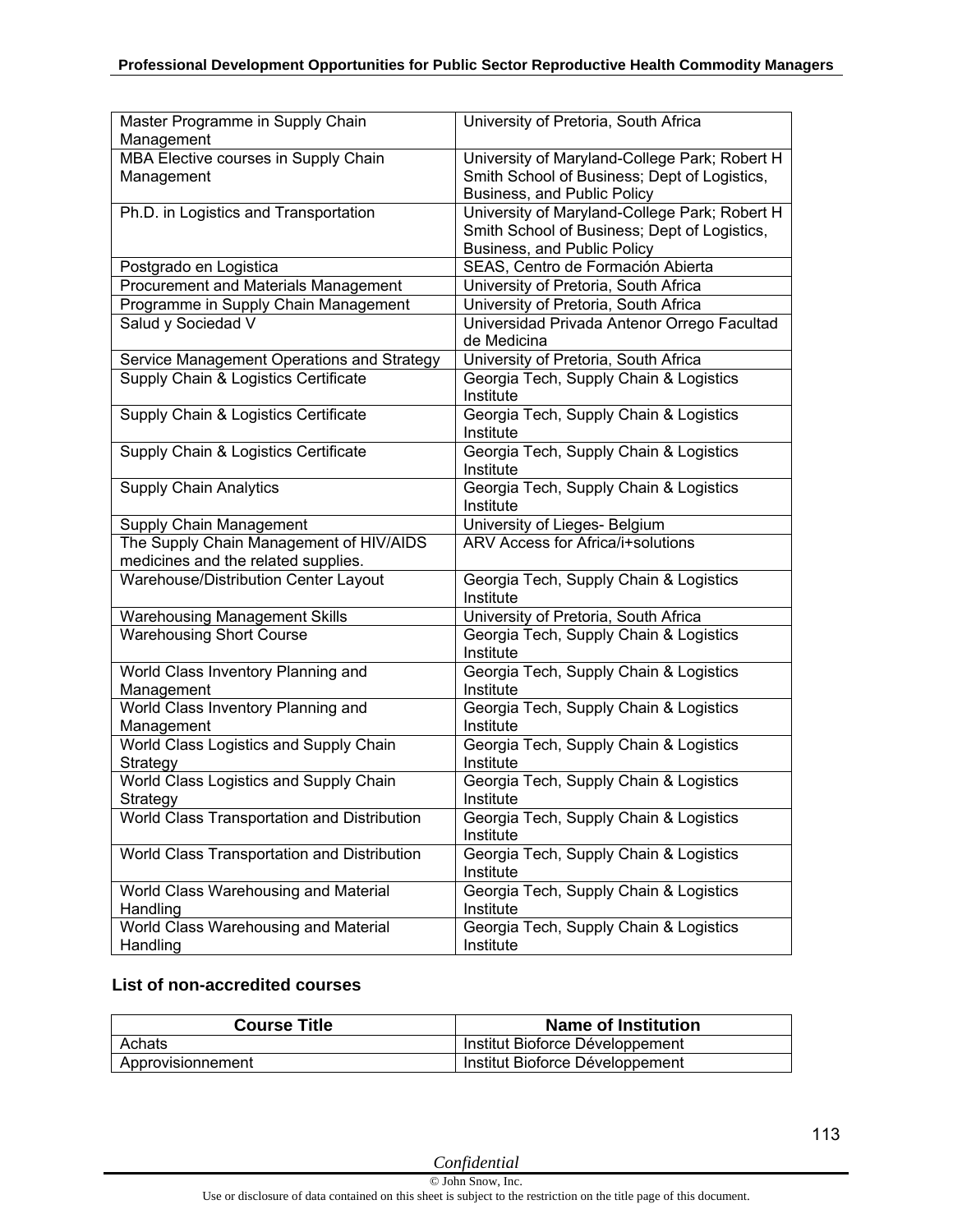| Buenas Prácticas de almacenamiento y               | Grupo Terra Farma                                           |
|----------------------------------------------------|-------------------------------------------------------------|
| distributición importancia de la cadena de         |                                                             |
| suministro                                         |                                                             |
| <b>Contract and Suppliers Relations Management</b> | <b>UNDP</b>                                                 |
| <b>CSCMP On-site Education</b>                     | Council of Supply Chain Management                          |
|                                                    | Professionals                                               |
| Curso Gratis Online de Logistica y Distribucion    | www.directivoglobal.com Grupo Arrima                        |
|                                                    | (Spain)                                                     |
| Disponibilidad Asegurada de Insumos:               | La Asociación Benéfica PRISMA- Peru                         |
| Principios y Practica                              |                                                             |
| Distribution                                       | Institut Bioforce Développement                             |
| E-Procurement: Strategies for Success              | Crown Agents                                                |
| <b>Effective Procurement Skills</b>                | Crown Agents                                                |
| Estimación y Programación de las                   | La Asociación Benéfica PRISMA- Peru                         |
| Necesidades de Insumos                             |                                                             |
| <b>Executive Seminar: Pharmaceutical Supply</b>    | i+solutions                                                 |
| Chain Management                                   |                                                             |
| Exercice d'application du module                   | Institut Bioforce Développement                             |
| d'Approvisionnement                                |                                                             |
| <b>Fundamentals of Procurement</b>                 | <b>UNDP</b>                                                 |
| Gerencia de la Cadena Logística                    | La Asociación Benéfica PRISMA- Peru                         |
| Gestion des Achats et des Stocks des               | i+solutions                                                 |
| Combinaisons Thérapeutiques à base                 |                                                             |
| d'Artémisinine                                     |                                                             |
| Humanitarian Logistics                             | Global Fields Institute, Kenya                              |
| Hygiène, Assainissement & Gestion des              | Institut Bioforce Développement                             |
| Déchets en Milieu de Soins                         |                                                             |
| La gestion optimale de l'approvisionnement         | i+solutions                                                 |
| des programmes de VIH/SIDA dans les pays           |                                                             |
| en développement                                   |                                                             |
| Lessons in Logistics Management for Health         | USAID   DELIVER PROJECT                                     |
| Commodities                                        |                                                             |
| Logistics and Incoterms                            | <b>UNDP</b>                                                 |
| <b>Logistics for Health Commodities</b>            | <b>USAID Bureau of Global Health/Global Health</b>          |
|                                                    | e-learning Center                                           |
| Logistics Management of Drugs and Medical          | <b>AMREF</b>                                                |
| Commodities                                        |                                                             |
| Maintenance des Equipements Biomedicaux            |                                                             |
| Managing Drug Supply in Low and Middle             | Institut Bioforce Développement<br>i+solutions              |
| <b>Income Countries</b>                            |                                                             |
| Master of Advanced Studies in Humanitarian         | University of Lugano (USI)- Switzerland                     |
|                                                    |                                                             |
| Logistics & Management                             | i+solutions                                                 |
| Monitoring and Evaluation of Procurement and       |                                                             |
| Supply Management                                  |                                                             |
| Monitoring and Evaluation of Procurement           | Crown Agents                                                |
| Performance                                        |                                                             |
| Overview of Supply Chain Management                | Eastern and Southern Africa Management<br>Institute (ESAMI) |
| Procurement and Quantification of Medicines        | i+solutions                                                 |
| and Medical Supplies                               |                                                             |
| Procurement and Supply Management of               | i+solutions                                                 |
| Artemesinin Based Combination Therapies            |                                                             |
| (ACTs)                                             |                                                             |
| Procurement of Works and Dispute                   | Crown Agents                                                |
| Management                                         |                                                             |

114

*Confidential*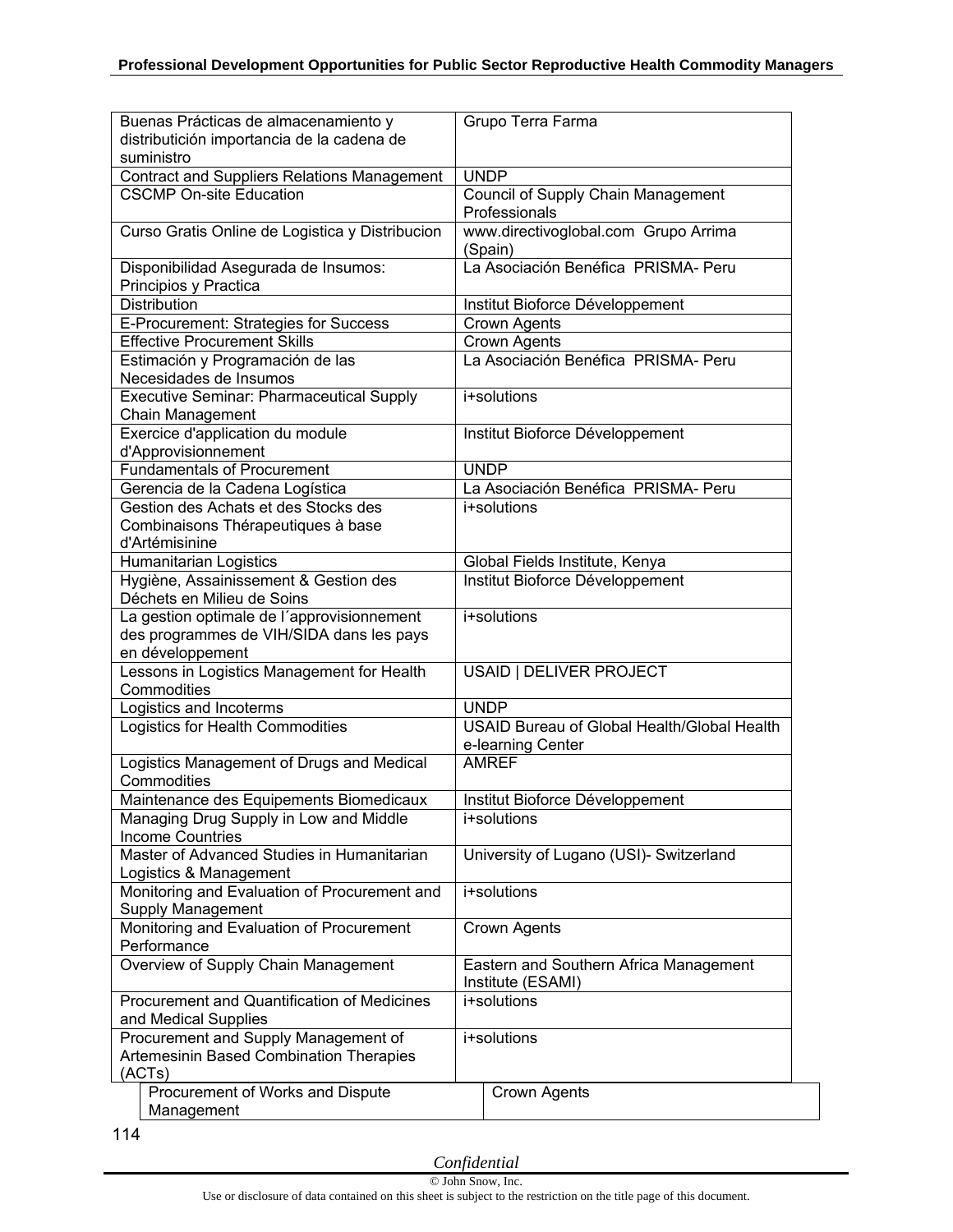| <b>Procurement Strategy Development</b>        | <b>UNDP</b>                            |
|------------------------------------------------|----------------------------------------|
| Professional Diploma in Logistics Management   | Global Fields Institute, Kenya         |
| <b>Quantification and Procurement Planning</b> | Eastern and Southern Africa Management |
|                                                | Institute (ESAMI)                      |
| Risk Management in Procurement                 | Crown Agents                           |
| <b>Stock</b>                                   | Institut Bioforce Développement        |
| Stores and Inventory Management                | Crown Agents                           |
| <b>Strategic Procurement in Practice</b>       | <b>Crown Agents</b>                    |
| Successful Tender Design                       | <b>Crown Agents</b>                    |
| Successful Tender Design and Contract          | <b>Crown Agents</b>                    |
| Management                                     |                                        |
| Supply Chain Management of HIV/AIDS            | i+solutions                            |
| Medicines and Supplies/ARV Procurement and     |                                        |
| Supply Management                              |                                        |
| Transports                                     | Institut Bioforce Développement        |
| <b>Warehouse Operations Management</b>         | ARV Access for Africa/Fuel/i+solutions |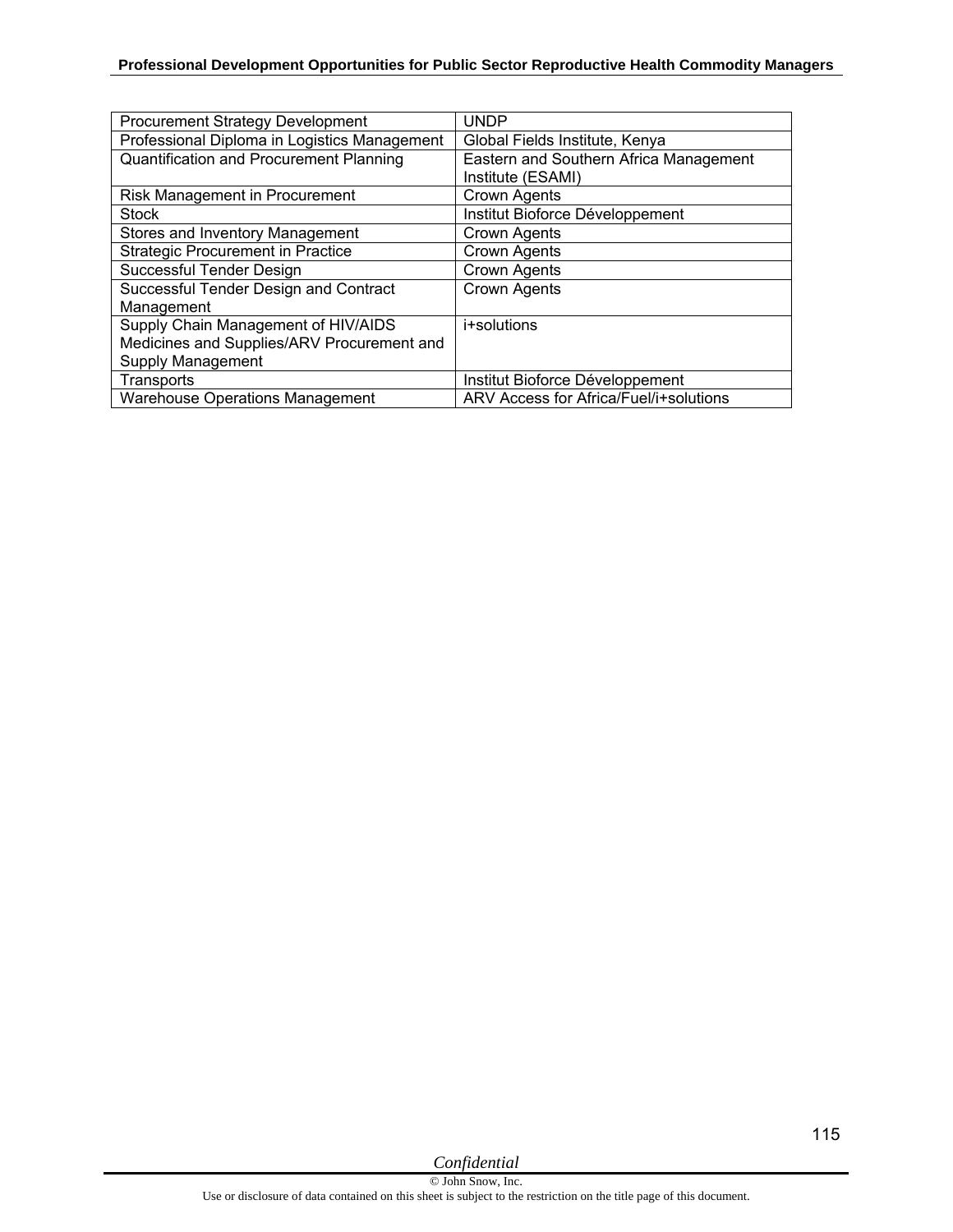# **Annex 13: Courses offering a certificate or certification, by language of instruction**

#### **Courses taught in English**

| <b>Course</b>                                      | <b>Institution</b>                                  |
|----------------------------------------------------|-----------------------------------------------------|
| Advanced Programme in Supply Chain                 | University of Pretoria, South Africa                |
| Management                                         |                                                     |
| Certificate in Procurement for Senior              | <b>Crown Agents</b>                                 |
| Executives                                         |                                                     |
| Certificate in Supply Chain Management             | Crown Agents                                        |
| <b>Contract and Suppliers Relations Management</b> | <b>UNDP</b>                                         |
| <b>Contract Management</b>                         | University of Pretoria, South Africa                |
| E-Procurement: Strategies for Success              | Crown Agents                                        |
| <b>Effective Procurement Skills</b>                | Crown Agents                                        |
| <b>Executive Seminar: Pharmaceutical Supply</b>    | i+solutions                                         |
| Chain Management                                   |                                                     |
| FinListics®: The Financial Supply Chain            | Georgia Tech, Supply Chain & Logistics              |
| <b>Management Connection Workshop</b>              | Institute                                           |
| <b>Fundamentals of Procurement</b>                 | <b>UNDP</b>                                         |
| <b>Global Supply Chain Strategy</b>                | Georgia Tech, Supply Chain & Logistics              |
|                                                    | Institute                                           |
| Hands-on Supply Chain Management                   | University of Pretoria, South Africa                |
| Lessons in Logistics Management for Health         | <b>USAID   DELIVER PROJECT</b>                      |
| Commodities                                        |                                                     |
| Logistics and Incoterms                            | <b>UNDP</b>                                         |
| Logistics for Health Commodities                   | <b>USAID Bureau of Global Health/Global Health</b>  |
|                                                    | e-learning Center                                   |
| Logistics for Non-Logisticians                     | University of Pretoria, South Africa                |
| Logistics Management of Drugs and Medical          | <b>AMREF</b>                                        |
| Commodities                                        |                                                     |
| Logistics Performance, Cost & Value Measures       | Georgia Tech, Supply Chain & Logistics              |
| <b>Logistics Short Course</b>                      | Institute<br>Georgia Tech, Supply Chain & Logistics |
|                                                    | Institute                                           |
| Managing Drug Supply in Low and Middle             | i+solutions                                         |
| <b>Income Countries</b>                            |                                                     |
| Master Programme in Supply Chain                   | University of Pretoria, South Africa                |
| Management                                         |                                                     |
| Monitoring and Evaluation of Procurement and       | i+solutions                                         |
| Supply Management                                  |                                                     |
| Monitoring and Evaluation of Procurement           | Crown Agents                                        |
| Performance                                        |                                                     |
| Overview of Supply Chain Management                | Eastern and Southern Africa Management              |
|                                                    | Institute (ESAMI)                                   |
| <b>Procurement and Materials Management</b>        | University of Pretoria, South Africa                |
| Procurement and Quantification of Medicines        | i+solutions                                         |
| and Medical Supplies                               |                                                     |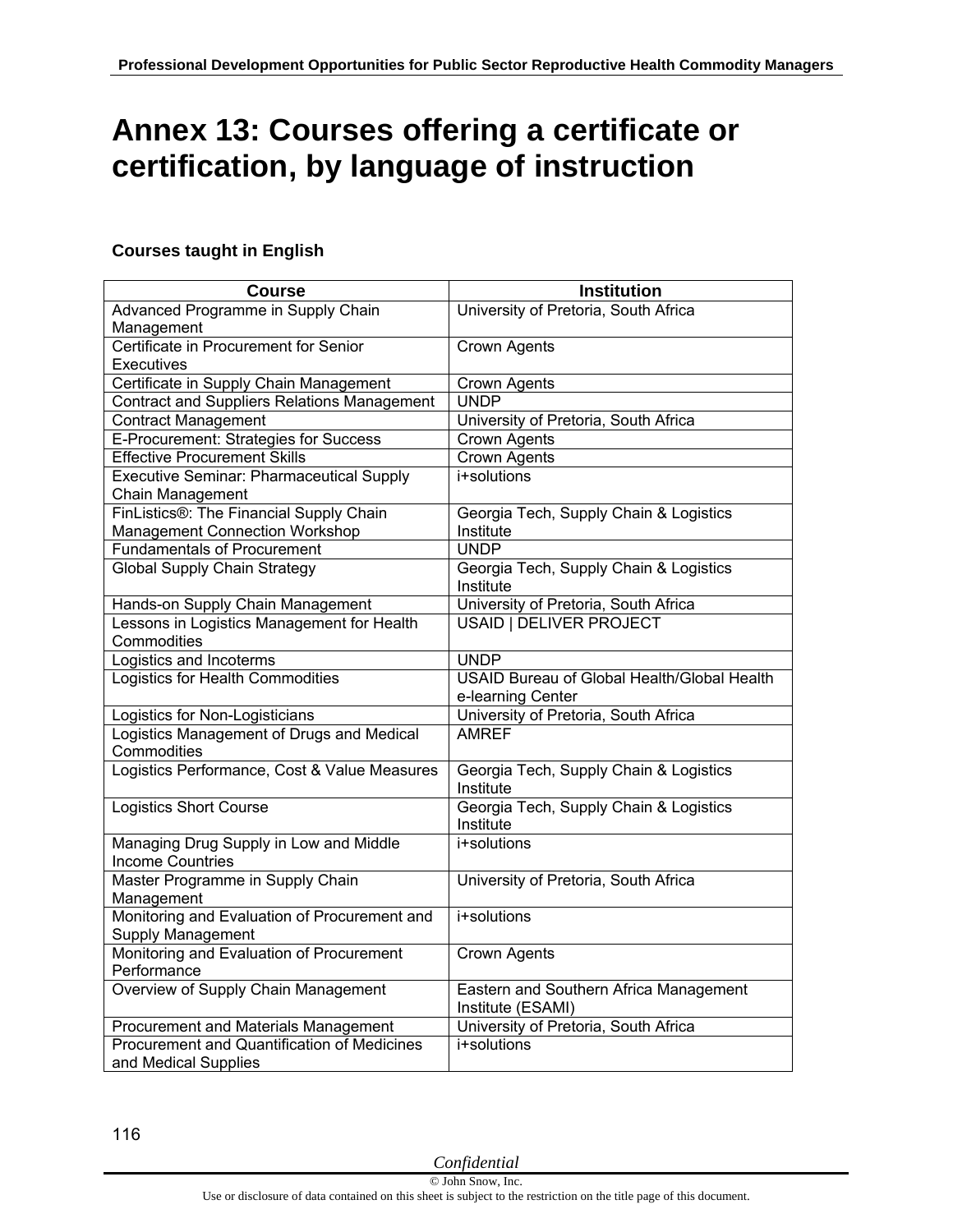| Procurement and Supply Management of        | i+solutions                                         |
|---------------------------------------------|-----------------------------------------------------|
|                                             |                                                     |
| Artemesinin Based Combination Therapies     |                                                     |
| (ACTs)                                      |                                                     |
| Procurement of Works and Dispute            | Crown Agents                                        |
| Management                                  |                                                     |
| <b>Procurement Strategy Development</b>     | <b>UNDP</b>                                         |
| Programme in Supply Chain Management        | University of Pretoria, South Africa                |
| Quantification and Procurement Planning     | Eastern and Southern Africa Management              |
|                                             | Institute (ESAMI)                                   |
| Risk Management in Procurement              | Crown Agents                                        |
| Service Management Operations and Strategy  | University of Pretoria, South Africa                |
| <b>Stores and Inventory Management</b>      | Crown Agents                                        |
| <b>Strategic Procurement in Practice</b>    | Crown Agents                                        |
| Successful Tender Design                    | Crown Agents                                        |
| Successful Tender Design and Contract       | Crown Agents                                        |
| Management                                  |                                                     |
| Supply Chain & Logistics Certificate        | Georgia Tech, Supply Chain & Logistics              |
|                                             | Institute                                           |
| Supply Chain & Logistics Certificate        | Georgia Tech, Supply Chain & Logistics              |
|                                             | Institute                                           |
| Supply Chain & Logistics Certificate        | Georgia Tech, Supply Chain & Logistics              |
|                                             | Institute                                           |
| <b>Supply Chain Analytics</b>               | Georgia Tech, Supply Chain & Logistics              |
|                                             | Institute                                           |
| Supply Chain Management of HIV/AIDS         | i+solutions                                         |
| Medicines and Supplies/ARV Procurement and  |                                                     |
| <b>Supply Management</b>                    |                                                     |
| The Supply Chain Management of HIV/AIDS     | ARV Access for Africa/i+solutions                   |
|                                             |                                                     |
| medicines and the related supplies.         |                                                     |
| <b>Warehouse Operations Management</b>      | ARV Access for Africa/Fuel/i+solutions              |
| Warehouse/Distribution Center Layout        | Georgia Tech, Supply Chain & Logistics<br>Institute |
|                                             |                                                     |
| <b>Warehousing Management Skills</b>        | University of Pretoria, South Africa                |
| <b>Warehousing Short Course</b>             | Georgia Tech, Supply Chain & Logistics              |
|                                             | Institute                                           |
| World Class Inventory Planning and          | Georgia Tech, Supply Chain & Logistics              |
| Management                                  | Institute                                           |
| World Class Inventory Planning and          | Georgia Tech, Supply Chain & Logistics              |
| Management                                  | Institute                                           |
| World Class Logistics and Supply Chain      | Georgia Tech, Supply Chain & Logistics              |
| Strategy                                    | Institute                                           |
| World Class Logistics and Supply Chain      | Georgia Tech, Supply Chain & Logistics              |
| Strategy                                    | Institute                                           |
| World Class Transportation and Distribution | Georgia Tech, Supply Chain & Logistics              |
|                                             | Institute                                           |
| World Class Transportation and Distribution | Georgia Tech, Supply Chain & Logistics              |
|                                             | Institute                                           |
| World Class Warehousing and Material        | Georgia Tech, Supply Chain & Logistics              |
| Handling                                    | Institute                                           |
| World Class Warehousing and Material        | Georgia Tech, Supply Chain & Logistics              |
| Handling                                    | Institute                                           |

### **Courses taught in French**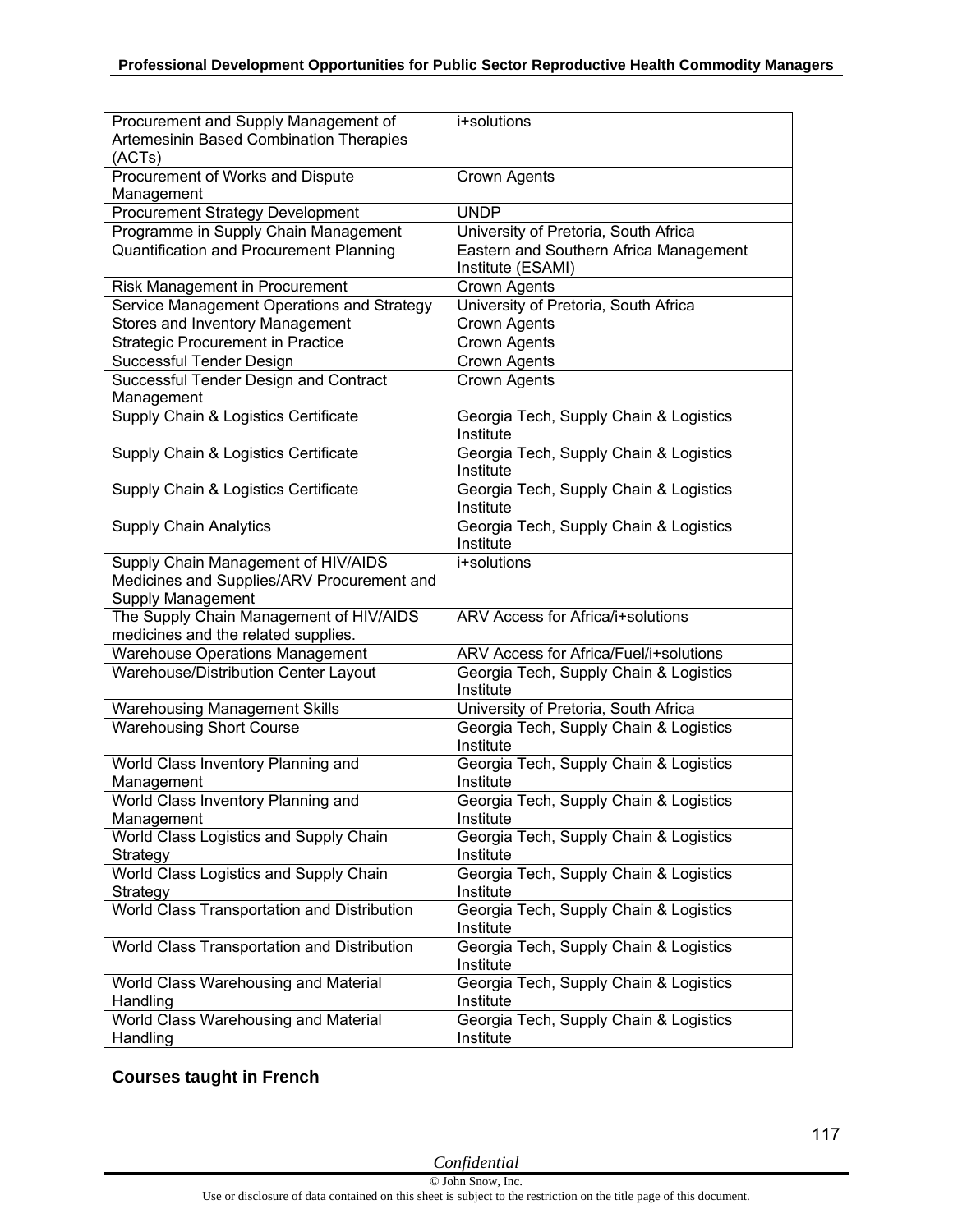| <b>Course</b>                                                                                              | <b>Institution</b> |
|------------------------------------------------------------------------------------------------------------|--------------------|
| Gestion des Achats et des Stocks des<br>Combinaisons Thérapeutiques à base<br>d'Artémisinine               | i+solutions        |
| La gestion optimale de l'approvisionnement<br>des programmes de VIH/SIDA dans les pays<br>en développement | i+solutions        |

### **Courses taught in Spanish**

| Course                                          | Institution                         |
|-------------------------------------------------|-------------------------------------|
| Buenas Prácticas de almacenamiento y            | Grupo Terra Farma                   |
| distributición importancia de la cadena de      |                                     |
| suministro                                      |                                     |
| Curso Taller: Certificación en Buenas Prácticas | La Asociación Benéfica PRISMA- Peru |
| de Almacenamiento                               |                                     |
| Disponibilidad Asegurada de Insumos:            | La Asociación Benéfica PRISMA- Peru |
| Principios y Practica                           |                                     |
| Estimación y Programación de las                | La Asociación Benéfica PRISMA- Peru |
| Necesidades de Insumos                          |                                     |
| Gerencia de la Cadena Logística                 | La Asociación Benéfica PRISMA- Peru |
| Gestión en Almacén y Buenas Prácticas de        | La Asociación Benéfica PRISMA- Peru |
| Almacenamiento                                  |                                     |
| Logística para Suministros de Salud             | La Asociación Benéfica PRISMA- Peru |
| Manejo e Implementación de la Cadena de         | La Asociación Benéfica PRISMA- Peru |
| Frío en el Suministro de Medicamentos           |                                     |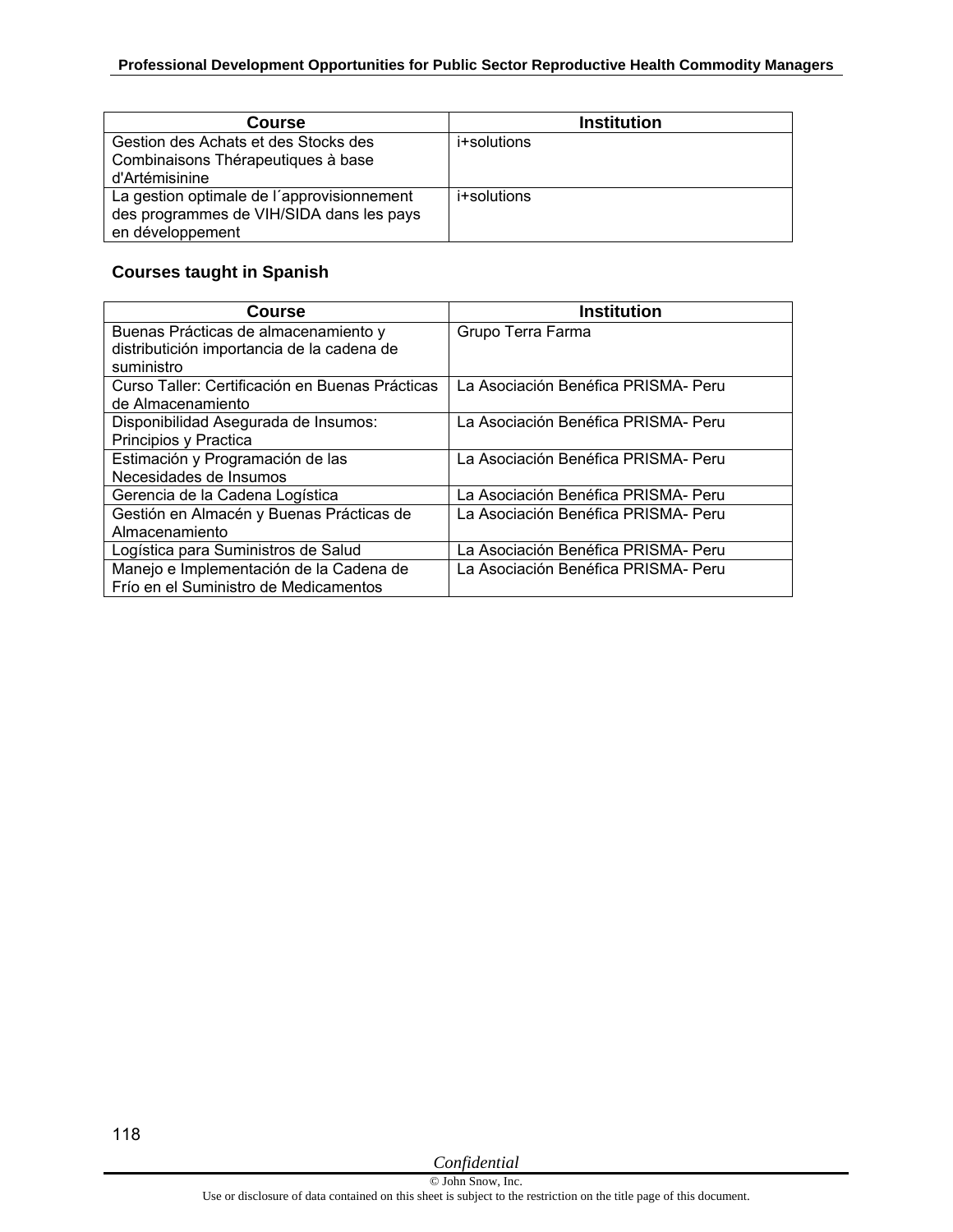# **Annex 14: Courses offering other incentives**

| <b>Course Title</b>                                                                 | <b>Name of Institution</b>                                 | <b>List other incentives</b>                                                               |
|-------------------------------------------------------------------------------------|------------------------------------------------------------|--------------------------------------------------------------------------------------------|
| Certificate in Procurement for<br><b>Senior Executives</b>                          | Crown Agents                                               | Certificate Membership of the<br>Chartered Institute of<br>Purchasing and Supply<br>(CIPS) |
| Certificate in Supply Chain<br>Management                                           | Crown Agents                                               | Certificate Membership of the<br>Chartered Institute of<br>Purchasing and Supply<br>(CIPS) |
| Curso Gratis Online de Logistica y<br><b>Distribucion</b>                           | www.directivoglobal.com Grupo<br>Arrima (Spain)            | free                                                                                       |
| Curso Taller: Certificación en<br>Buenas Prácticas de<br>Almacenamiento             | La Asociación Benéfica<br>PRISMA- Peru                     | 0.5 academic credits                                                                       |
| Diplomado Gestión de la Cadena<br>de Suministro de Medicamentos<br>Esenciales       | La Asociación Benéfica<br>PRISMA- Peru                     | 36 academic credits                                                                        |
| E-Procurement: Strategies for<br><b>Success</b>                                     | Crown Agents                                               | free one year affiliate<br>membership of CIPS                                              |
| Gestión en Almacén y Buenas<br>Prácticas de Almacenamiento                          | La Asociación Benéfica<br>PRISMA- Peru                     | 6 academic credits                                                                         |
| Licenciado en Logistica<br>Internacional en Monterrey                               | Tecnologico de Monterrey                                   | scholarships available                                                                     |
| Logística para Suministros de Salud                                                 | La Asociación Benéfica<br>PRISMA- Peru                     | 1 academic credit                                                                          |
| Manejo e Implementación de la<br>Cadena de Frío en el Suministro de<br>Medicamentos | La Asociación Benéfica<br>PRISMA- Peru                     | 6 academic credits                                                                         |
| Monitoring and Evaluation of<br><b>Procurement Performance</b>                      | Crown Agents                                               | free one year affiliate<br>membership of CIPS                                              |
| Postgrado en Logistica                                                              | SEAS, Centro de Formación<br>Abierta                       | internships available                                                                      |
| Procurement of Works and Dispute<br>Management                                      | Crown Agents                                               | free one year affiliate<br>membership of CIPS                                              |
| Salud y Sociedad V                                                                  | Universidad Privada Antenor<br>Orrego Facultad de Medicina | 4 academic credits                                                                         |
| Successful Tender Design and<br><b>Contract Management</b>                          | <b>Crown Agents</b>                                        | free one year affiliate<br>membership of CIPS                                              |
| Supply Chain Management                                                             | University of Lieges- Belgium                              | 3 academic credits                                                                         |

119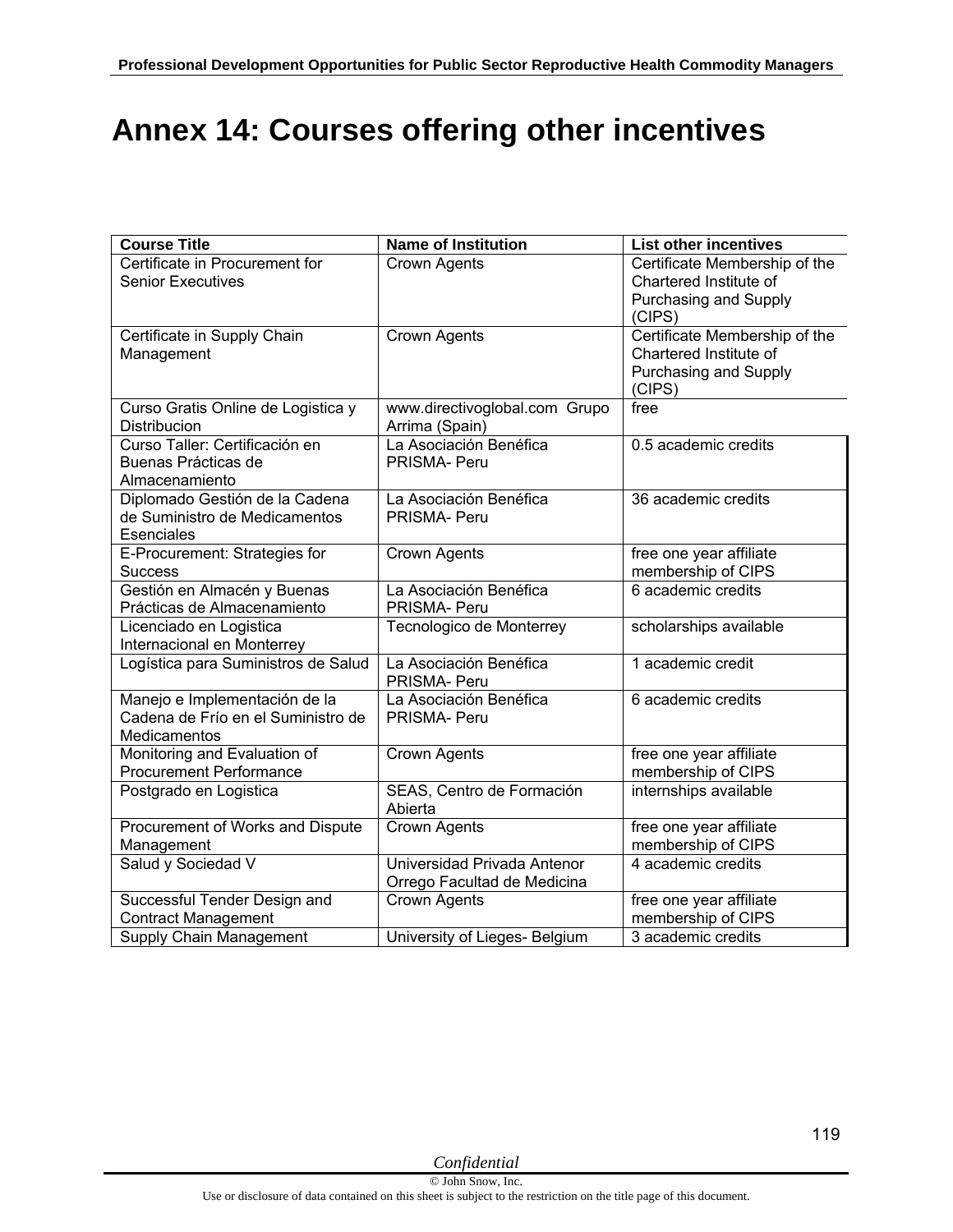## **Annex 15: Courses targeting public sector logistics practitioners with and without prerequisites**

#### **Courses targeting public sector logistics practitioners with no prerequisites:**

| Course                                                                                        | <b>Institution</b>                                                 |
|-----------------------------------------------------------------------------------------------|--------------------------------------------------------------------|
| Achats                                                                                        | Institut Bioforce Développement                                    |
| Approvisionnement                                                                             | Institut Bioforce Développement                                    |
| Buenas Prácticas de almacenamiento y distributición<br>importancia de la cadena de suministro | Grupo Terra Farma                                                  |
| Certificate in Supply Chain Management                                                        | <b>Crown Agents</b>                                                |
| <b>Contract and Suppliers Relations Management</b>                                            | <b>UNDP</b>                                                        |
| <b>CSCMP On-site Education</b>                                                                | Council of Supply Chain<br><b>Management Professionals</b>         |
| Curso Gratis Online de Logistica y Distribucion                                               | www.directivoglobal.com Grupo<br>Arrima (Spain)                    |
| <b>Distribution</b>                                                                           | Institut Bioforce Développement                                    |
| E-Procurement: Strategies for Success                                                         | <b>Crown Agents</b>                                                |
| <b>Effective Procurement Skills</b>                                                           | Crown Agents                                                       |
| Gerencia de la Cadena Logística                                                               | La Asociación BenéficaPRISMA-<br>Peru                              |
| Hygiène, Assainissement & Gestion des Déchets en<br>Milieu de Soins                           | Institut Bioforce Développement                                    |
| Logistics and Incoterms                                                                       | <b>UNDP</b>                                                        |
| Logistics Management of Drugs and Medical<br>Commodities                                      | <b>AMREF</b>                                                       |
| Maintenance des Equipements Biomédicaux                                                       | Institut Bioforce Développement                                    |
| Overview of Supply Chain Management                                                           | <b>Eastern and Southern Africa</b><br>Management Institute (ESAMI) |
| <b>Procurement Strategy Development</b>                                                       | <b>UNDP</b>                                                        |
| Risk Management in Procurement                                                                | <b>Crown Agents</b>                                                |
| <b>Stock</b>                                                                                  | Institut Bioforce Développement                                    |
| Stores and Inventory Management                                                               | <b>Crown Agents</b>                                                |
| Successful Tender Design                                                                      | <b>Crown Agents</b>                                                |
| The Supply Chain Management of HIV/AIDS medicines<br>and the related supplies.                | ARV Access for Africa/i+solutions                                  |
| Transports                                                                                    | Institut Bioforce Développement                                    |
| <b>Warehouse Operations Management</b>                                                        | <b>ARV Access for</b><br>Africa/Fuel/i+solutions                   |

#### **Courses targeting public sector logistics practitioners with prerequisites:**

| .           | uicito/c)       |
|-------------|-----------------|
| Course      | П <u>иљиљан</u> |
| Institution | .               |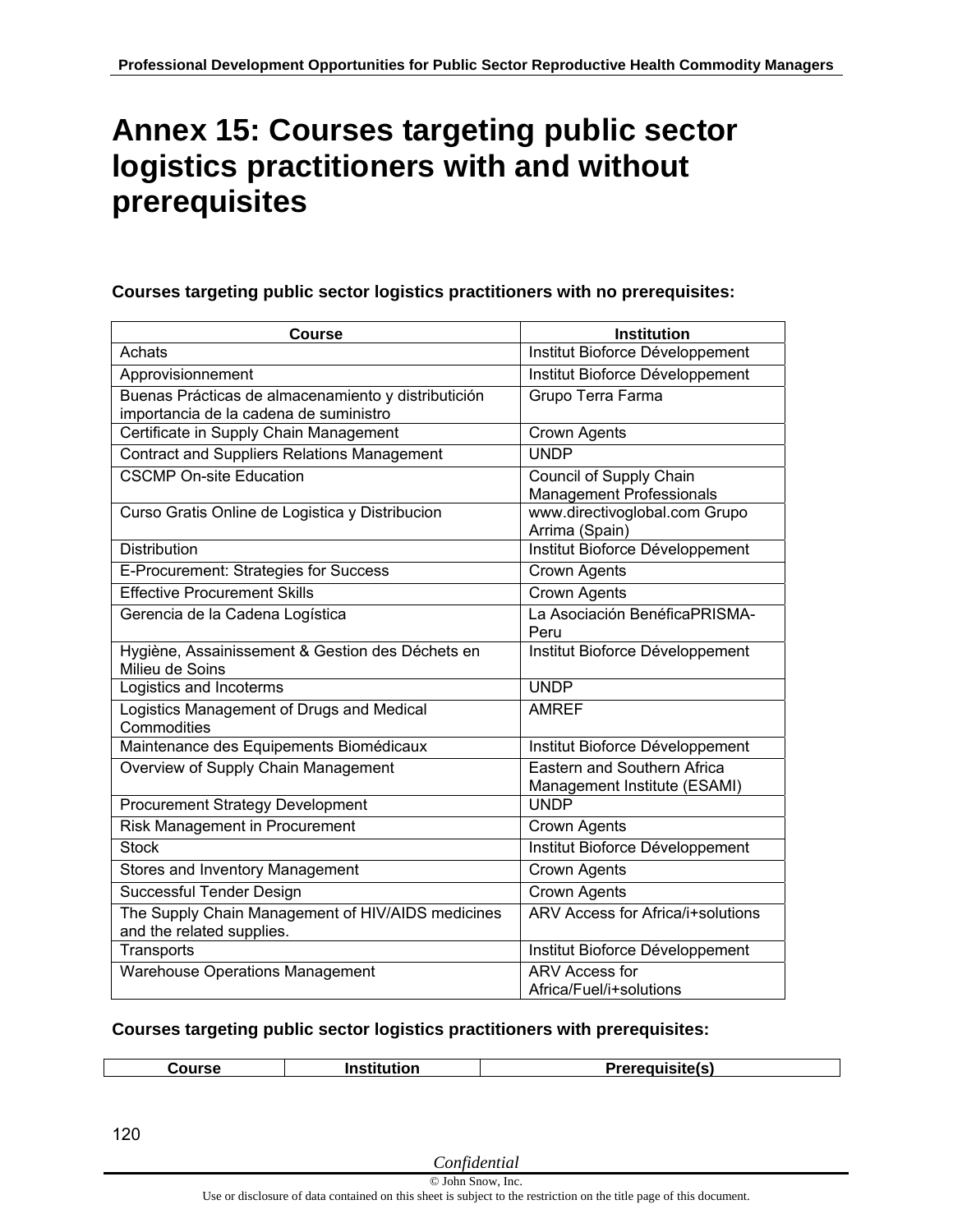| Curso Taller:<br>Certificación en Buenas<br>Prácticas de<br>Almacenamiento          | La Asociación Benéfica<br>PRISMA- Peru       | Application, payment for the right of admission                                                                                                                                                                                                                                                                                                                                                                                                                                                                                                                                                                                                                                                                           |
|-------------------------------------------------------------------------------------|----------------------------------------------|---------------------------------------------------------------------------------------------------------------------------------------------------------------------------------------------------------------------------------------------------------------------------------------------------------------------------------------------------------------------------------------------------------------------------------------------------------------------------------------------------------------------------------------------------------------------------------------------------------------------------------------------------------------------------------------------------------------------------|
| Diplomado Gestión de<br>la Cadena de<br>Suministro de<br>Medicamentos<br>Esenciales | La Asociación Benéfica<br>PRISMA- Peru       | Notarized copy of High School diploma or<br>technical school; CV; Application, Copy of<br>National ID, 2 small photos, payment for the right<br>of admission                                                                                                                                                                                                                                                                                                                                                                                                                                                                                                                                                              |
| Diplomado Tecnico<br>Nivel Superior Logistica                                       | Universidad Tecnologica<br>de Chile (INACAP) | none specifically listed but assume you need a<br>high school diploma                                                                                                                                                                                                                                                                                                                                                                                                                                                                                                                                                                                                                                                     |
| Estimación y<br>Programación de las<br>Necesidades de<br>Insumos                    | La Asociación Benéfica<br>PRISMA- Peru       | Overview of Supply Chain Management course;<br>Competency in Excel                                                                                                                                                                                                                                                                                                                                                                                                                                                                                                                                                                                                                                                        |
| Exercice d'application<br>du module<br>d'Approvisionnement                          | <b>Institut Bioforce</b><br>Développement    | Individual Modules on: Achats, Transports,<br>Stocks, Distribution                                                                                                                                                                                                                                                                                                                                                                                                                                                                                                                                                                                                                                                        |
| Gestión en Almacén y<br>Buenas Prácticas de<br>Almacenamiento                       | La Asociación Benéfica<br><b>PRISMA-Peru</b> | Application, payment for the right of admission                                                                                                                                                                                                                                                                                                                                                                                                                                                                                                                                                                                                                                                                           |
| Lessons in Logistics<br>Management for Health<br>Commodities                        | USAID   DELIVER<br><b>PROJECT</b>            | Must pass Session 1 to progress to Session 2,<br>etc; must have a computer                                                                                                                                                                                                                                                                                                                                                                                                                                                                                                                                                                                                                                                |
| Licenciado en Logistica<br>Internacional en<br>Monterrey                            | Tecnologico de<br>Monterrey                  | Have completely finished the high school cycle<br>prior to passing the first course in their college<br>curriculum.                                                                                                                                                                                                                                                                                                                                                                                                                                                                                                                                                                                                       |
|                                                                                     |                                              | 2. Have completed, under the existing standards,<br>the prior academic requirements corresponding to<br>the curriculum either through placement exams or<br>the corresponding remedial courses.                                                                                                                                                                                                                                                                                                                                                                                                                                                                                                                           |
| Logística para<br>Suministros de Salud                                              | La Asociación Benéfica<br><b>PRISMA-Peru</b> | Notarized copy of High School diploma or<br>technical school; CV; Application, Copy of<br>National ID, 2 small photos, payment for the right<br>of admission                                                                                                                                                                                                                                                                                                                                                                                                                                                                                                                                                              |
| Logisticien de la<br>Solidarité Internationale                                      | <b>Institut Bioforce</b><br>Développement    | 22 ans minimum à la date d'entrée en formation,<br>niveau IV [Bac ou équivalent] ou niveau V<br>[CAP/BEP] avec solide expérience<br>professionnelle ; secteur technique : mécanique,<br>électricité, bâtiment, maintenance technique,<br>gestion des<br>flux, ou autres secteurs avec une très bonne<br>aptitude manuelle ; Expérience professionnelle<br>minimum 6 mois consécutifs ; Prévention et<br>Secours Civiques de Niveau 1 (PSC1) [certificat]<br>de secourisme ou équivalent]<br>Permis de conduire B. Sont particulièrement<br>appréciées les candidatures pouvant justifier<br>d'une expérience associative, de voyages à<br>l'étranger. ; Les candidats étrangers doivent<br>maîtriser la langue française. |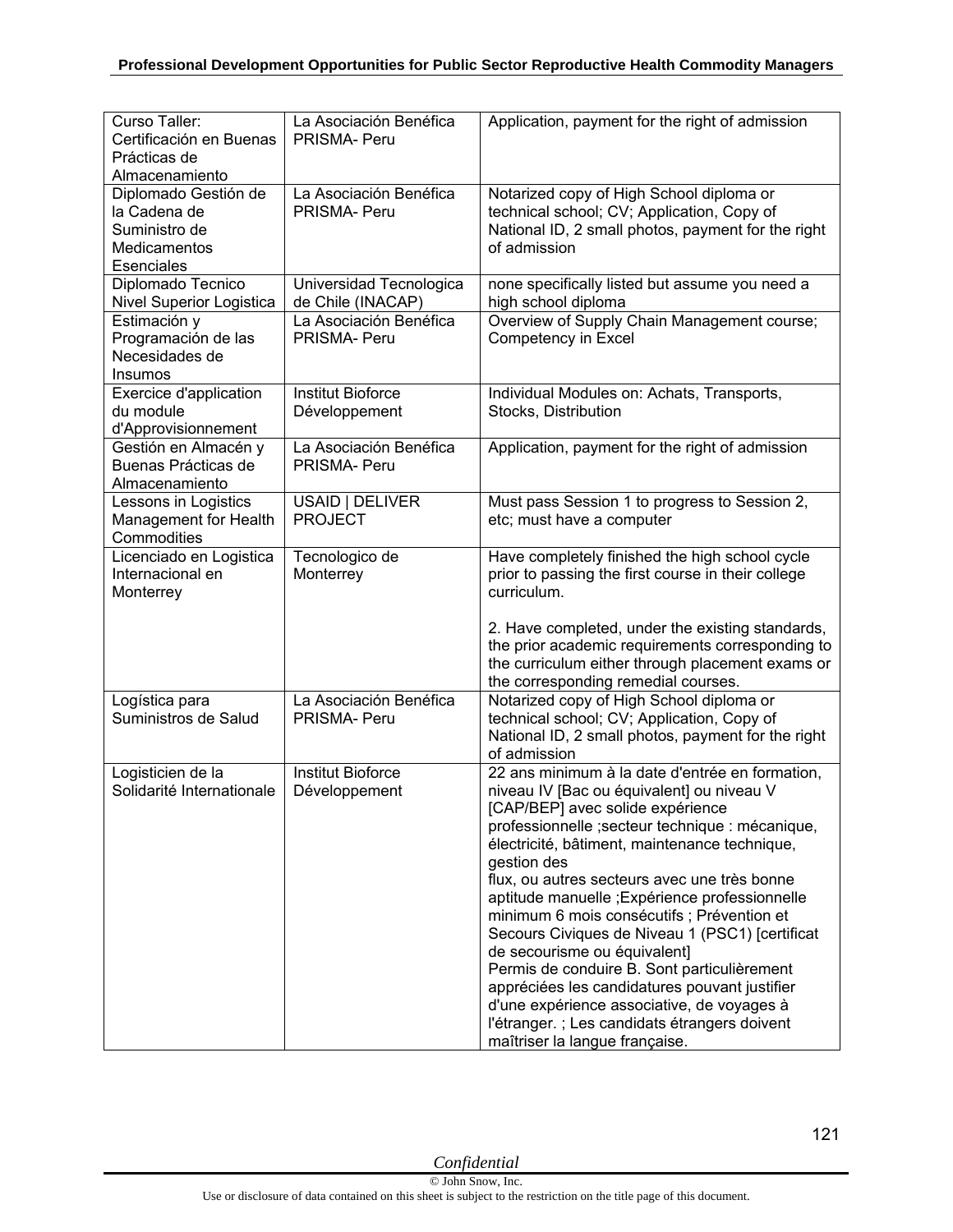| Manejo e<br>Implementación de la<br>Cadena de Frío en el<br>Suministro de<br><b>Medicamentos</b> | La Asociación Benéfica<br>PRISMA- Peru | Notarized copy of High School diploma or<br>technical school; CV; Application, Copy of<br>National ID, 2 small photos, payment for the right<br>of admission |
|--------------------------------------------------------------------------------------------------|----------------------------------------|--------------------------------------------------------------------------------------------------------------------------------------------------------------|
| Postgrado en Logistica                                                                           | SEAS, Centro de<br>Formación Abierta   | The minimum qualification for candidates to apply<br>for enrollment in graduate programs will be:                                                            |
|                                                                                                  |                                        | 1. Possess degree or equivalent university<br>degree.                                                                                                        |
|                                                                                                  |                                        | 2. Exceptional cases: Candidates who do not                                                                                                                  |
|                                                                                                  |                                        | have degree qualifications will be considered on<br>an individual basis by the teaching staff of the                                                         |
|                                                                                                  |                                        | center. The criteria to evaluate each case will be:                                                                                                          |
|                                                                                                  |                                        | - Experience in the field relevant to the post.<br>- Minimum age 25 years.                                                                                   |
|                                                                                                  |                                        | - Working in the field relevant to the post.                                                                                                                 |
| Quantification and                                                                               | Eastern and Southern                   | Overview of Supply Chain Management course;                                                                                                                  |
| <b>Procurement Planning</b>                                                                      | Africa Management<br>Institute (ESAMI) | Competency in Excel                                                                                                                                          |
| Supply Chain                                                                                     | University of Lieges-                  | Cours de marketing, de comptabilité, application                                                                                                             |
| Management                                                                                       | Belgium                                | &acceptance to Online Exec MS program                                                                                                                        |

122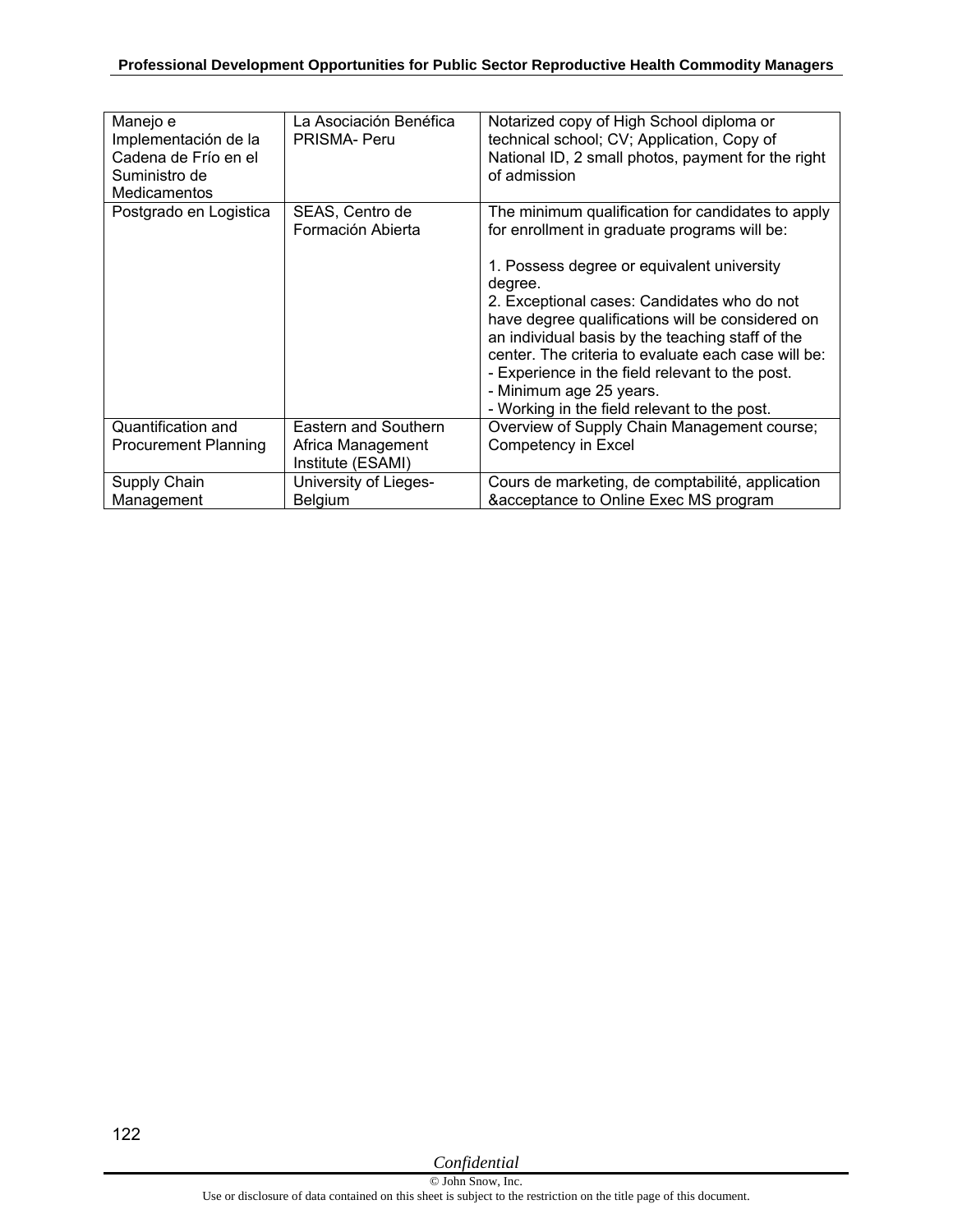# **Annex 16: Courses by estimated time spent attending course**

### **1-3 days**

| Course                                  | <b>Institution</b>                          |
|-----------------------------------------|---------------------------------------------|
| Achats                                  | Institut Bioforce Développement             |
| Buenas Prácticas de almacenamiento y    | Grupo Terra Farma                           |
| distributición importancia de la cadena |                                             |
| de suministro                           |                                             |
| <b>Contract Management</b>              | University of Pretoria, South Africa        |
| <b>CSCMP On-site Education</b>          | Council of Supply Chain Management          |
|                                         | Professionals                               |
| Curso Taller: Certificación en Buenas   | La Asociación Benéfica PRISMA-Peru          |
| Prácticas de Almacenamiento             |                                             |
| <b>Distribution</b>                     | Institut Bioforce Développement             |
| FinListics®: The Financial Supply Chain | Georgia Tech, Supply Chain & Logistics      |
| <b>Management Connection Workshop</b>   | Institute                                   |
| Lessons in Logistics Management for     | USAID   DELIVER PROJECT                     |
| <b>Health Commodities</b>               |                                             |
| Logistics for Health Commodities        | USAID Bureau of Global Health/Global Health |
|                                         | e-learning Center                           |
| <b>Stock</b>                            | Institut Bioforce Développement             |
| Transports                              | Institut Bioforce Développement             |
| Warehouse/Distribution Center Layout    | Georgia Tech, Supply Chain & Logistics      |
|                                         | Institute                                   |
| <b>Warehousing Management Skills</b>    | University of Pretoria, South Africa        |

#### **1 week**

| <b>Course Title</b>                     | <b>Name of Institution</b>               |
|-----------------------------------------|------------------------------------------|
| Approvisionnement                       | Institut Bioforce Développement          |
| Disponibilidad Asegurada de Insumos:    | La Asociación Benéfica PRISMA- Peru      |
| Principios y Practica                   |                                          |
| Estimación y Programación de las        | La Asociación Benéfica PRISMA- Peru      |
| Necesidades de Insumos                  |                                          |
| Exercice d'application du module        | Institut Bioforce Développement          |
| d'Approvisionnement                     |                                          |
| Gerencia de la Cadena Logística         | La Asociación Benéfica PRISMA- Peru      |
| Gestión y Planificación en la cadena de | Universidad Austral, IAE Business School |
| suministros - Supply Chain              |                                          |
| <b>Global Supply Chain Strategy</b>     | Georgia Tech, Supply Chain & Logistics   |
|                                         | Institute                                |
| Hands-on Supply Chain Management        | University of Pretoria, South Africa     |
| Hygiène, Assainissement & Gestion des   | Institut Bioforce Développement          |
| Déchets en Milieu de Soins              |                                          |
| Logística para Suministros de Salud     | La Asociación Benéfica PRISMA- Peru      |
| Logistics for Non-Logisticians          | University of Pretoria, South Africa     |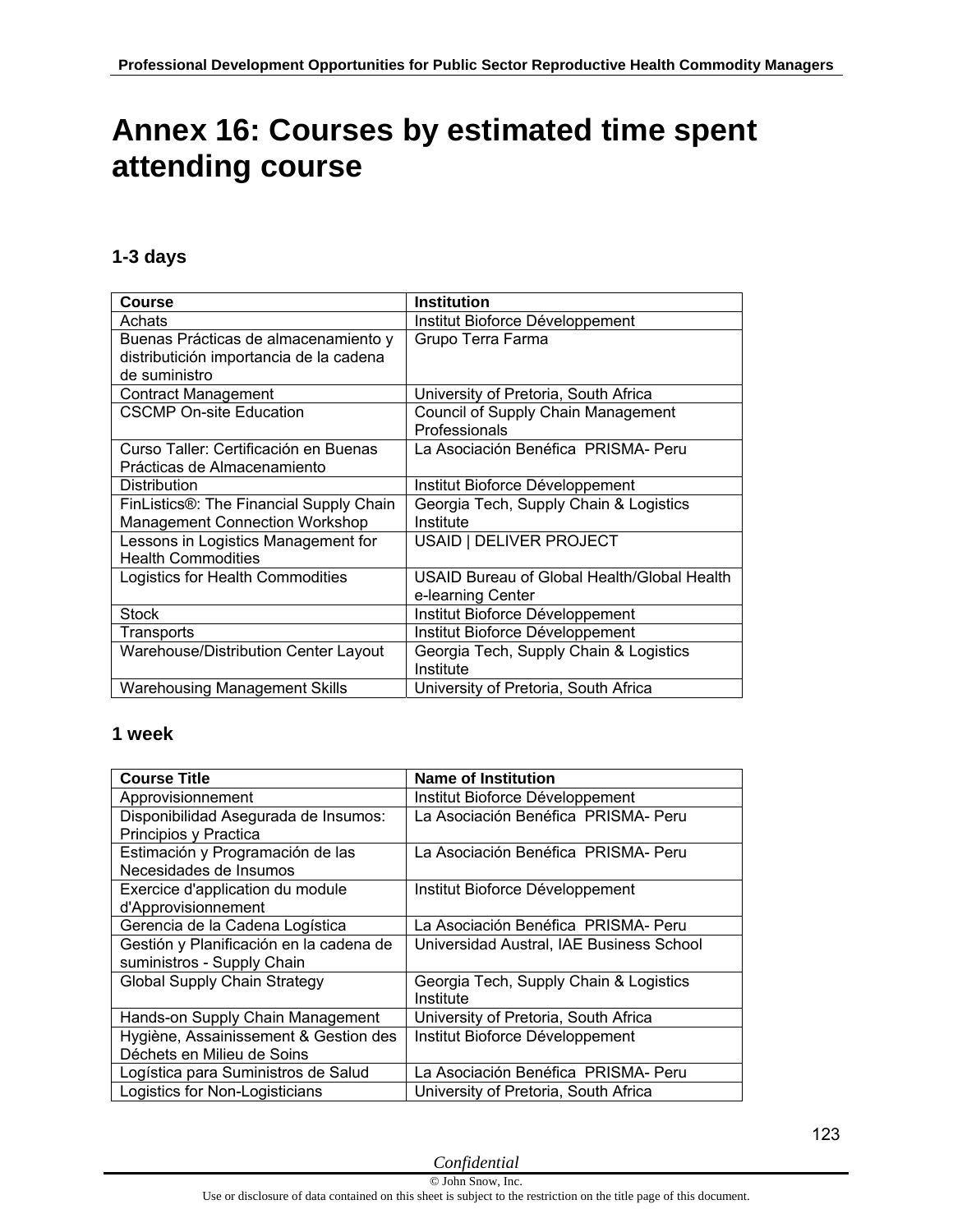| <b>Course Title</b>                    | <b>Name of Institution</b>                          |
|----------------------------------------|-----------------------------------------------------|
| Logistics Performance, Cost & Value    | Georgia Tech, Supply Chain & Logistics              |
| <b>Measures</b>                        | Institute                                           |
| <b>Logistics Short Course</b>          | Georgia Tech, Supply Chain & Logistics              |
|                                        | Institute                                           |
| Maintenance des Equipements            | Institut Bioforce Développement                     |
| Biomédicaux                            |                                                     |
| Procurement and Quantification of      | i+solutions                                         |
| <b>Medicines and Medical Supplies</b>  |                                                     |
| <b>Quantification and Procurement</b>  | Eastern and Southern Africa Management              |
| Planning                               | Institute (ESAMI)                                   |
| Service Management Operations and      | University of Pretoria, South Africa                |
| Strategy                               |                                                     |
| <b>Supply Chain Analytics</b>          | Georgia Tech, Supply Chain & Logistics<br>Institute |
| The Supply Chain Management of         | ARV Access for Africa/i+solutions                   |
| HIV/AIDS medicines and the related     |                                                     |
| supplies.                              |                                                     |
| <b>Warehousing Short Course</b>        | Georgia Tech, Supply Chain & Logistics              |
|                                        | Institute                                           |
| World Class Inventory Planning and     | Georgia Tech, Supply Chain & Logistics              |
| Management                             | Institute                                           |
| World Class Inventory Planning and     | Georgia Tech, Supply Chain & Logistics              |
| Management                             | Institute                                           |
| World Class Logistics and Supply Chain | Georgia Tech, Supply Chain & Logistics              |
| Strategy                               | Institute                                           |
| World Class Logistics and Supply Chain | Georgia Tech, Supply Chain & Logistics              |
| Strategy                               | Institute                                           |
| World Class Transportation and         | Georgia Tech, Supply Chain & Logistics              |
| Distribution                           | Institute                                           |
| World Class Transportation and         | Georgia Tech, Supply Chain & Logistics              |
| Distribution                           | Institute                                           |
| World Class Warehousing and Material   | Georgia Tech, Supply Chain & Logistics              |
| Handling                               | Institute                                           |
| World Class Warehousing and Material   | Georgia Tech, Supply Chain & Logistics              |
| Handling                               | Institute                                           |

### **2 weeks**

| <b>Course Title</b>                            | <b>Name of Institution</b>                    |
|------------------------------------------------|-----------------------------------------------|
| <b>Contract and Suppliers Relations Manage</b> | <b>UNDP</b>                                   |
| Curso Gratis Online de Logistica y Distrib     | www.directivoglobal.com Grupo Arrima (Spain)  |
| <b>Effective Procurement Skills</b>            | Crown Agents                                  |
| Executive Seminar: Pharmaceutical Supp         | i+solutions                                   |
| Management                                     |                                               |
| <b>Fundamentals of Procurement</b>             | <b>UNDP</b>                                   |
| Logistics and Incoterms                        | <b>UNDP</b>                                   |
| Logistics Management of Drugs and Medi         | <b>AMREF</b>                                  |
| Monitoring and Evaluation of Procuremen        | i+solutions                                   |
| Management                                     |                                               |
| Overview of Supply Chain Management            | Eastern and Southern Africa Management Instit |
| Procurement and Materials Management           | University of Pretoria, South Africa          |
| <b>Procurement Strategy Development</b>        | UNDP                                          |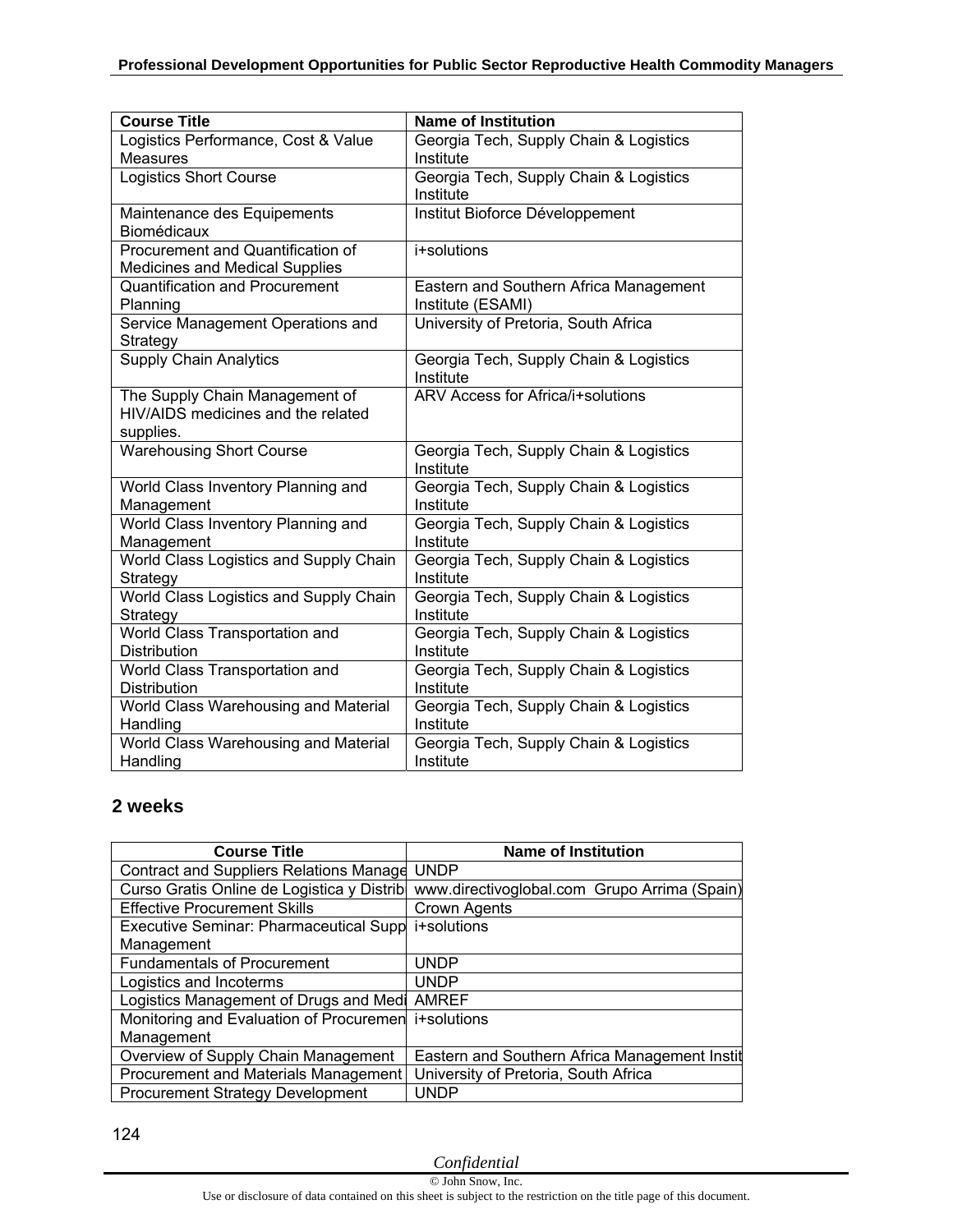| <b>Course Title</b>                      | <b>Name of Institution</b>                    |
|------------------------------------------|-----------------------------------------------|
| Risk Management in Procurement           | Crown Agents                                  |
| Salud y Sociedad V                       | Universidad Privada Antenor Orrego Facultad d |
| Stores and Inventory Management          | Crown Agents                                  |
| <b>Strategic Procurement in Practice</b> | <b>Crown Agents</b>                           |
| Successful Tender Design                 | <b>Crown Agents</b>                           |

#### **3 weeks**

| <b>Course Title</b>                    | <b>Name of Institution</b>                |
|----------------------------------------|-------------------------------------------|
| Advanced Programme in Supply Chain     | University of Pretoria, South Africa      |
| Management                             |                                           |
| Certificate in Procurement for Senior  | Crown Agents                              |
| <b>Executives</b>                      |                                           |
| Certificate in Supply Chain            | <b>Crown Agents</b>                       |
| Management                             |                                           |
| Diplomado Tecnico Nivel Superior       | Universidad Tecnologica de Chile (INACAP) |
| Logistica                              |                                           |
| E-Procurement: Strategies for Success  | Crown Agents                              |
| Gestion des Achats et des Stocks des   | i+solutions                               |
| Combinaisons Thérapeutiques à base     |                                           |
| d'Artémisinine                         |                                           |
| La gestion optimale de                 | i+solutions                               |
| l'approvisionnement des programmes     |                                           |
| de VIH/SIDA dans les pays en           |                                           |
| développement                          |                                           |
| Managing Drug Supply in Low and        | i+solutions                               |
| <b>Middle Income Countries</b>         |                                           |
| Monitoring and Evaluation of           | <b>Crown Agents</b>                       |
| <b>Procurement Performance</b>         |                                           |
| Procurement and Supply Management      | i+solutions                               |
| of Artemesinin Based Combination       |                                           |
| Therapies (ACTs)                       |                                           |
| Procurement of Works and Dispute       | <b>Crown Agents</b>                       |
| Management                             |                                           |
| Successful Tender Design and Contract  | Crown Agents                              |
| Management                             |                                           |
| Supply Chain Management of HIV/AIDS    | i+solutions                               |
| Medicines and Supplies/ARV             |                                           |
| Procurement and Supply Management      |                                           |
| <b>Warehouse Operations Management</b> | ARV Access for Africa/Fuel/i+solutions    |

## **1 month – 1 year**

| <b>Course Title</b>                     | <b>Name of Institution</b>                       |
|-----------------------------------------|--------------------------------------------------|
| Certification in Humanitarian Logistics | Fritz Institute/Chartered Institute of Logistics |
|                                         | and Transport UK                                 |
| Certification in Humanitarian Supply    | Fritz Institute/Chartered Institute of Logistics |
| Chain Management                        | and Transport UK                                 |
| Diplomado Gestión de la Cadena de       | La Asociación Benéfica PRISMA-Peru               |
| Suministro de Medicamentos              |                                                  |
| Esenciales                              |                                                  |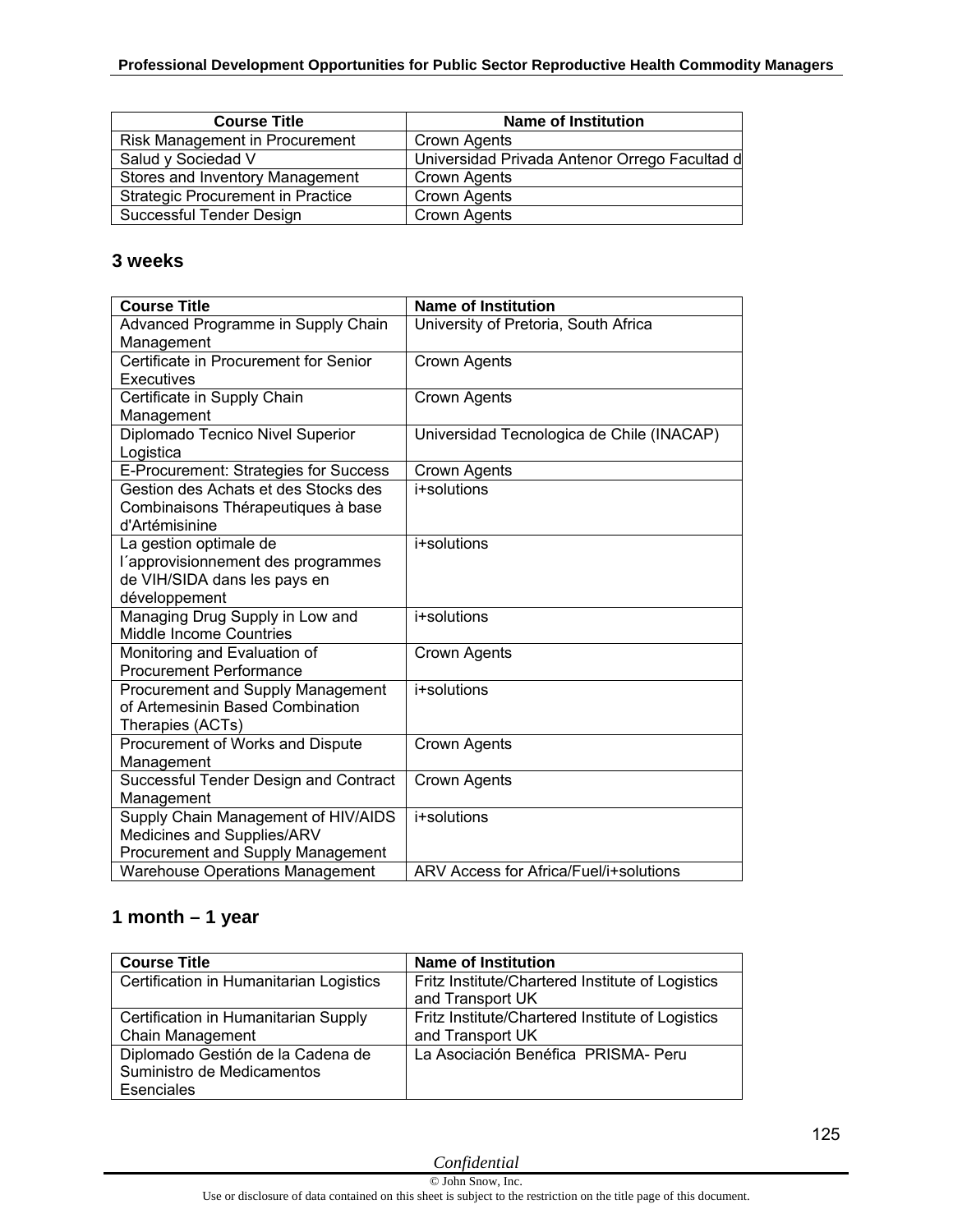| Gestión en Almacén y Buenas Prácticas  | La Asociación Benéfica PRISMA-Peru           |
|----------------------------------------|----------------------------------------------|
| de Almacenamiento                      |                                              |
| Humanitarian Logistics                 | Global Fields Institute, Kenya               |
| Logisticien de la Solidarité           | Institut Bioforce Développement              |
| Internationale                         |                                              |
| M.S. in Logistics and Supply Chain     | Wright State University, Raj Soin College of |
| Management                             | <b>Business</b>                              |
| Manejo e Implementación de la Cadena   | La Asociación Benéfica PRISMA- Peru          |
| de Frío en el Suministro de            |                                              |
| Medicamentos                           |                                              |
| Master of Advanced Studies in          | University of Lugano (USI)- Switzerland      |
| Humanitarian Logistics & Management    |                                              |
| Master of Engineering in International | Massachusetts Institute of Technology-       |
| Logistics & Supply Chain Management    | Zaragoza University, Spain                   |
| (ZLOG)                                 |                                              |
| Master of Engineering in Logistics     | Massachusetts Institute of Technology        |
| Master Programme in Supply Chain       | University of Pretoria, South Africa         |
| Management                             |                                              |
| Postgrado en Logistica                 | SEAS, Centro de Formación Abierta            |
| Programme in Supply Chain              | University of Pretoria, South Africa         |
| Management                             |                                              |
| Supply Chain & Logistics Certificate   | Georgia Tech, Supply Chain & Logistics       |
|                                        | Institute                                    |
| Supply Chain & Logistics Certificate   | Georgia Tech, Supply Chain & Logistics       |
|                                        | Institute                                    |
| Supply Chain & Logistics Certificate   | Georgia Tech, Supply Chain & Logistics       |
|                                        | Institute                                    |

## **More than 1 year**

| <b>Course Title</b>                      | <b>Name of Institution</b>                    |
|------------------------------------------|-----------------------------------------------|
| Bachelor of Science in Supply Chain      | University of Maryland-College Park; Robert H |
| Management                               | Smith School of Business; Dept of Logistics,  |
|                                          | Business, and Public Policy                   |
| Licenciado en Logistica Internacional en | Tecnologico de Monterrey                      |
| Monterrey                                |                                               |
| MBA Elective courses in Supply Chain     | University of Maryland-College Park; Robert H |
| Management                               | Smith School of Business; Dept of Logistics,  |
|                                          | Business, and Public Policy                   |
| Ph.D. in Logistics and Transportation    | University of Maryland-College Park; Robert H |
|                                          | Smith School of Business; Dept of Logistics,  |
|                                          | Business, and Public Policy                   |
| Professional Diploma in Logistics        | Global Fields Institute, Kenya                |
| Management                               |                                               |
| Supply Chain Management                  | University of Lieges- Belgium                 |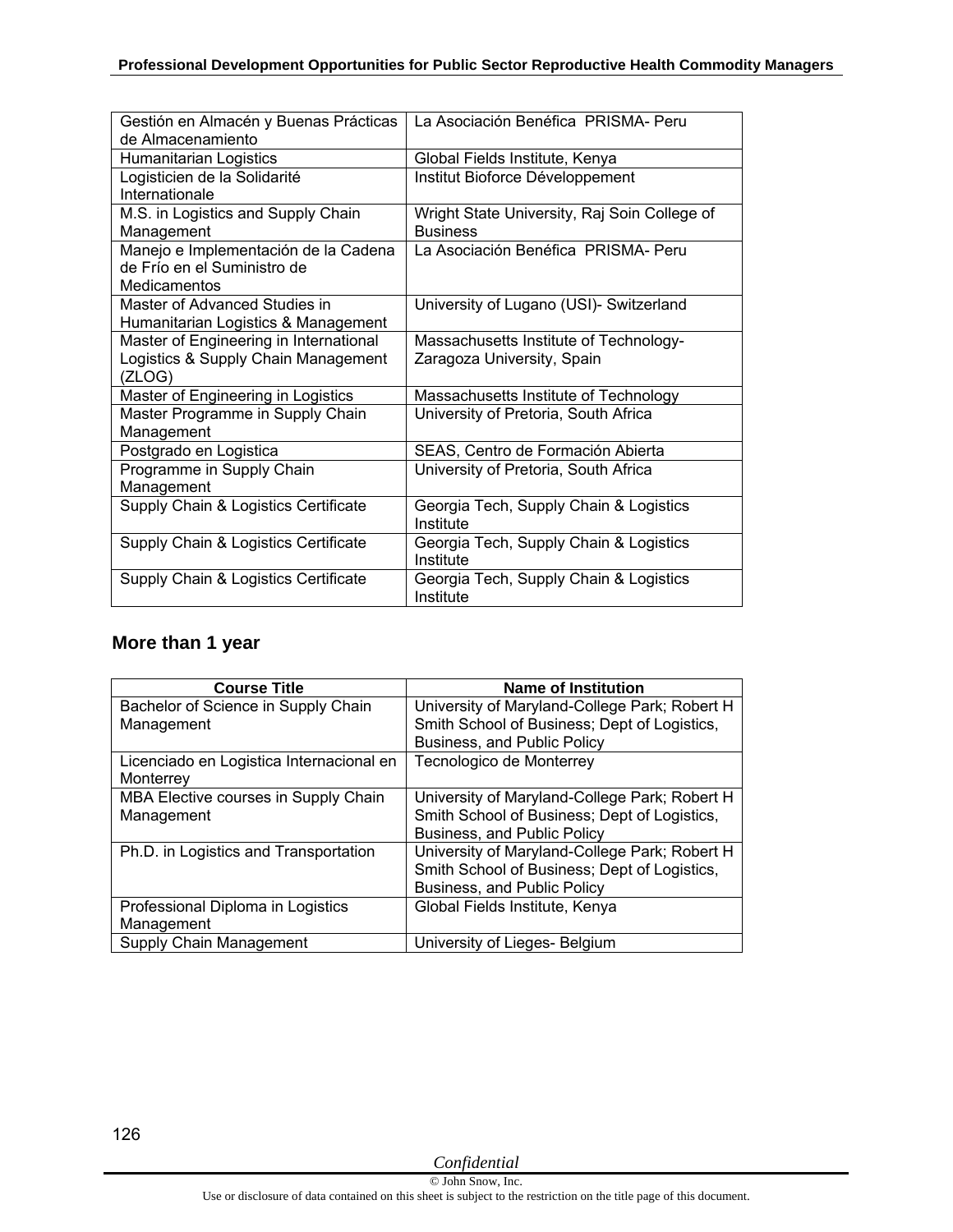# **Annex 17: Courses by mode of attendance**

#### **Online**

| <b>Course Title</b>                             | <b>Name of Institution</b>                       |
|-------------------------------------------------|--------------------------------------------------|
| Curso Gratis Online de Logistica y Distribucion | www.directivoglobal.com Grupo Arrima (Spain)     |
| Diplomado Gestión de la Cadena de Suministro    | La Asociación Benéfica PRISMA- Peru              |
| de Medicamentos Esenciales                      |                                                  |
| Gestión en Almacén y Buenas Prácticas de        | La Asociación Benéfica PRISMA- Peru              |
| Almacenamiento                                  |                                                  |
| Logística para Suministros de Salud             | La Asociación Benéfica PRISMA- Peru              |
| Logistics for Health Commodities                | USAID Bureau of Global Health/Global Health e-   |
|                                                 | learning Center                                  |
| Manejo e Implementación de la Cadena de Frío    | La Asociación Benéfica PRISMA- Peru              |
| en el Suministro de Medicamentos                |                                                  |
| Postgrado en Logistica                          | SEAS, Centro de Formación Abierta                |
| Supply Chain & Logistics Certificate            | Georgia Tech, Supply Chain & Logistics Institute |
| World Class Inventory Planning and              | Georgia Tech, Supply Chain & Logistics Institute |
| Management                                      |                                                  |
| World Class Logistics and Supply Chain Strategy | Georgia Tech, Supply Chain & Logistics Institute |
| World Class Transportation and Distribution     | Georgia Tech, Supply Chain & Logistics Institute |
| World Class Warehousing and Material Handling   | Georgia Tech, Supply Chain & Logistics Institute |

#### **In-person, One Visit**

| <b>Course Title</b>                                | <b>Name of Institution</b>           |
|----------------------------------------------------|--------------------------------------|
| Achats                                             | Institut Bioforce Développement      |
| Approvisionnement                                  | Institut Bioforce Développement      |
| Buenas Prácticas de almacenamiento y               | Grupo Terra Farma                    |
| distributición importancia de la cadena de         |                                      |
| suministro                                         |                                      |
| Certificate in Procurement for Senior Executives   | <b>Crown Agents</b>                  |
| Certificate in Supply Chain Management             | Crown Agents                         |
| <b>Contract and Suppliers Relations Management</b> | <b>UNDP</b>                          |
| <b>Contract Management</b>                         | University of Pretoria, South Africa |
| <b>CSCMP On-site Education</b>                     | Council of Supply Chain Management   |
|                                                    | Professionals                        |
| Curso Taller: Certificación en Buenas Prácticas    | La Asociación Benéfica PRISMA-Peru   |
| de Almacenamiento                                  |                                      |
| Disponibilidad Asegurada de Insumos: Principios    | La Asociación Benéfica PRISMA-Peru   |
| y Practica                                         |                                      |
| <b>Distribution</b>                                | Institut Bioforce Développement      |
| E-Procurement: Strategies for Success              | Crown Agents                         |
| <b>Effective Procurement Skills</b>                | Crown Agents                         |
| Estimación y Programación de las Necesidades       | La Asociación Benéfica PRISMA- Peru  |
| de Insumos                                         |                                      |
| <b>Executive Seminar: Pharmaceutical Supply</b>    | i+solutions                          |
| Chain Management                                   |                                      |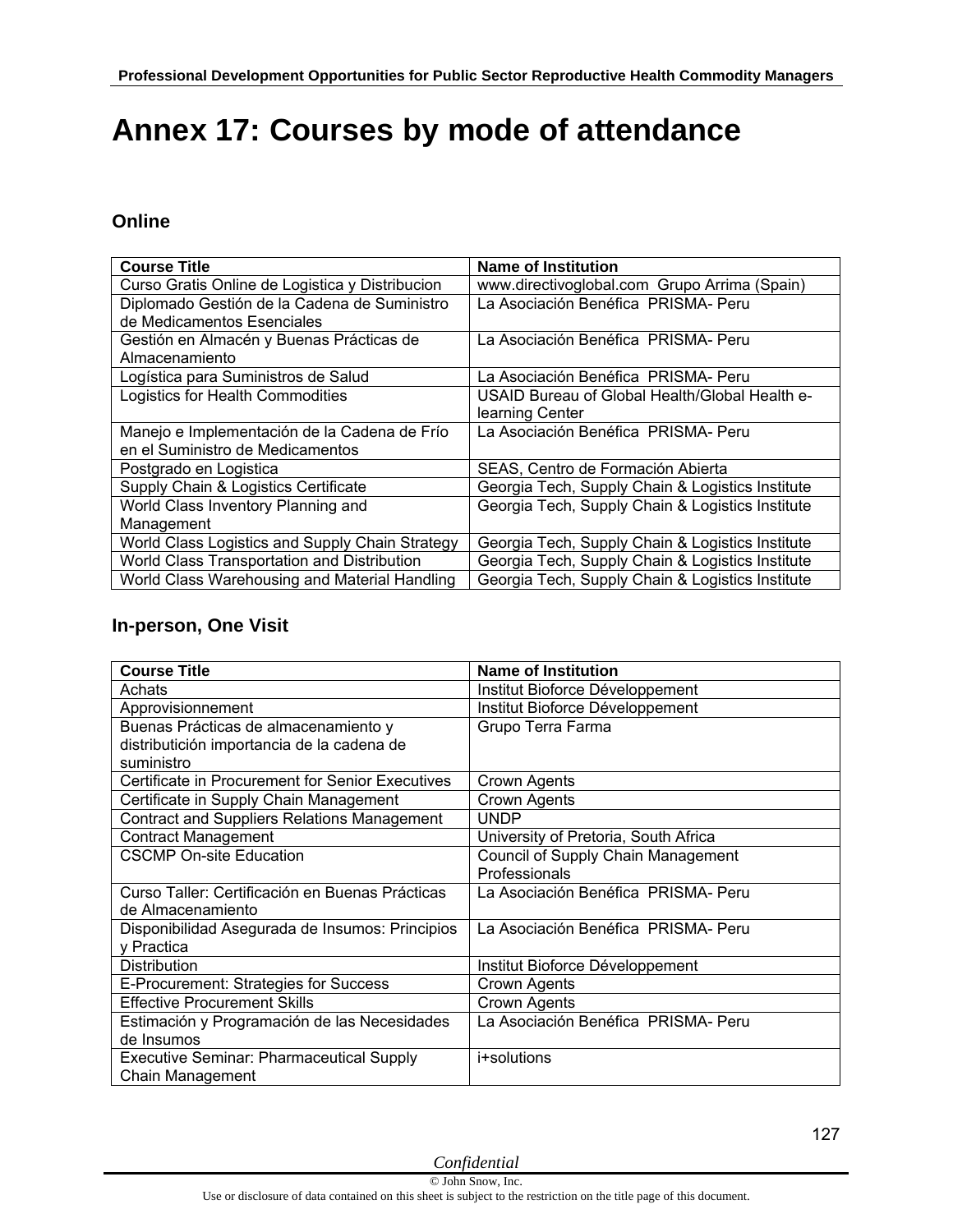| Exercice d'application du module                           | Institut Bioforce Développement                             |
|------------------------------------------------------------|-------------------------------------------------------------|
| d'Approvisionnement                                        |                                                             |
| FinListics®: The Financial Supply Chain                    | Georgia Tech, Supply Chain & Logistics Institute            |
| <b>Management Connection Workshop</b>                      |                                                             |
| <b>Fundamentals of Procurement</b>                         | <b>UNDP</b>                                                 |
| Gerencia de la Cadena Logística                            | La Asociación Benéfica PRISMA- Peru                         |
| Gestion des Achats et des Stocks des                       | i+solutions                                                 |
| Combinaisons Thérapeutiques à base                         |                                                             |
| d'Artémisinine                                             |                                                             |
| Gestión y Planificación en la cadena de                    | Universidad Austral, IAE Business School                    |
| suministros - Supply Chain                                 |                                                             |
| <b>Global Supply Chain Strategy</b>                        | Georgia Tech, Supply Chain & Logistics Institute            |
| Hands-on Supply Chain Management                           | University of Pretoria, South Africa                        |
| <b>Humanitarian Logistics</b>                              | Global Fields Institute, Kenya                              |
| Hygiène, Assainissement & Gestion des Déchets              | Institut Bioforce Développement                             |
| en Milieu de Soins                                         |                                                             |
| La gestion optimale de l'approvisionnement des             | i+solutions                                                 |
| programmes de VIH/SIDA dans les pays en                    |                                                             |
| développement                                              |                                                             |
| Logisticien de la Solidarité Internationale                | Institut Bioforce Développement                             |
|                                                            | <b>UNDP</b>                                                 |
| Logistics and Incoterms                                    |                                                             |
| Logistics for Non-Logisticians                             | University of Pretoria, South Africa                        |
| Logistics Management of Drugs and Medical                  | <b>AMREF</b>                                                |
| Commodities                                                |                                                             |
| Logistics Performance, Cost & Value Measures               | Georgia Tech, Supply Chain & Logistics Institute            |
| <b>Logistics Short Course</b>                              | Georgia Tech, Supply Chain & Logistics Institute            |
| Maintenance des Equipements Biomedicaux                    | Institut Bioforce Développement                             |
| Managing Drug Supply in Low and Middle                     | i+solutions                                                 |
| <b>Income Countries</b>                                    |                                                             |
| Monitoring and Evaluation of Procurement and               | i+solutions                                                 |
| Supply Management                                          |                                                             |
| Monitoring and Evaluation of Procurement                   | Crown Agents                                                |
| Performance                                                |                                                             |
| Overview of Supply Chain Management                        | Eastern and Southern Africa Management Institute<br>(ESAMI) |
| Procurement and Quantification of Medicines                | i+solutions                                                 |
| and Medical Supplies                                       |                                                             |
| Procurement and Supply Management of                       | i+solutions                                                 |
| Artemesinin Based Combination Therapies                    |                                                             |
| (ACTs)                                                     |                                                             |
| Procurement of Works and Dispute Management                | Crown Agents                                                |
| <b>Procurement Strategy Development</b>                    | <b>UNDP</b>                                                 |
| Quantification and Procurement Planning                    | Eastern and Southern Africa Management Institute            |
|                                                            | (ESAMI)                                                     |
| Risk Management in Procurement                             | Crown Agents                                                |
| Salud y Sociedad V                                         | Universidad Privada Antenor Orrego Facultad de<br>Medicina  |
|                                                            | University of Pretoria, South Africa                        |
| Service Management Operations and Strategy<br><b>Stock</b> |                                                             |
|                                                            | Institut Bioforce Développement                             |
| <b>Stores and Inventory Management</b>                     | Crown Agents                                                |
| <b>Strategic Procurement in Practice</b>                   | Crown Agents                                                |
| Successful Tender Design                                   | Crown Agents                                                |
| Successful Tender Design and Contract                      | Crown Agents                                                |
| Management                                                 |                                                             |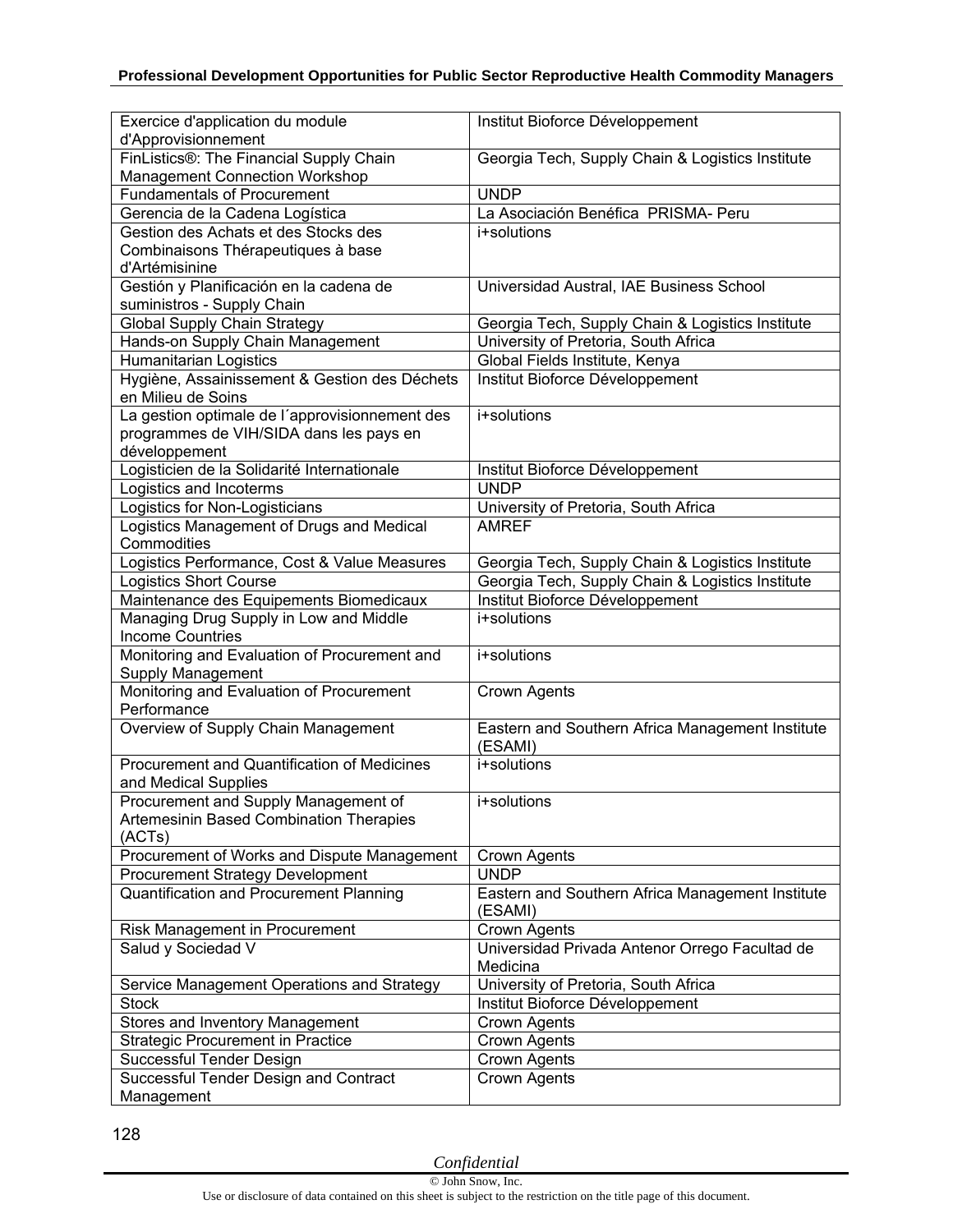#### **Professional Development Opportunities for Public Sector Reproductive Health Commodity Managers**

| <b>Supply Chain Analytics</b>                   | Georgia Tech, Supply Chain & Logistics Institute |
|-------------------------------------------------|--------------------------------------------------|
| Supply Chain Management of HIV/AIDS             | i+solutions                                      |
| Medicines and Supplies/ARV Procurement and      |                                                  |
| Supply Management                               |                                                  |
| The Supply Chain Management of HIV/AIDS         | ARV Access for Africa/i+solutions                |
| medicines and the related supplies.             |                                                  |
| Transports                                      | Institut Bioforce Développement                  |
| <b>Warehouse Operations Management</b>          | ARV Access for Africa/Fuel/i+solutions           |
| Warehouse/Distribution Center Layout            | Georgia Tech, Supply Chain & Logistics Institute |
| <b>Warehousing Management Skills</b>            | University of Pretoria, South Africa             |
| <b>Warehousing Short Course</b>                 | Georgia Tech, Supply Chain & Logistics Institute |
| World Class Inventory Planning and              | Georgia Tech, Supply Chain & Logistics Institute |
| Management                                      |                                                  |
| World Class Logistics and Supply Chain Strategy | Georgia Tech, Supply Chain & Logistics Institute |
| World Class Transportation and Distribution     | Georgia Tech, Supply Chain & Logistics Institute |
| World Class Warehousing and Material Handling   | Georgia Tech, Supply Chain & Logistics Institute |

### **In-person, Multiple Visits**

| <b>Course Title</b>                                | <b>Name of Institution</b>                       |
|----------------------------------------------------|--------------------------------------------------|
| Advanced Programme in Supply Chain                 | University of Pretoria, South Africa             |
| Management                                         |                                                  |
| Bachelor of Science in Supply Chain                | University of Maryland-College Park; Robert H    |
| Management                                         | Smith School of Business; Dept of Logistics,     |
|                                                    | Business, and Public Policy                      |
| Licenciado en Logistica Internacional en           | Tecnologico de Monterrey                         |
| Monterrey                                          |                                                  |
| Master of Advanced Studies in Humanitarian         | University of Lugano (USI)- Switzerland          |
| Logistics & Management                             |                                                  |
| Master of Engineering in International Logistics & | Massachusetts Institute of Technology-Zaragoza   |
| Supply Chain Management (ZLOG)                     | University, Spain                                |
| Master of Engineering in Logistics                 | Massachusetts Institute of Technology            |
| Master Programme in Supply Chain                   | University of Pretoria, South Africa             |
| Management                                         |                                                  |
| MBA Elective courses in Supply Chain               | University of Maryland-College Park; Robert H    |
| Management                                         | Smith School of Business; Dept of Logistics,     |
|                                                    | Business, and Public Policy                      |
| Ph.D. in Logistics and Transportation              | University of Maryland-College Park; Robert H    |
|                                                    | Smith School of Business; Dept of Logistics,     |
|                                                    | Business, and Public Policy                      |
| Procurement and Materials Management               | University of Pretoria, South Africa             |
| Professional Diploma in Logistics Management       | Global Fields Institute, Kenya                   |
| Programme in Supply Chain Management               | University of Pretoria, South Africa             |
| Supply Chain & Logistics Certificate               | Georgia Tech, Supply Chain & Logistics Institute |

## **Combination**

| <b>Course Title</b>                           | <b>Name of Institution</b>                       |
|-----------------------------------------------|--------------------------------------------------|
| Diplomado Tecnico Nivel Superior Logistica    | Universidad Tecnologica de Chile (INACAP)        |
| M.S. in Logistics and Supply Chain Management | Wright State University, Raj Soin College of     |
|                                               | <b>Business</b>                                  |
| Supply Chain & Logistics Certificate          | Georgia Tech, Supply Chain & Logistics Institute |

*Confidential*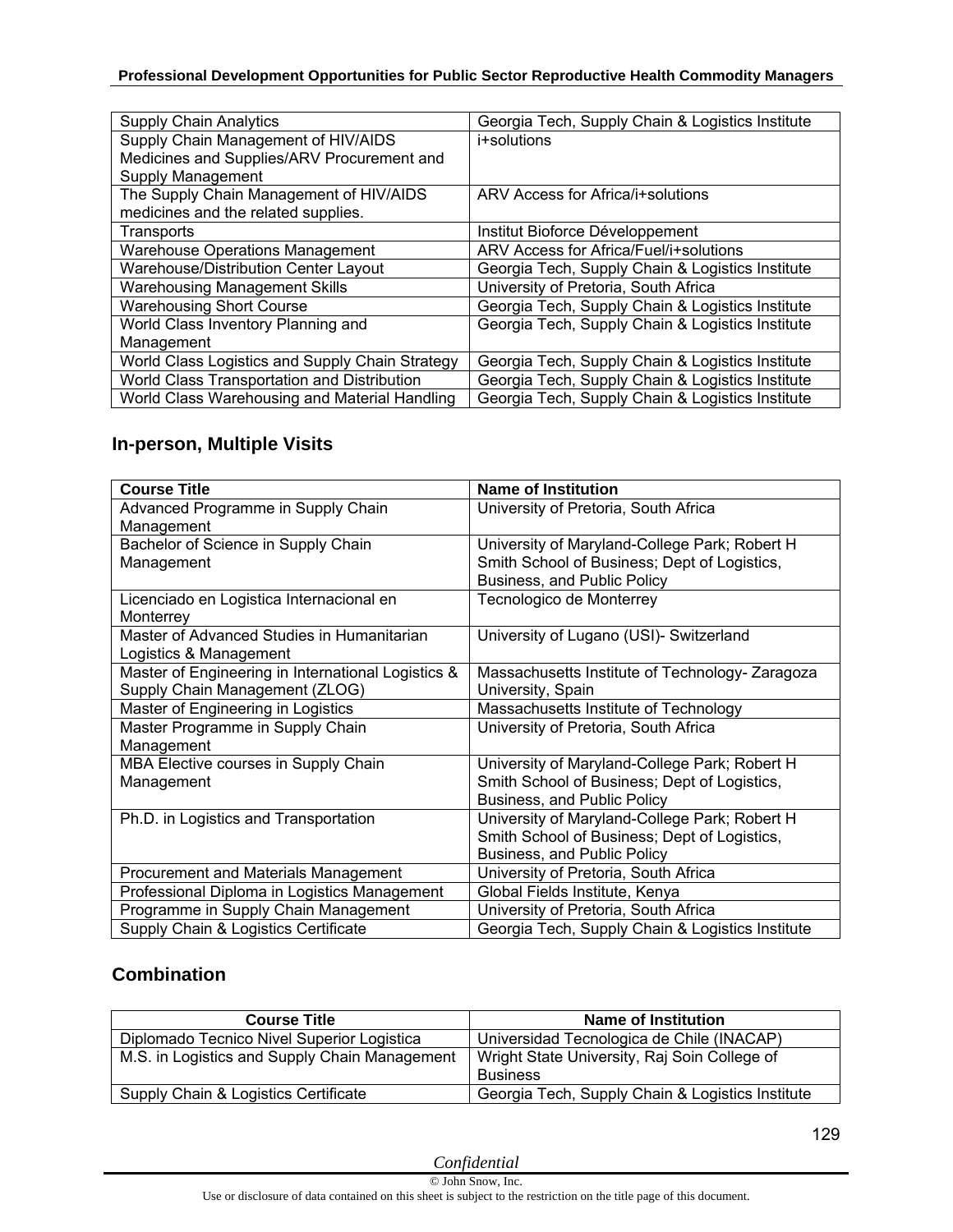#### **Professional Development Opportunities for Public Sector Reproductive Health Commodity Managers**

| ı Manaqement   | · Belaium             |
|----------------|-----------------------|
| Supply Chain ' | University of Lieges- |

#### **Other Self-Guided**

| <b>Course Title</b>                        | <b>Name of Institution</b>                           |
|--------------------------------------------|------------------------------------------------------|
| Certification in Humanitarian Logistics    | Fritz Institute/Chartered Institute of Logistics and |
|                                            | <b>Transport UK</b>                                  |
| Certification in Humanitarian Supply Chain | Fritz Institute/Chartered Institute of Logistics and |
| Management                                 | <b>Transport UK</b>                                  |
| Lessons in Logistics Management for Health | USAID   DELIVER PROJECT                              |
| Commodities                                |                                                      |

130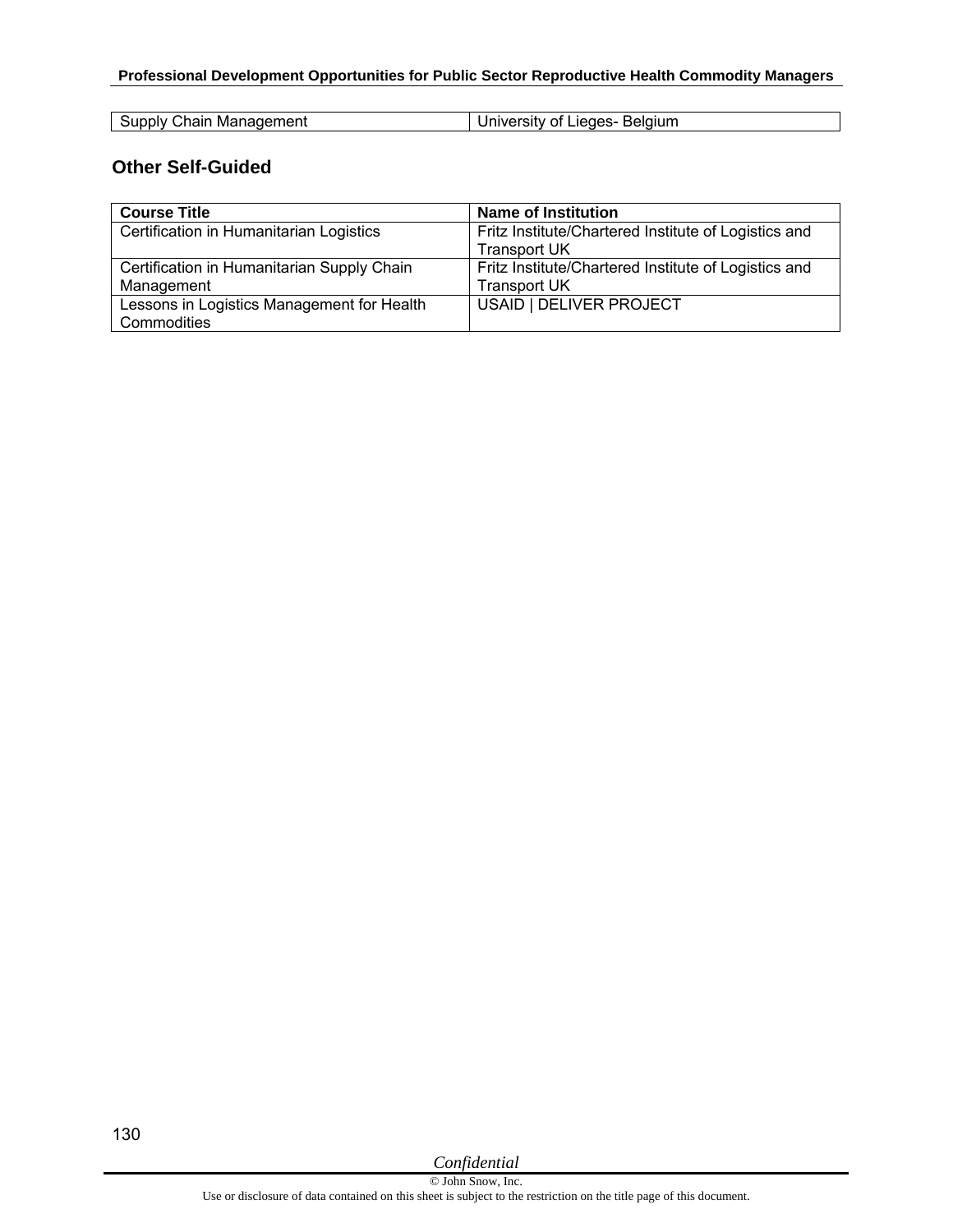# **Annex 18: Courses by cost band**

### **Courses with no fee**

| <b>Name of Institution</b>                                        |
|-------------------------------------------------------------------|
| www.directivoglobal.com Grupo Arrima (Spain)                      |
| USAID   DELIVER PROJECT                                           |
|                                                                   |
| USAID Bureau of Global Health/Global Health e-<br>learning Center |
|                                                                   |

#### **Less than \$1,000**

| <b>Course</b>                                   | <b>Name of Institution</b>                |
|-------------------------------------------------|-------------------------------------------|
| Achats                                          | Institut Bioforce Développement           |
| Approvisionnement                               | Institut Bioforce Développement           |
| Buenas Prácticas de almacenamiento y            | Grupo Terra Farma                         |
| distributición importancia de la cadena de      |                                           |
| suministro                                      |                                           |
| <b>Contract Management</b>                      | University of Pretoria, South Africa      |
| Curso Taller: Certificación en Buenas Prácticas | La Asociación Benéfica PRISMA- Peru       |
| de Almacenamiento                               |                                           |
| Diplomado Tecnico Nivel Superior Logistica      | Universidad Tecnologica de Chile (INACAP) |
| Disponibilidad Asegurada de Insumos: Principios | La Asociación Benéfica PRISMA- Peru       |
| y Practica                                      |                                           |
| <b>Distribution</b>                             | Institut Bioforce Développement           |
| Estimación y Programación de las Necesidades    | La Asociación Benéfica PRISMA- Peru       |
| de Insumos                                      |                                           |
| Exercice d'application du module                | Institut Bioforce Développement           |
| d'Approvisionnement                             |                                           |
| Gerencia de la Cadena Logística                 | La Asociación Benéfica PRISMA- Peru       |
| Gestión en Almacén y Buenas Prácticas de        | La Asociación Benéfica PRISMA- Peru       |
| Almacenamiento                                  |                                           |
| Hands-on Supply Chain Management                | University of Pretoria, South Africa      |
| Logística para Suministros de Salud             | La Asociación Benéfica PRISMA- Peru       |
| Logistics for Non-Logisticians                  | University of Pretoria, South Africa      |
| Logistics Management of Drugs and Medical       | <b>AMREF</b>                              |
| Commodities                                     |                                           |
| Manejo e Implementación de la Cadena de Frío    | La Asociación Benéfica PRISMA- Peru       |
| en el Suministro de Medicamentos                |                                           |
| Service Management Operations and Strategy      | University of Pretoria, South Africa      |
| <b>Stock</b>                                    | Institut Bioforce Développement           |
| Transports                                      | Institut Bioforce Développement           |
| <b>Warehousing Management Skills</b>            | University of Pretoria, South Africa      |

#### **\$1,000-\$2,500**

| . |  |  |
|---|--|--|
|---|--|--|

*Confidential*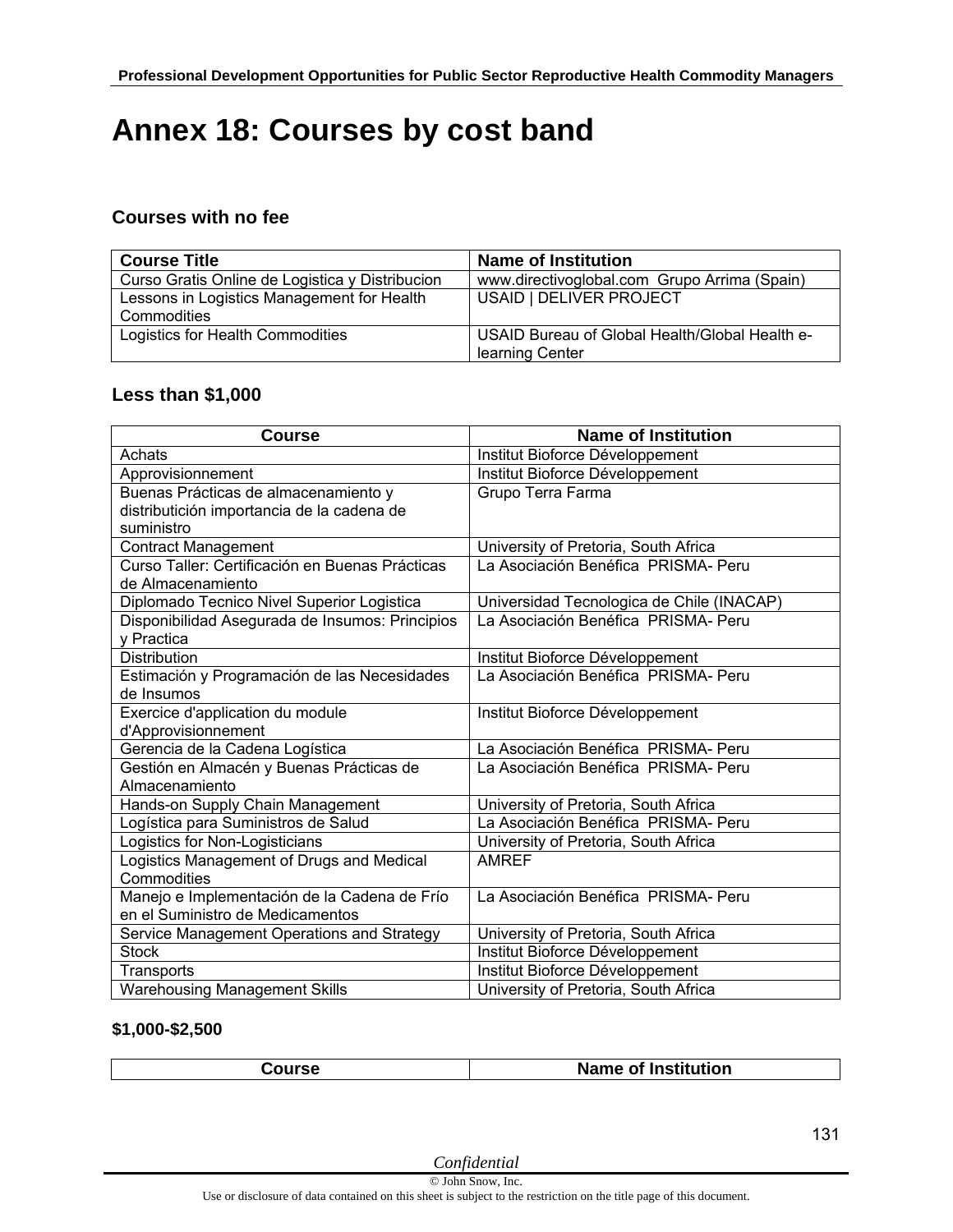| Certification in Humanitarian Logistics            | Fritz Institute/Chartered Institute of Logistics and        |
|----------------------------------------------------|-------------------------------------------------------------|
|                                                    | <b>Transport UK</b>                                         |
| <b>Contract and Suppliers Relations Management</b> | <b>UNDP</b>                                                 |
| <b>CSCMP On-site Education</b>                     | Council of Supply Chain Management                          |
|                                                    | Professionals                                               |
| Diplomado Gestión de la Cadena de Suministro       | La Asociación Benéfica PRISMA- Peru                         |
| de Medicamentos Esenciales                         |                                                             |
| <b>Effective Procurement Skills</b>                | Crown Agents                                                |
| FinListics®: The Financial Supply Chain            | Georgia Tech, Supply Chain & Logistics Institute            |
| <b>Management Connection Workshop</b>              |                                                             |
| <b>Fundamentals of Procurement</b>                 | <b>UNDP</b>                                                 |
| Hygiène, Assainissement & Gestion des Déchets      | Institut Bioforce Développement                             |
| en Milieu de Soins                                 |                                                             |
| Logistics and Incoterms                            | <b>UNDP</b>                                                 |
|                                                    |                                                             |
| Maintenance des Equipements Biomédicaux            | Institut Bioforce Développement                             |
| Overview of Supply Chain Management                | Eastern and Southern Africa Management Institute            |
|                                                    | (ESAMI)                                                     |
| Procurement and Materials Management               | University of Pretoria, South Africa                        |
| Procurement Strategy Development                   | <b>UNDP</b>                                                 |
| Quantification and Procurement Planning            | Eastern and Southern Africa Management Institute<br>(ESAMI) |
| Risk Management in Procurement                     | Crown Agents                                                |
| Stores and Inventory Management                    | Crown Agents                                                |
| <b>Strategic Procurement in Practice</b>           | Crown Agents                                                |
| Successful Tender Design                           | Crown Agents                                                |

#### **\$2,501 - \$5,000**

| <b>Course</b>                                   | <b>Name of Institution</b>                           |
|-------------------------------------------------|------------------------------------------------------|
| Advanced Programme in Supply Chain              | University of Pretoria, South Africa                 |
| Management                                      |                                                      |
| Certification in Humanitarian Supply Chain      | Fritz Institute/Chartered Institute of Logistics and |
| Management                                      | <b>Transport UK</b>                                  |
| Gestión y Planificación en la cadena de         | Universidad Austral, IAE Business School             |
| suministros - Supply Chain                      |                                                      |
| <b>Global Supply Chain Strategy</b>             | Georgia Tech, Supply Chain & Logistics Institute     |
| Logistics Performance, Cost & Value Measures    | Georgia Tech, Supply Chain & Logistics Institute     |
| <b>Logistics Short Course</b>                   | Georgia Tech, Supply Chain & Logistics Institute     |
| Monitoring and Evaluation of Procurement and    | i+solutions                                          |
| Supply Management                               |                                                      |
| Procurement and Quantification of Medicines     | i+solutions                                          |
| and Medical Supplies                            |                                                      |
| Programme in Supply Chain Management            | University of Pretoria, South Africa                 |
| <b>Supply Chain Analytics</b>                   | Georgia Tech, Supply Chain & Logistics Institute     |
| The Supply Chain Management of HIV/AIDS         | ARV Access for Africa/i+solutions                    |
| medicines and the related supplies.             |                                                      |
| <b>Warehousing Short Course</b>                 | Georgia Tech, Supply Chain & Logistics Institute     |
| World Class Inventory Planning and              | Georgia Tech, Supply Chain & Logistics Institute     |
| Management                                      |                                                      |
| World Class Inventory Planning and              | Georgia Tech, Supply Chain & Logistics Institute     |
| Management                                      |                                                      |
| World Class Logistics and Supply Chain Strategy | Georgia Tech, Supply Chain & Logistics Institute     |
| World Class Logistics and Supply Chain Strategy | Georgia Tech, Supply Chain & Logistics Institute     |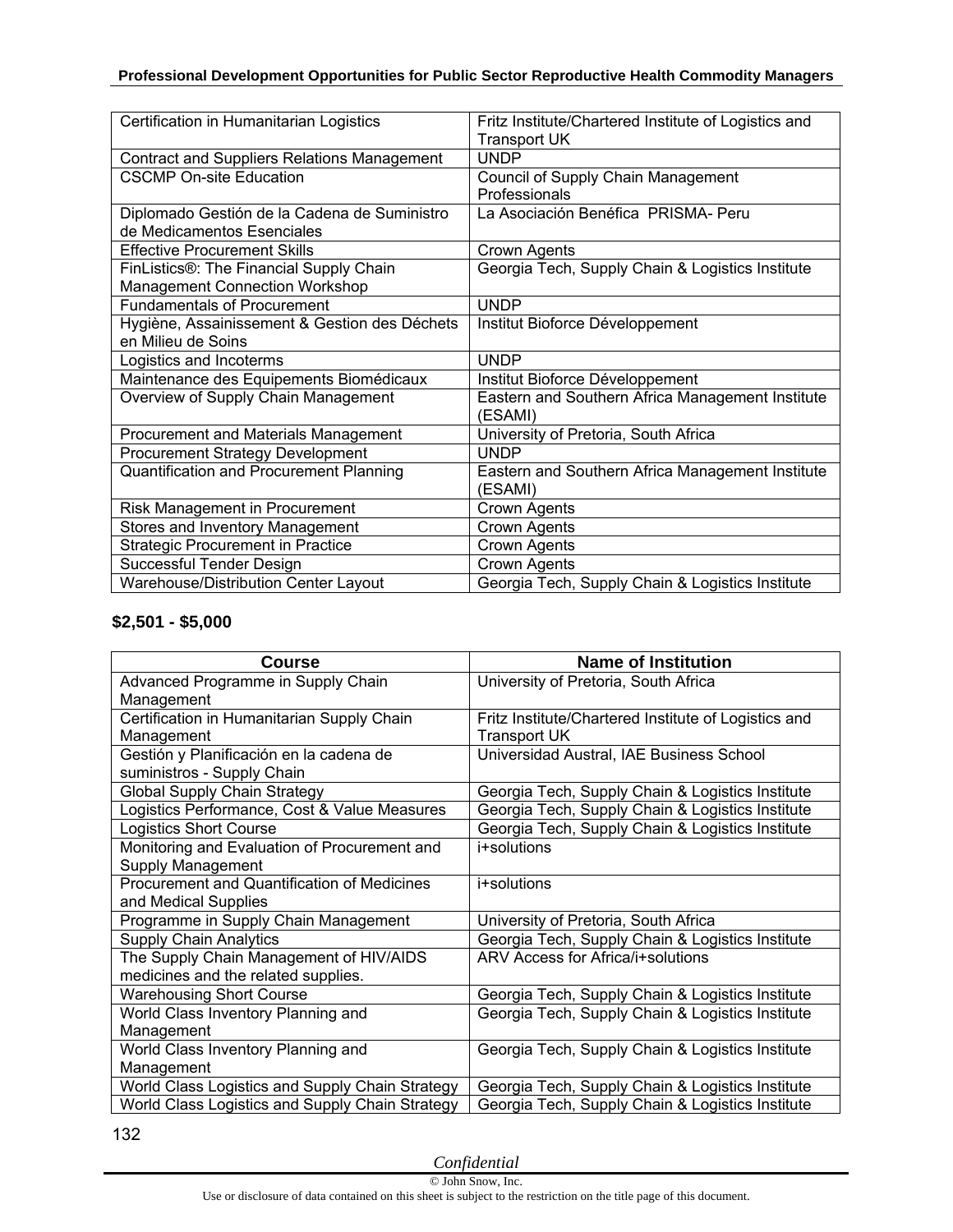#### **Professional Development Opportunities for Public Sector Reproductive Health Commodity Managers**

| World Class Transportation and Distribution   | Georgia Tech, Supply Chain & Logistics Institute |
|-----------------------------------------------|--------------------------------------------------|
| World Class Transportation and Distribution   | Georgia Tech, Supply Chain & Logistics Institute |
| World Class Warehousing and Material Handling | Georgia Tech, Supply Chain & Logistics Institute |
| World Class Warehousing and Material Handling | Georgia Tech, Supply Chain & Logistics Institute |

### **More than \$5,000**

| <b>Course</b>                                            | <b>Name of Institution</b>                                                                    |
|----------------------------------------------------------|-----------------------------------------------------------------------------------------------|
| Bachelor of Science in Supply Chain                      | University of Maryland-College Park; Robert H                                                 |
| Management                                               | Smith School of Business; Dept of Logistics,                                                  |
|                                                          | Business, and Public Policy                                                                   |
| Certificate in Procurement for Senior Executives         | Crown Agents                                                                                  |
| Certificate in Supply Chain Management                   | Crown Agents                                                                                  |
| E-Procurement: Strategies for Success                    | <b>Crown Agents</b>                                                                           |
| <b>Executive Seminar: Pharmaceutical Supply</b>          | i+solutions                                                                                   |
| Chain Management                                         |                                                                                               |
| Gestion des Achats et des Stocks des                     | i+solutions                                                                                   |
| Combinaisons Thérapeutiques à base                       |                                                                                               |
| d'Artémisinine                                           |                                                                                               |
| La gestion optimale de l'approvisionnement des           | i+solutions                                                                                   |
| programmes de VIH/SIDA dans les pays en<br>développement |                                                                                               |
| Logisticien de la Solidarité Internationale              | Institut Bioforce Développement                                                               |
| M.S. in Logistics and Supply Chain Management            | Wright State University, Raj Soin College of                                                  |
|                                                          | <b>Business</b>                                                                               |
| Managing Drug Supply in Low and Middle                   | i+solutions                                                                                   |
| <b>Income Countries</b>                                  |                                                                                               |
| Master of Advanced Studies in Humanitarian               | University of Lugano (USI)- Switzerland                                                       |
| Logistics & Management                                   |                                                                                               |
| Master of Engineering in International Logistics &       | Massachusetts Institute of Technology- Zaragoza                                               |
| Supply Chain Management (ZLOG)                           | University, Spain                                                                             |
| Master of Engineering in Logistics                       | Massachusetts Institute of Technology                                                         |
| Master Programme in Supply Chain                         | University of Pretoria, South Africa                                                          |
| Management                                               |                                                                                               |
| MBA Elective courses in Supply Chain                     | University of Maryland-College Park; Robert H                                                 |
| Management                                               | Smith School of Business; Dept of Logistics,                                                  |
|                                                          | Business, and Public Policy                                                                   |
| Monitoring and Evaluation of Procurement                 | Crown Agents                                                                                  |
| Performance                                              |                                                                                               |
| Ph.D. in Logistics and Transportation                    | University of Maryland-College Park; Robert H<br>Smith School of Business; Dept of Logistics, |
|                                                          | Business, and Public Policy                                                                   |
| Procurement and Supply Management of                     | i+solutions                                                                                   |
| Artemesinin Based Combination Therapies                  |                                                                                               |
| (ACTs)                                                   |                                                                                               |
| Procurement of Works and Dispute Management              | Crown Agents                                                                                  |
| Successful Tender Design and Contract                    | <b>Crown Agents</b>                                                                           |
| Management                                               |                                                                                               |
| <b>Supply Chain &amp; Logistics Certificate</b>          | Georgia Tech, Supply Chain & Logistics Institute                                              |
| Supply Chain & Logistics Certificate                     | Georgia Tech, Supply Chain & Logistics Institute                                              |
| Supply Chain & Logistics Certificate                     | Georgia Tech, Supply Chain & Logistics Institute                                              |
| Supply Chain Management                                  | University of Lieges- Belgium                                                                 |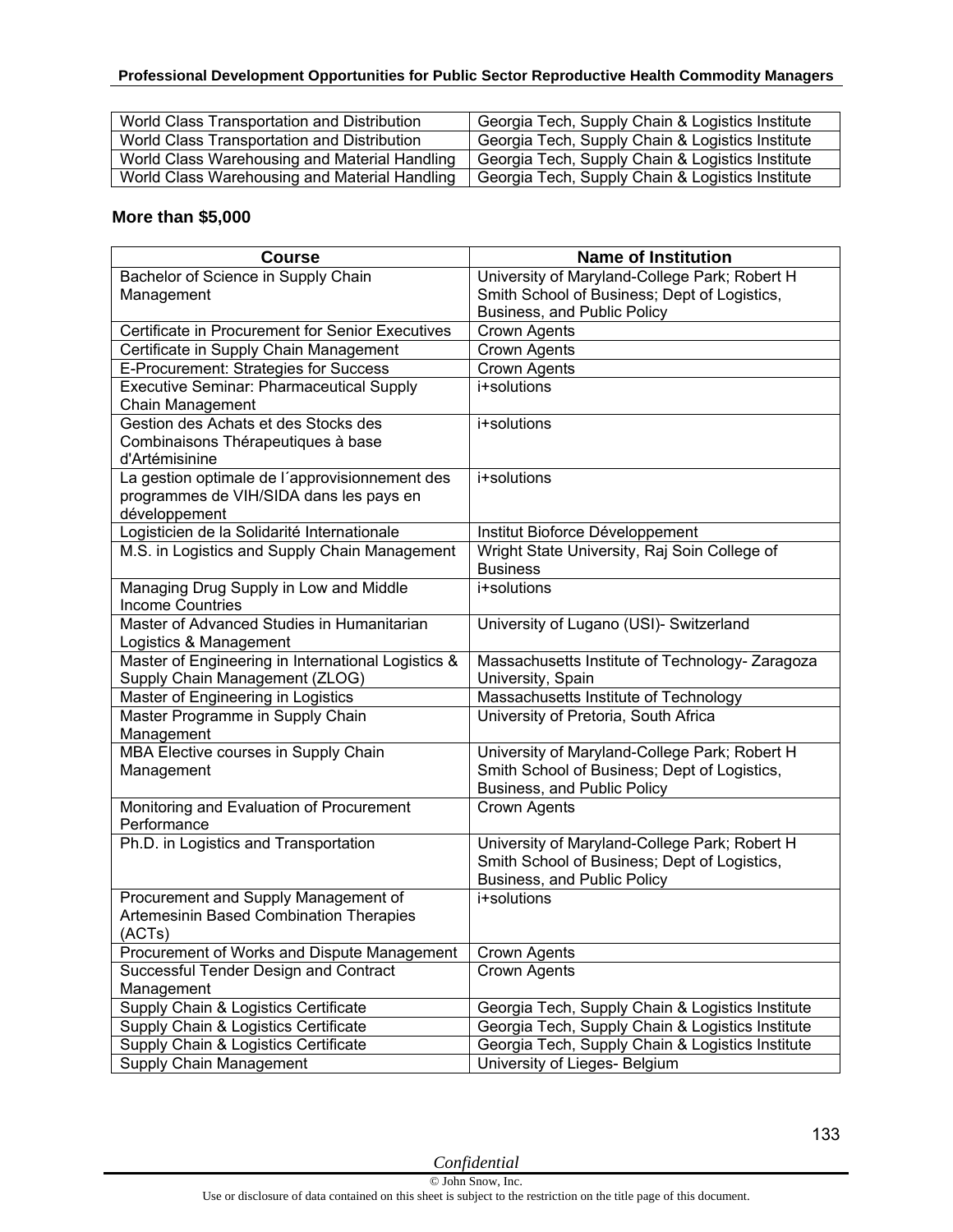#### **Professional Development Opportunities for Public Sector Reproductive Health Commodity Managers**

| Supply Chain Management of HIV/AIDS<br>Medicines and Supplies/ARV Procurement and<br>Supply Management | i+solutions                            |
|--------------------------------------------------------------------------------------------------------|----------------------------------------|
| Warehouse Operations Management                                                                        | ARV Access for Africa/Fuel/i+solutions |

#### **Course Fee Unavailable**

| <b>Course Title</b>                          | <b>Name of Institution</b>                     |
|----------------------------------------------|------------------------------------------------|
| Humanitarian Logistics                       | Global Fields Institute, Kenya                 |
| Licenciado en Logistica Internacional en     |                                                |
| Monterrey                                    | Tecnologico de Monterrey                       |
| Postgrado en Logistica                       | SEAS, Centro de Formación Abierta              |
| Professional Diploma in Logistics Management | Global Fields Institute, Kenya                 |
|                                              | Universidad Privada Antenor Orrego Facultad de |
| Salud y Sociedad V                           | Medicina                                       |

134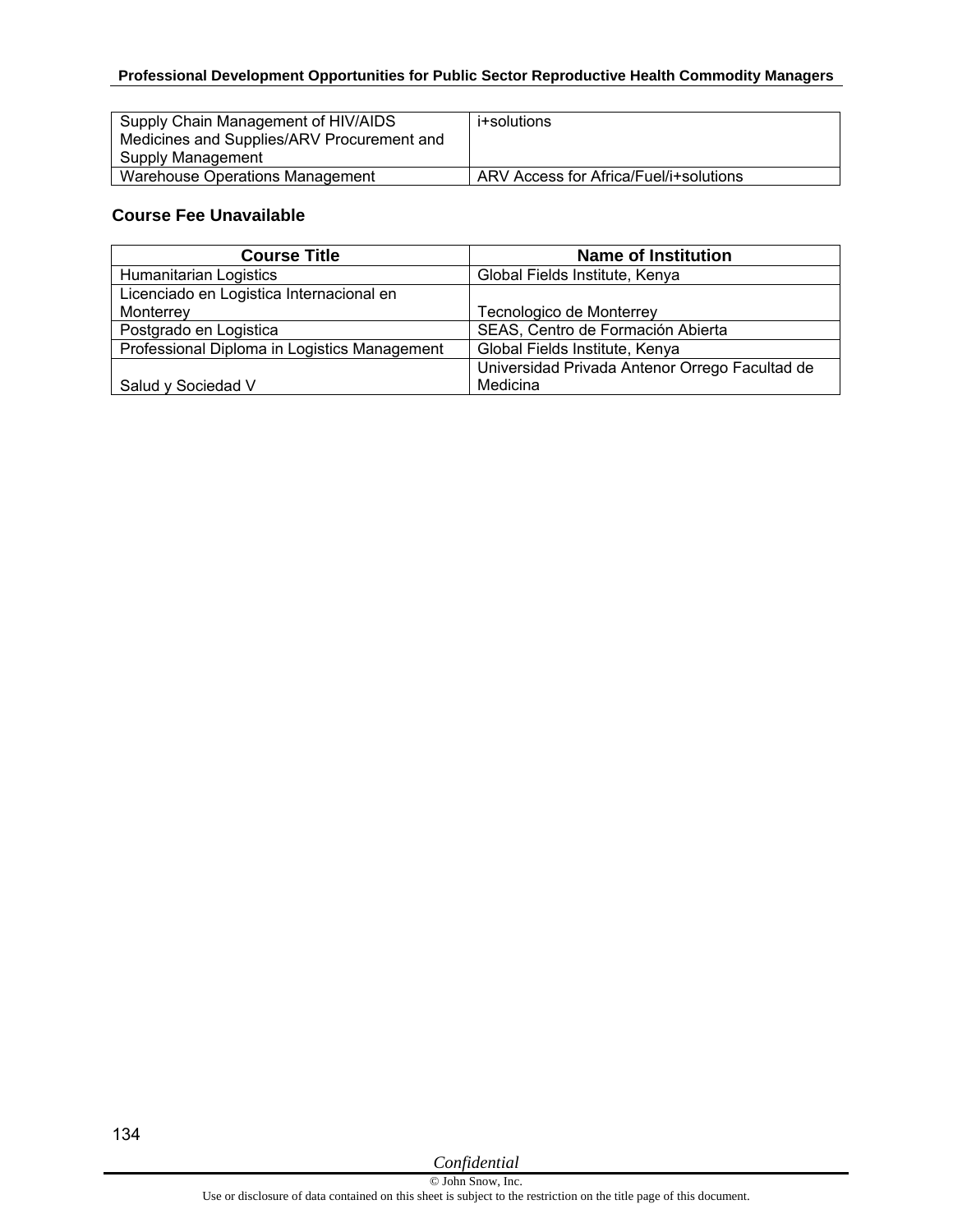# **Annex 19: Courses and course fee components**

### **Courses with no fee**

| <b>Course Title</b>                                    |
|--------------------------------------------------------|
| Curso Gratis Online de Logistica y Distribucion        |
| Lessons in Logistics Management for Health Commodities |
| Logistics for Health Commodities                       |

#### **Less than \$1,000**

| <b>Course</b>                                                                                       | <b>Fee Components</b>                                                                                                                                                                                                                          |
|-----------------------------------------------------------------------------------------------------|------------------------------------------------------------------------------------------------------------------------------------------------------------------------------------------------------------------------------------------------|
| Achats                                                                                              | Course cost only; does not include meals, lodging, or<br>transportation                                                                                                                                                                        |
| Approvisionnement                                                                                   | Course cost only; does not include meals, lodging, or<br>transportation                                                                                                                                                                        |
| Buenas Prácticas de<br>almacenamiento y distributición<br>importancia de la cadena de<br>suministro | certificate, tea breaks in a.m. and p.m.; competency<br>exam(optional); materials& CD                                                                                                                                                          |
| <b>Contract Management</b>                                                                          | Course fee only, cost of living, books and transportation separate                                                                                                                                                                             |
| Curso Taller: Certificación en<br>Buenas Prácticas de<br>Almacenamiento                             | Course fee only                                                                                                                                                                                                                                |
| Diplomado Tecnico Nivel Superior<br>Logistica                                                       | not available                                                                                                                                                                                                                                  |
| Disponibilidad Asegurada de<br>Insumos: Principios y Practica                                       | Tuition & materials included in course cost                                                                                                                                                                                                    |
| <b>Distribution</b>                                                                                 | Course cost only; does not include meals, lodging, or<br>transportation                                                                                                                                                                        |
| Estimación y Programación de las<br>Necesidades de Insumos                                          | Tuition & materials included in course cost                                                                                                                                                                                                    |
| Exercice d'application du module<br>d'Approvisionnement                                             | Course cost only; does not include meals, lodging, or<br>transportation                                                                                                                                                                        |
| Gerencia de la Cadena Logística                                                                     | Tuition & materials included in course cost                                                                                                                                                                                                    |
| Gestión en Almacén y Buenas<br>Prácticas de Almacenamiento                                          | Course fee                                                                                                                                                                                                                                     |
| Hands-on Supply Chain<br>Management                                                                 | Course fee only, cost of living, books and transportation separate                                                                                                                                                                             |
| Logística para Suministros de<br>Salud                                                              | Course fee; includes cost of the virtual course                                                                                                                                                                                                |
| Logistics for Non-Logisticians                                                                      | Course fee only, cost of living, books and transportation separate                                                                                                                                                                             |
| Logistics Management of Drugs<br>and Medical Commodities                                            | covers lunch, stationery, field trips and all course related learning<br>materials.- Accommodation (US\$ 48 per day) cover half board<br>accommodation (bed, dinner and breakfast) including daily<br>transport to and from the training venue |
| Manejo e Implementación de la<br>Cadena de Frío en el Suministro<br>de Medicamentos                 | Course fee                                                                                                                                                                                                                                     |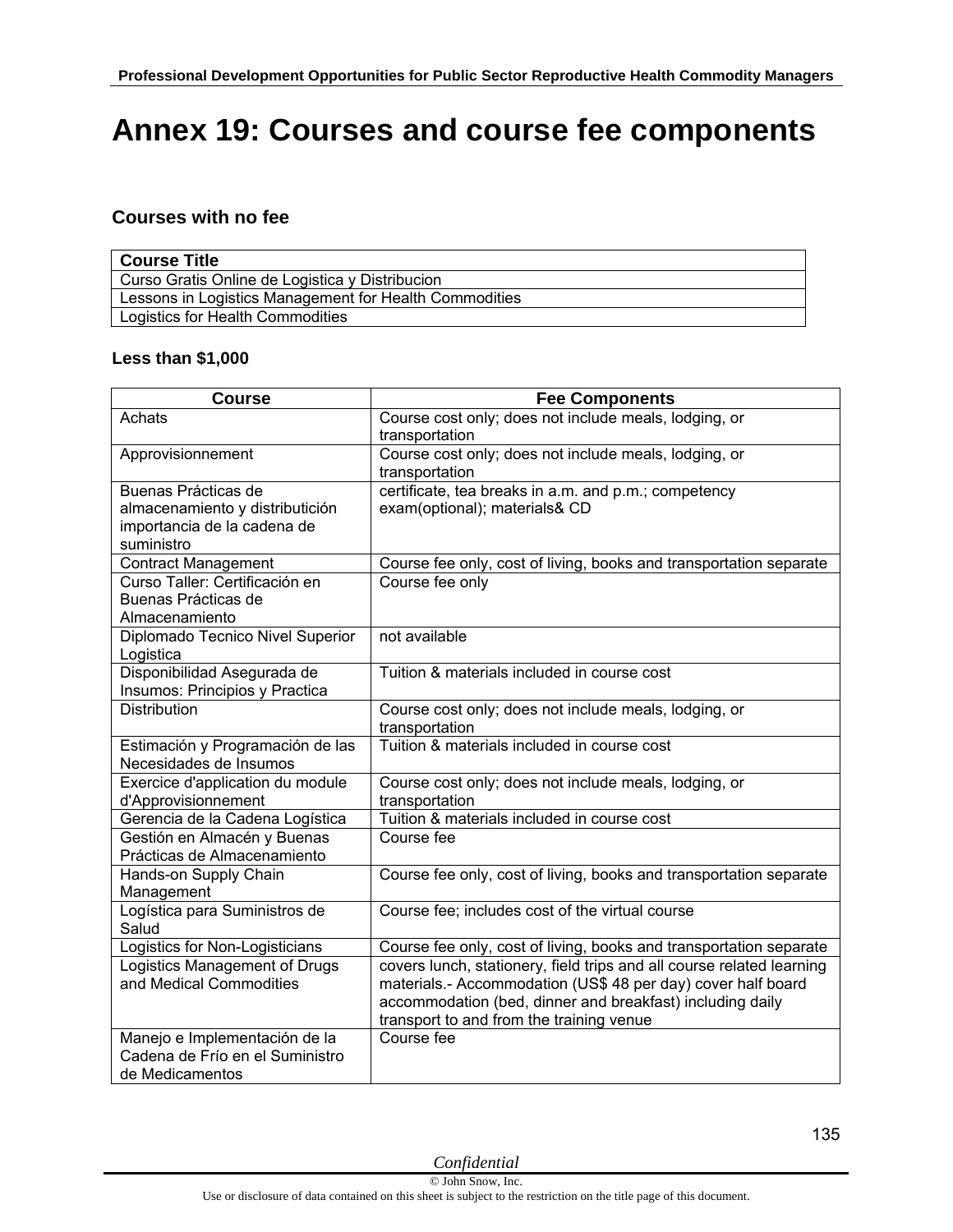| <b>Service Management Operations</b><br>and Strategy | Course fee only, cost of living, books and transportation separate      |
|------------------------------------------------------|-------------------------------------------------------------------------|
| <b>Stock</b>                                         | Course cost only; does not include meals, lodging, or<br>transportation |
| Transports                                           | Course cost only; does not include meals, lodging, or<br>transportation |
| <b>Warehousing Management Skills</b>                 | Course fee only, cost of living, books and transportation separate      |

### **\$1,000 - \$2,500**

| <b>Course</b>                           | <b>Fee Components and Supplements</b>                                                                                    |
|-----------------------------------------|--------------------------------------------------------------------------------------------------------------------------|
| Certification in Humanitarian           | disk with simulation materials provided, allocation of a distance                                                        |
| Logistics                               | "coach" who will guide the participant, initial assessment of                                                            |
|                                         | student project included, any re-assessments may incur                                                                   |
|                                         | additional charges, telephone calls to coach are not covered, nor                                                        |
|                                         | is Internet access                                                                                                       |
| <b>Contract and Suppliers Relations</b> | Includes Tuition, training course material, lunch and refreshments                                                       |
| Management                              | during the course                                                                                                        |
| <b>CSCMP On-site Education</b>          | not available                                                                                                            |
| Diplomado Gestión de la Cadena          | Cost Includes Tuition; \$15 dollar application fee; Cost can be                                                          |
| de Suministro de Medicamentos           | paid in installments (\$1000) or in cash up front (\$900); Between                                                       |
| Esenciales                              | 328 and 295 Sol                                                                                                          |
| <b>Effective Procurement Skills</b>     | Tuition, training materials, certificate of attendance, lunch and                                                        |
|                                         | refreshments on training days, support and advice from your local                                                        |
|                                         | Crown Agents office on the application and mobilisation process                                                          |
| FinListics®: The Financial Supply       | and membership of the Crown Agents alumni website.<br>Includes breakfast, lunch, snack, daily parking, wireless Internet |
| Chain Management Connection             | connection & course materials. Additional costs are transport                                                            |
| Workshop                                | from home to training site and accommodations while attending                                                            |
|                                         | the course.                                                                                                              |
| <b>Fundamentals of Procurement</b>      | Includes Tuition, training course material, lunch and refreshments                                                       |
|                                         | during the course                                                                                                        |
| Hygiène, Assainissement &               | Course cost only; does not include meals, lodging, or                                                                    |
| Gestion des Déchets en Milieu de        | transportation                                                                                                           |
| Soins                                   |                                                                                                                          |
| Logistics and Incoterms                 | Includes Tuition, training course material, lunch and refreshments                                                       |
|                                         | during the course                                                                                                        |
| Maintenance des Equipements             | Course cost only; does not include meals, lodging, or                                                                    |
| Biomédicaux                             | transportation                                                                                                           |
| Overview of Supply Chain                | Tuition & materials included in course cost; \$45 full board &                                                           |
| Management                              | lodging/day available                                                                                                    |
| <b>Procurement and Materials</b>        | Course fee only, cost of living, books and transportation separate                                                       |
| Management                              |                                                                                                                          |
| <b>Procurement Strategy</b>             | Includes Tuition, training course material, lunch and refreshments                                                       |
| Development                             | during the course                                                                                                        |
| <b>Quantification and Procurement</b>   | Tuition & materials included in course cost; \$45 full board &                                                           |
| Planning                                | lodging/day available                                                                                                    |
| Risk Management in Procurement          | Tuition, training materials, certificate of attendance, lunch and                                                        |
|                                         | refreshments on training days, support and advice from your local                                                        |
|                                         | Crown Agents office on the application and mobilisation process                                                          |
|                                         | and membership of the Crown Agents alumni website.                                                                       |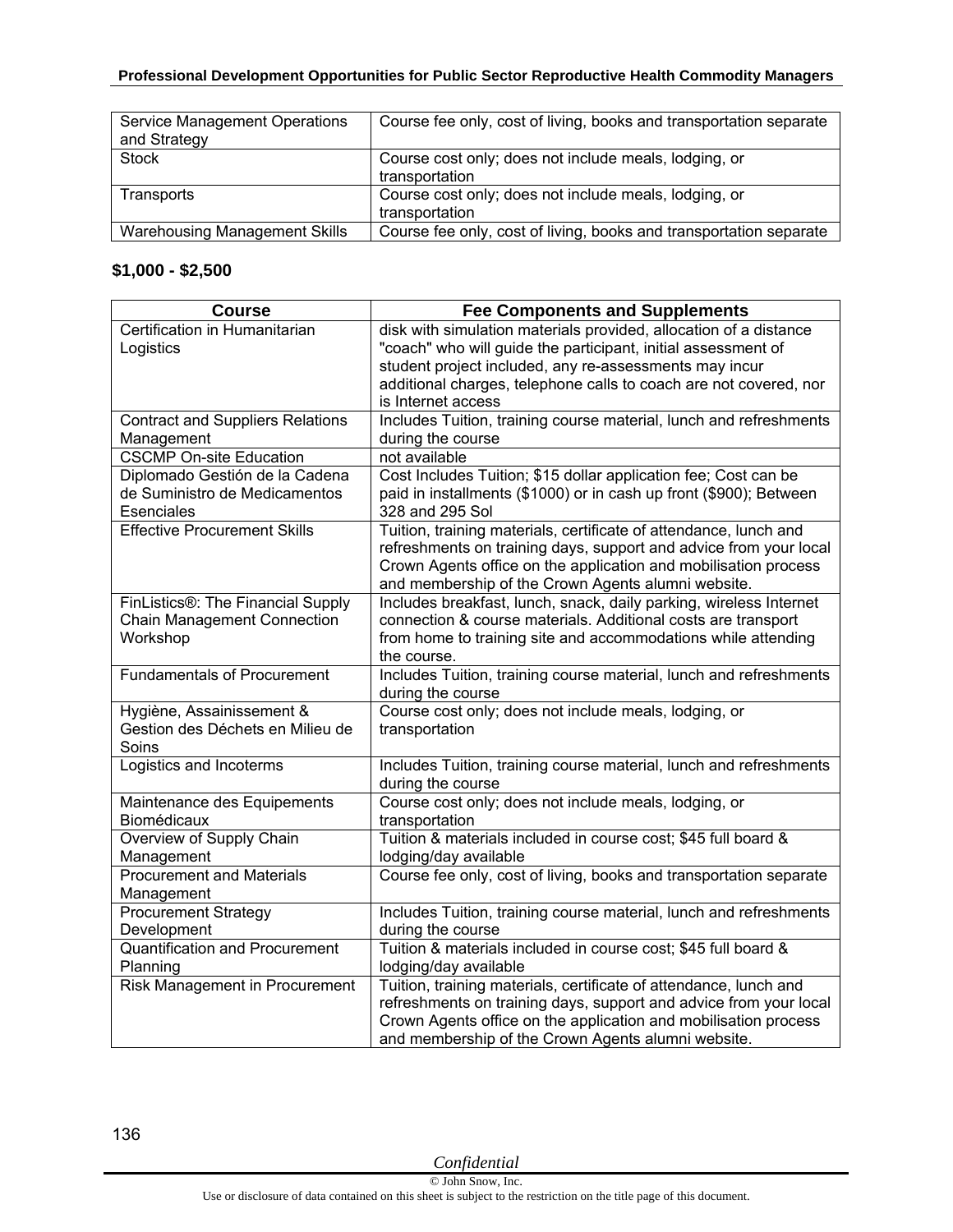| Stores and Inventory Management          | Tuition, comprehensive training materials, certificate of<br>attendance, lunch and refreshments on training days, course<br>photograph, support and advice from your local Crown Agents<br>office on the application and mobilisation process and<br>membership of Crown Agents training alumni website. |
|------------------------------------------|----------------------------------------------------------------------------------------------------------------------------------------------------------------------------------------------------------------------------------------------------------------------------------------------------------|
| <b>Strategic Procurement in Practice</b> | Tuition, comprehensive training materials, certificate of<br>attendance, lunch and refreshments on training days, course<br>photograph, support and advice from your local Crown Agents<br>office on the application and mobilisation process and<br>membership of Crown Agents training alumni website. |
| Successful Tender Design                 | Tuition, training materials, certificate of attendance, lunch and<br>refreshments on training days, support and advice from your local<br>Crown Agents office on the application and mobilisation process<br>and membership of the Crown Agents alumni website                                           |
| Warehouse/Distribution Center<br>Layout  | Includes breakfast, lunch, snack, daily parking, wireless Internet<br>connection & course materials. Additional costs are transport<br>from home to training site and accommodations while attending<br>the course.                                                                                      |

### **\$2,501- 5,000**

| <b>Course Title</b>                                                        | <b>Fee Components and Supplements</b>                                                                                                                                                                                                                                                   |
|----------------------------------------------------------------------------|-----------------------------------------------------------------------------------------------------------------------------------------------------------------------------------------------------------------------------------------------------------------------------------------|
| Advanced Programme in Supply<br>Chain Management                           | Course fee only, cost of living, books and transportation separate                                                                                                                                                                                                                      |
| Certification in Humanitarian<br>Supply Chain Management                   | disk with simulation materials provided, allocation of a distance<br>"coach" who will guide the participant, initial assessment of<br>student project included, any re-assessments may incur<br>additional charges, telephone calls to coach are not covered, nor<br>is Internet access |
| Gestión y Planificación en la<br>cadena de suministros - Supply<br>Chain   | not available                                                                                                                                                                                                                                                                           |
| Global Supply Chain Strategy                                               | includes breakfast, lunch, snack, daily parking, wireless Internet<br>connection & course materials. Additional costs are transport<br>from home to training site and accommodations while attending<br>the course.                                                                     |
| Logistics Performance, Cost &<br><b>Value Measures</b>                     | includes breakfast, lunch, snack, daily parking, wireless Internet<br>connection & course materials. Additional costs are transport<br>from home to training site and accommodations while attending<br>the course.                                                                     |
| <b>Logistics Short Course</b>                                              | includes breakfast, lunch, snack, daily parking, wireless Internet<br>connection & course materials. Additional costs are transport<br>from home to training site and accommodations while attending<br>the course.                                                                     |
| Monitoring and Evaluation of<br>Procurement and Supply<br>Management       | includes course materials, transfer to and from airport on first and<br>last day only, hotel accommodation for duration of the course,<br>three meals/day, coffee and tea breaks.                                                                                                       |
| Procurement and Quantification of<br><b>Medicines and Medical Supplies</b> | includes course materials, transfer to and from airport on first and<br>last day only, hotel accommodation for duration of the course,<br>three meals/day, coffee and tea breaks.                                                                                                       |
| Programme in Supply Chain<br>Management                                    | Course fee only, cost of living, books and transportation separate                                                                                                                                                                                                                      |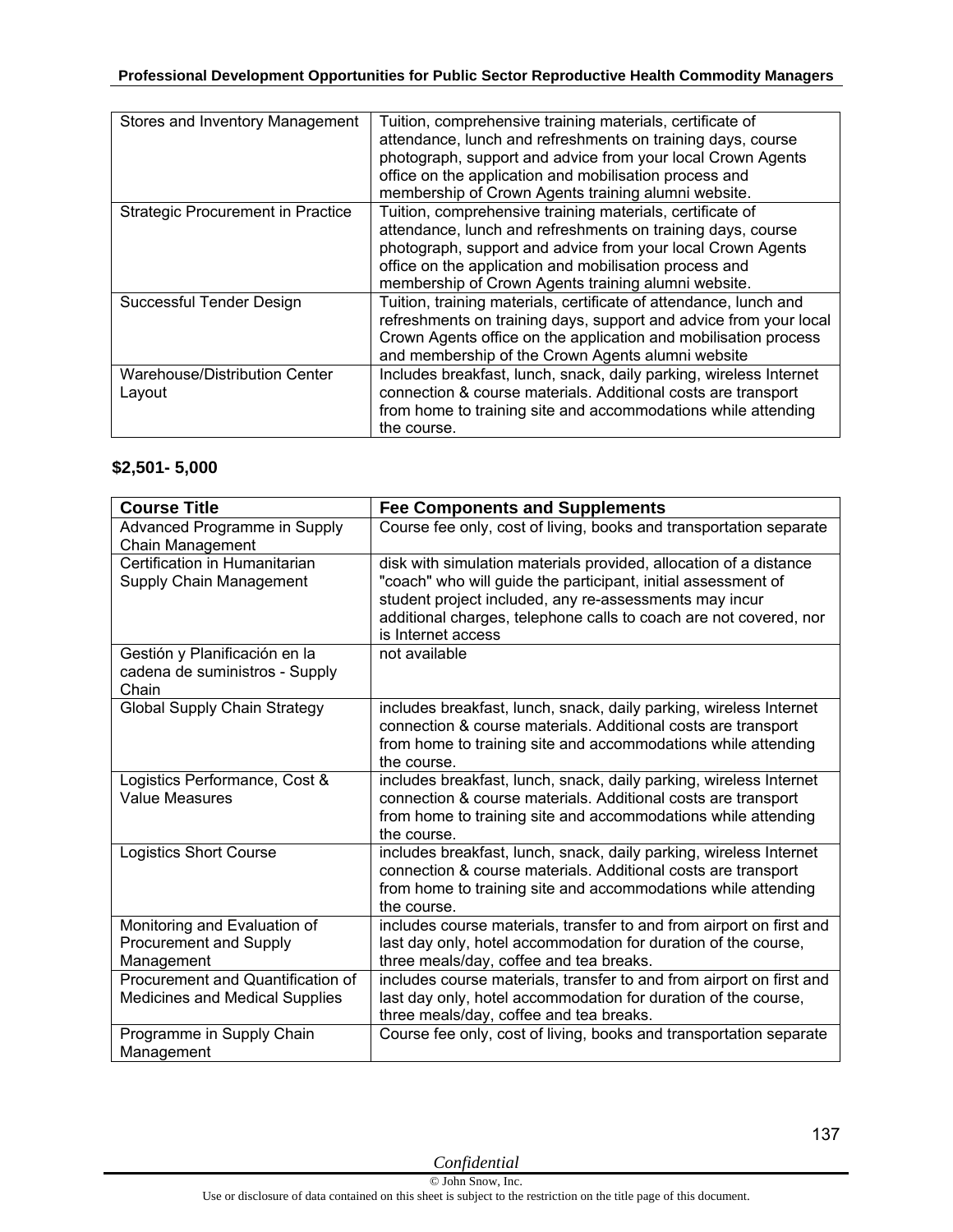| <b>Supply Chain Analytics</b>                                                     | includes breakfast, lunch, snack, daily parking, wireless Internet<br>connection & course materials. Additional costs are transport<br>from home to training site and accommodations while attending<br>the course.                                                                                                                                                                                                                                              |
|-----------------------------------------------------------------------------------|------------------------------------------------------------------------------------------------------------------------------------------------------------------------------------------------------------------------------------------------------------------------------------------------------------------------------------------------------------------------------------------------------------------------------------------------------------------|
| The Supply Chain Management of<br>HIV/AIDS medicines and the<br>related supplies. | Hotel accommodation (single occupancy), Three meals a day,<br>this includes the weekend meals at the hotel, Field Trips, Tuition<br>fee and materials, Airport Transfers                                                                                                                                                                                                                                                                                         |
| <b>Warehousing Short Course</b>                                                   | includes breakfast, lunch, snack, daily parking, wireless Internet<br>connection & course materials. Additional costs are transport<br>from home to training site and accommodations while attending<br>the course.                                                                                                                                                                                                                                              |
| World Class Inventory Planning<br>and Management                                  | includes breakfast, lunch, snack, daily parking, wireless Internet<br>connection & course materials. Additional costs are transport<br>from home to training site and accommodations while attending<br>the course.                                                                                                                                                                                                                                              |
| World Class Inventory Planning<br>and Management                                  | online courses include access to course materials for one year,<br>PowerPoint slides used in on campus courses, extensive course<br>notes including complete transcriptions of live classroom<br>presentations, streaming video clips demonstrating the operation<br>of important logistics systems, Photo galleries highlighting the<br>operation of important logistics systems, Educational versions of<br>the decision support tools presented in the course |
| World Class Logistics and Supply<br>Chain Strategy                                | includes breakfast, lunch, snack, daily parking, wireless Internet<br>connection & course materials. Additional costs are transport<br>from home to training site and accommodations while attending<br>the course.                                                                                                                                                                                                                                              |
| World Class Logistics and Supply<br>Chain Strategy                                | online courses include access to course materials for one year,<br>PowerPoint slides used in on campus courses, extensive course<br>notes including complete transcriptions of live classroom<br>presentations, streaming video clips demonstrating the operation<br>of important logistics systems, Photo galleries highlighting the<br>operation of important logistics systems, Educational versions of<br>the decision support tools presented in the course |
| World Class Transportation and<br><b>Distribution</b>                             | includes breakfast, lunch, snack, daily parking, wireless Internet<br>connection & course materials. Additional costs are transport<br>from home to training site and accommodations while attending<br>the course.                                                                                                                                                                                                                                              |
| World Class Transportation and<br>Distribution                                    | online courses include access to course materials for one year,<br>PowerPoint slides used in on campus courses, extensive course<br>notes including complete transcriptions of live classroom<br>presentations, streaming video clips demonstrating the operation<br>of important logistics systems, Photo galleries highlighting the<br>operation of important logistics systems, Educational versions of<br>the decision support tools presented in the course |
| World Class Warehousing and<br><b>Material Handling</b>                           | includes breakfast, lunch, snack, daily parking, wireless Internet<br>connection & course materials. Additional costs are transport<br>from home to training site and accommodations while attending<br>the course.                                                                                                                                                                                                                                              |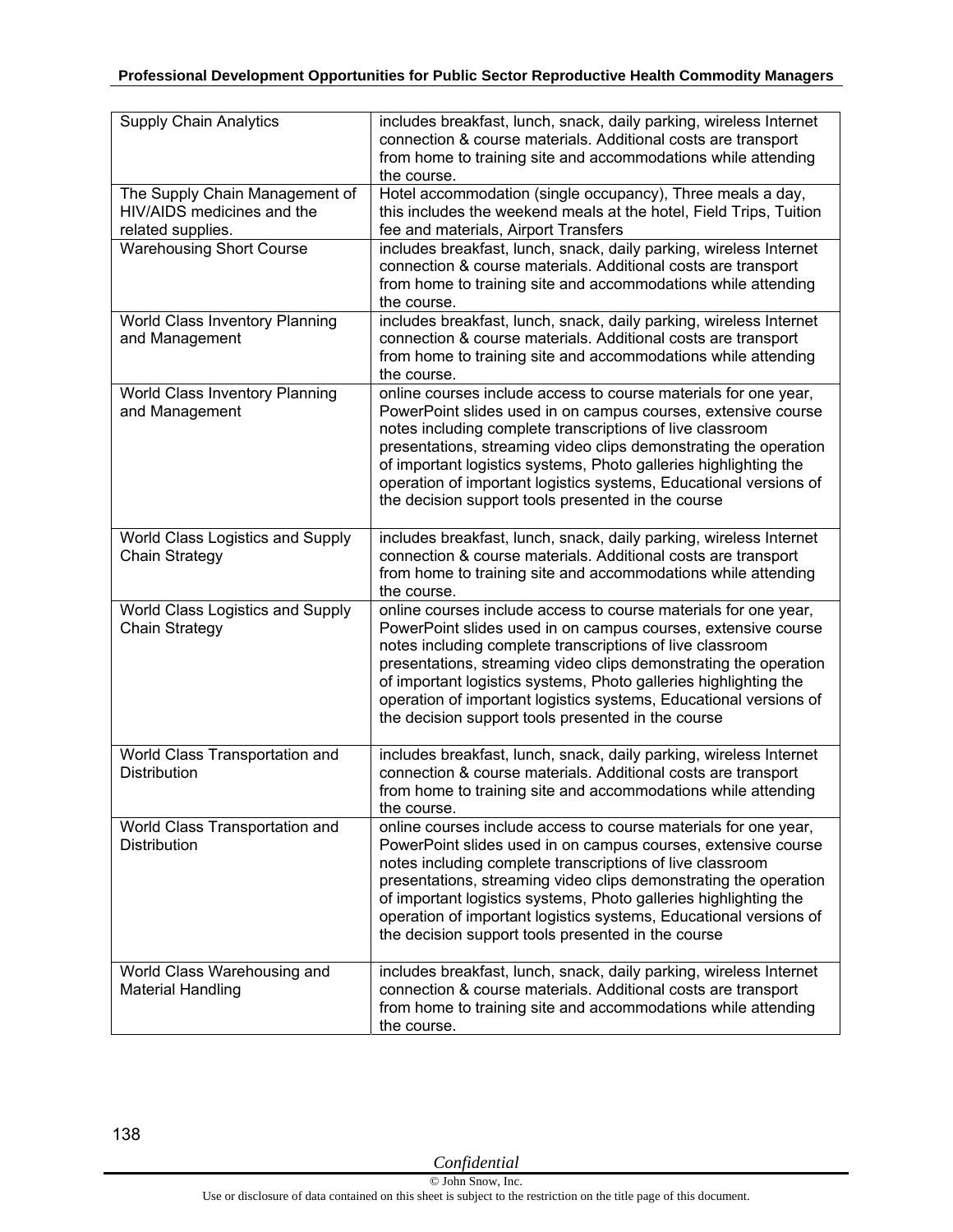| World Class Warehousing and | online courses include access to course materials for one year,                                                                                                                                                                                                                                                                                                                               |
|-----------------------------|-----------------------------------------------------------------------------------------------------------------------------------------------------------------------------------------------------------------------------------------------------------------------------------------------------------------------------------------------------------------------------------------------|
| Material Handling           | PowerPoint slides used in on campus courses, extensive course<br>notes including complete transcriptions of live classroom<br>presentations, streaming video clips demonstrating the operation<br>of important logistics systems, Photo galleries highlighting the<br>operation of important logistics systems, Educational versions of<br>the decision support tools presented in the course |
|                             |                                                                                                                                                                                                                                                                                                                                                                                               |

### **Over \$5,000**

| <b>Course Title</b>                                                    | <b>Fee Components and Supplements</b>                                                                                                                                                                                                                                                                                                                                                                                                                                                                                                                                                                                                                                                                                |
|------------------------------------------------------------------------|----------------------------------------------------------------------------------------------------------------------------------------------------------------------------------------------------------------------------------------------------------------------------------------------------------------------------------------------------------------------------------------------------------------------------------------------------------------------------------------------------------------------------------------------------------------------------------------------------------------------------------------------------------------------------------------------------------------------|
| Bachelor of Science in Supply<br><b>Chain Management</b>               | per year includes course fees, on-campus residence hall (cable &<br>telephone); meal plan, books & supplies, local transportation<br>costs (IN STATE); out of state \$37,414                                                                                                                                                                                                                                                                                                                                                                                                                                                                                                                                         |
| Certificate in Procurement for<br><b>Senior Executives</b>             | tuition, comprehensive training materials, certificate of<br>attendance, SQA registration and certificate, CIPS Certificate<br>membership*, lunch and refreshments on training days, course<br>photograph, support and advice from your local Crown Agents<br>office on the application and mobilisation process, membership of<br>Crown Agents training alumni website, emergency medical<br>insurance, advice and guidance on discounted accommodation,<br>transport from the training venue to the airport at the end of the<br>course, individual certificate presentation photograph, cultural<br>activity, conference bag, course folder for collecting course<br>material, stationery, sweatshirt or T-shirt. |
| Certificate in Supply Chain<br>Management                              | tuition, comprehensive training materials, certificate of<br>attendance, SQA registration and certificate, CIPS Certificate<br>membership*, lunch and refreshments on training days, course<br>photograph, support and advice from your local Crown Agents<br>office on the application and mobilisation process, membership of<br>Crown Agents training alumni website, emergency medical<br>insurance, advice and guidance on discounted accommodation,<br>transport from the training venue to the airport at the end of the<br>course, individual certificate presentation photograph, cultural<br>activity, conference bag, course folder for collecting course<br>material, stationery, sweatshirt or T-shirt. |
| E-Procurement: Strategies for<br><b>Success</b>                        | tuition, comprehensive training materials, certificate of<br>attendance, lunch and refreshments on training days, course<br>photograph, support and advice from your local Crown Agents<br>office on the application and mobilisation process, membership of<br>Crown Agents training alumni website, one year's free Affiliate<br>Membership of CIPS, emergency medical insurance, advice and<br>guidance on discounted accommodation, transport from the<br>training venue to the airport at the end of the course, individual<br>certificate presentation photograph, cultural activity, conference<br>bag, memory stick, course folder for collecting course material,<br>stationery, sweatshirt or T-shirt.     |
| <b>Executive Seminar:</b><br>Pharmaceutical Supply Chain<br>Management | includes course materials, transfer to and from airport on first and<br>last day only, hotel accommodation for duration of the course,<br>three meals/day, coffee and tea breaks, several recreational<br>visits.                                                                                                                                                                                                                                                                                                                                                                                                                                                                                                    |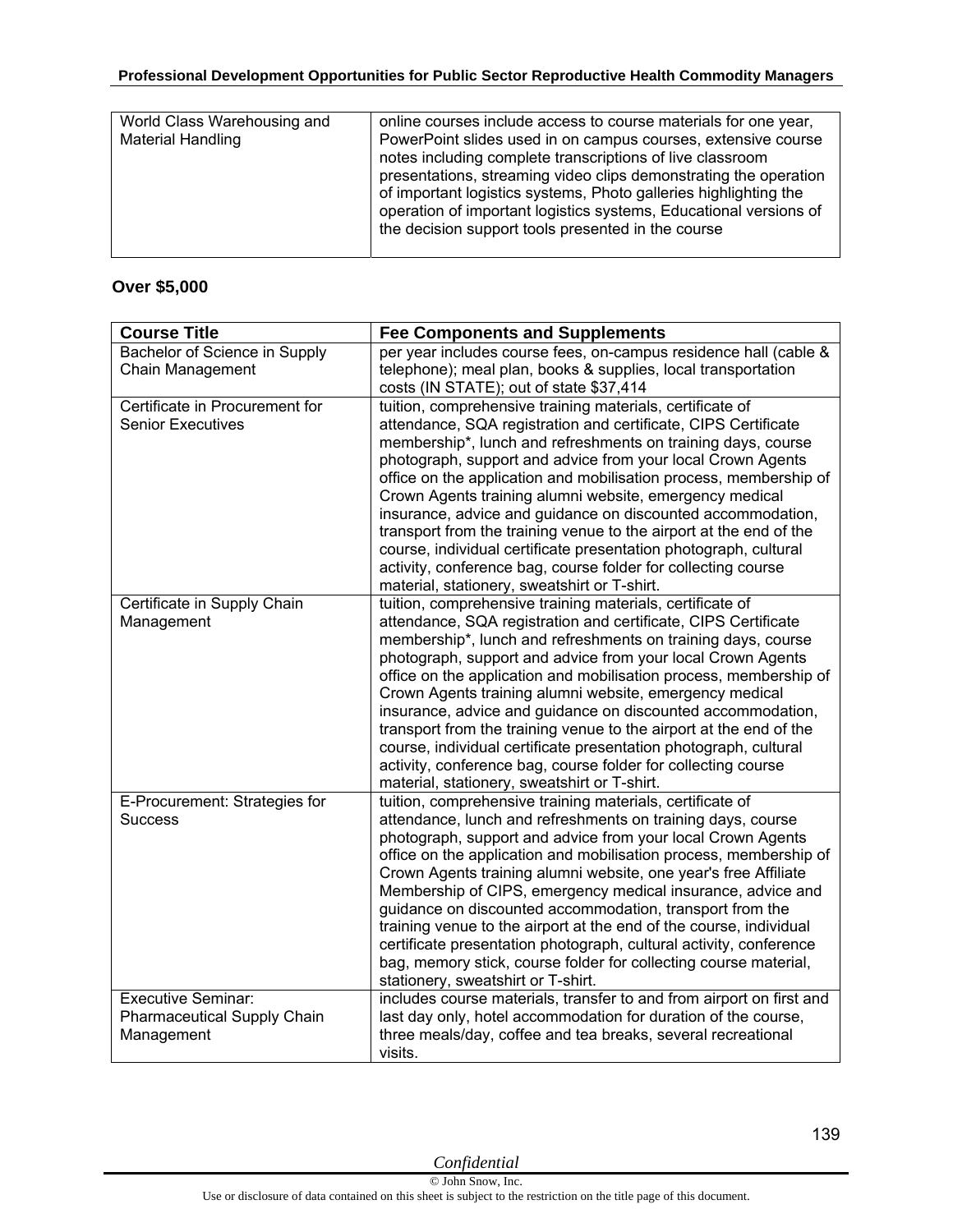| Gestion des Achats et des Stocks         | includes course materials, transfer to and from airport on first and                                                                    |
|------------------------------------------|-----------------------------------------------------------------------------------------------------------------------------------------|
| des Combinaisons Thérapeutiques          | last day only, hotel accommodation for duration of the course,                                                                          |
| à base d'Artéminisine                    | three meals/day, coffee and tea breaks.                                                                                                 |
| La gestion optimale de                   | includes course materials, transfer to and from airport on first and                                                                    |
| l'approvisionnement des                  | last day only, hotel accommodation for duration of the course,                                                                          |
| programmes de VIH/SIDA dans les          | three meals/day, coffee and tea breaks.                                                                                                 |
| pays en développement                    |                                                                                                                                         |
| Logisticien de la Solidarité             | Includes application fee and tuition                                                                                                    |
| Internationale                           |                                                                                                                                         |
| M.S. in Logistics and Supply Chain       | Course fees include: Full time enrollment to the University, All                                                                        |
| Management                               | course materials, including books, cases, articles, reviews,                                                                            |
|                                          | educational software, and other course materials designated                                                                             |
|                                          | necessary by the professor, Full access to all University                                                                               |
|                                          | resources, including the library system, computer labs, campus                                                                          |
|                                          | mail service, and student athletic facilities, On campus parking                                                                        |
|                                          | during the residency period, Food and refreshments during                                                                               |
|                                          | regular residencies, Administrative assistance concerning<br>University requirements, including enrollment, registration,               |
|                                          | graduation petitions, grade reports, parking registration, and                                                                          |
|                                          | class schedules, Communications support to help students                                                                                |
|                                          | complete group work assignments, Guest speaker events,                                                                                  |
|                                          | symposia, and lectures and Alumni, social, and business                                                                                 |
|                                          | networking events. They do not include room and board or travel                                                                         |
|                                          | to and from the school.                                                                                                                 |
| Managing Drug Supply in Low and          | includes course materials, transfer to and from airport on first and                                                                    |
| <b>Middle Income Countries</b>           | last day only, hotel accommodation for duration of the course,                                                                          |
|                                          | three meals/day, coffee and tea breaks.                                                                                                 |
| Master of Advanced Studies in            | includes course fees but not books, travel or accommodations                                                                            |
| Humanitarian Logistics &                 |                                                                                                                                         |
| Management                               |                                                                                                                                         |
| Master of Engineering in                 | includes application fee and course fees and estimated monthly                                                                          |
| International Logistics & Supply         | living expenses at 1,295 per month for single students, does not                                                                        |
| Chain Management (ZLOG)                  | include admin fees, books or travel expenses to and from home                                                                           |
|                                          | and for the Boston January exchange                                                                                                     |
| Master of Engineering in Logistics       | fee includes course fees and student fees, does not include cost<br>of living, insurance, books and travel to and from Boston or travel |
|                                          | to the sister course in Spain for the January session                                                                                   |
| Master Programme in Supply               | Course fee only, cost of living, books and transportation separate                                                                      |
| Chain Management                         |                                                                                                                                         |
| MBA Elective courses in Supply           | 17 credit in state MBA; 15 credit in-state = \$16,000; 15 credit out-                                                                   |
| Chain Management                         | of state= \$21,576; 17 credit out of state= \$25,460; costs vary for                                                                    |
|                                          | part-time students and depend on location                                                                                               |
| Monitoring and Evaluation of             | tuition, comprehensive training materials, certificate of                                                                               |
| <b>Procurement Performance</b>           | attendance, lunch and refreshments on training days, course                                                                             |
|                                          | photograph, support and advice from your local Crown Agents                                                                             |
|                                          | office on the application and mobilisation process, membership of                                                                       |
|                                          | Crown Agents training alumni website, one year's free Affiliate                                                                         |
|                                          | Membership of CIPS, emergency medical insurance, advice and                                                                             |
|                                          | guidance on discounted accommodation, transport from the                                                                                |
|                                          | training venue to the airport at the end of the course, individual                                                                      |
|                                          | certificate presentation photograph, cultural activity, conference                                                                      |
|                                          | bag, memory stick, course folder for collecting course material,                                                                        |
|                                          | stationery, sweatshirt or T-shirt.                                                                                                      |
| Ph.D. in Logistics and<br>Transportation | per year includes tuition; avg. 4-5 years but all PhD students are<br>fully funded (tuition) living costs not covered                   |
|                                          |                                                                                                                                         |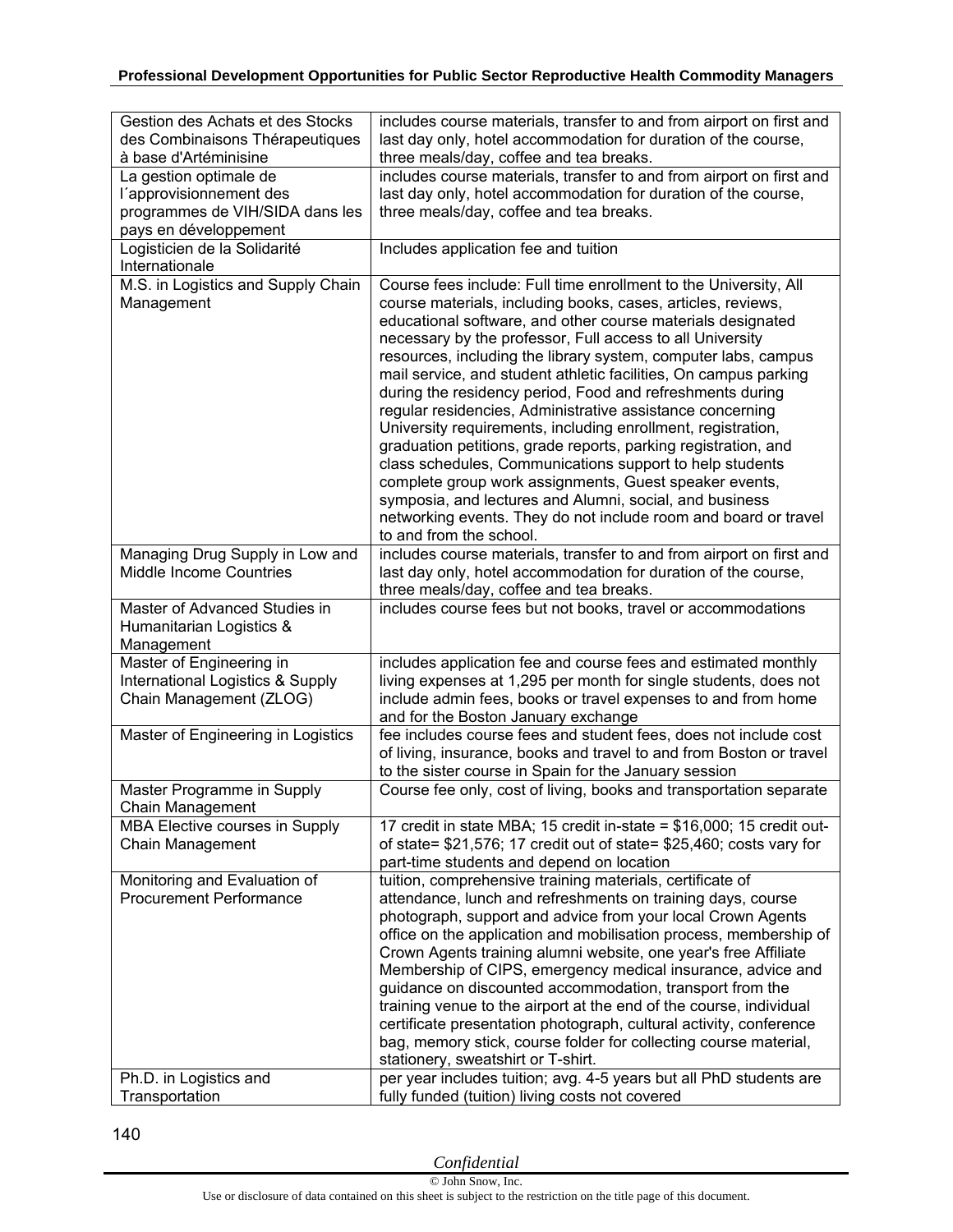| Procurement and Supply<br>Management of Artemesinin<br><b>Based Combination Therapies</b>                 | includes course materials, transfer to and from airport on first and<br>last day only, hotel accommodation for duration of the course,<br>three meals/day, coffee and tea breaks.                                                                                                                                                                                                                                                                                                                                                                                                                                                                                                                                |
|-----------------------------------------------------------------------------------------------------------|------------------------------------------------------------------------------------------------------------------------------------------------------------------------------------------------------------------------------------------------------------------------------------------------------------------------------------------------------------------------------------------------------------------------------------------------------------------------------------------------------------------------------------------------------------------------------------------------------------------------------------------------------------------------------------------------------------------|
| (ACTs)                                                                                                    |                                                                                                                                                                                                                                                                                                                                                                                                                                                                                                                                                                                                                                                                                                                  |
| Procurement of Works and Dispute<br>Management                                                            | tuition, comprehensive training materials, certificate of<br>attendance, lunch and refreshments on training days, course<br>photograph, support and advice from your local Crown Agents<br>office on the application and mobilisation process, membership of<br>Crown Agents training alumni website, one year's free Affiliate<br>Membership of CIPS, emergency medical insurance, advice and<br>guidance on discounted accommodation, transport from the<br>training venue to the airport at the end of the course, individual<br>certificate presentation photograph, cultural activity, conference<br>bag, memory stick, course folder for collecting course material,<br>stationery, sweatshirt or T-shirt. |
| Successful Tender Design and<br><b>Contract Management</b>                                                | tuition, comprehensive training materials, certificate of<br>attendance, lunch and refreshments on training days, course<br>photograph, support and advice from your local Crown Agents<br>office on the application and mobilisation process, membership of<br>Crown Agents training alumni website, one year's free Affiliate<br>Membership of CIPS, emergency medical insurance, advice and<br>guidance on discounted accommodation, transport from the<br>training venue to the airport at the end of the course, individual<br>certificate presentation photograph, cultural activity, conference<br>bag, memory stick, course folder for collecting course material,<br>stationery, sweatshirt or T-shirt. |
| Supply Chain & Logistics<br>Certificate                                                                   | includes breakfast, lunch, snack, daily parking, wireless Internet<br>connection & course materials. Additional costs are transport<br>from home to training site and accommodations while attending<br>the course.                                                                                                                                                                                                                                                                                                                                                                                                                                                                                              |
| Supply Chain & Logistics<br>Certificate                                                                   | access to course website for 12 months included in fees. All other<br>associated costs not included.                                                                                                                                                                                                                                                                                                                                                                                                                                                                                                                                                                                                             |
| Supply Chain & Logistics<br>Certificate                                                                   | for those classes taken in-person, includes breakfast, lunch,<br>snack, daily parking, wireless Internet connection & course<br>materials. Additional costs are transport from home to training<br>site and accommodations while attending the course. For those<br>courses taken online, access to course website for 12 months<br>included in fees.                                                                                                                                                                                                                                                                                                                                                            |
| <b>Supply Chain Management</b>                                                                            | includes materials, online course access, room & board for 2 day<br>residential portion                                                                                                                                                                                                                                                                                                                                                                                                                                                                                                                                                                                                                          |
| Supply Chain Management of<br>HIV/AIDS Medicines and<br>Supplies/ARV Procurement and<br>Supply Management | includes course materials, transfer to and from airport on first and<br>last day only, hotel accommodation for duration of the course,<br>three meals/day, coffee and tea breaks.                                                                                                                                                                                                                                                                                                                                                                                                                                                                                                                                |
| <b>Warehouse Operations</b><br>Management                                                                 | Accommodation                                                                                                                                                                                                                                                                                                                                                                                                                                                                                                                                                                                                                                                                                                    |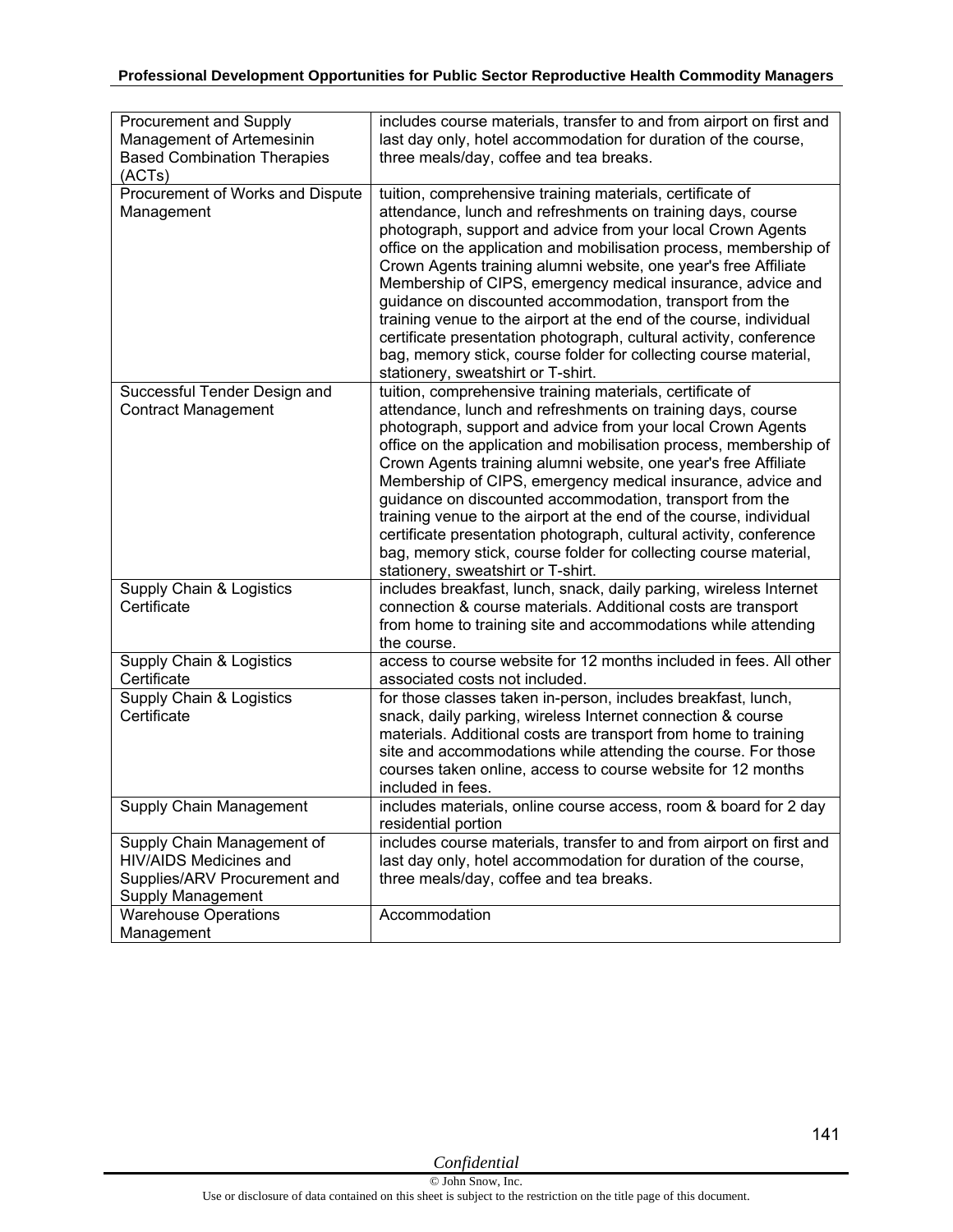# **Annex 20: Complete listing of information gathered for each course**

Note: Courses are presented in alphabetical order by course title.

| <b>Course Title</b>                 | Achats                                                               |
|-------------------------------------|----------------------------------------------------------------------|
| <b>Name of Institution</b>          | Institut Bioforce Développement                                      |
| <b>Course Location</b>              | France                                                               |
| Language(s) of Instruction          | French                                                               |
| <b>Target sector</b>                | Public                                                               |
| <b>Target Audience</b>              | Practitioner (Logistician, warehouse manager, LMIS manager, etc.)    |
| <b>Focus Commodities</b>            | Not indicated                                                        |
| <b>List Commodities Addressed</b>   |                                                                      |
| <b>Objectives</b>                   | Not provided                                                         |
| <b>Contact Information/Web Site</b> | www.bioforce.asso.fr                                                 |
| <b>Course Topics</b>                | One logistics function in great detail                               |
| <b>List Course Topics Covered</b>   | Gestion des achats des biens et des services : procédures,           |
|                                     | planning, suivi des commandes, appels d'offre                        |
| Estimated % of course spent on      | 100                                                                  |
| logistics topics                    |                                                                      |
| Accredited?                         | no                                                                   |
| <b>Accredited by whom?</b>          | N/A                                                                  |
| Degree/certificate awarded          | no                                                                   |
| <b>Specify degree/certificate</b>   | N/A                                                                  |
| awarded                             |                                                                      |
| Other Incentives (yes/no)           | no                                                                   |
| <b>List other incentives</b>        | N/A                                                                  |
| Prerequisites (yes/no)              | no                                                                   |
| List any prerequisites              | N/A                                                                  |
| <b>Total time commitment</b>        | 24                                                                   |
| <b>Attendance</b>                   | in-person (one trip)                                                 |
| If attendance requires              |                                                                      |
| combination, describe               |                                                                      |
| Total Course Fee (in US\$)          | 425                                                                  |
| <b>Fee Components and</b>           | Course cost only; does not include meals, lodging, or transportation |
| <b>Supplements</b>                  |                                                                      |
| <b>Scholarships/Discounts</b>       | not indicated                                                        |
| Available?                          |                                                                      |
| <b>Describe scholarships</b>        | N/A                                                                  |
| <b>Additional comments</b>          |                                                                      |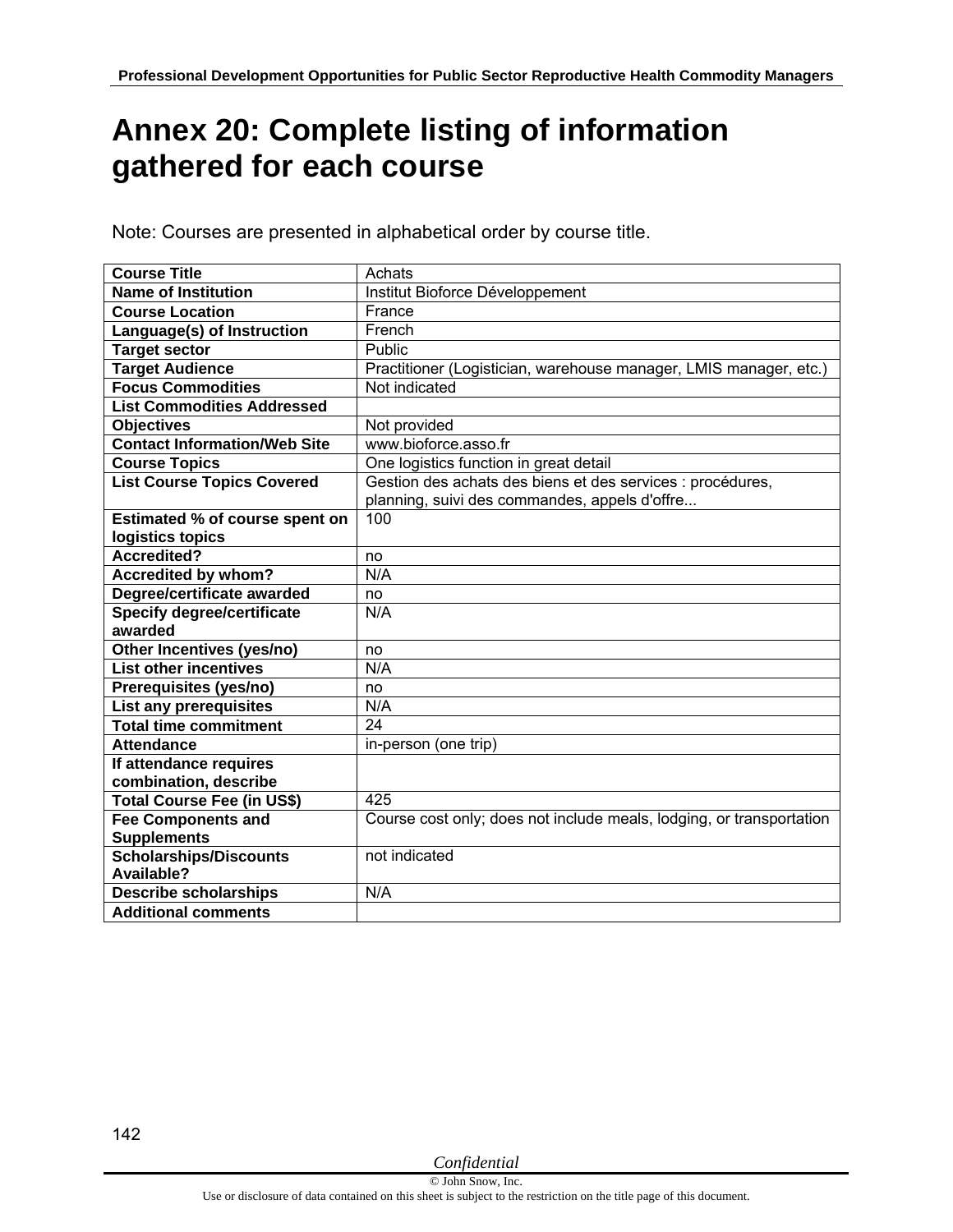| <b>Course Title</b>                                                        | Advanced Programme in Supply Chain Management                                                                                                                                                                                                                                                                                                                                                                                                                                                                                                                                                                                                                                                                                                                                                                                                                                                                                                                                                                                                                                                                                                                                                                                                                                                                                                                                                                                                                                                                                                                                                                                                                                                                                                                                             |
|----------------------------------------------------------------------------|-------------------------------------------------------------------------------------------------------------------------------------------------------------------------------------------------------------------------------------------------------------------------------------------------------------------------------------------------------------------------------------------------------------------------------------------------------------------------------------------------------------------------------------------------------------------------------------------------------------------------------------------------------------------------------------------------------------------------------------------------------------------------------------------------------------------------------------------------------------------------------------------------------------------------------------------------------------------------------------------------------------------------------------------------------------------------------------------------------------------------------------------------------------------------------------------------------------------------------------------------------------------------------------------------------------------------------------------------------------------------------------------------------------------------------------------------------------------------------------------------------------------------------------------------------------------------------------------------------------------------------------------------------------------------------------------------------------------------------------------------------------------------------------------|
| <b>Name of Institution</b>                                                 | University of Pretoria, South Africa                                                                                                                                                                                                                                                                                                                                                                                                                                                                                                                                                                                                                                                                                                                                                                                                                                                                                                                                                                                                                                                                                                                                                                                                                                                                                                                                                                                                                                                                                                                                                                                                                                                                                                                                                      |
| <b>Course Location</b>                                                     | Pretoria, South Africa                                                                                                                                                                                                                                                                                                                                                                                                                                                                                                                                                                                                                                                                                                                                                                                                                                                                                                                                                                                                                                                                                                                                                                                                                                                                                                                                                                                                                                                                                                                                                                                                                                                                                                                                                                    |
| Language(s) of Instruction                                                 | English                                                                                                                                                                                                                                                                                                                                                                                                                                                                                                                                                                                                                                                                                                                                                                                                                                                                                                                                                                                                                                                                                                                                                                                                                                                                                                                                                                                                                                                                                                                                                                                                                                                                                                                                                                                   |
| <b>Target sector</b>                                                       | Private                                                                                                                                                                                                                                                                                                                                                                                                                                                                                                                                                                                                                                                                                                                                                                                                                                                                                                                                                                                                                                                                                                                                                                                                                                                                                                                                                                                                                                                                                                                                                                                                                                                                                                                                                                                   |
| <b>Target Audience</b>                                                     | <b>Facility Manager</b>                                                                                                                                                                                                                                                                                                                                                                                                                                                                                                                                                                                                                                                                                                                                                                                                                                                                                                                                                                                                                                                                                                                                                                                                                                                                                                                                                                                                                                                                                                                                                                                                                                                                                                                                                                   |
| <b>Focus Commodities</b>                                                   | Any/all                                                                                                                                                                                                                                                                                                                                                                                                                                                                                                                                                                                                                                                                                                                                                                                                                                                                                                                                                                                                                                                                                                                                                                                                                                                                                                                                                                                                                                                                                                                                                                                                                                                                                                                                                                                   |
| <b>List Commodities Addressed</b>                                          |                                                                                                                                                                                                                                                                                                                                                                                                                                                                                                                                                                                                                                                                                                                                                                                                                                                                                                                                                                                                                                                                                                                                                                                                                                                                                                                                                                                                                                                                                                                                                                                                                                                                                                                                                                                           |
| <b>Objectives</b>                                                          | Equip middle management with the knowledge and skills required<br>to fulfill their functional role in the supply chain. This includes the<br>disciplines of Logistics Information Systems, Enterprise Resource<br>Planning, Purchasing Management, Human Resource<br>Management and Production Logistics.                                                                                                                                                                                                                                                                                                                                                                                                                                                                                                                                                                                                                                                                                                                                                                                                                                                                                                                                                                                                                                                                                                                                                                                                                                                                                                                                                                                                                                                                                 |
| <b>Contact Information/Web Site</b>                                        | www.ceatup.co.za, info.ce@up.co.za                                                                                                                                                                                                                                                                                                                                                                                                                                                                                                                                                                                                                                                                                                                                                                                                                                                                                                                                                                                                                                                                                                                                                                                                                                                                                                                                                                                                                                                                                                                                                                                                                                                                                                                                                        |
| <b>Course Topics</b>                                                       | Variety/range of logistics topics in some detail                                                                                                                                                                                                                                                                                                                                                                                                                                                                                                                                                                                                                                                                                                                                                                                                                                                                                                                                                                                                                                                                                                                                                                                                                                                                                                                                                                                                                                                                                                                                                                                                                                                                                                                                          |
| <b>List Course Topics Covered</b><br><b>Estimated % of course spent on</b> | Module 1 (Compulsory) - Strategic Logistics Management,<br>including: Strategic alignment & functional design, Customer<br>service management and Supply chain configuration & enablement.<br>Module 2 (Compulsory) - Integrated Resource Planning, including:<br>Enterprise resource planning & customer/supplier integration and<br>CPFR. Module 3 (Compulsory) - Human Resource Management,<br>including: Human resource as a strategic resource & maximising<br>performance and industrial relations from an economical<br>perspective & change management. Module 4 (Optional) -<br>Procurement Management, including: Relationship with business<br>strategy, Demand determination & integration, Negotiation skills &<br>decision support systems and integration between the logistics<br>functions. Module 5 (Optional) - Operations Logistics, including,<br>Integrating manufacturing & logistics, Total quality management &<br>theory of constraints and Project management. Module 6 (Optional)<br>- Warehousing Management, including: Objectives, responsibilities<br>and accountabilities, Warehouse methodologies, location and<br>design, Labour and equipment requirements, Costing & operational<br>control and Key performance indicators & performance<br>improvement. Module 7 (Optional) - Transport Management,<br>including: Transport environment & operations, Model selection and<br>inter-model combinations, Vehicle replacement, selection,<br>acquisition and Transport economics & strategies. Module 8<br>(Optional) - Marketing Management, including: Understanding<br>marketing management and analysing environment, The<br>relationship between marketing and logistics and Critically<br>analyzing marketing and logistics effectiveness.<br>80 |
| logistics topics                                                           |                                                                                                                                                                                                                                                                                                                                                                                                                                                                                                                                                                                                                                                                                                                                                                                                                                                                                                                                                                                                                                                                                                                                                                                                                                                                                                                                                                                                                                                                                                                                                                                                                                                                                                                                                                                           |
| <b>Accredited?</b>                                                         | yes                                                                                                                                                                                                                                                                                                                                                                                                                                                                                                                                                                                                                                                                                                                                                                                                                                                                                                                                                                                                                                                                                                                                                                                                                                                                                                                                                                                                                                                                                                                                                                                                                                                                                                                                                                                       |
| <b>Accredited by whom?</b>                                                 | University of Pretoria                                                                                                                                                                                                                                                                                                                                                                                                                                                                                                                                                                                                                                                                                                                                                                                                                                                                                                                                                                                                                                                                                                                                                                                                                                                                                                                                                                                                                                                                                                                                                                                                                                                                                                                                                                    |
| Degree/certificate awarded                                                 | certificate                                                                                                                                                                                                                                                                                                                                                                                                                                                                                                                                                                                                                                                                                                                                                                                                                                                                                                                                                                                                                                                                                                                                                                                                                                                                                                                                                                                                                                                                                                                                                                                                                                                                                                                                                                               |
| <b>Specify degree/certificate</b>                                          |                                                                                                                                                                                                                                                                                                                                                                                                                                                                                                                                                                                                                                                                                                                                                                                                                                                                                                                                                                                                                                                                                                                                                                                                                                                                                                                                                                                                                                                                                                                                                                                                                                                                                                                                                                                           |
| awarded                                                                    | Certificate of completion or attendance                                                                                                                                                                                                                                                                                                                                                                                                                                                                                                                                                                                                                                                                                                                                                                                                                                                                                                                                                                                                                                                                                                                                                                                                                                                                                                                                                                                                                                                                                                                                                                                                                                                                                                                                                   |
| Other Incentives (yes/no)                                                  |                                                                                                                                                                                                                                                                                                                                                                                                                                                                                                                                                                                                                                                                                                                                                                                                                                                                                                                                                                                                                                                                                                                                                                                                                                                                                                                                                                                                                                                                                                                                                                                                                                                                                                                                                                                           |
| <b>List other incentives</b>                                               | no<br>N/A                                                                                                                                                                                                                                                                                                                                                                                                                                                                                                                                                                                                                                                                                                                                                                                                                                                                                                                                                                                                                                                                                                                                                                                                                                                                                                                                                                                                                                                                                                                                                                                                                                                                                                                                                                                 |
|                                                                            |                                                                                                                                                                                                                                                                                                                                                                                                                                                                                                                                                                                                                                                                                                                                                                                                                                                                                                                                                                                                                                                                                                                                                                                                                                                                                                                                                                                                                                                                                                                                                                                                                                                                                                                                                                                           |
| Prerequisites (yes/no)                                                     | yes                                                                                                                                                                                                                                                                                                                                                                                                                                                                                                                                                                                                                                                                                                                                                                                                                                                                                                                                                                                                                                                                                                                                                                                                                                                                                                                                                                                                                                                                                                                                                                                                                                                                                                                                                                                       |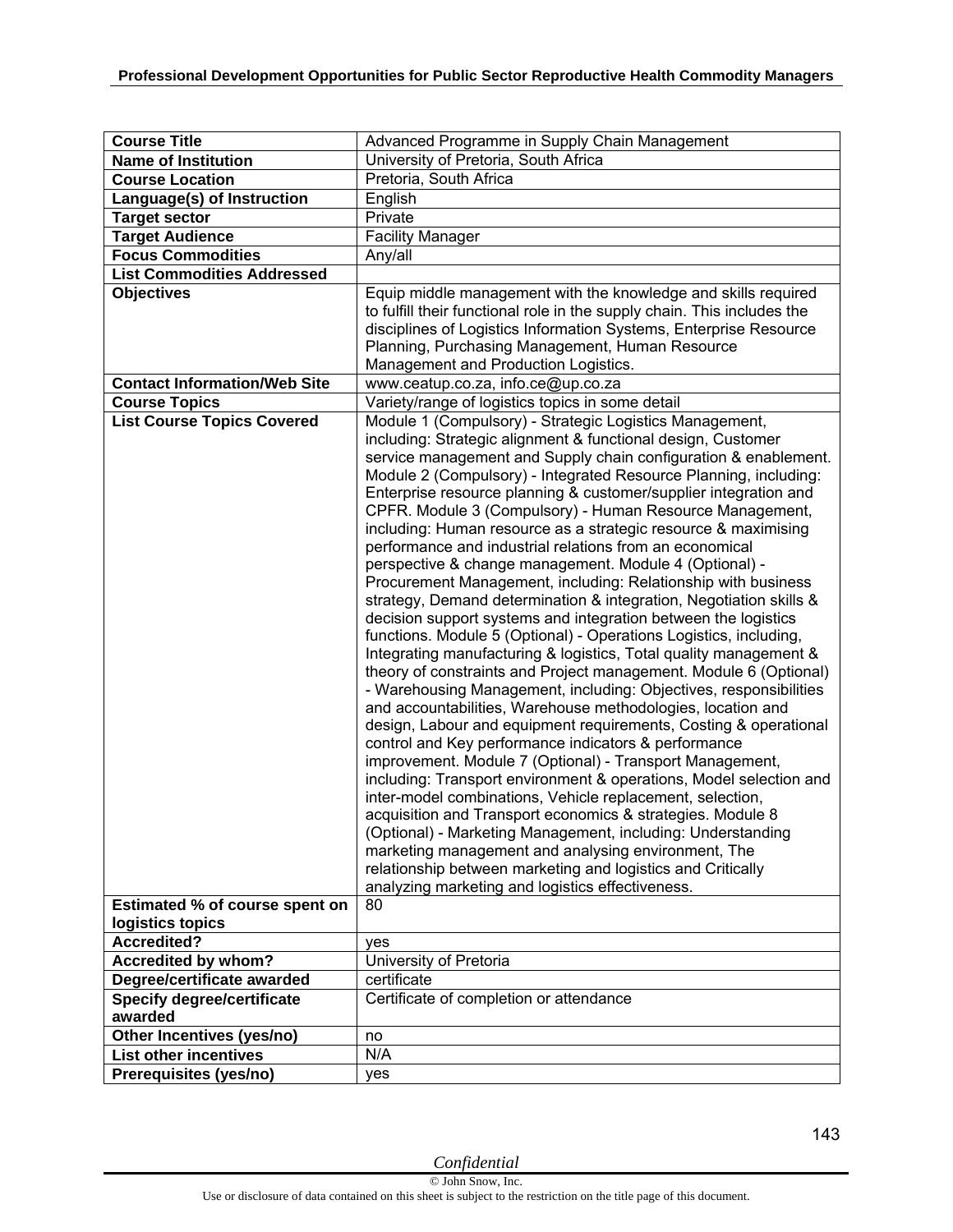| List any prerequisites                          | Matric, Certificate in Supply Chain Management OR 10 years<br>relevant work experience - application include portfolio of evidence<br>that fundamental knowledge and skills have been acquired OR<br>previous qualifications for evaluation by the assessment panel. |
|-------------------------------------------------|----------------------------------------------------------------------------------------------------------------------------------------------------------------------------------------------------------------------------------------------------------------------|
| <b>Total time commitment</b>                    | 120                                                                                                                                                                                                                                                                  |
| <b>Attendance</b>                               | in-person (multiple trips)                                                                                                                                                                                                                                           |
| If attendance requires<br>combination, describe |                                                                                                                                                                                                                                                                      |
| <b>Total Course Fee (in US\$)</b>               | 3,073                                                                                                                                                                                                                                                                |
| <b>Fee Components and</b>                       | Course fee only, cost of living, books and transportation separate                                                                                                                                                                                                   |
| <b>Supplements</b>                              |                                                                                                                                                                                                                                                                      |
| <b>Scholarships/Discounts</b>                   | not indicated                                                                                                                                                                                                                                                        |
| Available?                                      |                                                                                                                                                                                                                                                                      |
| <b>Describe scholarships</b>                    | N/A                                                                                                                                                                                                                                                                  |
| <b>Additional comments</b>                      |                                                                                                                                                                                                                                                                      |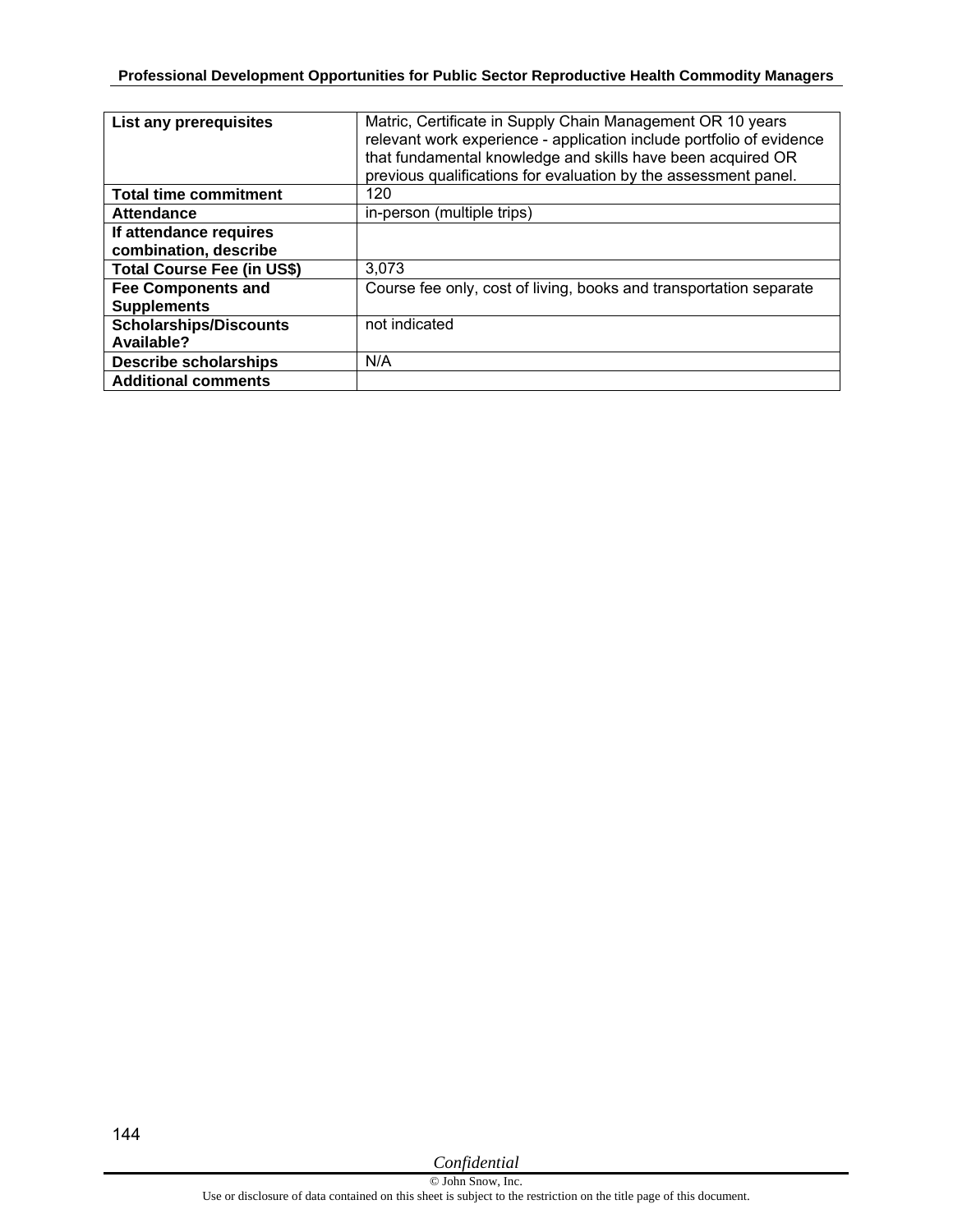| <b>Course Title</b>                 | Approvisionnement                                                    |
|-------------------------------------|----------------------------------------------------------------------|
| <b>Name of Institution</b>          | Institut Bioforce Développement                                      |
| <b>Course Location</b>              | France                                                               |
| Language(s) of Instruction          | French                                                               |
| <b>Target sector</b>                | Public                                                               |
| <b>Target Audience</b>              | Practitioner (Logistician, warehouse manager, LMIS manager, etc.)    |
| <b>Focus Commodities</b>            | Not indicated                                                        |
| <b>List Commodities Addressed</b>   |                                                                      |
| <b>Objectives</b>                   | Not provided                                                         |
| <b>Contact Information/Web Site</b> | www.bioforce.asso.fr                                                 |
| <b>Course Topics</b>                | Variety/range of logistics topics in some detail                     |
| <b>List Course Topics Covered</b>   | Achats, Transports, Stocks, Distribution                             |
| Estimated % of course spent on      | 100                                                                  |
| logistics topics                    |                                                                      |
| <b>Accredited?</b>                  | no                                                                   |
| <b>Accredited by whom?</b>          | N/A                                                                  |
| Degree/certificate awarded          | no                                                                   |
| <b>Specify degree/certificate</b>   | N/A                                                                  |
| awarded                             |                                                                      |
| Other Incentives (yes/no)           | no                                                                   |
| <b>List other incentives</b>        | N/A                                                                  |
| Prerequisites (yes/no)              | no                                                                   |
| <b>List any prerequisites</b>       | N/A                                                                  |
| <b>Total time commitment</b>        | 40                                                                   |
| <b>Attendance</b>                   | in-person (one trip)                                                 |
| If attendance requires              |                                                                      |
| combination, describe               |                                                                      |
| <b>Total Course Fee (in US\$)</b>   | 710                                                                  |
| <b>Fee Components and</b>           | Course cost only; does not include meals, lodging, or transportation |
| <b>Supplements</b>                  |                                                                      |
| <b>Scholarships/Discounts</b>       | not indicated                                                        |
| Available?                          |                                                                      |
| <b>Describe scholarships</b>        | N/A                                                                  |
| <b>Additional comments</b>          | Comprises of four sections; each can be taken independently.         |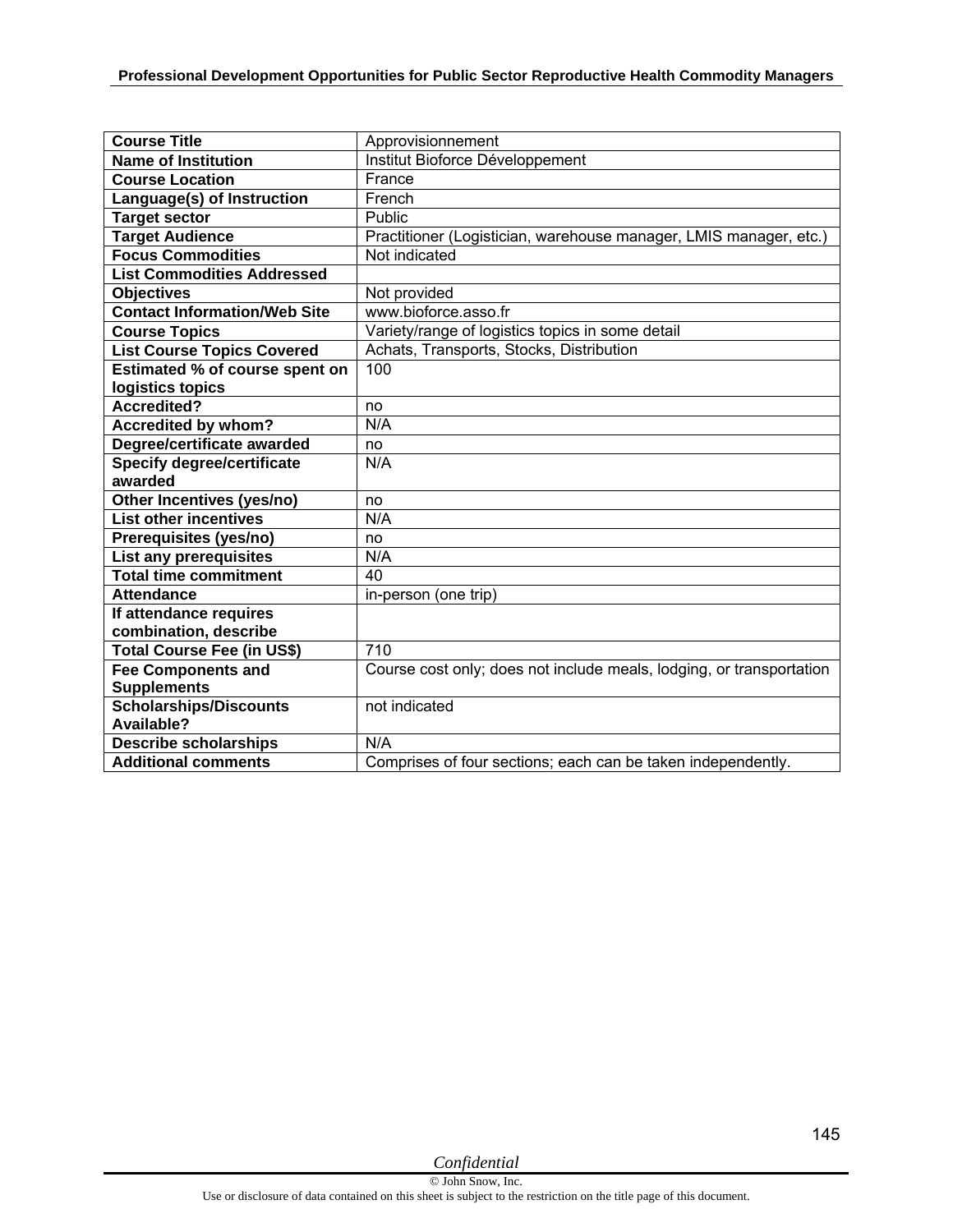| <b>Course Title</b>                 | Bachelor of Science in Supply Chain Management                      |
|-------------------------------------|---------------------------------------------------------------------|
| <b>Name of Institution</b>          | University of Maryland-College Park; Robert H Smith School of       |
|                                     | Business; Dept of Logistics, Business, and Public Policy            |
| <b>Course Location</b>              | College Park, Maryland, USA                                         |
| Language(s) of Instruction          | English                                                             |
| <b>Target sector</b>                | Private                                                             |
| <b>Target Audience</b>              | Open enrollment                                                     |
| <b>Focus Commodities</b>            | Any/all                                                             |
| <b>List Commodities Addressed</b>   |                                                                     |
| <b>Objectives</b>                   | Produce outstanding professionals in the field of logistics,        |
|                                     | transportation and supply chain management.                         |
| <b>Contact Information/Web Site</b> | www.smith.umd.edu/lbpp/undergrad.aspx                               |
| <b>Course Topics</b>                | Variety/range of logistics topics in some detail                    |
| <b>List Course Topics Covered</b>   | Transportation, logistics and supply chain management, technology   |
|                                     | applications, carrier management, purchasing and inbound            |
|                                     | logistics, supply chain strategy and network design, international  |
|                                     | SCM, business computer application programming, operations          |
|                                     | management, operations research for management decisions,           |
|                                     | sales management, business and government, electronic               |
|                                     | marketing, economics.                                               |
| Estimated % of course spent on      | 100                                                                 |
| logistics topics                    |                                                                     |
| <b>Accredited?</b>                  | yes                                                                 |
| Accredited by whom?                 | University of Maryland College Park                                 |
| Degree/certificate awarded          | degree                                                              |
| <b>Specify degree/certificate</b>   | Bachelor of Science in Logistics & Transportation (Supply Chain     |
| awarded                             | Management)                                                         |
| Other Incentives (yes/no)           | no                                                                  |
| <b>List other incentives</b>        | N/A                                                                 |
| Prerequisites (yes/no)              | yes                                                                 |
| List any prerequisites              | "High school diploma or equivalent; ACT or SAT I test; * Four       |
|                                     | years of English * Three years of mathematics, including algebra I  |
|                                     | or applied math I & II, formal logic or geometry, and algebra II    |
|                                     | Three years of history or social science * Three years of science   |
|                                     | in at least two different areas, with at least two lab experiences  |
|                                     | Two years of a foreign language"                                    |
| <b>Total time commitment</b>        | 6336                                                                |
| <b>Attendance</b>                   | in-person (multiple trips)                                          |
| If attendance requires              |                                                                     |
| combination, describe               |                                                                     |
| Total Course Fee (in US\$)          | 21,477                                                              |
| <b>Fee Components and</b>           | per year includes course fees, on-campus residence hall (cable &    |
| <b>Supplements</b>                  | telephone); meal plan, books & supplies, local transportation costs |
|                                     | (IN STATE); out of state \$37,414                                   |
| <b>Scholarships/Discounts</b>       | yes                                                                 |
| Available?                          |                                                                     |
| <b>Describe scholarships</b>        | Merit-based & Need-based & federal loan options available           |
| <b>Additional comments</b>          | Full time B.Sc. Program starting in late August through May of the  |
|                                     | following year for four years                                       |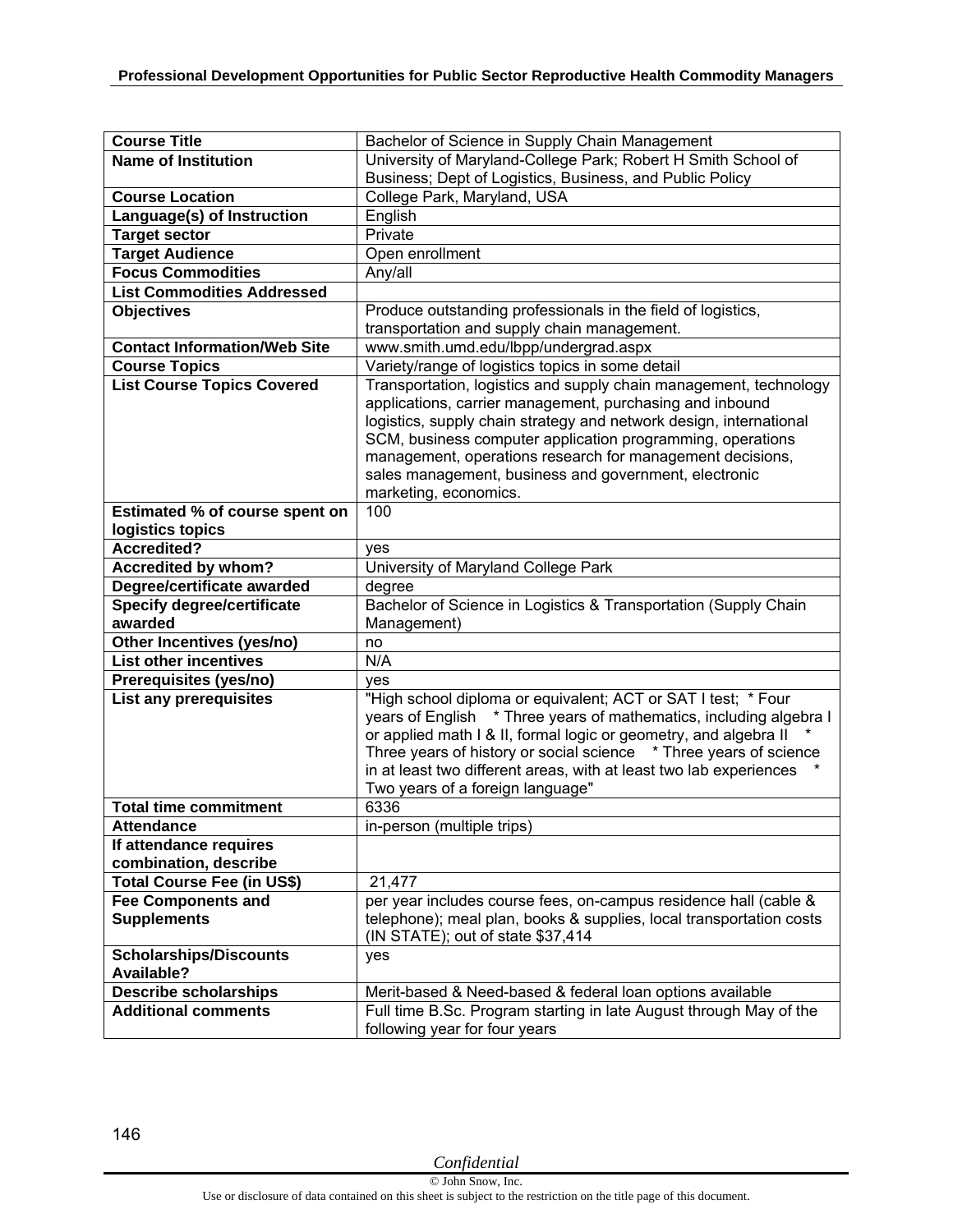| <b>Course Title</b>                          | Buenas Prácticas de almacenamiento y distributición importancia                                                                                                                                                                                                                                                    |
|----------------------------------------------|--------------------------------------------------------------------------------------------------------------------------------------------------------------------------------------------------------------------------------------------------------------------------------------------------------------------|
|                                              | de la cadena de suministro                                                                                                                                                                                                                                                                                         |
| <b>Name of Institution</b>                   | Grupo Terra Farma                                                                                                                                                                                                                                                                                                  |
| <b>Course Location</b>                       | La Paz, Bolivia                                                                                                                                                                                                                                                                                                    |
| Language(s) of Instruction                   | Spanish                                                                                                                                                                                                                                                                                                            |
| <b>Target sector</b>                         | Public                                                                                                                                                                                                                                                                                                             |
| <b>Target Audience</b>                       | Practitioner (Logistician, warehouse manager, LMIS manager, etc.)                                                                                                                                                                                                                                                  |
| <b>Focus Commodities</b>                     | Not indicated                                                                                                                                                                                                                                                                                                      |
| <b>List Commodities Addressed</b>            |                                                                                                                                                                                                                                                                                                                    |
| <b>Objectives</b>                            | "Sensibilizar del personal de cualquier área hacia la importancia de<br>las Buenas Prácticas de Almacenamiento y Distribución. Conocer<br>sobre el panorama regulatorio y estándares que al día de hoy se<br>aplican en las áreas de almacenes y distribución para poder<br>asegurar su rastreabilidad y calidad." |
| <b>Contact Information/Web Site</b>          | "http://www.grupoterrafarma.com/2009/pdf/cursos/BOLIVIA.pdf<br>Tel: 2225496 o al celular 72020155 (Lunes a Viernes de 09:00-<br>18:00). Dirección: Av Saavedra 2025 Edif Bella Flor Mezanine<br>oficina 10, La Paz, Bolivia."                                                                                      |
| <b>Course Topics</b>                         | Variety/range of logistics topics in some detail                                                                                                                                                                                                                                                                   |
| <b>List Course Topics Covered</b>            | Distribution and storage                                                                                                                                                                                                                                                                                           |
| Estimated % of course spent on               | 100                                                                                                                                                                                                                                                                                                                |
| logistics topics                             |                                                                                                                                                                                                                                                                                                                    |
| <b>Accredited?</b>                           | no                                                                                                                                                                                                                                                                                                                 |
| <b>Accredited by whom?</b>                   | N/A                                                                                                                                                                                                                                                                                                                |
| Degree/certificate awarded                   | certificate                                                                                                                                                                                                                                                                                                        |
| <b>Specify degree/certificate</b><br>awarded | Certificate of participation or Certificate of Comprehension                                                                                                                                                                                                                                                       |
| Other Incentives (yes/no)                    | no                                                                                                                                                                                                                                                                                                                 |
| <b>List other incentives</b>                 | N/A                                                                                                                                                                                                                                                                                                                |
| Prerequisites (yes/no)                       | no                                                                                                                                                                                                                                                                                                                 |
| <b>List any prerequisites</b>                | N/A                                                                                                                                                                                                                                                                                                                |
| <b>Total time commitment</b>                 | $\overline{16}$                                                                                                                                                                                                                                                                                                    |
| <b>Attendance</b>                            | in-person (one trip)                                                                                                                                                                                                                                                                                               |
| If attendance requires                       |                                                                                                                                                                                                                                                                                                                    |
| combination, describe                        |                                                                                                                                                                                                                                                                                                                    |
| Total Course Fee (in US\$)                   | 225                                                                                                                                                                                                                                                                                                                |
| <b>Fee Components and</b>                    | certificate, tea breaks in a.m. and p.m.; competency                                                                                                                                                                                                                                                               |
| <b>Supplements</b>                           | exam(optional); materials & CD                                                                                                                                                                                                                                                                                     |
| <b>Scholarships/Discounts</b>                | yes                                                                                                                                                                                                                                                                                                                |
| Available?                                   |                                                                                                                                                                                                                                                                                                                    |
| <b>Describe scholarships</b>                 | discount if more than 3-5 people from same organization register                                                                                                                                                                                                                                                   |
| <b>Additional comments</b>                   | Held in Bolivia; Organizan Laboratorios QUIMITEC y Grupo Terra                                                                                                                                                                                                                                                     |
|                                              | Farma                                                                                                                                                                                                                                                                                                              |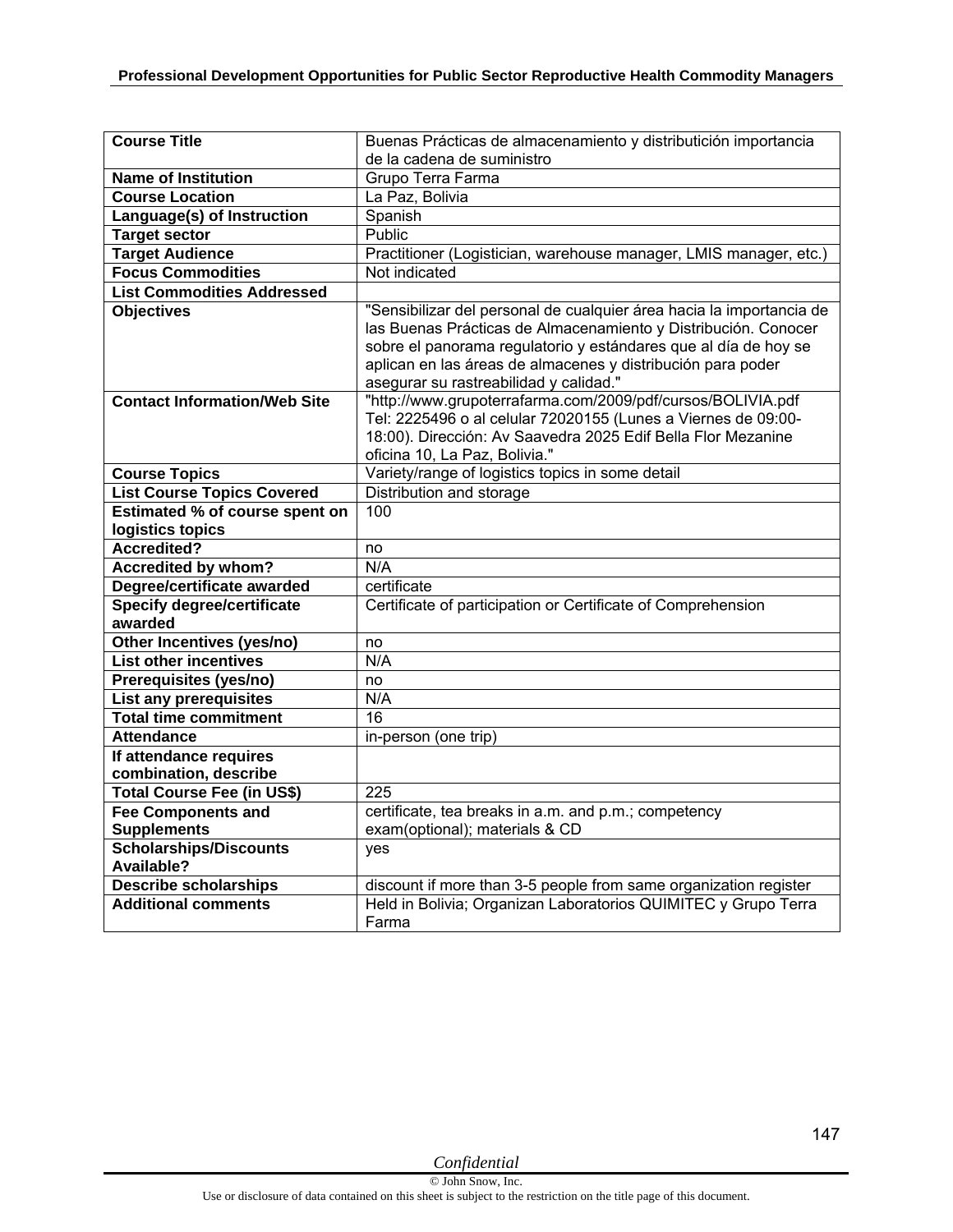| <b>Course Title</b>                 | Certificate in Procurement for Senior Executives                                                                                  |
|-------------------------------------|-----------------------------------------------------------------------------------------------------------------------------------|
| <b>Name of Institution</b>          | <b>Crown Agents</b>                                                                                                               |
| <b>Course Location</b>              | UK                                                                                                                                |
| Language(s) of Instruction          | English                                                                                                                           |
| <b>Target sector</b>                | Public                                                                                                                            |
| <b>Target Audience</b>              | Program Manager                                                                                                                   |
| <b>Focus Commodities</b>            | Not indicated                                                                                                                     |
| <b>List Commodities Addressed</b>   |                                                                                                                                   |
| <b>Objectives</b>                   | Acquire and apply relevant procurement skills; contribute                                                                         |
|                                     | significantly to the strategic success of your organisation by                                                                    |
|                                     | creating optimal procurement strategies; implement risk                                                                           |
|                                     | management processes in procurement and create strategies for                                                                     |
|                                     | minimising corruption and enhancing integrity; create and use<br>toolkits for monitoring the performance of your procurement      |
|                                     | function; enhance your computer skills through dedicated sessions                                                                 |
|                                     | provided free of charge                                                                                                           |
| <b>Contact Information/Web Site</b> | www.crownagents.com; +44 (0) 208 710 6134                                                                                         |
| <b>Course Topics</b>                | One logistics function in great detail                                                                                            |
| <b>List Course Topics Covered</b>   | Strategic role of procurement; procurement practice, tools and                                                                    |
|                                     | techniques; procurement strategies; risk management in                                                                            |
|                                     | procurement; corruption and ethics in procurement; monitoring and                                                                 |
|                                     | evaluation of procurement performance; procurement capacity                                                                       |
|                                     | development; action plan: application of procurement strategies                                                                   |
| Estimated % of course spent on      | 100                                                                                                                               |
| logistics topics                    |                                                                                                                                   |
| <b>Accredited?</b>                  | yes                                                                                                                               |
| <b>Accredited by whom?</b>          | <b>Scottish Qualification Authority</b>                                                                                           |
| Degree/certificate awarded          | certificate                                                                                                                       |
| <b>Specify degree/certificate</b>   | Certificate                                                                                                                       |
| awarded                             |                                                                                                                                   |
| Other Incentives (yes/no)           | yes                                                                                                                               |
| <b>List other incentives</b>        | Certificate Membership of the Chartered Institute of Purchasing and<br>Supply (CIPS)                                              |
| Prerequisites (yes/no)              | no                                                                                                                                |
| <b>List any prerequisites</b>       | N/A                                                                                                                               |
| <b>Total time commitment</b>        | 120                                                                                                                               |
| <b>Attendance</b>                   | in-person (one trip)                                                                                                              |
| If attendance requires              |                                                                                                                                   |
| combination, describe               |                                                                                                                                   |
| <b>Total Course Fee (in US\$)</b>   | 6,250                                                                                                                             |
| <b>Fee Components and</b>           | tuition, comprehensive training materials, certificate of attendance,                                                             |
| <b>Supplements</b>                  | SQA registration and certificate, CIPS Certificate membership*,                                                                   |
|                                     | lunch and refreshments on training days, course photograph,                                                                       |
|                                     | support and advice from your local Crown Agents office on the<br>application and mobilisation process, membership of Crown Agents |
|                                     | training alumni website, emergency medical insurance, advice and                                                                  |
|                                     | guidance on discounted accommodation, transport from the training                                                                 |
|                                     | venue to the airport at the end of the course, individual certificate                                                             |
|                                     | presentation photograph, cultural activity, conference bag, course                                                                |
|                                     | folder for collecting course material, stationery, sweatshirt or T-                                                               |
|                                     | shirt.                                                                                                                            |
| <b>Scholarships/Discounts</b>       | not indicated                                                                                                                     |
| <b>Available?</b>                   |                                                                                                                                   |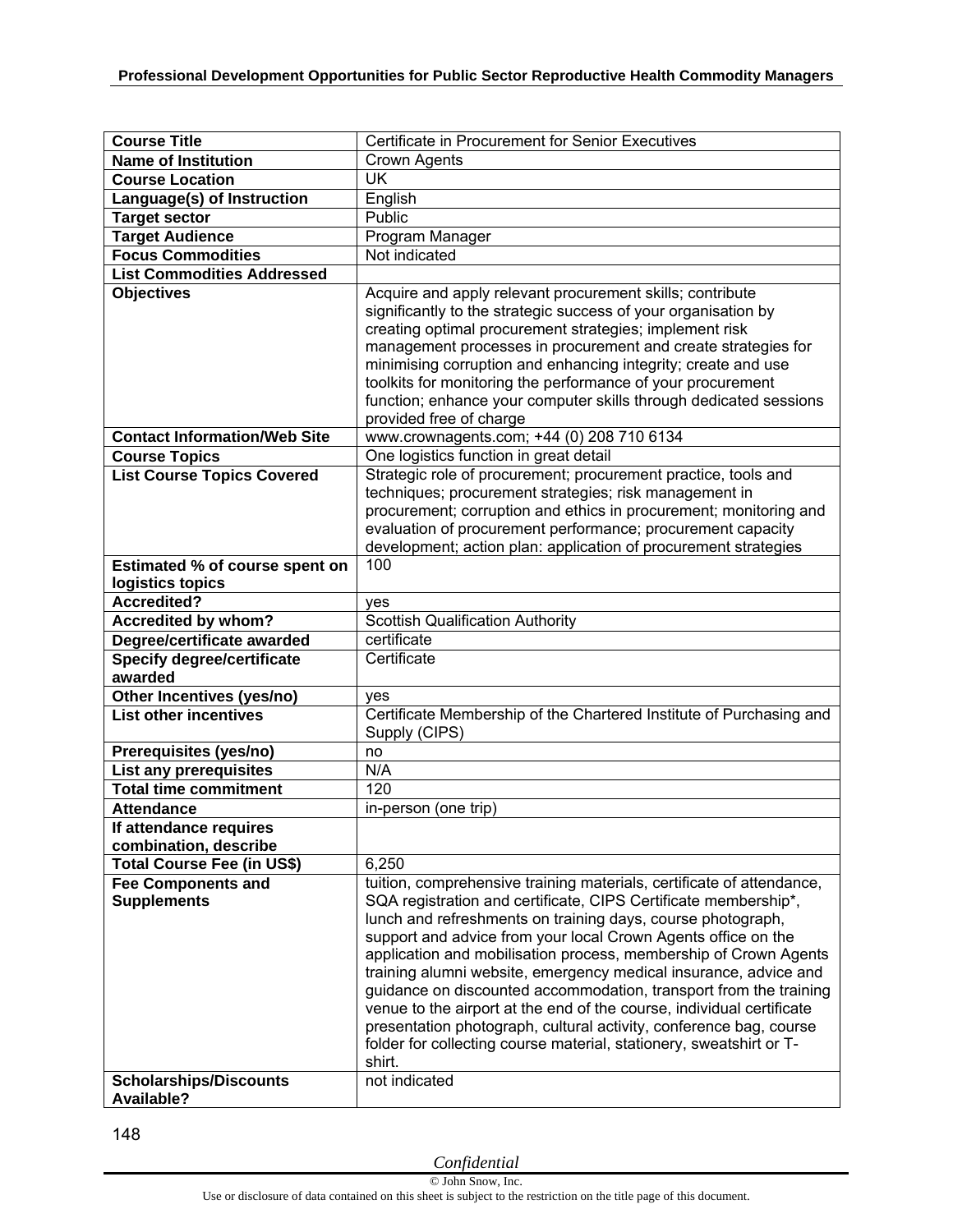**Describe scholarships** N/A

149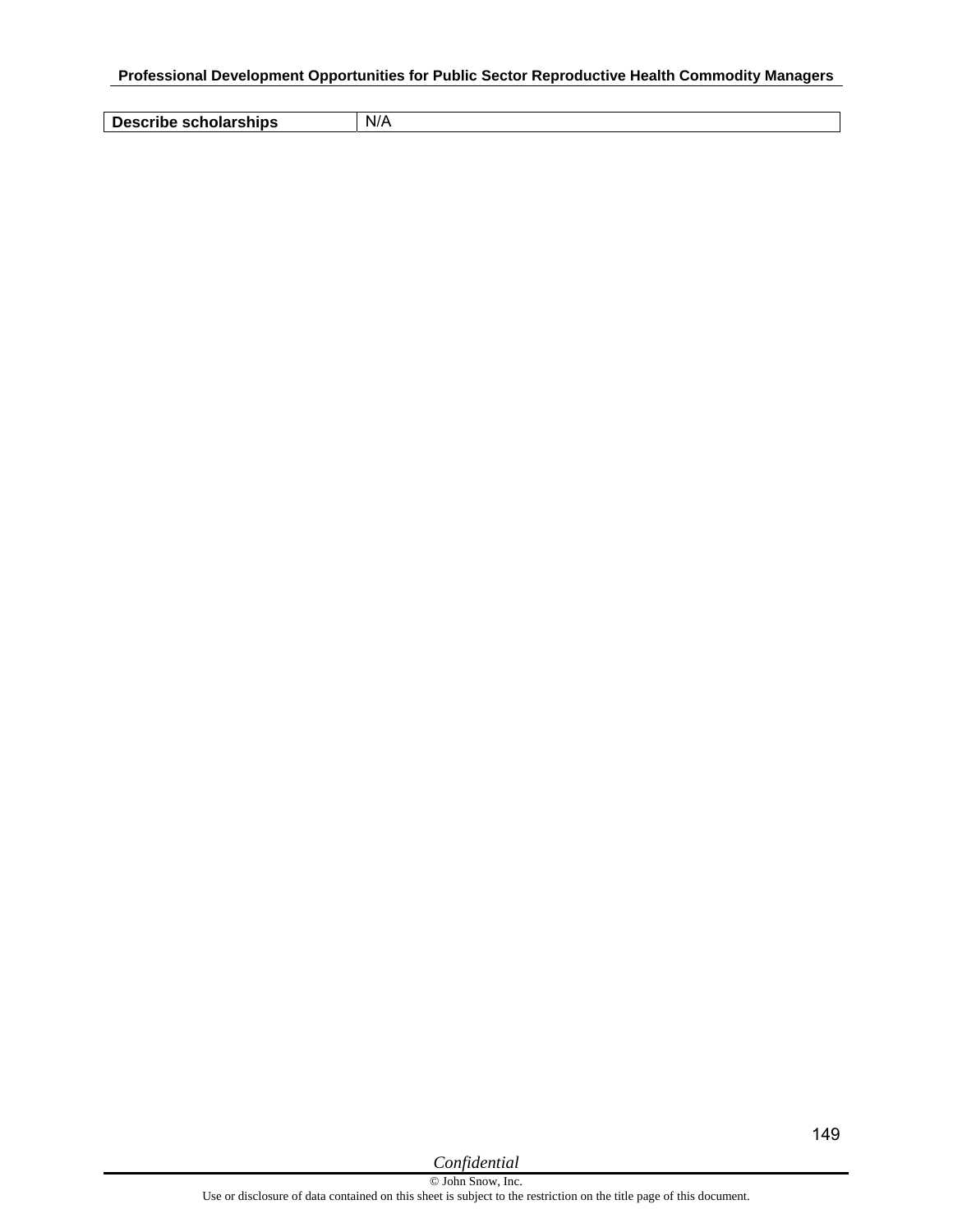| <b>Course Title</b>                          | Certificate in Supply Chain Management                                                                                                                                                                                                                                                                                                                                                                                                                                                                                                                                                                                                  |
|----------------------------------------------|-----------------------------------------------------------------------------------------------------------------------------------------------------------------------------------------------------------------------------------------------------------------------------------------------------------------------------------------------------------------------------------------------------------------------------------------------------------------------------------------------------------------------------------------------------------------------------------------------------------------------------------------|
| <b>Name of Institution</b>                   | <b>Crown Agents</b>                                                                                                                                                                                                                                                                                                                                                                                                                                                                                                                                                                                                                     |
| <b>Course Location</b>                       | <b>UK</b>                                                                                                                                                                                                                                                                                                                                                                                                                                                                                                                                                                                                                               |
| Language(s) of Instruction                   | English                                                                                                                                                                                                                                                                                                                                                                                                                                                                                                                                                                                                                                 |
| <b>Target sector</b>                         | Public                                                                                                                                                                                                                                                                                                                                                                                                                                                                                                                                                                                                                                  |
| <b>Target Audience</b>                       | Practitioner (Logistician, warehouse manager, LMIS manager, etc.)                                                                                                                                                                                                                                                                                                                                                                                                                                                                                                                                                                       |
| <b>Focus Commodities</b>                     | Not indicated                                                                                                                                                                                                                                                                                                                                                                                                                                                                                                                                                                                                                           |
| <b>List Commodities Addressed</b>            |                                                                                                                                                                                                                                                                                                                                                                                                                                                                                                                                                                                                                                         |
| <b>Objectives</b>                            | Understand the supply chain and its component parts, including<br>how these components work and interact; and how they impact<br>upon health outcome; improve performance along various aspects<br>of the health supply chain in order to gain efficiency and<br>effectiveness of health service delivery in your organisation/country;<br>analyse risks within the health supply chain and develop<br>appropriate strategies to manage or mitigate these risks; develop<br>motivated, professional supply chain staff; implement appropriate<br>supply chain monitoring systems to ensure goals are achieved and<br>failures prevented |
| <b>Contact Information/Web Site</b>          | www.crownagents.com; +44 (0) 208 710 6134                                                                                                                                                                                                                                                                                                                                                                                                                                                                                                                                                                                               |
| <b>Course Topics</b>                         | Variety/range of logistics topics in some detail                                                                                                                                                                                                                                                                                                                                                                                                                                                                                                                                                                                        |
| <b>List Course Topics Covered</b>            | Overview of the health supply chain and different supply chain<br>models; procurement practice, tools and techniques in the health<br>supply chain; health supply chain components and strategies<br>including forecasting and quantification, freight forwarding and<br>customs clearance, inventory management, warehousing and<br>distribution management; risk management in health supply chain<br>management; corruption and ethics in health supply chain<br>management; monitoring and evaluation of health supply chain<br>management performance; action plan: application of health supply<br>chain management strategies    |
| Estimated % of course spent on               | 100                                                                                                                                                                                                                                                                                                                                                                                                                                                                                                                                                                                                                                     |
| logistics topics                             |                                                                                                                                                                                                                                                                                                                                                                                                                                                                                                                                                                                                                                         |
| <b>Accredited?</b>                           | yes                                                                                                                                                                                                                                                                                                                                                                                                                                                                                                                                                                                                                                     |
| <b>Accredited by whom?</b>                   | <b>Scottish Qualification Authority</b>                                                                                                                                                                                                                                                                                                                                                                                                                                                                                                                                                                                                 |
| Degree/certificate awarded                   | certificate                                                                                                                                                                                                                                                                                                                                                                                                                                                                                                                                                                                                                             |
| <b>Specify degree/certificate</b><br>awarded | Certificate                                                                                                                                                                                                                                                                                                                                                                                                                                                                                                                                                                                                                             |
| Other Incentives (yes/no)                    |                                                                                                                                                                                                                                                                                                                                                                                                                                                                                                                                                                                                                                         |
| <b>List other incentives</b>                 | ves<br>Certificate Membership of the Chartered Institute of Purchasing and                                                                                                                                                                                                                                                                                                                                                                                                                                                                                                                                                              |
|                                              | Supply (CIPS)                                                                                                                                                                                                                                                                                                                                                                                                                                                                                                                                                                                                                           |
| Prerequisites (yes/no)                       | no                                                                                                                                                                                                                                                                                                                                                                                                                                                                                                                                                                                                                                      |
| List any prerequisites                       | N/A                                                                                                                                                                                                                                                                                                                                                                                                                                                                                                                                                                                                                                     |
| <b>Total time commitment</b>                 | 120                                                                                                                                                                                                                                                                                                                                                                                                                                                                                                                                                                                                                                     |
| <b>Attendance</b>                            | in-person (one trip)                                                                                                                                                                                                                                                                                                                                                                                                                                                                                                                                                                                                                    |
| If attendance requires                       |                                                                                                                                                                                                                                                                                                                                                                                                                                                                                                                                                                                                                                         |
| combination, describe                        |                                                                                                                                                                                                                                                                                                                                                                                                                                                                                                                                                                                                                                         |
| <b>Total Course Fee (in US\$)</b>            | 6,250                                                                                                                                                                                                                                                                                                                                                                                                                                                                                                                                                                                                                                   |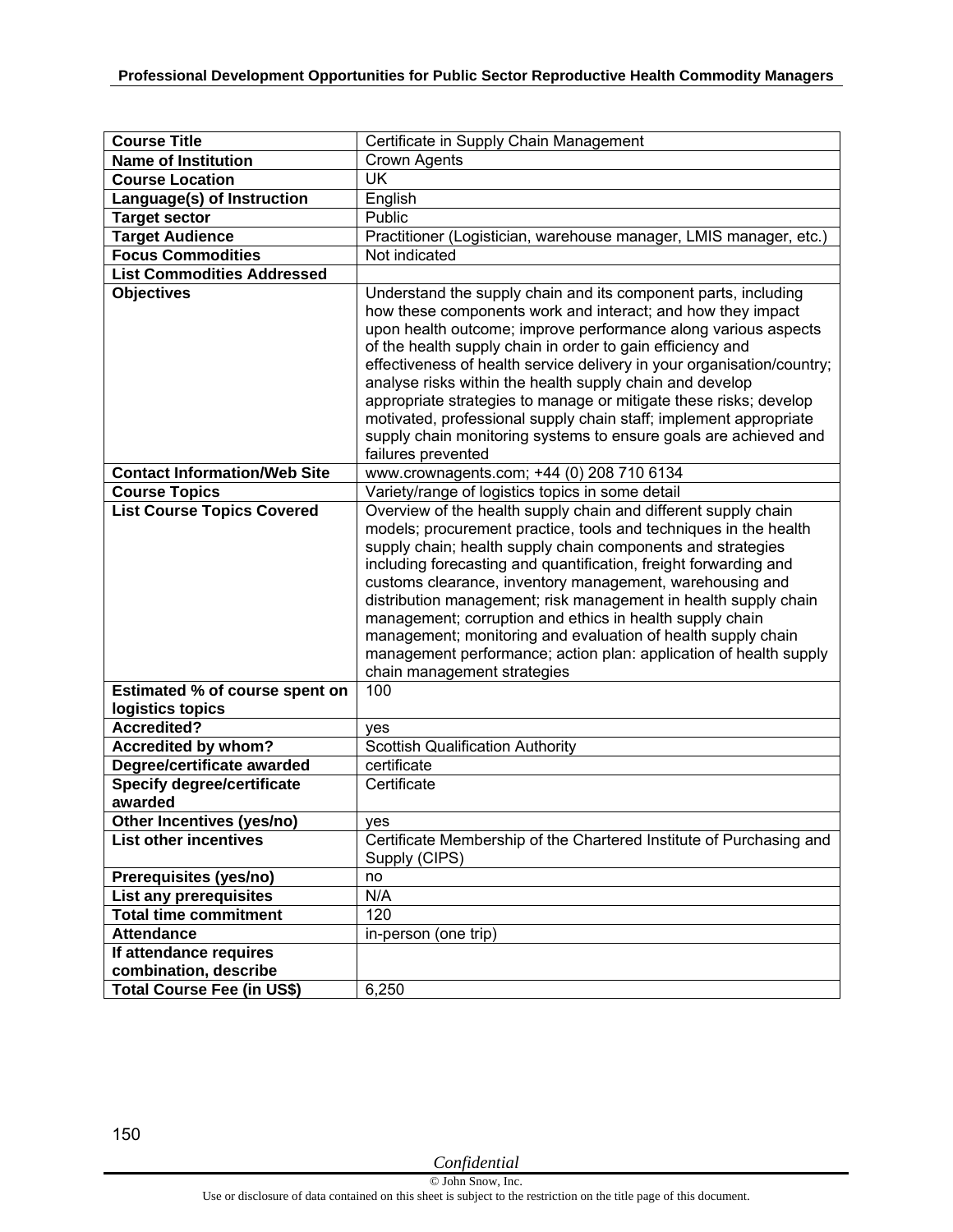| <b>Fee Components and</b><br><b>Supplements</b> | tuition, comprehensive training materials, certificate of attendance,<br>SQA registration and certificate, CIPS Certificate membership*,<br>lunch and refreshments on training days, course photograph,<br>support and advice from your local Crown Agents office on the<br>application and mobilisation process, membership of Crown Agents<br>training alumni website, emergency medical insurance, advice and<br>guidance on discounted accommodation, transport from the training<br>venue to the airport at the end of the course, individual certificate<br>presentation photograph, cultural activity, conference bag, course<br>folder for collecting course material, stationery, sweatshirt or T-<br>shirt. |
|-------------------------------------------------|-----------------------------------------------------------------------------------------------------------------------------------------------------------------------------------------------------------------------------------------------------------------------------------------------------------------------------------------------------------------------------------------------------------------------------------------------------------------------------------------------------------------------------------------------------------------------------------------------------------------------------------------------------------------------------------------------------------------------|
| <b>Scholarships/Discounts</b><br>Available?     | not indicated                                                                                                                                                                                                                                                                                                                                                                                                                                                                                                                                                                                                                                                                                                         |
| <b>Describe scholarships</b>                    | N/A                                                                                                                                                                                                                                                                                                                                                                                                                                                                                                                                                                                                                                                                                                                   |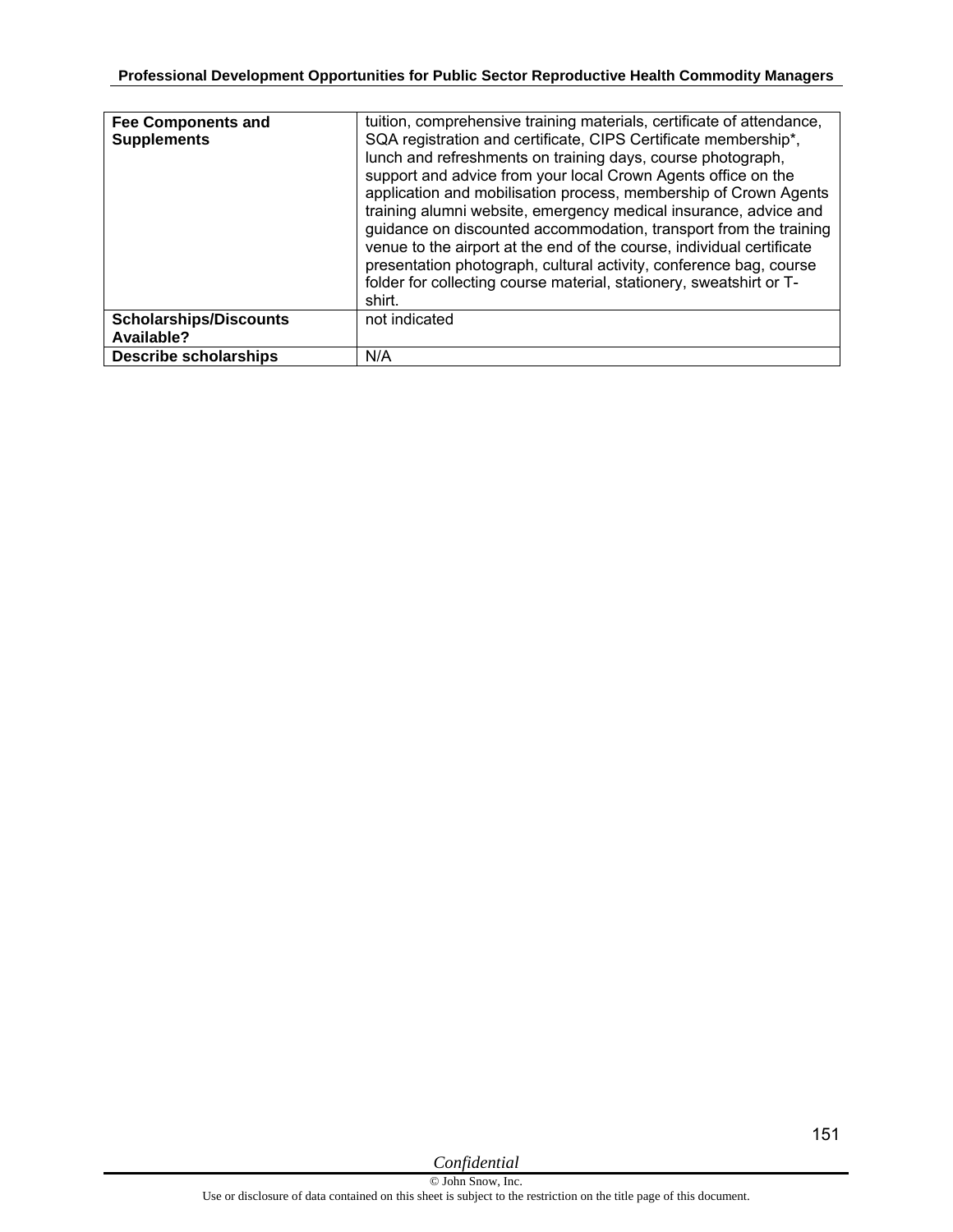| <b>Course Title</b>                                                                | Certification in Humanitarian Logistics                                                                                                                                                                                                                                                                                                                                     |
|------------------------------------------------------------------------------------|-----------------------------------------------------------------------------------------------------------------------------------------------------------------------------------------------------------------------------------------------------------------------------------------------------------------------------------------------------------------------------|
| <b>Name of Institution</b>                                                         | Fritz Institute/Chartered Institute of Logistics and Transport UK                                                                                                                                                                                                                                                                                                           |
| <b>Course Location</b>                                                             | online and telephone                                                                                                                                                                                                                                                                                                                                                        |
| Language(s) of Instruction                                                         | English, French                                                                                                                                                                                                                                                                                                                                                             |
| <b>Target sector</b>                                                               | <b>NGO</b>                                                                                                                                                                                                                                                                                                                                                                  |
| <b>Target Audience</b>                                                             | Practitioner (Logistician, warehouse manager, LMIS manager, etc.)                                                                                                                                                                                                                                                                                                           |
| <b>Focus Commodities</b>                                                           | Any/all                                                                                                                                                                                                                                                                                                                                                                     |
| <b>List Commodities Addressed</b>                                                  |                                                                                                                                                                                                                                                                                                                                                                             |
| <b>Objectives</b>                                                                  | Provide the competences necessary for a typical operational<br>humanitarian aid field worker to effectively and efficiently provide<br>emergency disaster relief through Analysing the current operational<br>processes for a given scenario, Exploring the options for<br>improvements, Defining the preferred solution, Showing how the<br>solution should be implemented |
| <b>Contact Information/Web Site</b>                                                | jane.macdonald@fritzinstitute.org, www.fritzinstitute.org                                                                                                                                                                                                                                                                                                                   |
| <b>Course Topics</b>                                                               | Variety/range of logistics topics in some detail                                                                                                                                                                                                                                                                                                                            |
| <b>List Course Topics Covered</b>                                                  | "Humanitarian Aid Supply Chains, procurement, Warehousing and<br>Inventory, Transport, Fleet management, Import and Export,<br>Managing the Humanitarian Supply Chain Response"                                                                                                                                                                                             |
| Estimated % of course spent on                                                     | 80                                                                                                                                                                                                                                                                                                                                                                          |
| logistics topics                                                                   |                                                                                                                                                                                                                                                                                                                                                                             |
| Accredited?                                                                        | yes                                                                                                                                                                                                                                                                                                                                                                         |
| <b>Accredited by whom?</b>                                                         | Chartered Institute of Logistics and Transport (UK)                                                                                                                                                                                                                                                                                                                         |
| Degree/certificate awarded                                                         | certification                                                                                                                                                                                                                                                                                                                                                               |
| <b>Specify degree/certificate</b><br>awarded                                       | Certification in Humanitarian Logistics                                                                                                                                                                                                                                                                                                                                     |
| Other Incentives (yes/no)                                                          | no                                                                                                                                                                                                                                                                                                                                                                          |
| <b>List other incentives</b>                                                       | N/A                                                                                                                                                                                                                                                                                                                                                                         |
| Prerequisites (yes/no)                                                             | no                                                                                                                                                                                                                                                                                                                                                                          |
| <b>List any prerequisites</b>                                                      | N/A                                                                                                                                                                                                                                                                                                                                                                         |
| <b>Total time commitment</b>                                                       | 260                                                                                                                                                                                                                                                                                                                                                                         |
| <b>Attendance</b>                                                                  | other self-guided                                                                                                                                                                                                                                                                                                                                                           |
| If attendance requires                                                             | online coaching with self learning from simulated situations on a                                                                                                                                                                                                                                                                                                           |
| combination, describe                                                              | disk, can arrange for face-to-face sessions at an additional cost                                                                                                                                                                                                                                                                                                           |
| <b>Total Course Fee (in US\$)</b>                                                  | 1,795                                                                                                                                                                                                                                                                                                                                                                       |
| <b>Fee Components and</b><br><b>Supplements</b>                                    | disk with simulation materials provided, allocation of a distance<br>"coach" who will guide the participant, initial assessment of student                                                                                                                                                                                                                                  |
|                                                                                    | project included, any re-assessments may incur additional charges,<br>telephone calls to coach are not covered, nor is Internet access                                                                                                                                                                                                                                      |
| <b>Scholarships/Discounts</b><br><b>Available?</b><br><b>Describe scholarships</b> | ves<br>limited number of scholarships available through the Fritz Institute                                                                                                                                                                                                                                                                                                 |

152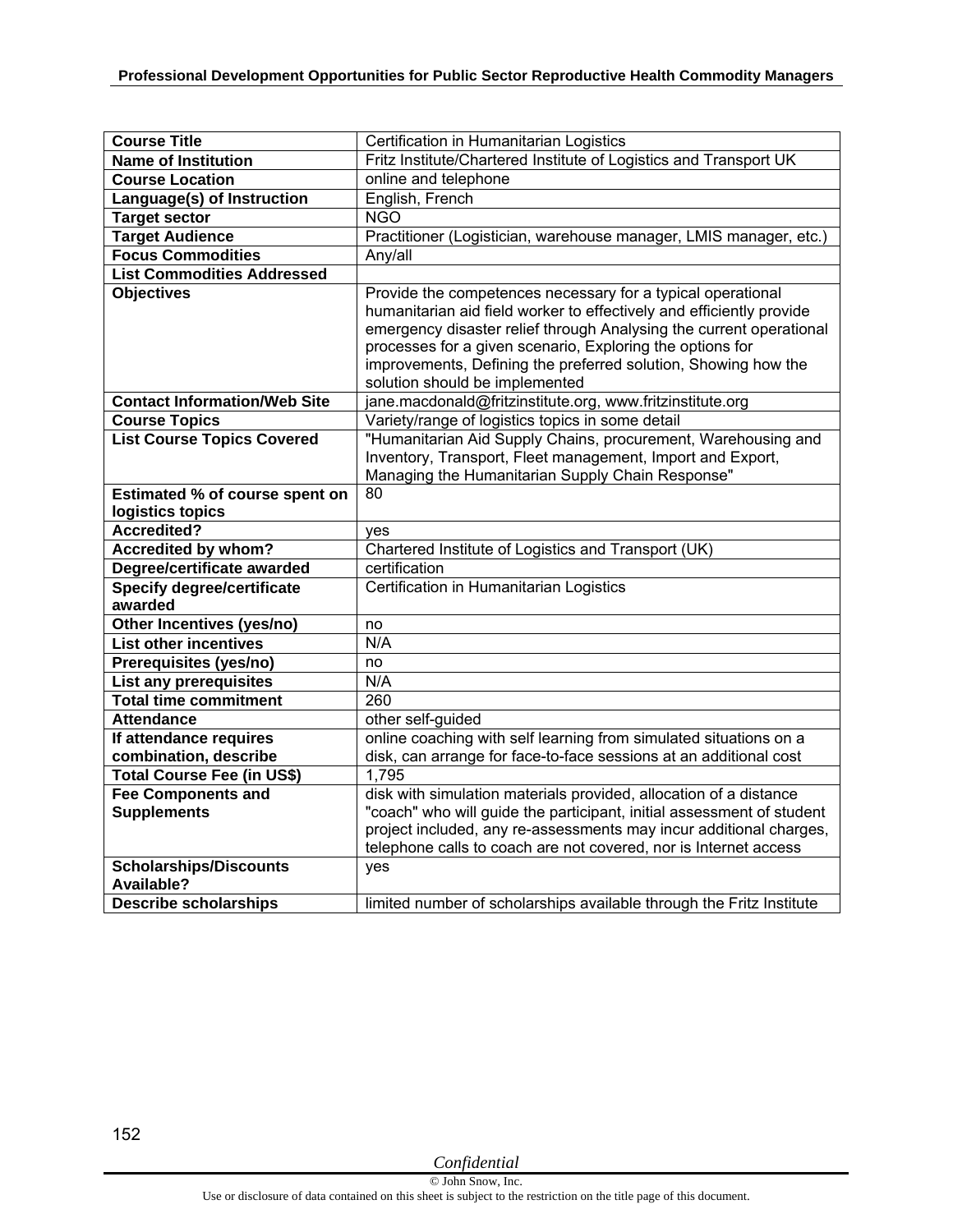| <b>Course Title</b>                   | Certification in Humanitarian Supply Chain Management                 |
|---------------------------------------|-----------------------------------------------------------------------|
| <b>Name of Institution</b>            | Fritz Institute/Chartered Institute of Logistics and Transport UK     |
| <b>Course Location</b>                | online and telephone                                                  |
| Language(s) of Instruction            | English                                                               |
| <b>Target sector</b>                  | <b>NGO</b>                                                            |
| <b>Target Audience</b>                | Program Manager                                                       |
| <b>Focus Commodities</b>              | Any/all                                                               |
| <b>List Commodities Addressed</b>     |                                                                       |
| <b>Objectives</b>                     | "Demonstrate competence in a variety of skills falling under the two  |
|                                       | broad headings: Supply Chain Planning, Supply Chain Operation         |
|                                       | and Co-ordination"                                                    |
| <b>Contact Information/Web Site</b>   | jane.macdonald@fritzinstitute.org, www.fritzinstitute.org             |
| <b>Course Topics</b>                  | Variety/range of logistics topics in some detail                      |
| <b>List Course Topics Covered</b>     | Contribute to development and implementation of supply chain          |
|                                       | strategy and plans, configure the supply chain, plan resources,       |
|                                       | identify supply chain controls, develop and manage external and       |
|                                       | internal relationships, monitor and measure performance, resolve      |
|                                       | problems and adapt the supply chain, introduce changes to the         |
|                                       | supply chain, providing advice and support                            |
| <b>Estimated % of course spent on</b> | 100                                                                   |
| logistics topics                      |                                                                       |
| <b>Accredited?</b>                    | yes                                                                   |
| Accredited by whom?                   | Chartered Institute of Logistics and Transport (UK)                   |
| Degree/certificate awarded            | certification                                                         |
| <b>Specify degree/certificate</b>     | Certification in Humanitarian Supply Chain Management                 |
| awarded                               |                                                                       |
| Other Incentives (yes/no)             | no                                                                    |
| <b>List other incentives</b>          | N/A                                                                   |
| Prerequisites (yes/no)                | no                                                                    |
| List any prerequisites                | not required but prospective candidates are expected to have          |
|                                       | working knowledge of: warehousing, transport, fleet management,       |
|                                       | procurement, importing & exporting (these will not be taught as part  |
|                                       | of this course)                                                       |
| <b>Total time commitment</b>          | 286                                                                   |
| <b>Attendance</b>                     | other self-guided                                                     |
| If attendance requires                | online coaching with self learning from simulated situations on a     |
| combination, describe                 | disk                                                                  |
| <b>Total Course Fee (in US\$)</b>     | 2,803                                                                 |
| <b>Fee Components and</b>             | disk with simulation materials provided, allocation of a distance     |
| <b>Supplements</b>                    | "coach" who will guide the participant, initial assessment of student |
|                                       | project included, any re-assessments may incur additional charges,    |
|                                       | telephone calls to coach are not covered, nor is Internet access      |
| <b>Scholarships/Discounts</b>         | yes                                                                   |
| Available?                            |                                                                       |
| <b>Describe scholarships</b>          | limited number of scholarships available through the Fritz Institute  |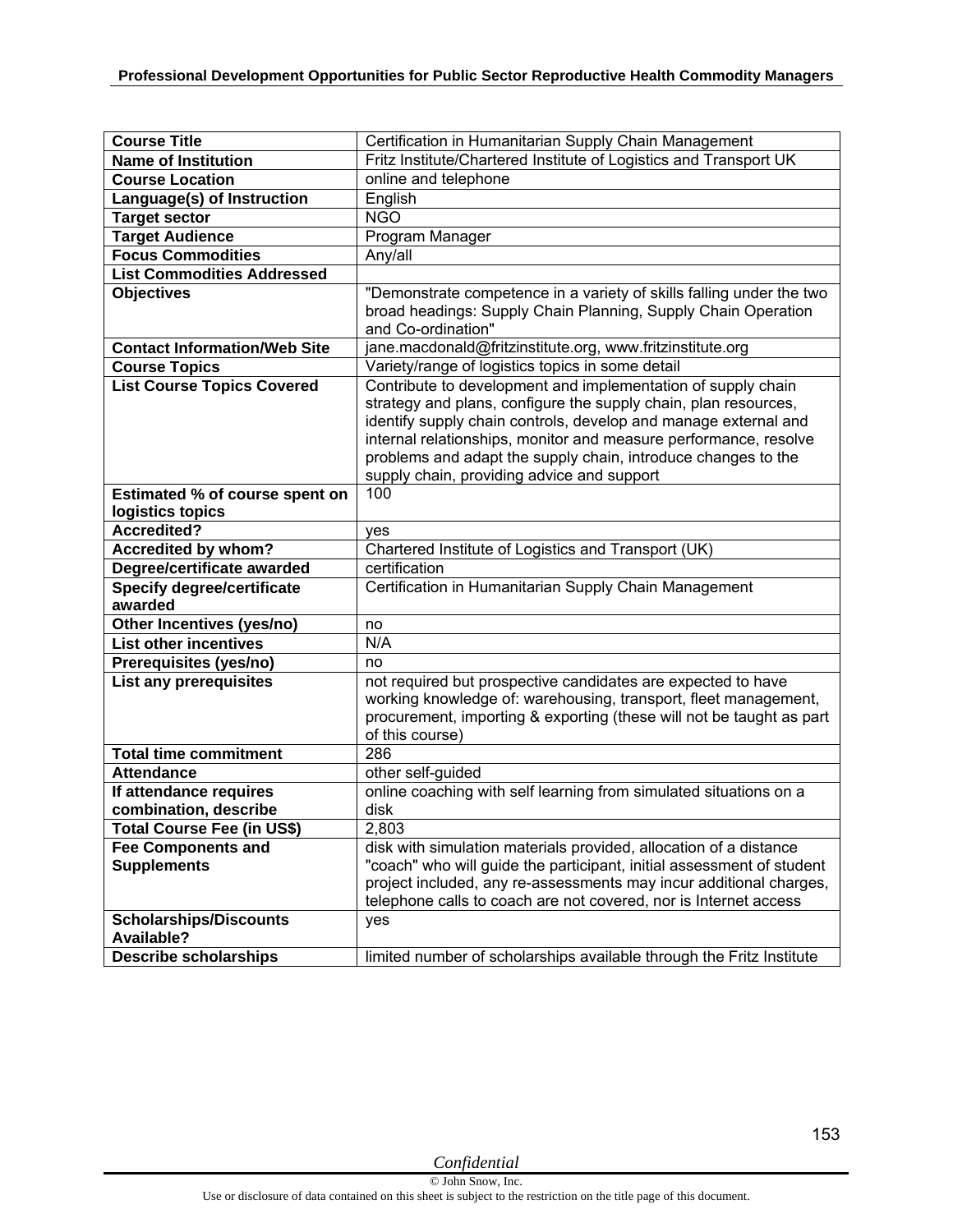| <b>Course Title</b>                          | <b>Contract and Suppliers Relations Management</b>                                                                                                                                                                                                                                                                                                                                                                                                                                                    |
|----------------------------------------------|-------------------------------------------------------------------------------------------------------------------------------------------------------------------------------------------------------------------------------------------------------------------------------------------------------------------------------------------------------------------------------------------------------------------------------------------------------------------------------------------------------|
| <b>Name of Institution</b>                   | <b>UNDP</b>                                                                                                                                                                                                                                                                                                                                                                                                                                                                                           |
| <b>Course Location</b>                       | Bangkok, Vienna, Dubai, New York, Copenhagen (recurring)                                                                                                                                                                                                                                                                                                                                                                                                                                              |
| Language(s) of Instruction                   | English                                                                                                                                                                                                                                                                                                                                                                                                                                                                                               |
| <b>Target sector</b>                         | Public                                                                                                                                                                                                                                                                                                                                                                                                                                                                                                |
| <b>Target Audience</b>                       | Practitioner (Logistician, warehouse manager, LMIS manager, etc.)                                                                                                                                                                                                                                                                                                                                                                                                                                     |
| <b>Focus Commodities</b>                     | Any/all                                                                                                                                                                                                                                                                                                                                                                                                                                                                                               |
| <b>List Commodities Addressed</b>            |                                                                                                                                                                                                                                                                                                                                                                                                                                                                                                       |
| <b>Objectives</b>                            | Describe the main types of contractual relationships that might be<br>formed with suppliers and the appropriate use of each; Understand<br>the importance of procurement ethics and how to act in an ethical<br>manner; Develop successful commercial relationships with<br>prospective suppliers; Identify key stakeholders in a procurement<br>exercise and be able to develop effective relationships with them;<br>Develop effective performance and quality monitoring and<br>evaluation methods |
| <b>Contact Information/Web Site</b>          | www.undp.org/procurement/training.shtml                                                                                                                                                                                                                                                                                                                                                                                                                                                               |
| <b>Course Topics</b>                         | One logistics function in great detail                                                                                                                                                                                                                                                                                                                                                                                                                                                                |
| <b>List Course Topics Covered</b>            | The principles of effective procurement & the procurement process;<br>Why we need to form relationships with suppliers; How important<br>are we to suppliers?; Types of commercial relationships;<br>Procurement ethics; Engaging and relating to stakeholders in the<br>procurement process; Relating to suppliers in the general supply<br>market place; Contract management; Contractual performance and<br>quality management; Managing contractual reviews and disputes                          |
| Estimated % of course spent on               | 100                                                                                                                                                                                                                                                                                                                                                                                                                                                                                                   |
| logistics topics                             |                                                                                                                                                                                                                                                                                                                                                                                                                                                                                                       |
| <b>Accredited?</b>                           | no                                                                                                                                                                                                                                                                                                                                                                                                                                                                                                    |
| <b>Accredited by whom?</b>                   | N/A                                                                                                                                                                                                                                                                                                                                                                                                                                                                                                   |
| Degree/certificate awarded                   | certificate                                                                                                                                                                                                                                                                                                                                                                                                                                                                                           |
| <b>Specify degree/certificate</b><br>awarded | Certificate                                                                                                                                                                                                                                                                                                                                                                                                                                                                                           |
| <b>Other Incentives (yes/no)</b>             | no                                                                                                                                                                                                                                                                                                                                                                                                                                                                                                    |
| <b>List other incentives</b>                 | N/A                                                                                                                                                                                                                                                                                                                                                                                                                                                                                                   |
| Prerequisites (yes/no)                       | no                                                                                                                                                                                                                                                                                                                                                                                                                                                                                                    |
| <b>List any prerequisites</b>                | N/A                                                                                                                                                                                                                                                                                                                                                                                                                                                                                                   |
| <b>Total time commitment</b>                 | 60                                                                                                                                                                                                                                                                                                                                                                                                                                                                                                    |
| <b>Attendance</b>                            | in-person (one trip)                                                                                                                                                                                                                                                                                                                                                                                                                                                                                  |
| If attendance requires                       |                                                                                                                                                                                                                                                                                                                                                                                                                                                                                                       |
| combination, describe                        |                                                                                                                                                                                                                                                                                                                                                                                                                                                                                                       |
| <b>Total Course Fee (in US\$)</b>            | 1,275                                                                                                                                                                                                                                                                                                                                                                                                                                                                                                 |
| <b>Fee Components and</b>                    | includes tuition, training course material, lunch and refreshments                                                                                                                                                                                                                                                                                                                                                                                                                                    |
| <b>Supplements</b>                           | during the course                                                                                                                                                                                                                                                                                                                                                                                                                                                                                     |
| <b>Scholarships/Discounts</b>                | no                                                                                                                                                                                                                                                                                                                                                                                                                                                                                                    |
| Available?<br><b>Describe scholarships</b>   | N/A                                                                                                                                                                                                                                                                                                                                                                                                                                                                                                   |
|                                              |                                                                                                                                                                                                                                                                                                                                                                                                                                                                                                       |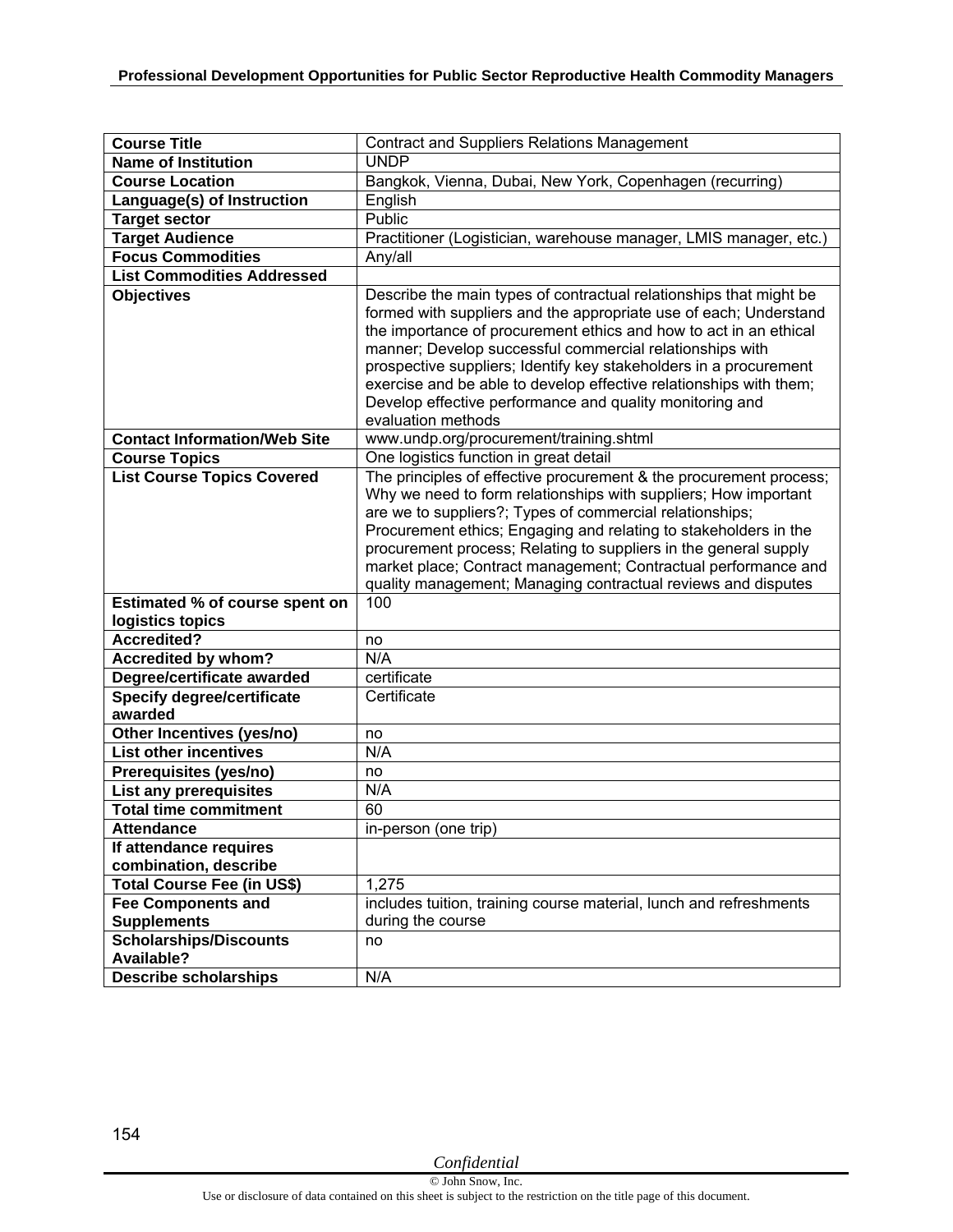| <b>Course Title</b>                          | <b>Contract Management</b>                                                                                                                                                                                                                                                                                                                                                                                                                                                                                                                                                                                                                                                  |
|----------------------------------------------|-----------------------------------------------------------------------------------------------------------------------------------------------------------------------------------------------------------------------------------------------------------------------------------------------------------------------------------------------------------------------------------------------------------------------------------------------------------------------------------------------------------------------------------------------------------------------------------------------------------------------------------------------------------------------------|
| <b>Name of Institution</b>                   | University of Pretoria, South Africa                                                                                                                                                                                                                                                                                                                                                                                                                                                                                                                                                                                                                                        |
| <b>Course Location</b>                       | Pretoria, South Africa                                                                                                                                                                                                                                                                                                                                                                                                                                                                                                                                                                                                                                                      |
| Language(s) of Instruction                   | English                                                                                                                                                                                                                                                                                                                                                                                                                                                                                                                                                                                                                                                                     |
| <b>Target sector</b>                         | Private                                                                                                                                                                                                                                                                                                                                                                                                                                                                                                                                                                                                                                                                     |
| <b>Target Audience</b>                       | Program Manager                                                                                                                                                                                                                                                                                                                                                                                                                                                                                                                                                                                                                                                             |
| <b>Focus Commodities</b>                     | Any/all                                                                                                                                                                                                                                                                                                                                                                                                                                                                                                                                                                                                                                                                     |
| <b>List Commodities Addressed</b>            |                                                                                                                                                                                                                                                                                                                                                                                                                                                                                                                                                                                                                                                                             |
| <b>Objectives</b>                            | Equip managers, controllers and officers with the necessary<br>practical skills to manage and administer contracts for goods and<br>services. By the end of the course participants should be able to:<br>understand the basic law of contract in South Africa; understand<br>contract management terminology; plan and organise contracts for<br>goods and services; define the scope of work, process, agreement<br>and management philosophy; direct and control the contract<br>administration; negotiate contracts and terms; evaluate, negotiate<br>and enforce service level agreements; renegotiate and terminate<br>contracts.                                     |
| <b>Contact Information/Web Site</b>          | www.ceatup.co.za, info.ce@up.co.za                                                                                                                                                                                                                                                                                                                                                                                                                                                                                                                                                                                                                                          |
| <b>Course Topics</b>                         | One logistics function in great detail                                                                                                                                                                                                                                                                                                                                                                                                                                                                                                                                                                                                                                      |
| <b>List Course Topics Covered</b>            | Law of Contract, Understanding the South African legal system,<br>Requirements of a valid contract, Offer and acceptance, Reaching<br>agreement, Formalising the agreement, Capacity and authority,<br>Warranties, guarantees and indemnities, Termination of the<br>agreement, Common danger areas, Service level agreements,<br>Contract management, Planning, organizing, directing and control,<br>Outsourcing, Contract management terminology, Precontractual<br>planning and best practices, Organising before awarding the<br>contract: the process, Contract award, Contract administration and<br>control, Negotiation skills, Managing service level agreements. |
| Estimated % of course spent on               | 100                                                                                                                                                                                                                                                                                                                                                                                                                                                                                                                                                                                                                                                                         |
| logistics topics                             |                                                                                                                                                                                                                                                                                                                                                                                                                                                                                                                                                                                                                                                                             |
| <b>Accredited?</b>                           | yes                                                                                                                                                                                                                                                                                                                                                                                                                                                                                                                                                                                                                                                                         |
| Accredited by whom?                          | University of Pretoria                                                                                                                                                                                                                                                                                                                                                                                                                                                                                                                                                                                                                                                      |
| Degree/certificate awarded                   | certificate                                                                                                                                                                                                                                                                                                                                                                                                                                                                                                                                                                                                                                                                 |
| <b>Specify degree/certificate</b><br>awarded | Certificate of completion or attendance                                                                                                                                                                                                                                                                                                                                                                                                                                                                                                                                                                                                                                     |
| Other Incentives (yes/no)                    | no                                                                                                                                                                                                                                                                                                                                                                                                                                                                                                                                                                                                                                                                          |
| <b>List other incentives</b>                 | N/A                                                                                                                                                                                                                                                                                                                                                                                                                                                                                                                                                                                                                                                                         |
| Prerequisites (yes/no)                       | yes                                                                                                                                                                                                                                                                                                                                                                                                                                                                                                                                                                                                                                                                         |
| List any prerequisites                       | Matric                                                                                                                                                                                                                                                                                                                                                                                                                                                                                                                                                                                                                                                                      |
| <b>Total time commitment</b>                 | 24                                                                                                                                                                                                                                                                                                                                                                                                                                                                                                                                                                                                                                                                          |
| <b>Attendance</b>                            | in-person (one trip)                                                                                                                                                                                                                                                                                                                                                                                                                                                                                                                                                                                                                                                        |
| If attendance requires                       |                                                                                                                                                                                                                                                                                                                                                                                                                                                                                                                                                                                                                                                                             |
| combination, describe                        |                                                                                                                                                                                                                                                                                                                                                                                                                                                                                                                                                                                                                                                                             |
| Total Course Fee (in US\$)                   | 661                                                                                                                                                                                                                                                                                                                                                                                                                                                                                                                                                                                                                                                                         |
| <b>Fee Components and</b>                    | Course fee only, cost of living, books and transportation separate                                                                                                                                                                                                                                                                                                                                                                                                                                                                                                                                                                                                          |
| <b>Supplements</b>                           |                                                                                                                                                                                                                                                                                                                                                                                                                                                                                                                                                                                                                                                                             |
| <b>Scholarships/Discounts</b>                | not indicated                                                                                                                                                                                                                                                                                                                                                                                                                                                                                                                                                                                                                                                               |
| <b>Available?</b>                            |                                                                                                                                                                                                                                                                                                                                                                                                                                                                                                                                                                                                                                                                             |
| <b>Describe scholarships</b>                 | N/A                                                                                                                                                                                                                                                                                                                                                                                                                                                                                                                                                                                                                                                                         |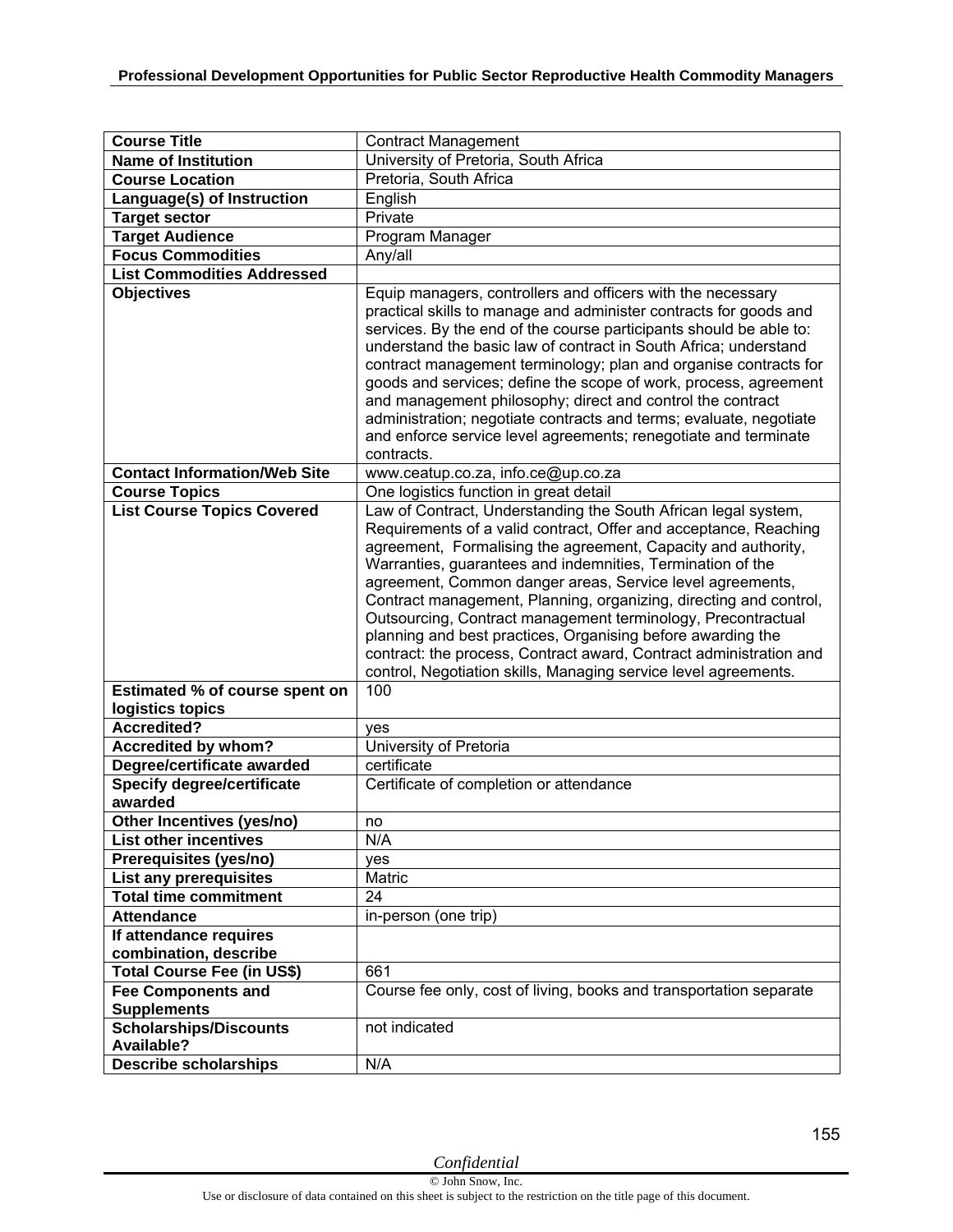| <b>Course Title</b>                 | <b>CSCMP On-site Education</b>                                     |
|-------------------------------------|--------------------------------------------------------------------|
| <b>Name of Institution</b>          | Council of Supply Chain Management Professionals                   |
| <b>Course Location</b>              | Any location; at worksite                                          |
| Language(s) of Instruction          | English                                                            |
| <b>Target sector</b>                | Public                                                             |
| <b>Target Audience</b>              | Practitioner (Logistician, warehouse manager, LMIS manager, etc.)  |
| <b>Focus Commodities</b>            | Any/all                                                            |
| <b>List Commodities Addressed</b>   |                                                                    |
| <b>Objectives</b>                   | Understand Change Management; Fundamentals of Supply Chain         |
|                                     | Management; Global Supply Chain Management; SCM                    |
|                                     | Collaboration; Relationship Management; Strategic Issues. Catered  |
|                                     | to your organizations needs using established on-Site workshops.   |
| <b>Contact Information/Web Site</b> | +1.630.645.3463<br>khedland@cscmp.org                              |
|                                     | http://cscmp.org/events/onsite_edu/index.asp                       |
| <b>Course Topics</b>                | Variety/range of logistics topics in some detail                   |
| <b>List Course Topics Covered</b>   | Change Management; Fundamentals of Supply Chain                    |
|                                     | Management; Global Supply Chain Management; SCM                    |
|                                     | Collaboration; Relationship Management; Strategic Issues           |
| Estimated % of course spent on      | 100                                                                |
| logistics topics                    |                                                                    |
| Accredited?                         | no                                                                 |
| <b>Accredited by whom?</b>          | N/A                                                                |
| Degree/certificate awarded          | no                                                                 |
| <b>Specify degree/certificate</b>   | N/A                                                                |
| awarded                             |                                                                    |
| Other Incentives (yes/no)           | no                                                                 |
| <b>List other incentives</b>        | N/A                                                                |
| Prerequisites (yes/no)              | no                                                                 |
| <b>List any prerequisites</b>       | N/A                                                                |
| <b>Total time commitment</b>        | 24                                                                 |
| <b>Attendance</b>                   | in-person (one trip)                                               |
| If attendance requires              |                                                                    |
| combination, describe               |                                                                    |
| <b>Total Course Fee (in US\$)</b>   | 1,000                                                              |
| <b>Fee Components and</b>           | not available                                                      |
| <b>Supplements</b>                  |                                                                    |
| <b>Scholarships/Discounts</b>       | not indicated                                                      |
| Available?                          |                                                                    |
| <b>Describe scholarships</b>        | N/A                                                                |
| <b>Additional comments</b>          | Can be offered outside of the United States, average course is 2-3 |
|                                     | days; \$1,000 fee is per person based on locally held workshops of |
|                                     | similar duration                                                   |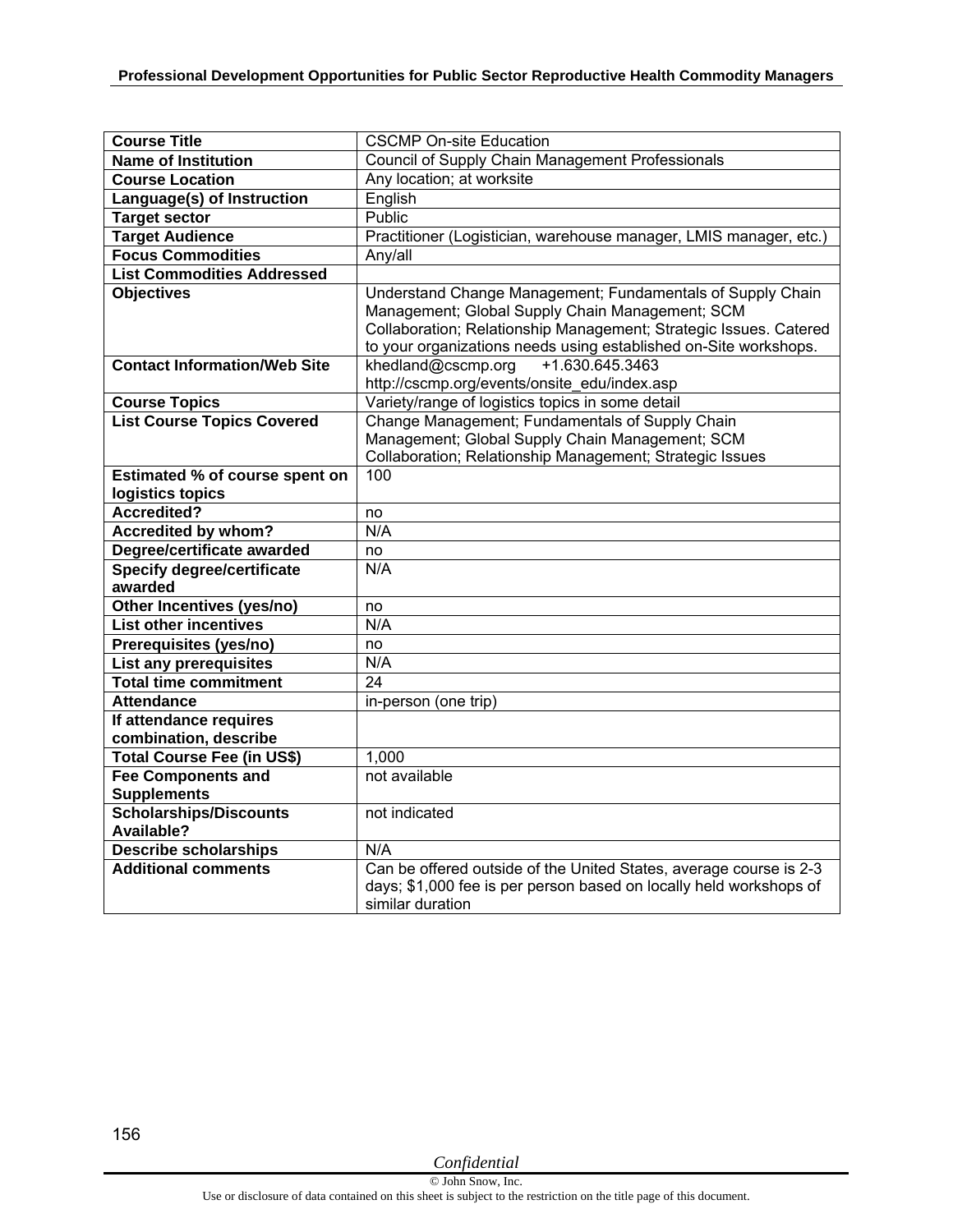| <b>Course Title</b>                          |                                                                                                                                                                                                                                                                                                                                                                                                          |
|----------------------------------------------|----------------------------------------------------------------------------------------------------------------------------------------------------------------------------------------------------------------------------------------------------------------------------------------------------------------------------------------------------------------------------------------------------------|
| <b>Name of Institution</b>                   | Curso Gratis Online de Logistica y Distribucion<br>www.directivoglobal.com Grupo Arrima (Spain)                                                                                                                                                                                                                                                                                                          |
| <b>Course Location</b>                       | online                                                                                                                                                                                                                                                                                                                                                                                                   |
|                                              |                                                                                                                                                                                                                                                                                                                                                                                                          |
| Language(s) of Instruction                   | Spanish                                                                                                                                                                                                                                                                                                                                                                                                  |
| <b>Target sector</b>                         | Public                                                                                                                                                                                                                                                                                                                                                                                                   |
| <b>Target Audience</b>                       | Practitioner (Logistician, warehouse manager, LMIS manager, etc.)                                                                                                                                                                                                                                                                                                                                        |
| <b>Focus Commodities</b>                     | Any/all                                                                                                                                                                                                                                                                                                                                                                                                  |
| <b>List Commodities Addressed</b>            |                                                                                                                                                                                                                                                                                                                                                                                                          |
| <b>Objectives</b>                            | "Learn to manage the supply chain, know the distribution system<br>and the proper handling of cargoes. Identify key aspects of<br>logistics, planning and controlling the transport of goods and select<br>the most appropriate transport modes and to study possible routes<br>of distribution."                                                                                                        |
| <b>Contact Information/Web Site</b>          | http://www.directivoglobal.com/curso-online/234/logistica-y-<br>distribucion.html                                                                                                                                                                                                                                                                                                                        |
| <b>Course Topics</b>                         | Variety/range of logistics topics in some detail                                                                                                                                                                                                                                                                                                                                                         |
| <b>List Course Topics Covered</b>            | Control the flow of products and materials about the services and<br>have sufficient information to successfully develop the logistics and<br>distribution work after acquiring the product until it finally reaches<br>the customer by solving the problems that emerge from their<br>management.                                                                                                       |
| Estimated % of course spent on               | 100                                                                                                                                                                                                                                                                                                                                                                                                      |
| logistics topics                             |                                                                                                                                                                                                                                                                                                                                                                                                          |
| <b>Accredited?</b>                           | no                                                                                                                                                                                                                                                                                                                                                                                                       |
| <b>Accredited by whom?</b>                   | N/A                                                                                                                                                                                                                                                                                                                                                                                                      |
| Degree/certificate awarded                   | no                                                                                                                                                                                                                                                                                                                                                                                                       |
| <b>Specify degree/certificate</b><br>awarded | N/A                                                                                                                                                                                                                                                                                                                                                                                                      |
| Other Incentives (yes/no)                    | yes                                                                                                                                                                                                                                                                                                                                                                                                      |
| <b>List other incentives</b>                 | free                                                                                                                                                                                                                                                                                                                                                                                                     |
| Prerequisites (yes/no)                       | no                                                                                                                                                                                                                                                                                                                                                                                                       |
| <b>List any prerequisites</b>                | N/A                                                                                                                                                                                                                                                                                                                                                                                                      |
| <b>Total time commitment</b>                 | 50                                                                                                                                                                                                                                                                                                                                                                                                       |
| <b>Attendance</b>                            | online                                                                                                                                                                                                                                                                                                                                                                                                   |
| If attendance requires                       |                                                                                                                                                                                                                                                                                                                                                                                                          |
| combination, describe                        |                                                                                                                                                                                                                                                                                                                                                                                                          |
| Total Course Fee (in US\$)                   | 0                                                                                                                                                                                                                                                                                                                                                                                                        |
| <b>Fee Components and</b>                    | No fee                                                                                                                                                                                                                                                                                                                                                                                                   |
| <b>Supplements</b>                           |                                                                                                                                                                                                                                                                                                                                                                                                          |
| <b>Scholarships/Discounts</b>                | not indicated                                                                                                                                                                                                                                                                                                                                                                                            |
| <b>Available?</b>                            |                                                                                                                                                                                                                                                                                                                                                                                                          |
| <b>Describe scholarships</b>                 | N/A                                                                                                                                                                                                                                                                                                                                                                                                      |
| <b>Additional comments</b>                   | "Geared toward Workers in transport, distribution and storage of<br>goods involved in managing the logistical and strategic distribution.<br>Curso gratis online de Gestión de Stocks, Aprovisionamiento y<br>Trabajo en Almacenes Curso gratis online de Cómo Optimizar la<br>Capacidad de un Almacén de Mercancías Curso gratis online de<br>Gestión Eficiente en la Recepción y Salida de Mercancías" |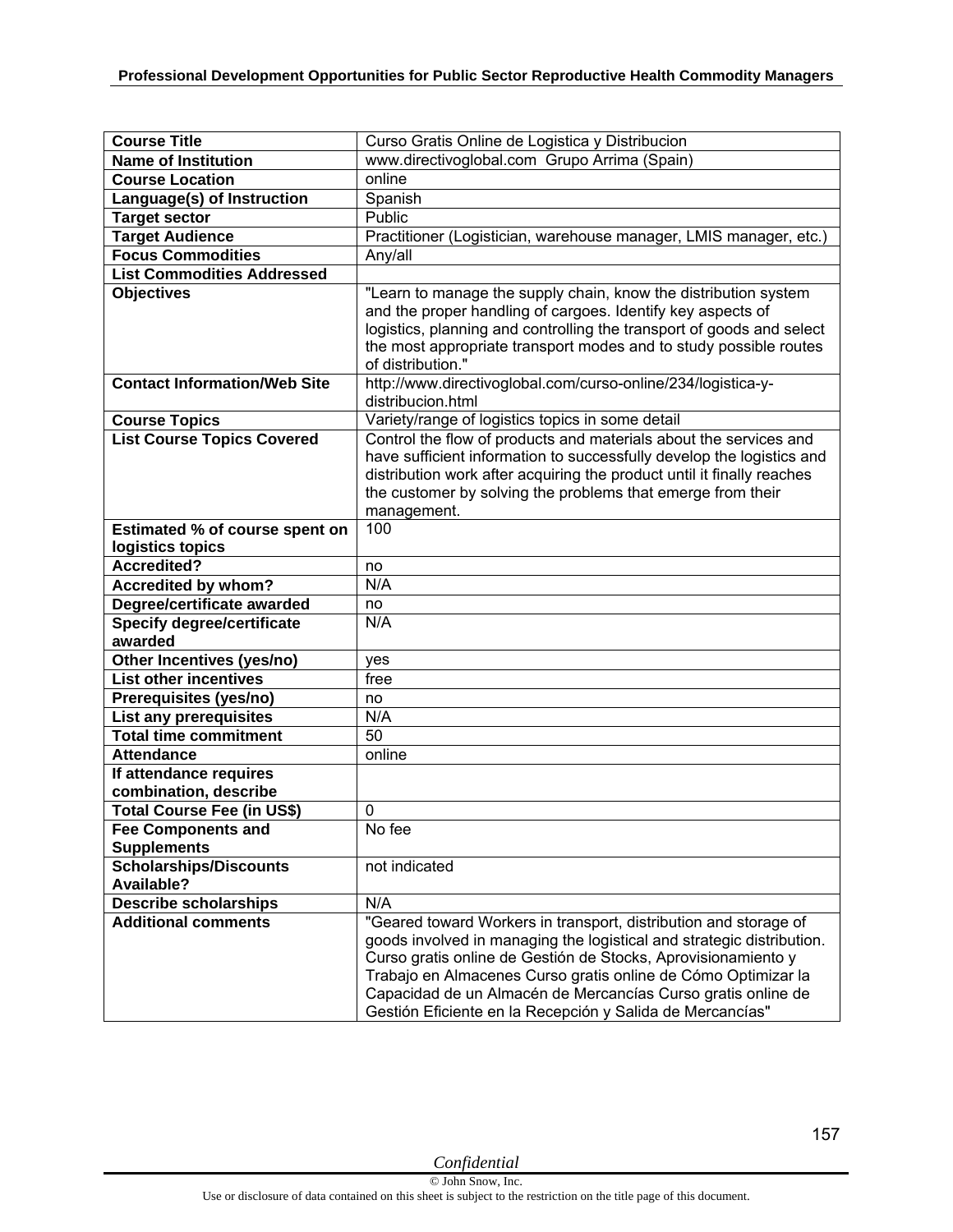| <b>Course Title</b>                          | Curso Taller: Certificación en Buenas Prácticas de                 |
|----------------------------------------------|--------------------------------------------------------------------|
|                                              | Almacenamiento                                                     |
| <b>Name of Institution</b>                   | La Asociación Benéfica PRISMA- Peru                                |
| <b>Course Location</b>                       | Lima, Peru                                                         |
| Language(s) of Instruction                   | Spanish                                                            |
| <b>Target sector</b>                         | <b>Public</b>                                                      |
| <b>Target Audience</b>                       | Practitioner (Logistician, warehouse manager, LMIS manager, etc.)  |
| <b>Focus Commodities</b>                     | Small set (identify)                                               |
| <b>List Commodities Addressed</b>            | <b>Health commodities</b>                                          |
| <b>Objectives</b>                            | "Conocer cada una de las etapas del proceso de implementación      |
|                                              | en BPA de un almacén especializado de medicamentos; Identificar    |
|                                              | cada uno de los procedimientos y sus respectivas actividades;      |
|                                              | Conocer las pautas técnicas para la elaboración de un manual de    |
|                                              | procedimientos; Identificar posibles problemas comunes relativos a |
|                                              | la obtención de la acreditación."                                  |
| <b>Contact Information/Web Site</b>          | informes@prismavirtual.org http://www.prismavirtual.org            |
| <b>Course Topics</b>                         | One logistics function in great detail                             |
| <b>List Course Topics Covered</b>            | <b>Warehousing &amp; Storage</b>                                   |
| Estimated % of course spent on               | 100                                                                |
| logistics topics                             |                                                                    |
| <b>Accredited?</b>                           | yes                                                                |
| Accredited by whom?                          | Unidad de Post Grado de la Facultad de Farmacia y Bioquímica de    |
|                                              | la Universidad Nacional Mayor de San Marcos<br>certificate         |
| Degree/certificate awarded                   | <b>Certificate from PRISMA</b>                                     |
| <b>Specify degree/certificate</b><br>awarded |                                                                    |
| Other Incentives (yes/no)                    |                                                                    |
| <b>List other incentives</b>                 | yes<br>0.5 academic credits                                        |
| Prerequisites (yes/no)                       |                                                                    |
| List any prerequisites                       | yes<br>Application, payment for the right of admission             |
| <b>Total time commitment</b>                 | 10                                                                 |
| <b>Attendance</b>                            | in-person (one trip)                                               |
| If attendance requires                       |                                                                    |
| combination, describe                        |                                                                    |
| Total Course Fee (in US\$)                   | 86                                                                 |
| <b>Fee Components and</b>                    | (252 Sol for course)                                               |
| <b>Supplements</b>                           |                                                                    |
| <b>Scholarships/Discounts</b>                | yes                                                                |
| <b>Available?</b>                            |                                                                    |
| <b>Describe scholarships</b>                 | discounted fees available for previous PRISMA teachers & students  |
|                                              | (15%); discounts for signing up early and paying in one lump sum   |
|                                              | (10%); discounts for corporate courses (private)                   |
| <b>Additional comments</b>                   |                                                                    |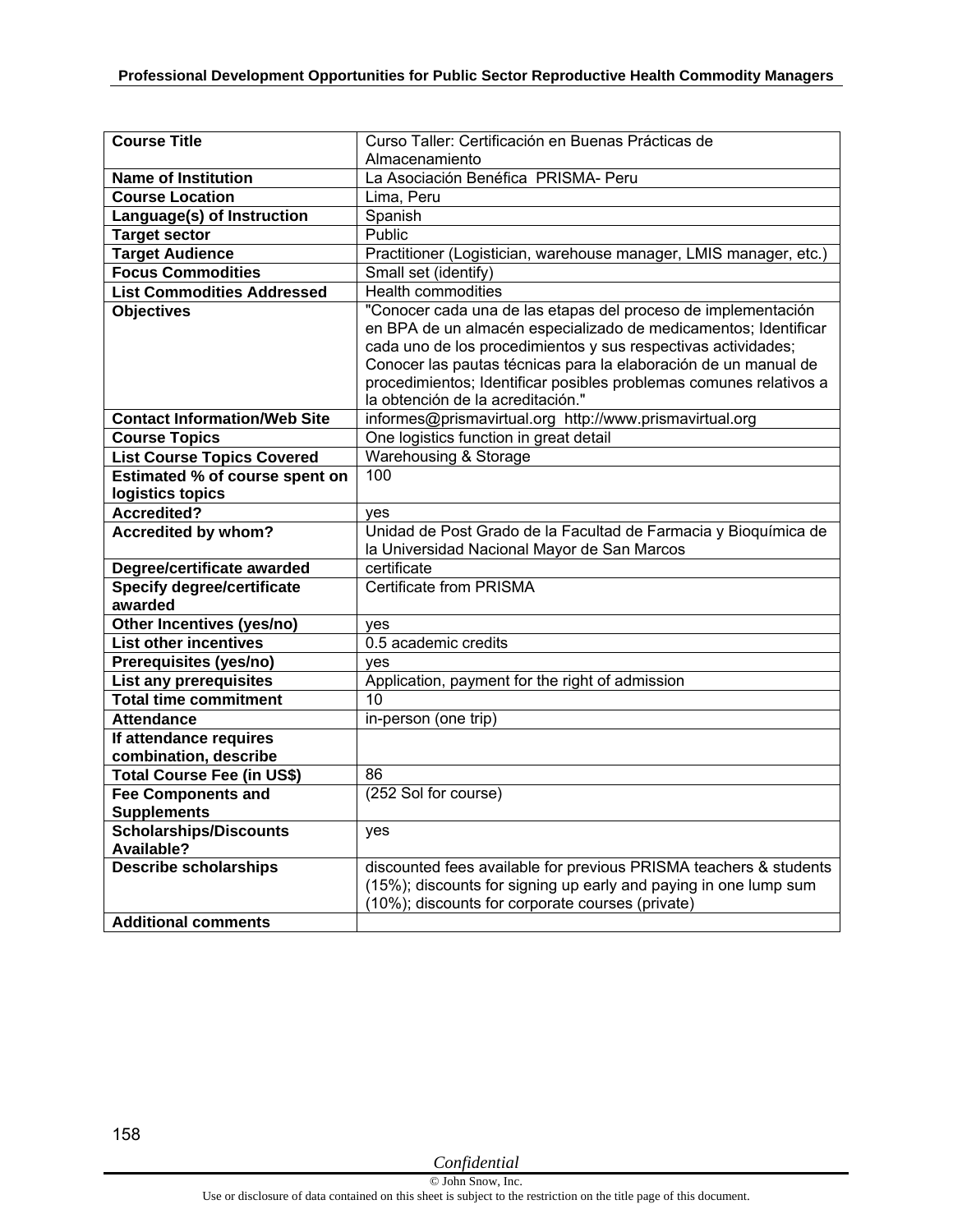| <b>Course Title</b>                             | Diplomado Gestión de la Cadena de Suministro de Medicamentos                                                                                              |
|-------------------------------------------------|-----------------------------------------------------------------------------------------------------------------------------------------------------------|
|                                                 | Esenciales                                                                                                                                                |
| <b>Name of Institution</b>                      | La Asociación Benéfica PRISMA- Peru                                                                                                                       |
| <b>Course Location</b>                          | online                                                                                                                                                    |
| Language(s) of Instruction                      | Spanish                                                                                                                                                   |
| <b>Target sector</b>                            | public                                                                                                                                                    |
| <b>Target Audience</b>                          | Practitioner (Logistician, warehouse manager, LMIS manager, etc.)                                                                                         |
| <b>Focus Commodities</b>                        | Small set (identify)                                                                                                                                      |
| <b>List Commodities Addressed</b>               | <b>Health commodities</b>                                                                                                                                 |
| <b>Objectives</b>                               | Desarrollar y fortalecer un conjunto de conceptos y habilidades que<br>apoyan el diseño e implementación de una cadena de suministro                      |
|                                                 | de medicamentos.                                                                                                                                          |
| <b>Contact Information/Web Site</b>             | informes@prismavirtual.org http://www.prismavirtual.org                                                                                                   |
| <b>Course Topics</b>                            | Variety/range of logistics topics in some detail                                                                                                          |
| <b>List Course Topics Covered</b>               | Management of medicines, warehousing and storage, quantification<br>and procurement, dispensing & rational use of medicines                               |
| Estimated % of course spent on                  | 100                                                                                                                                                       |
| logistics topics                                |                                                                                                                                                           |
| Accredited?                                     | yes                                                                                                                                                       |
| <b>Accredited by whom?</b>                      | Unidad de Post Grado de la Facultad de Farmacia y Bioquímica de<br>la Universidad Nacional Mayor de San Marcos                                            |
| Degree/certificate awarded                      | degree                                                                                                                                                    |
| <b>Specify degree/certificate</b>               | Diploma from University of San Marcos                                                                                                                     |
| awarded                                         |                                                                                                                                                           |
| Other Incentives (yes/no)                       | yes                                                                                                                                                       |
| <b>List other incentives</b>                    | 36 academic credits                                                                                                                                       |
| Prerequisites (yes/no)                          | ves                                                                                                                                                       |
| List any prerequisites                          | Notarized copy of High School diploma or technical school; CV;<br>Application, Copy of National ID, 2 small photos, payment for the<br>right of admission |
| <b>Total time commitment</b>                    | 1040                                                                                                                                                      |
| <b>Attendance</b>                               | online                                                                                                                                                    |
| If attendance requires<br>combination, describe |                                                                                                                                                           |
| Total Course Fee (in US\$)                      | 1,000                                                                                                                                                     |
| <b>Fee Components and</b>                       | Cost includes tuition; \$15 dollar application fee; Cost can be paid in                                                                                   |
| <b>Supplements</b>                              | installments (\$1000) or in cash up front (\$900); Between 328 and<br><b>295 Sol</b>                                                                      |
| <b>Scholarships/Discounts</b><br>Available?     | yes                                                                                                                                                       |
| <b>Describe scholarships</b>                    | corporate discount                                                                                                                                        |
| <b>Additional comments</b>                      | Link to teachers                                                                                                                                          |
|                                                 | http://www.prismavirtual.org/carpeta/cursos/docentes.jsp; 26 weeks                                                                                        |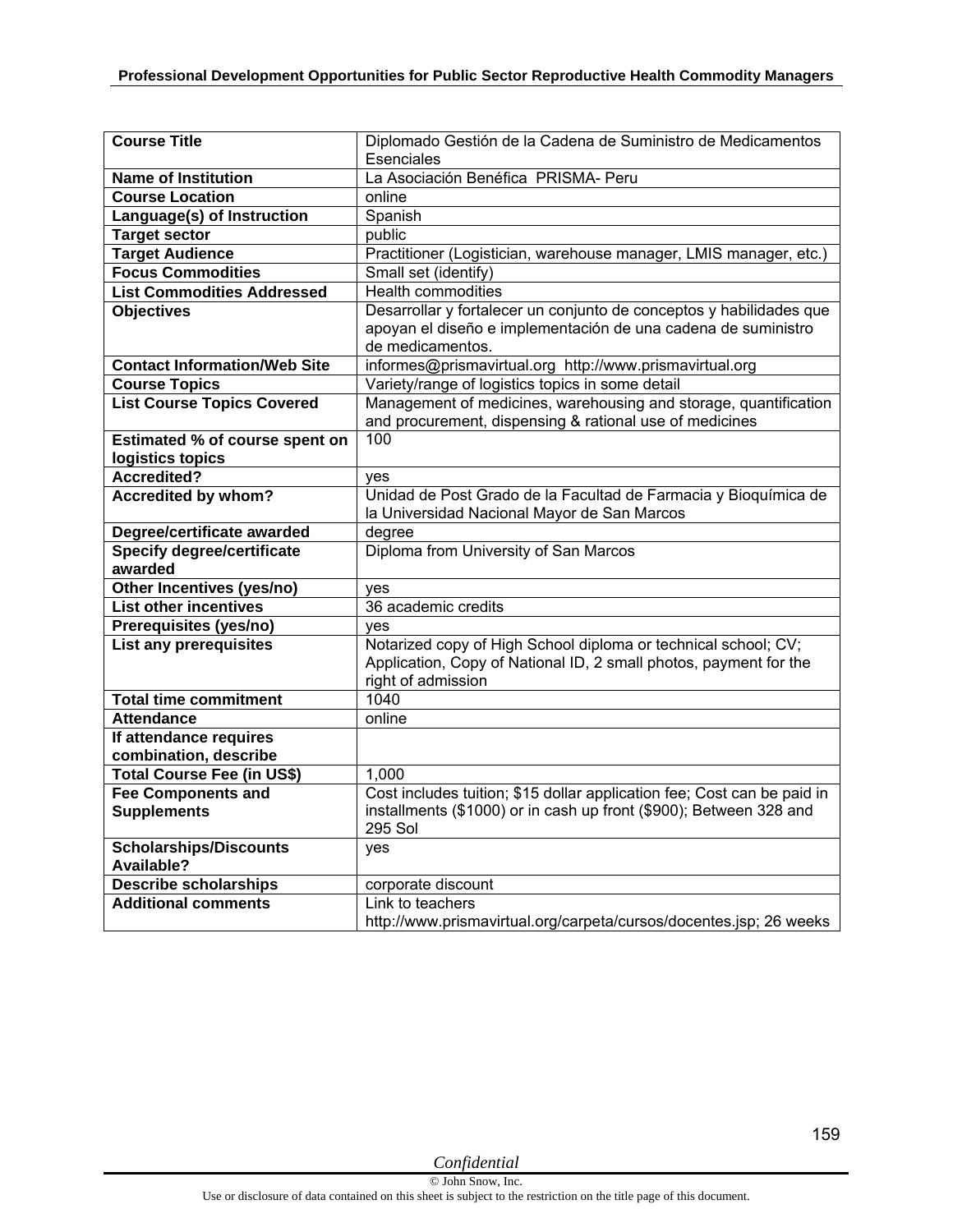| <b>Course Title</b>                 | Diplomado Tecnico Nivel Superior Logistica                         |
|-------------------------------------|--------------------------------------------------------------------|
| <b>Name of Institution</b>          | Universidad Tecnologica de Chile (INACAP)                          |
| <b>Course Location</b>              | Santiago, Chile                                                    |
| Language(s) of Instruction          | Spanish                                                            |
| <b>Target sector</b>                | Public                                                             |
| <b>Target Audience</b>              | Open enrollment                                                    |
| <b>Focus Commodities</b>            | Any/all                                                            |
| <b>List Commodities Addressed</b>   |                                                                    |
| <b>Objectives</b>                   | Apply the techniques of management in warehouses, logistics and    |
|                                     | supply in different areas of the supply chain.                     |
| <b>Contact Information/Web Site</b> | https://www.inacap.cl/tportal/portales/tp1d3b565aav136/uploadImg/  |
|                                     | File/pdf/logistica.pdf                                             |
|                                     | https://www.inacap.cl/tportalvp/?t=136&i=2&cc=9700&tm=2#           |
|                                     | http://www.emagister.cl/diplomado-gestion-abastecimiento-          |
|                                     | logistica-cursos-2581434.htm#programa                              |
| <b>Course Topics</b>                | Variety/range of logistics topics in some detail                   |
| <b>List Course Topics Covered</b>   | Inventory management; distribution; logistics basics               |
| Estimated % of course spent on      | 50                                                                 |
| logistics topics                    |                                                                    |
| <b>Accredited?</b>                  | ves                                                                |
| <b>Accredited by whom?</b>          | Universidad Tecnologica de Chil (INACAP); Comisión Nacional de     |
|                                     | Acreditación de Pregrado (CNAP)                                    |
| Degree/certificate awarded          | degree                                                             |
| <b>Specify degree/certificate</b>   | Diplomado/bachelors                                                |
| awarded                             |                                                                    |
| Other Incentives (yes/no)           | no                                                                 |
| <b>List other incentives</b>        | N/A                                                                |
| Prerequisites (yes/no)              | ves                                                                |
| List any prerequisites              | none specifically listed but assume you need a high school diploma |
| <b>Total time commitment</b>        | 100                                                                |
| <b>Attendance</b>                   | combination                                                        |
| If attendance requires              | in-person (multiple trips) with some e-learning courses required   |
| combination, describe               | over 4 semesters                                                   |
| Total Course Fee (in US\$)          | 600                                                                |
| <b>Fee Components and</b>           | not available                                                      |
| <b>Supplements</b>                  |                                                                    |
| Scholarships/Discounts              | yes                                                                |
| <b>Available?</b>                   |                                                                    |
| <b>Describe scholarships</b>        | variety of scholarships available                                  |
|                                     | https://www.inacap.cl/tportalvp/index.php?t=39&i=2&cc=8701&tm=     |
| <b>Additional comments</b>          | 2                                                                  |
|                                     |                                                                    |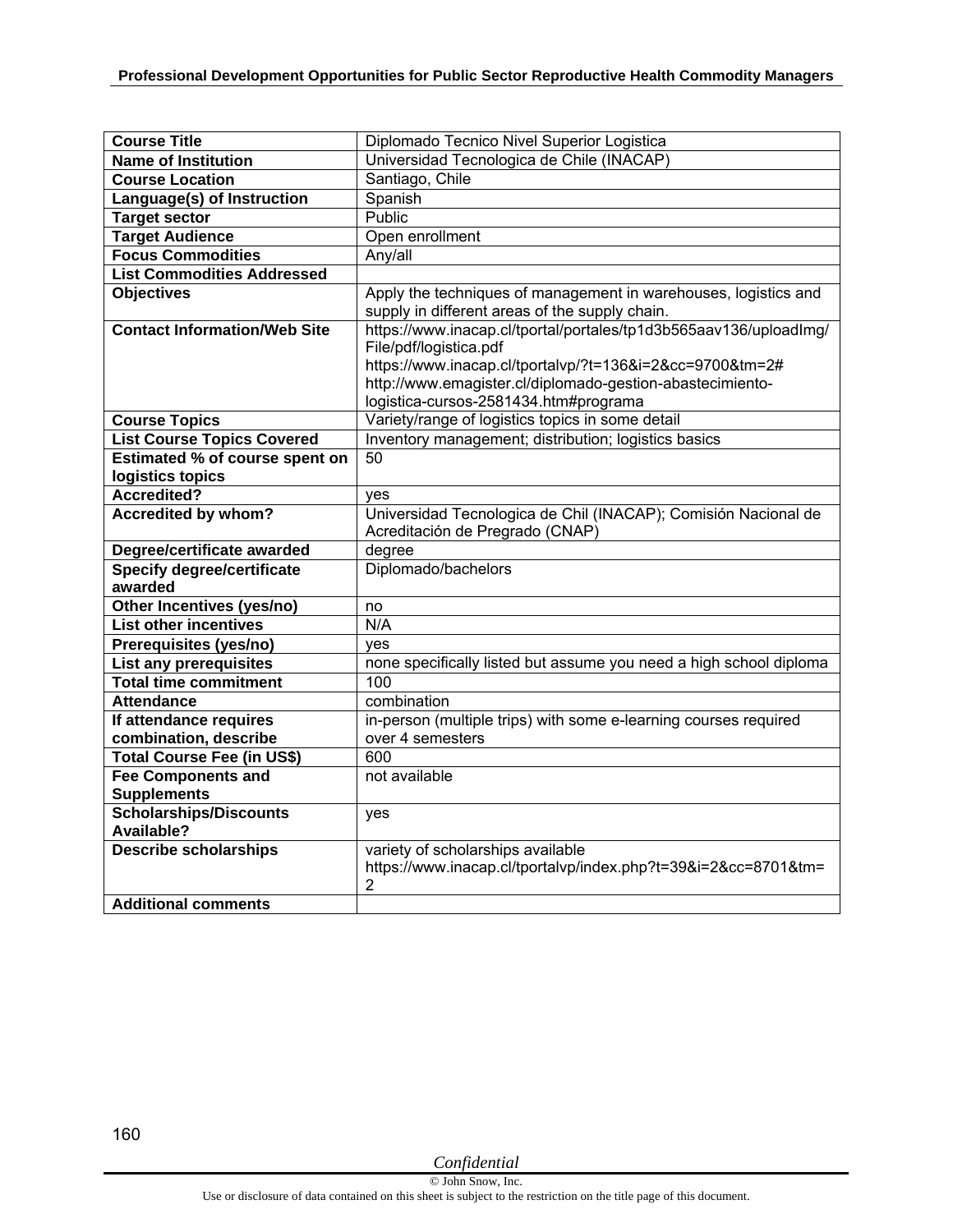| <b>Course Title</b>                          | Disponibilidad Asegurada de Insumos: Principios y Practica        |
|----------------------------------------------|-------------------------------------------------------------------|
| <b>Name of Institution</b>                   | La Asociación Benéfica PRISMA- Peru                               |
| <b>Course Location</b>                       | Lima, Peru                                                        |
| Language(s) of Instruction                   | Spanish                                                           |
| <b>Target sector</b>                         | Public                                                            |
| <b>Target Audience</b>                       | Program Manager                                                   |
| <b>Focus Commodities</b>                     | Any/all                                                           |
| <b>List Commodities Addressed</b>            |                                                                   |
| <b>Objectives</b>                            | Understand how strengthening policy-level commitment, financial   |
|                                              | resources, and local capacity can help ensure an environment that |
|                                              | enables and sustains a supply system and meets client demand      |
| <b>Contact Information/Web Site</b>          | llaserna@prisma.org.pe                                            |
| <b>Course Topics</b>                         | One logistics function in great detail                            |
| <b>List Course Topics Covered</b>            | Commodity security policies, principles, planning                 |
| Estimated % of course spent on               | 100                                                               |
| logistics topics                             |                                                                   |
| <b>Accredited?</b>                           | no                                                                |
| <b>Accredited by whom?</b>                   | N/A                                                               |
| Degree/certificate awarded                   | certificate                                                       |
| <b>Specify degree/certificate</b><br>awarded | Certificate of completion                                         |
| Other Incentives (yes/no)                    | no                                                                |
| <b>List other incentives</b>                 | N/A                                                               |
| Prerequisites (yes/no)                       | no                                                                |
| List any prerequisites                       |                                                                   |
| <b>Total time commitment</b>                 | 40                                                                |
| <b>Attendance</b>                            | in-person (one trip)                                              |
| If attendance requires                       |                                                                   |
| combination, describe                        |                                                                   |
| Total Course Fee (in US\$)                   | 580                                                               |
| <b>Fee Components and</b>                    | Tuition & materials included in course cost                       |
| <b>Supplements</b>                           |                                                                   |
| <b>Scholarships/Discounts</b>                | no                                                                |
| Available?                                   |                                                                   |
| <b>Describe scholarships</b>                 | N/A                                                               |
| <b>Additional comments</b>                   | USAID   DELIVER PROJECT supported                                 |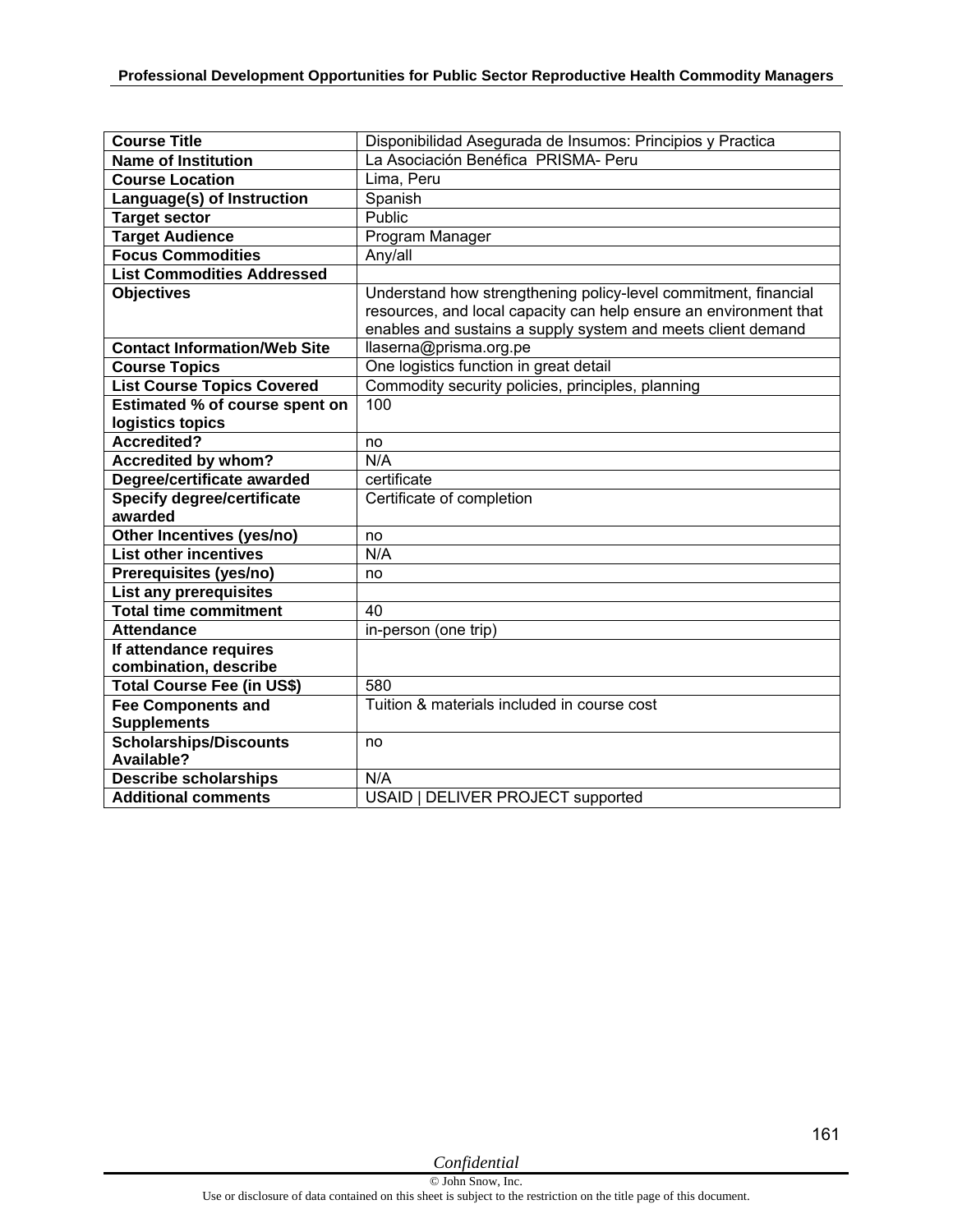| <b>Course Title</b>                   | <b>Distribution</b>                                                  |
|---------------------------------------|----------------------------------------------------------------------|
| <b>Name of Institution</b>            | Institut Bioforce Développement                                      |
| <b>Course Location</b>                | France                                                               |
| Language(s) of Instruction            | French                                                               |
| <b>Target sector</b>                  | Public                                                               |
| <b>Target Audience</b>                | Practitioner (Logistician, warehouse manager, LMIS manager, etc.)    |
| <b>Focus Commodities</b>              | Not indicated                                                        |
| <b>List Commodities Addressed</b>     |                                                                      |
| <b>Objectives</b>                     | Not provided                                                         |
| <b>Contact Information/Web Site</b>   | www.bioforce.asso.fr                                                 |
| <b>Course Topics</b>                  | One logistics function in great detail                               |
| <b>List Course Topics Covered</b>     | Organisation des distributions : choix du mode de distribution       |
|                                       | [direct-indirect], règles et procédures.                             |
| <b>Estimated % of course spent on</b> | 100                                                                  |
| logistics topics                      |                                                                      |
| <b>Accredited?</b>                    | no                                                                   |
| <b>Accredited by whom?</b>            | N/A                                                                  |
| Degree/certificate awarded            | no                                                                   |
| <b>Specify degree/certificate</b>     | N/A                                                                  |
| awarded                               |                                                                      |
| Other Incentives (yes/no)             | no                                                                   |
| <b>List other incentives</b>          | N/A                                                                  |
| Prerequisites (yes/no)                | no                                                                   |
| List any prerequisites                | N/A                                                                  |
| <b>Total time commitment</b>          | 16                                                                   |
| <b>Attendance</b>                     | in-person (one trip)                                                 |
| If attendance requires                |                                                                      |
| combination, describe                 |                                                                      |
| Total Course Fee (in US\$)            | 285                                                                  |
| <b>Fee Components and</b>             | Course cost only; does not include meals, lodging, or transportation |
| <b>Supplements</b>                    |                                                                      |
| <b>Scholarships/Discounts</b>         | not indicated                                                        |
| Available?                            |                                                                      |
| <b>Describe scholarships</b>          | N/A                                                                  |
| <b>Additional comments</b>            |                                                                      |

162

*Confidential*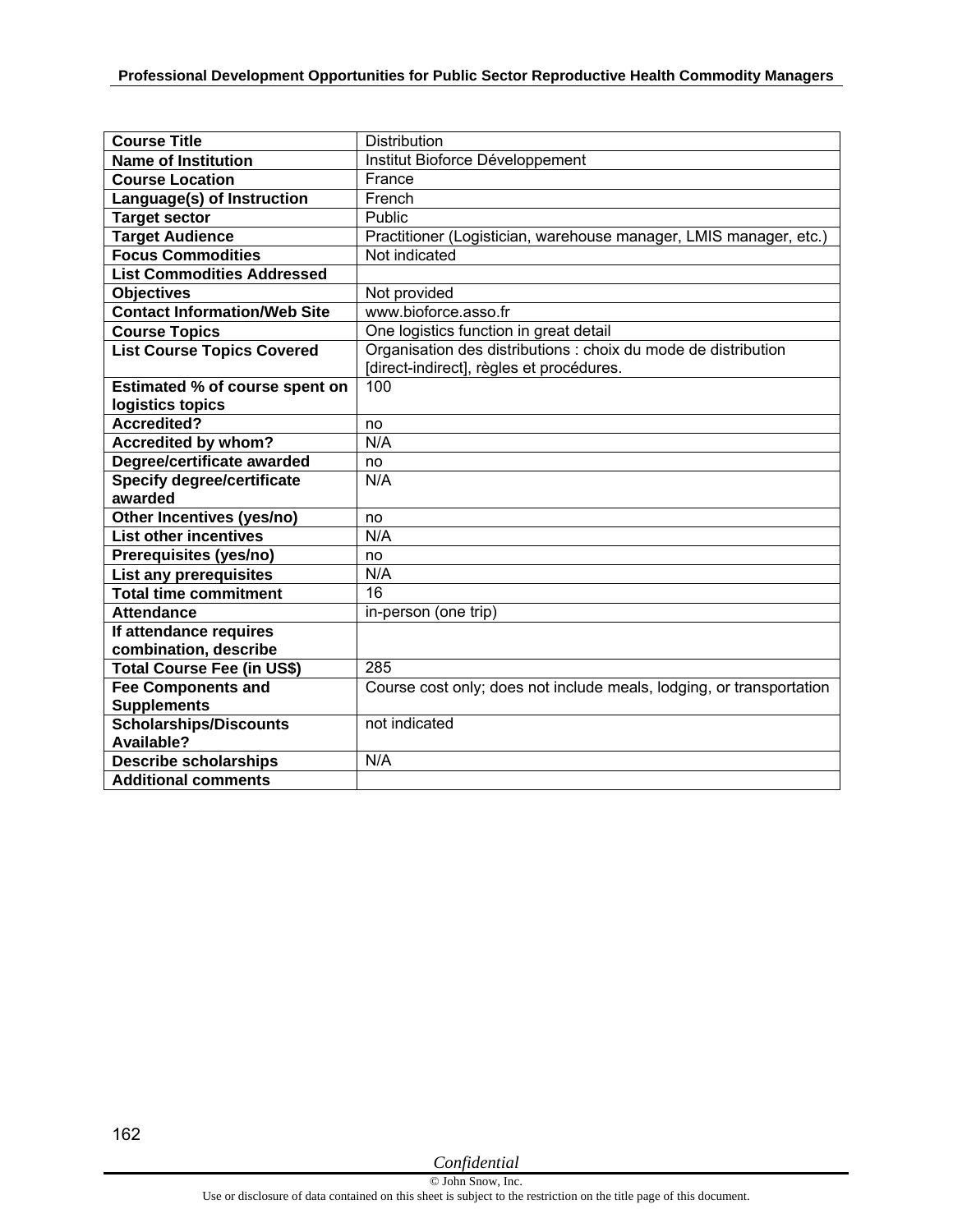| <b>Course Title</b>                                                 | E-Procurement: Strategies for Success                                                                                                                                                                                                                                                                                                                                                                                                                                                                                                                                                                                                                                                                                                                                               |
|---------------------------------------------------------------------|-------------------------------------------------------------------------------------------------------------------------------------------------------------------------------------------------------------------------------------------------------------------------------------------------------------------------------------------------------------------------------------------------------------------------------------------------------------------------------------------------------------------------------------------------------------------------------------------------------------------------------------------------------------------------------------------------------------------------------------------------------------------------------------|
| <b>Name of Institution</b>                                          | <b>Crown Agents</b>                                                                                                                                                                                                                                                                                                                                                                                                                                                                                                                                                                                                                                                                                                                                                                 |
| <b>Course Location</b>                                              | UK                                                                                                                                                                                                                                                                                                                                                                                                                                                                                                                                                                                                                                                                                                                                                                                  |
| Language(s) of Instruction                                          | English                                                                                                                                                                                                                                                                                                                                                                                                                                                                                                                                                                                                                                                                                                                                                                             |
| <b>Target sector</b>                                                | Public                                                                                                                                                                                                                                                                                                                                                                                                                                                                                                                                                                                                                                                                                                                                                                              |
| <b>Target Audience</b>                                              | Practitioner (Logistician, warehouse manager, LMIS manager, etc.)                                                                                                                                                                                                                                                                                                                                                                                                                                                                                                                                                                                                                                                                                                                   |
| <b>Focus Commodities</b>                                            | Not indicated                                                                                                                                                                                                                                                                                                                                                                                                                                                                                                                                                                                                                                                                                                                                                                       |
| <b>List Commodities Addressed</b>                                   |                                                                                                                                                                                                                                                                                                                                                                                                                                                                                                                                                                                                                                                                                                                                                                                     |
| <b>Objectives</b>                                                   | Create real procurement modernisation strategies that deal with<br>problem areas and improve procurement performance; understand<br>the ICT and e-terminology; create an optimal PMIS and e-strategy<br>for your procurement operation considering all relevant<br>factors/stakeholders; tender for and contract manage the purchase<br>of a PMIS and e-procurement system successfully; implement and<br>operate your PMIS and e-procurement system; ensure<br>sustainability and success of your PMIS e-procurement operation                                                                                                                                                                                                                                                     |
| <b>Contact Information/Web Site</b>                                 | www.crownagents.com; +44 (0) 208 710 6134                                                                                                                                                                                                                                                                                                                                                                                                                                                                                                                                                                                                                                                                                                                                           |
| <b>Course Topics</b>                                                | One logistics function in great detail                                                                                                                                                                                                                                                                                                                                                                                                                                                                                                                                                                                                                                                                                                                                              |
| <b>List Course Topics Covered</b><br>Estimated % of course spent on | "What are e-procurement and PMIS?; The market place; People,<br>process and technology; Organisational systems: fitting pieces<br>together; ICT basics; Business drivers and benefits; E-readiness<br>and needs assessment; Stakeholders - managing expectations;<br>Project governance; Manage the pace of change; Identifying and<br>improving current processes; Requirements definition; The<br>procurement process; Robust contract terms and conditions;<br>System evaluation and selection; Project initiation and resourcing;<br>Project governance, planning and management; Change control,<br>risks and issues; Building and delivering PMIS and e-procurement;<br>Testing and go live; Leadership; Legal and regulatory frameworks;<br>Institutional frameworks"<br>100 |
| logistics topics                                                    |                                                                                                                                                                                                                                                                                                                                                                                                                                                                                                                                                                                                                                                                                                                                                                                     |
| Accredited?                                                         | no                                                                                                                                                                                                                                                                                                                                                                                                                                                                                                                                                                                                                                                                                                                                                                                  |
| <b>Accredited by whom?</b>                                          | N/A                                                                                                                                                                                                                                                                                                                                                                                                                                                                                                                                                                                                                                                                                                                                                                                 |
| Degree/certificate awarded                                          | certificate                                                                                                                                                                                                                                                                                                                                                                                                                                                                                                                                                                                                                                                                                                                                                                         |
| <b>Specify degree/certificate</b><br>awarded                        | Certificate of attendance                                                                                                                                                                                                                                                                                                                                                                                                                                                                                                                                                                                                                                                                                                                                                           |
| Other Incentives (yes/no)                                           | ves                                                                                                                                                                                                                                                                                                                                                                                                                                                                                                                                                                                                                                                                                                                                                                                 |
| <b>List other incentives</b>                                        | free one year affiliate membership of CIPS                                                                                                                                                                                                                                                                                                                                                                                                                                                                                                                                                                                                                                                                                                                                          |
| Prerequisites (yes/no)                                              | no                                                                                                                                                                                                                                                                                                                                                                                                                                                                                                                                                                                                                                                                                                                                                                                  |
| List any prerequisites                                              | N/A                                                                                                                                                                                                                                                                                                                                                                                                                                                                                                                                                                                                                                                                                                                                                                                 |
| <b>Total time commitment</b>                                        | 120                                                                                                                                                                                                                                                                                                                                                                                                                                                                                                                                                                                                                                                                                                                                                                                 |
| <b>Attendance</b>                                                   | in-person (one trip)                                                                                                                                                                                                                                                                                                                                                                                                                                                                                                                                                                                                                                                                                                                                                                |
| If attendance requires<br>combination, describe                     |                                                                                                                                                                                                                                                                                                                                                                                                                                                                                                                                                                                                                                                                                                                                                                                     |
| <b>Total Course Fee (in US\$)</b>                                   | 5,760                                                                                                                                                                                                                                                                                                                                                                                                                                                                                                                                                                                                                                                                                                                                                                               |

163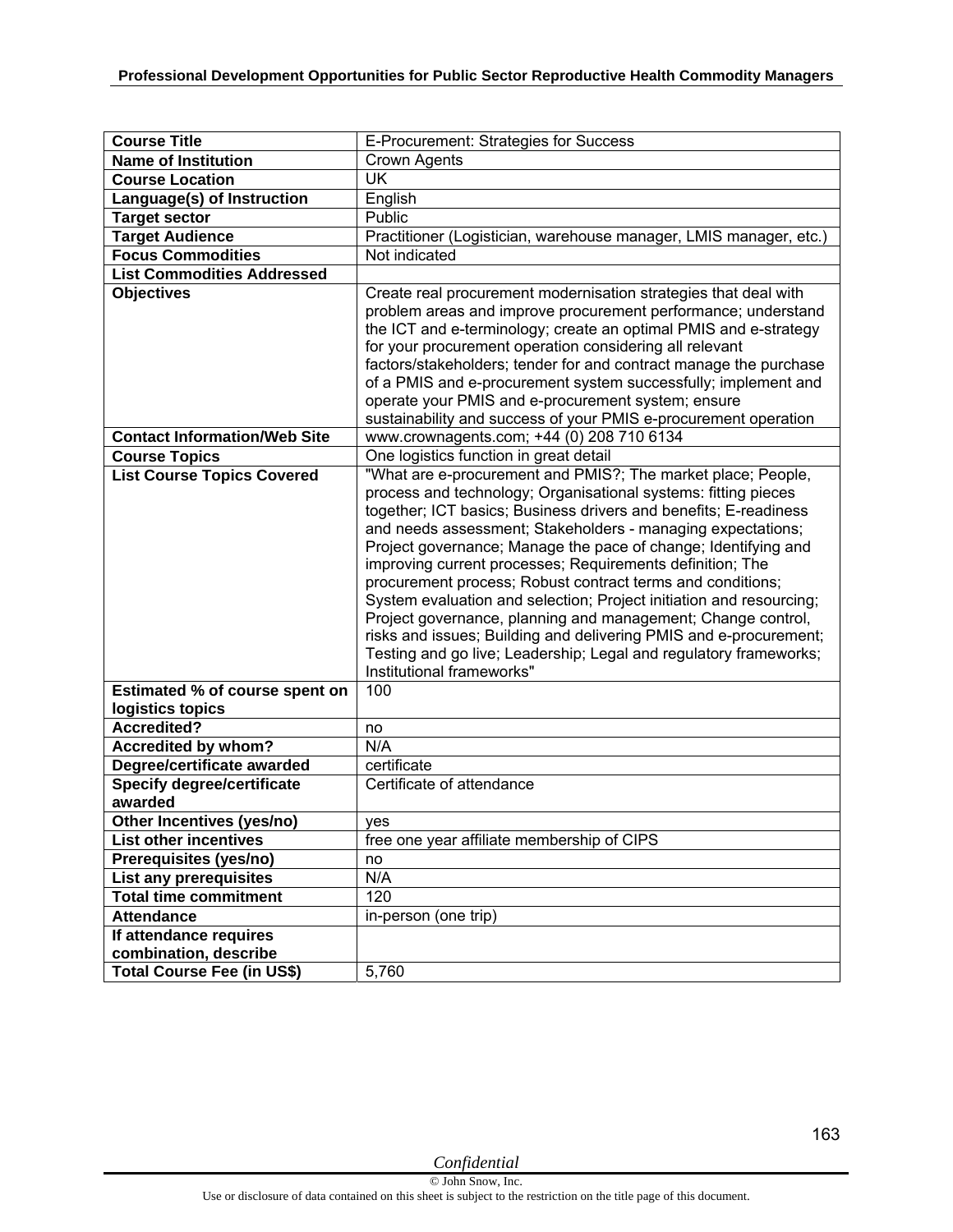| <b>Fee Components and</b><br><b>Supplements</b> | tuition, comprehensive training materials, certificate of attendance,<br>lunch and refreshments on training days, course photograph,<br>support and advice from your local Crown Agents office on the<br>application and mobilisation process, membership of Crown Agents<br>training alumni website, one year's free Affiliate Membership of<br>CIPS, emergency medical insurance, advice and guidance on<br>discounted accommodation, transport from the training venue to the<br>airport at the end of the course, individual certificate presentation<br>photograph, cultural activity, conference bag, memory stick, course<br>folder for collecting course material, stationery, sweatshirt or T-<br>shirt. |
|-------------------------------------------------|-------------------------------------------------------------------------------------------------------------------------------------------------------------------------------------------------------------------------------------------------------------------------------------------------------------------------------------------------------------------------------------------------------------------------------------------------------------------------------------------------------------------------------------------------------------------------------------------------------------------------------------------------------------------------------------------------------------------|
| <b>Scholarships/Discounts</b><br>Available?     | not indicated                                                                                                                                                                                                                                                                                                                                                                                                                                                                                                                                                                                                                                                                                                     |
| <b>Describe scholarships</b>                    | N/A                                                                                                                                                                                                                                                                                                                                                                                                                                                                                                                                                                                                                                                                                                               |

*Confidential*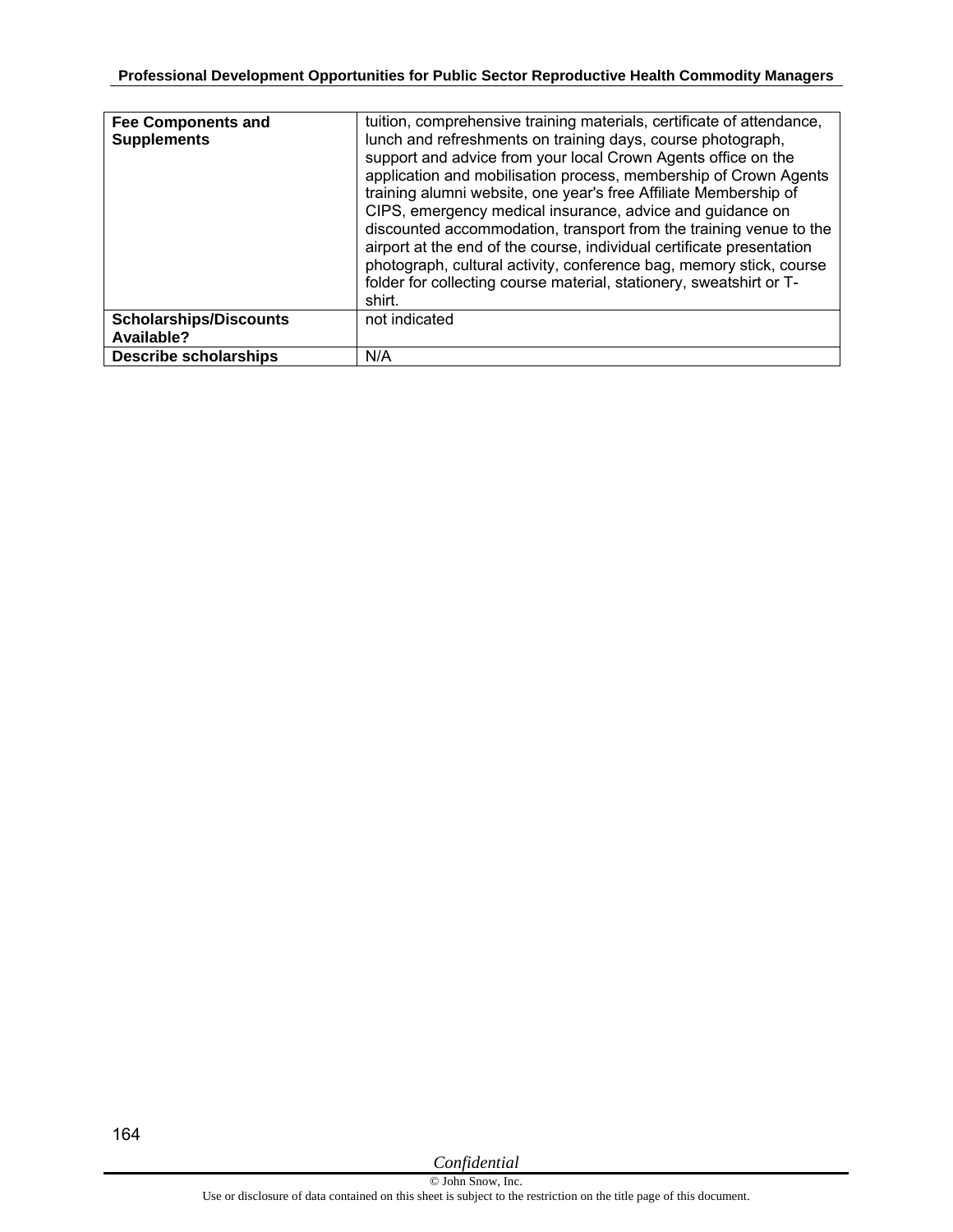| <b>Course Title</b>                             | <b>Effective Procurement Skills</b>                                                                                                                                                                                                                                                                                                                                                                                                                                |
|-------------------------------------------------|--------------------------------------------------------------------------------------------------------------------------------------------------------------------------------------------------------------------------------------------------------------------------------------------------------------------------------------------------------------------------------------------------------------------------------------------------------------------|
| <b>Name of Institution</b>                      | <b>Crown Agents</b>                                                                                                                                                                                                                                                                                                                                                                                                                                                |
| <b>Course Location</b>                          | Nigeria                                                                                                                                                                                                                                                                                                                                                                                                                                                            |
| Language(s) of Instruction                      | English                                                                                                                                                                                                                                                                                                                                                                                                                                                            |
| <b>Target sector</b>                            | Public                                                                                                                                                                                                                                                                                                                                                                                                                                                             |
| <b>Target Audience</b>                          | Practitioner (Logistician, warehouse manager, LMIS manager, etc.)                                                                                                                                                                                                                                                                                                                                                                                                  |
| <b>Focus Commodities</b>                        | Not indicated                                                                                                                                                                                                                                                                                                                                                                                                                                                      |
| <b>List Commodities Addressed</b>               |                                                                                                                                                                                                                                                                                                                                                                                                                                                                    |
| <b>Objectives</b>                               | "Identify appropriate sourcing strategies; apply relevant<br>procurement skills and techniques; contribute significantly to the<br>success of your organisation by effectively managing your contracts<br>and suppliers; reduce risk in your supply chain and by using<br>appraised suppliers; Understand how corruption can negatively<br>effect your procurement processes and objectives; create and<br>maintain effective supplier and customer relationships" |
| <b>Contact Information/Web Site</b>             | www.crownagents.com; +44 (0) 208 710 6134                                                                                                                                                                                                                                                                                                                                                                                                                          |
| <b>Course Topics</b>                            | One logistics function in great detail                                                                                                                                                                                                                                                                                                                                                                                                                             |
| <b>List Course Topics Covered</b>               | "Tools to identify sourcing strategies; supplier appraisal and rating;<br>contract management; supplier management; procurement<br>practice, tools and techniques; corruption and ethics in<br>procurement; supplier and customer relationships"                                                                                                                                                                                                                   |
| Estimated % of course spent on                  | 100                                                                                                                                                                                                                                                                                                                                                                                                                                                                |
| logistics topics                                |                                                                                                                                                                                                                                                                                                                                                                                                                                                                    |
| Accredited?                                     | no                                                                                                                                                                                                                                                                                                                                                                                                                                                                 |
| <b>Accredited by whom?</b>                      | N/A                                                                                                                                                                                                                                                                                                                                                                                                                                                                |
| Degree/certificate awarded                      | certificate                                                                                                                                                                                                                                                                                                                                                                                                                                                        |
| Specify degree/certificate<br>awarded           | Certificate of attendance                                                                                                                                                                                                                                                                                                                                                                                                                                          |
| Other Incentives (yes/no)                       | no                                                                                                                                                                                                                                                                                                                                                                                                                                                                 |
| <b>List other incentives</b>                    | N/A                                                                                                                                                                                                                                                                                                                                                                                                                                                                |
| Prerequisites (yes/no)                          | no                                                                                                                                                                                                                                                                                                                                                                                                                                                                 |
| List any prerequisites                          | N/A                                                                                                                                                                                                                                                                                                                                                                                                                                                                |
| <b>Total time commitment</b>                    | 50                                                                                                                                                                                                                                                                                                                                                                                                                                                                 |
| <b>Attendance</b>                               | in-person (one trip)                                                                                                                                                                                                                                                                                                                                                                                                                                               |
| If attendance requires<br>combination, describe |                                                                                                                                                                                                                                                                                                                                                                                                                                                                    |
| <b>Total Course Fee (in US\$)</b>               | 1,000                                                                                                                                                                                                                                                                                                                                                                                                                                                              |
| <b>Fee Components and</b><br><b>Supplements</b> | tuition, training materials, certificate of attendance, lunch and<br>refreshments on training days, support and advice from your local                                                                                                                                                                                                                                                                                                                             |
|                                                 | Crown Agents office on the application and mobilisation process<br>and membership of the Crown Agents alumni website.                                                                                                                                                                                                                                                                                                                                              |
| <b>Scholarships/Discounts</b>                   | not indicated                                                                                                                                                                                                                                                                                                                                                                                                                                                      |
| Available?                                      |                                                                                                                                                                                                                                                                                                                                                                                                                                                                    |
| <b>Describe scholarships</b>                    | N/A                                                                                                                                                                                                                                                                                                                                                                                                                                                                |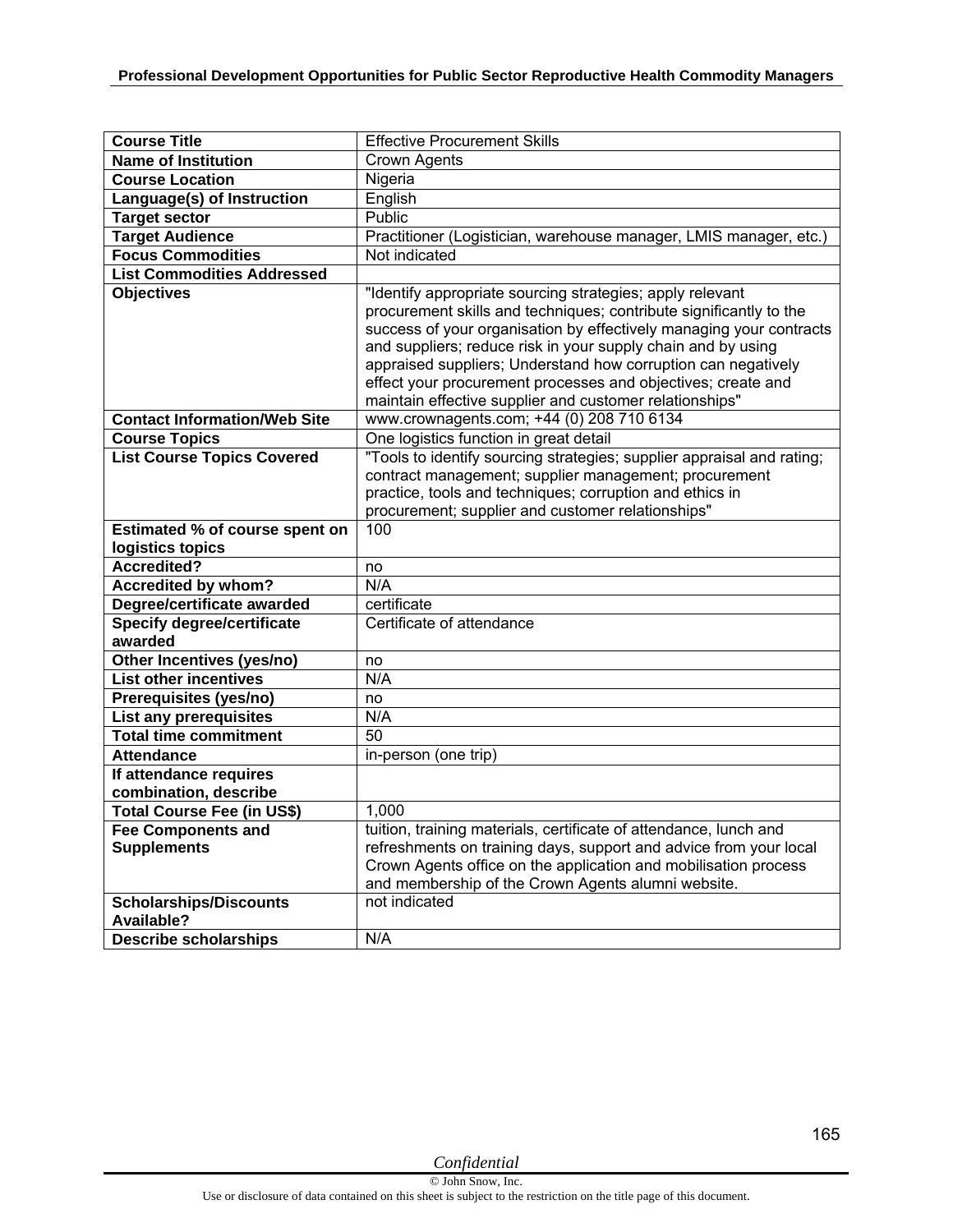| <b>Course Title</b>                 | Estimación y Programación de las Necesidades de Insumos            |
|-------------------------------------|--------------------------------------------------------------------|
| <b>Name of Institution</b>          | La Asociación Benéfica PRISMA- Peru                                |
| <b>Course Location</b>              | Lima, Peru                                                         |
| Language(s) of Instruction          | Spanish                                                            |
| <b>Target sector</b>                | Public                                                             |
| <b>Target Audience</b>              | Program Manager                                                    |
| <b>Focus Commodities</b>            | Small set (identify)                                               |
| <b>List Commodities Addressed</b>   | Health commodities incl malaria, family planning etc.              |
| <b>Objectives</b>                   | Increase participants' knowledge and skills in using a data driven |
|                                     | process to improve accuracy of forecasts, estimate funding         |
|                                     | requirements and identify funding sources to meet mid to long term |
|                                     | needs, develop a procurement plan, understand the utility of       |
|                                     | software packages in quantification and procurement planning       |
|                                     | processes, and evaluate and respond to environmental or policy     |
|                                     | constraints to forecasting and procurement planning                |
| <b>Contact Information/Web Site</b> | llaserna@prisma.org.pe                                             |
| <b>Course Topics</b>                | One logistics function in great detail                             |
| <b>List Course Topics Covered</b>   | Quantification, procurement planning                               |
| Estimated % of course spent on      | 100                                                                |
| logistics topics                    |                                                                    |
| Accredited?                         | no                                                                 |
|                                     |                                                                    |
| Accredited by whom?                 | N/A                                                                |
| Degree/certificate awarded          | certificate                                                        |
| <b>Specify degree/certificate</b>   | Certificate of completion                                          |
| awarded                             |                                                                    |
| Other Incentives (yes/no)           | no                                                                 |
| <b>List other incentives</b>        | N/A                                                                |
| Prerequisites (yes/no)              | ves                                                                |
| <b>List any prerequisites</b>       | el curso GERENCIA DE LA CADENA LOGÍSTICA.                          |
| <b>Total time commitment</b>        | 40                                                                 |
| <b>Attendance</b>                   | in-person (one trip)                                               |
| If attendance requires              |                                                                    |
| combination, describe               |                                                                    |
| <b>Total Course Fee (in US\$)</b>   | 580                                                                |
| <b>Fee Components and</b>           | Tuition & materials included in course cost                        |
| <b>Supplements</b>                  |                                                                    |
| <b>Scholarships/Discounts</b>       | no                                                                 |
| Available?                          |                                                                    |
| <b>Describe scholarships</b>        | N/A<br><b>USAID   DELIVER PROJECT supported</b>                    |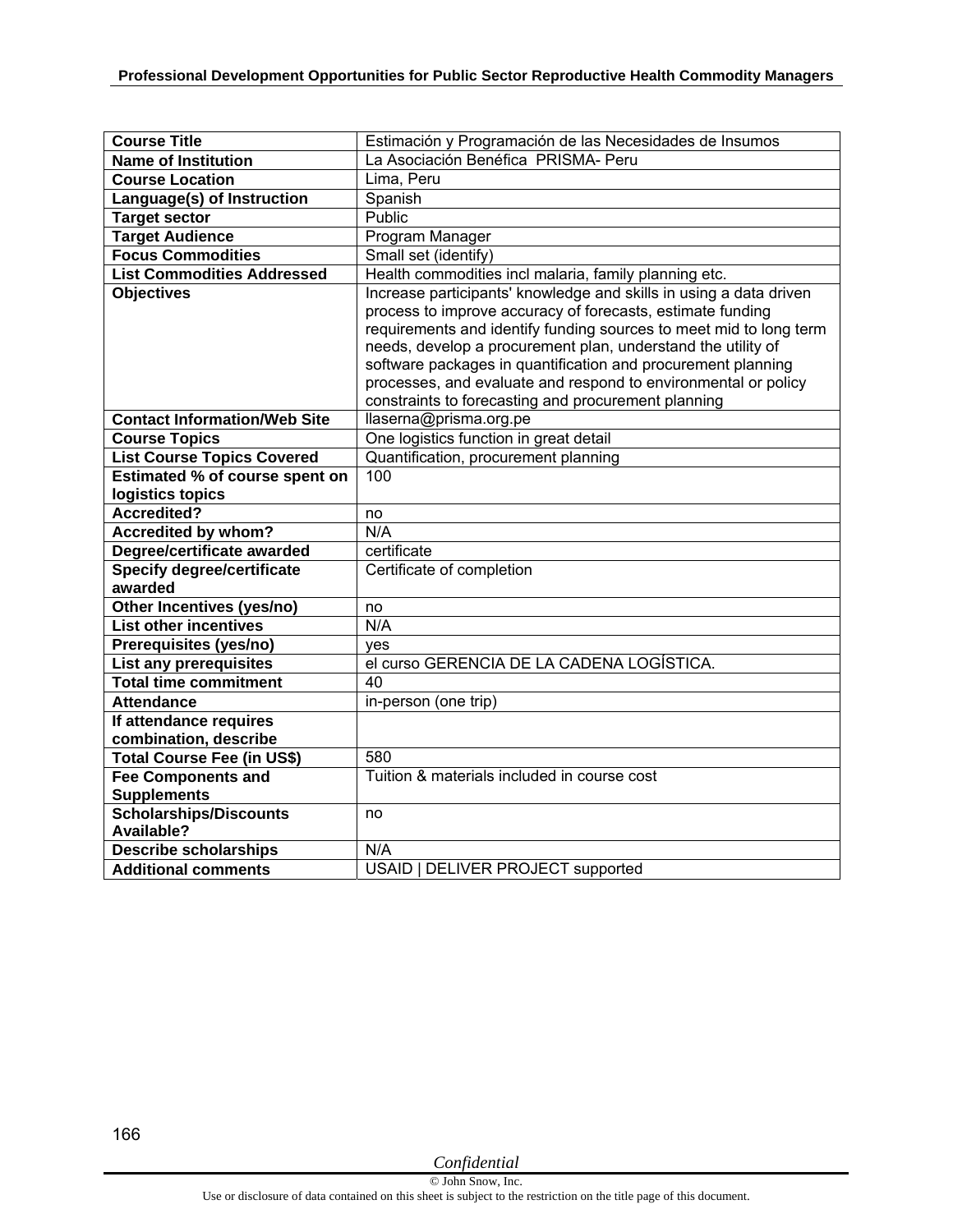| <b>Course Title</b><br><b>Name of Institution</b> | Executive Seminar: Pharmaceutical Supply Chain Management<br>i+solutions                                                                                                                                                                                                                                                                                                                                                                                                                                                                                                                                                                                                                                                          |
|---------------------------------------------------|-----------------------------------------------------------------------------------------------------------------------------------------------------------------------------------------------------------------------------------------------------------------------------------------------------------------------------------------------------------------------------------------------------------------------------------------------------------------------------------------------------------------------------------------------------------------------------------------------------------------------------------------------------------------------------------------------------------------------------------|
|                                                   |                                                                                                                                                                                                                                                                                                                                                                                                                                                                                                                                                                                                                                                                                                                                   |
| <b>Course Location</b>                            | Netherlands                                                                                                                                                                                                                                                                                                                                                                                                                                                                                                                                                                                                                                                                                                                       |
| Language(s) of Instruction                        | English                                                                                                                                                                                                                                                                                                                                                                                                                                                                                                                                                                                                                                                                                                                           |
| <b>Target sector</b>                              | Public                                                                                                                                                                                                                                                                                                                                                                                                                                                                                                                                                                                                                                                                                                                            |
| <b>Target Audience</b>                            | Program Manager                                                                                                                                                                                                                                                                                                                                                                                                                                                                                                                                                                                                                                                                                                                   |
| <b>Focus Commodities</b>                          | Not indicated                                                                                                                                                                                                                                                                                                                                                                                                                                                                                                                                                                                                                                                                                                                     |
| <b>List Commodities Addressed</b>                 |                                                                                                                                                                                                                                                                                                                                                                                                                                                                                                                                                                                                                                                                                                                                   |
| <b>Objectives</b>                                 | Enlarge knowledge on supply chain issues; understand how policy<br>and management decisions influence the performance of the<br>supply chain; are able to suggest policy and management changes<br>to ensure better performance, on the basis of the current status of<br>their supply chain; are able to set indicators, monitor and evaluate<br>the management performance at difference levels of the supply<br>chain; have become stronger advocates for a good functioning<br>pharmaceutical supply chain                                                                                                                                                                                                                    |
| <b>Contact Information/Web Site</b>               | training@iplussolutions.org; www.iplussolutions.org; +31 348 489<br>643/646                                                                                                                                                                                                                                                                                                                                                                                                                                                                                                                                                                                                                                                       |
| <b>Course Topics</b>                              | Variety/range of logistics topics in some detail                                                                                                                                                                                                                                                                                                                                                                                                                                                                                                                                                                                                                                                                                  |
| <b>List Course Topics Covered</b>                 | Overview of supply chain issues for medicines and medical<br>supplies; Major diseases and their specific supply chain issues:<br>HIV/AIDS, Malaria, TB and Neglected Tropical Diseases; Key<br>challenges in current supply chain management; Policy makers and<br>managers as determining factors for the supply chain performance;<br>Financing and Human resource management decisions; Inventory<br>management, decision making matrix/game for managers and<br>policy makers; Public and private sector supply chain management<br>models: Possible complimentary and/or collaborating opportunities;<br>Monitoring and evaluation of supply chain management<br>performance; Country supply chain performances/case studies |
| Estimated % of course spent on                    | 100                                                                                                                                                                                                                                                                                                                                                                                                                                                                                                                                                                                                                                                                                                                               |
| logistics topics                                  |                                                                                                                                                                                                                                                                                                                                                                                                                                                                                                                                                                                                                                                                                                                                   |
| <b>Accredited?</b>                                | no                                                                                                                                                                                                                                                                                                                                                                                                                                                                                                                                                                                                                                                                                                                                |
| Accredited by whom?                               | N/A                                                                                                                                                                                                                                                                                                                                                                                                                                                                                                                                                                                                                                                                                                                               |
| Degree/certificate awarded                        | certificate                                                                                                                                                                                                                                                                                                                                                                                                                                                                                                                                                                                                                                                                                                                       |
| <b>Specify degree/certificate</b>                 | Certificate of completion                                                                                                                                                                                                                                                                                                                                                                                                                                                                                                                                                                                                                                                                                                         |
| awarded                                           |                                                                                                                                                                                                                                                                                                                                                                                                                                                                                                                                                                                                                                                                                                                                   |
| Other Incentives (yes/no)                         | no                                                                                                                                                                                                                                                                                                                                                                                                                                                                                                                                                                                                                                                                                                                                |
| <b>List other incentives</b>                      | N/A                                                                                                                                                                                                                                                                                                                                                                                                                                                                                                                                                                                                                                                                                                                               |
| Prerequisites (yes/no)                            | no                                                                                                                                                                                                                                                                                                                                                                                                                                                                                                                                                                                                                                                                                                                                |
| List any prerequisites                            | N/A                                                                                                                                                                                                                                                                                                                                                                                                                                                                                                                                                                                                                                                                                                                               |
| <b>Total time commitment</b>                      | 72                                                                                                                                                                                                                                                                                                                                                                                                                                                                                                                                                                                                                                                                                                                                |
| <b>Attendance</b>                                 | in-person (one trip)                                                                                                                                                                                                                                                                                                                                                                                                                                                                                                                                                                                                                                                                                                              |
| If attendance requires<br>combination, describe   |                                                                                                                                                                                                                                                                                                                                                                                                                                                                                                                                                                                                                                                                                                                                   |
| Total Course Fee (in US\$)                        | 6,400                                                                                                                                                                                                                                                                                                                                                                                                                                                                                                                                                                                                                                                                                                                             |
| <b>Fee Components and</b>                         | includes course materials, transfer to and from airport on first and                                                                                                                                                                                                                                                                                                                                                                                                                                                                                                                                                                                                                                                              |
| <b>Supplements</b>                                | last day only, hotel accommodation for duration of the course, three                                                                                                                                                                                                                                                                                                                                                                                                                                                                                                                                                                                                                                                              |
|                                                   | meals/day, coffee and tea breaks, several recreational visits.                                                                                                                                                                                                                                                                                                                                                                                                                                                                                                                                                                                                                                                                    |
| <b>Scholarships/Discounts</b>                     | no                                                                                                                                                                                                                                                                                                                                                                                                                                                                                                                                                                                                                                                                                                                                |
| <b>Available?</b>                                 |                                                                                                                                                                                                                                                                                                                                                                                                                                                                                                                                                                                                                                                                                                                                   |
| <b>Describe scholarships</b>                      | N/A                                                                                                                                                                                                                                                                                                                                                                                                                                                                                                                                                                                                                                                                                                                               |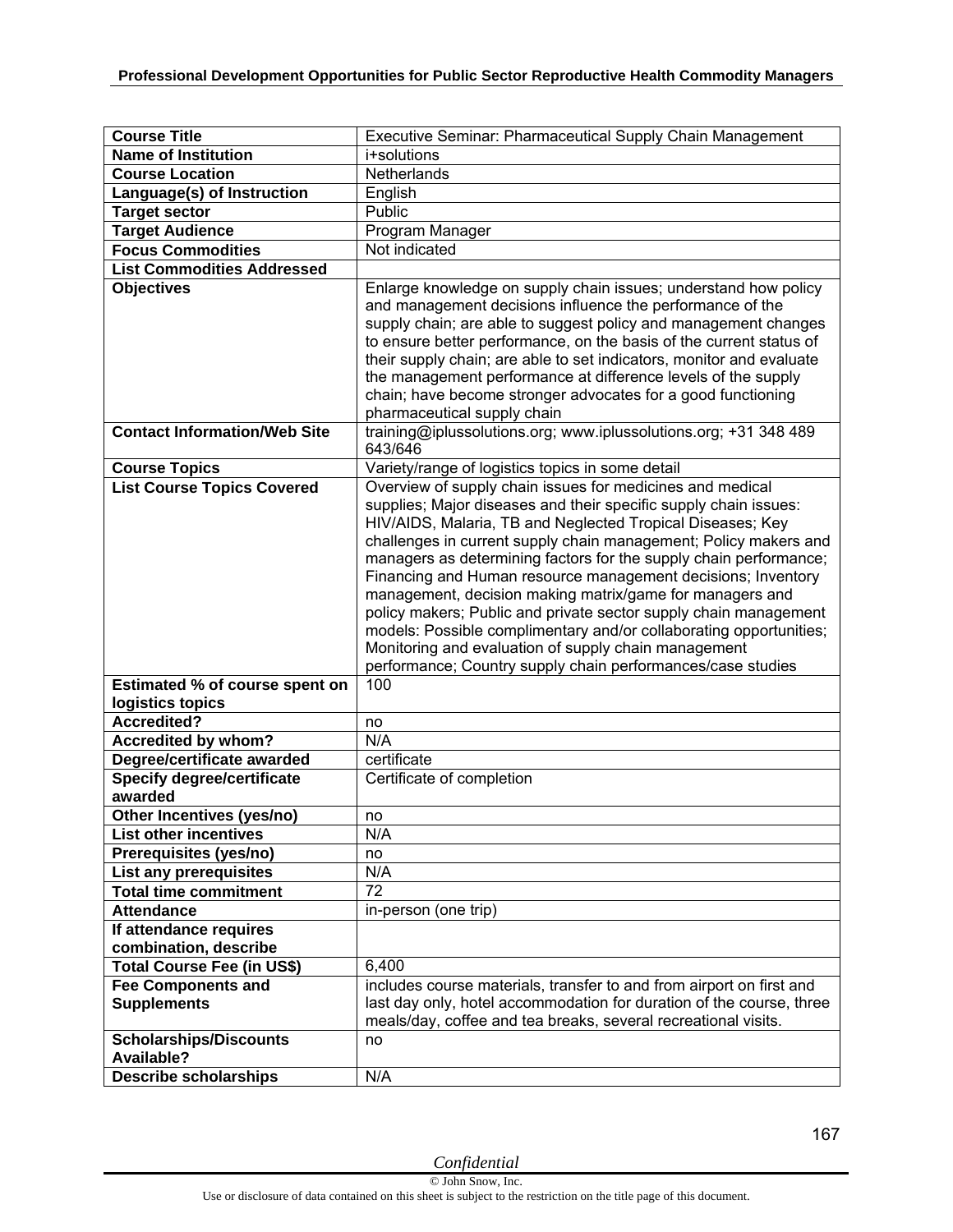| <b>Course Title</b>                   | Exercice d'application du module d'Approvisionnement                 |
|---------------------------------------|----------------------------------------------------------------------|
| <b>Name of Institution</b>            | Institut Bioforce Développement                                      |
| <b>Course Location</b>                | France                                                               |
| Language(s) of Instruction            | French                                                               |
| <b>Target sector</b>                  | Public                                                               |
| <b>Target Audience</b>                | Practitioner (Logistician, warehouse manager, LMIS manager, etc.)    |
| <b>Focus Commodities</b>              | Not indicated                                                        |
| <b>List Commodities Addressed</b>     |                                                                      |
| <b>Objectives</b>                     | Not provided                                                         |
| <b>Contact Information/Web Site</b>   | www.bioforce.asso.fr                                                 |
| <b>Course Topics</b>                  | One logistics function in great detail                               |
| <b>List Course Topics Covered</b>     | Exercice d'application pratique de 4 journées qui nécessite d'avoir  |
|                                       | suivi la totalité du module Approvisionnement.                       |
| <b>Estimated % of course spent on</b> | 100                                                                  |
| logistics topics                      |                                                                      |
| <b>Accredited?</b>                    | no                                                                   |
| <b>Accredited by whom?</b>            | N/A                                                                  |
| Degree/certificate awarded            | no                                                                   |
| <b>Specify degree/certificate</b>     | N/A                                                                  |
| awarded                               |                                                                      |
| Other Incentives (yes/no)             | no                                                                   |
| <b>List other incentives</b>          | N/A                                                                  |
| Prerequisites (yes/no)                | ves                                                                  |
| List any prerequisites                | Individual Modules on: Achats, Transports, Stocks, Distribution      |
| <b>Total time commitment</b>          | 32                                                                   |
| <b>Attendance</b>                     | in-person (one trip)                                                 |
| If attendance requires                |                                                                      |
| combination, describe                 |                                                                      |
| Total Course Fee (in US\$)            | 570                                                                  |
| <b>Fee Components and</b>             | Course cost only; does not include meals, lodging, or transportation |
| <b>Supplements</b>                    |                                                                      |
| Scholarships/Discounts                | not indicated                                                        |
| Available?                            |                                                                      |
| <b>Describe scholarships</b>          | N/A                                                                  |
| <b>Additional comments</b>            |                                                                      |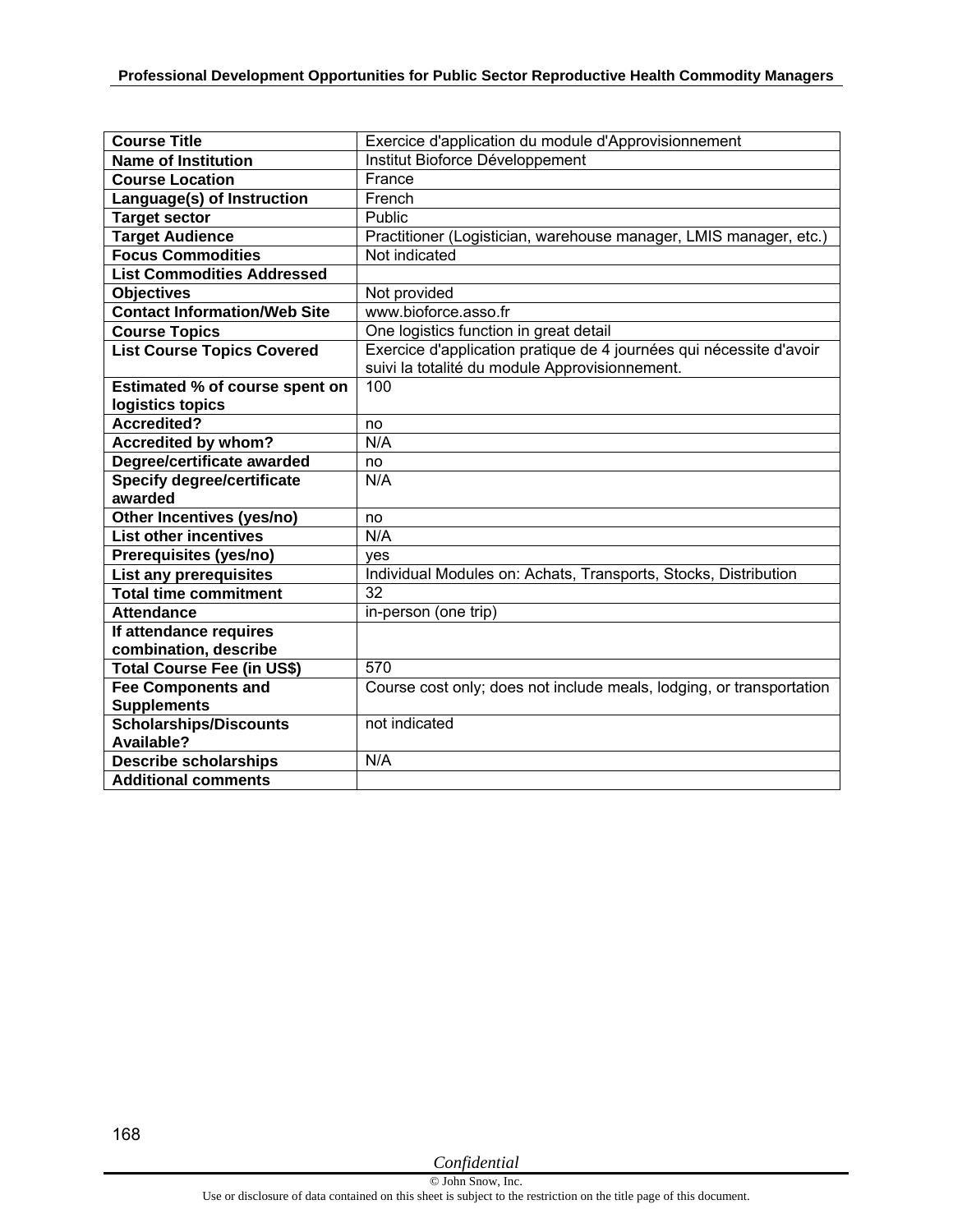| <b>Course Title</b>                             | FinListics®: The Financial Supply Chain Management Connection<br>Workshop                                                                                                                                                                                                                      |
|-------------------------------------------------|------------------------------------------------------------------------------------------------------------------------------------------------------------------------------------------------------------------------------------------------------------------------------------------------|
| <b>Name of Institution</b>                      | Georgia Tech, Supply Chain & Logistics Institute                                                                                                                                                                                                                                               |
| <b>Course Location</b>                          | Georgia, USA                                                                                                                                                                                                                                                                                   |
| Language(s) of Instruction                      | English                                                                                                                                                                                                                                                                                        |
| <b>Target sector</b>                            | Private                                                                                                                                                                                                                                                                                        |
| <b>Target Audience</b>                          | Open enrollment                                                                                                                                                                                                                                                                                |
| <b>Focus Commodities</b>                        | Any/all                                                                                                                                                                                                                                                                                        |
| <b>List Commodities Addressed</b>               |                                                                                                                                                                                                                                                                                                |
| <b>Objectives</b>                               | Better articulate and measure the financial benefits of your                                                                                                                                                                                                                                   |
|                                                 | solutions, Show the value of solutions that: Increase sale through<br>faster speed to market, Reduce cash-cycle times, Better balance<br>transportation and inventory carrying costs, Optimize network<br>design, Leverage logistics outsourcing, Establish third-party<br>inventory ownership |
| <b>Contact Information/Web Site</b>             | http://www.scl.gatech.edu/professional-education/certificates/                                                                                                                                                                                                                                 |
| <b>Course Topics</b>                            | Variety/range of logistics topics in some detail                                                                                                                                                                                                                                               |
| <b>List Course Topics Covered</b>               | Introduction to FinListics®, Measuring financial logistics<br>performance, Creating a competitive advantage by reducing capital<br>costs, Evaluating logistics investments, FinListics® value manager<br>computer model, and Selling the value of third-party logistics<br>services            |
| <b>Estimated % of course spent on</b>           | 50                                                                                                                                                                                                                                                                                             |
| logistics topics                                |                                                                                                                                                                                                                                                                                                |
| <b>Accredited?</b>                              | yes                                                                                                                                                                                                                                                                                            |
| <b>Accredited by whom?</b>                      | Southern Association of Colleges and Universities                                                                                                                                                                                                                                              |
| Degree/certificate awarded                      | certificate                                                                                                                                                                                                                                                                                    |
| <b>Specify degree/certificate</b><br>awarded    | Certificate in FinListics®: The Financial Supply Chain Management<br><b>Connection Workshop</b>                                                                                                                                                                                                |
| Other Incentives (yes/no)                       | no                                                                                                                                                                                                                                                                                             |
| <b>List other incentives</b>                    | N/A                                                                                                                                                                                                                                                                                            |
| Prerequisites (yes/no)                          | no                                                                                                                                                                                                                                                                                             |
| List any prerequisites                          | N/A                                                                                                                                                                                                                                                                                            |
| <b>Total time commitment</b>                    | 16                                                                                                                                                                                                                                                                                             |
| <b>Attendance</b>                               | in-person (one trip)                                                                                                                                                                                                                                                                           |
| If attendance requires                          |                                                                                                                                                                                                                                                                                                |
| combination, describe                           |                                                                                                                                                                                                                                                                                                |
| <b>Total Course Fee (in US\$)</b>               | 2,150                                                                                                                                                                                                                                                                                          |
| <b>Fee Components and</b><br><b>Supplements</b> | includes breakfast, lunch, snack, daily parking, wireless Internet<br>connection & course materials. Additional costs are transport from<br>home to training site and accommodations while attending the<br>course.                                                                            |
| <b>Scholarships/Discounts</b>                   | yes                                                                                                                                                                                                                                                                                            |
| Available?                                      |                                                                                                                                                                                                                                                                                                |
| <b>Describe scholarships</b>                    | discounted fees available for those who have taken another SCL<br>course, members of CSCMP, and some courses are discounted for<br>members of INFORMS, NASSTRAC, AST&L & the Atlanta<br>Logistics Innovation Council, early registration discount                                              |
| <b>Additional comments</b>                      | "course hours do not include travel, only lecture hours, participants                                                                                                                                                                                                                          |
|                                                 | requested to bring their financial data and business cases to the<br>workshop"                                                                                                                                                                                                                 |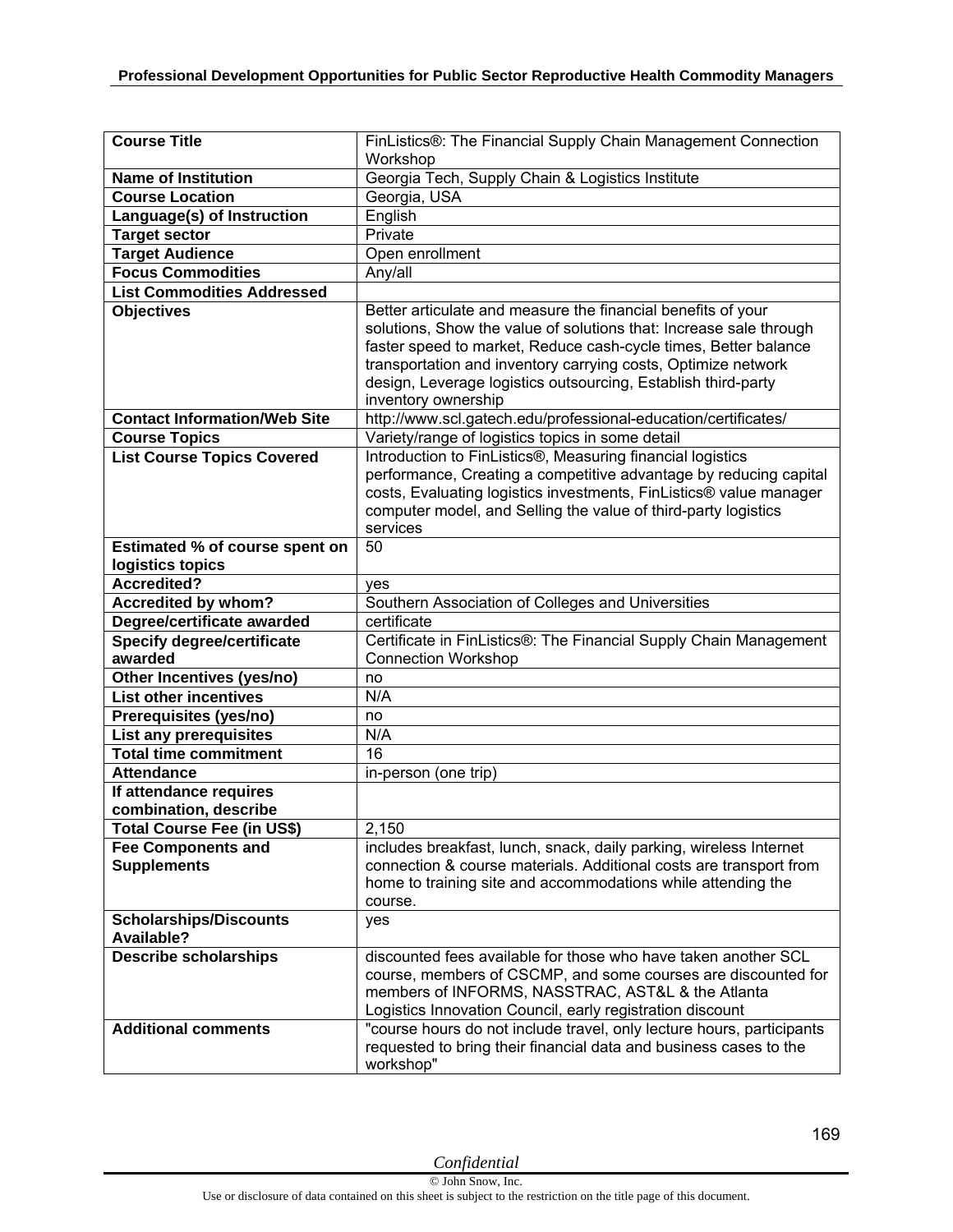| <b>Course Title</b>                                | <b>Fundamentals of Procurement</b>                                                                                                                                                                                                                                                                                                                                                                                                                                                                                                                                                                                                                                                                                                                                                                                                      |
|----------------------------------------------------|-----------------------------------------------------------------------------------------------------------------------------------------------------------------------------------------------------------------------------------------------------------------------------------------------------------------------------------------------------------------------------------------------------------------------------------------------------------------------------------------------------------------------------------------------------------------------------------------------------------------------------------------------------------------------------------------------------------------------------------------------------------------------------------------------------------------------------------------|
| <b>Name of Institution</b>                         | <b>UNDP</b>                                                                                                                                                                                                                                                                                                                                                                                                                                                                                                                                                                                                                                                                                                                                                                                                                             |
| <b>Course Location</b>                             | Bangkok, Vienna, Dubai, New York, Copenhagen (recurring)                                                                                                                                                                                                                                                                                                                                                                                                                                                                                                                                                                                                                                                                                                                                                                                |
| Language(s) of Instruction                         | English                                                                                                                                                                                                                                                                                                                                                                                                                                                                                                                                                                                                                                                                                                                                                                                                                                 |
| <b>Target sector</b>                               | Public                                                                                                                                                                                                                                                                                                                                                                                                                                                                                                                                                                                                                                                                                                                                                                                                                                  |
| <b>Target Audience</b>                             | Program Manager                                                                                                                                                                                                                                                                                                                                                                                                                                                                                                                                                                                                                                                                                                                                                                                                                         |
| <b>Focus Commodities</b>                           | Any/all                                                                                                                                                                                                                                                                                                                                                                                                                                                                                                                                                                                                                                                                                                                                                                                                                                 |
| <b>List Commodities Addressed</b>                  |                                                                                                                                                                                                                                                                                                                                                                                                                                                                                                                                                                                                                                                                                                                                                                                                                                         |
| <b>Objectives</b>                                  | "Describe the principles of effective procurement, the UN<br>procurement process and the role of procurement strategies;<br>Understand the activities associated with effective procurement<br>projects; Know how to do procurement planning and stakeholder<br>management; Know how to write effective terms of reference and<br>specifications; Be able to choose appropriate procurement method<br>(RFQ, ITB, RFP), select advertisement and type of competition;<br>Understand dos and don'ts when drafting bidding documents; Know<br>how to invite and evaluate bids; Know how to practice ethics and<br>integrity in procurement; Understand what rules and procedures<br>apply to UN procurement; Appreciate the relevance of these rules,<br>with particular reference to the procurement process, and why they<br>are there " |
| <b>Contact Information/Web Site</b>                | www.undp.org/procurement/training.shtml                                                                                                                                                                                                                                                                                                                                                                                                                                                                                                                                                                                                                                                                                                                                                                                                 |
| <b>Course Topics</b>                               | One logistics function in great detail<br>The principles of UN procurement; Procurement planning; The                                                                                                                                                                                                                                                                                                                                                                                                                                                                                                                                                                                                                                                                                                                                   |
| <b>List Course Topics Covered</b>                  | procurement process; Engaging stakeholders; Writing specifications and<br>terms of reference; Identifying suppliers and advertise; Selection of<br>methods (RFQ, ITB and RFP); Preparation of solicitation documents;<br>Inviting offers; Bid receipt and Opening; Evaluating bids and proposals;<br>Contract approval process; Committee approvals; Contract award and<br>management; Contract management terms and skills; Ethics in<br>procurement                                                                                                                                                                                                                                                                                                                                                                                   |
| Estimated % of course spent on                     | 100                                                                                                                                                                                                                                                                                                                                                                                                                                                                                                                                                                                                                                                                                                                                                                                                                                     |
| logistics topics                                   |                                                                                                                                                                                                                                                                                                                                                                                                                                                                                                                                                                                                                                                                                                                                                                                                                                         |
| <b>Accredited?</b>                                 | no                                                                                                                                                                                                                                                                                                                                                                                                                                                                                                                                                                                                                                                                                                                                                                                                                                      |
| Accredited by whom?                                | N/A                                                                                                                                                                                                                                                                                                                                                                                                                                                                                                                                                                                                                                                                                                                                                                                                                                     |
| Degree/certificate awarded                         | certificate                                                                                                                                                                                                                                                                                                                                                                                                                                                                                                                                                                                                                                                                                                                                                                                                                             |
| <b>Specify degree/certificate</b><br>awarded       | Certificate                                                                                                                                                                                                                                                                                                                                                                                                                                                                                                                                                                                                                                                                                                                                                                                                                             |
| Other Incentives (yes/no)                          | no                                                                                                                                                                                                                                                                                                                                                                                                                                                                                                                                                                                                                                                                                                                                                                                                                                      |
| <b>List other incentives</b>                       | N/A                                                                                                                                                                                                                                                                                                                                                                                                                                                                                                                                                                                                                                                                                                                                                                                                                                     |
| Prerequisites (yes/no)                             | no                                                                                                                                                                                                                                                                                                                                                                                                                                                                                                                                                                                                                                                                                                                                                                                                                                      |
| List any prerequisites                             | N/A                                                                                                                                                                                                                                                                                                                                                                                                                                                                                                                                                                                                                                                                                                                                                                                                                                     |
| <b>Total time commitment</b>                       | 60                                                                                                                                                                                                                                                                                                                                                                                                                                                                                                                                                                                                                                                                                                                                                                                                                                      |
| <b>Attendance</b>                                  | in-person (one trip)                                                                                                                                                                                                                                                                                                                                                                                                                                                                                                                                                                                                                                                                                                                                                                                                                    |
| If attendance requires                             |                                                                                                                                                                                                                                                                                                                                                                                                                                                                                                                                                                                                                                                                                                                                                                                                                                         |
| combination, describe                              |                                                                                                                                                                                                                                                                                                                                                                                                                                                                                                                                                                                                                                                                                                                                                                                                                                         |
| Total Course Fee (in US\$)                         | 1,475                                                                                                                                                                                                                                                                                                                                                                                                                                                                                                                                                                                                                                                                                                                                                                                                                                   |
| <b>Fee Components and</b>                          | includes tuition, training course material, lunch and refreshments                                                                                                                                                                                                                                                                                                                                                                                                                                                                                                                                                                                                                                                                                                                                                                      |
| <b>Supplements</b>                                 | during the course                                                                                                                                                                                                                                                                                                                                                                                                                                                                                                                                                                                                                                                                                                                                                                                                                       |
| <b>Scholarships/Discounts</b><br><b>Available?</b> | no                                                                                                                                                                                                                                                                                                                                                                                                                                                                                                                                                                                                                                                                                                                                                                                                                                      |
| <b>Describe scholarships</b>                       | N/A                                                                                                                                                                                                                                                                                                                                                                                                                                                                                                                                                                                                                                                                                                                                                                                                                                     |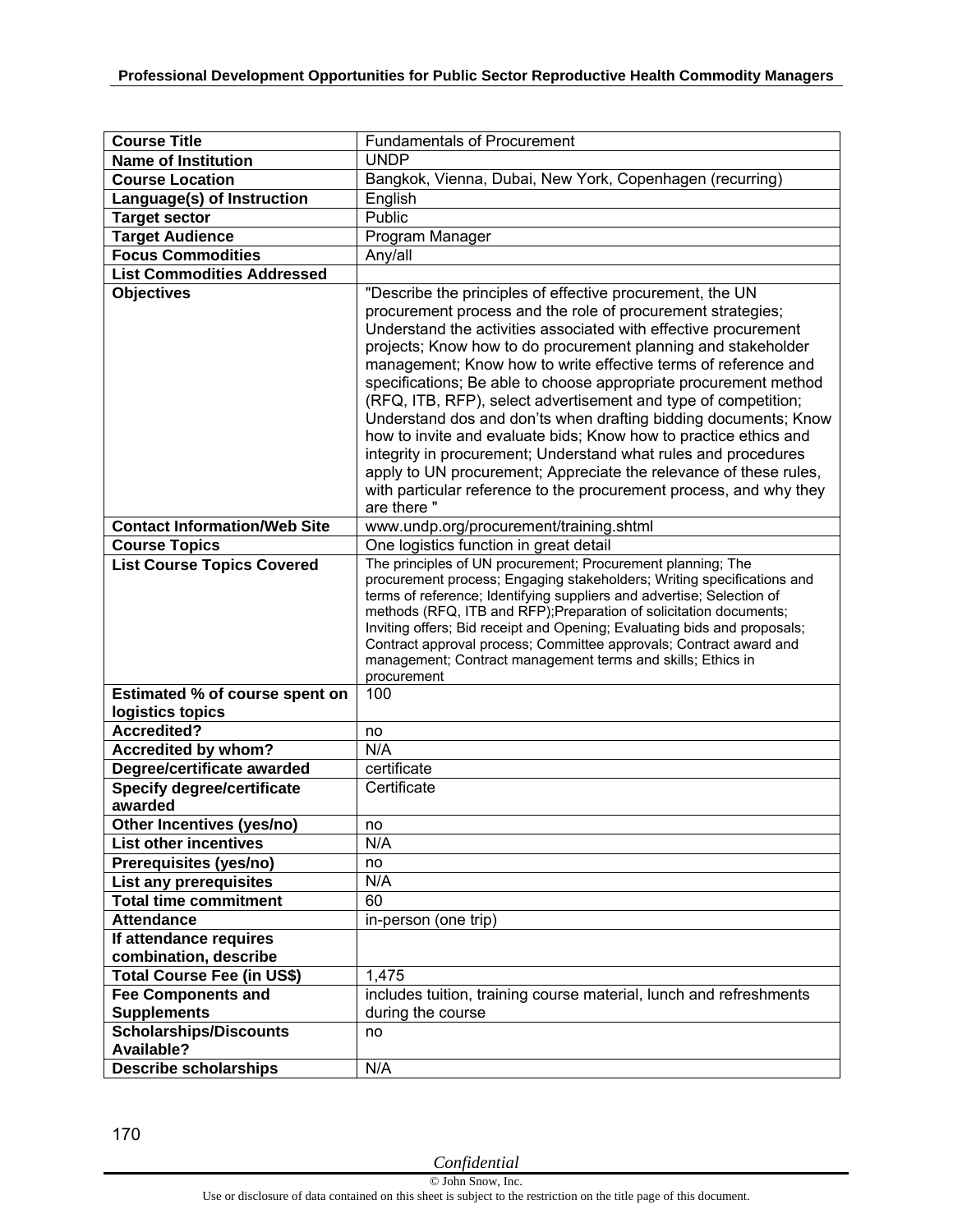| <b>Course Title</b>                    | Gerencia de la Cadena Logística                                   |
|----------------------------------------|-------------------------------------------------------------------|
| <b>Name of Institution</b>             | La Asociación Benéfica PRISMA- Peru                               |
| <b>Course Location</b>                 | Lima, Peru                                                        |
| Language(s) of Instruction             | Spanish                                                           |
| <b>Target sector</b>                   | Public                                                            |
| <b>Target Audience</b>                 | Practitioner (Logistician, warehouse manager, LMIS manager, etc.) |
| <b>Focus Commodities</b>               | Small set (identify)                                              |
| <b>List Commodities Addressed</b>      | Health commodities incl malaria, family planning, HIV AIDS        |
|                                        | products, etc.                                                    |
| <b>Objectives</b>                      | Assess stock status, improve storage and warehousing conditions,  |
|                                        | and serve as an advocate for logistics and implement change in    |
|                                        | their own systems.                                                |
| <b>Contact Information/Web Site</b>    | llaserna@prisma.org.pe                                            |
| <b>Course Topics</b>                   | Variety/range of logistics topics in some detail                  |
| <b>List Course Topics Covered</b>      | LMIS, Inventory Control, Storage, Quality Assurance, Logistics    |
|                                        | System Assessment, Monitoring & Evaluation, Basics of             |
|                                        | Forecasting, quantification and procurement planning              |
| Estimated % of course spent on         | 100                                                               |
| logistics topics<br><b>Accredited?</b> |                                                                   |
| <b>Accredited by whom?</b>             | no<br>N/A                                                         |
| Degree/certificate awarded             | certificate                                                       |
| <b>Specify degree/certificate</b>      | Certificate of completion                                         |
| awarded                                |                                                                   |
| Other Incentives (yes/no)              | no                                                                |
| <b>List other incentives</b>           | N/A                                                               |
| Prerequisites (yes/no)                 | no                                                                |
| <b>List any prerequisites</b>          | N/A                                                               |
| <b>Total time commitment</b>           | 40                                                                |
| <b>Attendance</b>                      | in-person (one trip)                                              |
| If attendance requires                 |                                                                   |
| combination, describe                  |                                                                   |
| <b>Total Course Fee (in US\$)</b>      | 580                                                               |
| <b>Fee Components and</b>              | Tuition & materials included in course cost                       |
| <b>Supplements</b>                     |                                                                   |
| <b>Scholarships/Discounts</b>          | no                                                                |
| Available?                             |                                                                   |
| <b>Describe scholarships</b>           | N/A                                                               |
| <b>Additional comments</b>             | USAID   DELIVER PROJECT supported                                 |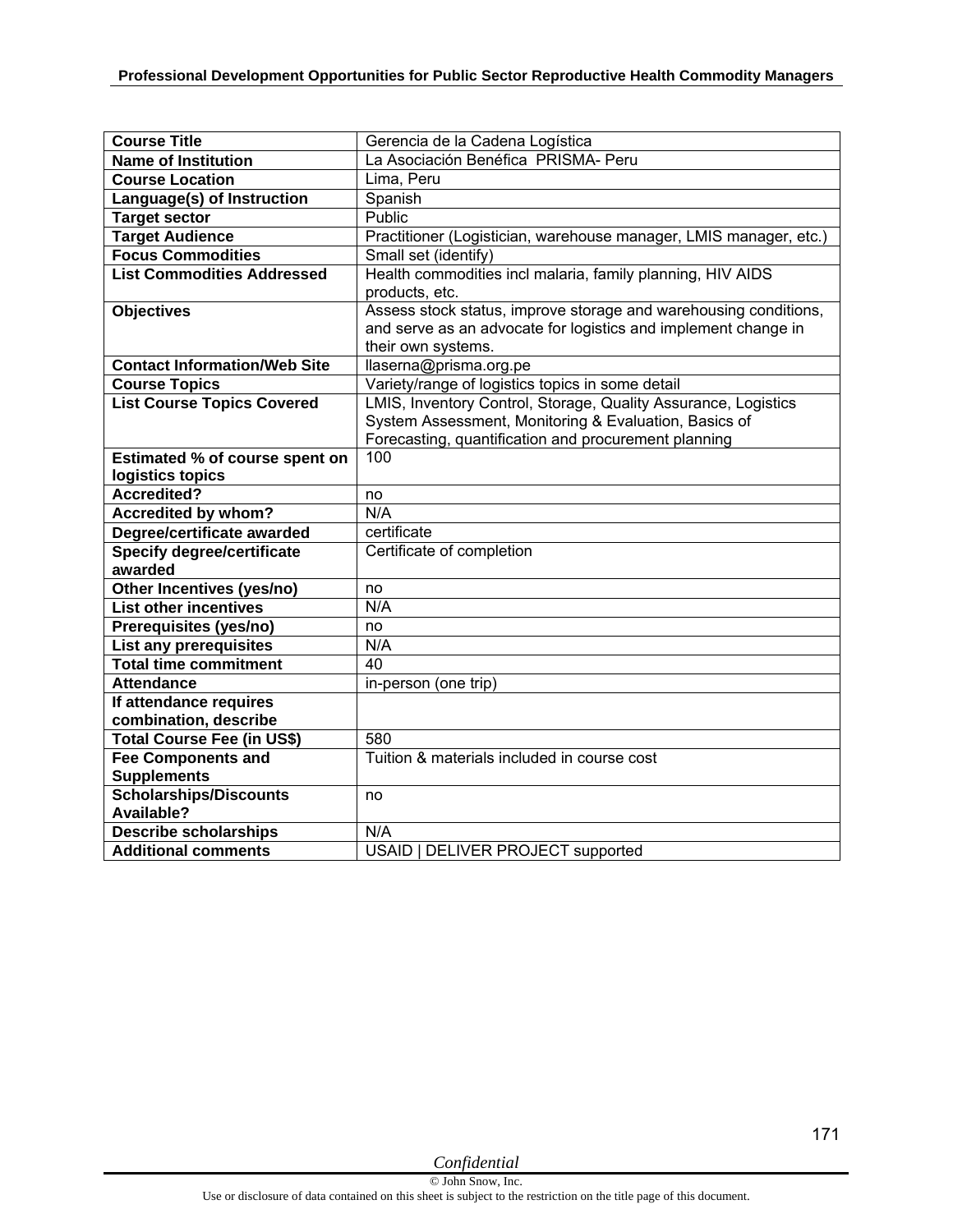| <b>Course Title</b>                                | Gestion des Achats et des Stocks des Combinaisons                                                                                                 |
|----------------------------------------------------|---------------------------------------------------------------------------------------------------------------------------------------------------|
|                                                    | Thérapeutiques à base d'Artémisinine                                                                                                              |
| <b>Name of Institution</b>                         | i+solutions                                                                                                                                       |
| <b>Course Location</b>                             | Netherlands                                                                                                                                       |
| Language(s) of Instruction                         | French                                                                                                                                            |
| <b>Target sector</b>                               | Public                                                                                                                                            |
| <b>Target Audience</b>                             | Program Manager                                                                                                                                   |
| <b>Focus Commodities</b>                           | Small set (identify)                                                                                                                              |
| <b>List Commodities Addressed</b>                  | ACTs (though "applies to TB, Leprosy, and neglected disease")                                                                                     |
| <b>Objectives</b>                                  | Positively contribute to the preparation of country procurement and                                                                               |
|                                                    | supply management plans; Select, forecast, quantify and procure<br>ACTs to efficiently meet the assessed needs; Contribute to the                 |
|                                                    | planning and implementation of suitable ACTs inventory                                                                                            |
|                                                    | management and distribution models suitable to their own settings;                                                                                |
|                                                    | Monitor and evaluate performance of their ACTs supply chain                                                                                       |
|                                                    | management function.                                                                                                                              |
| <b>Contact Information/Web Site</b>                | training@iplussolutions.org; www.iplussolutions.org; +31 348 489<br>643/646                                                                       |
| <b>Course Topics</b>                               | Variety/range of logistics topics in some detail                                                                                                  |
| <b>List Course Topics Covered</b>                  | Background: process, roles and responsibilities of different stakeholders in                                                                      |
|                                                    | the introduction and scaling up the use of ACTs; Pharmaceutical                                                                                   |
|                                                    | Management Cycle: Challenges and role of the cycle in management of<br>malaria; Selection, forecasting and quantification of ACTs; Procurement of |
|                                                    | ACTS: Process and financing mechanisms; Inventory management and                                                                                  |
|                                                    | distribution of ACTs: Public and Private sector inventory and distribution                                                                        |
|                                                    | management models; Rational use of ACTs; Organization and                                                                                         |
|                                                    | management: Procurement and Supply management (PSM) plans,<br>Information requirements (Procurement Management Information System -               |
|                                                    | PMIS); Monitoring and Evaluation of ACTs supply chain                                                                                             |
| Estimated % of course spent on                     | 100                                                                                                                                               |
| logistics topics                                   |                                                                                                                                                   |
| <b>Accredited?</b>                                 | no                                                                                                                                                |
| Accredited by whom?                                | N/A                                                                                                                                               |
| Degree/certificate awarded                         | certificate                                                                                                                                       |
| <b>Specify degree/certificate</b>                  | Certificate of completion                                                                                                                         |
| awarded                                            |                                                                                                                                                   |
| Other Incentives (yes/no)                          | no                                                                                                                                                |
| <b>List other incentives</b>                       | N/A                                                                                                                                               |
| Prerequisites (yes/no)                             | no                                                                                                                                                |
| List any prerequisites                             | N/A                                                                                                                                               |
| <b>Total time commitment</b>                       | 104                                                                                                                                               |
| <b>Attendance</b>                                  | in-person (one trip)                                                                                                                              |
| If attendance requires                             |                                                                                                                                                   |
| combination, describe                              |                                                                                                                                                   |
| Total Course Fee (in US\$)                         | 5,100                                                                                                                                             |
| <b>Fee Components and</b>                          | includes course materials, transfer to and from airport on first and                                                                              |
| <b>Supplements</b>                                 | last day only, hotel accommodation for duration of the course, three                                                                              |
|                                                    | meals/day, coffee and tea breaks.                                                                                                                 |
| <b>Scholarships/Discounts</b><br><b>Available?</b> | no                                                                                                                                                |
| <b>Describe scholarships</b>                       | N/A                                                                                                                                               |
|                                                    |                                                                                                                                                   |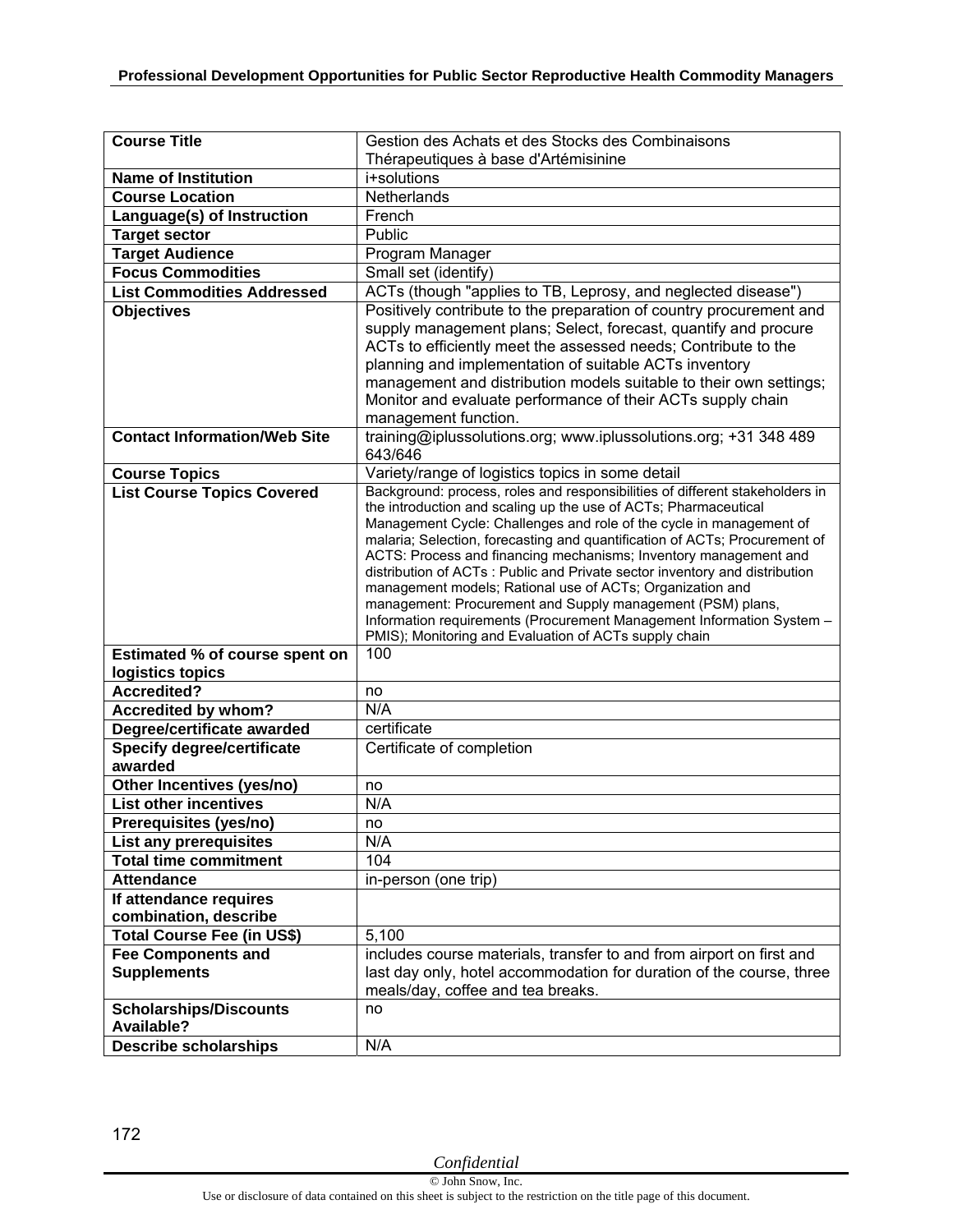| <b>Course Title</b>                          | Gestión en Almacén y Buenas Prácticas de Almacenamiento                                                                                                                                                                                                                                                                                                                                                                                                                                                                    |
|----------------------------------------------|----------------------------------------------------------------------------------------------------------------------------------------------------------------------------------------------------------------------------------------------------------------------------------------------------------------------------------------------------------------------------------------------------------------------------------------------------------------------------------------------------------------------------|
| <b>Name of Institution</b>                   | La Asociación Benéfica PRISMA- Peru                                                                                                                                                                                                                                                                                                                                                                                                                                                                                        |
| <b>Course Location</b>                       | online                                                                                                                                                                                                                                                                                                                                                                                                                                                                                                                     |
| Language(s) of Instruction                   | Spanish                                                                                                                                                                                                                                                                                                                                                                                                                                                                                                                    |
| <b>Target sector</b>                         | Public                                                                                                                                                                                                                                                                                                                                                                                                                                                                                                                     |
| <b>Target Audience</b>                       | Practitioner (Logistician, warehouse manager, LMIS manager, etc.)                                                                                                                                                                                                                                                                                                                                                                                                                                                          |
| <b>Focus Commodities</b>                     | Small set (identify)                                                                                                                                                                                                                                                                                                                                                                                                                                                                                                       |
| <b>List Commodities Addressed</b>            | <b>Health commodities</b>                                                                                                                                                                                                                                                                                                                                                                                                                                                                                                  |
| <b>Objectives</b>                            | "Enumerar las pautas para el almacenamiento adecuado de<br>productos de salud.; Resolver determinados problemas<br>relacionados con los productos, hallados comúnmente en<br>almacenes o clínicas.; Identificar condiciones especiales de<br>almacenamiento para algunos productos específicos.; Conocer la<br>buena inspección visual de un almacén de acuerdo con las pautas<br>y los principios de almacenamiento adecuado; Identificar, a través<br>de la inspección visual, problemas comunes relativos a la calidad; |
|                                              | Calcular correctamente el espacio de almacenamiento necesario."                                                                                                                                                                                                                                                                                                                                                                                                                                                            |
| <b>Contact Information/Web Site</b>          | informes@prismavirtual.org admision@prismavirtual.org<br>http://www.prismavirtual.org                                                                                                                                                                                                                                                                                                                                                                                                                                      |
| <b>Course Topics</b>                         | One logistics function in great detail                                                                                                                                                                                                                                                                                                                                                                                                                                                                                     |
| <b>List Course Topics Covered</b>            | Warehousing & Storage                                                                                                                                                                                                                                                                                                                                                                                                                                                                                                      |
| Estimated % of course spent on               | 100                                                                                                                                                                                                                                                                                                                                                                                                                                                                                                                        |
| logistics topics                             |                                                                                                                                                                                                                                                                                                                                                                                                                                                                                                                            |
| Accredited?                                  | yes                                                                                                                                                                                                                                                                                                                                                                                                                                                                                                                        |
| <b>Accredited by whom?</b>                   | Unidad de Post Grado de la Facultad de Farmacia y Bioquímica de<br>la Universidad Nacional Mayor de San Marcos                                                                                                                                                                                                                                                                                                                                                                                                             |
| Degree/certificate awarded                   | certificate                                                                                                                                                                                                                                                                                                                                                                                                                                                                                                                |
| <b>Specify degree/certificate</b><br>awarded | Certificate from PRISMA                                                                                                                                                                                                                                                                                                                                                                                                                                                                                                    |
| Other Incentives (yes/no)                    | ves                                                                                                                                                                                                                                                                                                                                                                                                                                                                                                                        |
| <b>List other incentives</b>                 | 6 academic credits                                                                                                                                                                                                                                                                                                                                                                                                                                                                                                         |
| Prerequisites (yes/no)                       | ves                                                                                                                                                                                                                                                                                                                                                                                                                                                                                                                        |
| <b>List any prerequisites</b>                | Application, payment for the right of admission                                                                                                                                                                                                                                                                                                                                                                                                                                                                            |
| <b>Total time commitment</b>                 | 480                                                                                                                                                                                                                                                                                                                                                                                                                                                                                                                        |
| <b>Attendance</b>                            | online                                                                                                                                                                                                                                                                                                                                                                                                                                                                                                                     |
| If attendance requires                       |                                                                                                                                                                                                                                                                                                                                                                                                                                                                                                                            |
| combination, describe                        |                                                                                                                                                                                                                                                                                                                                                                                                                                                                                                                            |
| Total Course Fee (in US\$)                   | 98                                                                                                                                                                                                                                                                                                                                                                                                                                                                                                                         |
| <b>Fee Components and</b>                    | (300 Sol for the course)                                                                                                                                                                                                                                                                                                                                                                                                                                                                                                   |
| <b>Supplements</b>                           |                                                                                                                                                                                                                                                                                                                                                                                                                                                                                                                            |
| <b>Scholarships/Discounts</b>                | Yes                                                                                                                                                                                                                                                                                                                                                                                                                                                                                                                        |
| <b>Available?</b>                            |                                                                                                                                                                                                                                                                                                                                                                                                                                                                                                                            |
| <b>Describe scholarships</b>                 | discounted fees available for previous PRISMA teachers & students<br>(15%); discounts for signing up early and paying in one lump sum<br>(10%); discounts for corporate courses (private)                                                                                                                                                                                                                                                                                                                                  |
| <b>Additional comments</b>                   | Supported by the Facultad de Farmacia y Bioquímica de la<br>Universidad Nacional Mayor de San Marcos. 12-week program                                                                                                                                                                                                                                                                                                                                                                                                      |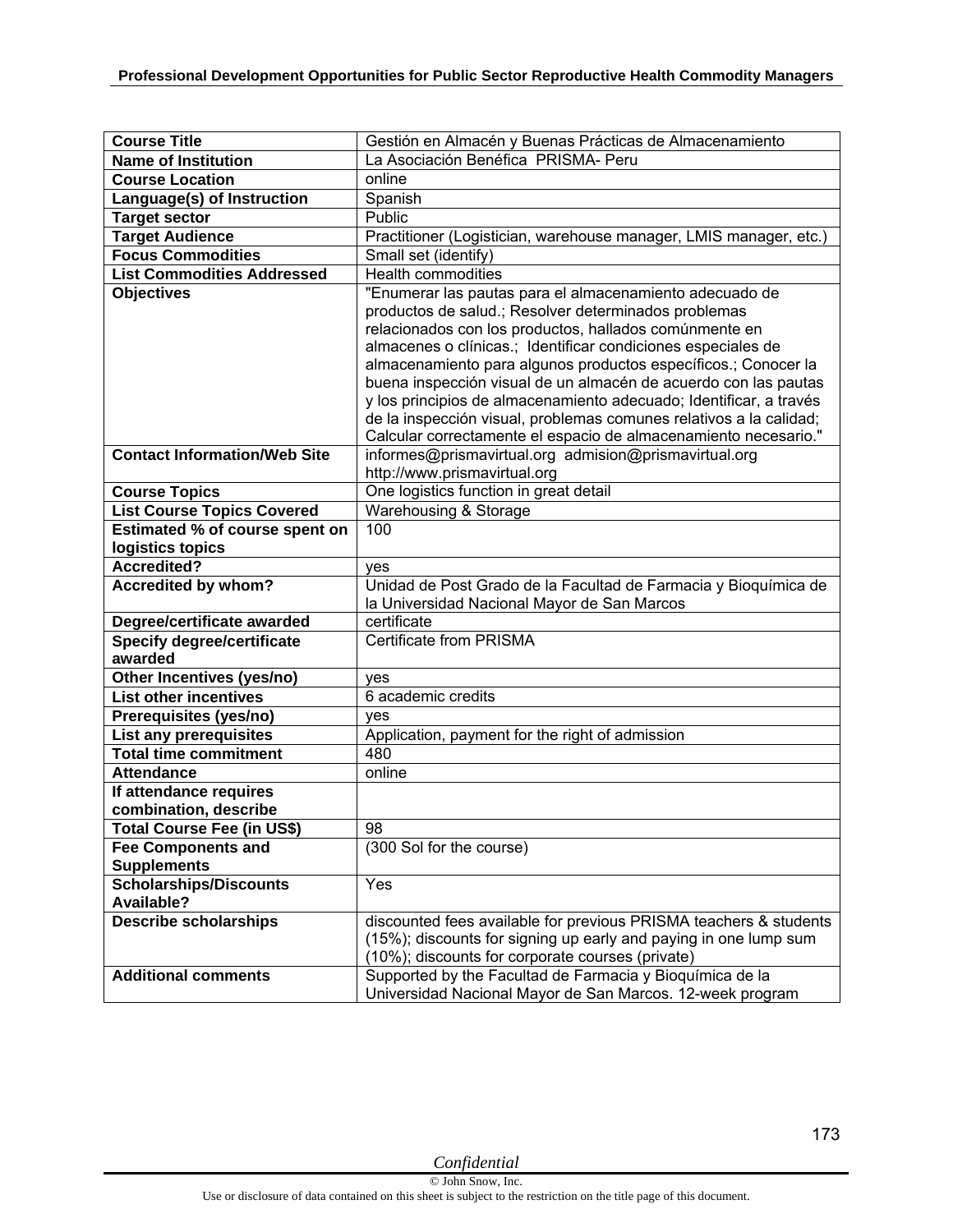| <b>Course Title</b>                                       | "Gestión y Planificación en la cadena de suministros - Supply                                                                                                                                                                                                                                                                                                                                                                                                                                                                                           |
|-----------------------------------------------------------|---------------------------------------------------------------------------------------------------------------------------------------------------------------------------------------------------------------------------------------------------------------------------------------------------------------------------------------------------------------------------------------------------------------------------------------------------------------------------------------------------------------------------------------------------------|
|                                                           | Chain"                                                                                                                                                                                                                                                                                                                                                                                                                                                                                                                                                  |
| <b>Name of Institution</b>                                | Universidad Austral, IAE Business School                                                                                                                                                                                                                                                                                                                                                                                                                                                                                                                |
| <b>Course Location</b>                                    | Buenos Aires, Argentina                                                                                                                                                                                                                                                                                                                                                                                                                                                                                                                                 |
| Language(s) of Instruction                                | Spanish                                                                                                                                                                                                                                                                                                                                                                                                                                                                                                                                                 |
| <b>Target sector</b>                                      | Public                                                                                                                                                                                                                                                                                                                                                                                                                                                                                                                                                  |
| <b>Target Audience</b>                                    | Open enrollment                                                                                                                                                                                                                                                                                                                                                                                                                                                                                                                                         |
| <b>Focus Commodities</b>                                  | Any/all                                                                                                                                                                                                                                                                                                                                                                                                                                                                                                                                                 |
| <b>List Commodities Addressed</b>                         |                                                                                                                                                                                                                                                                                                                                                                                                                                                                                                                                                         |
| <b>Objectives</b>                                         | Elaborate on the competitive importance of alignment and<br>coordination in the business value chain, focused on managing<br>supply and distribution logistics, as well as the level of inter-<br>organizational cooperation and quality of supply management as a<br>strategic value proposition of the business. Will discuss the tools<br>and models that are used for the current supply chain management                                                                                                                                           |
|                                                           | at local and global levels, identifying key areas of management to                                                                                                                                                                                                                                                                                                                                                                                                                                                                                      |
| <b>Contact Information/Web Site</b>                       | achieve greater alignment of objectives and efficiency.<br>http://ar.emagister.com/gestion-planificacion-cadena-suministros-<br>su-ly-chain-cursos-2541325.htm#masdetalles                                                                                                                                                                                                                                                                                                                                                                              |
| <b>Course Topics</b>                                      | Variety/range of logistics topics in some detail                                                                                                                                                                                                                                                                                                                                                                                                                                                                                                        |
| <b>List Course Topics Covered</b>                         | Planning and Purchasing Management. Supply and Distribution<br>Strategies. Integration and Coordination in the Supply Chain.<br>Bullwhip Effect (Simulation). Information System Control and<br>Monitoring in managing supply customers and suppliers.<br>Management Outsourcing. Virtual integration. Type of Relationship<br>Customer / Supplier. Strategic Alliances. Integration and<br>Development. Different Models of Global Management. Supply<br>Chain Networks. Best Practices, Changes and Trends in Direction<br>of the Global Supply Chain |
| <b>Estimated % of course spent on</b><br>logistics topics | 100                                                                                                                                                                                                                                                                                                                                                                                                                                                                                                                                                     |
| <b>Accredited?</b>                                        | yes                                                                                                                                                                                                                                                                                                                                                                                                                                                                                                                                                     |
| <b>Accredited by whom?</b>                                | Universidad Austral                                                                                                                                                                                                                                                                                                                                                                                                                                                                                                                                     |
| Degree/certificate awarded                                | no                                                                                                                                                                                                                                                                                                                                                                                                                                                                                                                                                      |
| <b>Specify degree/certificate</b>                         | N/A                                                                                                                                                                                                                                                                                                                                                                                                                                                                                                                                                     |
| awarded                                                   |                                                                                                                                                                                                                                                                                                                                                                                                                                                                                                                                                         |
| Other Incentives (yes/no)                                 | no                                                                                                                                                                                                                                                                                                                                                                                                                                                                                                                                                      |
| <b>List other incentives</b>                              | N/A                                                                                                                                                                                                                                                                                                                                                                                                                                                                                                                                                     |
| Prerequisites (yes/no)                                    | no                                                                                                                                                                                                                                                                                                                                                                                                                                                                                                                                                      |
| List any prerequisites                                    | N/A                                                                                                                                                                                                                                                                                                                                                                                                                                                                                                                                                     |
| <b>Total time commitment</b>                              | 40                                                                                                                                                                                                                                                                                                                                                                                                                                                                                                                                                      |
| <b>Attendance</b>                                         | in-person (one trip)                                                                                                                                                                                                                                                                                                                                                                                                                                                                                                                                    |
| If attendance requires                                    |                                                                                                                                                                                                                                                                                                                                                                                                                                                                                                                                                         |
| combination, describe                                     |                                                                                                                                                                                                                                                                                                                                                                                                                                                                                                                                                         |
| <b>Total Course Fee (in US\$)</b>                         | 4,600                                                                                                                                                                                                                                                                                                                                                                                                                                                                                                                                                   |
| <b>Fee Components and</b><br><b>Supplements</b>           | not available                                                                                                                                                                                                                                                                                                                                                                                                                                                                                                                                           |
| <b>Scholarships/Discounts</b><br><b>Available?</b>        | yes                                                                                                                                                                                                                                                                                                                                                                                                                                                                                                                                                     |
| <b>Describe scholarships</b>                              | variety of scholarships available<br>https://www.inacap.cl/tportalvp/index.php?t=39&i=2&cc=8701&tm=<br>$\overline{2}$                                                                                                                                                                                                                                                                                                                                                                                                                                   |
| <b>Additional comments</b>                                | 3-day workshop                                                                                                                                                                                                                                                                                                                                                                                                                                                                                                                                          |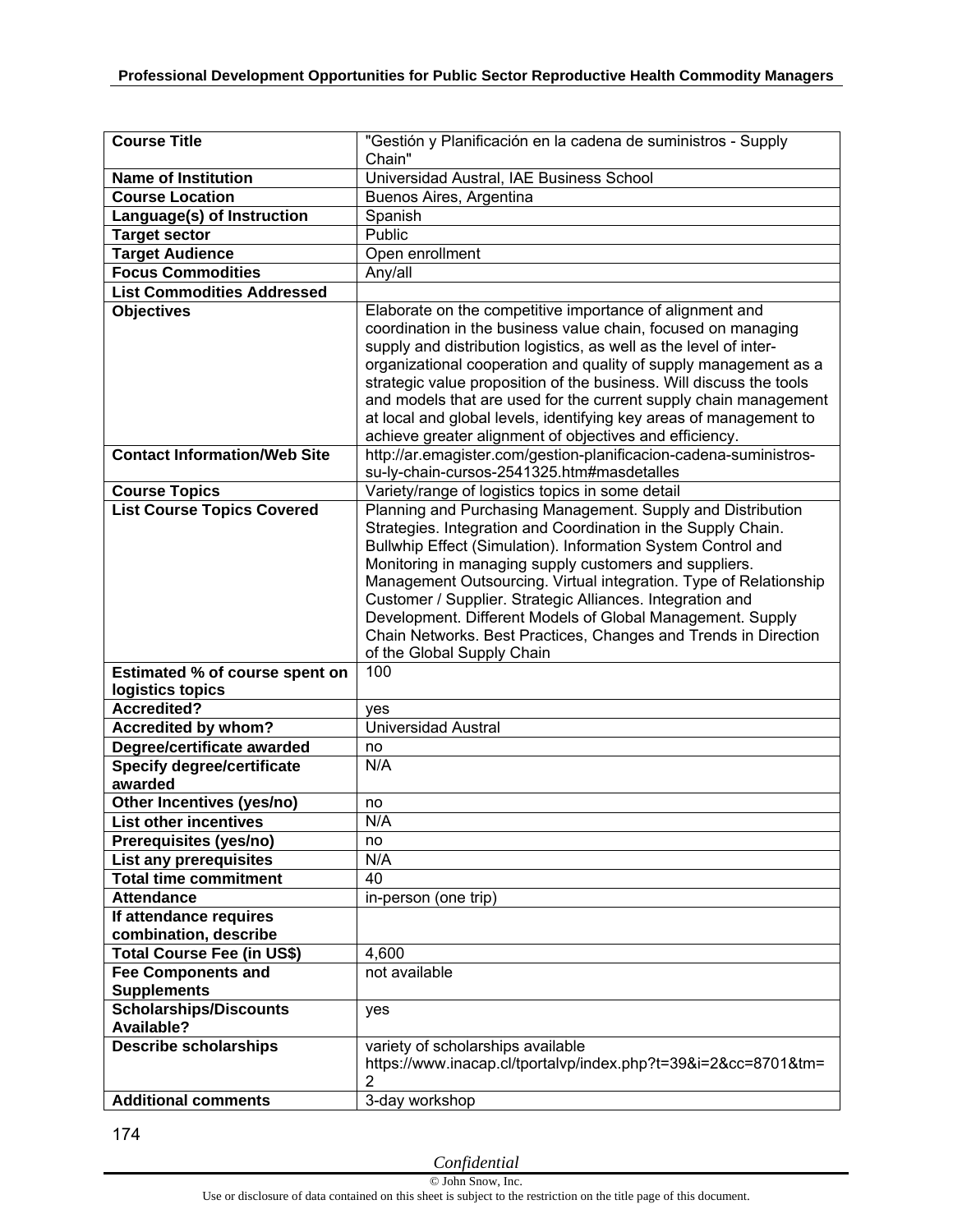| <b>Course Title</b>                             | Global Supply Chain Strategy                                                                                                                                                                                                                                                                                                                                                                                                                                                                                                                                                                                                                                                                                                                                                                                           |
|-------------------------------------------------|------------------------------------------------------------------------------------------------------------------------------------------------------------------------------------------------------------------------------------------------------------------------------------------------------------------------------------------------------------------------------------------------------------------------------------------------------------------------------------------------------------------------------------------------------------------------------------------------------------------------------------------------------------------------------------------------------------------------------------------------------------------------------------------------------------------------|
| <b>Name of Institution</b>                      | Georgia Tech, Supply Chain & Logistics Institute                                                                                                                                                                                                                                                                                                                                                                                                                                                                                                                                                                                                                                                                                                                                                                       |
| <b>Course Location</b>                          | Georgia, USA                                                                                                                                                                                                                                                                                                                                                                                                                                                                                                                                                                                                                                                                                                                                                                                                           |
| Language(s) of Instruction                      | English                                                                                                                                                                                                                                                                                                                                                                                                                                                                                                                                                                                                                                                                                                                                                                                                                |
| <b>Target sector</b>                            | Private                                                                                                                                                                                                                                                                                                                                                                                                                                                                                                                                                                                                                                                                                                                                                                                                                |
| <b>Target Audience</b>                          | Open enrollment                                                                                                                                                                                                                                                                                                                                                                                                                                                                                                                                                                                                                                                                                                                                                                                                        |
| <b>Focus Commodities</b>                        | Any/all                                                                                                                                                                                                                                                                                                                                                                                                                                                                                                                                                                                                                                                                                                                                                                                                                |
| <b>List Commodities Addressed</b>               |                                                                                                                                                                                                                                                                                                                                                                                                                                                                                                                                                                                                                                                                                                                                                                                                                        |
| <b>Objectives</b>                               | Understand the supply chain environment and develop a direction<br>and plan that will create competitive and financial advantage<br>through better supply chain management, Plan and execute a<br>strategy to achieve supply chain efficiency, effectiveness, and<br>environmental and green objectives, Create, implement, and<br>leverage the capabilities of supply chain information technologies,<br>Leverage global resources to minimize supply chain costs and<br>maximize customer service, as well as achieve agility and flexibility,<br>and Manage supply chains in a world of economic, energy, human<br>resources, and consumer market uncertainties                                                                                                                                                     |
| <b>Contact Information/Web Site</b>             | Joene Owen, 404.894.2343, joene.owen@isye.gatech.edu                                                                                                                                                                                                                                                                                                                                                                                                                                                                                                                                                                                                                                                                                                                                                                   |
| <b>Course Topics</b>                            | Variety/range of logistics topics in some detail                                                                                                                                                                                                                                                                                                                                                                                                                                                                                                                                                                                                                                                                                                                                                                       |
| <b>List Course Topics Covered</b>               | Supply chain management: A strategic view, Promises and<br>practices of supply chain management, Increasing shareholder<br>value through supply chain management, Lean thinking, Lean Six<br>Sigma supply chain management, Collaboration and outsourcing:<br>Creating agile and efficient, supply chains, Green / sustainable<br>supply chains, Supply chain technology trends and background,<br>Creating and implementing a technology strategy for your supply<br>chain, Supply chain functional and process technologies, Supply<br>chain management: The global perspective, The role of public<br>policy in shaping global supply chains, Supply chain strategies in<br>emerging markets, Lessons learned: How to more effectively<br>manage and lead your supply chain and Technologies for<br>transportation. |
| Estimated % of course spent on                  | 100                                                                                                                                                                                                                                                                                                                                                                                                                                                                                                                                                                                                                                                                                                                                                                                                                    |
| logistics topics                                |                                                                                                                                                                                                                                                                                                                                                                                                                                                                                                                                                                                                                                                                                                                                                                                                                        |
| <b>Accredited?</b>                              | yes                                                                                                                                                                                                                                                                                                                                                                                                                                                                                                                                                                                                                                                                                                                                                                                                                    |
| Accredited by whom?                             | Southern Association of Colleges and Universities                                                                                                                                                                                                                                                                                                                                                                                                                                                                                                                                                                                                                                                                                                                                                                      |
| Degree/certificate awarded                      | certificate                                                                                                                                                                                                                                                                                                                                                                                                                                                                                                                                                                                                                                                                                                                                                                                                            |
| <b>Specify degree/certificate</b><br>awarded    | Certificate in Global Supply Chain Strategy                                                                                                                                                                                                                                                                                                                                                                                                                                                                                                                                                                                                                                                                                                                                                                            |
| Other Incentives (yes/no)                       | no                                                                                                                                                                                                                                                                                                                                                                                                                                                                                                                                                                                                                                                                                                                                                                                                                     |
| <b>List other incentives</b>                    | N/A                                                                                                                                                                                                                                                                                                                                                                                                                                                                                                                                                                                                                                                                                                                                                                                                                    |
| Prerequisites (yes/no)                          | no                                                                                                                                                                                                                                                                                                                                                                                                                                                                                                                                                                                                                                                                                                                                                                                                                     |
| <b>List any prerequisites</b>                   | N/A                                                                                                                                                                                                                                                                                                                                                                                                                                                                                                                                                                                                                                                                                                                                                                                                                    |
| <b>Total time commitment</b>                    | 32                                                                                                                                                                                                                                                                                                                                                                                                                                                                                                                                                                                                                                                                                                                                                                                                                     |
| <b>Attendance</b>                               | in-person (one trip)                                                                                                                                                                                                                                                                                                                                                                                                                                                                                                                                                                                                                                                                                                                                                                                                   |
| If attendance requires                          |                                                                                                                                                                                                                                                                                                                                                                                                                                                                                                                                                                                                                                                                                                                                                                                                                        |
| combination, describe                           |                                                                                                                                                                                                                                                                                                                                                                                                                                                                                                                                                                                                                                                                                                                                                                                                                        |
| <b>Total Course Fee (in US\$)</b>               | 3,500                                                                                                                                                                                                                                                                                                                                                                                                                                                                                                                                                                                                                                                                                                                                                                                                                  |
| <b>Fee Components and</b><br><b>Supplements</b> | includes breakfast, lunch, snack, daily parking, wireless Internet<br>connection & course materials. Additional costs are transport from<br>home to training site and accommodations while attending the<br>course.                                                                                                                                                                                                                                                                                                                                                                                                                                                                                                                                                                                                    |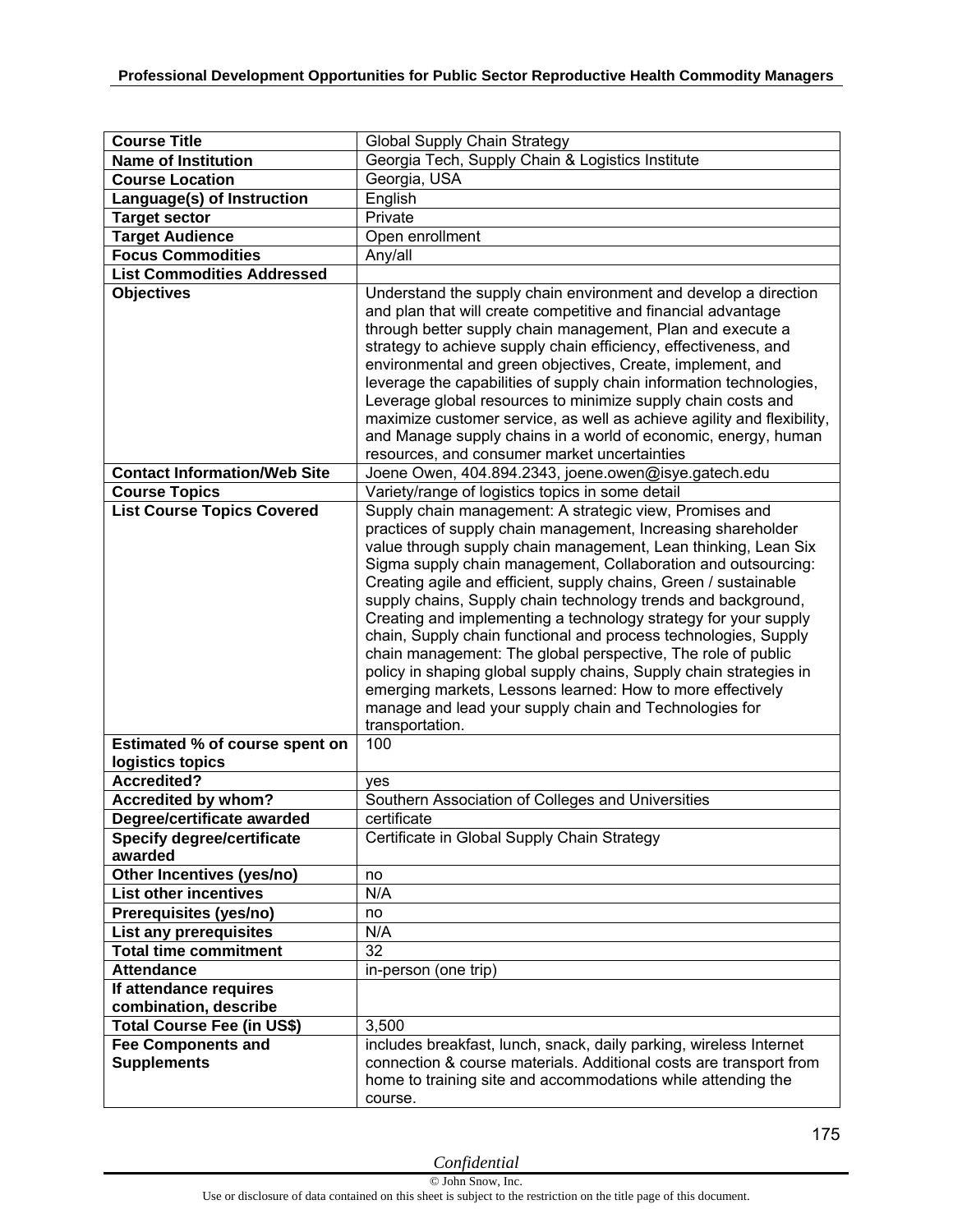## **Professional Development Opportunities for Public Sector Reproductive Health Commodity Managers**

| <b>Scholarships/Discounts</b><br>Available? | ves                                                                                                                                                                                                                                               |
|---------------------------------------------|---------------------------------------------------------------------------------------------------------------------------------------------------------------------------------------------------------------------------------------------------|
| <b>Describe scholarships</b>                | discounted fees available for those who have taken another SCL<br>course, members of CSCMP, and some courses are discounted for<br>members of INFORMS, NASSTRAC, AST&L & the Atlanta<br>Logistics Innovation Council, early registration discount |
| <b>Additional comments</b>                  | course hours do not include travel, only lecture hours                                                                                                                                                                                            |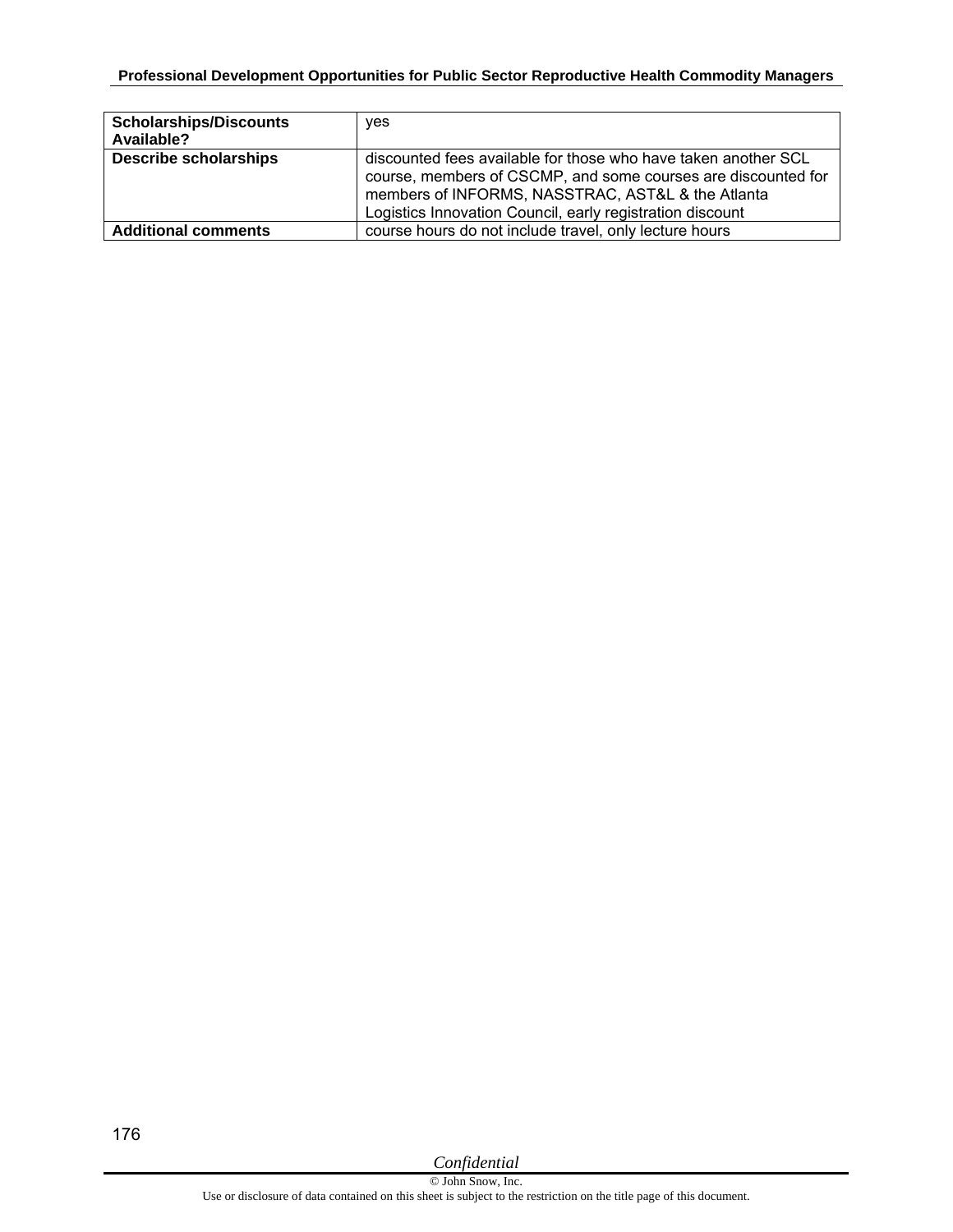| <b>Course Title</b>                                      | Hands-on Supply Chain Management                                                                                                                                                                                                                                                                                                                                                                                                                                                                                                                                                                                                                                                                                                                                               |
|----------------------------------------------------------|--------------------------------------------------------------------------------------------------------------------------------------------------------------------------------------------------------------------------------------------------------------------------------------------------------------------------------------------------------------------------------------------------------------------------------------------------------------------------------------------------------------------------------------------------------------------------------------------------------------------------------------------------------------------------------------------------------------------------------------------------------------------------------|
| <b>Name of Institution</b>                               | University of Pretoria, South Africa                                                                                                                                                                                                                                                                                                                                                                                                                                                                                                                                                                                                                                                                                                                                           |
| <b>Course Location</b>                                   | Pretoria, South Africa                                                                                                                                                                                                                                                                                                                                                                                                                                                                                                                                                                                                                                                                                                                                                         |
| Language(s) of Instruction                               | English                                                                                                                                                                                                                                                                                                                                                                                                                                                                                                                                                                                                                                                                                                                                                                        |
| <b>Target sector</b>                                     | Private                                                                                                                                                                                                                                                                                                                                                                                                                                                                                                                                                                                                                                                                                                                                                                        |
| <b>Target Audience</b>                                   | Practitioner (Logistician, warehouse manager, LMIS manager, etc.)                                                                                                                                                                                                                                                                                                                                                                                                                                                                                                                                                                                                                                                                                                              |
| <b>Focus Commodities</b>                                 | Any/all                                                                                                                                                                                                                                                                                                                                                                                                                                                                                                                                                                                                                                                                                                                                                                        |
| <b>List Commodities Addressed</b>                        |                                                                                                                                                                                                                                                                                                                                                                                                                                                                                                                                                                                                                                                                                                                                                                                |
| <b>Objectives</b><br><b>Contact Information/Web Site</b> | Decide on a overall business and supply chain strategy, implement<br>it, manage the risks and counter competition, Solve typical<br>business problems and overcome common organisational<br>difficulties such as information overload, time constraints and the<br>complexities of team dynamics, Match supply to demand, and<br>balance their whole supply chain to optimally achieve objectives,<br>Deal with marketing, production, supply and finance - all at the<br>same time, Analyse management information (forecasts, sales<br>reports, financial statements), interpret it and act accordingly, Deal<br>with suppliers and customers who all have a mind of their own and<br>create sustainable profit and grow market share.<br>www.ceatup.co.za, info.ce@up.co.za |
| <b>Course Topics</b>                                     | Variety/range of logistics topics in some detail                                                                                                                                                                                                                                                                                                                                                                                                                                                                                                                                                                                                                                                                                                                               |
| <b>List Course Topics Covered</b>                        | "Overview of general theory: Customer service, Inventory                                                                                                                                                                                                                                                                                                                                                                                                                                                                                                                                                                                                                                                                                                                       |
|                                                          | management, Purchasing management, Operations management,<br>Warehousing/materials handling, Transport management and<br>Computerised supply chain simulation with coaching sessions<br>throughout the 3 days as well as a site visit to expose delegates to<br>the real life situation."                                                                                                                                                                                                                                                                                                                                                                                                                                                                                      |
| Estimated % of course spent on<br>logistics topics       | 70                                                                                                                                                                                                                                                                                                                                                                                                                                                                                                                                                                                                                                                                                                                                                                             |
| <b>Accredited?</b>                                       | ves                                                                                                                                                                                                                                                                                                                                                                                                                                                                                                                                                                                                                                                                                                                                                                            |
| <b>Accredited by whom?</b>                               | University of Pretoria                                                                                                                                                                                                                                                                                                                                                                                                                                                                                                                                                                                                                                                                                                                                                         |
| Degree/certificate awarded                               | certificate                                                                                                                                                                                                                                                                                                                                                                                                                                                                                                                                                                                                                                                                                                                                                                    |
| <b>Specify degree/certificate</b>                        | Certificate of completion or attendance                                                                                                                                                                                                                                                                                                                                                                                                                                                                                                                                                                                                                                                                                                                                        |
| awarded                                                  |                                                                                                                                                                                                                                                                                                                                                                                                                                                                                                                                                                                                                                                                                                                                                                                |
| Other Incentives (yes/no)                                | no                                                                                                                                                                                                                                                                                                                                                                                                                                                                                                                                                                                                                                                                                                                                                                             |
| <b>List other incentives</b>                             | N/A                                                                                                                                                                                                                                                                                                                                                                                                                                                                                                                                                                                                                                                                                                                                                                            |
| Prerequisites (yes/no)                                   | yes                                                                                                                                                                                                                                                                                                                                                                                                                                                                                                                                                                                                                                                                                                                                                                            |
| <b>List any prerequisites</b>                            | Matric                                                                                                                                                                                                                                                                                                                                                                                                                                                                                                                                                                                                                                                                                                                                                                         |
| <b>Total time commitment</b>                             | 40                                                                                                                                                                                                                                                                                                                                                                                                                                                                                                                                                                                                                                                                                                                                                                             |
| <b>Attendance</b>                                        | in-person (one trip)                                                                                                                                                                                                                                                                                                                                                                                                                                                                                                                                                                                                                                                                                                                                                           |
| If attendance requires                                   |                                                                                                                                                                                                                                                                                                                                                                                                                                                                                                                                                                                                                                                                                                                                                                                |
| combination, describe                                    |                                                                                                                                                                                                                                                                                                                                                                                                                                                                                                                                                                                                                                                                                                                                                                                |
| <b>Total Course Fee (in US\$)</b>                        | 950                                                                                                                                                                                                                                                                                                                                                                                                                                                                                                                                                                                                                                                                                                                                                                            |
| <b>Fee Components and</b>                                | Course fee only, cost of living, books and transportation separate                                                                                                                                                                                                                                                                                                                                                                                                                                                                                                                                                                                                                                                                                                             |
| <b>Supplements</b>                                       |                                                                                                                                                                                                                                                                                                                                                                                                                                                                                                                                                                                                                                                                                                                                                                                |
| <b>Scholarships/Discounts</b>                            | not indicated                                                                                                                                                                                                                                                                                                                                                                                                                                                                                                                                                                                                                                                                                                                                                                  |
| Available?                                               |                                                                                                                                                                                                                                                                                                                                                                                                                                                                                                                                                                                                                                                                                                                                                                                |
| <b>Describe scholarships</b>                             | N/A                                                                                                                                                                                                                                                                                                                                                                                                                                                                                                                                                                                                                                                                                                                                                                            |
| <b>Additional comments</b>                               |                                                                                                                                                                                                                                                                                                                                                                                                                                                                                                                                                                                                                                                                                                                                                                                |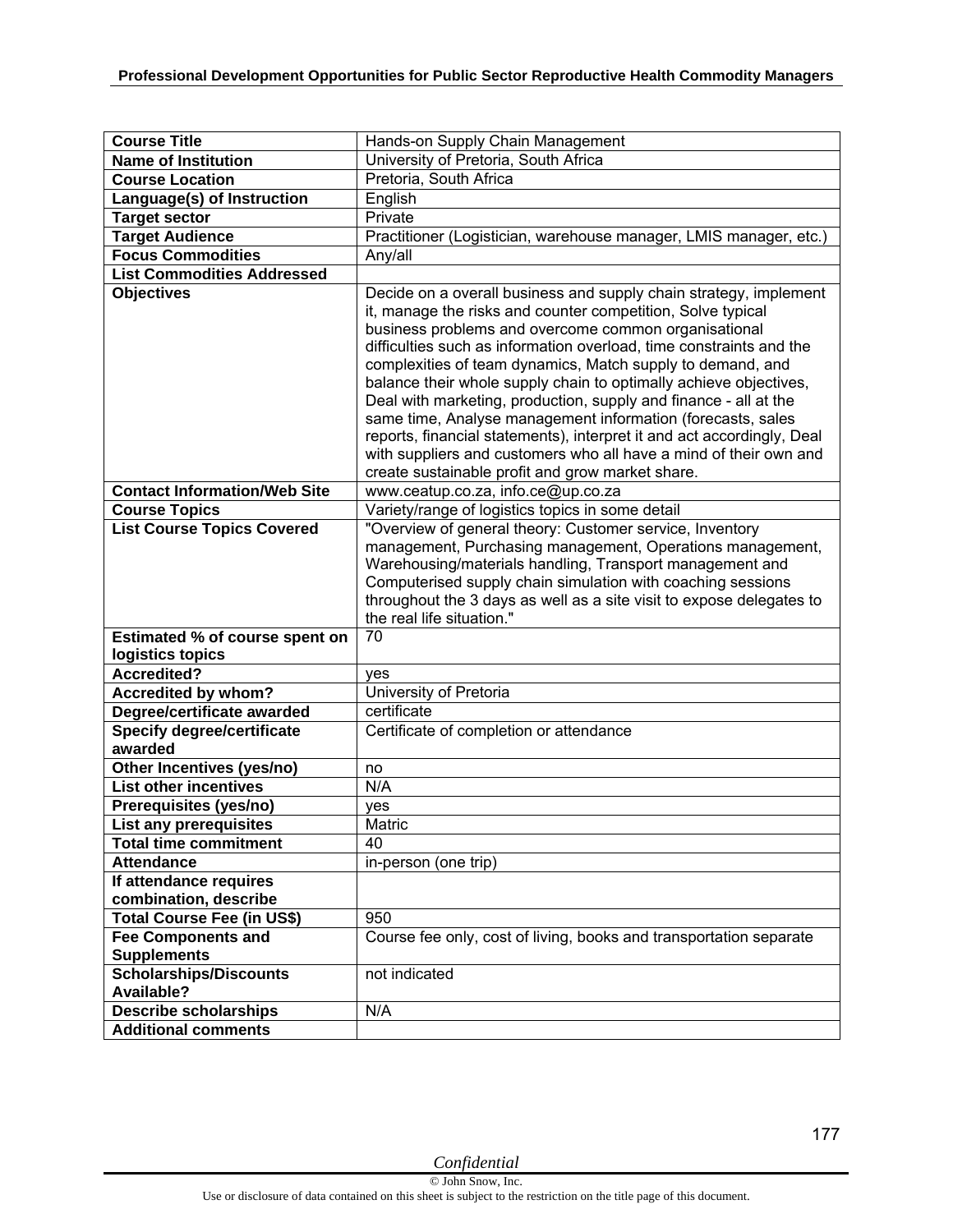| <b>Course Title</b>                 | <b>Humanitarian Logistics</b>                                     |
|-------------------------------------|-------------------------------------------------------------------|
| <b>Name of Institution</b>          | Global Fields Institute, Kenya                                    |
| <b>Course Location</b>              | Kenya                                                             |
| Language(s) of Instruction          | English                                                           |
| Target sector                       | <b>NGO</b>                                                        |
| <b>Target Audience</b>              | Practitioner (Logistician, warehouse manager, LMIS manager, etc.) |
| <b>Focus Commodities</b>            | Not indicated                                                     |
| <b>List Commodities Addressed</b>   |                                                                   |
| <b>Objectives</b>                   | Not provided                                                      |
| <b>Contact Information/Web Site</b> | www.globalfieldsinstitute.com                                     |
| <b>Course Topics</b>                | Variety/range of logistics topics in some detail                  |
| <b>List Course Topics Covered</b>   | not listed                                                        |
| Estimated % of course spent on      | 100                                                               |
| logistics topics                    |                                                                   |
| <b>Accredited?</b>                  | no                                                                |
| Accredited by whom?                 | N/A                                                               |
| Degree/certificate awarded          | no                                                                |
| <b>Specify degree/certificate</b>   | N/A                                                               |
| awarded                             |                                                                   |
| Other Incentives (yes/no)           | no                                                                |
| <b>List other incentives</b>        | N/A                                                               |
| Prerequisites (yes/no)              | no                                                                |
| List any prerequisites              | N/A                                                               |
| <b>Total time commitment</b>        | 520                                                               |
| <b>Attendance</b>                   | in-person (one trip)                                              |
| If attendance requires              |                                                                   |
| combination, describe               |                                                                   |
| <b>Total Course Fee (in US\$)</b>   | not available                                                     |
| <b>Fee Components and</b>           | not available                                                     |
| <b>Supplements</b>                  |                                                                   |
| <b>Scholarships/Discounts</b>       | yes                                                               |
| Available?                          |                                                                   |
| <b>Describe scholarships</b>        | intended for low income or hardship students, will cover some of  |
|                                     | fees, based on merit and need                                     |
| <b>Additional comments</b>          | this is one course in the diploma for humanitarian program        |
|                                     | management series, course runs for one 13 week semester,          |
|                                     | additional information not forthcoming after several inquiries    |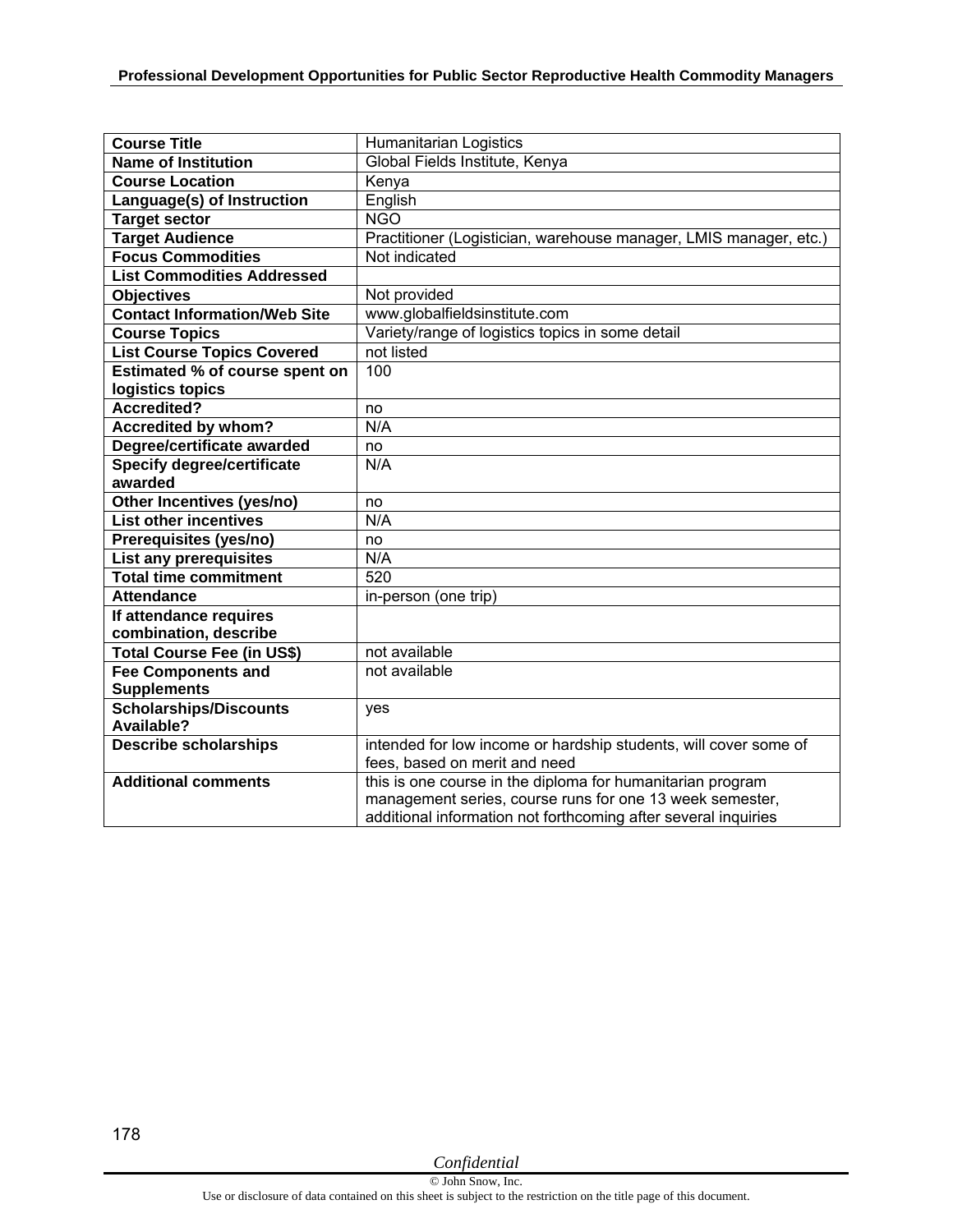| <b>Course Title</b>                 | Hygiène, Assainissement & Gestion des Déchets en Milieu de           |
|-------------------------------------|----------------------------------------------------------------------|
|                                     | Soins                                                                |
| <b>Name of Institution</b>          | Institut Bioforce Développement                                      |
| <b>Course Location</b>              | Burkina Faso, France                                                 |
| Language(s) of Instruction          | French                                                               |
| <b>Target sector</b>                | Public                                                               |
| <b>Target Audience</b>              | Practitioner (Logistician, warehouse manager, LMIS manager, etc.)    |
| <b>Focus Commodities</b>            | Small set (identify)                                                 |
| <b>List Commodities Addressed</b>   | Medical products                                                     |
| <b>Objectives</b>                   | Not provided                                                         |
| <b>Contact Information/Web Site</b> | www.bioforce.asso.fr                                                 |
| <b>Course Topics</b>                | One logistics function in great detail                               |
| <b>List Course Topics Covered</b>   | "Informer et former sur les risques sanitaires liés à l'hygiène,     |
|                                     | l'assainissement et la gestion des déchets en structures de soins    |
|                                     | (produits chimiques utilisés, conditions d'emploi du matériel, types |
|                                     | de déchets, conditions d'entreposage, systèmes de collecte, de tri   |
|                                     | et d'élimination des déchets médicaux et des risques qui y sont      |
|                                     | liés)"                                                               |
| Estimated % of course spent on      | 25                                                                   |
| logistics topics                    |                                                                      |
| Accredited?                         | no                                                                   |
| <b>Accredited by whom?</b>          | N/A                                                                  |
| Degree/certificate awarded          | no                                                                   |
| <b>Specify degree/certificate</b>   | N/A                                                                  |
| awarded                             |                                                                      |
| Other Incentives (yes/no)           | no                                                                   |
| <b>List other incentives</b>        | N/A                                                                  |
| Prerequisites (yes/no)              | no                                                                   |
| List any prerequisites              | N/A                                                                  |
| <b>Total time commitment</b>        | 40                                                                   |
| <b>Attendance</b>                   | in-person (one trip)                                                 |
| If attendance requires              |                                                                      |
| combination, describe               |                                                                      |
| Total Course Fee (in US\$)          | 1,136                                                                |
| <b>Fee Components and</b>           | Course cost only; does not include meals, lodging, or transportation |
| <b>Supplements</b>                  |                                                                      |
| <b>Scholarships/Discounts</b>       | not indicated                                                        |
| <b>Available?</b>                   |                                                                      |
| <b>Describe scholarships</b>        | N/A                                                                  |
| <b>Additional comments</b>          |                                                                      |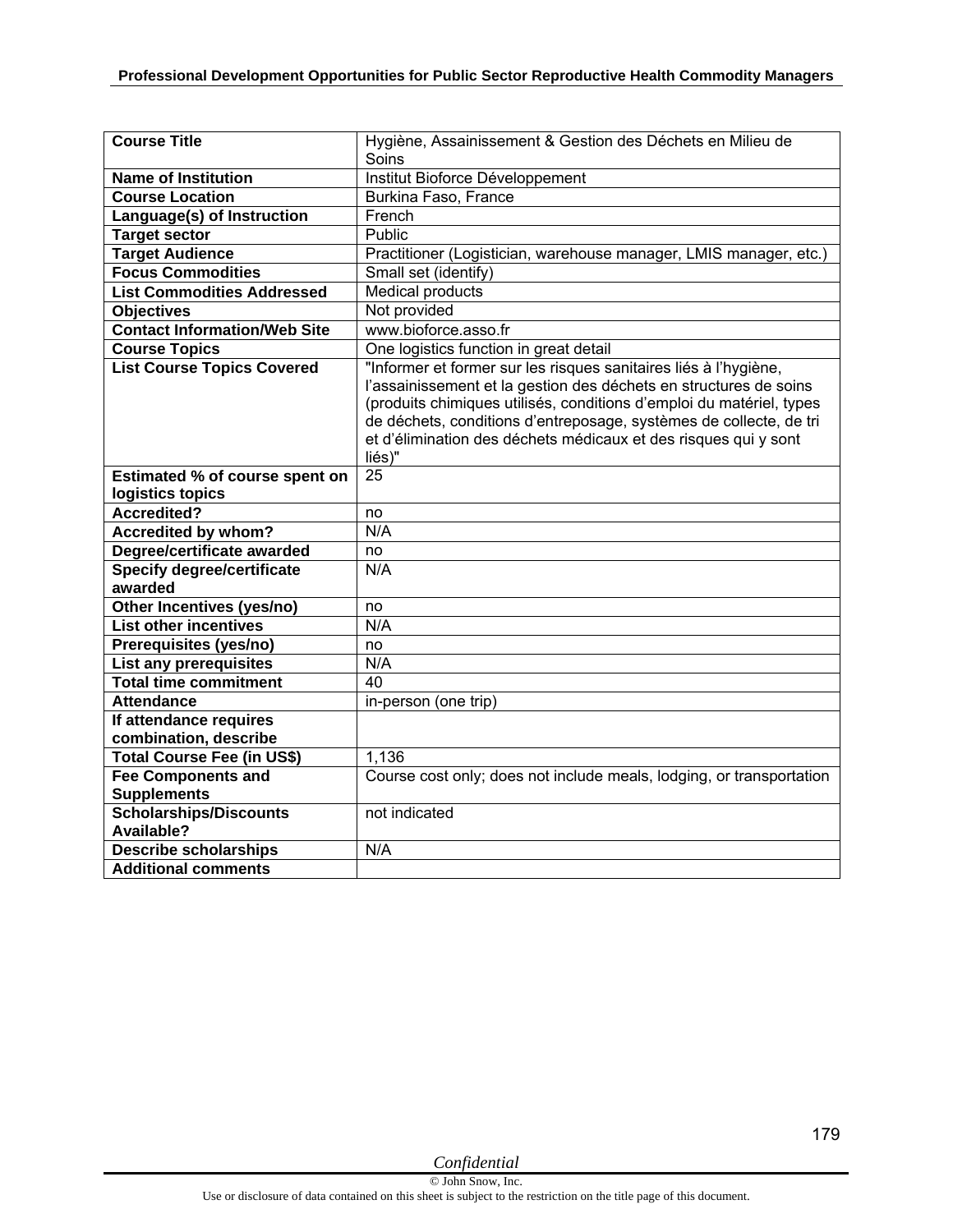| <b>Course Title</b>                                                                | La gestion optimale de l'approvisionnement des programmes de                                                                                                                                                                                                                                                                                                                                                       |
|------------------------------------------------------------------------------------|--------------------------------------------------------------------------------------------------------------------------------------------------------------------------------------------------------------------------------------------------------------------------------------------------------------------------------------------------------------------------------------------------------------------|
|                                                                                    | VIH/SIDA dans les pays en développement                                                                                                                                                                                                                                                                                                                                                                            |
| <b>Name of Institution</b>                                                         | i+solutions                                                                                                                                                                                                                                                                                                                                                                                                        |
| <b>Course Location</b>                                                             | Netherlands                                                                                                                                                                                                                                                                                                                                                                                                        |
| Language(s) of Instruction                                                         | French                                                                                                                                                                                                                                                                                                                                                                                                             |
| <b>Target sector</b>                                                               | Public                                                                                                                                                                                                                                                                                                                                                                                                             |
| <b>Target Audience</b>                                                             | Program Manager                                                                                                                                                                                                                                                                                                                                                                                                    |
| <b>Focus Commodities</b>                                                           | One only (identify)                                                                                                                                                                                                                                                                                                                                                                                                |
| <b>List Commodities Addressed</b>                                                  | HIV/AIDS (though "applies to TB, Leprosy, and neglected disease")                                                                                                                                                                                                                                                                                                                                                  |
| <b>Objectives</b>                                                                  | Expose participants to modern management techniques of<br>medicines and medical supplies' supply systems and demonstrate<br>how they can be applied to participants own work settings; To<br>provide practical tools to decision makers in essential drugs<br>programs to improve their level of performance; To encourage the<br>exchange of views and experiences between senior officers and<br>decision makers |
| <b>Contact Information/Web Site</b>                                                | training@iplussolutions.org; www.iplussolutions.org; +31 348 489<br>643/646                                                                                                                                                                                                                                                                                                                                        |
| <b>Course Topics</b>                                                               | Variety/range of logistics topics in some detail                                                                                                                                                                                                                                                                                                                                                                   |
| <b>List Course Topics Covered</b>                                                  | Drug Policy and Regulation; Selection and Quantification of Drugs;<br>Procurement Methods and Strategies; Quality Assurance;<br>Financing Drug Supply; Stores Management; Inventory Control;<br>Distribution Strategies; Indicator-based Assessments and Drug<br><b>Management Information Systems</b>                                                                                                             |
| Estimated % of course spent on                                                     | 100                                                                                                                                                                                                                                                                                                                                                                                                                |
| logistics topics                                                                   |                                                                                                                                                                                                                                                                                                                                                                                                                    |
| Accredited?                                                                        | no                                                                                                                                                                                                                                                                                                                                                                                                                 |
| Accredited by whom?                                                                | N/A                                                                                                                                                                                                                                                                                                                                                                                                                |
| Degree/certificate awarded                                                         | certificate                                                                                                                                                                                                                                                                                                                                                                                                        |
| <b>Specify degree/certificate</b><br>awarded                                       | Certificate of completion                                                                                                                                                                                                                                                                                                                                                                                          |
| Other Incentives (yes/no)                                                          | no                                                                                                                                                                                                                                                                                                                                                                                                                 |
| <b>List other incentives</b>                                                       | N/A                                                                                                                                                                                                                                                                                                                                                                                                                |
| Prerequisites (yes/no)                                                             | no                                                                                                                                                                                                                                                                                                                                                                                                                 |
| List any prerequisites                                                             | N/A                                                                                                                                                                                                                                                                                                                                                                                                                |
| <b>Total time commitment</b>                                                       | 120                                                                                                                                                                                                                                                                                                                                                                                                                |
| <b>Attendance</b>                                                                  | in-person (one trip)                                                                                                                                                                                                                                                                                                                                                                                               |
| If attendance requires<br>combination, describe                                    |                                                                                                                                                                                                                                                                                                                                                                                                                    |
| <b>Total Course Fee (in US\$)</b>                                                  | 5,600                                                                                                                                                                                                                                                                                                                                                                                                              |
| <b>Fee Components and</b>                                                          | includes course materials, transfer to and from airport on first and                                                                                                                                                                                                                                                                                                                                               |
| <b>Supplements</b>                                                                 | last day only, hotel accommodation for duration of the course, three                                                                                                                                                                                                                                                                                                                                               |
|                                                                                    |                                                                                                                                                                                                                                                                                                                                                                                                                    |
|                                                                                    | meals/day, coffee and tea breaks.                                                                                                                                                                                                                                                                                                                                                                                  |
| <b>Scholarships/Discounts</b><br><b>Available?</b><br><b>Describe scholarships</b> | no<br>N/A                                                                                                                                                                                                                                                                                                                                                                                                          |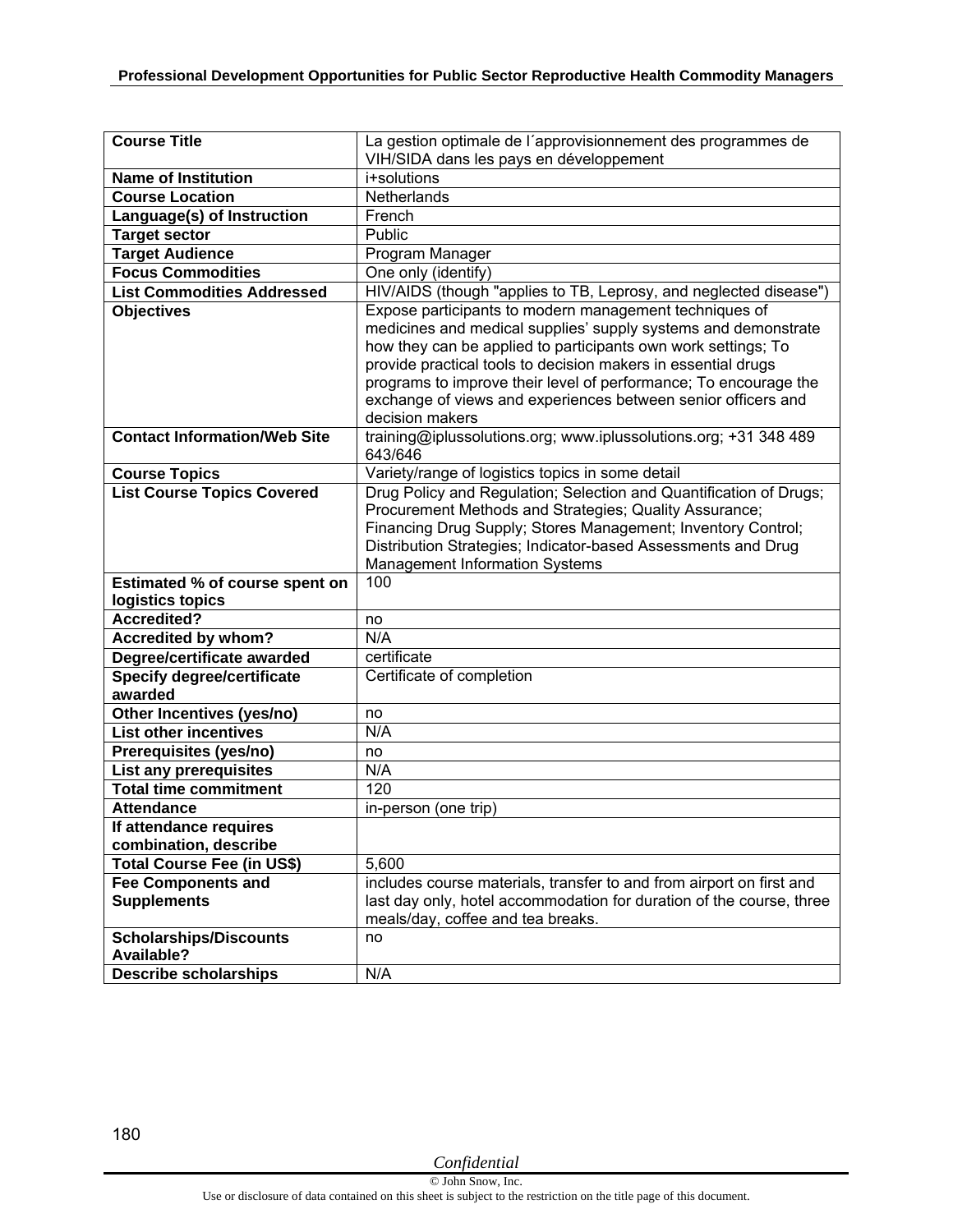| <b>Course Title</b>                 | Lessons in Logistics Management for Health Commodities               |
|-------------------------------------|----------------------------------------------------------------------|
| <b>Name of Institution</b>          | <b>USAID   DELIVER PROJECT</b>                                       |
| <b>Course Location</b>              | online or CD-ROM                                                     |
|                                     |                                                                      |
| Language(s) of Instruction          | English                                                              |
| <b>Target sector</b>                | Public                                                               |
| <b>Target Audience</b>              | Open enrollment                                                      |
| <b>Focus Commodities</b>            | Any/all                                                              |
| <b>List Commodities Addressed</b>   |                                                                      |
| <b>Objectives</b>                   | Understand basic logistics principles, assess stock status, describe |
|                                     | logistics system options, and manage information                     |
| <b>Contact Information/Web Site</b> | askdeliver@jsi.com                                                   |
|                                     | http://www.jsi.com/Independent/Deliver/LogisticsCD/htdocs/           |
| <b>Course Topics</b>                | Variety/range of logistics topics in some detail                     |
| <b>List Course Topics Covered</b>   | Introduction to Logistics, Logistics Management Information          |
|                                     | Systems, Assessing Stock Status, Maximum-Minimum Inventory           |
|                                     | Controls Systems, and Selecting Maximum-Minimum Inventory            |
|                                     | Controls Systems.                                                    |
| Estimated % of course spent on      | 100                                                                  |
| logistics topics                    |                                                                      |
| <b>Accredited?</b>                  | no                                                                   |
| <b>Accredited by whom?</b>          | N/A                                                                  |
| Degree/certificate awarded          | certificate                                                          |
| <b>Specify degree/certificate</b>   | Certificate of completion                                            |
| awarded                             |                                                                      |
| Other Incentives (yes/no)           | no                                                                   |
| <b>List other incentives</b>        | N/A                                                                  |
| Prerequisites (yes/no)              | ves                                                                  |
| List any prerequisites              | Must pass Session 1 to progress to Session 2, etc; must have a       |
|                                     | computer                                                             |
| <b>Total time commitment</b>        | 10                                                                   |
| <b>Attendance</b>                   | other self-guided                                                    |
| If attendance requires              | online or CD-ROM                                                     |
| combination, describe               |                                                                      |
| <b>Total Course Fee (in US\$)</b>   | $\Omega$                                                             |
| <b>Fee Components and</b>           | No fee                                                               |
| <b>Supplements</b>                  |                                                                      |
| <b>Scholarships/Discounts</b>       | no                                                                   |
| <b>Available?</b>                   |                                                                      |
| <b>Describe scholarships</b>        | N/A                                                                  |
| <b>Additional comments</b>          | USAID   DELIVER PROJECT supported                                    |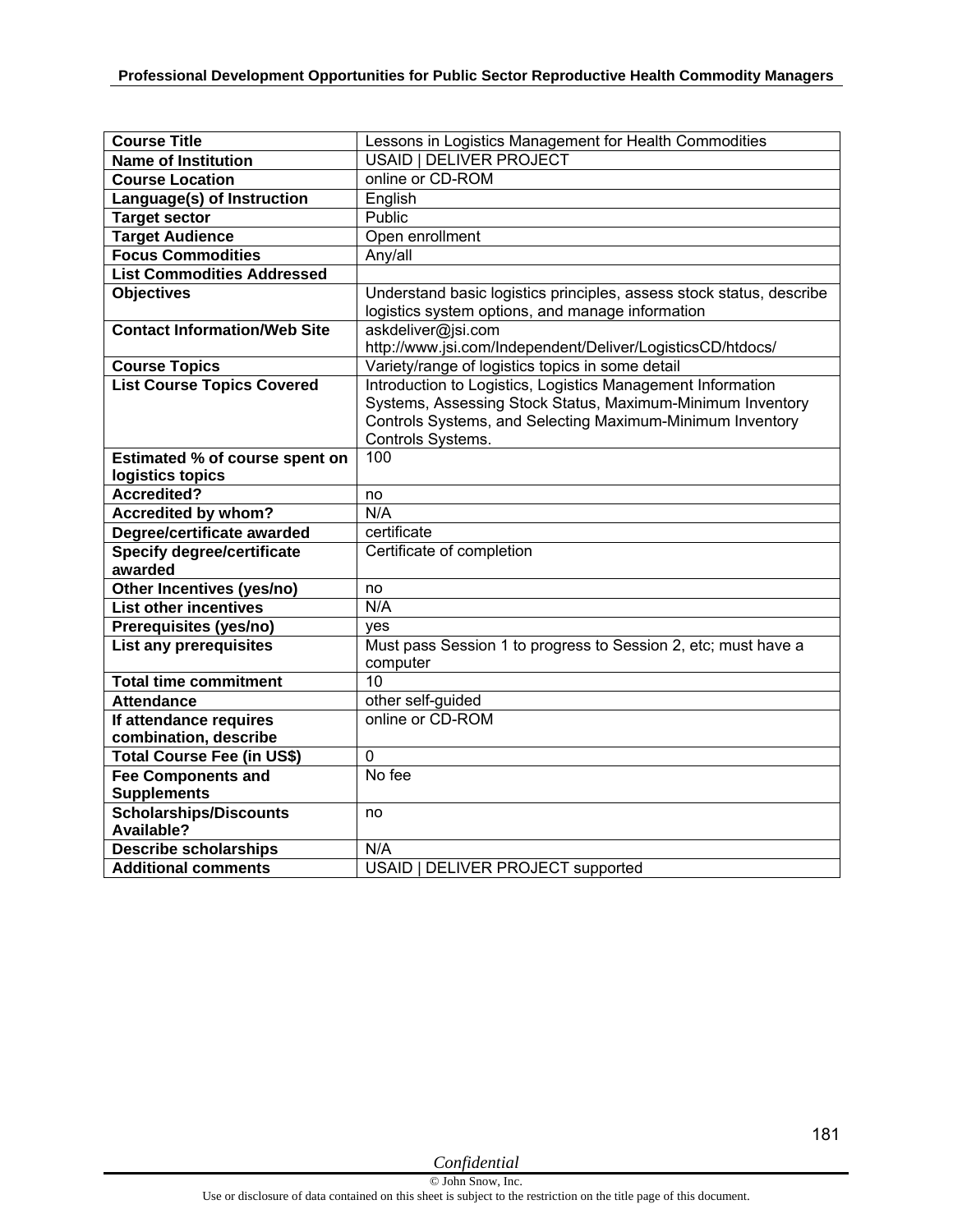| <b>Course Title</b>                                        | Licenciado en Logistica Internacional en Monterrey                                                                         |
|------------------------------------------------------------|----------------------------------------------------------------------------------------------------------------------------|
| <b>Name of Institution</b>                                 | Tecnologico de Monterrey                                                                                                   |
| <b>Course Location</b>                                     | Mexico                                                                                                                     |
| Language(s) of Instruction                                 | Spanish                                                                                                                    |
| <b>Target sector</b>                                       | Public                                                                                                                     |
| <b>Target Audience</b>                                     | Open enrollment                                                                                                            |
| <b>Focus Commodities</b>                                   | Any/all                                                                                                                    |
| <b>List Commodities Addressed</b>                          |                                                                                                                            |
| <b>Objectives</b>                                          | Design systems of logistics and distribution. Manage areas of                                                              |
|                                                            | material handling. Analyze costs and set prices. Develop suppliers                                                         |
|                                                            | to integrate the supply chain. Manage and optimize distribution                                                            |
|                                                            | center inventories. Coordinate the physical movement of goods                                                              |
|                                                            | between different countries. Optimize logistics operations through                                                         |
|                                                            | the efficient use of information technologies. Develop and monitor                                                         |
|                                                            | program performance and customer service.                                                                                  |
| <b>Contact Information/Web Site</b>                        | http://www2.itesm.edu/wps/portal?WCM GLOBAL CONTEXT=/IT                                                                    |
|                                                            | ESMv2/Tecnol%C3%B3gico+de+Monterrey/Padres+de+familia/Pro                                                                  |
|                                                            | fesional/Programas+por+%C3%A1reas+de+estudio/Negocios+y+A                                                                  |
|                                                            | dministraci%C3%B3n/LLN                                                                                                     |
|                                                            | http://licenciatura.emagister.com.mx/licenciaturas licenciado logisti                                                      |
|                                                            | ca_internacional_monterrey-cinst-19691.htm#programa                                                                        |
| <b>Course Topics</b>                                       | Variety/range of logistics topics in some detail                                                                           |
| <b>List Course Topics Covered</b>                          | English; math, distribution, Logistics in America, etc.                                                                    |
| Estimated % of course spent on                             | 75                                                                                                                         |
| logistics topics                                           |                                                                                                                            |
| <b>Accredited?</b>                                         | yes                                                                                                                        |
| Accredited by whom?                                        | Tecnologico de Monterrey & la Comisión de Universidades de la<br>Asociación de Escuelas y Universidades del Sur de Estados |
|                                                            | Unidos & Federación de Instituciones Mexicanas Particulares de                                                             |
|                                                            | Educación Superior (FIMPES).                                                                                               |
| Degree/certificate awarded                                 | degree                                                                                                                     |
| <b>Specify degree/certificate</b>                          | Licenciado/bachelors                                                                                                       |
| awarded                                                    |                                                                                                                            |
| Other Incentives (yes/no)                                  | ves                                                                                                                        |
| <b>List other incentives</b>                               | scholarships available                                                                                                     |
| Prerequisites (yes/no)                                     | yes                                                                                                                        |
| List any prerequisites                                     |                                                                                                                            |
|                                                            | "Have completely finished the high school cycle prior to passing the                                                       |
|                                                            | first course in their college curriculum. 2. Have completed, under                                                         |
|                                                            | the existing standards, the prior academic requirements                                                                    |
|                                                            | corresponding to the curriculum either through placement exams or                                                          |
|                                                            | the corresponding remedial courses."                                                                                       |
| <b>Total time commitment</b>                               | 6336                                                                                                                       |
| <b>Attendance</b>                                          | in-person (multiple trips)                                                                                                 |
| If attendance requires                                     |                                                                                                                            |
| combination, describe                                      |                                                                                                                            |
| <b>Total Course Fee (in US\$)</b>                          | not available                                                                                                              |
| <b>Fee Components and</b>                                  | not available                                                                                                              |
| <b>Supplements</b>                                         |                                                                                                                            |
| <b>Scholarships/Discounts</b>                              | yes                                                                                                                        |
| <b>Available?</b>                                          |                                                                                                                            |
| <b>Describe scholarships</b><br><b>Additional comments</b> | academic, excellence, and sport scholarships available<br>Program offered on various campuses, 4 year program              |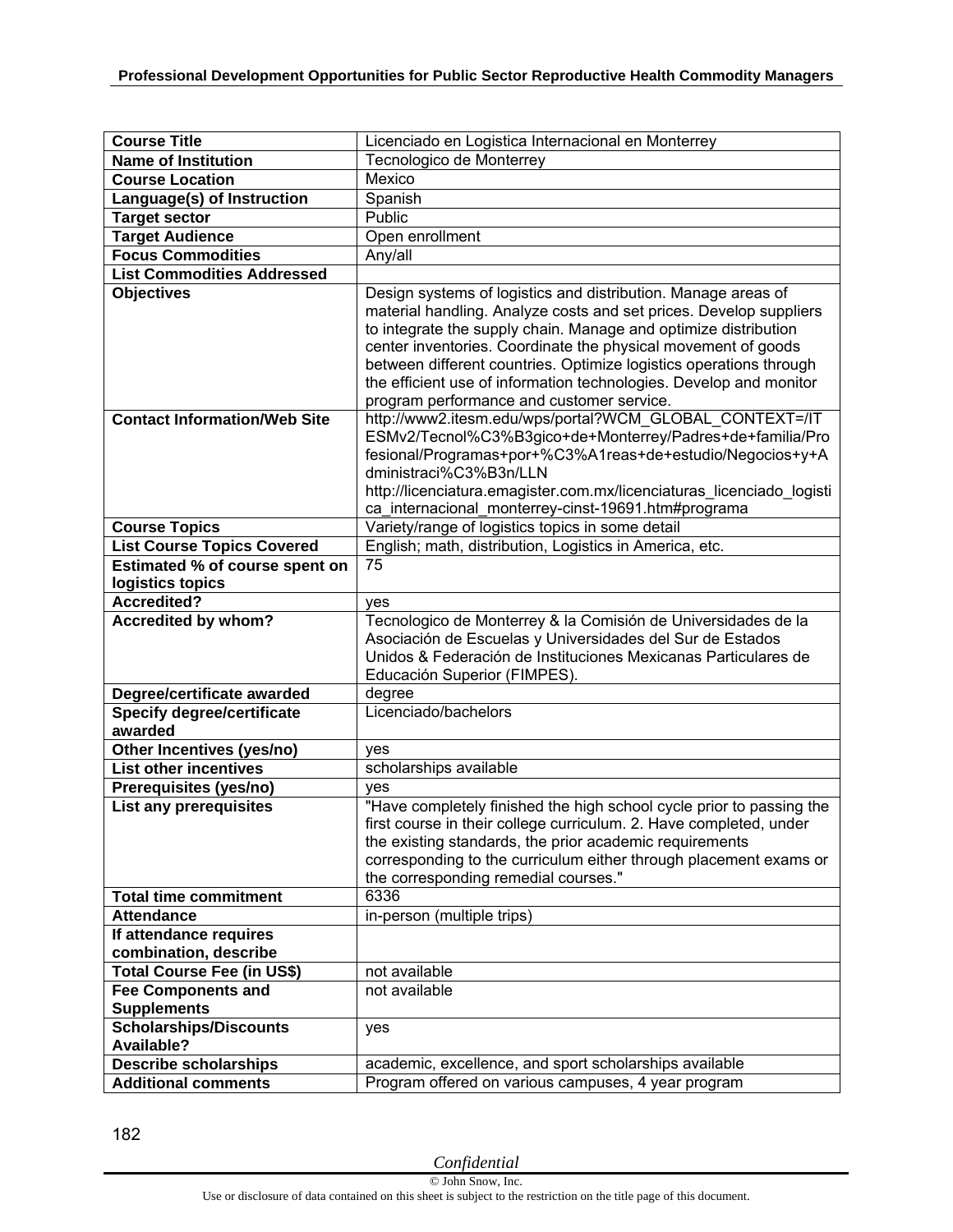| <b>Course Title</b>                                             | Logística para Suministros de Salud                                    |
|-----------------------------------------------------------------|------------------------------------------------------------------------|
| <b>Name of Institution</b>                                      | La Asociación Benéfica PRISMA- Peru                                    |
| <b>Course Location</b>                                          | online                                                                 |
| Language(s) of Instruction                                      | Spanish                                                                |
| <b>Target sector</b>                                            | Public                                                                 |
| <b>Target Audience</b>                                          | Practitioner (Logistician, warehouse manager, LMIS manager, etc.)      |
| <b>Focus Commodities</b>                                        | Small set (identify)                                                   |
| <b>List Commodities Addressed</b>                               | Health commodities incl malaria, family planning, HIV AIDS             |
|                                                                 | products, etc.                                                         |
| <b>Objectives</b>                                               | Describe the purpose of a logistics system; identify the components    |
|                                                                 | of a logistics system, to describe an LMIS, identify the necessary     |
|                                                                 | data to complete a quantification, identify roles and responsibilities |
|                                                                 | of those involved in the logistics system                              |
| <b>Contact Information/Web Site</b>                             | informes@prismavirtual.org admision@prismavirtual.org                  |
|                                                                 | http://www.prismavirtual.org                                           |
| <b>Course Topics</b>                                            | Variety/range of logistics topics in some detail                       |
| <b>List Course Topics Covered</b>                               | LMIS, Inventory Control, Storage, Quality Assurance, Logistics         |
|                                                                 | System Assessment, Monitoring & Evaluation, Basics of                  |
|                                                                 | Forecasting, quantification and procurement planning                   |
| <b>Estimated % of course spent on</b>                           | 100                                                                    |
| logistics topics                                                |                                                                        |
| <b>Accredited?</b>                                              | ves                                                                    |
| Accredited by whom?                                             | Unidad de Post Grado de la Facultad de Farmacia y Bioquímica de        |
|                                                                 | la Universidad Nacional Mayor de San Marcos<br>certificate             |
| Degree/certificate awarded<br><b>Specify degree/certificate</b> | <b>Certificate from PRISMA</b>                                         |
| awarded                                                         |                                                                        |
| Other Incentives (yes/no)                                       |                                                                        |
| <b>List other incentives</b>                                    | yes<br>1 academic credit                                               |
| Prerequisites (yes/no)                                          |                                                                        |
| List any prerequisites                                          | yes<br>Notarized copy of High School diploma or technical school; CV;  |
|                                                                 | Application, Copy of National ID, 2 small photos, payment for the      |
|                                                                 | right of admission                                                     |
| <b>Total time commitment</b>                                    | 34                                                                     |
| <b>Attendance</b>                                               | online                                                                 |
| If attendance requires                                          |                                                                        |
| combination, describe                                           |                                                                        |
| <b>Total Course Fee (in US\$)</b>                               | $\overline{32}$                                                        |
| <b>Fee Components and</b>                                       | (100 Sol for the course); includes cost of the virtual course          |
| <b>Supplements</b>                                              |                                                                        |
| <b>Scholarships/Discounts</b>                                   | yes                                                                    |
| <b>Available?</b>                                               |                                                                        |
| <b>Describe scholarships</b>                                    | discounted fees available for previous PRISMA teachers & students      |
|                                                                 | (15%); discounts for signing up early and paying in one lump sum       |
|                                                                 | (10%); discounts for corporate courses (private)                       |
| <b>Additional comments</b>                                      | Supported by the Facultad de Farmacia y Bioquímica de la               |
|                                                                 | Universidad Nacional Mayor de San Marcos.                              |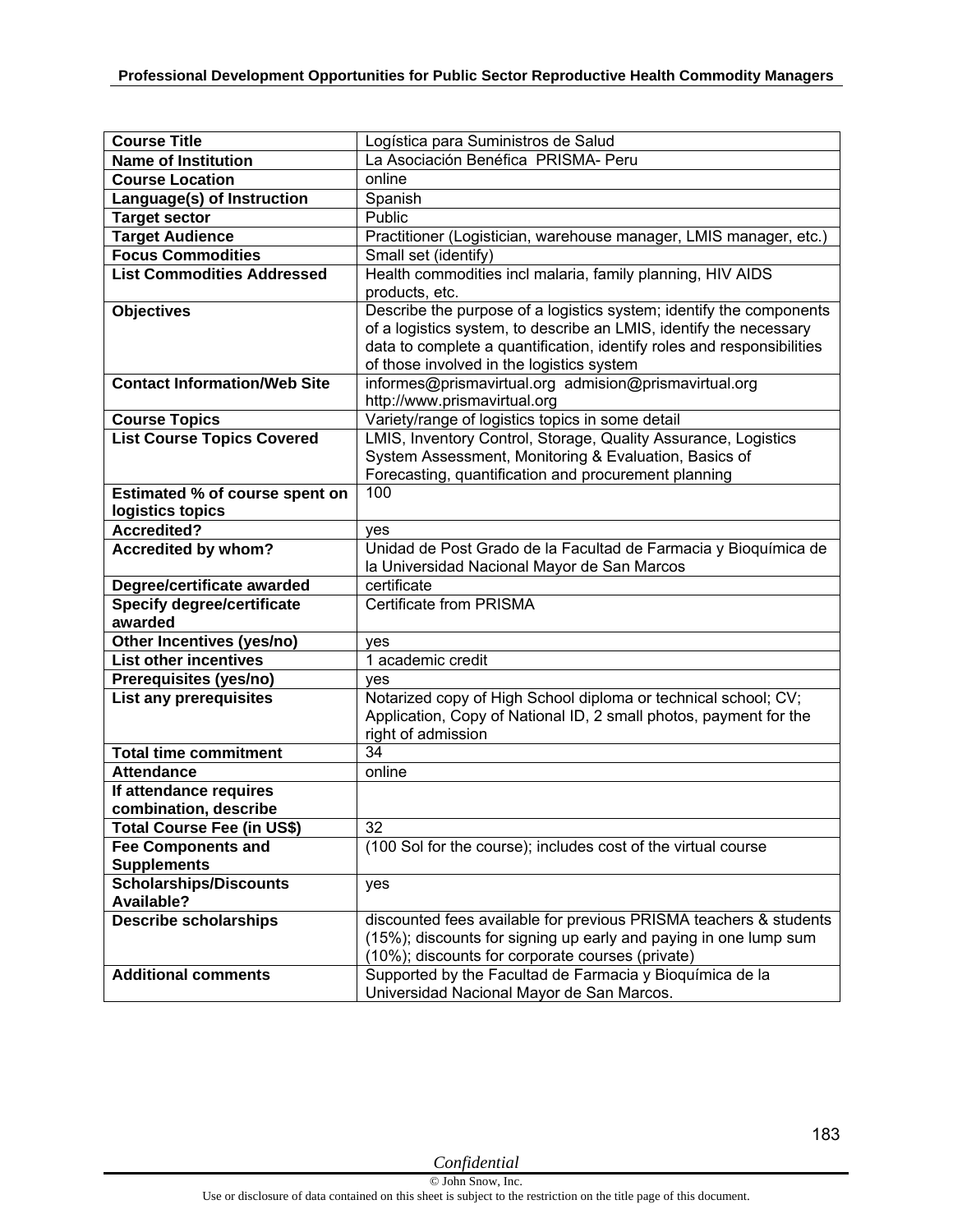| <b>Course Title</b>                    | Logisticien de la Solidarité Internationale                                                                                                                                                                                                                                                                                                                                                                                                                                                                                                                                                                                                                                                                                                                                                                                                                                                                                                                                                                                                                                                                                                                                                                                                                                                                                   |
|----------------------------------------|-------------------------------------------------------------------------------------------------------------------------------------------------------------------------------------------------------------------------------------------------------------------------------------------------------------------------------------------------------------------------------------------------------------------------------------------------------------------------------------------------------------------------------------------------------------------------------------------------------------------------------------------------------------------------------------------------------------------------------------------------------------------------------------------------------------------------------------------------------------------------------------------------------------------------------------------------------------------------------------------------------------------------------------------------------------------------------------------------------------------------------------------------------------------------------------------------------------------------------------------------------------------------------------------------------------------------------|
| <b>Name of Institution</b>             | Institut Bioforce Développement                                                                                                                                                                                                                                                                                                                                                                                                                                                                                                                                                                                                                                                                                                                                                                                                                                                                                                                                                                                                                                                                                                                                                                                                                                                                                               |
| <b>Course Location</b>                 | France                                                                                                                                                                                                                                                                                                                                                                                                                                                                                                                                                                                                                                                                                                                                                                                                                                                                                                                                                                                                                                                                                                                                                                                                                                                                                                                        |
| Language(s) of Instruction             | French                                                                                                                                                                                                                                                                                                                                                                                                                                                                                                                                                                                                                                                                                                                                                                                                                                                                                                                                                                                                                                                                                                                                                                                                                                                                                                                        |
| <b>Target sector</b>                   | Public                                                                                                                                                                                                                                                                                                                                                                                                                                                                                                                                                                                                                                                                                                                                                                                                                                                                                                                                                                                                                                                                                                                                                                                                                                                                                                                        |
| <b>Target Audience</b>                 | Practitioner (Logistician, warehouse manager, LMIS manager, etc.)                                                                                                                                                                                                                                                                                                                                                                                                                                                                                                                                                                                                                                                                                                                                                                                                                                                                                                                                                                                                                                                                                                                                                                                                                                                             |
| <b>Focus Commodities</b>               | Not indicated                                                                                                                                                                                                                                                                                                                                                                                                                                                                                                                                                                                                                                                                                                                                                                                                                                                                                                                                                                                                                                                                                                                                                                                                                                                                                                                 |
| <b>List Commodities Addressed</b>      |                                                                                                                                                                                                                                                                                                                                                                                                                                                                                                                                                                                                                                                                                                                                                                                                                                                                                                                                                                                                                                                                                                                                                                                                                                                                                                                               |
| <b>Objectives</b>                      | Planifier, mettre en place, maintenir les équipements techniques et<br>en fixer les conditions d'emploi ; Appréhender et conduire des<br>programmes spécifiques' Planifier et conduire la chaîne<br>d'approvisionnement ; Assurer l'encadrement, la formation et le<br>suivi des équipes nationales dans son domaine d'activités ;<br>Analyser les contextes dans lesquels sont menées les actions de<br>solidarité internationale ; Participer à la gestion financière dans son<br>domaine d'activité ; Coordonner et planifier les actions liées à son<br>domaine d'intervention en lien avec le plan d'action du programme ;<br>Communiquer et créer/entretenir des relations de confiance dans<br>un contexte de diversité/interculturalité avec son équipe/les<br>partenaires/les populations concernées ; Participer à l'élaboration<br>et au suivi des mesures liées aux différents aspects sécuritaires                                                                                                                                                                                                                                                                                                                                                                                                               |
| <b>Contact Information/Web Site</b>    | www.bioforce.asso.fr                                                                                                                                                                                                                                                                                                                                                                                                                                                                                                                                                                                                                                                                                                                                                                                                                                                                                                                                                                                                                                                                                                                                                                                                                                                                                                          |
| <b>Course Topics</b>                   | General/service course with some logistics included                                                                                                                                                                                                                                                                                                                                                                                                                                                                                                                                                                                                                                                                                                                                                                                                                                                                                                                                                                                                                                                                                                                                                                                                                                                                           |
| <b>List Course Topics Covered</b>      | "Télécommunications, gestion Parc Véhicules, énergie,<br>maintenance informatique ; Construction (théorie et pratique),<br>chaîne du froid, eau et sanitation (théorie et pratique), choléra,<br>centre nutritionnel, camps de réfugiés ; Achat des biens et des<br>service, gestion de la logistique des transports, gestion des stocks,<br>organisation des distributions ; Identifier les besoins d'un projet et<br>recruter ; Organiser l'administration d'une équipe pour agir ;<br>Mobiliser une équipe multiculturelle ; Développer le potentiel des<br>hommes et de l'organisation ; Cycle de conférences ; Méthodologie<br>de recherche et analyse géopolitique ; Droit / Ethique ; Elaboration<br>d'un budget prévisionnel relatif aux activités logistiques,<br>comptabilité Terrain, suivi budgétaire; Les différentes phases de la<br>réalisation d'un projet, élaboration du plan d'action, outils et<br>méthodes de suivi et d'évaluation ; Représentations interculturelles,<br>, négociation interculturelle communication; Outils et procédures,<br>gestion de la sécurité (application pratique) ; Renforcement en<br>gestion de projet, gestion financière et gestion des ressources<br>humaines ; Renforcement en gestion de parc véhicules, énergie,<br>télécommunications et maintenance informatique" |
| <b>Estimated % of course spent on</b>  | 8                                                                                                                                                                                                                                                                                                                                                                                                                                                                                                                                                                                                                                                                                                                                                                                                                                                                                                                                                                                                                                                                                                                                                                                                                                                                                                                             |
| logistics topics<br><b>Accredited?</b> |                                                                                                                                                                                                                                                                                                                                                                                                                                                                                                                                                                                                                                                                                                                                                                                                                                                                                                                                                                                                                                                                                                                                                                                                                                                                                                                               |
| <b>Accredited by whom?</b>             | yes<br>Répertoire National de la Certification Professionnelle                                                                                                                                                                                                                                                                                                                                                                                                                                                                                                                                                                                                                                                                                                                                                                                                                                                                                                                                                                                                                                                                                                                                                                                                                                                                |
| Degree/certificate awarded             | degree                                                                                                                                                                                                                                                                                                                                                                                                                                                                                                                                                                                                                                                                                                                                                                                                                                                                                                                                                                                                                                                                                                                                                                                                                                                                                                                        |
| <b>Specify degree/certificate</b>      | Diploma Level III                                                                                                                                                                                                                                                                                                                                                                                                                                                                                                                                                                                                                                                                                                                                                                                                                                                                                                                                                                                                                                                                                                                                                                                                                                                                                                             |
| awarded                                |                                                                                                                                                                                                                                                                                                                                                                                                                                                                                                                                                                                                                                                                                                                                                                                                                                                                                                                                                                                                                                                                                                                                                                                                                                                                                                                               |
| Other Incentives (yes/no)              | no                                                                                                                                                                                                                                                                                                                                                                                                                                                                                                                                                                                                                                                                                                                                                                                                                                                                                                                                                                                                                                                                                                                                                                                                                                                                                                                            |
| <b>List other incentives</b>           | N/A                                                                                                                                                                                                                                                                                                                                                                                                                                                                                                                                                                                                                                                                                                                                                                                                                                                                                                                                                                                                                                                                                                                                                                                                                                                                                                                           |
|                                        |                                                                                                                                                                                                                                                                                                                                                                                                                                                                                                                                                                                                                                                                                                                                                                                                                                                                                                                                                                                                                                                                                                                                                                                                                                                                                                                               |
| Prerequisites (yes/no)                 | yes                                                                                                                                                                                                                                                                                                                                                                                                                                                                                                                                                                                                                                                                                                                                                                                                                                                                                                                                                                                                                                                                                                                                                                                                                                                                                                                           |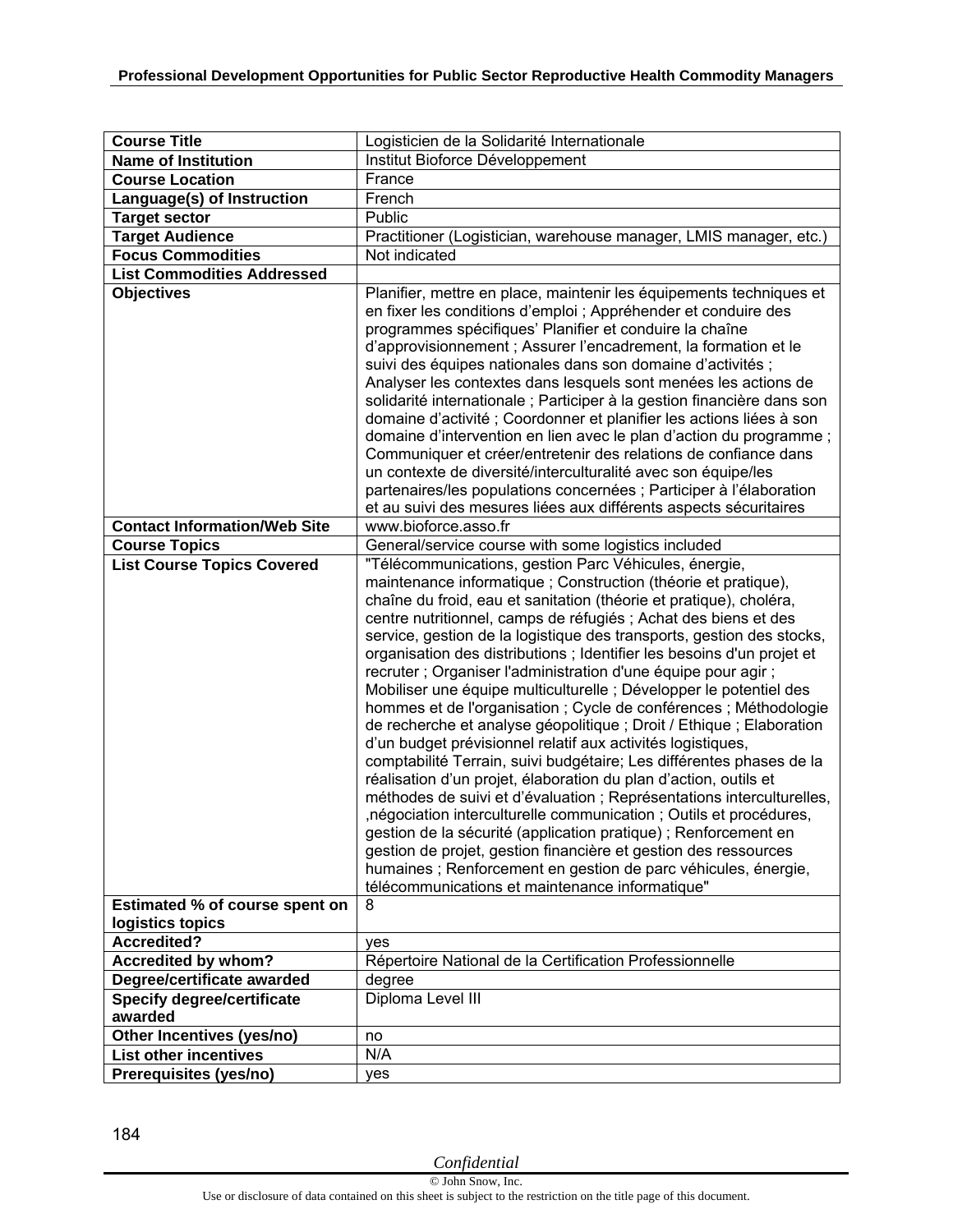| List any prerequisites                          | "22 ans minimum à la date d'entrée en formation, niveau IV [Bac ou<br>équivalent] ou niveau V [CAP/BEP] avec solide expérience<br>professionnelle ; secteur technique : mécanique, électricité,<br>bâtiment, maintenance technique, gestion des flux, ou autres<br>secteurs avec une très bonne aptitude manuelle ; Expérience<br>professionnelle minimum 6 mois consécutifs ; Prévention et<br>Secours Civiques de Niveau 1 (PSC1) [certificat de secourisme ou<br>équivalent] Permis de conduire B. Sont particulièrement appréciées<br>les candidatures pouvant justifier d'une expérience associative, de<br>voyages à l'étranger. ; Les candidats étrangers doivent maîtriser la<br>langue française." |
|-------------------------------------------------|-------------------------------------------------------------------------------------------------------------------------------------------------------------------------------------------------------------------------------------------------------------------------------------------------------------------------------------------------------------------------------------------------------------------------------------------------------------------------------------------------------------------------------------------------------------------------------------------------------------------------------------------------------------------------------------------------------------|
| <b>Total time commitment</b>                    | 1250                                                                                                                                                                                                                                                                                                                                                                                                                                                                                                                                                                                                                                                                                                        |
| <b>Attendance</b>                               | in-person (one trip)                                                                                                                                                                                                                                                                                                                                                                                                                                                                                                                                                                                                                                                                                        |
| If attendance requires<br>combination, describe |                                                                                                                                                                                                                                                                                                                                                                                                                                                                                                                                                                                                                                                                                                             |
| <b>Total Course Fee (in US\$)</b>               | 18,000                                                                                                                                                                                                                                                                                                                                                                                                                                                                                                                                                                                                                                                                                                      |
| <b>Fee Components and</b><br><b>Supplements</b> | Includes application fee and tuition                                                                                                                                                                                                                                                                                                                                                                                                                                                                                                                                                                                                                                                                        |
| <b>Scholarships/Discounts</b><br>Available?     | not indicated                                                                                                                                                                                                                                                                                                                                                                                                                                                                                                                                                                                                                                                                                               |
| <b>Describe scholarships</b>                    | N/A                                                                                                                                                                                                                                                                                                                                                                                                                                                                                                                                                                                                                                                                                                         |
| <b>Additional comments</b>                      |                                                                                                                                                                                                                                                                                                                                                                                                                                                                                                                                                                                                                                                                                                             |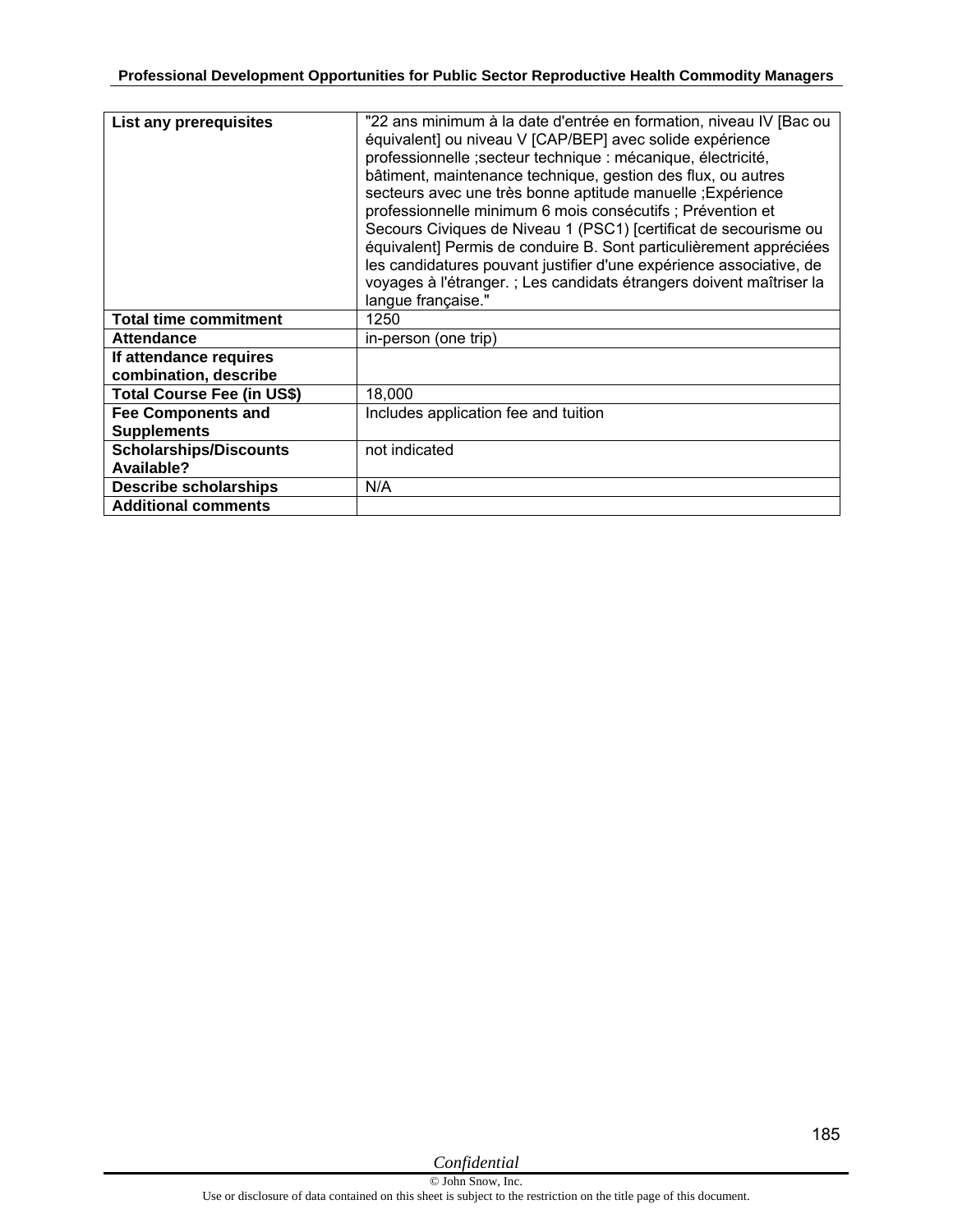| <b>Course Title</b>                   | Logistics and Incoterms                                                                                                                                                                                                                                                                                                                                                                                                                                                                             |
|---------------------------------------|-----------------------------------------------------------------------------------------------------------------------------------------------------------------------------------------------------------------------------------------------------------------------------------------------------------------------------------------------------------------------------------------------------------------------------------------------------------------------------------------------------|
| <b>Name of Institution</b>            | <b>UNDP</b>                                                                                                                                                                                                                                                                                                                                                                                                                                                                                         |
| <b>Course Location</b>                | Bangkok, Vienna, Dubai, New York, Copenhagen (recurring)                                                                                                                                                                                                                                                                                                                                                                                                                                            |
| Language(s) of Instruction            | English                                                                                                                                                                                                                                                                                                                                                                                                                                                                                             |
| <b>Target sector</b>                  | Public                                                                                                                                                                                                                                                                                                                                                                                                                                                                                              |
| <b>Target Audience</b>                | Practitioner (Logistician, warehouse manager, LMIS manager, etc.)                                                                                                                                                                                                                                                                                                                                                                                                                                   |
| <b>Focus Commodities</b>              | Any/all                                                                                                                                                                                                                                                                                                                                                                                                                                                                                             |
| <b>List Commodities Addressed</b>     |                                                                                                                                                                                                                                                                                                                                                                                                                                                                                                     |
| <b>Objectives</b>                     | "Describe the principles of logistics and determine the appropriate<br>logistical arrangements for a range of requirements; Understand<br>the need for insurance and the                                                                                                                                                                                                                                                                                                                            |
| <b>Contact Information/Web Site</b>   | types of coverage available; Understand the pros and cons of<br>different Incoterms and the appropriate use of Incoterms; Know<br>about loss prevention, means and actions to put in place to<br>minimize or prevent loss; Know about customs procedures and<br>documentation and the most common documents required for<br>export/import; Be able to decide on methods of shipment<br>depending on various factors; Understand the functions of the Air<br>Waybill (AWB) and Bill of Lading (B/L)" |
| <b>Course Topics</b>                  | www.undp.org/procurement/training.shtml                                                                                                                                                                                                                                                                                                                                                                                                                                                             |
| <b>List Course Topics Covered</b>     | Variety/range of logistics topics in some detail                                                                                                                                                                                                                                                                                                                                                                                                                                                    |
| <b>Estimated % of course spent on</b> | Principles of logistics and supply chain management; Logistical                                                                                                                                                                                                                                                                                                                                                                                                                                     |
| logistics topics                      | arrangements; Incoterms 2000 and their appropriate use;<br>Packingandmarking; Modes of transportation; Shipping<br>documentation; Insurance; Freight forwarding arrangements;<br>Customs clearance procedures and documentation                                                                                                                                                                                                                                                                     |
| Accredited?                           | 100                                                                                                                                                                                                                                                                                                                                                                                                                                                                                                 |
| <b>Accredited by whom?</b>            | no                                                                                                                                                                                                                                                                                                                                                                                                                                                                                                  |
| Degree/certificate awarded            | N/A                                                                                                                                                                                                                                                                                                                                                                                                                                                                                                 |
| Specify degree/certificate            | certificate                                                                                                                                                                                                                                                                                                                                                                                                                                                                                         |
| awarded                               |                                                                                                                                                                                                                                                                                                                                                                                                                                                                                                     |
| Other Incentives (yes/no)             | Certificate                                                                                                                                                                                                                                                                                                                                                                                                                                                                                         |
| <b>List other incentives</b>          | no                                                                                                                                                                                                                                                                                                                                                                                                                                                                                                  |
| Prerequisites (yes/no)                | N/A                                                                                                                                                                                                                                                                                                                                                                                                                                                                                                 |
| <b>List any prerequisites</b>         | no                                                                                                                                                                                                                                                                                                                                                                                                                                                                                                  |
| <b>Total time commitment</b>          | N/A                                                                                                                                                                                                                                                                                                                                                                                                                                                                                                 |
| <b>Attendance</b>                     | 60                                                                                                                                                                                                                                                                                                                                                                                                                                                                                                  |
| If attendance requires                | in-person (one trip)                                                                                                                                                                                                                                                                                                                                                                                                                                                                                |
| combination, describe                 |                                                                                                                                                                                                                                                                                                                                                                                                                                                                                                     |
| Total Course Fee (in US\$)            |                                                                                                                                                                                                                                                                                                                                                                                                                                                                                                     |
| <b>Fee Components and</b>             | 1,275                                                                                                                                                                                                                                                                                                                                                                                                                                                                                               |
| <b>Supplements</b>                    |                                                                                                                                                                                                                                                                                                                                                                                                                                                                                                     |
| <b>Scholarships/Discounts</b>         | includes tuition, training course material, lunch and refreshments                                                                                                                                                                                                                                                                                                                                                                                                                                  |
| <b>Available?</b>                     | during the course                                                                                                                                                                                                                                                                                                                                                                                                                                                                                   |
| <b>Describe scholarships</b>          | no                                                                                                                                                                                                                                                                                                                                                                                                                                                                                                  |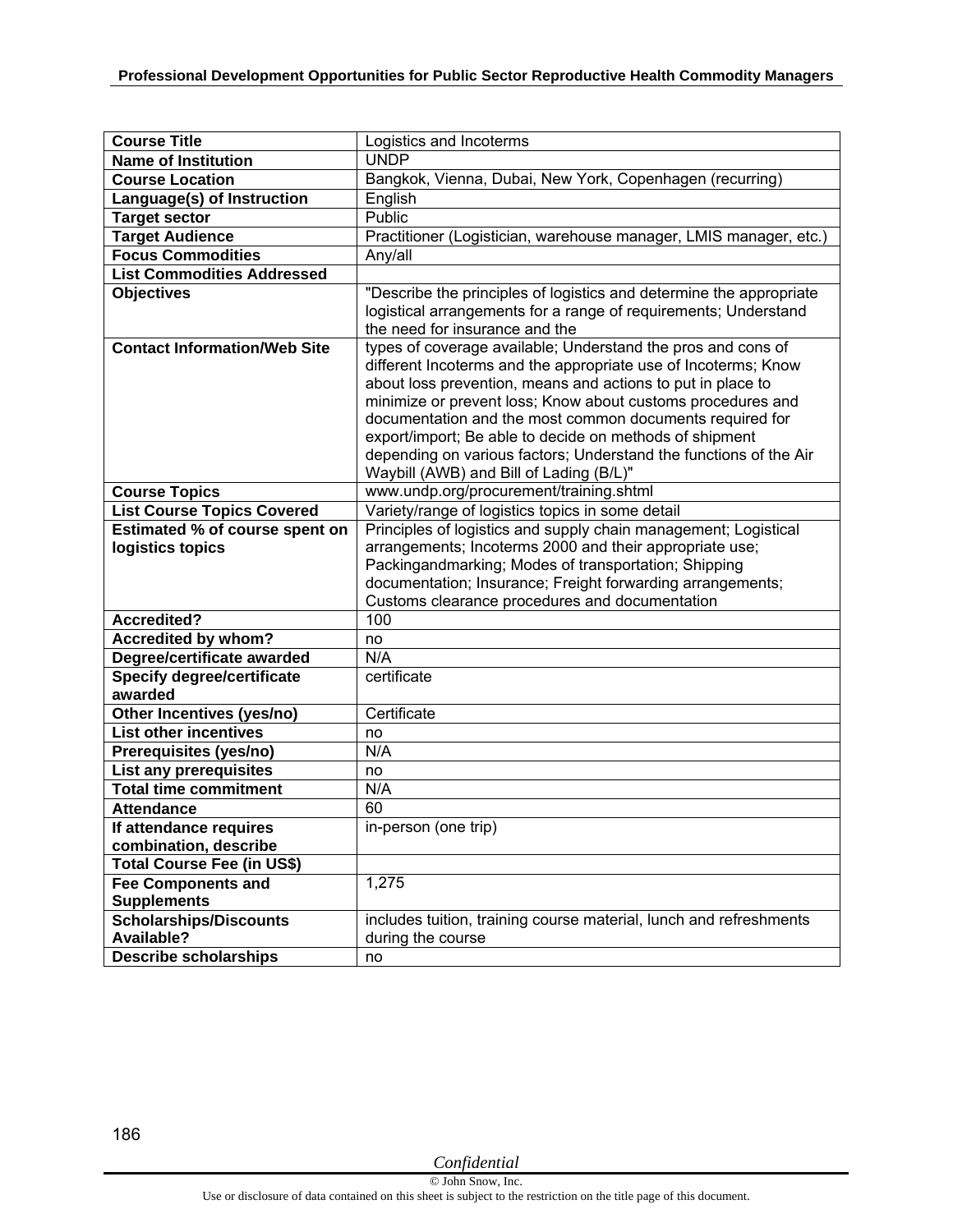| <b>Course Title</b>                          | Logistics for Health Commodities                                                                                                                                                                                                                                                                                          |
|----------------------------------------------|---------------------------------------------------------------------------------------------------------------------------------------------------------------------------------------------------------------------------------------------------------------------------------------------------------------------------|
| <b>Name of Institution</b>                   | USAID Bureau of Global Health/Global Health e-learning Center                                                                                                                                                                                                                                                             |
| <b>Course Location</b>                       | online                                                                                                                                                                                                                                                                                                                    |
| Language(s) of Instruction                   | English                                                                                                                                                                                                                                                                                                                   |
| <b>Target sector</b>                         | Public                                                                                                                                                                                                                                                                                                                    |
| <b>Target Audience</b>                       | Open enrollment                                                                                                                                                                                                                                                                                                           |
| <b>Focus Commodities</b>                     | Any/all                                                                                                                                                                                                                                                                                                                   |
| <b>List Commodities Addressed</b>            |                                                                                                                                                                                                                                                                                                                           |
| <b>Objectives</b>                            | Answer the following questions correctly: What is the purpose of a<br>logistics system?, How does logistics support contraceptive and<br>commodity security?, What are the functional components of a                                                                                                                     |
|                                              | logistics system?, What is an LMIS and why is it important in<br>logistics?, What data are needed to forecast health commodity<br>requirements?, How do procurement planning and pipeline<br>monitoring support commodity security?, What is USAID's Central<br>Contraceptive Procurement System?, How do factors such as |
|                                              | health sector reform, characteristics of commodities, and<br>infrastructure affect the design of logistics systems?, How can<br>program managers and advisors support the logistics system?                                                                                                                               |
| <b>Contact Information/Web Site</b>          | www.globalhealthlearning.org                                                                                                                                                                                                                                                                                              |
| <b>Course Topics</b>                         | Variety/range of logistics topics in some detail                                                                                                                                                                                                                                                                          |
| <b>List Course Topics Covered</b>            | Logistics supports program successes, Logistics nuts and bolts<br>one, Logistics nuts and bolts two, Logistics in action                                                                                                                                                                                                  |
| Estimated % of course spent on               | 100                                                                                                                                                                                                                                                                                                                       |
| logistics topics                             |                                                                                                                                                                                                                                                                                                                           |
| <b>Accredited?</b>                           | no                                                                                                                                                                                                                                                                                                                        |
| Accredited by whom?                          | N/A                                                                                                                                                                                                                                                                                                                       |
| Degree/certificate awarded                   | certificate                                                                                                                                                                                                                                                                                                               |
| <b>Specify degree/certificate</b><br>awarded | Certificate in Logistics for Health Commodities                                                                                                                                                                                                                                                                           |
| Other Incentives (yes/no)                    | no                                                                                                                                                                                                                                                                                                                        |
| <b>List other incentives</b>                 | N/A                                                                                                                                                                                                                                                                                                                       |
| Prerequisites (yes/no)                       | no                                                                                                                                                                                                                                                                                                                        |
| <b>List any prerequisites</b>                | N/A                                                                                                                                                                                                                                                                                                                       |
| <b>Total time commitment</b>                 | 1.5                                                                                                                                                                                                                                                                                                                       |
| <b>Attendance</b>                            | online                                                                                                                                                                                                                                                                                                                    |
| If attendance requires                       |                                                                                                                                                                                                                                                                                                                           |
| combination, describe                        |                                                                                                                                                                                                                                                                                                                           |
| <b>Total Course Fee (in US\$)</b>            | 0                                                                                                                                                                                                                                                                                                                         |
| <b>Fee Components and</b>                    | No fee                                                                                                                                                                                                                                                                                                                    |
| <b>Supplements</b>                           |                                                                                                                                                                                                                                                                                                                           |
| <b>Scholarships/Discounts</b>                | no                                                                                                                                                                                                                                                                                                                        |
| <b>Available?</b>                            |                                                                                                                                                                                                                                                                                                                           |
| <b>Describe scholarships</b>                 | N/A                                                                                                                                                                                                                                                                                                                       |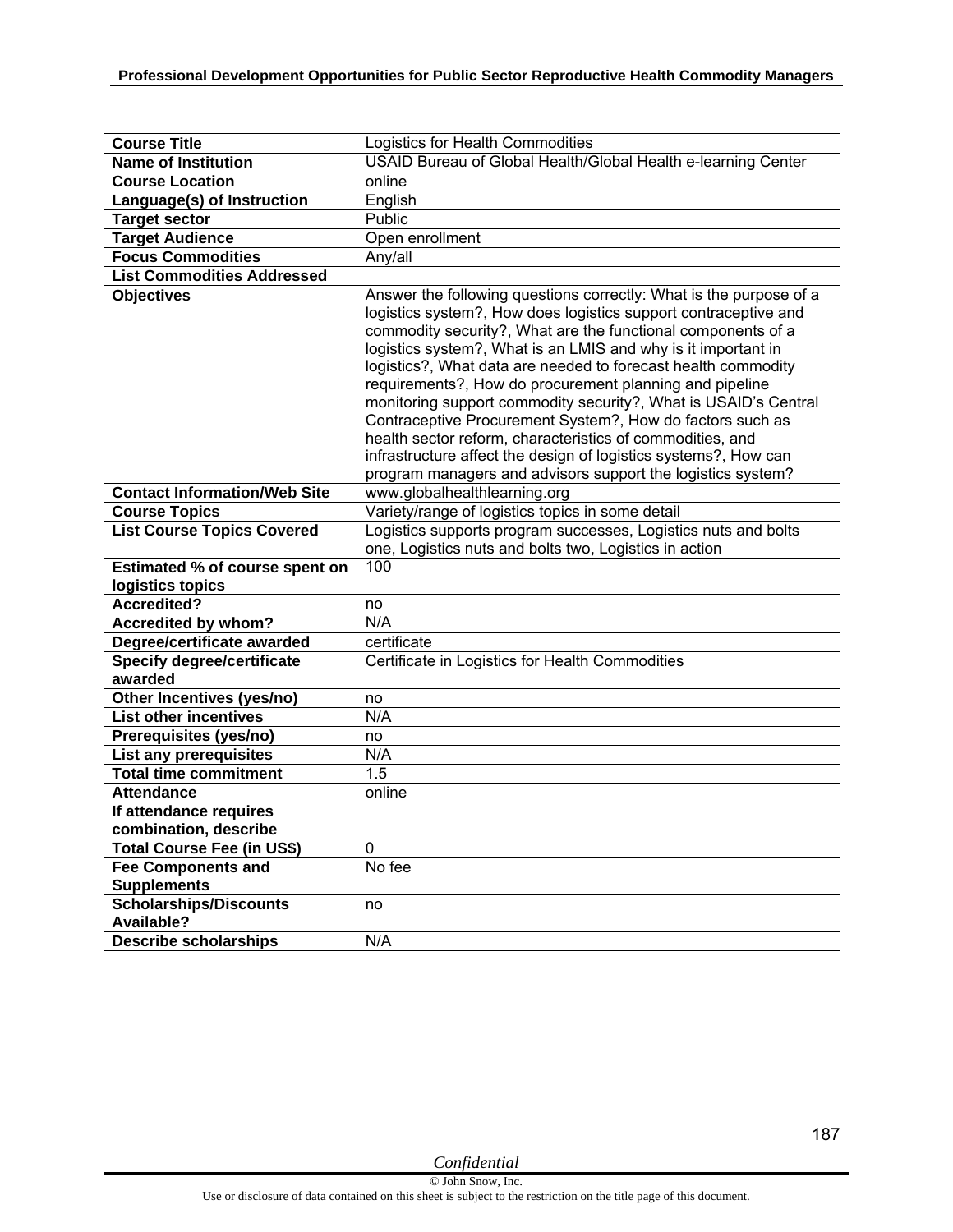| <b>Course Title</b>                          | Logistics for Non-Logisticians                                                                                                                                                                    |
|----------------------------------------------|---------------------------------------------------------------------------------------------------------------------------------------------------------------------------------------------------|
| <b>Name of Institution</b>                   | University of Pretoria, South Africa                                                                                                                                                              |
| <b>Course Location</b>                       | Pretoria, South Africa                                                                                                                                                                            |
| Language(s) of Instruction                   | English                                                                                                                                                                                           |
| <b>Target sector</b>                         | Private                                                                                                                                                                                           |
| <b>Target Audience</b>                       | Practitioner (Logistician, warehouse manager, LMIS manager, etc.)                                                                                                                                 |
| <b>Focus Commodities</b>                     | Any/all                                                                                                                                                                                           |
| <b>List Commodities Addressed</b>            |                                                                                                                                                                                                   |
| <b>Objectives</b>                            | Learn principles of logistics and how to understand logistics terms<br>and their basic application                                                                                                |
| <b>Contact Information/Web Site</b>          | www.ceatup.co.za, info.ce@up.co.za                                                                                                                                                                |
| <b>Course Topics</b>                         | Variety/range of logistics topics in some detail                                                                                                                                                  |
| <b>List Course Topics Covered</b>            | Introduction to logistics/supply chain management, Customer<br>service, Inventory, Materials, Purchasing, Operations,<br>Warehousing/materials handling, Transport, Key performance<br>indicators |
| Estimated % of course spent on               | 95                                                                                                                                                                                                |
| logistics topics                             |                                                                                                                                                                                                   |
| Accredited?                                  | ves                                                                                                                                                                                               |
| <b>Accredited by whom?</b>                   | University of Pretoria                                                                                                                                                                            |
| Degree/certificate awarded                   | certificate                                                                                                                                                                                       |
| <b>Specify degree/certificate</b><br>awarded | Certificate of completion or attendance                                                                                                                                                           |
| Other Incentives (yes/no)                    | no                                                                                                                                                                                                |
| <b>List other incentives</b>                 | N/A                                                                                                                                                                                               |
| Prerequisites (yes/no)                       | yes                                                                                                                                                                                               |
| <b>List any prerequisites</b>                | Matric                                                                                                                                                                                            |
| <b>Total time commitment</b>                 | 40                                                                                                                                                                                                |
| <b>Attendance</b>                            | in-person (one trip)                                                                                                                                                                              |
| If attendance requires                       |                                                                                                                                                                                                   |
| combination, describe                        |                                                                                                                                                                                                   |
| Total Course Fee (in US\$)                   | 642                                                                                                                                                                                               |
| <b>Fee Components and</b>                    | Course fee only, cost of living, books and transportation separate                                                                                                                                |
| <b>Supplements</b>                           |                                                                                                                                                                                                   |
| <b>Scholarships/Discounts</b><br>Available?  | not indicated                                                                                                                                                                                     |
| <b>Describe scholarships</b>                 | N/A                                                                                                                                                                                               |
| <b>Additional comments</b>                   |                                                                                                                                                                                                   |

188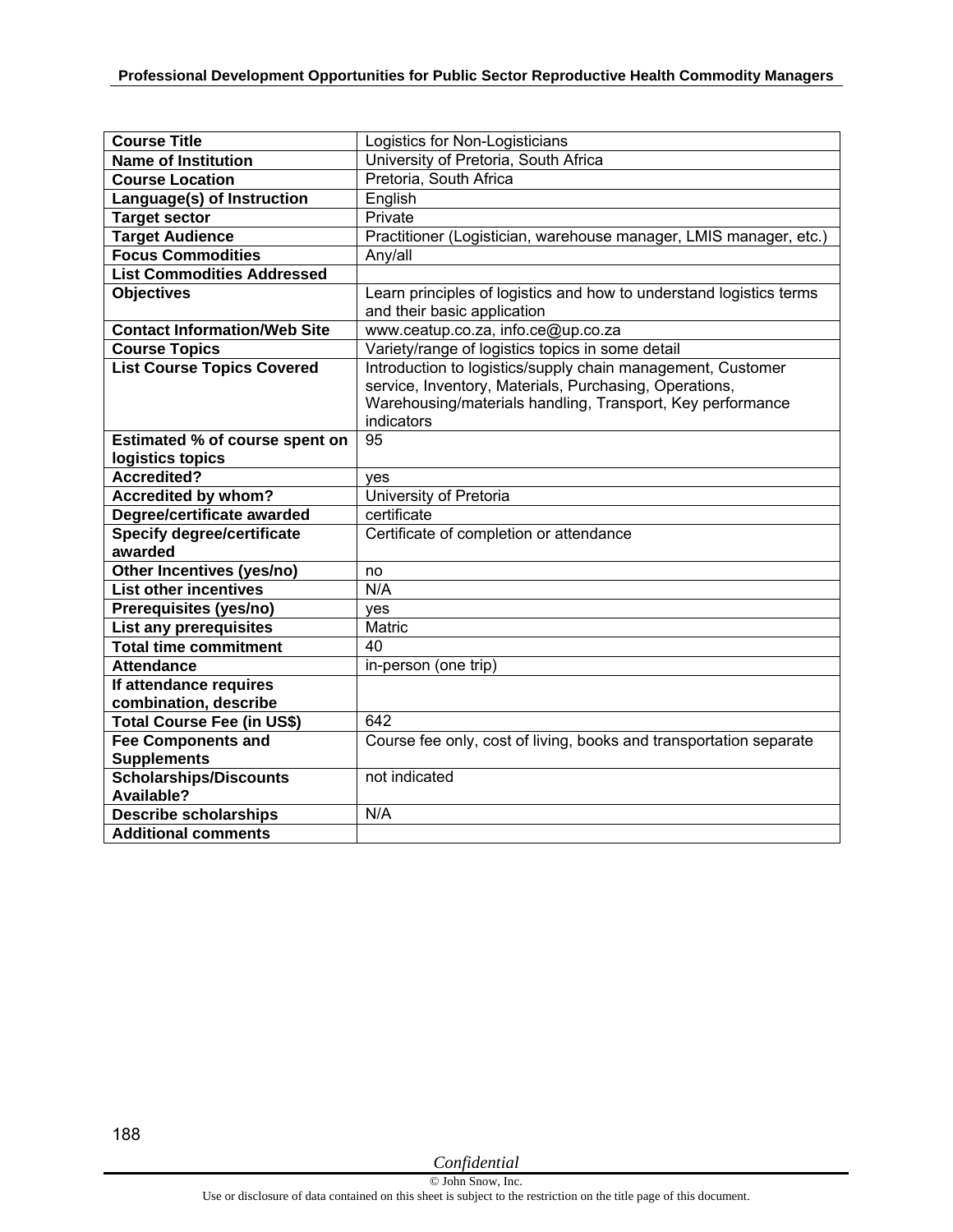| <b>Course Title</b>                                           | Logistics Management of Drugs and Medical Commodities                 |
|---------------------------------------------------------------|-----------------------------------------------------------------------|
| <b>Name of Institution</b>                                    | <b>AMREF</b>                                                          |
| <b>Course Location</b>                                        | Kenya                                                                 |
| Language(s) of Instruction                                    | English                                                               |
| <b>Target sector</b>                                          | Public                                                                |
| <b>Target Audience</b>                                        | Practitioner (Logistician, warehouse manager, LMIS manager, etc.)     |
| <b>Focus Commodities</b>                                      | Any/all                                                               |
| <b>List Commodities Addressed</b>                             |                                                                       |
| <b>Objectives</b>                                             | Provide participants with the competencies they need to maintain      |
|                                                               | an efficient and effective patient/client focused drug and health     |
|                                                               | commodity supply system.                                              |
| <b>Contact Information/Web Site</b>                           | www.amref.org                                                         |
| <b>Course Topics</b>                                          | Variety/range of logistics topics in some detail                      |
| <b>List Course Topics Covered</b>                             | Introduction to logistics; roles and responsibilities of logistics    |
|                                                               | personnel; receiving, allocating and dispensing commodities;          |
|                                                               | inventory management; stock status assessment; logistics              |
|                                                               | management information systems; waste management; monitoring,         |
|                                                               | evaluation and supervision.                                           |
| <b>Estimated % of course spent on</b>                         | 100                                                                   |
| logistics topics                                              |                                                                       |
| <b>Accredited?</b>                                            | no                                                                    |
| <b>Accredited by whom?</b>                                    | N/A                                                                   |
| Degree/certificate awarded                                    | certificate                                                           |
| <b>Specify degree/certificate</b>                             | Certificate of participation                                          |
| awarded                                                       |                                                                       |
| Other Incentives (yes/no)<br><b>List other incentives</b>     | no<br>N/A                                                             |
|                                                               |                                                                       |
| Prerequisites (yes/no)                                        | no                                                                    |
| <b>List any prerequisites</b><br><b>Total time commitment</b> | N/A<br>60                                                             |
|                                                               |                                                                       |
| <b>Attendance</b>                                             | in-person (one trip)                                                  |
| If attendance requires                                        |                                                                       |
| combination, describe<br>Total Course Fee (in US\$)           | 348                                                                   |
| <b>Fee Components and</b>                                     | covers lunch, stationery, field trips and all course related learning |
| <b>Supplements</b>                                            | materials.- Accommodation (US\$ 48 per day) cover half board          |
|                                                               | accommodation (bed, dinner and breakfast) including daily             |
|                                                               | transport to and from the training venue                              |
| <b>Scholarships/Discounts</b>                                 | not indicated                                                         |
| <b>Available?</b>                                             |                                                                       |
| <b>Describe scholarships</b>                                  | N/A                                                                   |
| <b>Additional comments</b>                                    |                                                                       |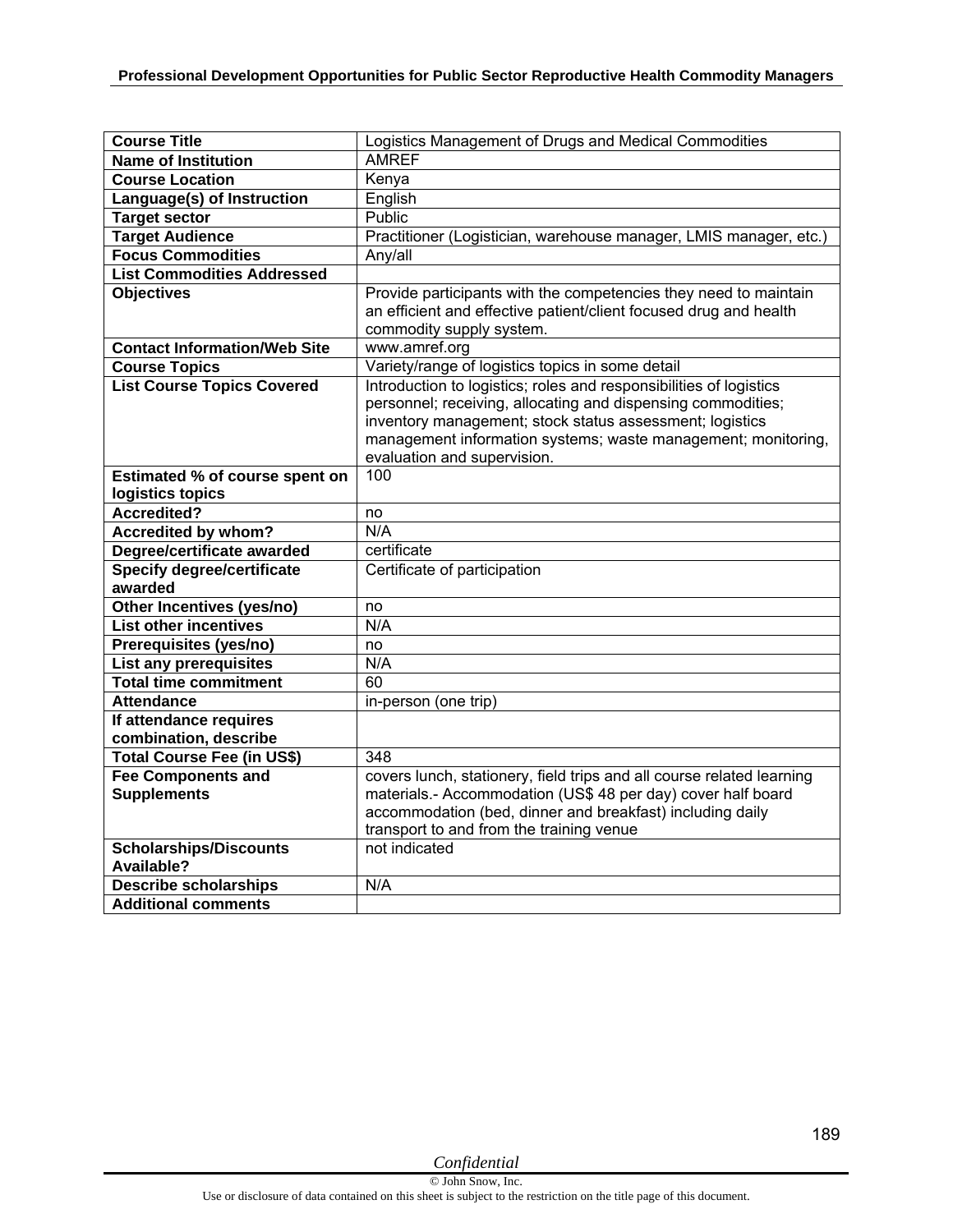| <b>Course Title</b>                                | Logistics Performance, Cost & Value Measures                                                                                                                                                                                                                                                                                                                                                                                                                                                                                                                                                                                                                               |
|----------------------------------------------------|----------------------------------------------------------------------------------------------------------------------------------------------------------------------------------------------------------------------------------------------------------------------------------------------------------------------------------------------------------------------------------------------------------------------------------------------------------------------------------------------------------------------------------------------------------------------------------------------------------------------------------------------------------------------------|
| <b>Name of Institution</b>                         | Georgia Tech, Supply Chain & Logistics Institute                                                                                                                                                                                                                                                                                                                                                                                                                                                                                                                                                                                                                           |
| <b>Course Location</b>                             | Georgia, USA                                                                                                                                                                                                                                                                                                                                                                                                                                                                                                                                                                                                                                                               |
| Language(s) of Instruction                         | English                                                                                                                                                                                                                                                                                                                                                                                                                                                                                                                                                                                                                                                                    |
| <b>Target sector</b>                               | Private                                                                                                                                                                                                                                                                                                                                                                                                                                                                                                                                                                                                                                                                    |
| <b>Target Audience</b>                             | Open enrollment                                                                                                                                                                                                                                                                                                                                                                                                                                                                                                                                                                                                                                                            |
| <b>Focus Commodities</b>                           | Any/all                                                                                                                                                                                                                                                                                                                                                                                                                                                                                                                                                                                                                                                                    |
| <b>List Commodities Addressed</b>                  |                                                                                                                                                                                                                                                                                                                                                                                                                                                                                                                                                                                                                                                                            |
| <b>Objectives</b>                                  | Learn how to improve your logistics performance to increase your<br>bottom line through: Learning the characteristics of effective<br>performance measurement systems, Defining metrics, Setting<br>effective targets, Setting up a logistics performance measurement<br>program, Defining data requirements for performance<br>measurement, Implementing logistics performance measures,<br>Benchmarking logistics performance measures, Developing<br>balanced and comprehensive logistics performance measures,<br>Using logistics performance measures for project justification, and<br>Measuring the financial, productivity, quality, and cycle time<br>performance |
| <b>Contact Information/Web Site</b>                | http://www.scl.gatech.edu/professional-education/certificates/                                                                                                                                                                                                                                                                                                                                                                                                                                                                                                                                                                                                             |
| <b>Course Topics</b>                               | Variety/range of logistics topics in some detail                                                                                                                                                                                                                                                                                                                                                                                                                                                                                                                                                                                                                           |
| <b>List Course Topics Covered</b>                  | Introduction to logistics performance measurement, Logistics and<br>supply chain performance models, Total logistics performance<br>metrics and benchmarks, Customer response metrics and<br>benchmarks, Inventory management metrics and benchmarks,<br>Supply management metrics and benchmarks, Transportation<br>management metrics and benchmarks, Warehouse metrics and<br>benchmarks, and Logistics and supply chain project justification<br>techniques                                                                                                                                                                                                            |
| Estimated % of course spent on                     | 100                                                                                                                                                                                                                                                                                                                                                                                                                                                                                                                                                                                                                                                                        |
| logistics topics                                   |                                                                                                                                                                                                                                                                                                                                                                                                                                                                                                                                                                                                                                                                            |
| <b>Accredited?</b>                                 | yes                                                                                                                                                                                                                                                                                                                                                                                                                                                                                                                                                                                                                                                                        |
| Accredited by whom?                                | Southern Association of Colleges and Universities                                                                                                                                                                                                                                                                                                                                                                                                                                                                                                                                                                                                                          |
| Degree/certificate awarded                         | certificate                                                                                                                                                                                                                                                                                                                                                                                                                                                                                                                                                                                                                                                                |
| <b>Specify degree/certificate</b><br>awarded       | Certificate in Logistics Performance, Cost & Value Measures                                                                                                                                                                                                                                                                                                                                                                                                                                                                                                                                                                                                                |
| Other Incentives (yes/no)                          | no                                                                                                                                                                                                                                                                                                                                                                                                                                                                                                                                                                                                                                                                         |
| <b>List other incentives</b>                       | N/A                                                                                                                                                                                                                                                                                                                                                                                                                                                                                                                                                                                                                                                                        |
| Prerequisites (yes/no)                             | no                                                                                                                                                                                                                                                                                                                                                                                                                                                                                                                                                                                                                                                                         |
| List any prerequisites                             | N/A                                                                                                                                                                                                                                                                                                                                                                                                                                                                                                                                                                                                                                                                        |
| <b>Total time commitment</b>                       | 32                                                                                                                                                                                                                                                                                                                                                                                                                                                                                                                                                                                                                                                                         |
| <b>Attendance</b>                                  | in-person (one trip)                                                                                                                                                                                                                                                                                                                                                                                                                                                                                                                                                                                                                                                       |
| If attendance requires<br>combination, describe    |                                                                                                                                                                                                                                                                                                                                                                                                                                                                                                                                                                                                                                                                            |
| Total Course Fee (in US\$)                         | 2,700                                                                                                                                                                                                                                                                                                                                                                                                                                                                                                                                                                                                                                                                      |
| <b>Fee Components and</b>                          | includes breakfast, lunch, snack, daily parking, wireless Internet                                                                                                                                                                                                                                                                                                                                                                                                                                                                                                                                                                                                         |
| <b>Supplements</b>                                 | connection & course materials. Additional costs are transport from<br>home to training site and accommodations while attending the<br>course.                                                                                                                                                                                                                                                                                                                                                                                                                                                                                                                              |
| <b>Scholarships/Discounts</b><br><b>Available?</b> | yes                                                                                                                                                                                                                                                                                                                                                                                                                                                                                                                                                                                                                                                                        |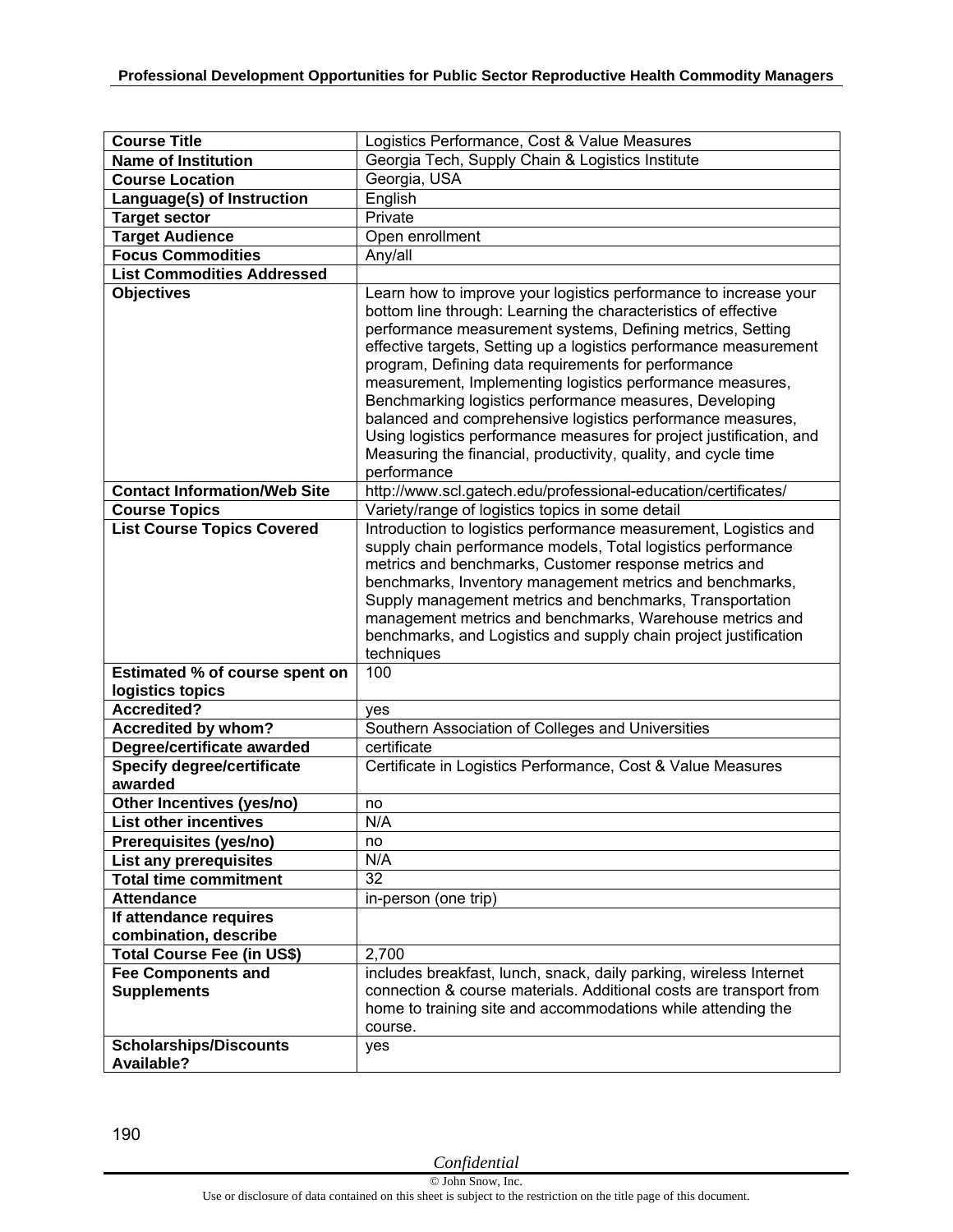| <b>Describe scholarships</b> | discounted fees available for those who have taken another SCL<br>course, members of CSCMP, and some courses are discounted for<br>members of INFORMS, NASSTRAC, AST&L & the Atlanta<br>Logistics Innovation Council, early registration discount |
|------------------------------|---------------------------------------------------------------------------------------------------------------------------------------------------------------------------------------------------------------------------------------------------|
| <b>Additional comments</b>   | course hours do not include travel, only lecture hours                                                                                                                                                                                            |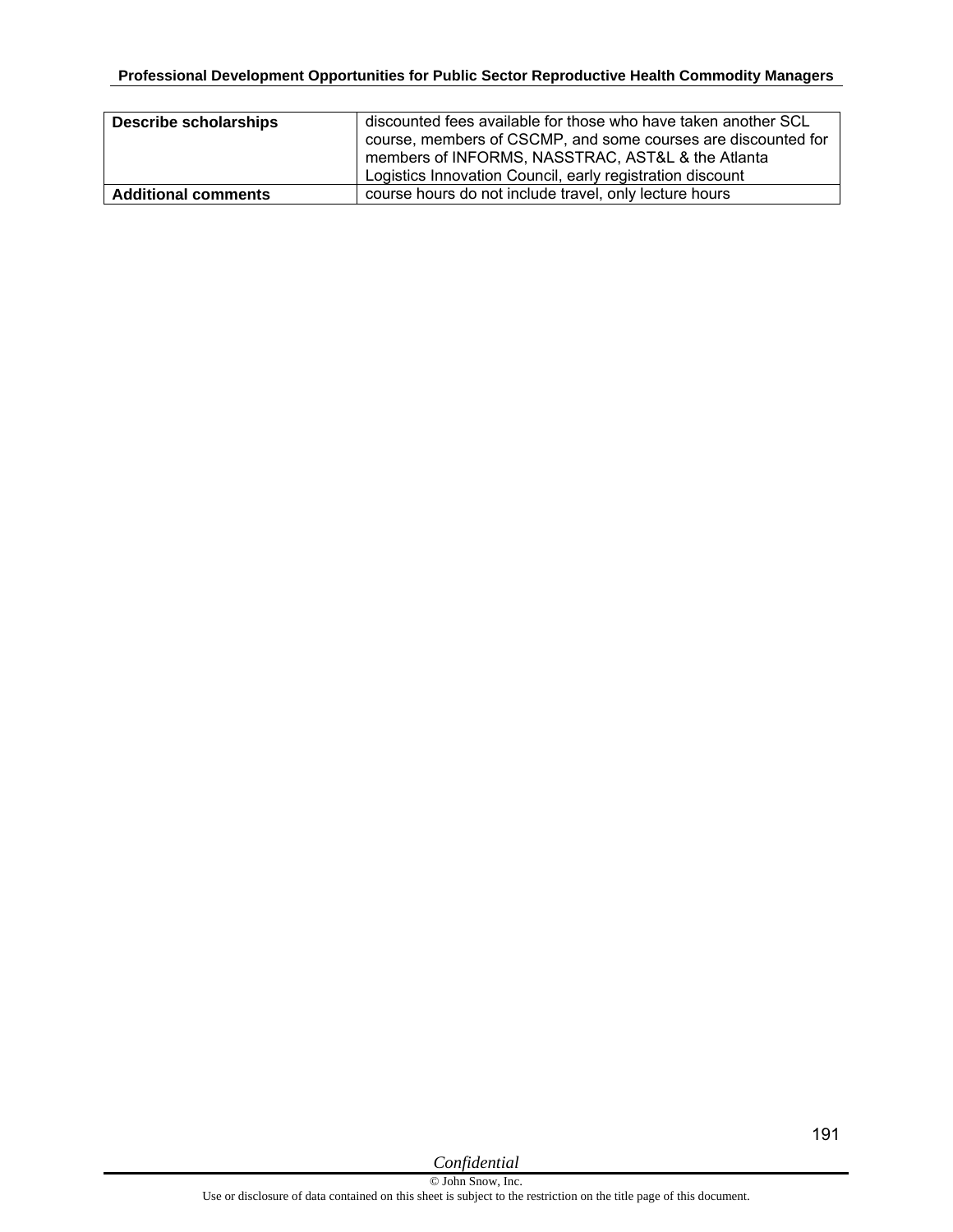| <b>Course Title</b><br><b>Name of Institution</b>                               | <b>Logistics Short Course</b><br>Georgia Tech, Supply Chain & Logistics Institute                                                                                                                                                                                                                                                                                                                                                                                                                                                       |
|---------------------------------------------------------------------------------|-----------------------------------------------------------------------------------------------------------------------------------------------------------------------------------------------------------------------------------------------------------------------------------------------------------------------------------------------------------------------------------------------------------------------------------------------------------------------------------------------------------------------------------------|
| <b>Course Location</b>                                                          | Georgia, USA                                                                                                                                                                                                                                                                                                                                                                                                                                                                                                                            |
|                                                                                 | English                                                                                                                                                                                                                                                                                                                                                                                                                                                                                                                                 |
| Language(s) of Instruction<br><b>Target sector</b>                              | Private                                                                                                                                                                                                                                                                                                                                                                                                                                                                                                                                 |
|                                                                                 |                                                                                                                                                                                                                                                                                                                                                                                                                                                                                                                                         |
| <b>Target Audience</b>                                                          | Open enrollment                                                                                                                                                                                                                                                                                                                                                                                                                                                                                                                         |
| <b>Focus Commodities</b>                                                        | Any/all                                                                                                                                                                                                                                                                                                                                                                                                                                                                                                                                 |
| <b>List Commodities Addressed</b>                                               |                                                                                                                                                                                                                                                                                                                                                                                                                                                                                                                                         |
| <b>Objectives</b>                                                               | Learn Innovative solutions to improve logistics performance and<br>transform complex supply chains through: Measuring logistics costs<br>and service performance, Optimizing the number of distribution<br>centers in a transportation network and site selection process,<br>Defining a process and methodology for deciding whether to<br>outsource logistics services and how to select and manage third-<br>party logistics service providers, and Learning the role of new<br>information technology applications in the warehouse |
| <b>Contact Information/Web Site</b>                                             | http://www.scl.gatech.edu/professional-education/certificates/                                                                                                                                                                                                                                                                                                                                                                                                                                                                          |
| <b>Course Topics</b>                                                            | Variety/range of logistics topics in some detail                                                                                                                                                                                                                                                                                                                                                                                                                                                                                        |
| <b>List Course Topics Covered</b>                                               | Global logistics, Supply chain integration, Logistics network design,<br>Transportation management, Enterprise logistics management<br>systems, Best-practice warehousing, Reverse logistics<br>management, Third-party logistics, Logistics performance<br>measurement, Trucking operations, Order picking, Electronic<br>commerce supply chain modeling, Logistics organization design                                                                                                                                                |
| Estimated % of course spent on                                                  | 100                                                                                                                                                                                                                                                                                                                                                                                                                                                                                                                                     |
| logistics topics                                                                |                                                                                                                                                                                                                                                                                                                                                                                                                                                                                                                                         |
| <b>Accredited?</b>                                                              |                                                                                                                                                                                                                                                                                                                                                                                                                                                                                                                                         |
|                                                                                 | yes                                                                                                                                                                                                                                                                                                                                                                                                                                                                                                                                     |
| <b>Accredited by whom?</b>                                                      | Southern Association of Colleges and Universities                                                                                                                                                                                                                                                                                                                                                                                                                                                                                       |
| Degree/certificate awarded                                                      | certificate                                                                                                                                                                                                                                                                                                                                                                                                                                                                                                                             |
| <b>Specify degree/certificate</b><br>awarded                                    | Logistics Short Course Certificate                                                                                                                                                                                                                                                                                                                                                                                                                                                                                                      |
| Other Incentives (yes/no)                                                       | no                                                                                                                                                                                                                                                                                                                                                                                                                                                                                                                                      |
| <b>List other incentives</b>                                                    | N/A                                                                                                                                                                                                                                                                                                                                                                                                                                                                                                                                     |
| Prerequisites (yes/no)                                                          | no                                                                                                                                                                                                                                                                                                                                                                                                                                                                                                                                      |
| <b>List any prerequisites</b>                                                   | N/A                                                                                                                                                                                                                                                                                                                                                                                                                                                                                                                                     |
| <b>Total time commitment</b>                                                    | 40                                                                                                                                                                                                                                                                                                                                                                                                                                                                                                                                      |
| <b>Attendance</b>                                                               | in-person (one trip)                                                                                                                                                                                                                                                                                                                                                                                                                                                                                                                    |
| If attendance requires                                                          |                                                                                                                                                                                                                                                                                                                                                                                                                                                                                                                                         |
| combination, describe                                                           |                                                                                                                                                                                                                                                                                                                                                                                                                                                                                                                                         |
| Total Course Fee (in US\$)                                                      | 3,500                                                                                                                                                                                                                                                                                                                                                                                                                                                                                                                                   |
| <b>Fee Components and</b><br><b>Supplements</b>                                 | includes breakfast, lunch, snack, daily parking, wireless Internet<br>connection & course materials. Additional costs are transport from<br>home to training site and accommodations while attending the<br>course.                                                                                                                                                                                                                                                                                                                     |
| <b>Scholarships/Discounts</b>                                                   | yes                                                                                                                                                                                                                                                                                                                                                                                                                                                                                                                                     |
| <b>Available?</b><br><b>Describe scholarships</b><br><b>Additional comments</b> | discounted fees available for those who have taken another SCL<br>course, members of CSCMP, and some courses are discounted for<br>members of INFORMS, NASSTRAC, AST&L & the Atlanta<br>Logistics Innovation Council, early registration discount<br>course hours do not include travel, only lecture hours                                                                                                                                                                                                                             |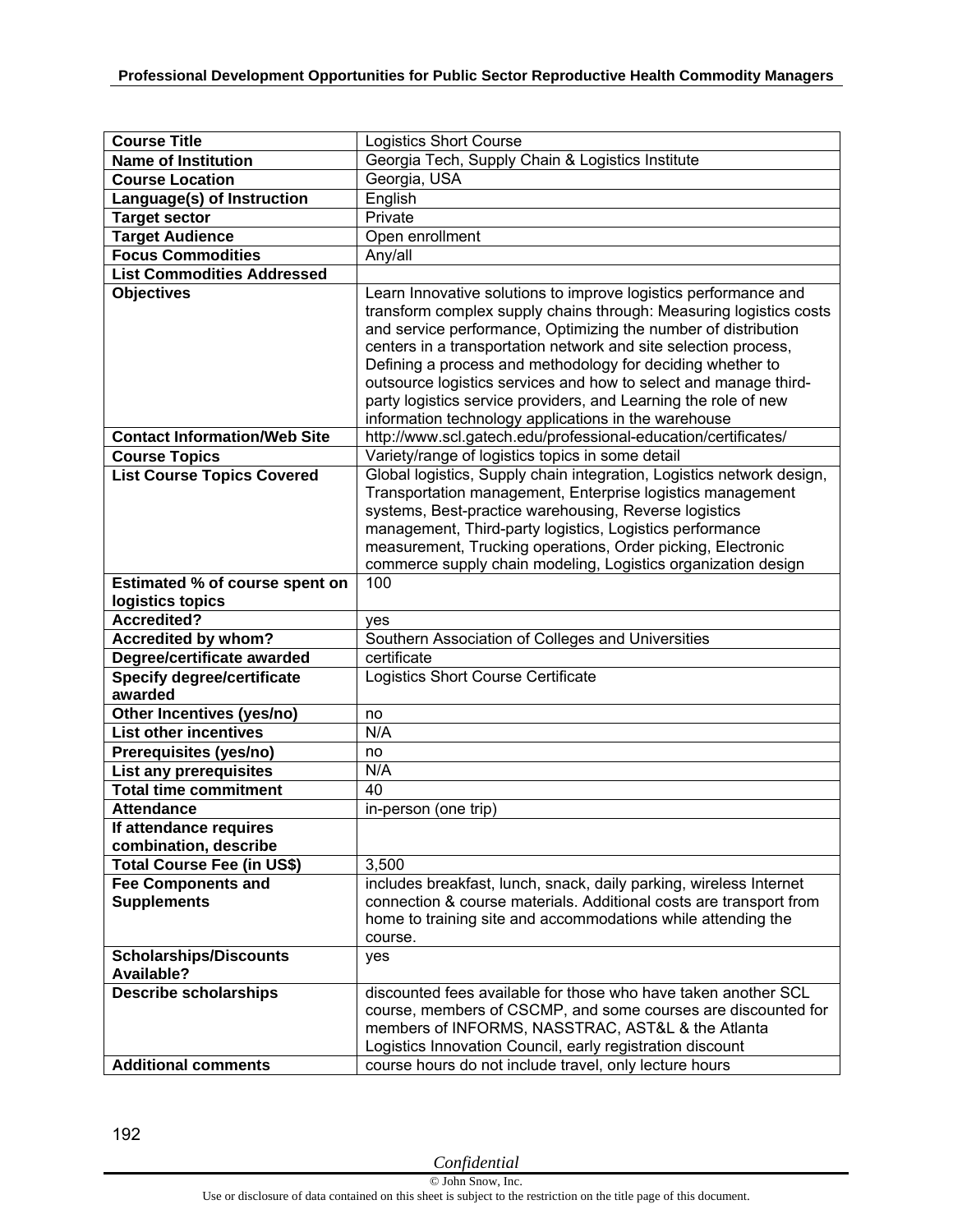| <b>Course Title</b>                                       | M.S. in Logistics and Supply Chain Management                                                                                                                                                                                                                                                                                                                                                                                                                                                                                                                                                                                                                                                                                                                                                                                                                                                                                             |
|-----------------------------------------------------------|-------------------------------------------------------------------------------------------------------------------------------------------------------------------------------------------------------------------------------------------------------------------------------------------------------------------------------------------------------------------------------------------------------------------------------------------------------------------------------------------------------------------------------------------------------------------------------------------------------------------------------------------------------------------------------------------------------------------------------------------------------------------------------------------------------------------------------------------------------------------------------------------------------------------------------------------|
| <b>Name of Institution</b>                                | Wright State University, Raj Soin College of Business                                                                                                                                                                                                                                                                                                                                                                                                                                                                                                                                                                                                                                                                                                                                                                                                                                                                                     |
| <b>Course Location</b>                                    | Ohio, USA                                                                                                                                                                                                                                                                                                                                                                                                                                                                                                                                                                                                                                                                                                                                                                                                                                                                                                                                 |
| Language(s) of Instruction                                | English                                                                                                                                                                                                                                                                                                                                                                                                                                                                                                                                                                                                                                                                                                                                                                                                                                                                                                                                   |
| <b>Target sector</b>                                      | Private                                                                                                                                                                                                                                                                                                                                                                                                                                                                                                                                                                                                                                                                                                                                                                                                                                                                                                                                   |
| <b>Target Audience</b>                                    | Practitioner (Logistician, warehouse manager, LMIS manager, etc.)                                                                                                                                                                                                                                                                                                                                                                                                                                                                                                                                                                                                                                                                                                                                                                                                                                                                         |
| <b>Focus Commodities</b>                                  | Any/all                                                                                                                                                                                                                                                                                                                                                                                                                                                                                                                                                                                                                                                                                                                                                                                                                                                                                                                                   |
| <b>List Commodities Addressed</b>                         |                                                                                                                                                                                                                                                                                                                                                                                                                                                                                                                                                                                                                                                                                                                                                                                                                                                                                                                                           |
| <b>Objectives</b>                                         | Not provided                                                                                                                                                                                                                                                                                                                                                                                                                                                                                                                                                                                                                                                                                                                                                                                                                                                                                                                              |
| <b>Contact Information/Web Site</b>                       | "rscob-admin@wright.edu, www.wright.edu/business"                                                                                                                                                                                                                                                                                                                                                                                                                                                                                                                                                                                                                                                                                                                                                                                                                                                                                         |
| <b>Course Topics</b>                                      | Variety/range of logistics topics in some detail                                                                                                                                                                                                                                                                                                                                                                                                                                                                                                                                                                                                                                                                                                                                                                                                                                                                                          |
| <b>List Course Topics Covered</b>                         | Basics in supply chain management, demand management and<br>forecasting, benchmarking and performance metrics, supply chain<br>network design, Inventory management, Lean supply chain<br>management, Information technology and supply chains, Strategic<br>sourcing, Global supply chain management strategies, supply chain<br>collaboration, supply chain project                                                                                                                                                                                                                                                                                                                                                                                                                                                                                                                                                                     |
| <b>Estimated % of course spent on</b><br>logistics topics | 100                                                                                                                                                                                                                                                                                                                                                                                                                                                                                                                                                                                                                                                                                                                                                                                                                                                                                                                                       |
| Accredited?                                               | ves                                                                                                                                                                                                                                                                                                                                                                                                                                                                                                                                                                                                                                                                                                                                                                                                                                                                                                                                       |
| <b>Accredited by whom?</b>                                | Association to Advance Collegiate Schools of Business                                                                                                                                                                                                                                                                                                                                                                                                                                                                                                                                                                                                                                                                                                                                                                                                                                                                                     |
| Degree/certificate awarded                                | degree                                                                                                                                                                                                                                                                                                                                                                                                                                                                                                                                                                                                                                                                                                                                                                                                                                                                                                                                    |
| <b>Specify degree/certificate</b>                         | Masters of Science in Logistics and Supply Chain Management                                                                                                                                                                                                                                                                                                                                                                                                                                                                                                                                                                                                                                                                                                                                                                                                                                                                               |
| awarded                                                   |                                                                                                                                                                                                                                                                                                                                                                                                                                                                                                                                                                                                                                                                                                                                                                                                                                                                                                                                           |
| Other Incentives (yes/no)                                 | no                                                                                                                                                                                                                                                                                                                                                                                                                                                                                                                                                                                                                                                                                                                                                                                                                                                                                                                                        |
| <b>List other incentives</b>                              | N/A                                                                                                                                                                                                                                                                                                                                                                                                                                                                                                                                                                                                                                                                                                                                                                                                                                                                                                                                       |
| Prerequisites (yes/no)                                    | ves                                                                                                                                                                                                                                                                                                                                                                                                                                                                                                                                                                                                                                                                                                                                                                                                                                                                                                                                       |
| List any prerequisites                                    | normal international student visa not sufficient, requires special visa<br>(check with admissions office)                                                                                                                                                                                                                                                                                                                                                                                                                                                                                                                                                                                                                                                                                                                                                                                                                                 |
| <b>Total time commitment</b>                              | 1440                                                                                                                                                                                                                                                                                                                                                                                                                                                                                                                                                                                                                                                                                                                                                                                                                                                                                                                                      |
| <b>Attendance</b>                                         | combination                                                                                                                                                                                                                                                                                                                                                                                                                                                                                                                                                                                                                                                                                                                                                                                                                                                                                                                               |
| If attendance requires<br>combination, describe           | online instruction, with 5 weekend residencies over 1 year                                                                                                                                                                                                                                                                                                                                                                                                                                                                                                                                                                                                                                                                                                                                                                                                                                                                                |
| <b>Total Course Fee (in US\$)</b>                         | 35488                                                                                                                                                                                                                                                                                                                                                                                                                                                                                                                                                                                                                                                                                                                                                                                                                                                                                                                                     |
| <b>Fee Components and</b><br><b>Supplements</b>           | "Course fees include: Full time enrollment to the University, All course<br>materials, including books, cases, articles, reviews, educational software,<br>and other course materials designated necessary by the professor, Full<br>access to all University resources, including the library system, computer<br>labs, campus mail service, and student athletic facilities, On campus<br>parking during the residency period, Food and refreshments during regular<br>residencies, Administrative assistance concerning University requirements,<br>including enrollment, registration, graduation petitions, grade reports,<br>parking registration, and class schedules, Communications support to help<br>students complete group work assignments, Guest speaker events,<br>symposia, and lectures and Alumni, social, and business networking<br>events. They do not include room and board or travel to and from the<br>school." |
| <b>Scholarships/Discounts</b><br>Available?               | not indicated                                                                                                                                                                                                                                                                                                                                                                                                                                                                                                                                                                                                                                                                                                                                                                                                                                                                                                                             |
| <b>Describe scholarships</b>                              | N/A                                                                                                                                                                                                                                                                                                                                                                                                                                                                                                                                                                                                                                                                                                                                                                                                                                                                                                                                       |
| <b>Additional comments</b>                                | unable to tell how many hours exactly, hours given are an estimate<br>based on attending a one year program.                                                                                                                                                                                                                                                                                                                                                                                                                                                                                                                                                                                                                                                                                                                                                                                                                              |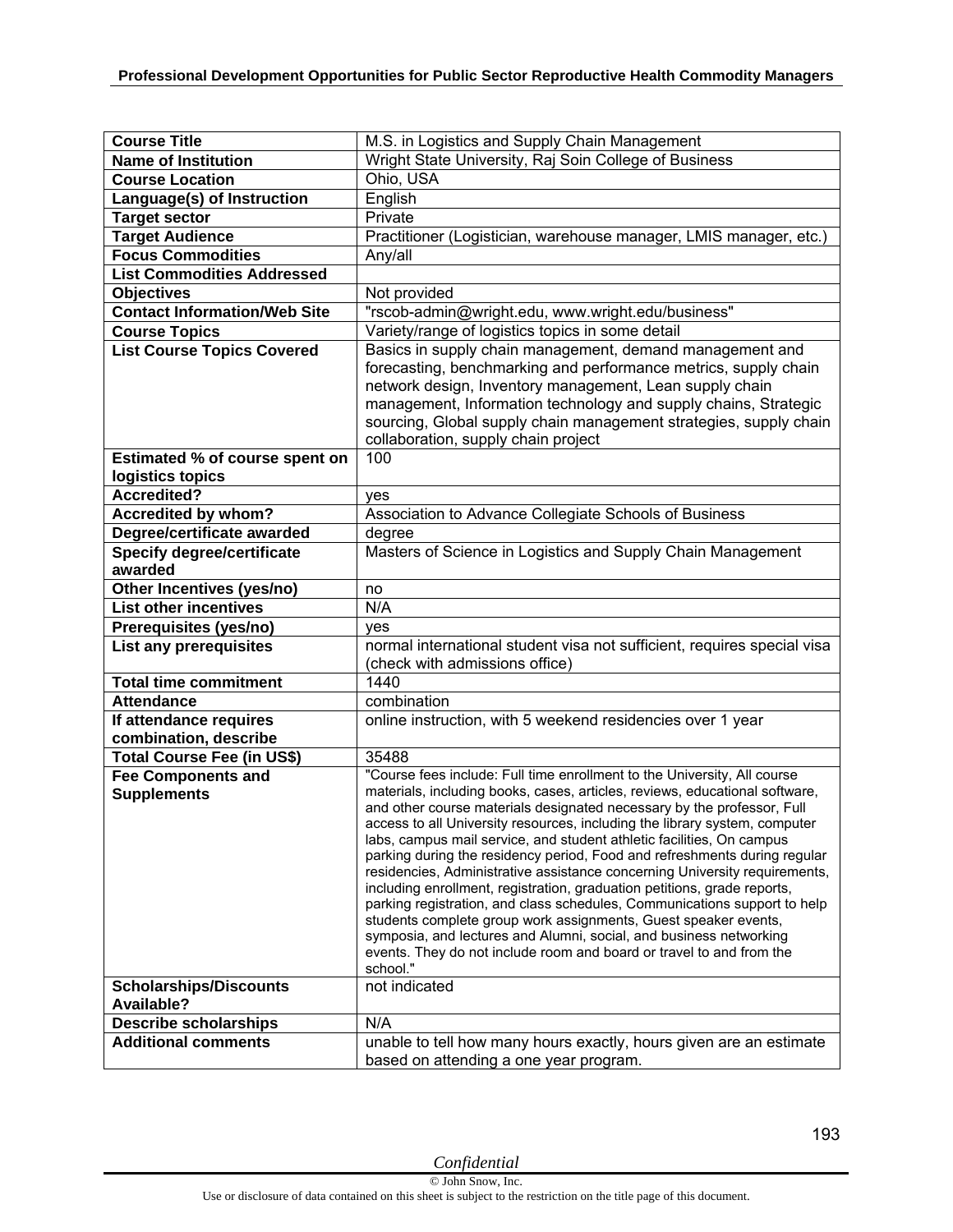| <b>Course Title</b>                          | Maintenance des Equipements Biomédicaux                                                                                                                                                                                    |
|----------------------------------------------|----------------------------------------------------------------------------------------------------------------------------------------------------------------------------------------------------------------------------|
| <b>Name of Institution</b>                   | Institut Bioforce Développement                                                                                                                                                                                            |
| <b>Course Location</b>                       | Burkina Faso, France                                                                                                                                                                                                       |
| Language(s) of Instruction                   | French                                                                                                                                                                                                                     |
| <b>Target sector</b>                         | Public                                                                                                                                                                                                                     |
| <b>Target Audience</b>                       | Practitioner (Logistician, warehouse manager, LMIS manager, etc.)                                                                                                                                                          |
| <b>Focus Commodities</b>                     | Small set (identify)                                                                                                                                                                                                       |
| <b>List Commodities Addressed</b>            | Laboratory and medical equipment                                                                                                                                                                                           |
| <b>Objectives</b>                            | Not provided                                                                                                                                                                                                               |
| <b>Contact Information/Web Site</b>          | www.bioforce.asso.fr                                                                                                                                                                                                       |
| <b>Course Topics</b>                         | General/service course with some logistics included                                                                                                                                                                        |
| <b>List Course Topics Covered</b>            | Informer et former les techniciens de laboratoire en vue d'assurer la<br>maintenance de base des principaux équipements de laboratoires :<br>équipements de biochimie, équipements du froid, équipements<br>d'hématologie. |
| Estimated % of course spent on               | 8                                                                                                                                                                                                                          |
| logistics topics                             |                                                                                                                                                                                                                            |
| <b>Accredited?</b>                           | no                                                                                                                                                                                                                         |
| <b>Accredited by whom?</b>                   | N/A                                                                                                                                                                                                                        |
| Degree/certificate awarded                   | no                                                                                                                                                                                                                         |
| <b>Specify degree/certificate</b><br>awarded | N/A                                                                                                                                                                                                                        |
| Other Incentives (yes/no)                    | no                                                                                                                                                                                                                         |
| <b>List other incentives</b>                 | N/A                                                                                                                                                                                                                        |
| Prerequisites (yes/no)                       | no                                                                                                                                                                                                                         |
| <b>List any prerequisites</b>                | N/A                                                                                                                                                                                                                        |
| <b>Total time commitment</b>                 | 40                                                                                                                                                                                                                         |
| <b>Attendance</b>                            | in-person (one trip)                                                                                                                                                                                                       |
| If attendance requires                       |                                                                                                                                                                                                                            |
| combination, describe                        |                                                                                                                                                                                                                            |
| <b>Total Course Fee (in US\$)</b>            | 1,136                                                                                                                                                                                                                      |
| <b>Fee Components and</b>                    | Course cost only; does not include meals, lodging, or transportation                                                                                                                                                       |
| <b>Supplements</b>                           |                                                                                                                                                                                                                            |
| Scholarships/Discounts<br>Available?         | not indicated                                                                                                                                                                                                              |
| <b>Describe scholarships</b>                 | N/A                                                                                                                                                                                                                        |
| <b>Additional comments</b>                   |                                                                                                                                                                                                                            |
|                                              |                                                                                                                                                                                                                            |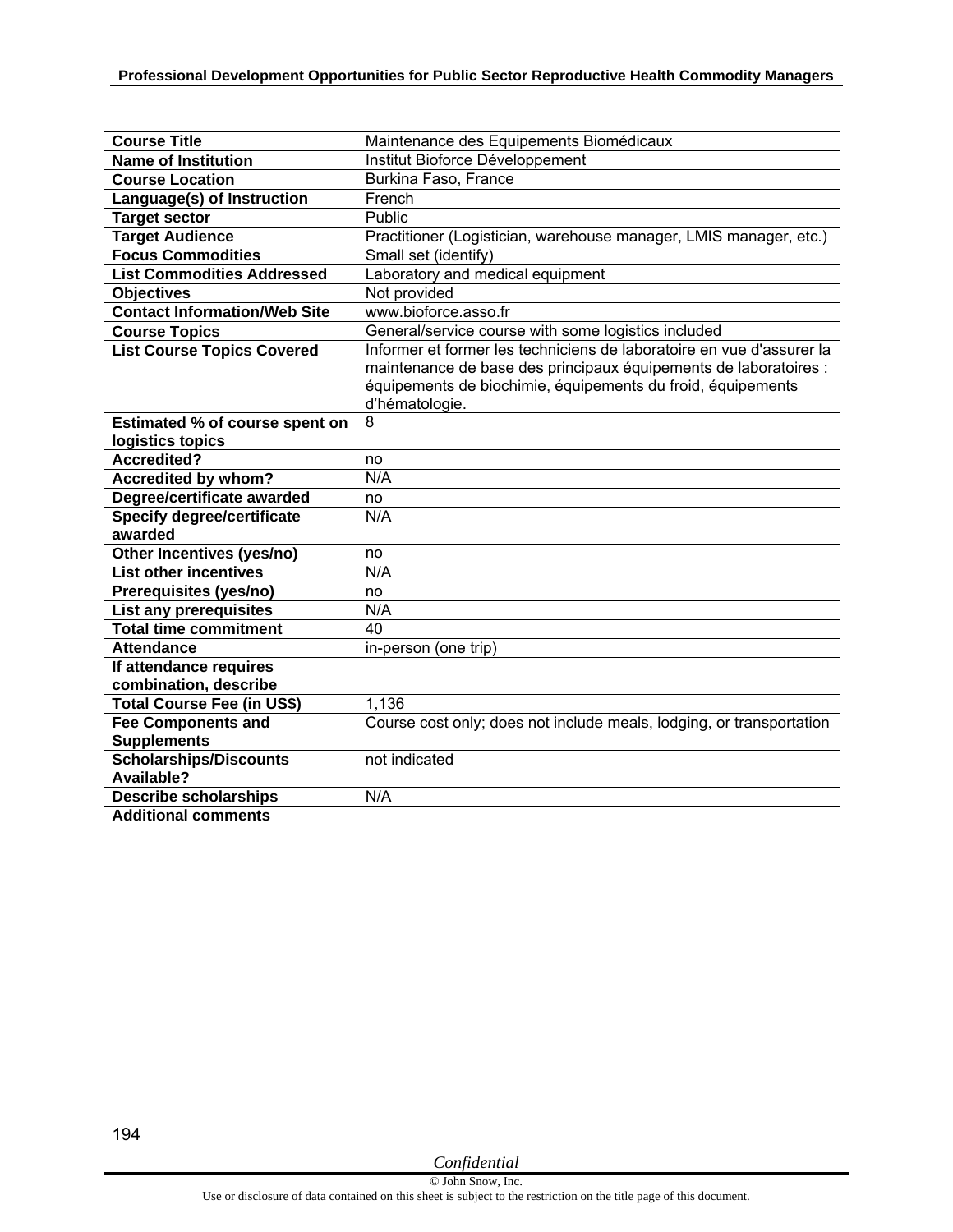| <b>Course Title</b>                             | Managing Drug Supply in Low and Middle Income Countries                                                                                                                                                                                                                                                                                                                                                            |
|-------------------------------------------------|--------------------------------------------------------------------------------------------------------------------------------------------------------------------------------------------------------------------------------------------------------------------------------------------------------------------------------------------------------------------------------------------------------------------|
| <b>Name of Institution</b>                      | i+solutions                                                                                                                                                                                                                                                                                                                                                                                                        |
| <b>Course Location</b>                          | Netherlands                                                                                                                                                                                                                                                                                                                                                                                                        |
| Language(s) of Instruction                      | English                                                                                                                                                                                                                                                                                                                                                                                                            |
| <b>Target sector</b>                            | Public                                                                                                                                                                                                                                                                                                                                                                                                             |
| <b>Target Audience</b>                          | Program Manager                                                                                                                                                                                                                                                                                                                                                                                                    |
| <b>Focus Commodities</b>                        | Any/all                                                                                                                                                                                                                                                                                                                                                                                                            |
| <b>List Commodities Addressed</b>               |                                                                                                                                                                                                                                                                                                                                                                                                                    |
| <b>Objectives</b>                               | Expose participants to modern management techniques of<br>medicines and medical supplies' supply systems and demonstrate<br>how they can be applied to participants own work settings; To<br>provide practical tools to decision makers in essential drugs<br>programs to improve their level of performance; To encourage the<br>exchange of views and experiences between senior officers and<br>decision makers |
| <b>Contact Information/Web Site</b>             | training@iplussolutions.org; www.iplussolutions.org; +31 348 489<br>643/646                                                                                                                                                                                                                                                                                                                                        |
| <b>Course Topics</b>                            | Variety/range of logistics topics in some detail                                                                                                                                                                                                                                                                                                                                                                   |
| <b>List Course Topics Covered</b>               | Drug Policy and Regulation; Selection and Quantification of Drugs;<br>Procurement Methods and Strategies; Quality Assurance;<br>Financing Drug Supply; Stores Management; Inventory Control;<br>Distribution Strategies; Indicator-based Assessments and Drug<br><b>Management Information Systems</b>                                                                                                             |
| Estimated % of course spent on                  | 100                                                                                                                                                                                                                                                                                                                                                                                                                |
| logistics topics                                |                                                                                                                                                                                                                                                                                                                                                                                                                    |
| Accredited?                                     | no                                                                                                                                                                                                                                                                                                                                                                                                                 |
| <b>Accredited by whom?</b>                      | N/A                                                                                                                                                                                                                                                                                                                                                                                                                |
| Degree/certificate awarded                      | certificate                                                                                                                                                                                                                                                                                                                                                                                                        |
| <b>Specify degree/certificate</b><br>awarded    | Certificate of completion                                                                                                                                                                                                                                                                                                                                                                                          |
| Other Incentives (yes/no)                       | no                                                                                                                                                                                                                                                                                                                                                                                                                 |
| <b>List other incentives</b>                    | N/A                                                                                                                                                                                                                                                                                                                                                                                                                |
| Prerequisites (yes/no)                          | no                                                                                                                                                                                                                                                                                                                                                                                                                 |
| <b>List any prerequisites</b>                   | N/A                                                                                                                                                                                                                                                                                                                                                                                                                |
| <b>Total time commitment</b>                    | $\overline{1}20$                                                                                                                                                                                                                                                                                                                                                                                                   |
| <b>Attendance</b>                               | in-person (one trip)                                                                                                                                                                                                                                                                                                                                                                                               |
| If attendance requires<br>combination, describe |                                                                                                                                                                                                                                                                                                                                                                                                                    |
| <b>Total Course Fee (in US\$)</b>               | 5,600                                                                                                                                                                                                                                                                                                                                                                                                              |
| <b>Fee Components and</b><br><b>Supplements</b> | includes course materials, transfer to and from airport on first and<br>last day only, hotel accommodation for duration of the course, three<br>meals/day, coffee and tea breaks.                                                                                                                                                                                                                                  |
| <b>Scholarships/Discounts</b><br>Available?     | no                                                                                                                                                                                                                                                                                                                                                                                                                 |
| <b>Describe scholarships</b>                    | N/A                                                                                                                                                                                                                                                                                                                                                                                                                |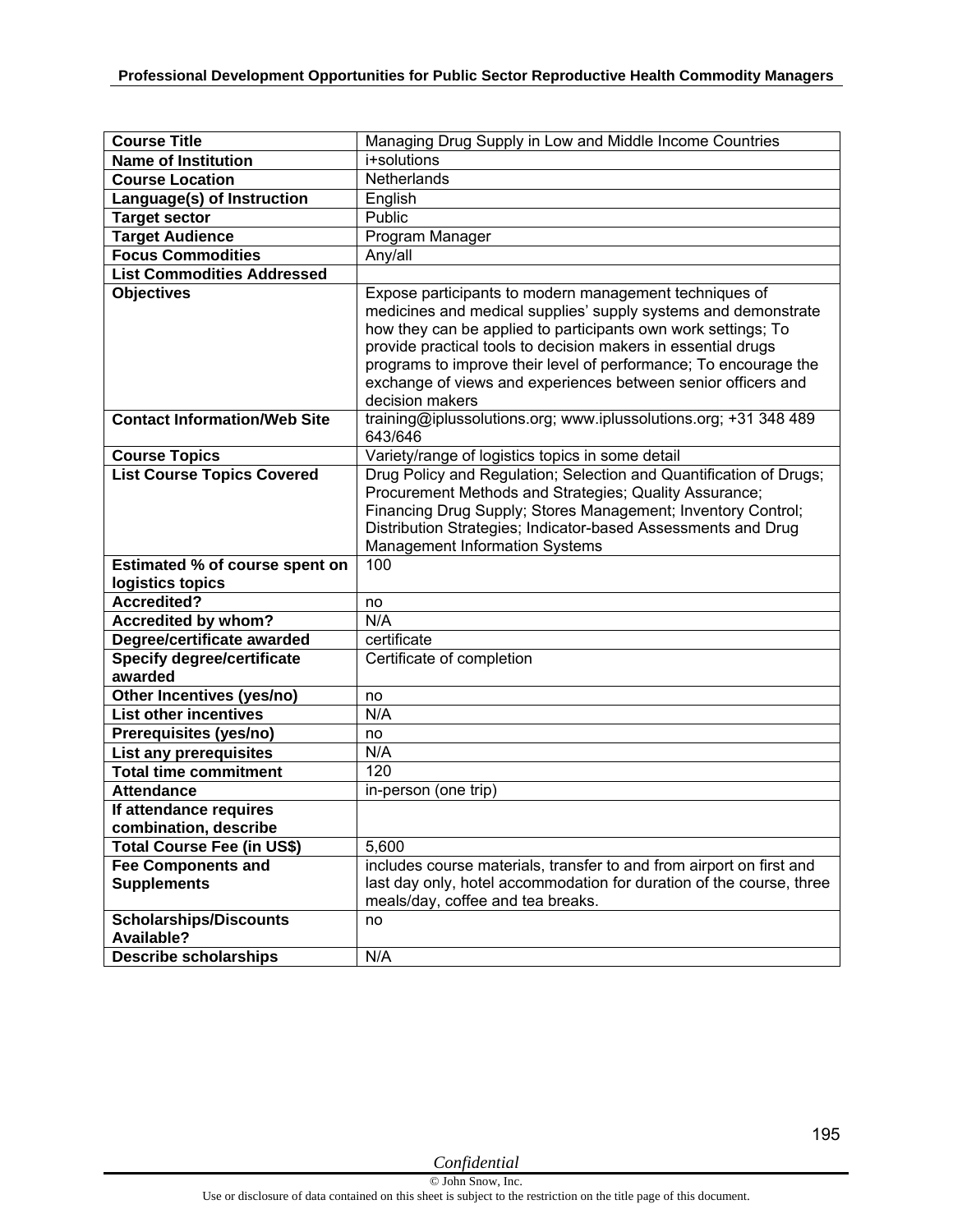| <b>Course Title</b>                 | Manejo e Implementación de la Cadena de Frío en el Suministro de    |
|-------------------------------------|---------------------------------------------------------------------|
|                                     | Medicamentos                                                        |
| <b>Name of Institution</b>          | La Asociación Benéfica PRISMA- Peru                                 |
| <b>Course Location</b>              | online                                                              |
| <b>Language(s) of Instruction</b>   | Spanish                                                             |
| <b>Target sector</b>                | Public                                                              |
| <b>Target Audience</b>              | <b>Facility Manager</b>                                             |
| <b>Focus Commodities</b>            | Small set (identify)                                                |
| <b>List Commodities Addressed</b>   | Health commodities requiring cold chain                             |
| <b>Objectives</b>                   | Desarrollar y fortalecer un conjunto de conceptos y habilidades que |
|                                     | apoyen el diseño, implementación y gestión de una cadena de frío    |
|                                     | en el suministro de medicamentos.                                   |
| <b>Contact Information/Web Site</b> | informes@prismavirtual.org admision@prismavirtual.org               |
|                                     | http://www.prismavirtual.org                                        |
| <b>Course Topics</b>                | One logistics function in great detail                              |
| <b>List Course Topics Covered</b>   | Cold Chain storage guidelines                                       |
| Estimated % of course spent on      | 100                                                                 |
| logistics topics                    |                                                                     |
| <b>Accredited?</b>                  | ves                                                                 |
| <b>Accredited by whom?</b>          | Unidad de Post Grado de la Facultad de Farmacia y Bioquímica de     |
|                                     | la Universidad Nacional Mayor de San Marcos                         |
| Degree/certificate awarded          | certificate                                                         |
| <b>Specify degree/certificate</b>   | <b>Certificate from PRISMA</b>                                      |
| awarded                             |                                                                     |
| Other Incentives (yes/no)           | yes                                                                 |
| <b>List other incentives</b>        | 6 academic credits                                                  |
| Prerequisites (yes/no)              | ves                                                                 |
| List any prerequisites              | Notarized copy of High School diploma or technical school; CV;      |
|                                     | Application, Copy of National ID, 2 small photos, payment for the   |
|                                     | right of admission                                                  |
| <b>Total time commitment</b>        | 640                                                                 |
| <b>Attendance</b>                   | online                                                              |
| If attendance requires              |                                                                     |
| combination, describe               |                                                                     |
| <b>Total Course Fee (in US\$)</b>   | 128                                                                 |
| <b>Fee Components and</b>           | (390 Sol for the course)                                            |
| <b>Supplements</b>                  |                                                                     |
| <b>Scholarships/Discounts</b>       | yes                                                                 |
| Available?                          |                                                                     |
| <b>Describe scholarships</b>        | discounted fees available for previous PRISMA teachers & students   |
|                                     | (15%); discounts for signing up early and paying in one lump sum    |
|                                     | (10%); discounts for corporate courses (private)                    |
| <b>Additional comments</b>          | Supported by the Facultad de Farmacia y Bioquímica de la            |
|                                     | Universidad Nacional Mayor de San Marcos. 16-week program           |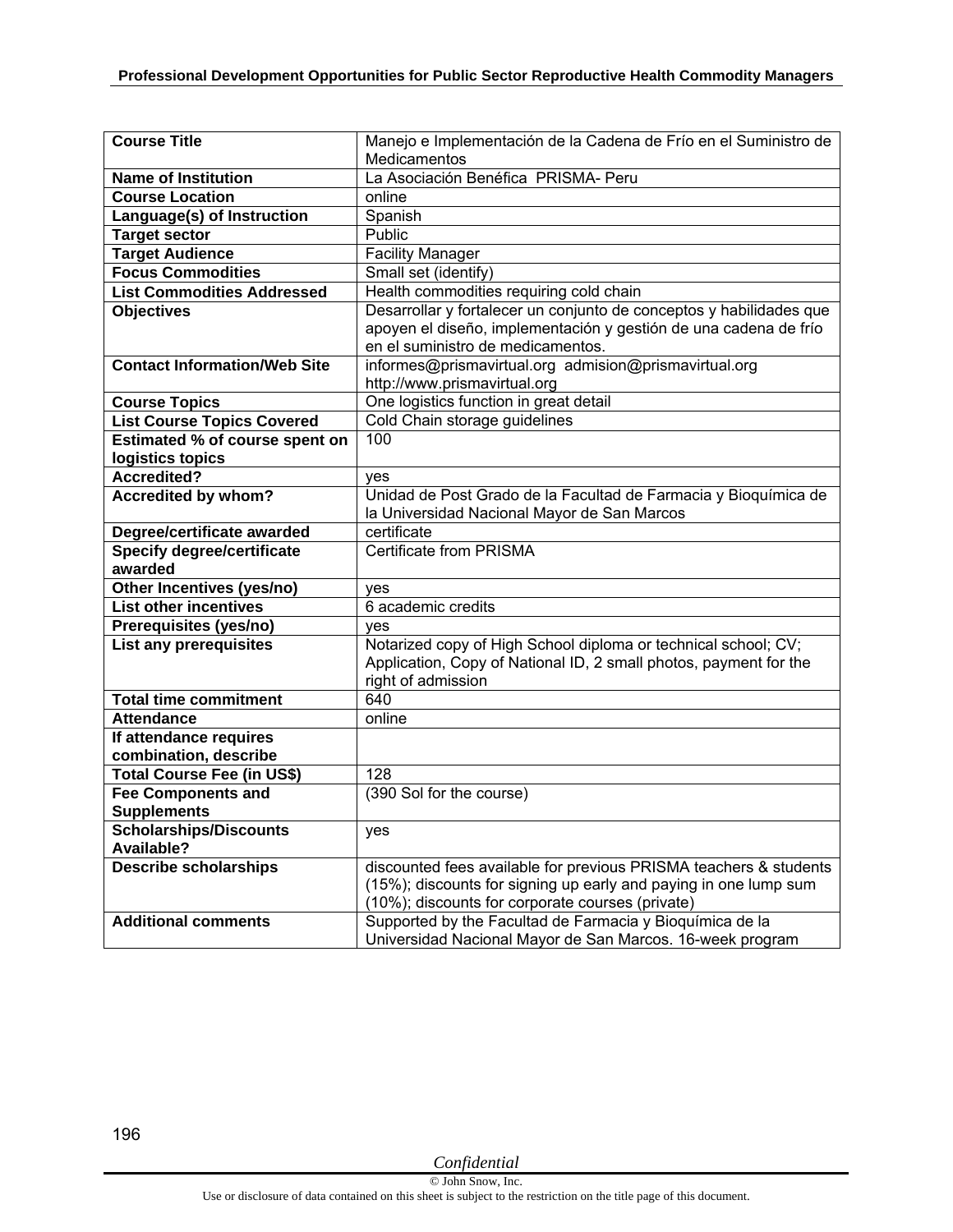| <b>Course Title</b>                 | Master of Advanced Studies in Humanitarian Logistics &                                                                                                                                                                                                                                                                                                                                                                                                                                                                                                                                                                                                                                                                                                                                                                                      |
|-------------------------------------|---------------------------------------------------------------------------------------------------------------------------------------------------------------------------------------------------------------------------------------------------------------------------------------------------------------------------------------------------------------------------------------------------------------------------------------------------------------------------------------------------------------------------------------------------------------------------------------------------------------------------------------------------------------------------------------------------------------------------------------------------------------------------------------------------------------------------------------------|
|                                     | Management                                                                                                                                                                                                                                                                                                                                                                                                                                                                                                                                                                                                                                                                                                                                                                                                                                  |
| <b>Name of Institution</b>          | University of Lugano (USI)- Switzerland                                                                                                                                                                                                                                                                                                                                                                                                                                                                                                                                                                                                                                                                                                                                                                                                     |
| <b>Course Location</b>              | Lugano, Switzerland                                                                                                                                                                                                                                                                                                                                                                                                                                                                                                                                                                                                                                                                                                                                                                                                                         |
| Language(s) of Instruction          | English                                                                                                                                                                                                                                                                                                                                                                                                                                                                                                                                                                                                                                                                                                                                                                                                                                     |
| <b>Target sector</b>                | Other                                                                                                                                                                                                                                                                                                                                                                                                                                                                                                                                                                                                                                                                                                                                                                                                                                       |
| <b>Target Audience</b>              | Open enrollment                                                                                                                                                                                                                                                                                                                                                                                                                                                                                                                                                                                                                                                                                                                                                                                                                             |
| <b>Focus Commodities</b>            | Any/all                                                                                                                                                                                                                                                                                                                                                                                                                                                                                                                                                                                                                                                                                                                                                                                                                                     |
| <b>List Commodities Addressed</b>   |                                                                                                                                                                                                                                                                                                                                                                                                                                                                                                                                                                                                                                                                                                                                                                                                                                             |
| <b>Objectives</b>                   | Provide the methodological, qualitative, quantitative, analytical tools<br>essential for understanding and addressing the complex logistics<br>and managerial challenges in humanitarian relief operations, To<br>provide the conceptual and methodological foundations required to<br>successfully align strategic, organizational, supply chain and project<br>challenges faced by the humanitarian world, To prepare<br>humanitarian professionals to play a key role in their organizations'<br>strategic management, bringing relationships with multiple<br>stakeholders to the center of management policy, To train<br>professionals to contribute to their organizations' managerial<br>policies, understanding the organizational and strategic drivers and<br>their implications for emergency planning, and humanitarian relief |
|                                     | operations and management.                                                                                                                                                                                                                                                                                                                                                                                                                                                                                                                                                                                                                                                                                                                                                                                                                  |
| <b>Contact Information/Web Site</b> | http://www.humanitarianlogistics.ch                                                                                                                                                                                                                                                                                                                                                                                                                                                                                                                                                                                                                                                                                                                                                                                                         |
| <b>Course Topics</b>                | General/service course with some logistics included                                                                                                                                                                                                                                                                                                                                                                                                                                                                                                                                                                                                                                                                                                                                                                                         |
| <b>List Course Topics Covered</b>   | Organizational and Strategic Management, Supply Chain<br>Management in Humanitarian Operations, Project Management,<br>Emergencies and Disasters, Research Methods and hand-on<br>Masters Thesis.                                                                                                                                                                                                                                                                                                                                                                                                                                                                                                                                                                                                                                           |
| Estimated % of course spent on      | 25                                                                                                                                                                                                                                                                                                                                                                                                                                                                                                                                                                                                                                                                                                                                                                                                                                          |
| logistics topics                    |                                                                                                                                                                                                                                                                                                                                                                                                                                                                                                                                                                                                                                                                                                                                                                                                                                             |
| <b>Accredited?</b>                  | no                                                                                                                                                                                                                                                                                                                                                                                                                                                                                                                                                                                                                                                                                                                                                                                                                                          |
| <b>Accredited by whom?</b>          | N/A                                                                                                                                                                                                                                                                                                                                                                                                                                                                                                                                                                                                                                                                                                                                                                                                                                         |
| Degree/certificate awarded          | degree                                                                                                                                                                                                                                                                                                                                                                                                                                                                                                                                                                                                                                                                                                                                                                                                                                      |
| Specify degree/certificate          | Masters of Advanced Studies in Humanitarian Logistics and                                                                                                                                                                                                                                                                                                                                                                                                                                                                                                                                                                                                                                                                                                                                                                                   |
| awarded                             | Management                                                                                                                                                                                                                                                                                                                                                                                                                                                                                                                                                                                                                                                                                                                                                                                                                                  |
| <b>Other Incentives (yes/no)</b>    | no                                                                                                                                                                                                                                                                                                                                                                                                                                                                                                                                                                                                                                                                                                                                                                                                                                          |
| <b>List other incentives</b>        | N/A                                                                                                                                                                                                                                                                                                                                                                                                                                                                                                                                                                                                                                                                                                                                                                                                                                         |
| Prerequisites (yes/no)              | ves                                                                                                                                                                                                                                                                                                                                                                                                                                                                                                                                                                                                                                                                                                                                                                                                                                         |
| List any prerequisites              | bachelors degree or equivalent professional diploma in logistics,<br>humanitarian aid, public service, non-profit management and at<br>least 3 years relevant work experience; in special cases training<br>and work experience may substitute                                                                                                                                                                                                                                                                                                                                                                                                                                                                                                                                                                                              |
| <b>Total time commitment</b>        | 560                                                                                                                                                                                                                                                                                                                                                                                                                                                                                                                                                                                                                                                                                                                                                                                                                                         |
| <b>Attendance</b>                   | in-person (multiple trips)                                                                                                                                                                                                                                                                                                                                                                                                                                                                                                                                                                                                                                                                                                                                                                                                                  |
| If attendance requires              |                                                                                                                                                                                                                                                                                                                                                                                                                                                                                                                                                                                                                                                                                                                                                                                                                                             |
| combination, describe               |                                                                                                                                                                                                                                                                                                                                                                                                                                                                                                                                                                                                                                                                                                                                                                                                                                             |
| <b>Total Course Fee (in US\$)</b>   | 14,108                                                                                                                                                                                                                                                                                                                                                                                                                                                                                                                                                                                                                                                                                                                                                                                                                                      |
| <b>Fee Components and</b>           | includes course fees but not books, travel or accommodations                                                                                                                                                                                                                                                                                                                                                                                                                                                                                                                                                                                                                                                                                                                                                                                |
| <b>Supplements</b>                  |                                                                                                                                                                                                                                                                                                                                                                                                                                                                                                                                                                                                                                                                                                                                                                                                                                             |
| <b>Scholarships/Discounts</b>       | not indicated                                                                                                                                                                                                                                                                                                                                                                                                                                                                                                                                                                                                                                                                                                                                                                                                                               |
| Available?                          |                                                                                                                                                                                                                                                                                                                                                                                                                                                                                                                                                                                                                                                                                                                                                                                                                                             |
| <b>Describe scholarships</b>        | N/A                                                                                                                                                                                                                                                                                                                                                                                                                                                                                                                                                                                                                                                                                                                                                                                                                                         |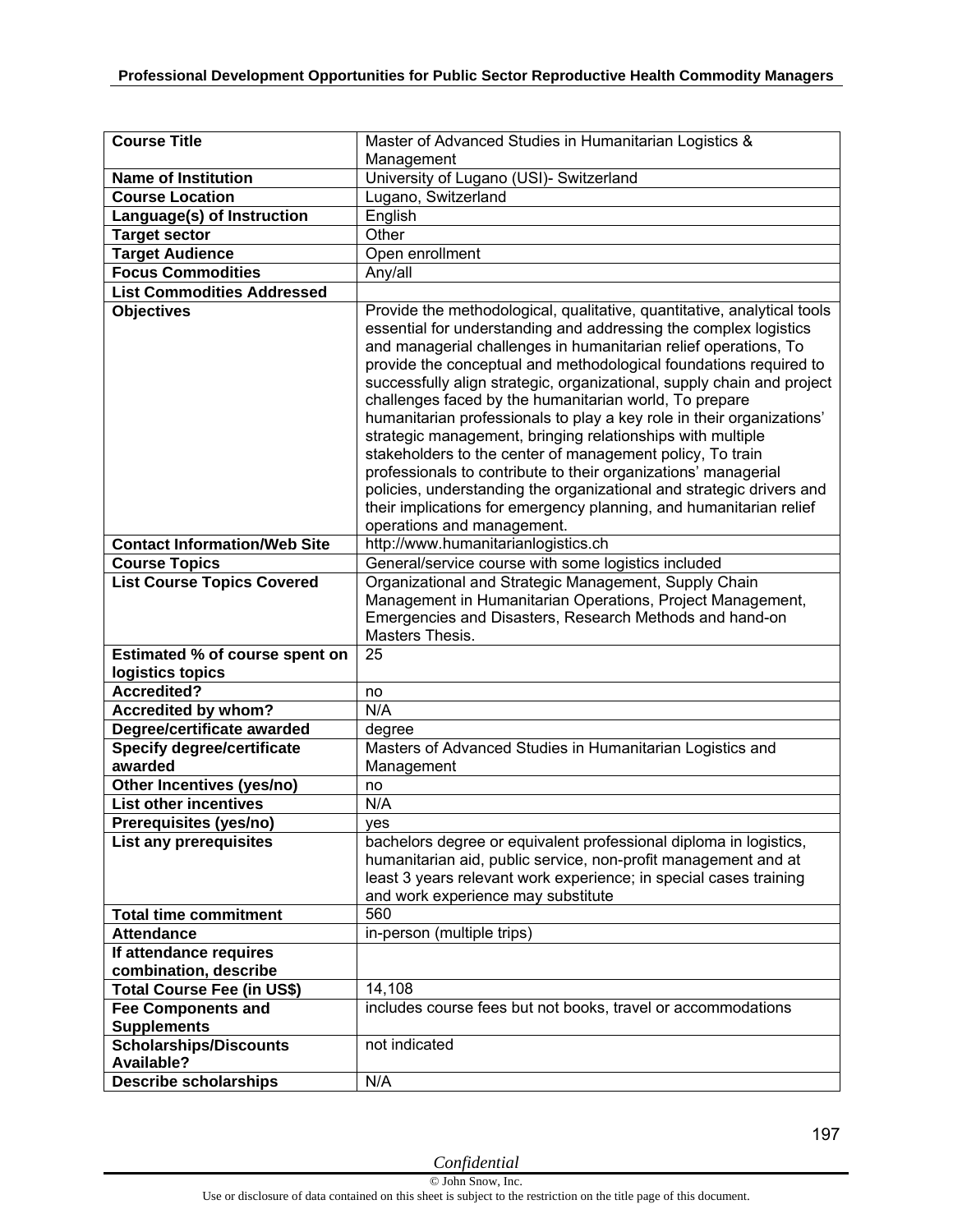| <b>Additional comments</b> | "560 course hours include all classroom courses, the masters          |
|----------------------------|-----------------------------------------------------------------------|
|                            | thesis, a project and defense of the thesis, travel time will require |
|                            | an additional time commitment. Program corresponds to 60 credits      |
|                            | in the European Credit Transfer System (ECTS), representing the       |
|                            | equivalent of a full year of academic study."                         |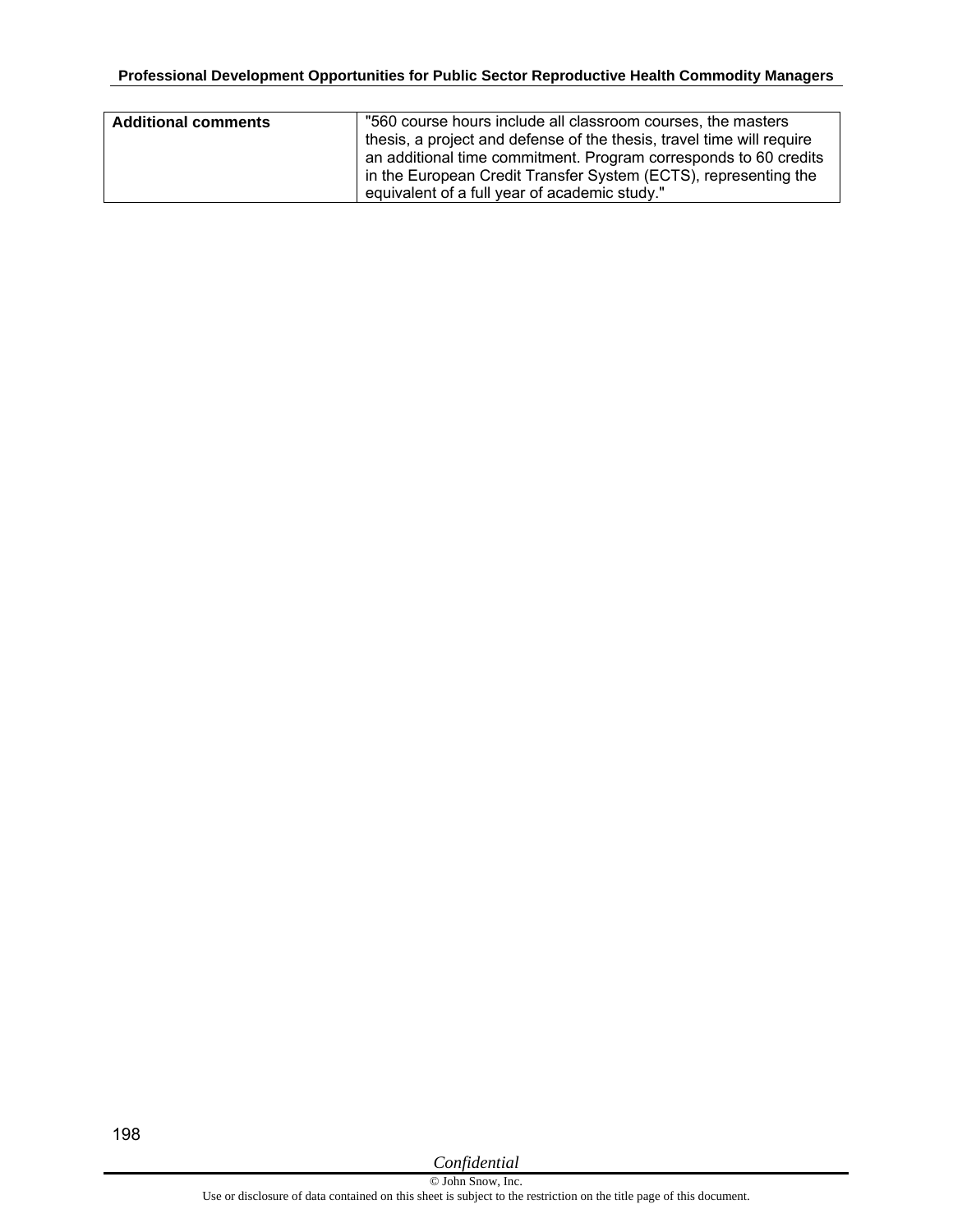| <b>Course Title</b>                   | Master of Engineering in International Logistics & Supply Chain                                                                          |
|---------------------------------------|------------------------------------------------------------------------------------------------------------------------------------------|
| <b>Name of Institution</b>            | Management (ZLOG)<br>Massachusetts Institute of Technology- Zaragoza University, Spain                                                   |
| <b>Course Location</b>                | Zaragoza, Spain                                                                                                                          |
| Language(s) of Instruction            | English                                                                                                                                  |
| <b>Target sector</b>                  | Other                                                                                                                                    |
| <b>Target Audience</b>                | Open enrollment                                                                                                                          |
| <b>Focus Commodities</b>              | Any/all                                                                                                                                  |
| <b>List Commodities Addressed</b>     |                                                                                                                                          |
| <b>Objectives</b>                     | "Set a global view with strong involvement with the industries and                                                                       |
|                                       | international aid organizations-international students, faculty, and                                                                     |
|                                       | experiences. Develop problem-solving skills - combine theory and                                                                         |
|                                       | practice. Develop leadership and communication skills - individual                                                                       |
|                                       | and team."                                                                                                                               |
| <b>Contact Information/Web Site</b>   | mmilenkovic@zlc.edu.es, www.zlc.edu.es                                                                                                   |
| <b>Course Topics</b>                  | Variety/range of logistics topics in some detail                                                                                         |
| <b>List Course Topics Covered</b>     | "Core Courses- Logistics Systems: demand forecasting; distribution                                                                       |
|                                       | and supply network design; inventory theory and control; models of                                                                       |
|                                       | sourcing and procurement; transportation mode selection; carrier                                                                         |
|                                       | network optimization; and routing and scheduling with inventory                                                                          |
|                                       | considerations, Logistics Facilities & Operations: technological and                                                                     |
|                                       | managerial issues involved in the design and operation of physical                                                                       |
|                                       | distribution and logistics facilities, Analytical Methods: problem<br>solving in logistics with an emphasis on developing the ability to |
|                                       | identify and use the appropriate technique for practical application                                                                     |
|                                       | rather than the underlying theory, System Dynamics: business                                                                             |
|                                       | cycles, market growth and stagnation, the diffusion of new                                                                               |
|                                       | technologies, the misuse of forecasts, and the rationality of                                                                            |
|                                       | managerial decision making, Supply Chain Information Systems:                                                                            |
|                                       | specify and develop logistics and SCM software on a conceptual                                                                           |
|                                       | level, evaluate and select systems, and investigate new concepts                                                                         |
|                                       | and technologies such as XML, BPML, Web services, and                                                                                    |
|                                       | Workflow Management, Financial Systems & Supply Chain                                                                                    |
|                                       | Management: define your role in an organization, analyze the                                                                             |
|                                       | position of a corporation in the marketplace, leverage financial                                                                         |
|                                       | information for decision making, and value the impact of supply                                                                          |
|                                       | chain effectiveness on financial performance, Supply Chain                                                                               |
|                                       | Leadership: develops team leadership skills and teaches practical                                                                        |
|                                       | approaches to supply chain management, Supply Chain Strategy:                                                                            |
|                                       | design supply chain strategies to fit with the particular requirements                                                                   |
|                                       | of various competitive environments, as well as a company's<br>competitive strategy, investigates barriers to integrating supply         |
|                                       | chains, including behavioural issues and operational execution                                                                           |
|                                       | problems. Elective courses change but have included: Supply                                                                              |
|                                       | Chain Coordination & Contracting, Advanced Planning & Execution                                                                          |
|                                       | Systems, Factory Logistics, Mass Customization, Advanced                                                                                 |
|                                       | Forecasting, Service Operations Logistics, Reverse Logistics,                                                                            |
|                                       | Impact and Use of Auto-ID & RFID, Decision Support Systems,                                                                              |
|                                       | Operations Strategy, Project Management, Economics of the Firm                                                                           |
|                                       | for Supply Chain Management, Retail Supply Chain Management,                                                                             |
|                                       | and Humanitarian and Public Health Supply Chains."                                                                                       |
| <b>Estimated % of course spent on</b> | 80                                                                                                                                       |
| logistics topics                      |                                                                                                                                          |
| <b>Accredited?</b>                    | yes                                                                                                                                      |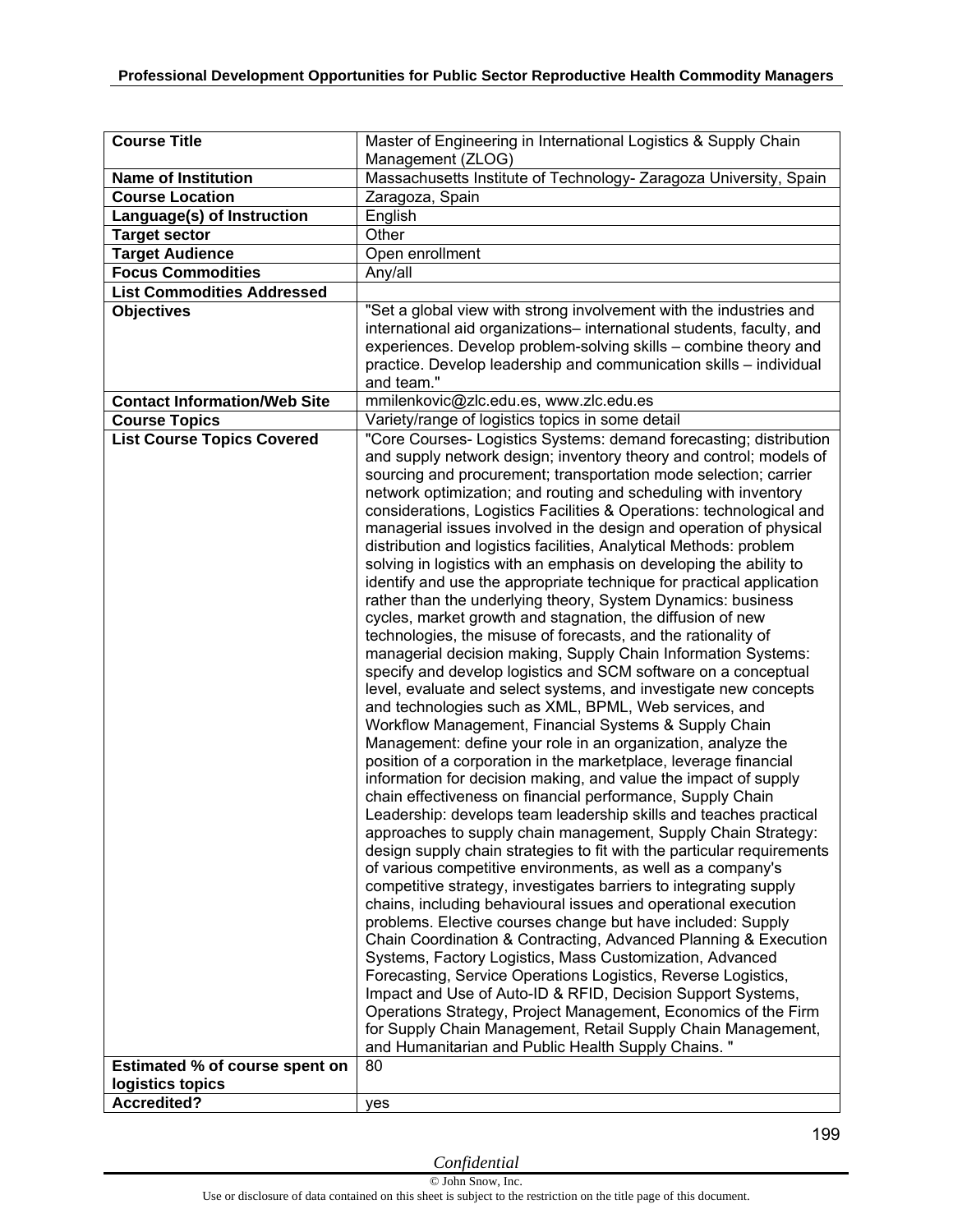| Accredited by whom?               | Zaragoza University and MIT                                          |
|-----------------------------------|----------------------------------------------------------------------|
| Degree/certificate awarded        | degree                                                               |
| <b>Specify degree/certificate</b> | "Master of Engineering in International Logistics & Supply Chain     |
| awarded                           | Management from Zaragoza University and a certificate from the       |
|                                   | MIT-Zaragoza International Logistics Program. "                      |
| Other Incentives (yes/no)         | no                                                                   |
| <b>List other incentives</b>      | N/A                                                                  |
| Prerequisites (yes/no)            | ves                                                                  |
| List any prerequisites            | bachelors degree or 4 year equivalent, GRE or GMAT scores            |
| <b>Total time commitment</b>      | 1764                                                                 |
| <b>Attendance</b>                 | in-person (multiple trips)                                           |
| If attendance requires            |                                                                      |
| combination, describe             |                                                                      |
| <b>Total Course Fee (in US\$)</b> | 42,716                                                               |
| <b>Fee Components and</b>         | includes application fee and course fees and estimated monthly       |
| <b>Supplements</b>                | living expenses at 1,295 per month for single students, does not     |
|                                   | include admin fees, books or travel expenses to and from home        |
|                                   | and for the Boston January exchange                                  |
| <b>Scholarships/Discounts</b>     | yes                                                                  |
| Available?                        |                                                                      |
| <b>Describe scholarships</b>      | several scholarships available from 25% reduction in tuition to full |
|                                   | tuition paid, one scholarship exists that pays part of living        |
|                                   | expenses, one internship available as well as a negotiated bank      |
|                                   | loan for all accepted to the program.                                |
| <b>Additional comments</b>        | Full time graduate program starting in late August through May of    |
|                                   | the following year; 9 months of study. Classroom hours estimated     |
|                                   | at 364 and 1400 for total homework and lab hours. This does not      |
|                                   | include the Masters Thesis. Full time attendance and one trip to     |
|                                   | Boston required                                                      |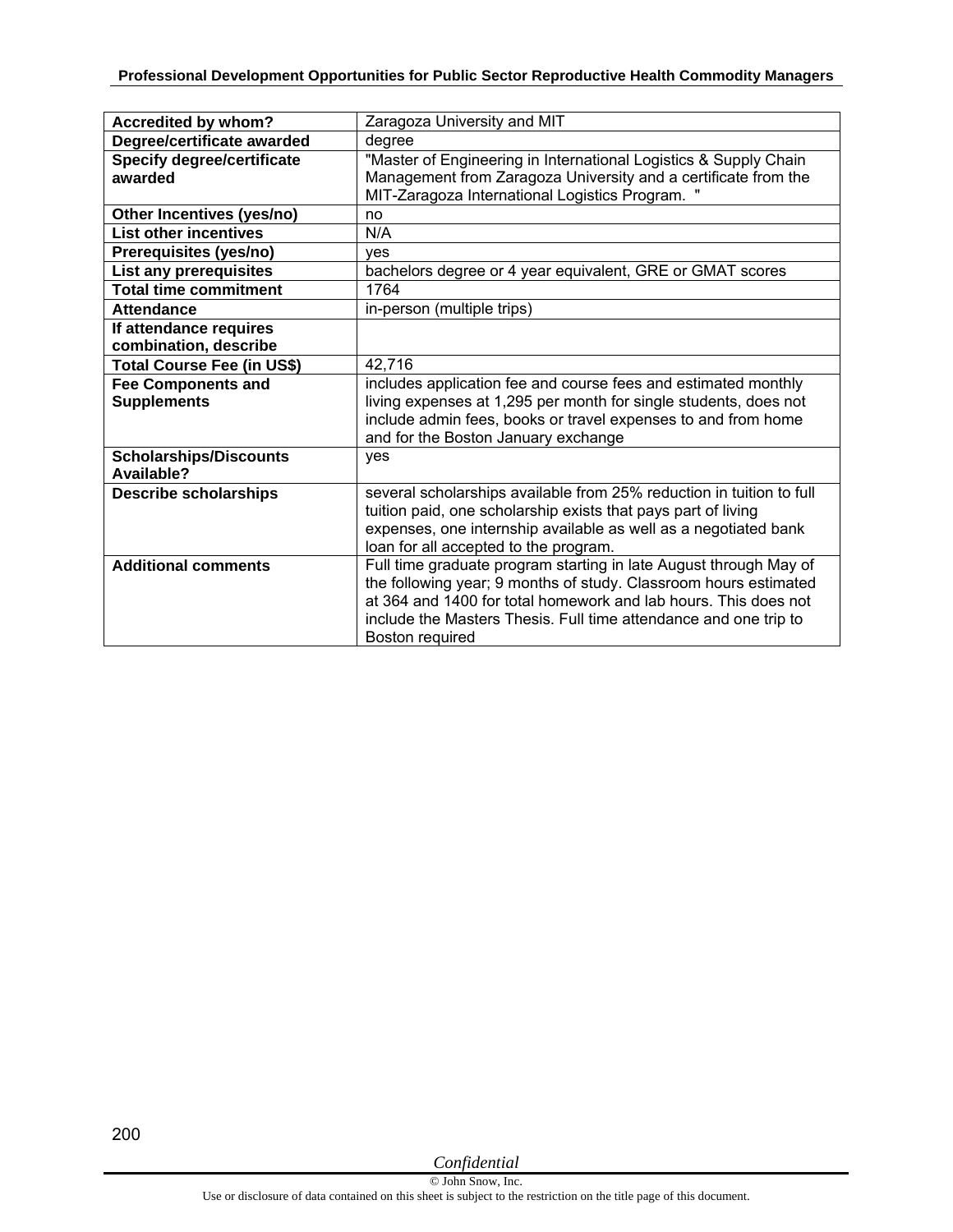| <b>Course Title</b>                                       | Master of Engineering in Logistics                                                                                                                                                                                                                                                                                                                                                                                                                                                                                                                                                                                                                                                                                                                                                                                                                                                                                                                                                                                                                                                                                                                                                                                                                                                                                                                                                                                                                                                                                                                                                                                                                                                                                                                                                                                                                                                                                                                                                                                                                                                                                                                                                                                                                                                                                                                           |
|-----------------------------------------------------------|--------------------------------------------------------------------------------------------------------------------------------------------------------------------------------------------------------------------------------------------------------------------------------------------------------------------------------------------------------------------------------------------------------------------------------------------------------------------------------------------------------------------------------------------------------------------------------------------------------------------------------------------------------------------------------------------------------------------------------------------------------------------------------------------------------------------------------------------------------------------------------------------------------------------------------------------------------------------------------------------------------------------------------------------------------------------------------------------------------------------------------------------------------------------------------------------------------------------------------------------------------------------------------------------------------------------------------------------------------------------------------------------------------------------------------------------------------------------------------------------------------------------------------------------------------------------------------------------------------------------------------------------------------------------------------------------------------------------------------------------------------------------------------------------------------------------------------------------------------------------------------------------------------------------------------------------------------------------------------------------------------------------------------------------------------------------------------------------------------------------------------------------------------------------------------------------------------------------------------------------------------------------------------------------------------------------------------------------------------------|
| <b>Name of Institution</b>                                | Massachusetts Institute of Technology                                                                                                                                                                                                                                                                                                                                                                                                                                                                                                                                                                                                                                                                                                                                                                                                                                                                                                                                                                                                                                                                                                                                                                                                                                                                                                                                                                                                                                                                                                                                                                                                                                                                                                                                                                                                                                                                                                                                                                                                                                                                                                                                                                                                                                                                                                                        |
| <b>Course Location</b>                                    | Cambridge, Massachusetts USA                                                                                                                                                                                                                                                                                                                                                                                                                                                                                                                                                                                                                                                                                                                                                                                                                                                                                                                                                                                                                                                                                                                                                                                                                                                                                                                                                                                                                                                                                                                                                                                                                                                                                                                                                                                                                                                                                                                                                                                                                                                                                                                                                                                                                                                                                                                                 |
| Language(s) of Instruction                                | English                                                                                                                                                                                                                                                                                                                                                                                                                                                                                                                                                                                                                                                                                                                                                                                                                                                                                                                                                                                                                                                                                                                                                                                                                                                                                                                                                                                                                                                                                                                                                                                                                                                                                                                                                                                                                                                                                                                                                                                                                                                                                                                                                                                                                                                                                                                                                      |
| <b>Target sector</b>                                      | Private                                                                                                                                                                                                                                                                                                                                                                                                                                                                                                                                                                                                                                                                                                                                                                                                                                                                                                                                                                                                                                                                                                                                                                                                                                                                                                                                                                                                                                                                                                                                                                                                                                                                                                                                                                                                                                                                                                                                                                                                                                                                                                                                                                                                                                                                                                                                                      |
| <b>Target Audience</b>                                    | Open enrollment                                                                                                                                                                                                                                                                                                                                                                                                                                                                                                                                                                                                                                                                                                                                                                                                                                                                                                                                                                                                                                                                                                                                                                                                                                                                                                                                                                                                                                                                                                                                                                                                                                                                                                                                                                                                                                                                                                                                                                                                                                                                                                                                                                                                                                                                                                                                              |
| <b>Focus Commodities</b>                                  | Any/all                                                                                                                                                                                                                                                                                                                                                                                                                                                                                                                                                                                                                                                                                                                                                                                                                                                                                                                                                                                                                                                                                                                                                                                                                                                                                                                                                                                                                                                                                                                                                                                                                                                                                                                                                                                                                                                                                                                                                                                                                                                                                                                                                                                                                                                                                                                                                      |
| <b>List Commodities Addressed</b>                         |                                                                                                                                                                                                                                                                                                                                                                                                                                                                                                                                                                                                                                                                                                                                                                                                                                                                                                                                                                                                                                                                                                                                                                                                                                                                                                                                                                                                                                                                                                                                                                                                                                                                                                                                                                                                                                                                                                                                                                                                                                                                                                                                                                                                                                                                                                                                                              |
| <b>Objectives</b>                                         | "Produce professionals that are experts at both engineering the                                                                                                                                                                                                                                                                                                                                                                                                                                                                                                                                                                                                                                                                                                                                                                                                                                                                                                                                                                                                                                                                                                                                                                                                                                                                                                                                                                                                                                                                                                                                                                                                                                                                                                                                                                                                                                                                                                                                                                                                                                                                                                                                                                                                                                                                                              |
|                                                           | supply chain and managing the people and processes surrounding<br>it through enhancement of quantitative skills and analytic tools in<br>logistics analysis and decision making, the role of Information<br>Technology in logistics and supply chain management, the global<br>dimensions and opportunities of world-wide logistics operations,<br>and the strategic roles of logistics and supply chain management in<br>corporate planning."                                                                                                                                                                                                                                                                                                                                                                                                                                                                                                                                                                                                                                                                                                                                                                                                                                                                                                                                                                                                                                                                                                                                                                                                                                                                                                                                                                                                                                                                                                                                                                                                                                                                                                                                                                                                                                                                                                               |
| <b>Contact Information/Web Site</b>                       | http://web.mit.edu/mlog/                                                                                                                                                                                                                                                                                                                                                                                                                                                                                                                                                                                                                                                                                                                                                                                                                                                                                                                                                                                                                                                                                                                                                                                                                                                                                                                                                                                                                                                                                                                                                                                                                                                                                                                                                                                                                                                                                                                                                                                                                                                                                                                                                                                                                                                                                                                                     |
| <b>Course Topics</b><br><b>List Course Topics Covered</b> | Variety/range of logistics topics in some detail<br>Required Courses- Logistics Systems: demand forecasting and                                                                                                                                                                                                                                                                                                                                                                                                                                                                                                                                                                                                                                                                                                                                                                                                                                                                                                                                                                                                                                                                                                                                                                                                                                                                                                                                                                                                                                                                                                                                                                                                                                                                                                                                                                                                                                                                                                                                                                                                                                                                                                                                                                                                                                              |
|                                                           | planning, procurement, inventory theory, transportation planning,<br>and flexible contracting, Case Studies in Logistics and Supply<br>Chain Management: logistics strategy; supply restructuring and<br>change management; and distribution, customer service, and<br>inventory policy, Supply Chain Context: problem solving techniques<br>and team-based leadership skills. A number of six sigma and lean<br>problem solving methodologies will be discussed and used, Thesis<br>Seminar: conducting academic research within the supply chain<br>field: selecting a topic, writing a literature review, conducting<br>analysis, and synthesizing results, Database, Internet, & Systems<br>Integration Technologies: introduces components and middleware;<br>design and implementation of multi-tier architectures, benchmarks,<br>and performance; and data networking protocols and technologies,<br>Know Thyself Leadership Skill Building Workshop: increase<br>awareness of your strengths and weaknesses as a leader; provide<br>a battery of instruments and surveys that will help you understand<br>the way you operate in an organizational setting; and offer<br>strategies and tips on how to leverage your strengths and work on<br>areas in need of development, Management Accounting and Co n t<br>r o I: product costing, budgetary control systems, and performance<br>evaluation systems for planning, coordinating, and monitoring the<br>performance of a business; defines principles of measurement;<br>develops framework for assessing behavioral dimensions of control<br>systems; and examines the impact of different managerial styles on<br>motivation and performance in an organization, System Dynamics<br>for Business Policy: develop principles for successful management<br>of complex strategies including discussion of business cycles,<br>market growth and stagnation, the diffusion of new technologies,<br>the misuse of forecasts, and the rationality of managerial decision<br>making, Electives include: International Logistics, Supply Chain<br>Planning, Manufacturing System and Supply Chain Design,<br>Logistics and Supply Chain Management, Business Impact of Auto-<br>ID and RFID, Engineering Systems Analysis for Design,<br>Competitive Decision-Making and Negotiation, New Enterprises, |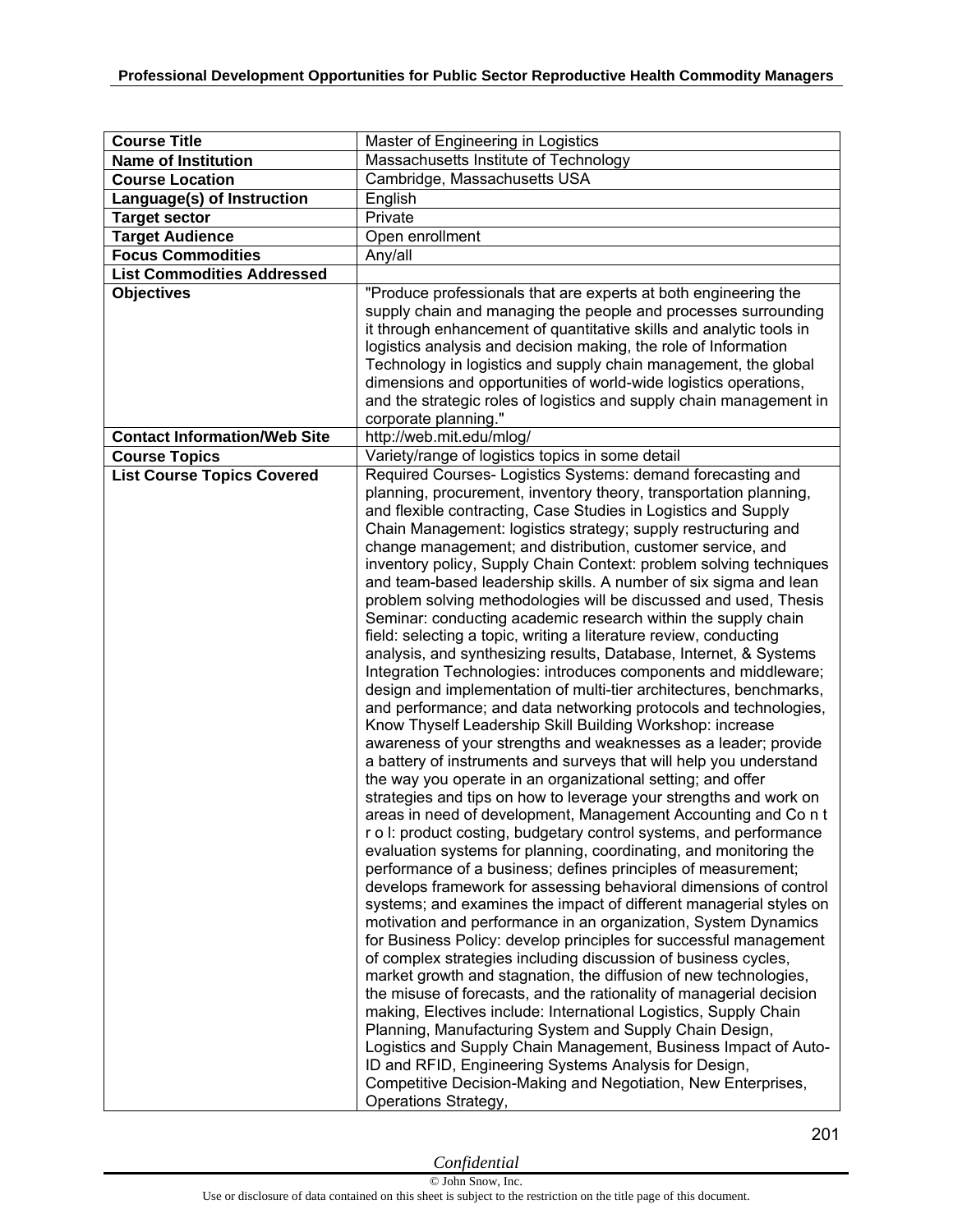| Estimated % of course spent on    | 70                                                                  |
|-----------------------------------|---------------------------------------------------------------------|
| logistics topics                  |                                                                     |
| <b>Accredited?</b>                | ves                                                                 |
| Accredited by whom?               | Massachusetts Institute of Technology                               |
| Degree/certificate awarded        | degree                                                              |
| <b>Specify degree/certificate</b> | Master of Engineering in Logistics                                  |
| awarded                           |                                                                     |
| Other Incentives (yes/no)         | no                                                                  |
| <b>List other incentives</b>      | N/A                                                                 |
| Prerequisites (yes/no)            | ves                                                                 |
| List any prerequisites            | bachelors degree, GRE or GMT scores                                 |
| <b>Total time commitment</b>      | 1764                                                                |
| <b>Attendance</b>                 | in-person (multiple trips)                                          |
| If attendance requires            |                                                                     |
| combination, describe             |                                                                     |
| <b>Total Course Fee (in US\$)</b> | 48,922                                                              |
| <b>Fee Components and</b>         | fee includes course fees and student fees, does not include cost of |
| <b>Supplements</b>                | living, insurance, books and travel to and from Boston or travel to |
|                                   | the sister course in Spain for the January session                  |
| <b>Scholarships/Discounts</b>     | yes                                                                 |
| Available?                        |                                                                     |
| <b>Describe scholarships</b>      | some merit based fellowships available including CTL fellowship     |
| <b>Additional comments</b>        | Full time attendance and one trip to Zaragoza, Spain required       |

202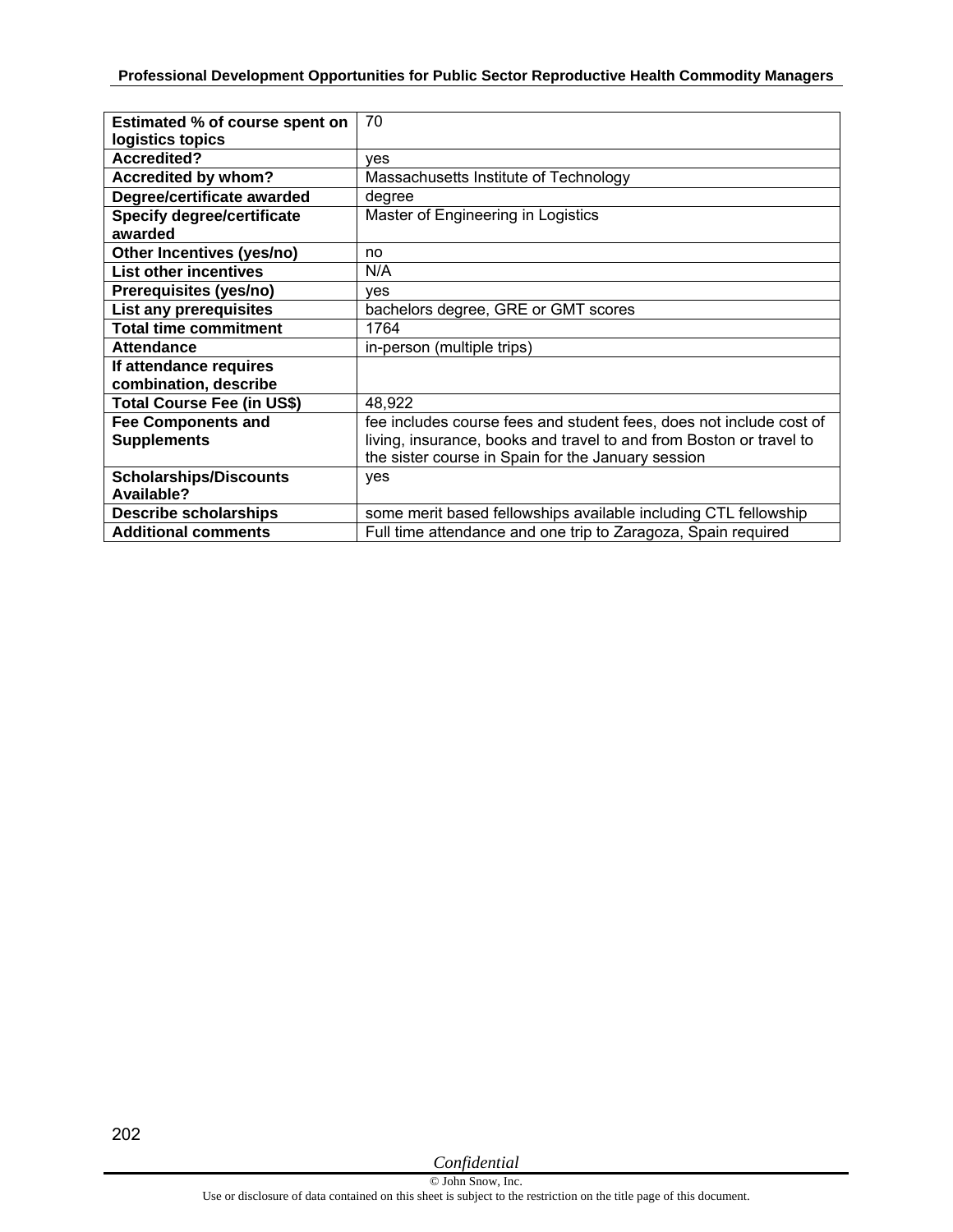| <b>Course Title</b>                          | Master Programme in Supply Chain Management                                                                                                                                                                                                                                                                                                                                                                                                                                                                                                                                                                                                                                                                                                                                                                                                                                                                                                                                                                                                                                                                                                                                                                                                                                                                                                                                                                                                                                                                                                                                                                                                                                                                                                                |
|----------------------------------------------|------------------------------------------------------------------------------------------------------------------------------------------------------------------------------------------------------------------------------------------------------------------------------------------------------------------------------------------------------------------------------------------------------------------------------------------------------------------------------------------------------------------------------------------------------------------------------------------------------------------------------------------------------------------------------------------------------------------------------------------------------------------------------------------------------------------------------------------------------------------------------------------------------------------------------------------------------------------------------------------------------------------------------------------------------------------------------------------------------------------------------------------------------------------------------------------------------------------------------------------------------------------------------------------------------------------------------------------------------------------------------------------------------------------------------------------------------------------------------------------------------------------------------------------------------------------------------------------------------------------------------------------------------------------------------------------------------------------------------------------------------------|
| <b>Name of Institution</b>                   | University of Pretoria, South Africa                                                                                                                                                                                                                                                                                                                                                                                                                                                                                                                                                                                                                                                                                                                                                                                                                                                                                                                                                                                                                                                                                                                                                                                                                                                                                                                                                                                                                                                                                                                                                                                                                                                                                                                       |
| <b>Course Location</b>                       | Pretoria, South Africa                                                                                                                                                                                                                                                                                                                                                                                                                                                                                                                                                                                                                                                                                                                                                                                                                                                                                                                                                                                                                                                                                                                                                                                                                                                                                                                                                                                                                                                                                                                                                                                                                                                                                                                                     |
| Language(s) of Instruction                   | English                                                                                                                                                                                                                                                                                                                                                                                                                                                                                                                                                                                                                                                                                                                                                                                                                                                                                                                                                                                                                                                                                                                                                                                                                                                                                                                                                                                                                                                                                                                                                                                                                                                                                                                                                    |
| <b>Target sector</b>                         | Private                                                                                                                                                                                                                                                                                                                                                                                                                                                                                                                                                                                                                                                                                                                                                                                                                                                                                                                                                                                                                                                                                                                                                                                                                                                                                                                                                                                                                                                                                                                                                                                                                                                                                                                                                    |
| <b>Target Audience</b>                       | Open enrollment                                                                                                                                                                                                                                                                                                                                                                                                                                                                                                                                                                                                                                                                                                                                                                                                                                                                                                                                                                                                                                                                                                                                                                                                                                                                                                                                                                                                                                                                                                                                                                                                                                                                                                                                            |
| <b>Focus Commodities</b>                     | Any/all                                                                                                                                                                                                                                                                                                                                                                                                                                                                                                                                                                                                                                                                                                                                                                                                                                                                                                                                                                                                                                                                                                                                                                                                                                                                                                                                                                                                                                                                                                                                                                                                                                                                                                                                                    |
| <b>List Commodities Addressed</b>            |                                                                                                                                                                                                                                                                                                                                                                                                                                                                                                                                                                                                                                                                                                                                                                                                                                                                                                                                                                                                                                                                                                                                                                                                                                                                                                                                                                                                                                                                                                                                                                                                                                                                                                                                                            |
| <b>Objectives</b>                            | Equip top-level managers with the skills to participate in the<br>strategic management of the supply chain a multi disciplinary team.<br>The course is aimed at providing highly skilled managers with<br>conceptual and strategic skills in a field where critical shortages<br>exist at this level.                                                                                                                                                                                                                                                                                                                                                                                                                                                                                                                                                                                                                                                                                                                                                                                                                                                                                                                                                                                                                                                                                                                                                                                                                                                                                                                                                                                                                                                      |
| <b>Contact Information/Web Site</b>          | www.ceatup.co.za, info.ce@up.co.za                                                                                                                                                                                                                                                                                                                                                                                                                                                                                                                                                                                                                                                                                                                                                                                                                                                                                                                                                                                                                                                                                                                                                                                                                                                                                                                                                                                                                                                                                                                                                                                                                                                                                                                         |
| <b>Course Topics</b>                         | Variety/range of logistics topics in some detail                                                                                                                                                                                                                                                                                                                                                                                                                                                                                                                                                                                                                                                                                                                                                                                                                                                                                                                                                                                                                                                                                                                                                                                                                                                                                                                                                                                                                                                                                                                                                                                                                                                                                                           |
| <b>List Course Topics Covered</b>            | Module 1 - Integrated Logistics Planning, including: Managing<br>supply chain & design planning hierarchy and Project Management<br>& scheduling. Module 2 - Inbound Logistics, including: Procurement<br>& product development and Commercial law aspect of logistics.<br>Module 3 - Inventory Management, including: Inventory<br>management & supply chain simulation and Supply chain effects &<br>investment decisions. Module 4 - Operations Logistics, including:<br>MRP 1 & MRP2, MPS, APS logic & demand management,<br>JIT/Kanban, Theory of constraints, Fundamentals and functionality<br>of ERP systems, Total quality- and logistics management and<br>Throughput-/ delivery time studies in complex production<br>environment. Module 5 - Distribution Logistics, including:<br>Distribution cost control, Operational research of warehousing and<br>transport, Physical distribution, DRP & control and Economic trade<br>offs & warehouse location. Module 6 - Supply Chain and Marketing<br>Integration, including: SCM and channel integration, EDI & network<br>integration, Strategic & global distribution logistics, ECR & value<br>chain analysis, Strategic & services & consumer marketing and<br>Interfaces between marketing and logistics. Module 7 - Facilities<br>Design & Reverse Logistics, including: Warehouse layout & storage<br>design and Material handling & reverse logistics. Module 8 -<br>Integration, Organisation and Implementation, including: LIRA<br>game & SC Simulation, Organising for effective logistics, Corporate<br>culture, change and integral project management, Selection of the<br>appropriate logistics decision support system and Case study on<br>logistics diagnostic systems.<br>85 |
| Estimated % of course spent on               |                                                                                                                                                                                                                                                                                                                                                                                                                                                                                                                                                                                                                                                                                                                                                                                                                                                                                                                                                                                                                                                                                                                                                                                                                                                                                                                                                                                                                                                                                                                                                                                                                                                                                                                                                            |
| logistics topics<br><b>Accredited?</b>       |                                                                                                                                                                                                                                                                                                                                                                                                                                                                                                                                                                                                                                                                                                                                                                                                                                                                                                                                                                                                                                                                                                                                                                                                                                                                                                                                                                                                                                                                                                                                                                                                                                                                                                                                                            |
|                                              | yes                                                                                                                                                                                                                                                                                                                                                                                                                                                                                                                                                                                                                                                                                                                                                                                                                                                                                                                                                                                                                                                                                                                                                                                                                                                                                                                                                                                                                                                                                                                                                                                                                                                                                                                                                        |
| Accredited by whom?                          | University of Pretoria                                                                                                                                                                                                                                                                                                                                                                                                                                                                                                                                                                                                                                                                                                                                                                                                                                                                                                                                                                                                                                                                                                                                                                                                                                                                                                                                                                                                                                                                                                                                                                                                                                                                                                                                     |
| Degree/certificate awarded                   | certificate                                                                                                                                                                                                                                                                                                                                                                                                                                                                                                                                                                                                                                                                                                                                                                                                                                                                                                                                                                                                                                                                                                                                                                                                                                                                                                                                                                                                                                                                                                                                                                                                                                                                                                                                                |
| <b>Specify degree/certificate</b><br>awarded | Certificate of completion or attendance                                                                                                                                                                                                                                                                                                                                                                                                                                                                                                                                                                                                                                                                                                                                                                                                                                                                                                                                                                                                                                                                                                                                                                                                                                                                                                                                                                                                                                                                                                                                                                                                                                                                                                                    |
|                                              |                                                                                                                                                                                                                                                                                                                                                                                                                                                                                                                                                                                                                                                                                                                                                                                                                                                                                                                                                                                                                                                                                                                                                                                                                                                                                                                                                                                                                                                                                                                                                                                                                                                                                                                                                            |
| Other Incentives (yes/no)                    | no                                                                                                                                                                                                                                                                                                                                                                                                                                                                                                                                                                                                                                                                                                                                                                                                                                                                                                                                                                                                                                                                                                                                                                                                                                                                                                                                                                                                                                                                                                                                                                                                                                                                                                                                                         |
| <b>List other incentives</b>                 | N/A                                                                                                                                                                                                                                                                                                                                                                                                                                                                                                                                                                                                                                                                                                                                                                                                                                                                                                                                                                                                                                                                                                                                                                                                                                                                                                                                                                                                                                                                                                                                                                                                                                                                                                                                                        |
| Prerequisites (yes/no)                       | yes                                                                                                                                                                                                                                                                                                                                                                                                                                                                                                                                                                                                                                                                                                                                                                                                                                                                                                                                                                                                                                                                                                                                                                                                                                                                                                                                                                                                                                                                                                                                                                                                                                                                                                                                                        |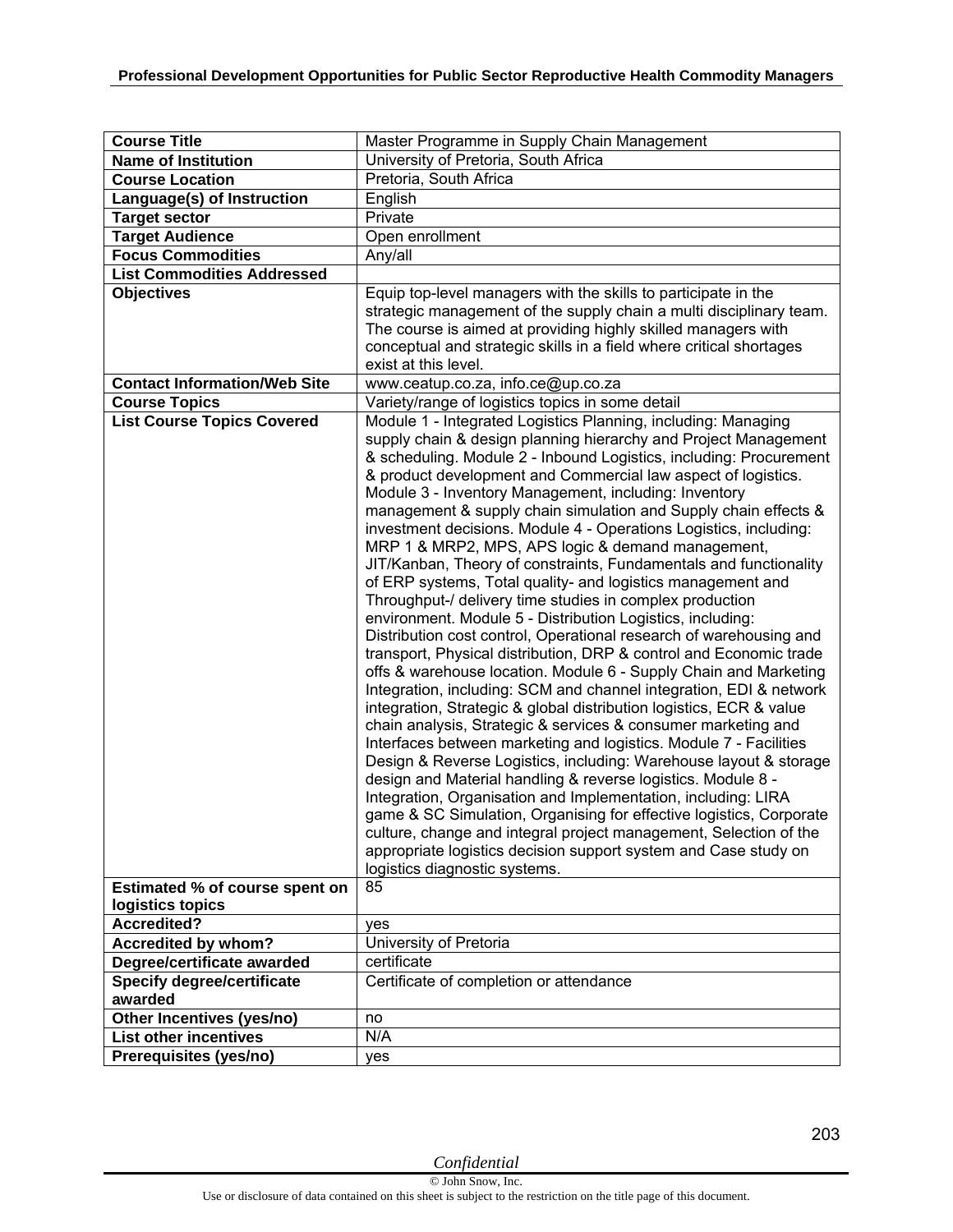| <b>List any prerequisites</b>                   | Delegates should have an advanced Certificate in Supply Chain<br>Management or a Bachelors degree in Logistics or in Transport<br>Economics. |
|-------------------------------------------------|----------------------------------------------------------------------------------------------------------------------------------------------|
| <b>Total time commitment</b>                    | 224                                                                                                                                          |
| <b>Attendance</b>                               | in-person (multiple trips)                                                                                                                   |
| If attendance requires<br>combination, describe |                                                                                                                                              |
| <b>Total Course Fee (in US\$)</b>               | 5,163                                                                                                                                        |
| <b>Fee Components and</b><br><b>Supplements</b> | Course fee only, cost of living, books and transportation separate                                                                           |
| <b>Scholarships/Discounts</b><br>Available?     | not indicated                                                                                                                                |
| <b>Describe scholarships</b>                    | N/A                                                                                                                                          |
| <b>Additional comments</b>                      |                                                                                                                                              |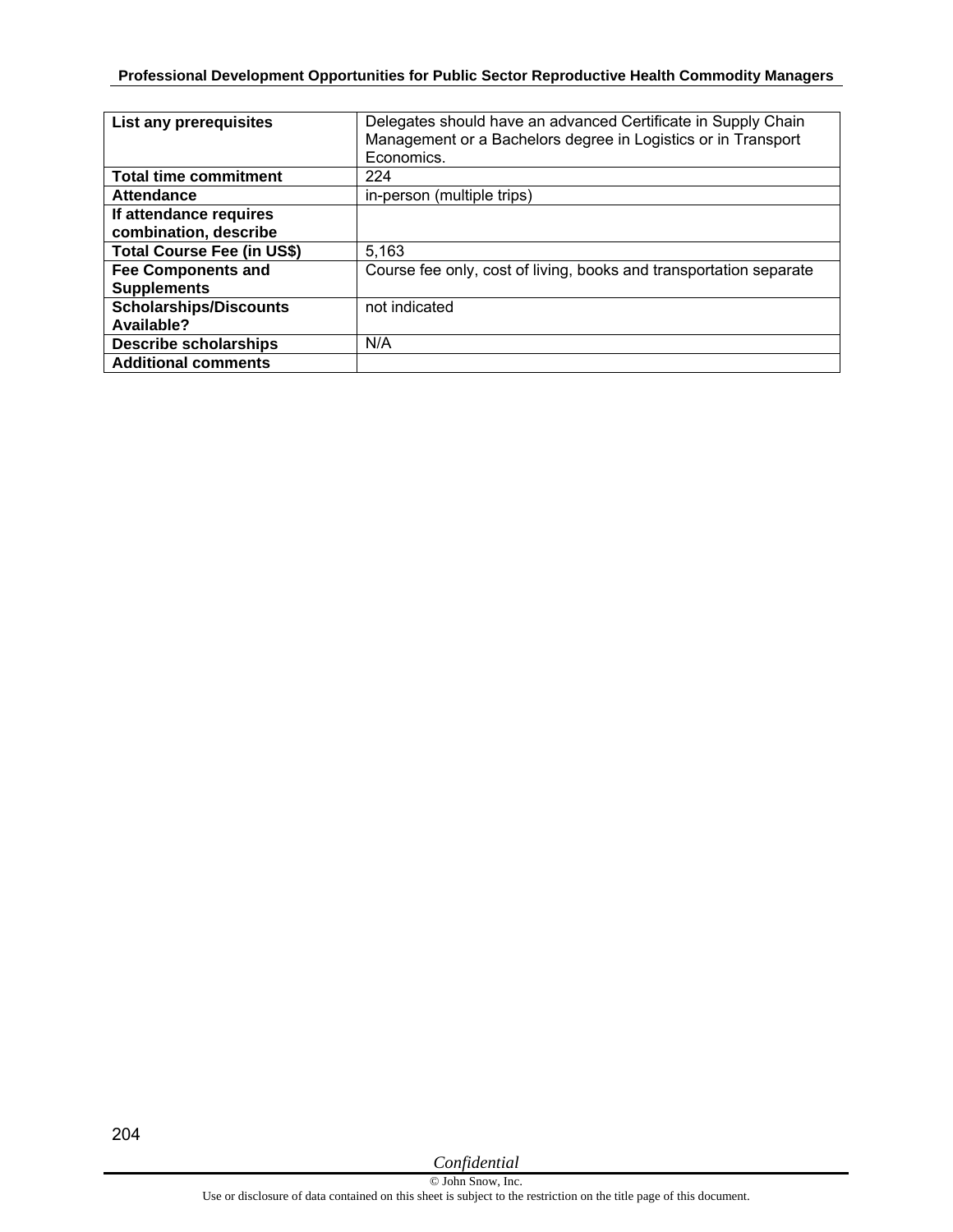| <b>Course Title</b>                                | MBA Elective courses in Supply Chain Management                                                                                                                                                                                                                                                                                                      |
|----------------------------------------------------|------------------------------------------------------------------------------------------------------------------------------------------------------------------------------------------------------------------------------------------------------------------------------------------------------------------------------------------------------|
| <b>Name of Institution</b>                         | University of Maryland-College Park; Robert H Smith School of                                                                                                                                                                                                                                                                                        |
|                                                    | Business; Dept of Logistics, Business, and Public Policy                                                                                                                                                                                                                                                                                             |
| <b>Course Location</b>                             | College Park, Maryland, USA                                                                                                                                                                                                                                                                                                                          |
| Language(s) of Instruction                         | English                                                                                                                                                                                                                                                                                                                                              |
| <b>Target sector</b>                               | Private                                                                                                                                                                                                                                                                                                                                              |
| <b>Target Audience</b>                             | Open enrollment                                                                                                                                                                                                                                                                                                                                      |
| <b>Focus Commodities</b>                           | Any/all                                                                                                                                                                                                                                                                                                                                              |
| <b>List Commodities Addressed</b>                  |                                                                                                                                                                                                                                                                                                                                                      |
| <b>Objectives</b>                                  | Build a personalized portfolio of management knowledge and skills.<br>In addition to acquiring expertise in one or more functional areas of<br>business, you'll further develop your ability to analyze, synthesize,<br>and communicate. Elective course content is both timeless-<br>exploring theories that are the foundation for modern business |
|                                                    | practice-and timely-incorporating the "best practices" emerging<br>from today's technology-powered global markets; the curriculum<br>also provides students with a hands-on exposure to information<br>technology tools essential to modern supply chain management.                                                                                 |
| <b>Contact Information/Web Site</b>                | www.smith.umd.edu/lbpp/mba logisitcs.aspx                                                                                                                                                                                                                                                                                                            |
| <b>Course Topics</b>                               | Variety/range of logistics topics in some detail                                                                                                                                                                                                                                                                                                     |
| <b>List Course Topics Covered</b>                  | "Courses include: BULM 730: Transportation Management; BULM<br>732: Logistics Management; BULM 733: International Logistics and<br>Transportation Management; BULM 742: Managing Technology in<br>the Supply Chain; BULM 744: Managing the Real Time Supply<br>Chain; BULM 758: Extending Advanced Supply Chain Planning<br>Across the Enterprise"   |
| Estimated % of course spent on                     | 100                                                                                                                                                                                                                                                                                                                                                  |
| logistics topics                                   |                                                                                                                                                                                                                                                                                                                                                      |
| <b>Accredited?</b>                                 | yes                                                                                                                                                                                                                                                                                                                                                  |
| <b>Accredited by whom?</b>                         | University of Maryland College Park                                                                                                                                                                                                                                                                                                                  |
| Degree/certificate awarded                         | degree                                                                                                                                                                                                                                                                                                                                               |
| <b>Specify degree/certificate</b><br>awarded       | <b>MBA</b>                                                                                                                                                                                                                                                                                                                                           |
| Other Incentives (yes/no)                          | no                                                                                                                                                                                                                                                                                                                                                   |
| <b>List other incentives</b>                       | N/A                                                                                                                                                                                                                                                                                                                                                  |
| Prerequisites (yes/no)                             | ves                                                                                                                                                                                                                                                                                                                                                  |
| List any prerequisites                             | bachelors degree with at least a 2.80 GPA, GMAT test, Calculus<br>requirement, application fee                                                                                                                                                                                                                                                       |
| <b>Total time commitment</b>                       | 3696                                                                                                                                                                                                                                                                                                                                                 |
| <b>Attendance</b>                                  | in-person (multiple trips)                                                                                                                                                                                                                                                                                                                           |
| If attendance requires                             |                                                                                                                                                                                                                                                                                                                                                      |
| combination, describe                              |                                                                                                                                                                                                                                                                                                                                                      |
| <b>Total Course Fee (in US\$)</b>                  | 22,576                                                                                                                                                                                                                                                                                                                                               |
| <b>Fee Components and</b><br><b>Supplements</b>    | 17 credit in state MBA; 15 credit in-state = \$16,000; 15 credit out-of<br>state= \$21,576; 17 credit out of state= \$25,460; costs vary for part-<br>time students and depend on location                                                                                                                                                           |
| <b>Scholarships/Discounts</b><br><b>Available?</b> | yes                                                                                                                                                                                                                                                                                                                                                  |
| <b>Describe scholarships</b>                       | Merit-based & Graduate assistanceships as well as federal loans<br>available                                                                                                                                                                                                                                                                         |
| <b>Additional comments</b>                         | MBA Program starting in late August through May of the following<br>year for two years (21 months). Full or part-time attendance<br>depending on concentration and option of dual degree.                                                                                                                                                            |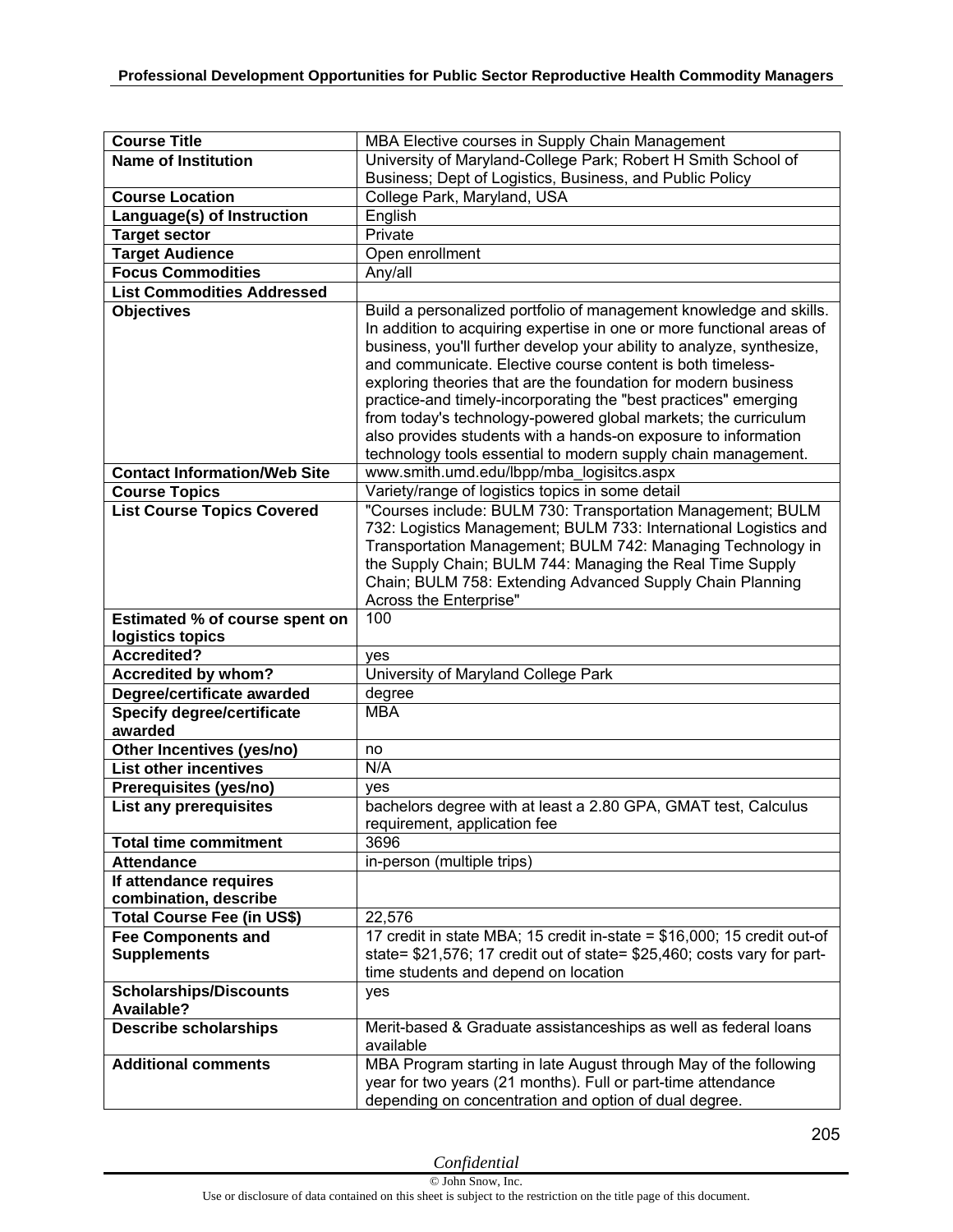| <b>Course Title</b>                         | Monitoring and Evaluation of Procurement and Supply                                                                                    |
|---------------------------------------------|----------------------------------------------------------------------------------------------------------------------------------------|
|                                             | Management                                                                                                                             |
| <b>Name of Institution</b>                  | i+solutions                                                                                                                            |
| <b>Course Location</b>                      | Netherlands                                                                                                                            |
| Language(s) of Instruction                  | English                                                                                                                                |
| Target sector                               | Public                                                                                                                                 |
| <b>Target Audience</b>                      | <b>Technical Assistance Provider</b>                                                                                                   |
| <b>Focus Commodities</b>                    | Any/all                                                                                                                                |
| <b>List Commodities Addressed</b>           |                                                                                                                                        |
| <b>Objectives</b>                           | Discuss the major issues surrounding M&E of PSM systems such                                                                           |
|                                             | as accountability, continuous improvement, sharing of "lessons"                                                                        |
|                                             | learnt" and "best practices", avoiding duplication through                                                                             |
|                                             | encouraging single M&E systems at country and regional levels; To                                                                      |
|                                             | provide practical tools to decision makers and staff working in                                                                        |
|                                             | public health programmes to ensure accountability, transparency                                                                        |
|                                             | and to improve their performance; To encourage the exchange of<br>views and experiences between senior officers and decision           |
|                                             | makers; To develop M&E indicators for procurement and supply                                                                           |
|                                             | management. To write the outline of a plan for M&E of a PSM                                                                            |
|                                             | system for the participant's organization.                                                                                             |
| <b>Contact Information/Web Site</b>         | training@iplussolutions.org; www.iplussolutions.org; +31 348 489                                                                       |
|                                             | 643/646                                                                                                                                |
| <b>Course Topics</b>                        | One logistics function in great detail                                                                                                 |
| <b>List Course Topics Covered</b>           | Definition of monitoring and evaluation of procurement and supply                                                                      |
|                                             | management; Definition and formulation of indicators for monitoring and                                                                |
|                                             | evaluation of procurement and supply management of health commodities;                                                                 |
|                                             | Methods of collecting, processing and analysing indicator data for M&E of<br>PSM; Components of an M&E plan for procurement and supply |
|                                             | management; Human resource management issues related to M&E                                                                            |
|                                             | activities.                                                                                                                            |
| Estimated % of course spent on              | 100                                                                                                                                    |
| logistics topics                            |                                                                                                                                        |
| <b>Accredited?</b>                          | no                                                                                                                                     |
| Accredited by whom?                         | N/A                                                                                                                                    |
| Degree/certificate awarded                  | certificate                                                                                                                            |
| <b>Specify degree/certificate</b>           | Certificate of completion                                                                                                              |
| awarded                                     |                                                                                                                                        |
| Other Incentives (yes/no)                   | no                                                                                                                                     |
| <b>List other incentives</b>                | N/A                                                                                                                                    |
| Prerequisites (yes/no)                      | no                                                                                                                                     |
| List any prerequisites                      | N/A                                                                                                                                    |
| <b>Total time commitment</b>                | 60                                                                                                                                     |
| <b>Attendance</b>                           | in-person (one trip)                                                                                                                   |
| If attendance requires                      |                                                                                                                                        |
| combination, describe                       |                                                                                                                                        |
| <b>Total Course Fee (in US\$)</b>           | 3,800                                                                                                                                  |
| <b>Fee Components and</b>                   | includes course materials, transfer to and from airport on first and                                                                   |
| <b>Supplements</b>                          | last day only, hotel accommodation for duration of the course, three                                                                   |
|                                             | meals/day, coffee and tea breaks.                                                                                                      |
| <b>Scholarships/Discounts</b><br>Available? | no                                                                                                                                     |
| <b>Describe scholarships</b>                | N/A                                                                                                                                    |
|                                             |                                                                                                                                        |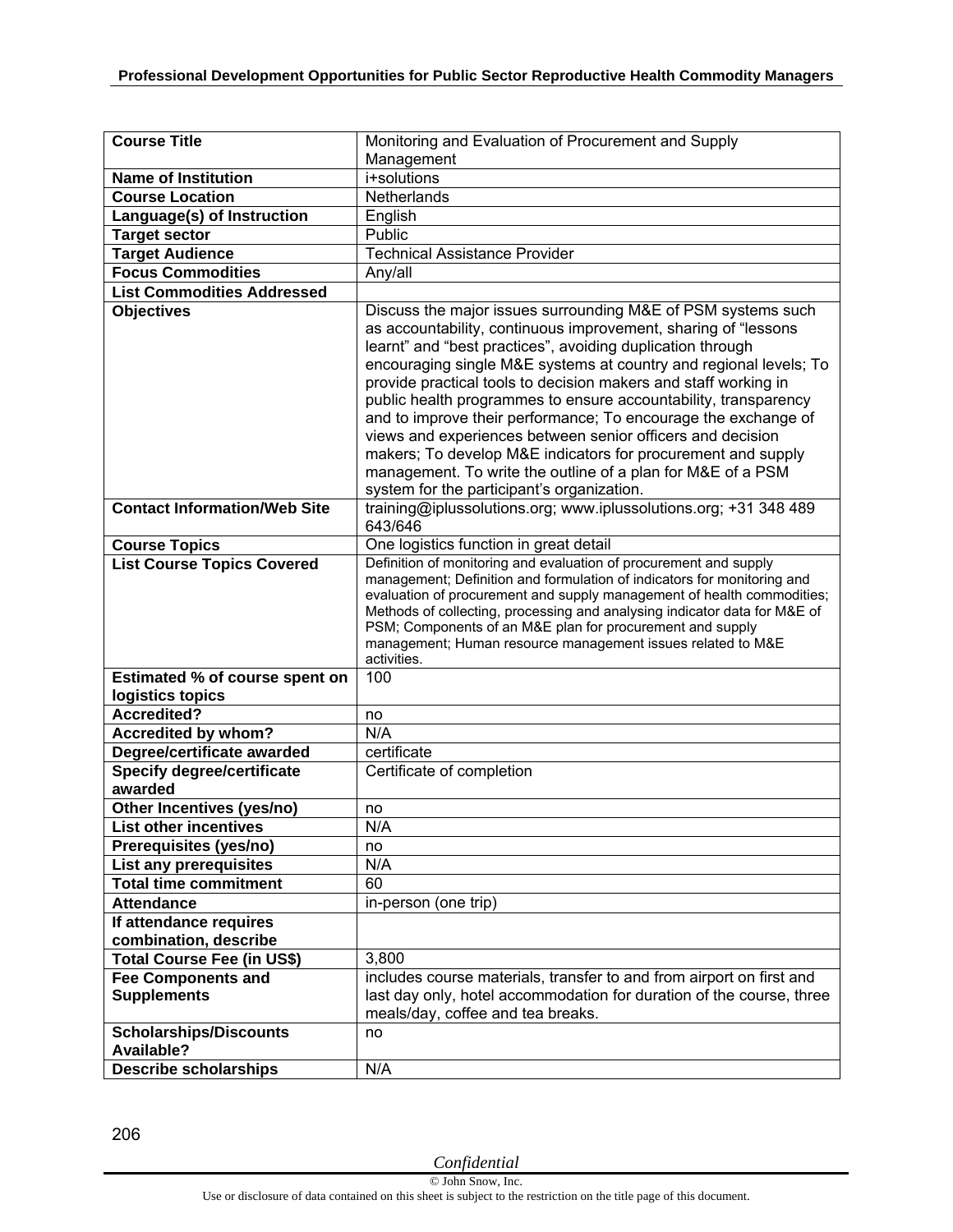| <b>Course Title</b>                    | Monitoring and Evaluation of Procurement Performance                                                                                                                                                                                                                                                                                                                                                                                                                                                                                                                                                                                                                                                                                                                                                                                                                                                                                                                                                                                                                                                                                                                                                     |
|----------------------------------------|----------------------------------------------------------------------------------------------------------------------------------------------------------------------------------------------------------------------------------------------------------------------------------------------------------------------------------------------------------------------------------------------------------------------------------------------------------------------------------------------------------------------------------------------------------------------------------------------------------------------------------------------------------------------------------------------------------------------------------------------------------------------------------------------------------------------------------------------------------------------------------------------------------------------------------------------------------------------------------------------------------------------------------------------------------------------------------------------------------------------------------------------------------------------------------------------------------|
| <b>Name of Institution</b>             | <b>Crown Agents</b>                                                                                                                                                                                                                                                                                                                                                                                                                                                                                                                                                                                                                                                                                                                                                                                                                                                                                                                                                                                                                                                                                                                                                                                      |
| <b>Course Location</b>                 | <b>UK</b>                                                                                                                                                                                                                                                                                                                                                                                                                                                                                                                                                                                                                                                                                                                                                                                                                                                                                                                                                                                                                                                                                                                                                                                                |
| Language(s) of Instruction             | English                                                                                                                                                                                                                                                                                                                                                                                                                                                                                                                                                                                                                                                                                                                                                                                                                                                                                                                                                                                                                                                                                                                                                                                                  |
| <b>Target sector</b>                   | Public                                                                                                                                                                                                                                                                                                                                                                                                                                                                                                                                                                                                                                                                                                                                                                                                                                                                                                                                                                                                                                                                                                                                                                                                   |
| <b>Target Audience</b>                 | Program Manager                                                                                                                                                                                                                                                                                                                                                                                                                                                                                                                                                                                                                                                                                                                                                                                                                                                                                                                                                                                                                                                                                                                                                                                          |
| <b>Focus Commodities</b>               | Not indicated                                                                                                                                                                                                                                                                                                                                                                                                                                                                                                                                                                                                                                                                                                                                                                                                                                                                                                                                                                                                                                                                                                                                                                                            |
| <b>List Commodities Addressed</b>      |                                                                                                                                                                                                                                                                                                                                                                                                                                                                                                                                                                                                                                                                                                                                                                                                                                                                                                                                                                                                                                                                                                                                                                                                          |
| <b>Objectives</b>                      | Understand how M+E fits into a wider control framework and the<br>full benefits it brings; identify the key areas of procurement where<br>M+E is most effective; use a range of tools and techniques to<br>monitor any part of the procurement process; develop appropriate<br>corruption prevention strategies and management controls; use<br>audit and observation skills to identify weaknesses and malpractice<br>in the procurement function                                                                                                                                                                                                                                                                                                                                                                                                                                                                                                                                                                                                                                                                                                                                                       |
| <b>Contact Information/Web Site</b>    | www.crownagents.com; +44 (0) 208 710 6134                                                                                                                                                                                                                                                                                                                                                                                                                                                                                                                                                                                                                                                                                                                                                                                                                                                                                                                                                                                                                                                                                                                                                                |
| <b>Course Topics</b>                   | One logistics function in great detail                                                                                                                                                                                                                                                                                                                                                                                                                                                                                                                                                                                                                                                                                                                                                                                                                                                                                                                                                                                                                                                                                                                                                                   |
| <b>List Course Topics Covered</b>      | "The strategic importance of procurement; Challenges faced by the<br>procurement function; The concept and benefits of Monitoring and<br>Evaluation; The scale and scope of M+E in the wider procurement<br>control framework; Key focus areas for the application of M+E<br>activities; Techniques to monitor compliance to procurement rules;<br>How to ensure compliance is; Scope of audit in the procurement<br>function; The different roles of internal and external auditors; Range<br>of audit techniques; Identifying and evaluating risks in the<br>procurement process; Creating appropriate risk mitigation<br>strategies; Understanding the prevalence of fraud and corruption in<br>procurement; Recognising symptoms and indicators of<br>procurement corruption; Identifying vulnerable areas of the<br>procurement cycle and supply chain; Creating corruption mitigation<br>strategies; Optimal procurement planning; Understanding and<br>defining efficiency and effectiveness; Creating, applying appropriate<br>key performance monitoring techniques; How to measure your own<br>procurement staff performance; Tools to monitor supplier/contractor<br>contractual performance" |
| Estimated % of course spent on         | 100                                                                                                                                                                                                                                                                                                                                                                                                                                                                                                                                                                                                                                                                                                                                                                                                                                                                                                                                                                                                                                                                                                                                                                                                      |
| logistics topics<br><b>Accredited?</b> | no                                                                                                                                                                                                                                                                                                                                                                                                                                                                                                                                                                                                                                                                                                                                                                                                                                                                                                                                                                                                                                                                                                                                                                                                       |
| Accredited by whom?                    | N/A                                                                                                                                                                                                                                                                                                                                                                                                                                                                                                                                                                                                                                                                                                                                                                                                                                                                                                                                                                                                                                                                                                                                                                                                      |
| Degree/certificate awarded             | certificate                                                                                                                                                                                                                                                                                                                                                                                                                                                                                                                                                                                                                                                                                                                                                                                                                                                                                                                                                                                                                                                                                                                                                                                              |
| <b>Specify degree/certificate</b>      | Certificate of attendance                                                                                                                                                                                                                                                                                                                                                                                                                                                                                                                                                                                                                                                                                                                                                                                                                                                                                                                                                                                                                                                                                                                                                                                |
| awarded                                |                                                                                                                                                                                                                                                                                                                                                                                                                                                                                                                                                                                                                                                                                                                                                                                                                                                                                                                                                                                                                                                                                                                                                                                                          |
| Other Incentives (yes/no)              | yes                                                                                                                                                                                                                                                                                                                                                                                                                                                                                                                                                                                                                                                                                                                                                                                                                                                                                                                                                                                                                                                                                                                                                                                                      |
| <b>List other incentives</b>           | free one year affiliate membership of CIPS                                                                                                                                                                                                                                                                                                                                                                                                                                                                                                                                                                                                                                                                                                                                                                                                                                                                                                                                                                                                                                                                                                                                                               |
| Prerequisites (yes/no)                 | no                                                                                                                                                                                                                                                                                                                                                                                                                                                                                                                                                                                                                                                                                                                                                                                                                                                                                                                                                                                                                                                                                                                                                                                                       |
| List any prerequisites                 | N/A                                                                                                                                                                                                                                                                                                                                                                                                                                                                                                                                                                                                                                                                                                                                                                                                                                                                                                                                                                                                                                                                                                                                                                                                      |
| <b>Total time commitment</b>           | 120                                                                                                                                                                                                                                                                                                                                                                                                                                                                                                                                                                                                                                                                                                                                                                                                                                                                                                                                                                                                                                                                                                                                                                                                      |
| <b>Attendance</b>                      | in-person (one trip)                                                                                                                                                                                                                                                                                                                                                                                                                                                                                                                                                                                                                                                                                                                                                                                                                                                                                                                                                                                                                                                                                                                                                                                     |
| If attendance requires                 |                                                                                                                                                                                                                                                                                                                                                                                                                                                                                                                                                                                                                                                                                                                                                                                                                                                                                                                                                                                                                                                                                                                                                                                                          |
| combination, describe                  |                                                                                                                                                                                                                                                                                                                                                                                                                                                                                                                                                                                                                                                                                                                                                                                                                                                                                                                                                                                                                                                                                                                                                                                                          |
| <b>Total Course Fee (in US\$)</b>      | 5,760                                                                                                                                                                                                                                                                                                                                                                                                                                                                                                                                                                                                                                                                                                                                                                                                                                                                                                                                                                                                                                                                                                                                                                                                    |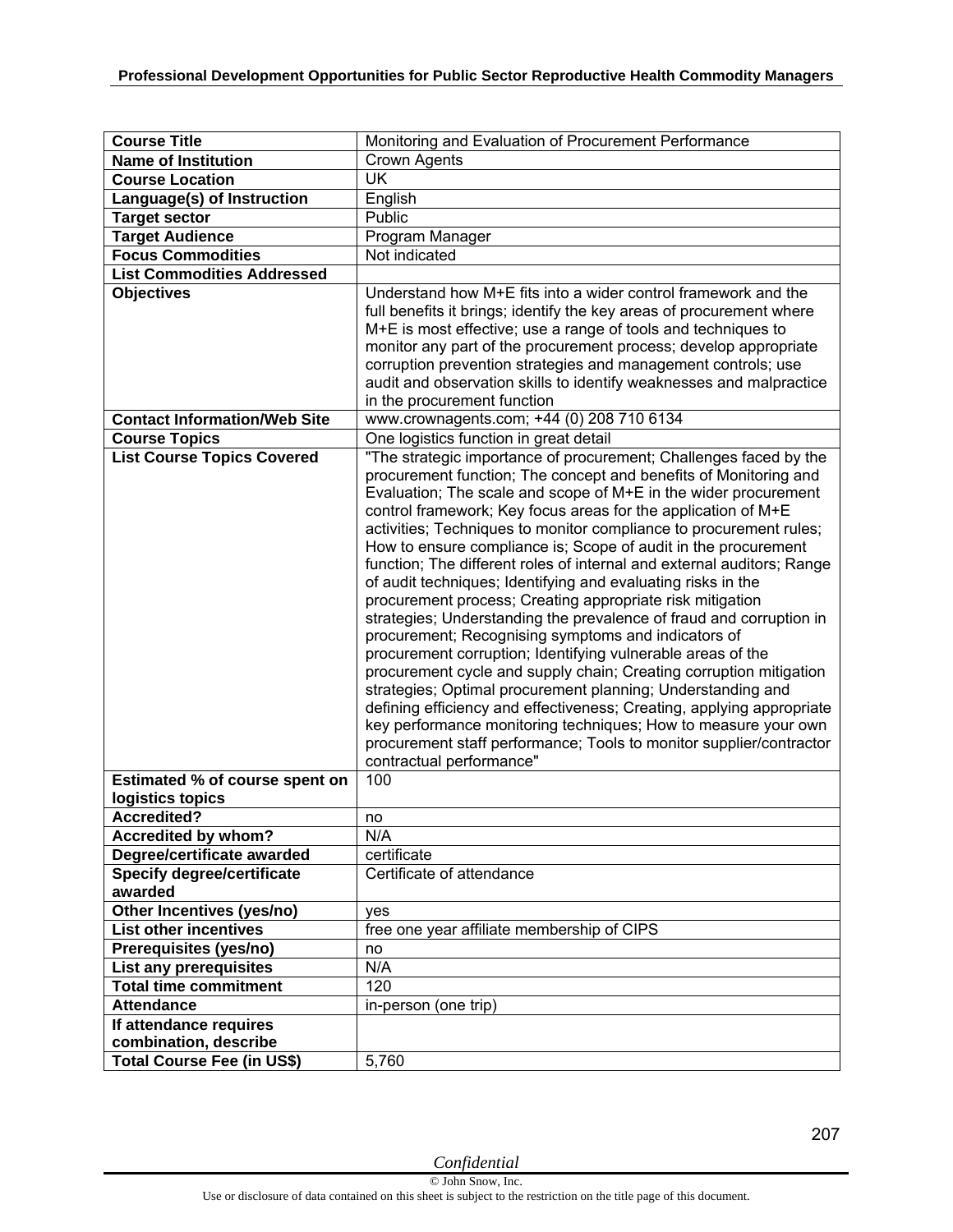| <b>Fee Components and</b><br><b>Supplements</b> | tuition, comprehensive training materials, certificate of attendance,<br>lunch and refreshments on training days, course photograph,<br>support and advice from your local Crown Agents office on the<br>application and mobilisation process, membership of Crown Agents<br>training alumni website, one year's free Affiliate Membership of<br>CIPS, emergency medical insurance, advice and guidance on<br>discounted accommodation, transport from the training venue to the<br>airport at the end of the course, individual certificate presentation<br>photograph, cultural activity, conference bag, memory stick, course<br>folder for collecting course material, stationery, sweatshirt or T-<br>shirt. |
|-------------------------------------------------|-------------------------------------------------------------------------------------------------------------------------------------------------------------------------------------------------------------------------------------------------------------------------------------------------------------------------------------------------------------------------------------------------------------------------------------------------------------------------------------------------------------------------------------------------------------------------------------------------------------------------------------------------------------------------------------------------------------------|
| <b>Scholarships/Discounts</b><br>Available?     | not indicated                                                                                                                                                                                                                                                                                                                                                                                                                                                                                                                                                                                                                                                                                                     |
| <b>Describe scholarships</b>                    | N/A                                                                                                                                                                                                                                                                                                                                                                                                                                                                                                                                                                                                                                                                                                               |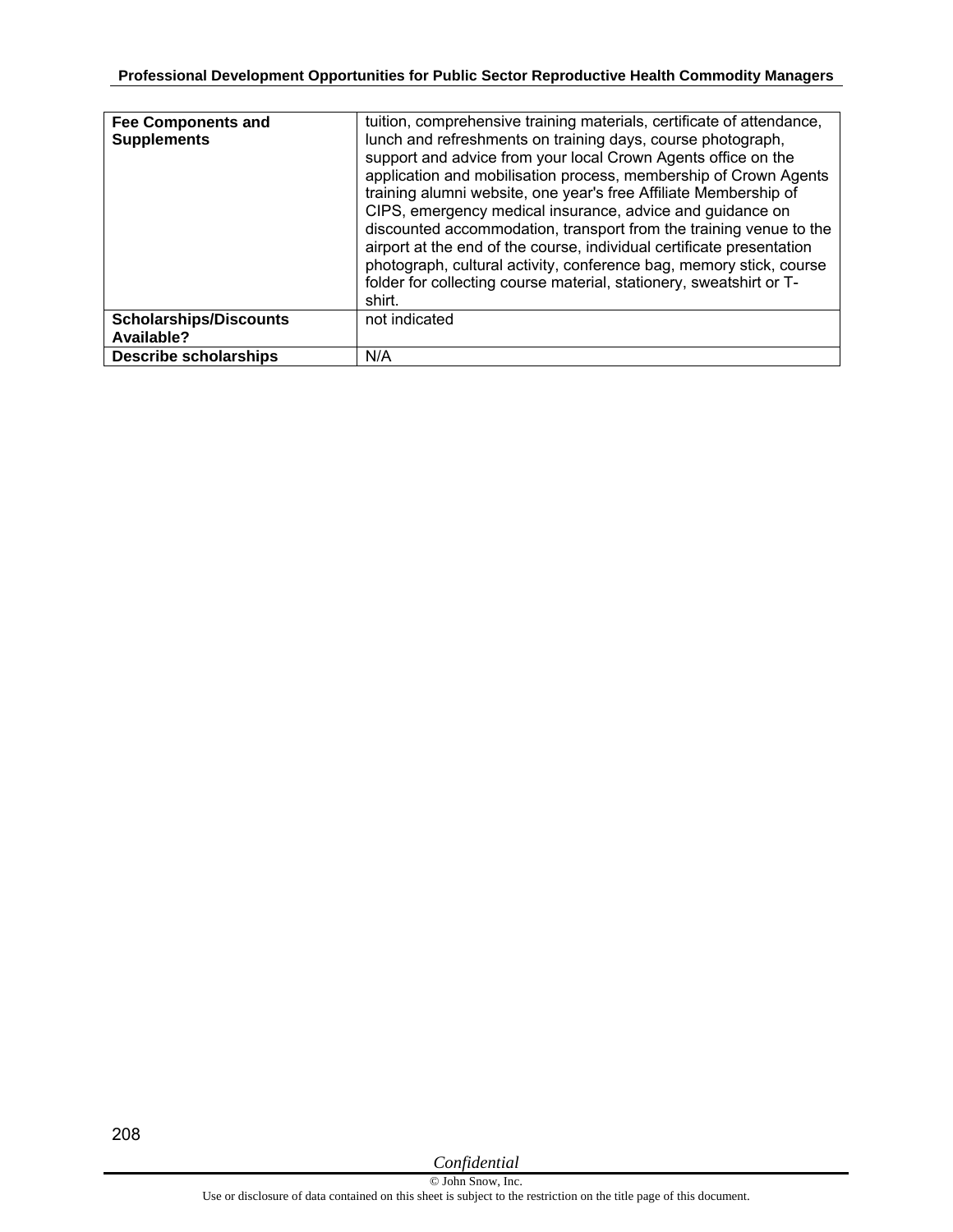| <b>Course Title</b>                          | Overview of Supply Chain Management                                                                                                                                             |
|----------------------------------------------|---------------------------------------------------------------------------------------------------------------------------------------------------------------------------------|
| <b>Name of Institution</b>                   | Eastern and Southern Africa Management Institute (ESAMI)                                                                                                                        |
| <b>Course Location</b>                       | Tanzania                                                                                                                                                                        |
| Language(s) of Instruction                   | English                                                                                                                                                                         |
| <b>Target sector</b>                         | Public                                                                                                                                                                          |
| Target Audience                              | Practitioner (Logistician, warehouse manager, LMIS manager, etc.)                                                                                                               |
| <b>Focus Commodities</b>                     | Small set (identify)                                                                                                                                                            |
| <b>List Commodities Addressed</b>            | Health commodities incl malaria, family planning etc.                                                                                                                           |
| <b>Objectives</b>                            | Assess stock status, improve storage and warehousing conditions,<br>and serve as an advocate for logistics and implement change in<br>their own systems.                        |
| <b>Contact Information/Web Site</b>          | cmmunene@esamihq.ac.tz Tel: +255 27 250 833/5/7/8                                                                                                                               |
| <b>Course Topics</b>                         | Variety/range of logistics topics in some detail                                                                                                                                |
| <b>List Course Topics Covered</b>            | LMIS, Inventory Control, Storage, Quality Assurance, Logistics<br>System Assessment, Monitoring & Evaluation, Basics of<br>Forecasting, quantification and procurement planning |
| Estimated % of course spent on               | 100                                                                                                                                                                             |
| logistics topics                             |                                                                                                                                                                                 |
| <b>Accredited?</b>                           | no                                                                                                                                                                              |
| <b>Accredited by whom?</b>                   | N/A                                                                                                                                                                             |
| Degree/certificate awarded                   | certificate                                                                                                                                                                     |
| <b>Specify degree/certificate</b><br>awarded | Certificate of completion                                                                                                                                                       |
| Other Incentives (yes/no)                    | no                                                                                                                                                                              |
| <b>List other incentives</b>                 | N/A                                                                                                                                                                             |
| Prerequisites (yes/no)                       | no                                                                                                                                                                              |
| List any prerequisites                       | N/A                                                                                                                                                                             |
| <b>Total time commitment</b>                 | 64                                                                                                                                                                              |
| <b>Attendance</b>                            | in-person (one trip)                                                                                                                                                            |
| If attendance requires                       |                                                                                                                                                                                 |
| combination, describe                        |                                                                                                                                                                                 |
| Total Course Fee (in US\$)                   | 1,250                                                                                                                                                                           |
| <b>Fee Components and</b>                    | Tuition & materials included in course cost; \$45 full board &                                                                                                                  |
| <b>Supplements</b>                           | lodging/day available                                                                                                                                                           |
| <b>Scholarships/Discounts</b><br>Available?  | no                                                                                                                                                                              |
| <b>Describe scholarships</b>                 | N/A                                                                                                                                                                             |
| <b>Additional comments</b>                   | USAID   DELIVER PROJECT supported                                                                                                                                               |

209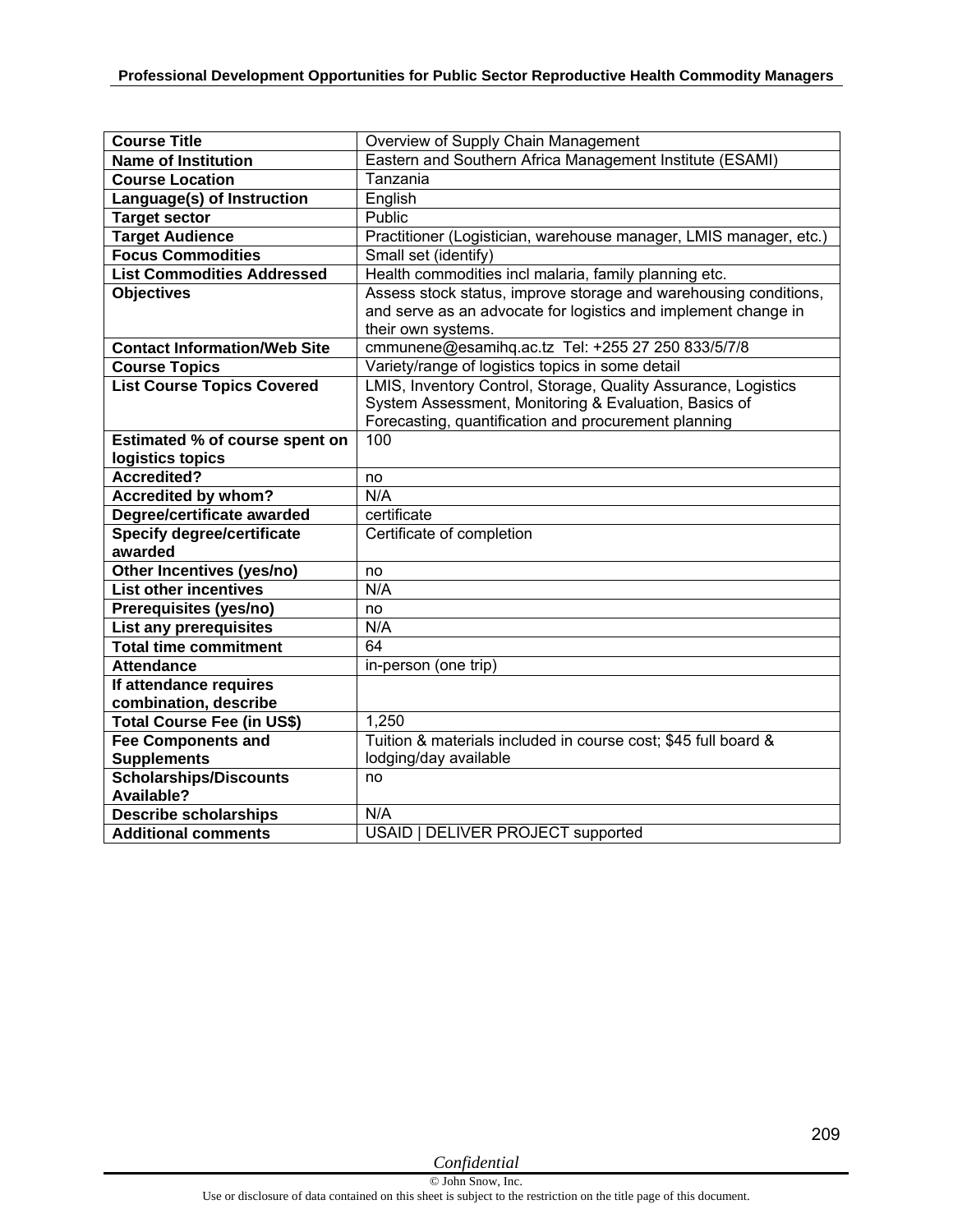| <b>Course Title</b>                         | Ph.D. in Logistics and Transportation                                                                                                                                                                                                                                                                                                                                                                                                                                                                                                                                                                                         |
|---------------------------------------------|-------------------------------------------------------------------------------------------------------------------------------------------------------------------------------------------------------------------------------------------------------------------------------------------------------------------------------------------------------------------------------------------------------------------------------------------------------------------------------------------------------------------------------------------------------------------------------------------------------------------------------|
| <b>Name of Institution</b>                  | University of Maryland-College Park; Robert H Smith School of                                                                                                                                                                                                                                                                                                                                                                                                                                                                                                                                                                 |
|                                             | Business; Dept of Logistics, Business, and Public Policy                                                                                                                                                                                                                                                                                                                                                                                                                                                                                                                                                                      |
| <b>Course Location</b>                      | College Park, Maryland, USA                                                                                                                                                                                                                                                                                                                                                                                                                                                                                                                                                                                                   |
| Language(s) of Instruction                  | English                                                                                                                                                                                                                                                                                                                                                                                                                                                                                                                                                                                                                       |
| <b>Target sector</b>                        | Private                                                                                                                                                                                                                                                                                                                                                                                                                                                                                                                                                                                                                       |
| <b>Target Audience</b>                      | Open enrollment                                                                                                                                                                                                                                                                                                                                                                                                                                                                                                                                                                                                               |
| <b>Focus Commodities</b>                    | Any/all                                                                                                                                                                                                                                                                                                                                                                                                                                                                                                                                                                                                                       |
| <b>List Commodities Addressed</b>           |                                                                                                                                                                                                                                                                                                                                                                                                                                                                                                                                                                                                                               |
| <b>Objectives</b>                           | Produce outstanding scholars in the fields of logistics,                                                                                                                                                                                                                                                                                                                                                                                                                                                                                                                                                                      |
|                                             | transportation, and supply chain management. Graduates of the<br>program are well qualified to take academic positions in colleges<br>and universities in the United States and abroad. Students in the<br>PhD program achieve excellence through: (1) extensive preparation<br>in the major, a related minor, and associated research tools<br>(primarily statistics or operations research); (2) joint research with<br>faculty; (3) independent research culminating in a doctoral<br>dissertation; and (4) the teaching of courses for undergraduate<br>majors in logistics, transportation, and supply chain management. |
| <b>Contact Information/Web Site</b>         | www.smith.umd.edu/lbpp/phd.aspx                                                                                                                                                                                                                                                                                                                                                                                                                                                                                                                                                                                               |
| <b>Course Topics</b>                        | Variety/range of logistics topics in some detail                                                                                                                                                                                                                                                                                                                                                                                                                                                                                                                                                                              |
| <b>List Course Topics Covered</b>           | "Courses include: 1. Major field - Logistics & Transportation (18)<br>credits) 2. Minor field (12 credits) 3. Research tools (12 credits) 4.<br>Additional course requirements which vary depending on the<br>educational background of the student but may include a graduate<br>course in economics, two MBA core courses, and a research<br>methods course. A student wishing to pursue a double major would<br>need to take 18 credits in a second major field (instead of 12 credits<br>for a minor field) increasing total requirements by 6 credits."                                                                  |
| Estimated % of course spent on              | 100                                                                                                                                                                                                                                                                                                                                                                                                                                                                                                                                                                                                                           |
| logistics topics                            |                                                                                                                                                                                                                                                                                                                                                                                                                                                                                                                                                                                                                               |
| <b>Accredited?</b>                          | yes                                                                                                                                                                                                                                                                                                                                                                                                                                                                                                                                                                                                                           |
| Accredited by whom?                         | University of Maryland College Park                                                                                                                                                                                                                                                                                                                                                                                                                                                                                                                                                                                           |
| Degree/certificate awarded                  | degree                                                                                                                                                                                                                                                                                                                                                                                                                                                                                                                                                                                                                        |
| <b>Specify degree/certificate</b>           | Ph.D. in Logistics & Transportation                                                                                                                                                                                                                                                                                                                                                                                                                                                                                                                                                                                           |
| awarded                                     |                                                                                                                                                                                                                                                                                                                                                                                                                                                                                                                                                                                                                               |
| Other Incentives (yes/no)                   | no                                                                                                                                                                                                                                                                                                                                                                                                                                                                                                                                                                                                                            |
| <b>List other incentives</b>                | N/A                                                                                                                                                                                                                                                                                                                                                                                                                                                                                                                                                                                                                           |
| Prerequisites (yes/no)                      | yes                                                                                                                                                                                                                                                                                                                                                                                                                                                                                                                                                                                                                           |
| List any prerequisites                      | bachelors degree or 4 year equivalent, integral and differential<br>calculus; GMAT or GRE, TOEFL, 3 letters of recommendation,<br>application fee                                                                                                                                                                                                                                                                                                                                                                                                                                                                             |
| <b>Total time commitment</b>                | 6336                                                                                                                                                                                                                                                                                                                                                                                                                                                                                                                                                                                                                          |
| <b>Attendance</b>                           | in-person (multiple trips)                                                                                                                                                                                                                                                                                                                                                                                                                                                                                                                                                                                                    |
| If attendance requires                      |                                                                                                                                                                                                                                                                                                                                                                                                                                                                                                                                                                                                                               |
| combination, describe                       |                                                                                                                                                                                                                                                                                                                                                                                                                                                                                                                                                                                                                               |
| <b>Total Course Fee (in US\$)</b>           | 21,355                                                                                                                                                                                                                                                                                                                                                                                                                                                                                                                                                                                                                        |
| <b>Fee Components and</b>                   | per year includes tuition; avg 4-5 years but all PhD students are                                                                                                                                                                                                                                                                                                                                                                                                                                                                                                                                                             |
| <b>Supplements</b>                          | fully funded (tuition) living costs not covered                                                                                                                                                                                                                                                                                                                                                                                                                                                                                                                                                                               |
| <b>Scholarships/Discounts</b><br>Available? | yes                                                                                                                                                                                                                                                                                                                                                                                                                                                                                                                                                                                                                           |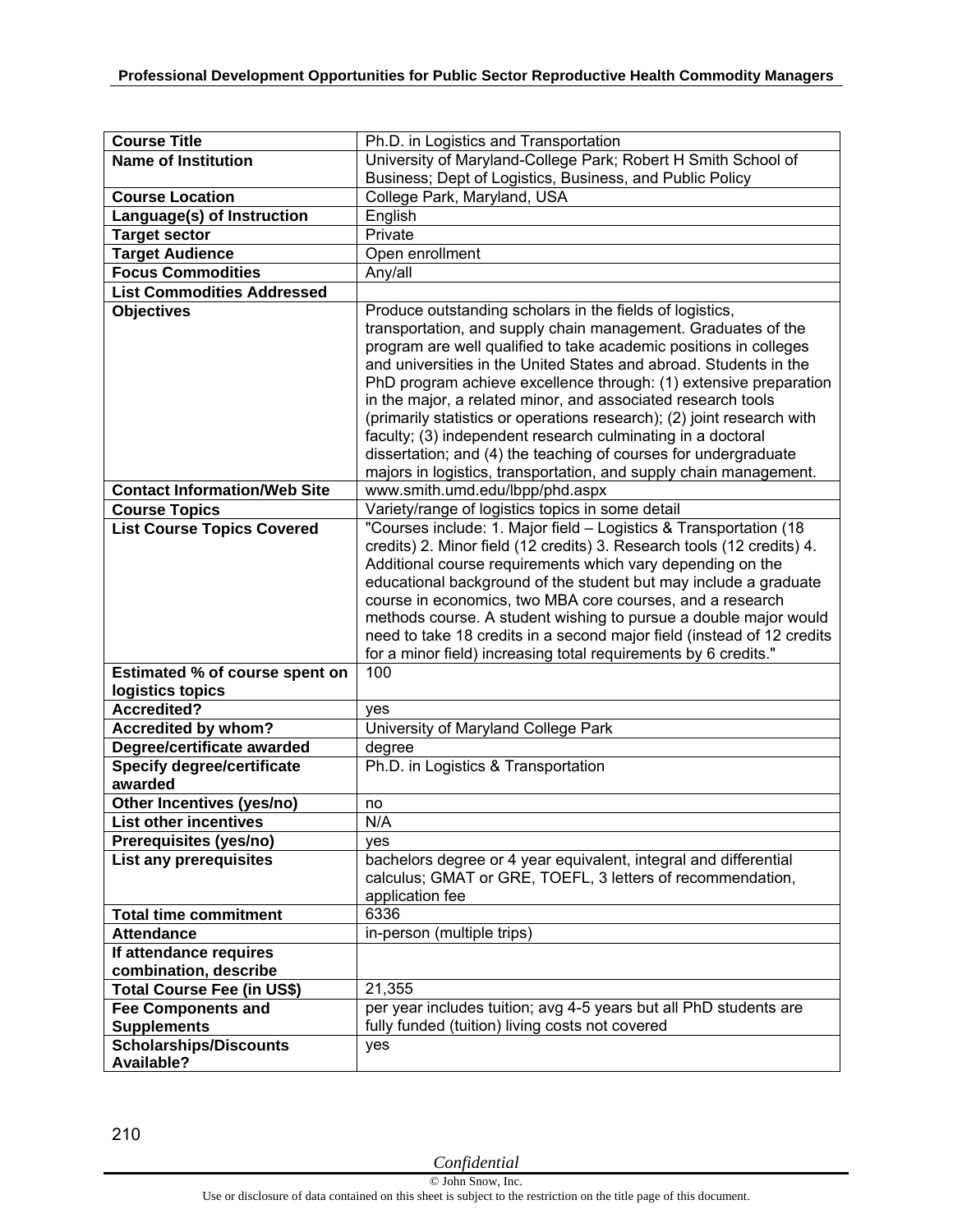| <b>Describe scholarships</b> | Every student admitted to the PhD Program will receive full<br>financial support in the form of a graduate assistantship or<br>fellowship. The financial support packages range in amounts<br>between \$14,355 and \$21,355. Base stipends of \$14,355 are often<br>supplemented with an additional \$7,000 in Fellowship Research<br>funds. |
|------------------------------|----------------------------------------------------------------------------------------------------------------------------------------------------------------------------------------------------------------------------------------------------------------------------------------------------------------------------------------------|
| <b>Additional comments</b>   | Ph.D. program- academic courses 2 yrs; plus research; on average<br>5-year program. Full or part-time attendance.                                                                                                                                                                                                                            |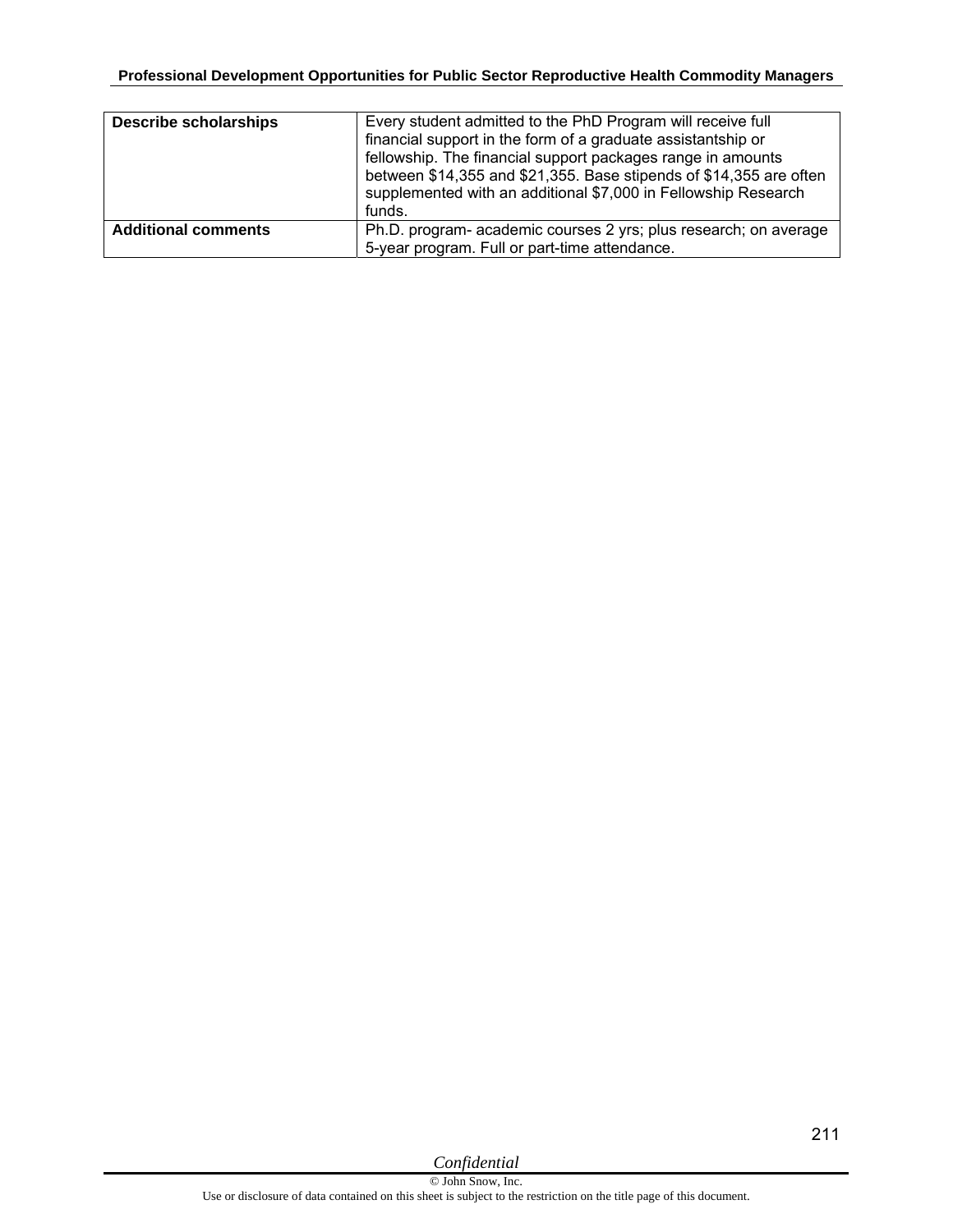| <b>Course Title</b>                                       | Postgrado en Logistica                                                                                                                                                                                                                                                                                                                                                                                                                                                                                                                                                                                                                                                                                                                                                                                                        |
|-----------------------------------------------------------|-------------------------------------------------------------------------------------------------------------------------------------------------------------------------------------------------------------------------------------------------------------------------------------------------------------------------------------------------------------------------------------------------------------------------------------------------------------------------------------------------------------------------------------------------------------------------------------------------------------------------------------------------------------------------------------------------------------------------------------------------------------------------------------------------------------------------------|
| <b>Name of Institution</b>                                | SEAS, Centro de Formación Abierta                                                                                                                                                                                                                                                                                                                                                                                                                                                                                                                                                                                                                                                                                                                                                                                             |
| <b>Course Location</b>                                    | online                                                                                                                                                                                                                                                                                                                                                                                                                                                                                                                                                                                                                                                                                                                                                                                                                        |
| Language(s) of Instruction                                | Spanish                                                                                                                                                                                                                                                                                                                                                                                                                                                                                                                                                                                                                                                                                                                                                                                                                       |
| <b>Target sector</b>                                      | Public                                                                                                                                                                                                                                                                                                                                                                                                                                                                                                                                                                                                                                                                                                                                                                                                                        |
| <b>Target Audience</b>                                    | Practitioner (Logistician, warehouse manager, LMIS manager, etc.)                                                                                                                                                                                                                                                                                                                                                                                                                                                                                                                                                                                                                                                                                                                                                             |
| <b>Focus Commodities</b>                                  | Any/all                                                                                                                                                                                                                                                                                                                                                                                                                                                                                                                                                                                                                                                                                                                                                                                                                       |
| <b>List Commodities Addressed</b>                         |                                                                                                                                                                                                                                                                                                                                                                                                                                                                                                                                                                                                                                                                                                                                                                                                                               |
| <b>Objectives</b>                                         | "Know the different definitions and concepts of logistics, as well as<br>the different areas covered by the logistics management of an<br>organization. - Understand what is the value chain of an<br>organization. - Know the main costs that are incurred in managing a<br>supply chain. - Know how the logistical management of<br>humanitarian aid and what the main issues to be considered. - be<br>aware of the importance of effective management of human<br>resources to optimize the logistics management of the organization.<br>- Know the major activities and guidelines that govern the tasks in<br>the logistics of humanitarian aid. - Know the importance and<br>implications of traceability in managing the supply chain. - Have the<br>tools to analyze the implementation of a traceability system and |
| <b>Contact Information/Web Site</b>                       | Know the applicable law."                                                                                                                                                                                                                                                                                                                                                                                                                                                                                                                                                                                                                                                                                                                                                                                                     |
|                                                           | http://cursos.miarroba.com/cursos-de-produccion-y-<br>logistica/postgrado-en-logistica-10103.html                                                                                                                                                                                                                                                                                                                                                                                                                                                                                                                                                                                                                                                                                                                             |
|                                                           | Variety/range of logistics topics in some detail                                                                                                                                                                                                                                                                                                                                                                                                                                                                                                                                                                                                                                                                                                                                                                              |
| <b>Course Topics</b><br><b>List Course Topics Covered</b> | "Sessions include: 1. Introducción a la logística.                                                                                                                                                                                                                                                                                                                                                                                                                                                                                                                                                                                                                                                                                                                                                                            |
|                                                           | 2. Logística de aprovisionamientos.                                                                                                                                                                                                                                                                                                                                                                                                                                                                                                                                                                                                                                                                                                                                                                                           |
|                                                           | 3. Logística de almacenes.                                                                                                                                                                                                                                                                                                                                                                                                                                                                                                                                                                                                                                                                                                                                                                                                    |
|                                                           | 4. Logística de producción.                                                                                                                                                                                                                                                                                                                                                                                                                                                                                                                                                                                                                                                                                                                                                                                                   |
|                                                           | 5. Logística de transporte.                                                                                                                                                                                                                                                                                                                                                                                                                                                                                                                                                                                                                                                                                                                                                                                                   |
|                                                           | 6. Logística de distribución.                                                                                                                                                                                                                                                                                                                                                                                                                                                                                                                                                                                                                                                                                                                                                                                                 |
|                                                           | 7. Nuevas tecnologías y modelos de gestión en logística."                                                                                                                                                                                                                                                                                                                                                                                                                                                                                                                                                                                                                                                                                                                                                                     |
| Estimated % of course spent on                            | 100                                                                                                                                                                                                                                                                                                                                                                                                                                                                                                                                                                                                                                                                                                                                                                                                                           |
| logistics topics                                          |                                                                                                                                                                                                                                                                                                                                                                                                                                                                                                                                                                                                                                                                                                                                                                                                                               |
| <b>Accredited?</b>                                        | yes                                                                                                                                                                                                                                                                                                                                                                                                                                                                                                                                                                                                                                                                                                                                                                                                                           |
| Accredited by whom?                                       | Universidad Catolica de Avila; Universidad San Jorge                                                                                                                                                                                                                                                                                                                                                                                                                                                                                                                                                                                                                                                                                                                                                                          |
| Degree/certificate awarded                                | degree                                                                                                                                                                                                                                                                                                                                                                                                                                                                                                                                                                                                                                                                                                                                                                                                                        |
| <b>Specify degree/certificate</b>                         | Titulo propio "Postgrado en Logistica"                                                                                                                                                                                                                                                                                                                                                                                                                                                                                                                                                                                                                                                                                                                                                                                        |
| awarded                                                   |                                                                                                                                                                                                                                                                                                                                                                                                                                                                                                                                                                                                                                                                                                                                                                                                                               |
| Other Incentives (yes/no)                                 | yes                                                                                                                                                                                                                                                                                                                                                                                                                                                                                                                                                                                                                                                                                                                                                                                                                           |
| <b>List other incentives</b>                              | internships available                                                                                                                                                                                                                                                                                                                                                                                                                                                                                                                                                                                                                                                                                                                                                                                                         |
| Prerequisites (yes/no)                                    | yes                                                                                                                                                                                                                                                                                                                                                                                                                                                                                                                                                                                                                                                                                                                                                                                                                           |
| List any prerequisites                                    | "The minimum qualification for candidates to apply for enrollment in                                                                                                                                                                                                                                                                                                                                                                                                                                                                                                                                                                                                                                                                                                                                                          |
|                                                           | graduate programs will be:                                                                                                                                                                                                                                                                                                                                                                                                                                                                                                                                                                                                                                                                                                                                                                                                    |
|                                                           | 1. Possess degree or equivalent university degree.                                                                                                                                                                                                                                                                                                                                                                                                                                                                                                                                                                                                                                                                                                                                                                            |
|                                                           | 2. Exceptional cases: Candidates who do not have degree                                                                                                                                                                                                                                                                                                                                                                                                                                                                                                                                                                                                                                                                                                                                                                       |
|                                                           | qualifications will be considered on an individual basis by the                                                                                                                                                                                                                                                                                                                                                                                                                                                                                                                                                                                                                                                                                                                                                               |
|                                                           | teaching staff of the center. The criteria to evaluate each case will                                                                                                                                                                                                                                                                                                                                                                                                                                                                                                                                                                                                                                                                                                                                                         |
|                                                           | be:                                                                                                                                                                                                                                                                                                                                                                                                                                                                                                                                                                                                                                                                                                                                                                                                                           |
|                                                           | - Experience in the field relevant to the post.                                                                                                                                                                                                                                                                                                                                                                                                                                                                                                                                                                                                                                                                                                                                                                               |
|                                                           | - Minimum age 25 years.<br>- Working in the field relevant to the post."                                                                                                                                                                                                                                                                                                                                                                                                                                                                                                                                                                                                                                                                                                                                                      |
| <b>Total time commitment</b>                              | 620                                                                                                                                                                                                                                                                                                                                                                                                                                                                                                                                                                                                                                                                                                                                                                                                                           |
| <b>Attendance</b>                                         | online                                                                                                                                                                                                                                                                                                                                                                                                                                                                                                                                                                                                                                                                                                                                                                                                                        |
|                                                           |                                                                                                                                                                                                                                                                                                                                                                                                                                                                                                                                                                                                                                                                                                                                                                                                                               |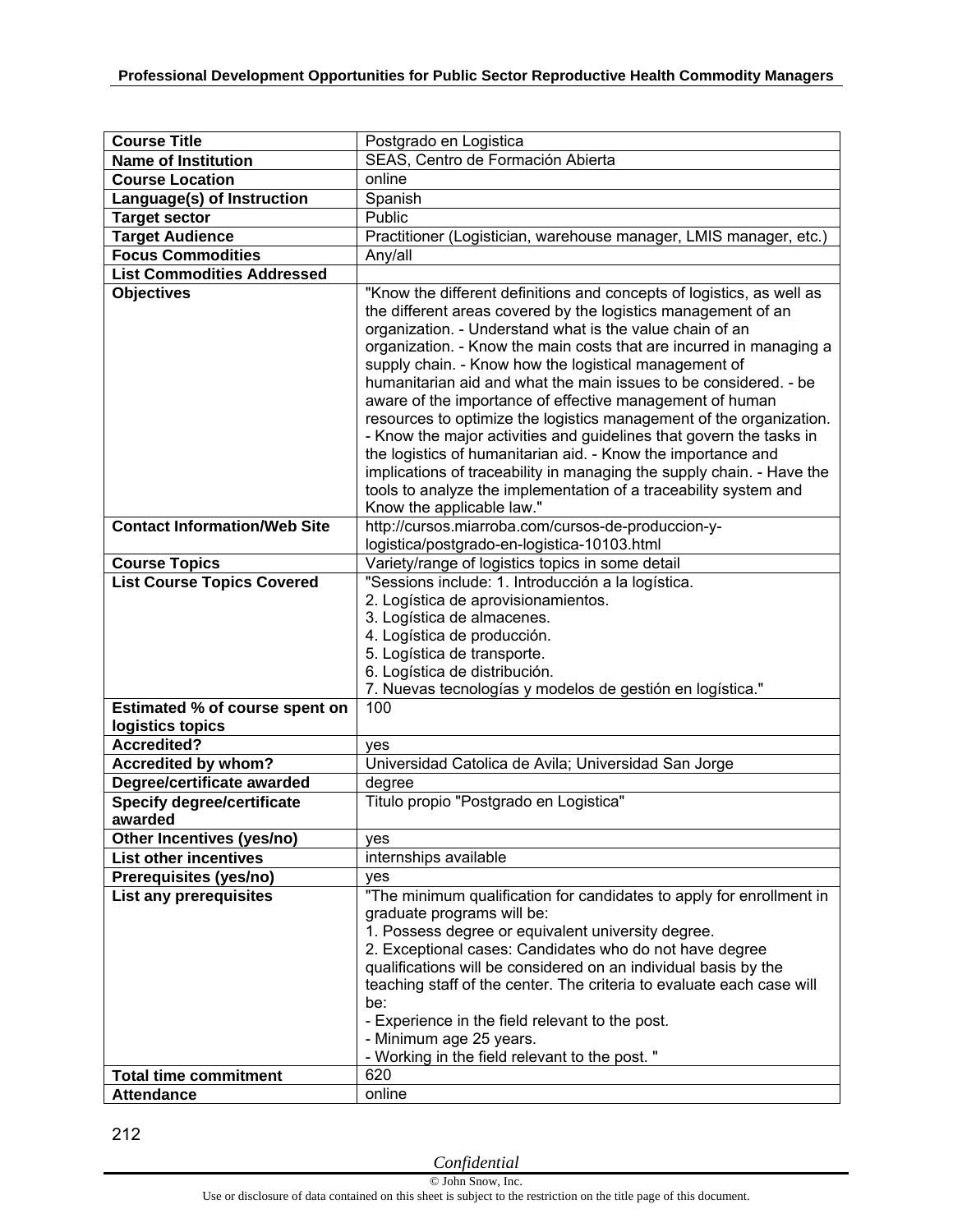| If attendance requires<br>combination, describe |                                                                                                                                                                                                                                                                                                                                                                                                                                                                                         |
|-------------------------------------------------|-----------------------------------------------------------------------------------------------------------------------------------------------------------------------------------------------------------------------------------------------------------------------------------------------------------------------------------------------------------------------------------------------------------------------------------------------------------------------------------------|
| <b>Total Course Fee (in US\$)</b>               | not available                                                                                                                                                                                                                                                                                                                                                                                                                                                                           |
| <b>Fee Components and</b>                       | not available                                                                                                                                                                                                                                                                                                                                                                                                                                                                           |
| <b>Supplements</b>                              |                                                                                                                                                                                                                                                                                                                                                                                                                                                                                         |
| <b>Scholarships/Discounts</b>                   | not indicated                                                                                                                                                                                                                                                                                                                                                                                                                                                                           |
| Available?                                      |                                                                                                                                                                                                                                                                                                                                                                                                                                                                                         |
| <b>Describe scholarships</b>                    | N/A                                                                                                                                                                                                                                                                                                                                                                                                                                                                                     |
| <b>Additional comments</b>                      | Many other logistics-focused degrees offered at this institution;<br>Audience: titulados universitarios o en último año de estudio que<br>deseen adquirir una preparación específica para incorporarse a un<br>puesto de trabajo, así como a profesionales que ya han<br>desarrollado una cierta carrera profesional y quieran adquirir,<br>mejorar o actualizar sus conocimientos en la materia habitual de su<br>trabajo o prepararse para desempeñar puestos de<br>responsabilidad.; |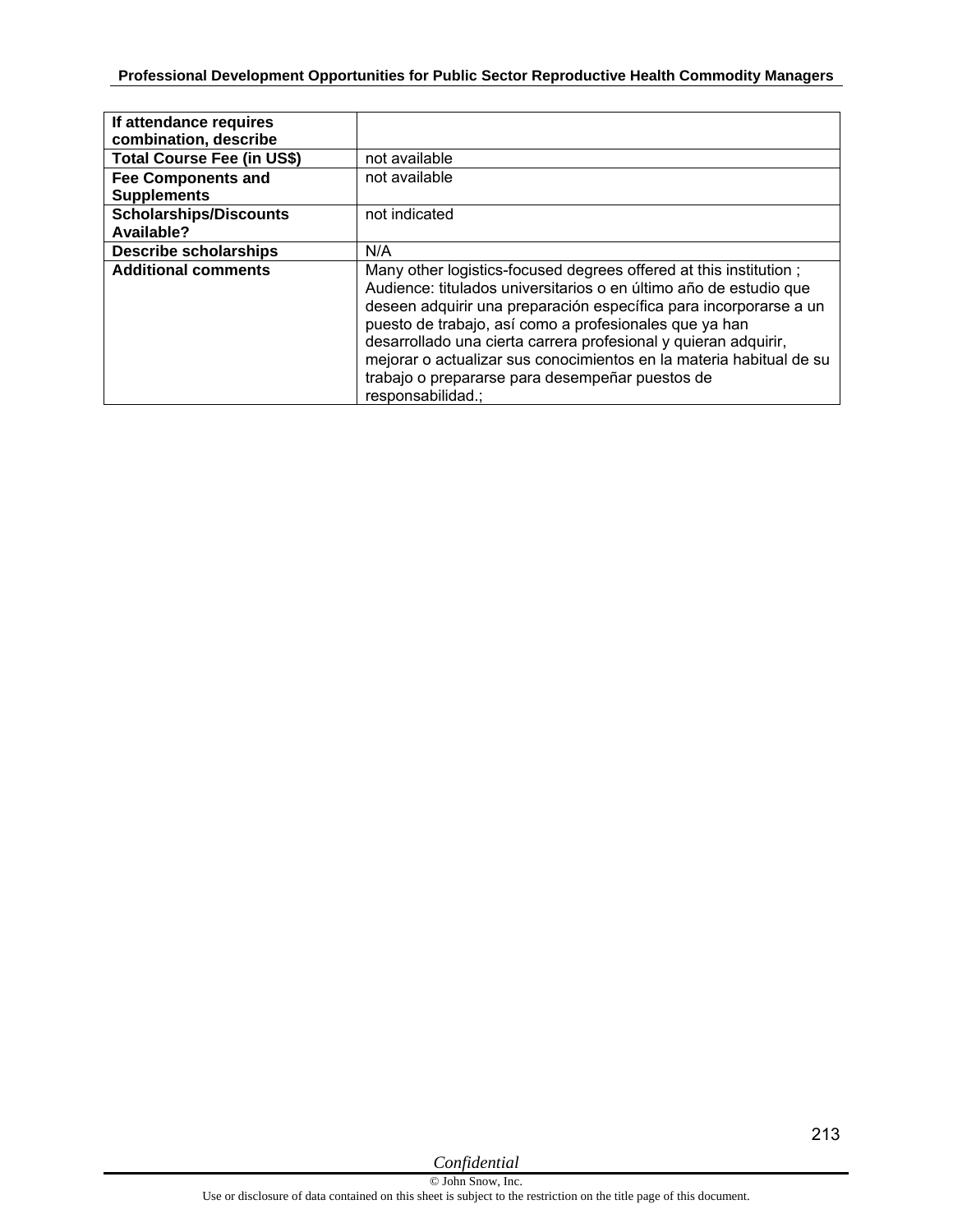| <b>Course Title</b>                                       | Procurement and Materials Management                               |
|-----------------------------------------------------------|--------------------------------------------------------------------|
| <b>Name of Institution</b>                                | University of Pretoria, South Africa                               |
| <b>Course Location</b>                                    | Pretoria, South Africa                                             |
| Language(s) of Instruction                                | English                                                            |
| <b>Target sector</b>                                      | Private                                                            |
| <b>Target Audience</b>                                    | Open enrollment                                                    |
| <b>Focus Commodities</b>                                  | Any/all                                                            |
| <b>List Commodities Addressed</b>                         |                                                                    |
| <b>Objectives</b>                                         | Equip delegates in logistics-related disciplines with a sound      |
|                                                           | knowledge base and skills for procurement and materials            |
|                                                           | management.                                                        |
| <b>Contact Information/Web Site</b>                       | www.ceatup.co.za, info.ce@up.co.za                                 |
| <b>Course Topics</b>                                      | Variety/range of logistics topics in some detail                   |
| <b>List Course Topics Covered</b>                         | Supply chain overview, Demand determination and integration,       |
|                                                           | Material supply policies, Negotiation skills, Decision support     |
|                                                           | systems, Integration between logistics functions, Evaluation of    |
|                                                           | tenders and the assessment of offers, Supplier performance         |
|                                                           | evaluation, Materials planning, Production planning, Master        |
|                                                           | production planning, Demand management, Material requirement       |
|                                                           | planning, Production planning and control and Improving material's |
|                                                           | performance.                                                       |
| Estimated % of course spent on                            | 90                                                                 |
| logistics topics<br>Accredited?                           |                                                                    |
|                                                           | yes                                                                |
| Accredited by whom?                                       | University of Pretoria                                             |
| Degree/certificate awarded                                | certificate                                                        |
| <b>Specify degree/certificate</b>                         | Certificate of completion or attendance                            |
| awarded                                                   |                                                                    |
| Other Incentives (yes/no)<br><b>List other incentives</b> | no<br>N/A                                                          |
|                                                           |                                                                    |
| Prerequisites (yes/no)                                    | yes                                                                |
| List any prerequisites<br><b>Total time commitment</b>    | Matric<br>$\overline{72}$                                          |
| <b>Attendance</b>                                         |                                                                    |
|                                                           | in-person (multiple trips)                                         |
| If attendance requires<br>combination, describe           |                                                                    |
|                                                           | 1,291                                                              |
| Total Course Fee (in US\$)                                |                                                                    |
| <b>Fee Components and</b><br><b>Supplements</b>           | Course fee only, cost of living, books and transportation separate |
| <b>Scholarships/Discounts</b>                             | not indicated                                                      |
| Available?                                                |                                                                    |
| <b>Describe scholarships</b>                              | N/A                                                                |
| <b>Additional comments</b>                                |                                                                    |
|                                                           |                                                                    |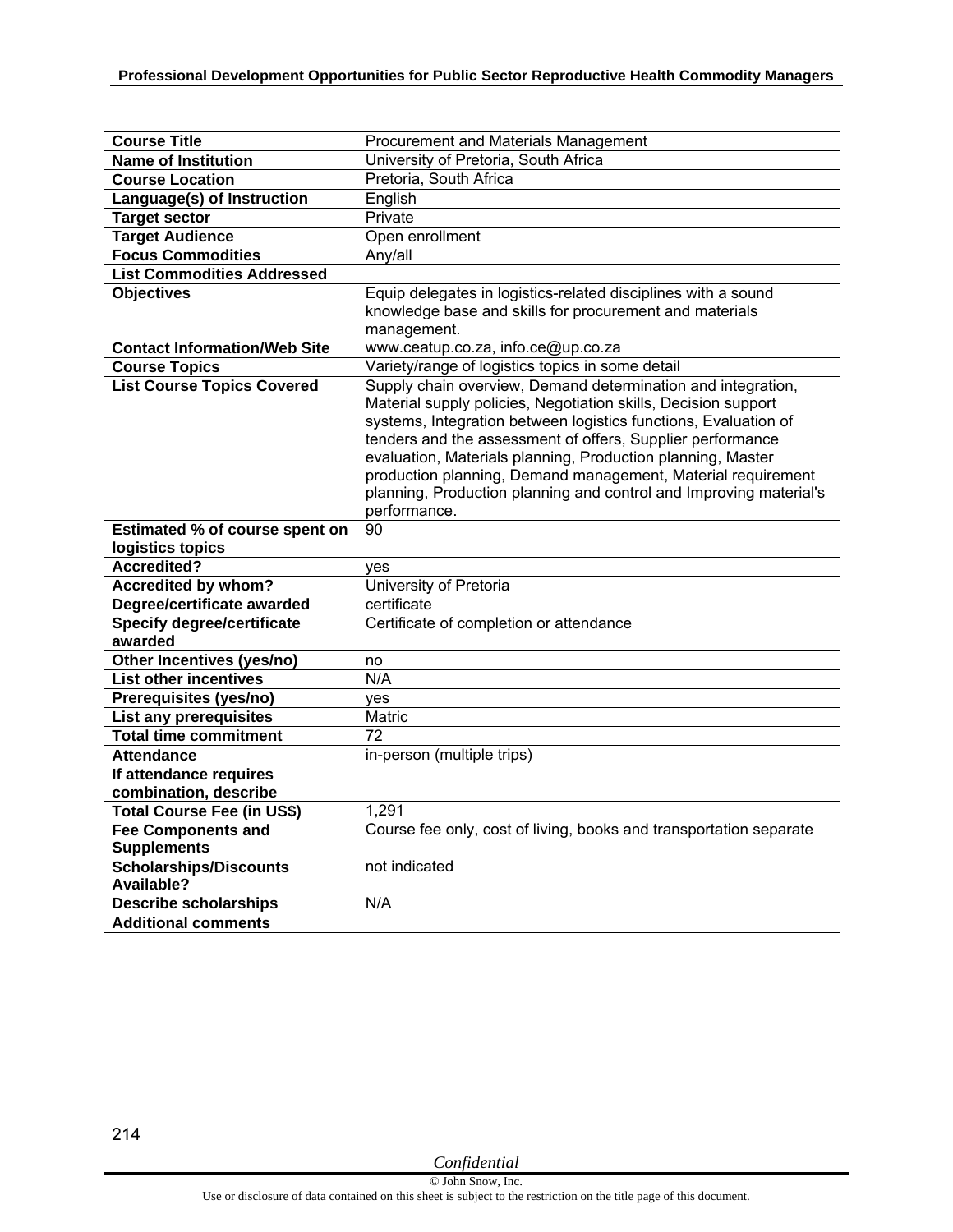| <b>Course Title</b>                                | Procurement and Quantification of Medicines and Medical Supplies                                                                                                                                                                                                                                                                                                                                                                                                                                                                                                                                                                                                                                                              |
|----------------------------------------------------|-------------------------------------------------------------------------------------------------------------------------------------------------------------------------------------------------------------------------------------------------------------------------------------------------------------------------------------------------------------------------------------------------------------------------------------------------------------------------------------------------------------------------------------------------------------------------------------------------------------------------------------------------------------------------------------------------------------------------------|
| <b>Name of Institution</b>                         | i+solutions                                                                                                                                                                                                                                                                                                                                                                                                                                                                                                                                                                                                                                                                                                                   |
| <b>Course Location</b>                             | Netherlands                                                                                                                                                                                                                                                                                                                                                                                                                                                                                                                                                                                                                                                                                                                   |
| Language(s) of Instruction                         | English                                                                                                                                                                                                                                                                                                                                                                                                                                                                                                                                                                                                                                                                                                                       |
| <b>Target sector</b>                               | Public                                                                                                                                                                                                                                                                                                                                                                                                                                                                                                                                                                                                                                                                                                                        |
| <b>Target Audience</b>                             | Program Manager                                                                                                                                                                                                                                                                                                                                                                                                                                                                                                                                                                                                                                                                                                               |
| <b>Focus Commodities</b>                           | Not indicated                                                                                                                                                                                                                                                                                                                                                                                                                                                                                                                                                                                                                                                                                                                 |
| <b>List Commodities Addressed</b>                  |                                                                                                                                                                                                                                                                                                                                                                                                                                                                                                                                                                                                                                                                                                                               |
| <b>Objectives</b>                                  | Demonstrate knowledge of procurement cycle and procurement<br>methods, and suggest ways in which they can improve<br>effectiveness and quality of procurement processes in their settings<br>including management of medicines and medical supplies donated<br>from different stakeholders; Demonstrate knowledge of the<br>quantification process and conduct quantification using both the<br>consumption and morbidity based quantification methods;<br>Recognize the characteristics of good procurement and<br>quantification systems; Establish and maintain an efficient<br>quantification and procurement plan suitable for their work settings;<br>Monitor and evaluate the quantification and procurement processes |
| <b>Contact Information/Web Site</b>                | training@iplussolutions.org; www.iplussolutions.org; +31 348 489<br>643/646                                                                                                                                                                                                                                                                                                                                                                                                                                                                                                                                                                                                                                                   |
| <b>Course Topics</b>                               | One logistics function in great detail                                                                                                                                                                                                                                                                                                                                                                                                                                                                                                                                                                                                                                                                                        |
| <b>List Course Topics Covered</b>                  | Procurement cycle and methods, quantification process and<br>methods                                                                                                                                                                                                                                                                                                                                                                                                                                                                                                                                                                                                                                                          |
| Estimated % of course spent on                     | 100                                                                                                                                                                                                                                                                                                                                                                                                                                                                                                                                                                                                                                                                                                                           |
| logistics topics                                   |                                                                                                                                                                                                                                                                                                                                                                                                                                                                                                                                                                                                                                                                                                                               |
| <b>Accredited?</b>                                 | no                                                                                                                                                                                                                                                                                                                                                                                                                                                                                                                                                                                                                                                                                                                            |
| <b>Accredited by whom?</b>                         | N/A                                                                                                                                                                                                                                                                                                                                                                                                                                                                                                                                                                                                                                                                                                                           |
| Degree/certificate awarded                         | certificate                                                                                                                                                                                                                                                                                                                                                                                                                                                                                                                                                                                                                                                                                                                   |
| <b>Specify degree/certificate</b><br>awarded       | Certificate of completion                                                                                                                                                                                                                                                                                                                                                                                                                                                                                                                                                                                                                                                                                                     |
| Other Incentives (yes/no)                          | no                                                                                                                                                                                                                                                                                                                                                                                                                                                                                                                                                                                                                                                                                                                            |
| <b>List other incentives</b>                       | N/A                                                                                                                                                                                                                                                                                                                                                                                                                                                                                                                                                                                                                                                                                                                           |
| Prerequisites (yes/no)                             | no                                                                                                                                                                                                                                                                                                                                                                                                                                                                                                                                                                                                                                                                                                                            |
| <b>List any prerequisites</b>                      | N/A                                                                                                                                                                                                                                                                                                                                                                                                                                                                                                                                                                                                                                                                                                                           |
| <b>Total time commitment</b>                       | 40                                                                                                                                                                                                                                                                                                                                                                                                                                                                                                                                                                                                                                                                                                                            |
| <b>Attendance</b>                                  | in-person (one trip)                                                                                                                                                                                                                                                                                                                                                                                                                                                                                                                                                                                                                                                                                                          |
| If attendance requires                             |                                                                                                                                                                                                                                                                                                                                                                                                                                                                                                                                                                                                                                                                                                                               |
| combination, describe                              |                                                                                                                                                                                                                                                                                                                                                                                                                                                                                                                                                                                                                                                                                                                               |
| Total Course Fee (in US\$)                         | 3,800                                                                                                                                                                                                                                                                                                                                                                                                                                                                                                                                                                                                                                                                                                                         |
| <b>Fee Components and</b><br><b>Supplements</b>    | includes course materials, transfer to and from airport on first and<br>last day only, hotel accommodation for duration of the course, three<br>meals/day, coffee and tea breaks.                                                                                                                                                                                                                                                                                                                                                                                                                                                                                                                                             |
| <b>Scholarships/Discounts</b><br><b>Available?</b> | no                                                                                                                                                                                                                                                                                                                                                                                                                                                                                                                                                                                                                                                                                                                            |
| <b>Describe scholarships</b>                       | N/A                                                                                                                                                                                                                                                                                                                                                                                                                                                                                                                                                                                                                                                                                                                           |
| <b>Additional comments</b>                         |                                                                                                                                                                                                                                                                                                                                                                                                                                                                                                                                                                                                                                                                                                                               |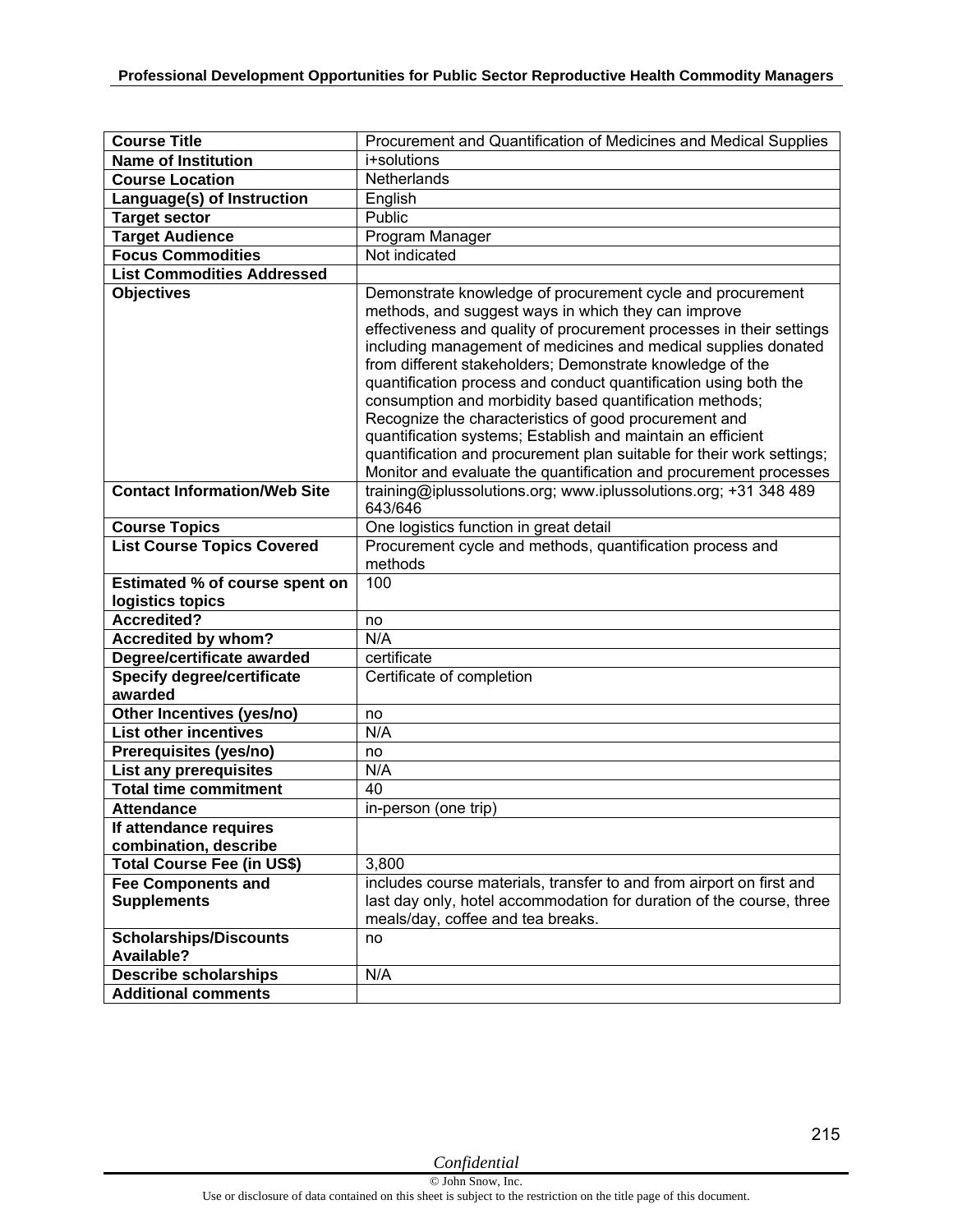| <b>Course Title</b>                                | Procurement and Supply Management of Artemesinin Based                                                                  |
|----------------------------------------------------|-------------------------------------------------------------------------------------------------------------------------|
|                                                    | <b>Combination Therapies (ACTs)</b>                                                                                     |
| <b>Name of Institution</b>                         | i+solutions                                                                                                             |
| <b>Course Location</b>                             | Netherlands                                                                                                             |
| Language(s) of Instruction                         | English                                                                                                                 |
| <b>Target sector</b>                               | Public                                                                                                                  |
| <b>Target Audience</b>                             | Program Manager                                                                                                         |
| <b>Focus Commodities</b>                           | Small set (identify)                                                                                                    |
| <b>List Commodities Addressed</b>                  | ACTs (though "applies to TB, Leprosy, and neglected disease")                                                           |
| <b>Objectives</b>                                  | Positively contribute to the preparation of country procurement and                                                     |
|                                                    | supply management plans; Select, forecast, quantify and procure                                                         |
|                                                    | ACTs to efficiently meet the assessed needs; Contribute to the                                                          |
|                                                    | planning and implementation of suitable ACTs inventory                                                                  |
|                                                    | management and distribution models suitable to their own settings;                                                      |
|                                                    | Monitor and evaluate performance of their ACTs supply chain                                                             |
| <b>Contact Information/Web Site</b>                | management function.                                                                                                    |
|                                                    | training@iplussolutions.org; www.iplussolutions.org; +31 348 489<br>643/646                                             |
| <b>Course Topics</b>                               | Variety/range of logistics topics in some detail                                                                        |
| <b>List Course Topics Covered</b>                  | Background: process, roles and responsibilities of different                                                            |
|                                                    | stakeholders in the introduction and scaling up the use of ACTs;                                                        |
|                                                    | Pharmaceutical Management Cycle: Challenges and role of the                                                             |
|                                                    | cycle in management of malaria; Selection, forecasting and                                                              |
|                                                    | quantification of ACTs; Procurement of ACTS: Process and                                                                |
|                                                    | financing mechanisms; Inventory management and distribution of                                                          |
|                                                    | ACTs: Public and Private sector inventory and distribution<br>management models; Rational use of ACTs; Organization and |
|                                                    | management: Procurement and Supply management (PSM) plans,                                                              |
|                                                    | Information requirements (Procurement Management Information                                                            |
|                                                    | System - PMIS); Monitoring and Evaluation of ACTs supply chain                                                          |
| Estimated % of course spent on                     | 100                                                                                                                     |
| logistics topics                                   |                                                                                                                         |
| <b>Accredited?</b>                                 | no                                                                                                                      |
| <b>Accredited by whom?</b>                         | N/A                                                                                                                     |
| Degree/certificate awarded                         | certificate                                                                                                             |
| Specify degree/certificate                         | Certificate of completion                                                                                               |
| awarded                                            |                                                                                                                         |
| Other Incentives (yes/no)                          | no                                                                                                                      |
| <b>List other incentives</b>                       | N/A                                                                                                                     |
| Prerequisites (yes/no)                             | no                                                                                                                      |
| List any prerequisites                             | N/A                                                                                                                     |
| <b>Total time commitment</b>                       | 104                                                                                                                     |
| <b>Attendance</b>                                  | in-person (one trip)                                                                                                    |
| If attendance requires                             |                                                                                                                         |
| combination, describe                              |                                                                                                                         |
| Total Course Fee (in US\$)                         | 5,100                                                                                                                   |
| <b>Fee Components and</b>                          | includes course materials, transfer to and from airport on first and                                                    |
| <b>Supplements</b>                                 | last day only, hotel accommodation for duration of the course, three                                                    |
|                                                    | meals/day, coffee and tea breaks.                                                                                       |
| <b>Scholarships/Discounts</b><br><b>Available?</b> | no                                                                                                                      |
| <b>Describe scholarships</b>                       | N/A                                                                                                                     |
|                                                    |                                                                                                                         |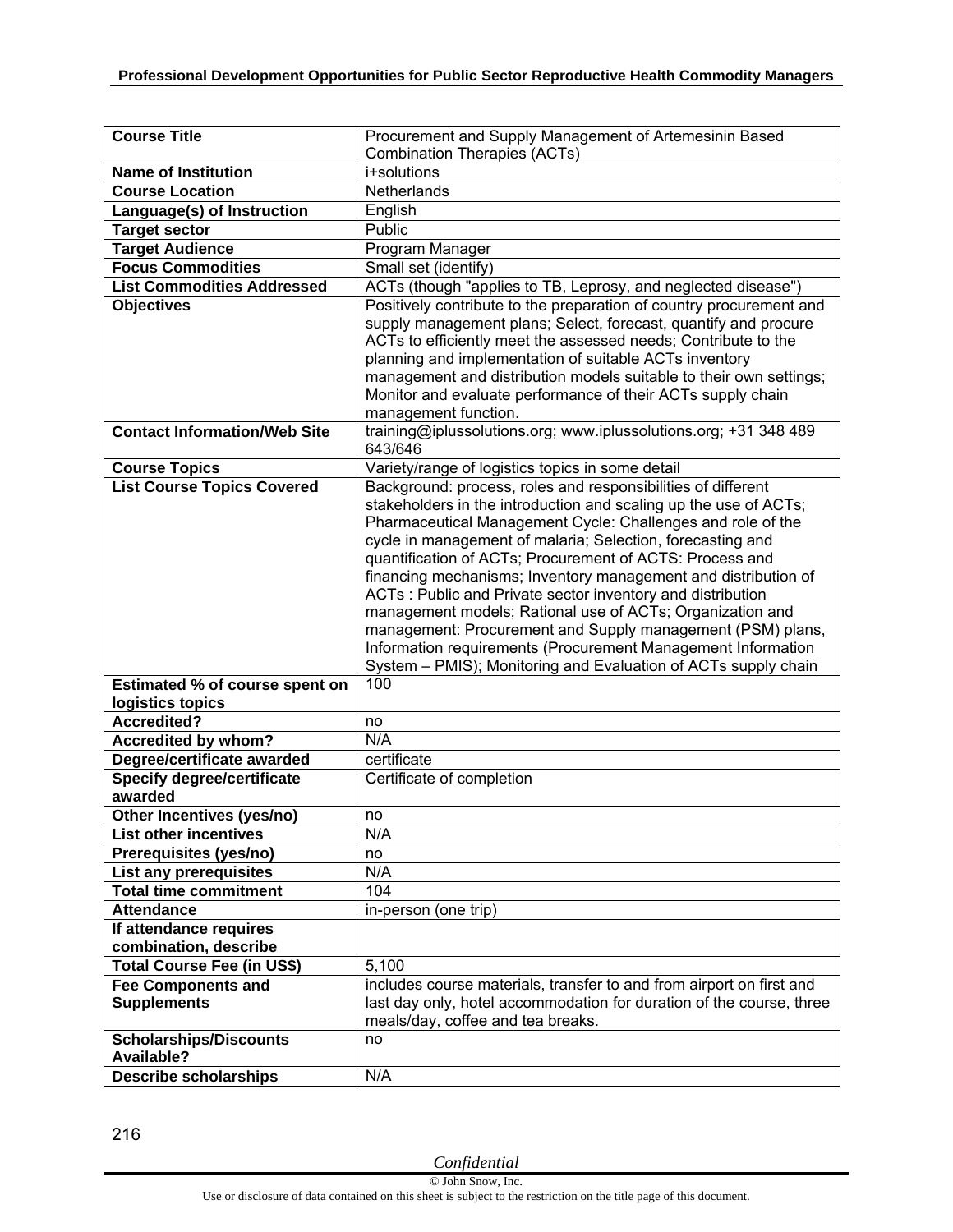| <b>Course Title</b>                               | Procurement of Works and Dispute Management                                                                                                                                                                                                                                                                                                                                                                                                                                                                                                                                                                                                                                                                                                                                                                                                                                                                                                                     |
|---------------------------------------------------|-----------------------------------------------------------------------------------------------------------------------------------------------------------------------------------------------------------------------------------------------------------------------------------------------------------------------------------------------------------------------------------------------------------------------------------------------------------------------------------------------------------------------------------------------------------------------------------------------------------------------------------------------------------------------------------------------------------------------------------------------------------------------------------------------------------------------------------------------------------------------------------------------------------------------------------------------------------------|
| <b>Name of Institution</b>                        | <b>Crown Agents</b>                                                                                                                                                                                                                                                                                                                                                                                                                                                                                                                                                                                                                                                                                                                                                                                                                                                                                                                                             |
| <b>Course Location</b>                            | UK                                                                                                                                                                                                                                                                                                                                                                                                                                                                                                                                                                                                                                                                                                                                                                                                                                                                                                                                                              |
| Language(s) of Instruction                        | English                                                                                                                                                                                                                                                                                                                                                                                                                                                                                                                                                                                                                                                                                                                                                                                                                                                                                                                                                         |
| <b>Target sector</b>                              | Public                                                                                                                                                                                                                                                                                                                                                                                                                                                                                                                                                                                                                                                                                                                                                                                                                                                                                                                                                          |
| <b>Target Audience</b>                            | Program Manager                                                                                                                                                                                                                                                                                                                                                                                                                                                                                                                                                                                                                                                                                                                                                                                                                                                                                                                                                 |
| <b>Focus Commodities</b>                          | Not indicated                                                                                                                                                                                                                                                                                                                                                                                                                                                                                                                                                                                                                                                                                                                                                                                                                                                                                                                                                   |
| <b>List Commodities Addressed</b>                 |                                                                                                                                                                                                                                                                                                                                                                                                                                                                                                                                                                                                                                                                                                                                                                                                                                                                                                                                                                 |
| <b>Objectives</b>                                 | "Liaise effectively with all necessary stakeholders; prepare robust<br>works tender documentation; implement a transparent works<br>tendering process; evaluate works tenders to pre-determined<br>criteria; manage all aspects of a works contract effectively; identify<br>risks, deal with contractual claims and resolve disputes"                                                                                                                                                                                                                                                                                                                                                                                                                                                                                                                                                                                                                          |
| <b>Contact Information/Web Site</b>               | www.crownagents.com; +44 (0) 208 710 6134                                                                                                                                                                                                                                                                                                                                                                                                                                                                                                                                                                                                                                                                                                                                                                                                                                                                                                                       |
| <b>Course Topics</b>                              | One logistics function in great detail                                                                                                                                                                                                                                                                                                                                                                                                                                                                                                                                                                                                                                                                                                                                                                                                                                                                                                                          |
| <b>List Course Topics Covered</b>                 | Contract essentials; Mistake and misrepresentation; Remedies for<br>breach; Identifying needs, writing specifications; Pre-qualification<br>and short-listing; Invitation to bid and bid clarifications; Tender<br>procedures and standard documents; Types and forms of<br>conditions of contract; Evaluation criteria: technical and financial;<br>Evaluation procedures, including bid opening; Bid examination and<br>evaluation; Selection of successful bidder; Role of record keeping;<br>Quality, time and cost management; Measurement/payment<br>certification; Risk management; Importance of contract closure;<br>Definition, notification and management; Evaluation and negotiation<br>of claims; Consequences of variations and delays; Dealing with<br>suppliers and subcontractors; Mitigation of variations and claims;<br>Dispute review, principles of resolution; Negotiation, conciliation<br>and mediation; Adjudication and arbitration |
| Estimated % of course spent on                    | 100                                                                                                                                                                                                                                                                                                                                                                                                                                                                                                                                                                                                                                                                                                                                                                                                                                                                                                                                                             |
| logistics topics                                  |                                                                                                                                                                                                                                                                                                                                                                                                                                                                                                                                                                                                                                                                                                                                                                                                                                                                                                                                                                 |
| <b>Accredited?</b>                                | no<br>N/A                                                                                                                                                                                                                                                                                                                                                                                                                                                                                                                                                                                                                                                                                                                                                                                                                                                                                                                                                       |
| Accredited by whom?<br>Degree/certificate awarded | certificate                                                                                                                                                                                                                                                                                                                                                                                                                                                                                                                                                                                                                                                                                                                                                                                                                                                                                                                                                     |
| <b>Specify degree/certificate</b>                 | Certificate of attendance                                                                                                                                                                                                                                                                                                                                                                                                                                                                                                                                                                                                                                                                                                                                                                                                                                                                                                                                       |
| awarded                                           |                                                                                                                                                                                                                                                                                                                                                                                                                                                                                                                                                                                                                                                                                                                                                                                                                                                                                                                                                                 |
| Other Incentives (yes/no)                         | yes                                                                                                                                                                                                                                                                                                                                                                                                                                                                                                                                                                                                                                                                                                                                                                                                                                                                                                                                                             |
| <b>List other incentives</b>                      | free one year affiliate membership of CIPS                                                                                                                                                                                                                                                                                                                                                                                                                                                                                                                                                                                                                                                                                                                                                                                                                                                                                                                      |
| Prerequisites (yes/no)                            | no                                                                                                                                                                                                                                                                                                                                                                                                                                                                                                                                                                                                                                                                                                                                                                                                                                                                                                                                                              |
| List any prerequisites                            | N/A                                                                                                                                                                                                                                                                                                                                                                                                                                                                                                                                                                                                                                                                                                                                                                                                                                                                                                                                                             |
| <b>Total time commitment</b>                      | 120                                                                                                                                                                                                                                                                                                                                                                                                                                                                                                                                                                                                                                                                                                                                                                                                                                                                                                                                                             |
| <b>Attendance</b>                                 | in-person (one trip)                                                                                                                                                                                                                                                                                                                                                                                                                                                                                                                                                                                                                                                                                                                                                                                                                                                                                                                                            |
| If attendance requires                            |                                                                                                                                                                                                                                                                                                                                                                                                                                                                                                                                                                                                                                                                                                                                                                                                                                                                                                                                                                 |
| combination, describe                             |                                                                                                                                                                                                                                                                                                                                                                                                                                                                                                                                                                                                                                                                                                                                                                                                                                                                                                                                                                 |
| <b>Total Course Fee (in US\$)</b>                 | 5,760                                                                                                                                                                                                                                                                                                                                                                                                                                                                                                                                                                                                                                                                                                                                                                                                                                                                                                                                                           |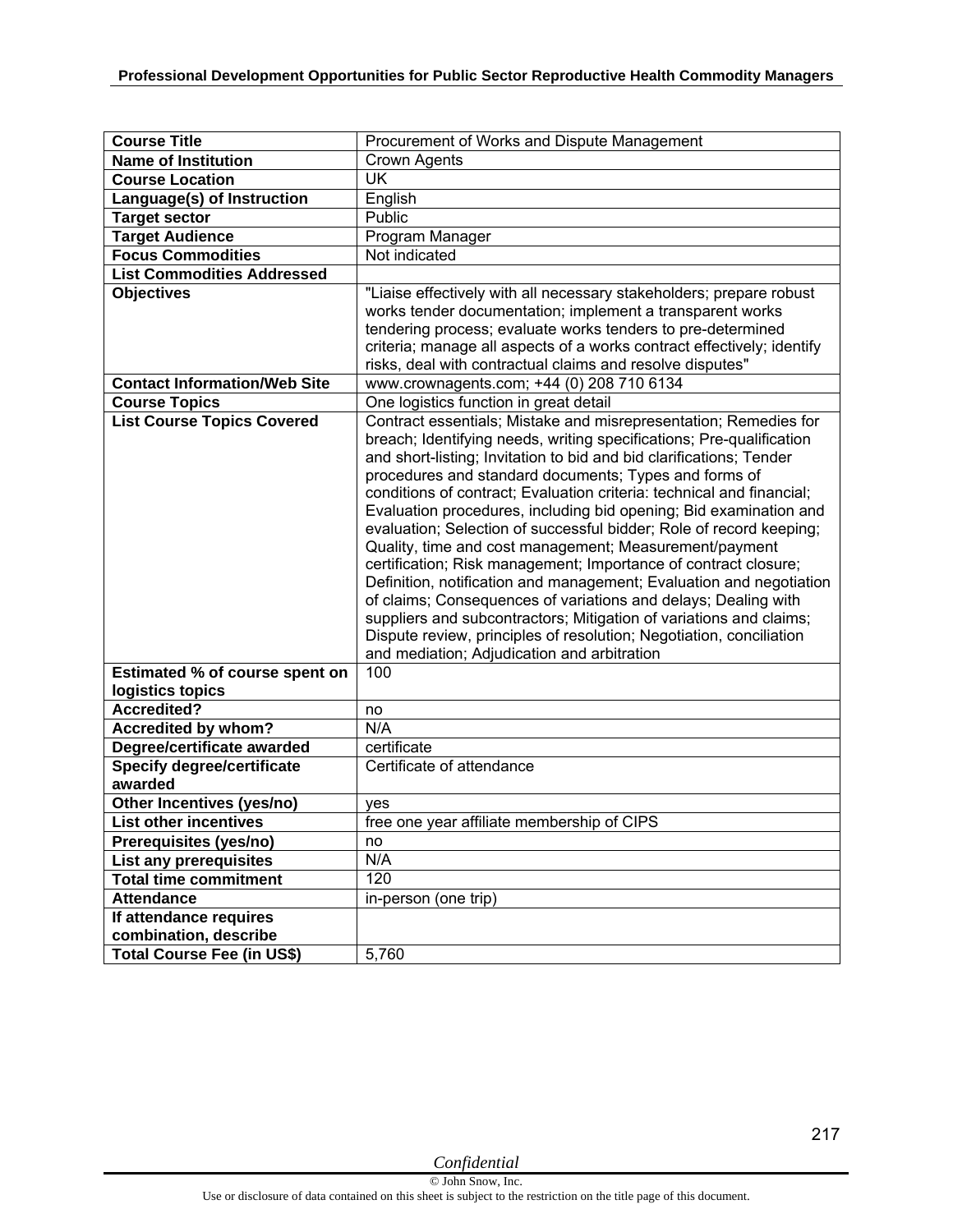| <b>Fee Components and</b><br><b>Supplements</b> | tuition, comprehensive training materials, certificate of attendance,<br>lunch and refreshments on training days, course photograph,<br>support and advice from your local Crown Agents office on the<br>application and mobilisation process, membership of Crown Agents<br>training alumni website, one year's free Affiliate Membership of<br>CIPS, emergency medical insurance, advice and guidance on<br>discounted accommodation, transport from the training venue to the<br>airport at the end of the course, individual certificate presentation<br>photograph, cultural activity, conference bag, memory stick, course<br>folder for collecting course material, stationery, sweatshirt or T-<br>shirt. |
|-------------------------------------------------|-------------------------------------------------------------------------------------------------------------------------------------------------------------------------------------------------------------------------------------------------------------------------------------------------------------------------------------------------------------------------------------------------------------------------------------------------------------------------------------------------------------------------------------------------------------------------------------------------------------------------------------------------------------------------------------------------------------------|
| <b>Scholarships/Discounts</b><br>Available?     | not indicated                                                                                                                                                                                                                                                                                                                                                                                                                                                                                                                                                                                                                                                                                                     |
| <b>Describe scholarships</b>                    | N/A                                                                                                                                                                                                                                                                                                                                                                                                                                                                                                                                                                                                                                                                                                               |

218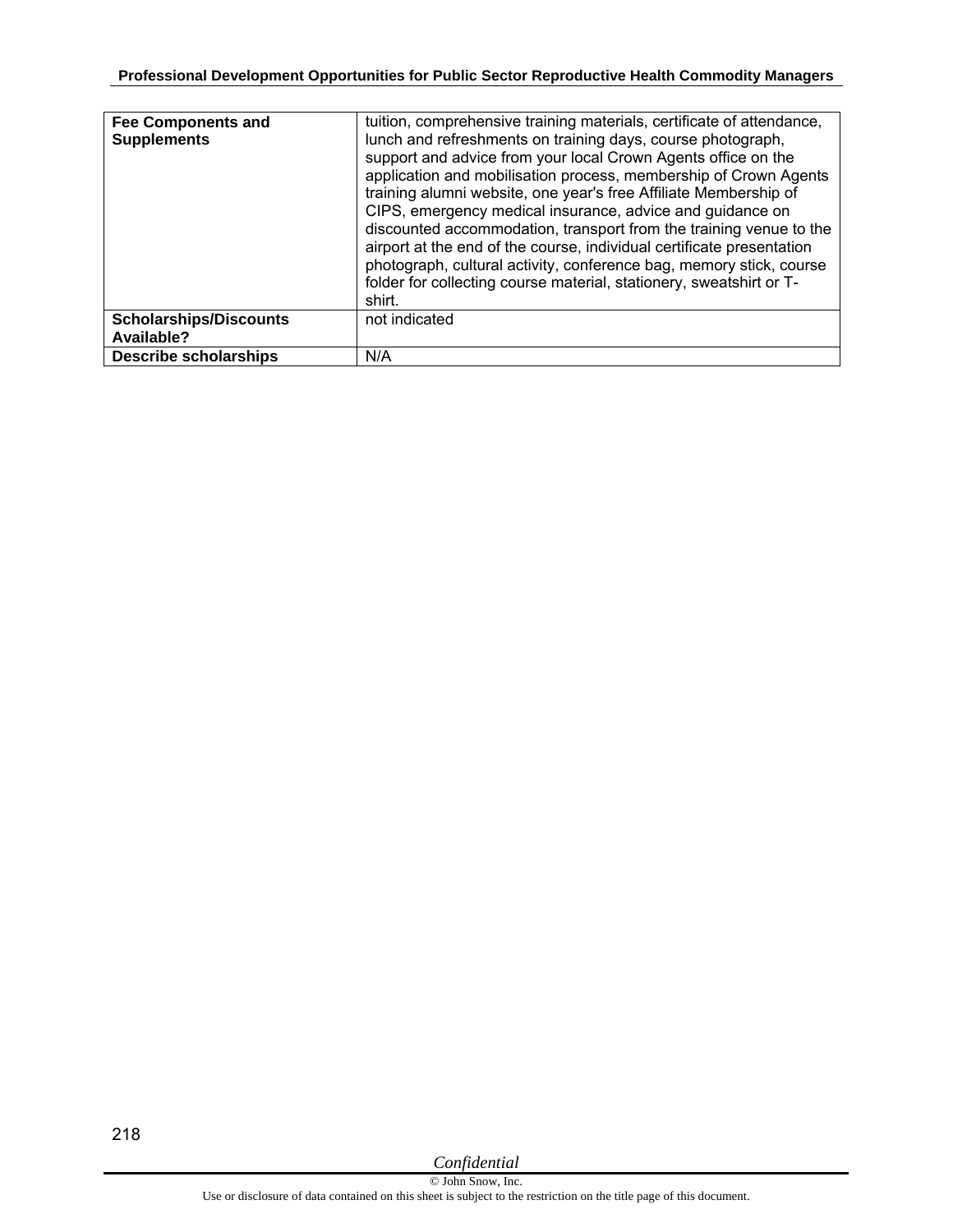| <b>Course Title</b>                          | Procurement Strategy Development                                                                                                                                                                                                                                                                                                                                                                                                                                                                                                                                                                                                                                                                                                                 |
|----------------------------------------------|--------------------------------------------------------------------------------------------------------------------------------------------------------------------------------------------------------------------------------------------------------------------------------------------------------------------------------------------------------------------------------------------------------------------------------------------------------------------------------------------------------------------------------------------------------------------------------------------------------------------------------------------------------------------------------------------------------------------------------------------------|
| <b>Name of Institution</b>                   | <b>UNDP</b>                                                                                                                                                                                                                                                                                                                                                                                                                                                                                                                                                                                                                                                                                                                                      |
| <b>Course Location</b>                       | Bangkok, Vienna, Dubai, New York, Copenhagen (recurring)                                                                                                                                                                                                                                                                                                                                                                                                                                                                                                                                                                                                                                                                                         |
| Language(s) of Instruction                   | English                                                                                                                                                                                                                                                                                                                                                                                                                                                                                                                                                                                                                                                                                                                                          |
| <b>Target sector</b>                         | Public                                                                                                                                                                                                                                                                                                                                                                                                                                                                                                                                                                                                                                                                                                                                           |
| <b>Target Audience</b>                       | Practitioner (Logistician, warehouse manager, LMIS manager, etc.)                                                                                                                                                                                                                                                                                                                                                                                                                                                                                                                                                                                                                                                                                |
| <b>Focus Commodities</b>                     | Any/all                                                                                                                                                                                                                                                                                                                                                                                                                                                                                                                                                                                                                                                                                                                                          |
| <b>List Commodities Addressed</b>            |                                                                                                                                                                                                                                                                                                                                                                                                                                                                                                                                                                                                                                                                                                                                                  |
| <b>Objectives</b>                            | "Describe the issues that need to be considered when developing a<br>corporate/organizational procurement strategy for a business unit;<br>Articulate the objectives of a procurement activity for a Ministry or Business<br>Unit of an international development organization; Conduct procurement<br>spend analysis, supply risk assessments, demand and supply market<br>analysis; Model and implement strategies for significant procurement; Align<br>systems, capacities and administrative processes to the procurement<br>portfolio and strategy; Structure strategies for routine, leverage, critical and<br>strategic procurement portfolio; Measure performance, outcomes and<br>results"                                             |
| <b>Contact Information/Web Site</b>          | www.undp.org/procurement/training.shtml                                                                                                                                                                                                                                                                                                                                                                                                                                                                                                                                                                                                                                                                                                          |
| <b>Course Topics</b>                         | One logistics function in great detail                                                                                                                                                                                                                                                                                                                                                                                                                                                                                                                                                                                                                                                                                                           |
| <b>List Course Topics Covered</b>            | The principles of procurement strategy development; Understanding the<br>procurement portfolio; Supply positioning and supply risk analysis;<br>Procurement profiling and spend analysis; Understanding the<br>organization's market impact; Demand and supply market analysis;<br>Developing corporate procurement objectives; Detailed corporate<br>procurement strategies; Significant procurement strategies (high<br>risk/spend); Strategies for routine, leverage, critical and strategic<br>procurement; Aligning procurement function to strategic objectives;<br>Procurement systems, capacities and management; Implementation of<br>procurement strategy; Procurement scheduling and planning;<br>Measurement of results and outcomes |
| Estimated % of course spent on               | 100                                                                                                                                                                                                                                                                                                                                                                                                                                                                                                                                                                                                                                                                                                                                              |
| logistics topics                             |                                                                                                                                                                                                                                                                                                                                                                                                                                                                                                                                                                                                                                                                                                                                                  |
| <b>Accredited?</b>                           | no                                                                                                                                                                                                                                                                                                                                                                                                                                                                                                                                                                                                                                                                                                                                               |
| Accredited by whom?                          | N/A                                                                                                                                                                                                                                                                                                                                                                                                                                                                                                                                                                                                                                                                                                                                              |
| Degree/certificate awarded                   | certificate                                                                                                                                                                                                                                                                                                                                                                                                                                                                                                                                                                                                                                                                                                                                      |
| <b>Specify degree/certificate</b><br>awarded | Certificate                                                                                                                                                                                                                                                                                                                                                                                                                                                                                                                                                                                                                                                                                                                                      |
| Other Incentives (yes/no)                    | no                                                                                                                                                                                                                                                                                                                                                                                                                                                                                                                                                                                                                                                                                                                                               |
| <b>List other incentives</b>                 | N/A                                                                                                                                                                                                                                                                                                                                                                                                                                                                                                                                                                                                                                                                                                                                              |
| Prerequisites (yes/no)                       | no                                                                                                                                                                                                                                                                                                                                                                                                                                                                                                                                                                                                                                                                                                                                               |
| List any prerequisites                       | N/A                                                                                                                                                                                                                                                                                                                                                                                                                                                                                                                                                                                                                                                                                                                                              |
| <b>Total time commitment</b>                 | 72                                                                                                                                                                                                                                                                                                                                                                                                                                                                                                                                                                                                                                                                                                                                               |
| <b>Attendance</b>                            | in-person (one trip)                                                                                                                                                                                                                                                                                                                                                                                                                                                                                                                                                                                                                                                                                                                             |
| If attendance requires                       |                                                                                                                                                                                                                                                                                                                                                                                                                                                                                                                                                                                                                                                                                                                                                  |
| combination, describe                        |                                                                                                                                                                                                                                                                                                                                                                                                                                                                                                                                                                                                                                                                                                                                                  |
| <b>Total Course Fee (in US\$)</b>            | 1,475                                                                                                                                                                                                                                                                                                                                                                                                                                                                                                                                                                                                                                                                                                                                            |
| <b>Fee Components and</b>                    | includes tuition, training course material, lunch and refreshments                                                                                                                                                                                                                                                                                                                                                                                                                                                                                                                                                                                                                                                                               |
| <b>Supplements</b>                           | during the course                                                                                                                                                                                                                                                                                                                                                                                                                                                                                                                                                                                                                                                                                                                                |
| <b>Scholarships/Discounts</b>                | no                                                                                                                                                                                                                                                                                                                                                                                                                                                                                                                                                                                                                                                                                                                                               |
| <b>Available?</b>                            |                                                                                                                                                                                                                                                                                                                                                                                                                                                                                                                                                                                                                                                                                                                                                  |
| <b>Describe scholarships</b>                 | N/A                                                                                                                                                                                                                                                                                                                                                                                                                                                                                                                                                                                                                                                                                                                                              |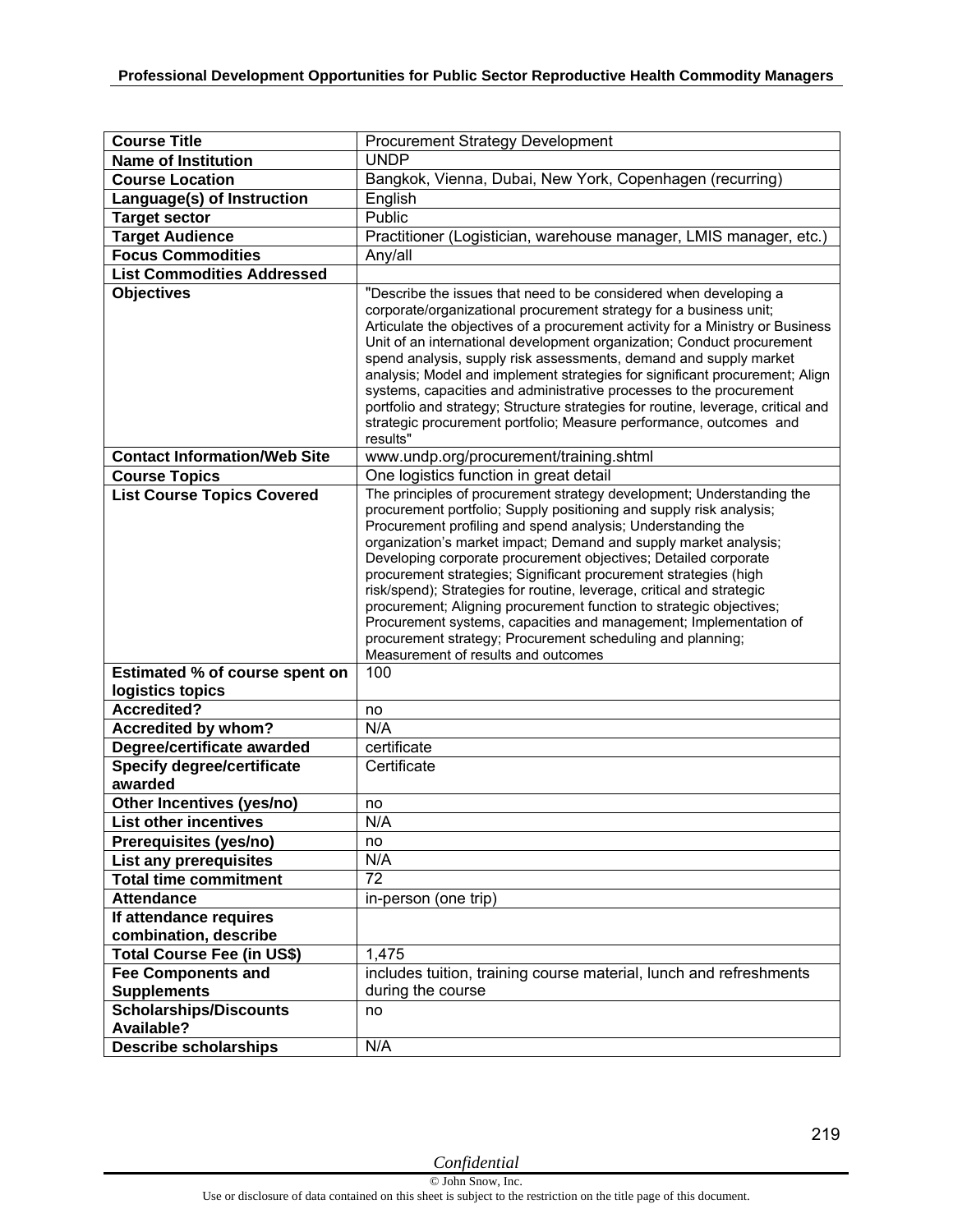| <b>Course Title</b>                          | Professional Diploma in Logistics Management                                                                                                                                                                                                                                                                                                                             |
|----------------------------------------------|--------------------------------------------------------------------------------------------------------------------------------------------------------------------------------------------------------------------------------------------------------------------------------------------------------------------------------------------------------------------------|
| <b>Name of Institution</b>                   | Global Fields Institute, Kenya                                                                                                                                                                                                                                                                                                                                           |
| <b>Course Location</b>                       | Kenya                                                                                                                                                                                                                                                                                                                                                                    |
| Language(s) of Instruction                   | English                                                                                                                                                                                                                                                                                                                                                                  |
| <b>Target sector</b>                         | <b>NGO</b>                                                                                                                                                                                                                                                                                                                                                               |
| <b>Target Audience</b>                       | Practitioner (Logistician, warehouse manager, LMIS manager, etc.)                                                                                                                                                                                                                                                                                                        |
| <b>Focus Commodities</b>                     | Not indicated                                                                                                                                                                                                                                                                                                                                                            |
| <b>List Commodities Addressed</b>            |                                                                                                                                                                                                                                                                                                                                                                          |
| <b>Objectives</b>                            | Not provided                                                                                                                                                                                                                                                                                                                                                             |
| <b>Contact Information/Web Site</b>          | www.globalfieldsinstitute.com                                                                                                                                                                                                                                                                                                                                            |
| <b>Course Topics</b>                         | Variety/range of logistics topics in some detail                                                                                                                                                                                                                                                                                                                         |
| <b>List Course Topics Covered</b>            | Management, Supply chain management, Transport operations,<br>Transport planning, International business, Inventory management,<br>Movement of goods, Movement of people, Production planning,<br>Project management, Retail logistics, Sourcing and procurement,<br>Transport and Society, Warehousing, Supply chain flow planning<br>and Supply Chain Network planning |
| Estimated % of course spent on               | 80                                                                                                                                                                                                                                                                                                                                                                       |
| logistics topics                             |                                                                                                                                                                                                                                                                                                                                                                          |
| Accredited?                                  | no                                                                                                                                                                                                                                                                                                                                                                       |
| <b>Accredited by whom?</b>                   | N/A                                                                                                                                                                                                                                                                                                                                                                      |
| Degree/certificate awarded                   | degree                                                                                                                                                                                                                                                                                                                                                                   |
| <b>Specify degree/certificate</b><br>awarded | Professional Diploma in Logistics Management                                                                                                                                                                                                                                                                                                                             |
| Other Incentives (yes/no)                    | no                                                                                                                                                                                                                                                                                                                                                                       |
| <b>List other incentives</b>                 | N/A                                                                                                                                                                                                                                                                                                                                                                      |
| Prerequisites (yes/no)                       | no                                                                                                                                                                                                                                                                                                                                                                       |
| List any prerequisites                       | N/A                                                                                                                                                                                                                                                                                                                                                                      |
| <b>Total time commitment</b>                 | 2400                                                                                                                                                                                                                                                                                                                                                                     |
| <b>Attendance</b>                            | in-person (multiple trips)                                                                                                                                                                                                                                                                                                                                               |
| If attendance requires                       |                                                                                                                                                                                                                                                                                                                                                                          |
| combination, describe                        |                                                                                                                                                                                                                                                                                                                                                                          |
| Total Course Fee (in US\$)                   | not available                                                                                                                                                                                                                                                                                                                                                            |
| <b>Fee Components and</b>                    | not available                                                                                                                                                                                                                                                                                                                                                            |
| <b>Supplements</b>                           |                                                                                                                                                                                                                                                                                                                                                                          |
| <b>Scholarships/Discounts</b><br>Available?  | yes                                                                                                                                                                                                                                                                                                                                                                      |
| <b>Describe scholarships</b>                 | intended for low income or hardship students, will cover some of<br>fees, based on merit and need                                                                                                                                                                                                                                                                        |

220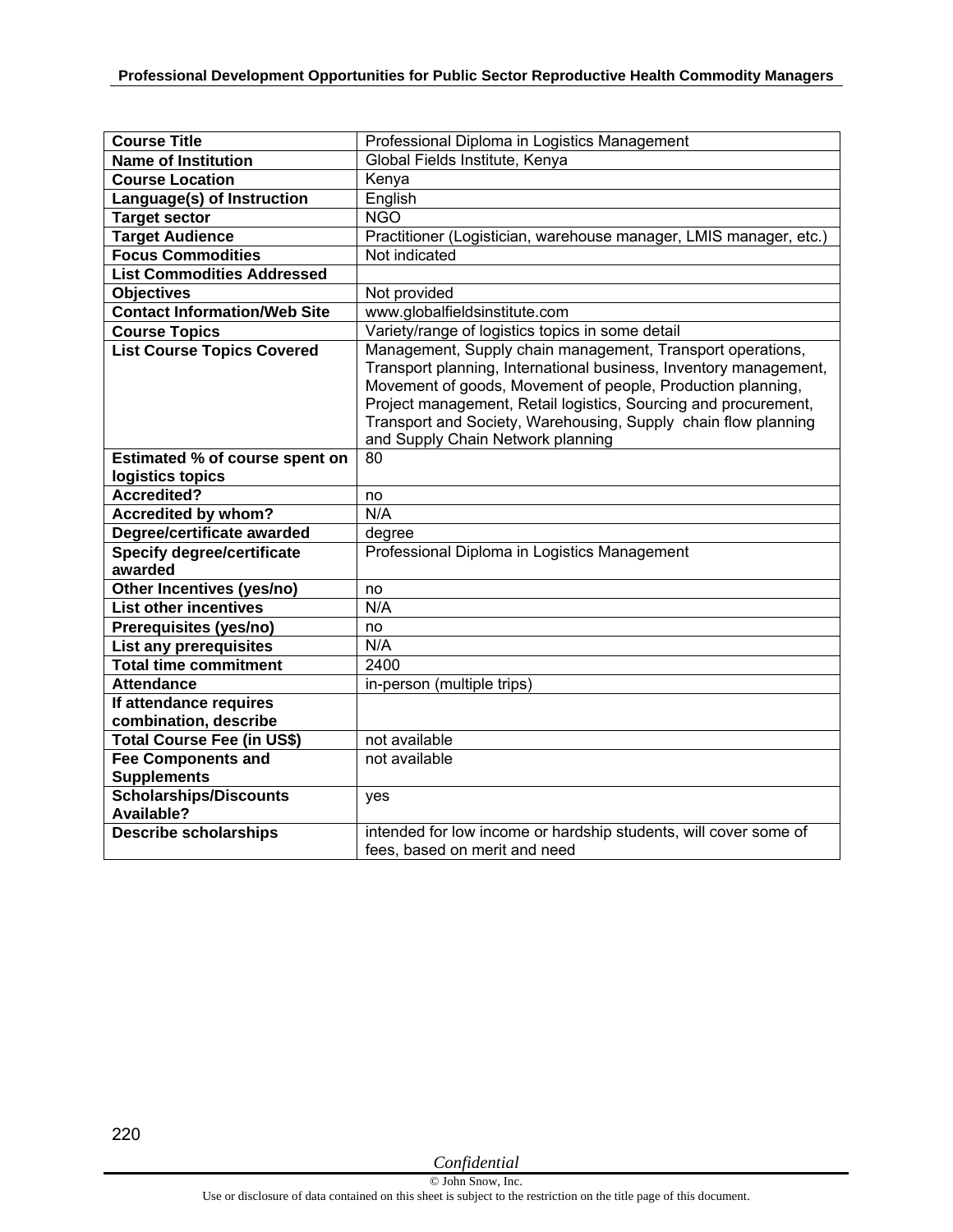| <b>Course Title</b>                                                 | Programme in Supply Chain Management                                                                                                                                                                                                                                                                                                                                                                                                                                                                                                                                                                                                                                                                                                                                                                                                                                                                                                                                                                                                                                                                                                                                                                                                                                                                                                                                                                                                                                                                                                                                                                                                                                               |
|---------------------------------------------------------------------|------------------------------------------------------------------------------------------------------------------------------------------------------------------------------------------------------------------------------------------------------------------------------------------------------------------------------------------------------------------------------------------------------------------------------------------------------------------------------------------------------------------------------------------------------------------------------------------------------------------------------------------------------------------------------------------------------------------------------------------------------------------------------------------------------------------------------------------------------------------------------------------------------------------------------------------------------------------------------------------------------------------------------------------------------------------------------------------------------------------------------------------------------------------------------------------------------------------------------------------------------------------------------------------------------------------------------------------------------------------------------------------------------------------------------------------------------------------------------------------------------------------------------------------------------------------------------------------------------------------------------------------------------------------------------------|
| <b>Name of Institution</b>                                          | University of Pretoria, South Africa                                                                                                                                                                                                                                                                                                                                                                                                                                                                                                                                                                                                                                                                                                                                                                                                                                                                                                                                                                                                                                                                                                                                                                                                                                                                                                                                                                                                                                                                                                                                                                                                                                               |
| <b>Course Location</b>                                              | Pretoria, South Africa                                                                                                                                                                                                                                                                                                                                                                                                                                                                                                                                                                                                                                                                                                                                                                                                                                                                                                                                                                                                                                                                                                                                                                                                                                                                                                                                                                                                                                                                                                                                                                                                                                                             |
| Language(s) of Instruction                                          | English                                                                                                                                                                                                                                                                                                                                                                                                                                                                                                                                                                                                                                                                                                                                                                                                                                                                                                                                                                                                                                                                                                                                                                                                                                                                                                                                                                                                                                                                                                                                                                                                                                                                            |
| <b>Target sector</b>                                                | Private                                                                                                                                                                                                                                                                                                                                                                                                                                                                                                                                                                                                                                                                                                                                                                                                                                                                                                                                                                                                                                                                                                                                                                                                                                                                                                                                                                                                                                                                                                                                                                                                                                                                            |
| <b>Target Audience</b>                                              | Practitioner (Logistician, warehouse manager, LMIS manager, etc.)                                                                                                                                                                                                                                                                                                                                                                                                                                                                                                                                                                                                                                                                                                                                                                                                                                                                                                                                                                                                                                                                                                                                                                                                                                                                                                                                                                                                                                                                                                                                                                                                                  |
| <b>Focus Commodities</b>                                            | Any/all                                                                                                                                                                                                                                                                                                                                                                                                                                                                                                                                                                                                                                                                                                                                                                                                                                                                                                                                                                                                                                                                                                                                                                                                                                                                                                                                                                                                                                                                                                                                                                                                                                                                            |
| <b>List Commodities Addressed</b>                                   |                                                                                                                                                                                                                                                                                                                                                                                                                                                                                                                                                                                                                                                                                                                                                                                                                                                                                                                                                                                                                                                                                                                                                                                                                                                                                                                                                                                                                                                                                                                                                                                                                                                                                    |
| <b>Objectives</b>                                                   | Equip delegates with a sound fundamental knowledge base and the<br>basic skills of supply chain management. Participants apply<br>fundamental principles, terminology and methods in solving well-<br>defined problems. The course is aimed at equipping first-line<br>managers with the knowledge and skills required to fulfill their<br>management role in the supply chain. This includes the disciplines<br>of Warehousing, Transport, Inventory, Materials Management and<br>Purchasing.                                                                                                                                                                                                                                                                                                                                                                                                                                                                                                                                                                                                                                                                                                                                                                                                                                                                                                                                                                                                                                                                                                                                                                                     |
| <b>Contact Information/Web Site</b>                                 | www.ceatup.co.za, info.ce@up.co.za                                                                                                                                                                                                                                                                                                                                                                                                                                                                                                                                                                                                                                                                                                                                                                                                                                                                                                                                                                                                                                                                                                                                                                                                                                                                                                                                                                                                                                                                                                                                                                                                                                                 |
| <b>Course Topics</b>                                                | Variety/range of logistics topics in some detail                                                                                                                                                                                                                                                                                                                                                                                                                                                                                                                                                                                                                                                                                                                                                                                                                                                                                                                                                                                                                                                                                                                                                                                                                                                                                                                                                                                                                                                                                                                                                                                                                                   |
| <b>List Course Topics Covered</b><br>Estimated % of course spent on | Module 1 (Compulsory) - Introduction to Logistic, including:<br>Introduction to course, Customer service, Logistic information<br>systems, Purchasing, Inventory, Operations, Warehousing,<br>Materials handling, Transport, Distribution, Key performance<br>indicators, Module 2 (Optional) - Inventory management skills,<br>including: The role of inventory, Types of inventory, Analysis of<br>demand, Inventory planning, Forecasting techniques, Inventory<br>control, Establishing when to order, Establishing quantity of order,<br>Orders systems, Slow demand items, Investment in inventory and<br>Physical management of inventory. Module 3 (Optional) - Materials<br>management skills including: Basic materials management,<br>Materials planning, Production planning, Master production<br>scheduling, Demand management, Material requirement planning,<br>Production planning and control, Purchasing of materials and<br>Improving materials performance. Module 4 (Optional), including:<br>Transport management skills, Modes of transport, Operator<br>legislation, Driver and vehicle legislation, Transport planning,<br>Vehicle costs, Transport operations and Fundamental transport<br>economics. Module 5 (Optional) - Warehousing management skills,<br>including: Supervising the warehouse, Warehousing layout and<br>design, Calculating space requirements, Managing warehouse<br>operations and Quality improvement. Module 6 (Optional) -<br>Purchasing management skills, including: Purchasing procedures,<br>The role of purchasing and materials management, Purchasing and<br>TQM, Price negotiations, Management of suppliers.<br>100 |
| logistics topics                                                    |                                                                                                                                                                                                                                                                                                                                                                                                                                                                                                                                                                                                                                                                                                                                                                                                                                                                                                                                                                                                                                                                                                                                                                                                                                                                                                                                                                                                                                                                                                                                                                                                                                                                                    |
| <b>Accredited?</b>                                                  | yes                                                                                                                                                                                                                                                                                                                                                                                                                                                                                                                                                                                                                                                                                                                                                                                                                                                                                                                                                                                                                                                                                                                                                                                                                                                                                                                                                                                                                                                                                                                                                                                                                                                                                |
| Accredited by whom?                                                 | University of Pretoria                                                                                                                                                                                                                                                                                                                                                                                                                                                                                                                                                                                                                                                                                                                                                                                                                                                                                                                                                                                                                                                                                                                                                                                                                                                                                                                                                                                                                                                                                                                                                                                                                                                             |
| Degree/certificate awarded                                          | certificate                                                                                                                                                                                                                                                                                                                                                                                                                                                                                                                                                                                                                                                                                                                                                                                                                                                                                                                                                                                                                                                                                                                                                                                                                                                                                                                                                                                                                                                                                                                                                                                                                                                                        |
| <b>Specify degree/certificate</b><br>awarded                        | Certificate of completion or attendance                                                                                                                                                                                                                                                                                                                                                                                                                                                                                                                                                                                                                                                                                                                                                                                                                                                                                                                                                                                                                                                                                                                                                                                                                                                                                                                                                                                                                                                                                                                                                                                                                                            |
| Other Incentives (yes/no)                                           | no                                                                                                                                                                                                                                                                                                                                                                                                                                                                                                                                                                                                                                                                                                                                                                                                                                                                                                                                                                                                                                                                                                                                                                                                                                                                                                                                                                                                                                                                                                                                                                                                                                                                                 |
| <b>List other incentives</b>                                        | N/A                                                                                                                                                                                                                                                                                                                                                                                                                                                                                                                                                                                                                                                                                                                                                                                                                                                                                                                                                                                                                                                                                                                                                                                                                                                                                                                                                                                                                                                                                                                                                                                                                                                                                |
| Prerequisites (yes/no)                                              | yes                                                                                                                                                                                                                                                                                                                                                                                                                                                                                                                                                                                                                                                                                                                                                                                                                                                                                                                                                                                                                                                                                                                                                                                                                                                                                                                                                                                                                                                                                                                                                                                                                                                                                |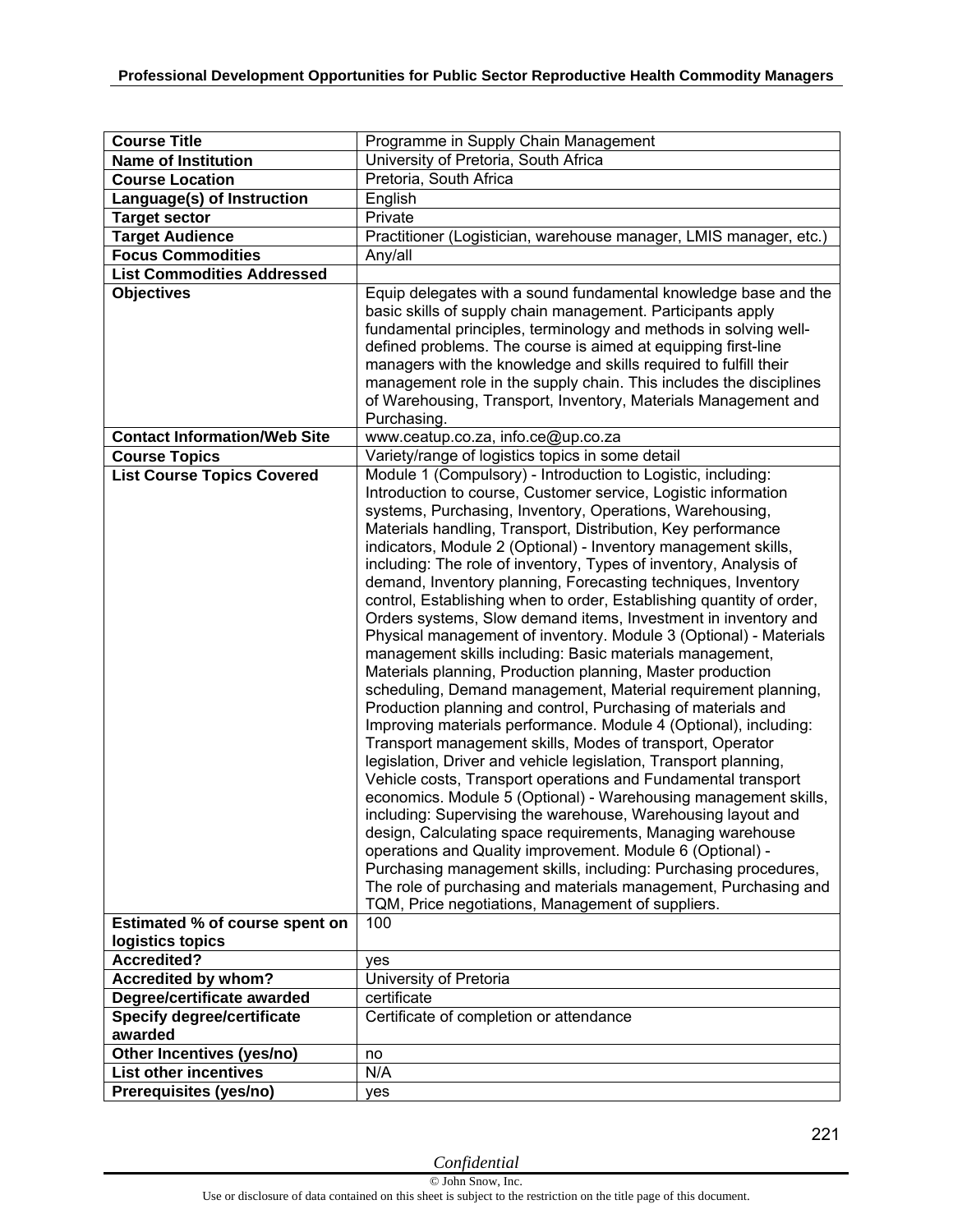| List any prerequisites                          | Matric, Grade 12 or a NQF level 4-qualification plus two years<br>practical work experience is required |
|-------------------------------------------------|---------------------------------------------------------------------------------------------------------|
| <b>Total time commitment</b>                    | 160                                                                                                     |
| <b>Attendance</b>                               | in-person (multiple trips)                                                                              |
| If attendance requires<br>combination, describe |                                                                                                         |
| <b>Total Course Fee (in US\$)</b>               | 2,827                                                                                                   |
| <b>Fee Components and</b><br><b>Supplements</b> | Course fee only, cost of living, books and transportation separate                                      |
| <b>Scholarships/Discounts</b><br>Available?     | not indicated                                                                                           |
| <b>Describe scholarships</b>                    | N/A                                                                                                     |
| <b>Additional comments</b>                      |                                                                                                         |

222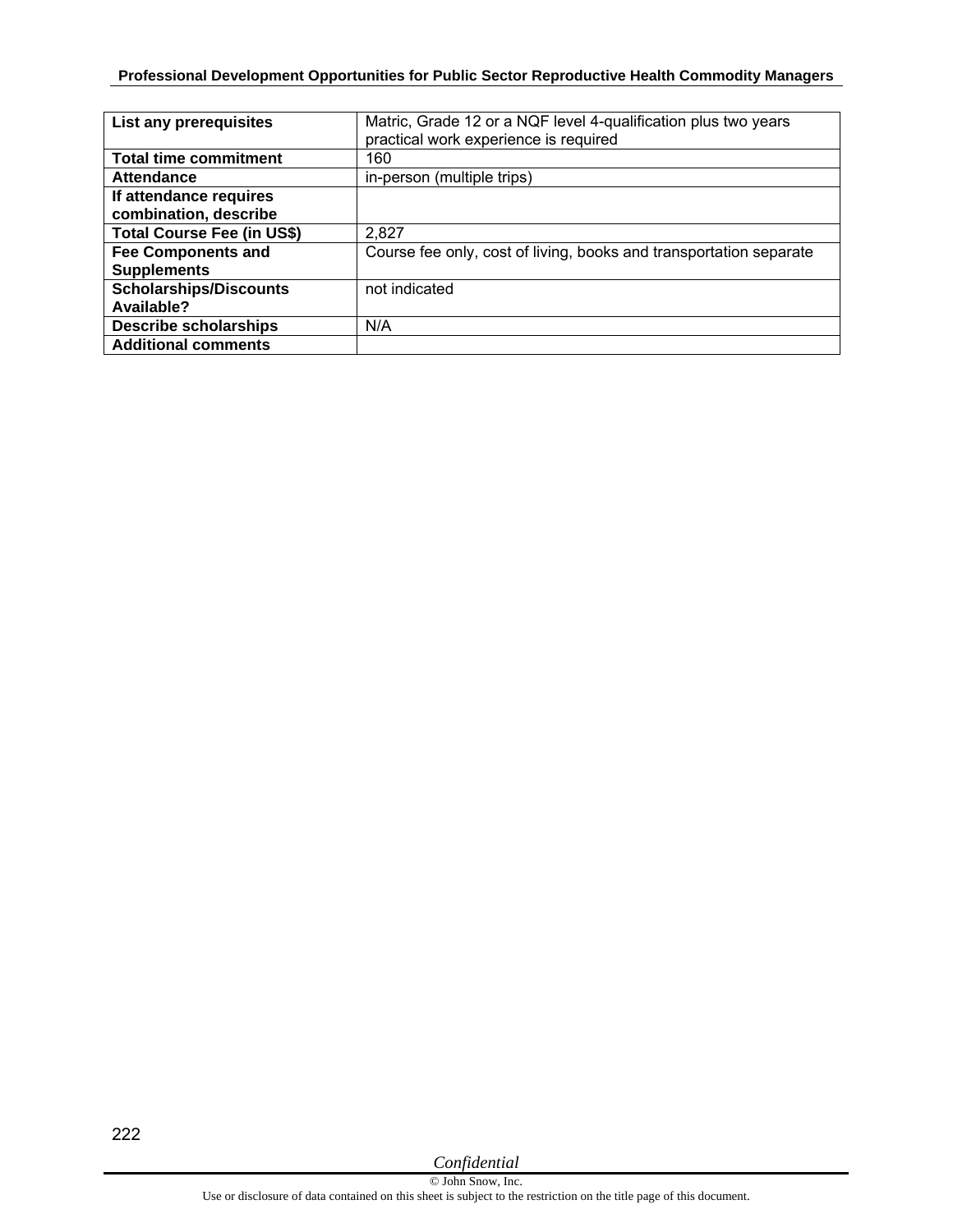| <b>Course Title</b>                 | <b>Quantification and Procurement Planning</b>                     |
|-------------------------------------|--------------------------------------------------------------------|
| <b>Name of Institution</b>          | Eastern and Southern Africa Management Institute (ESAMI)           |
| <b>Course Location</b>              | Tanzania                                                           |
| Language(s) of Instruction          | English                                                            |
| <b>Target sector</b>                | Public                                                             |
| <b>Target Audience</b>              | Program Manager                                                    |
| <b>Focus Commodities</b>            | Small set (identify)                                               |
| <b>List Commodities Addressed</b>   | Health commodities incl malaria, family planning, HIV AIDS         |
|                                     | products, etc.                                                     |
| <b>Objectives</b>                   | Increase participants' knowledge and skills in using a data driven |
|                                     | process to improve accuracy of forecasts, estimate funding         |
|                                     | requirements and identify funding sources to meet mid to long term |
|                                     | needs, develop a procurement plan, understand the utility of       |
|                                     | software packages in quantification and procurement planning       |
|                                     | processes, and evaluate and respond to environmental or policy     |
|                                     | constraints to forecasting and procurement planning                |
| <b>Contact Information/Web Site</b> | cmmunene@esamihq.ac.tz Tel: +255 27 250 833/5/7/8                  |
| <b>Course Topics</b>                | One logistics function in great detail                             |
| <b>List Course Topics Covered</b>   | Quantification, procurement planning                               |
| Estimated % of course spent on      | 100                                                                |
| logistics topics                    |                                                                    |
| <b>Accredited?</b>                  | no                                                                 |
| <b>Accredited by whom?</b>          | N/A                                                                |
| Degree/certificate awarded          | certificate                                                        |
| <b>Specify degree/certificate</b>   | Certificate of completion                                          |
| awarded                             |                                                                    |
| Other Incentives (yes/no)           | no                                                                 |
| <b>List other incentives</b>        | N/A                                                                |
| Prerequisites (yes/no)              | yes                                                                |
| <b>List any prerequisites</b>       | Overview of SCM course; Competency in Excel                        |
| <b>Total time commitment</b>        | 40                                                                 |
| <b>Attendance</b>                   | in-person (one trip)                                               |
| If attendance requires              |                                                                    |
| combination, describe               |                                                                    |
| <b>Total Course Fee (in US\$)</b>   | 1,250                                                              |
| <b>Fee Components and</b>           | Tuition & materials included in course cost; \$45 full board &     |
| <b>Supplements</b>                  | lodging/day available                                              |
| <b>Scholarships/Discounts</b>       | no                                                                 |
| Available?                          |                                                                    |
| <b>Describe scholarships</b>        | N/A                                                                |
| <b>Additional comments</b>          | USAID   DELIVER PROJECT supported                                  |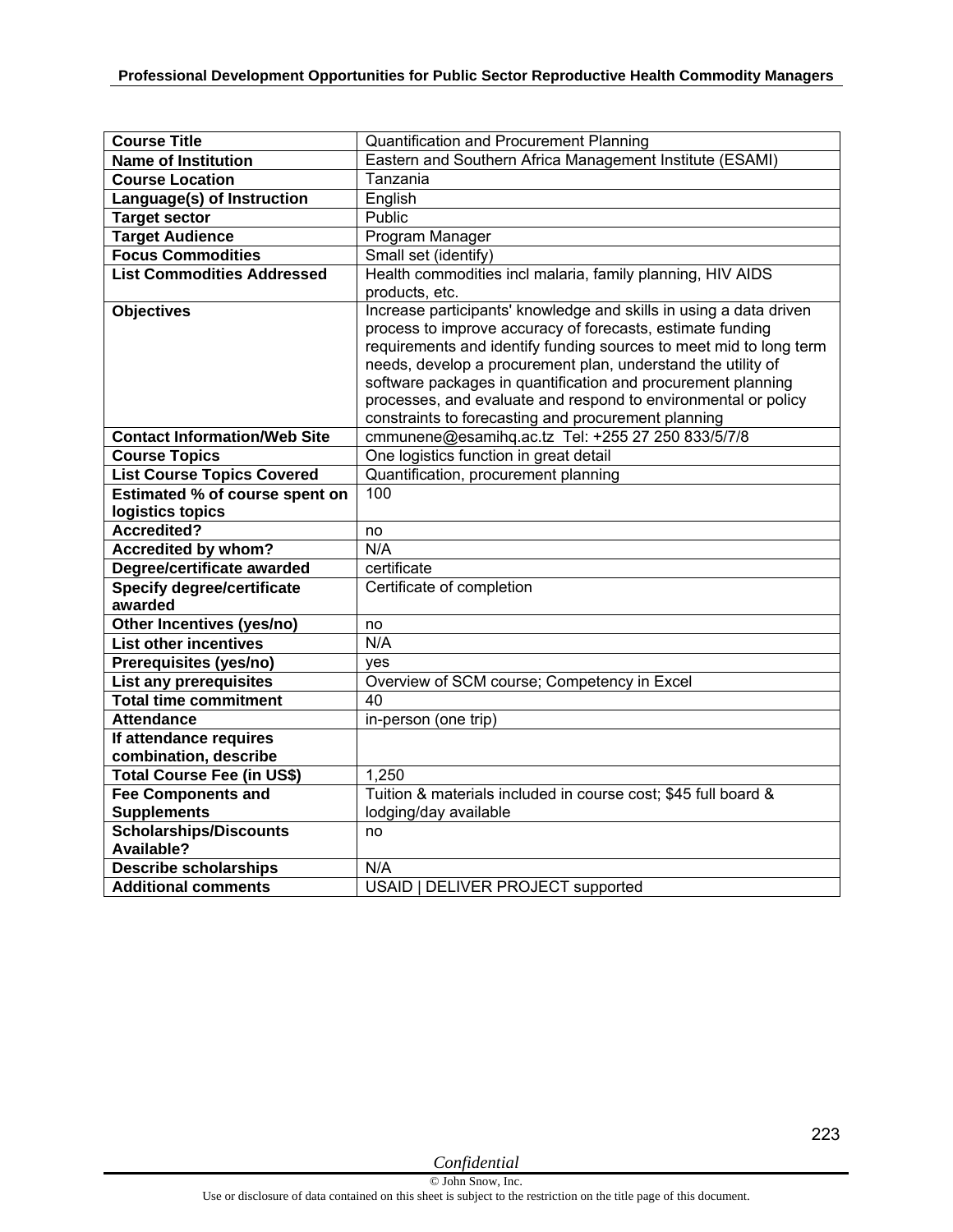| <b>Course Title</b>                          | Risk Management in Procurement                                                                                                                                                                                                                                                                                                                                                                                                                                                                                                   |
|----------------------------------------------|----------------------------------------------------------------------------------------------------------------------------------------------------------------------------------------------------------------------------------------------------------------------------------------------------------------------------------------------------------------------------------------------------------------------------------------------------------------------------------------------------------------------------------|
| <b>Name of Institution</b>                   | <b>Crown Agents</b>                                                                                                                                                                                                                                                                                                                                                                                                                                                                                                              |
| <b>Course Location</b>                       | <b>UK</b>                                                                                                                                                                                                                                                                                                                                                                                                                                                                                                                        |
| Language(s) of Instruction                   | English                                                                                                                                                                                                                                                                                                                                                                                                                                                                                                                          |
| <b>Target sector</b>                         | Public                                                                                                                                                                                                                                                                                                                                                                                                                                                                                                                           |
| <b>Target Audience</b>                       | Practitioner (Logistician, warehouse manager, LMIS manager, etc.)                                                                                                                                                                                                                                                                                                                                                                                                                                                                |
| <b>Focus Commodities</b>                     | Not indicated                                                                                                                                                                                                                                                                                                                                                                                                                                                                                                                    |
| <b>List Commodities Addressed</b>            |                                                                                                                                                                                                                                                                                                                                                                                                                                                                                                                                  |
| <b>Objectives</b>                            | "enhance the effectiveness of your organization; assess<br>weaknesses in the procurement cycle; develop appropriate risk and<br>corruption prevention strategies; understand the importance of<br>planning and working with wider stakeholders to obtain optimal<br>results; utilise tools to prevent financial risks; understand the<br>importance of motivated, professional staff and monitoring systems<br>in preventing risk; share experiences and ideas with participants<br>from other countries and Crown Agents staff" |
| <b>Contact Information/Web Site</b>          | www.crownagents.com; +44 (0) 208 710 6134                                                                                                                                                                                                                                                                                                                                                                                                                                                                                        |
| <b>Course Topics</b>                         | One logistics function in great detail                                                                                                                                                                                                                                                                                                                                                                                                                                                                                           |
| <b>List Course Topics Covered</b>            | "Procurement Environment; Concept of Risk; How to Manage Risk;<br>Identifying & Prioritising Risk; Risk Mitigation Strategies; Corruption<br>Prevention Strategies; Planning & Spend Analysis; Contractual<br>Strategies; Risk Management Case Study; External Environment<br>Case Study; Financial Strategies; Capacity Building; Monitoring<br>Procurement Performance; Strategic Case Study Workshop"                                                                                                                         |
| Estimated % of course spent on               | 100                                                                                                                                                                                                                                                                                                                                                                                                                                                                                                                              |
| logistics topics                             |                                                                                                                                                                                                                                                                                                                                                                                                                                                                                                                                  |
| <b>Accredited?</b>                           | no                                                                                                                                                                                                                                                                                                                                                                                                                                                                                                                               |
| Accredited by whom?                          | N/A                                                                                                                                                                                                                                                                                                                                                                                                                                                                                                                              |
| Degree/certificate awarded                   | certificate                                                                                                                                                                                                                                                                                                                                                                                                                                                                                                                      |
| <b>Specify degree/certificate</b><br>awarded | Certificate of attendance                                                                                                                                                                                                                                                                                                                                                                                                                                                                                                        |
| Other Incentives (yes/no)                    | no                                                                                                                                                                                                                                                                                                                                                                                                                                                                                                                               |
| <b>List other incentives</b>                 | N/A                                                                                                                                                                                                                                                                                                                                                                                                                                                                                                                              |
| Prerequisites (yes/no)                       | no                                                                                                                                                                                                                                                                                                                                                                                                                                                                                                                               |
| <b>List any prerequisites</b>                | N/A                                                                                                                                                                                                                                                                                                                                                                                                                                                                                                                              |
| <b>Total time commitment</b>                 | 50                                                                                                                                                                                                                                                                                                                                                                                                                                                                                                                               |
| <b>Attendance</b>                            | in-person (one trip)                                                                                                                                                                                                                                                                                                                                                                                                                                                                                                             |
| If attendance requires                       |                                                                                                                                                                                                                                                                                                                                                                                                                                                                                                                                  |
| combination, describe                        |                                                                                                                                                                                                                                                                                                                                                                                                                                                                                                                                  |
| <b>Total Course Fee (in US\$)</b>            | 1,000                                                                                                                                                                                                                                                                                                                                                                                                                                                                                                                            |
| <b>Fee Components and</b>                    | tuition, training materials, certificate of attendance, lunch and                                                                                                                                                                                                                                                                                                                                                                                                                                                                |
| <b>Supplements</b>                           | refreshments on training days, support and advice from your local<br>Crown Agents office on the application and mobilisation process<br>and membership of the Crown Agents alumni website.                                                                                                                                                                                                                                                                                                                                       |
| <b>Scholarships/Discounts</b>                | not indicated                                                                                                                                                                                                                                                                                                                                                                                                                                                                                                                    |
| <b>Available?</b>                            |                                                                                                                                                                                                                                                                                                                                                                                                                                                                                                                                  |
| <b>Describe scholarships</b>                 | N/A                                                                                                                                                                                                                                                                                                                                                                                                                                                                                                                              |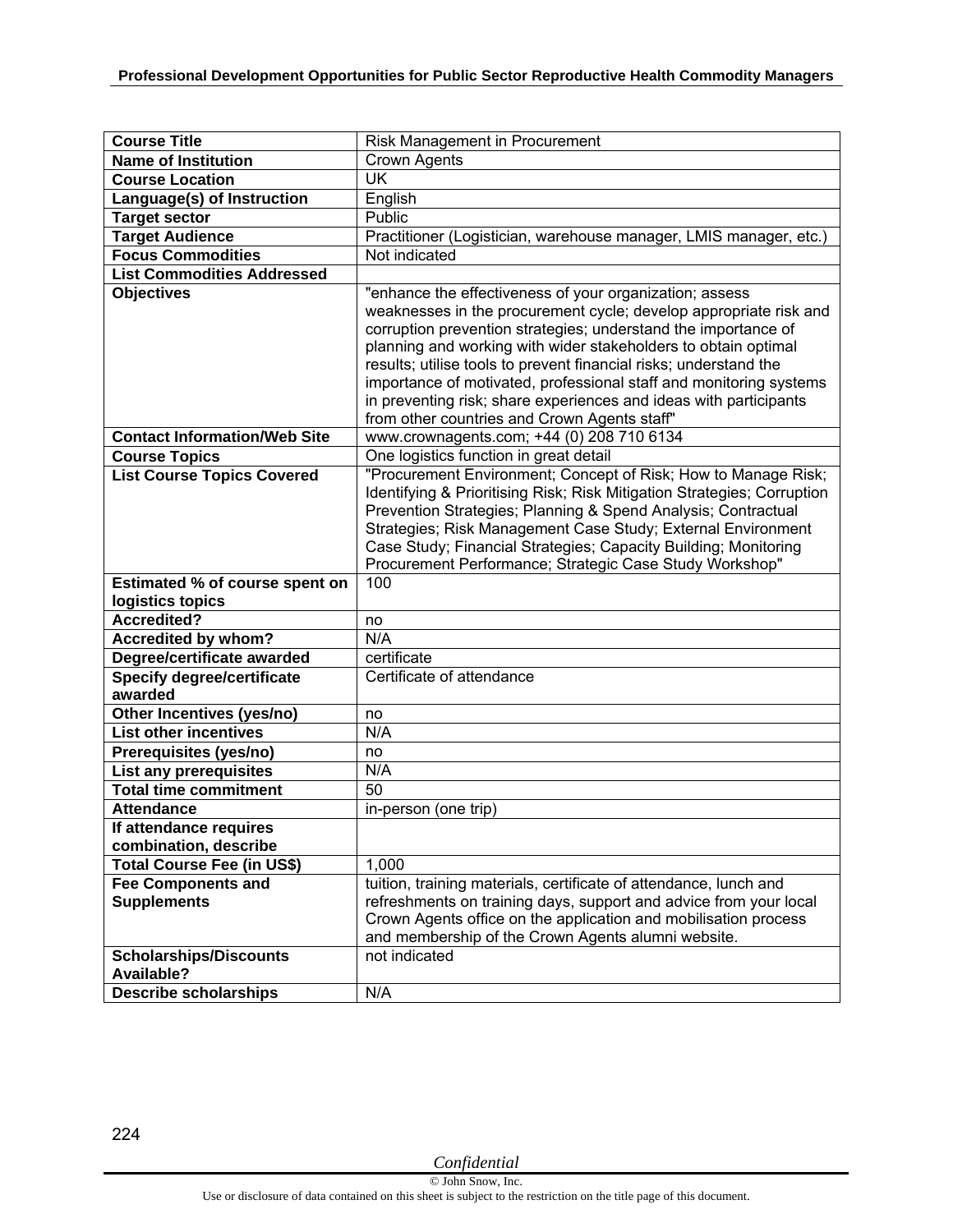| <b>Course Title</b>                 | Salud y Sociedad V                                                                                                                                                                                                                                                                                                                                                                                                                                                                                                                                                                                                                                                  |
|-------------------------------------|---------------------------------------------------------------------------------------------------------------------------------------------------------------------------------------------------------------------------------------------------------------------------------------------------------------------------------------------------------------------------------------------------------------------------------------------------------------------------------------------------------------------------------------------------------------------------------------------------------------------------------------------------------------------|
| <b>Name of Institution</b>          | Universidad Privada Antenor Orrego Facultad de Medicina                                                                                                                                                                                                                                                                                                                                                                                                                                                                                                                                                                                                             |
| <b>Course Location</b>              | Peru                                                                                                                                                                                                                                                                                                                                                                                                                                                                                                                                                                                                                                                                |
| Language(s) of Instruction          | Spanish                                                                                                                                                                                                                                                                                                                                                                                                                                                                                                                                                                                                                                                             |
| <b>Target sector</b>                | Other                                                                                                                                                                                                                                                                                                                                                                                                                                                                                                                                                                                                                                                               |
| <b>Target Audience</b>              | Open enrollment                                                                                                                                                                                                                                                                                                                                                                                                                                                                                                                                                                                                                                                     |
| <b>Focus Commodities</b>            | Any/all                                                                                                                                                                                                                                                                                                                                                                                                                                                                                                                                                                                                                                                             |
| <b>List Commodities Addressed</b>   |                                                                                                                                                                                                                                                                                                                                                                                                                                                                                                                                                                                                                                                                     |
| <b>Objectives</b>                   | Have a vision of the administrative process and basic criteria for<br>making better decisions in a health institution. Participate in the<br>process of making management decisions (cost-benefit-risk) from a<br>leading institution in health services. Describe and develop a<br>strategic planning process. Propose an operational plan. Analyze<br>the operations, timing and flow of an operational process. Describe<br>the cost structure and pricing in health. Analyze and critique the<br>health of a company through its organization. Describe the system<br>of administration of human resources. Develop the marketing plan<br>for a health company. |
| <b>Contact Information/Web Site</b> | Dr. Miguel Angel Tresierra Ayala (Coordinador); Dr. Pedro Díaz<br>Camacho,<br>http://www.upao.edu.pe/new_pregrado/mantenimientosilabo/silabu<br>s/10/10/200910/SALUD Y SOCIEDAD V.pdf;<br>http://www.upao.edu.pe/facultades/index.aspx?mod=mod esc&e=<br><b>MEHU</b>                                                                                                                                                                                                                                                                                                                                                                                                |
| <b>Course Topics</b>                | General/service course with some logistics included                                                                                                                                                                                                                                                                                                                                                                                                                                                                                                                                                                                                                 |
| <b>List Course Topics Covered</b>   | Strategic and operational planning; health planning and<br>administration                                                                                                                                                                                                                                                                                                                                                                                                                                                                                                                                                                                           |
| Estimated % of course spent on      | 25                                                                                                                                                                                                                                                                                                                                                                                                                                                                                                                                                                                                                                                                  |
| logistics topics                    |                                                                                                                                                                                                                                                                                                                                                                                                                                                                                                                                                                                                                                                                     |
| <b>Accredited?</b>                  | ves                                                                                                                                                                                                                                                                                                                                                                                                                                                                                                                                                                                                                                                                 |
| <b>Accredited by whom?</b>          | Universidad Privada Antenor Orrego                                                                                                                                                                                                                                                                                                                                                                                                                                                                                                                                                                                                                                  |
| Degree/certificate awarded          | degree                                                                                                                                                                                                                                                                                                                                                                                                                                                                                                                                                                                                                                                              |
| <b>Specify degree/certificate</b>   | <b>Bachelor of Medicine</b>                                                                                                                                                                                                                                                                                                                                                                                                                                                                                                                                                                                                                                         |
| awarded                             |                                                                                                                                                                                                                                                                                                                                                                                                                                                                                                                                                                                                                                                                     |
| Other Incentives (yes/no)           | ves                                                                                                                                                                                                                                                                                                                                                                                                                                                                                                                                                                                                                                                                 |
| <b>List other incentives</b>        | 4 academic credits                                                                                                                                                                                                                                                                                                                                                                                                                                                                                                                                                                                                                                                  |
| Prerequisites (yes/no)              | yes                                                                                                                                                                                                                                                                                                                                                                                                                                                                                                                                                                                                                                                                 |
| List any prerequisites              | Admitted into faculty of medicine degree program                                                                                                                                                                                                                                                                                                                                                                                                                                                                                                                                                                                                                    |
| <b>Total time commitment</b>        | 64                                                                                                                                                                                                                                                                                                                                                                                                                                                                                                                                                                                                                                                                  |
| <b>Attendance</b>                   | in-person (one trip)                                                                                                                                                                                                                                                                                                                                                                                                                                                                                                                                                                                                                                                |
| If attendance requires              |                                                                                                                                                                                                                                                                                                                                                                                                                                                                                                                                                                                                                                                                     |
| combination, describe               |                                                                                                                                                                                                                                                                                                                                                                                                                                                                                                                                                                                                                                                                     |
| Total Course Fee (in US\$)          | not available                                                                                                                                                                                                                                                                                                                                                                                                                                                                                                                                                                                                                                                       |
| <b>Fee Components and</b>           | not available                                                                                                                                                                                                                                                                                                                                                                                                                                                                                                                                                                                                                                                       |
| <b>Supplements</b>                  |                                                                                                                                                                                                                                                                                                                                                                                                                                                                                                                                                                                                                                                                     |
| Scholarships/Discounts              | yes                                                                                                                                                                                                                                                                                                                                                                                                                                                                                                                                                                                                                                                                 |
| <b>Available?</b>                   |                                                                                                                                                                                                                                                                                                                                                                                                                                                                                                                                                                                                                                                                     |
| <b>Describe scholarships</b>        | possible through the university                                                                                                                                                                                                                                                                                                                                                                                                                                                                                                                                                                                                                                     |
| <b>Additional comments</b>          |                                                                                                                                                                                                                                                                                                                                                                                                                                                                                                                                                                                                                                                                     |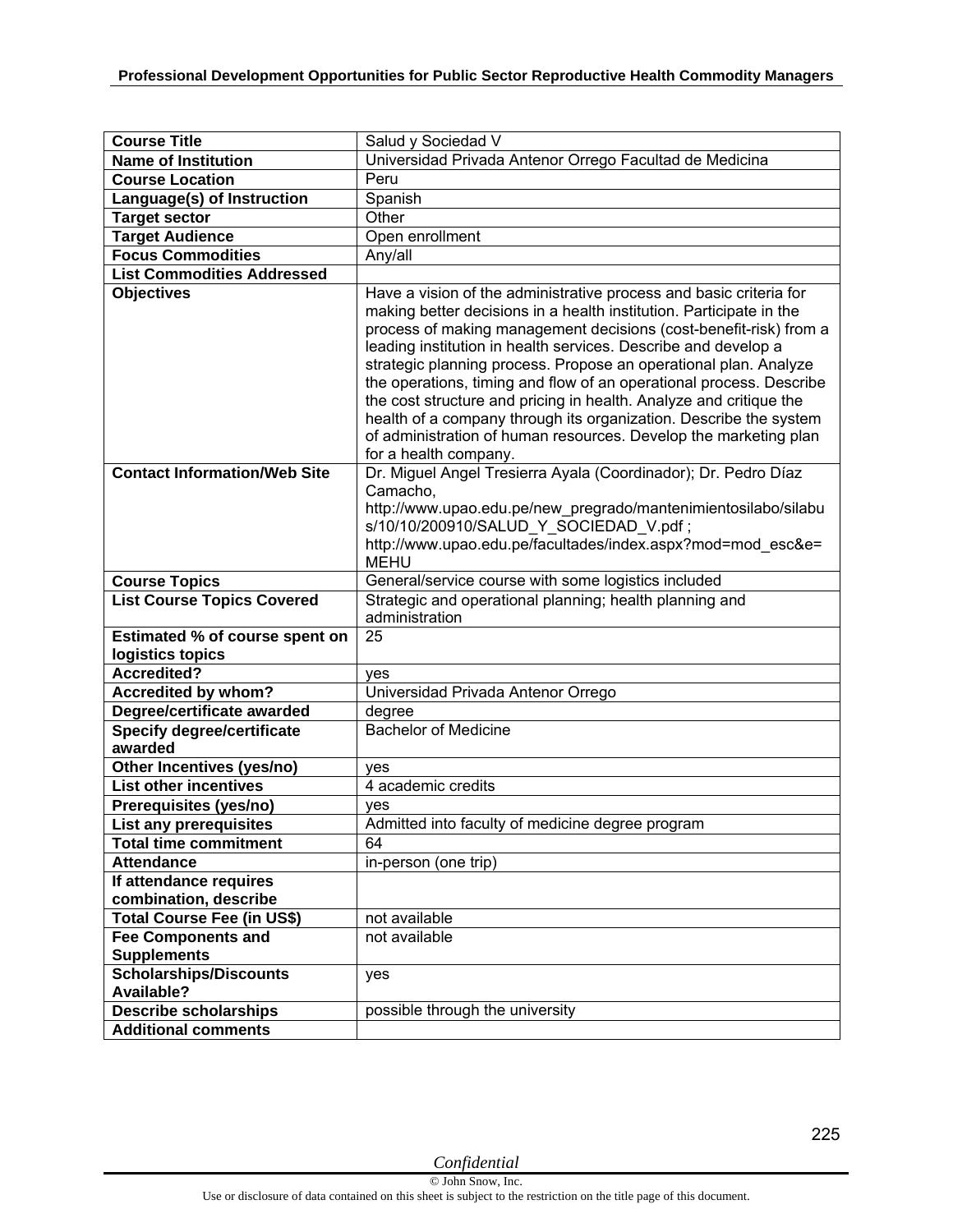| <b>Course Title</b>                                       | Service Management Operations and Strategy                                                                                                                                                                                                                                                                                                                                                                                                                                                                                                                                                                                                                                                                                                              |
|-----------------------------------------------------------|---------------------------------------------------------------------------------------------------------------------------------------------------------------------------------------------------------------------------------------------------------------------------------------------------------------------------------------------------------------------------------------------------------------------------------------------------------------------------------------------------------------------------------------------------------------------------------------------------------------------------------------------------------------------------------------------------------------------------------------------------------|
| <b>Name of Institution</b>                                | University of Pretoria, South Africa                                                                                                                                                                                                                                                                                                                                                                                                                                                                                                                                                                                                                                                                                                                    |
| <b>Course Location</b>                                    | Pretoria, South Africa                                                                                                                                                                                                                                                                                                                                                                                                                                                                                                                                                                                                                                                                                                                                  |
| Language(s) of Instruction                                | English                                                                                                                                                                                                                                                                                                                                                                                                                                                                                                                                                                                                                                                                                                                                                 |
| <b>Target sector</b>                                      | Private                                                                                                                                                                                                                                                                                                                                                                                                                                                                                                                                                                                                                                                                                                                                                 |
| <b>Target Audience</b>                                    | Open enrollment                                                                                                                                                                                                                                                                                                                                                                                                                                                                                                                                                                                                                                                                                                                                         |
| <b>Focus Commodities</b>                                  | Any/all                                                                                                                                                                                                                                                                                                                                                                                                                                                                                                                                                                                                                                                                                                                                                 |
| <b>List Commodities Addressed</b>                         |                                                                                                                                                                                                                                                                                                                                                                                                                                                                                                                                                                                                                                                                                                                                                         |
| <b>Objectives</b>                                         | Equip service industry employees with the necessary practical skills<br>to manage service operations so that they will be able to: Classify a<br>service using the service process matrix, Formulate a strategic<br>service vision, Prepare a blueprint for a service operation,<br>Understand the role of technology in the service encounter, Use the<br>service quality gap model to diagnose quality problems, Use the<br>service encounted triad to describe a firm's delivery process, Use<br>operations sequence analysis to determine the relative locations of<br>departments in the process layout that minimises total-flow<br>distance, Forecast demand for services, Manage waiting lines, and<br>Understand service supply relationships. |
| <b>Contact Information/Web Site</b>                       | www.ceatup.co.za, info.ce@up.co.za                                                                                                                                                                                                                                                                                                                                                                                                                                                                                                                                                                                                                                                                                                                      |
| <b>Course Topics</b>                                      | General/service course with some logistics included                                                                                                                                                                                                                                                                                                                                                                                                                                                                                                                                                                                                                                                                                                     |
| <b>List Course Topics Covered</b>                         | The role of services in an economy: The nature of services, Service<br>strategy, New service development, Technology in services,<br>Service quality, The service encounter and Designing the service<br>enterprise and managing service operations: The supporting<br>facility, Service facility location, Forecasting demand for services,<br>Managing capacity and demand, Managing waiting lines, Capacity<br>planning and Service supply relationships.                                                                                                                                                                                                                                                                                            |
| <b>Estimated % of course spent on</b><br>logistics topics | 25                                                                                                                                                                                                                                                                                                                                                                                                                                                                                                                                                                                                                                                                                                                                                      |
| <b>Accredited?</b>                                        | yes                                                                                                                                                                                                                                                                                                                                                                                                                                                                                                                                                                                                                                                                                                                                                     |
| Accredited by whom?                                       | University of Pretoria                                                                                                                                                                                                                                                                                                                                                                                                                                                                                                                                                                                                                                                                                                                                  |
| Degree/certificate awarded                                | certificate                                                                                                                                                                                                                                                                                                                                                                                                                                                                                                                                                                                                                                                                                                                                             |
| Specify degree/certificate<br>awarded                     | Certificate of completion or attendance                                                                                                                                                                                                                                                                                                                                                                                                                                                                                                                                                                                                                                                                                                                 |
| Other Incentives (yes/no)                                 | no                                                                                                                                                                                                                                                                                                                                                                                                                                                                                                                                                                                                                                                                                                                                                      |
| <b>List other incentives</b>                              | N/A                                                                                                                                                                                                                                                                                                                                                                                                                                                                                                                                                                                                                                                                                                                                                     |
| Prerequisites (yes/no)                                    | ves                                                                                                                                                                                                                                                                                                                                                                                                                                                                                                                                                                                                                                                                                                                                                     |
| List any prerequisites                                    | Matric                                                                                                                                                                                                                                                                                                                                                                                                                                                                                                                                                                                                                                                                                                                                                  |
| <b>Total time commitment</b>                              | 32                                                                                                                                                                                                                                                                                                                                                                                                                                                                                                                                                                                                                                                                                                                                                      |
| <b>Attendance</b>                                         | in-person (one trip)                                                                                                                                                                                                                                                                                                                                                                                                                                                                                                                                                                                                                                                                                                                                    |
| If attendance requires                                    |                                                                                                                                                                                                                                                                                                                                                                                                                                                                                                                                                                                                                                                                                                                                                         |
| combination, describe                                     |                                                                                                                                                                                                                                                                                                                                                                                                                                                                                                                                                                                                                                                                                                                                                         |
| Total Course Fee (in US\$)                                | 611                                                                                                                                                                                                                                                                                                                                                                                                                                                                                                                                                                                                                                                                                                                                                     |
| <b>Fee Components and</b>                                 | Course fee only, cost of living, books and transportation separate                                                                                                                                                                                                                                                                                                                                                                                                                                                                                                                                                                                                                                                                                      |
| <b>Supplements</b>                                        |                                                                                                                                                                                                                                                                                                                                                                                                                                                                                                                                                                                                                                                                                                                                                         |
| <b>Scholarships/Discounts</b><br><b>Available?</b>        | not indicated                                                                                                                                                                                                                                                                                                                                                                                                                                                                                                                                                                                                                                                                                                                                           |
| <b>Describe scholarships</b>                              | N/A                                                                                                                                                                                                                                                                                                                                                                                                                                                                                                                                                                                                                                                                                                                                                     |
| <b>Additional comments</b>                                |                                                                                                                                                                                                                                                                                                                                                                                                                                                                                                                                                                                                                                                                                                                                                         |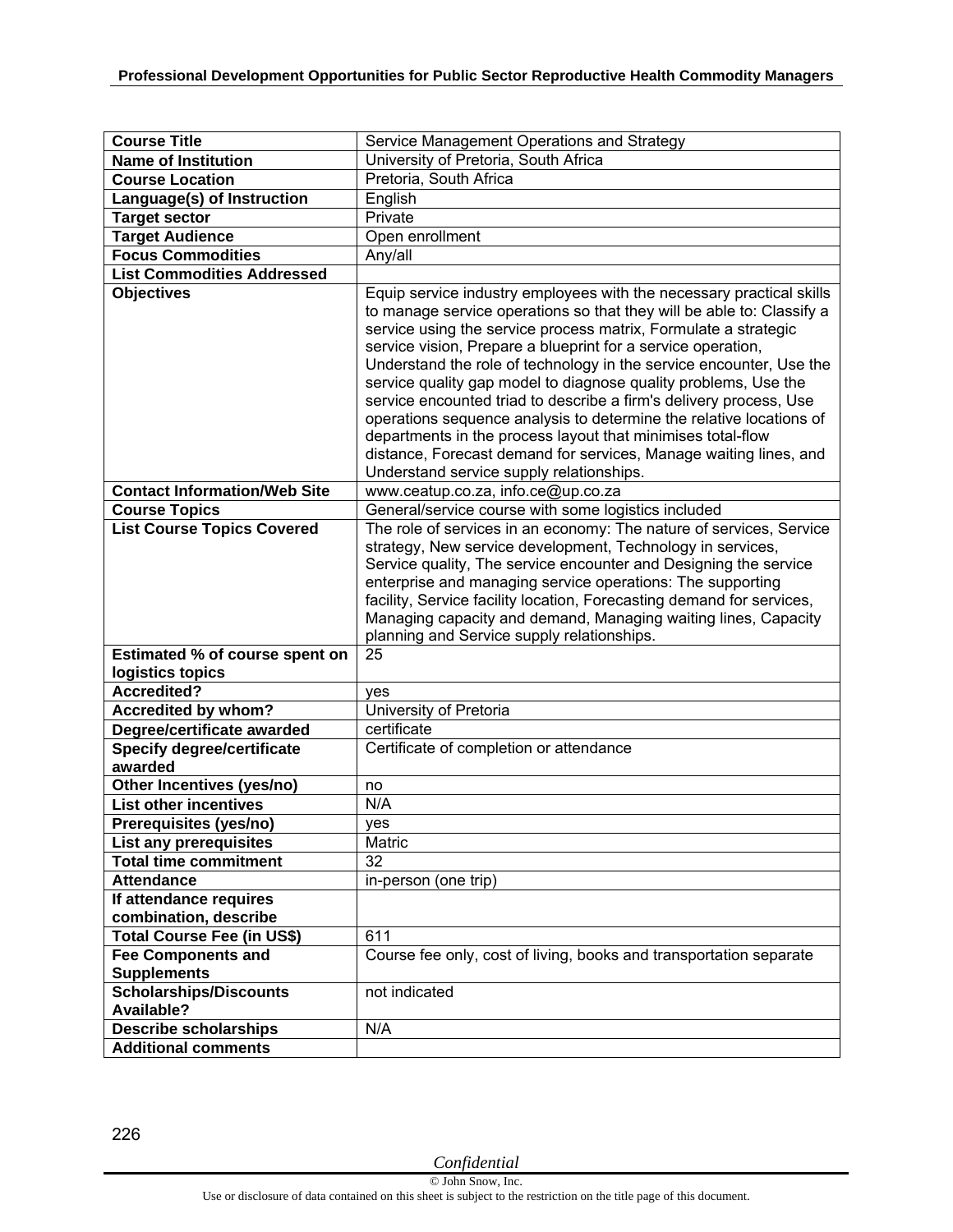| <b>Course Title</b>                 | <b>Stock</b>                                                         |
|-------------------------------------|----------------------------------------------------------------------|
| <b>Name of Institution</b>          | Institut Bioforce Développement                                      |
| <b>Course Location</b>              | France                                                               |
| Language(s) of Instruction          | French                                                               |
| <b>Target sector</b>                | Public                                                               |
| <b>Target Audience</b>              | Practitioner (Logistician, warehouse manager, LMIS manager, etc.)    |
| <b>Focus Commodities</b>            | Not indicated                                                        |
| <b>List Commodities Addressed</b>   |                                                                      |
| <b>Objectives</b>                   | Not provided                                                         |
| <b>Contact Information/Web Site</b> | www.bioforce.asso.fr                                                 |
| <b>Course Topics</b>                | One logistics function in great detail                               |
| <b>List Course Topics Covered</b>   | Gestion des stocks : planning, choix et gestion des locaux,          |
|                                     | procédures, gestion du personnel                                     |
| Estimated % of course spent on      | 100                                                                  |
| logistics topics                    |                                                                      |
| <b>Accredited?</b>                  | no                                                                   |
| <b>Accredited by whom?</b>          | N/A                                                                  |
| Degree/certificate awarded          | no                                                                   |
| <b>Specify degree/certificate</b>   | N/A                                                                  |
| awarded                             |                                                                      |
| Other Incentives (yes/no)           | no                                                                   |
| <b>List other incentives</b>        | N/A                                                                  |
| Prerequisites (yes/no)              | no                                                                   |
| <b>List any prerequisites</b>       | N/A                                                                  |
| <b>Total time commitment</b>        | 8                                                                    |
| <b>Attendance</b>                   | in-person (one trip)                                                 |
| If attendance requires              |                                                                      |
| combination, describe               |                                                                      |
| Total Course Fee (in US\$)          | 145                                                                  |
| <b>Fee Components and</b>           | Course cost only; does not include meals, lodging, or transportation |
| <b>Supplements</b>                  |                                                                      |
| Scholarships/Discounts              | not indicated                                                        |
| Available?                          |                                                                      |
| <b>Describe scholarships</b>        | N/A                                                                  |
| <b>Additional comments</b>          |                                                                      |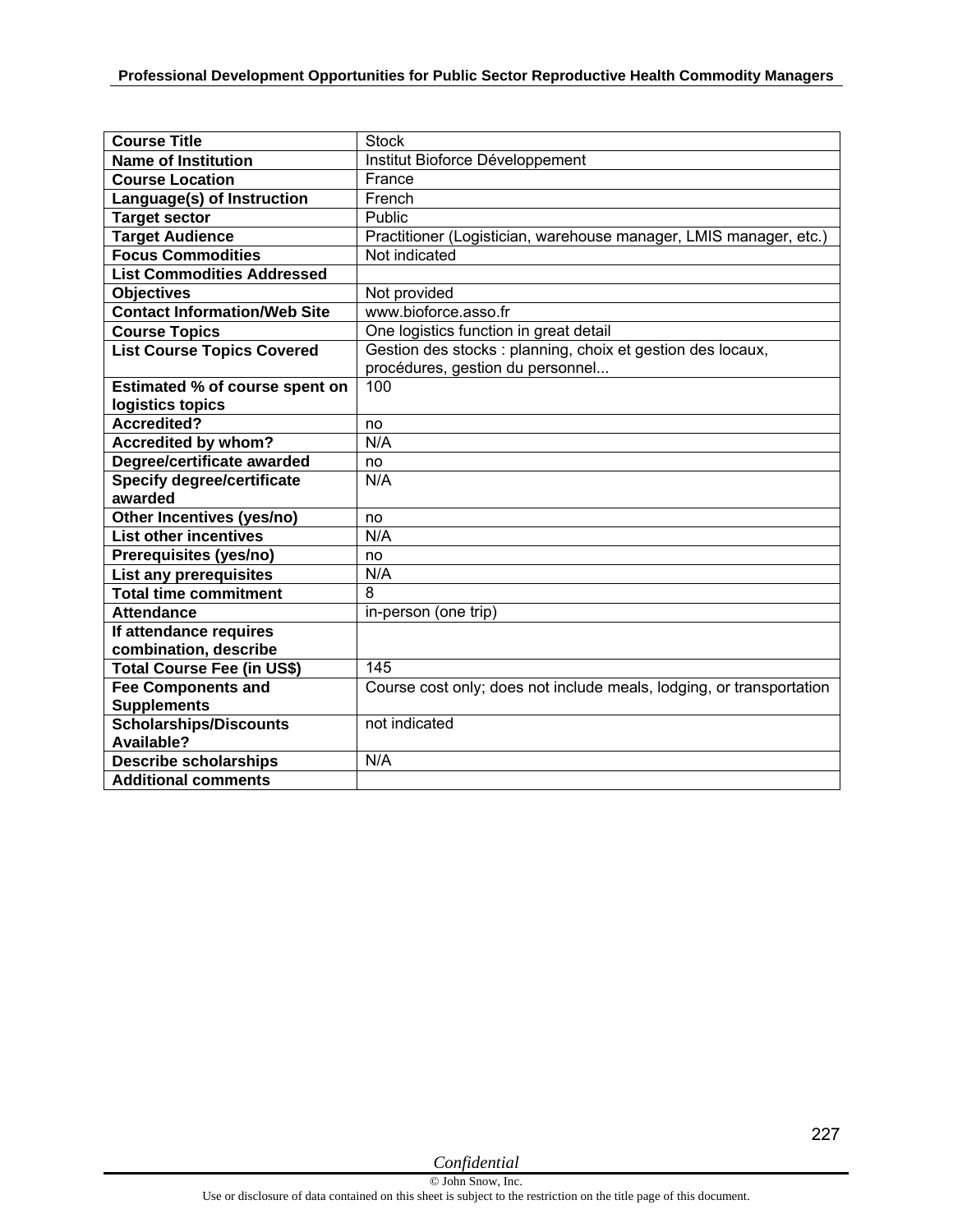| <b>Course Title</b>                             |                                                                                                                                                                                                                                                                                                                                                                                                                                                                                                                                                                                                                                                                                                                                                                                                                                |
|-------------------------------------------------|--------------------------------------------------------------------------------------------------------------------------------------------------------------------------------------------------------------------------------------------------------------------------------------------------------------------------------------------------------------------------------------------------------------------------------------------------------------------------------------------------------------------------------------------------------------------------------------------------------------------------------------------------------------------------------------------------------------------------------------------------------------------------------------------------------------------------------|
| <b>Name of Institution</b>                      | Stores and Inventory Management<br><b>Crown Agents</b>                                                                                                                                                                                                                                                                                                                                                                                                                                                                                                                                                                                                                                                                                                                                                                         |
| <b>Course Location</b>                          | Zambia                                                                                                                                                                                                                                                                                                                                                                                                                                                                                                                                                                                                                                                                                                                                                                                                                         |
|                                                 |                                                                                                                                                                                                                                                                                                                                                                                                                                                                                                                                                                                                                                                                                                                                                                                                                                |
| Language(s) of Instruction                      | English                                                                                                                                                                                                                                                                                                                                                                                                                                                                                                                                                                                                                                                                                                                                                                                                                        |
| <b>Target sector</b>                            | Public                                                                                                                                                                                                                                                                                                                                                                                                                                                                                                                                                                                                                                                                                                                                                                                                                         |
| <b>Target Audience</b>                          | Practitioner (Logistician, warehouse manager, LMIS manager, etc.)                                                                                                                                                                                                                                                                                                                                                                                                                                                                                                                                                                                                                                                                                                                                                              |
| <b>Focus Commodities</b>                        | Not indicated                                                                                                                                                                                                                                                                                                                                                                                                                                                                                                                                                                                                                                                                                                                                                                                                                  |
| <b>List Commodities Addressed</b>               |                                                                                                                                                                                                                                                                                                                                                                                                                                                                                                                                                                                                                                                                                                                                                                                                                                |
| <b>Objectives</b>                               | "Assess supply chains and the contribution made by warehouse<br>excellence to their organization; analyse financial aspects of<br>warehousing and the ability to derive substantial savings; plan,<br>design and manage the operation of a warehouse; acquire tools<br>and techniques to manage stores with increased efficiency and cost<br>effectiveness; visit modern stores using Integrated Inventory<br>Management techniques"                                                                                                                                                                                                                                                                                                                                                                                           |
| <b>Contact Information/Web Site</b>             | www.crownagents.com; +44 (0) 208 710 6134                                                                                                                                                                                                                                                                                                                                                                                                                                                                                                                                                                                                                                                                                                                                                                                      |
| <b>Course Topics</b>                            | Variety/range of logistics topics in some detail                                                                                                                                                                                                                                                                                                                                                                                                                                                                                                                                                                                                                                                                                                                                                                               |
| <b>List Course Topics Covered</b>               | "Logistics management; Financial aspects of warehousing; Why<br>hold stock?; Warehousing location factors; Flow systems and<br>storage media; Warehouse operations; Define mechanical and<br>handling equipment technology in warehousing; Performance<br>indicators; Legislation and codes of practice including health and<br>safety; Security and fire protection; Methods and alternative views<br>of stock; Independent demand system; Deterministic models for<br>inventory control e.g. discounted cost, opportunity buying;<br>Probabilistic models for inventory control e.g. service levels,<br>periodic review systems; Forecasting demand; Dependent demand<br>systems e.g. 'Just-in-time' material requirement planning; Stock<br>record systems and the prevention of fraud; Integrated inventory<br>management" |
| Estimated % of course spent on                  | 100                                                                                                                                                                                                                                                                                                                                                                                                                                                                                                                                                                                                                                                                                                                                                                                                                            |
| logistics topics                                |                                                                                                                                                                                                                                                                                                                                                                                                                                                                                                                                                                                                                                                                                                                                                                                                                                |
| Accredited?                                     | no                                                                                                                                                                                                                                                                                                                                                                                                                                                                                                                                                                                                                                                                                                                                                                                                                             |
| <b>Accredited by whom?</b>                      | N/A                                                                                                                                                                                                                                                                                                                                                                                                                                                                                                                                                                                                                                                                                                                                                                                                                            |
| Degree/certificate awarded                      | certificate                                                                                                                                                                                                                                                                                                                                                                                                                                                                                                                                                                                                                                                                                                                                                                                                                    |
| <b>Specify degree/certificate</b><br>awarded    | Certificate of attendance                                                                                                                                                                                                                                                                                                                                                                                                                                                                                                                                                                                                                                                                                                                                                                                                      |
| Other Incentives (yes/no)                       | no                                                                                                                                                                                                                                                                                                                                                                                                                                                                                                                                                                                                                                                                                                                                                                                                                             |
| <b>List other incentives</b>                    | N/A                                                                                                                                                                                                                                                                                                                                                                                                                                                                                                                                                                                                                                                                                                                                                                                                                            |
| Prerequisites (yes/no)                          | no                                                                                                                                                                                                                                                                                                                                                                                                                                                                                                                                                                                                                                                                                                                                                                                                                             |
| List any prerequisites                          | N/A                                                                                                                                                                                                                                                                                                                                                                                                                                                                                                                                                                                                                                                                                                                                                                                                                            |
| <b>Total time commitment</b>                    | 72                                                                                                                                                                                                                                                                                                                                                                                                                                                                                                                                                                                                                                                                                                                                                                                                                             |
| <b>Attendance</b>                               | in-person (one trip)                                                                                                                                                                                                                                                                                                                                                                                                                                                                                                                                                                                                                                                                                                                                                                                                           |
| If attendance requires                          |                                                                                                                                                                                                                                                                                                                                                                                                                                                                                                                                                                                                                                                                                                                                                                                                                                |
| combination, describe                           |                                                                                                                                                                                                                                                                                                                                                                                                                                                                                                                                                                                                                                                                                                                                                                                                                                |
| Total Course Fee (in US\$)                      | 2,000                                                                                                                                                                                                                                                                                                                                                                                                                                                                                                                                                                                                                                                                                                                                                                                                                          |
| <b>Fee Components and</b><br><b>Supplements</b> | tuition, comprehensive training materials, certificate of attendance,<br>lunch and refreshments on training days, course photograph,<br>support and advice from your local Crown Agents office on the<br>application and mobilisation process and membership of Crown<br>Agents training alumni website.                                                                                                                                                                                                                                                                                                                                                                                                                                                                                                                       |
| <b>Scholarships/Discounts</b><br>Available?     | not indicated                                                                                                                                                                                                                                                                                                                                                                                                                                                                                                                                                                                                                                                                                                                                                                                                                  |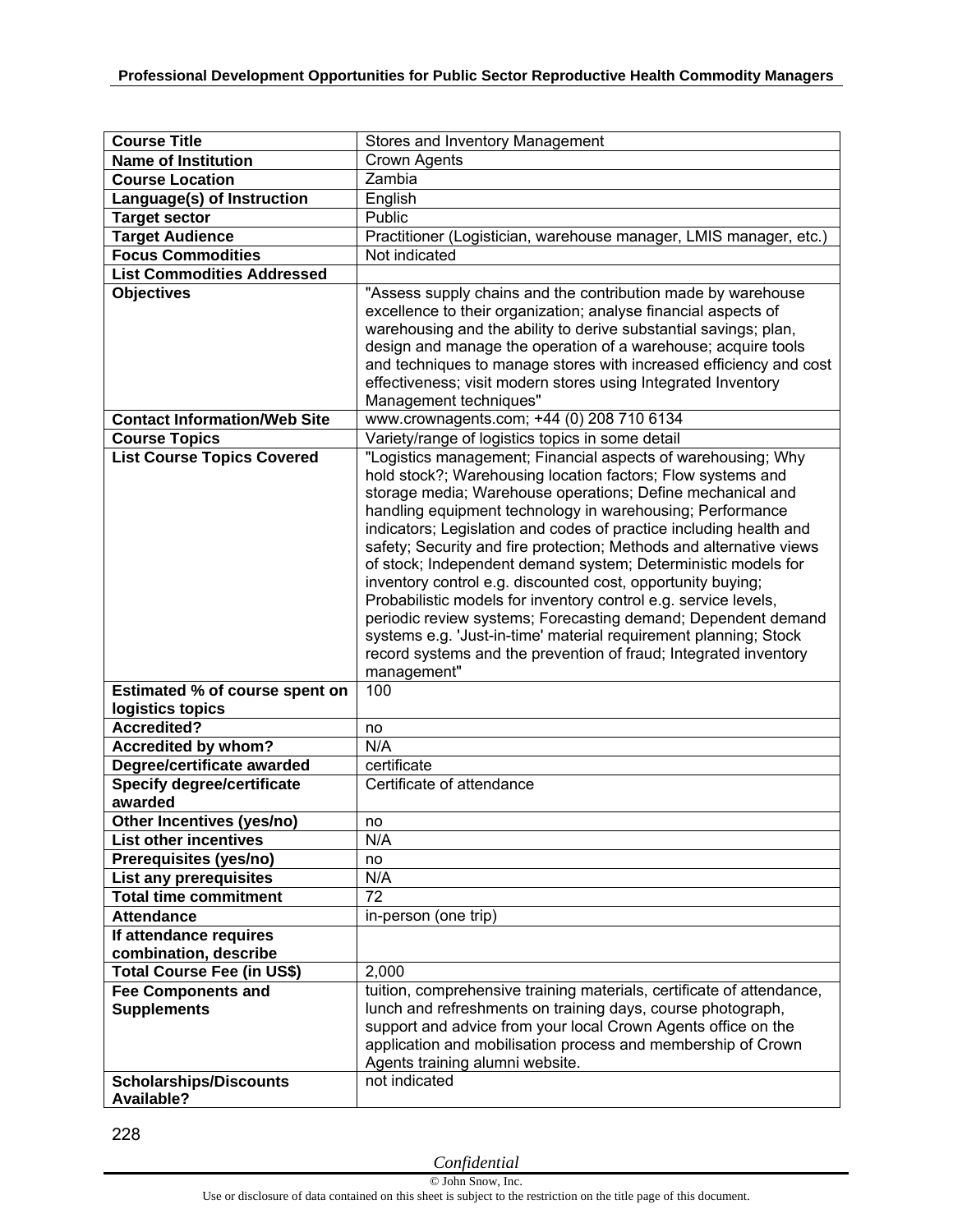**Describe scholarships** N/A

229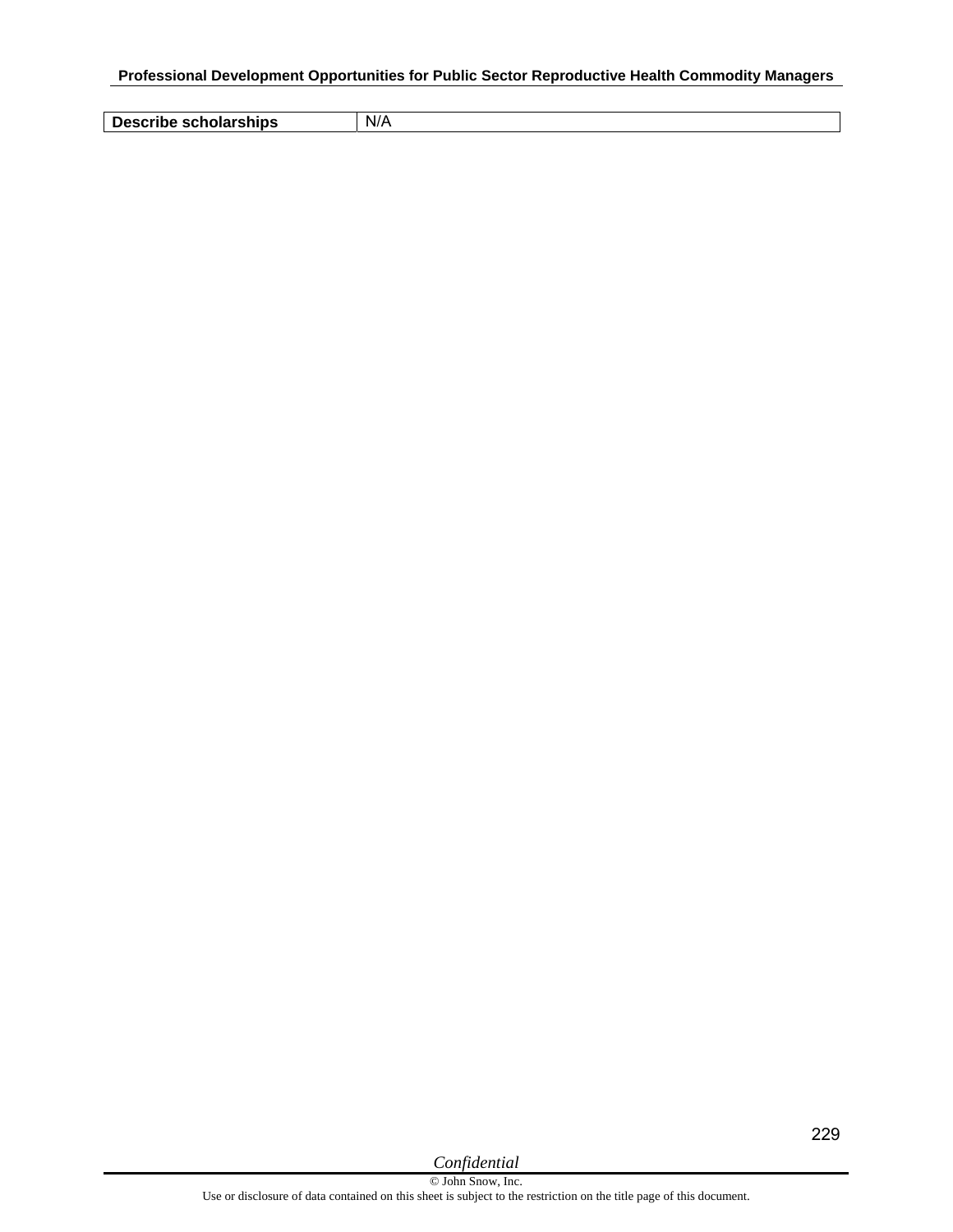| <b>Course Title</b>                                       | <b>Strategic Procurement in Practice</b>                                                                                            |
|-----------------------------------------------------------|-------------------------------------------------------------------------------------------------------------------------------------|
| <b>Name of Institution</b>                                | Crown Agents                                                                                                                        |
| <b>Course Location</b>                                    | Kenya                                                                                                                               |
| Language(s) of Instruction                                | English                                                                                                                             |
| <b>Target sector</b>                                      | Public                                                                                                                              |
| <b>Target Audience</b>                                    | Program Manager                                                                                                                     |
| <b>Focus Commodities</b>                                  | Not indicated                                                                                                                       |
| <b>List Commodities Addressed</b>                         |                                                                                                                                     |
| <b>Objectives</b>                                         | "Understand what constitutes a robust procurement strategy;                                                                         |
|                                                           | Identify and develop appropriate procurement strategies; Assess                                                                     |
|                                                           | the strategic importance of supply sources; Identify procurement                                                                    |
|                                                           | related risks and develop strategies to reduce the impact; Utilise                                                                  |
|                                                           | practical tools and techniques to implement and monitor agreed                                                                      |
|                                                           | strategies "                                                                                                                        |
| <b>Contact Information/Web Site</b>                       | www.crownagents.com; +44 (0) 208 710 6134                                                                                           |
| <b>Course Topics</b>                                      | One logistics function in great detail                                                                                              |
| <b>List Course Topics Covered</b>                         | The importance of procurement strategies; Strategic theories and                                                                    |
|                                                           | analyses; Developing and formulating procurement strategies;                                                                        |
|                                                           | Sourcing and supplier management policies; Operational strategies                                                                   |
|                                                           | in Ghana; Risk mitigation strategies; E-Procurement strategies;                                                                     |
|                                                           | Strategic workshop for delegates; Key performance indicators;                                                                       |
|                                                           | Benchmarking performance; Procurement analysis tools; Supplier<br>relationship tools; Leadership skills and team motivation; Change |
|                                                           | management strategies                                                                                                               |
|                                                           |                                                                                                                                     |
|                                                           |                                                                                                                                     |
| Estimated % of course spent on                            | 100                                                                                                                                 |
| logistics topics                                          |                                                                                                                                     |
| <b>Accredited?</b>                                        | no                                                                                                                                  |
| Accredited by whom?                                       | N/A                                                                                                                                 |
| Degree/certificate awarded                                | certificate                                                                                                                         |
| <b>Specify degree/certificate</b>                         | Certificate of attendance                                                                                                           |
| awarded                                                   | no                                                                                                                                  |
| Other Incentives (yes/no)<br><b>List other incentives</b> | N/A                                                                                                                                 |
| Prerequisites (yes/no)                                    | no                                                                                                                                  |
| <b>List any prerequisites</b>                             | N/A                                                                                                                                 |
| <b>Total time commitment</b>                              | 50                                                                                                                                  |
| <b>Attendance</b>                                         | in-person (one trip)                                                                                                                |
| If attendance requires                                    |                                                                                                                                     |
| combination, describe                                     |                                                                                                                                     |
| Total Course Fee (in US\$)                                | 1,600                                                                                                                               |
| <b>Fee Components and</b>                                 | tuition, comprehensive training materials, certificate of attendance,                                                               |
| <b>Supplements</b>                                        | lunch and refreshments on training days, course photograph,                                                                         |
|                                                           | support and advice from your local Crown Agents office on the                                                                       |
|                                                           | application and mobilisation process and membership of Crown                                                                        |
|                                                           | Agents training alumni website.                                                                                                     |
| <b>Scholarships/Discounts</b>                             | not indicated                                                                                                                       |
| Available?<br><b>Describe scholarships</b>                | N/A                                                                                                                                 |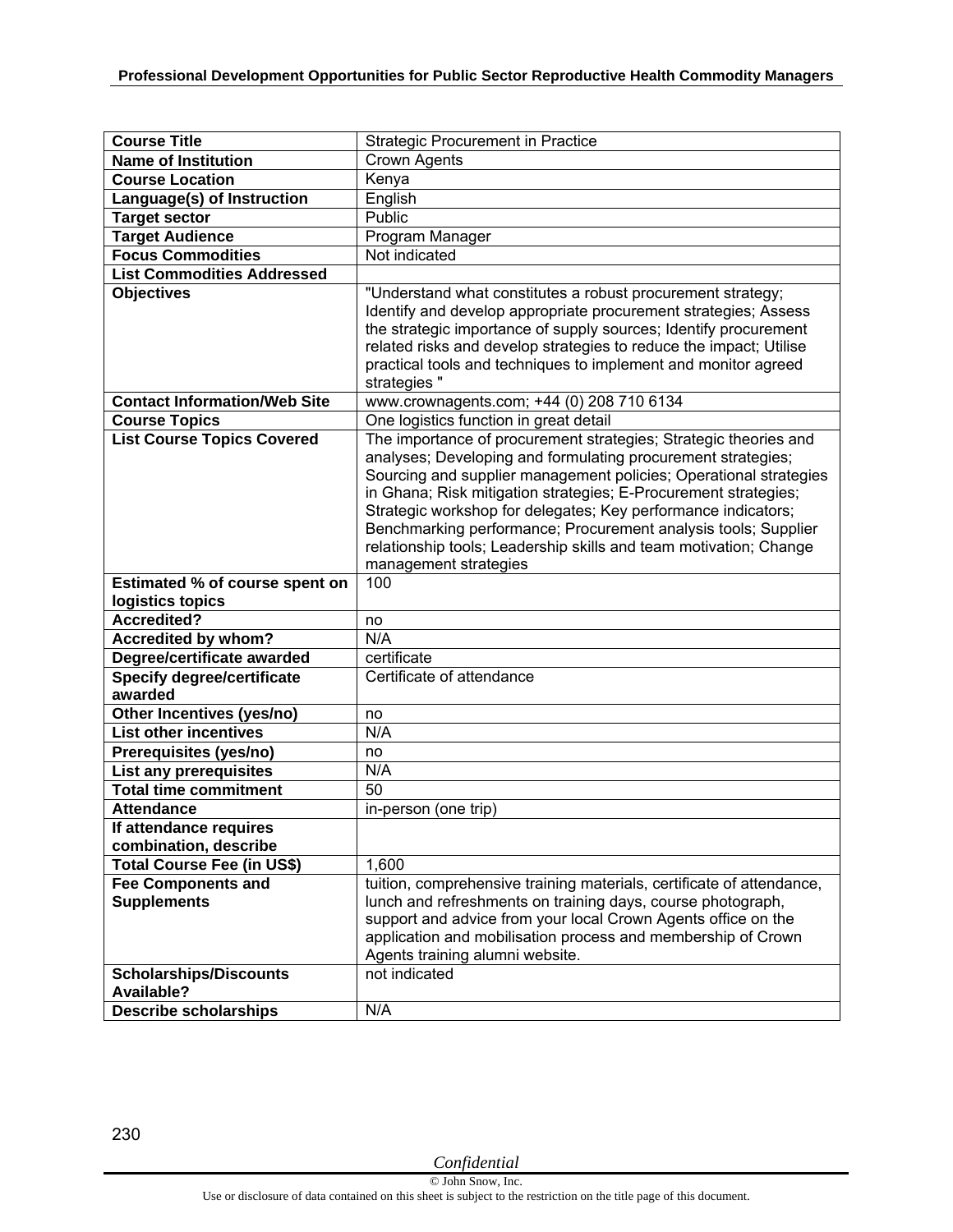| <b>Course Title</b>                         | Successful Tender Design                                                                                   |
|---------------------------------------------|------------------------------------------------------------------------------------------------------------|
| <b>Name of Institution</b>                  | <b>Crown Agents</b>                                                                                        |
| <b>Course Location</b>                      | UK                                                                                                         |
| Language(s) of Instruction                  | English                                                                                                    |
| <b>Target sector</b>                        | Public                                                                                                     |
| <b>Target Audience</b>                      | Practitioner (Logistician, warehouse manager, LMIS manager, etc.)                                          |
| <b>Focus Commodities</b>                    | Not indicated                                                                                              |
| <b>List Commodities Addressed</b>           |                                                                                                            |
| <b>Objectives</b>                           | "Prepare specifications and terms of reference; construct                                                  |
|                                             | comprehensive evaluation criteria and tender documentation;                                                |
|                                             | implement a transparent tendering process; evaluate tenders to                                             |
|                                             | pre-determined criteria; identify and eliminate specific risks that<br>may jeopardise contractual success" |
| <b>Contact Information/Web Site</b>         | www.crownagents.com; +44 (0) 208 710 6134                                                                  |
| <b>Course Topics</b>                        | One logistics function in great detail                                                                     |
| <b>List Course Topics Covered</b>           | Tendering procedures for goods and services; Identifying needs,                                            |
|                                             | writing terms of reference and specifications; Pre-qualification and                                       |
|                                             | short-listing; Invitation to bid; Tender procedures and                                                    |
|                                             | methodologies; Optimal evaluation weightings; Standard                                                     |
|                                             | documentation; Bid evaluation; Evaluation criteria: technical;                                             |
|                                             | commercial; financial; Evaluation procedures, including bid                                                |
|                                             | opening; Bid examination and evaluation; Selection of successful                                           |
|                                             | bidder; Award of contract                                                                                  |
| Estimated % of course spent on              | 100                                                                                                        |
| logistics topics                            |                                                                                                            |
| <b>Accredited?</b>                          | no                                                                                                         |
| <b>Accredited by whom?</b>                  |                                                                                                            |
|                                             | N/A                                                                                                        |
| Degree/certificate awarded                  | certificate                                                                                                |
| <b>Specify degree/certificate</b>           | Certificate of attendance                                                                                  |
| awarded                                     |                                                                                                            |
| Other Incentives (yes/no)                   | no                                                                                                         |
| <b>List other incentives</b>                | N/A                                                                                                        |
| Prerequisites (yes/no)                      | no                                                                                                         |
| <b>List any prerequisites</b>               | N/A                                                                                                        |
| <b>Total time commitment</b>                | 50                                                                                                         |
| <b>Attendance</b>                           | in-person (one trip)                                                                                       |
| If attendance requires                      |                                                                                                            |
| combination, describe                       |                                                                                                            |
| <b>Total Course Fee (in US\$)</b>           | 1,000                                                                                                      |
| <b>Fee Components and</b>                   | tuition, training materials, certificate of attendance, lunch and                                          |
| <b>Supplements</b>                          | refreshments on training days, support and advice from your local                                          |
|                                             | Crown Agents office on the application and mobilisation process                                            |
|                                             | and membership of the Crown Agents alumni website                                                          |
| <b>Scholarships/Discounts</b><br>Available? | not indicated                                                                                              |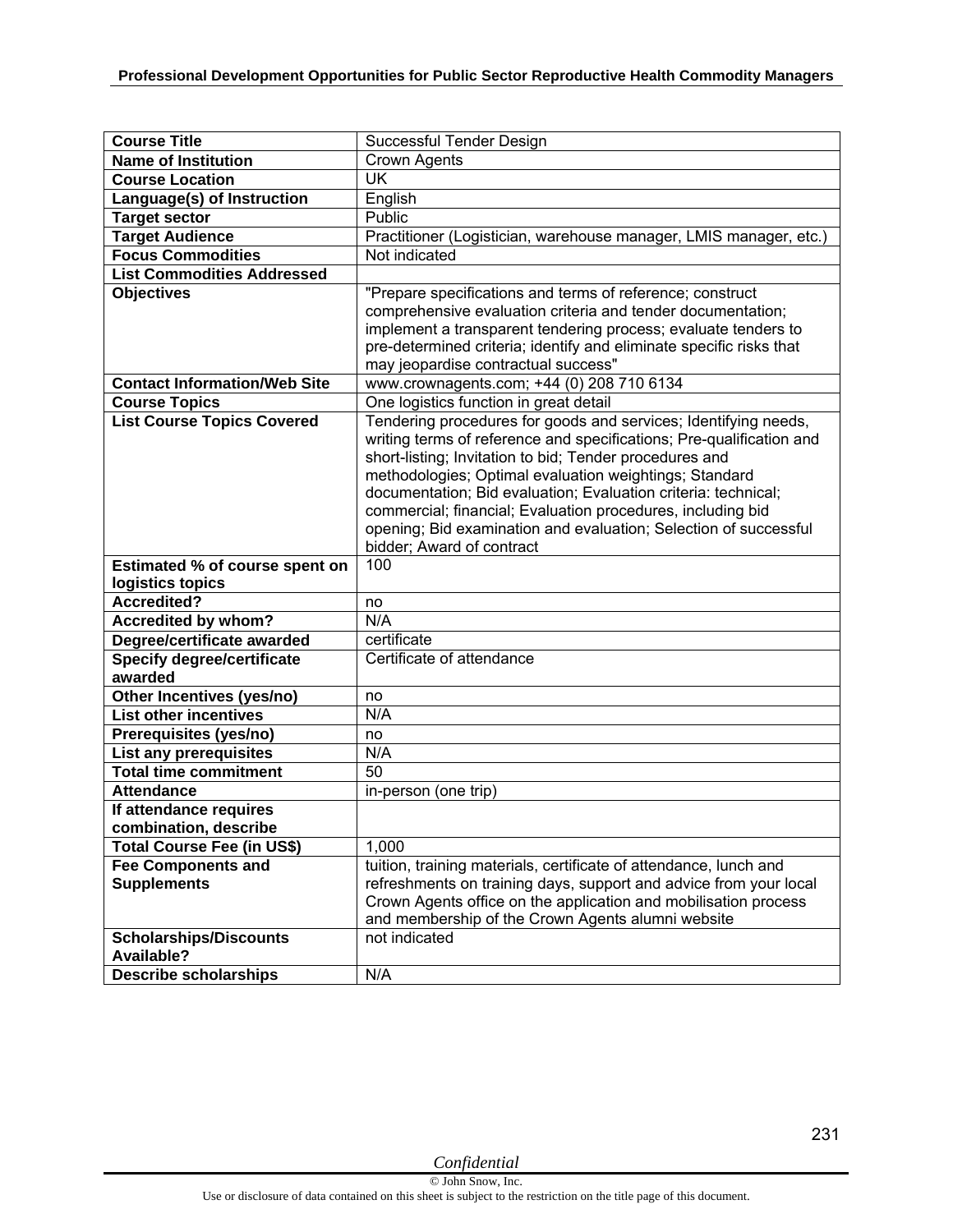| <b>Course Title</b>                                | Successful Tender Design and Contract Management                                                                                                                                                                                                                                                                                                                                                                                                                                                                                                                                                                                         |
|----------------------------------------------------|------------------------------------------------------------------------------------------------------------------------------------------------------------------------------------------------------------------------------------------------------------------------------------------------------------------------------------------------------------------------------------------------------------------------------------------------------------------------------------------------------------------------------------------------------------------------------------------------------------------------------------------|
| <b>Name of Institution</b>                         | <b>Crown Agents</b>                                                                                                                                                                                                                                                                                                                                                                                                                                                                                                                                                                                                                      |
| <b>Course Location</b>                             | <b>UK</b>                                                                                                                                                                                                                                                                                                                                                                                                                                                                                                                                                                                                                                |
| Language(s) of Instruction                         | English                                                                                                                                                                                                                                                                                                                                                                                                                                                                                                                                                                                                                                  |
| <b>Target sector</b>                               | Public                                                                                                                                                                                                                                                                                                                                                                                                                                                                                                                                                                                                                                   |
| <b>Target Audience</b>                             | Program Manager                                                                                                                                                                                                                                                                                                                                                                                                                                                                                                                                                                                                                          |
| <b>Focus Commodities</b>                           | Not indicated                                                                                                                                                                                                                                                                                                                                                                                                                                                                                                                                                                                                                            |
| <b>List Commodities Addressed</b>                  |                                                                                                                                                                                                                                                                                                                                                                                                                                                                                                                                                                                                                                          |
| <b>Objectives</b>                                  | Prepare specifications/terms of reference; construct comprehensive                                                                                                                                                                                                                                                                                                                                                                                                                                                                                                                                                                       |
|                                                    | evaluation criteria and tender documentation; implement a                                                                                                                                                                                                                                                                                                                                                                                                                                                                                                                                                                                |
|                                                    | transparent tendering process; evaluate tenders to pre-determined                                                                                                                                                                                                                                                                                                                                                                                                                                                                                                                                                                        |
|                                                    | criteria; manage all aspects of a contract after its award; identify                                                                                                                                                                                                                                                                                                                                                                                                                                                                                                                                                                     |
|                                                    | and eliminate specific risks that may jeopardise contractual success                                                                                                                                                                                                                                                                                                                                                                                                                                                                                                                                                                     |
| <b>Contact Information/Web Site</b>                | www.crownagents.com; +44 (0) 208 710 6134                                                                                                                                                                                                                                                                                                                                                                                                                                                                                                                                                                                                |
| <b>Course Topics</b>                               | One logistics function in great detail                                                                                                                                                                                                                                                                                                                                                                                                                                                                                                                                                                                                   |
| <b>List Course Topics Covered</b>                  | "Identifying needs, writing specifications and terms of reference;<br>risk management; Pre-qualification and short-listing; Invitation to<br>bid; Tender procedures and methodologies; Optimal Evaluation<br>Weightings; Standard documentation; Evaluation criteria: technical;<br>commercial; financial; Evaluation procedures, including bid<br>opening; Bid examination and evaluation; Selection of successful<br>bidder; Award of contract; Introduction to contract law; Types and<br>forms of conditions of contract; Managing relationships and<br>responsibilities; Role of record keeping; Quality, time and cost             |
|                                                    | management; Dealing with variations and claims; Importance of<br>contract closure"<br>100                                                                                                                                                                                                                                                                                                                                                                                                                                                                                                                                                |
| Estimated % of course spent on<br>logistics topics |                                                                                                                                                                                                                                                                                                                                                                                                                                                                                                                                                                                                                                          |
| <b>Accredited?</b>                                 | no                                                                                                                                                                                                                                                                                                                                                                                                                                                                                                                                                                                                                                       |
| <b>Accredited by whom?</b>                         | N/A                                                                                                                                                                                                                                                                                                                                                                                                                                                                                                                                                                                                                                      |
| Degree/certificate awarded                         | certificate                                                                                                                                                                                                                                                                                                                                                                                                                                                                                                                                                                                                                              |
| <b>Specify degree/certificate</b>                  | Certificate of attendance                                                                                                                                                                                                                                                                                                                                                                                                                                                                                                                                                                                                                |
| awarded                                            |                                                                                                                                                                                                                                                                                                                                                                                                                                                                                                                                                                                                                                          |
| Other Incentives (yes/no)                          | yes                                                                                                                                                                                                                                                                                                                                                                                                                                                                                                                                                                                                                                      |
| <b>List other incentives</b>                       | free one year affiliate membership of CIPS                                                                                                                                                                                                                                                                                                                                                                                                                                                                                                                                                                                               |
| Prerequisites (yes/no)                             | no                                                                                                                                                                                                                                                                                                                                                                                                                                                                                                                                                                                                                                       |
| <b>List any prerequisites</b>                      | N/A                                                                                                                                                                                                                                                                                                                                                                                                                                                                                                                                                                                                                                      |
| <b>Total time commitment</b>                       | $\overline{120}$                                                                                                                                                                                                                                                                                                                                                                                                                                                                                                                                                                                                                         |
| <b>Attendance</b>                                  | in-person (one trip)                                                                                                                                                                                                                                                                                                                                                                                                                                                                                                                                                                                                                     |
| If attendance requires<br>combination, describe    |                                                                                                                                                                                                                                                                                                                                                                                                                                                                                                                                                                                                                                          |
| <b>Total Course Fee (in US\$)</b>                  | 5,760                                                                                                                                                                                                                                                                                                                                                                                                                                                                                                                                                                                                                                    |
| <b>Fee Components and</b>                          | tuition, comprehensive training materials, certificate of attendance,                                                                                                                                                                                                                                                                                                                                                                                                                                                                                                                                                                    |
| <b>Supplements</b>                                 | lunch and refreshments on training days, course photograph,<br>support and advice from your local Crown Agents office on the<br>application and mobilisation process, membership of Crown Agents<br>training alumni website, one year's free Affiliate Membership of<br>CIPS, emergency medical insurance, advice and guidance on<br>discounted accommodation, transport from the training venue to the<br>airport at the end of the course, individual certificate presentation<br>photograph, cultural activity, conference bag, memory stick, course<br>folder for collecting course material, stationery, sweatshirt or T-<br>shirt. |

232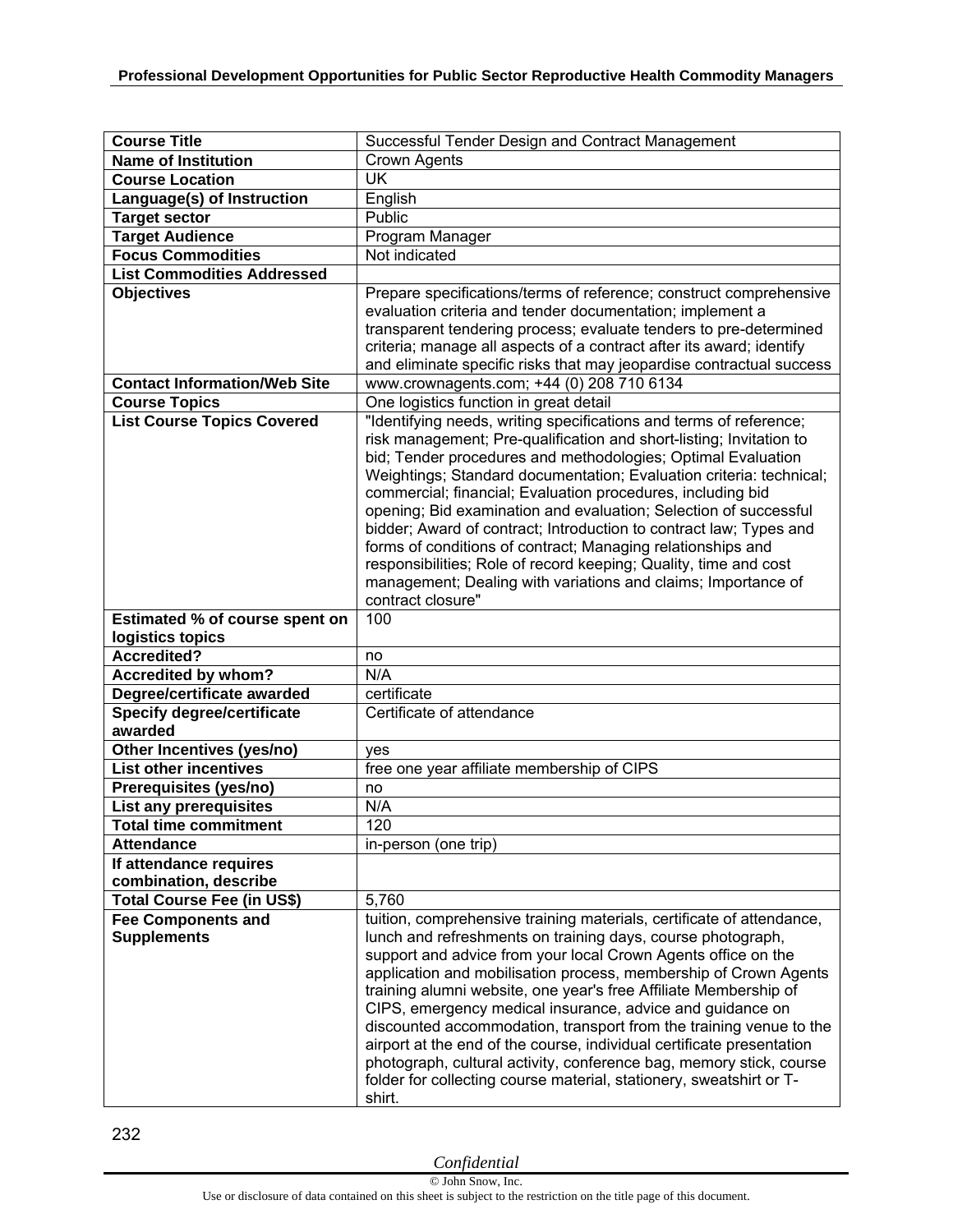## **Professional Development Opportunities for Public Sector Reproductive Health Commodity Managers**

| <b>Scholarships/Discounts</b><br>Available? | not indicated |
|---------------------------------------------|---------------|
| <b>Describe scholarships</b>                | N/A           |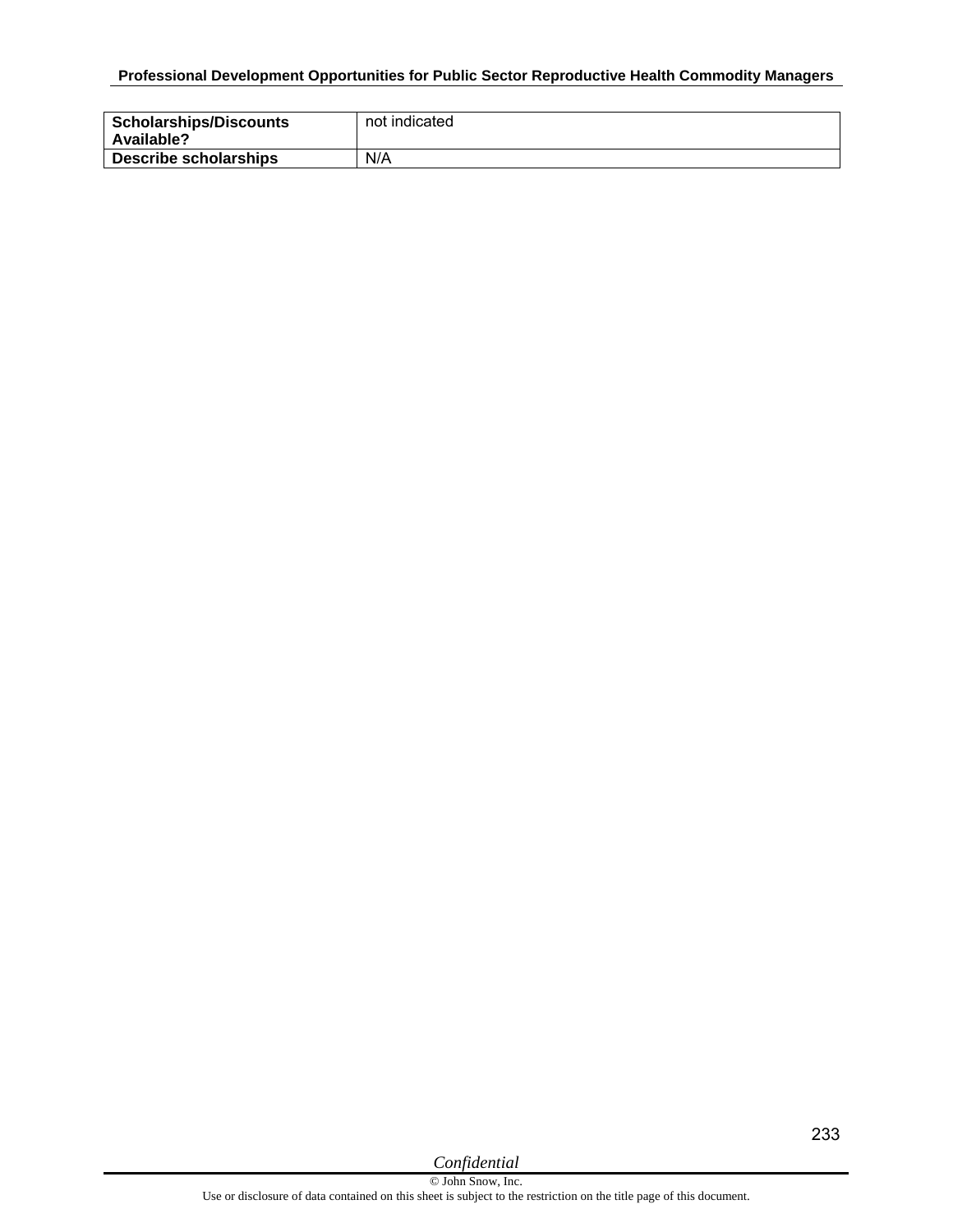| <b>Course Title</b>                          | Supply Chain & Logistics Certificate                                                                                                                                                                                                                                                                                                                                                            |
|----------------------------------------------|-------------------------------------------------------------------------------------------------------------------------------------------------------------------------------------------------------------------------------------------------------------------------------------------------------------------------------------------------------------------------------------------------|
| <b>Name of Institution</b>                   | Georgia Tech, Supply Chain & Logistics Institute                                                                                                                                                                                                                                                                                                                                                |
| <b>Course Location</b>                       | Georgia, USA                                                                                                                                                                                                                                                                                                                                                                                    |
| Language(s) of Instruction                   | English                                                                                                                                                                                                                                                                                                                                                                                         |
| <b>Target sector</b>                         | Private                                                                                                                                                                                                                                                                                                                                                                                         |
| <b>Target Audience</b>                       | Open enrollment                                                                                                                                                                                                                                                                                                                                                                                 |
| <b>Focus Commodities</b>                     | Any/all                                                                                                                                                                                                                                                                                                                                                                                         |
| <b>List Commodities Addressed</b>            |                                                                                                                                                                                                                                                                                                                                                                                                 |
| <b>Objectives</b>                            | Develop performance measures for your department and company,<br>Reduction of costs by better allocating and managing your<br>spending, Optimization, streamlining, and consolidation of your<br>distribution network, Reduction of inventory to lessen carrying<br>costs, Incorporation of new technologies to better manage your<br>supply chain, Improvement of your customer service        |
| <b>Contact Information/Web Site</b>          | http://www.scl.gatech.edu/professional-education/certificates/                                                                                                                                                                                                                                                                                                                                  |
| <b>Course Topics</b>                         | Variety/range of logistics topics in some detail                                                                                                                                                                                                                                                                                                                                                |
| <b>List Course Topics Covered</b>            | Development of performance measures for your department and<br>company, Reduction of costs by better allocating and managing<br>your spending, Optimization, streamlining, and consolidation of<br>your distribution network, Reduction of inventory to lessen carrying<br>costs, Incorporation of new technologies to better manage your<br>supply chain, Improvement of your customer service |
| <b>Estimated % of course spent on</b>        | 100                                                                                                                                                                                                                                                                                                                                                                                             |
| logistics topics                             |                                                                                                                                                                                                                                                                                                                                                                                                 |
| <b>Accredited?</b>                           | yes                                                                                                                                                                                                                                                                                                                                                                                             |
| <b>Accredited by whom?</b>                   | Southern Association of Colleges and Universities,                                                                                                                                                                                                                                                                                                                                              |
| Degree/certificate awarded                   | certificate                                                                                                                                                                                                                                                                                                                                                                                     |
| <b>Specify degree/certificate</b><br>awarded | Supply Chain and Logistics Certificate                                                                                                                                                                                                                                                                                                                                                          |
| Other Incentives (yes/no)                    | no                                                                                                                                                                                                                                                                                                                                                                                              |
| <b>List other incentives</b>                 | N/A                                                                                                                                                                                                                                                                                                                                                                                             |
| Prerequisites (yes/no)                       | no                                                                                                                                                                                                                                                                                                                                                                                              |
| List any prerequisites                       | N/A                                                                                                                                                                                                                                                                                                                                                                                             |
| <b>Total time commitment</b>                 | 160                                                                                                                                                                                                                                                                                                                                                                                             |
| <b>Attendance</b>                            | in-person (multiple trips)                                                                                                                                                                                                                                                                                                                                                                      |
| If attendance requires                       |                                                                                                                                                                                                                                                                                                                                                                                                 |
| combination, describe                        |                                                                                                                                                                                                                                                                                                                                                                                                 |
| <b>Total Course Fee (in US\$)</b>            | 14,000                                                                                                                                                                                                                                                                                                                                                                                          |
| <b>Fee Components and</b>                    | includes breakfast, lunch, snack, daily parking, wireless Internet                                                                                                                                                                                                                                                                                                                              |
| <b>Supplements</b>                           | connection & course materials. Additional costs are transport from<br>home to training site and accommodations while attending the<br>course.                                                                                                                                                                                                                                                   |
| <b>Scholarships/Discounts</b><br>Available?  |                                                                                                                                                                                                                                                                                                                                                                                                 |
|                                              | yes                                                                                                                                                                                                                                                                                                                                                                                             |
| <b>Describe scholarships</b>                 | Register for an entire certificate for only \$14,000, saving \$1,600 to<br>\$6,000, depending on the courses chosen.                                                                                                                                                                                                                                                                            |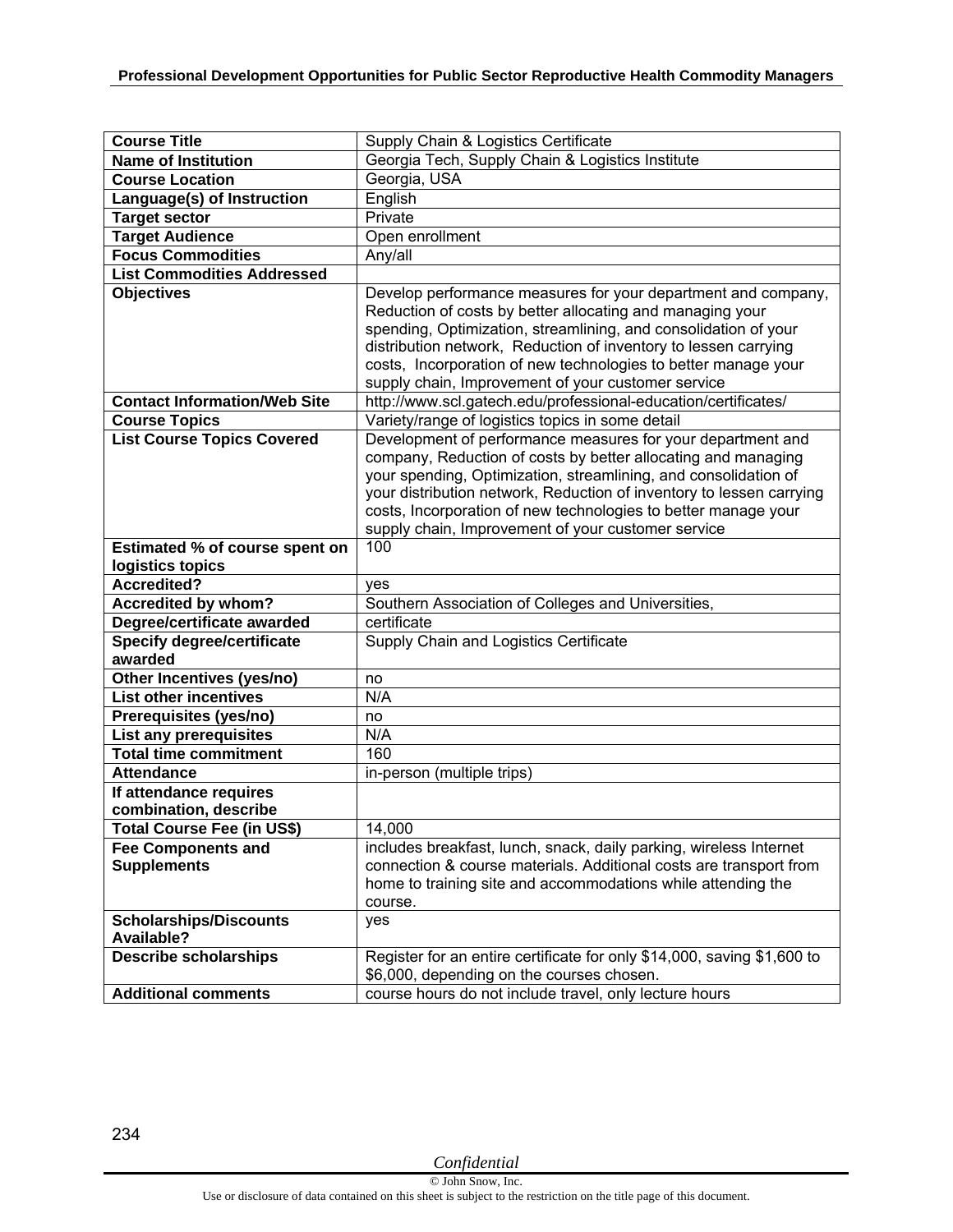| <b>Course Title</b>                                                                | Supply Chain & Logistics Certificate                                                                                                                                                                                                                                                                                                                                                            |
|------------------------------------------------------------------------------------|-------------------------------------------------------------------------------------------------------------------------------------------------------------------------------------------------------------------------------------------------------------------------------------------------------------------------------------------------------------------------------------------------|
| <b>Name of Institution</b>                                                         | Georgia Tech, Supply Chain & Logistics Institute                                                                                                                                                                                                                                                                                                                                                |
| <b>Course Location</b>                                                             | online                                                                                                                                                                                                                                                                                                                                                                                          |
| Language(s) of Instruction                                                         | English                                                                                                                                                                                                                                                                                                                                                                                         |
| <b>Target sector</b>                                                               | Private                                                                                                                                                                                                                                                                                                                                                                                         |
| <b>Target Audience</b>                                                             | Open enrollment                                                                                                                                                                                                                                                                                                                                                                                 |
| <b>Focus Commodities</b>                                                           | Any/all                                                                                                                                                                                                                                                                                                                                                                                         |
| <b>List Commodities Addressed</b>                                                  |                                                                                                                                                                                                                                                                                                                                                                                                 |
| <b>Objectives</b>                                                                  | Develop performance measures for your department and company,<br>Reduction of costs by better allocating and managing your<br>spending, Optimization, streamlining, and consolidation of your<br>distribution network, Reduction of inventory to lessen carrying<br>costs, Incorporation of new technologies to better manage your<br>supply chain, Improvement of your customer service        |
| <b>Contact Information/Web Site</b>                                                | http://www.scl.gatech.edu/professional-education/certificates/                                                                                                                                                                                                                                                                                                                                  |
| <b>Course Topics</b>                                                               | Variety/range of logistics topics in some detail                                                                                                                                                                                                                                                                                                                                                |
| <b>List Course Topics Covered</b>                                                  | Development of performance measures for your department and<br>company, Reduction of costs by better allocating and managing<br>your spending, Optimization, streamlining, and consolidation of<br>your distribution network, Reduction of inventory to lessen carrying<br>costs, Incorporation of new technologies to better manage your<br>supply chain, Improvement of your customer service |
|                                                                                    |                                                                                                                                                                                                                                                                                                                                                                                                 |
| Estimated % of course spent on                                                     | 100                                                                                                                                                                                                                                                                                                                                                                                             |
| logistics topics                                                                   |                                                                                                                                                                                                                                                                                                                                                                                                 |
| <b>Accredited?</b>                                                                 | ves                                                                                                                                                                                                                                                                                                                                                                                             |
|                                                                                    |                                                                                                                                                                                                                                                                                                                                                                                                 |
| <b>Accredited by whom?</b>                                                         | Southern Association of Colleges and Universities,                                                                                                                                                                                                                                                                                                                                              |
| Degree/certificate awarded<br><b>Specify degree/certificate</b><br>awarded         | certificate<br>Supply Chain and Logistics Certificate                                                                                                                                                                                                                                                                                                                                           |
| Other Incentives (yes/no)                                                          | no                                                                                                                                                                                                                                                                                                                                                                                              |
| <b>List other incentives</b>                                                       | N/A                                                                                                                                                                                                                                                                                                                                                                                             |
| Prerequisites (yes/no)                                                             | yes                                                                                                                                                                                                                                                                                                                                                                                             |
| <b>List any prerequisites</b>                                                      | some minimum technical requirement specified under "comments"                                                                                                                                                                                                                                                                                                                                   |
| <b>Total time commitment</b>                                                       | 180                                                                                                                                                                                                                                                                                                                                                                                             |
| <b>Attendance</b>                                                                  | online                                                                                                                                                                                                                                                                                                                                                                                          |
| If attendance requires                                                             |                                                                                                                                                                                                                                                                                                                                                                                                 |
| combination, describe                                                              |                                                                                                                                                                                                                                                                                                                                                                                                 |
| <b>Total Course Fee (in US\$)</b>                                                  | 14,000                                                                                                                                                                                                                                                                                                                                                                                          |
| <b>Fee Components and</b>                                                          | access to course website for 12 months included in fees. All other                                                                                                                                                                                                                                                                                                                              |
| <b>Supplements</b>                                                                 | associated costs not included.                                                                                                                                                                                                                                                                                                                                                                  |
| <b>Scholarships/Discounts</b><br><b>Available?</b><br><b>Describe scholarships</b> | yes<br>Register for an entire certificate for only \$14,000, saving \$1,600 to                                                                                                                                                                                                                                                                                                                  |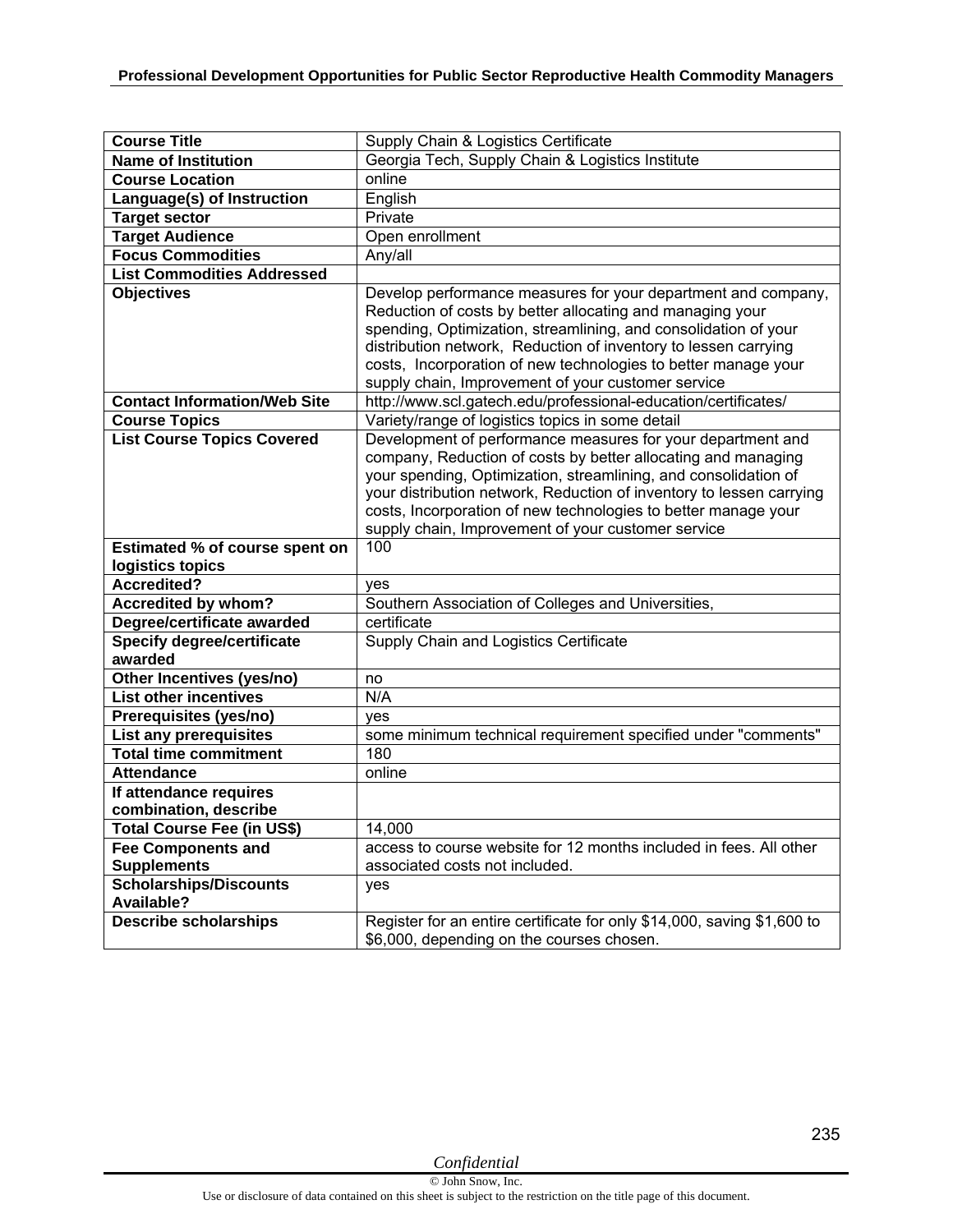| <b>Additional comments</b> | "only ""world class"" courses available online but possible to get |
|----------------------------|--------------------------------------------------------------------|
|                            | certificate with only these courses. Technical requirements:       |
|                            | 400MHz Intel Pentium II processor or faster, 64MB of RAM (128MB    |
|                            | on Windows XP or later), 52MB available disk space, 56Kbps         |
|                            | modem (audio only). A high-speed connection is required to view    |
|                            | the streaming video, 16-bit sound card and speakers, 65,000-color  |
|                            | video display card set to display at 800x600 (video), Windows      |
|                            | 98SE, Windows ME, Windows NT 4.0 with Service Pack 6 or later      |
|                            | (playback only), Windows 2000 with Service Pack 2 or later, or     |
|                            | Windows XP Software, Internet Explorer 5.x (except 5.5 Service     |
|                            | Pack 1), Internet Explorer 6.x, Netscape 7.1.x, or Netscape 6.2.x  |
|                            | (additional browser compatibility information can be found here),  |
|                            | Sun Java Virtual Machine version 1.4.1 or higher installed, Real   |
|                            | Player (for streaming video)"                                      |

*Confidential*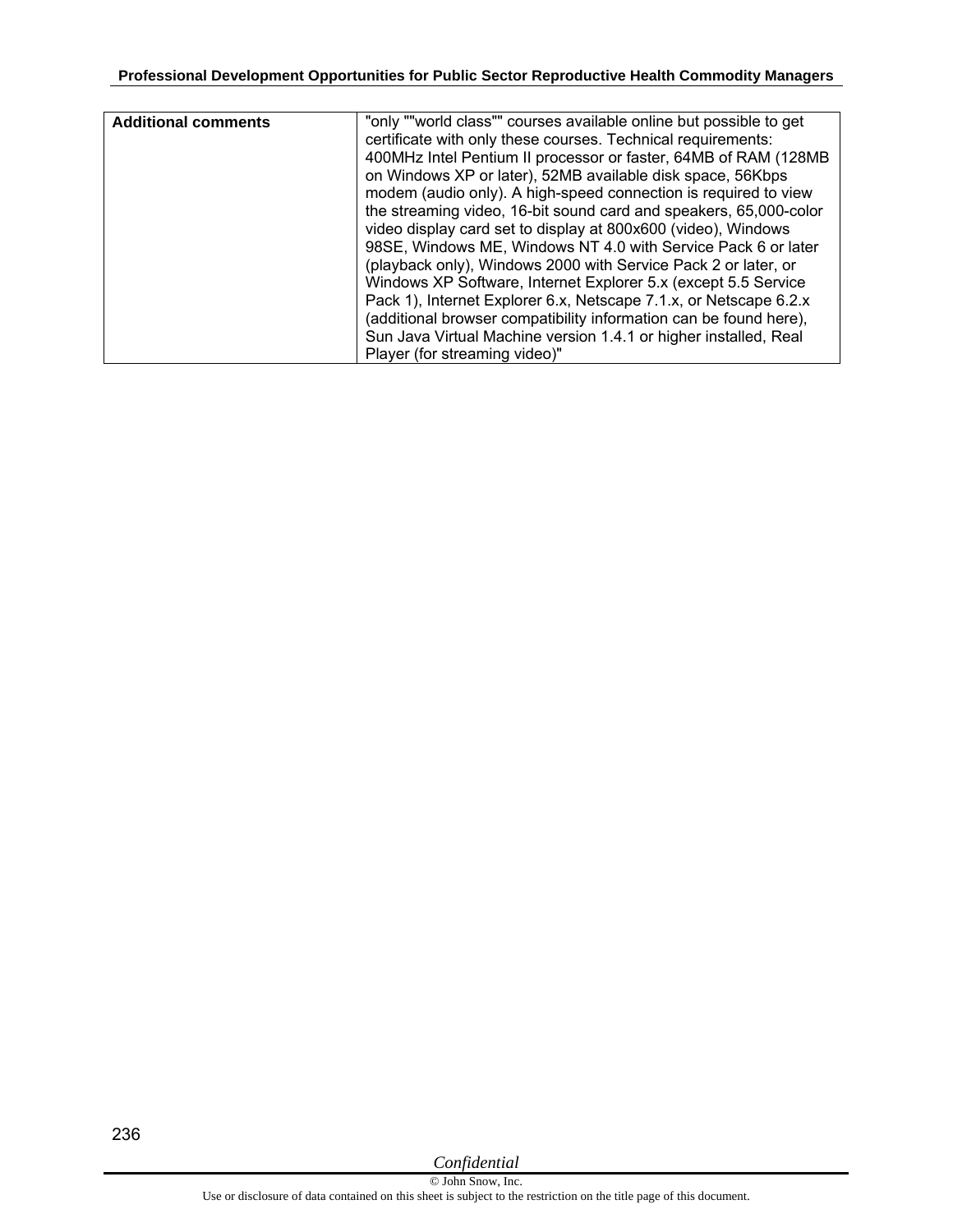| <b>Course Title</b>                                | Supply Chain & Logistics Certificate                                                                                                                                                                                                                                                                                                                                                            |
|----------------------------------------------------|-------------------------------------------------------------------------------------------------------------------------------------------------------------------------------------------------------------------------------------------------------------------------------------------------------------------------------------------------------------------------------------------------|
| <b>Name of Institution</b>                         | Georgia Tech, Supply Chain & Logistics Institute                                                                                                                                                                                                                                                                                                                                                |
| <b>Course Location</b>                             | Georgia, USA and online                                                                                                                                                                                                                                                                                                                                                                         |
| Language(s) of Instruction                         | English                                                                                                                                                                                                                                                                                                                                                                                         |
| <b>Target sector</b>                               | Private                                                                                                                                                                                                                                                                                                                                                                                         |
| <b>Target Audience</b>                             | Open enrollment                                                                                                                                                                                                                                                                                                                                                                                 |
| <b>Focus Commodities</b>                           | Any/all                                                                                                                                                                                                                                                                                                                                                                                         |
| <b>List Commodities Addressed</b>                  |                                                                                                                                                                                                                                                                                                                                                                                                 |
| <b>Objectives</b>                                  | Develop performance measures for your department and company,<br>Reduction of costs by better allocating and managing your<br>spending, Optimization, streamlining, and consolidation of your<br>distribution network, Reduction of inventory to lessen carrying<br>costs, Incorporation of new technologies to better manage your<br>supply chain, Improvement of your customer service        |
| <b>Contact Information/Web Site</b>                | http://www.scl.gatech.edu/professional-education/certificates/                                                                                                                                                                                                                                                                                                                                  |
| <b>Course Topics</b>                               | Variety/range of logistics topics in some detail                                                                                                                                                                                                                                                                                                                                                |
| <b>List Course Topics Covered</b>                  | Development of performance measures for your department and<br>company, Reduction of costs by better allocating and managing<br>your spending, Optimization, streamlining, and consolidation of<br>your distribution network, Reduction of inventory to lessen carrying<br>costs, Incorporation of new technologies to better manage your<br>supply chain, Improvement of your customer service |
| Estimated % of course spent on                     | 100                                                                                                                                                                                                                                                                                                                                                                                             |
| logistics topics                                   |                                                                                                                                                                                                                                                                                                                                                                                                 |
| <b>Accredited?</b>                                 | ves                                                                                                                                                                                                                                                                                                                                                                                             |
| <b>Accredited by whom?</b>                         | Southern Association of Colleges and Universities                                                                                                                                                                                                                                                                                                                                               |
| Degree/certificate awarded                         | certificate                                                                                                                                                                                                                                                                                                                                                                                     |
| <b>Specify degree/certificate</b><br>awarded       | Supply Chain and Logistics Certificate                                                                                                                                                                                                                                                                                                                                                          |
| Other Incentives (yes/no)                          | no                                                                                                                                                                                                                                                                                                                                                                                              |
| <b>List other incentives</b>                       | N/A                                                                                                                                                                                                                                                                                                                                                                                             |
| Prerequisites (yes/no)                             | no                                                                                                                                                                                                                                                                                                                                                                                              |
| <b>List any prerequisites</b>                      | N/A                                                                                                                                                                                                                                                                                                                                                                                             |
| <b>Total time commitment</b>                       | 180                                                                                                                                                                                                                                                                                                                                                                                             |
| <b>Attendance</b>                                  | combination                                                                                                                                                                                                                                                                                                                                                                                     |
| If attendance requires                             | can choose to do some course online or in person, "world class"                                                                                                                                                                                                                                                                                                                                 |
| combination, describe                              | courses are offered in both mediums                                                                                                                                                                                                                                                                                                                                                             |
| <b>Total Course Fee (in US\$)</b>                  | 14,000                                                                                                                                                                                                                                                                                                                                                                                          |
| <b>Fee Components and</b><br><b>Supplements</b>    | for those classes taken in-person, includes breakfast, lunch, snack,<br>daily parking, wireless Internet connection & course materials.<br>Additional costs are transport from home to training site and<br>accommodations while attending the course. For those courses<br>taken online, access to course website for 12 months included in<br>fees.                                           |
| <b>Scholarships/Discounts</b><br><b>Available?</b> | yes                                                                                                                                                                                                                                                                                                                                                                                             |
| <b>Describe scholarships</b>                       | Register for an entire certificate for only \$14,000, saving \$1,600 to                                                                                                                                                                                                                                                                                                                         |
|                                                    | \$6,000, depending on the courses chosen.                                                                                                                                                                                                                                                                                                                                                       |
| <b>Additional comments</b>                         | course hours do not include travel, only lecture hours                                                                                                                                                                                                                                                                                                                                          |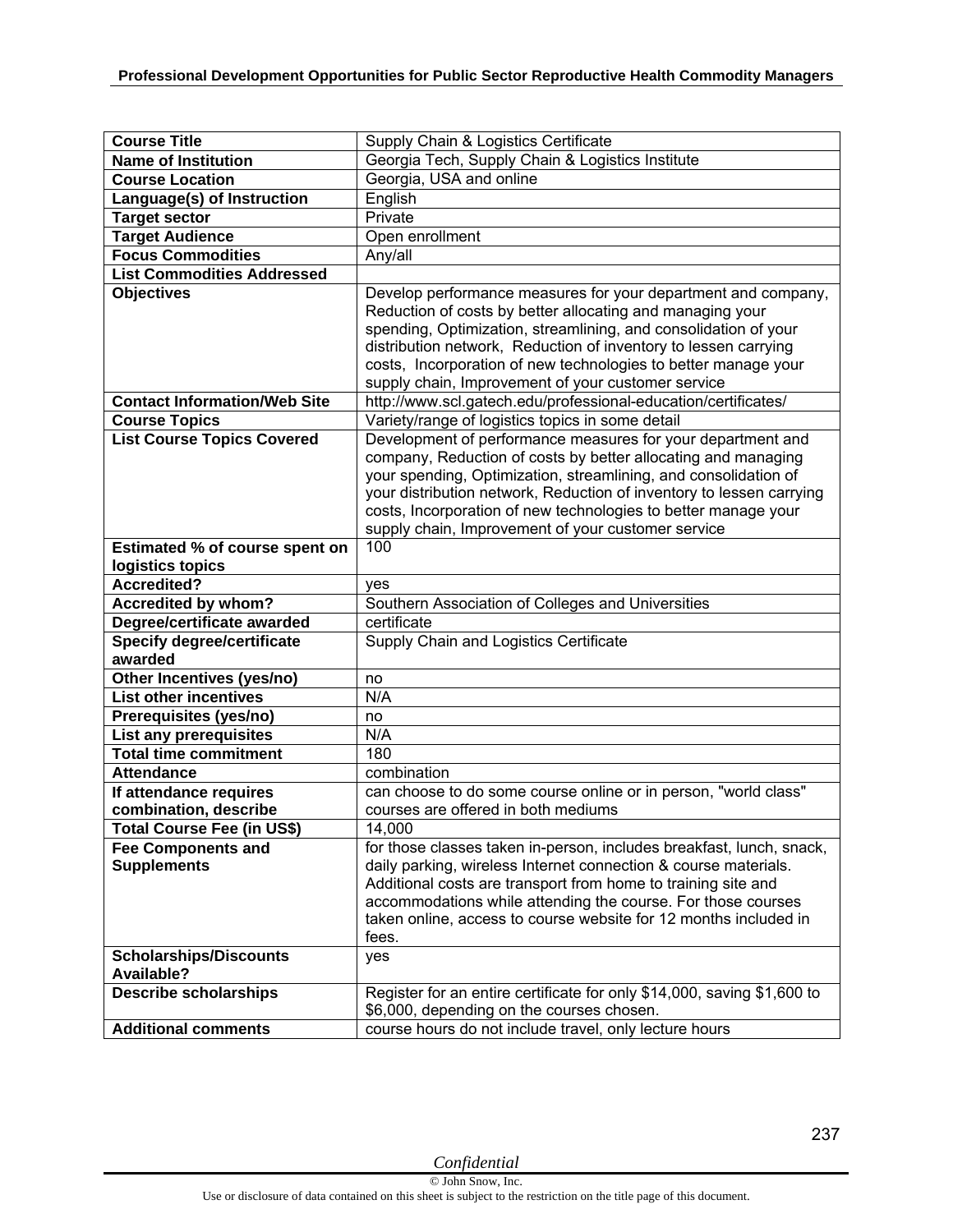| <b>Course Title</b>                                     | <b>Supply Chain Analytics</b>                                                                                                                                                                                                                                                                                                                                                                                                                                                                        |
|---------------------------------------------------------|------------------------------------------------------------------------------------------------------------------------------------------------------------------------------------------------------------------------------------------------------------------------------------------------------------------------------------------------------------------------------------------------------------------------------------------------------------------------------------------------------|
| <b>Name of Institution</b>                              | Georgia Tech, Supply Chain & Logistics Institute                                                                                                                                                                                                                                                                                                                                                                                                                                                     |
| <b>Course Location</b>                                  | Georgia, USA                                                                                                                                                                                                                                                                                                                                                                                                                                                                                         |
| Language(s) of Instruction                              | English                                                                                                                                                                                                                                                                                                                                                                                                                                                                                              |
| <b>Target sector</b>                                    | Private                                                                                                                                                                                                                                                                                                                                                                                                                                                                                              |
| <b>Target Audience</b>                                  | Open enrollment                                                                                                                                                                                                                                                                                                                                                                                                                                                                                      |
| <b>Focus Commodities</b>                                | Any/all                                                                                                                                                                                                                                                                                                                                                                                                                                                                                              |
| <b>List Commodities Addressed</b>                       |                                                                                                                                                                                                                                                                                                                                                                                                                                                                                                      |
| <b>Objectives</b>                                       | Learn to use lean supply chain concepts as a framework for supply<br>chain analytics, Identify issues with measuring inventory, Discover<br>ways to determine if you have a reasonable amount of inventory,<br>Explore ways to improve inventory performance, Determine ways to<br>control "last mile" costs, Learn to better align and synchronize<br>transportation, Improve the management and reduction of supply<br>chain variability and risk, Learn to design and coordinate supply<br>chains |
| <b>Contact Information/Web Site</b>                     | Joene Owen, 404.894.2343, joene.owen@isye.gatech.edu                                                                                                                                                                                                                                                                                                                                                                                                                                                 |
| <b>Course Topics</b>                                    | Variety/range of logistics topics in some detail                                                                                                                                                                                                                                                                                                                                                                                                                                                     |
| <b>List Course Topics Covered</b>                       | Lean supply chain concepts, Inventory analytics, Setting and<br>managing inventory levels, Forecasting analytics, Transportation<br>analytics, Planning and executing commercial carriers, Supply<br>chain synchronization, Supply chain coordination, Supply chain<br>design                                                                                                                                                                                                                        |
| Estimated % of course spent on                          | 100                                                                                                                                                                                                                                                                                                                                                                                                                                                                                                  |
| logistics topics                                        |                                                                                                                                                                                                                                                                                                                                                                                                                                                                                                      |
| <b>Accredited?</b>                                      | yes                                                                                                                                                                                                                                                                                                                                                                                                                                                                                                  |
| <b>Accredited by whom?</b>                              | Southern Association of Colleges and Universities                                                                                                                                                                                                                                                                                                                                                                                                                                                    |
| Degree/certificate awarded                              | certificate                                                                                                                                                                                                                                                                                                                                                                                                                                                                                          |
| <b>Specify degree/certificate</b>                       | Supply Chain Analytics Certificate                                                                                                                                                                                                                                                                                                                                                                                                                                                                   |
| awarded                                                 |                                                                                                                                                                                                                                                                                                                                                                                                                                                                                                      |
| Other Incentives (yes/no)                               | no                                                                                                                                                                                                                                                                                                                                                                                                                                                                                                   |
| <b>List other incentives</b>                            | N/A                                                                                                                                                                                                                                                                                                                                                                                                                                                                                                  |
| Prerequisites (yes/no)<br><b>List any prerequisites</b> | no<br>N/A                                                                                                                                                                                                                                                                                                                                                                                                                                                                                            |
| <b>Total time commitment</b>                            | 32                                                                                                                                                                                                                                                                                                                                                                                                                                                                                                   |
| <b>Attendance</b>                                       | in-person (one trip)                                                                                                                                                                                                                                                                                                                                                                                                                                                                                 |
| If attendance requires                                  |                                                                                                                                                                                                                                                                                                                                                                                                                                                                                                      |
| combination, describe                                   |                                                                                                                                                                                                                                                                                                                                                                                                                                                                                                      |
| Total Course Fee (in US\$)                              | 2,700                                                                                                                                                                                                                                                                                                                                                                                                                                                                                                |
| <b>Fee Components and</b>                               | includes breakfast, lunch, snack, daily parking, wireless Internet                                                                                                                                                                                                                                                                                                                                                                                                                                   |
| <b>Supplements</b>                                      | connection & course materials. Additional costs are transport from<br>home to training site and accommodations while attending the<br>course.                                                                                                                                                                                                                                                                                                                                                        |
| <b>Scholarships/Discounts</b><br>Available?             | yes                                                                                                                                                                                                                                                                                                                                                                                                                                                                                                  |
| <b>Describe scholarships</b>                            | discounted fees available for those who have taken another SCL<br>course, members of CSCMP, and some courses are discounted for<br>members of INFORMS, NASSTRAC, AST&L & the Atlanta                                                                                                                                                                                                                                                                                                                 |
| <b>Additional comments</b>                              | Logistics Innovation Council, early registration discount<br>course hours do not include travel, only lecture hours                                                                                                                                                                                                                                                                                                                                                                                  |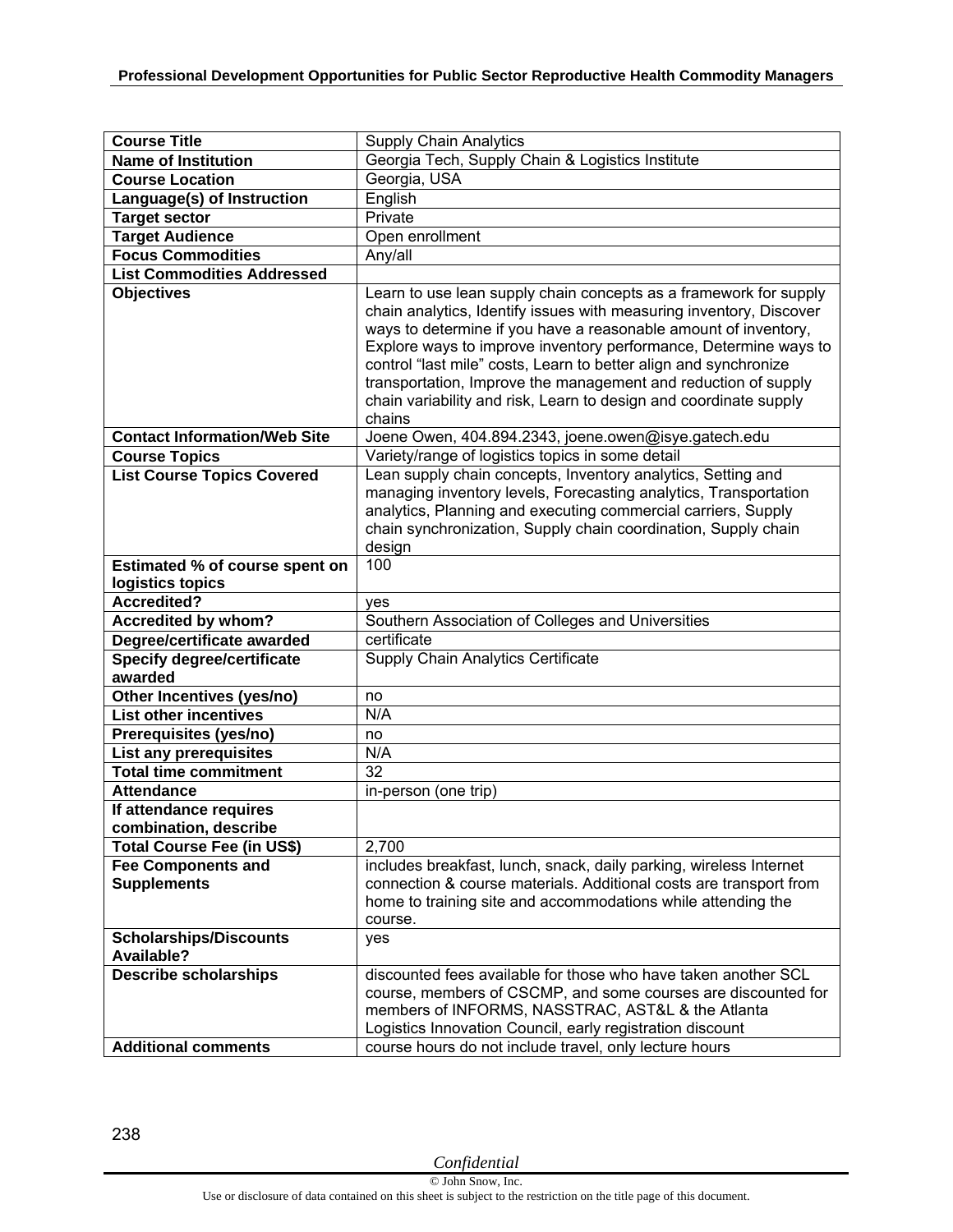| <b>Course Title</b>                               | Supply Chain Management                                                                 |
|---------------------------------------------------|-----------------------------------------------------------------------------------------|
| <b>Name of Institution</b>                        | University of Lieges- Belgium                                                           |
| <b>Course Location</b>                            | Lieges, Belgium                                                                         |
| Language(s) of Instruction                        | French                                                                                  |
| <b>Target sector</b>                              | Public                                                                                  |
| <b>Target Audience</b>                            | Practitioner (Logistician, warehouse manager, LMIS manager, etc.)                       |
| <b>Focus Commodities</b>                          | Not indicated                                                                           |
| <b>List Commodities Addressed</b>                 |                                                                                         |
| <b>Objectives</b>                                 | Appréhender la démarche de la chaine d'approvisionnement à                              |
|                                                   | partir d'un exercice d'intégration, qui, à travers les différents                       |
|                                                   | chapitres, les mettra en situation de gérer des problèmes                               |
|                                                   | logistiques réalistes tels qu'ils seront peut-être amenés à les vivre                   |
|                                                   | dans leur vie professionnelle.                                                          |
| <b>Contact Information/Web Site</b>               | http://www.campusvirtuel.be/online/index.php?option=com content                         |
|                                                   | &view=article&id=91&Itemid=129                                                          |
| <b>Course Topics</b>                              | Variety/range of logistics topics in some detail                                        |
| <b>List Course Topics Covered</b>                 | Transport, Stock management, distribution, client service                               |
| Estimated % of course spent on                    | 100                                                                                     |
| logistics topics                                  |                                                                                         |
| <b>Accredited?</b>                                | yes                                                                                     |
| <b>Accredited by whom?</b>                        | University of Lieges- Belgium                                                           |
| Degree/certificate awarded                        | degree                                                                                  |
| <b>Specify degree/certificate</b>                 | <b>Executive Master in Management</b>                                                   |
| awarded                                           |                                                                                         |
| Other Incentives (yes/no)                         | yes                                                                                     |
| <b>List other incentives</b>                      | 3 academic credits                                                                      |
| Prerequisites (yes/no)                            | yes                                                                                     |
| <b>List any prerequisites</b>                     | Cours de marketing, de comptabilité, application & acceptance to                        |
|                                                   | Online Exec MS program                                                                  |
| <b>Total time commitment</b><br><b>Attendance</b> | 3168                                                                                    |
|                                                   | combination                                                                             |
| If attendance requires                            | online & 2 day in-person                                                                |
| combination, describe                             | 5,500                                                                                   |
| Total Course Fee (in US\$)                        |                                                                                         |
| <b>Fee Components and</b><br><b>Supplements</b>   | includes materials, online course access, room & board for 2 day<br>residential portion |
| Scholarships/Discounts                            | not indicated                                                                           |
| Available?                                        |                                                                                         |
| <b>Describe scholarships</b>                      | N/A                                                                                     |
| <b>Additional comments</b>                        |                                                                                         |
|                                                   |                                                                                         |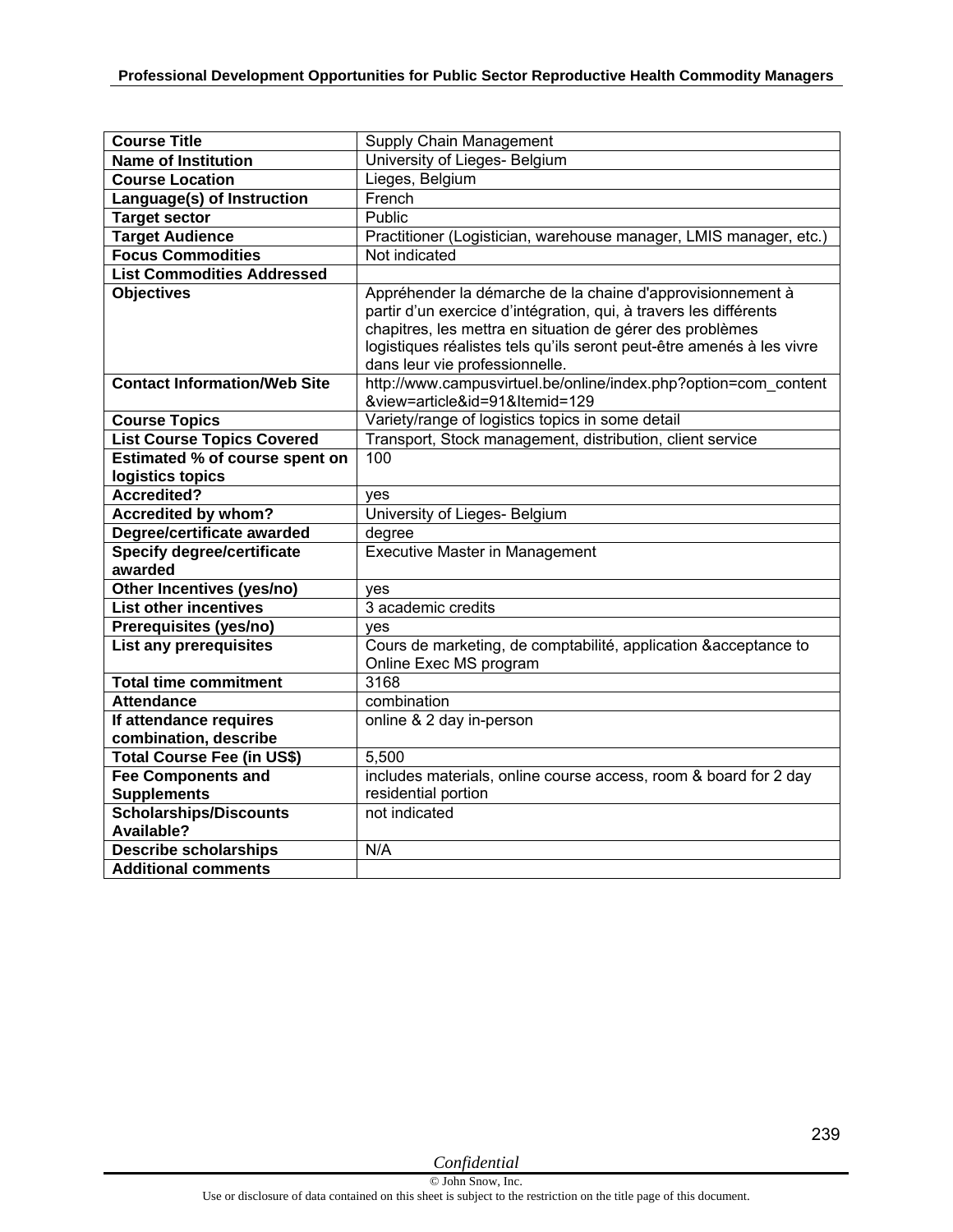| <b>Course Title</b>                   | Supply Chain Management of HIV/AIDS Medicines and                                                                             |
|---------------------------------------|-------------------------------------------------------------------------------------------------------------------------------|
|                                       | Supplies/ARV Procurement and Supply Management                                                                                |
| <b>Name of Institution</b>            | i+solutions                                                                                                                   |
| <b>Course Location</b>                | Netherlands                                                                                                                   |
| Language(s) of Instruction            | English                                                                                                                       |
| <b>Target sector</b>                  | Public                                                                                                                        |
| <b>Target Audience</b>                | Program Manager                                                                                                               |
| <b>Focus Commodities</b>              | One only (identify)                                                                                                           |
| <b>List Commodities Addressed</b>     | HIV/AIDS (though "applies to TB, Leprosy, and neglected disease")                                                             |
| <b>Objectives</b>                     | Demonstrate knowledge of HIV/AIDS medicines and medial                                                                        |
|                                       | supplies quantification and procurement processes, and suggest                                                                |
|                                       | ways in which they can maintain and/or improve quality and                                                                    |
|                                       | effectiveness of the two processes; Demonstrate knowledge of the                                                              |
|                                       | quantification process and conduct quantification using both the                                                              |
|                                       | consumption and morbidity based quantification methods; • Be                                                                  |
|                                       | familiar with the different financing mechanisms for HIV/AIDS                                                                 |
|                                       | medicines and medical supplies and suggest practical tools for                                                                |
|                                       | decision making in order to improve supply chain performance;                                                                 |
|                                       | Establish and maintain an efficient HIV/AIDS medicines and                                                                    |
|                                       | medical supplies procurement and supply management plans<br>suitable for their work settings; Monitor and evaluate the supply |
|                                       | chain for HIV/AIDS medicines and medical supplies.                                                                            |
| <b>Contact Information/Web Site</b>   | training@iplussolutions.org; www.iplussolutions.org; +31 348 489                                                              |
|                                       | 643/646                                                                                                                       |
| <b>Course Topics</b>                  | Variety/range of logistics topics in some detail                                                                              |
| <b>List Course Topics Covered</b>     | Infrastructure and systems requirements for HIV/AIDS medicines                                                                |
|                                       | and medical supplies logistics management; Procurement and                                                                    |
|                                       | supply chain management plans for HIV/AIDS medicines and                                                                      |
|                                       | medical supplies; Quantification and procurement planning for                                                                 |
|                                       | HIV/AIDS medicines and medical supplies; Global Financing                                                                     |
|                                       | mechanisms, cost saving through efficient quantification and                                                                  |
|                                       | procurement; Supply chain Quality Assurance, Monitoring and                                                                   |
|                                       | Evaluation; HIV/AIDS treatment guidelines, product selection and                                                              |
|                                       | supplier prequalification; Rational use of HIV/AIDS medicines and                                                             |
|                                       | medical supplies; Storage and distribution management for                                                                     |
|                                       | HIV/AIDS medicines and medical supplies; Supply chain                                                                         |
|                                       | improvement project; Field Visit                                                                                              |
| <b>Estimated % of course spent on</b> | 100                                                                                                                           |
| logistics topics                      |                                                                                                                               |
| <b>Accredited?</b>                    | no                                                                                                                            |
| <b>Accredited by whom?</b>            | N/A                                                                                                                           |
| Degree/certificate awarded            | certificate                                                                                                                   |
| Specify degree/certificate<br>awarded | Certificate of completion                                                                                                     |
| Other Incentives (yes/no)             | no                                                                                                                            |
| <b>List other incentives</b>          | N/A                                                                                                                           |
| Prerequisites (yes/no)                |                                                                                                                               |
| <b>List any prerequisites</b>         | no<br>N/A                                                                                                                     |
| <b>Total time commitment</b>          | 120                                                                                                                           |
| <b>Attendance</b>                     | in-person (one trip)                                                                                                          |
| If attendance requires                |                                                                                                                               |
| combination, describe                 |                                                                                                                               |
| <b>Total Course Fee (in US\$)</b>     | 5,600                                                                                                                         |
|                                       |                                                                                                                               |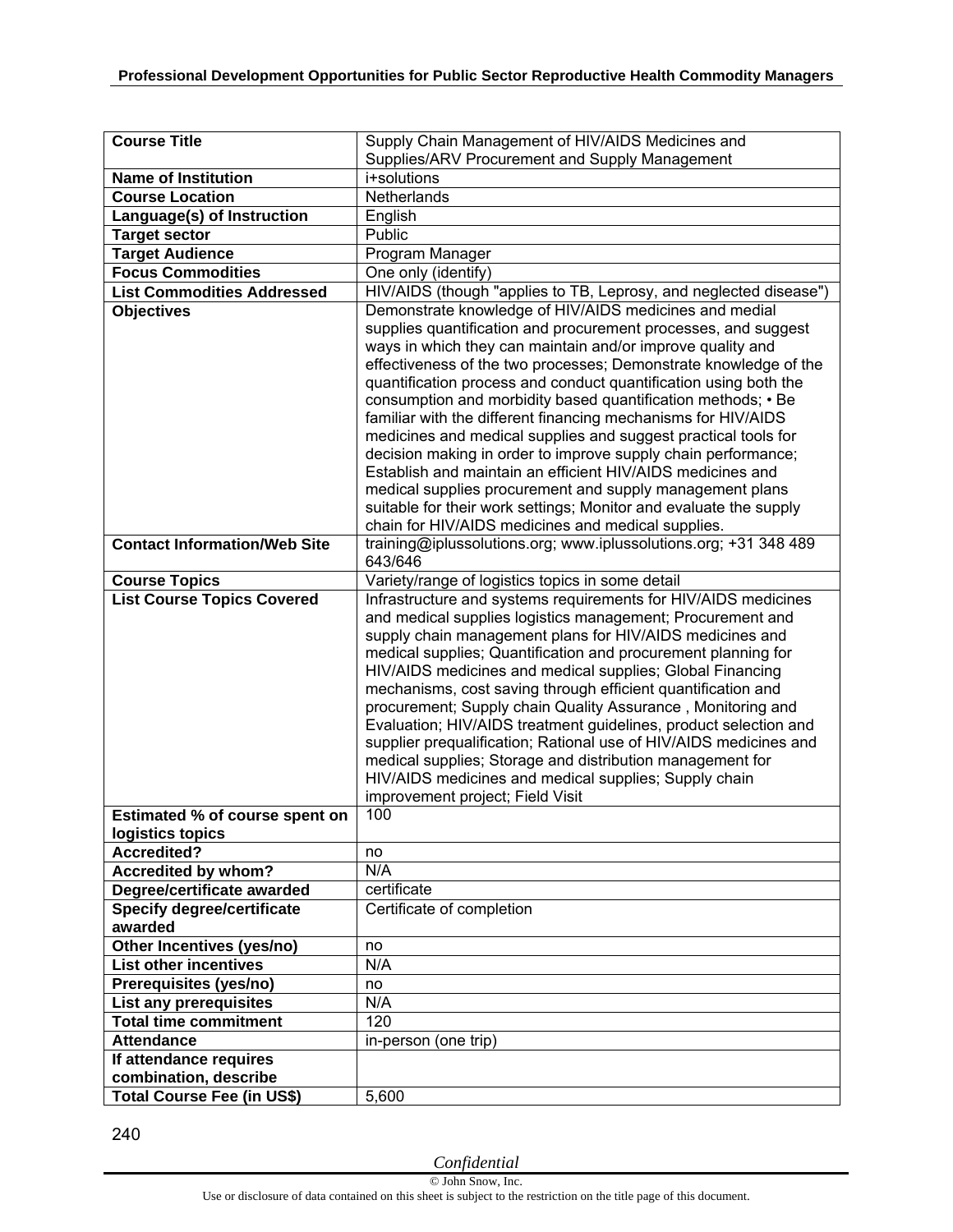## **Professional Development Opportunities for Public Sector Reproductive Health Commodity Managers**

| <b>Fee Components and</b><br><b>Supplements</b> | includes course materials, transfer to and from airport on first and<br>last day only, hotel accommodation for duration of the course, three<br>meals/day, coffee and tea breaks. |
|-------------------------------------------------|-----------------------------------------------------------------------------------------------------------------------------------------------------------------------------------|
| <b>Scholarships/Discounts</b><br>Available?     | no                                                                                                                                                                                |
| <b>Describe scholarships</b>                    | N/A                                                                                                                                                                               |
| <b>Additional comments</b>                      |                                                                                                                                                                                   |

*Confidential*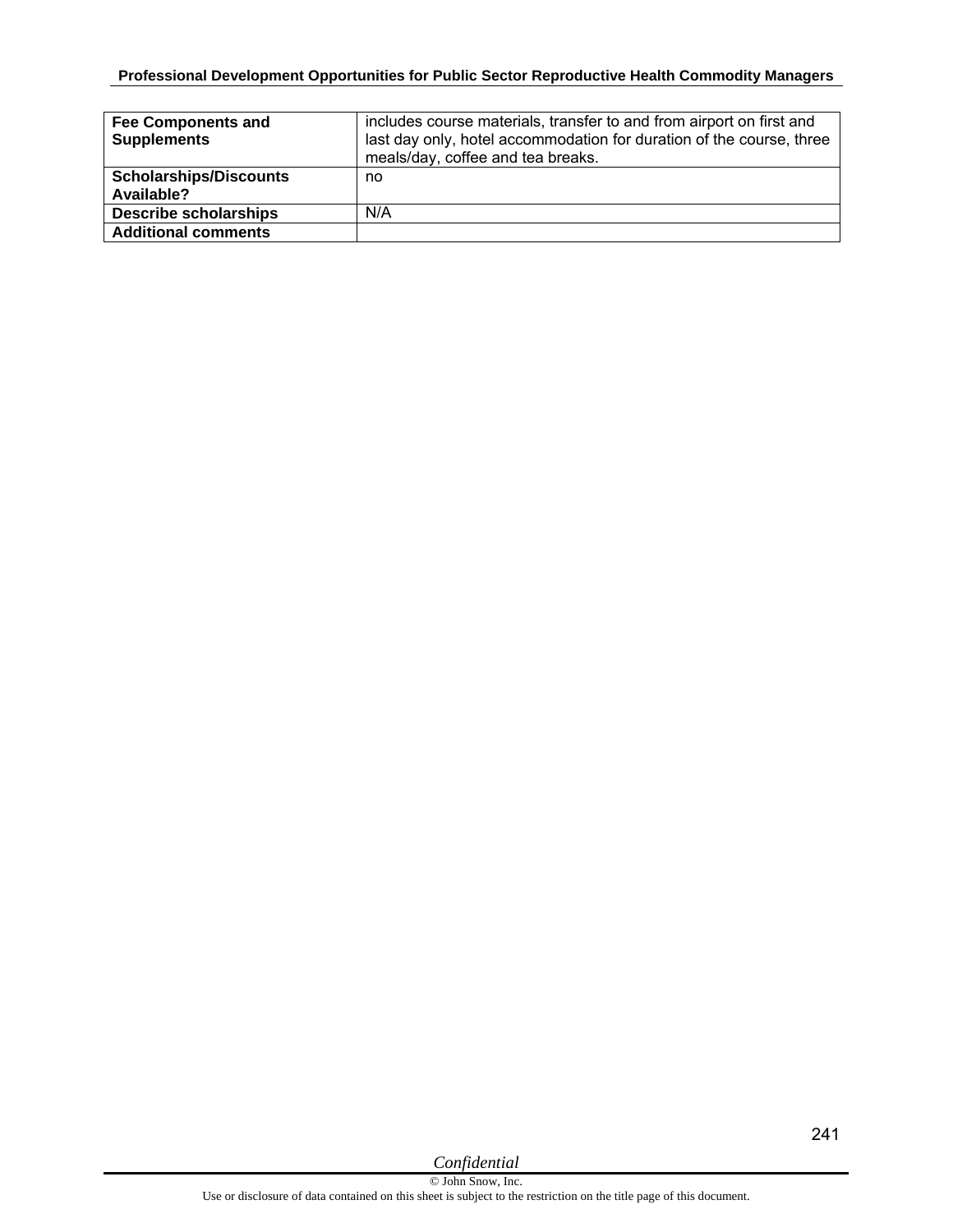| <b>Course Title</b>                 | The Supply Chain Management of HIV/AIDS medicines and the                                                                                   |
|-------------------------------------|---------------------------------------------------------------------------------------------------------------------------------------------|
|                                     | related supplies.                                                                                                                           |
| <b>Name of Institution</b>          | ARV Access for Africa/i+solutions                                                                                                           |
| <b>Course Location</b>              | South Africa                                                                                                                                |
| Language(s) of Instruction          | English                                                                                                                                     |
| <b>Target sector</b>                | Public                                                                                                                                      |
| <b>Target Audience</b>              | Practitioner (Logistician, warehouse manager, LMIS manager, etc.)                                                                           |
| <b>Focus Commodities</b>            | Small set (identify)                                                                                                                        |
| <b>List Commodities Addressed</b>   | HIV/AIDS medicines and related supplies                                                                                                     |
| <b>Objectives</b>                   | Understand the Principles of Pharmacy, Anti Retroviral Therapy                                                                              |
|                                     | and the HIV/AIDS, have a better understanding of current global                                                                             |
|                                     | financing mechanisms and incorporated challenges, and                                                                                       |
|                                     | possibilities to come-up with a better coordination, be able to list<br>current issues in the selection of medicines, mention appropriate   |
|                                     | criteria for effective medicines selection. Issues of generic                                                                               |
|                                     | medicines and recommended ARVs regimens will be pondered,                                                                                   |
|                                     | have discussed Budgeting, the respective components, involved                                                                               |
|                                     | steps, Processes and the Budget Analysis, be able to discuss the                                                                            |
|                                     | role of Procurement in the Supply Chain Management, respective                                                                              |
|                                     | Infrastructures, Resources Required and impacting challenges                                                                                |
|                                     | within the context of the HIV/AIDS, the principles of patents and the                                                                       |
|                                     | TRIPS will be underscored by participants, also, they will be able to                                                                       |
|                                     | understand and e able to analyze the impacts of patents on                                                                                  |
|                                     | medicines prices and their impacts to the prices of drugs, be able to<br>appreciate the importance of Accurate Diagnosis of HIV, and be     |
|                                     | able to describe the importance of Tracking patients on treatment                                                                           |
|                                     | and describe the Diagnostic and Monitoring tools that are required                                                                          |
|                                     | to sustain good ARV programs, understand the General principles                                                                             |
|                                     | of morbidity and consumption methods, and be able to explain their                                                                          |
|                                     | applications in the context of the HIV/AIDS. Also, difficulties in                                                                          |
|                                     | obtaining morbidity and consumptions data will be explained, be                                                                             |
|                                     | able to describe the aims of the Quality Assurance and Quality                                                                              |
|                                     | Control Roles in the Procurement and Supply Chain Management                                                                                |
|                                     | System, be able to Describe the roles of Medicines Regulatory                                                                               |
|                                     | Authorities, and Other International organizations, be able to                                                                              |
|                                     | describe the aims of the Quality Assurance and Quality Control                                                                              |
|                                     | Roles in the Procurement and Supply Chain Management System.<br>Also, they will be able to Describe the roles of Medicines                  |
|                                     | Regulatory Authorities, and Other International organizations, be                                                                           |
|                                     | able to discuss procedures that should be used while receiving                                                                              |
|                                     | ARV, will understand the integrated planning between Stores and                                                                             |
|                                     | Distributions, be familiar with practical strategies on how to improve                                                                      |
|                                     | stores and inventory management for the sake of reducing                                                                                    |
|                                     | wastages, be able to describe types of poor drug use and                                                                                    |
|                                     | influencing factors, and describe components of a successful ART                                                                            |
|                                     | program, be able to describe the features incorporated with good                                                                            |
|                                     | work force and Strategies of how to attain this workforce, be able to<br>estimate the Human Capacity requirements for effective delivery of |
|                                     | ARVs, be able to describe and discuss strategies on how to solve                                                                            |
|                                     | and assess distribution options, be able to identify people who need                                                                        |
|                                     | access to what information, and discuss strategies for information                                                                          |
|                                     | exchange.                                                                                                                                   |
| <b>Contact Information/Web Site</b> | training@aa4a.co.za                                                                                                                         |
| <b>Course Topics</b>                | Variety/range of logistics topics in some detail                                                                                            |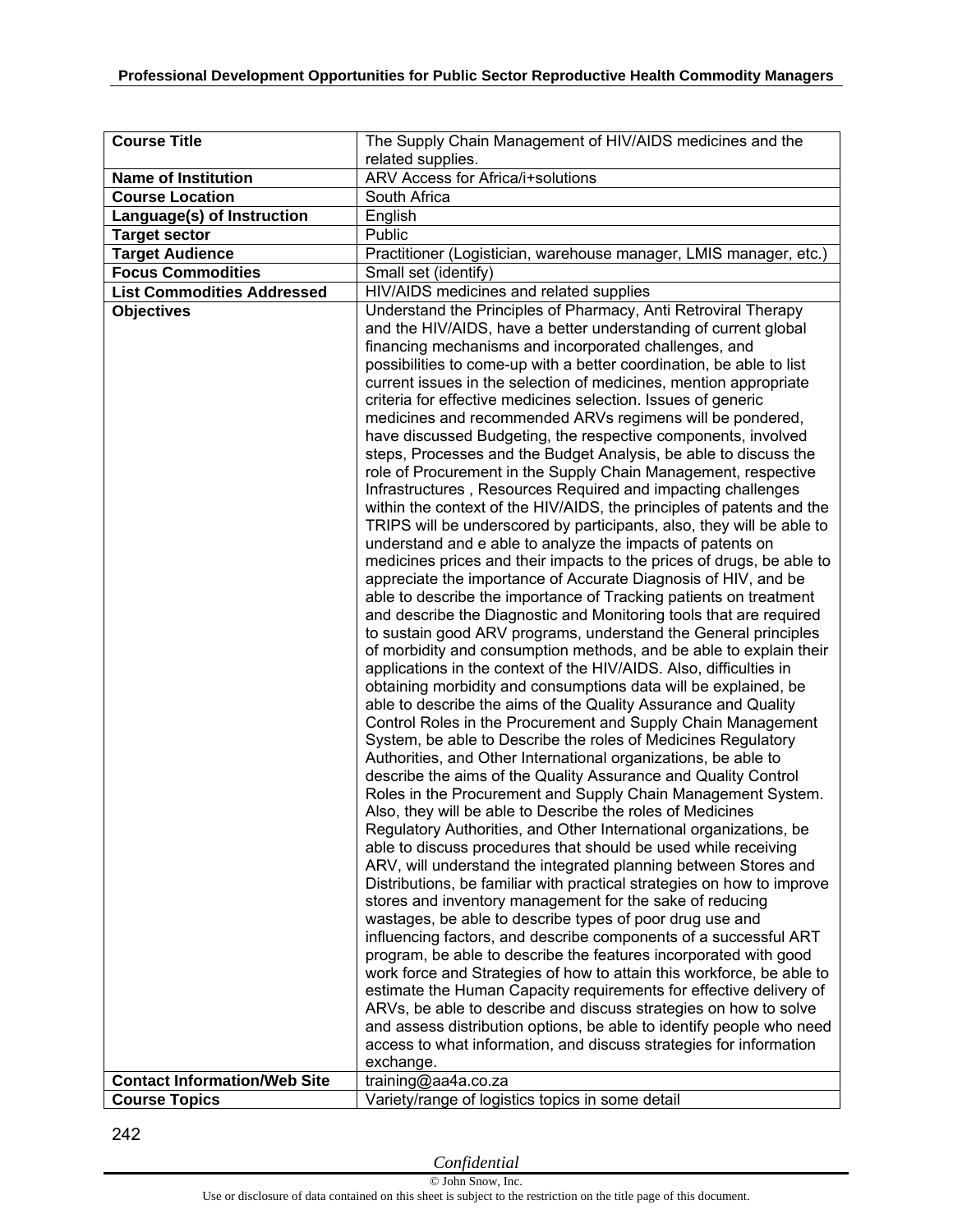| <b>List Course Topics Covered</b> | Planning, Implementation, Monitoring & Evaluation of the          |
|-----------------------------------|-------------------------------------------------------------------|
|                                   | procurement, storage and distribution.                            |
| Estimated % of course spent on    | 100                                                               |
| logistics topics                  |                                                                   |
| <b>Accredited?</b>                | ves                                                               |
| Accredited by whom?               | South African Pharmacy                                            |
| Degree/certificate awarded        | certificate                                                       |
| <b>Specify degree/certificate</b> | Certificate of competence                                         |
| awarded                           |                                                                   |
| Other Incentives (yes/no)         | no                                                                |
| <b>List other incentives</b>      | N/A                                                               |
| Prerequisites (yes/no)            | no                                                                |
| List any prerequisites            | N/A                                                               |
| <b>Total time commitment</b>      | 40                                                                |
| <b>Attendance</b>                 | in-person (one trip)                                              |
| If attendance requires            |                                                                   |
| combination, describe             |                                                                   |
| <b>Total Course Fee (in US\$)</b> | 3,100                                                             |
| <b>Fee Components and</b>         | Hotel accommodation (single occupancy), Three meals a day, this   |
| <b>Supplements</b>                | includes the weekend meals at the hotel, Field Trips, Tuition fee |
|                                   | and materials, Airport Transfers                                  |
| <b>Scholarships/Discounts</b>     | not indicated                                                     |
| Available?                        |                                                                   |
| <b>Describe scholarships</b>      | N/A                                                               |
| <b>Additional comments</b>        |                                                                   |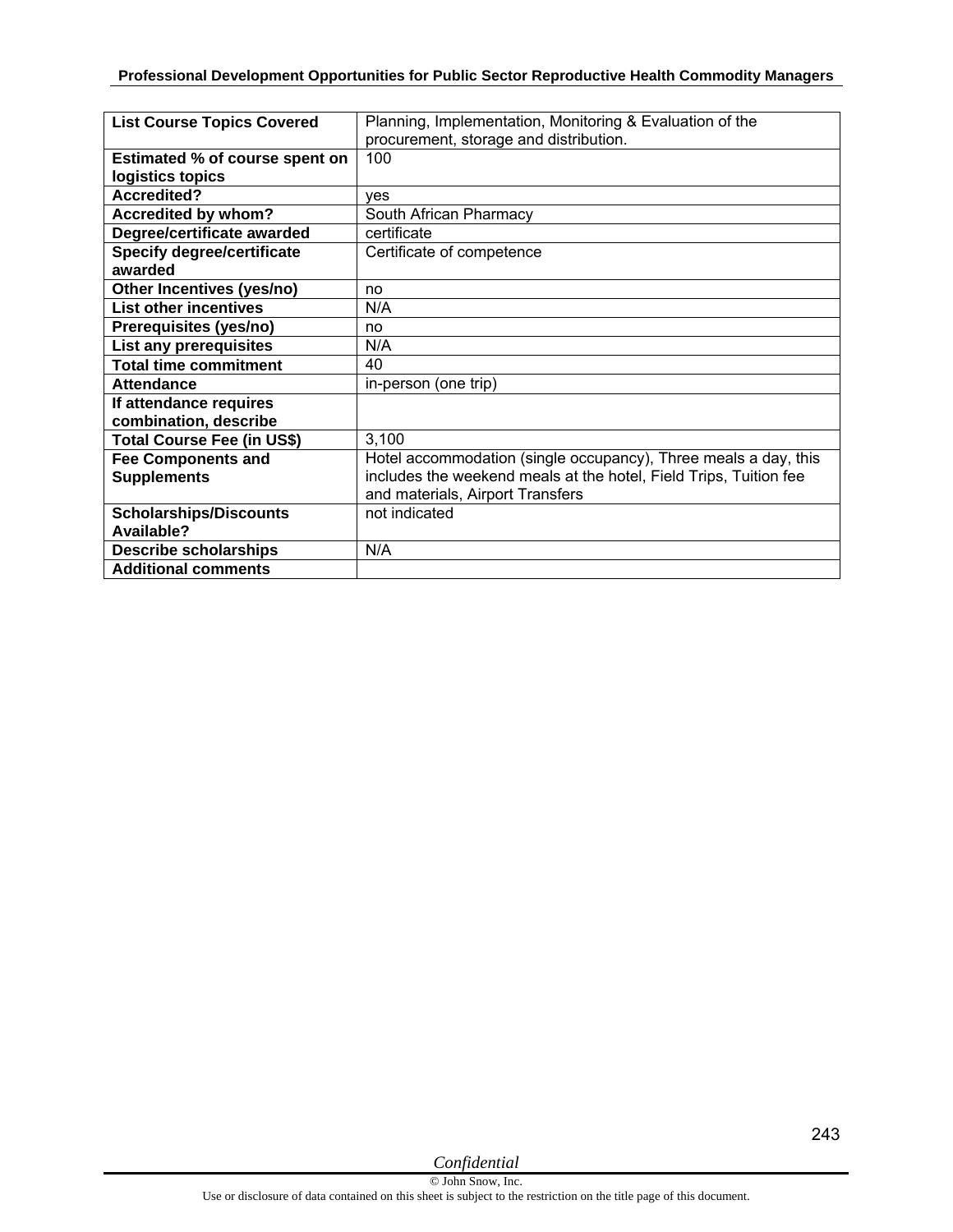| <b>Course Title</b>                 | Transports                                                           |
|-------------------------------------|----------------------------------------------------------------------|
| <b>Name of Institution</b>          | Institut Bioforce Développement                                      |
| <b>Course Location</b>              | France                                                               |
| Language(s) of Instruction          | French                                                               |
| <b>Target sector</b>                | Public                                                               |
| <b>Target Audience</b>              | Practitioner (Logistician, warehouse manager, LMIS manager, etc.)    |
| <b>Focus Commodities</b>            | Not indicated                                                        |
| <b>List Commodities Addressed</b>   |                                                                      |
| <b>Objectives</b>                   | Not provided                                                         |
| <b>Contact Information/Web Site</b> | www.bioforce.asso.fr                                                 |
| <b>Course Topics</b>                | One logistics function in great detail                               |
| <b>List Course Topics Covered</b>   | Gestion de la logistique des transports : analyse géographique,      |
|                                     | choix du mode de transport, contrats, dédouanement                   |
| Estimated % of course spent on      | 100                                                                  |
| logistics topics                    |                                                                      |
| <b>Accredited?</b>                  | no                                                                   |
| <b>Accredited by whom?</b>          | N/A                                                                  |
| Degree/certificate awarded          | no                                                                   |
| <b>Specify degree/certificate</b>   | N/A                                                                  |
| awarded                             |                                                                      |
| Other Incentives (yes/no)           | no                                                                   |
| <b>List other incentives</b>        | N/A                                                                  |
| Prerequisites (yes/no)              | no                                                                   |
| List any prerequisites              | N/A                                                                  |
| <b>Total time commitment</b>        | 16                                                                   |
| <b>Attendance</b>                   | in-person (one trip)                                                 |
| If attendance requires              |                                                                      |
| combination, describe               |                                                                      |
| <b>Total Course Fee (in US\$)</b>   | 285                                                                  |
| <b>Fee Components and</b>           | Course cost only; does not include meals, lodging, or transportation |
| <b>Supplements</b>                  |                                                                      |
| <b>Scholarships/Discounts</b>       | not indicated                                                        |
| Available?                          |                                                                      |
| <b>Describe scholarships</b>        | N/A                                                                  |
| <b>Additional comments</b>          |                                                                      |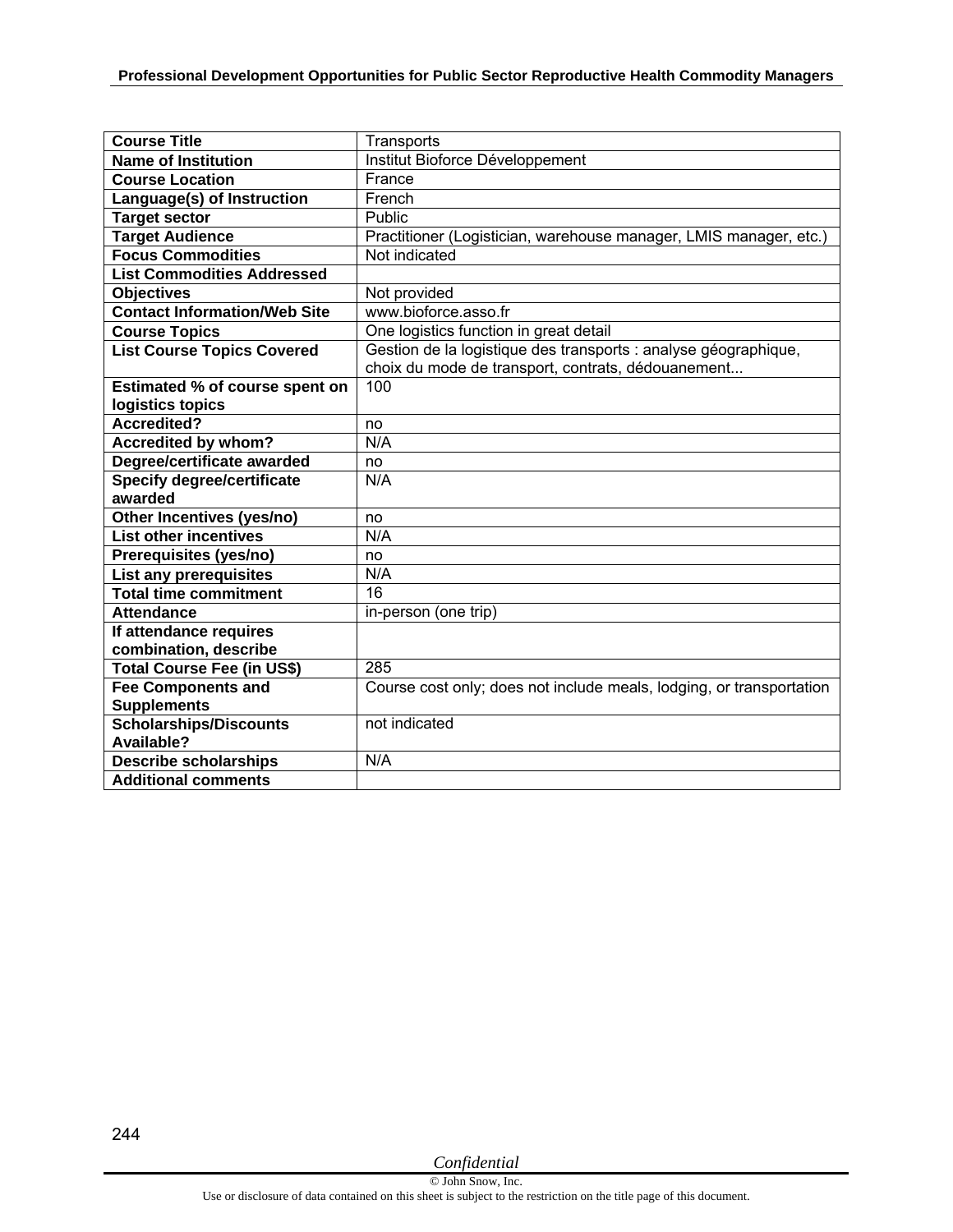| <b>Course Title</b>                                | <b>Warehouse Operations Management</b>                                                                                                                                                                                                                                                                                                                                                                                                                             |
|----------------------------------------------------|--------------------------------------------------------------------------------------------------------------------------------------------------------------------------------------------------------------------------------------------------------------------------------------------------------------------------------------------------------------------------------------------------------------------------------------------------------------------|
| <b>Name of Institution</b>                         | ARV Access for Africa/Fuel/i+solutions                                                                                                                                                                                                                                                                                                                                                                                                                             |
| <b>Course Location</b>                             | South Africa                                                                                                                                                                                                                                                                                                                                                                                                                                                       |
| Language(s) of Instruction                         | English                                                                                                                                                                                                                                                                                                                                                                                                                                                            |
| <b>Target sector</b>                               | Public                                                                                                                                                                                                                                                                                                                                                                                                                                                             |
| <b>Target Audience</b>                             | Practitioner (Logistician, warehouse manager, LMIS manager, etc.)                                                                                                                                                                                                                                                                                                                                                                                                  |
| <b>Focus Commodities</b>                           | Not indicated                                                                                                                                                                                                                                                                                                                                                                                                                                                      |
| <b>List Commodities Addressed</b>                  |                                                                                                                                                                                                                                                                                                                                                                                                                                                                    |
| <b>Objectives</b>                                  | "Provide warehouse managers with skills in warehouse planning                                                                                                                                                                                                                                                                                                                                                                                                      |
|                                                    | and management, and to teach how to apply those skills in their<br>own country; Provide practical tools to managers to improve their<br>level of performance; The interchange of skills and experience<br>amongst course members is essential for training activities and<br>learning."                                                                                                                                                                            |
| <b>Contact Information/Web Site</b>                | training@aa4a.co.za                                                                                                                                                                                                                                                                                                                                                                                                                                                |
| <b>Course Topics</b>                               | One logistics function in great detail                                                                                                                                                                                                                                                                                                                                                                                                                             |
| <b>List Course Topics Covered</b>                  | Warehouse design and capacity, Situation Analysis & Decision<br>making process, Challenges of Warehousing, Quality Management<br>in the Warehouse & SOP's, Human Resources for Warehouse,<br>Receiving Management, Storage Management & Special<br>Requirements, Inventory Control Management, Distribution<br>Management, Physical Controls in the Warehouse, Safety in the<br>Warehouse, Supervision & Responsibility in the Warehouse,<br>Procurement Planning, |
| Estimated % of course spent on                     | 100                                                                                                                                                                                                                                                                                                                                                                                                                                                                |
| logistics topics                                   |                                                                                                                                                                                                                                                                                                                                                                                                                                                                    |
| Accredited?                                        | no                                                                                                                                                                                                                                                                                                                                                                                                                                                                 |
| Accredited by whom?                                | N/A                                                                                                                                                                                                                                                                                                                                                                                                                                                                |
| Degree/certificate awarded                         | certificate                                                                                                                                                                                                                                                                                                                                                                                                                                                        |
| <b>Specify degree/certificate</b><br>awarded       | Certificate of competence                                                                                                                                                                                                                                                                                                                                                                                                                                          |
| Other Incentives (yes/no)                          | no                                                                                                                                                                                                                                                                                                                                                                                                                                                                 |
| <b>List other incentives</b>                       | N/A                                                                                                                                                                                                                                                                                                                                                                                                                                                                |
| Prerequisites (yes/no)                             | no                                                                                                                                                                                                                                                                                                                                                                                                                                                                 |
| <b>List any prerequisites</b>                      | N/A                                                                                                                                                                                                                                                                                                                                                                                                                                                                |
| <b>Total time commitment</b>                       | 120                                                                                                                                                                                                                                                                                                                                                                                                                                                                |
| <b>Attendance</b>                                  | in-person (one trip)                                                                                                                                                                                                                                                                                                                                                                                                                                               |
| If attendance requires                             |                                                                                                                                                                                                                                                                                                                                                                                                                                                                    |
| combination, describe                              |                                                                                                                                                                                                                                                                                                                                                                                                                                                                    |
| Total Course Fee (in US\$)                         | 9,300                                                                                                                                                                                                                                                                                                                                                                                                                                                              |
| <b>Fee Components and</b>                          | Accommodation                                                                                                                                                                                                                                                                                                                                                                                                                                                      |
| <b>Supplements</b>                                 |                                                                                                                                                                                                                                                                                                                                                                                                                                                                    |
| <b>Scholarships/Discounts</b><br><b>Available?</b> | not indicated                                                                                                                                                                                                                                                                                                                                                                                                                                                      |
|                                                    |                                                                                                                                                                                                                                                                                                                                                                                                                                                                    |
| <b>Describe scholarships</b>                       | N/A                                                                                                                                                                                                                                                                                                                                                                                                                                                                |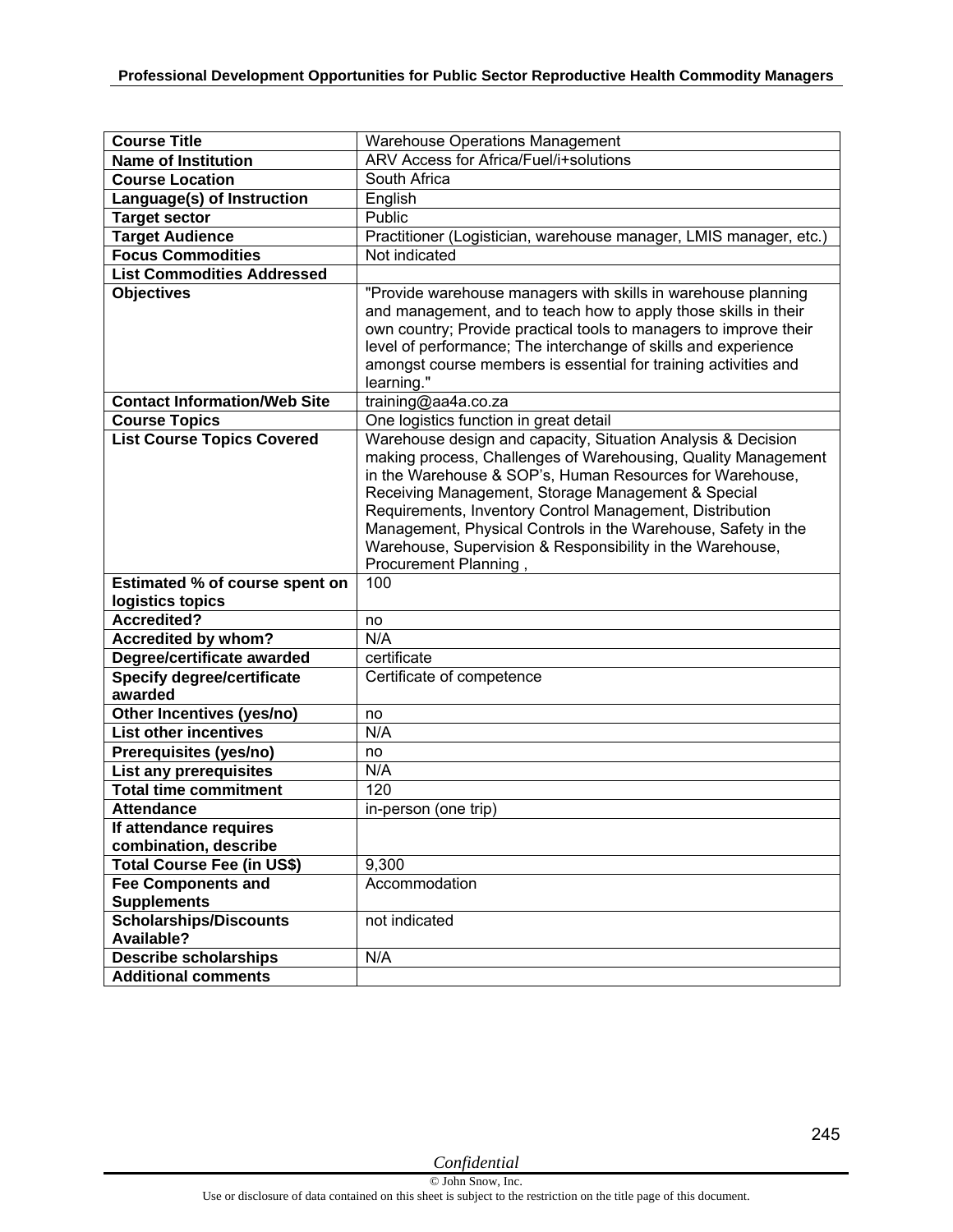| <b>Course Title</b>                         |                                                                                                                                                                                                                                                                                                                                                                                                                                                                                                                                                                                                                                                                                                                                                |
|---------------------------------------------|------------------------------------------------------------------------------------------------------------------------------------------------------------------------------------------------------------------------------------------------------------------------------------------------------------------------------------------------------------------------------------------------------------------------------------------------------------------------------------------------------------------------------------------------------------------------------------------------------------------------------------------------------------------------------------------------------------------------------------------------|
| <b>Name of Institution</b>                  | Warehouse/Distribution Center Layout<br>Georgia Tech, Supply Chain & Logistics Institute                                                                                                                                                                                                                                                                                                                                                                                                                                                                                                                                                                                                                                                       |
|                                             |                                                                                                                                                                                                                                                                                                                                                                                                                                                                                                                                                                                                                                                                                                                                                |
| <b>Course Location</b>                      | Georgia, USA                                                                                                                                                                                                                                                                                                                                                                                                                                                                                                                                                                                                                                                                                                                                   |
| Language(s) of Instruction                  | English                                                                                                                                                                                                                                                                                                                                                                                                                                                                                                                                                                                                                                                                                                                                        |
| <b>Target sector</b>                        | Private                                                                                                                                                                                                                                                                                                                                                                                                                                                                                                                                                                                                                                                                                                                                        |
| <b>Target Audience</b>                      | Open enrollment                                                                                                                                                                                                                                                                                                                                                                                                                                                                                                                                                                                                                                                                                                                                |
| <b>Focus Commodities</b>                    | Any/all                                                                                                                                                                                                                                                                                                                                                                                                                                                                                                                                                                                                                                                                                                                                        |
| <b>List Commodities Addressed</b>           |                                                                                                                                                                                                                                                                                                                                                                                                                                                                                                                                                                                                                                                                                                                                                |
| <b>Objectives</b>                           | "Improve throughput with systematic layout planning, Reduce<br>handling costs in storage and order picking, Group materials for<br>efficient handling and storage, Plan for expansions and new<br>facilities, Improve the performance of warehouse and distribution<br>facilities, Increase layout planning productivity and effectiveness,<br>Offer practical approaches to storage, order picking, packing,<br>material movement, and physical control, and Streamline material<br>flow in warehouses/distribution centers"                                                                                                                                                                                                                  |
| <b>Contact Information/Web Site</b>         | http://www.scl.gatech.edu/professional-education/certificates/                                                                                                                                                                                                                                                                                                                                                                                                                                                                                                                                                                                                                                                                                 |
| <b>Course Topics</b>                        | One logistics function in great detail                                                                                                                                                                                                                                                                                                                                                                                                                                                                                                                                                                                                                                                                                                         |
| <b>List Course Topics Covered</b>           | Improve the performance of your warehouse and distribution<br>facilities through learning and practicing: Typical approaches to<br>layout planning, Three fundamentals of layout planning, Case<br>exercise in layout planning, Systematic layout planning, Profiling<br>and inventory analysis, Handling and storing equipment, Case<br>exercises in methods selection, Classical layouts and flow patterns,<br>Flow of materials analysis, Estimating space requirements, Case<br>exercise in warehouse layout and materials handling, Evaluation of<br>alternative plans-costs and intangibles, Detailed layouts, Case<br>problem in distribution center planning, Organizing your layout<br>project, and Planning, design, and procurement |
| Estimated % of course spent on              | 100                                                                                                                                                                                                                                                                                                                                                                                                                                                                                                                                                                                                                                                                                                                                            |
| logistics topics                            |                                                                                                                                                                                                                                                                                                                                                                                                                                                                                                                                                                                                                                                                                                                                                |
| <b>Accredited?</b>                          | yes                                                                                                                                                                                                                                                                                                                                                                                                                                                                                                                                                                                                                                                                                                                                            |
| <b>Accredited by whom?</b>                  | Southern Association of Colleges and Universities                                                                                                                                                                                                                                                                                                                                                                                                                                                                                                                                                                                                                                                                                              |
| Degree/certificate awarded                  | certificate                                                                                                                                                                                                                                                                                                                                                                                                                                                                                                                                                                                                                                                                                                                                    |
| <b>Specify degree/certificate</b>           | Warehouse/Distribution Center Layout Certificate                                                                                                                                                                                                                                                                                                                                                                                                                                                                                                                                                                                                                                                                                               |
| awarded                                     |                                                                                                                                                                                                                                                                                                                                                                                                                                                                                                                                                                                                                                                                                                                                                |
| Other Incentives (yes/no)                   | no                                                                                                                                                                                                                                                                                                                                                                                                                                                                                                                                                                                                                                                                                                                                             |
| List other incentives                       | N/A                                                                                                                                                                                                                                                                                                                                                                                                                                                                                                                                                                                                                                                                                                                                            |
| Prerequisites (yes/no)                      | no                                                                                                                                                                                                                                                                                                                                                                                                                                                                                                                                                                                                                                                                                                                                             |
| List any prerequisites                      | N/A                                                                                                                                                                                                                                                                                                                                                                                                                                                                                                                                                                                                                                                                                                                                            |
| <b>Total time commitment</b>                | 24                                                                                                                                                                                                                                                                                                                                                                                                                                                                                                                                                                                                                                                                                                                                             |
| <b>Attendance</b>                           | in-person (one trip)                                                                                                                                                                                                                                                                                                                                                                                                                                                                                                                                                                                                                                                                                                                           |
| If attendance requires                      |                                                                                                                                                                                                                                                                                                                                                                                                                                                                                                                                                                                                                                                                                                                                                |
| combination, describe                       |                                                                                                                                                                                                                                                                                                                                                                                                                                                                                                                                                                                                                                                                                                                                                |
| <b>Total Course Fee (in US\$)</b>           | 2,300                                                                                                                                                                                                                                                                                                                                                                                                                                                                                                                                                                                                                                                                                                                                          |
| <b>Fee Components and</b>                   | includes breakfast, lunch, snack, daily parking, wireless Internet                                                                                                                                                                                                                                                                                                                                                                                                                                                                                                                                                                                                                                                                             |
| <b>Supplements</b>                          | connection & course materials. Additional costs are transport from<br>home to training site and accommodations while attending the<br>course.                                                                                                                                                                                                                                                                                                                                                                                                                                                                                                                                                                                                  |
| <b>Scholarships/Discounts</b><br>Available? | yes                                                                                                                                                                                                                                                                                                                                                                                                                                                                                                                                                                                                                                                                                                                                            |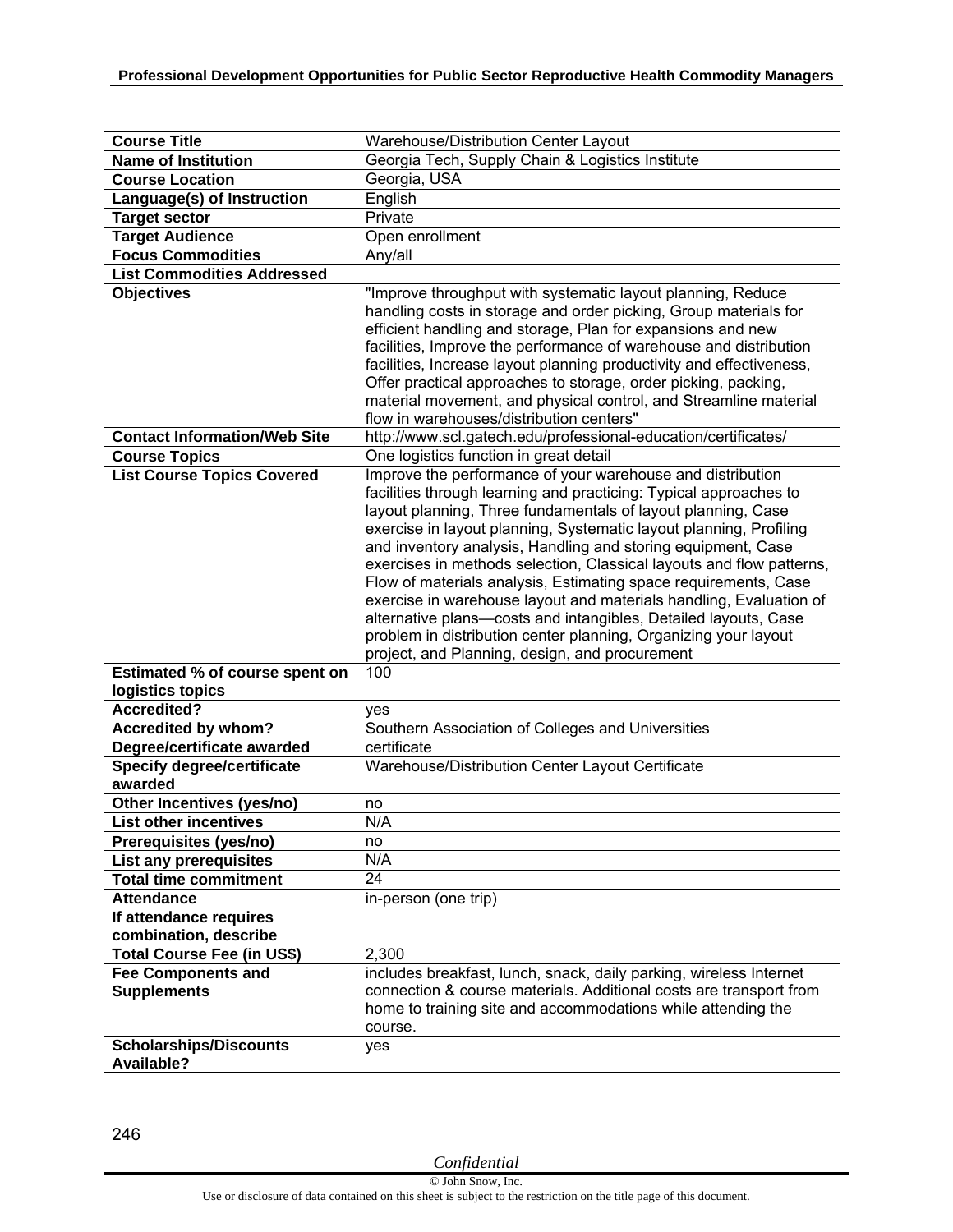| <b>Describe scholarships</b> | discounted fees available for those who have taken another SCL<br>course, members of CSCMP, and some courses are discounted for<br>members of INFORMS, NASSTRAC, AST&L & the Atlanta<br>Logistics Innovation Council, early registration discount |
|------------------------------|---------------------------------------------------------------------------------------------------------------------------------------------------------------------------------------------------------------------------------------------------|
| <b>Additional comments</b>   | course hours do not include travel, only lecture hours                                                                                                                                                                                            |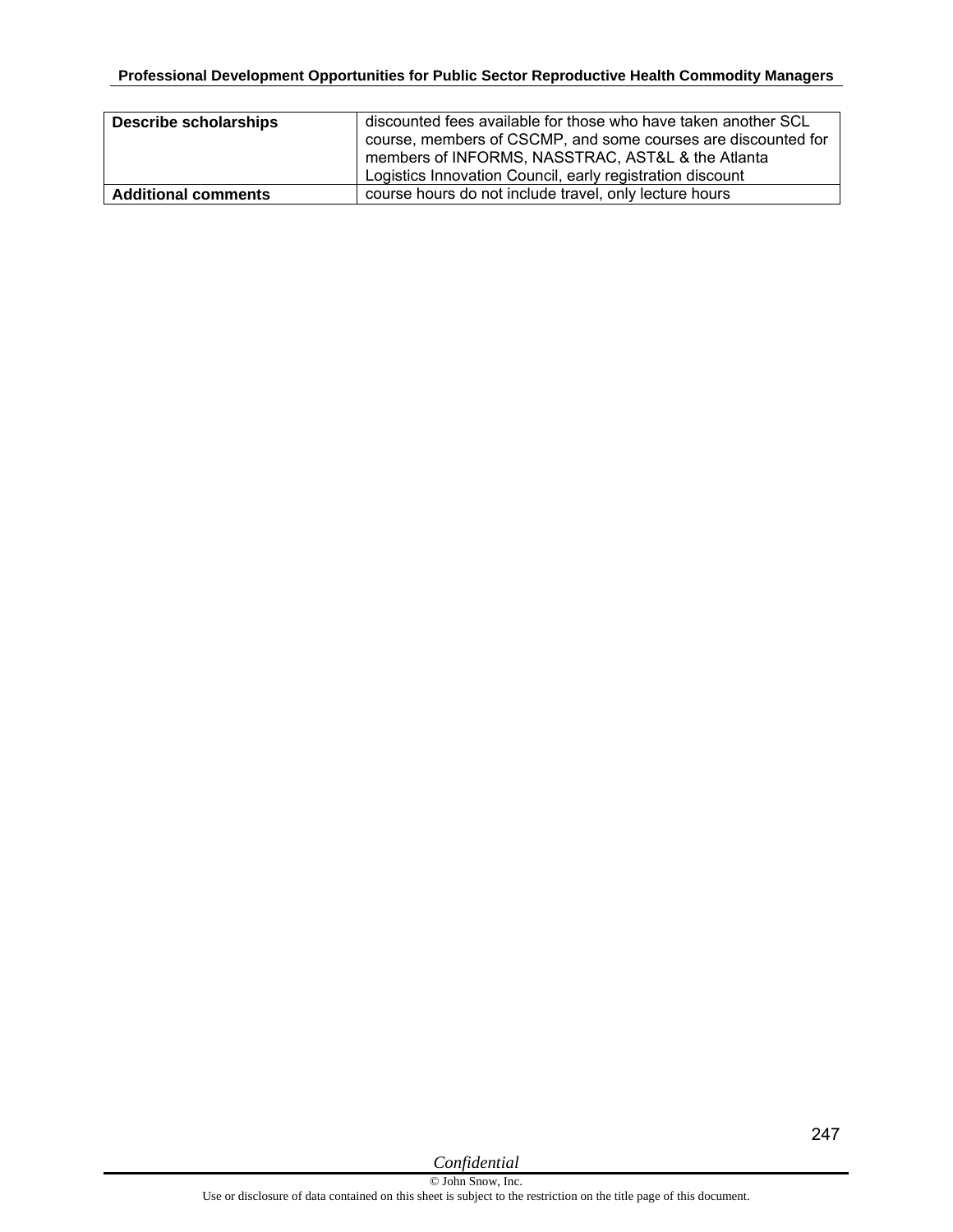| <b>Course Title</b>                             | <b>Warehousing Management Skills</b>                                                                                                                                                                                                                            |
|-------------------------------------------------|-----------------------------------------------------------------------------------------------------------------------------------------------------------------------------------------------------------------------------------------------------------------|
| <b>Name of Institution</b>                      | University of Pretoria, South Africa                                                                                                                                                                                                                            |
| <b>Course Location</b>                          | Pretoria, South Africa                                                                                                                                                                                                                                          |
| Language(s) of Instruction                      | English                                                                                                                                                                                                                                                         |
| <b>Target sector</b>                            | Private                                                                                                                                                                                                                                                         |
| <b>Target Audience</b>                          | Practitioner (Logistician, warehouse manager, LMIS manager, etc.)                                                                                                                                                                                               |
| <b>Focus Commodities</b>                        | Any/all                                                                                                                                                                                                                                                         |
| <b>List Commodities Addressed</b>               |                                                                                                                                                                                                                                                                 |
| <b>Objectives</b>                               | Understand the role of warehousing in the supply chain, Apply<br>warehousing management principles, Apply warehousing layout<br>and design principles, Calculate space requirements, Manage<br>warehouse operations and Identify areas for quality improvement. |
| <b>Contact Information/Web Site</b>             | www.ceatup.co.za, info.ce@up.co.za                                                                                                                                                                                                                              |
| <b>Course Topics</b>                            | One logistics function in great detail                                                                                                                                                                                                                          |
| <b>List Course Topics Covered</b>               | The role of warehousing, Supervising the warehouse, Warehousing<br>layout & design, Calculating space requirements, Managing<br>warehouse operations and Quality improvement.                                                                                   |
| Estimated % of course spent on                  | 100                                                                                                                                                                                                                                                             |
| logistics topics                                |                                                                                                                                                                                                                                                                 |
| <b>Accredited?</b>                              | ves                                                                                                                                                                                                                                                             |
| <b>Accredited by whom?</b>                      | University of Pretoria                                                                                                                                                                                                                                          |
| Degree/certificate awarded                      | certificate                                                                                                                                                                                                                                                     |
| <b>Specify degree/certificate</b><br>awarded    | Certificate of completion or attendance                                                                                                                                                                                                                         |
| Other Incentives (yes/no)                       | no                                                                                                                                                                                                                                                              |
| <b>List other incentives</b>                    | N/A                                                                                                                                                                                                                                                             |
| Prerequisites (yes/no)                          | yes                                                                                                                                                                                                                                                             |
| <b>List any prerequisites</b>                   | Matric                                                                                                                                                                                                                                                          |
| <b>Total time commitment</b>                    | 24                                                                                                                                                                                                                                                              |
| <b>Attendance</b>                               | in-person (one trip)                                                                                                                                                                                                                                            |
| If attendance requires<br>combination, describe |                                                                                                                                                                                                                                                                 |
| Total Course Fee (in US\$)                      | 604                                                                                                                                                                                                                                                             |
| <b>Fee Components and</b><br><b>Supplements</b> | Course fee only, cost of living, books and transportation separate                                                                                                                                                                                              |
| Scholarships/Discounts<br><b>Available?</b>     | not indicated                                                                                                                                                                                                                                                   |
| <b>Describe scholarships</b>                    | N/A                                                                                                                                                                                                                                                             |
| <b>Additional comments</b>                      |                                                                                                                                                                                                                                                                 |

248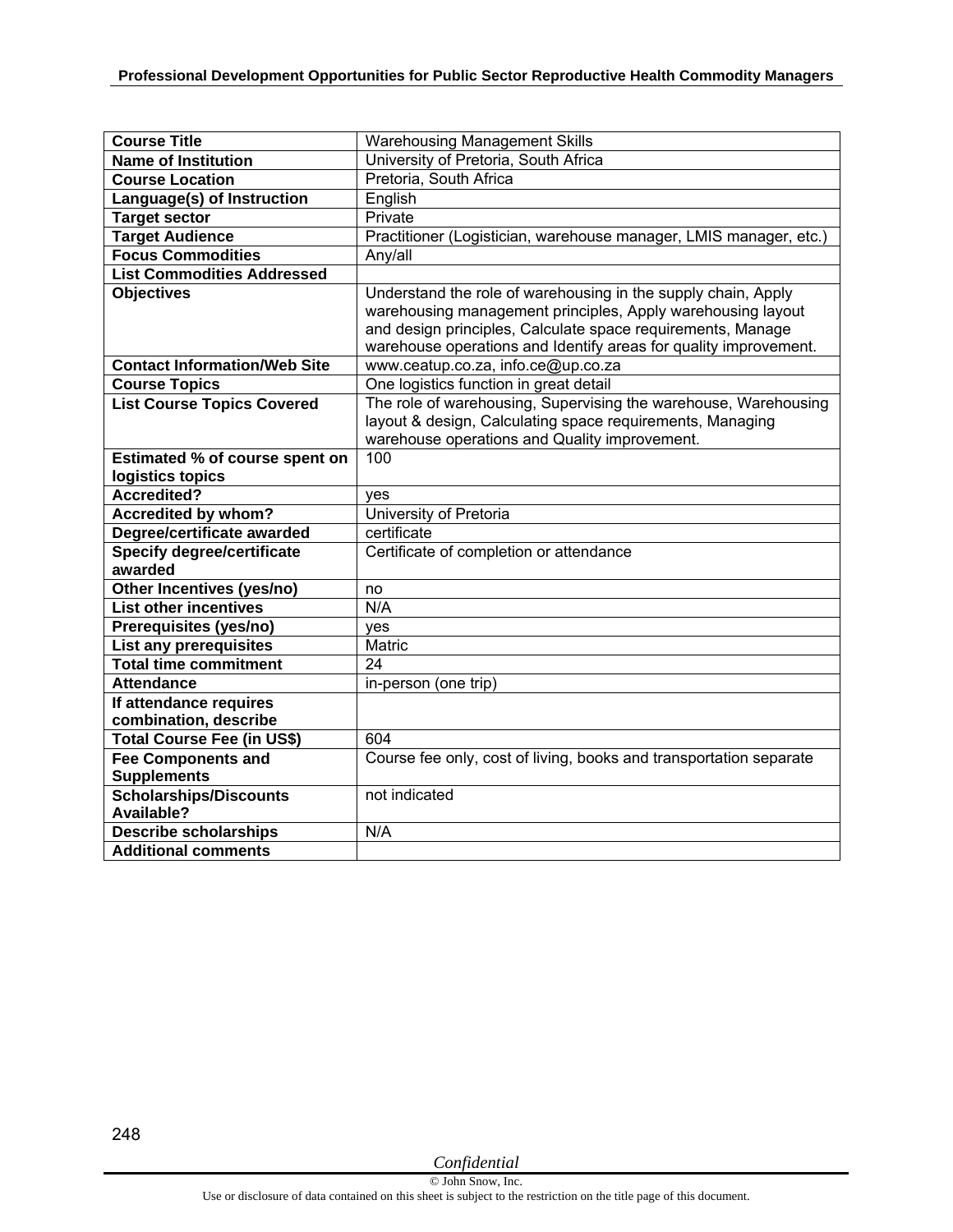| <b>Course Title</b>                                      | <b>Warehousing Short Course</b>                                                                                                                                                                                                                                                                                                                                                                                                                                                                                                                                                |
|----------------------------------------------------------|--------------------------------------------------------------------------------------------------------------------------------------------------------------------------------------------------------------------------------------------------------------------------------------------------------------------------------------------------------------------------------------------------------------------------------------------------------------------------------------------------------------------------------------------------------------------------------|
| <b>Name of Institution</b>                               | Georgia Tech, Supply Chain & Logistics Institute                                                                                                                                                                                                                                                                                                                                                                                                                                                                                                                               |
| <b>Course Location</b>                                   | Georgia, USA                                                                                                                                                                                                                                                                                                                                                                                                                                                                                                                                                                   |
| Language(s) of Instruction                               | English                                                                                                                                                                                                                                                                                                                                                                                                                                                                                                                                                                        |
| <b>Target sector</b>                                     | Private                                                                                                                                                                                                                                                                                                                                                                                                                                                                                                                                                                        |
| <b>Target Audience</b>                                   | <b>Facility Manager</b>                                                                                                                                                                                                                                                                                                                                                                                                                                                                                                                                                        |
| <b>Focus Commodities</b>                                 | Any/all                                                                                                                                                                                                                                                                                                                                                                                                                                                                                                                                                                        |
| <b>List Commodities Addressed</b>                        |                                                                                                                                                                                                                                                                                                                                                                                                                                                                                                                                                                                |
| <b>Objectives</b><br><b>Contact Information/Web Site</b> | Improve the management and operations of your warehouse through:<br>Learning about paperless warehousing, slotting, and cross docking,<br>Exploring order picking, pallet storage and retrieval, and receiving and<br>supply, Examining bar coding, benchmarking, radio frequency, and case<br>picking, Improving your work measurement, third-party warehousing, and<br>returns, Designing a better warehouse layout and Exploring vehicle<br>alternatives, sorting systems, and international distribution<br>http://www.scl.gatech.edu/professional-education/certificates/ |
| <b>Course Topics</b>                                     | One logistics function in great detail                                                                                                                                                                                                                                                                                                                                                                                                                                                                                                                                         |
| <b>List Course Topics Covered</b>                        | Warehousing in logistics, Vehicles and material handling, Supply chain<br>systems equipment, Warehouse activity profiling, Performance, cost, and<br>service measures, Warehouse layout and design, Order picking, Receiving<br>and putaway, Storage and retrieval systems, Slotting, Paperless<br>warehousing, Warehouse management systems, Container design and<br>selection, Dock operations, Third-party warehousing, Workforce<br>management, Future trends in warehousing                                                                                               |
| Estimated % of course spent on                           | 100                                                                                                                                                                                                                                                                                                                                                                                                                                                                                                                                                                            |
| logistics topics                                         |                                                                                                                                                                                                                                                                                                                                                                                                                                                                                                                                                                                |
| Accredited?                                              | yes                                                                                                                                                                                                                                                                                                                                                                                                                                                                                                                                                                            |
| Accredited by whom?                                      | Southern Association of Colleges and Universities                                                                                                                                                                                                                                                                                                                                                                                                                                                                                                                              |
| Degree/certificate awarded                               | certificate                                                                                                                                                                                                                                                                                                                                                                                                                                                                                                                                                                    |
| <b>Specify degree/certificate</b><br>awarded             | <b>Warehousing Short Course Certificate</b>                                                                                                                                                                                                                                                                                                                                                                                                                                                                                                                                    |
| Other Incentives (yes/no)                                | no                                                                                                                                                                                                                                                                                                                                                                                                                                                                                                                                                                             |
| <b>List other incentives</b>                             | N/A                                                                                                                                                                                                                                                                                                                                                                                                                                                                                                                                                                            |
| Prerequisites (yes/no)                                   | no                                                                                                                                                                                                                                                                                                                                                                                                                                                                                                                                                                             |
| <b>List any prerequisites</b>                            | N/A                                                                                                                                                                                                                                                                                                                                                                                                                                                                                                                                                                            |
| <b>Total time commitment</b>                             | 40                                                                                                                                                                                                                                                                                                                                                                                                                                                                                                                                                                             |
| <b>Attendance</b>                                        | in-person (one trip)                                                                                                                                                                                                                                                                                                                                                                                                                                                                                                                                                           |
| If attendance requires<br>combination, describe          |                                                                                                                                                                                                                                                                                                                                                                                                                                                                                                                                                                                |
| Total Course Fee (in US\$)                               | 3,500                                                                                                                                                                                                                                                                                                                                                                                                                                                                                                                                                                          |
| <b>Fee Components and</b><br><b>Supplements</b>          | includes breakfast, lunch, snack, daily parking, wireless Internet<br>connection & course materials. Additional costs are transport from<br>home to training site and accommodations while attending the<br>course.                                                                                                                                                                                                                                                                                                                                                            |
| <b>Scholarships/Discounts</b><br><b>Available?</b>       | yes                                                                                                                                                                                                                                                                                                                                                                                                                                                                                                                                                                            |
| <b>Describe scholarships</b>                             | discounted fees available for those who have taken another SCL<br>course, members of CSCMP, and some courses are discounted for                                                                                                                                                                                                                                                                                                                                                                                                                                                |
| <b>Additional comments</b>                               | members of INFORMS, NASSTRAC, AST&L & the Atlanta<br>Logistics Innovation Council, early registration discount<br>course hours do not include travel, only lecture hours                                                                                                                                                                                                                                                                                                                                                                                                       |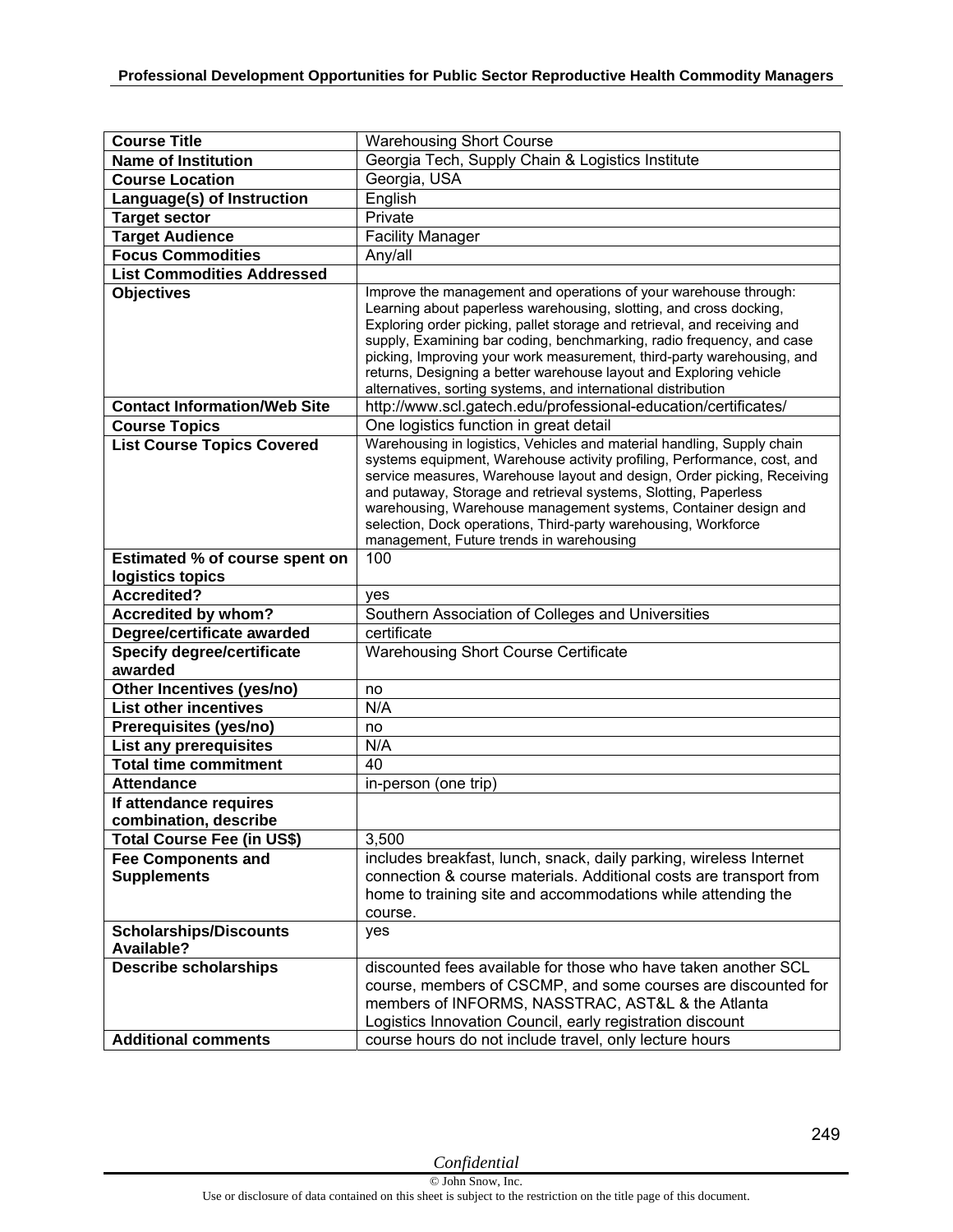| <b>Course Title</b>                                        | World Class Inventory Planning and Management                                                                                                                                                                                                                                                                                                                                                                                                                 |
|------------------------------------------------------------|---------------------------------------------------------------------------------------------------------------------------------------------------------------------------------------------------------------------------------------------------------------------------------------------------------------------------------------------------------------------------------------------------------------------------------------------------------------|
| <b>Name of Institution</b>                                 | Georgia Tech, Supply Chain & Logistics Institute                                                                                                                                                                                                                                                                                                                                                                                                              |
| <b>Course Location</b>                                     | Georgia, USA                                                                                                                                                                                                                                                                                                                                                                                                                                                  |
| Language(s) of Instruction                                 | English                                                                                                                                                                                                                                                                                                                                                                                                                                                       |
| <b>Target sector</b>                                       | Private                                                                                                                                                                                                                                                                                                                                                                                                                                                       |
| <b>Target Audience</b>                                     | Practitioner (Logistician, warehouse manager, LMIS manager, etc.)                                                                                                                                                                                                                                                                                                                                                                                             |
| <b>Focus Commodities</b>                                   | Any/all                                                                                                                                                                                                                                                                                                                                                                                                                                                       |
| <b>List Commodities Addressed</b>                          |                                                                                                                                                                                                                                                                                                                                                                                                                                                               |
| <b>Objectives</b>                                          | Learn to reduce inventory levels, increase fill rates, and maximize<br>the financial performance levels of your inventory through:<br>Analyzing inventory data to reduce inventory carrying costs,<br>Determining how to measure and improve inventory performance,<br>Reducing, measuring, and managing demand variability, Evaluating<br>how to measure and reduce purchase order costs, and Determining<br>how to optimize safety stock and service levels |
| <b>Contact Information/Web Site</b>                        | http://www.scl.gatech.edu/professional-education/certificates/                                                                                                                                                                                                                                                                                                                                                                                                |
| <b>Course Topics</b>                                       | One logistics function in great detail                                                                                                                                                                                                                                                                                                                                                                                                                        |
| <b>List Course Topics Covered</b>                          | The role of inventory management in logistics and business,<br>Inventory management facts and fundamentals, Inventory activity<br>profiling and data mining, Inventory performance, cost, and value<br>measures, Forecasting tips, tricks, techniques, and technology, Lot<br>size optimization, Safety stock optimization and fill rate planning,<br>Inventory control policies, Inventory deployment                                                        |
| Estimated % of course spent on                             | 100                                                                                                                                                                                                                                                                                                                                                                                                                                                           |
| logistics topics                                           |                                                                                                                                                                                                                                                                                                                                                                                                                                                               |
| <b>Accredited?</b>                                         | yes                                                                                                                                                                                                                                                                                                                                                                                                                                                           |
|                                                            |                                                                                                                                                                                                                                                                                                                                                                                                                                                               |
| <b>Accredited by whom?</b>                                 | Southern Association of Colleges and Universities                                                                                                                                                                                                                                                                                                                                                                                                             |
| Degree/certificate awarded                                 | certificate                                                                                                                                                                                                                                                                                                                                                                                                                                                   |
| <b>Specify degree/certificate</b>                          | Certificate in World Class Inventory Planning and Management                                                                                                                                                                                                                                                                                                                                                                                                  |
| awarded                                                    |                                                                                                                                                                                                                                                                                                                                                                                                                                                               |
| Other Incentives (yes/no)                                  | no                                                                                                                                                                                                                                                                                                                                                                                                                                                            |
| <b>List other incentives</b>                               | N/A                                                                                                                                                                                                                                                                                                                                                                                                                                                           |
| Prerequisites (yes/no)                                     | no                                                                                                                                                                                                                                                                                                                                                                                                                                                            |
| <b>List any prerequisites</b>                              | N/A                                                                                                                                                                                                                                                                                                                                                                                                                                                           |
| <b>Total time commitment</b>                               | 32                                                                                                                                                                                                                                                                                                                                                                                                                                                            |
| <b>Attendance</b>                                          | in-person (one trip)                                                                                                                                                                                                                                                                                                                                                                                                                                          |
| If attendance requires                                     |                                                                                                                                                                                                                                                                                                                                                                                                                                                               |
| combination, describe                                      |                                                                                                                                                                                                                                                                                                                                                                                                                                                               |
| <b>Total Course Fee (in US\$)</b>                          | 3,900                                                                                                                                                                                                                                                                                                                                                                                                                                                         |
| <b>Fee Components and</b><br><b>Supplements</b>            | includes breakfast, lunch, snack, daily parking, wireless Internet<br>connection & course materials. Additional costs are transport from<br>home to training site and accommodations while attending the<br>course.                                                                                                                                                                                                                                           |
| <b>Scholarships/Discounts</b><br><b>Available?</b>         | yes                                                                                                                                                                                                                                                                                                                                                                                                                                                           |
| <b>Describe scholarships</b><br><b>Additional comments</b> | discounted fees available for those who have taken another SCL<br>course, members of CSCMP, and some courses are discounted for<br>members of INFORMS, NASSTRAC, AST&L & the Atlanta<br><b>Logistics Innovation Council</b><br>course hours do not include travel, only lecture hours                                                                                                                                                                         |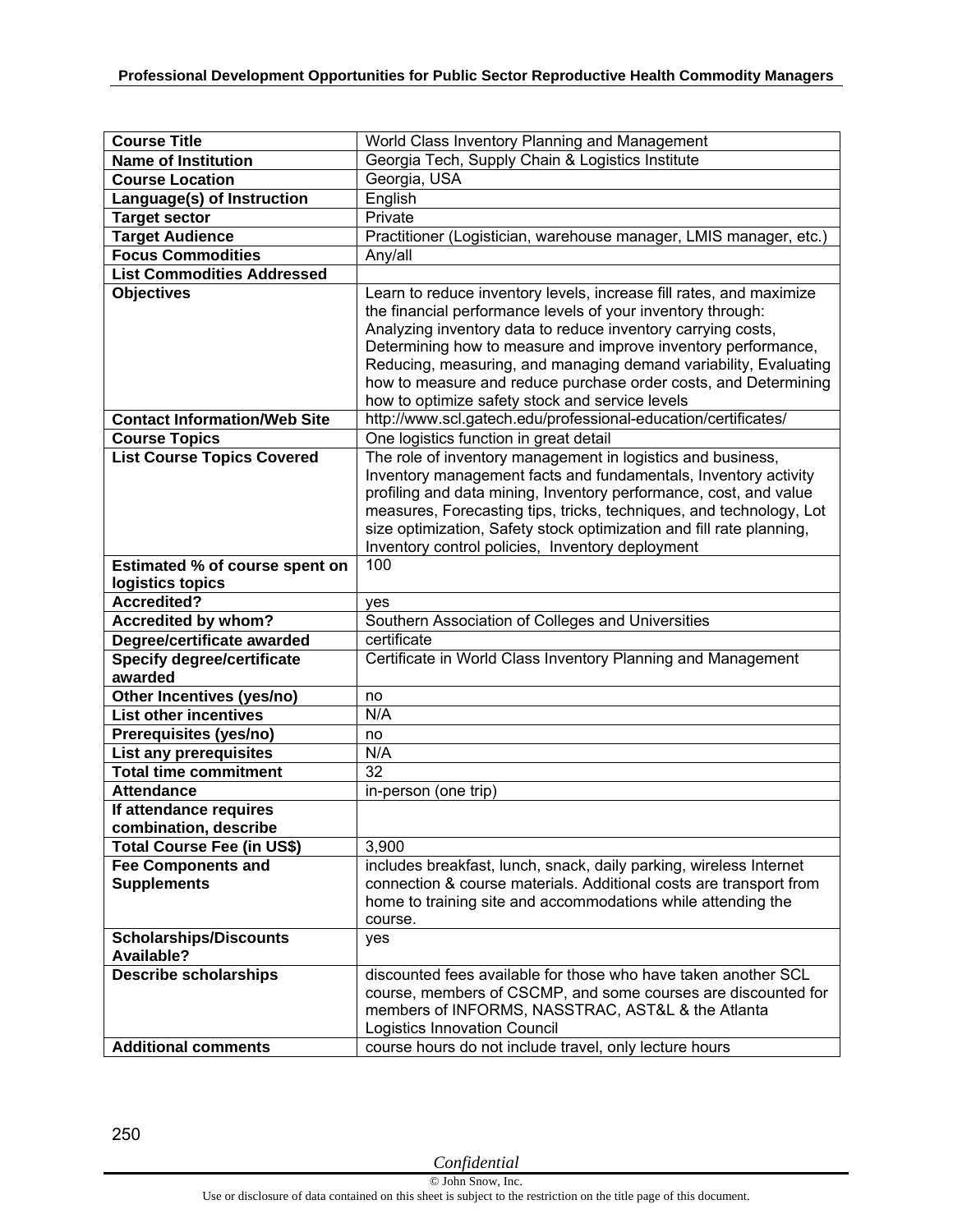| <b>Course Title</b>                                           | World Class Inventory Planning and Management                        |
|---------------------------------------------------------------|----------------------------------------------------------------------|
| <b>Name of Institution</b>                                    | Georgia Tech, Supply Chain & Logistics Institute                     |
| <b>Course Location</b>                                        | online                                                               |
| Language(s) of Instruction                                    | English                                                              |
| <b>Target sector</b>                                          | Private                                                              |
| <b>Target Audience</b>                                        | Practitioner (Logistician, warehouse manager, LMIS manager, etc.)    |
| <b>Focus Commodities</b>                                      | Any/all                                                              |
| <b>List Commodities Addressed</b>                             |                                                                      |
| <b>Objectives</b>                                             | Learn to reduce inventory levels, increase fill rates, and maximize  |
|                                                               | the financial performance levels of your inventory through:          |
|                                                               | Analyzing inventory data to reduce inventory carrying costs,         |
|                                                               | Determining how to measure and improve inventory performance,        |
|                                                               | Reducing, measuring, and managing demand variability, Evaluating     |
|                                                               | how to measure and reduce purchase order costs, and Determining      |
|                                                               | how to optimize safety stock and service levels                      |
| <b>Contact Information/Web Site</b>                           | http://www.scl.gatech.edu/professional-education/certificates/       |
| <b>Course Topics</b>                                          | One logistics function in great detail                               |
| <b>List Course Topics Covered</b>                             | The role of inventory management in logistics and business,          |
|                                                               | Inventory management facts and fundamentals, Inventory activity      |
|                                                               | profiling and data mining, Inventory performance, cost, and value    |
|                                                               | measures, Forecasting tips, tricks, techniques, and technology, Lot  |
|                                                               | size optimization, Safety stock optimization and fill rate planning, |
|                                                               | Inventory control policies, Inventory deployment                     |
| Estimated % of course spent on                                | 100                                                                  |
| logistics topics                                              |                                                                      |
| <b>Accredited?</b>                                            | yes                                                                  |
| <b>Accredited by whom?</b>                                    | Southern Association of Colleges and Universities                    |
| Degree/certificate awarded                                    | certificate                                                          |
| <b>Specify degree/certificate</b><br>awarded                  | Certificate in World Class Inventory Planning and Management         |
|                                                               | no                                                                   |
| Other Incentives (yes/no)<br><b>List other incentives</b>     | N/A                                                                  |
|                                                               |                                                                      |
| Prerequisites (yes/no)                                        | yes<br>some minimum technical requirement specified under "comments" |
| <b>List any prerequisites</b><br><b>Total time commitment</b> | 40                                                                   |
| <b>Attendance</b>                                             | online                                                               |
| If attendance requires                                        |                                                                      |
| combination, describe                                         |                                                                      |
| <b>Total Course Fee (in US\$)</b>                             | 2,800                                                                |
| <b>Fee Components and</b>                                     | "online courses include access to course materials for one year,     |
| <b>Supplements</b>                                            | PowerPoint slides used in on campus courses, extensive course        |
|                                                               | notes including complete transcriptions of live classroom            |
|                                                               | presentations, streaming video clips demonstrating the operation of  |
|                                                               | important logistics systems, Photo galleries highlighting the        |
|                                                               | operation of important logistics systems, Educational versions of    |
|                                                               | the decision support tools presented in the course"                  |
| <b>Scholarships/Discounts</b>                                 | yes                                                                  |
| <b>Available?</b>                                             |                                                                      |
| <b>Describe scholarships</b>                                  | discounted fees available for those who have taken another SCL       |
|                                                               | course, members of CSCMP, and some courses are discounted for        |
|                                                               | members of INFORMS, NASSTRAC, AST&L & the Atlanta                    |
|                                                               | Logistics Innovation Council                                         |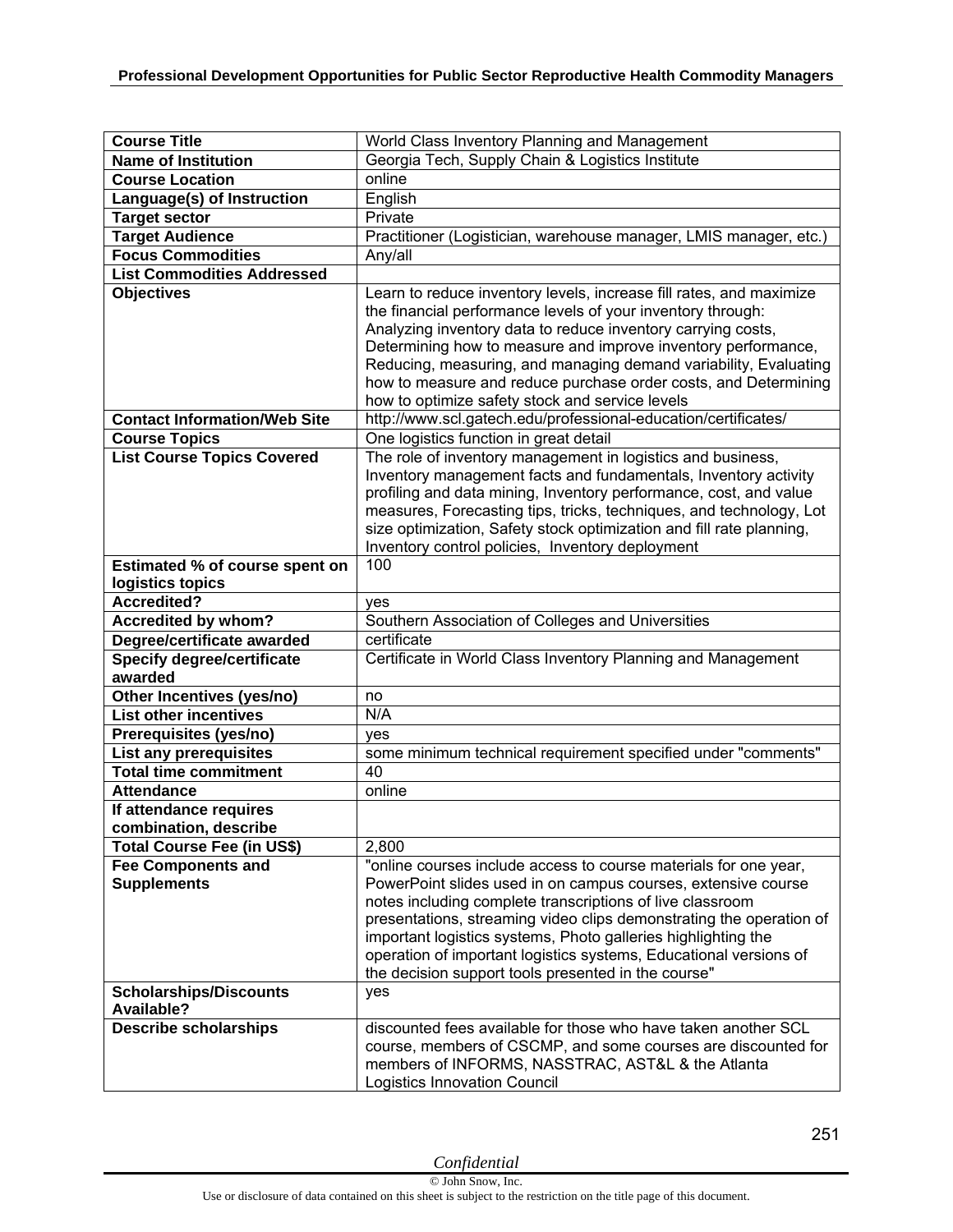| <b>Additional comments</b> | Technical requirements: 400MHz Intel Pentium II processor or<br>faster, 64MB of RAM (128MB on Windows XP or later), 52MB<br>available disk space, 56Kbps modem (audio only). A high-speed |
|----------------------------|-------------------------------------------------------------------------------------------------------------------------------------------------------------------------------------------|
|                            | connection is required to view                                                                                                                                                            |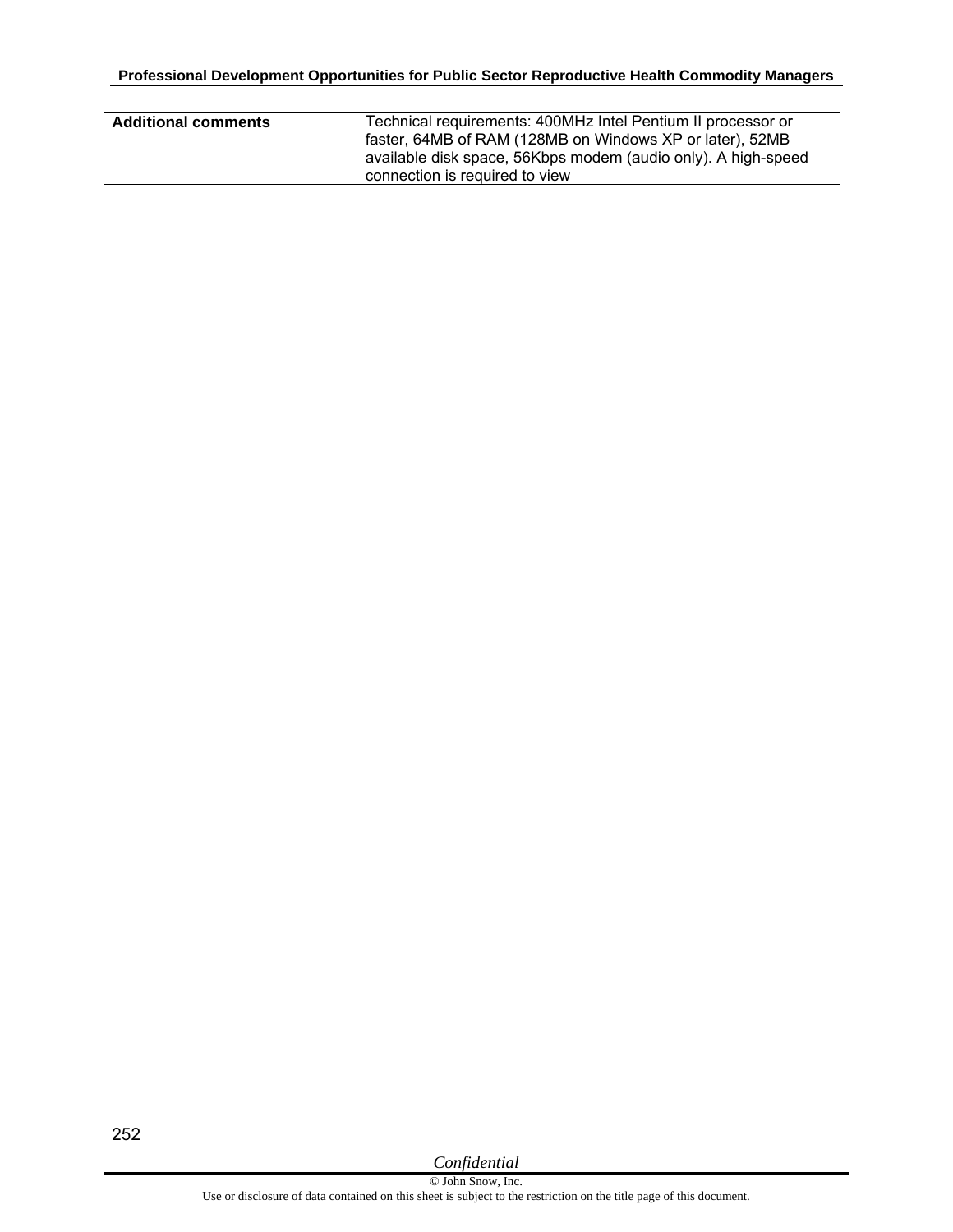| <b>Course Title</b>                                | World Class Logistics and Supply Chain Strategy                                                                                                                                                                                                                                                                                                                                                                                                                                                                                                                            |
|----------------------------------------------------|----------------------------------------------------------------------------------------------------------------------------------------------------------------------------------------------------------------------------------------------------------------------------------------------------------------------------------------------------------------------------------------------------------------------------------------------------------------------------------------------------------------------------------------------------------------------------|
| <b>Name of Institution</b>                         | Georgia Tech, Supply Chain & Logistics Institute                                                                                                                                                                                                                                                                                                                                                                                                                                                                                                                           |
| <b>Course Location</b>                             | Georgia, USA                                                                                                                                                                                                                                                                                                                                                                                                                                                                                                                                                               |
| Language(s) of Instruction                         | English                                                                                                                                                                                                                                                                                                                                                                                                                                                                                                                                                                    |
| <b>Target sector</b>                               | Private                                                                                                                                                                                                                                                                                                                                                                                                                                                                                                                                                                    |
| <b>Target Audience</b>                             | Open enrollment                                                                                                                                                                                                                                                                                                                                                                                                                                                                                                                                                            |
| <b>Focus Commodities</b>                           | Any/all                                                                                                                                                                                                                                                                                                                                                                                                                                                                                                                                                                    |
| <b>List Commodities Addressed</b>                  |                                                                                                                                                                                                                                                                                                                                                                                                                                                                                                                                                                            |
| <b>Objectives</b>                                  | Develop a comprehensive strategy to reduce costs and improve<br>customer service through: Evaluating how logistics should fit into<br>corporate and supply chain organizations, Determining how to mine<br>logistics data to achieve supply chain breakthroughs, Measuring<br>and benchmarking logistics and supply chain performance,<br>Optimizing your customer service logistics, Reducing your inventory<br>and improving service at the same time, and exploring how to<br>reduce cost and improve quality, cycle time, and accuracy at the<br>same time             |
| <b>Contact Information/Web Site</b>                | http://www.scl.gatech.edu/professional-education/certificates/                                                                                                                                                                                                                                                                                                                                                                                                                                                                                                             |
| <b>Course Topics</b>                               | Variety/range of logistics topics in some detail                                                                                                                                                                                                                                                                                                                                                                                                                                                                                                                           |
| <b>List Course Topics Covered</b>                  | The evolution and role of supply chain logistics in business,<br>Logistics activity profiling and data mining, Supply chain<br>performance, cost, and value measures, World-class customer<br>service and order processing, World-class inventory planning and<br>management, World-class sourcing and procurement, World-class<br>transportation and distribution, World-class warehousing and<br>material handling, Logistics and supply chain information systems,<br>Logistics outsourcing: If, when, and how, and Supply chain<br>organization design and development |
| Estimated % of course spent on                     | 100                                                                                                                                                                                                                                                                                                                                                                                                                                                                                                                                                                        |
| logistics topics<br><b>Accredited?</b>             |                                                                                                                                                                                                                                                                                                                                                                                                                                                                                                                                                                            |
|                                                    | yes<br>Southern Association of Colleges and Universities                                                                                                                                                                                                                                                                                                                                                                                                                                                                                                                   |
| Accredited by whom?<br>Degree/certificate awarded  | certificate                                                                                                                                                                                                                                                                                                                                                                                                                                                                                                                                                                |
| Specify degree/certificate<br>awarded              | Certificate in World Class Logistics and Supply Chain Strategy                                                                                                                                                                                                                                                                                                                                                                                                                                                                                                             |
| Other Incentives (yes/no)                          | no                                                                                                                                                                                                                                                                                                                                                                                                                                                                                                                                                                         |
| <b>List other incentives</b>                       | N/A                                                                                                                                                                                                                                                                                                                                                                                                                                                                                                                                                                        |
| Prerequisites (yes/no)                             | no                                                                                                                                                                                                                                                                                                                                                                                                                                                                                                                                                                         |
| List any prerequisites                             | N/A                                                                                                                                                                                                                                                                                                                                                                                                                                                                                                                                                                        |
| <b>Total time commitment</b>                       | 32                                                                                                                                                                                                                                                                                                                                                                                                                                                                                                                                                                         |
| <b>Attendance</b>                                  | in-person (one trip)                                                                                                                                                                                                                                                                                                                                                                                                                                                                                                                                                       |
| If attendance requires                             |                                                                                                                                                                                                                                                                                                                                                                                                                                                                                                                                                                            |
| combination, describe                              |                                                                                                                                                                                                                                                                                                                                                                                                                                                                                                                                                                            |
| Total Course Fee (in US\$)                         | 3,900                                                                                                                                                                                                                                                                                                                                                                                                                                                                                                                                                                      |
| <b>Fee Components and</b><br><b>Supplements</b>    | includes breakfast, lunch, snack, daily parking, wireless Internet<br>connection & course materials. Additional costs are transport from<br>home to training site and accommodations while attending the<br>course.                                                                                                                                                                                                                                                                                                                                                        |
| <b>Scholarships/Discounts</b><br><b>Available?</b> | yes                                                                                                                                                                                                                                                                                                                                                                                                                                                                                                                                                                        |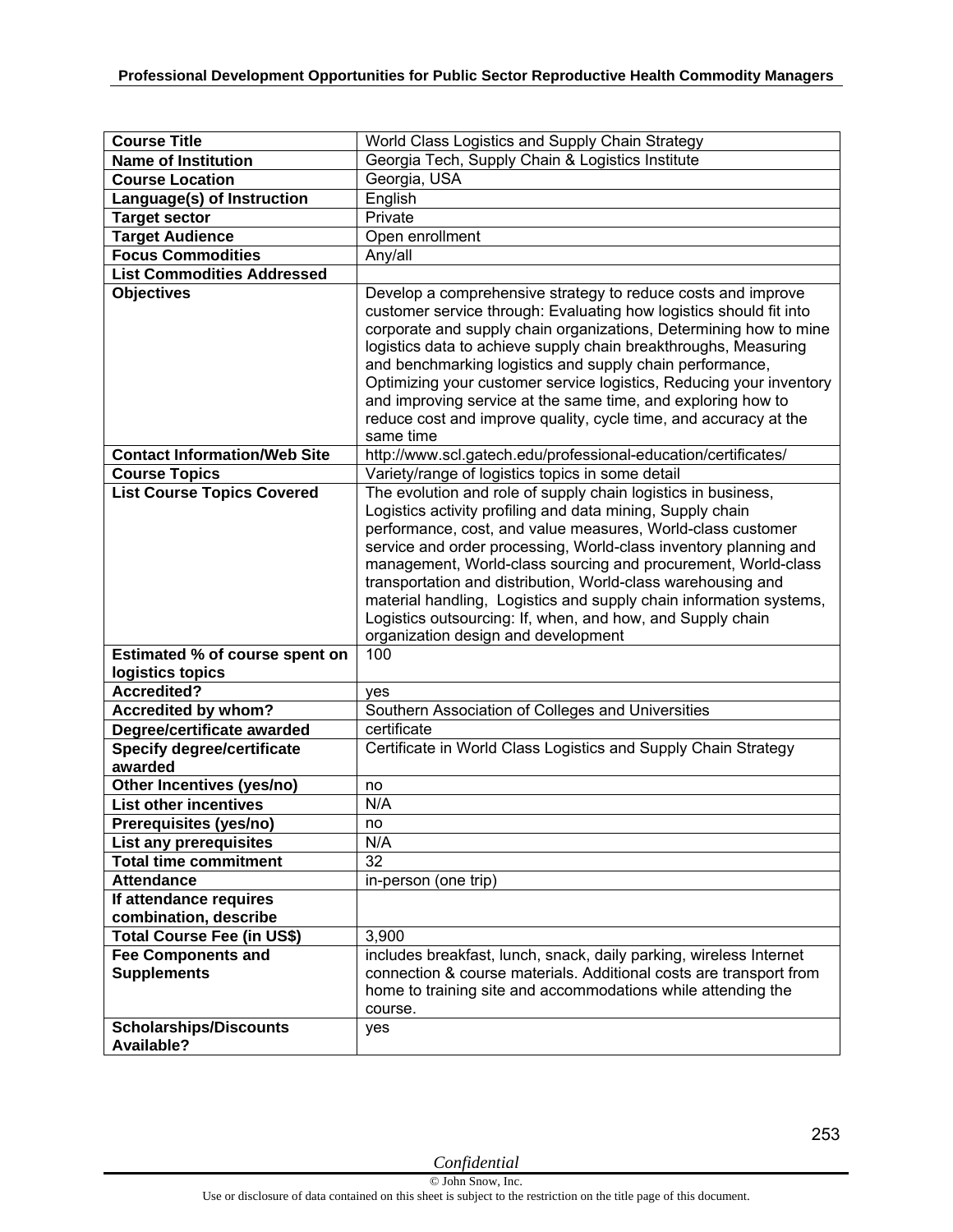| <b>Describe scholarships</b> | discounted fees available for those who have taken another SCL<br>course, members of CSCMP, and some courses are discounted for<br>members of INFORMS, NASSTRAC, AST&L & the Atlanta<br>Logistics Innovation Council, early registration discount |
|------------------------------|---------------------------------------------------------------------------------------------------------------------------------------------------------------------------------------------------------------------------------------------------|
| <b>Additional comments</b>   | course hours do not include travel, only lecture hours                                                                                                                                                                                            |

*Confidential*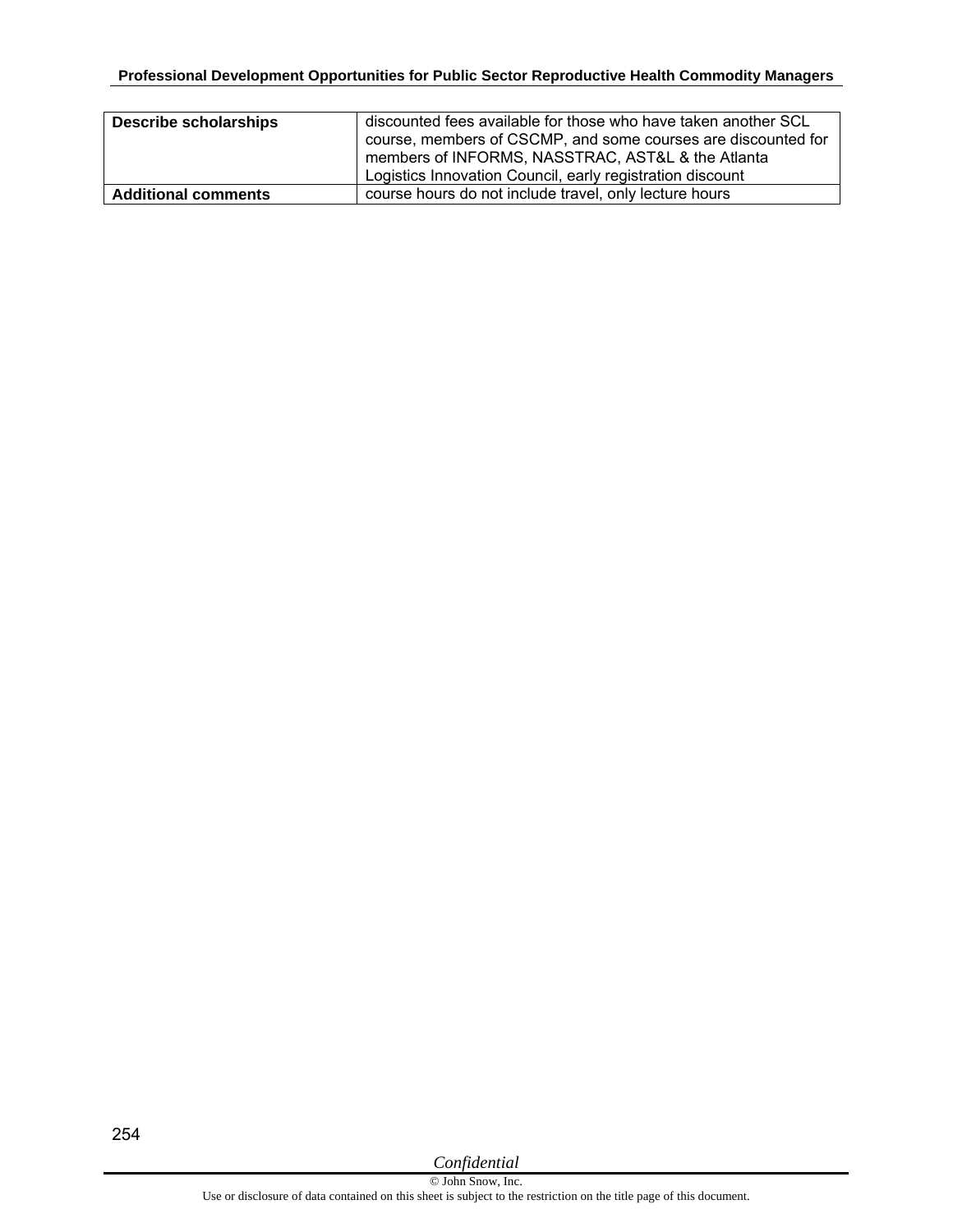| <b>Course Title</b>                             | World Class Logistics and Supply Chain Strategy                                                                                                                                                                                                                                                                                                                                                                                                                                                                                                                            |
|-------------------------------------------------|----------------------------------------------------------------------------------------------------------------------------------------------------------------------------------------------------------------------------------------------------------------------------------------------------------------------------------------------------------------------------------------------------------------------------------------------------------------------------------------------------------------------------------------------------------------------------|
| <b>Name of Institution</b>                      | Georgia Tech, Supply Chain & Logistics Institute                                                                                                                                                                                                                                                                                                                                                                                                                                                                                                                           |
| <b>Course Location</b>                          | online                                                                                                                                                                                                                                                                                                                                                                                                                                                                                                                                                                     |
| Language(s) of Instruction                      | English                                                                                                                                                                                                                                                                                                                                                                                                                                                                                                                                                                    |
| <b>Target sector</b>                            | Private                                                                                                                                                                                                                                                                                                                                                                                                                                                                                                                                                                    |
| <b>Target Audience</b>                          | Open enrollment                                                                                                                                                                                                                                                                                                                                                                                                                                                                                                                                                            |
| <b>Focus Commodities</b>                        | Any/all                                                                                                                                                                                                                                                                                                                                                                                                                                                                                                                                                                    |
| <b>List Commodities Addressed</b>               |                                                                                                                                                                                                                                                                                                                                                                                                                                                                                                                                                                            |
| <b>Objectives</b>                               | Develop a comprehensive strategy to reduce costs and improve<br>customer service through: Evaluating how logistics should fit into<br>corporate and supply chain organizations, Determining how to mine<br>logistics data to achieve supply chain breakthroughs, Measuring<br>and benchmarking logistics and supply chain performance,<br>Optimizing your customer service logistics, Reducing your inventory<br>and improving service at the same time, and exploring how to<br>reduce cost and improve quality, cycle time, and accuracy at the<br>same time             |
| <b>Contact Information/Web Site</b>             | http://www.scl.gatech.edu/professional-education/certificates/                                                                                                                                                                                                                                                                                                                                                                                                                                                                                                             |
| <b>Course Topics</b>                            | Variety/range of logistics topics in some detail                                                                                                                                                                                                                                                                                                                                                                                                                                                                                                                           |
| <b>List Course Topics Covered</b>               | The evolution and role of supply chain logistics in business,<br>Logistics activity profiling and data mining, Supply chain<br>performance, cost, and value measures, World-class customer<br>service and order processing, World-class inventory planning and<br>management, World-class sourcing and procurement, World-class<br>transportation and distribution, World-class warehousing and<br>material handling, Logistics and supply chain information systems,<br>Logistics outsourcing: If, when, and how, and Supply chain<br>organization design and development |
| <b>Estimated % of course spent on</b>           | 100                                                                                                                                                                                                                                                                                                                                                                                                                                                                                                                                                                        |
| logistics topics                                |                                                                                                                                                                                                                                                                                                                                                                                                                                                                                                                                                                            |
| <b>Accredited?</b>                              | yes                                                                                                                                                                                                                                                                                                                                                                                                                                                                                                                                                                        |
| Accredited by whom?                             | Southern Association of Colleges and Universities                                                                                                                                                                                                                                                                                                                                                                                                                                                                                                                          |
| Degree/certificate awarded                      | certificate                                                                                                                                                                                                                                                                                                                                                                                                                                                                                                                                                                |
| <b>Specify degree/certificate</b><br>awarded    | Certificate in World Class Logistics and Supply Chain Strategy                                                                                                                                                                                                                                                                                                                                                                                                                                                                                                             |
| Other Incentives (yes/no)                       | no                                                                                                                                                                                                                                                                                                                                                                                                                                                                                                                                                                         |
| <b>List other incentives</b>                    | N/A                                                                                                                                                                                                                                                                                                                                                                                                                                                                                                                                                                        |
| Prerequisites (yes/no)                          | ves                                                                                                                                                                                                                                                                                                                                                                                                                                                                                                                                                                        |
| List any prerequisites                          | some minimum technical requirement specified under "comments"                                                                                                                                                                                                                                                                                                                                                                                                                                                                                                              |
| <b>Total time commitment</b>                    | 40                                                                                                                                                                                                                                                                                                                                                                                                                                                                                                                                                                         |
| <b>Attendance</b>                               | online                                                                                                                                                                                                                                                                                                                                                                                                                                                                                                                                                                     |
| If attendance requires                          |                                                                                                                                                                                                                                                                                                                                                                                                                                                                                                                                                                            |
| combination, describe                           |                                                                                                                                                                                                                                                                                                                                                                                                                                                                                                                                                                            |
| <b>Total Course Fee (in US\$)</b>               | 2,800                                                                                                                                                                                                                                                                                                                                                                                                                                                                                                                                                                      |
| <b>Fee Components and</b><br><b>Supplements</b> | "online courses include access to course materials for one year,<br>PowerPoint slides used in on campus courses, extensive course<br>notes including complete transcriptions of live classroom<br>presentations, streaming video clips demonstrating the operation of<br>important logistics systems, Photo galleries highlighting the<br>operation of important logistics systems, Educational versions of<br>the decision support tools presented in the course"                                                                                                         |
| <b>Scholarships/Discounts</b><br>Available?     | yes                                                                                                                                                                                                                                                                                                                                                                                                                                                                                                                                                                        |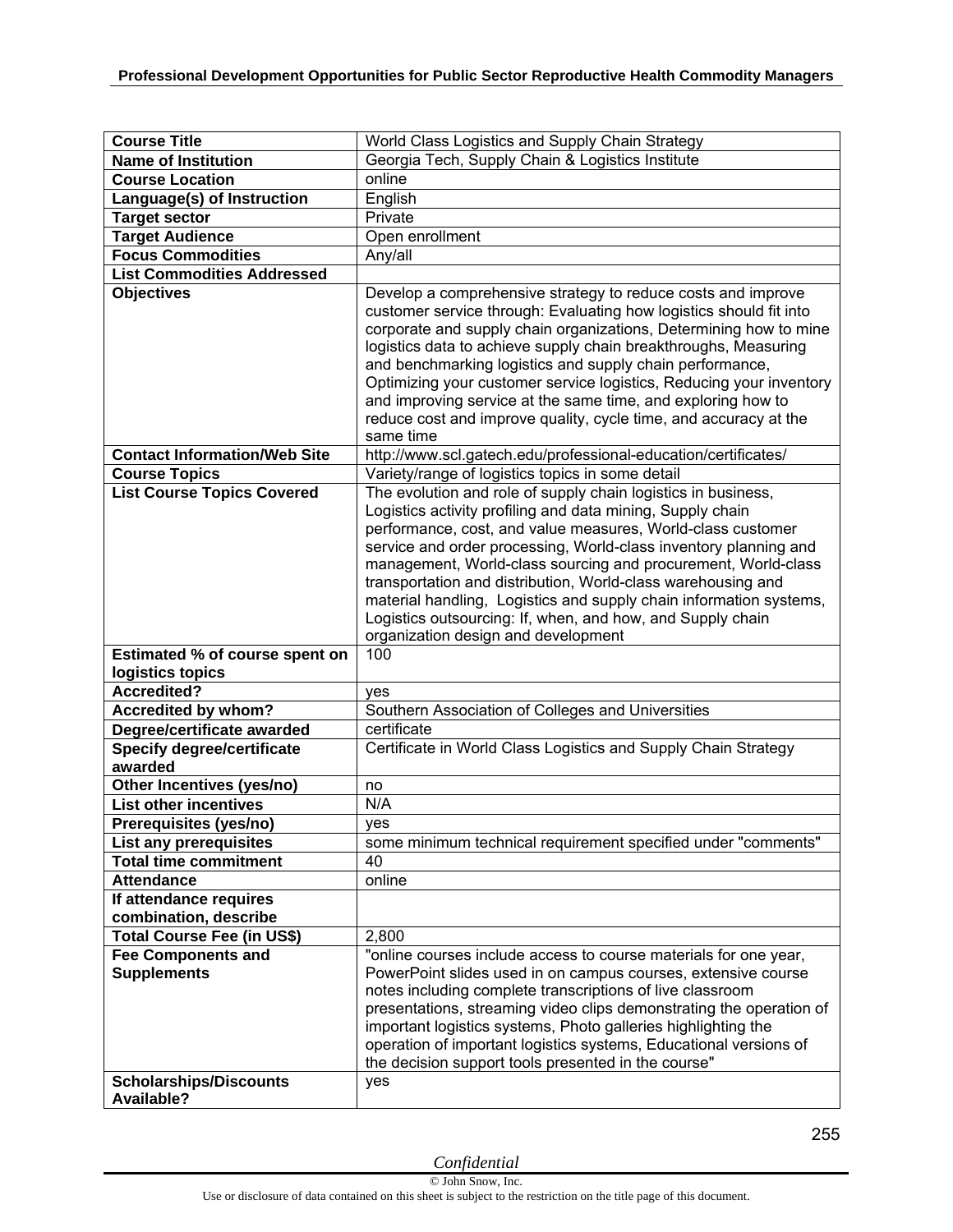## **Professional Development Opportunities for Public Sector Reproductive Health Commodity Managers**

| <b>Describe scholarships</b> | discounted fees available for those who have taken another SCL<br>course, members of CSCMP, and some courses are discounted for<br>members of INFORMS, NASSTRAC, AST&L & the Atlanta<br>Logistics Innovation Council, early registration discount |
|------------------------------|---------------------------------------------------------------------------------------------------------------------------------------------------------------------------------------------------------------------------------------------------|
| <b>Additional comments</b>   | Technical requirements: 400MHz Intel Pentium II processor or<br>faster, 64MB of RAM (128MB on Windows XP or later), 52MB<br>available disk space, 56Kbps modem (audio only). A high-speed<br>connection is required to view                       |

256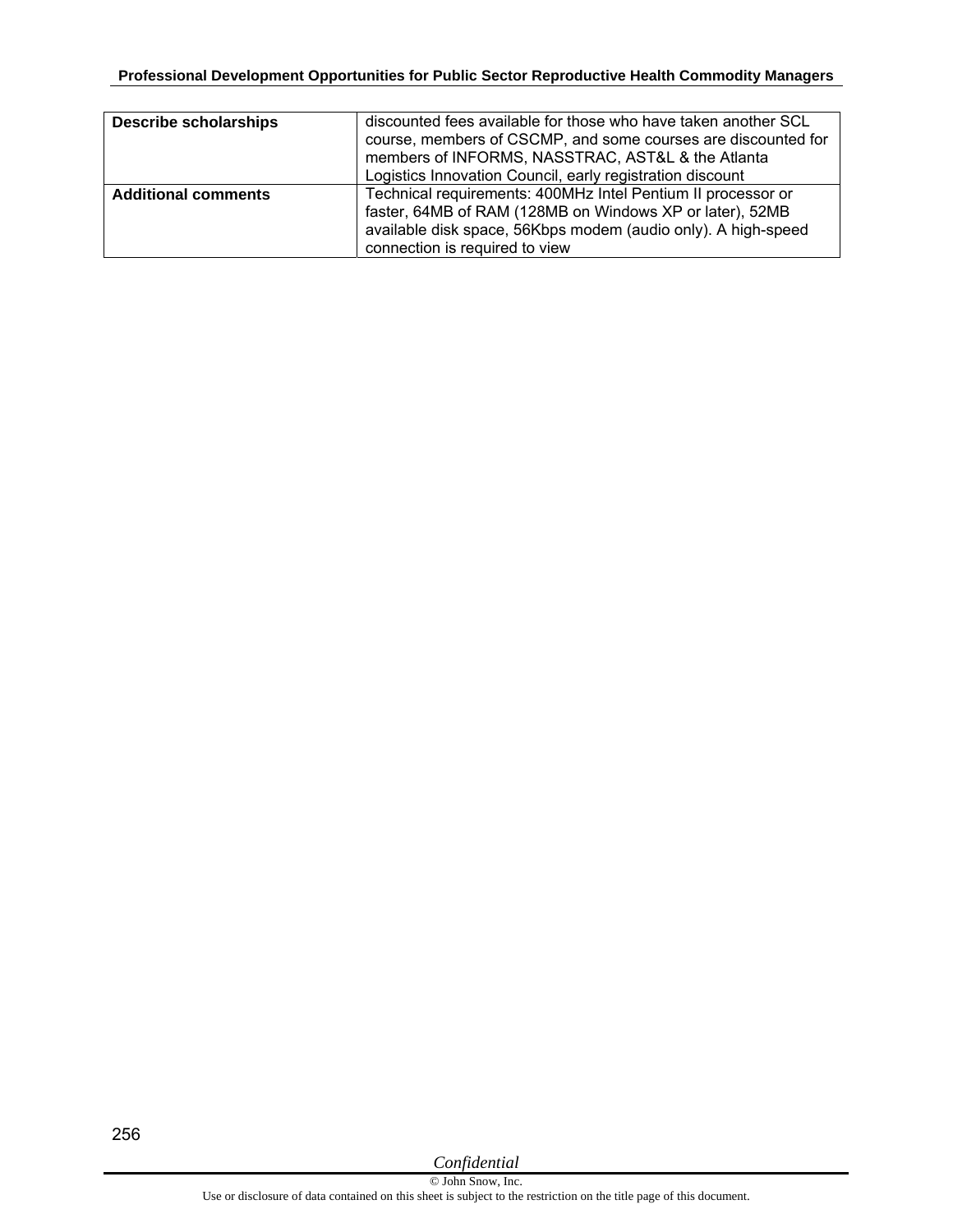| <b>Course Title</b><br>World Class Transportation and Distribution<br><b>Name of Institution</b><br>Georgia Tech, Supply Chain & Logistics Institute<br>Georgia, USA<br><b>Course Location</b><br>English<br>Language(s) of Instruction<br>Private<br><b>Target sector</b><br><b>Facility Manager</b><br><b>Target Audience</b><br><b>Focus Commodities</b><br>Any/all<br><b>List Commodities Addressed</b><br><b>Objectives</b><br>Improve service and reduce total cost with a better transportation |
|--------------------------------------------------------------------------------------------------------------------------------------------------------------------------------------------------------------------------------------------------------------------------------------------------------------------------------------------------------------------------------------------------------------------------------------------------------------------------------------------------------|
|                                                                                                                                                                                                                                                                                                                                                                                                                                                                                                        |
|                                                                                                                                                                                                                                                                                                                                                                                                                                                                                                        |
|                                                                                                                                                                                                                                                                                                                                                                                                                                                                                                        |
|                                                                                                                                                                                                                                                                                                                                                                                                                                                                                                        |
|                                                                                                                                                                                                                                                                                                                                                                                                                                                                                                        |
|                                                                                                                                                                                                                                                                                                                                                                                                                                                                                                        |
|                                                                                                                                                                                                                                                                                                                                                                                                                                                                                                        |
|                                                                                                                                                                                                                                                                                                                                                                                                                                                                                                        |
|                                                                                                                                                                                                                                                                                                                                                                                                                                                                                                        |
| plan through: Examining how to profile and interpret shipment                                                                                                                                                                                                                                                                                                                                                                                                                                          |
| activity, Selecting the right number of distribution levels,                                                                                                                                                                                                                                                                                                                                                                                                                                           |
| Determining how to optimize routes and schedules, Evaluating how                                                                                                                                                                                                                                                                                                                                                                                                                                       |
| to select the right port, the appropriate incoterm and learning how                                                                                                                                                                                                                                                                                                                                                                                                                                    |
| to navigate customs, and learning to better manage total                                                                                                                                                                                                                                                                                                                                                                                                                                               |
| transportation spending                                                                                                                                                                                                                                                                                                                                                                                                                                                                                |
| <b>Contact Information/Web Site</b><br>http://www.scl.gatech.edu/professional-education/certificates/                                                                                                                                                                                                                                                                                                                                                                                                  |
| One logistics function in great detail<br><b>Course Topics</b>                                                                                                                                                                                                                                                                                                                                                                                                                                         |
| <b>List Course Topics Covered</b><br>The role of transportation in logistics and business, Transportation                                                                                                                                                                                                                                                                                                                                                                                              |
| activity profiling and data mining, Transportation performance, cost,                                                                                                                                                                                                                                                                                                                                                                                                                                  |
| and value measures, Network design and optimization, Routing and                                                                                                                                                                                                                                                                                                                                                                                                                                       |
| scheduling optimization, Mode and carrier optimization, Shipment                                                                                                                                                                                                                                                                                                                                                                                                                                       |
| planning optimization, International transportation optimization,                                                                                                                                                                                                                                                                                                                                                                                                                                      |
| Carrier optimization, Freight optimization, Fleet optimization,                                                                                                                                                                                                                                                                                                                                                                                                                                        |
| Transportation management systems, Technologies for                                                                                                                                                                                                                                                                                                                                                                                                                                                    |
| transportation<br>100                                                                                                                                                                                                                                                                                                                                                                                                                                                                                  |
| Estimated % of course spent on                                                                                                                                                                                                                                                                                                                                                                                                                                                                         |
|                                                                                                                                                                                                                                                                                                                                                                                                                                                                                                        |
| logistics topics                                                                                                                                                                                                                                                                                                                                                                                                                                                                                       |
| <b>Accredited?</b><br>ves                                                                                                                                                                                                                                                                                                                                                                                                                                                                              |
| Accredited by whom?<br>Southern Association of Colleges and Universities                                                                                                                                                                                                                                                                                                                                                                                                                               |
| Degree/certificate awarded<br>certificate                                                                                                                                                                                                                                                                                                                                                                                                                                                              |
| <b>Specify degree/certificate</b><br>Certificate in World Class Transportation and Distribution                                                                                                                                                                                                                                                                                                                                                                                                        |
| awarded                                                                                                                                                                                                                                                                                                                                                                                                                                                                                                |
| Other Incentives (yes/no)<br>no                                                                                                                                                                                                                                                                                                                                                                                                                                                                        |
| N/A<br><b>List other incentives</b>                                                                                                                                                                                                                                                                                                                                                                                                                                                                    |
| Prerequisites (yes/no)<br>no                                                                                                                                                                                                                                                                                                                                                                                                                                                                           |
| <b>List any prerequisites</b><br>N/A                                                                                                                                                                                                                                                                                                                                                                                                                                                                   |
| <b>Total time commitment</b><br>32                                                                                                                                                                                                                                                                                                                                                                                                                                                                     |
| in-person (one trip)<br><b>Attendance</b>                                                                                                                                                                                                                                                                                                                                                                                                                                                              |
| If attendance requires                                                                                                                                                                                                                                                                                                                                                                                                                                                                                 |
| combination, describe                                                                                                                                                                                                                                                                                                                                                                                                                                                                                  |
| Total Course Fee (in US\$)<br>3,900                                                                                                                                                                                                                                                                                                                                                                                                                                                                    |
| <b>Fee Components and</b><br>includes breakfast, lunch, snack, daily parking, wireless Internet                                                                                                                                                                                                                                                                                                                                                                                                        |
| connection & course materials. Additional costs are transport from<br><b>Supplements</b>                                                                                                                                                                                                                                                                                                                                                                                                               |
| home to training site and accommodations while attending the                                                                                                                                                                                                                                                                                                                                                                                                                                           |
| course.                                                                                                                                                                                                                                                                                                                                                                                                                                                                                                |
| <b>Scholarships/Discounts</b><br>yes                                                                                                                                                                                                                                                                                                                                                                                                                                                                   |
| <b>Available?</b>                                                                                                                                                                                                                                                                                                                                                                                                                                                                                      |
| <b>Describe scholarships</b><br>discounted fees available for those who have taken another SCL                                                                                                                                                                                                                                                                                                                                                                                                         |
| course, members of CSCMP, and some courses are discounted for                                                                                                                                                                                                                                                                                                                                                                                                                                          |
| members of INFORMS, NASSTRAC, AST&L & the Atlanta<br>Logistics Innovation Council                                                                                                                                                                                                                                                                                                                                                                                                                      |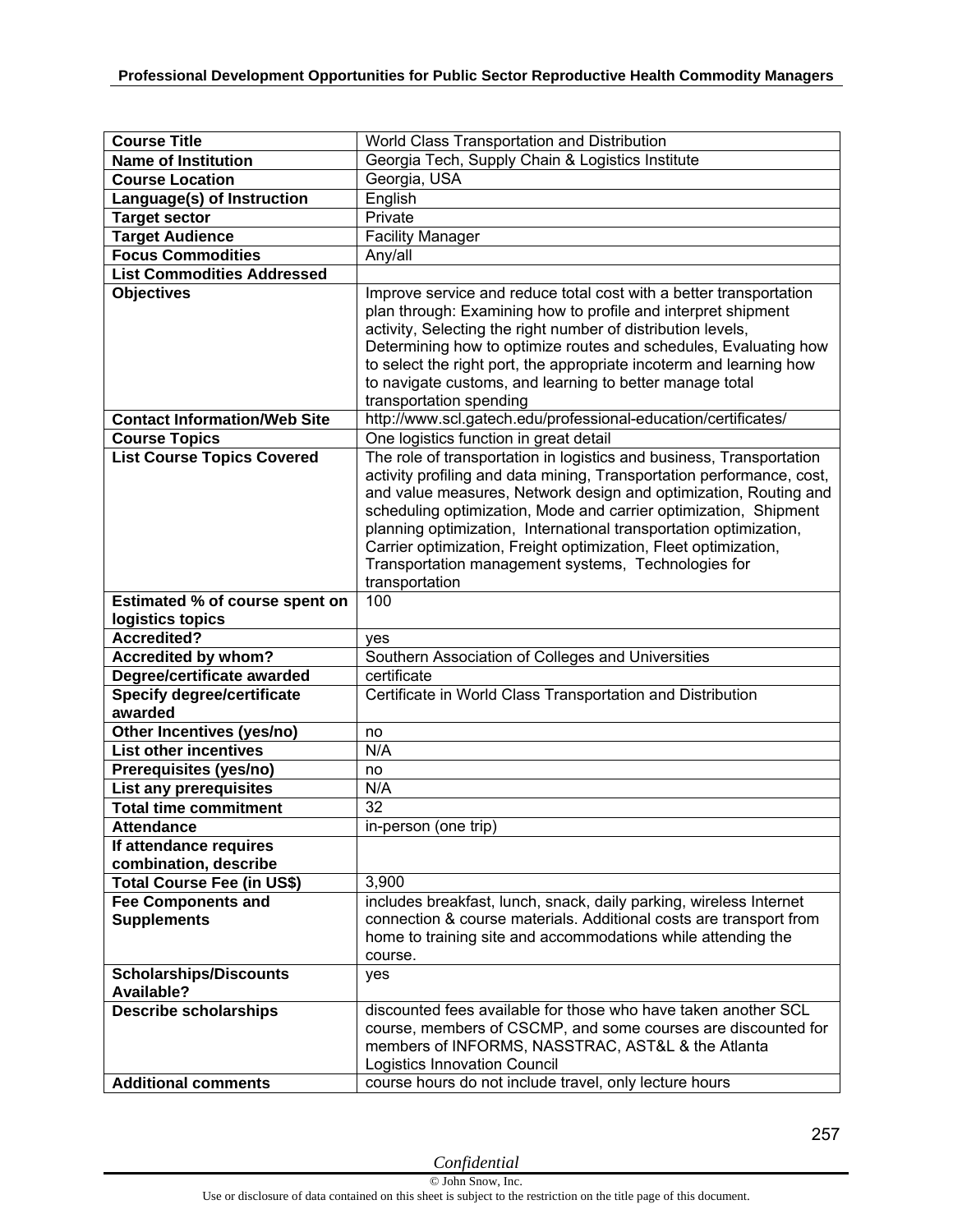| <b>Course Title</b>                                                              | World Class Transportation and Distribution                                                                                                                                                                                                                                                                                                                                                                                                                                                            |
|----------------------------------------------------------------------------------|--------------------------------------------------------------------------------------------------------------------------------------------------------------------------------------------------------------------------------------------------------------------------------------------------------------------------------------------------------------------------------------------------------------------------------------------------------------------------------------------------------|
| <b>Name of Institution</b>                                                       | Georgia Tech, Supply Chain & Logistics Institute                                                                                                                                                                                                                                                                                                                                                                                                                                                       |
| <b>Course Location</b>                                                           | online                                                                                                                                                                                                                                                                                                                                                                                                                                                                                                 |
| Language(s) of Instruction                                                       | English                                                                                                                                                                                                                                                                                                                                                                                                                                                                                                |
| <b>Target sector</b>                                                             | Private                                                                                                                                                                                                                                                                                                                                                                                                                                                                                                |
| <b>Target Audience</b>                                                           | <b>Facility Manager</b>                                                                                                                                                                                                                                                                                                                                                                                                                                                                                |
| <b>Focus Commodities</b>                                                         | Any/all                                                                                                                                                                                                                                                                                                                                                                                                                                                                                                |
| <b>List Commodities Addressed</b>                                                |                                                                                                                                                                                                                                                                                                                                                                                                                                                                                                        |
| <b>Objectives</b>                                                                | Improve service and reduce total cost with a better transportation<br>plan through: Examining how to profile and interpret shipment<br>activity, Selecting the right number of distribution levels,<br>Determining how to optimize routes and schedules, Evaluating how<br>to select the right port, the appropriate incoterm and learning how<br>to navigate customs, and learning to better manage total<br>transportation spending                                                                  |
| <b>Contact Information/Web Site</b>                                              | http://www.scl.gatech.edu/professional-education/certificates/                                                                                                                                                                                                                                                                                                                                                                                                                                         |
| <b>Course Topics</b>                                                             | One logistics function in great detail                                                                                                                                                                                                                                                                                                                                                                                                                                                                 |
| <b>List Course Topics Covered</b>                                                | The role of transportation in logistics and business, Transportation<br>activity profiling and data mining, Transportation performance, cost,<br>and value measures, Network design and optimization, Routing and<br>scheduling optimization, Mode and carrier optimization, Shipment<br>planning optimization, International transportation optimization,<br>Carrier optimization, Freight optimization, Fleet optimization,<br>Transportation management systems, Technologies for<br>transportation |
| Estimated % of course spent on                                                   | 100                                                                                                                                                                                                                                                                                                                                                                                                                                                                                                    |
| logistics topics                                                                 |                                                                                                                                                                                                                                                                                                                                                                                                                                                                                                        |
| <b>Accredited?</b>                                                               | yes                                                                                                                                                                                                                                                                                                                                                                                                                                                                                                    |
| <b>Accredited by whom?</b>                                                       | Southern Association of Colleges and Universities                                                                                                                                                                                                                                                                                                                                                                                                                                                      |
| Degree/certificate awarded                                                       | certificate                                                                                                                                                                                                                                                                                                                                                                                                                                                                                            |
| <b>Specify degree/certificate</b><br>awarded                                     | Certificate in World Class Transportation and Distribution                                                                                                                                                                                                                                                                                                                                                                                                                                             |
| Other Incentives (yes/no)                                                        | no                                                                                                                                                                                                                                                                                                                                                                                                                                                                                                     |
| <b>List other incentives</b>                                                     | N/A                                                                                                                                                                                                                                                                                                                                                                                                                                                                                                    |
| Prerequisites (yes/no)                                                           | yes                                                                                                                                                                                                                                                                                                                                                                                                                                                                                                    |
| <b>List any prerequisites</b>                                                    | some minimum technical requirement specified under "comments"                                                                                                                                                                                                                                                                                                                                                                                                                                          |
| <b>Total time commitment</b>                                                     | 40                                                                                                                                                                                                                                                                                                                                                                                                                                                                                                     |
| <b>Attendance</b>                                                                | online                                                                                                                                                                                                                                                                                                                                                                                                                                                                                                 |
| If attendance requires                                                           |                                                                                                                                                                                                                                                                                                                                                                                                                                                                                                        |
| combination, describe                                                            |                                                                                                                                                                                                                                                                                                                                                                                                                                                                                                        |
| <b>Total Course Fee (in US\$)</b>                                                | 2,800                                                                                                                                                                                                                                                                                                                                                                                                                                                                                                  |
| <b>Fee Components and</b><br><b>Supplements</b><br><b>Scholarships/Discounts</b> | "online courses include access to course materials for one year,<br>PowerPoint slides used in on campus courses, extensive course<br>notes including complete transcriptions of live classroom<br>presentations, streaming video clips demonstrating the operation of<br>important logistics systems, Photo galleries highlighting the<br>operation of important logistics systems, Educational versions of<br>the decision support tools presented in the course"<br>yes                              |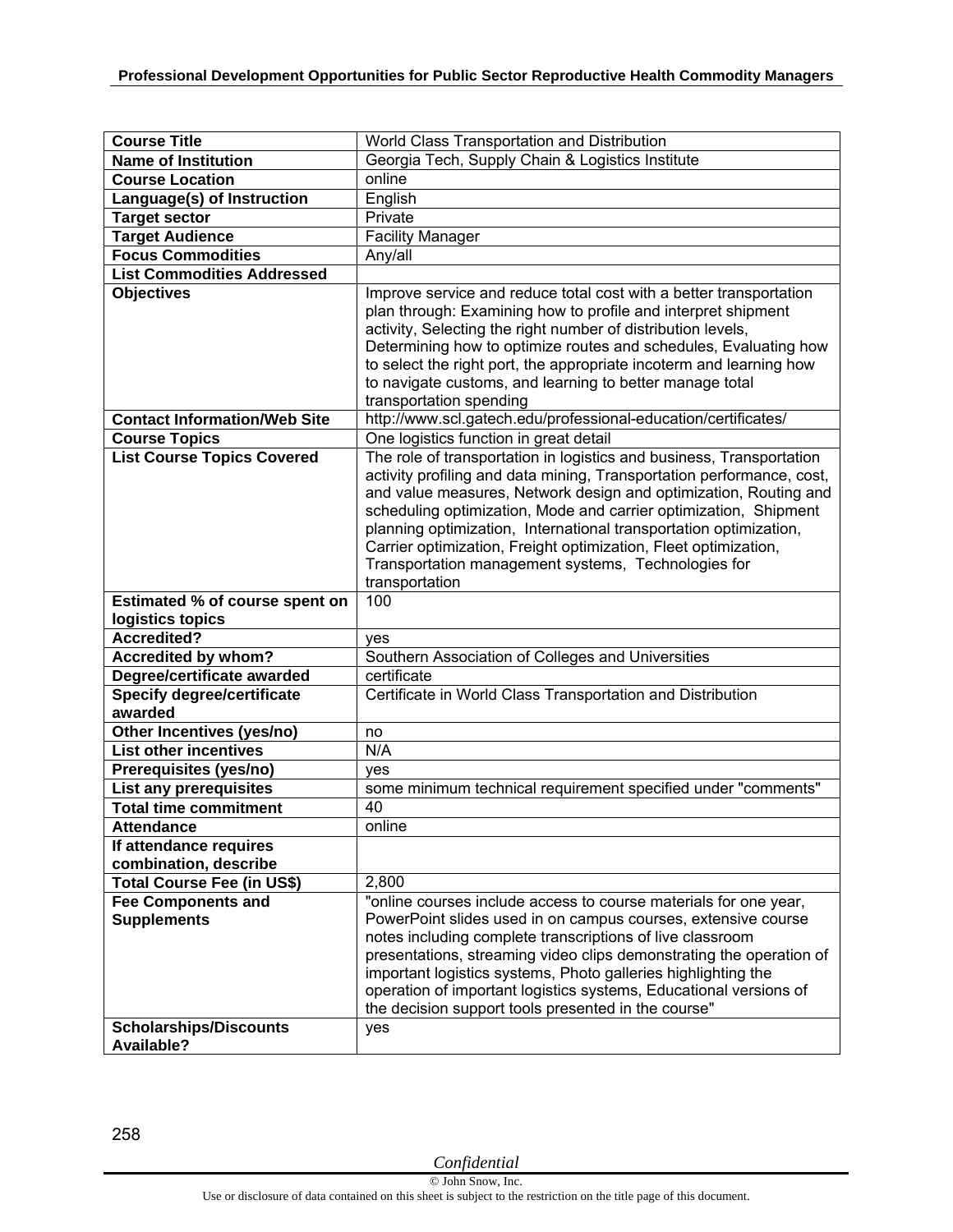| <b>Describe scholarships</b> | discounted fees available for those who have taken another SCL<br>course, members of CSCMP, and some courses are discounted for<br>members of INFORMS, NASSTRAC, AST&L & the Atlanta<br><b>Logistics Innovation Council</b> |
|------------------------------|-----------------------------------------------------------------------------------------------------------------------------------------------------------------------------------------------------------------------------|
| <b>Additional comments</b>   | Technical requirements: 400MHz Intel Pentium II processor or<br>faster, 64MB of RAM (128MB on Windows XP or later), 52MB<br>available disk space, 56Kbps modem (audio only). A high-speed<br>connection is required to view |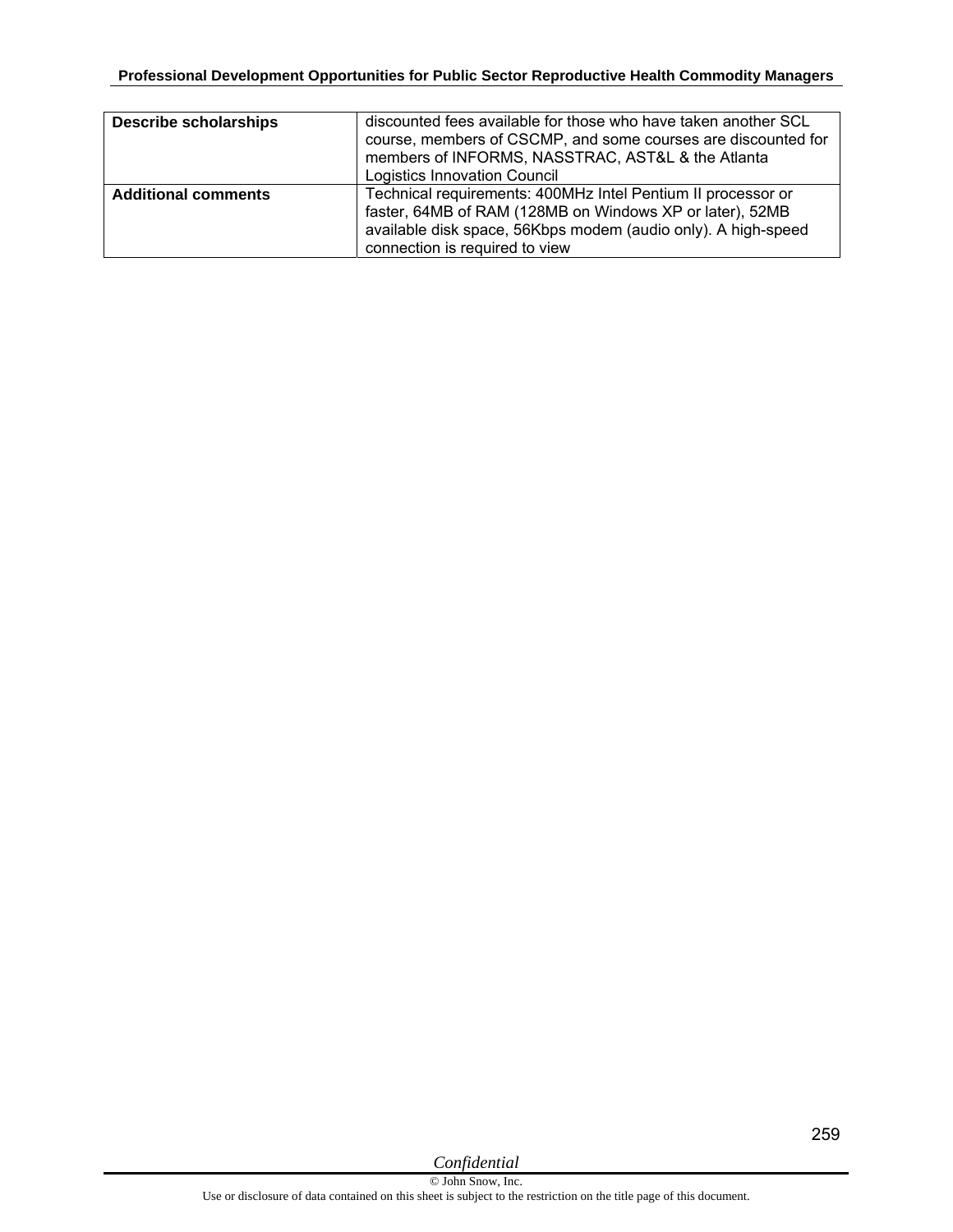| <b>Course Title</b>                                        | World Class Warehousing and Material Handling                                                                                                                                                                                                                                                                                                                                                                                                                                        |
|------------------------------------------------------------|--------------------------------------------------------------------------------------------------------------------------------------------------------------------------------------------------------------------------------------------------------------------------------------------------------------------------------------------------------------------------------------------------------------------------------------------------------------------------------------|
| <b>Name of Institution</b>                                 | Georgia Tech, Supply Chain & Logistics Institute                                                                                                                                                                                                                                                                                                                                                                                                                                     |
| <b>Course Location</b>                                     | Georgia, USA                                                                                                                                                                                                                                                                                                                                                                                                                                                                         |
| Language(s) of Instruction                                 | English                                                                                                                                                                                                                                                                                                                                                                                                                                                                              |
| <b>Target sector</b>                                       | Private                                                                                                                                                                                                                                                                                                                                                                                                                                                                              |
| <b>Target Audience</b>                                     | <b>Facility Manager</b>                                                                                                                                                                                                                                                                                                                                                                                                                                                              |
| <b>Focus Commodities</b>                                   | Any/all                                                                                                                                                                                                                                                                                                                                                                                                                                                                              |
| <b>List Commodities Addressed</b>                          |                                                                                                                                                                                                                                                                                                                                                                                                                                                                                      |
| <b>Objectives</b>                                          | Develop a warehouse master plan to support your logistics strategy<br>through: Designing warehouses to maximize your supply chain<br>efficiency, Evaluating how to measure and benchmark warehouse<br>performance, Designing and implementing cross-docking,<br>Examining how to select the optimal storage mode, Determining<br>how to optimize item slotting, batch picking, and pick sequencing,<br>and learning how to choose the optimal paperless technology and<br><b>WMS</b> |
| <b>Contact Information/Web Site</b>                        | http://www.scl.gatech.edu/professional-education/certificates/                                                                                                                                                                                                                                                                                                                                                                                                                       |
| <b>Course Topics</b>                                       | One logistics function in great detail                                                                                                                                                                                                                                                                                                                                                                                                                                               |
| <b>List Course Topics Covered</b>                          | The role of warehousing in logistics and business, Warehouse<br>activity profiling and data mining, Warehouse performance, cost,<br>and value measures, Receiving and putaway practices and<br>systems, Storage systems optimization, Order picking principles<br>and systems, Unitizing and shipping, Warehouse layout<br>optimization and Warehouse management systems                                                                                                             |
| Estimated % of course spent on                             | 100                                                                                                                                                                                                                                                                                                                                                                                                                                                                                  |
| logistics topics                                           |                                                                                                                                                                                                                                                                                                                                                                                                                                                                                      |
| Accredited?                                                | yes                                                                                                                                                                                                                                                                                                                                                                                                                                                                                  |
|                                                            |                                                                                                                                                                                                                                                                                                                                                                                                                                                                                      |
| Accredited by whom?                                        | Southern Association of Colleges and Universities                                                                                                                                                                                                                                                                                                                                                                                                                                    |
| Degree/certificate awarded                                 | certificate                                                                                                                                                                                                                                                                                                                                                                                                                                                                          |
| <b>Specify degree/certificate</b><br>awarded               | Certificate in World Class Warehousing and Material Handling                                                                                                                                                                                                                                                                                                                                                                                                                         |
| Other Incentives (yes/no)                                  | no                                                                                                                                                                                                                                                                                                                                                                                                                                                                                   |
| <b>List other incentives</b>                               | N/A                                                                                                                                                                                                                                                                                                                                                                                                                                                                                  |
| Prerequisites (yes/no)                                     | no                                                                                                                                                                                                                                                                                                                                                                                                                                                                                   |
| <b>List any prerequisites</b>                              | N/A                                                                                                                                                                                                                                                                                                                                                                                                                                                                                  |
| <b>Total time commitment</b>                               | 32                                                                                                                                                                                                                                                                                                                                                                                                                                                                                   |
| <b>Attendance</b>                                          | in-person (one trip)                                                                                                                                                                                                                                                                                                                                                                                                                                                                 |
| If attendance requires                                     |                                                                                                                                                                                                                                                                                                                                                                                                                                                                                      |
| combination, describe                                      |                                                                                                                                                                                                                                                                                                                                                                                                                                                                                      |
| Total Course Fee (in US\$)                                 | 3,900                                                                                                                                                                                                                                                                                                                                                                                                                                                                                |
| <b>Fee Components and</b><br><b>Supplements</b>            | includes breakfast, lunch, snack, daily parking, wireless Internet<br>connection & course materials. Additional costs are transport from<br>home to training site and accommodations while attending the<br>course.                                                                                                                                                                                                                                                                  |
| <b>Scholarships/Discounts</b>                              | yes                                                                                                                                                                                                                                                                                                                                                                                                                                                                                  |
| <b>Available?</b>                                          |                                                                                                                                                                                                                                                                                                                                                                                                                                                                                      |
| <b>Describe scholarships</b><br><b>Additional comments</b> | discounted fees available for those who have taken another SCL<br>course, members of CSCMP, and some courses are discounted for<br>members of INFORMS, NASSTRAC, AST&L & the Atlanta<br>Logistics Innovation Council, early registration discount<br>course hours do not include travel, only lecture hours                                                                                                                                                                          |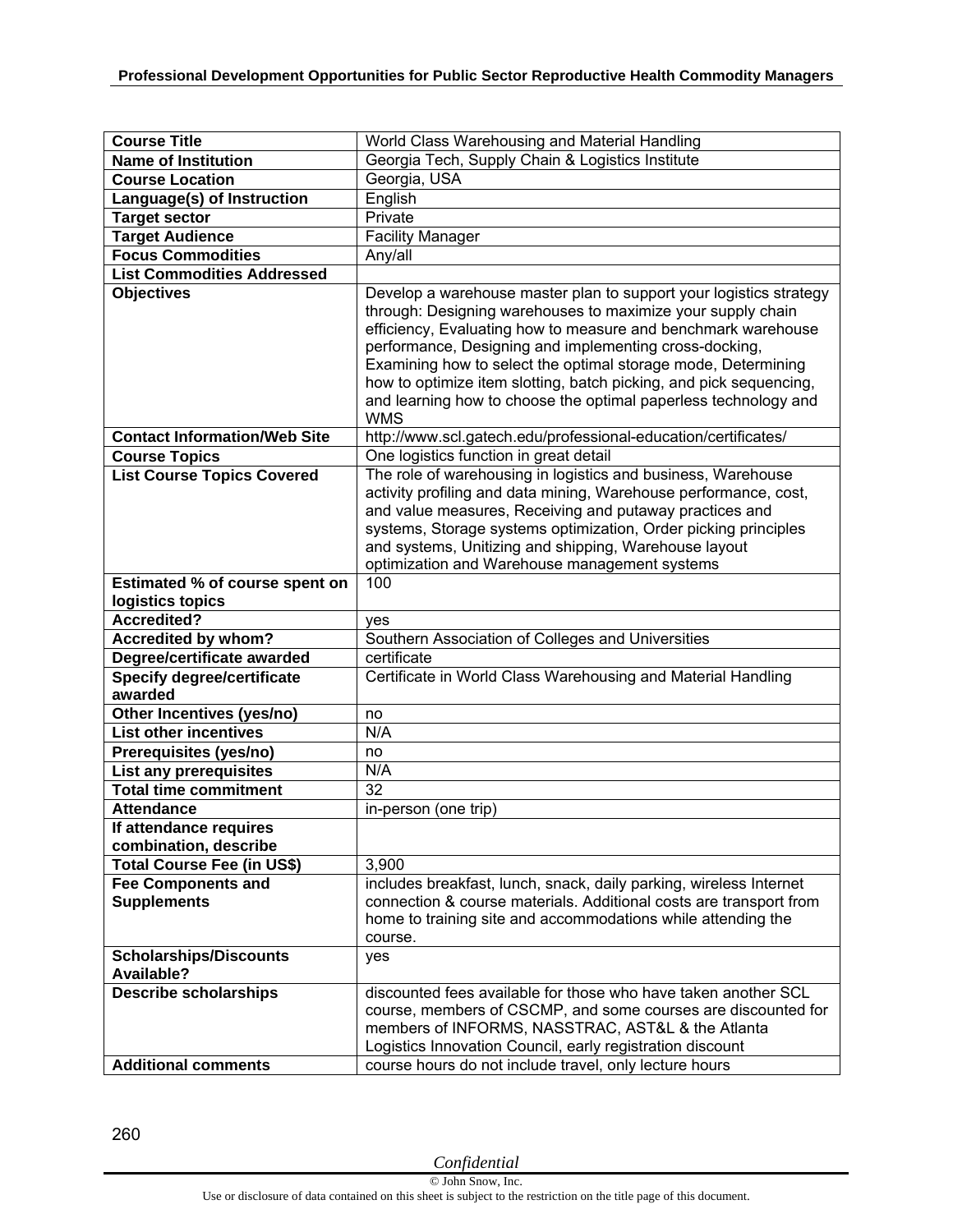| <b>Course Title</b>                                       | World Class Warehousing and Material Handling                                                                                                                                                                                                                                                                                                                                                                                                                                        |
|-----------------------------------------------------------|--------------------------------------------------------------------------------------------------------------------------------------------------------------------------------------------------------------------------------------------------------------------------------------------------------------------------------------------------------------------------------------------------------------------------------------------------------------------------------------|
| <b>Name of Institution</b>                                | Georgia Tech, Supply Chain & Logistics Institute                                                                                                                                                                                                                                                                                                                                                                                                                                     |
| <b>Course Location</b>                                    | online                                                                                                                                                                                                                                                                                                                                                                                                                                                                               |
| Language(s) of Instruction                                | English                                                                                                                                                                                                                                                                                                                                                                                                                                                                              |
| <b>Target sector</b>                                      | Private                                                                                                                                                                                                                                                                                                                                                                                                                                                                              |
| <b>Target Audience</b>                                    | <b>Facility Manager</b>                                                                                                                                                                                                                                                                                                                                                                                                                                                              |
| <b>Focus Commodities</b>                                  | Any/all                                                                                                                                                                                                                                                                                                                                                                                                                                                                              |
| <b>List Commodities Addressed</b>                         |                                                                                                                                                                                                                                                                                                                                                                                                                                                                                      |
| <b>Objectives</b><br><b>Contact Information/Web Site</b>  | Develop a warehouse master plan to support your logistics strategy<br>through: Designing warehouses to maximize your supply chain<br>efficiency, Evaluating how to measure and benchmark warehouse<br>performance, Designing and implementing cross-docking,<br>Examining how to select the optimal storage mode, Determining<br>how to optimize item slotting, batch picking, and pick sequencing,<br>and learning how to choose the optimal paperless technology and<br><b>WMS</b> |
|                                                           | http://www.scl.gatech.edu/professional-education/certificates/                                                                                                                                                                                                                                                                                                                                                                                                                       |
| <b>Course Topics</b><br><b>List Course Topics Covered</b> | One logistics function in great detail<br>The role of warehousing in logistics and business, Warehouse<br>activity profiling and data mining, Warehouse performance, cost,<br>and value measures, Receiving and putaway practices and<br>systems, Storage systems optimization, Order picking principles<br>and systems, Unitizing and shipping, Warehouse layout<br>optimization and Warehouse management systems                                                                   |
| Estimated % of course spent on                            | 100                                                                                                                                                                                                                                                                                                                                                                                                                                                                                  |
| logistics topics                                          |                                                                                                                                                                                                                                                                                                                                                                                                                                                                                      |
| <b>Accredited?</b>                                        | ves                                                                                                                                                                                                                                                                                                                                                                                                                                                                                  |
| Accredited by whom?                                       | Southern Association of Colleges and Universities                                                                                                                                                                                                                                                                                                                                                                                                                                    |
| Degree/certificate awarded                                | certificate                                                                                                                                                                                                                                                                                                                                                                                                                                                                          |
| <b>Specify degree/certificate</b>                         | Certificate in World Class Warehousing and Material Handling                                                                                                                                                                                                                                                                                                                                                                                                                         |
| awarded                                                   |                                                                                                                                                                                                                                                                                                                                                                                                                                                                                      |
| Other Incentives (yes/no)                                 | no                                                                                                                                                                                                                                                                                                                                                                                                                                                                                   |
| <b>List other incentives</b>                              | N/A                                                                                                                                                                                                                                                                                                                                                                                                                                                                                  |
| Prerequisites (yes/no)                                    | ves                                                                                                                                                                                                                                                                                                                                                                                                                                                                                  |
| List any prerequisites                                    | some minimum technical requirement specified under "comments"                                                                                                                                                                                                                                                                                                                                                                                                                        |
| <b>Total time commitment</b>                              | 40                                                                                                                                                                                                                                                                                                                                                                                                                                                                                   |
| <b>Attendance</b>                                         | online                                                                                                                                                                                                                                                                                                                                                                                                                                                                               |
| If attendance requires                                    |                                                                                                                                                                                                                                                                                                                                                                                                                                                                                      |
| combination, describe                                     |                                                                                                                                                                                                                                                                                                                                                                                                                                                                                      |
| <b>Total Course Fee (in US\$)</b>                         | 2,800                                                                                                                                                                                                                                                                                                                                                                                                                                                                                |
| <b>Fee Components and</b>                                 | "online courses include access to course materials for one year,                                                                                                                                                                                                                                                                                                                                                                                                                     |
| <b>Supplements</b>                                        | PowerPoint slides used in on campus courses, extensive course<br>notes including complete transcriptions of live classroom<br>presentations, streaming video clips demonstrating the operation of<br>important logistics systems, Photo galleries highlighting the<br>operation of important logistics systems, Educational versions of<br>the decision support tools presented in the course"                                                                                       |
| <b>Scholarships/Discounts</b><br><b>Available?</b>        | yes                                                                                                                                                                                                                                                                                                                                                                                                                                                                                  |
| <b>Describe scholarships</b>                              | discounted fees available for those who have taken another SCL<br>course, members of CSCMP, and some courses are discounted for<br>members of INFORMS, NASSTRAC, AST&L & the Atlanta<br>Logistics Innovation Council, early registration discount                                                                                                                                                                                                                                    |